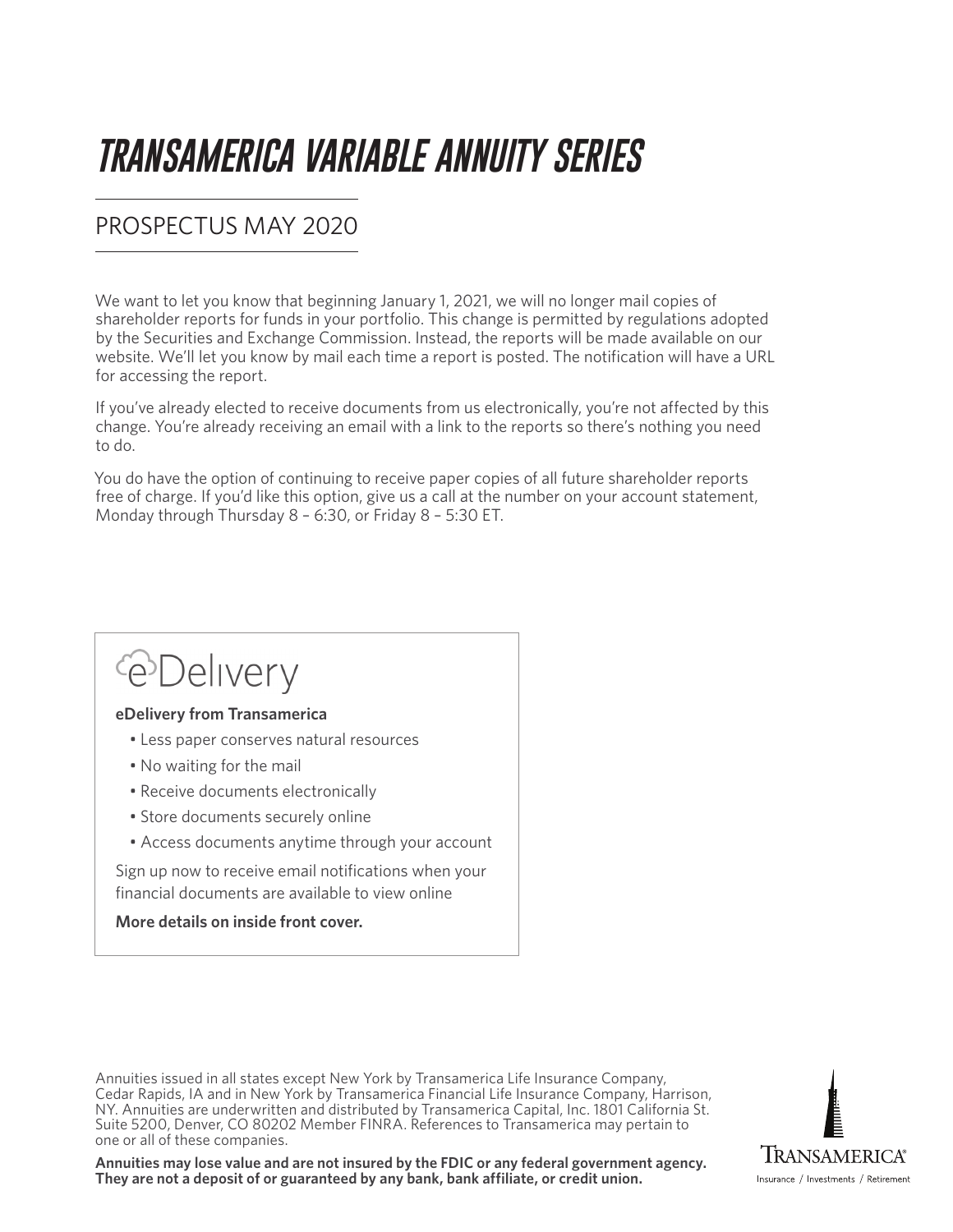# **@Delivery**

#### **Signing up is Simple**

If you are an existing online account holder visit **www.transamerica.com** and log-in to your account and follow the instructions for eDelivery setup.

If you have any questions about eDelivery or account setup, please contact our Customer Care Group at 1-800-525-6205.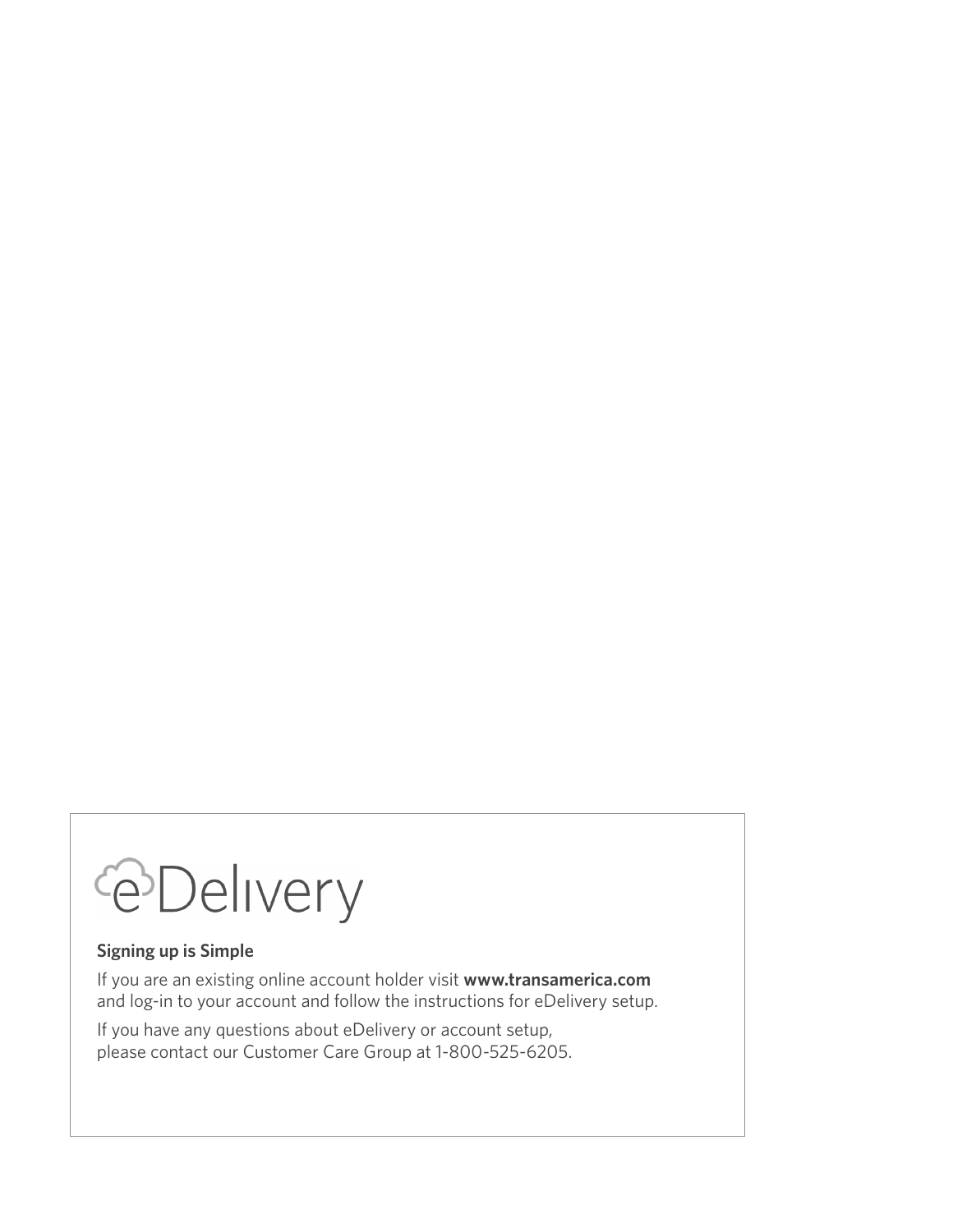#### **TRANSAMERICA VARIABLE ANNUITY SERIES**

**Transamerica Life Insurance Company Separate Account VA B (EST. 1/19/1990) 4333 Edgewood Road NE Cedar Rapids, Iowa 52499-0001 (800)525-6205 www.transamerica.com**

**Transamerica Financial Life Insurance Company Separate Account VA BNY (EST. 9/27/1994) Administrative Office 4333 Edgewood Road NE Cedar Rapids, Iowa 52499-0001 (800)525-6205 www.transamerica.com**

This prospectus describes information you should know before you purchase a Transamerica Variable Annuity Series variable annuity. The prospectus describes a contract between each owner and joint owner ("you") and Transamerica Life Insurance Company or Transamerica Financial Life Insurance Company ("us," "we," "our" or "Company"). This is an individual, deferred, flexible premium variable annuity. This variable annuity allows you to allocate your premium payments among the fixed account (if available) and the underlying fund portfolios.

This prospectus also refers to the following share classes: B-Share, C-Share, L-Share and X-Share. A share class will be selected on your application and identified in your policy. The C-Share, L-Share and X-Share classes of this product are no longer available for purchase by new policyowners.

This prospectus and the underlying fund prospectuses give you important information about the policies and the underlying fund portfolios. **When delivered in connection with the sale of a new Policy, this prospectus must be accompanied by the applicable Rate Sheet Prospectus Supplements that specify the current rider fee, growth rate percentage (if applicable), withdrawal percentages and required allocations (if applicable).** Please read them carefully before you invest and keep them for future reference. You can also contact us to get a Statement of Additional Information (SAI) free of charge. The SAI contains more information about this policy. A registration statement, including the SAI, has been filed with the Securities and Exchange Commission (SEC) and the SAI is incorporated herein by reference. The prospectus and SAI can also be obtained from the SEC's website (www.sec.gov). The table of contents of the SAI is included at the end of this prospectus. **The Securities and Exchange Commission has not approved or disapproved these securities, or passed upon the adequacy of this prospectus. Any representation to the contrary is a criminal offense.**

If you elected the X-Share, we will add a premium enhancement to your policy value for each premium payment that you make. Generally, an annuity with a premium enhancement will have higher overall expenses than a similar annuity without a premium enhancement; the amount credited under the premium enhancement may be more than offset by the additional fees and charges associated with the premium enhancement. You should always consider the expenses along with the features and enhancements to be sure that any annuity meets your financial needs and goals.

This variable annuity may not be suitable for everyone. This variable annuity may not be appropriate for people who do not have a long investment time horizon and is not appropriate for people who intend to engage in market timing or other frequent (disruptive) trading. You will get **no additional tax advantage** from this variable annuity if you are investing in a variable annuity through a tax-advantaged retirement plan (such as a 401(k) plan or Individual Retirement Account ("IRA")). This prospectus is not intended to provide tax, accounting or legal advice.

We are not an investment adviser nor are we registered as such with the SEC or any state securities regulatory authority. We are not acting in any fiduciary capacity with respect to your policy nor are we acting in any capacity on behalf of any tax-advantaged retirement plan. This information does not constitute personalized investment advice or financial planning advice.

We want to let you know that beginning January 1, 2021, we will no longer mail copies of shareholder reports for funds in your portfolio. This change is permitted by regulations adopted by the Securities and Exchange Commission. Instead, the reports will be made available on our website. We'll let you know by mail each time a report is posted. The notification will have a URL for accessing the report.

If you've already elected to receive documents from us electronically, you're not affected by this change. You're already receiving an email with a link to the reports so there's nothing you need to do.

You do have the option of continuing to receive paper copies of all future shareholder reports free of charge. If you'd like this option, give us a call at (800)525-6205, Monday through Thursday 8 - 6:30, or Friday 8 - 5:30 ET.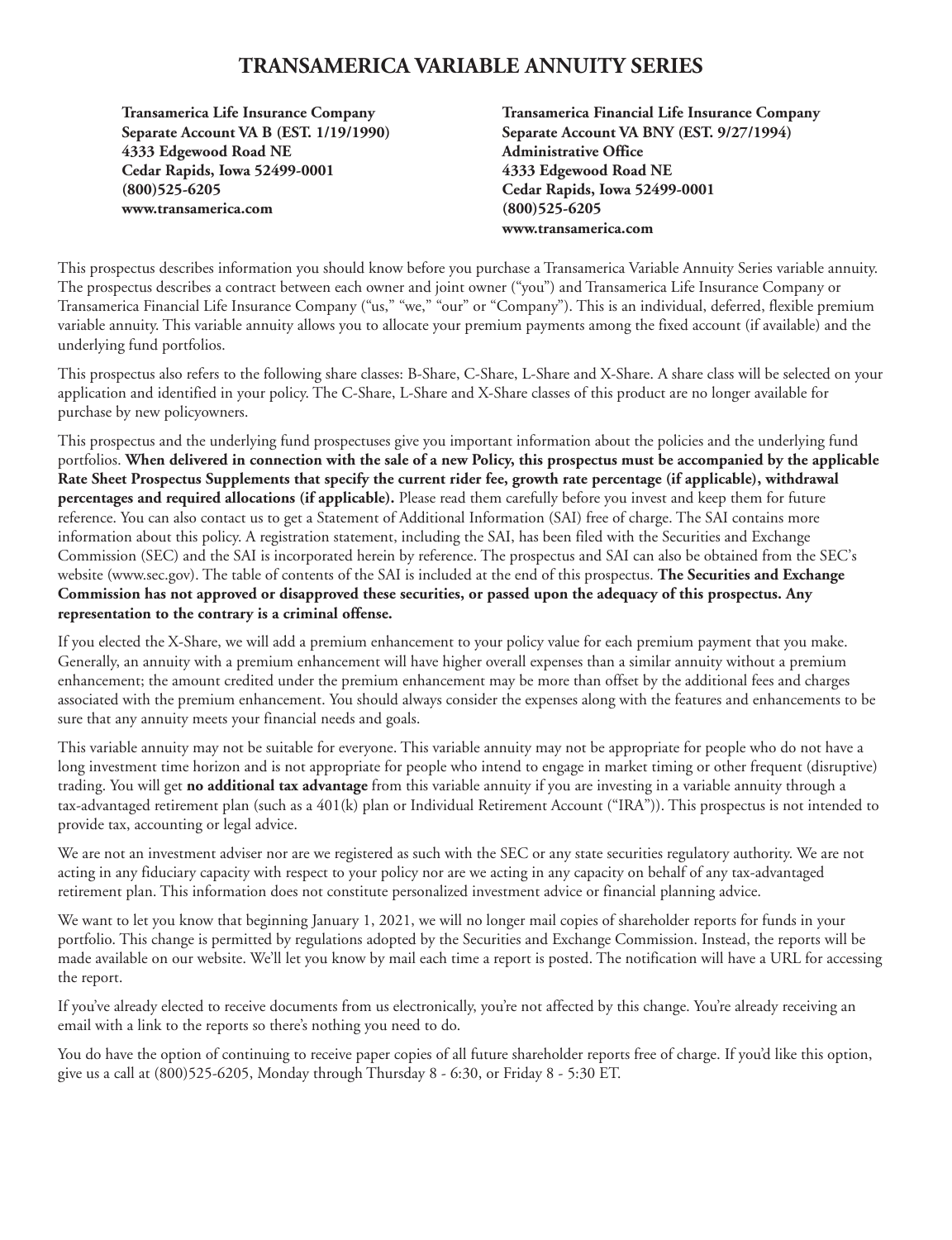| <b>NOT INSURED BY FDIC OR ANY</b> | <b>MAY LOSE</b> | FDK         | <b>NOT A DEPOSIT OF OR</b>    |
|-----------------------------------|-----------------|-------------|-------------------------------|
| <b>FEDERAL GOVERNMENT AGENCY</b>  | VALUE           | <b>BANK</b> | <b>GUARANTEED BY ANY BANK</b> |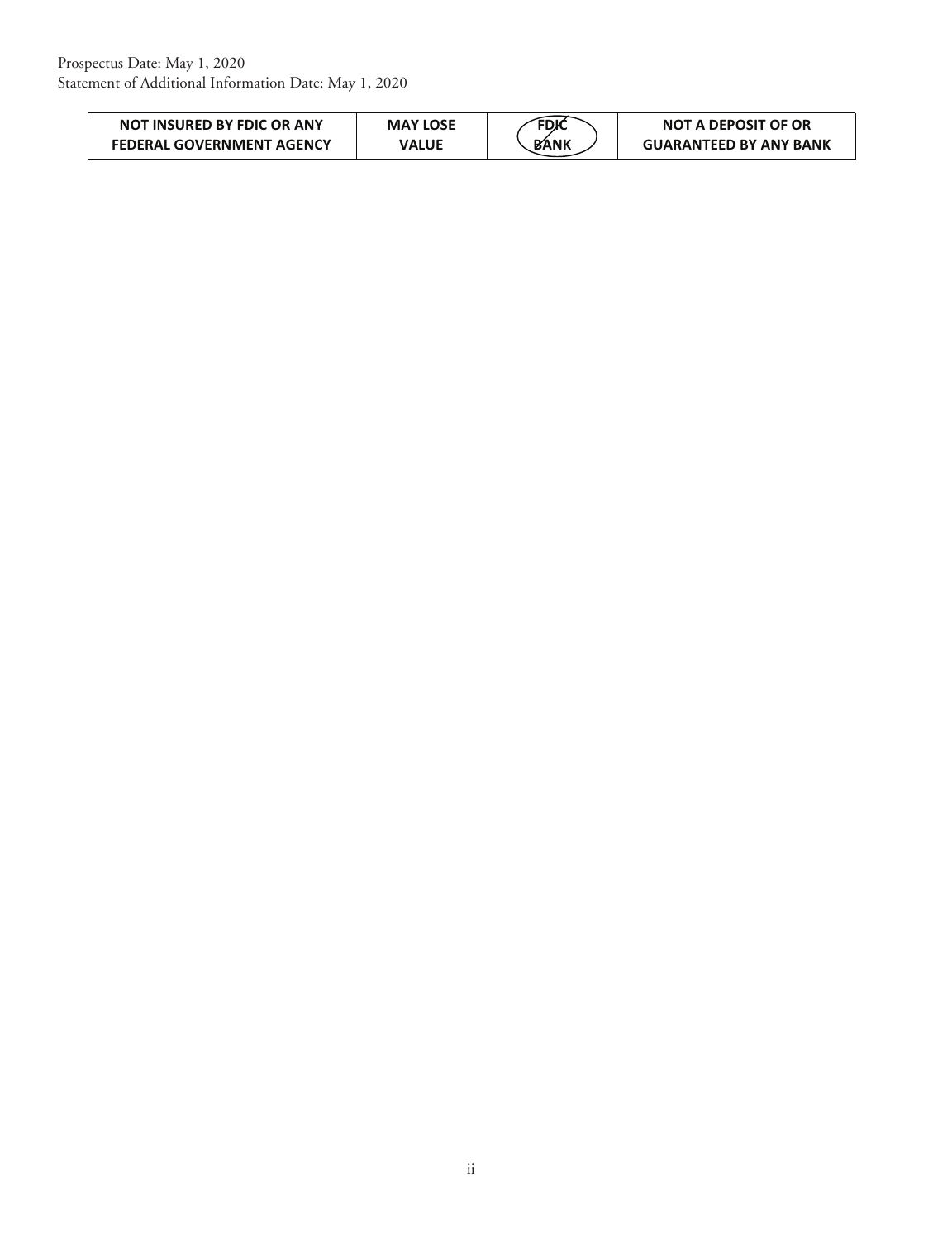The subaccounts currently available under this policy invest in the following underlying fund portfolios:

| <b>SUBACCOUNT</b>                                                             | UNDERLYING FUND PORTFOLIO                                                     |
|-------------------------------------------------------------------------------|-------------------------------------------------------------------------------|
| AB Balanced Wealth Strategy Portfolio - Class B                               | AB Balanced Wealth Strategy Portfolio - Class B                               |
| AB Growth and Income Portfolio - Class B                                      | AB Growth and Income Portfolio - Class B                                      |
| American Funds - Asset Allocation Fund <sup>SM</sup> - Class 2                | American Funds - Asset Allocation Fund <sup>SM</sup> - Class 2                |
| American Funds - Bond Fund <sup>SM</sup> - Class 2                            | American Funds - Bond Fund <sup>SM</sup> - Class 2                            |
| American Funds - Growth Fund <sup>SM</sup> - Class 2                          | American Funds - Growth Fund <sup>SM</sup> - Class 2                          |
| American Funds - Growth-Income Fund <sup>SM</sup> - Class 2                   | American Funds - Growth-Income FundSM - Class 2                               |
| American Funds - International Fund <sup>SM</sup> - Class 2                   | American Funds - International Fund <sup>SM</sup> - Class 2                   |
| Fidelity <sup>®</sup> VIP Balanced Portfolio - Service Class 2                | Fidelity <sup>®</sup> VIP Balanced Portfolio - Service Class 2                |
| Fidelity <sup>®</sup> VIP Contrafund <sup>®</sup> Portfolio - Service Class 2 | Fidelity <sup>®</sup> VIP Contrafund <sup>®</sup> Portfolio - Service Class 2 |
| Fidelity <sup>®</sup> VIP Mid Cap Portfolio - Service Class 2                 | Fidelity <sup>®</sup> VIP Mid Cap Portfolio - Service Class 2                 |
| Fidelity <sup>®</sup> VIP Value Strategies Portfolio - Service Class 2        | Fidelity <sup>®</sup> VIP Value Strategies Portfolio - Service Class 2        |
| State Street Total Return V.I.S. Fund - Class 3                               | State Street Total Return V.I.S. Fund - Class 3                               |
| TA 60/40 Allocation - Service Class                                           | Transamerica 60/40 Allocation VP - Service Class                              |
| TA Aegon High Yield Bond - Service Class                                      | Transamerica Aegon High Yield Bond VP - Service Class                         |
| TA Aegon U.S. Government Securities - Service Class                           | Transamerica Aegon U.S. Government Securities VP - Service Class              |
| TA American Funds Managed Risk - Balanced - Service Class                     | Transamerica American Funds Managed Risk VP - Service Class                   |
| TA Barrow Hanley Dividend Focused - Service Class                             | Transamerica Barrow Hanley Dividend Focused VP - Service Class                |
| TA BlackRock Global Real Estate Securities - Service Class                    | Transamerica BlackRock Global Real Estate Securities VP - Service Class       |
| TA BlackRock Government Money Market - Service Class                          | Transamerica BlackRock Government Money Market VP - Service Class             |
| TA BlackRock iShares Edge 40- Service Class                                   | Transamerica BlackRock iShares Edge 40 VP - Service Class                     |
| TA BlackRock iShares Edge 50 - Service Class                                  | Transamerica BlackRock iShares Edge 50 VP - Service Class                     |
| TA BlackRock iShares Edge 75 - Service Class                                  | Transamerica BlackRock iShares Edge 75 VP - Service Class                     |
| TA BlackRock iShares Edge 100 - Service Class                                 | Transamerica BlackRock iShares Edge 100 VP - Service Class                    |
| TA BlackRock Tactical Allocation - Service Class                              | Transamerica BlackRock Tactical Allocation VP - Service Class                 |
| TA International Growth - Service Class                                       | Transamerica International Growth VP - Service Class                          |
| TA Janus Balanced - Service Class                                             | Transamerica Janus Balanced VP - Service Class                                |
| TA Janus Mid-Cap Growth - Service Class                                       | Transamerica Janus Mid-Cap Growth VP - Service Class                          |
| TA JPMorgan Asset Allocation - Conservative - Service Class                   | Transamerica JPMorgan Asset Allocation - Conservative VP - Service Class      |
| TA JPMorgan Asset Allocation - Growth - Service Class                         | Transamerica JPMorgan Asset Allocation - Growth VP - Service Class            |
| TA JPMorgan Asset Allocation - Moderate - Service Class                       | Transamerica JPMorgan Asset Allocation - Moderate VP - Service Class          |
| TA JPMorgan Asset Allocation - Moderate Growth - Service Class                | Transamerica JPMorgan Asset Allocation - Moderate Growth VP - Service Class   |
| TA JPMorgan Core Bond - Service Class                                         | Transamerica JPMorgan Core Bond VP - Service Class                            |
| TA JPMorgan Enhanced Index - Service Class                                    | Transamerica JPMorgan Enhanced Index VP - Service Class                       |
| TA JPMorgan International Moderate Growth - Service Class                     | Transamerica JPMorgan International Moderate Growth VP - Service Class        |
| TA JPMorgan Mid Cap Value - Service Class                                     | Transamerica JPMorgan Mid Cap Value VP - Service Class                        |
| TA JPMorgan Tactical Allocation - Service Class                               | Transamerica JPMorgan Tactical Allocation VP - Service Class                  |
| TA Legg Mason Dynamic Allocation - Balanced - Service Class                   | Transamerica Legg Mason Dynamic Allocation - Balanced VP - Service Class      |
| TA Legg Mason Dynamic Allocation - Growth - Service Class                     | Transamerica Legg Mason Dynamic Allocation - Growth VP - Service Class        |
| TA Levin Large Cap Value - Service Class                                      | Transamerica Levin Large Cap Value VP - Service Class                         |
| TA Madison Diversified Income - Service Class                                 | Transamerica Madison Diversified Income VP - Service Class                    |
| TA Managed Risk - Balanced ETF - Service Class                                | Transamerica Managed Risk - Balanced ETF VP - Service Class                   |
| TA Managed Risk - Conservative ETF - Service Class                            | Transamerica Managed Risk - Conservative ETF VP - Service Class               |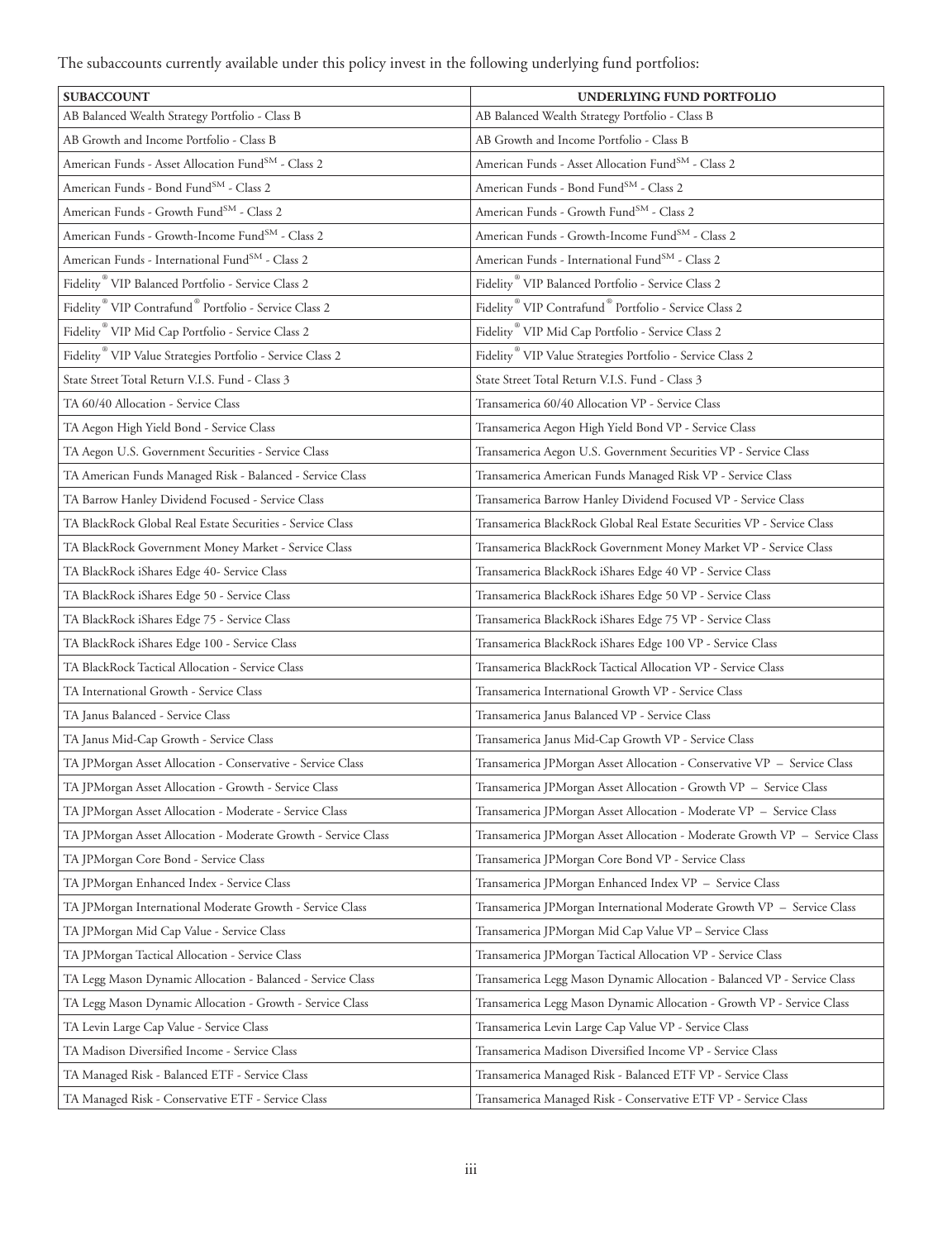| <b>SUBACCOUNT</b>                                                           | UNDERLYING FUND PORTFOLIO                                                                   |
|-----------------------------------------------------------------------------|---------------------------------------------------------------------------------------------|
| TA Managed Risk - Growth ETF - Service Class                                | Transamerica Managed Risk - Growth ETF VP - Service Class                                   |
| TA Market Participation Strategy - Service Class                            | Transamerica Market Participation Strategy VP - Service Class                               |
| TA Morgan Stanley Capital Growth - Service Class                            | Transamerica Morgan Stanley Capital Growth VP - Service Class                               |
| TA Morgan Stanley Global Allocation - Service Class                         | Transamerica Morgan Stanley Global Allocation VP - Service Class                            |
| TA Morgan Stanley Global Allocation Managed Risk - Balanced - Service Class | Transamerica Morgan Stanley Global Allocation Managed Risk - Balanced VP -<br>Service Class |
| TA MSCI EAFE Index - Service Class                                          | Transamerica MSCI EAFE Index VP - Service Class                                             |
| TA Multi-Managed Balanced - Service Class                                   | Transamerica Multi-Managed Balanced VP - Service Class                                      |
| TA PineBridge Inflation Opportunities - Service Class                       | Transamerica PineBridge Inflation Opportunities VP - Service Class                          |
| TA PIMCO Tactical - Balanced - Service Class                                | Transamerica PIMCO Tactical - Balanced VP - Service Class                                   |
| TA PIMCO Tactical - Conservative - Service Class                            | Transamerica PIMCO Tactical - Conservative VP - Service Class                               |
| TA PIMCO Tactical - Growth - Service Class                                  | Transamerica PIMCO Tactical - Growth VP - Service Class                                     |
| TA PIMCO Total Return - Service Class                                       | Transamerica PIMCO Total Return VP - Service Class                                          |
| TA QS Investors Active Asset Allocation - Conservative - Service Class      | Transamerica QS Investors Active Asset Allocation - Conservative VP - Service<br>Class      |
| TA QS Investors Active Asset Allocation - Moderate - Service Class          | Transamerica QS Investors Active Asset Allocation - Moderate VP - Service Class             |
| TA QS Investors Active Asset Allocation - Moderate Growth - Service Class   | Transamerica QS Investors Active Asset Allocation - Moderate Growth VP -<br>Service Class   |
| TA S&P 500 Index - Service Class                                            | Transamerica S&P 500 Index VP - Service Class                                               |
| TA Small Mid Cap Value - Service Class                                      | Transamerica Small/Mid Cap Value VP - Service Class                                         |
| TA T. Rowe Price Small Cap - Service Class                                  | Transamerica T. Rowe Price Small Cap VP - Service Class                                     |
| TA TS&W International Equity - Service Class                                | Transamerica TS&W International Equity VP - Service Class                                   |
| TA WMC US Growth - Service Class                                            | Transamerica WMC US Growth VP - Service Class                                               |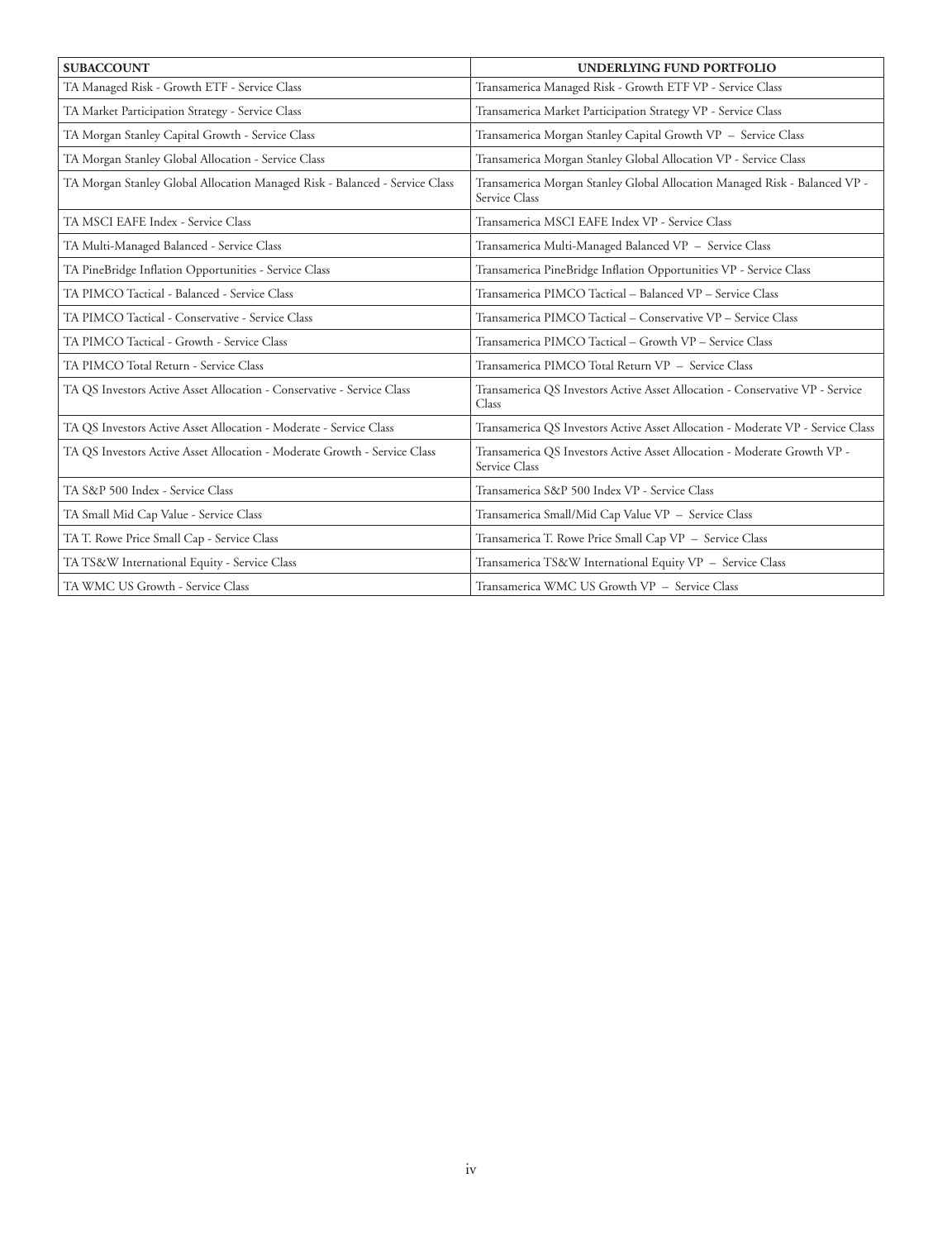#### **TABLE OF CONTENTS**

| FEE TABLE AND EXPENSE EXAMPLES                     |  |
|----------------------------------------------------|--|
|                                                    |  |
|                                                    |  |
|                                                    |  |
|                                                    |  |
|                                                    |  |
| INVESTMENT OPTIONS ___________________             |  |
| Selection of Underlying Fund Portfolios __________ |  |
| Addition, Deletion, or Substitution of Investment  |  |
|                                                    |  |
| The Fixed Account                                  |  |
| Transfers                                          |  |
| Market Timing and Disruptive Trading___________    |  |
|                                                    |  |
| <b>EXPENSES</b>                                    |  |
| Surrender Charges                                  |  |
|                                                    |  |
|                                                    |  |
| Administrative Charges                             |  |
| Premium Taxes                                      |  |
|                                                    |  |
|                                                    |  |
|                                                    |  |
|                                                    |  |
| Fund Facilitation Fee                              |  |
|                                                    |  |
| Underlying Fund Portfolio Fees and Expenses        |  |
|                                                    |  |
|                                                    |  |
| ACCESS TO YOUR MONEY                               |  |
|                                                    |  |
| Delay of Payment and Transfer                      |  |
|                                                    |  |
|                                                    |  |
| ANNUITY PAYMENTS (THE INCOME PHASE) _              |  |
| Annuity Payment Options                            |  |
|                                                    |  |
|                                                    |  |
| When We Do Not Pay A Death Benefit _________       |  |
| Deaths After the Annuity Commencement Date         |  |
|                                                    |  |
|                                                    |  |
| Amount of Death Benefit                            |  |
| Guaranteed Minimum Death Benefit                   |  |
|                                                    |  |
|                                                    |  |
|                                                    |  |
| ADDITIONAL FEATURES                                |  |
|                                                    |  |

| Liquidity Rider                                                             |
|-----------------------------------------------------------------------------|
| Additional Death Distribution <sup>SM</sup>                                 |
| Additional Death Distribution+SM                                            |
| Nursing Care and Terminal Condition Waiver                                  |
|                                                                             |
| Telephone and Electronic Transactions ___________                           |
| Dollar Cost Averaging Program ________________                              |
|                                                                             |
| Guaranteed Lifetime Withdrawal Benefits                                     |
| Guaranteed Lifetime Withdrawal Benefit                                      |
| Comparison Table                                                            |
| Guaranteed Principal Solution <sup>SM</sup> Rider _________                 |
|                                                                             |
| Retirement Income Choice® 1.6 Rider__________                               |
| Transamerica Income Edge <sup>SM</sup> Rider______________                  |
| OTHER INFORMATION __________________                                        |
|                                                                             |
|                                                                             |
|                                                                             |
|                                                                             |
|                                                                             |
|                                                                             |
| Termination for Low Value<br>Sending Forms and Transaction Requests in Good |
|                                                                             |
| Regulatory Modifications to Policy _____________                            |
|                                                                             |
|                                                                             |
|                                                                             |
| Voting Rights ______                                                        |
| Abandoned or Unclaimed Property _______________                             |
|                                                                             |
|                                                                             |
|                                                                             |
|                                                                             |
|                                                                             |
|                                                                             |
| The Separate Account                                                        |
|                                                                             |
|                                                                             |
|                                                                             |
| <b>TABLE OF CONTENTS OF THE STATEMENT</b>                                   |
| OF ADDITIONAL INFORMATION                                                   |
| <b>APPENDIX</b><br><b>UNDERLYING FUND PORTFOLIOS</b>                        |
| <b>ASSOCIATED WITH THE</b>                                                  |
| SUBACCOUNTS                                                                 |
| <b>APPENDIX</b>                                                             |
| DESIGNATED INVESTMENT OPTIONS                                               |
| <b>APPENDIX</b>                                                             |
| TRANSAMERICA INCOME EDGESM                                                  |
| INVESTMENT OPTIONS                                                          |
| <b>APPENDIX</b>                                                             |
| <b>CONDENSED FINANCIAL INFORMATION</b>                                      |
| <b>B-SHARE</b>                                                              |
|                                                                             |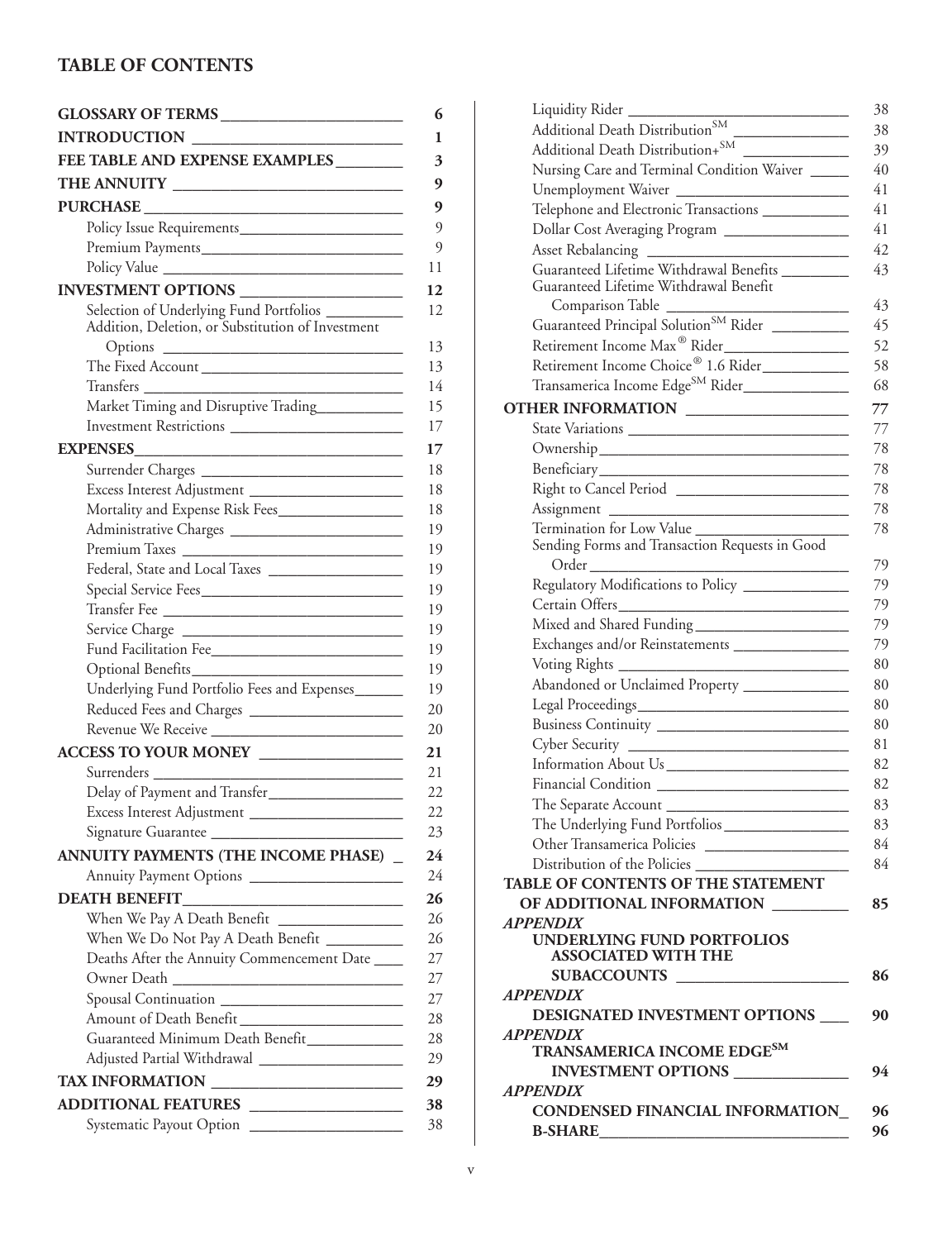#### **TABLE OF CONTENTS continued**

| <b>C-SHARE - NO LONGER BEING SOLD</b>       | 111 |
|---------------------------------------------|-----|
| <b>L-SHARE - NO LONGER BEING SOLD</b>       | 125 |
| X-SHARE – NO LONGER BEING SOLD              | 140 |
| <b>APPENDIX</b>                             |     |
| <b>EXCESS INTEREST ADJUSTMENT</b>           |     |
|                                             | 156 |
| <b>APPENDIX</b>                             |     |
|                                             | 159 |
| <b>APPENDIX</b>                             |     |
| ADDITIONAL DEATH DISTRIBUTION <sup>SM</sup> |     |
| RIDER                                       | 161 |
| <b>APPENDIX</b>                             |     |
| ADDITIONAL DEATH DISTRIBUTION+SM            |     |
|                                             | 162 |
| <b>APPENDIX</b>                             |     |
| GUARANTEED PRINCIPAL SOLUTIONSM             |     |
| RIDER ADJUSTED WITHDRAWALS 163              |     |
| <b>APPENDIX</b>                             |     |
| PAM METHOD TRANSFERS_____________           | 168 |
| <b>APPENDIX</b>                             |     |
| <b>GUARANTEED LIFETIME WITHDRAWAL</b>       |     |
| <b>BENEFIT - TRANSAMERICA INCOME</b>        |     |
| $EDGE^{SM}$ RIDER - REBALANCING             |     |
| <b>EXAMPLES</b> __________________________  | 171 |
|                                             |     |

| <b>APPENDIX</b>                                                           |     |
|---------------------------------------------------------------------------|-----|
| <b>HYPOTHETICAL ADJUSTED</b>                                              |     |
| WITHDRAWALS - GUARANTEED                                                  |     |
| LIFETIME WITHDRAWAL BENEFIT                                               |     |
| <b>RIDERS</b>                                                             | 175 |
| <b>APPENDIX</b>                                                           |     |
| <b>HYPOTHETICAL EXAMPLE OF THE</b>                                        |     |
| WITHDRAWAL BASE CALCULATION -                                             |     |
| <b>RETIREMENT INCOME MAX<sup>®</sup> RIDER</b>                            | 179 |
| <b>APPENDIX</b>                                                           |     |
| <b>HYPOTHETICAL EXAMPLE OF THE</b>                                        |     |
| WITHDRAWAL BASE CALCULATION -                                             |     |
| TRANSAMERICA INCOME EDGESM                                                |     |
| RIDER <u>_____________</u>                                                | 180 |
| <b>APPENDIX</b>                                                           |     |
| <b>RIDER GRID VARIATIONS</b>                                              | 181 |
| <b>APPENDIX</b>                                                           |     |
| <b>GUARANTEED LIFETIME WITHDRAWAL</b>                                     |     |
|                                                                           |     |
| BENEFIT ADJUSTED WITHDRAWALS - INCOME LINK <sup>SM</sup> RIDER (NO LONGER |     |
| <b>AVAILABLE</b> )                                                        | 187 |
|                                                                           |     |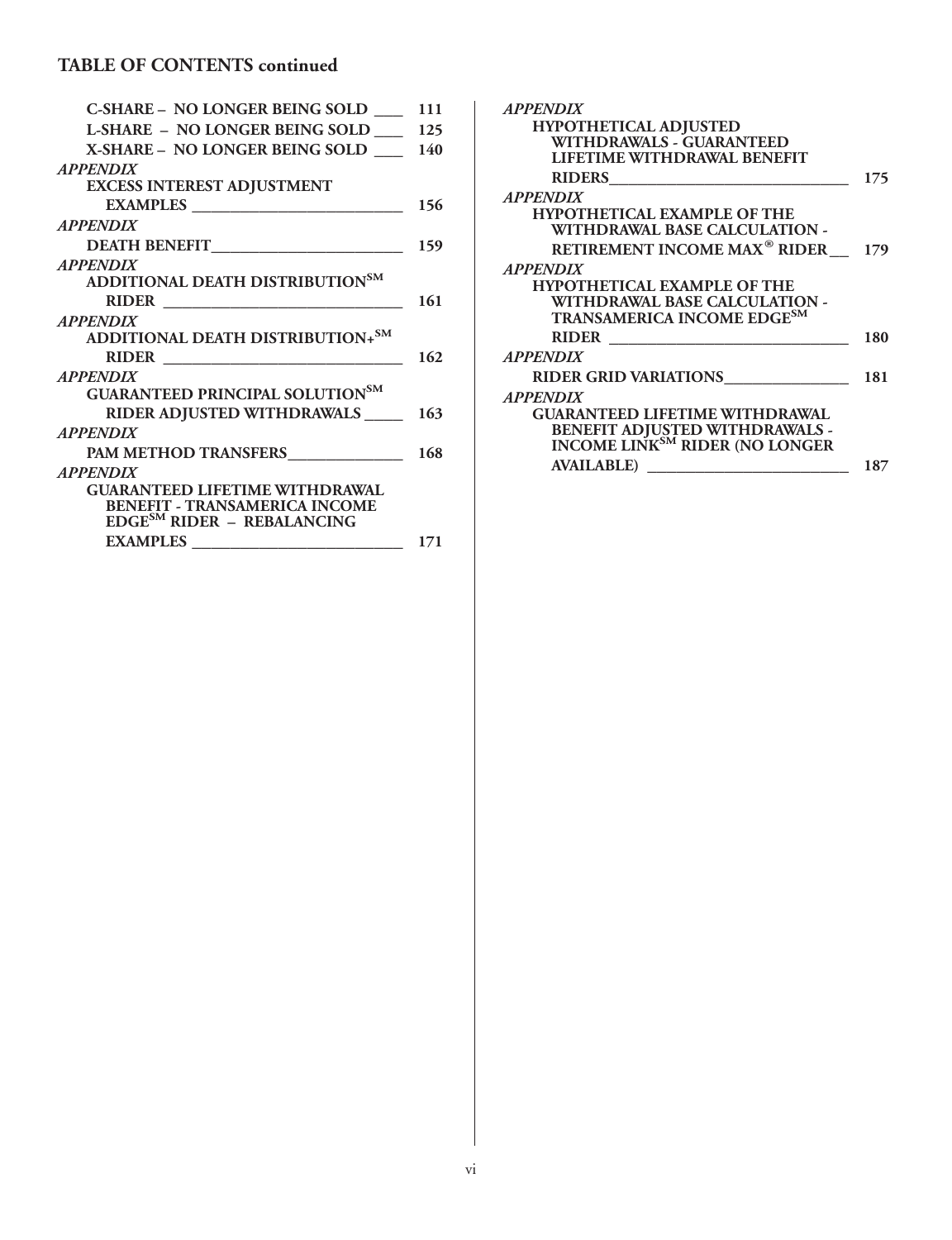#### <span id="page-8-0"></span>**GLOSSARY OF TERMS**

**Accumulation Unit -** An accounting unit of measure used in calculating the Policy Value in the Separate Account before the Annuity Commencement Date. For more information on unit values, including how they are calculated after the Annuity Commencement Date, please see the Statement of Additional Information.

**Adjusted Policy Value -** The Policy Value increased or decreased by any Excess Interest Adjustment.

**Administrative Office -** Transamerica Life Insurance Company and Transamerica Financial Life Insurance Company, Attention: Customer Care Group, 4333 Edgewood Road NE, Cedar Rapids, IA 52499, (800) 525-6205.

**Annuitant -** The person on whose life any annuity payments involving life contingencies will be based.

**Annuitize (Annuitization) -** When You switch from the accumulation phase to the income phase and we begin to make annuity payments to You (or Your payee).

**Annuity Commencement Date -** The date upon which annuity payments are to commence. This date may not be later than the last day of the policy month following the month in which the Annuitant attains age 99 (earlier if required by state law).

**Annuity Payment Option -** A method of receiving a stream of annuity payments selected by the Owner.

**Assumed Investment Return or AIR** — The annual effective rate shown in the contract that is used in the calculation of each variable annuity payment.

**Business Day** — A day when the New York Stock Exchange is open for regular trading. Business Day may be referred to as Market Day in your policy.

**Cash Value -** The adjusted policy value less any applicable surrender charge.

**Death Proceeds** – The amount payable upon death.

**Excess Interest Adjustment** — A positive or negative adjustment to amounts paid out or transferred from the Fixed Account Guaranteed Period Options prior to the end of the guaranteed period. The adjustment reflects changes in the interest rates declared by us since the date any payment was received by, or an amount was transferred to, the Guaranteed Period Option. The Excess Interest Adjustment can either decrease or increase the amount to be received by the Owner upon withdrawals, surrenders or commencement of annuity payments, depending upon whether there has been an increase or decrease in interest rates, respectively. The Excess Interest Adjustment will not decrease the interest credited to Your policy below the guaranteed minimum. The excess interest adjustment does not apply to policies issued in New York by Transamerica Financial Life Insurance Company.

Fixed Account - One or more investment options under the policy that are part of our general assets and are not in the Separate Account.

**Guaranteed Lifetime Withdrawal Benefit -** Any optional benefit under the policy that provides a guaranteed minimum withdrawal benefit, including the Guaranteed Principal Solution<sup>SM</sup> rider, the Retirement Income Max<sup>®</sup> rider, the Retirement Income Choice<sup>®</sup> 1.6 rider and the Transamerica Income  $\text{Edge}^{\text{SM}}$  rider.

**Guaranteed Minimum Accumulation Benefit** – A benefit under the optional Guaranteed Principal Solution<sup>SM</sup> (GPS) rider that provides a guaranteed future value.

**Guaranteed Period Options -** The various guaranteed interest rate periods of the Fixed Account which we may offer and into which premium payments may be paid or amounts transferred when available.

**Nurse** - A licensed registered Nurse or licensed practical Nurse.

**Nursing Care** - Skilled or intermediate care performed by a Nurse.

**Owner (You, Your)** - The person who may exercise all rights and privileges under the policy.

**Physician -** A doctor of medicine or osteopathy as set forth in Section 186 (r)(1) of the Social Security Act, as amended who is legally authorized to practice medicine and surgery within the United States by the jurisdiction in which he or she performs such function or action.

**Policy Date -** The date shown on the policy data page attached to the policy and the date on which the policy becomes effective.

**Policy Value -** On or before the Annuity Commencement Date, the Policy Value is equal to the Owner's:

• premium payments; minus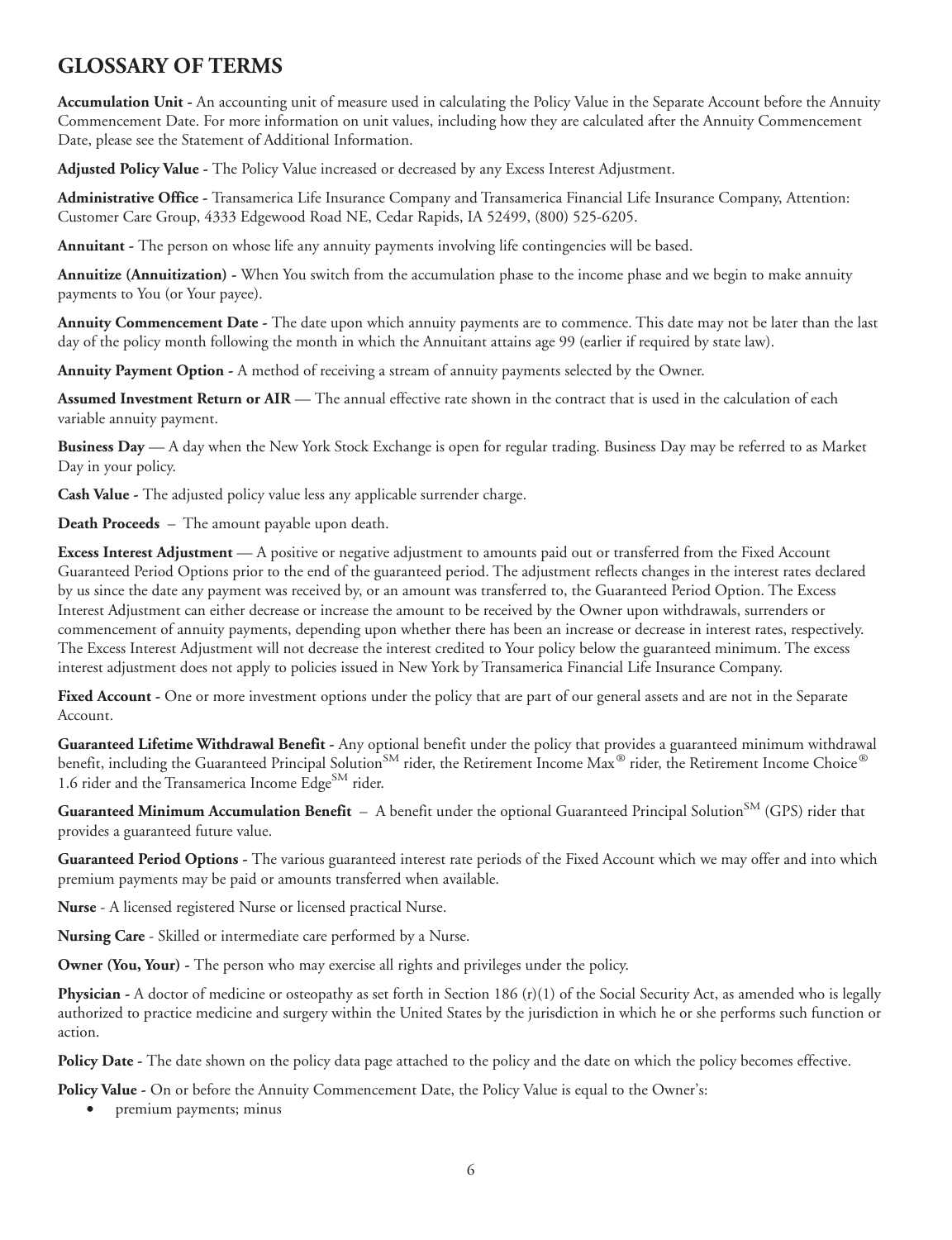- gross withdrawals (withdrawals plus the surrender charge on the portion of the requested withdrawal that is subject to the surrender charge plus or minus any excess interest adjustment plus taxes (on the withdrawal)); plus
- interest credited in the Fixed Account; plus
- accumulated gains in the Separate Account; minus
- accumulated losses in the Separate Account; minus
- service charges, rider fees, premium taxes, transfer fees, and other charges (including those imposed upon termination), if any.

Policy Year - A Policy Year begins on the Policy Date and on each anniversary thereafter.

**Separate Account -** Separate Account VA B and Separate Account VA BNY, Separate Accounts established and registered as unit investment trusts under the Investment Company Act of 1940, as amended (the "1940 Act"), to which premium payments under the policies may be allocated.

**Separate Account Value -** The portion of the Policy Value that is invested in the Separate Account.

**Stable Account -** A Fixed Account option, only available if You elect the Transamerica Income Edge<sup>SM</sup> rider, to which You must allocate a portion of Your premium payments and Policy Value. Assets in the Stable Account are not subject to Separate Account Annual Expenses as set forth under FEE TABLE AND EXPENSE EXAMPES.

**Subaccount -** A subdivision within the Separate Account, the assets of which are invested in a specified underlying fund portfolio.

**Surrender Charge Free Amount -** The amount that can be withdrawn each Policy Year without incurring any Surrender Charges. Please *see* "EXPENSES – Surrender Charges" for more explanation.

**Valuation Period -** The period of time from one determination of Accumulation Unit values and Annuity Unit values to the next subsequent determination of those values. Such determination shall be made generally at the close of business on each Business Day.

**Written Notice -** Written Notice, signed by the Owner, that gives us the information we require and is received in good order at the Administrative Office. For some transactions, we may accept an electronic notice or telephone instructions. Such electronic notice must meet the requirements for good order that we establish for such notices.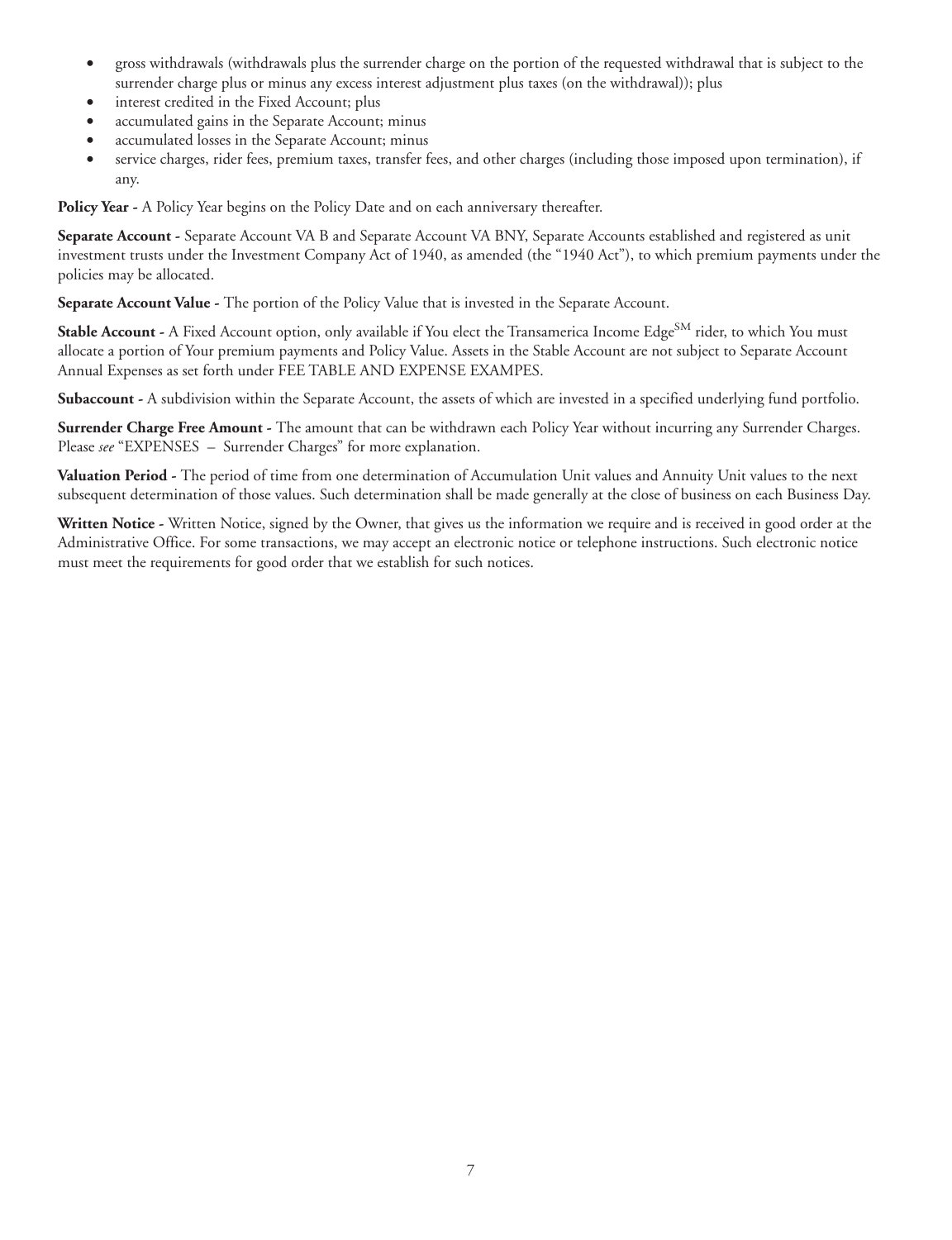#### <span id="page-10-0"></span>**INTRODUCTION**

#### **How to buy this variable annuity**

#### √ **CHOOSE A SHARE CLASS**(1)

|                                   | Qualified Policy <sup>(2,3)</sup><br>Minimum Initial Deposit | <b>Non-Qualified Policy</b><br><u>Minimum Initial Deposit</u> <sup>(2,4)</sup> | Surrender<br><b>Charge Period</b> | <b>Mortality &amp; Expense</b><br>Risk and<br><b>Administrative Charges</b> |
|-----------------------------------|--------------------------------------------------------------|--------------------------------------------------------------------------------|-----------------------------------|-----------------------------------------------------------------------------|
| <b>B-Share</b>                    | \$1,000                                                      | \$5,000                                                                        | <sup>7</sup> years                | 1.15%                                                                       |
| $\overline{C\text{-Share}^{(6)}}$ | \$1,000                                                      | \$5,000                                                                        | none                              | 1.55%                                                                       |
| L-Share $(5)$                     | \$1,000                                                      | \$5,000                                                                        | 4 years                           | 1.50%                                                                       |
| X-Share <sup>(6)</sup>            | \$1,000                                                      | \$5,000                                                                        | 9 years                           | 1.50%                                                                       |

(1) This table does not show underlying fund portfolio expenses, annual service charge and optional rider fees. Each share class has its own minimum policy value requirements. Not all share classes may be available through your financial intermediary.

<sup>(2)</sup> We currently issue new policies to the following plans: Traditional IRAs, Roth IRAs, SIMPLE IRAs, SEP-IRAs, 457(f) plans (in certain circumstances) and Section 401(a) plans (including profit sharing plans, defined benefit pension plans, defined contribution pension plans, 401(k) plans, combination defined benefit/contribution plans). If you purchase the policy as an individual retirement annuity as part of a 403(b) plan, 457 plan, a pension plan, a profit sharing plan (including a 401(k) plan) or certain other employer sponsored programs, Your policy is referred to as a qualified policy. If You purchase the policy other than as part of any arrangement described in the preceding sentence, the policy is referred to as a nonqualified policy.

<sup>(3)</sup> Includes anticipated premium at time of application from transfers or rollovers as indicated on your application or electronic order form.

- (4) Includes anticipated premium at time of application from 1035 exchanges as indicated on your application or electronic order form.
- (5) **NO LONGER AVAILABLE FOR PURCHASE BY NEW POLICYOWNERS.** The L-share has a shorter surrender charge schedule than the B-share and offers greater liquidity. You pay higher separate account charges for the life of your L-share policy in exchange for the greater liquidity. The B-share my be more appropriate for someone with a longer investment time horizon, who does not intend to withdraw policy value in excess of the free withdrawal amount during the surrender charge period, and who seeks a lower cost policy. The L-share class may be more appropriate for someone who may want to surrender the policy or withdraw policy value in excess of the free withdrawal amount 5 years after making a contribution and is willing to pay a higher separate account charge. Purchasing an optional guaranteed living benefit or guaranteed withdrawal benefit under an L-share policy and paying a higher separate account charge for the life of the policy, in order to have greater liquidity, may not be compatible. This is because you must typically own your policy over the long-term in order to take full advantage of these types of guaranteed benefits. (For example, the longer you own the policy, the greater your withdrawal percentage might be, or there may be a certain number of years before you can use the benefit.) You should determine the appropriate balance among (a) greater liquidity; (b) the impact of the mortality and expense risk charge on your policy value; and (c) the period of time that you must own the policy to take full advantage of any optional benefit you elect

#### (6) **NO LONGER AVAILABLE FOR PURCHASE BY NEW POLICYOWNERS.**

#### √ **CHOOSE INVESTMENT OPTIONS**

- Subaccounts Invest in underlying funds representing a range of investment strategies, objectives and asset classes.
- Fixed Account A fixed interest account (if available).

Subject to limitations, you may move your policy value among each of these investment options.

#### √ **CHOOSE OPTIONAL GUARANTEED BENEFITS (IF DESIRED)\***

| Lifetime Withdrawal Benefits | Guaranteed Principal Solution <sup>SM(1, 2)</sup> (Provides protection of        |
|------------------------------|----------------------------------------------------------------------------------|
|                              | assets, retirement income for life with a broad range of                         |
|                              | investment choices)                                                              |
|                              | Retirement Income $Max^{(0)}$ (Provides retirement income for                    |
|                              | life with a conservative range of investment choices)                            |
|                              | Retirement Income Choice <sup>®</sup> 1.6 <sup>(1, 3)</sup> (Provides retirement |
|                              | income for life an dincome for long term care with a                             |
|                              | moderate range of investment choices                                             |
|                              | Transamerica Income Edge <sup>SM(1)</sup> (Provides retirement income            |
|                              | for life with a broad range of investment choices                                |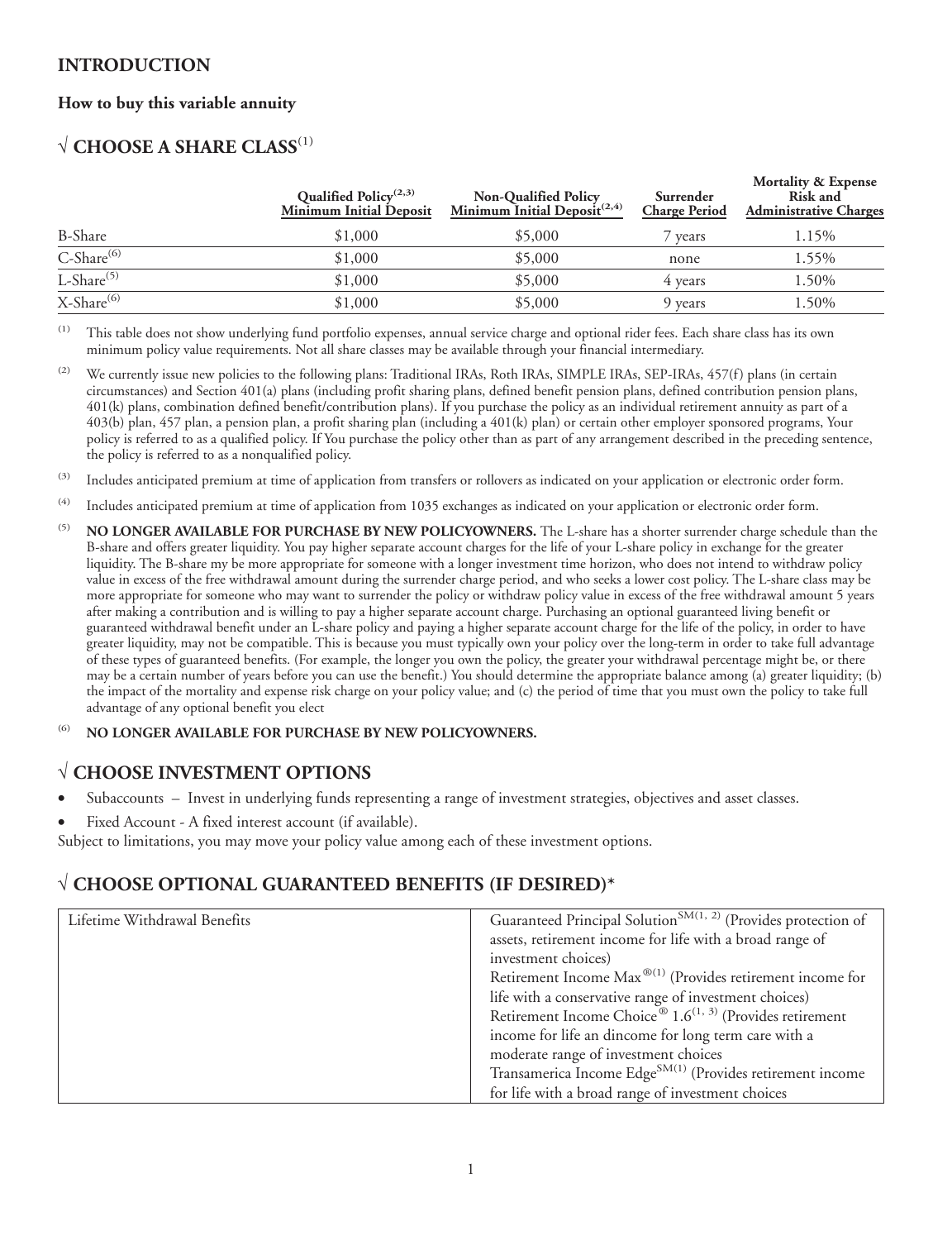| Death Benefits                            | Return of Premium <sup>(1)</sup> (Total premiums, minus withdrawals)      |
|-------------------------------------------|---------------------------------------------------------------------------|
|                                           | Annual Step-Up <sup>(1)</sup> (Largest Policy Value on any policy         |
|                                           | anniversary prior to 81)                                                  |
|                                           | Additional Death Distribution <sup>SM (1)</sup> (Pays an additional death |
|                                           | benefit amount (based on earnings)                                        |
|                                           | Additional Death Distribution+SM(1) (Pays an additional                   |
|                                           | death benefit amount (based on benefit base)                              |
| Liquidity Rider (only with B-Share Class) | Liquidity Rider (Reduces surrender charge to four years)                  |

(1) Investment or other restrictions may apply

(2) Also includes an accumulation benefit.

(3) Also includes an optional death benefit.

\* Additional fees apply. Optional benefits may not be available for all policies, in all states, at all times or through all financial intermediaries.

#### √ **COMPLETE OUR APPLICATION OR ORDER FORM**

#### √ **PAY THE APPLICABLE MINIMUM INITIAL DEPOSIT**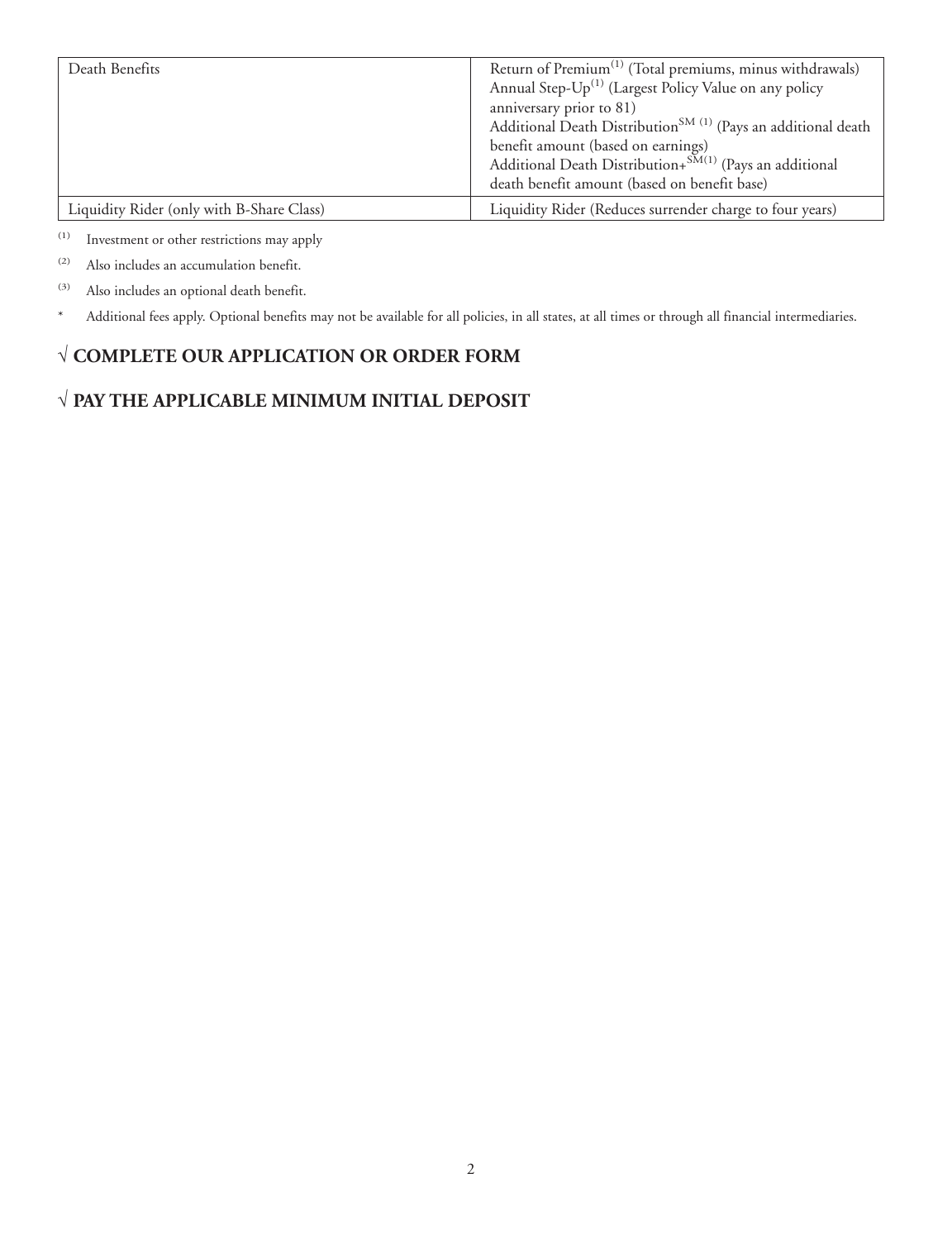#### **FEE TABLE AND EXPENSE EXAMPLES**

<span id="page-12-0"></span>The following describes the fees and expenses that You will pay when buying, owning, and surrendering the policy. We have included any applicable fees and expenses that differ based on share class. **Please be certain to review the notes following the fee table and expense examples for further information about the fees and charges presented.** The order of the notes follows the order in which the fees and charges under the policy are presented in the fee tables and the expense examples.

The fee table applies only to the accumulation phase and reflects the maximum charges unless otherwise noted. During the income phase the fees may be different than those described in the Fee Table. *See* Notes to Fee Table and Expense Examples, No. 5.

The first section describes the fees and expenses that You will pay at the time that You buy the policy, surrender the policy, transfer Cash Value between investment options, or request special services. State premium taxes may also be deducted. State premium taxes currently range from 0% - 3.5%. Excess interest adjustments may be made to amounts surrendered (partial and full), transferred or applied to annuity payment options from cash value from the fixed account. (All fees are maximum for purchases made while this prospectus is effective unless otherwise noted.)

| <b>Share Classes</b>                                                                   | <b>B-Share</b> | C-Share | L-Share | X-Share |
|----------------------------------------------------------------------------------------|----------------|---------|---------|---------|
| <b>Owner Transaction Expenses:</b>                                                     |                |         |         |         |
| Front-End Sales Load On Purchase Payments                                              | $0\%$          | $0\%$   | $0\%$   | $0\%$   |
| Contingent Deferred Surrender Charges (as a percentage of premium<br>surrendered $(1)$ |                |         |         |         |
| Number of Years Since Premium Payment Date                                             |                |         |         |         |
| Year 1                                                                                 | 8%             | $0\%$   | 8%      | 9%      |
| Year 2                                                                                 | 8%             | 0%      | 8%      | 8%      |
| Year 3                                                                                 | 7%             | $0\%$   | 7%      | 7%      |
| Year 4                                                                                 | 6%             | $0\%$   | 6%      | 6%      |
| Year 5                                                                                 | 5%             | $0\%$   | $0\%$   | 5%      |
| Year 6                                                                                 | 4%             | $0\%$   | $0\%$   | 4%      |
| Year 7                                                                                 | 3%             | $0\%$   | $0\%$   | 3%      |
| Year 8                                                                                 | $0\%$          | $0\%$   | $0\%$   | 2%      |
| Year 9                                                                                 | $0\%$          | $0\%$   | $0\%$   | $1\%$   |
| Year $10+$                                                                             | $0\%$          | $0\%$   | $0\%$   | $0\%$   |
| Transfer Fee <sup>(2)</sup>                                                            | \$10           | \$10    | \$10    | \$10    |
| Special Service Fee <sup>(3)</sup>                                                     | $$50*$         | $$50*$  | $$50*$  | $$50*$  |

\* \$0 - \$25 for policies issued prior to May 1, 2015.

The next section describes the fees and expenses that you will pay periodically during the time that you own the policy, not including portfolio fees and expenses. (All fees are maximum for purchases made while this prospectus is effective unless otherwise noted.) **Please Note**: The C-Share, L-Share and X-Share classes of this product are no longer available for purchase by new policyowners.

| <b>Share Classes</b>                                                                                                          | <b>B-Share</b> | C-Share    | L-Share  | X-Share    |
|-------------------------------------------------------------------------------------------------------------------------------|----------------|------------|----------|------------|
| Annual Service Charge <sup>(4)</sup>                                                                                          | $$0 - $50$     | $$0 - $50$ | $$0-$50$ | $$0 - $50$ |
| Separate Account Annual Expenses (as a percentage, annually, of average separate<br>$\arccos$ account value) <sup>(5)</sup> : |                |            |          |            |
| Mortality and Expense Risk Fee                                                                                                | 1.00%          | 1.40%      | 1.35%    | 1.35%      |
| Administrative Charge                                                                                                         | 0.15%          | 0.15%      | 0.15%    | 0.15%      |
| Total Base Separate Account Annual Expenses                                                                                   | 1.15%          | 1.55%      | 1.50%    | 1.50%      |
| <b>Optional Separate Account Expenses:</b>                                                                                    |                |            |          |            |
| Return of Premium Death Benefit (as a percentage, annually, of average Separate<br>Account Value)                             | 0.15%          | 0.15%      | 0.15%    | 0.15%      |
| Annual Step-Up Death Benefit (as a percentage, annually, of average Separate<br>Account Value)                                | 0.35%          | 0.35%      | 0.35%    | 0.35%      |
| Fund Facilitation Fee (as a percentage, annually, of the net asset value of<br>Subaccount)                                    | $0.30\%$       | $0.30\%$   | $0.30\%$ | $0.30\%$   |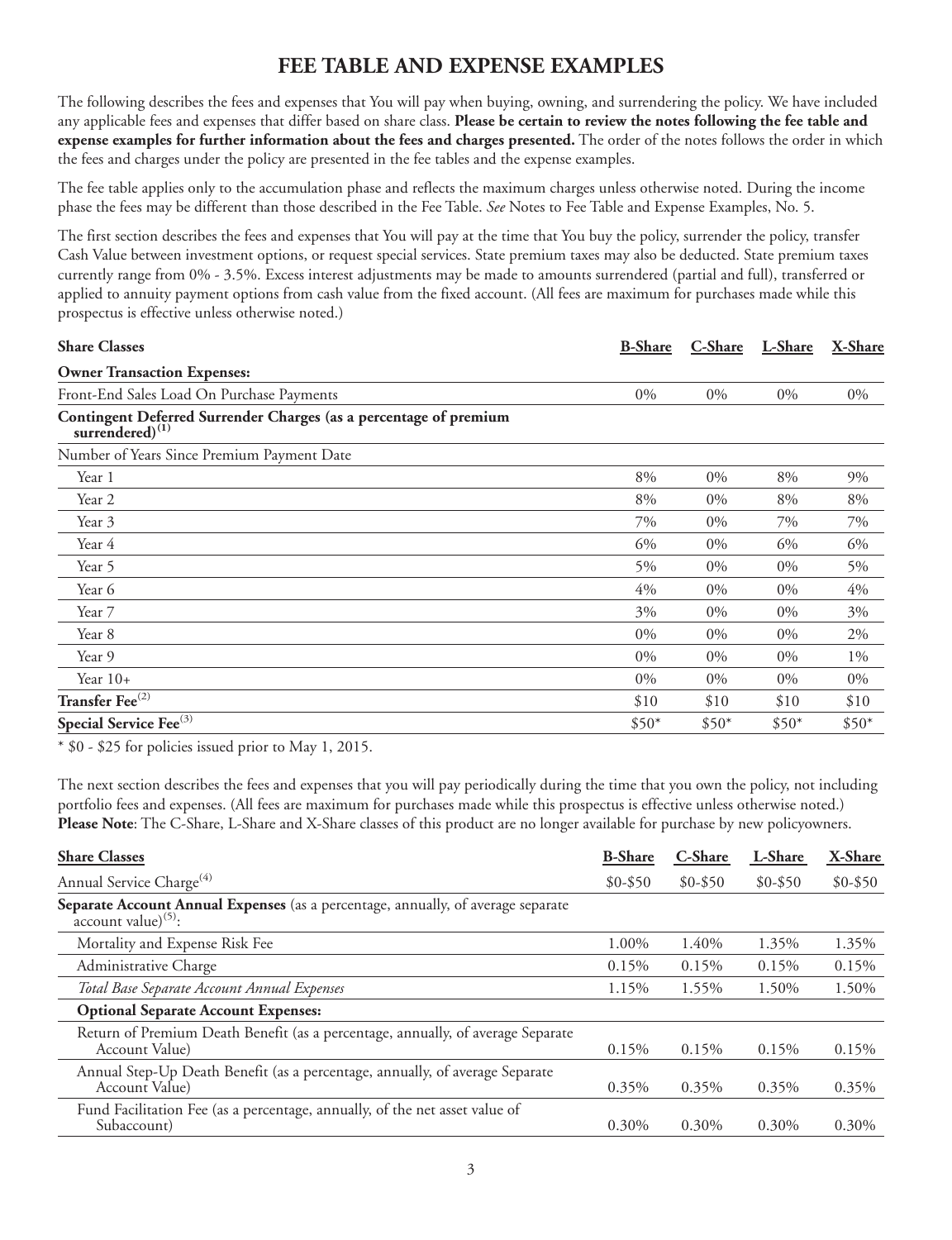| <b>Share Classes</b>                                                                                            | <b>B-Share</b> | C-Share  | L-Share  | X-Share |
|-----------------------------------------------------------------------------------------------------------------|----------------|----------|----------|---------|
| Liquidity Rider (only available with B-Share) (as a percentage, annually, of<br>average Separate Account Value) | $0.50\%$       |          |          |         |
| Total Separate Account Annual Expenses with Highest Optional Separate Account<br>Expenses                       | 2.30%          | 2.20%    | 2.15%    | 2.15%   |
| <b>Optional Death Benefit Riders:</b>                                                                           |                |          |          |         |
| Additional Death Distribution <sup>SM</sup> (annual charge based on policy value)                               | $0.25\%$       | 0.25%    | 0.25%    | 0.25%   |
| Additional Death Distribution+ <sup>SM</sup> (annual charge based on policy value)                              | $0.55\%$       | $0.55\%$ | $0.55\%$ | 0.55%   |
|                                                                                                                 |                |          |          |         |

#### **Maximum**

#### **Optional Guaranteed Lifetime Withdrawal Benefit Riders**(6)**:** *(You may only elect one of the optional Guaranteed Lifetime Withdrawal Benefit riders listed below)*

| Retirement Income Max <sup>®</sup> rider (annual charge - % of Withdrawal Base)*<br>(for riders issued on or after May 1, 2017)     | 2.50% |
|-------------------------------------------------------------------------------------------------------------------------------------|-------|
| Retirement Income Choice® 1.6 rider (annual charge - % of Withdrawal Base)<br>(for riders issued on or after May 1, 2017)           |       |
| Base Benefit Designated Allocation Group A*                                                                                         | 2.50% |
| Base Benefit Designated Allocation Group B*                                                                                         | 2.50% |
| Base Benefit Designated Allocation Group C*                                                                                         | 2.50% |
| Additional Benefits available with Retirement Income Choice <sup>®</sup> 1.6 rider:<br>(for riders issued on or after May 1, 2017)  |       |
| Death Benefit - (Single Life Option)* (annual charge - % of Withdrawal Base)                                                        | 0.55% |
| Death Benefit - (Joint Life Option)* (annual charge - % of Withdrawal Base)                                                         | 0.50% |
| Income Enhancement <sup>SM</sup> - (Single Life Option - Not available in NY)* (annual charge - % of Withdrawal Base)               | 0.45% |
| Income Enhancement <sup>SM</sup> - (Joint Life Option - Not available in NY)* (annual charge - % of Withdrawal Base)                | 0.65% |
| Transamerica Income Edge <sup>SM</sup> rider (annual charge - % of Withdrawal Base)*<br>(for riders issued on or after May 1, 2017) | 2.50% |

\*The Current rider fee will be less than or equal to the stated Maximum. Your rider fee may increase (or decrease) at the time of any automatic step-up. *See* Automatic Step-Up section. Your rider fee percentage will not exceed 0.75% from the current rider fee percentage in effect when you purchase the rider. The current rider fee will be disclosed in a Rate Sheet Prospectus Supplement. All Rate Sheet Prospectus Supplements are also available on the EDGAR system at www.sec.gov (File Numbers 333-185573 for TLIC and 333-185574 for TFLIC).

| Maximum  | Current  |
|----------|----------|
|          |          |
| 1.25%    | 1.25%    |
| 2.00%    | 1.25%    |
|          |          |
| 2.20%    | 1.45%    |
| 1.85%    | 1.10%    |
| 1.45%    | 0.70%    |
|          |          |
| 0.40%    | $0.40\%$ |
| 0.35%    | $0.35\%$ |
| $0.30\%$ | 0.30%    |
| $0.50\%$ | 0.50%    |
|          |          |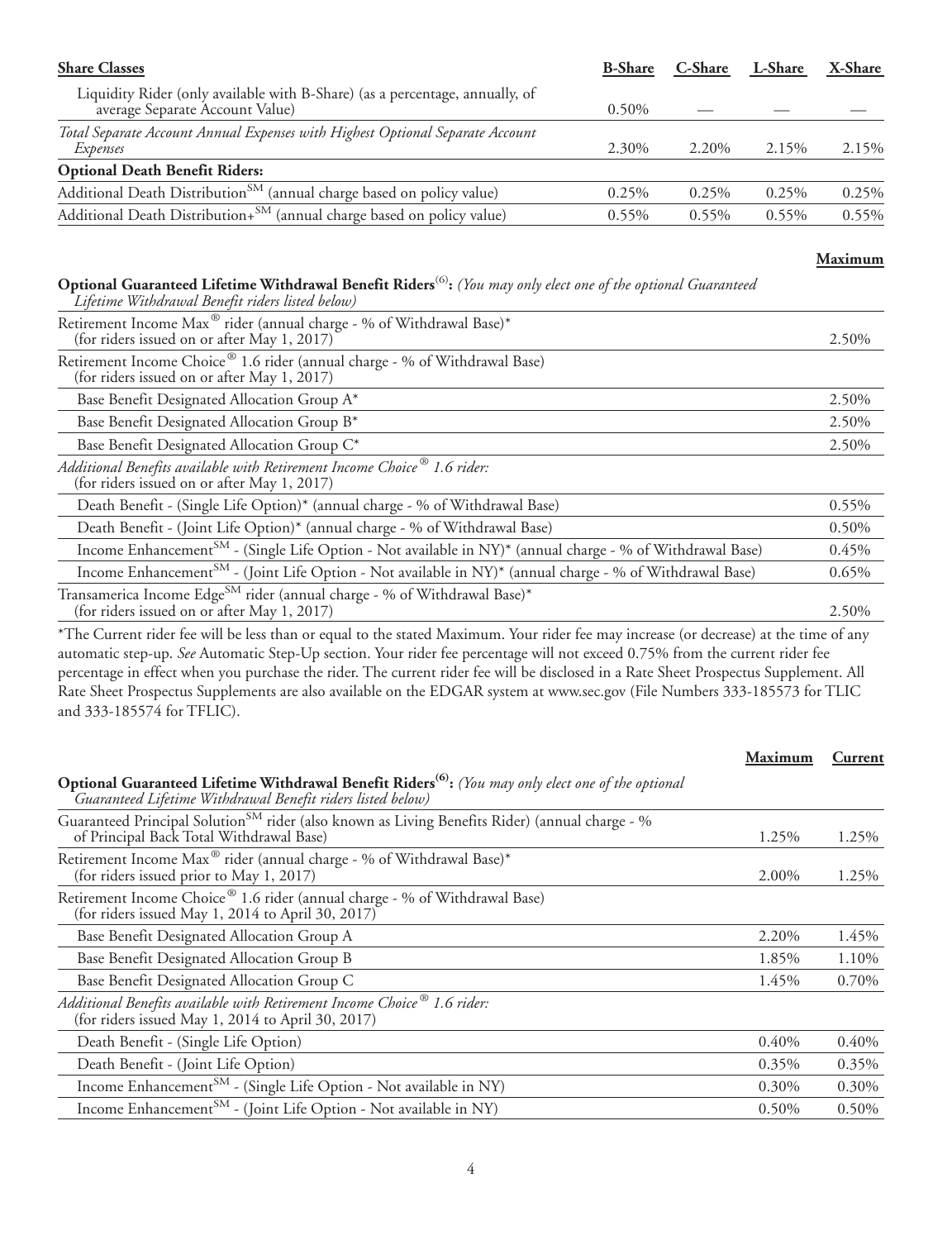|                                                                                                                                                                                | Maximum  | Current        |
|--------------------------------------------------------------------------------------------------------------------------------------------------------------------------------|----------|----------------|
| Transamerica Income Edge <sup>SM</sup> rider (annual charge - % of Withdrawal Base)*                                                                                           |          |                |
| (for riders issued prior to May 1, 2017)                                                                                                                                       | 2.15%    | 1.40%          |
|                                                                                                                                                                                | Maximum  | Current        |
| Optional Guaranteed Lifetime Withdrawal Benefit Riders <sup>(6)</sup> : (You may only elect one of the optional<br>Guaranteed Lifetime Withdrawal Benefit riders listed below) |          |                |
| Guaranteed Principal Solution <sup>SM</sup> rider (also known as Living Benefits Rider) (annual charge - %<br>of Principal Back Total Withdrawal Base)                         | 1.25%    | 1.25%          |
| Retirement Income Choice® 1.6 rider (annual charge - % of Withdrawal Base)<br>(for riders issued prior to May 1, 2014)                                                         |          |                |
| Base Benefit Designated Allocation Group A                                                                                                                                     | 2.30%    | 1.55%          |
| Base Benefit Designated Allocation Group B                                                                                                                                     | 1.85%    | 1.10%          |
| Base Benefit Designated Allocation Group C                                                                                                                                     | 1.45%    | 0.70%          |
| Additional Benefits available with Retirement Income Choice <sup>®</sup> 1.6 rider:<br>(for riders issued prior to May 1, 2014)                                                |          |                |
| Death Benefit - (Single Life Option)                                                                                                                                           | 0.40%    | 0.40%          |
| Death Benefit - (Joint Life Option)                                                                                                                                            | 0.35%    | 0.35%          |
| Income Enhancement <sup>SM</sup> - (Single Life Option - Not available in NY)                                                                                                  | $0.30\%$ | 0.30%          |
| Income Enhancement <sup>SM</sup> - (Joint Life Option - Not available in NY)                                                                                                   | 0.50%    | 0.50%          |
|                                                                                                                                                                                | Maximum  | <b>Current</b> |
| Optional Guaranteed Lifetime Withdrawal Benefit Rider - No Longer Available:                                                                                                   |          |                |
| Income Link <sup>SM</sup> rider (annual charge - % of Withdrawal Base)                                                                                                         | $2.00\%$ | $1.25\%$       |

|  | $\mu$ and $\mu$ and $\mu$ and $\mu$ and $\mu$ and $\mu$ and $\mu$ and $\mu$ and $\mu$ and $\mu$                                     | $2.0070 - 1.2770$ |  |
|--|-------------------------------------------------------------------------------------------------------------------------------------|-------------------|--|
|  |                                                                                                                                     |                   |  |
|  |                                                                                                                                     |                   |  |
|  | The next section shows the lowest and highest total operating expenses charged by the underlying fund portfolios for the year ended |                   |  |

December 31, 2019 (before any fee waiver or expense reimbursements). Expenses may be higher or lower in future years. More detail concerning each portfolio's fees and expenses is contained in the prospectus for each portfolio.

## **Total Portfolio Annual Operating Expenses (Expenses that are deducted from portfolio assets, including management fees, distribution and/or service 12b-1 fees, and other expenses)**(7)**:**

| including management rees, distribution and/or service $12p-1$ rees, and other expenses |          |
|-----------------------------------------------------------------------------------------|----------|
| Lowest Gross                                                                            | $0.44\%$ |

| -- |  |
|----|--|
|    |  |

#### **NOTES TO FEE TABLE AND EXPENSE EXAMPLES**

#### **Owner Transaction Expenses:**

#### **1) Maximum Surrender Charge:**

The surrender charge, if any is imposed, applies to each premium payment, regardless of how policy value is allocated among the investment options. The surrender charge decreases based on the number of years since the premium payment was made.

#### **2) Transfer Fee:**

The transfer fee, if any is imposed, applies to each policy, regardless of how policy value is allocated among the investment options. There is no fee for the first 12 transfers per policy year. For additional transfers, we may charge a fee of \$10 per transfer. Currently, we do not charge a transfer fee, but reserve the right to do so.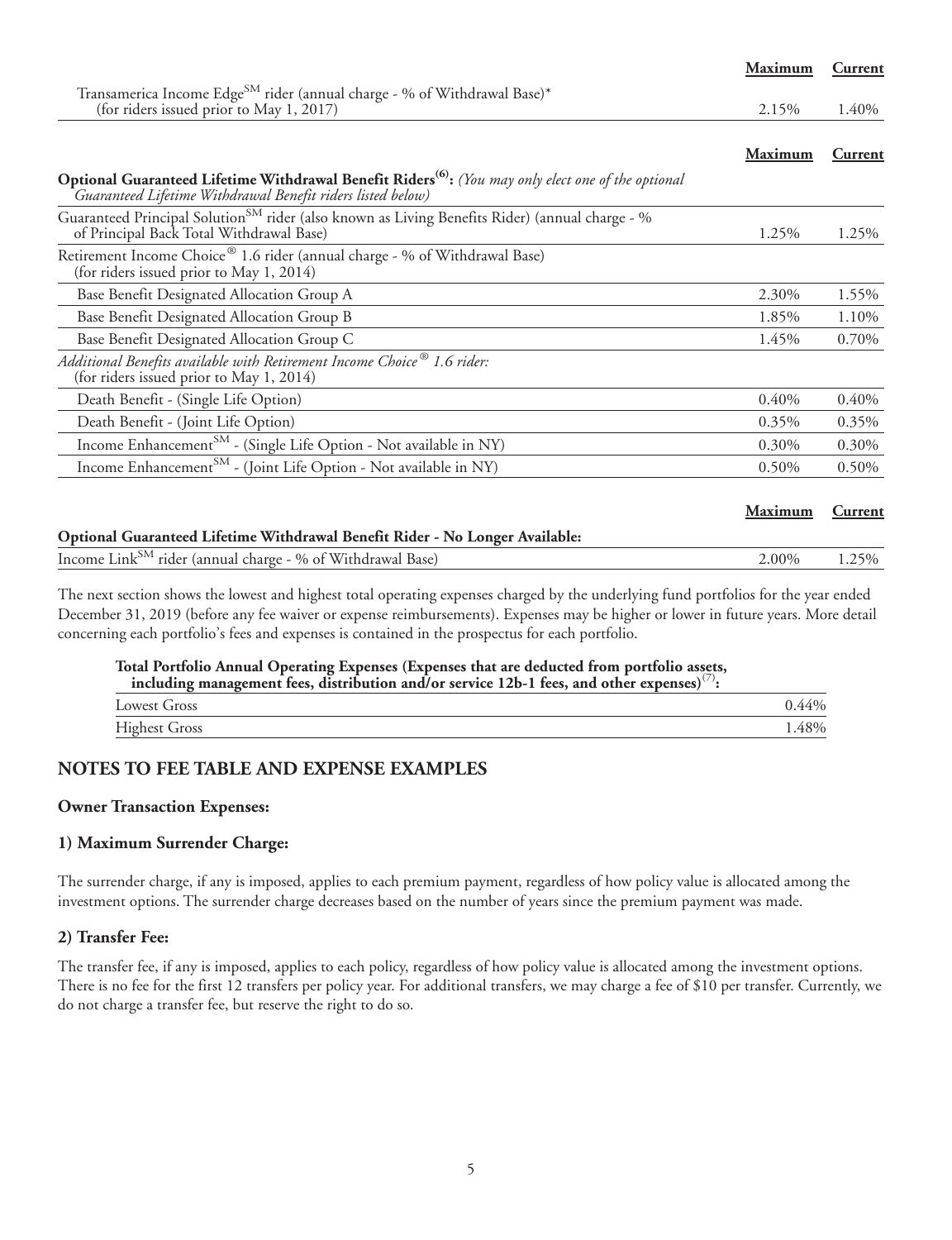#### **3) Special Service Fees:**

We may deduct a charge for special services, including overnight delivery and duplicate policies. We reserve the right to deduct a charge for special services in the future, including non-sufficient checks on new business; duplicate Form 1099 and Form 5498 tax forms; check copies; printing and mailing previously submitted forms; and asset verification requests from mortgage companies. We may charge a fee for each service performed and fees may vary based on the type of service but will not exceed the maximum Special Service Fee shown above.

#### **4) Annual Service Charge:**

The annual service charge is assessed on each policy anniversary and at the time of surrender. The maximum annual service charge is the lesser of \$50 per policy or 2% of the policy value.

| <b>Potential Waiver Amount**</b> |
|----------------------------------|
| up to $$35$                      |
| up to $$50$                      |
|                                  |

\* Based on the greater of policy value or sum of all premium payments less all withdrawals.

\*\* In no event will we waive in the aggregate more than the actual annual service charge for any policy year.

#### **5) Separate Account Annual Expenses:**

Mortality and Expense Risk and Administrative Fee: The mortality and expense risk fee shown is for the accumulation phase with the base death benefit. During the income phase, the mortality and expense risk and administrative fee is at an annual rate of 1.25%.

Optional Separate Account Expenses: Any optional separate account expense is in addition to the mortality and expense risk and administrative fees.

Fund Facilitation Fee: This daily fee is applied only to policy value in the subaccounts invested in:

| <b>Fund</b>                                                                                                                                                                                                                                                                                    | Annualized<br>Fee $%$ |
|------------------------------------------------------------------------------------------------------------------------------------------------------------------------------------------------------------------------------------------------------------------------------------------------|-----------------------|
| American Funds - Asset Allocation Fund <sup>SM</sup> - Class 2<br>American Funds - Bond FundSM - Class 2<br>American Funds - Growth Fund <sup>SM</sup> - Class 2<br>American Funds - Growth-Income Fund <sup>SM</sup> - Class 2<br>American Funds - International Fund <sup>SM</sup> - Class 2 | $0.30\%$              |
| AB Balanced Wealth Strategy Portfolio - Class B<br>State Street Total Return V.I.S. Fund - Class 3                                                                                                                                                                                             | 0.20%                 |
| TA MSCI EAFE Index - Service Class<br>TA S&P 500 Index - Service Class                                                                                                                                                                                                                         | 0.15%                 |

We charge a fund facilitation fee in order to make certain subaccounts available as investment choices under the policies. We apply the fee to subaccounts that invest in underlying fund portfolios that do not provide us with the amount of revenue we require in order for us to meet our expenses and revenue targets. This fee is assessed daily based on the net asset value of subaccounts that we specify.

Liquidity Rider: This fee is only charged for the first four policy years.

Total Separate Account Annual Expenses with Highest Optional Separate Account Expenses: This reflects the base separate account expenses, the Annual Step-Up Death Benefit fee, the Fund Facilitation fee, and Liquidity Rider (for the B-Share only), but does not include any Optional Rider Charges. The death benefits are mutually exclusive.

#### **OPTIONAL RIDERS**

In some cases, riders to the policy are available that provide optional benefits. There are additional fees (annualized fee charged on a yearly or quarterly basis, depending on the rider) for those riders.

#### **6) Optional Guaranteed Lifetime Withdrawal Benefits:**

Guaranteed Principal Solution<sup>SM</sup> Rider - Total Withdrawal Base: We use the total withdrawal base to calculate the maximum annual withdrawal amount. The total withdrawal base on the rider date is the policy value (if X-Share is elected, less any premium enhancement if the rider is added in the first policy year).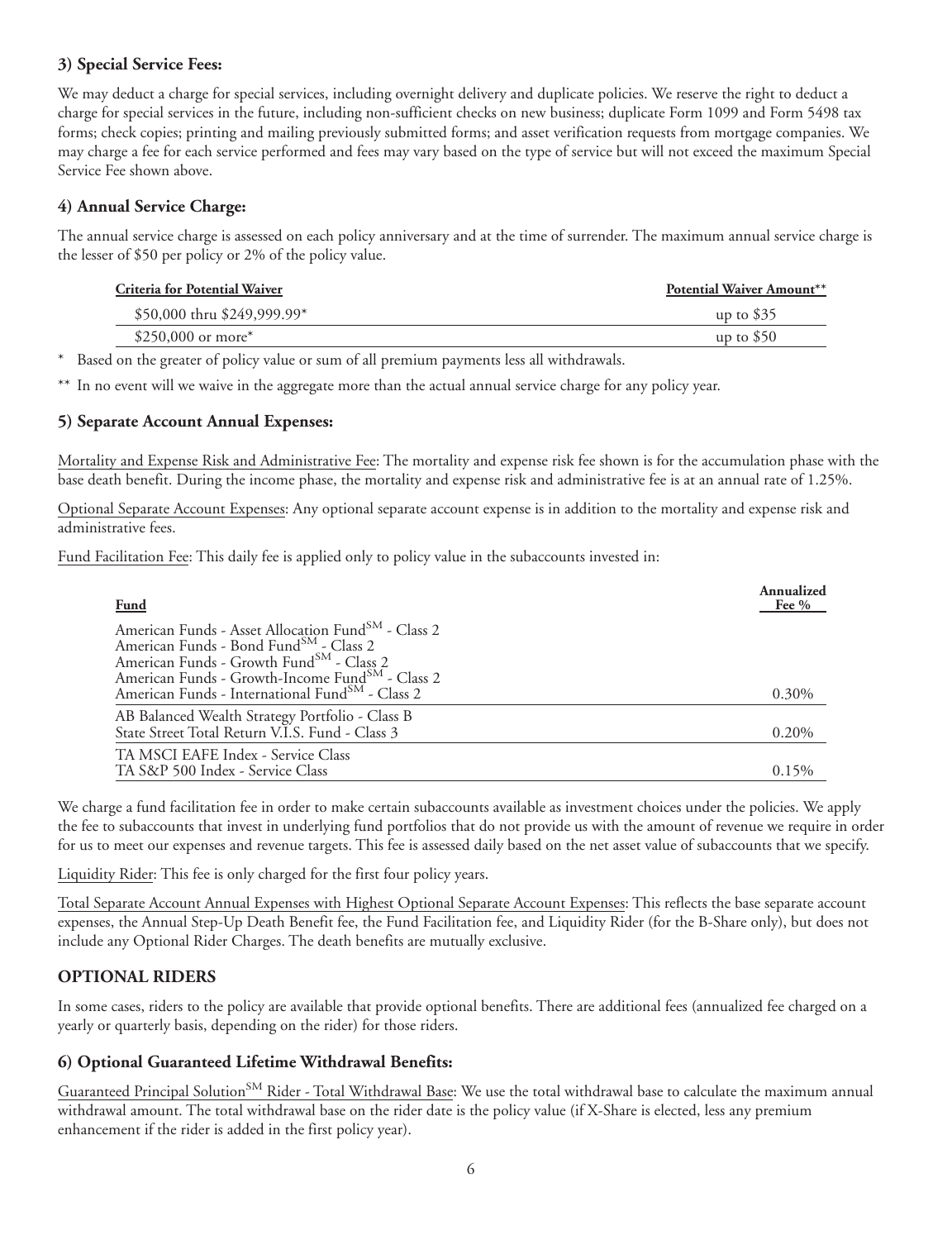Retirement Income Max® Rider and Retirement Income Choice® 1.6 Rider - Withdrawal Base: We use the withdrawal base to calculate the rider withdrawal amount and the rider fee. The withdrawal base on the rider date is the policy value (if the X-Share was elected, less any premium enhancement if the rider is added in the first policy year). For riders issued prior to the date of this prospectus, the withdrawal percentage, growth percentage and fee information can be found in the Statement of Additional Information "Appendix - Prior Withdrawal/Growth Percentages and Rider Fees".

Transamerica Income Edge<sup>SM</sup> Rider - Withdrawal Base: We use the withdrawal base to calculate the rider withdrawal amount and the rider fee. The withdrawal base on the rider date is the policy value. For riders issued prior to the date of this prospectus, the withdrawal percentage and growth rate percentage information can be found in the Statement of Additional Information "Appendix - Prior Withdrawal and Growth Percentages".

#### **Optional Guaranteed Lifetime Withdrawal Benefit Riders - No Longer Available**

Income Link<sup>SM</sup> Rider - Withdrawal Base: We use the withdrawal base to calculate the rider withdrawal amount and the rider fee. The withdrawal base on the rider date is the policy value (if the X-Share was elected, less any premium enhancement if the rider is added in the first policy year).

#### **7) Total Portfolio Annual Operating Expenses:**

The fee table information relating to the underlying fund portfolios was provided to us by the underlying fund portfolios, their investment advisers or managers. We have not verified the accuracy of information provided by unaffiliated fund portfolios. Actual future expenses of the portfolios may be greater or less than those shown in the Table. "Gross" expense figures do not reflect any fee waivers or expense reimbursements. Actual expenses may have been lower than those shown in the Table.

#### Expense Examples<sup>(1)</sup>:

The following Examples are intended to help you compare the cost of investing in the policy with the cost of investing in other variable annuity policies. These costs include owner transaction expenses, policy fees, separate account annual expenses, and portfolio fees and expenses.

The Example assumes that you invest \$10,000 in the policy for the time periods indicated. The Example also assumes that your policy has a 5% return each year, the highest Total Portfolio Annual Operating Expenses of any of the portfolios for the year ended December 31, 2019, and the base policy with the combination of available optional features or riders with the highest fees and expenses, including the highest Fund Facilitation Fee, Annual Step-Up Death Benefit, Additional Death Distribution+SM rider and Retirement Income Choice® 1.6 rider - Joint Life with additional Death Benefit and Income Enhancement<sup>SM</sup> options. Although your actual costs may be higher or lower, based on these assumptions, your costs would be:

If the policy is surrendered at the end of the applicable time period:

|          | <b>B-Share</b> | <b>B-Share</b><br>w/Liquidity<br>Rider | C-Share   | L-Share | X-Share |
|----------|----------------|----------------------------------------|-----------|---------|---------|
| 1 Year   | \$1,465        | \$1,513                                | 784<br>\$ | \$1,499 | \$1,589 |
| 3 Years  | \$2,889        | \$3,024                                | \$2,369   | \$2,984 | \$2,985 |
| 5 Years  | \$4,257        | \$3,972                                | \$3,975   | \$3,953 | \$4,405 |
| 10 Years | \$7,828        | \$7,954                                | \$8,089   | \$8,055 | \$8,058 |

If the policy is annuitized at the end of the applicable time period or if you do not surrender your policy:

|          | <b>B-Share</b> | <b>B-Share</b><br>w/Liquidity<br>Rider | C-Share   | L-Share | X-Share |
|----------|----------------|----------------------------------------|-----------|---------|---------|
| 1 Year   | \$745          | \$793                                  | 784<br>\$ | \$779   | \$779   |
| 3 Years  | \$2,259        | \$2,394                                | \$2,369   | \$2,354 | \$2,355 |
| 5 Years  | \$3,807        | \$3,972                                | \$3,975   | \$3,953 | \$3,955 |
| 10 Years | \$7,828        | \$7,954                                | \$8,089   | \$8,055 | \$8,058 |

Please remember that these Examples are illustrations and do not represent past or future expenses. Your actual expenses may be lower or higher than those reflected in the Examples. Similarly, your rate of return may be more or less than the 5% assumed in the Examples.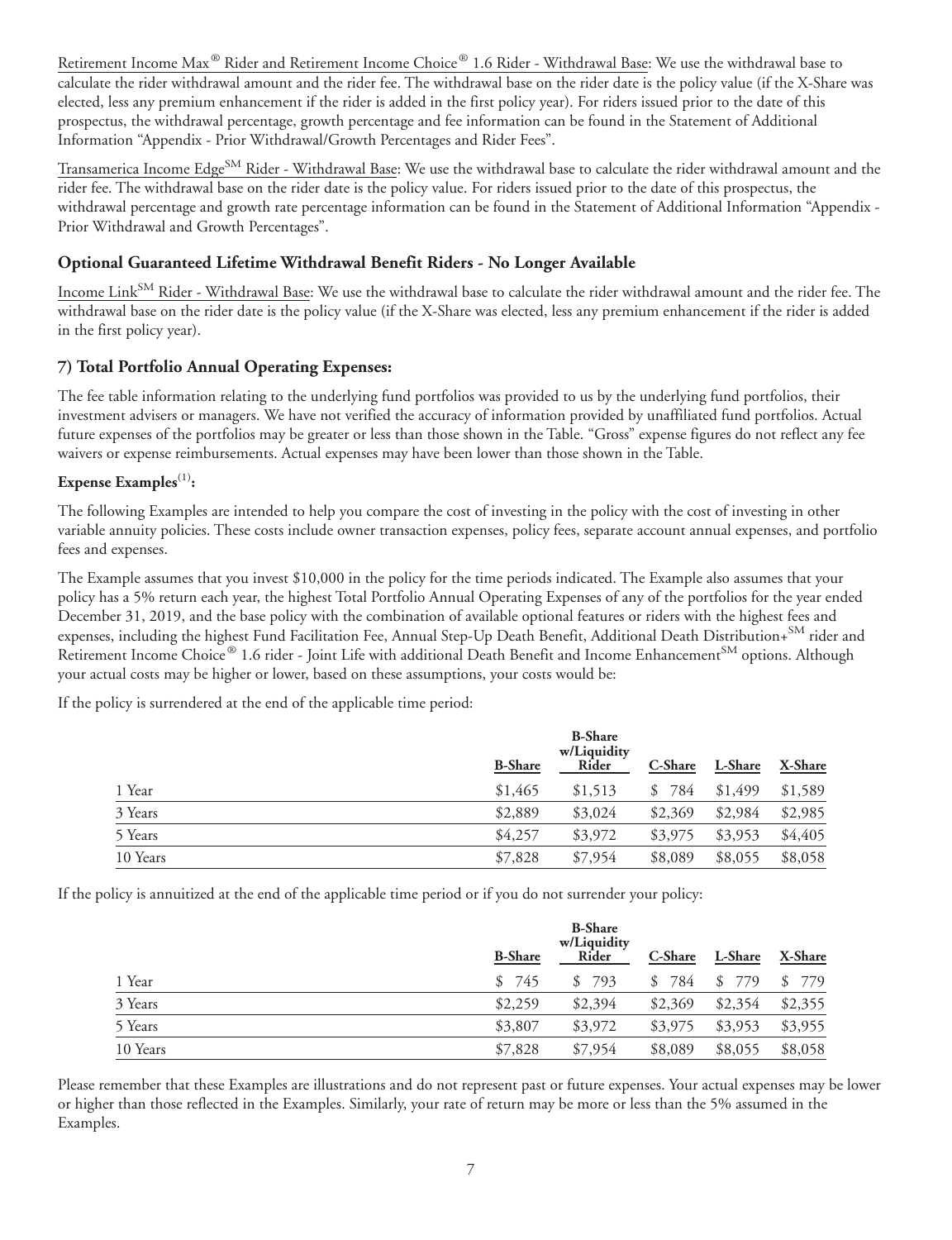For information concerning compensation paid for the sale of the policies, *see* OTHER INFORMATION - Distributor of the Policies.

#### **1) Expense Examples:**

The Examples don't reflect premium tax charges, special service fees, or transfer fees. Different fees and expenses not reflected in the Examples may be assessed during the income phase of the policy.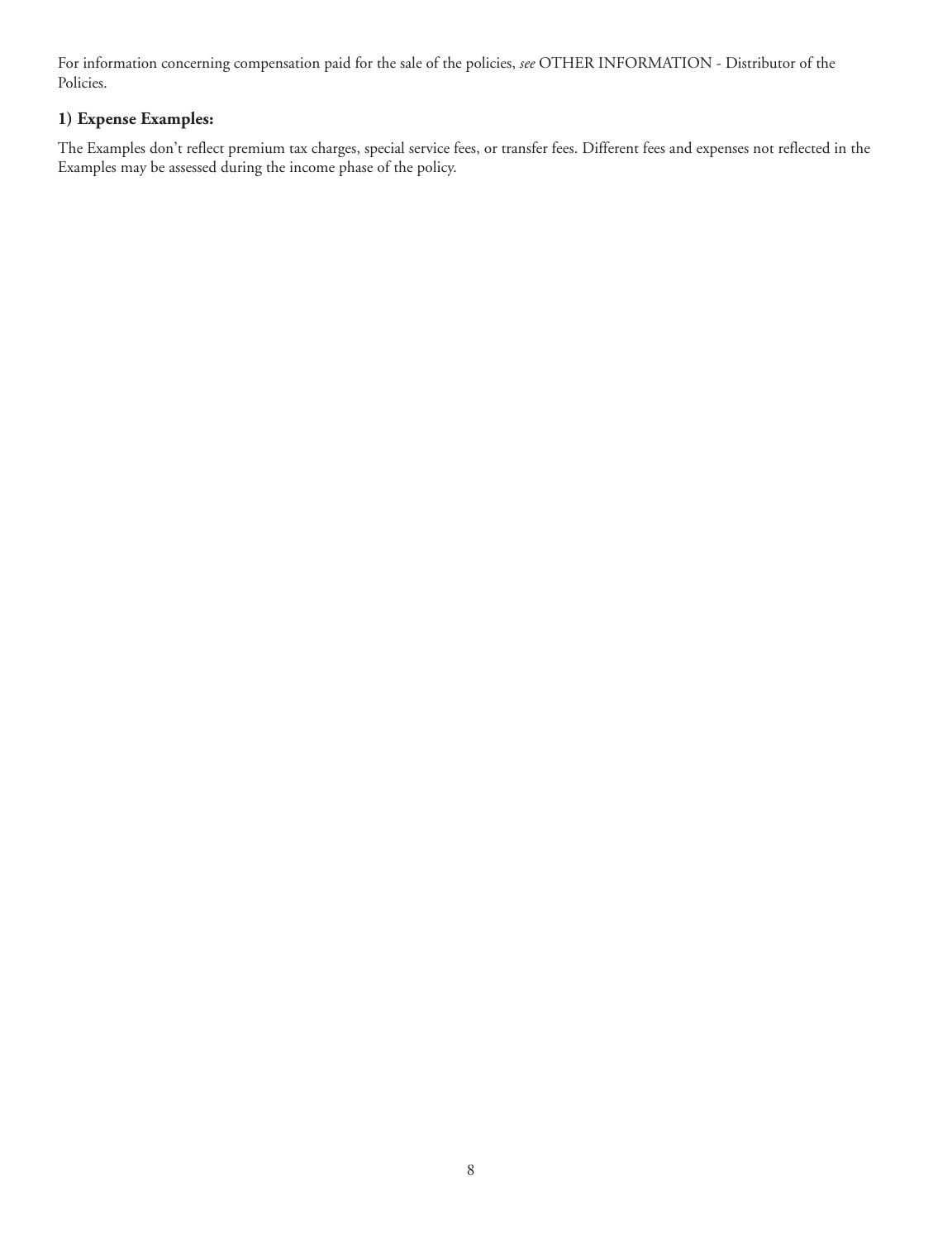#### <span id="page-18-0"></span>**THE ANNUITY**

This prospectus describes information You should know before You purchase the Transamerica Variable Annuity Series.

An annuity is a contract between You (the Owner) and an insurance company (in this case us), where the insurance company promises to pay You an income in the form of annuity payments. These payments begin on a designated date, referred to as the Annuity Commencement Date. Until the Annuity Commencement Date, Your annuity is in the accumulation phase and the earnings (if any) are generally tax deferred. Tax deferral means You are not taxed until You take money out of Your annuity. After You Annuitize, Your annuity switches to the income phase.

The policy is a "deferred" annuity. You can use the policy to accumulate funds for retirement or other long-term financial planning purposes. Your individual investment and Your rights are determined primarily by Your own policy.

The policy is a "flexible premium" annuity because after You purchase it, You can generally make additional premium payments of at least \$50 (but not more than the stated maximum total premium payment amount) until the Annuity Commencement Date. You are not required to make any additional premium payments.

The policy is a "variable" annuity because the value of Your policy can go up or down based on the performance of Your Subaccounts. If You invest in the Separate Account, the amount of money You are able to accumulate in Your policy during the accumulation phase depends upon the performance of Your Subaccounts. You could lose the amount You allocate to the Separate Account. The amount of annuity payments You receive from the Separate Account also depends upon the investment performance of Your Subaccounts for the income phase.

The Fixed Account may, but is not guaranteed to always, be offered. If the Fixed Account is offered it will offer interest at a rate(s) that we guarantee will not decrease during the selected guaranteed period. There may be different interest rates for each different guaranteed period that we may offer and that You select.

**Do not purchase this policy if You plan to use it, or any of its riders, for resale, speculation, arbitrage, viatication, or any other type of collective investment scheme.** Your policy is not intended or designed to be traded on any stock exchange or secondary market. By purchasing this policy, You represent and warrant that You are not using the policy, or any of its riders for resale, speculation, arbitrage, viatication, or any other type of collective investment scheme.

#### **PURCHASE**

#### **Policy Issue Requirements**

We will not issue a policy unless:

- we receive in good order (*See* OTHER INFORMATION Sending Forms and Transaction Requests in Good Order) all information needed to issue the policy;
- we receive in good order (at our Administrative Office) a minimum initial premium (including anticipated premiums from 1035 exchanges on nonqualified policies and transfers or rollovers on qualified policies as indicated on Your application or electronic order form) payment; and
- the Annuitant, Owner, and any joint Owner are age 89 or younger (the limit may be lower for qualified policies).
- the Owner and Annuitant have an immediate familial relationship.

Please note, certain riders described herein may require a younger age. Please carefully read the applicable rider sections regarding any age limitations.

We reserve the right to reject any application.

#### **Premium Payments**

General. You should make checks for premium payments payable to Transamerica Life Insurance Company or Transamerica Financial Life Insurance Company, as applicable, and send them to the Administrative Office. Your check must be honored in order for us to pay any associated annuity payments and benefits due under the policy.

We do not accept cash. We reserve the right to not accept third party checks. A third party check is a check that is made payable to one person who endorses it and offers it as payment to a second person. Checks should normally be payable to us, however, in some circumstances, at our discretion we may accept third party checks that are from a rollover or transfer from other financial institutions. Any third party checks not accepted by us will be returned.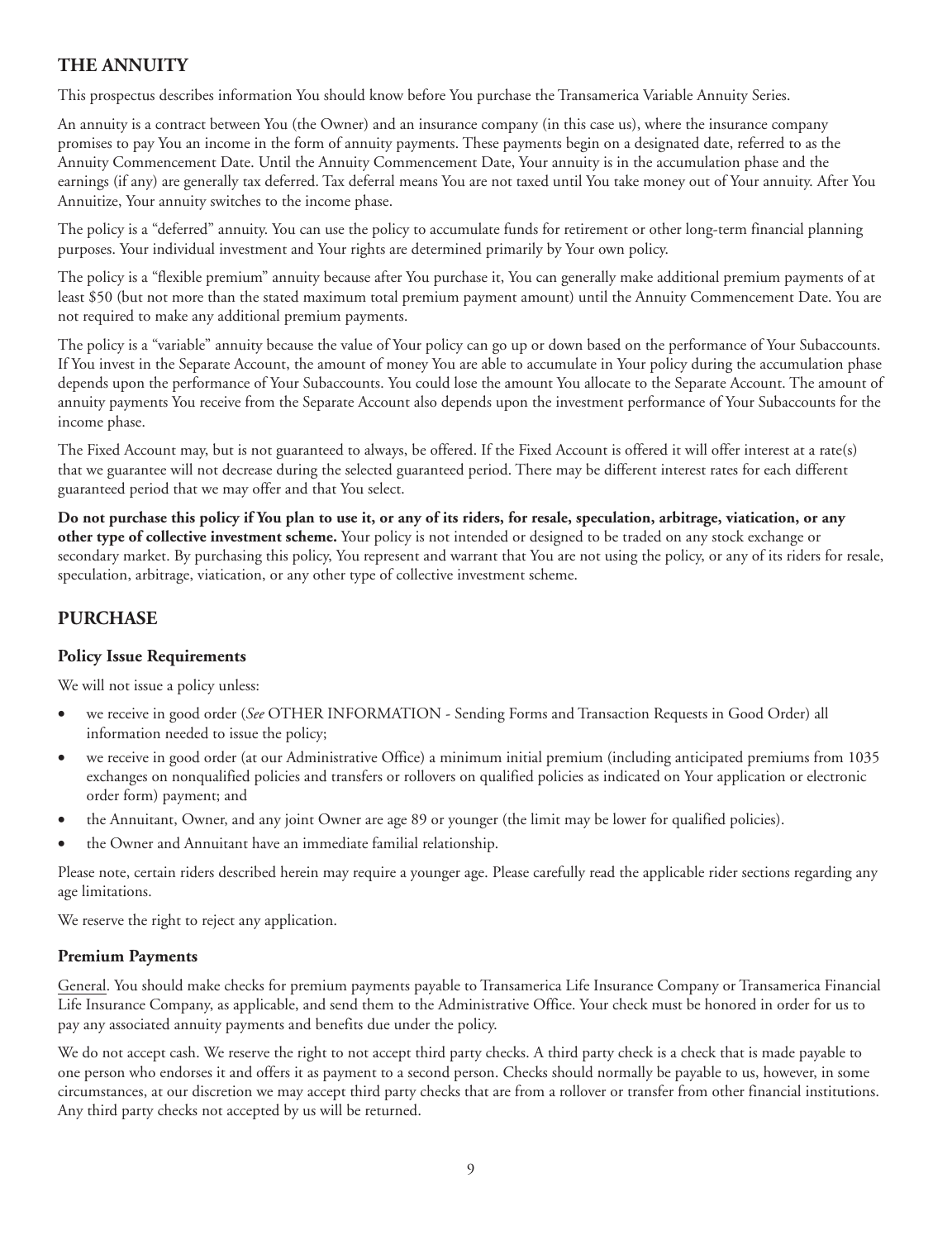We reserve the right to reject or accept any form of payment. Any unacceptable forms of payment will be returned.

Initial Premium Requirements. The initial premium payment for nonqualified policies must be at least \$5,000 (including anticipated premiums from Internal Revenue Code Section 1035 exchanges as indicated on your application or electronic order form), and at least \$1,000 for qualified policies (including anticipated premiums from transfers or rollovers as indicated on your application or electronic order form). You must obtain our prior approval to purchase a policy with an amount in excess of our maximum premium amount.

Your initial premium payment may not be credited to Your policy on the day that You leave Your premium payment with Your financial intermediary. Your financial intermediary may take up to seven Business Days to assess whether buying this policy is suitable for You. Your financial intermediary may send us Your initial premium payment while they complete this assessment. Your financial intermediary must also ensure that we have all the information needed for us to process Your policy. We will not begin to process Your policy during this period.

We will first begin our review only once we receive both Your initial premium payment and Your application (or an electronic order form). We will credit Your initial premium payment to Your policy within two Business Days after the Business Day that we receive Your initial premium payment, Your application (or order form) and once we determine that Your policy information is both complete and in good order. This time period is in addition to the time Your financial intermediary may take to complete their part of the process. If we are unable to complete our part of the process within five Business Days after the Business Day that we receive Your initial premium payment and Your application (or electronic order form), then we will notify You or Your financial intermediary, if applicable, and explain why we can't process Your policy. We will also return Your initial premium payment at that time unless You consent to us holding the premium up to 30 days. We must receive Your consent to hold prior to the market close on the fifth Business Day after receipt of the premium. If Your information is not received in good order within 30 days of our receipt of the premium, then it will be returned. We will credit Your initial premium payment within two Business Days after Your information is both complete and in good order.

Neither we nor Your financial intermediary are responsible for lost investment opportunities while we each complete our review processes. Any initial premium payments received by us will be held in our general account until credited to Your policy. You will not earn interest on Your initial premium payment during these review periods.

The date on which we credit Your initial premium payment to Your policy is generally the Policy Date. The Policy Date is used to determine Policy Years, policy quarters, policy months and policy anniversaries.

Additional Premium Payments. You are not required to make any additional premium payments. However, You can generally make additional premium payments during the accumulation phase. Additional premium payments must be at least \$50. After the first Policy Year, additional premium payments each Policy Year cannot, in the aggregate, without our prior approval, exceed \$25,000 for nonqualified policies and the lesser of (1) the IRS maximum contribution limit or (2) \$60,000 for qualified policies. We reserve the right to refuse any additional premium payment in excess of these limits, and if You do not obtain prior approval for premiums in excess of the dollar amounts listed above, the business will be deemed not in good order. We will credit additional premium payments to Your policy as of the Business Day we receive Your premium and required information in good order at our Administrative Office. Additional premium payments must be received in good order before the close of regular trading on the New York Stock Exchange (usually 4:00 p.m. Eastern time) to get same-day pricing of the additional premium payment. Additional premium payments received in good order on non-Business Days or after our close of business on Business Days will receive next-day pricing. *See* OTHER INFORMATION – Sending Forms and Transaction Requests in Good Order.

Maximum Total Premium Payments. For issue ages 0-80, we reserve the right to require prior approval of any cumulative premium payments over \$1,000,000 (this includes subsequent premium payments) for policies with the same Owner or same Annuitant issued by us or an affiliate. We may approve premium payments over \$1,000,000 but restrict access to certain optional benefits. For issue ages over 80, we reserve the right to require prior approval of any cumulative premium payments over \$500,000 (this includes subsequent premium payments) for policies with the same Owner or same Annuitant issued by us or an affiliate. If You do not obtain prior approval for premium payments in excess of the dollar amounts listed above, the business will be deemed not in good order.

Allocation of Premium Payments. When You purchase a policy, we will allocate Your premium payment to the investment choices You select. Your allocation must be in whole percentages and must total 100%. We will allocate additional premium payments the same way, unless You request a different allocation. You could lose the amount You allocate to the Subaccounts.

If You allocate premium payments to the Dollar Cost Averaging program (if it is available), You must give us instructions regarding the Subaccount(s) to which transfers are to be made or we cannot accept your premium payment.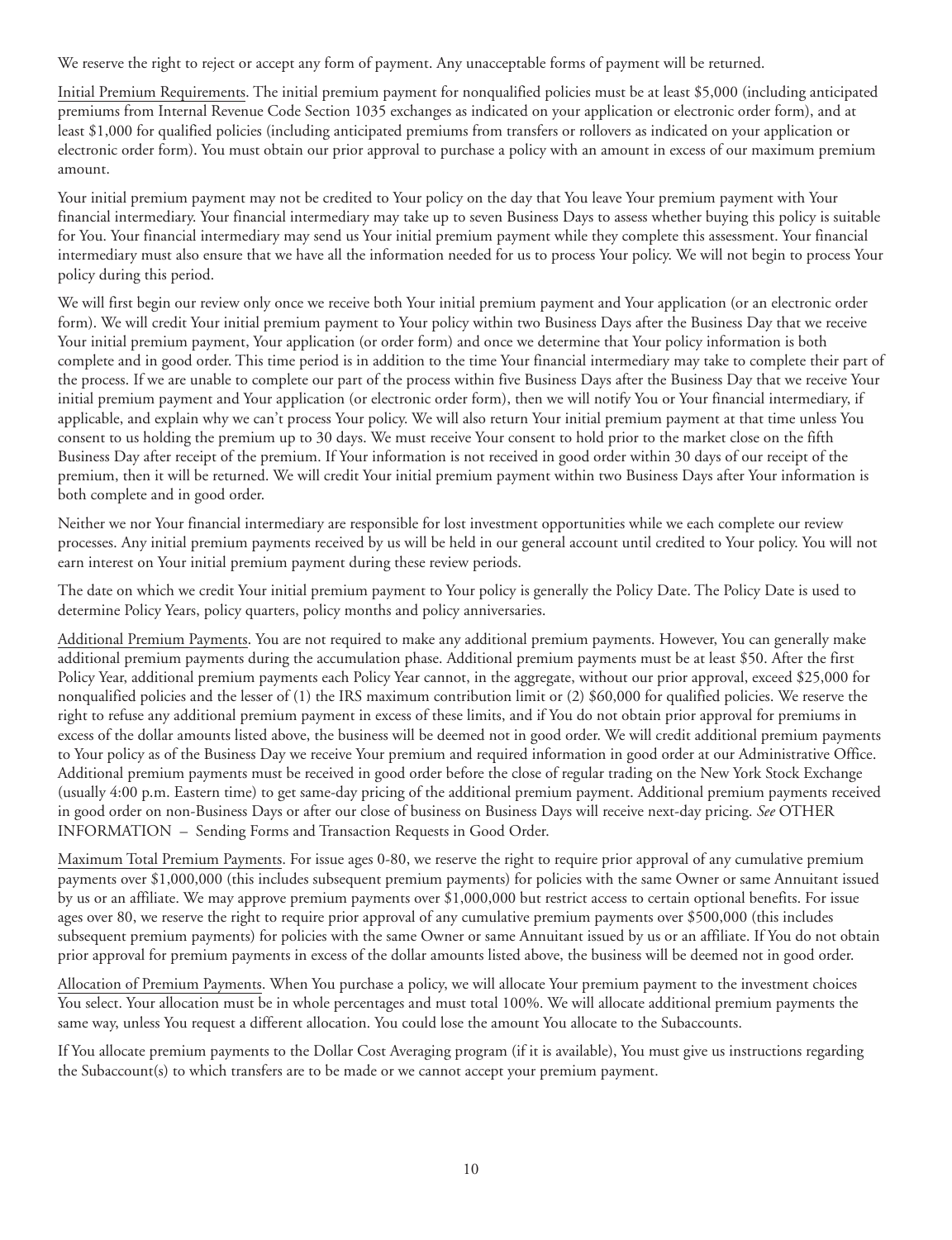<span id="page-20-0"></span>You may change allocations for future additional premium payments by sending written instructions to our Administrative Office, or by telephone, or other electronic means acceptable to us, subject to the limitations described in ADDITIONAL FEATURES - Telephone and Electronic Transactions, or any other means acceptable to us. The allocation change will apply to premium payments received on or after the date we receive the change request in good order.

We reserve the right to restrict or refuse any premium payment.

#### **Policy Value**

You should expect Your Policy Value to change from Valuation Period to Valuation Period. A Valuation Period begins at the close of regular trading on the New York Stock Exchange on each Business Day and ends at the close of regular trading on the next succeeding Business Day. A Business Day is each day that the New York Stock Exchange is open for business. Regular trading on the New York Stock Exchange usually closes at 4:00 p.m., Eastern Time. Holidays are generally not Business Days.

Premium Enhancement (X-Share) – No Longer Available for New Issue. If you elect the X-Share, an amount equal to the applicable premium enhancement percentage (as set forth below) of the premium payment will be added to the policy value. The amount of the premium enhancement is not considered a premium payment and therefore may not be included in the calculation of certain policy features (such as certain death benefits or living benefits) or in the calculation of fees and charges that are based on premium payments made. The premium enhancement percentage may vary from premium to premium on subsequent premium payments, but will never be less than 0.25% nor more than 7.0%. A confirmation will be sent advising the owner of the amount of premium enhancement applicable to each subsequent premium payment. No premium enhancement will apply if the policy is canceled pursuant to the right to cancel provision.

The premium enhancement percentage is determined by the annuitant's age at the time of each premium payment. The percentage will decrease as the annuitant's attained age increases. The following schedule shows the current premium enhancement percentages:

| <b>Annuitant's Age</b> | <b>Premium Enhancement Percentage</b> |
|------------------------|---------------------------------------|
| $0-59$                 | 5.5%                                  |
| $60-69$                | 5.0%                                  |
| 70-79                  | $4.0\%$                               |
| $80+$                  | 2.0%                                  |

The current premium enhancement percentages are not guaranteed and, as noted above, may change to as little as 0.25%.

Generally, an annuity with a premium enhancement may have higher expenses than a similar annuity without a premium enhancement. Accordingly, you should always consider the expenses along with the features and enhancements to be sure any annuity meets your financial needs and goals.

There is no specific charge for the premium enhancement. We expect to use a portion of the mortality and expense risk fee, administrative charge and/or the surrender charge to pay the premium enhancement.

We will take back or "recapture" the full dollar amount of any premium enhancement upon the occurrence of any of the following events: (1) exercise of the right to cancel option; (2) exercise of the Nursing Care and Terminal Condition Withdrawal Option or the Unemployment Waiver within one year from the time we apply the premium enhancement; (3) a death benefit is payable within one year from the time we apply the premium enhancement; or (4) annuitization within one year from the time we apply the premium enhancement. In certain circumstances, you might be worse off because of the premium enhancement. This could happen if we recapture the dollar amount of the premium enhancement and the overall investment performance of your policy was negative (if the overall investment performance of your policy was positive you would be better off ).

The Internal Revenue Code generally requires that interests in a qualified policy be non-forfeitable, and it is unclear whether the premium enhancement feature is consistent with those requirements. Consult a tax adviser before purchasing the X-Share as a qualified policy.

*The premium enhancement may vary for certain policies and may not be available for all policies.*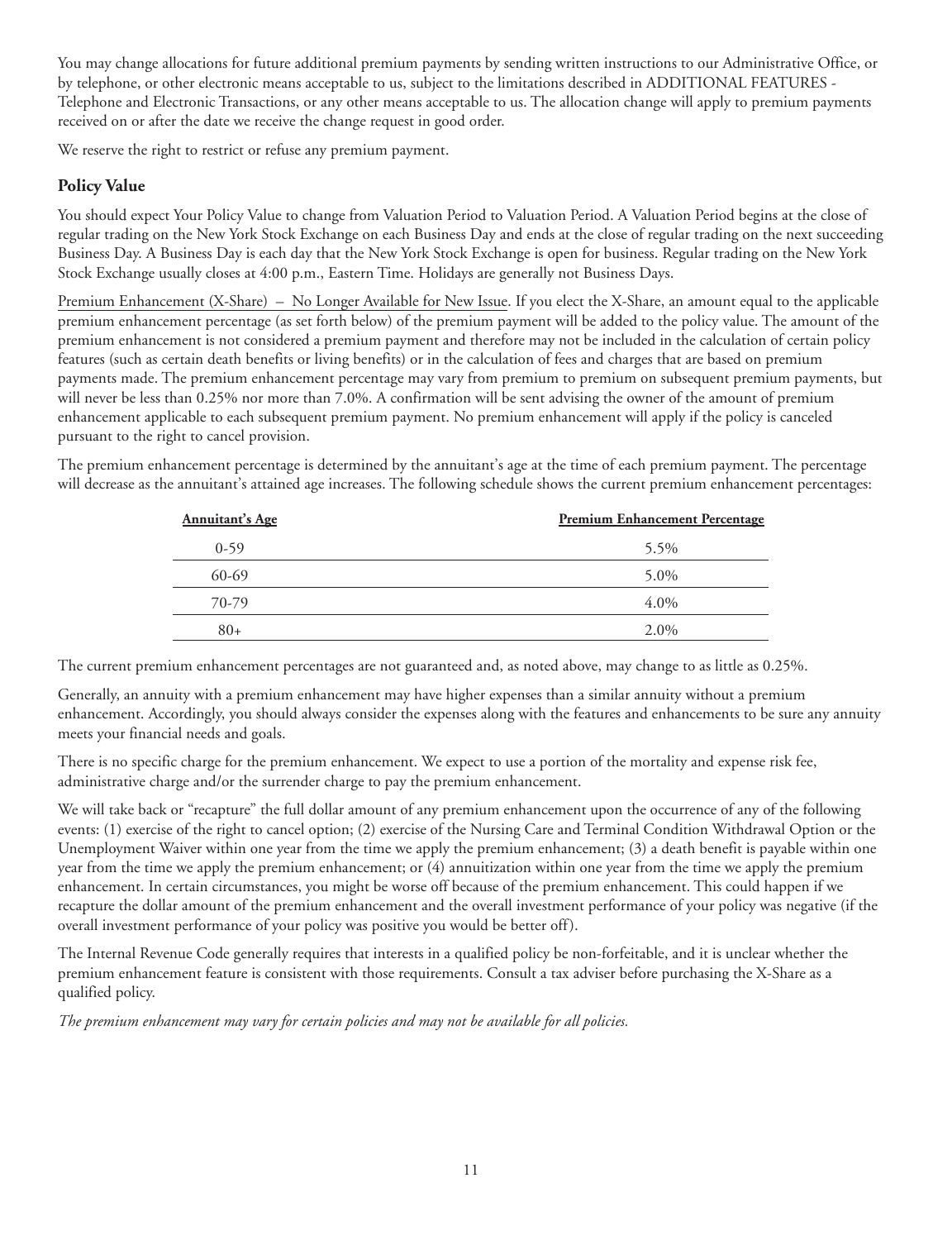#### <span id="page-21-0"></span>**INVESTMENT OPTIONS**

This policy offers You a means of investing in various underlying fund portfolios offered by different investment companies (by investing in the corresponding Subaccounts). The companies that provide investment advice and administrative services for the underlying fund portfolios offered through this policy are listed in the "Appendix - Underlying Fund Portfolios Associated with the Subaccounts."

The general public may not purchase shares of any of these underlying fund portfolios. The names and investment objectives and policies may be similar to other portfolios managed by the same investment adviser or manager that are sold directly to the public. You should not expect the investment results of the underlying fund portfolios to be the same as those of other portfolios.

More detailed information, including an explanation of the portfolios' fees and investment objectives, may be found in the current prospectuses for the underlying fund portfolios, which accompany this prospectus. You should read the prospectuses for the underlying fund portfolios carefully before You invest.

**Note:** If you received a summary prospectus for any of the underlying fund portfolios listed in "Appendix - Underlying Fund Portfolios Associated with the Subaccounts," please follow the instructions on the first page of the summary prospectus to obtain a copy of the full underlying fund prospectus or its statement of additional information.

#### **Selection of Underlying Fund Portfolios**

The underlying fund portfolios offered through this variable annuity are selected by us, and we may consider various factors, including, but not limited to, asset class coverage, the strength of the adviser's or sub-adviser's reputation and tenure, brand recognition, performance, volatility, hedge ability, and the capability and qualification of each investment firm. Another factor that we may consider is whether the underlying fund portfolio or its service providers (e.g., the investment adviser or sub-advisers) or its affiliates will make payments to us or our affiliates. For additional information about these arrangements, *see* EXPENSES - Revenue We Receive. We review the portfolios periodically and may remove a portfolio, or limit its availability to new premium payments and/or transfers of Cash Value if we determine that a portfolio no longer satisfies one or more of the selection criteria, and/or if the portfolio has not attracted significant allocations from Owners. We have included the Transamerica Series Trust ("TST") underlying fund portfolios at least in part because they are managed by one of our affiliates, Transamerica Asset Management, Inc. ("TAM").

We have developed this variable annuity in cooperation with one or more distributors, and may include certain underlying fund portfolios based on their recommendations. Their selection criteria may differ from our selection criteria.

If You elect a Guaranteed Lifetime Withdrawal Benefit rider, as discussed later in this prospectus, we require You to allocate Your Policy Value to designated investment options. This requirement is intended to reduce the Company's costs and risks associated with offering the rider, and we select which underlying fund portfolios to make available under the riders with these factors in mind. Certain designated investment options invest in underlying fund portfolios with volatility control strategies, which could limit full participation in market gains and the growth of the riders. *See* the Investment Restrictions section below for information regarding the potential impact of volatility control strategies on the value of the Guaranteed Lifetime Withdrawal Benefit riders.

Designated investment options, including those that invest in underlying fund portfolios with volatility control strategies, are also available to contract Owners who do not elect a Guaranteed Lifetime Withdrawal Benefit rider. Although volatility control strategies are intended to help limit overall volatility and reduce the effects of significant market downturns during periods of high market volatility, providing policy Owners with the opportunity for smoother performance and better risk adjusted returns, such strategies could limit Your full participation in market gains and ability to maximize potential growth of Your Policy Value.

You are responsible for choosing the Subaccounts which invest in the underlying fund portfolios, and the amounts allocated to each, that are appropriate for Your own individual circumstances and Your investment goals, financial situation, and risk tolerance. Because investment risk is borne by You, decisions regarding investment allocations should be carefully considered. We do not recommend or endorse any particular underlying fund portfolio and we do not provide investment advice.

In making Your investment selections, we encourage You to thoroughly investigate all of the information regarding the underlying fund portfolios that are available to You, including each underlying fund portfolio's prospectus, statement of additional information and annual and semi-annual reports. Other sources such as the underlying fund's website provide more current information, including information about any regulatory actions or investigations relating to a fund or underlying fund portfolio. After You select underlying fund portfolios for Your initial premium payment, You should monitor and periodically re-evaluate Your allocations to determine if they are still appropriate.

**You bear the risk of any decline in the Cash Value of Your policy resulting from the performance of the underlying fund portfolios You have chosen.**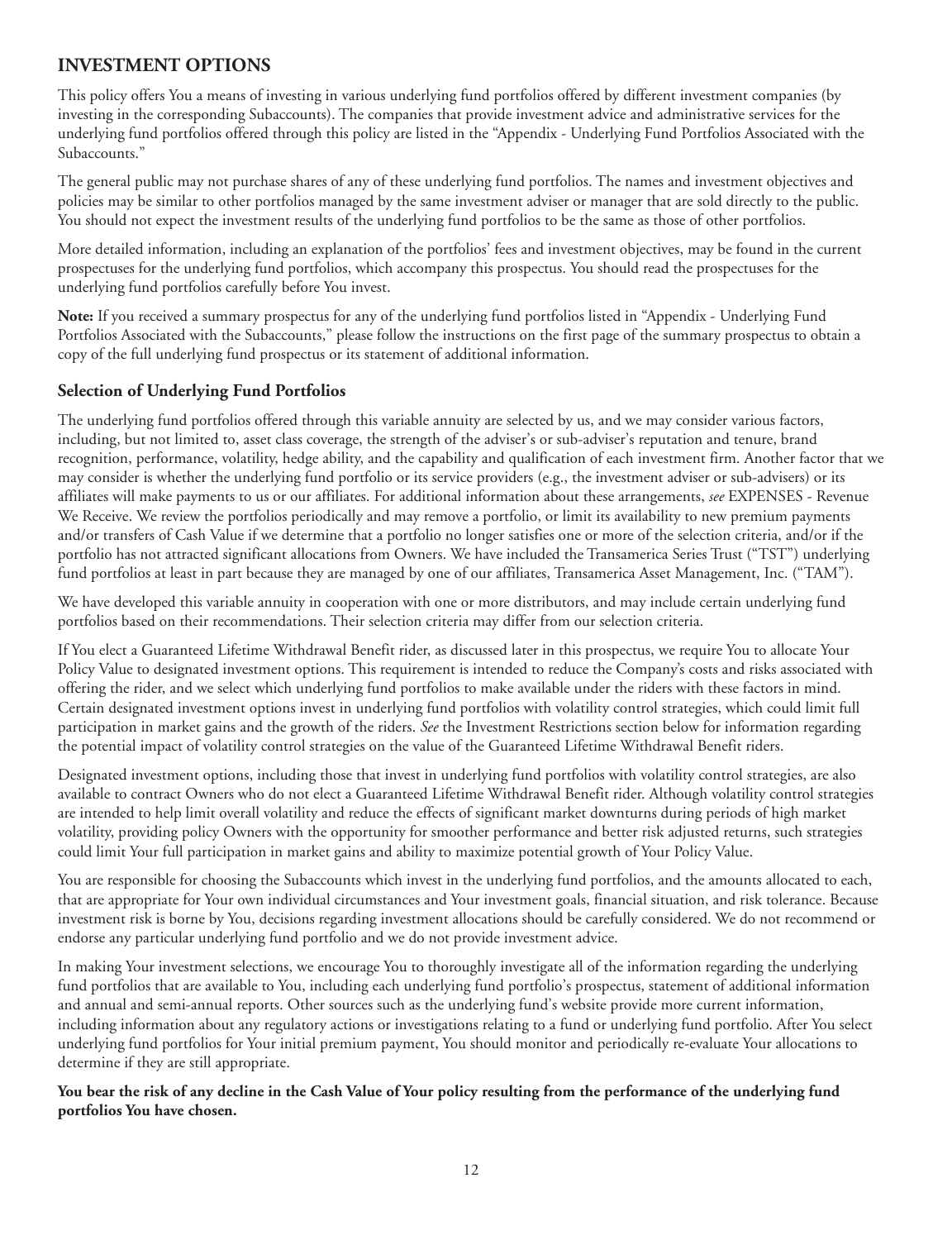<span id="page-22-0"></span>We do not guarantee that any of the Subaccounts will always be available for premium payments, allocations, or transfers.

We reserve the right to limit the number of Subaccounts You are invested in at any one time.

If you elect certain optional riders, You will be subject to investment restrictions. In the future, we may change the investment restrictions.

*Not all Subaccounts may be available for all policies, in all states, or through all financial intermediary firms.*

#### **Addition, Deletion, or Substitution of Investment Options**

We cannot and do not guarantee that any of the Subaccounts will always be available for premium payments, allocations, or transfers. We retain the right, subject to any applicable law, to make certain changes to the Separate Account and its investment options. We reserve the right to add new Subaccounts or close existing Subaccounts. We also reserve the right to eliminate the shares of any portfolio held by a Subaccount and to substitute shares of other underlying fund portfolios or of other registered open-end management investment companies. To the extent required by applicable law, substitutions of shares attributable to Your interest in a Subaccount will not be made without prior notice to You and the prior regulatory approval. Nothing contained herein shall prevent the Separate Account from purchasing other securities for other series or classes of variable annuity policies, or from affecting an exchange between series or classes of variable annuity policies on the basis of Your requests.

New Subaccounts may be established when, in our sole discretion, marketing, tax, investment or other conditions warrant. Any new Subaccounts may be made available to existing Owners on a basis to be determined by us. Each additional Subaccount will purchase shares in an underlying fund portfolio or other investment vehicle. We may also close one or more Subaccounts if, in our sole discretion, marketing, tax, investment or other conditions warrant such change. In the event any Subaccount is closed, we will notify You and request a reallocation of the amounts invested in the closed Subaccount. If we do not receive additional instructions, any subsequent premium payments, or transfers (including Dollar Cost Averaging transactions or asset rebalance programs transactions) into a closed Subaccount will be re-allocated to the remaining available investment options according to the investment allocation instructions You previously provided. If Your previous investment allocation instructions do not include any available investment options, we will require new instructions. If we do not receive new instructions, the requested transaction will be canceled and any premium payment will be returned. Under asset rebalance programs the value remaining in the closed Subaccount will be excluded from any future rebalancing. The value of the closed Subaccount will continue to fluctuate due to portfolio performance, and may exceed the original rebalance percentages You requested. As You consider Your overall investment strategy within Your policy, You should also consider whether or not to re-allocate the value remaining in the closed Subaccount to another investment option. If You decide to re-allocate the value of the closed Subaccount, You will need to provide us with instructions to achieve Your goal. Under certain situations involving death benefit adjustments for continued policies, if an investment option is closed to new investment, the amount that would have been allocated thereto will instead be allocated pro rata to the other current investment options You have value allocated to and which are open to new investment.

In the event of any such substitution or change, we may, by appropriate endorsement, make such changes in the policies as may be necessary or appropriate to reflect such substitution or change. Furthermore, if deemed to be in the best interests of persons having voting rights under the policies, the Separate Account may be (1) operated as a management company under the 1940 Act or any other form permitted by law, (2) deregistered under the 1940 Act in the event such registration is no longer required or (3) combined with one or more other Separate Accounts. To the extent permitted by applicable law, we also may (1) transfer the assets of the Separate Account associated with the policies to another account or accounts, (2) restrict or eliminate any voting rights of Owners or other persons who have voting rights as to the Separate Account, (3) create new Separate Accounts, (4) add new Subaccounts to or remove existing Subaccounts from the Separate Account, or combine Subaccounts or (5) add new underlying fund portfolios, or substitute a new underlying fund portfolio for an existing underlying fund portfolio.

In addition, a Subaccount could become no longer available due to the liquidation of its corresponding underlying fund portfolio. To the extent permitted by applicable law, upon advance notice to You and unless You otherwise instruct us, we will:

- 1) Re-allocate any Policy Value in the liquidated fund to the money market Subaccount or a Subaccount investing in another underlying fund portfolio designated by us; and
- 2) Allocate any subsequent Purchase Payments and/or transfers (including Dollar Cost Averaging transactions or asset rebalance programs transactions) to the other Subaccounts You have selected.

#### **The Fixed Account**

**The Fixed Account may, but is not guaranteed to always, be available. If available, premium payments allocated and amounts transferred to the Fixed Account become part of our general account. Interests in the general account have not been registered under the Securities Act of 1933 (the "1933 Act"), nor is the general account registered as an investment company under the**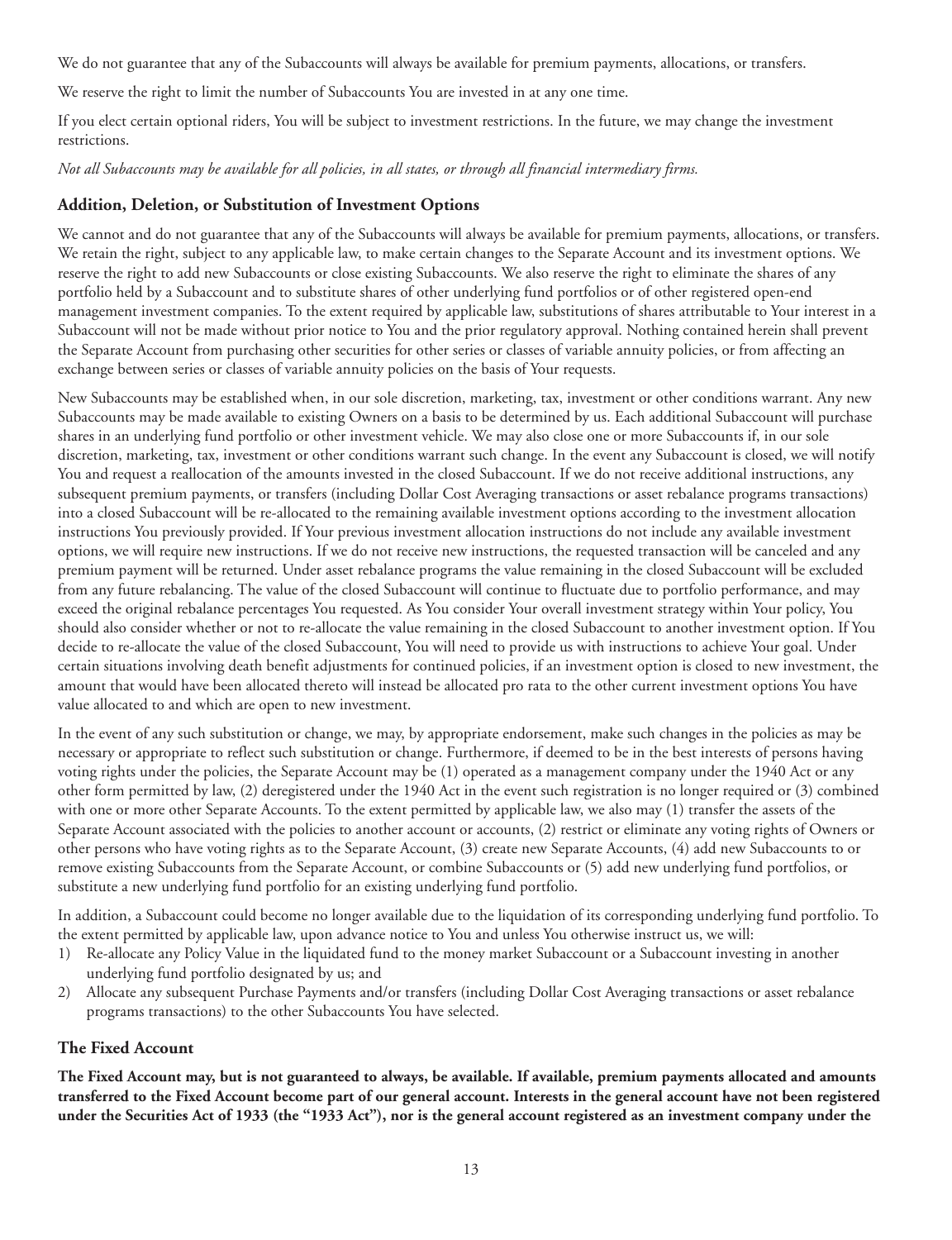#### <span id="page-23-0"></span>**1940 Act. Accordingly, neither the general account nor any interests therein are generally subject to the provisions of the 1933 or 1940 Acts. Disclosures relating to interests in the general account are, however, subject to certain generally applicable provisions of the federal securities laws relating to the accuracy of statements made in a registration statement.**

While we do not guarantee that the Fixed Account will always be available for investment, we do guarantee that the interest credited to the Fixed Account when available will not be less than the guaranteed minimum effective annual interest rate shown on Your policy (the "guaranteed minimum"). We determine credited rates, which are guaranteed for at least one year, in our sole discretion. You bear the risk that we will not credit interest greater than the guaranteed minimum. At the end of the Guaranteed Period Option You selected, the value in that Guaranteed Period Option will automatically be transferred into the money market Subaccount or if a money market Subaccount is unavailable to a new Guaranteed Period Option of the same length (or the next shorter period if the same period is no longer offered) at the current interest rate for that period. You can transfer to another investment option by giving us notice within 30 days before the end of the expiring guaranteed period.

Surrenders, withdrawals, transfers, and amounts applied to an Annuity Payment Option from a Guaranteed Period Option of the Fixed Account prior to the end of the guaranteed period are generally subject to an Excess Interest Adjustment. *See* ACCESS TO YOUR MONEY - Excess Interest Adjustment for more information about when an Excess Interest Adjustment applies. This adjustment will also be made to amounts that You apply to an Annuity Payment Option. The Excess Interest Adjustment will not decrease the interest credited to Your policy below the guaranteed minimum. Please *see* "Appendix – Excess Interest Adjustment Examples" for an example showing the effect of a hypothetical Excess Interest Adjustment calculation.

We also guarantee that upon full surrender Your Cash Value attributable to the Fixed Account will not be less than the amount required by the applicable nonforfeiture law at the time the policy is issued.

If You select the Fixed Account, when it is available, Your money will be placed with our other general assets. Assets in the Stable Account are not subject to Separate Account Annual Expenses as set forth under FEE TABLE AND EXPENSE EXAMPLES. The amount of money You are able to accumulate in the Fixed Account during the accumulation phase depends upon the total interest credited. The amount of each annuity payment You receive during the income phase from the fixed portion of Your policy will remain level for the entire income phase. The interest credited as well as principal invested in the fixed account is based on our claims-paying ability.

We reserve the right to refuse any premium payment or transfer to the Fixed Account.

#### **Transfers**

During the accumulation phase, You may make transfers to or from any investment option within certain limitations. Transfers out of a Guaranteed Period Option of the Fixed Account are limited to the following:

- Transfers at the end of a guaranteed period.
- Transfers of amounts equal to interest credited. This may affect Your overall interest-crediting rate, because unless otherwise directed transfers are deemed to come from the oldest premium payment first.
- Other than at the end of a guaranteed period, transfers of amounts from the guaranteed period option in excess of amounts equal to interest credited, including transfers in connection with the Portfolio Allocation Method discussed later in this prospectus, are subject to an excess interest adjustment. If it is a negative adjustment, the maximum amount you can transfer in any one policy year may be limited to 25% of the amount in that guaranteed period option, less any previous transfers during the current policy year. If it is a positive adjustment, we do not limit the amount that you can transfer. **(Note: This restriction may prolong the period of time it takes to transfer the full amount in the guaranteed period option of the fixed account. You should carefully consider whether investment in the fixed account meets your needs and investment criteria.)** Please see "Appendix - Excess Interest Adjustment Examples" for an example showing the effect of a hypothetical excess interest adjustment calculation.

In general, each transfer from a Subaccount must be at least \$500, or the entire Subaccount value if less than \$500. Transfers of interest from a guaranteed period option of the fixed account must be at least \$50. If less than \$500 remains as a result of the transfer, then we reserve the right to include that amount in the transfer. Transfer requests must be received in good order while the New York Stock Exchange is open for regular trading to get same-day pricing of the transaction. Transfer requests received in good order on non-Business Days or after our close of business on Business Days will get next-day pricing. *See* OTHER INFORMATION - Sending Forms and Transaction Requests in Good Order.

The number of transfers permitted may be limited and a \$10 charge for each transfer in excess of 12 in any Policy Year may apply. Currently, we do not charge a transfer fee but reserve the right to do so in the future. We reserve the right to prohibit transfers to the fixed account.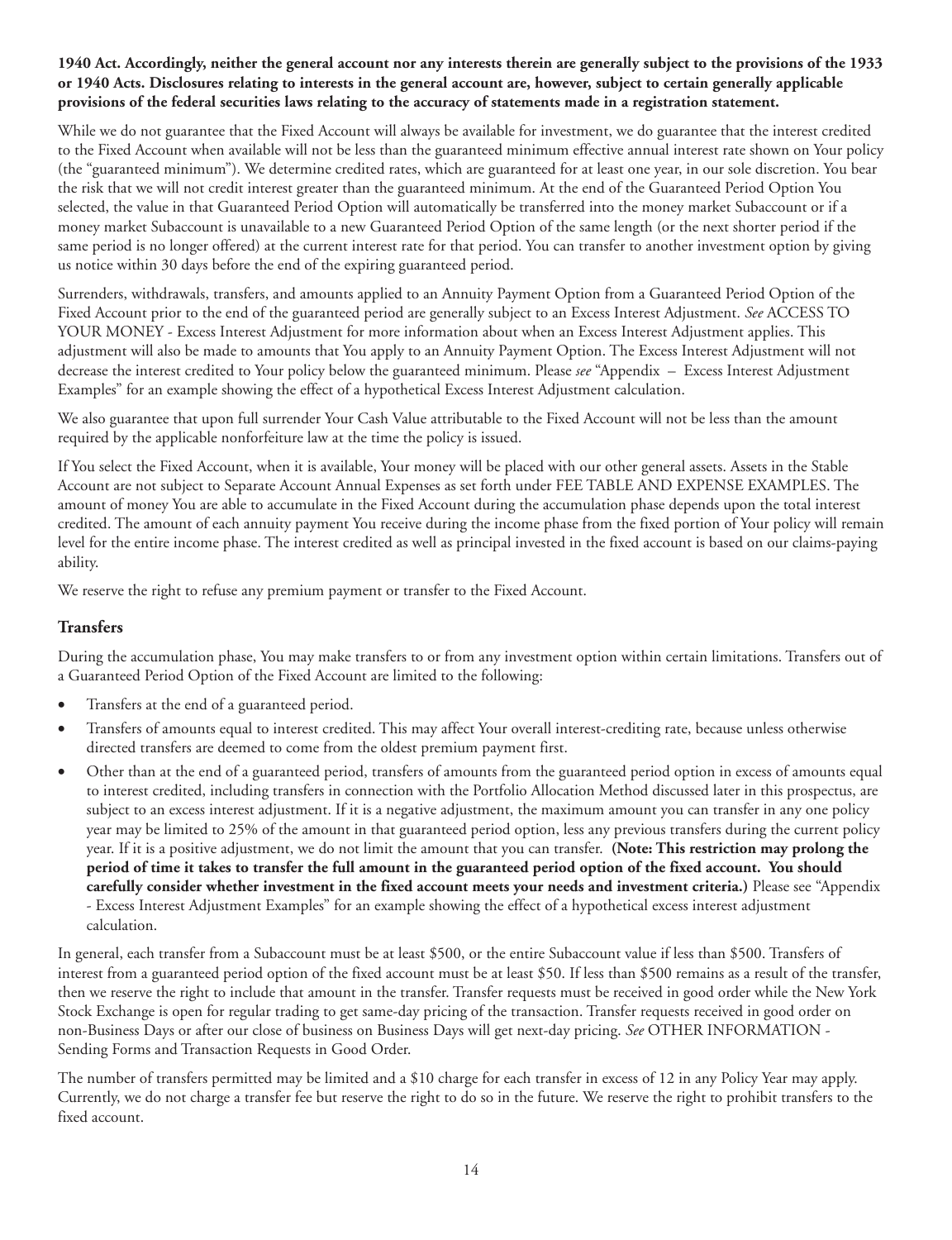<span id="page-24-0"></span>During the income phase, You may transfer values out of any Subaccount; however, you cannot transfer values out of the fixed account. The minimum amount that can be transferred during this phase is the lesser of \$10 of monthly income, or the entire monthly income of the annuity units in the Subaccount from which the transfer is being made.

Transfers made by telephone, or other electronic means acceptable to us, are subject to the limitations described in ADDITIONAL FEATURES - Telephone and Electronic Transactions.

Additional Restrictions for the Transamerica Income Edge Rider. **If you elect the Transamerica Income Edge rider, a certain percentage of your policy value must be allocated to the stable account, the select investment options and the flexible investment options as specified below.** *See* Transamerica Income Edge Rider – Required Allocations. Any transfer requests to and from the select investment options and flexible investment options will be validated using the prior business day's policy value to ensure compliance with the required allocations for rebalancing at the time of the request. Transfer requests that do not comply with the required allocations for rebalancing will be deemed not in good order. Changes in policy values due to market movements on other dates will not be treated as a violation of the required allocations. Transfers to the stable account are not permitted except at the time of election of the rider. Transfers from the stable account are not permitted except upon termination of the rider.

#### **Market Timing and Disruptive Trading**

Statement of Policy. This variable annuity policy was not designed to accommodate market timing or frequent or large transfers among the Subaccounts or between the Subaccounts and the Fixed Account. (Both frequent and large transfers may be considered disruptive.)

Market timing and disruptive trading can adversely affect You, other Owners, beneficiaries and underlying fund portfolios. The adverse effects may include: (1) dilution of the interests of long-term investors in a Subaccount if purchases or transfers into or out of an underlying fund portfolio are made at prices that do not reflect an accurate value for the underlying fund portfolio's investments (some market timers attempt to do this through methods known as "time-zone arbitrage" and "liquidity arbitrage"); (2) an adverse effect on portfolio management, such as (a) impeding a portfolio manager's ability to seek or sustain an investment objective; (b) causing the underlying fund portfolio to maintain a higher level of cash than would otherwise be the case; or (c) causing an underlying fund portfolio to liquidate investments prematurely (or otherwise at an inopportune time) in order to pay withdrawals or transfers out of the underlying fund portfolio; and (3) increased brokerage and administrative expenses. These costs are borne by all Owners invested in those Subaccounts, not just those making the transfers.

We have developed policies and procedures with respect to market timing and disruptive trading (which vary for certain Subaccounts at the request of the corresponding underlying fund portfolios) and we do not make special arrangements or grant exceptions to accommodate market timing or potentially disruptive trading. As discussed herein, we cannot detect or deter all market timing or potentially disruptive trading. Do not invest with us if You intend to conduct market timing or potentially disruptive trading.

Detection. We employ various means in an attempt to detect and deter market timing and disruptive trading. However, despite our monitoring we may not be able to detect nor halt all harmful trading. In addition, because other insurance companies (and retirement plans) with different policies and procedures may invest in the underlying fund portfolios, we cannot guarantee that all harmful trading will be detected or that an underlying fund portfolio will not suffer harm from market timing and disruptive trading among Subaccounts of variable products issued by these other insurance companies or retirement plans.

Deterrence. If we determine You or anyone acting on Your behalf is engaged in market timing or disruptive trading, we may take one or more actions in an attempt to halt such trading. Your ability to make transfers is subject to modification or restriction if we determine, in our sole opinion, that Your exercise of the transfer privilege may disadvantage or potentially harm the rights or interests of other Owners (or others having an interest in the variable insurance products). As described below, restrictions may take various forms, but under our current policies and procedures will include loss of expedited transfer privileges. We consider transfers by telephone, fax, overnight mail, or the Internet to be "expedited" transfers. This means that we would accept only written transfer requests with an original signature transmitted to us only by U.S. mail. We may also restrict the transfer privileges of others acting on Your behalf, including Your registered representative or an asset allocation or investment advisory service.

We reserve the right to reject any premium payment or transfer request from any person without prior notice, if, in our judgment, (1) the premium payment or transfer, or series of premium payments or transfers, would have a negative impact on an underlying fund portfolio's operations, or (2) if an underlying fund portfolio would reject or has rejected our purchase order or has instructed us not to allow that purchase or transfer, or (3) because of a history of market timing or disruptive trading. We may impose other restrictions on transfers, or even prohibit transfers for any Owner who, in our view, has abused, or appears likely to abuse, the transfer privilege on a case-by-case basis. We may, at any time and without prior notice, discontinue transfer privileges, modify our procedures, impose holding period requirements or limit the number, size, frequency, manner, or timing of transfers we permit. Because determining whether to impose any such special restrictions depends on our judgment and discretion, it is possible that some Owners could engage in disruptive trading that is not permitted for others. We also reserve the right to reverse a potentially harmful transfer if an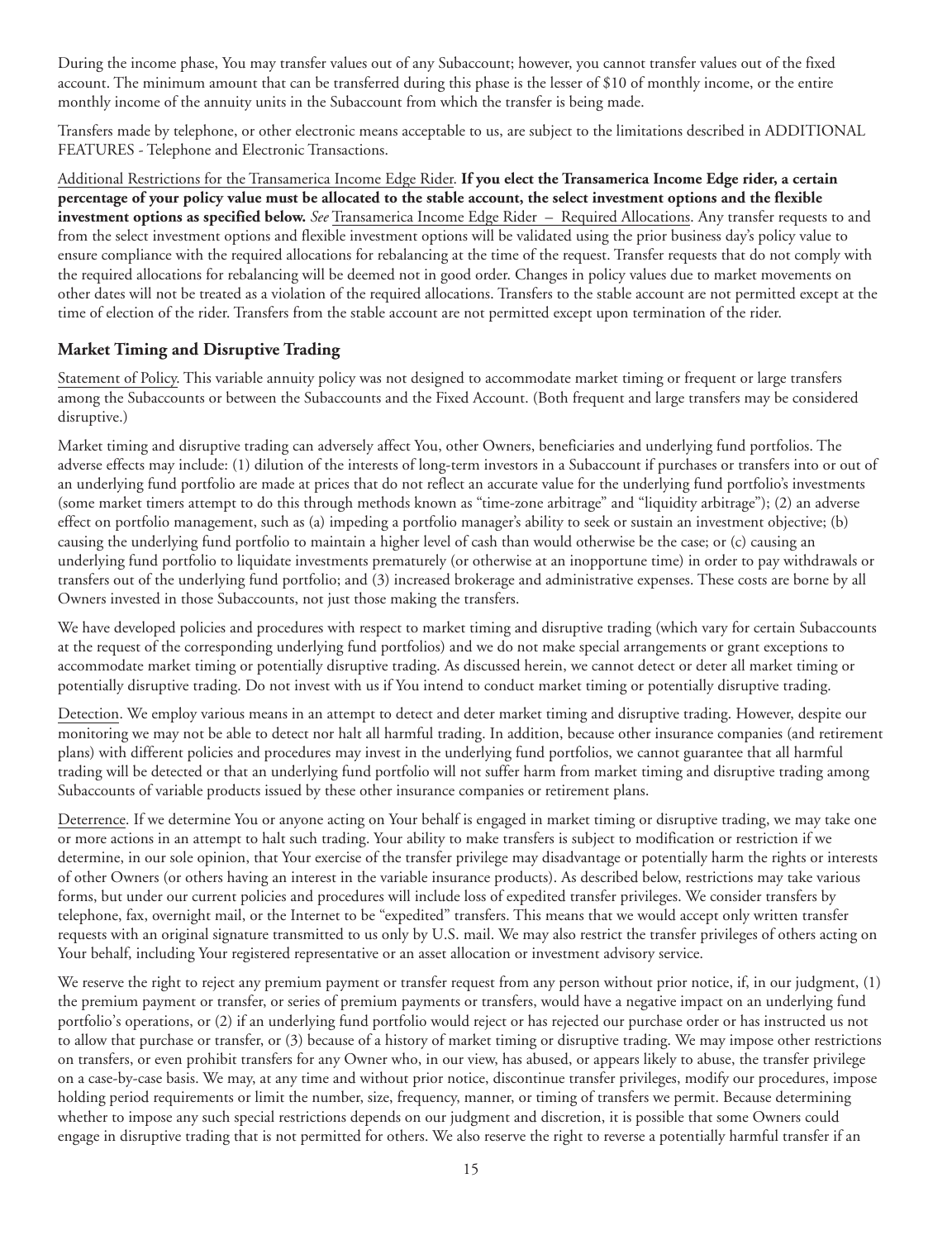underlying fund portfolio refuses or reverses our order; in such instances some Owners may be treated differently than others in that some transfers may be reversed and others allowed. For all of these purposes, we may aggregate two or more trades or variable insurance products that we believe are connected by Owner or persons engaged in trading on behalf of Owners.

In addition, transfers for multiple policies invested in the Transamerica Series Trust underlying fund portfolios which are submitted together may be disruptive at certain levels. At the present time, such aggregated transactions likely will not cause disruption if less than one million dollars total is being transferred with respect to any one underlying fund portfolio (a smaller amount may apply to smaller portfolios). Please note that transfers of less than one million dollars may be disruptive in some circumstances and this general amount may change quickly.

For policies with Portfolio Allocation Method, the effect of transfers pursuant thereto may be considered disruptive for certain underlying fund portfolios. As a result, policy owners using Portfolio Allocation Method may have to change their selected underlying fund portfolios. We will contact you in the event this occurs.

**Please note**: If You engage a third party investment adviser for asset allocation services, then You may be subject to these transfer restrictions because of the actions of Your investment adviser in providing these services.

In addition to our internal policies and procedures, we will administer Your variable annuity to comply with any applicable state, federal, and other regulatory requirements concerning transfers. We reserve the right to implement, administer, and charge You for any fee or restriction, including redemption fees, imposed by any underlying fund portfolio. To the extent permitted by law, we also reserve the right to defer the transfer privilege at any time that we are unable to purchase or redeem shares of any of the underlying fund portfolios.

Under our current policies and procedures, we do not:

- impose redemption fees on transfers; or
- expressly limit the number or size of transfers in a given period except for certain Subaccounts where an underlying fund portfolio has advised us to prohibit certain transfers that exceed a certain size; or
- provide a certain number of allowable transfers in a given period.

Redemption fees, transfer limits, and other procedures or restrictions imposed by the underlying fund portfolios or our competitors may be more or less successful than ours in deterring market timing or other disruptive trading and in preventing or limiting harm from such trading.

In the absence of a prophylactic transfer restriction (e.g., expressly limiting the number of trades within a given period or limiting trades by their size), it is likely that some level of market timing and disruptive trading will occur before it is detected and steps taken to deter it (although some level of market timing and disruptive trading can occur with a prophylactic transfer restriction). As noted above, we do not impose a prophylactic transfer restriction and, therefore, it is likely that some level of market timing and disruptive trading will occur before we are able to detect it and take steps in an attempt to deter it.

Please note that the limits and restrictions described herein are subject to our ability to monitor transfer activity. Our ability to detect market timing or disruptive trading may be limited by operational and technological systems, as well as by our ability to predict strategies employed by Owners (or those acting on their behalf) to avoid detection. As a result, despite our efforts to prevent harmful trading activity among the variable investment options available under this variable insurance product, there is no assurance that we will be able to detect or deter market timing or disruptive trading by such Owners or intermediaries acting on their behalf. Moreover, our ability to discourage and restrict market timing or disruptive trading may be limited by decisions of state regulatory bodies and court orders that we cannot predict.

Furthermore, we may revise our policies and procedures in our sole discretion at any time and without prior notice, as we deem necessary or appropriate (1) to better detect and deter harmful trading that may adversely affect other Owners, other persons with material rights under the variable insurance products, or underlying fund shareholders generally, (2) to comply with state or federal regulatory requirements, or (3) to impose additional or alternative restrictions on Owners engaging in market timing or disruptive trading among the investment options under the variable insurance product. In addition, we may not honor transfer requests if any variable investment option that would be affected by the transfer is unable to purchase or redeem shares of its corresponding underlying fund portfolio.

Underlying Fund Portfolio Frequent Trading Policies. The underlying fund portfolios may have adopted their own policies and procedures with respect to frequent purchases and redemptions of their respective shares. Underlying fund portfolios may, for example, assess a redemption fee (which we reserve the right to collect) on shares held for less than a certain period of time. The prospectuses for the underlying fund portfolios describe any such policies and procedures. The frequent trading policies and procedures of an underlying fund portfolio may be different, and more or less restrictive, than the frequent trading policies and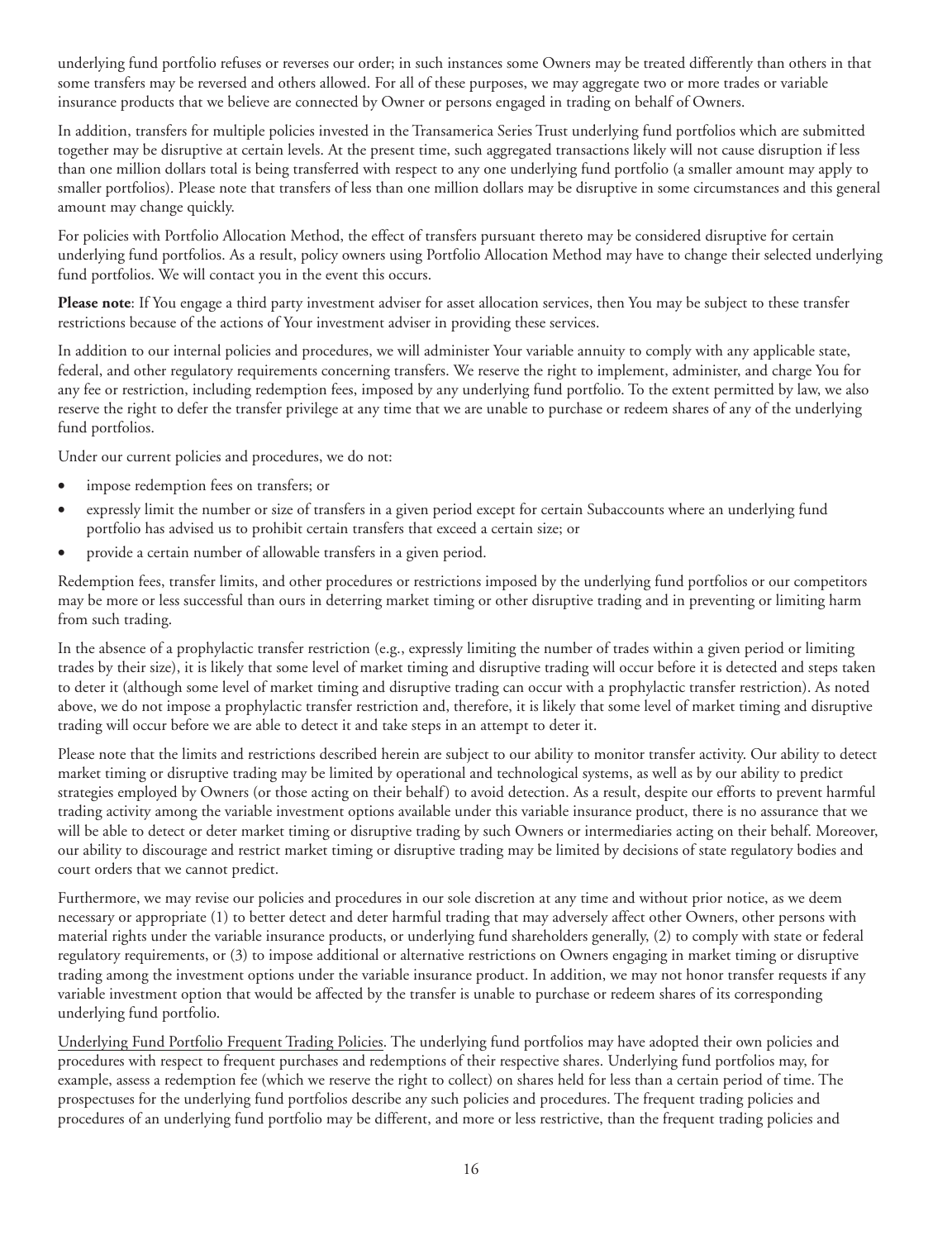<span id="page-26-0"></span>procedures of other underlying fund portfolios and the policies and procedures we have adopted for our variable insurance products to discourage market timing and disruptive trading. Owners should be aware that we do not monitor transfer requests from Owners or persons acting on behalf of Owners against, nor do we apply, the frequent trading policies and procedures of the respective underlying fund portfolios that would be affected by the transfers.

Owners should be aware that we are required to provide to an underlying fund portfolio or its payee, promptly upon request, certain information about the trading activity of individual Owners, and to restrict or prohibit further purchases or transfers by specific Owners or persons acting on their behalf, identified by an underlying fund portfolio as violating the frequent trading policies established for the underlying fund portfolio.

Omnibus Orders. Owners and other persons with material rights under the variable insurance products also should be aware that the purchase and redemption orders received by the underlying fund portfolios generally are "omnibus" orders from intermediaries such as retirement plans and Separate Accounts funding variable insurance products. The omnibus orders reflect the aggregation and netting of multiple orders from individual retirement plan participants and individual Owners of variable insurance products. The omnibus nature of these orders may limit the underlying fund portfolios' ability to apply their respective frequent trading policies and procedures.

We cannot guarantee that the underlying fund portfolios will not be harmed by transfer activity relating to the retirement plans or other insurance companies that may invest in the underlying fund portfolios. These other insurance companies are responsible for their own policies and procedures regarding frequent transfer activity. If their policies and procedures fail to successfully discourage harmful transfer activity, it may affect other Owners of underlying fund portfolio shares, as well as the Owners of all of the variable annuity or life insurance policies, including ours, whose variable investment options correspond to the affected underlying fund portfolios. In addition, if an underlying fund portfolio believes that an omnibus order we submit may reflect one or more transfer requests from Owners engaged in market timing and disruptive trading, the underlying fund portfolio may reject the entire omnibus order and thereby delay or prevent us from implementing Your request.

#### **Investment Restrictions**

If you elect certain optional riders, you will be subject to investment restrictions requiring you to invest in certain underlying fund portfolios, which may be referred to (depending on your rider) as designated investment options, flexible investment options and/or select investment options. In addition, the Transamerica Income Edge rider may require you to invest in the stable account.

One or more of the underlying fund portfolios that may be designated, flexible or select investment options under an optional rider, in part, may include a volatility control strategy. **Volatility control strategies, in periods of high market volatility, could limit Your participation in market gains; this may conflict with Your investment objectives by limiting Your ability to maximize potential growth of Your Policy Value and, in turn, the value of any guaranteed benefit that is tied to investment performance.** Volatility control strategies are intended to help limit overall volatility and reduce the effects of significant market downturns during periods of high market volatility, providing policy Owners with the opportunity for smoother performance and better risk adjusted returns. Volatility control (and similar terms) can encompass a variety of investment strategies of different types and degrees; therefore, You should read the applicable annuity and underlying fund portfolio prospectuses carefully to understand how these investment strategies may affect Your Policy Value and rider benefits. Our requirement to invest in accordance with certain investment options, which may include volatility control, may reduce our costs and risks associated with the applicable riders. **You pay an additional fee for the rider benefits which, in part, pays for protecting the rider benefit base from investment losses. Since the rider benefit base does not decrease as a result of investment losses, volatility control strategies might not provide meaningful additional benefit to You.** You should carefully evaluate with Your financial professional whether to invest in underlying fund portfolios with volatility control strategies, taking into consideration the potential positive or negative impact that such strategy may have on Your investment objectives, Your Policy Value and the benefits under the riders. If You determine that funds with volatility control strategies are not consistent with Your investment objectives, other investment options are available under the riders that do not invest in funds that utilize volatility control strategies.

For more information about the underlying fund portfolios and the investment strategies they employ, please refer to the underlying fund portfolios' current prospectuses.

#### **EXPENSES**

There are charges and expenses associated with your policy that reduce the return on your investment in the policy. In addition to the following charges, there are optional benefits that if selected, assess additional charges. Please *see* ADDITIONAL FEATURES for more information.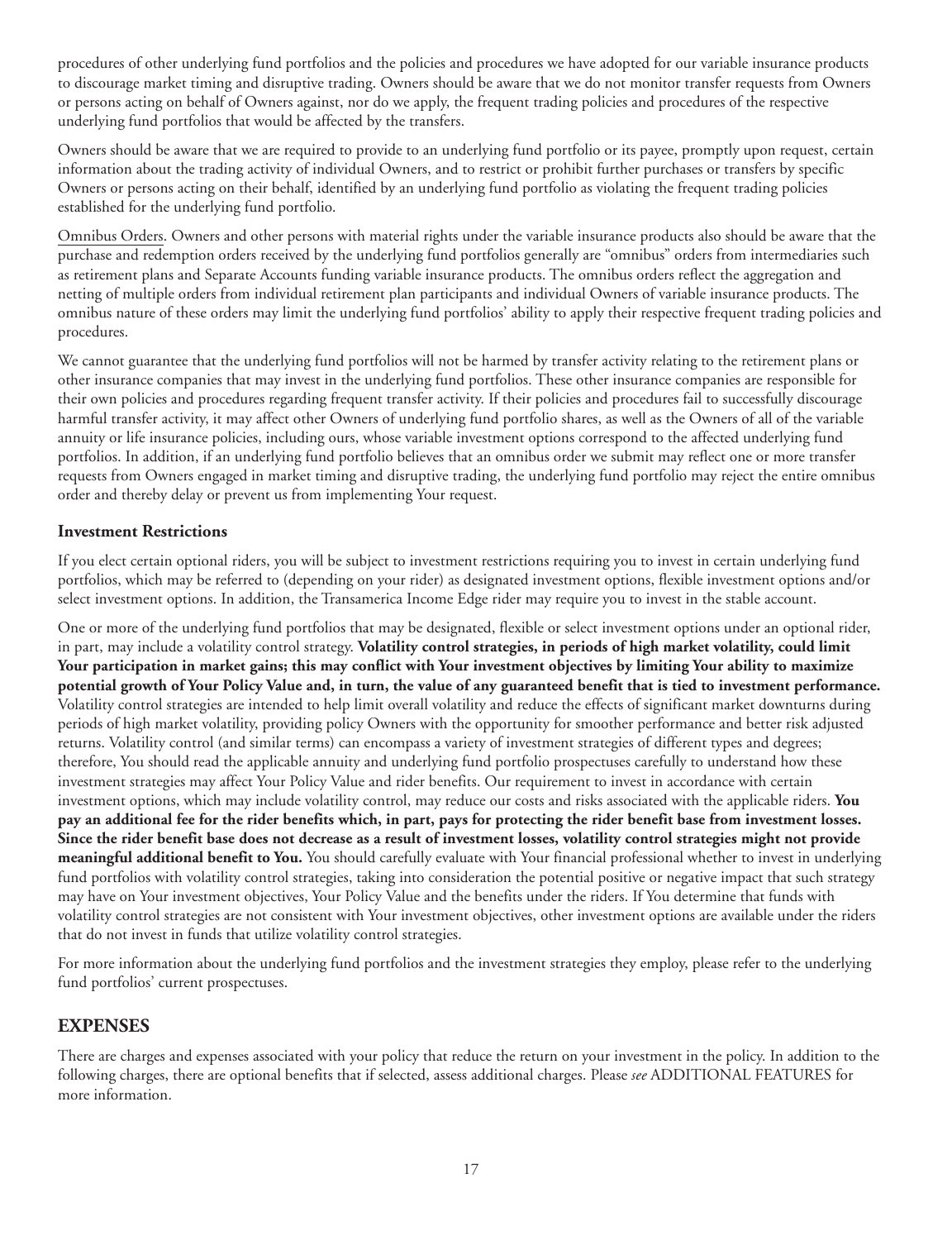#### <span id="page-27-0"></span>**Surrender Charges**

During the accumulation phase, you can surrender part or all of the cash value (restrictions may apply to qualified policies). We may apply a surrender charge to compensate us for start-up expenses of the policy relating to sales, including commissions to registered representatives and other promotional expenses.

You can take a withdrawal of up to 10% of your premium payments each policy year free of surrender charges. This amount is referred to as the surrender charge free amount and is determined at the time of surrender. (This amount is not cumulative, so not surrendering anything in one year does not increase the surrender charge free amount in subsequent years.) If the surrender is in excess of the surrender charge free amount, you might have to pay a surrender charge, which is a contingent deferred sales charge, on the excess amount.

For example, assume you selected the B-Share and your premium is \$100,000 and your policy value is \$106,000 at the beginning of the second policy year and you surrender \$30,000. Since that amount is more than your surrender charge free amount (\$10,000), you would pay a surrender charge of \$1,600 on the remaining \$20,000 [8% of (\$30,000 - \$10,000)]. Likewise, assume you selected the B-Share and your policy value is \$80,000 (premium payments \$100,000) at the beginning of the second policy year and you surrender your policy. You would pay a surrender charge of  $$7,200$  [8% of  $(\$100,000 - (\$100,000 \times 10\%)$ ].

You can generally choose to receive the full amount of a requested withdrawal by directing us to deduct any applicable surrender charge (and any applicable excess interest adjustment) from your remaining policy value. You receive your cash value upon full surrender.

Surrender charges and excess interest adjustments are waived if you surrender money under the Nursing Care and Terminal Condition Withdrawal Option or the Unemployment Waiver.

For surrender charge purposes, earnings are considered to be surrendered first, then the oldest premium is considered to be surrendered next. Please note, while there is no surrender charge on the withdrawal of earnings, withdrawn earnings count towards your surrender charge free amount. This means that withdrawing earnings will reduce (possibly to zero) your surrender charge free amount (10% of premium payments) for that policy year.

Keep in mind that withdrawals may be taxable and, if made before age 59½, may be subject to a 10% federal penalty tax. For tax purposes, surrenders from nonqualified policies are considered to come from taxable earnings first.

We may elect to reduce or eliminate the amount of the surrender charge when the policy is sold under circumstances which reduce our sales or other expenses or when required to by regulation or regulatory authority.

Liquidity Rider Surrender Charge Schedule. The optional Liquidity Rider (only available with the B-Share) reduces the number of years each premium payment is subject to surrender charges from seven years to four years. The surrender charge schedule is the same as the B-Share during the first four years for each premium payment. There is an extra charge for this rider.

#### **Excess Interest Adjustment**

Surrenders, withdrawals, transfers, amounts applied when a death benefit is calculated, and amounts applied to an annuity option from the Fixed Account may be subject to an Excess Interest Adjustment. This adjustment could retroactively reduce the interest credited in the Fixed Account to the guaranteed minimum or increase the amount credited. This adjustment may also apply to amounts applied to an Annuity Payment Option. However, please note that a death benefit will not be reduced if the Excess Interest Adjustment results in a decrease in the Cash Value available to You. Please *see* "Appendix - Excess Interest Adjustment Examples" for an example showing the effect of a hypothetical Excess Interest Adjustment calculation. The Excess Interest Adjustment plays a role in calculating the total interest credited to the Fixed Account.

#### **Mortality and Expense Risk Fees**

We charge a fee as compensation for bearing certain mortality and expense risks under the policy. This fee is assessed daily based on the net asset value of each Subaccount. Examples of such risks include a guarantee of annuity rates, the death benefit, certain expenses of the policy (including distribution related expenses), and assuming the risk that the current charges will be insufficient in the future to cover costs of selling, distributing and administering the policy.

If this charge does not cover our actual costs, we absorb the loss. Conversely, if the charge more than covers actual costs, the excess is added to our surplus. We expect to profit from this charge. We may use any profit for any proper purpose, including distribution expenses.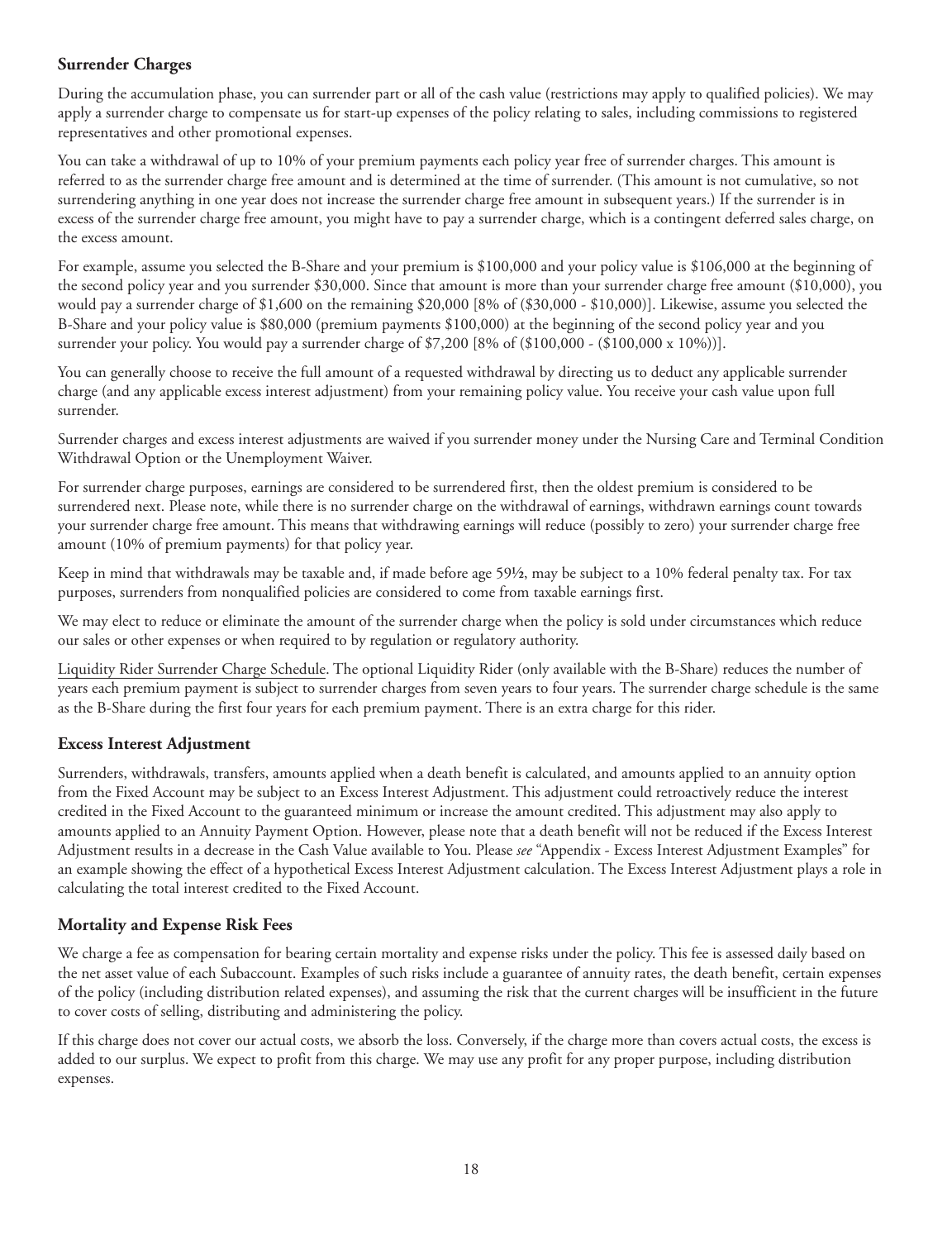#### <span id="page-28-0"></span>**Administrative Charges**

We deduct a daily administrative charge to cover the costs of supporting and administering the policy (including certain distribution-related expenses). This charge is equal to a percentage of the daily net asset value of each Subaccount during both the accumulation phase and the income phase.

#### **Premium Taxes**

A deduction is also made for premium taxes, if any, imposed on us by a state, municipality or other government agency. The tax, currently ranging from 0% to 3.50%, is assessed at the time premium payments are made or when annuity payments begin. We pay the premium tax at the time it is imposed. We will, at our discretion, deduct the total amount of premium taxes, if any, from the Policy Value when such taxes are due to the applicable taxing authority, You begin receiving annuity payments, You surrender the policy or a death benefit is paid.

#### **Federal, State and Local Taxes**

We may in the future deduct charges from the policy for any taxes we incur because of the policy. However, no deductions are being made at the present time.

#### **Special Service Fees**

We currently deduct a charge for overnight delivery and duplicate policies. We reserve the right to deduct a charge for special services in the future, including non-sufficient checks on new business; duplicate Form 1099 and Form 5498 tax forms; check copies; printing and mailing previously submitted forms; and asset verification requests from mortgage companies. We may charge a fee for each service performed and fees may vary based on the type of service but will not exceed the maximum Special Service Fee shown in the Fee Table.

#### **Transfer Fee**

You are generally allowed to make 12 free transfers per Policy Year before the Annuity Commencement Date. If You make more than 12 transfers per Policy Year, we reserve the right to charge for each additional transfer. Premium payments, Asset Rebalancing, and Dollar Cost Averaging transfers do not count as one of Your free transfers. All transfer requests made at the same time are treated as a single transfer. Currently, we are not charging for transfers.

#### **Service Charge**

We reserve the right to increase the annual service charge up to the maximum. A portion of the service charge may be waived, but is not guaranteed to always be waived. We reserve the right to vary the amount of any waiver and the circumstances in which any waiver or waivers apply.

#### **Fund Facilitation Fee**

We charge a fund facilitation fee in order to make certain Subaccounts available as investment options under the policies. We apply the fee to Subaccounts that invest in underlying fund portfolios that do not provide us with the amount of revenue we require in order for us to meet our expenses and revenue targets. This fee is assessed daily based on the net asset value of Subaccounts that we specify.

#### **Optional Benefits**

If You elect to purchase optional benefits, we will deduct an additional fee. For some optional benefits the fee is assessed against the daily net asset value of each Subaccount and for others it is deducted from each investment option in proportion to the amount of Policy Value in each investment option. Please refer to the FEE TABLE AND EXPENSE EXAMPLES for the list of fees for each optional benefit and ADDITIONAL FEATURES for more information.

#### **Underlying Fund Portfolio Fees and Expenses**

The value of the assets in each Subaccount will reflect the fees and expenses paid by the underlying fund portfolios. The lowest and highest underlying fund portfolio expenses for the previous calendar year are found in FEE TABLE AND EXPENSE EXAMPLES in this prospectus. See the prospectuses for the underlying fund portfolios for more information.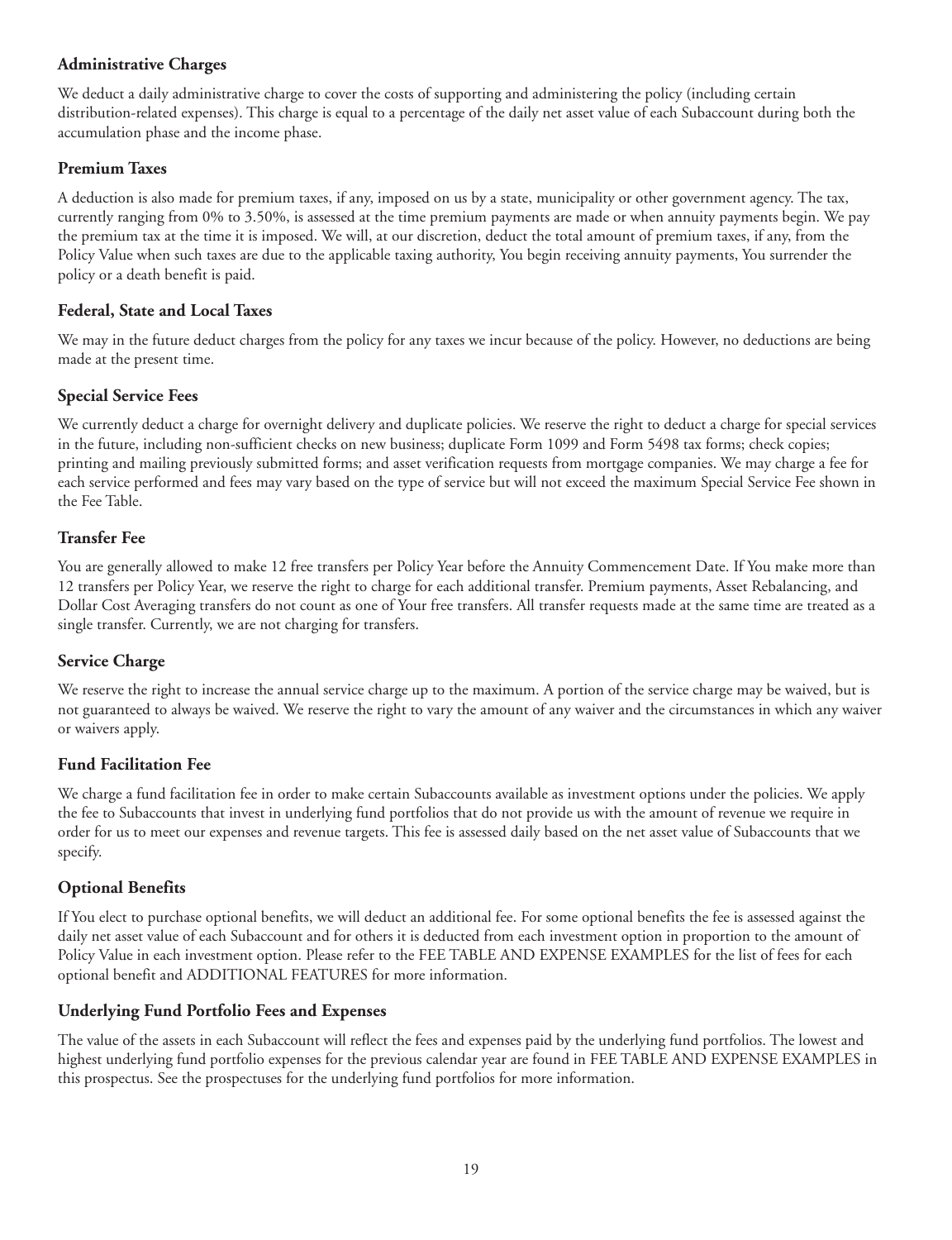#### <span id="page-29-0"></span>**Reduced Fees and Charges**

We may, at our discretion, reduce or eliminate certain fees and charges for certain policies (including employer-sponsored savings plans) which may result in decreased costs and expenses.

#### **Revenue We Receive**

This prospectus describes generally the payments that we (and/or our affiliates) may directly or indirectly receive from the underlying fund portfolios, their advisers, sub-advisers, distributors or affiliates thereof, in connection with certain administrative, marketing and other support services we (and/or our affiliates) provide and expenses we incur in offering and selling our variable insurance products. These arrangements are described further below. While only certain of the types of payments described below may be made in connection with Your particular policy, all such payments may nonetheless influence or impact actions we (and/or our affiliates) take, and recommendations we (and our affiliates) make, regarding each of the variable insurance products that we (and our affiliates) offer, including Your policy.

We (and/or our affiliates) may receive some or all of the following types of payments:

• *Rule 12b-1 Fees.* We and/or our affiliate, Transamerica Capital, Inc. ("TCI") who is the principal underwriter for the policies, indirectly receive 12b-1 fees from certain underlying fund portfolios available as investment options under our variable insurance products. Any 12b-1 fees received by TCI that are attributable to our variable insurance products are then credited to us. These fees range from 0.00% to 0.45% of the average daily assets of the certain underlying fund portfolios attributable to the policies and to certain other variable insurance products that we and our affiliates issue. These fees are paid from the underlying fund portfolios' assets. Policy Owners, through their indirect investment in the underlying fund portfolios, bear the costs of 12b-1 fees (see the prospectuses for the underlying funds for more information).

• *Administrative, Marketing and Support Service Fees ("Support Fees").* As noted above, an investment adviser, sub-adviser, administrator and/or distributor (or affiliates thereof) of the underlying fund portfolios may make payments to us and/or our affiliates, including TCI. These payments may be derived, in whole or in part, from the profits the investment adviser or sub-adviser realized on the advisory fee deducted from underlying fund portfolio assets. Policy Owners, through their indirect investment in the underlying fund portfolios, bear the costs of these advisory fees (see the prospectuses for the underlying funds for more information). However, amounts paid from an investment adviser's or sub-adviser's (or other service provider's) revenues are not paid from the underlying portfolios' assets. The amount of the payments we (or our affiliates) receive is generally based on a percentage of the assets of the particular underlying fund portfolios attributable to the policy and to certain other variable insurance products that our affiliates and we issue. These percentages differ and the amounts may be significant. Some advisers or sub-advisers (or other affiliates) pay us more than others.

The following chart provides the maximum combined percentages of Support Fees and underlying fund portfolio fees (i.e. sub-transfer agent, Rule 12b-1, and Shareholder Services) that we anticipate will be paid to us on an annual basis.

#### **Incoming Payments to Us and/or TCI**

| <b>Fund</b>                                        | Maximum Fee % of assets |
|----------------------------------------------------|-------------------------|
| TRANSAMERICA SERIES TRUST ("TST")                  | $0.25\%$                |
| AB VARIABLE PRODUCTS SERIES FUND, INC.             | $0.45\%$                |
| AMERICAN FUNDS INSURANCE SERIES <sup>®</sup> TRUST | $0.25\%$                |
| FIDELITY® VARIABLE INSURANCE PRODUCTS FUND         | 0.395%                  |
| STATE STREET VARIABLE INSURANCE SERIES FUNDS, INC. | $0.45\%$                |

#### **NOTES TO INCOMING PAYMENTS TABLE:**

Maximum Fee % of assets: Payments are based on a percentage of the average assets of each underlying fund portfolio owned by the Subaccounts available under this policy and under certain other variable insurance products offered by our affiliates and us. We and/or TCI may continue to receive 12b-1 fees and administrative fees on funds invested in Subaccounts that are closed to new premium payments, depending on the terms of the agreements supporting those payments and on the services provided.

TST: Because TST is managed by TAM, an affiliate of ours, there are additional benefits to us and our affiliates for amounts You allocate to the TST underlying fund portfolios, in terms of our and our affiliates' overall profitability. These additional benefits may be significant. Payments or other benefits may be received from TAM. Such payments or benefits may be entered into for a variety of purposes, such as to allocate resources to us and to provide administrative services to the policyholders who invest in Subaccounts that invest in the TST underlying fund portfolios. These payments or benefits may take the form of internal credits, recognition, or cash payments. A variety of financial and accounting methods may be used to allocate resources and profits to us. Additionally, if a TST portfolio is subadvised by an entity that is affiliated with us, we may retain more revenue than on those TST portfolios that are subadvised by non-affiliated entities. During 2019 we received approximately \$223.8 million for Transamerica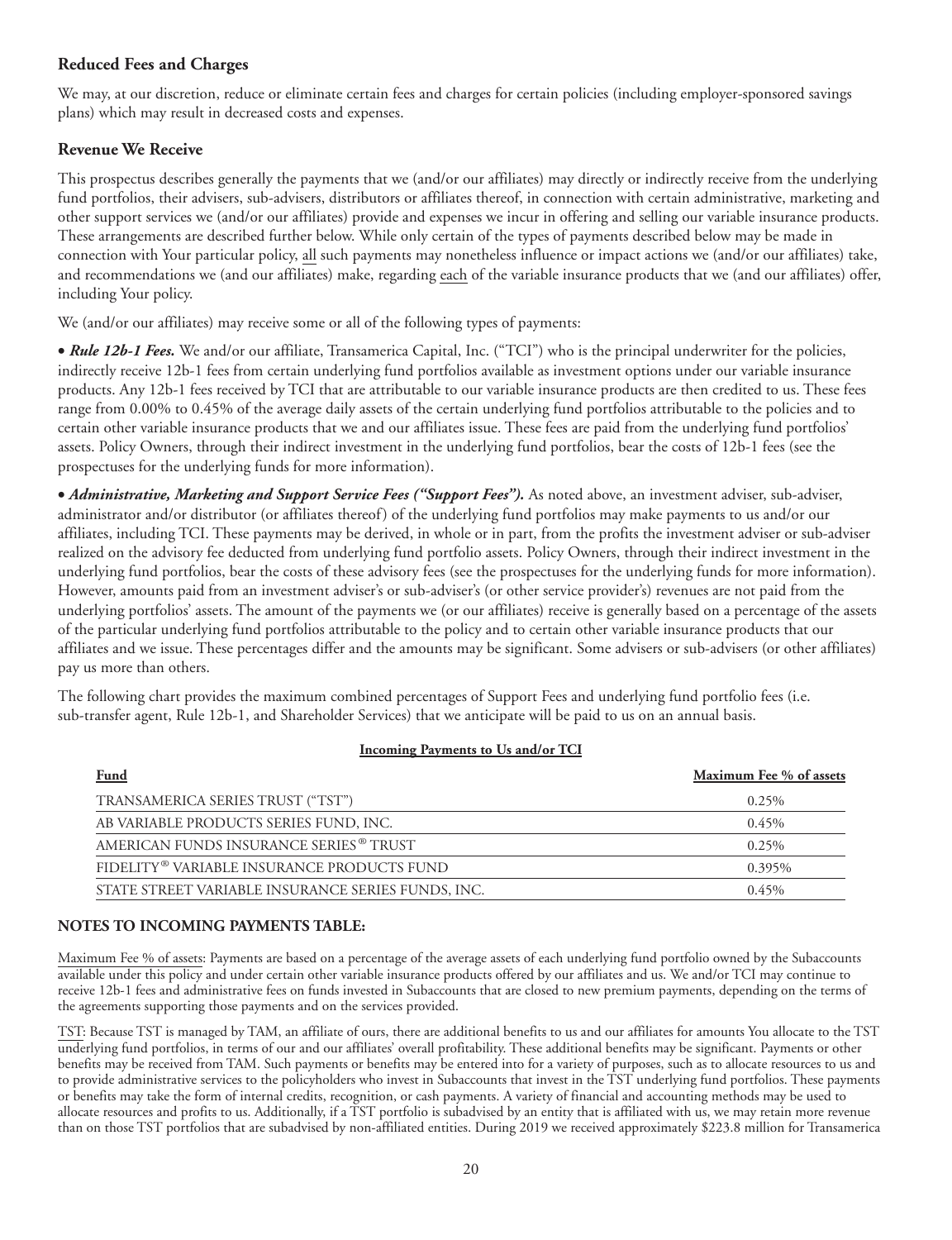<span id="page-30-0"></span>Life Insurance Company and \$16.6 million for Transamerica Financial Life Insurance Company in benefits from TAM pursuant to these arrangements. This includes the 0.25% amount in the above chart. We anticipate receiving comparable amounts in the future.

Fidelity<sup>®</sup> Variable Insurance Products Fund: We receive this percentage once \$100 million in fund shares are held by the Subaccounts of ours and our affiliates.

**Other Payments.** TCI also serves as the wholesale distributor for the policies, and in that capacity directly or indirectly receives additional amounts or different percentages of assets under management from certain advisers and sub-advisers to the underlying fund portfolios (or their affiliates) with regard to variable insurance products and/or mutual funds that are issued by us and our affiliates. These amounts may be derived, in whole or in part, from the profits the investment adviser or sub-adviser receives from the advisory fee deducted from underlying fund portfolio assets. Owners, through their indirect investment in the underlying fund portfolios, bear the costs of these advisory fees. Certain advisers and sub-advisers of the underlying fund portfolios (or their affiliates):

- may each directly or indirectly pay TCI conference sponsorship or marketing allowance payments that provides such advisers and sub-advisers with access to TCI's wholesalers at TCI's national and regional sales conferences as well as internal and external meetings and events that are attended by TCI's wholesalers and/or other TCI employees.
- may provide our affiliates and/or selling firms with wholesaling services to assist us in the distribution of the policies.
- may provide us and/or certain affiliates and/or selling firms with occasional gifts, meals, tickets or other compensation as an incentive to market the underlying fund portfolios and to assist with their promotional efforts. The amounts may be significant and these arrangements provide the adviser or sub-adviser (or other affiliates) with increased access to us and to our affiliates involved in the distribution of the policies.

For the calendar year ended December 31, 2019, TCI and its affiliates received payments that totaled approximately \$1,900,000.00. The firms that paid to participate in TCI sponsored events included but were not limited to the following: Aegon USA Investment Management • Allianz Global Investors • American Century • Alliance Bernstein• American Funds • Amundi Pioneer Asset Management • Barrow, Hanley, Mewhinney & Strauss LLC • BlackRock Investment Management, LLC • Carillon Tower Advisers • Charles Schwab Investment Management, LLC • Columbia Threadneedle Investments • Dimensional Fund Advisers • Fidelity Investments • Franklin Templeton Investments• Hartford Funds • Ivy Investments• Janus Henderson Investors• John Hancock Investments• JP Morgan Asset Management• Legg Mason Global Asset Management• Levin Capital Strategies, LP• Lord Abbett & Co.• Milliman Financial Risk Management LLC • Morgan Stanley Investment Management Inc. • Neuberger Berman • New York Life/Mainstay Investments

- Pacific Investment Management Company PGIM Investments• PineBridge Investments LLC Principal Global Investors
- State Street Global Advisors• Systematic Financial Management Thompson Siegel & Walmsley T. Rowe Price Associates,

Inc. • Torray, LLC• The Vanguard Group, Inc. • Virtus Investment Partners• Wellington Management Company LLP and Wells Fargo Asset Management .

Please note some of the aforementioned managers and/or sub-advisers may not be associated with underlying fund portfolios currently available in this product.

Proceeds from certain of these payments by the underlying fund portfolios, the advisers, the sub-advisers and/or their affiliates may be used for any corporate purpose, including payment of expenses (1) that we and our affiliates incur in promoting, marketing, and administering the policy, and (2) that we incur, in our role as intermediary, in promoting, marketing, and administering the underlying fund portfolios. We and our affiliates may profit from these payments.

For further details about the compensation payments we make in connection with the sale of the policies, *see* OTHER INFORMATION - Distribution of the Policies in this prospectus.

#### **ACCESS TO YOUR MONEY**

During the accumulation phase, you can have access to the money in your policy in the following ways:

- by taking a withdrawal or surrender; or
- by taking systematic payouts (*See* ADDITIONAL FEATURES Systematic Payout Option for more details).

#### **Surrenders**

During the accumulation phase, if you take a full surrender you will receive your cash value. If you want to take a withdrawal, in most cases it must be for at least \$500. Certain optional benefits have specific requirements regarding the order in which surrenders can be taken from investment options. Unless you tell us otherwise, we will take the surrender from each of the investment options in proportion to the policy value. Surrenders may be referred to as withdrawals on your policy statement and other documents.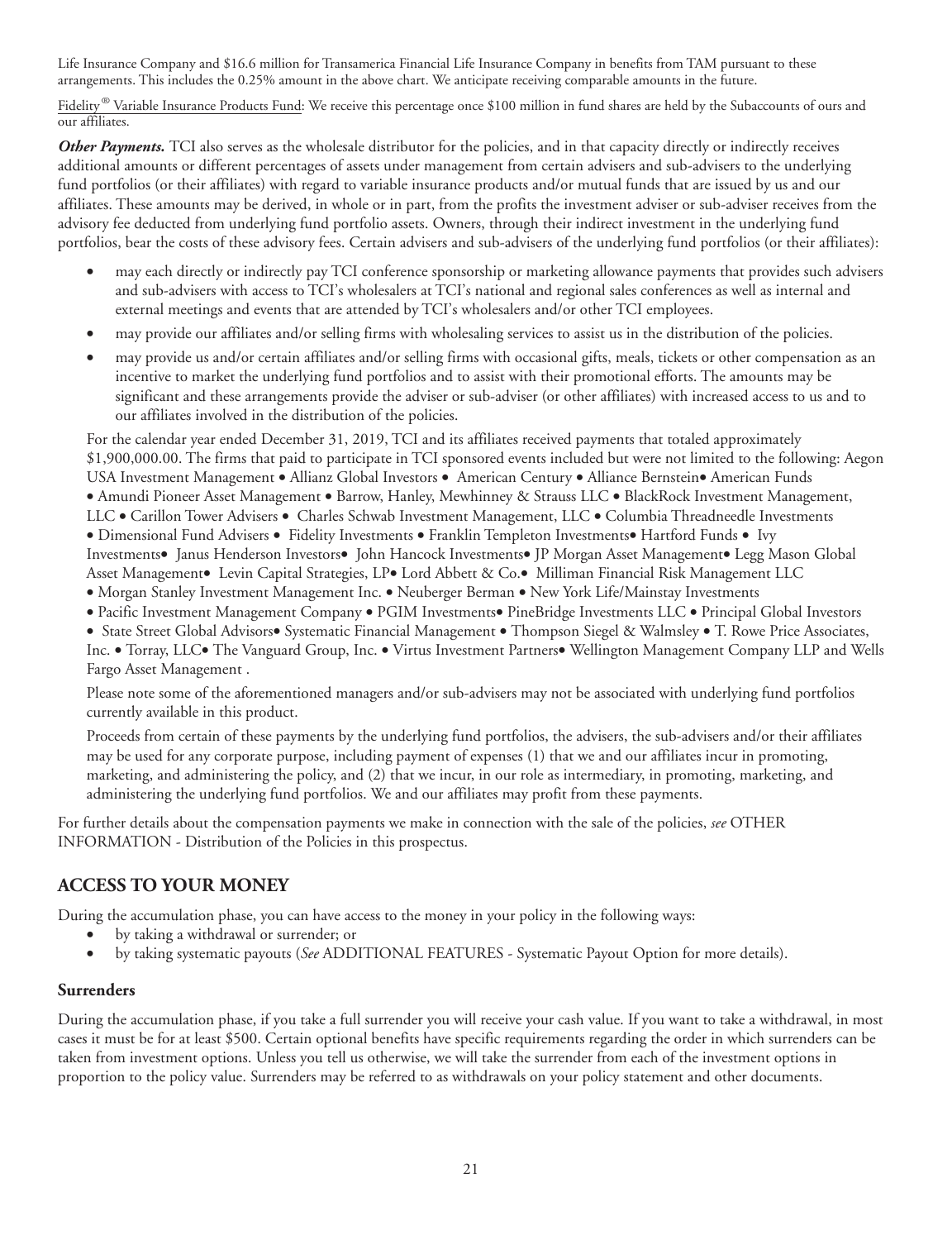<span id="page-31-0"></span>You may elect to take up to the surrender charge free amount each policy year without incurring a surrender charge. Remember that any withdrawal you take will reduce the policy value, and the amount of the death benefit. *See* DEATH BENEFIT, for more details. A withdrawal also may have a negative impact on certain other benefits and guarantees of your policy. *See* ADDITIONAL FEATURES, for more details.

Withdrawals in excess of the surrender charge free amount may be subject to a surrender charge. Withdrawals from the fixed account may be subject to an excess interest adjustment. Income taxes, federal tax penalties and certain restrictions may apply to any withdrawals you make.

Withdrawals from qualified policies may be restricted or prohibited.

During the income phase, you will receive annuity payments under the annuity payment option you select; however, you generally may not take any other surrenders, either full or partial.

#### **Delay of Payment and Transfer**

Payment of any amount due from the Separate Account for a surrender, a death benefit, or the death of the Owner of a nonqualified policy, will generally occur within seven days from the date we receive in good order all required information at our Administrative Office. We may defer such payment from the Separate Account if:

- the New York Stock Exchange is closed other than for usual weekends or holidays or trading on the Exchange is otherwise restricted;
- an emergency exists as defined by the SEC or the SEC requires that trading be restricted; or
- the SEC permits a delay for the protection of Owners.

Transfers of amounts from the Subaccounts also may be deferred under these circumstances. In addition, if, pursuant to SEC rules, the Transamerica BlackRock Government Money Market VP portfolio (or any money market portfolio offered under this policy) suspends payment of redemption proceeds in connection with a liquidation of the portfolio, then we may delay payment of any transfer, surrender, withdrawal, loan, or death benefit from the TA BlackRock Government Money Market Subaccount until the portfolio is liquidated.

Any payment or transfer request which is not in good order will cause a delay. *See* OTHER INFORMATION - Sending Forms and Transaction Requests in Good Order.

Federal laws designed to counter terrorism and prevent money laundering by criminals might in certain circumstances require us to reject a premium payment and/or "freeze" an Owner's account. If these laws apply in a particular situation, we would not be allowed to pay any request for withdrawals, or death benefits, make transfers, or continue making annuity payments absent instructions from the appropriate federal regulator. We may also be required to provide information about You and Your policy to government agencies or departments.

Pursuant to the requirements of certain state laws, we reserve the right to defer payment of the cash value from the fixed account for up to six months. We may defer payment of any amount until your premium payment check has cleared your bank.

#### **Excess Interest Adjustment**

Surrenders, withdrawals, transfers, and amounts applied to an annuity option, from a Guaranteed Period Option of the Fixed Account before the end of its guaranteed period (the number of years You specified the money would remain in the Guaranteed Period Option) may be subject to an Excess Interest Adjustment. If, at the time of such transactions the guaranteed interest rate set by us for the applicable period has risen since the date of the initial guarantee, the Excess Interest Adjustment will result in a lower Cash Value (but not below the Excess Interest Adjustment floor described in "Appendix - Excess Interest Adjustment Examples"). However, if the guaranteed interest rate for the applicable period has fallen since the date of the initial guarantee, the Excess Interest Adjustment will result in a higher Cash Value upon withdrawal, surrender or transfer. Please *see* "Appendix - Excess Interest Adjustment Examples" to see how the Excess Interest Adjustment is calculated and illustrative examples using hypothetical values.

Any amount withdrawn in excess of the cumulative interest credited for that Guaranteed Period Option is generally subject to an Excess Interest Adjustment. An Excess Interest Adjustment may also be made on amounts applied to an Annuity Payment Option.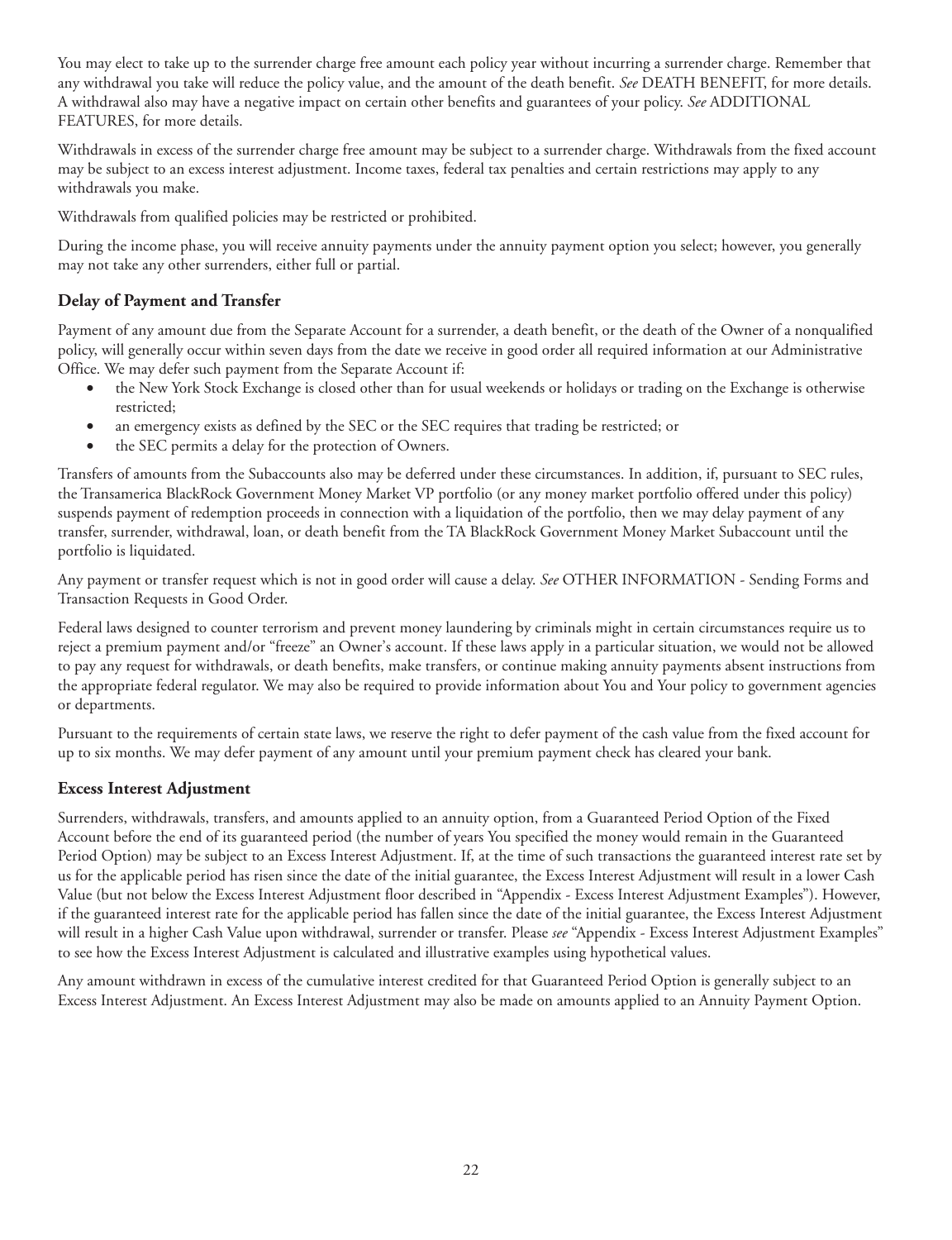<span id="page-32-0"></span>The formula that will be used to determine the Excess Interest Adjustment is:

#### **S\* (G-C)\* (M/12)**

- S = Is the amount (before surrender charges, premium taxes and the application of any Guaranteed Minimum Death Benefits, if any) being surrendered, withdrawn, transferred, paid upon death, or applied to an income option that is subject to the Excess Interest Adjustment;
- $G = Is the guaranteed interest rate for the guaranteed period applicable to "S";$
- C = Is the current guaranteed interest rate then being offered on new premium payments for the next longer option period than "M". If this policy form or such an option period is no longer offered, "C" will be the U.S. Treasury rate for the next longer maturity (in whole years) than "M" on the 25th day of the previous calendar month,
- M = Number of months remaining in the current option period for "S", rounded up to the next higher whole number of months; and
- **Multiplication**

Please *see* "Appendix - Excess Interest Adjustment Examples" for more detailed information concerning the Excess Interest Adjustment calculation.

There will be no Excess Interest Adjustment on any of the following:

- withdrawals or transfers of cumulative interest credited for that Guaranteed Period Option;
- Nursing Care and Terminal Condition Waiver surrenders;
- Unemployment Waiver withdrawals;
- transfers from a Dollar Cost Averaging fixed source;
- withdrawals to satisfy any minimum distribution requirements;
- systematic withdrawals, which do not exceed cumulative interest credited at the time of payment; and
- the Stable Account as defined in the glossary.

Please note that in these circumstances You will not receive a higher Cash Value if interest rates have fallen nor will You receive a lower Cash Value if interest rates have risen.

*The Excess Interest Adjustment may not be applicable for all policies.*

#### **Signature Guarantee**

As a protection against fraud, we require a signature guarantee (i.e., Medallion Signature Guarantee as required by us) for the following transaction requests:

- Any withdrawals or surrenders over \$250,000 unless it is a custodial owned annuity;
- Any non-electronic disbursement request made on or within 15 days of a change to the address of record for the policy Owner's account;
- Any electronic fund transfer instruction changes on or within 15 days of an address change;
- Any withdrawal or surrender when we have been directed to send proceeds to a different personal address from the address of record for that Owner. **PLEASE NOTE:** This requirement will not apply to requests made in connection with exchanges of one annuity for another with the same Owner in a "tax-free exchange";
- Any withdrawal or surrender when we do not have an originating or guaranteed signature on file unless it is a custodial owned annuity;
- Any other transaction we require.

We may change the specific requirements listed above, or add signature guarantees in other circumstances, at our discretion if we deem it necessary or appropriate to help protect against fraud. For current requirements, please refer to the requirements listed on the appropriate form or call us at (800)525-6205.

You can obtain a Medallion signature guarantee from more than 7,000 financial institutions across the United States and Canada that participate in a Medallion signature guarantee program. The best source of a Medallion signature guarantee is a bank, savings and loan association, brokerage firm, or credit union with which You do business. **A notary public cannot provide a Medallion signature guarantee. Notarization will not substitute for a Medallion signature guarantee.**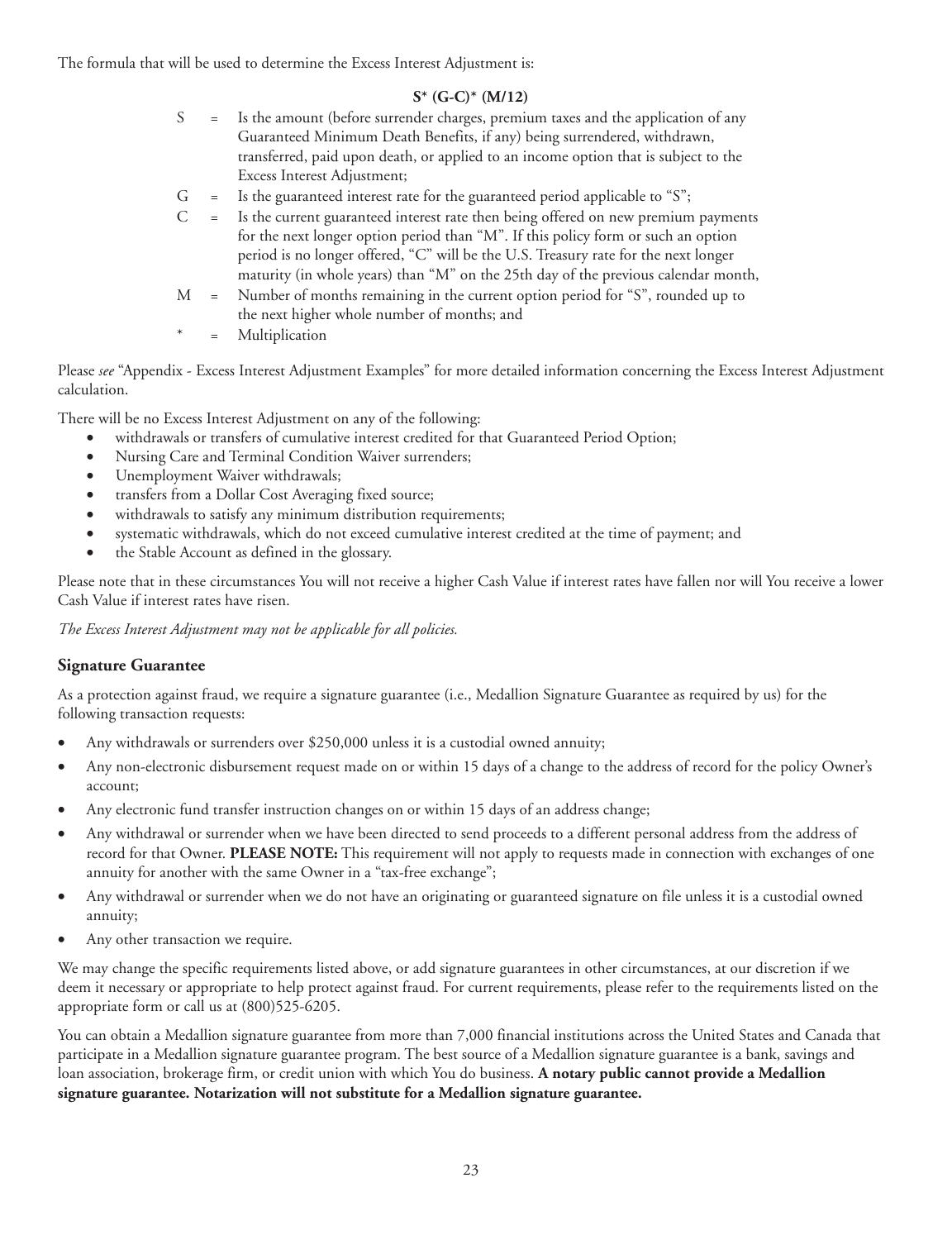#### <span id="page-33-0"></span>**ANNUITY PAYMENTS (THE INCOME PHASE)**

Upon the Annuity Commencement Date, which is the date Your policy is Annuitized and annuity payments begin, Your annuity switches from the accumulation phase to the income phase. You can generally change the Annuity Commencement Date by giving us 30 days notice with the new date or age. Unless required by state law this date cannot be earlier than the third policy anniversary. The latest Annuity Commencement Date generally cannot be later than the last day of the month following the month in which the Annuitant attains age 99 (earlier if required by state law).

Before the Annuity Commencement Date, if the Annuitant is alive, You may choose an Annuity Payment Option or change Your election. If the Annuitant dies before the Annuity Commencement Date, the death benefit is payable in a lump sum or under one of the Annuity Payment Options (unless the surviving spouse is eligible to and elects to continue the policy). If the Annuitant dies after the Annuity Commencement Date, no death benefit is payable and any remaining guaranteed payment will be paid to the beneficiary as provided for in the annuity income option elected.

Your policy may not be "partially" Annuitized, *i.e.*, You may not apply a portion of Your Policy Value to an annuity option while keeping the remainder of Your policy in force.

Unless You specify otherwise, the Owner will receive the annuity payments. After the Annuitant's death, the beneficiary You designate at Annuitization will receive any remaining guaranteed payments.

#### **Annuity Payment Options**

The policy provides several Annuity Payment Options (also known as income options) that are described below. You may choose any combination of Annuity Payment Options. We will use Your adjusted Policy Value to provide these annuity payments. If the adjusted Policy Value on the Annuity Commencement Date is less than \$2,000, we reserve the right to pay it in one lump sum in lieu of applying it under an Annuity Payment Option. You can receive annuity payments monthly, quarterly, semi-annually, or annually. (We reserve the right to change the frequency if annuity payments would be less than the amount specified in Your policy.) We may require proof of life before making annuity payments.

In deciding on which Annuity Payment Option to elect, You must decide if fixed or variable payments are better for You. If You choose to receive fixed annuity payments, then the amount of each payment will be set on the Annuity Commencement Date and will not change. You may, however, choose to receive variable annuity payments. The dollar amount of the first variable annuity payment will be determined in accordance with the annuity payment rates set forth in the applicable table contained in the policy. The dollar amount of additional variable annuity payments will vary based on the investment performance of the Subaccount(s) You select. The dollar amount of each variable annuity payment after the first may increase, decrease, or remain constant. If the actual investment performance (net of fees and expenses) exactly matched the Assumed Investment Return of 3% at all times, the amount of each variable annuity payment would remain constant. If actual investment performance (net of fees and expenses) exceeds the Assumed Investment Return, the amount of the variable annuity payments would increase.

For example, assume the first monthly variable annuity payment is \$500.00, further assume that the investment performance for the 1st month is an 8.00% *annual* rate of return, then the second monthly variable annuity payment would increase to \$501.37. **Conversely, if actual investment performance (net of fees and expenses) is lower than the Assumed Investment Return, the amount of the variable annuity payments would decrease.** Continuing from the previous example, further assume that the investment performance for the 2<sup>nd</sup> month is a -2.00% *annual* rate of return, then the 3<sup>rd</sup> monthly variable payment would decrease to \$498.88.

You must also decide if You want Your annuity payments to be guaranteed for the Annuitant's lifetime, a period certain, or a combination thereof. Generally, annuity payments will be lower if You combine a period certain, guaranteed amount, or liquidity with a lifetime guarantee (e.g., Life Income with 10 years Certain and Life with Guaranteed Return of Policy proceeds). Likewise, annuity payments will also generally be lower the longer the period certain (because You are guaranteed payments for a longer time).

A charge for premium taxes and an excess interest adjustment may be made when annuity payments begin.

The Annuity Payment Options currently available are explained below. Some options are fixed only.

Income for a Specified Period (fixed only). We will make level annuity payments only for a fixed period. No funds will remain at the end of the period. If Your policy is a qualified policy, this annuity payment option may not satisfy minimum required distribution rules. Consult a financial professional before electing this option.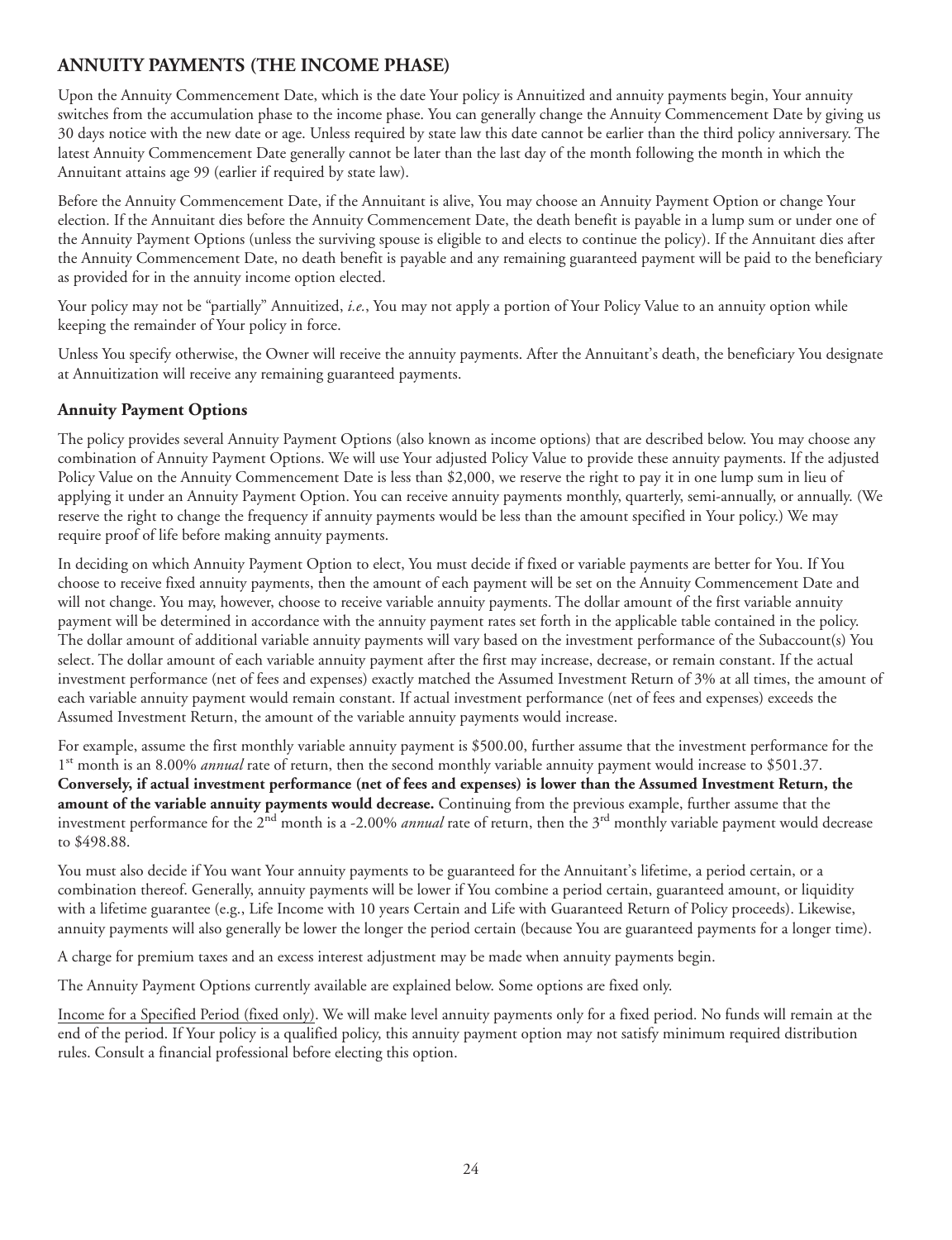Income of a Specified Amount (fixed only). Payments are made for any specified amount until the amount applied to this option, with interest, is exhausted. This will be a series of level annuity payments followed by a smaller final annuity payment. If Your policy is a qualified policy, this annuity payment option may not satisfy minimum required distribution rules. Consult a financial professional before electing this option.

Life Income. You may choose between:

- No Period Certain (fixed or variable) Payments will be made only during the Annuitant's lifetime. The last annuity payment will be the payment immediately before the Annuitant's death. If You choose this option and the Annuitant dies before the due date of the first annuity payment no payments will be made.
- 10 Years Certain (fixed or variable) Payments will be made for the longer of the Annuitant's lifetime or ten years.
- Guaranteed Return of Policy Proceeds (fixed only) Payments will be made for the longer of the Annuitant's lifetime or until the total dollar amount of annuity payments we made to You equals the Annuitized amount (i.e., the Adjusted Policy Value less premium tax, if applicable).

Joint and Survivor Annuity. You may choose:

- No Period Certain (fixed or variable) Payments are made during the joint lifetime of the Annuitant and a joint Annuitant of Your selection. Annuity payments will be made as long as either person is living. If You choose this option and both joint Annuitants die before the due date of the first annuity payment no payments will be made.
- 10 Year Certain (fixed only) Payments will be made for the longer of the lifetime of the Annuitant and joint Annuitant or ten years.

Other Annuity Payment Options may be arranged by agreement with us. Some Annuity Payment Options may not be available for all policies, all ages or we may limit certain Annuity Payment Options to ensure they comply with the applicable tax law provisions.

#### **NOTE CAREFULLY**

**IF:**

- **You choose Life Income with No Period Certain or a Joint and Survivor Annuity with No Period Certain; and**
- **the Annuitant dies (or both joint Annuitants die) before the due date of the second (third, fourth, etc.) annuity payment;**

**THEN:**

we may make only one (two, three, etc.) annuity payments.

**IF:**

- **You choose Income for a Specified Period, Life Income with 10 Years Certain, Life Income with Guaranteed Return of Policy Proceeds, or Income of a Specified Amount; and**
- **the person receiving annuity payments dies prior to the end of the guaranteed period;**

**THEN:**

• **the remaining guaranteed annuity payments will be continued to a new payee, or their present value may be paid in a single sum.**

We will not pay interest on amounts represented by uncashed annuity payment checks if the postal or other delivery service is unable to deliver checks to the payee's address of record. The person receiving annuity payments is responsible for keeping us informed of his/her current address.

You must Annuitize Your policy no later than the maximum Annuity Commencement Date specified in Your policy (earlier for certain distribution channels) or a later date if agreed to by us. If You do not elect an Annuity Payment Option, the default option will be variable payments under Life with 10 Years Certain. If any portion of the default Annuitization is a variable payout option, then annuity units will be purchased proportionally based off Your available current investment allocations. **Please note, all benefits (including guaranteed minimum death benefits and living benefits) terminate upon Annuitization. The only benefits that remain include the guarantees provided under the terms of the annuity option.**

**Please Note**: If you annuitize before the maximum Annuity Commencement Date, the payments you receive under the Annuity Payment Options may be less than the guaranteed minimum payments you are entitled to under a GLWB rider (if elected). Please consult your financial professional about the advisability of Annuitization before the maximum commencement date and the Annuity Payment options available to You.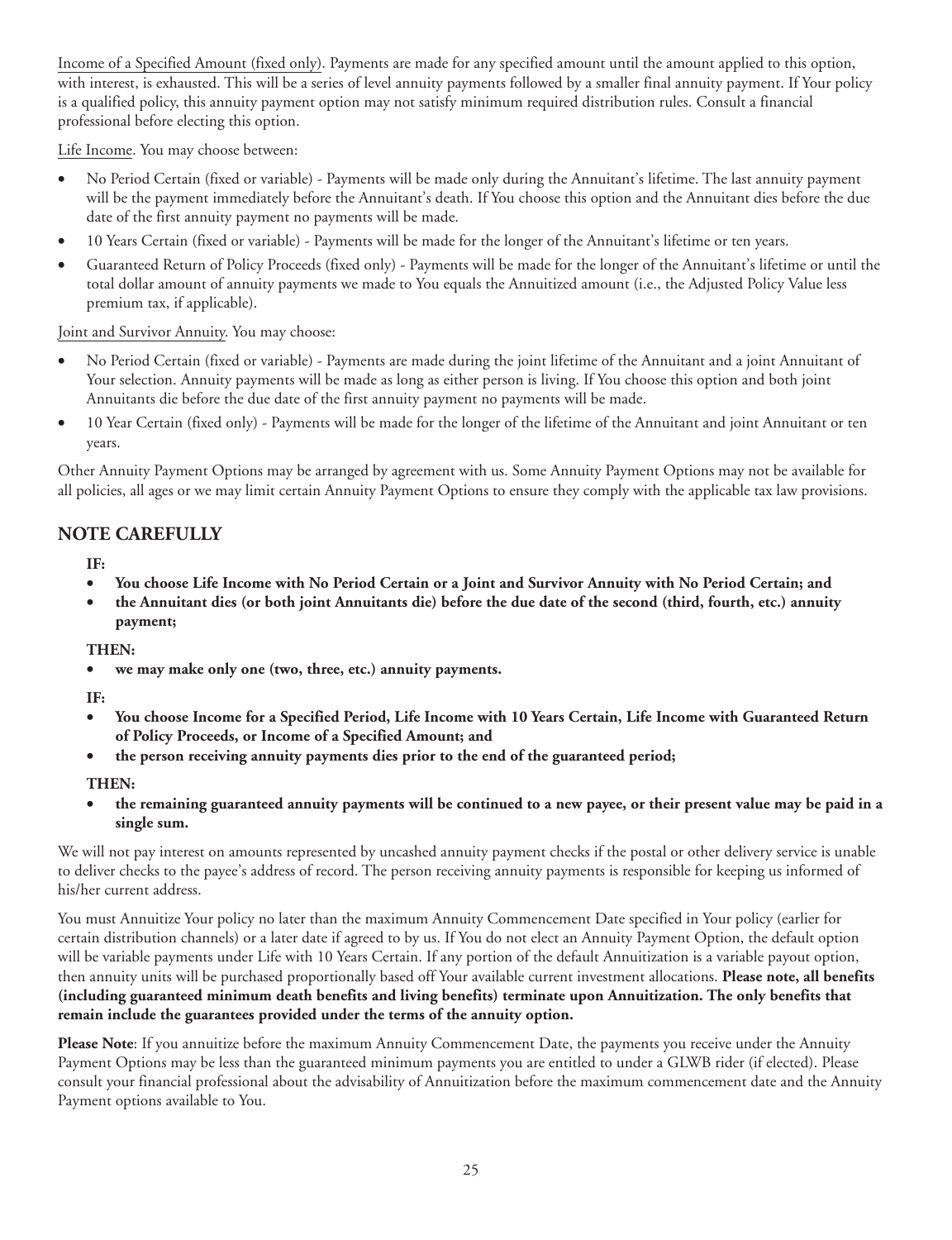#### <span id="page-35-0"></span>**DEATH BENEFIT**

We will pay a death benefit to Your beneficiary, under certain circumstances, if the Annuitant dies during the accumulation phase. If there is a surviving Owner(s) when the Annuitant dies, the surviving Owner(s) will receive the death benefit instead of the listed beneficiary. The person receiving the death benefit may choose an Annuity Payment Option (if You pick a variable Annuity Payment Option fees and expenses will apply), or may choose to receive the death benefit as a lump sum withdrawal. The guarantees of these death benefits are based on our claims-paying ability. No death benefit will be payable upon or after the Annuity Commencement Date. Please note that there is a mandatory Annuity Commencement Date. See ANNUITY PAYMENTS (THE INCOME PHASE) section in this prospectus.

We will determine the amount of and process the death benefit proceeds, if any are payable on a policy, upon receipt at our Administrative Office of satisfactory proof of the Annuitant's death, directions regarding how to process the death benefit, and any other documents, forms and information that we need (collectively referred to as "due proof of death"). For policies with multiple beneficiaries, we will process the death benefit when the first beneficiary provides us with due proof of their share of the Death Proceeds. We will not pay any remaining beneficiary their share until we receive due proof of death from that beneficiary. Such beneficiaries continue to bear the investment risk until they submit due proof of death. Please note, we may be required to remit the death benefit proceeds to a state prior to receiving "due proof of death." See OTHER INFORMATION - Abandoned or Unclaimed Property.

**Please Note**: Such due proof of death must be received in good order to avoid a delay in processing the death benefit claim. *See* OTHER INFORMATION - Sending Forms and Transaction Requests in Good Order.

The death benefit proceeds remain invested in the Separate Account in accordance with the allocations made by the policy Owner until the beneficiary has provided us with due proof of death. Once we receive due proof of death, investments in the Separate Account may be reallocated in accordance with the beneficiary's instructions.

We may permit the beneficiary to give a "one-time" written instruction to reallocate the Policy Value in the Separate Account to the money market Subaccount after the death of the Annuitant. If there is more than one beneficiary, all beneficiaries must agree to the reallocation instructions. This one-time reallocation will be permitted if the beneficiary provides satisfactory evidence of the Annuitant's death (satisfactory evidence may include a certified death certificate).

#### **When We Pay A Death Benefit**

We will pay a death benefit IF:

- You are both the Annuitant and sole Owner of the policy; and
- You die before the Annuity Commencement Date.

We will pay a death benefit to You (Owner) IF:

- You are not the Annuitant; and
- the Annuitant dies before the Annuity Commencement Date.

Please note: If there is a surviving Owner(s) when the Annuitant dies, the surviving Owner(s) will receive the death benefit (i.e., the surviving Owner(s) takes the place of any beneficiary designation).

If the designated beneficiary receiving the death benefit is the surviving spouse of the Owner, then he or she may elect, if eligible, to continue the policy as the new Annuitant and Owner, instead of receiving the death benefit. *See* DEATH BENEFIT - Spousal Continuation. All currently existing surrender charges will be waived.

#### **When We Do Not Pay A Death Benefit**

We will not pay a death benefit IF:

- You are the Owner but not the Annuitant; and
- You die prior to the Annuity Commencement Date.

**Please note:** If an Owner (who is not the Annuitant) dies before the Annuitant, the amount payable will be equal to the cash value. Distribution requirements apply upon the death of any Owner. Generally, upon the Owner's death (who is not the Annuitant) the entire interest must be distributed within five years. *See* TAX INFORMATION for a more detailed discussion of the distribution requirements under the Code.

If an Owner (who is not the Annuitant) dies during the accumulation phase, the cash value will be paid to the person or entity first listed below who is alive or in existence on the date of that death:

any surviving Owner(s);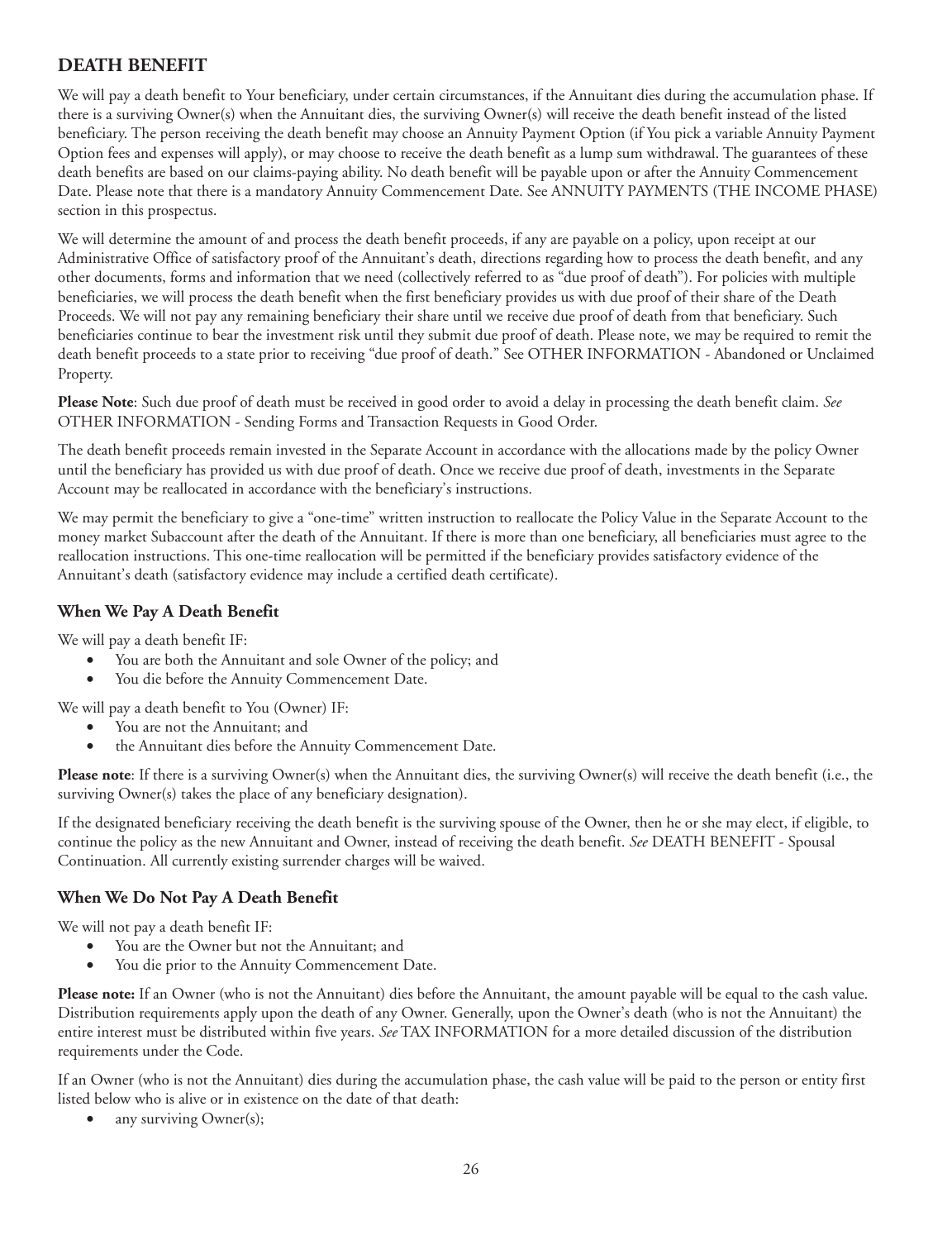- primary beneficiary(ies);
- contingent beneficiary(ies); or
- deceased Owner's estate.

## **Deaths After the Annuity Commencement Date**

The amount payable, if any, on or after the Annuity Commencement Date depends on the annuity income option.

**IF:**

- **You are not the Annuitant; and**
- **You die on or after the Annuity Commencement Date; and**
- **the entire guaranteed amount in the policy has not been paid;**

#### **THEN:**

• **the remaining portion of such guaranteed amount in the policy will continue to be distributed at least as rapidly as under the method of distribution being used as of the date of Your death.**

**IF:**

- **You are the Owner and Annuitant; and**
- **You die after the Annuity Commencement Date; and**
- **the Annuity Payment Option You selected did not have or no longer has a guaranteed period;**

### **THEN:**

• **no additional payments will be made.**

## **Owner Death**

If an Owner (who is not the Annuitant) dies during the accumulation phase, the cash value will be paid to the person or entity first listed below who is alive or in existence on the date of that death:

- any surviving Owner(s);
- primary beneficiary(ies);
- contingent beneficiary(ies); or
- deceased Owner's estate.

# **Spousal Continuation**

If the sole primary beneficiary is the spouse of the deceased, upon the Owner's or the Annuitant's death, the beneficiary may elect to continue the policy in his or her own name. Upon the Annuitant's death if such election is made, the Policy Value will be adjusted upward (but not downward) to an amount equal to the death benefit amount determined upon such election and receipt of due proof of death of the Annuitant. Any excess of the death benefit amount over the Policy Value will be allocated to each applicable investment option in the ratio that the Policy Value in the investment option bears to the total Policy Value. The terms and conditions of the policy that applied prior to the Annuitant's death will continue to apply, with certain exceptions described in the policy. For purposes of the death benefit on the continued policy, the death benefit is calculated in the same manner as it was prior to continuation on the date the spouse continues the policy. *See* TAX INFORMATION - Same Sex Relationships for more information concerning spousal continuation involving same sex spouses.

For these purposes, if the sole primary beneficiary of the policy is a revocable grantor trust and the spouse of the Owner/Annuitant is the sole grantor, trustee, and beneficiary of the trust and the trust is using the spouse of the Owner/Annuitant's social security number at the time of claim, she or he shall be treated as the Owner/Annuitant's spouse. In those circumstances, the Owner/Annuitant's spouse will be treated as the beneficiary of the policy for purposes of applying the spousal continuation provisions of the policy.

For these purposes, if the Owner is an individual retirement account within the meaning of IRC sections 408 or 408A and if the Annuitant's spouse is the sole primary beneficiary of the Annuitant's interest in such account, the Annuitant's spouse will be treated as the beneficiary of the policy for purposes of applying the spousal continuation provisions of the policy.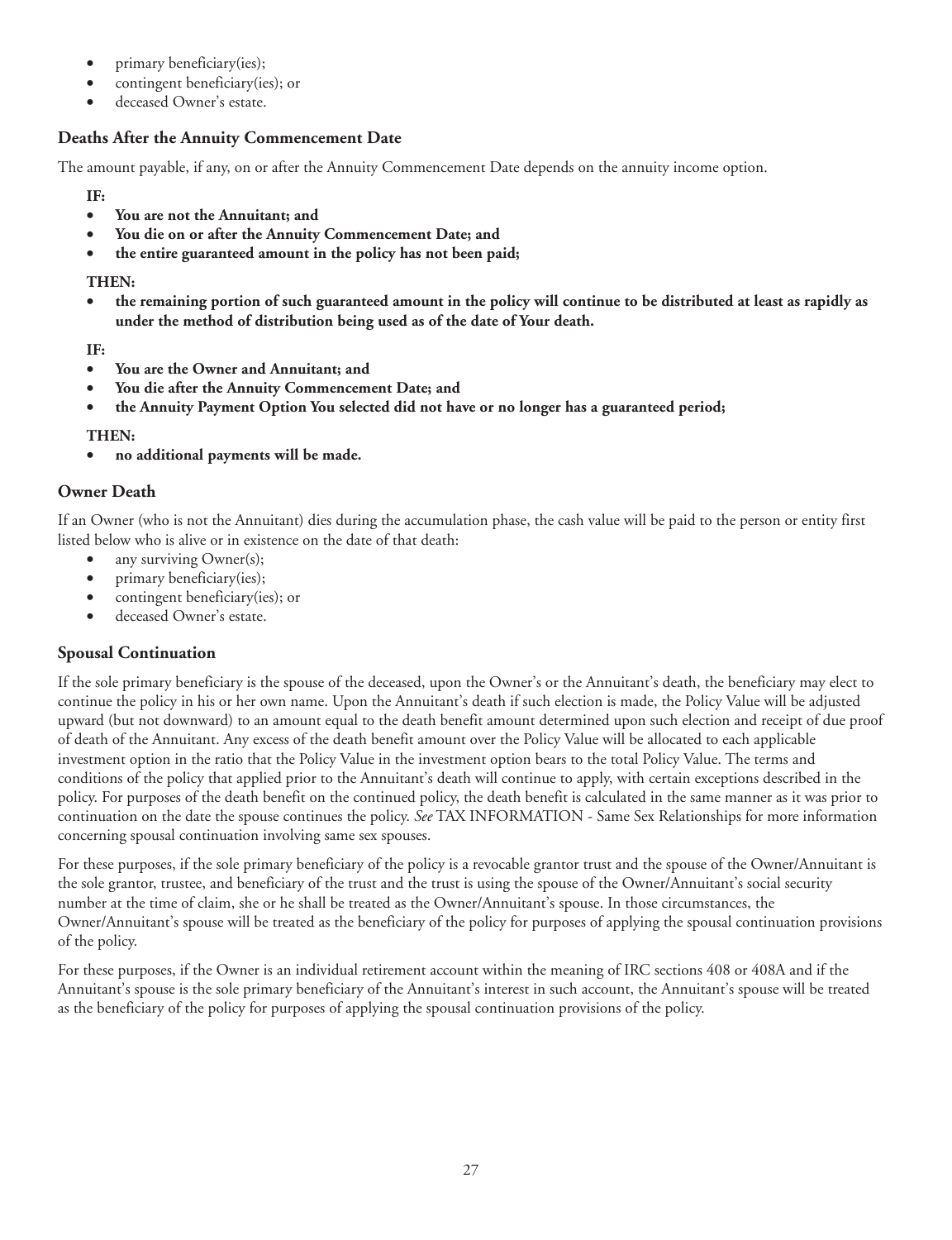## **Amount of Death Benefit**

Death benefit provisions may differ from state to state. The death benefit may be paid as a lump sum, as annuity payments or as otherwise permitted by the Company in accordance with applicable law. The amount of the death benefit depends on the guaranteed minimum death benefit option, if any, you choose when you buy the policy. The "base policy" death benefit will generally be the greatest of:

- the policy value on the date we receive the required information in good order at our Administrative Office;
- the cash value on the date we receive in good order the required information at our Administrative Office (this will be more than the policy value if there is a positive excess interest adjustment that exceeds the surrender charge);
- the Fixed Account portion of the minimum required Cash Value plus the Separate Account portion of the Policy Value, on the date we receive the required information in good order at our Administrative Office; and
- the guaranteed minimum death benefit (if one was elected) on the date of death; plus premium payments, minus gross withdrawals, from the date of death to the date the death benefit is paid less any recaptured premium enhancement. Please *see* "Appendix - Death Benefit" for illustrative examples regarding death benefit calculations.

**Please note:** The death benefit terminates upon Annuitization.

## **Guaranteed Minimum Death Benefit**

The guaranteed minimum death benefit terminates upon annuitization and there is a mandatory annuity commencement date. On the policy application, you may choose the Annual Step-Up death benefit or the Return of Premium (age limitations may apply)] for an additional fee. After the policy is issued, you cannot make an election and the death benefit cannot be changed.

# **Annual Step-Up Death Benefit**

Under this option, on each policy anniversary prior to Your 81st birthday, a new "stepped-up" death benefit is determined and becomes the guaranteed minimum death benefit for that Policy Year. This "step-up" death benefit is equal to:

- the largest Policy Value on the Policy Date or on any policy anniversary prior to the earlier of the Annuitant's date of death or the Annuitant's 81st birthday; plus
- any premium payments since the date of any policy anniversary with the largest Policy Value; minus
- any adjusted withdrawals (please *see* "Appendix Death Benefit") since the date of the policy anniversary with the largest Policy Value to the date of death; minus
- withdrawals from the date of death to the date the death benefit is paid.

The Annual Step-Up Death Benefit is not available if You or the Annuitant is 76 or older on the Policy Date. There is an extra charge for this death benefit. *See* FEE TABLE AND EXPENSE EXAMPLES.

Designated Investment Options. If You elected the Annual Step-Up Death Benefit, You must allocate 100% of Your Policy Value to one or more of the designated investment options approved for the Annual Step-Up Death Benefit. *See* "Appendix - Designated Investment Options" for a complete listing of available investment options. Requiring that You designate 100% of Your Policy Value to the designated investment options, some of which employ strategies that are intended to reduce the risk of loss and/or manage volatility, may reduce investment returns and may reduce the likelihood that we will be required to use our own assets to pay amounts due under this benefit.

#### **Please note:**

- **You may transfer amounts among the designated investment options; however, You cannot transfer any amount to any other Subaccount if You elect this death benefit.**
- **We have processes and procedures in place that will prevent allocation to a Subaccount that is not a designated investment option. These processes and procedures include restricting transfers requested by telephone and internet.**

**Please note:** You will not receive an **optional** guaranteed minimum death benefit if you do not choose one when you purchase your policy.

### **Return of Premium Death Benefit**

The Return of Premium Death Benefit is equal to:

- total premium payments; minus
- any adjusted withdrawals (please *see* "Appendix Death Benefit") as of the date of death; minus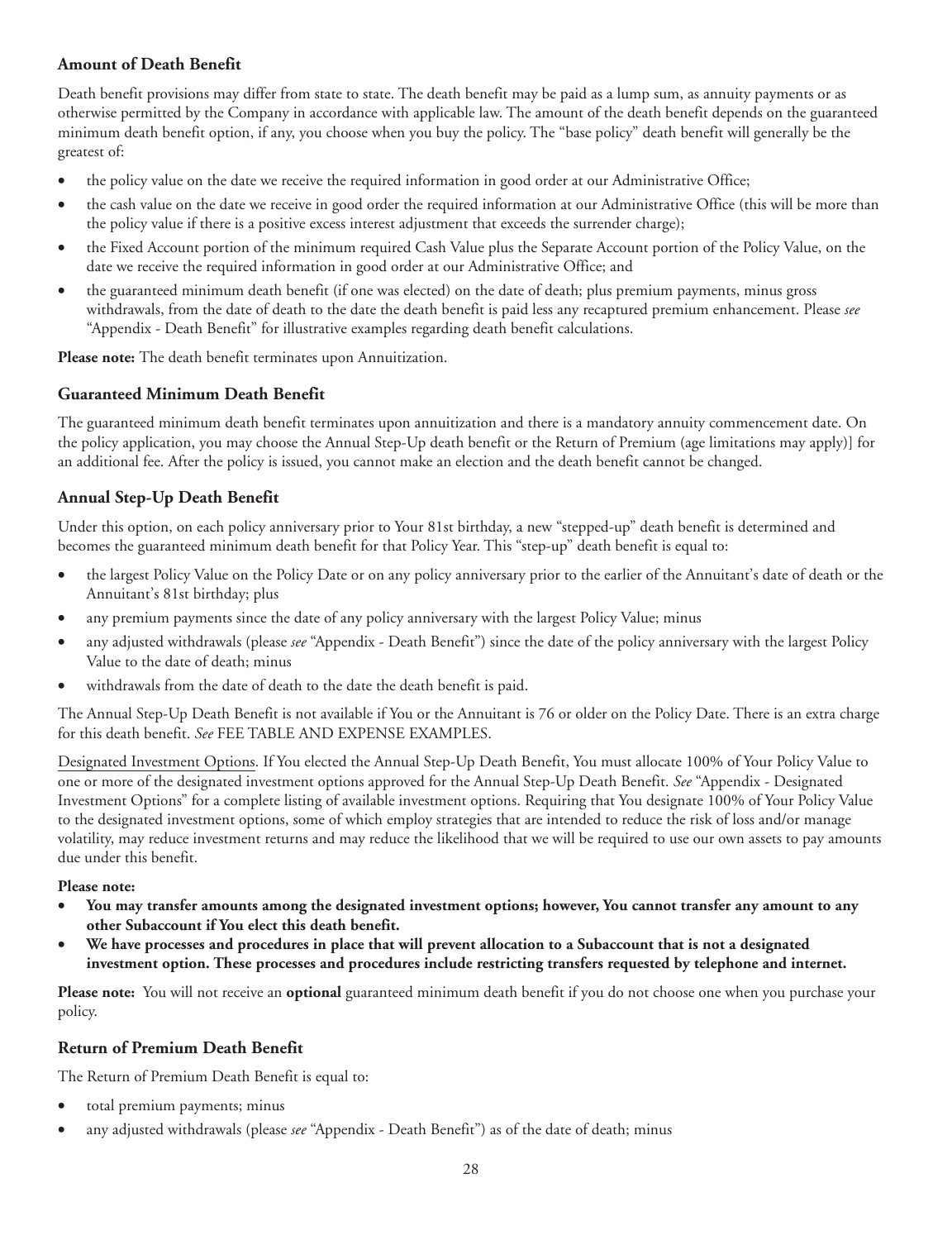withdrawals from the date of death to the date the death benefit is paid.

This benefit is not available if You or the Annuitant is 86 or older on the Policy Date. There is an extra charge for this death benefit. *See* FEE TABLE AND EXPENSE EXAMPLES.

Designated Investment Options. If you elected the Return of Premium Death Benefit, you must allocate 100% of Your Policy Value to one or more of the designated investment options approved for the Return of Premium Death Benefit. *See* "Appendix - Designated Investment Options" for a complete listing of available designated options. Requiring that You designate 100% of Your Policy Value to the designated investment options, some of which employ strategies that are intended to reduce the risk of loss and/or manage volatility, may reduce investment returns and may reduce the likelihood that we will be required to use our own assets to pay amounts due under this benefit.

#### **Please note:**

- **You may transfer amounts among the designated investment options; however, You cannot transfer any amount to any other Subaccount if You elect this death benefit.**
- **We have processes and procedures in place that will prevent allocation to a Subaccount that is not a designated investment option. These processes and procedures include restricting transfers requested by telephone and internet.**

**Please note:** You will not receive an **optional** guaranteed minimum death benefit if you do not choose one when you purchase your policy.

*The Guaranteed Minimum Death Benefit may vary for certain policies and may not be available for all policies, in all states, at all times or through all financial intermediaries. Once You elect a death benefit and your policy is issued, Your death benefit cannot be changed and You will not be impacted by a decision to discontinue offering any particular guaranteed minimum death benefit to new sales.*

# **Adjusted Partial Withdrawal**

When you request a partial withdrawal, your guaranteed minimum death benefit will be reduced by an amount called the adjusted partial withdrawal. **Under certain circumstances, the adjusted partial withdrawal may be more than the dollar amount of your withdrawal request**. This will generally be the case if the guaranteed minimum death benefit exceeds the policy value at the time of withdrawal. It is also possible that if a death benefit is paid after you have made a partial withdrawal, then the total amount paid could be less than the total premium payments.

The formula used to calculate the adjusted partial withdrawal amount is: adjusted partial withdrawal = (amount of the withdrawal \* the current death proceeds prior to the withdrawal) / policy value prior to the withdrawal.

We have included a detailed explanation of this adjustment with examples in the "Appendix - Death Benefit." This is referred to as "adjusted partial withdrawal" in your policy. If you have a qualified policy, minimum required distributions rules may require you to request a partial withdrawal.

# **TAX INFORMATION**

**NOTE: We have prepared the following information on federal taxes as a general discussion of the subject. It is not intended as tax advice to any taxpayer. The federal tax consequences discussed herein reflects our understanding of current law, and the law may change. No representation is made regarding the likelihood of continuation of the present federal tax law or of the current interpretations by the Internal Revenue Service. The discussion briefly references federal estate, gift and generation-skipping transfer taxes, but principally discusses federal income taxes. No attempt is made to consider any applicable state or other income tax laws, any state and local estate or inheritance tax, or other tax consequences of ownership or receipt of distributions under the policy. You should consult Your own financial professional about Your own circumstances.**

### **Introduction**

Deferred annuity policies are a way of setting aside money for future needs like retirement. Congress recognized how important saving for retirement is and provided special rules in the Internal Revenue Code (the "Code") for annuities. Simply stated, these rules generally provide that individuals will not be taxed on the earnings, if any, on the money held in an annuity policy until withdrawn. This is referred to as tax deferral. When a non-natural person (e.g., corporation or certain trusts) owns a nonqualified policy, the policy will generally not be treated as an annuity for tax purposes. Thus, the Owner must generally include in income any increase in the Policy Value over the investment in the policy during each taxable year.

There are different rules as to how You will be taxed depending on how You take the money out and the type of policy-qualified or nonqualified.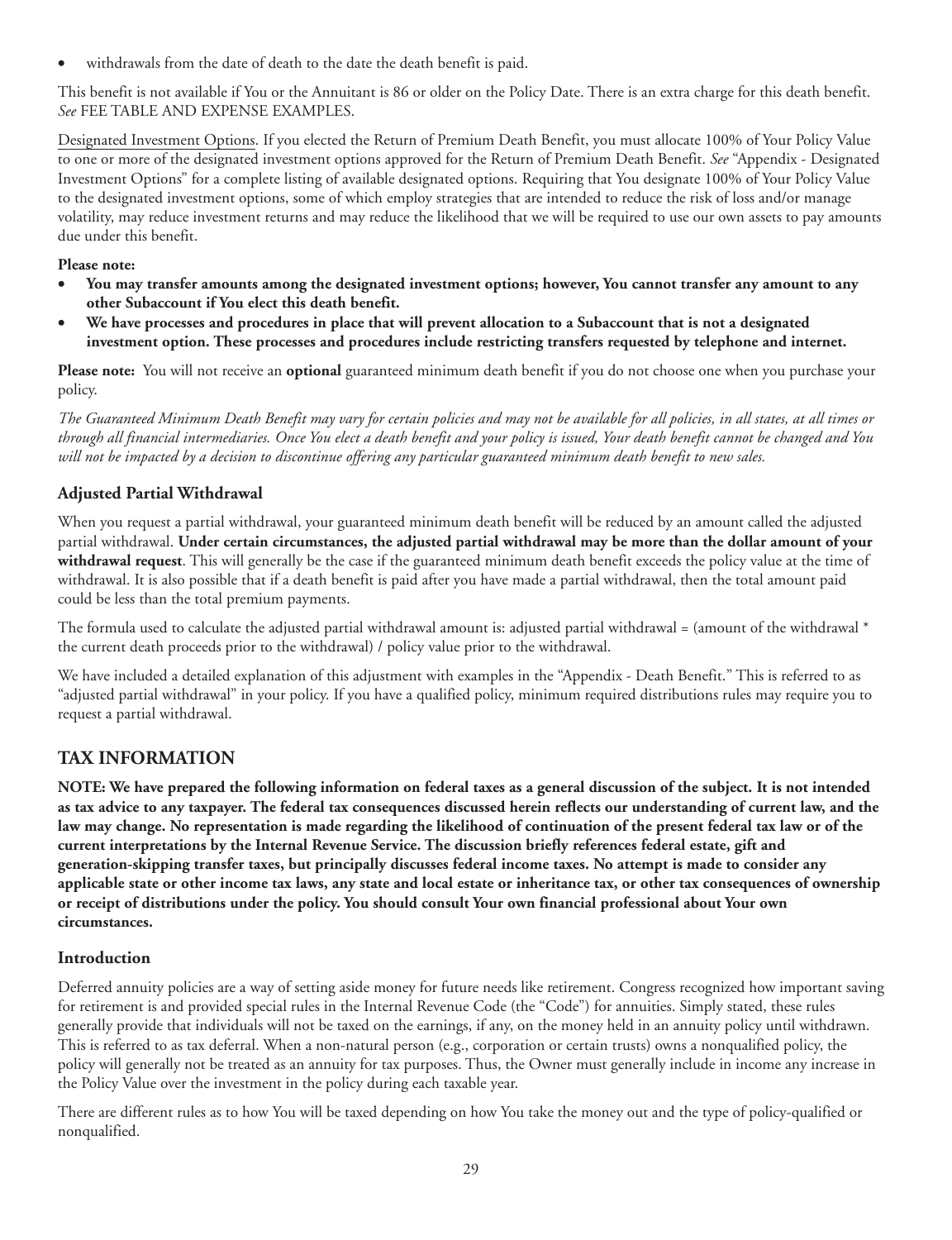If You purchase the policy as an individual retirement annuity or as a part of a 403(b) plan, 457 plan, a pension plan, a profit sharing plan (including a 401(k) plan), or certain other employer sponsored retirement programs, Your policy is referred to as a qualified policy. There is no additional tax deferral benefit derived from placing qualified funds into a variable annuity. Features other than tax deferral should be considered in the purchase of a qualified policy. There are limits on the amount of contributions You can make to a qualified policy. Other restrictions may apply including terms of the plan in which You participate. To the extent there is a conflict between a plan's provisions and a policy's provisions, the plan's provisions will control.

If You purchase the policy other than as part of any arrangement described in the preceding paragraph, the policy is referred to as a nonqualified policy.

You will generally not be taxed on increases in the value of Your policy, whether qualified or nonqualified, until a distribution occurs (e.g., as a surrender, withdrawal, or as annuity payments). However, You may be subject to current taxation if You assign or pledge or enter into an agreement to assign or pledge any portion of the policy. You may also be subject to current taxation if You make a gift of a nonqualified policy without valuable consideration. All amounts received from the policy that are includible in income are taxed at ordinary income rates; no amounts received from the policy are taxable at the lower rates applicable to capital gains.

The Internal Revenue Service ("IRS") has not reviewed the policy for qualification as an IRA annuity, and has not addressed in a ruling of general applicability whether the death benefit options and riders available, with the policy, if any, comport with IRA qualification requirements.

The value of living and death benefit options and riders elected may need to be taken into account in calculating minimum required distributions from a qualified plan/or policy.

We may occasionally enter into settlements with Owners and beneficiaries to resolve issues relating to the policy. Such settlements will be reported on the applicable tax form (e.g., Form 1099) provided to the taxpayer and the taxing authorities.

## **Taxation of Us**

We are at present taxed as a life insurance company under part I of Subchapter L of the Code. The Separate Account is treated as a part of us and, accordingly, will not be taxed separately as a "regulated investment company" under Subchapter M of the Code. We do not expect to incur any federal income tax liability with respect to investment income and net capital gains arising from the activities of the Separate Account retained as part of the reserves under the policy. Based on this expectation, it is anticipated that no charges will be made against the Separate Account for federal income taxes. If in future years, any federal income taxes are incurred by us with respect to the Separate Account, we may make a charge to that account. We may benefit from any dividends received or foreign tax credits attributable to taxes paid by certain underlying fund portfolios to foreign jurisdictions to the extent permitted under federal tax law.

### **Tax Status of a Nonqualified Policy**

Diversification Requirements. In order for a nonqualified variable policy which is based on a segregated asset account to qualify as an annuity policy under Section 817(h) of the Code, the investments made by such account must be "adequately diversified" in accordance with Treasury Regulations. The Regulations apply a diversification requirement to each of the Subaccounts. Each Separate Account, through its underlying fund portfolios and their portfolios, intends to comply with the diversification requirements of the Regulations. We have entered into agreements with each underlying fund portfolio company that require the portfolios to be operated in compliance with the Regulations but we do not have control over the underlying fund portfolio companies. The Owners bear the risk that the entire contract could be disqualified as an annuity policy under the Code due to the failure of a Subaccount to be deemed to be "adequately diversified."

Owner Control. In some circumstances, Owners of variable policies who retain excessive control over the investment of the underlying Separate Account assets may be treated as the Owners of those assets and may be subject to tax on income produced by those assets. In Revenue Ruling 2003-91, the IRS stated that whether the Owner of a variable policy is to be treated as the Owner of the assets held by the insurance company under the policy will depend on all of the facts and circumstances.

Revenue Ruling 2003-91 also gave an example of circumstances under which the Owner of a variable policy would not possess sufficient control over the assets underlying the policy to be treated as the Owner of those assets for federal income tax purposes. To the extent the circumstances relating to the issuance and ownership of a policy vary from those described in Revenue Ruling 2003-91, Owners bear the risk that they will be treated as the Owner of Separate Account assets and taxed accordingly.

We believe that the Owner of a policy should not be treated as the Owner of the underlying assets. We reserve the right to modify the policies to bring them into conformity with applicable standards should such modification be necessary to prevent Owners of the policies from being treated as the Owners of the underlying Separate Account assets. Concerned Owners should consult their own financial professionals regarding the tax matter discussed above.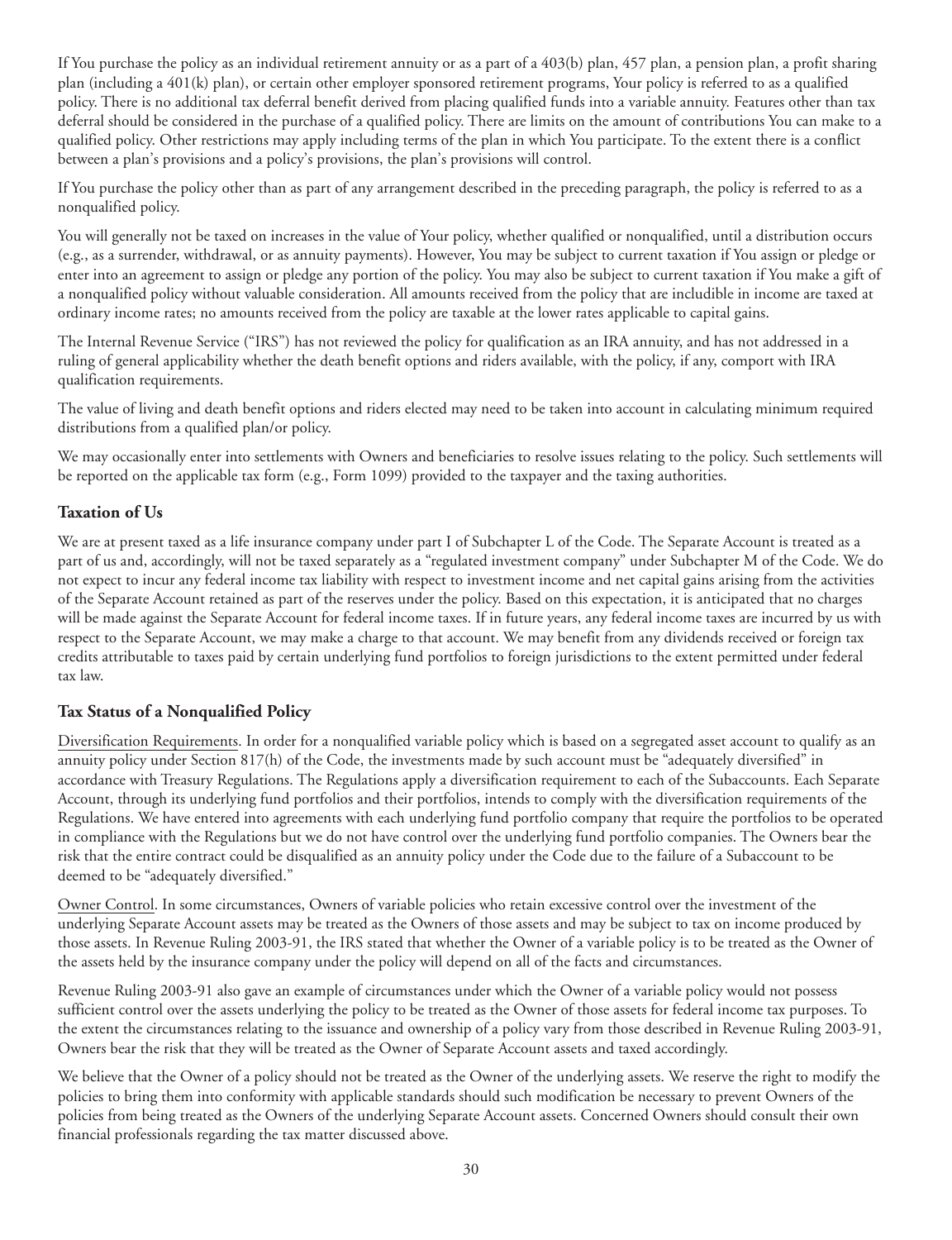Distribution Requirements. The Code requires that nonqualified policies contain specific provisions for distribution of policy proceeds upon the death of any Owner. In order to be treated as an annuity policy for federal income tax purposes, the Code requires that such policies provide that if any Owner dies on or after the annuity starting date and before the entire interest in the policy has been distributed, the remaining portion must be distributed at least as rapidly as under the method in effect on such Owner's death. If any Owner dies before the annuity starting date, the entire interest in the policy must generally be distributed (1) within 5 years after such Owner's date of death or (2) to (or for the benefit of) a designated beneficiary, over the life of such designated beneficiary (or over a period not extending beyond the life expectancy of such beneficiary) and such distribution begin not later than 1 year after the date of the Owner's death (also known as a "stretch" payout). The designated beneficiary must be an individual. The only method we use for making distribution payments from a nonqualified "stretch" payment option is the required minimum distribution method as set forth in Revenue Ruling 2002-62. The applicable payments are calculated using the Single Life Expectancy Table set forth in Treasury Regulations  $\S 1.401(a)(9)-9$ , A-1. However, if upon such Owner's death the Owner's surviving spouse is the designated beneficiary of the policy, then the policy may be continued with the surviving spouse as the new Owner. If any Owner is a non-natural person (except in the case of certain grantor trusts), then for purposes of these distribution requirements, the primary Annuitant shall be treated as an Owner and any death or change of such primary Annuitant shall be treated as the death of an Owner.

The nonqualified policies contain provisions intended to comply with these requirements of the Code. No regulations interpreting these requirements of the Code have yet been issued and thus no assurance can be given that the provisions contained in the policies satisfy all such Code requirements. The provisions contained in the policies will be reviewed and modified if necessary to assure that they comply with the Code requirements when clarified by regulation or otherwise.

# **Taxation of a Nonqualified Policy**

The following discussion assumes the policy qualifies as an annuity policy for federal income tax purposes.

In General. Code Section 72 governs taxation of annuities in general. We believe that an Owner who is an individual will not be taxed on increases in the value of a policy until such amounts are surrendered or distributed. For this purpose, the assignment, pledge, or agreement to assign or pledge any portion of the Policy Value as collateral for a loan generally will be treated as a distribution of such portion. You may also be subject to current taxation if You make a gift of a nonqualified policy without valuable consideration. The taxable portion of a distribution is taxable as ordinary income.

Non-Natural Persons. Pursuant to Section 72(u) of the Code, a nonqualified policy held by a taxpayer other than a natural person generally will not be treated as an annuity policy under the Code; accordingly, an Owner who is not a natural person will recognize as ordinary income for a taxable year the excess, if any, of the Policy Value over the "investment in the contract". There are some exceptions to this rule and a prospective purchaser of the policy that is not a natural person should discuss these rules with a competent financial professional. A policy owned by a trust using the grantor's social security number as its taxpayer identification number will be treated as owned by the grantor (natural person) for the purposes of our application of Section 72 of the Code. Consult a financial professional for more information on how this may impact Your policy.

### **Different Individual Owner and Annuitant**

If the Owner and Annuitant on the policy are different individuals, there may be negative tax consequences to the Owner and/or beneficiaries under the policy if the Annuitant predeceases the Owner including, but not limited, to the assessment of penalty tax and the loss of certain death benefit distribution options. You may wish to consult Your legal counsel or financial professional if You are considering designating a different individual as the Annuitant on Your policy to determine the potential tax ramifications of such a designation.

### **Annuity Starting Date**

This section makes reference to the annuity starting date as defined in Section 72 of the Code and the applicable regulations. Generally, the definition of annuity starting date will correspond with the definition of Annuity Commencement Date used in Your policy and the dates will be the same. However, in certain circumstances, Your annuity starting date and Annuity Commencement Date will not be the same date. If there is a conflict between the definitions, we will interpret and apply the definitions in order to ensure Your policy maintains its status as an annuity policy for federal income tax purposes. You may wish to consult a financial professional for more information on when this issue may arise.

It is possible that at certain advanced ages a policy might no longer be treated as an annuity contract if the policy has not been Annuitized before that age or have other tax consequences. You should consult with a financial professional about the tax consequences in such circumstances.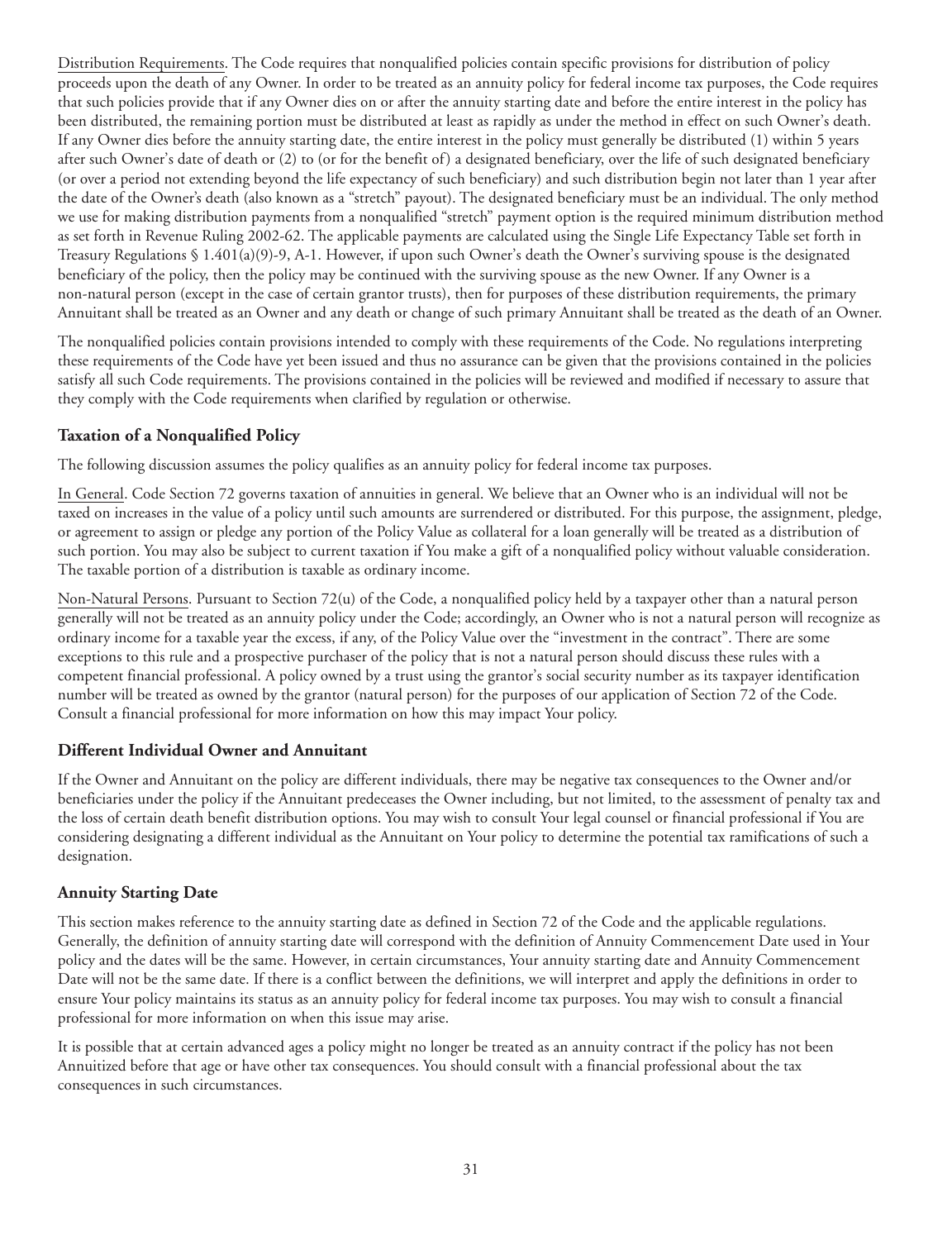## **Taxation of Annuity Payments**

Although the tax consequences may vary depending on the Annuity Payment Option You select, in general, for nonqualified and certain qualified policies, only a portion of the annuity payments You receive will be includable in Your gross income.

In general, the excludable portion of each annuity payment You receive will be determined as follows:

- Fixed payments-by dividing the "investment in the policy" on the annuity starting date by the total expected return under the policy (determined under Treasury regulations) for the term of the payments. This is the percentage of each annuity payment that is excludable.
- Variable payments-by dividing the "investment in the policy" on the annuity starting date by the total number of expected periodic payments. This is the amount of each annuity payment that is excludable.

The remainder of each annuity payment is includable in gross income. Once the "investment in the policy" has been fully recovered, the full amount of any additional annuity payments is includable in gross income and taxed as ordinary income. The "investment in the policy" is generally equal to the premiums You pay for the policy, reduced by any amounts You have previously received from the policy that are excludible from gross income.

If You select more than one Annuity Payment Option, special rules govern the allocation of the policy's entire "investment in the policy" to each such option, for purposes of determining the excludable amount of each payment received under that option. We advise You to consult a competent financial professional as to the potential tax effects of allocating amounts to any particular Annuity Payment Option.

If, after the annuity starting date, annuity payments stop because an Annuitant died, the excess (if any) of the "investment in the policy" as of the annuity starting date over the aggregate amount of annuity payments received that was excluded from gross income may possibly be allowable as a deduction on Your tax return.

## **Taxation of Surrenders and Withdrawals - Nonqualified Policies**

When You surrender Your policy, You are generally taxed on the amount that Your surrender proceeds exceeds the "investment in the policy". The "investment in the policy" is generally equal to the premiums You pay for the policy, reduced by any amounts You have previously received from the policy that are excludible from gross income. Withdrawals are generally treated first as taxable income to the extent of the excess in the Policy Value over the "investment in the policy." Distributions taken under the systematic payout option are treated for tax purposes as withdrawals, not annuity payments. In general, loans, pledges, and collateral assignments as security for a loan are taxed in the same manner as withdrawals and surrenders. You may also be subject to current taxation if You make a gift of a nonqualified policy without valuable consideration. All taxable amounts received under a policy are subject to tax at ordinary rather than capital gain tax rates.

If Your policy contains an Excess Interest Adjustment feature (also known as a market value adjustment), then Your Policy Value immediately before a policy withdrawal (or transaction taxed like a withdrawal) may have to be increased by any positive Excess Interest Adjustments that result from the transaction. There is, however, no definitive guidance on the proper tax treatment of Excess Interest Adjustments, and You may want to discuss the potential tax consequences of an Excess Interest Adjustment with Your financial professional.

The Code also provides that amounts received from the policy that are includible in gross income (including the taxable portion of some annuity payments) may be subject to a penalty tax. The amount of the penalty tax is equal to 10% of the amount that is includable in income. Some withdrawals and other amounts will be exempt from the penalty tax. Amounts received that are not subject to the penalty tax include, among others, any amounts: (1) paid on or after the taxpayer reaches age  $59\frac{1}{2}$ ; (2) paid after an Owner (or where the Owner is a non-natural person, an Annuitant) dies; (3) paid if the taxpayer becomes disabled (as that term is defined in the Code); (4) paid in a series of substantially equal payments made annually (or more frequently) over the life of the taxpayer or the joint life of the taxpayer and the taxpayer's designated beneficiary; (5) paid under an immediate annuity; or (6) which come from premium payments made prior to August 14, 1982. Regarding the disability exception, because we cannot verify that the Owner is disabled, we will report such withdrawals to the IRS as early withdrawals with no known exception from the penalty tax.

Other exceptions may be applicable under certain circumstances and special rules may be applicable in connection with the exceptions enumerated above. You may wish to consult a financial professional for more information regarding the imposition of penalty tax.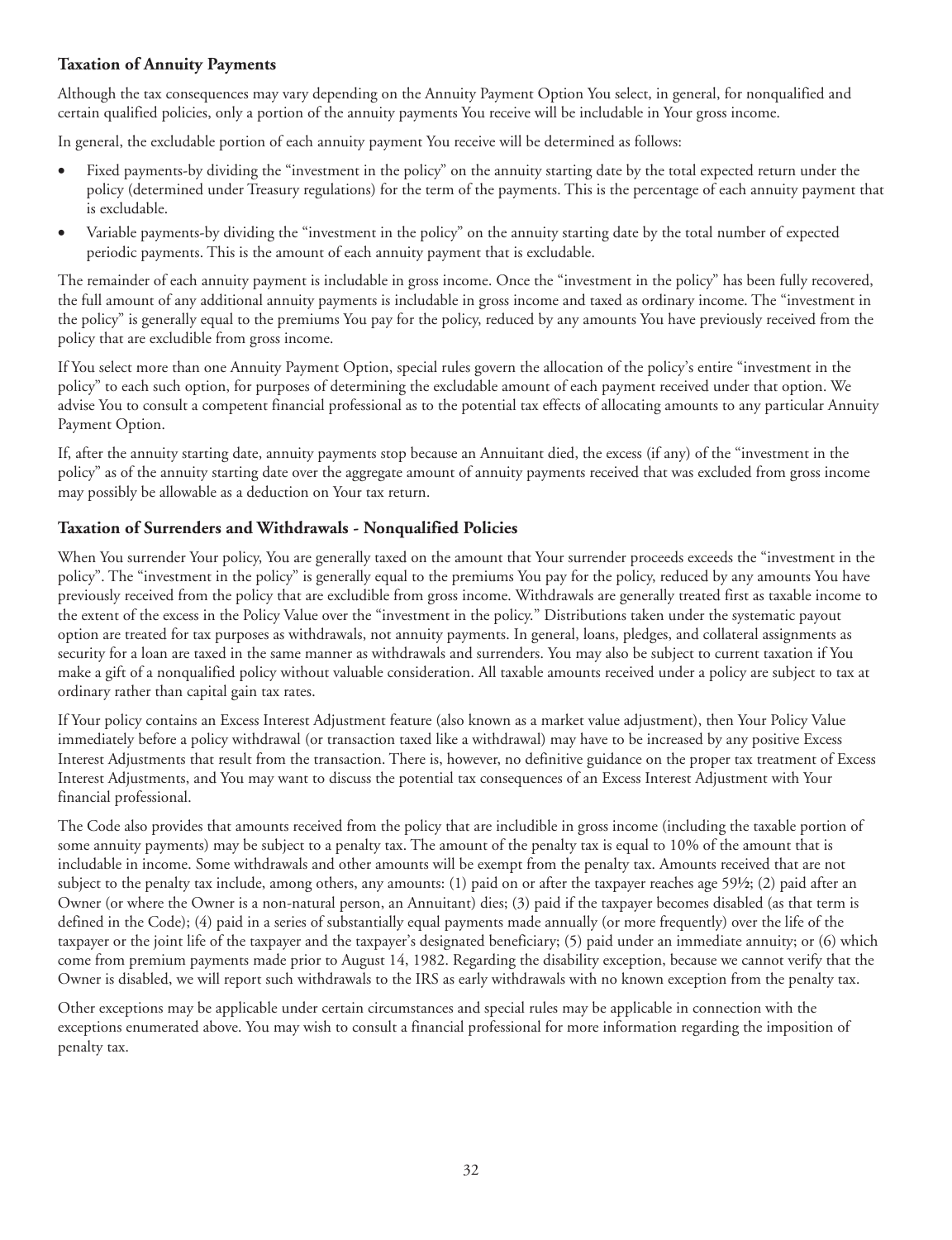### **Guaranteed Lifetime Withdrawal Benefits**

For policies with a Guaranteed Lifetime Withdrawal Benefit or a Guaranteed Minimum Accumulation Benefit the application of certain tax rules, particularly those rules relating to distributions from Your policy, are not entirely clear. It is possible that the withdrawal base (with respect to the Guaranteed Lifetime Withdrawal Benefits) and the guaranteed future value (with respect to the Guaranteed Minimum Accumulation Benefit) could be taken into account to determine the Policy Value that is used to calculate required distributions and the amount of the distribution that would be included in income. The proper treatment of the Income Enhancement Option under a Guaranteed Lifetime Withdrawal Benefit is unclear. It is possible that the IRS could determine that the benefit provides some form of long term care insurance. In that event, the Internal Revenue Service may determine the Income Enhancement Option is an incidental benefit with adverse consequences for qualification as an Individual Retirement Annuity, You could be treated as in receipt of some amount of income attributable to the value of the benefit even though You have not received a payment from Your policy, and the amount of income attributable to guaranteed lifetime withdrawal payments could be affected. In addition, if the Income Enhancement Benefit causes an increase in payments calculated to meet the Required Minimum Distribution requirements it may violate the rules governing such distributions with adverse tax consequences. In view of this uncertainty, You should consult a financial professional with any questions.

# **Aggregation**

All nonqualified deferred annuity policies that are issued by us (or our affiliates) to the same Owner (policyholder) during the same calendar year are treated as one annuity for purposes of determining the amount includable in the Owner's income when a taxable distribution (other than annuity payments) occurs. If You are considering purchasing multiple policies from us (or our affiliates) during the same calendar year, You may wish to consult with Your financial professional regarding how aggregation will apply to Your policies.

# **Tax-Free Exchanges of Nonqualified Policies**

We may issue the nonqualified policy in exchange for all or part of another annuity contract that You own. Such an exchange will be tax free if certain requirements are satisfied. If the exchange is tax free, Your investment in the policy immediately after the exchange will generally be the same as that of the annuity contract exchanged, increased by any additional premium payment made as part of the exchange. Your Policy Value immediately after the exchange may exceed Your investment in the policy. That excess may be includable in income should amounts subsequently be withdrawn or distributed from the policy (e.g., as a withdrawal, surrender, annuity income payment or death benefit).

If You exchange part of an existing contract for the policy, and within 180 days of the exchange You received a payment other than certain annuity payments (e.g., You take a withdrawal) from either contract, the exchange may not be treated as a tax free exchange. Rather, some or all of the amount exchanged into the policy could be includible in Your income and subject to a 10% penalty tax.

You should consult Your financial professional in connection with an exchange of all or part of an annuity contract for the policy, especially if You may take a withdrawal from either contract within 180 days after the exchange.

### **Medicare Tax**

Distributions from nonqualified annuity policies are considered "investment income" for purposes of the Medicare tax on investment income. Thus, in certain circumstances, a 3.8% tax may be applied to some or all of the taxable portion of distributions (e.g., earnings) to individuals, trusts, and estates whose income exceeds certain threshold amounts. We are required to report distributions taken from nonqualified annuity policies as being potentially subject to this tax. While distributions from qualified policies are not subject to the tax, such distributions may be includable in income for purposes of determining whether certain Medicare Tax thresholds have been met. As such, distributions from Your qualified policy could cause Your other investment income to be subject to the tax. Please consult a financial professional for more information.

# **Same Sex Relationships**

Same sex couples have the right to marry in all states. The parties to each marriage that is valid under the law of any state will each be treated as a spouse as defined in this policy. Individuals in other arrangements, such as civil unions, registered domestic partnerships, or other similar arrangements, that are treated as a valid marriage under the applicable state law, will each be treated as a spouse as defined in this policy for state law purposes. However, individuals in other arrangements that are not recognized as marriage under the relevant state law, will not be treated as married or as spouses as defined in this policy for federal tax purposes. Therefore, exercise of the spousal continuation provisions of this policy or any riders by individuals who do not meet the definition of "spouse" may have adverse tax consequences and/or may not be permissible. **Please consult a financial professional for more information on this subject.**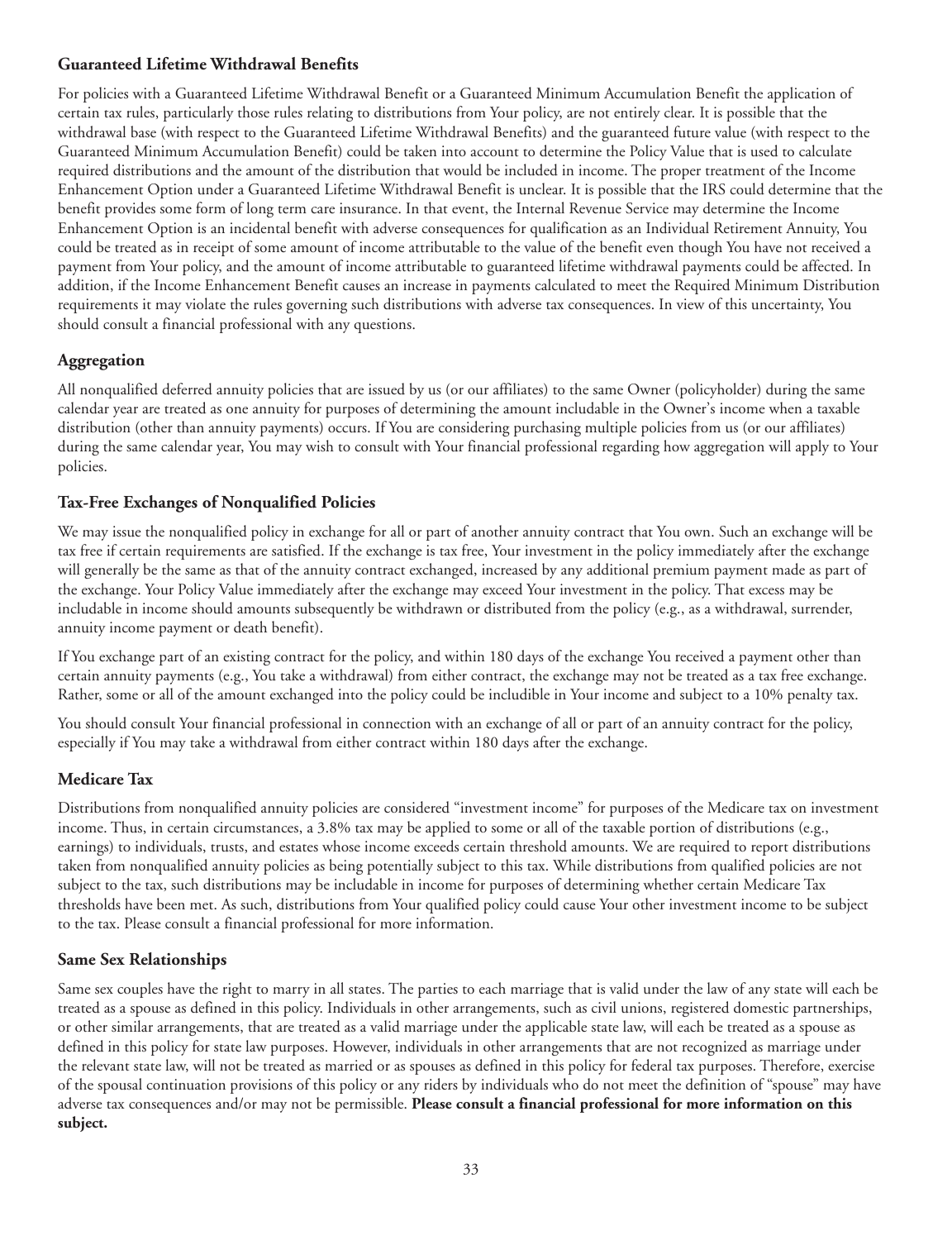### **Taxation of Death Benefit Proceeds**

Amounts may be distributed from the policy because of Your death or the death of the Annuitant. Generally, such amounts should be includable in the income of the recipient: (1) if distributed in a lump sum, these amounts are taxed in the same manner as a surrender; (2) if distributed via withdrawals, these amounts are taxed in the same manner as surrenders; or (3) if distributed under an Annuity Payment Option, these amounts are taxed in the same manner as annuity payments.

## **Transfers, Assignments or Exchanges of Policies**

A transfer of ownership or assignment of a policy, the designation of an Annuitant or payee or other beneficiary who is not also the Owner, the exchange of a policy and certain other transactions, or a change of Annuitant other than the Owner, may result in certain income or gift tax consequences to the Owner that are beyond the scope of this discussion. An Owner contemplating any such transaction or designation should contact a competent financial professional with respect to the potential tax effects.

# **Charges**

It is possible that the IRS may take a position that fees for certain optional benefits (e.g., death benefits other than the Return of Premium death benefit) are deemed to be taxable distributions to You. In particular, the IRS may treat fees associated with certain optional benefits as a taxable withdrawal, which might also be subject to a tax penalty if the withdrawal occurs prior to age 59½. Although we do not believe that the fees associated with any optional benefit provided under the policy should be treated as taxable withdrawals, the tax rules associated with these benefits are unclear, and we advise that You consult Your financial professional prior to selecting any optional benefit under the policy.

## **Federal Estate, Gift and Generation-Skipping Transfer Taxes**

The estate and gift tax unified credit basic exclusion amount is \$10,000,000, subject to inflation adjustments (using the C-CPI-U), for taxable years beginning after December 31, 2017, and before January 1, 2026. The maximum rate is 40%.

The uncertainty as to how the current law might be modified in the future underscores the importance of seeking guidance from a competent adviser to help ensure that Your estate plan adequately addresses Your needs and that of Your beneficiaries under all possible scenarios.

Federal Estate Taxes. While no attempt is being made to discuss the Federal estate tax implications of the policy in detail, a purchaser should keep in mind that the value of an annuity policy owned by a decedent and payable to a beneficiary by virtue of surviving the decedent is included in the decedent's gross estate. Depending on the terms of the annuity policy, the value of the annuity included in the gross estate may be the value of the lump sum payment payable to the designated beneficiary or the actuarial value of the payments to be received by the beneficiary. Consult an estate planning adviser for more information.

Generation-Skipping Transfer Tax. Under certain circumstances, the Code may impose a "generation skipping transfer tax" when all or part of an annuity policy is transferred to, or a death benefit is paid to, an individual two or more generations younger than the Owner. Regulations issued under the Code may require us to deduct the tax from Your policy, or from any applicable payment, and pay it directly to the IRS.

# **Qualified Policies**

The qualified policy is designed for use with several types of tax-qualified retirement plans which are briefly described below. The tax rules applicable to participants and beneficiaries in tax-qualified retirement plans vary according to the type of plan and the terms and conditions of the plan. Special favorable tax treatment may be available for certain types of contributions and distributions. Adverse tax consequences may result from contributions in excess of specified limits, distributions prior to age 59½ (subject to certain exceptions), distributions that do not conform to specified commencement and minimum distribution rules, and in other specified circumstances. The distribution rules under Section 72(s) of the Code do not apply to annuities provided under a plan described in Sections 401(a), 403(a), 403(b), 408 or 408A of the Code, but other similar rules may. Some retirement plans are subject to distribution and other requirements that are not incorporated into the policies or our policy administration procedures. Owners, employers, participants, and beneficiaries are responsible for determining that contributions, distributions, and other transactions with respect to the policies comply with applicable law.

Traditional Individual Retirement Annuities. In order to qualify as a traditional individual retirement annuity under Section 408(b) of the Code, a policy must satisfy certain conditions: (i) the Owner must be the Annuitant; (ii) the policy generally is not transferable by the Owner, e.g., the Owner may not designate a new Owner, designate a contingent Owner or assign the policy as collateral security; (iii) subject to special rules, the total premium payments for any calendar year may not exceed the amount specified in the Code for the year, except in the case of a rollover amount or contribution under Section  $402(c)$ ,  $402(e)(6)$ ,  $403(a)(4)$ ,  $403(b)(8)$ ,  $403(b)(10)$ ,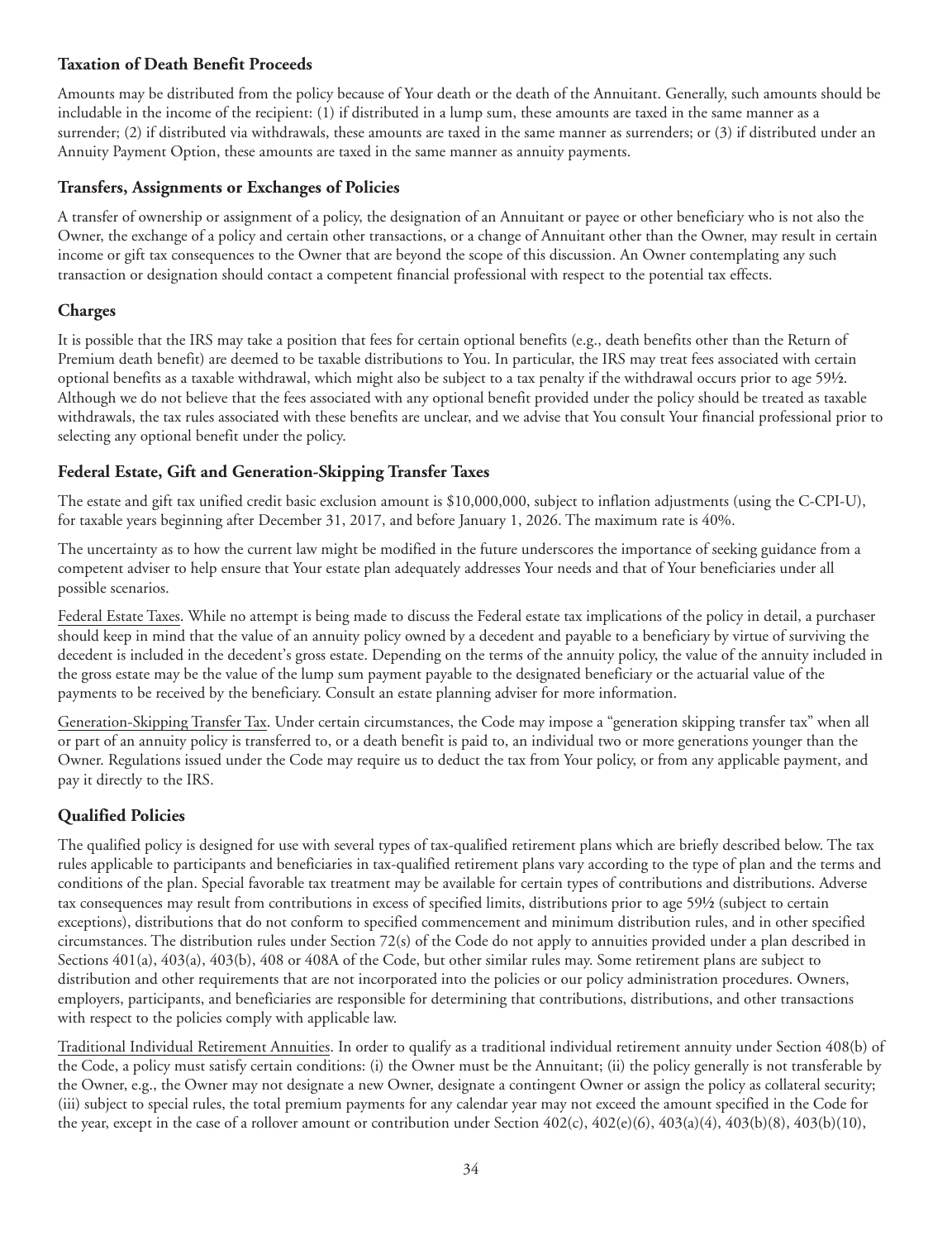408(d)(3) or 457(e)(16) of the Code; (iv) annuity payments or withdrawals according to the requirements in the IRS regulations (minimum required distributions) must begin no later than April 1 of the calendar year following the calendar year in which the Annuitant attains age 72 (or age 70½ if the Annuitant attained 70½ before 1/1/2020); (v) an Annuity Payment Option with a period certain that will guarantee annuity payments beyond the life expectancy of the Annuitant and the beneficiary may not be selected; (vi) certain payments of death benefits must be made in the event the Annuitant dies prior to the distribution of the Policy Value; (vii) the entire interest of the Owner is non-forfeitable; and (viii) the premiums must not be fixed. Policies intended to qualify as traditional individual retirement annuities under Section 408(b) of the Code contain such provisions. Amounts in the individual retirement annuity (other than nondeductible contributions) generally are taxed only when distributed from the annuity. Distributions prior to age 59½ (unless certain exceptions apply) are subject to a 10% penalty tax.

SIMPLE and SEP IRAs are types of IRAs that allow employers to contribute to IRAs on behalf of their employees. SIMPLE IRAs permit certain small employers to establish SIMPLE plans as provided by section 408(p) of the Code, under which employees may elect to defer to a SIMPLE IRA a specified percentage of compensation. The sponsoring employer is required to make matching or non-elective contributions on behalf of employees. Distributions from SIMPLE IRAs are subject to the same restrictions that apply to IRA distributions. Subject to certain exceptions, distributions prior to age 59½ are subject to a 10 percent penalty tax, which is increased to 25 percent if the distribution occurs within the first two years after the commencement of the employee's participation in the plan. SEP IRAs permit employers to make contributions to IRAs on behalf of their employees, up to a specified dollar amount for the year and subject to certain eligibility requirements as provided by Section 408(k) of the Code. Distributions from SEP IRAs are subject to the same rules that apply to IRA distributions and are taxed as ordinary income.

The IRS has not reviewed this policy for qualification as a traditional IRA, SIMPLE IRA or SEP IRA, and has not addressed in a ruling of general applicability whether any death benefits available under the policy comport with qualification requirements.

Roth Individual Retirement Annuities (Roth IRA). The Roth IRA, under Section 408A of the Code, contains many of the same provisions as a traditional IRA. However, there are some differences. First, the contributions are not deductible and must be made in cash or as a rollover or transfer from another Roth IRA, a traditional IRA or other allowed qualified plan. A rollover from or conversion of an IRA to a Roth IRA may be subject to tax. The ability to make cash contributions to Roth IRAs is available to individuals with earned income and whose modified adjusted gross income is under a specified dollar amount for the year. Subject to special rules, the amount per individual that may be contributed to all IRAs (Roth and traditional) is an amount specified in the Code for the year. Secondly, the distributions are taxed differently. The Roth IRA offers tax-free distributions when taken 5 tax years after the first contribution to any Roth IRA of the individual and taken after one of the following: attaining age 59½, to pay for qualified first time home buyer expenses (lifetime maximum of \$10,000), or due to death or disability. All other distributions are subject to income tax when taken from earnings and may be subject to a penalty tax unless an exception applies. Please note that specific tax ordering rules apply to Roth IRA distributions. Unlike the traditional IRA, there are no minimum required distributions during the Owner's lifetime; however, minimum required distributions at death are generally the same as for traditional IRAs.

The IRS has not reviewed this policy for qualification as a Roth IRA, and has not addressed in a ruling of general applicability whether any death benefits available under the policy comport with qualification requirements.

Section 403(b) Plans. Under Section 403(b) of the Code, payments made by public school systems and certain tax exempt organizations to purchase policies for their employees are generally excludable from the gross income of the employee, subject to certain limitations. However, such payments may be subject to Federal Insurance Contributions Act (FICA or Social Security) taxes. The policy includes a death benefit that in some cases may exceed the greater of the premium payments or the Policy Value. Additionally, in accordance with the requirements of the Code, Section 403(b) annuities generally may not permit distribution of (i) elective contributions made in years beginning after December 31, 1988, and (ii) earnings on those contributions, and (iii) earnings on amounts attributed to elective contributions held as of the end of the last year beginning before January 1, 1989, unless certain events have occurred. Specifically distributions of such amounts will be allowed only upon the death of the employee, on or after attainment of age 59½, severance from employment, disability, or financial hardship, except that income attributable to elective contributions may not be distributed in the case of hardship. These rules may prevent the payment of guaranteed withdrawals under a Guaranteed Lifetime Withdrawal Benefit prior to age 59½. For policies issued after 2008, amounts attributable to non-elective contributions may be subject to distribution restrictions specified in the employer's section 403(b) plan. Employers using the policy in connection with Section 403(b) plans may wish to consult with their financial professional.

Pursuant to tax regulations, we generally are required to confirm, with Your 403(b) plan sponsor or otherwise, that surrenders, loans or transfers You request from a 403(b) policy comply with applicable tax requirements before we process Your request. We will defer such payments You request until all information required under the tax law has been received. By requesting a surrender or transfer, You consent to the sharing of confidential information about You, the policy, and transactions under the policy and any other 403(b) policies or accounts You have under the 403(b) plan among us, Your employer or plan sponsor, any plan administrator or record keeper, and other product providers.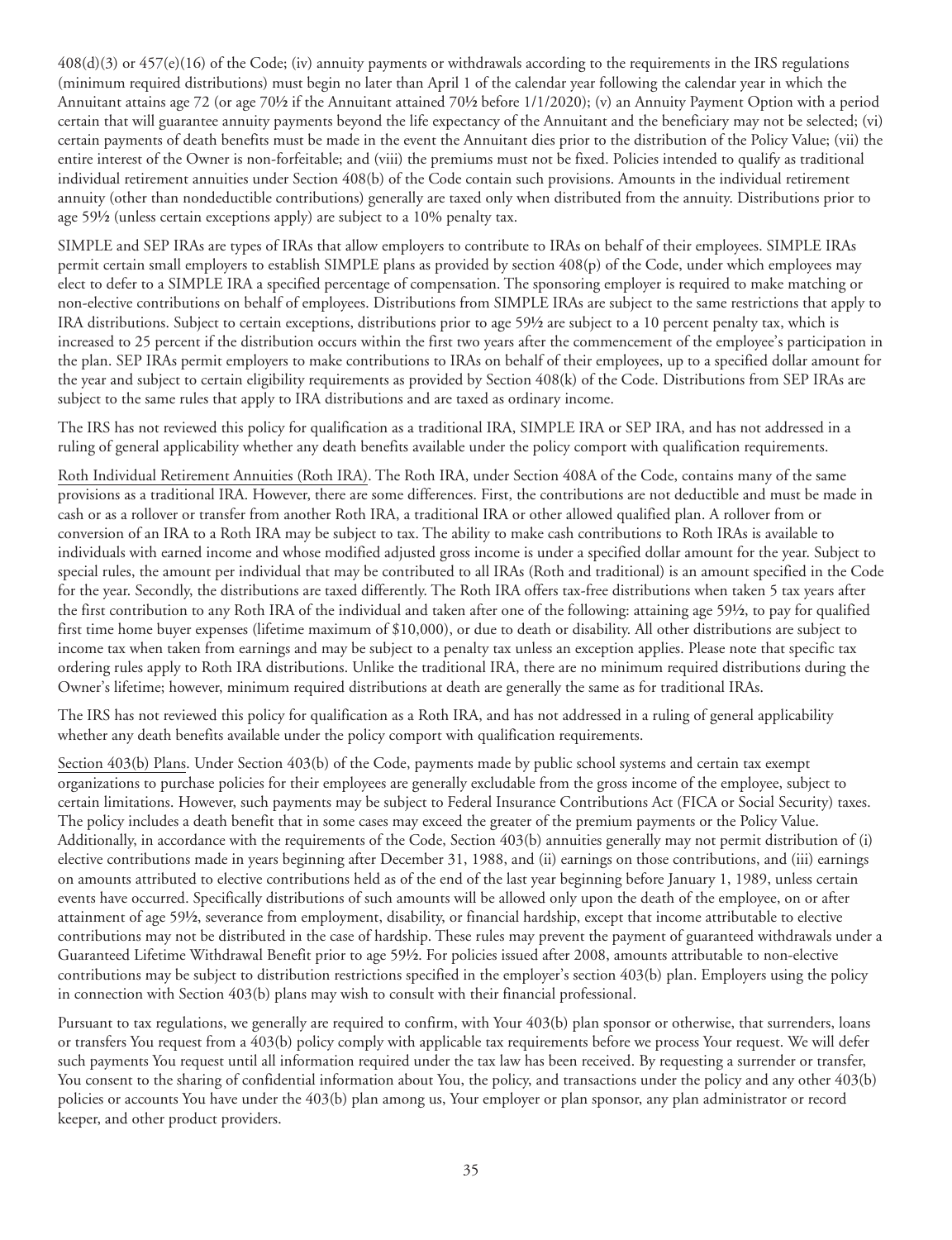Pension and Profit-Sharing Plans. Sections 401(a) and 403(a) of the Code permit employers to establish various types of retirement plans for employees and self-employed individuals to establish qualified plans for themselves and their employees. Such retirement plans may permit the purchase of the policies to accumulate retirement savings. Adverse tax consequences to the plan, the participant or both may result if the policy is assigned or transferred to any individual as a means to provide benefit payments. Contributions to and distributions from such plans are limited by the Code and may be subject to penalties.

Deferred Compensation Plans. Section 457(b) of the Code, while not actually providing for a qualified plan as that term is normally used, provides for certain deferred compensation plans established and maintained by state and local governments (and their agencies and instrumentalities) and tax exempt organizations. Under such plans a participant may be able to specify the form of investment in which his or her participation will be made. For non-governmental Section 457(b) plans, all such investments, however, are typically owned by, and are subject to, the claims of the general creditors of the sponsoring employer. Depending on the terms of the particular plan, a non-government employer may be entitled to draw on deferred amounts for purposes unrelated to its Section 457(b) plan obligations. In general, all amounts received under a non-governmental Section 457 plan are taxable in the year paid (or in the year paid or made available in the case of a non-governmental 457(b) plan). Distributions from non-governmental 457(b) plans are subject to federal income tax withholding as wages, distributions from governmental 457(b) plans are subject to withholding as "eligible rollover distributions" as described in the section entitled "Withholding." below. Contributions to and distributions from such plans are limited by the Code and may be subject to penalties. Deferred compensation plans of governments and tax-exempt entities that do not meet the requirements of Section 457(b) are taxed under Section 457(f), which means compensation deferred under the plan is included in gross income in the first year in which the compensation is not subject to substantial risk of forfeiture.

# **Ineligible Owners-Qualified**

We currently will not issue new policies to/or for the following plans:  $403(a)$ ,  $403(b)$ ,  $412(i)/412(e)(3)$ ,  $419$ ,  $457$  (we will in certain limited circumstances accept 457(f) plans), employee stock ownership plans, Keogh/H.R.-10 plans and any other types of plans at our sole discretion.

# **Taxation of Surrenders and Withdrawals - Qualified Policies**

In the case of a withdrawal under a qualified policy (other than from a deferred compensation plan under Section 457 of the Code), a pro rata portion of the amount You receive is taxable, generally based on the ratio of Your "investment in the policy" to Your total account balance or accrued benefit under the retirement plan. Your "investment in the policy" generally equals the amount of any non-deductible premium payments made by You or on Your behalf. If You do not have any non-deductible premium payments, Your investment in the contract will be treated as zero.

In addition, a penalty tax may be assessed on amounts surrendered from the policy prior to the date You reach age 59½, unless You meet one of the exceptions to this rule which are similar to the penalty exceptions for distributions from nonqualified policies discussed above. However, the exceptions applicable for qualified policies differ from those provided to nonqualified policies. You may wish to consult a financial professional for more information regarding the application of these exceptions to Your circumstances. You may also be required to begin taking minimum distributions from the policy by a certain date. The terms of the plan may limit the rights otherwise available to You under the policy.

# **Qualified Plan Required Distributions**

For qualified plans under Section 401(a), 403(a), 403(b), and 457, the Code requires that distributions generally must commence no later than the later of April 1 of the calendar year following the calendar year in which the Owner (or plan participant) (i) reaches age 72 (or 70½ if he/she attained 70½ prior to 1/1/2020) or (ii) retires, and must be made in a specified form or manner. If a participant is a "5 percent Owner" (as defined in the Code), or in the case of an IRA (other than a Roth IRA which is not subject to the lifetime required minimum distribution rules), distributions generally must begin no later than April 1 of the year following the calendar year in which the Owner (or plan participant) reaches age 72 (or 70½ if he/she attained 70½ prior to 1/1/2020). The actuarial present value of death and/or living benefit options and riders elected may need to be taken into account in calculating required minimum distributions. Please consult with your financial professional to learn more about an optional living or death benefit prior to purchase.

Each Owner is responsible for requesting distributions under the policy that satisfy applicable tax rules. We do not attempt to provide more than general information about the use of the policy with the various types of retirement plans. Purchasers of policies for use with any retirement plan should consult their legal counsel and financial professional regarding the suitability of the policy.

The Code generally requires that interest in a qualified policy be non-forfeitable.

You should consult Your legal counsel or financial professional if You are considering purchasing an enhanced death benefit or other optional rider, or if You are considering purchasing a policy for use with any qualified retirement plan or arrangement.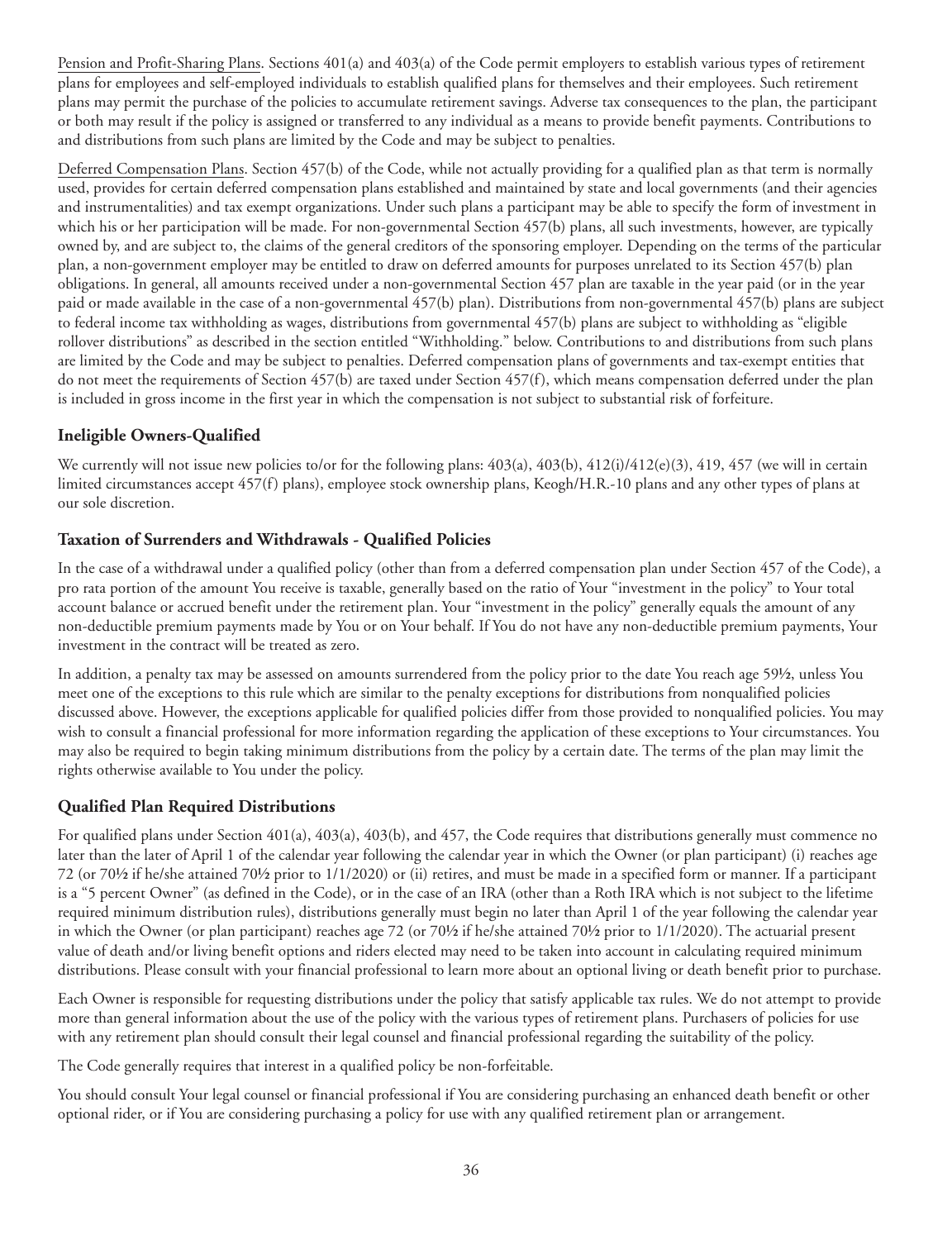# **Optional Living Benefits**

For policies with a Guaranteed Lifetime Withdrawal Benefit or a Guaranteed Minimum Accumulation Benefit the application of certain tax rules, particularly those rules relating to distributions from Your policy, are not entirely clear. The tax rules for qualified policies may impact the value of these optional benefits. Additionally, the actions of the qualified plan as contract holder may cause the qualified plan participant to lose the benefit of the Guaranteed Lifetime Withdrawal Benefit. In view of this uncertainty, You should consult a financial professional before purchasing this policy as a qualified policy.

# **Withholding**

The portion of any distribution under a policy that is includable in gross income will be subject to federal income tax withholding unless the recipient of such distribution elects not to have federal income tax withheld. Election forms will be provided at the time distributions are requested or taken. The amount of withholding varies according to the type of distribution. The withholding rates applicable to the taxable portion of periodic payments (other than eligible rollover distributions) are the same as the withholding rates generally applicable to payments of wages. A 10% withholding rate applies to the taxable portion of non-periodic payments. Regardless of whether You elect not to have federal income tax withheld, You are still liable for payment of federal income tax on the taxable portion of the payment. For qualified policies taxable, "eligible rollover distributions" from Section 401(a) plans, Section 403(a) annuities, Section 403(b) tax-sheltered annuities, and governmental 457 plans are subject to a mandatory federal income tax withholding of 20%. An eligible rollover distribution is any distribution from such a plan, other than specified distributions such as distributions required by the Code, distributions in a specified annuity form or hardship distributions. The 20% withholding does not apply, however, to nontaxable distributions or if (i) the employee (or employee's spouse or former spouse as beneficiary or alternate payee) chooses a "direct rollover" from the plan to a tax-qualified plan, IRA, Roth IRA or 403(b) tax-sheltered annuity or to a governmental 457 plan that agrees to separately account for rollover contributions; or (ii) a non-spouse beneficiary chooses a "direct rollover" from the plan to an IRA established by the direct rollover.

# **Annuity Purchases by Residents of Puerto Rico**

The IRS has announced that income received by residents of Puerto Rico under life insurance or annuity policies issued by a Puerto Rico branch of a United States life insurance company is U.S.-source income that is generally subject to United States federal income tax.

# **Annuity Policies Purchased by Non-resident Aliens and Foreign Corporations**

The discussion above provided general information (but not tax advice) regarding U.S. federal income tax consequences to annuity Owners that are U.S. persons. Taxable distributions made to Owners who are not U.S. persons will generally be subject to U.S. federal income tax withholding at a 30% rate, unless a lower treaty rate applies. In addition, distributions may be subject to state and/or municipal taxes and taxes that may be imposed by the Owner's country of citizenship or residence. Prospective foreign Owners are advised to consult with a qualified financial professional regarding U.S., state, and foreign taxation for any annuity policy purchase.

# **Foreign Account Tax Compliance Act ("FATCA")**

If the payee of a distribution from the policy is a foreign financial institution ("FFI") or a non-financial foreign entity ("NFFE") within the meaning of the Code as amended by the Foreign Account tax Compliance Act ("FATCA"), the distribution could be subject to U.S. federal withholding tax on the taxable amount of the distribution at a 30% rate irrespective of the status of any beneficial Owner of the policy or the distribution. The rules relating to FATCA are complex, and a financial professional should be consulted if an FFI or NFFE is or may be designated as a payee with respect to the policy.

# **Possible Tax Law Changes**

Although the likelihood and nature of legislative or regulatory changes is uncertain, there is always the possibility that the tax treatment of the policy could change by legislation, regulation, or otherwise. You should consult a financial professional with respect to legal or regulatory developments and their effect on the policy.

We have the right to modify the policy to meet the requirements of any applicable laws or regulations, including legislative changes that could otherwise diminish the favorable tax treatment that annuity Owners currently receive.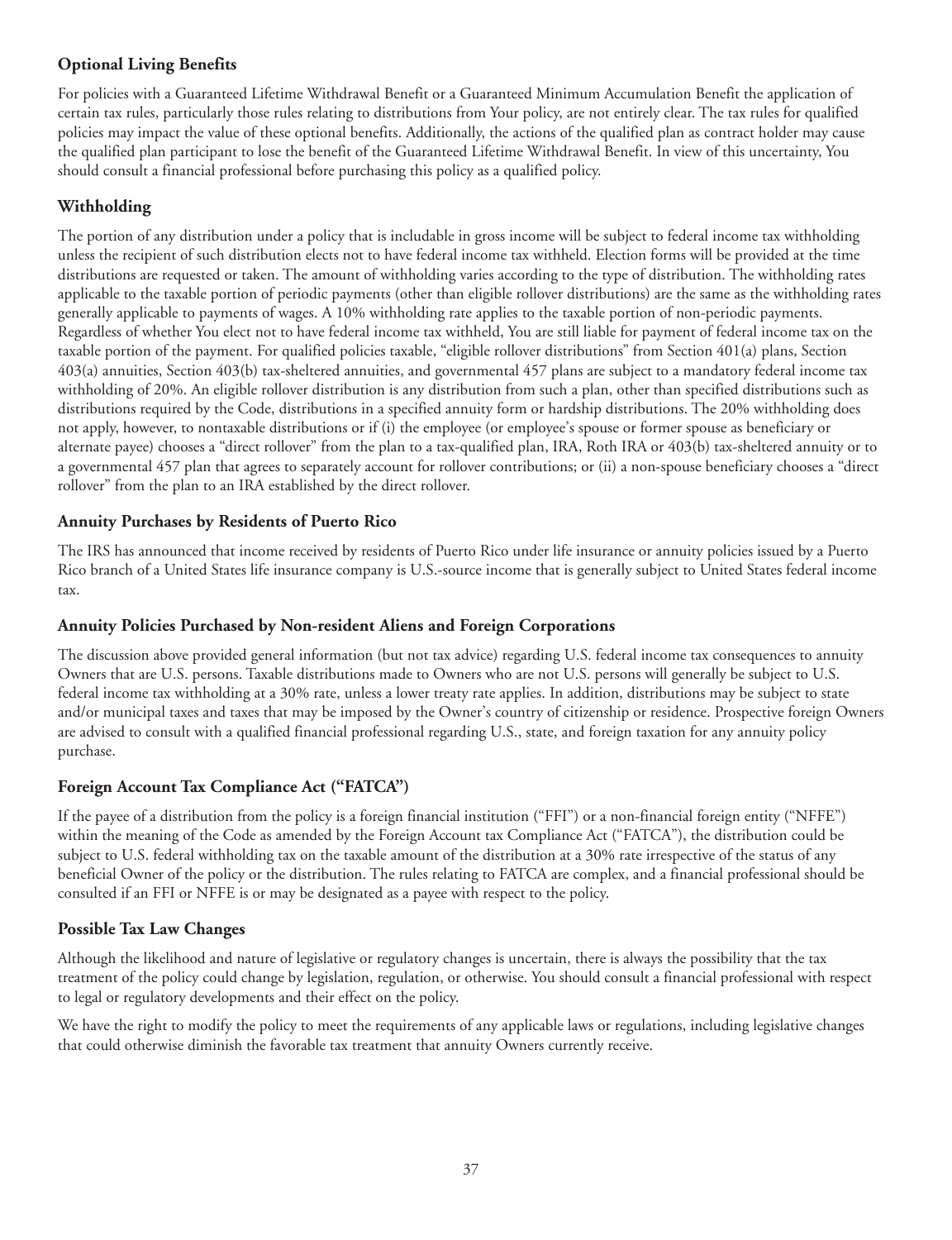# **ADDITIONAL FEATURES**

# **Systematic Payout Option**

You can select at any time during the accumulation phase to receive regular withdrawals from Your policy by using the systematic payout option. Any systematic withdrawal in excess of the cumulative interest credited from the guaranteed period options at the time of the withdrawal may be subject to an excess interest adjustment. Any systematic withdrawal in excess of your remaining surrender charge free amount may be subject to a surrender charge. Any systematic withdrawal could reduce Your rider values (perhaps significantly). Systematic withdrawals can be taken monthly, quarterly, semi-annually, or annually. Each withdrawal must be at least \$40. Monthly and quarterly systematic withdrawals must generally be taken by electronic funds transfer directly to Your checking or savings account. There is no charge for this benefit.

Keep in mind that withdrawals under the systematic payout option may be taxable, and if taken before age 59½, may be subject to a 10% federal penalty tax.

## **Liquidity Rider**

The optional Liquidity Rider (only available with the B-Share) reduces the number of years each premium payment is subject to surrender charges. You can only elect this rider at the time You purchase the policy.

*The Liquidity Rider may vary for certain policies and may not be available for all policies, in all states, at all times or through all financial intermediaries. We may discontinue offering this benefit at any time for new sales. In some cases, a benefit not available through a financial intermediary may be obtained by contacting us directly. For more information on the options available for electing a benefit, please contact Your financial intermediary or our Administrative Office.*

Surrender Charge Schedule. The Liquidity Rider reduces the number of years each premium payment is subject to surrender charges from seven years to four years. The surrender charge will remain unchanged from that of the B-Share for the first four years.

Rider Fee. There is an additional charge for this rider which is a percentage of the daily net asset value in the Separate Account which is deducted in calculating the Accumulation Unit values. The rider fee is only charged for the first four policy years.

Accumulation Unit Values. We intend to administer the removal of the Liquidity Rider fee by changing to a different class of Accumulation Units. This will result in adjusting the number of Accumulation Units and adjusting the unit value of the Subaccounts in which You were invested once the Liquidity Rider fee is no longer charged. The elimination of the fee and the adjustment in the number of Accumulation Units and unit values will not affect Policy Values.

Termination. The rider is irrevocable.

#### **Please note:**

- This feature terminates upon Annuitization and there is a mandatory Annuity Commencement Date.
- We may credit interest in the Fixed Account (if available) at a different rate if You select this rider.
- The Liquidity Rider is not suitable for You if You are purchasing the policy for a long term investment.

### **Additional Death DistributionSM**

The optional Additional Death Distribution<sup>SM</sup> rider pays an additional amount (based on rider earnings, if any, since the rider was issued) when a death benefit is payable during the accumulation phase under Your policy, in certain circumstances. The Additional Death Distribution<sup>SM</sup> is only available for issue ages through age 75. The Additional Death Distribution<sup>SM</sup> is only available with the Return of Premium Death Benefit or the Annual Step-Up Death Benefit. **Please Note:** This rider may not be issued or added to Inherited IRAs (whether a qualified stretch or a 10-year delay) or a nonqualified annuity under which death benefits are being distributed under a nonqualified stretch withdrawal option. The Additional Death Distribution benefit is based on our claims-paying ability.

Please *see* "Appendix – Rider Grid Variations" for information on riders purchased prior to May 1, 2020.

*The Additional Death DistributionSM may vary for certain policies and may not be available for all policies, in all states, at all times or through all financial intermediaries. We may discontinue offering this benefit at any time for new sales, which includes new sales to existing policyowners. In some cases, a benefit not available through a financial intermediary may be obtained by contacting us directly. For more information on the options available for electing a benefit, please contact Your financial intermediary or our Administrative Office.*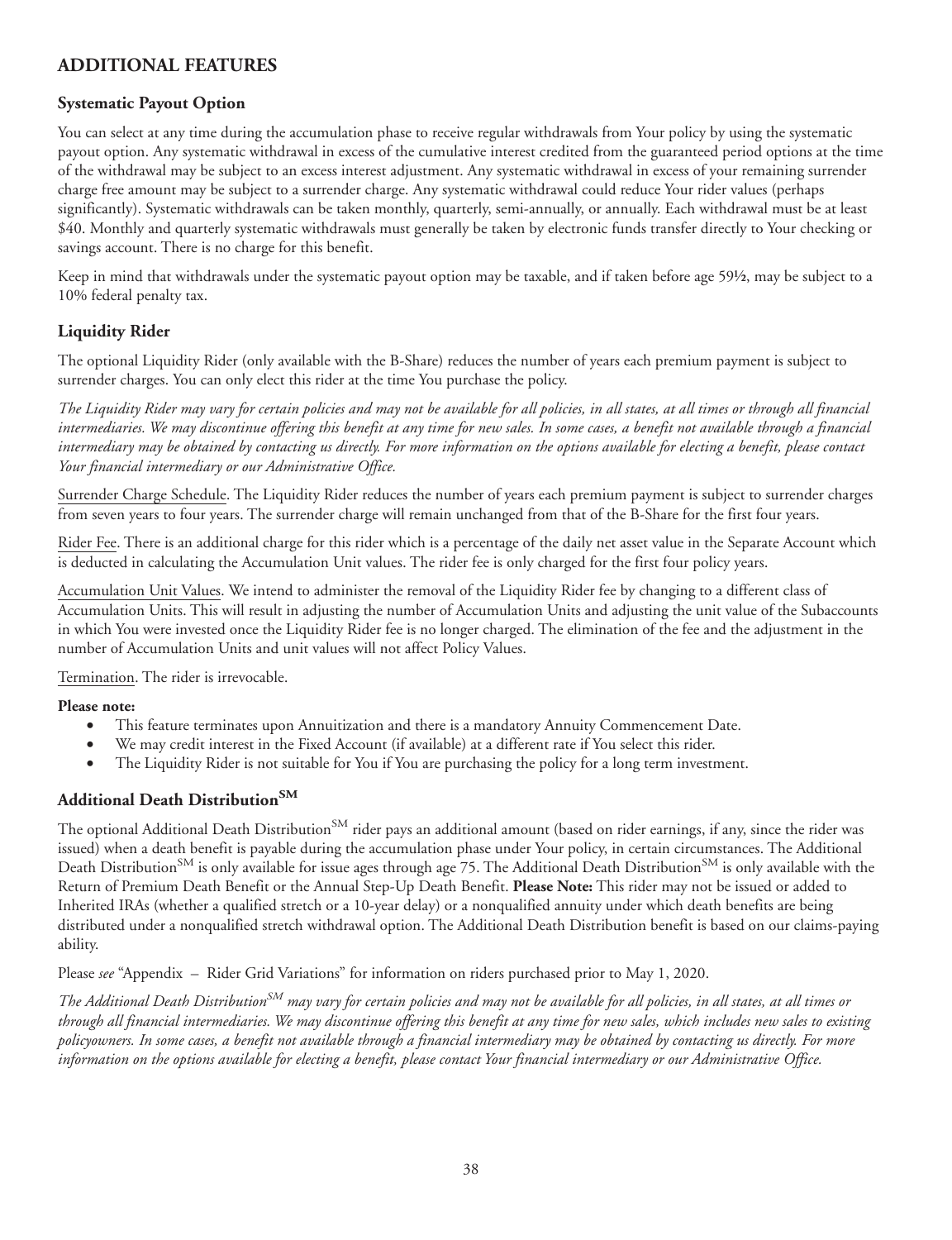Additional Death Distribution<sup>SM</sup> Benefit Amount. The Additional Death Distribution<sup>SM</sup> is payable only if You elected the rider prior to the death triggering the payment of the policy death benefit and a death benefit is payable under the policy. The Additional Death Distribution<sup>SM</sup> is equal to:

- the Additional Death Distribution<sup>SM</sup> factor (see below); multiplied by
- the rider earnings, if any, on the date the death benefit is calculated.

Rider earnings are policy gains accrued and not previously withdrawn since the rider date. This amount is equal to the current Policy Value minus the Policy Value on the rider date minus premiums paid after the rider date plus amounts withdrawn after the rider date that exceed rider earnings on the date of the withdrawal. No benefit is payable under the Additional Death Distribution<sup>SM</sup> rider if there are no rider earnings on the date the death benefit is calculated.

If You purchase Your policy as part of a 1035 exchange or add the Additional Death Distribution<sup>SM</sup> rider after You purchase the policy, rider earnings do not include any gains before the 1035 exchange or the date the Additional Death Distribution<sup>SM</sup> is added to Your policy.

The Additional Death Distribution<sup>SM</sup> factor is 40% for issue ages under 71 and 25% for issue ages 71-75, based on the Annuitant's age.

No benefit is paid under the rider unless (a) the rider is in force, (b) a death benefit is payable on the policy, and (c) there are rider earnings when the death benefit is calculated.

For purposes of computing taxable gains, both the death benefit payable under the policy and the Additional Death Distribution<sup>SM</sup> will be considered.

Please *see* "Appendix - Additional Death Distribution Rider" for an example which illustrates the Additional Death Distribution<sup>SM</sup> payable as well as the effect of a withdrawal on the Additional Death Distribution<sup>SM</sup> benefit amount.

Spousal Continuation. If a spouse is eligible to and elects to continue the policy as the new Owner instead of receiving a death benefit and Additional Death Distribution<sup>SM</sup>, the spouse will generally receive a one-time Policy Value increase equal to the Additional Death Distribution<sup>SM</sup>. At this time the rider will terminate. The spouse will have the option of immediately re-electing the rider through age 75 if the Additional Death Distribution benefit is still being offered. Certain Owners may have the option to continue the rider without receiving the one-time Policy Value increase. *See* TAX INFORMATION - Tax Status of a Nonqualified Policy - Distribution Requirements. (The payment of a death benefit under the policy is triggered by the death of the Annuitant.)

Rider Fee. There is an additional charge for this rider which is a percentage of the policy value which is deducted annually on each rider anniversary prior to Annuitization. We will also deduct this fee upon full surrender of the policy or other termination of the rider. The rider fee is deducted pro rata from each investment option. The fee is deducted even during periods when the Additional Death Distribution<sup>SM</sup> would not pay any benefit (because there are no rider earnings).

Termination. The rider will remain in effect until:

- You cancel it by notifying our Administrative Office in writing,
- the policy is Annuitized or surrendered,
- the Policy Value becomes zero, or
- the Additional Death Distribution<sup>SM</sup> is paid or added to the Policy Value under a spousal continuation.

Once terminated, the Additional Death Distribution<sup>SM</sup> may be re-elected if still being offered; however, a new rider will be issued and the additional death benefit will be re-determined. Please note that if the rider is terminated and then re-elected, it will only cover gains, if any, since it was re-elected and the terms of the new rider may be different than the terminated rider.

**Please note:** This feature terminates upon Annuitization.

### **Additional Death Distribution+SM**

The optional Additional Death Distribution+<sup>SM</sup> rider pays an additional amount (based on the benefit base) when a death benefit is payable during the accumulation phase under Your policy, in certain circumstances. The Additional Death Distribution+SM is only available for issue ages through age 75. The Additional Death Distribution+SM is only available with the Return of Premium Death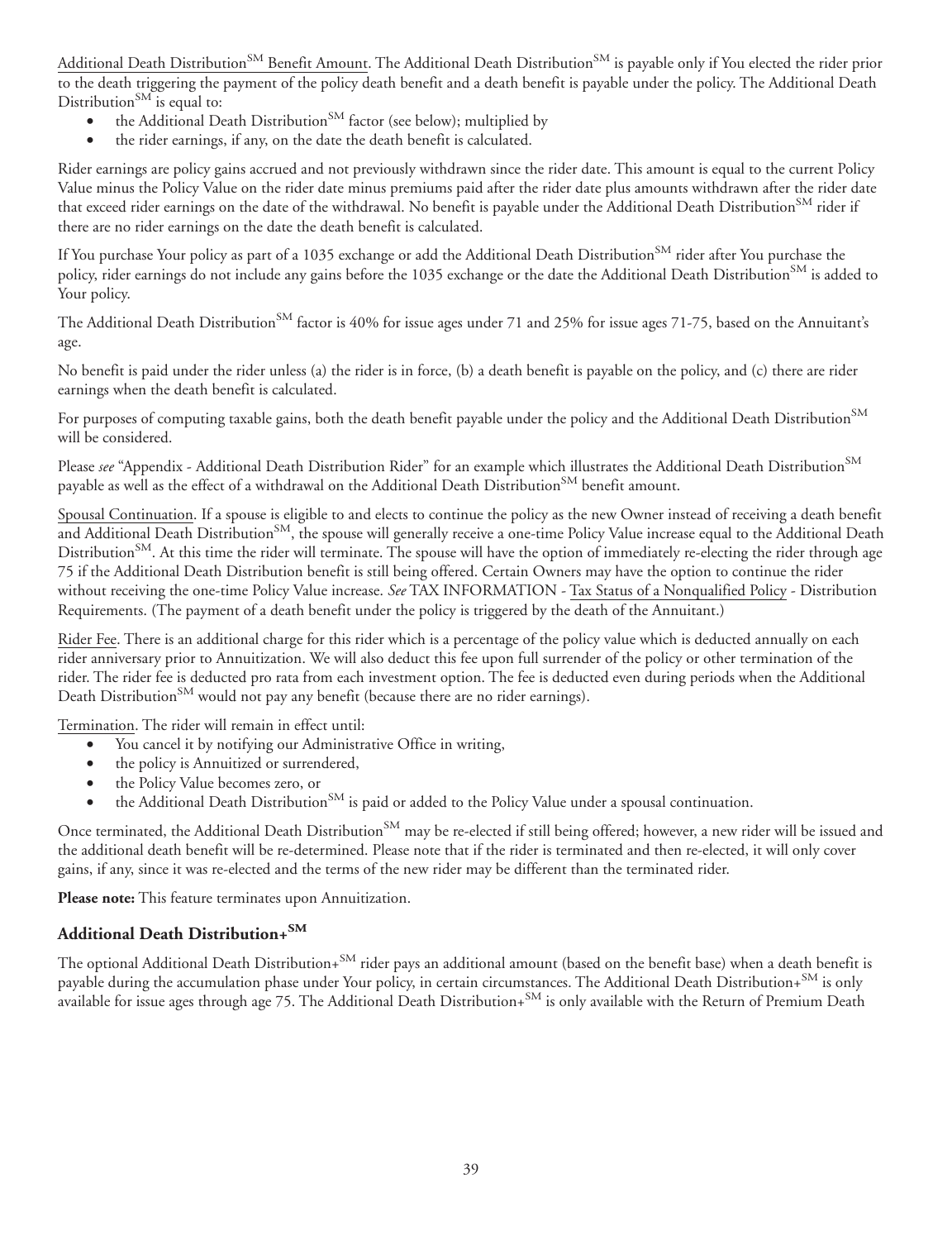Benefit or the Annual Step-Up Death Benefit. **Please Note:** This rider may not be issued or added to Inherited IRAs (whether a qualified stretch or a 10-year delay) or a nonqualified annuity under which death benefits are being distributed under a non-qualified stretch withdrawal option. The Additional Death Distribution+ benefit is based on our claims-paying ability.

*The Additional Death Distribution+SM may vary for certain policies and may not be available for all policies, in all states, at all times or through all financial intermediaries. We may discontinue offering this benefit at any time for new sales, which includes new sales to existing policyowners. In some cases, a benefit not available through a financial intermediary may be obtained by contacting us directly. For more information on the options available for electing a benefit, please contact Your financial intermediary or our Administrative Office.*

Please *see* "Appendix – Rider Grid Variations" for information on riders purchased prior to May 1, 2020.

Additional Death Distribution+<sup>SM</sup> Benefit Amount. An additional death benefit is only payable if a death benefit is paid on the base policy to which the rider is attached. The amount of the additional benefit is dependent on the amount of time that has passed since the rider date as follows:

- If a death benefit is payable within the first five years after the rider date, the additional benefit amount will be equal to the sum of all Additional Death Distribution+ rider fees paid since the rider date.
- If a death benefit is payable after five years following the rider date, the additional benefit will be equal to the rider benefit base multiplied by the rider benefit percentage.

The rider benefit base at any time is equal to the Policy Value less any premium payments added after the rider date.

The rider benefit percentage equals 30% for issue ages 0 - 70 based on the Annuitant's age.

No benefit is payable under the Additional Death Distribution+<sup>SM</sup> if the Policy Value on the date the death benefit is paid is less than the premium payments after the rider date.

For purposes of computing taxable gains, both the death benefit payable under the policy and the additional benefit will be considered.

Please see "Appendix - Additional Death Distribution+<sup>SM</sup> Rider" for an example that illustrates the additional death benefit payable as well as the effect of a withdrawal on the Additional Death Distribution+<sup>SM</sup> benefit amount.

Spousal Continuation. If a spouse is eligible to and elects to continue the policy as the new owner instead of receiving the death benefit and Additional Death Distribution+SM, then the spouse will generally receive a one-time Policy Value increase equal to the Additional Death Distribution+<sup>SM</sup>. At this time the rider will terminate. The spouse will have the option of immediately re-electing the rider through age 75 if the Additional Death Distribution+ benefit is still being offered. Certain owners may have the option to continue the rider without receiving the one-time Policy Value increase. *See* TAX INFORMATION - Tax Status of a Nonqualified Policy - Distribution Requirements. (The payment of a death benefit under the policy is triggered by the death of the Annuitant.)

Rider Fee. There is an additional charge for this rider which is a percentage of the policy value, which, is deducted annually on each rider anniversary prior to Annuitization. We will also deduct this fee upon full surrender of the policy or other termination of the rider.

**Please note**: The rider fee is deducted pro rata from each investment option. The fee is deducted even during periods when the rider would not pay any benefits.

Termination. The rider will remain in effect until:

- You cancel it by notifying our Administrative Office in writing in good order,
- the policy is Annuitized or surrendered,
- the Policy Value becomes zero, or
- the additional death benefit is paid or added to the Policy Value under a spousal continuation.

**Please note:** This feature terminates upon Annuitization.

### **Nursing Care and Terminal Condition Waiver**

No surrender charges or excess interest adjustments will apply if You take a withdrawal (\$1,000 minimum), under certain circumstances, because You or Your spouse has been:

- confined in a hospital or nursing facility for 30 days in a row after the policy issue date; or
- diagnosed with a terminal condition after the policy issue date (usually a life expectancy of 12 months or less).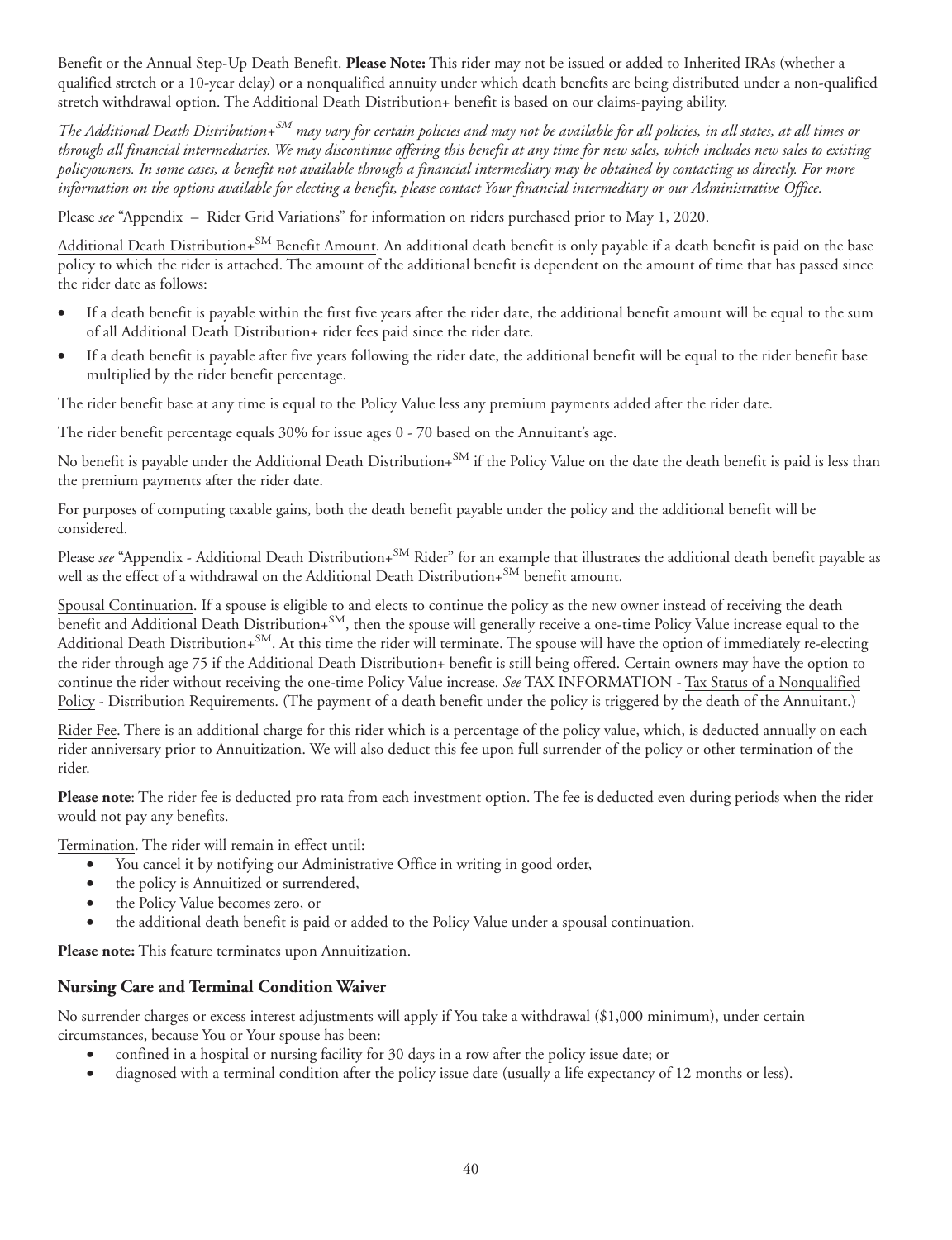You may exercise this benefit at any time during the accumulation phase. This benefit is also available to the Annuitant or Annuitant's spouse if the Owner is not a natural person. There is no restriction on the maximum amount You may withdraw under this benefit. There is no charge for this benefit.

*The Nursing Care and Terminal Condition Waiver may vary for certain policies and may not be available for all policies, in all states or at all times.*

## **Unemployment Waiver**

No surrender charges or excess interest adjustments will apply to withdrawals after You or Your spouse become unemployed due to:

- involuntary termination of employment
- involuntary lay off;

In order to qualify, You (or Your spouse, whichever is applicable) must have been:

- employed full time for at least two years prior to becoming unemployed;
- employed full time on the Policy Date;
- unemployed for at least 60 days in a row at the time of withdrawal;
- must have a minimum Cash Value at the time of withdrawal of \$5,000; and
- You (or Your spouse) must be receiving unemployment benefits.

You must provide written proof from Your State's Department of Labor, which verifies that You qualify for and are receiving unemployment benefits at the time of withdrawal.

You may use this benefit at any time during the accumulation phase and for so long as You meet the criteria specified above. This benefit is also available to the Annuitant or Annuitant's spouse if the Owner is not a natural person. There is no restriction on the maximum amount You may withdraw under this benefit. There is no charge for this benefit.

*The Unemployment Waiver may vary for certain policies and may not be available for all policies, in all states or at all times.*

## **Telephone and Electronic Transactions**

Currently, certain transactions may be made by telephone or other electronic means acceptable to us upon our receipt of the appropriate authorization. We may discontinue this option at any time. To access information and perform transactions electronically, we require You to create an account with a username and password, and to maintain a valid e-mail address.

We will not be liable for following instructions communicated by telephone or electronically we reasonably believe to be genuine. We will employ reasonable procedures to confirm that instructions we receive are genuine. Our procedures require You to provide information to verify Your identity when You call us and we will record conversations with You. We may also require written confirmation of the request. When someone contacts our Administrative Office and follows our procedures, we will assume You are authorizing us to act upon those instructions. For electronic transactions through the internet, You will need to provide Your username and password. You are responsible for keeping Your password confidential and must notify us of any loss, theft or unauthorized use of Your password.

Telephone and other electronic transactions must be received in good order while the New York Stock Exchange is open for regular trading to get same-day pricing of the transaction. Transactions received in good order on non-business days or after our close of business on business days will get next-day pricing. *See* OTHER INFORMATION – Sending Forms and Transaction Requests in Good Order. Please note that the telephone and/or electronic device transactions may not always be available. Any telephone, fax machine or other electronic device, whether it is Yours, Your service provider's, or Your financial representative(s) can experience outages or slowdowns for a variety of reasons. These outages or slowdowns may delay or prevent our processing of Your request if the volume of transactions is unusually high, we might not have anyone available, or lines available, to take Your transaction. Although we have taken precautions to limit these problems, we cannot promise complete reliability under all circumstances. If You are experiencing problems, You should make Your request by writing to our Administrative Office.

We reserve the right to revoke Your telephone and other electronic transaction privileges at any time without revoking all Owners' privileges. We may deny telephone and electronic transaction privileges to market timers or disruptive traders.

### **Dollar Cost Averaging Program**

During the accumulation phase, You may instruct us to automatically make transfers into one or more Subaccounts in accordance with Your allocation instructions. This is known as Dollar Cost Averaging. While Dollar Cost Averaging buys more Accumulation Units when prices are low and fewer Accumulation Units when prices are high, it does not guarantee profits or assure that You will not experience a loss.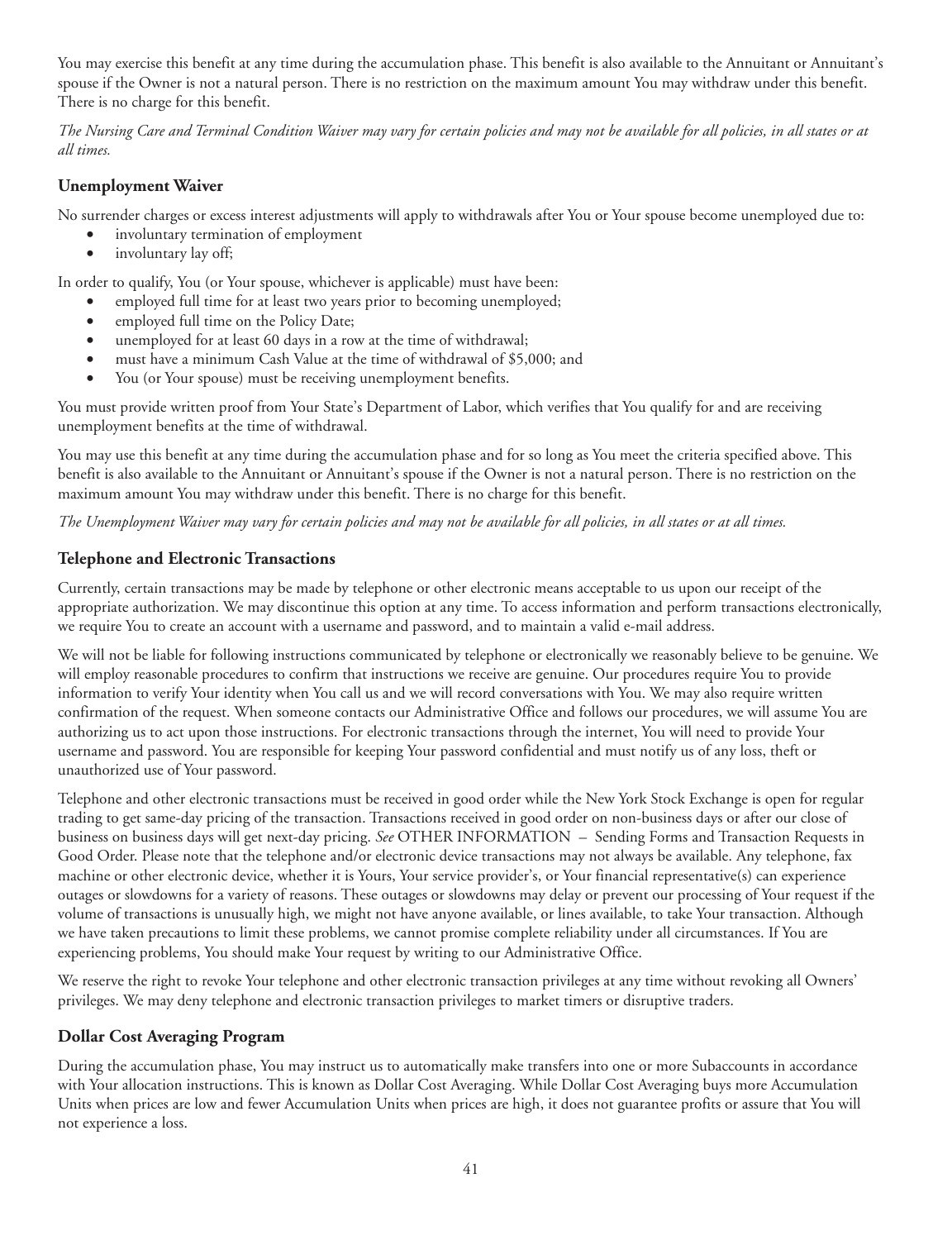Dollar Cost Averaging programs that may be available under Your policy:

- Traditional You may specify the dollar amount to be transferred and the number of transfers, or just the number of transfers, in which case we will calculate the amount to be transferred. Unless a specified date is requested, transfers will begin as soon as the program is started. A minimum of \$500 per transfer is required. The minimum number of transfers is 6 monthly transfers or 4 quarterly transfers, and the maximum is 24 monthly transfers or 8 quarterly transfers. You can elect to transfer from the fixed account, money market or other specified subaccount. If You elect to transfer from the Fixed Account, or if You elect to transfer from the money market or other specified Subaccount and only the number of transfers is provided, we will transfer 100% of the remaining value in the elected source fund for the final transfer. If the money market or other Subaccount is elected as the source fund and a specified dollar amount is provided with the number of transfers, You must choose if You want to transfer all remaining value out of the source fund or if ou would like any remaining value to stay within the Subaccount.
- Special You may only elect either a six or twelve month program. Transfers will begin as soon as the program is started. You cannot transfer from another investment option into a Special Dollar Cost Averaging program. This program is only available for new premium payments, requires transfers from a fixed source, and may credit a higher or lower interest rate than a traditional program. A minimum of \$500 per transfer is required (\$3,000 or \$6,000 to start a 6-month or 12-month program, respectively). If the value in the source fund is less than the scheduled transfer, 100% of the value remaining in the source fund will be transferred for the final transfer.

Unless a specific date is requested, the Dollar Cost Averaging program will begin the next market day after we have received in good order all necessary information and the minimum required amount. *See* OTHER INFORMATION - Sending Forms and Transaction Requests in Good Order. Please Note: Dollar Cost Averaging programs will not begin on the 29<sup>th</sup>, 30<sup>th</sup> or 31<sup>st</sup>. If a program would have started on one of those dates, it will start on the 1<sup>st</sup> business day of the following month. If we receive additional premium payments while a Dollar Cost Averaging program is running, and You instruct us to add it to the Dollar Cost Averaging program, the amount of the Dollar Cost Averaging transfers will increase proportionally.

# **NOTE CAREFULLY:**

New Dollar Cost averaging instructions are required to start a new Dollar Cost Averaging program once the previous Dollar Cost Averaging program has completed. Additional premium payments, absent new allocation instructions, received after a Dollar Cost Averaging program has completed, will be allocated according to the current premium payment allocations at that time but will not reactivate a completed Dollar Cost Averaging program.

**IF:**

• **we do not receive all necessary information to begin or restart a Dollar Cost Averaging program**

# **THEN:**

- **any amount allocated to a fixed source will be invested in that fixed source but will be transferred to the money market investment option within 30 days of allocation to fixed source if new Dollar Cost Averaging instructions are not received;**
- **any amount allocated to a variable source will be invested in that variable source and will remain in that variable investment option; and**
- **new Dollar Cost Averaging instructions will be required to begin a Dollar Cost Averaging program.**

You should consider Your ability to continue a Dollar Cost Averaging program during all economic conditions. Transfers from a Dollar Cost Averaging fixed source are not subject to an excess interest adjustment. A Dollar Cost Averaging program can be used in conjunction with Asset Rebalancing and may be available with the Guaranteed Lifetime Withdrawal Benefits. Any amount in the Dollar Cost Averaging source account or any Fixed Account are ignored for the purposes of Asset Rebalancing. There is no charge for this benefit.

*The Dollar Cost Averaging Program may vary for certain policies and may not be available for all policies, in all states or at all times. See your policy for availability of the fixed account options. We reserve the right to terminate the availability of any Dollar Cost Averaging program at any time.*

# **Asset Rebalancing**

During the accumulation phase You can instruct us to automatically rebalance the amounts in Your Subaccounts to maintain Your desired asset allocation. This feature is called asset rebalancing and can be started and stopped at any time. If a transfer is requested, we will honor the requested transfer and discontinue asset rebalancing. New instructions are required to start asset rebalancing. Asset rebalancing ignores amounts in the fixed account. You can choose to rebalance monthly, quarterly, semi-annually, or annually. Asset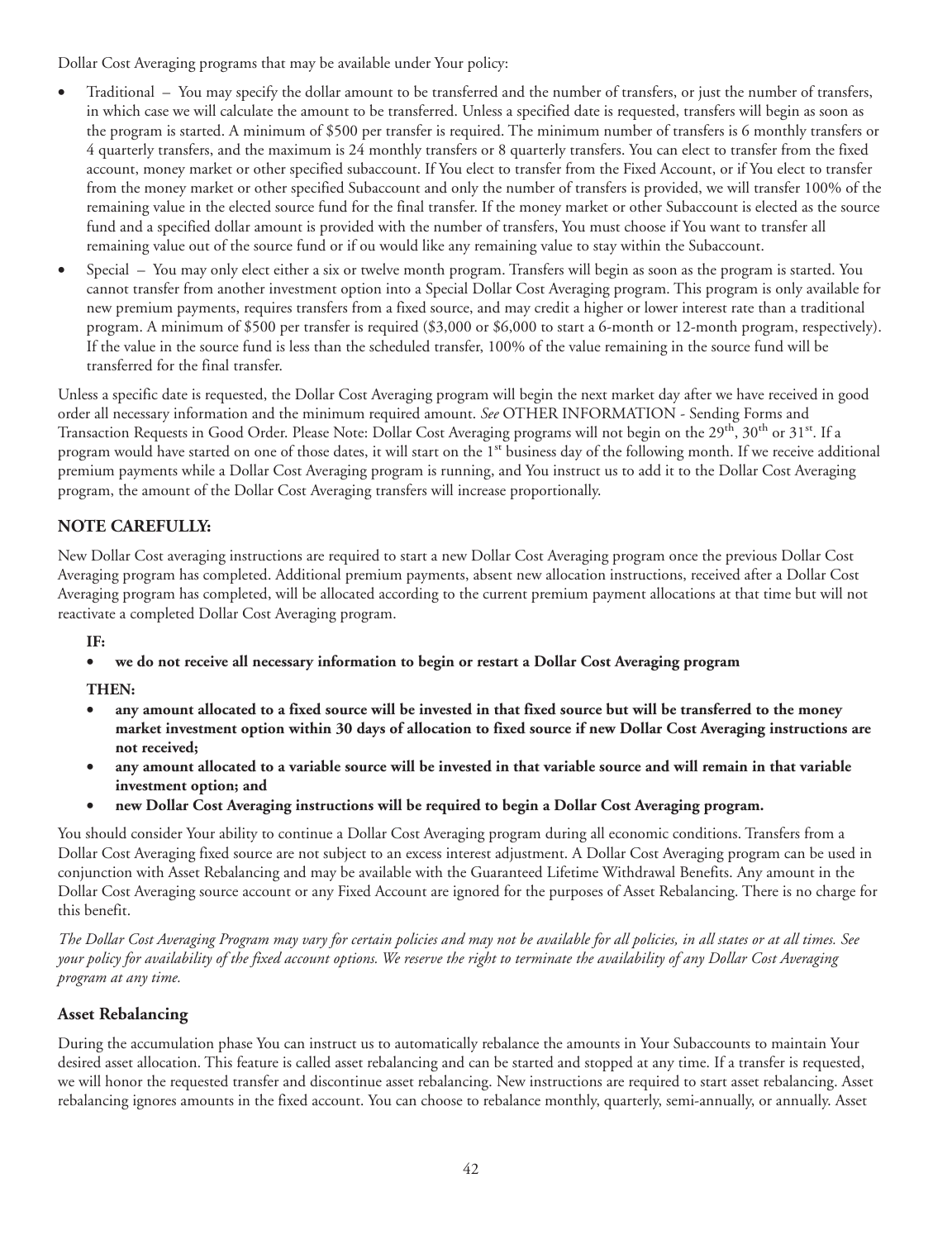rebalancing can be used in conjunction with a guaranteed lifetime withdrawal benefit. Please note, any amounts rebalanced may be immediately transferred to the Portfolio Allocation Method (PAM) investment options as applicable under the Portfolio Allocation Method. There is no charge for this benefit. We reserve the right to terminate the availability of any asset rebalancing program at any time.

## **Guaranteed Lifetime Withdrawal Benefits**

You may elect one of the following optional riders under the policy that offers Guaranteed Lifetime Withdrawal Benefits - the Guaranteed Principal Solution<sup>SM</sup> rider, the Retirement Income Max<sup>®</sup> rider, the Retirement Income Choice® 1.6 rider and the Transamerica Income Edge<sup>SM</sup> rider. Some important aspects of each of these riders are summarized in the Guaranteed Lifetime Withdrawal Benefit Comparison Table below and are described in more detail. **Please Note: There are investment restrictions associated with these benefits that can limit participation in market gains. Withdrawals taken in excess of the prescribed limits (rider withdrawal amount) will reduce the amount of the benefit and may eliminate the benefit altogether, if the amount of the excess withdrawal exceeds the Policy Value at the time of the withdrawal. Withdrawals taken while the contract value is greater than zero are withdrawals of the Owner's own money (not the Company's). You should consult with tax and financial professionals to determine which of these riders, if any, is appropriate for You.**

The following benefit is no longer available, but if you have previously elected this rider you can still upgrade:

 $\bullet$  Income Link<sup>SM</sup> rider

*See* "Appendix - Rider Grid Variations" for additional information on the rider above.

## **Guaranteed Lifetime Withdrawal Benefit Comparison Table**

| Guaranteed Principal Solution <sup>SM</sup><br>Rider                                                                                                                                                                                                                                                                                                                                                                                                                                                                                                                                                                                                                                                                                                                                                        | Retirement Income Max <sup>®</sup> Rider                                                                                                                                                                                                                                                                                                                                                                                                                                                                                                                                                                                                                                                                                                                                                                                                                                                                                                                                                          | Retirement Income Choice <sup>®</sup> 1.6<br>Rider                                                                                                                                                                                                                                                                                                                                                                                                                                                                                                                                                                                                                                                                                                                                                                                                                                                                                                                                                        | Transamerica Income Edge <sup>SM</sup> Rider                                                                                                                                                                                                                                                                                                                                                                                                                                                                                                               |
|-------------------------------------------------------------------------------------------------------------------------------------------------------------------------------------------------------------------------------------------------------------------------------------------------------------------------------------------------------------------------------------------------------------------------------------------------------------------------------------------------------------------------------------------------------------------------------------------------------------------------------------------------------------------------------------------------------------------------------------------------------------------------------------------------------------|---------------------------------------------------------------------------------------------------------------------------------------------------------------------------------------------------------------------------------------------------------------------------------------------------------------------------------------------------------------------------------------------------------------------------------------------------------------------------------------------------------------------------------------------------------------------------------------------------------------------------------------------------------------------------------------------------------------------------------------------------------------------------------------------------------------------------------------------------------------------------------------------------------------------------------------------------------------------------------------------------|-----------------------------------------------------------------------------------------------------------------------------------------------------------------------------------------------------------------------------------------------------------------------------------------------------------------------------------------------------------------------------------------------------------------------------------------------------------------------------------------------------------------------------------------------------------------------------------------------------------------------------------------------------------------------------------------------------------------------------------------------------------------------------------------------------------------------------------------------------------------------------------------------------------------------------------------------------------------------------------------------------------|------------------------------------------------------------------------------------------------------------------------------------------------------------------------------------------------------------------------------------------------------------------------------------------------------------------------------------------------------------------------------------------------------------------------------------------------------------------------------------------------------------------------------------------------------------|
| Election: At Issue<br>Post Issue                                                                                                                                                                                                                                                                                                                                                                                                                                                                                                                                                                                                                                                                                                                                                                            | <b>Election:</b> At Issue<br>Post Issue                                                                                                                                                                                                                                                                                                                                                                                                                                                                                                                                                                                                                                                                                                                                                                                                                                                                                                                                                           | <b>Election:</b> At Issue<br>Post Issue                                                                                                                                                                                                                                                                                                                                                                                                                                                                                                                                                                                                                                                                                                                                                                                                                                                                                                                                                                   | <b>Election:</b> At Issue<br>Post Issue                                                                                                                                                                                                                                                                                                                                                                                                                                                                                                                    |
| Cannot be elected if you have<br>Retirement Income Max®, Retirement<br>Income Choice <sup>®</sup> 1.6 or Transamerica<br>Income Edge <sup>SM</sup> riders.                                                                                                                                                                                                                                                                                                                                                                                                                                                                                                                                                                                                                                                  | Cannot be elected if you have<br>Guaranteed Principal Solution <sup>SM</sup> ,<br>Retirement Income Choice® 1.6 or<br>Transamerica Income Edge <sup>SM</sup> riders.                                                                                                                                                                                                                                                                                                                                                                                                                                                                                                                                                                                                                                                                                                                                                                                                                              | Cannot be elected if you have<br>Retirement Income Max®, Guaranteed<br>Principal Solution <sup>SM</sup> or Transamerica<br>Income Edge <sup>SM</sup> riders.                                                                                                                                                                                                                                                                                                                                                                                                                                                                                                                                                                                                                                                                                                                                                                                                                                              | Cannot be elected if you have<br>Retirement Income Max®, Retirement<br>Income Choice <sup>®</sup> 1.6 or Guaranteed<br>Principal Solution <sup>SM</sup> riders.                                                                                                                                                                                                                                                                                                                                                                                            |
| Benefit:<br>Provides:<br>$\overline{(1)$ Guaranteed Minimum<br><b>Accumulation Benefit</b><br>("GMAB") — Ten years after you<br>elect the rider ("guaranteed future<br>value date"), your policy value will<br>equal your guaranteed future value<br>(calculated as described below).<br>After that date, the guaranteed<br>future value equals zero.<br>(2) Guaranteed Minimum Withdrawal<br>Benefit ("GMWB") — a maximum<br>annual withdrawal amount<br>(calculated as described below)<br>regardless of your policy value; we<br>account for withdrawals you take<br>under the rider by applying two<br>different withdrawal guarantees,<br>"principal back," for withdrawals of<br>up to 7% of your total withdrawal<br>base, or "for life," for withdrawals up<br>to 5% of your total withdrawal base. | Benefit:<br>Provides:<br>$\overline{(1)}$ Guaranteed Lifetime Withdrawal<br>Benefit ("GLWB") — i.e., a series of<br>level cash withdrawals (and<br>payments from us when the Policy<br>Value is reduced to zero) regardless<br>of the performance of the<br>designated investment options that<br>you select.<br>(2) Growth — On each of the first 10<br>rider anniversaries, we add a growth<br>credit to your withdrawal base if no<br>withdrawal occurred during the<br>preceding rider year. The growth<br>credit is equal to the growth<br>percentage multiplied by the<br>withdrawal base immediately before<br>the rider anniversary. The growth<br>percentage is disclosed in the<br>applicable Rate Sheet Prospectus<br>Supplement.<br>(3) Automatic Step-Up - We will<br>automatically step-up the<br>withdrawal base on each rider<br>anniversary. You can opt out of the<br>automatic step-up if the automatic<br>step-up would result in an increase<br>in the rider fee percentage. | <b>Benefit:</b><br>Provides:<br>$\overline{(1)$ Guaranteed Lifetime Withdrawal<br>Benefit ("GLWB") $-$ i.e., a series of<br>level cash withdrawals (and<br>payments from us when the Policy<br>Value is reduced to zero) regardless<br>of the performance of the<br>designated investment options that<br>you select.<br>(2) Growth — On each of the first 10<br>rider anniversaries, we add a growth<br>credit to your withdrawal base if no<br>withdrawal occurred during the<br>preceding rider year. The growth<br>credit is equal to the growth<br>percentage multiplied by the<br>withdrawal base immediately before<br>the rider anniversary. The growth<br>percentage is disclosed in the<br>applicable Rate Sheet Prospectus<br>Supplement.<br>(3) Automatic Step-Up — We will<br>automatically step-up the<br>withdrawal base on each rider<br>anniversary. You can opt out of the<br>automatic step-up if the automatic<br>step-up would result in an increase<br>in the rider fee percentage. | <b>Benefit:</b><br>Provides:<br>$\overline{(1)$ Guaranteed Lifetime Withdrawal<br>Benefit ("GLWB") — i.e., a series of<br>level cash withdrawals (and<br>payments from us when the Policy<br>Value is reduced to zero) regardless<br>of the performance of the<br>investment options that you select.<br>(2) Automatic Step-Up — We will<br>automatically step-up the<br>withdrawal base on each rider<br>anniversary. You can opt out of the<br>automatic step-up if the automatic<br>step-up would result in an increase<br>in the rider fee percentage. |
| <b>Investor Need Rider Addresses:</b>                                                                                                                                                                                                                                                                                                                                                                                                                                                                                                                                                                                                                                                                                                                                                                       | <b>Investor Need Rider Addresses:</b>                                                                                                                                                                                                                                                                                                                                                                                                                                                                                                                                                                                                                                                                                                                                                                                                                                                                                                                                                             | <b>Investor Need Rider Addresses:</b>                                                                                                                                                                                                                                                                                                                                                                                                                                                                                                                                                                                                                                                                                                                                                                                                                                                                                                                                                                     | <b>Investor Need Rider Addresses:</b>                                                                                                                                                                                                                                                                                                                                                                                                                                                                                                                      |
| • Market Participation                                                                                                                                                                                                                                                                                                                                                                                                                                                                                                                                                                                                                                                                                                                                                                                      | • Retirement income for life                                                                                                                                                                                                                                                                                                                                                                                                                                                                                                                                                                                                                                                                                                                                                                                                                                                                                                                                                                      | • Retirement income for life                                                                                                                                                                                                                                                                                                                                                                                                                                                                                                                                                                                                                                                                                                                                                                                                                                                                                                                                                                              | • Retirement income for life                                                                                                                                                                                                                                                                                                                                                                                                                                                                                                                               |
| • Protection of Assets<br>• Retirement income for life                                                                                                                                                                                                                                                                                                                                                                                                                                                                                                                                                                                                                                                                                                                                                      | • Conservative range of investment<br>choices                                                                                                                                                                                                                                                                                                                                                                                                                                                                                                                                                                                                                                                                                                                                                                                                                                                                                                                                                     | • Moderate range of investment<br>options<br>• Income for long term care                                                                                                                                                                                                                                                                                                                                                                                                                                                                                                                                                                                                                                                                                                                                                                                                                                                                                                                                  | • Broad range of investment choices                                                                                                                                                                                                                                                                                                                                                                                                                                                                                                                        |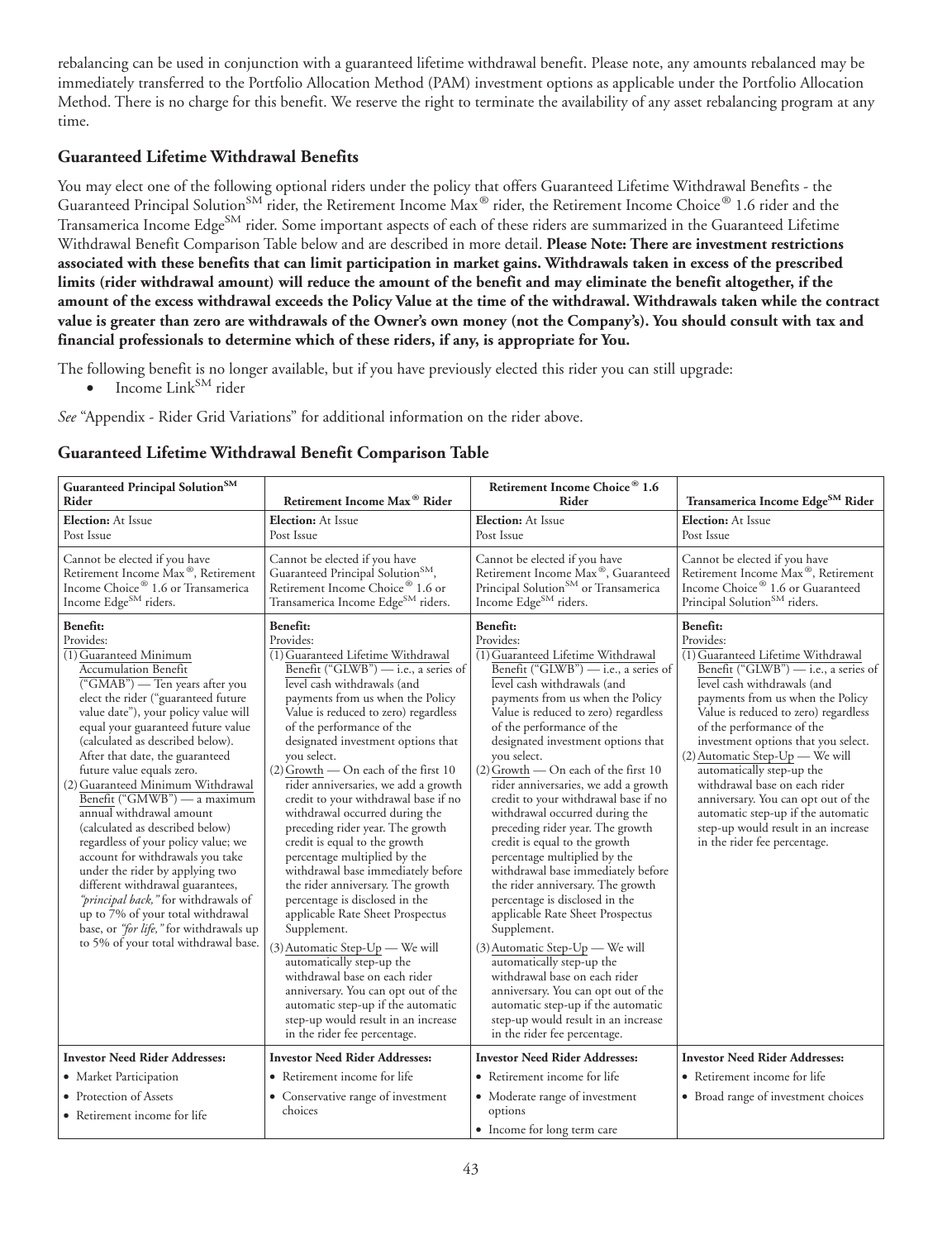| Guaranteed Principal Solution <sup>SM</sup><br>Rider                                                                                                                                                                                                                                                                         | Retirement Income Max <sup>®</sup> Rider                                                                                                                                                                                                                                                                                                                                                                                                                      | Retirement Income Choice® 1.6<br>Rider                                                                                                                                                                                                                                                                                                                                                                                                                                                                                                                                                                                                                                                                                                                                                                                                                                                                                                                                                                                                                                                                                                                                                                                                                                                                                                                                                                                                                | Transamerica Income Edge <sup>SM</sup> Rider                                                                                                                                                                                                                                                                                                                                                                                                                            |
|------------------------------------------------------------------------------------------------------------------------------------------------------------------------------------------------------------------------------------------------------------------------------------------------------------------------------|---------------------------------------------------------------------------------------------------------------------------------------------------------------------------------------------------------------------------------------------------------------------------------------------------------------------------------------------------------------------------------------------------------------------------------------------------------------|-------------------------------------------------------------------------------------------------------------------------------------------------------------------------------------------------------------------------------------------------------------------------------------------------------------------------------------------------------------------------------------------------------------------------------------------------------------------------------------------------------------------------------------------------------------------------------------------------------------------------------------------------------------------------------------------------------------------------------------------------------------------------------------------------------------------------------------------------------------------------------------------------------------------------------------------------------------------------------------------------------------------------------------------------------------------------------------------------------------------------------------------------------------------------------------------------------------------------------------------------------------------------------------------------------------------------------------------------------------------------------------------------------------------------------------------------------|-------------------------------------------------------------------------------------------------------------------------------------------------------------------------------------------------------------------------------------------------------------------------------------------------------------------------------------------------------------------------------------------------------------------------------------------------------------------------|
| Upgrades:<br>(1) Before the annuitant's 86th<br>birthday, you can upgrade the total<br>withdrawal base (for GMWB) and<br>the guaranteed future value (for<br>GMAB) by sending us written<br>notice.<br>(2) If you upgrade, the current rider<br>terminates and a new rider is issued<br>(which may have a higher rider fee). |                                                                                                                                                                                                                                                                                                                                                                                                                                                               | Upgrades:<br>You may request by sending us written<br>notice. If you elect to manually reset,<br>the current rider terminates and a new<br>rider is issued (which may have a higher<br>rider fee percentage and lower growth<br>rate percentage.) If you have elected the<br>joint life option under the rider, you<br>cannot elect a manual reset if the<br>annuitant or the annuitant's spouse is<br>86 or older (unless state law requires a<br>lower maximum age).                                                                                                                                                                                                                                                                                                                                                                                                                                                                                                                                                                                                                                                                                                                                                                                                                                                                                                                                                                                |                                                                                                                                                                                                                                                                                                                                                                                                                                                                         |
|                                                                                                                                                                                                                                                                                                                              | <b>Additional Options:</b><br>Joint Life Option - You may elect to<br>postpone termination of the rider until<br>the later of the death of the annuitant<br>or the death of the annuitant's spouse.<br>The annuitant's spouse must be either a<br>joint owner (along with the annuitant)<br>or the sole primary beneficiary<br>(without a joint owner). The use of<br>joint life option may not be permitted<br>in the case of certain non-natural<br>owners. | <b>Additional Options:</b><br>(1) Death Benefit Option - You may<br>elect an option that may add an<br>amount to the death benefit payable<br>under the base policy.<br>(2) Joint Life Option — You may elect<br>to postpone termination of the rider<br>until the later of the death of the<br>annuitant or the death of the<br>annuitant's spouse. The annuitant's<br>spouse must be either a joint owner<br>(along with the annuitant) or the<br>sole primary beneficiary (without a<br>joint owner). The use of joint life<br>option may not be permitted in the<br>case of certain non-natural owners.<br>(3) Income Enhancement <sup>SM</sup><br>Option — If the rider has been in<br>effect for at least 12 months, then<br>you may elect to have your<br>withdrawal percentage increase to<br>150% of the non-income enhanced<br>withdrawal percentage if either the<br>annuitant or the annuitant's spouse,<br>if the joint life option is elected, is<br>confined in a hospital or nursing<br>facility because of a medical<br>necessity, and has been so confined<br>for an "elimination period" (i.e.,<br>180 days within the last 365 days).<br>You cannot elect this option if the<br>qualifying person(s) is/are already<br>confined in a hospital or nursing<br>facility when the rider is elected. In<br>addition, the increase to the<br>withdrawal percentage stops when<br>the qualifying person(s) is/are no<br>longer confined. | Additional Options:<br>$\overline{(1)}$ Joint Life Option — You may elect<br>to postpone termination of the rider<br>until the later of the death of the<br>annuitant or the death of the<br>annuitant's spouse. The annuitant's<br>spouse must be either a joint owner<br>(along with the annuitant) or the<br>sole primary beneficiary (without a<br>joint owner). The use of joint life<br>option may not be permitted in the<br>case of certain non-natural owners. |
| Availability:<br>0 - 80 (unless state law requires a lower<br>maximum issue age                                                                                                                                                                                                                                              | Availability:<br>Younger than age 86 (unless state law<br>requires a lower maximum issue age)                                                                                                                                                                                                                                                                                                                                                                 | Availability:<br>Younger than age 86 (unless state law<br>requires a lower maximum issue age)                                                                                                                                                                                                                                                                                                                                                                                                                                                                                                                                                                                                                                                                                                                                                                                                                                                                                                                                                                                                                                                                                                                                                                                                                                                                                                                                                         | Availability:<br>Younger than age 86 (unless state law<br>requires a lower maximum issue                                                                                                                                                                                                                                                                                                                                                                                |
| <b>Current Charge:</b><br>1.25% of total withdrawal base on each<br>rider anniversary under the "principal<br>back" withdrawal guarantee under the<br>rider.                                                                                                                                                                 | <b>Current Charge:</b><br>You may contact us at<br>www.transamerica.com for the current<br>Rate Sheet Prospectus Supplement<br>applicable for this rider.                                                                                                                                                                                                                                                                                                     | <b>Current Charge:</b><br>You may contact us at<br>www.transamerica.com for the current<br>Rate Sheet Prospectus Supplement<br>applicable for this rider.                                                                                                                                                                                                                                                                                                                                                                                                                                                                                                                                                                                                                                                                                                                                                                                                                                                                                                                                                                                                                                                                                                                                                                                                                                                                                             | <b>Current Charge:</b><br>You may contact us at<br>www.transamerica.com for the current<br>Rate Sheet Prospectus Supplement<br>applicable for this rider.                                                                                                                                                                                                                                                                                                               |
|                                                                                                                                                                                                                                                                                                                              | For riders issued prior to the date of<br>this prospectus, please reference the<br>"Appendix - Prior<br>Withdrawal/Growth Percentages and<br>Rider Fees" in the Statement of<br>Additional Information.                                                                                                                                                                                                                                                       | For riders issued prior to the date of<br>this prospectus, please reference the<br>"Appendix - Prior<br>Withdrawal/Growth Percentages and<br>Rider Fees" in the Statement of<br>Additional Information.                                                                                                                                                                                                                                                                                                                                                                                                                                                                                                                                                                                                                                                                                                                                                                                                                                                                                                                                                                                                                                                                                                                                                                                                                                               | For riders issued prior to the date of<br>this prospectus, please reference the<br>"Appendix - Prior Allocation and<br>Withdrawal Percentages" in the<br>Statement of Additional Information.                                                                                                                                                                                                                                                                           |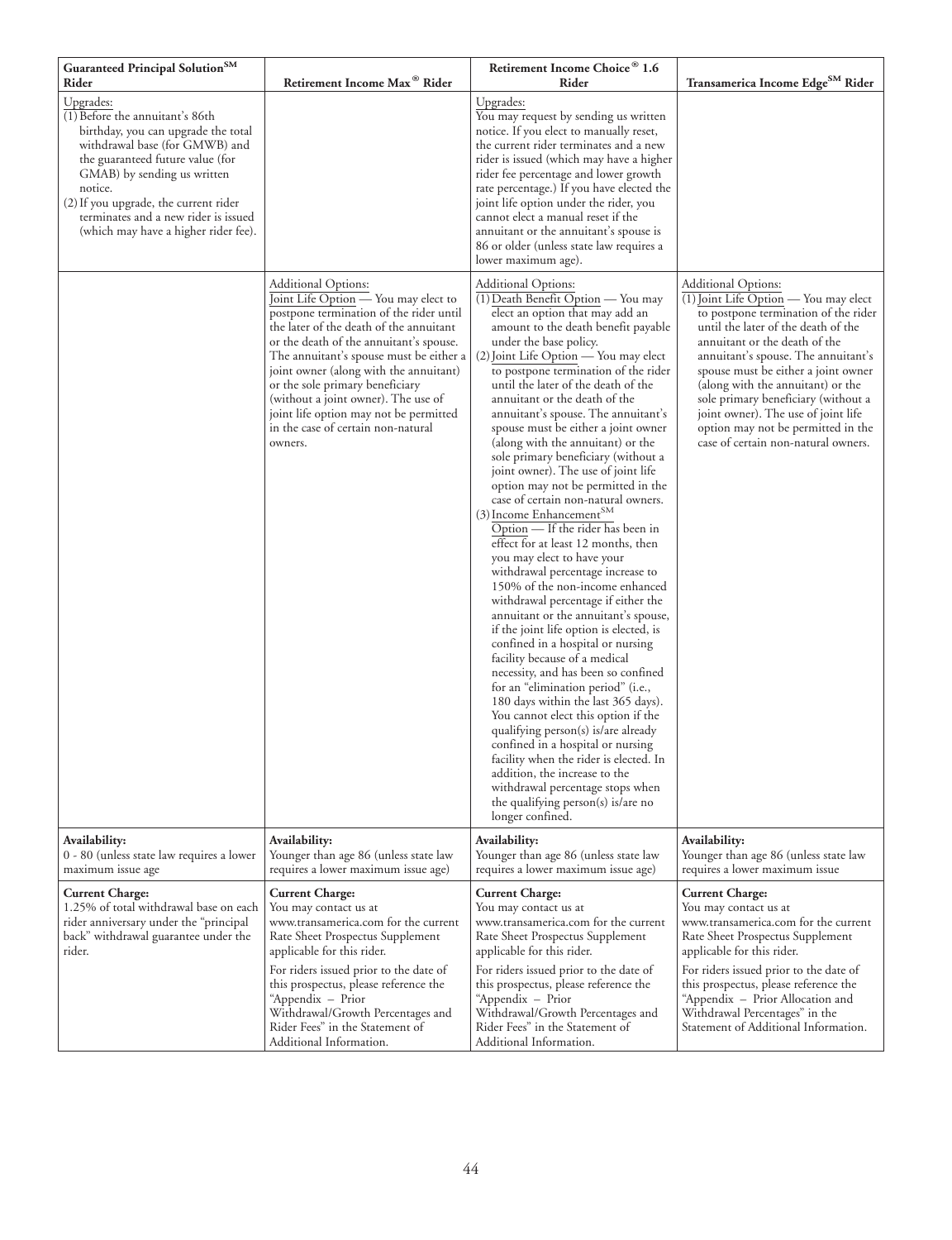| Guaranteed Principal Solution <sup>SM</sup><br>Rider                                                                                                                                                                                                                                                                                                                                                                                                                                                                                                                         | Retirement Income Max <sup>®</sup> Rider                                                                                                                                                                                                                                                                                                                                                                                                                                                          | Retirement Income Choice® 1.6<br>Rider                                                                                                                                                                                                                                                                                                                                                                                                                                                     | Transamerica Income Edge <sup>SM</sup> Rider                                                                                                                                                                                                                                                                                                                                                                                                                                     |
|------------------------------------------------------------------------------------------------------------------------------------------------------------------------------------------------------------------------------------------------------------------------------------------------------------------------------------------------------------------------------------------------------------------------------------------------------------------------------------------------------------------------------------------------------------------------------|---------------------------------------------------------------------------------------------------------------------------------------------------------------------------------------------------------------------------------------------------------------------------------------------------------------------------------------------------------------------------------------------------------------------------------------------------------------------------------------------------|--------------------------------------------------------------------------------------------------------------------------------------------------------------------------------------------------------------------------------------------------------------------------------------------------------------------------------------------------------------------------------------------------------------------------------------------------------------------------------------------|----------------------------------------------------------------------------------------------------------------------------------------------------------------------------------------------------------------------------------------------------------------------------------------------------------------------------------------------------------------------------------------------------------------------------------------------------------------------------------|
| <b>Investment Restrictions:</b><br>Portfolio Allocation Method<br>("PAM") — We monitor your policy<br>value and, as we deem necessary to<br>support the guarantees under the rider,<br>may transfer amounts between<br>investment options that we designate<br>and the variable investment options<br>that you select.                                                                                                                                                                                                                                                       | <b>Investment Restrictions:</b><br>You must allocate 100% of your policy<br>value to one or more investment<br>options that we designate.                                                                                                                                                                                                                                                                                                                                                         | <b>Investment Restrictions:</b><br>You must allocate 100% of your policy<br>value to one or more investment<br>options that we designate.                                                                                                                                                                                                                                                                                                                                                  | <b>Investment Restrictions:</b><br>You must allocate a certain percentage<br>of your policy value to the stable<br>account, the select investment options<br>and the flexible investment options as<br>provided in the Rate Sheet Prospectus<br>Supplement. Upon rebalancing, a<br>certain percentage of your policy value<br>(excluding the stable account) must be<br>allocated to the select investment<br>options and the flexible investment<br>options.                    |
| <b>Effect of Withdrawals:</b><br>Withdrawals up to the applicable rider<br>withdrawal amount in any rider year<br>will not reduce the applicable<br>withdrawal base (7% or 5%) (the rider<br>withdrawal amount will not be<br>reduced). Withdrawals greater than the<br>applicable rider withdrawal amount in<br>any rider year will reduce the applicable<br>withdrawal base, which will, in turn,<br>reduce the applicable withdrawal<br>amount. All withdrawals will reduce<br>the Guaranteed Future Value by the<br>greater of the withdrawal or the<br>pro-rata amount. | <b>Effect of Withdrawals:</b><br>Withdrawals up to the rider withdrawal<br>amount in any rider year will not<br>reduce the withdrawal base (the rider<br>withdrawal amount will not be<br>reduced). Withdrawals greater than the<br>rider withdrawal amount in any rider<br>year will reduce the withdrawal base,<br>which will, in turn, reduce the<br>withdrawal amount.                                                                                                                        | <b>Effect of Withdrawals:</b><br>Withdrawals up to the rider withdrawal<br>amount in any rider year will not<br>reduce the withdrawal base (the rider<br>withdrawal amount will not be<br>reduced). Withdrawals greater than the<br>rider withdrawal amount in any rider<br>year will reduce the withdrawal base,<br>which will, in turn, reduce the<br>withdrawal amount.                                                                                                                 | <b>Effect of Withdrawals:</b><br>Withdrawals up to the rider withdrawal<br>amount in any rider year will not<br>reduce the withdrawal base (the rider<br>withdrawal amount will not be<br>reduced). Withdrawals greater than the<br>rider withdrawal amount in any rider<br>year will reduce the withdrawal base,<br>which will, in turn, reduce the<br>withdrawal amount.                                                                                                       |
| Withdrawal Option:<br>5% For Life - Policyholder can<br>withdraw up to 5% of the 5% For Life<br>total withdrawal base each year starting<br>with the rider anniversary following the<br>annuitant's 59th birthday until at least<br>the later of the death of the annuitant<br>or the time when the 5% For Life<br>Minimum Remaining Withdrawal<br>Amount has reached zero.                                                                                                                                                                                                  | <b>Withdrawal Percentages (Single</b><br>Life):<br>The withdrawal percentage is disclosed<br>in the applicable Rate Sheet Prospectus<br>Supplement.<br>You may contact us at<br>www.transamerica.com for the current<br>Rate Sheet Prospectus Supplement<br>applicable for this rider.<br>For riders issued prior to the date of<br>this prospectus, please reference the<br>"Appendix - Prior<br>Withdrawal/Growth Percentages and<br>Rider Fees" in the Statement of<br>Additional Information. | Withdrawal Percentages (Single<br>Life):<br>The withdrawal percentage is disclosed<br>in the applicable Rate Sheet Prospectus<br>Supplement.<br>You may contact us at<br>www.transamerica.com for the current<br>Rate Sheet Prospectus Supplement<br>applicable for this rider.<br>For riders issued prior to the date of<br>this prospectus, please reference the<br>"Appendix - Prior<br>Withdrawal/Growth Percentages and<br>Rider Fees" in the Statement of<br>Additional Information. | Withdrawal Percentages (Single<br>Life):<br>The withdrawal percentage is disclosed<br>in the applicable Rate Sheet Prospectus<br>Supplement.<br>You may contact us at<br>www.transamerica.com for the current<br>Rate Sheet Prospectus Supplement<br>applicable for this rider.<br>For riders issued prior to the date of<br>this prospectus, please reference the<br>"Appendix - Prior Allocation and<br>Withdrawal Percentages" in the<br>Statement of Additional Information. |
| <b>Withdrawal Option:</b><br>7% Principal Back - Policyholder can<br>withdraw up to 7% of the 7% Principal<br>Back total withdrawal base per year<br>until at least the time at which the 7%<br>Principal Back minimum remaining<br>withdrawal amount has reached zero.                                                                                                                                                                                                                                                                                                      | Withdrawal Percentages (Joint Life):<br>The withdrawal percentage is disclosed<br>in the applicable Rate Sheet Prospectus<br>Supplement.<br>You may contact us at<br>www.transamerica.com for the current<br>Rate Sheet Prospectus Supplement<br>applicable for this rider.<br>For riders issued prior to the date of<br>this prospectus, please reference the<br>"Appendix - Prior<br>Withdrawal/Growth Percentages and<br>Rider Fees" in the Statement of<br>Additional Information.            | Withdrawal Percentages (Joint Life):<br>The withdrawal percentage is disclosed<br>in the applicable Rate Sheet Prospectus<br>Supplement.<br>You may contact us at<br>www.transamerica.com for the current<br>Rate Sheet Prospectus Supplement<br>applicable for this rider.<br>For riders issued prior to the date of<br>this prospectus, please reference the<br>"Appendix – Prior<br>Withdrawal/Growth Percentages and<br>Rider Fees" in the Statement of<br>Additional Information.     | Withdrawal Percentages (Joint Life):<br>The withdrawal percentage is disclosed<br>in the applicable Rate Sheet Prospectus<br>Supplement.<br>You may contact us at<br>www.transamerica.com for the current<br>Rate Sheet Prospectus Supplement<br>applicable for this rider.<br>For riders issued prior to the date of<br>this prospectus, please reference the<br>"Appendix - Prior Allocation and<br>Withdrawal Percentages" in the<br>Statement of Additional Information.     |

# **Guaranteed Principal SolutionSM Rider**

You may elect to purchase the optional Guaranteed Principal Solution<sup>SM</sup> rider (also known as Living Benefits Rider) which provides you with a guaranteed minimum accumulation benefit and a guaranteed minimum withdrawal benefit. The Guaranteed Principal Solution<sup>SM</sup> rider is only available during the accumulation phase. The Guaranteed Principal Solution<sup>SM</sup> rider is only available for annuitant issue ages through age 0-80. The maximum issue age may be lower if required by state law. **Please Note:** This rider may not be issued or added to Inherited IRAs (whether a qualified stretch or a 10-year delay) or a nonqualified annuity under which death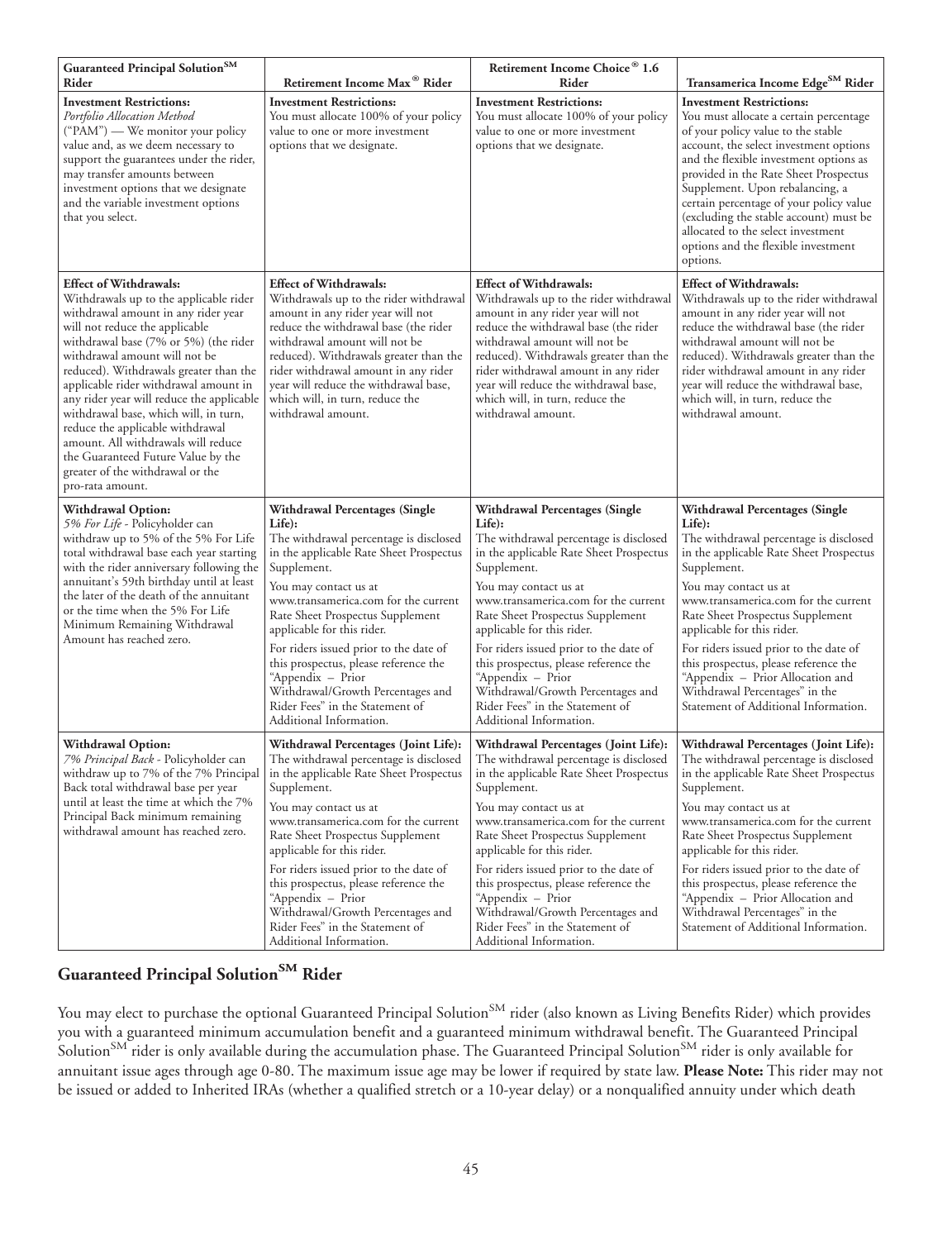benefits are being distributed under a nonqualified stretch withdrawal option. If you elect the Guaranteed Principal Solution<sup>SM</sup> rider you cannot elect the Retirement Income Max®, Retirement Income Choice® 1.6 or the Transamerica Income Edge<sup>SM</sup> riders. The guaranteed lifetime withdrawal benefit is based on our claims-paying ability.

*The Guaranteed Principal SolutionSM rider may vary for certain policies and may not be available for all policies, in all states, at all times or through all financial intermediaries. We may discontinue offering this benefit at any time for new sales, which includes new sales to existing policyowners. In some cases, a benefit not available through a financial intermediary may be obtained by contacting us directly. For more information on the options available for electing a benefit, please contact your financial intermediary or our Administrative Office.*

You should view the Guaranteed Principal Solution<sup>SM</sup> rider as a way to permit you to invest in variable investment options while still having your policy value and liquidity protected to the extent provided by the Guaranteed Principal Solution<sup>SM</sup> rider.

#### **Please note:**

- Certain protections under the rider are available only if you hold the rider for ten years.
- The longer you wait to start making withdrawals under the benefit, the less time you have to benefit from the guarantees due to the decreasing life expectancy as you age. This risk may be heightened if amounts are transferred based on the Portfolio Allocation Method. *See* Portfolio Allocation Method below.
- If you elect the rider, we will monitor your policy value and we may transfer amounts back and forth between specified investment options under the policy (including guaranteed period options in the fixed account) and the variable investment options you choose, according to a mathematical model that we will use to assist us in managing portfolio risk and supporting the guarantees under the rider. *See* Portfolio Allocation Method below.
- Any such transfers out of a guaranteed period option may be subject to an excess interest adjustment. (See Portfolio Allocation Method, below.)
- You will begin paying the rider charge as of the date the rider takes effect, even if you do not begin taking withdrawals for many years, or ever. We will not refund the charges you have paid under the rider if you never choose to take withdrawals and/or if you never receive any payments under the rider.
- We have designed this rider for you to take withdrawals each rider year that are less than or equal to the maximum annual withdrawal amount. You should not purchase this rider if you plan to take withdrawals in excess of the maximum annual withdrawal amount , because such excess withdrawals may significantly reduce or eliminate the value of the guarantees provided by the rider.
- The maximum annual withdrawal amount is either "principal back", which is defined as up to 7% of your total withdrawal base each rider year until your minimum remaining withdrawal amount reaches zero, or "for life", which is defined as up to 5% of your total withdrawal base each rider year starting with the rider anniversary immediately following the annuitant's 59<sup>th</sup> birthday until the annuitant's death, unless your "for life" minimum remaining withdrawal amount reaches zero due to excess withdrawals.
- Because the guaranteed minimum withdrawal benefit under this rider is accessed through regular withdrawals that do not exceed the maximum annual withdrawal amount, the rider may not be appropriate for you if you do not foresee a need for liquidity and your primary objective is to take the maximum advantage of the tax deferral aspect of the policy.
- The tax rules for qualified policies may limit the value of this rider. Please consult a qualified tax adviser before electing the Guaranteed Principal Solution<sup>SM</sup> rider for a qualified policy.

# **Guaranteed Minimum Accumulation Benefit of Guaranteed Principal SolutionSM Rider**

If you elect the Guaranteed Principal Solution<sup>SM</sup> rider, we will provide a guaranteed future value. This benefit is intended to provide a level of protection regardless of the performance of the variable investment options you select. The level of protection under the Guaranteed Minimum Accumulation Benefit is not 100% of your premium payments and is only in effect for the first ten rider years.

Guaranteed Future Value. We guarantee that, on the guaranteed future value date (ten years after you elect the rider), your policy value will at least equal your guaranteed future value. The guaranteed future value on the rider date (i.e., the date the rider is added to the policy) is the policy value (if X-Share is elected, less any premium enhancements if the rider is added in the first policy year). After the rider date and before the guaranteed future value date, the guaranteed future value is equal to:

- the guaranteed future value on the rider date; plus
- a percentage of subsequent premium payments (as described below); less
- subsequent adjusted partial withdrawals (as described below).

After the guaranteed future value date, the guaranteed future value equals zero.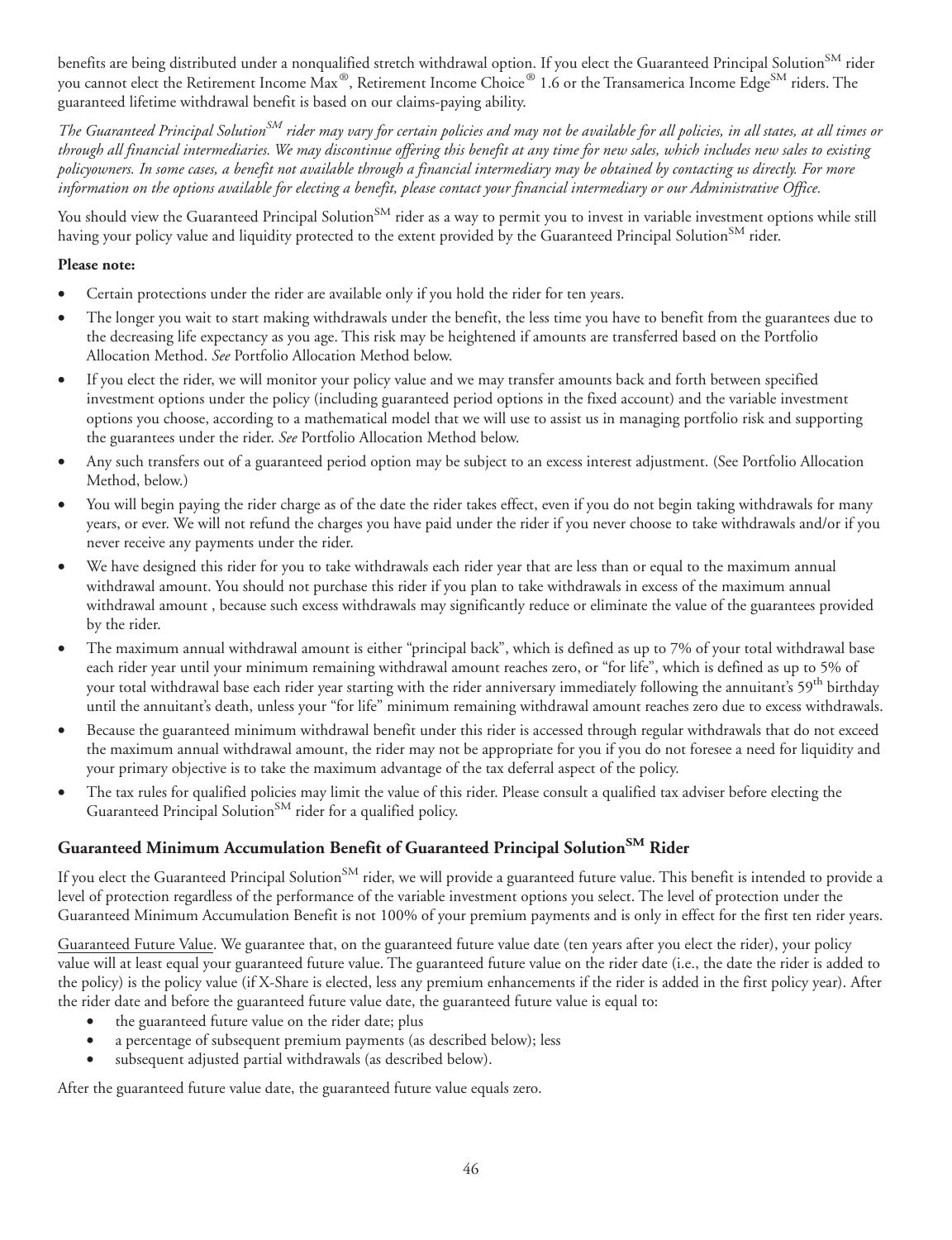Subsequent Premium Payments. The percentage of subsequent premium payments that will be added to the guaranteed future value is as follows:

| <b>Rider Year</b> | Percent of subsequent premium payments<br>added to guaranteed future value |
|-------------------|----------------------------------------------------------------------------|
|                   | 100%                                                                       |
| 2                 | 90%                                                                        |
| 3                 | 80%                                                                        |
| 4                 | 70%                                                                        |
| 5                 | 60%                                                                        |
| 6                 | 50%                                                                        |
| 7                 | 50%                                                                        |
| 8                 | 50%                                                                        |
| 9                 | 50%                                                                        |
| 10                | 0%                                                                         |

Guaranteed Future Value Adjusted Partial Withdrawals. If you take a partial withdrawal, even withdrawals under the guaranteed minimum withdrawal benefits, it will reduce your guaranteed future value. The amount of the reduction is referred to as the adjusted partial withdrawal amount, which will be equal to the greater of:

- the guaranteed future value immediately prior to the withdrawal multiplied by the percentage reduction in the policy value resulting from the gross partial withdrawal; or
- the gross partial withdrawal amount.

(The gross withdrawal amount is the amount you request, plus any surrender charges or excess interest adjustment that may be applicable.)

In other words, if your policy value is greater than the guaranteed future value at the time you make a partial withdrawal, then your guaranteed future value is reduced by the same amount we reduce your policy value. However, if your policy value is less than the guaranteed future value at the time you make a partial withdrawal, then your guaranteed future value will be reduced by more than the amount by which we reduce your policy value.

*See* the "Appendix - Guaranteed Principal Solution<sup>SM</sup> Rider Adjusted Withdrawals" to this prospectus for examples showing the effect of hypothetical withdrawals in more detail, including withdrawals that reduce the guaranteed future value by more than the amount of the gross partial withdrawal.

Guaranteed Minimum Accumulation Benefit. On the guaranteed future value date (ten years after you elect the rider), if the policy value is less than the guaranteed future value, we will calculate an amount equal to the difference between your policy value (the policy value will then be subject to investment risk) and the guaranteed future value, and this amount will be added on the next valuation date following the guaranteed future value date. This addition will not increase your "principal back" or "for life" total withdrawal bases. After the guaranteed future value date, the guaranteed minimum accumulation benefit will terminate.

**Example.** *Assume you make a single premium payment of \$100,000 and you do not make any withdrawals or additional premium payments. If, on the guaranteed future value date, your policy value has declined to \$90,000 because of negative investment performance, then we will add \$10,000 (\$100,000 – \$90,000) to your policy value.*

**Please note:** You do not have any protection under the guaranteed minimum accumulation benefit unless you hold the policy with the rider for ten years. If you think that you may terminate the policy or elect to start receiving annuity payments (or if you must begin taking required minimum distributions) before the guaranteed future value date, electing the rider may not be in your best interests.

# **Guaranteed Minimum Withdrawal Benefit of Guaranteed Principal SolutionSM Rider**

If you elect the Guaranteed Principal Solution<sup>SM</sup> rider, we will provide a maximum annual withdrawal amount (first as withdrawals from your policy value or, if necessary, as payments from us) regardless of your policy value. This benefit is intended to provide a level of benefits regardless of the performance of the variable investment options you select.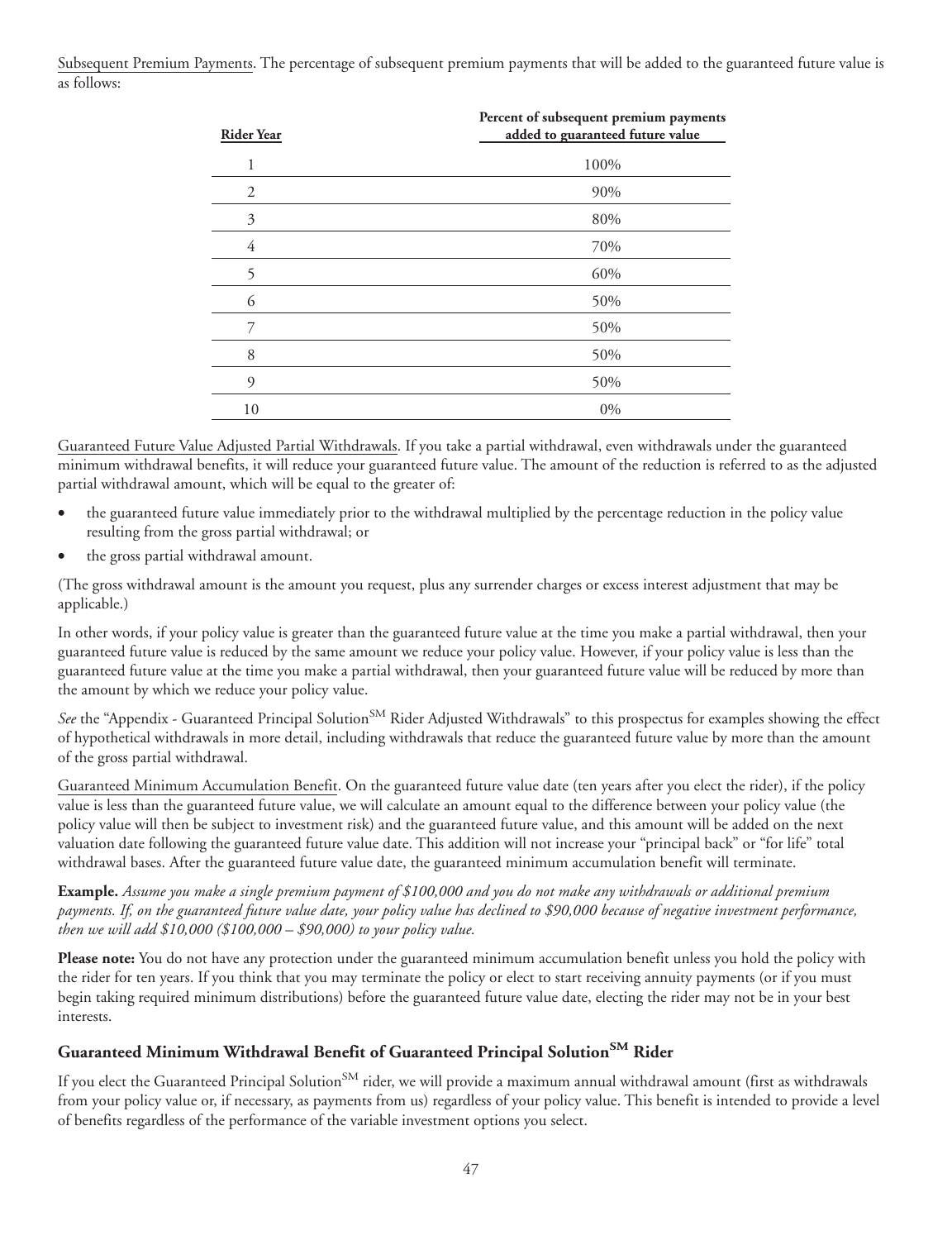Withdrawal Guarantees. We account for the withdrawals you take under the rider by applying two different withdrawal guarantees:

- "principal back," for withdrawals of up to 7% of your total withdrawal base.
- "for life," for withdrawals of up to 5% of your total withdrawal base.

You may elect to make withdrawals under either "principal back" or "for life". However, it is not a requirement that you specify a withdrawal as being under either withdrawal guarantee. Any withdrawals that you take while the rider is in effect could have different impacts under each of the withdrawal guarantees - on your maximum annual withdrawal amount, on your total withdrawal base, and on your minimum remaining withdrawal amount. **For example, withdrawals that are compliant with the "principal back" maximum withdrawal amount could result in excess withdrawals under the "for life" withdrawal guarantee and, consequently, would reduce the maximum annual withdrawal amount, the total withdrawal base, and the minimum remaining withdrawal amount under the "for life" withdrawal guarantee**. (*See* Adjusted Partial Withdrawals below.)

**Example**: *Assume you make a single premium payment of \$100,000 and you have not made any withdrawals or additional premium payments. If you withdraw \$6,000, that would be an excess withdrawal of \$1,000 (\$6,000 - \$5,000) under the for life guarantee but not under the principal back guarantee*.

Your ability to change the frequency or amount of your withdrawals ceases if your policy value reaches zero.

Of course, you can always withdraw an amount up to your cash value pursuant to your rights under the policy at your discretion. *See* "Appendix - Guaranteed Principal Solution<sup>SM</sup> Rider Adjusted Withdrawals," for examples showing the effect of hypothetical withdrawals in more detail, including an excess withdrawal that reduces the total withdrawal base by a pro rata amount.

#### **Please note:**

- Any amount withdrawn in a rider year (including any surrender charge or excess interest adjustment) in excess of the maximum withdrawal amount is an excess withdrawal.
- The amount of your excess withdrawal will impact the maximum annual withdrawal amount, total withdrawal base, and minimum remaining withdrawal amount under each guarantee and such impact may be on a greater than dollar-for-dollar basis. (*See* Maximum Annual Withdrawal Benefit, Total Withdrawal Base, and Minimum Remaining Withdrawal Amount, below.)
- We will not refund charges that have been paid up to the point of terminating the policy or receiving annuity payments.

Withdrawals under the guaranteed minimum withdrawal benefit also:

- reduce your policy value;
- reduce the guaranteed future value;
- reduce your death benefit and other benefits;
- may be subject to surrender charges or excess interest adjustments if the withdrawal is greater than the surrender charge free amount;
- may be subject to income taxes and federal tax penalties (*See* TAX INFORMATION).

Maximum Annual Withdrawal Amount. Under this benefit:

• **Principal Back**: You can withdraw up to 7% of, what we call your "principal back" total withdrawal base each rider year until your "principal back" minimum remaining withdrawal amount reaches zero.

**Example.** *Assume you make a single premium payment of \$100,000 and that you do not make any withdrawals or additional premium payments. Assume that after five years, your policy value has declined to \$70,000 solely because of negative investment performance. You could still receive up to \$7,000 (7% of \$100,000) each rider year for the next fourteen years and \$2,000 in the year immediately thereafter so you would get back your full \$100,000 (assuming that you do not withdraw more than \$7,000 in any one rider year).*

OR

• **For Life**: You can withdraw up to 5% of, what we call your "for life" total withdrawal base each rider year starting with the rider anniversary immediately following the annuitant's 59th birthday and lasting until the annuitant's death, unless your "for life" minimum remaining withdrawal amount reaches zero because of "excess withdrawals" (*see* Adjusted Partial Withdrawals, below). A penalty tax may be assessed on amounts surrendered from the policy before the taxpayer reaches age 59½.

**Example.** *Assume you are the owner and annuitant and you make a single premium payment of \$100,000 when you are 55 years old. Assume you do not make any withdrawals or additional premium payments. Assume that after five years, your policy value has declined to \$70,000 solely because of negative investment performance. You could still receive up to \$5,000 (5% of \$100,000) each rider year for the rest of your life (assuming that you do not withdraw more than \$5,000 in any one rider year).*

You can receive up to the maximum annual withdrawal amount each rider year (first as withdrawals from your policy value and, if necessary, as payments from us) under this rider regardless of your policy value; however, once your policy value reaches zero you cannot make premium payments, and all other policy features, benefits, and guarantees (except those provided by this rider) are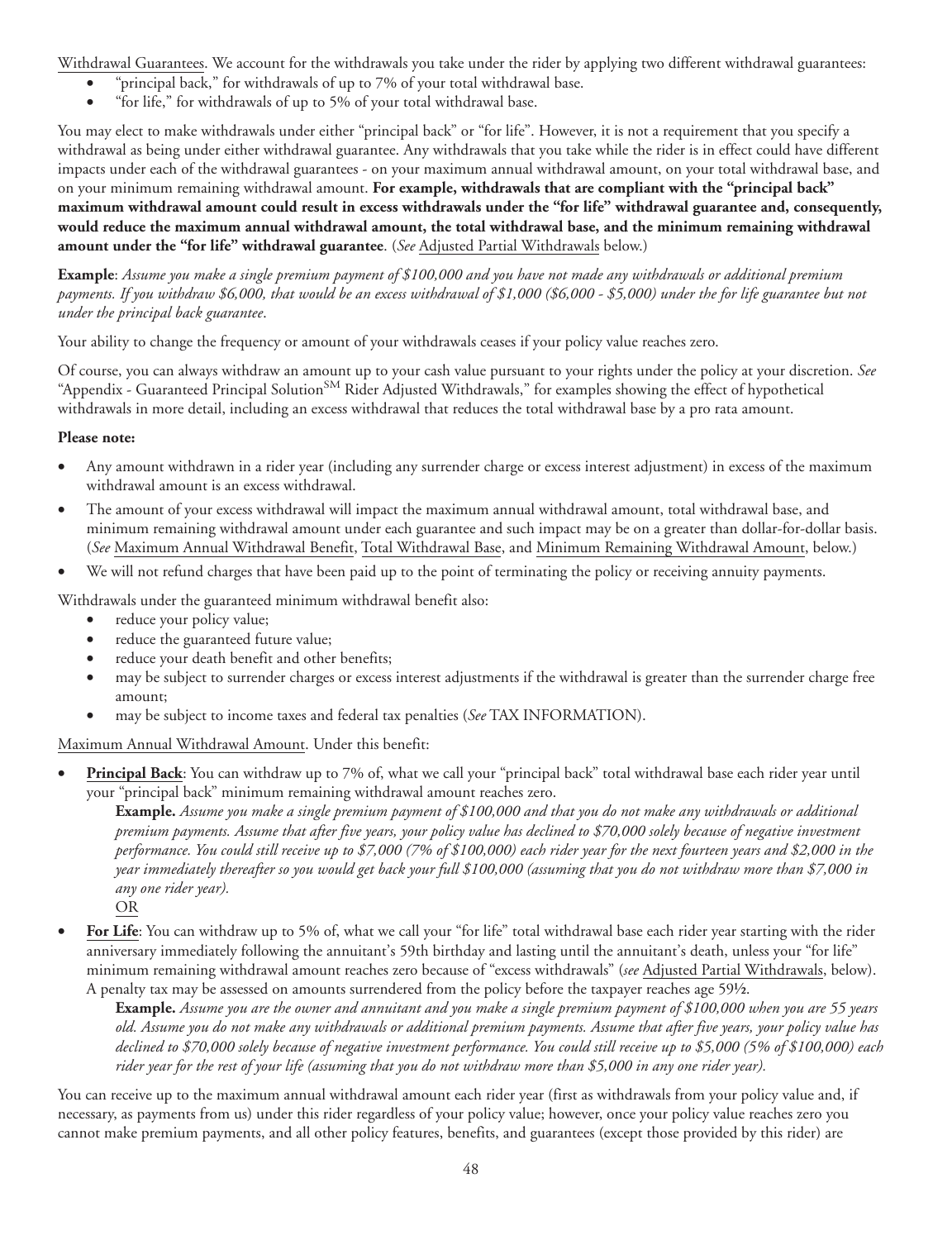terminated. In order to continue withdrawals under this rider after your policy value reaches zero, you must select an amount (which cannot exceed the maximum annual withdrawal amount at that time) and frequency (annually, semi-annually, quarterly or monthly) of future withdrawals. Once selected, the amount and frequency of future withdrawals cannot be changed.

#### **Please note:**

- Withdrawals under the 5% "for life" guarantee cannot begin until after the rider anniversary following the annuitant's 59th birthday.
- Any withdrawal before the rider anniversary following the annuitant's 59th birthday will reduce the benefits under the 5% "for life" guarantee.
- The maximum annual withdrawal amounts described above (the 7% "principal back" and 5% "for life") are based on rider years, not calendar or policy years (if different from rider years).
- You cannot carry over any portion of your maximum annual withdrawal amount that is not withdrawn during a rider year for withdrawal in a future rider year. This means that if you do not take the maximum annual withdrawal amount during a rider year, you cannot take more than the maximum annual withdrawal amount in the next rider year and maintain the rider's guarantees.
- Excess withdrawals may cause you to lose the benefit of the rider.
- If you have a qualified policy, minimum required distribution rules may force you to take excess withdrawals to avoid the imposition of a 50% penalty. Further, some qualified policies have withdrawal restrictions that may (with limited exceptions) prevent you from taking withdrawals before age 59½. You should consult a tax adviser before purchasing this rider with a qualified policy.

Total Withdrawal Base. We use the total withdrawal base to calculate the maximum annual withdrawal amount. The total withdrawal base on the rider date is the policy value (if X-Share is elected, less any premium enhancements if the rider is added in the first policy year). After the rider date, the total withdrawal base is equal to:

- the total withdrawal base on the rider date; plus
- subsequent premium payments; less
- subsequent adjusted partial withdrawals (as described below).

We will calculate separate total withdrawal bases for the "principal back" and "for life" guarantees.

**Please note:** We determine the total withdrawal base solely to calculate the maximum annual withdrawal amount. Your total withdrawal base is not a cash value, a surrender value, or a death benefit. It is not available for withdrawal, it is not a minimum return for any subaccount, and it is not a guarantee of policy value.

Minimum Remaining Withdrawal Amount. The minimum remaining withdrawal amount represents the total amount of guaranteed withdrawals still available under the rider. The minimum remaining withdrawal amount on the rider date is the policy value (if X-Share is elected, less any premium enhancements if the rider is added in the first policy year). After the rider date, the minimum remaining withdrawal amount is equal to:

- the minimum remaining withdrawal amount on the rider date; plus
- subsequent premium payments; less
- subsequent adjusted partial withdrawals (as described below).

We will calculate separate minimum remaining withdrawal amounts for the "principal back" and "for life" guarantees. It is important to calculate separate minimum remaining withdrawal amounts because they can provide different payment amounts not only upon reaching exhaustion but also in certain situations involving continuation after the annuitant's death.

Adjusted Partial Withdrawals. Each rider year, for each withdrawal guarantee (i.e., "principal back" and "for life"), gross partial withdrawals (the amount that you request be withdrawn, plus any surrender charge or excess interest adjustment that may be applicable) up to the maximum annual withdrawal amount for that withdrawal guarantee, will reduce the minimum remaining withdrawal amount for that withdrawal guarantee on a dollar-for-dollar basis, but will not reduce the total withdrawal base for that withdrawal guarantee. For each withdrawal guarantee, gross partial withdrawals in excess of the maximum annual withdrawal amount for that withdrawal guarantee will reduce the total withdrawal base and minimum remaining withdrawal amount for that withdrawal guarantee by the greater of the dollar amount of the excess withdrawal or a pro rata amount *(possibly to zero)*. *See* "Appendix - Guaranteed Principal Solution<sup>SM</sup> Rider Adjusted Withdrawals," which provides examples showing the effect of a withdrawal. Excess withdrawals may cause you to lose the withdrawal guarantees under this rider.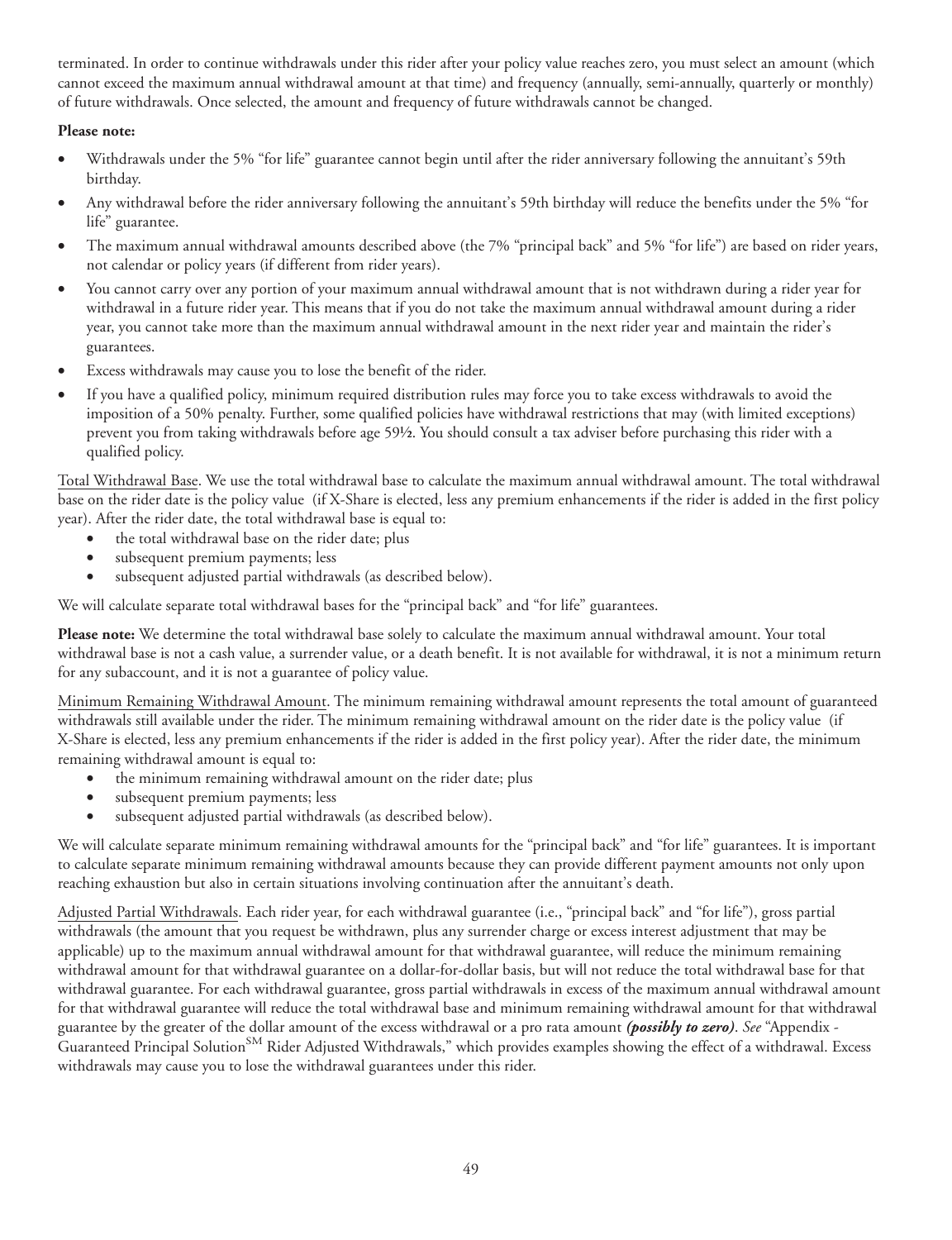**Please note:** Gross partial withdrawals that are compliant with the "principal back" withdrawal guarantee (i.e., withdrawals of the "principal back" maximum annual withdrawal amount) and any partial withdrawal before the rider anniversary following the annuitant's 59th birthday, will result in an excess partial withdrawal under the "for life" guarantee, and will reduce the "for life" maximum annual withdrawal amount, the "for life" total withdrawal base, and the "for life" minimum remaining withdrawal amount. Such reduction may be on a greater than dollar-for-dollar basis if the policy value is less than the applicable base.

Rider Fee. There is an additional charge for this rider which is a percentage of the "principal back" total withdrawal base on each rider anniversary which is charged annually before annuitization. We will also deduct the rider fee upon full surrender of the policy or other termination of the rider. The rider fee is deducted from each investment option in proportion to the amount of policy value in each investment option. Generally, the rider fee is deducted regardless of your values (i.e., even if your policy value exceeds your total withdrawal base).

We will continue to calculate the rider fee using the "principal back" total withdrawal base even after the "principal back" minimum remaining withdrawal amount reaches zero. The "principal back" total withdrawal base is always greater than or equal to the "for life" total withdrawal base.

**Please note:** Because the rider fee is a percentage of your "principal back" total withdrawal base on each rider anniversary, the fee can be substantially more than the same percentage of your policy value if that total withdrawal base is higher than your policy value.

## **Portfolio Allocation Method**

If you elect the Guaranteed Principal Solution<sup>SM</sup> rider, the Portfolio Allocation Method ("PAM") will automatically be in effect. PAM is designed to help manage portfolio risk and support the guarantees under the Guaranteed Principal Solution<sup>SM</sup> rider. Using PAM, we will monitor your policy value and amounts will be transferred back and forth between the PAM TA Aegon U.S. Government Securities - Service Class subaccount (which invests in the Transamerica Aegon U.S. Government Securities VP - Service Class portfolio of the Transamerica Series Trust) or certain guaranteed period options of the fixed account (each a "PAM investment option" and collectively, the "PAM investment options") and the variable investment options you choose to the extent the disclosed formula mandates. You should read the underlying fund prospectus for the variable PAM investment option(s) carefully before you elect the Guaranteed Principal Solution<sup>SM</sup> rider. We will transfer amounts from your variable investment options to the PAM investment options to the extent the disclosed formula mandates to support the guarantees under the rider. We will transfer amounts to the PAM investment options proportionally from all your variable investment options. Currently, PAM transfers are being made to the PAM TA Aegon U.S. Government Securities - Service Class subaccount. We will not transfer amounts to the PAM investment options if your policy value is greater than guarantees under the rider.

PAM is designed to help reduce portfolio risk associated with negative performance. Using PAM, we will transfer amounts from your variable investment options to the PAM investment options to the extent the disclosed formula mandates to help manage portfolio risk and support the guarantees under the Guaranteed Principal Solution<sup>SM</sup> rider. You should not view the Guaranteed Principal Solution<sup>SM</sup> rider or PAM as a "market timing" tool or other type of investment program designed to enhance your policy value. If you choose this rider, it may result in a lower policy value in certain situations. If policy value is transferred from your chosen variable investment options to the PAM investment options, less of your policy value may be available to participate in any future positive investment performance of your variable investment options. This may potentially provide a lower policy value than if you did not select the Guaranteed Principal Solution<sup>SM</sup> rider.

Under PAM, the mathematical model compares a number of interrelated factors including your policy value and the guarantees under the rider to be provided in the future. The mathematical model also uses assumptions for interest rates, the duration of the policy and stock market volatility. The following table sets forth the most influential of these factors and indicates how each one (assuming all other factors remain constant) could trigger a transfer into or out of the PAM subaccounts.

| Factor                        | <b>Direction of Transfer</b>       |
|-------------------------------|------------------------------------|
| Policy Value Increases        | Transfer to the investment options |
| <b>Policy Value Decreases</b> | Transfer to the PAM subaccounts    |
| Interest Rates Increase       | Transfer to the investment options |
| <b>Volatility Increases</b>   | Transfer to the PAM subaccounts    |

The amount of the transfer will vary depending on the magnitude and direction of the change in these factors. We may transfer some or all of your policy value to or from the PAM investment options.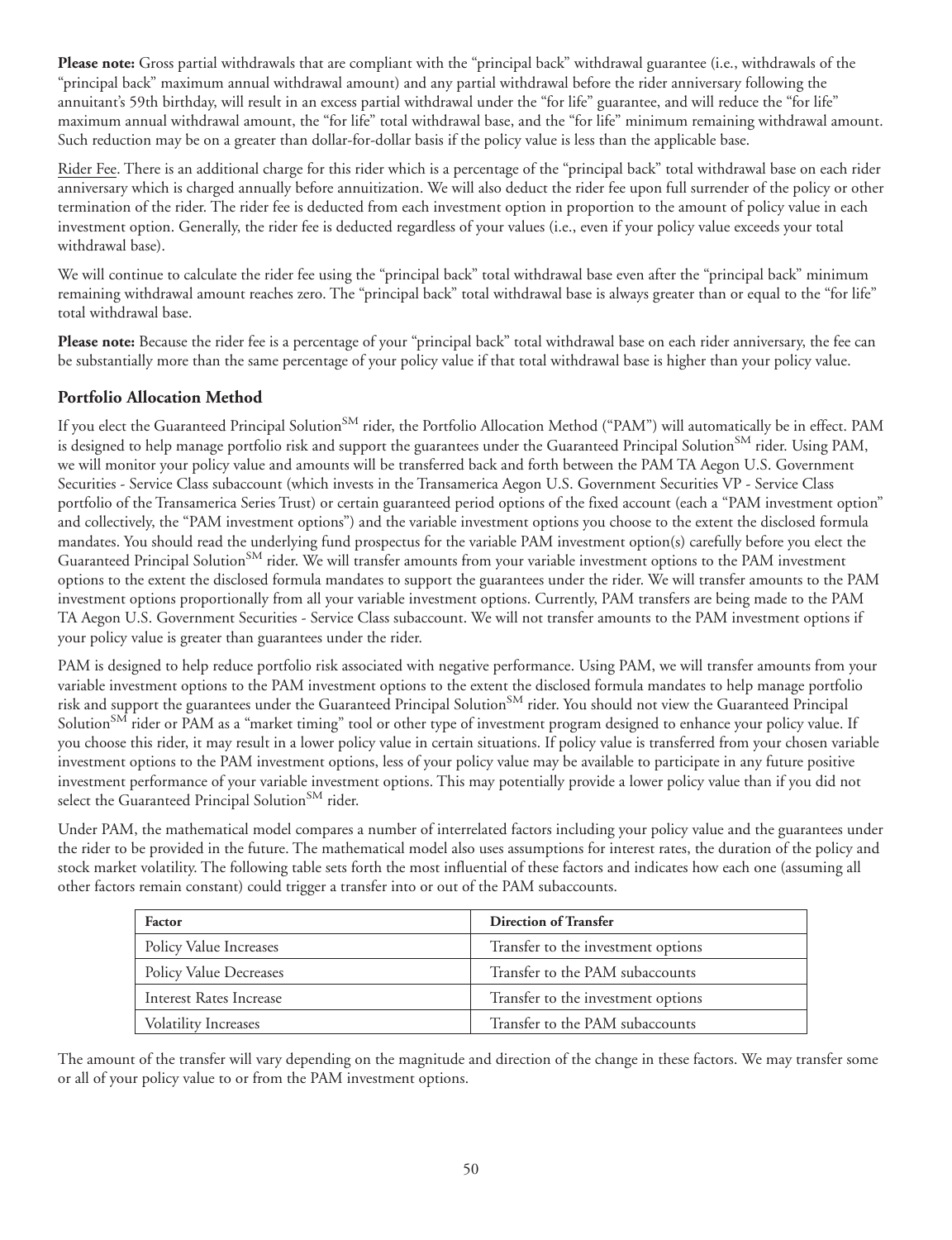Transactions you make also affect the number of PAM transfers including:

- additional premium payments; and
- excess withdrawals.

These transactions will change the policy value relative to the guarantees under the rider and may result in additional PAM transfers.

You may not allocate premium payments to, nor transfer policy value into or out of, the PAM investment options. PAM transfers are not subject to any transfer fee and do not count against the number of any free transfers we allow. Transfers out of a fixed account PAM investment option are at our discretion and may be subject to an excess interest adjustment if the transfer occurs before the end of a guarantee period. Any transfer we make out of PAM investment options to your variable investment options will be allocated into your variable investment options in proportion to the amount of policy value in each variable investment option. Please note that if your policy value is 100% allocated to the fixed account, we will be unable to transfer any of your policy value out of PAM investment options. If a merger of an underlying investment option occurs, the policy value allocated to the existing subaccount will be merged into the surviving underlying investment option.

Generally, transfers to the PAM investment options first occur when the policy value drops by a cumulative amount of 3% to 5% over any period of time, although we may make transfers to the PAM investment options when the policy value drops by a cumulative amount of less than 3% in relation to the guarantees. If the policy value continues to fall, more transfers to the PAM investment options will occur. When a transfer occurs, the transferred policy value is allocated to the PAM investment option(s) we deem appropriate. The policy value allocated to the PAM investment options will remain there unless the performance of your chosen investment options recovers sufficiently to enable us to transfer amounts back to your investment options while maintaining the guarantees under the Guaranteed Principal Solution<sup>SM</sup> rider. This generally occurs when the policy value increases by 5% to 10% in relation to the guarantees, although we may require a larger increase before transferring amounts back to your investment options.

We reserve the right to change investment choices in the future for new purchasers of the Guaranteed Principal Solution<sup>SM</sup> rider, including changing the PAM investment option, as we deem necessary to support the guarantees thereunder. We will not change the PAM investment option for any existing policyholders of a Guaranteed Principal Solution<sup>SM</sup> rider.

The Daily Rebalancing Formula Under the Mathematical Model: As noted above, to limit our exposure under the rider, we transfer policy value from your investment options to the PAM subaccounts, to the extent called for by a mathematical model that will not change once you purchase the policy. We do this in order to minimize the need to provide payments (for example, when your policy value goes to zero by other than an excess withdrawal), or to extend the time before any payment is required. When payments become more likely (because your policy value is approaching zero), the mathematical model will tend to allocate more policy value to the PAM subaccounts. If, on the other hand, the policy value is much higher than the guarantees under the rider, then payments may not be necessary, and therefore, the mathematical model will tend to allocate more policy value to the investment options.

Each business day the mathematical model computes a "target allocation," which is the portion of the policy value that is to be allocated to the investment options.

The target allocation depends on several factors, including the policy value as compared to the guarantees under the rider, the time until payments are likely required, and interest rates. However, as time passes, these factors change. Therefore, the target allocation changes from one business day to the next. *See* "Appendix - PAM Method Transfers" for more detail regarding the workings of the mathematical model.

# **Upgrades**

Prior to the annuitant's 86th birthday and after the third rider anniversary, you can upgrade the rider by providing us the required notice. If you upgrade your rider, the current rider will terminate and a new rider will be issued. The new rider's total withdrawal base, guaranteed future value and minimum remaining withdrawal amount will equal the policy value on the date of the upgrade. At that time, the maximum annual withdrawal amount will be recalculated using the new total withdrawal base.

If an upgrade is elected, your current rider will terminate and a new rider will be issued with a new rider date, guaranteed future value date, and its own rider fee percentage (which may be higher than your current rider fee percentage). The "principal back" and "for life" withdrawal percentages will not change. The new rider date will be the date we receive all necessary information.

# **Annuitization**

If you have reached your maximum annuity commencement date, we will allow you to annuitize your policy and elect to receive lifetime annuity payments equal to your 5% "for life" maximum annual withdrawal amount.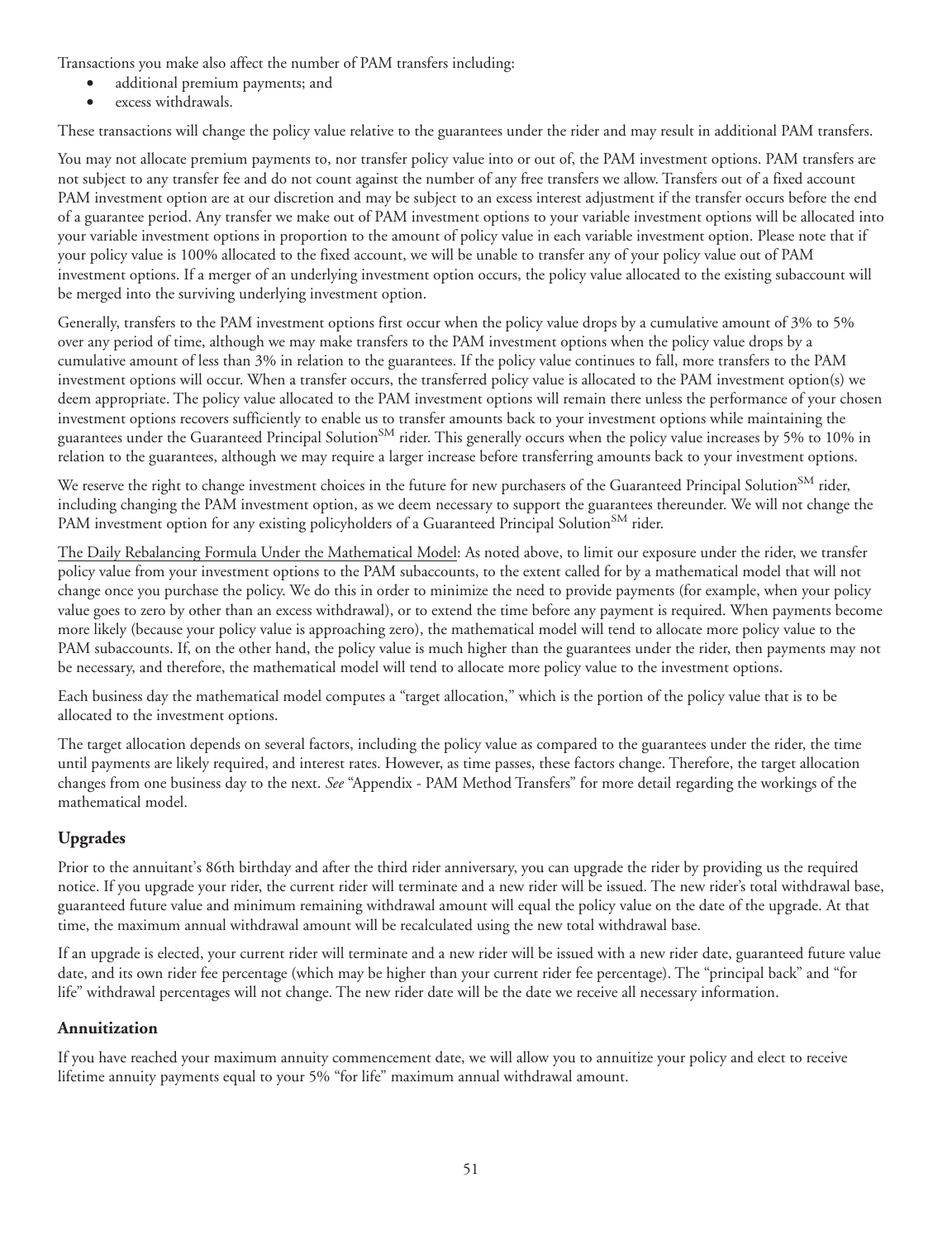### **Termination**

The Guaranteed Principal Solution<sup>SM</sup> rider will terminate upon the earliest of the following:

- the date we receive written notice from you in good order requesting termination of the Guaranteed Principal Solution<sup>SM</sup> rider (you may not terminate the rider before the third rider anniversary);
- annuitization (however, if you have reached your maximum annuity commencement date you may choose an annuitization option which guarantees you lifetime payments in an amount equal to your 5% "for life" maximum annual withdrawal amount);
- the date the policy to which this rider is attached is assigned or the owner is changed without our approval;
- the date an excess withdrawal reduces your policy value to zero; or
- termination of your policy.

**Please note:** This feature terminates upon annuitization and there is a maximum annuity commencement date.

# **Retirement Income Max® Rider**

If you elect the Retirement Income Max® rider identified below, which provides certain guaranteed benefits, the Company requires your policy value to be allocated into designated investment options. One or more of the designated investment options may include a volatility control strategy. **Volatility control strategies, in periods of high market volatility, could limit your participation in market gains; this may conflict with your investment objectives by limiting your ability to maximize potential growth of your policy value and, in turn, the value of any guaranteed benefit that is tied to investment performance.** Volatility control strategies are intended to help limit overall volatility and reduce the effects of significant market downturns during periods of high market volatility, providing policy owners with the opportunity for smoother performance and better risk adjusted returns. Volatility control (and similar terms) can encompass a variety of investment strategies of different types and degrees; therefore, you should read the applicable annuity and underlying fund portfolio prospectuses carefully to understand how these investment strategies may affect your policy value and rider benefits. The Company's requirement to invest in accordance with designated investment options, which may include volatility control, may reduce our costs and risks associated with this rider. **You pay an additional fee for the rider benefits which, in part, pay for protecting the rider benefit base from investment losses. Since the rider benefit base does not decrease as a result of investment losses, volatility control strategies might not provide meaningful additional benefit to you.** You should carefully evaluate with your financial professional whether to invest in funds with volatility control strategies, taking into consideration the potential positive or negative impact that such strategy may have on your investment objectives, your policy value and the benefits under the Retirement Income Max® rider. If you determine that funds with volatility control strategies are not consistent with your investment objectives, other designated investment options are available under the Retirement Income Max® rider that do not invest in funds that utilize volatility control strategies.

You may elect to purchase the optional Retirement Income Max<sup>®</sup> rider, which provides you with: (1) a guaranteed lifetime withdrawal benefit; and (2) an opportunity for increases in the rider withdrawal amount. This rider is available during the accumulation phase, and requires that you allocate 100% of your policy value in certain designated investment options which are designed to help manage our risk and support the guarantees under the rider. If you elect the Retirement Income Max ® rider you cannot elect the Guaranteed Principal Solution<sup>SM</sup>, Retirement Income Choice® 1.6 or Transamerica Income Edge<sup>SM</sup> riders. The tax rules for qualified policies may limit the value of this rider. Please consult a qualified tax adviser before electing the Retirement Income Max® rider for a qualified policy. **Please Note:** This rider may not be issued or added to Inherited IRAs (whether a qualified stretch or a 10-year delay) or a nonqualified annuity under which death benefits are being distributed under a nonqualified stretch withdrawal option. The guaranteed lifetime withdrawal benefit is based on our claims-paying ability.

*The Retirement Income Max ® rider may vary for certain policies and may not be available for all policies, in all states, at all times or through all financial intermediaries. We may discontinue offering this benefit at any time for new sales, which includes new sales to existing policyowners. In some cases, a benefit not available through a financial intermediary may be obtained by contacting us directly. For more information on the options available for electing a benefit, please contact your financial intermediary or our Administrative Office.*

# **Retirement Income Max® - Base Benefit**

Under this benefit, you can receive up to the rider withdrawal amount each rider year (first as withdrawals from your policy value and, if necessary because your policy value goes to zero by other than an excess withdrawal, as payments from us for life), starting with the rider year immediately following the annuitant's (or the annuitant's spouse if younger and the joint life option is elected) 59th birthday and lasting until the annuitant's (or surviving spouse's if the joint life option is elected) death (unless your withdrawal base is reduced to zero because of an "excess withdrawal"; *see* Withdrawal Base Adjustments, below). A rider year begins on the rider date (the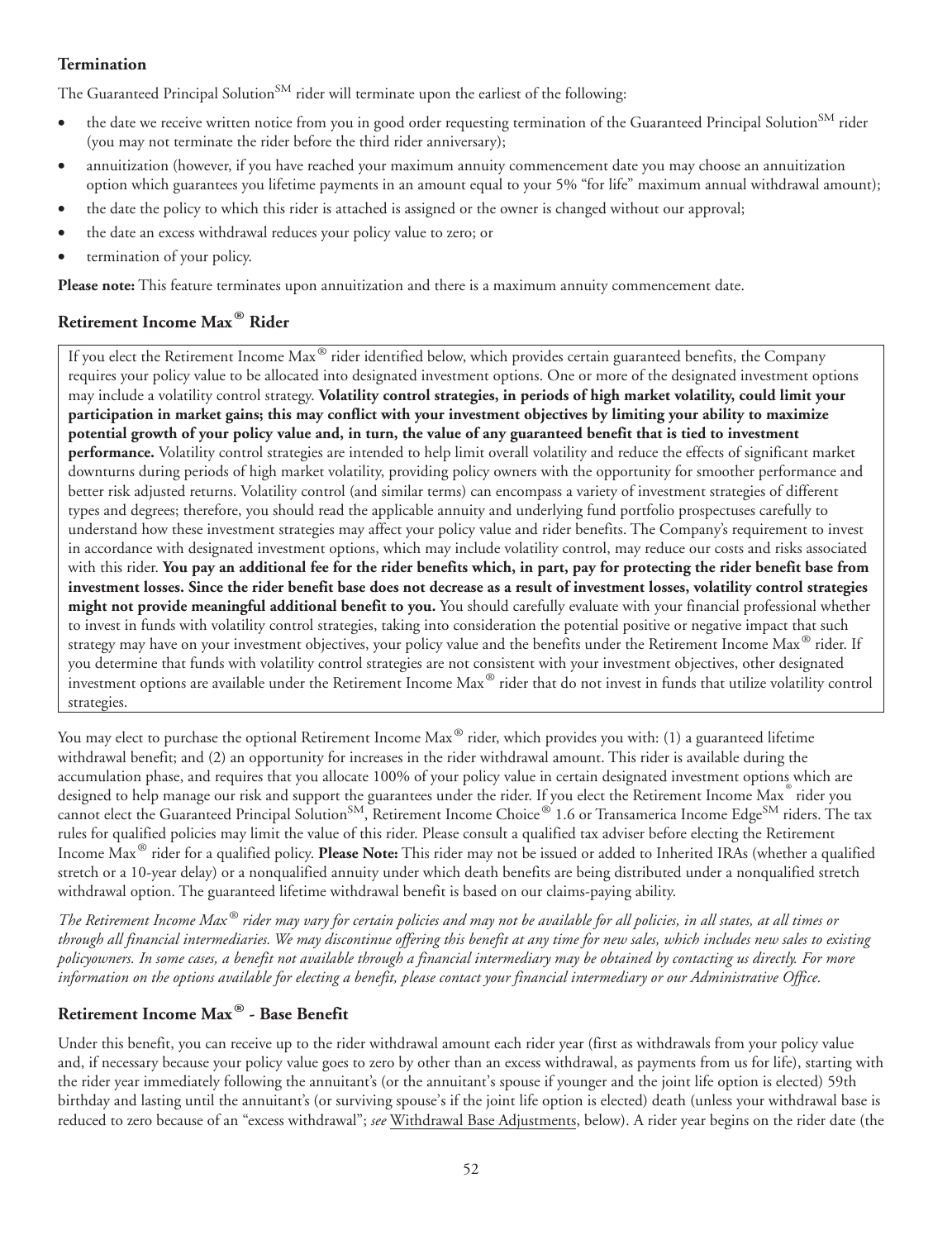date the rider becomes effective) and thereafter on each anniversary of that date. The withdrawal percentage and the growth percentage that are used to determine your rider withdrawal amount will be disclosed in a Rate Sheet Prospectus Supplement which may be amended from time to time by us.

Of course, you can always withdraw an amount up to your cash value pursuant to your rights under the policy at your discretion. *See* the "Appendix - Hypothetical Adjusted Withdrawals - Guaranteed Lifetime Withdrawal Benefit Riders" for examples showing the effect of hypothetical withdrawals in more detail.

### **Please note:**

- You will begin paying the rider charge as of the date the rider takes effect, even if you do not begin taking withdrawals for many years, or ever. We will not refund the charges you have paid under the rider if you never choose to take withdrawals and/or if you never receive any payments under the rider.
- We have designed this rider to allow for withdrawals from your policy value each rider year that are less than or equal to the rider withdrawal amount. You should not purchase this rider if you plan to take withdrawals in excess of the rider withdrawal amount, because such excess withdrawals may significantly reduce or eliminate the value of the guarantee provided by the rider.
- The longer you wait to start making withdrawals under the benefit, the less time you have to benefit from the guarantee because of decreasing life expectancy as you age. On the other hand, the longer you wait to begin making withdrawals, the higher your withdrawal percentage may be, the higher the withdrawal base due to growth may be, and the more opportunities you will have to lock in a higher withdrawal base. You should carefully consider when to begin making withdrawals. There is a risk that you will not begin making withdrawals at the most financially beneficial time for you.
- Because the guaranteed lifetime withdrawal benefit under this rider is accessed through regular withdrawals that do not exceed the rider withdrawal amount, the rider may not be appropriate for you if you do not foresee a need for liquidity and your primary objective is to take maximum advantage of the tax deferral aspect of the policy.
- All policy value must be allocated to a limited number of specified investment options. You should consult with your registered representative to assist you in determining whether these certain investment options are suited for your financial needs and risk tolerance.
- Any amount of withdrawals in any rider year that are in excess of the rider withdrawal amount are excess withdrawals.
- An excess withdrawal may impact the withdrawal base on a greater than dollar-for-dollar basis and may cause you to lose the benefit of this rider.
- Upon the death of the annuitant (or the death of the surviving spouse if the joint option is elected and the surviving spouse was eligible to and elected to continue the policy), the Retirement Income Max® rider terminates and all benefits thereunder cease.
- We will not refund charges that have been paid up to the point of terminating your policy or receiving annuity payments.

Like all withdrawals, withdrawals while this rider is in effect also:

- reduce your policy value;
- reduce your base policy death benefit and other benefits;
- may be subject to surrender charges or excess interest adjustments if the withdrawal is greater than the surrender charge free amount;
- may be subject to income taxes and federal tax penalties; and
- may be limited or restricted under certain qualified policies.

Rider Withdrawal Amount. You can withdraw up to the rider withdrawal amount in any rider year (after age 59) from your policy value without causing an excess withdrawal. *See* Withdrawal Base Adjustments below.

The rider withdrawal amount is zero if the annuitant (or the annuitant's spouse if younger and the joint life option is elected) is not 59 years old on the rider date and remains zero until the first day of the rider year after the annuitant's (or the annuitant's spouse's if younger and the joint life option is elected) 59th birthday. If the annuitant (or the annuitant's spouse if younger and the joint life option is elected) is at least 59 years old on the rider date, then the rider withdrawal amount is equal to the withdrawal base multiplied by the withdrawal percentage (for riders issued prior to the date of this prospectus, *see* "Appendix – Prior Withdrawal/Growth Percentages and Rider Fees" in the Statement of Additional Information, for your withdrawal percentage depending on when you purchased your rider).

*For qualified policies:* If the plan participant (generally the Annuitant) attains age 72 (or age 70½ if the Annuitant attained 70½ before 1/1/2020), the rider withdrawal amount for that rider year (and each subsequent rider year) is equal to the greater of:

• the rider withdrawal amount described above; or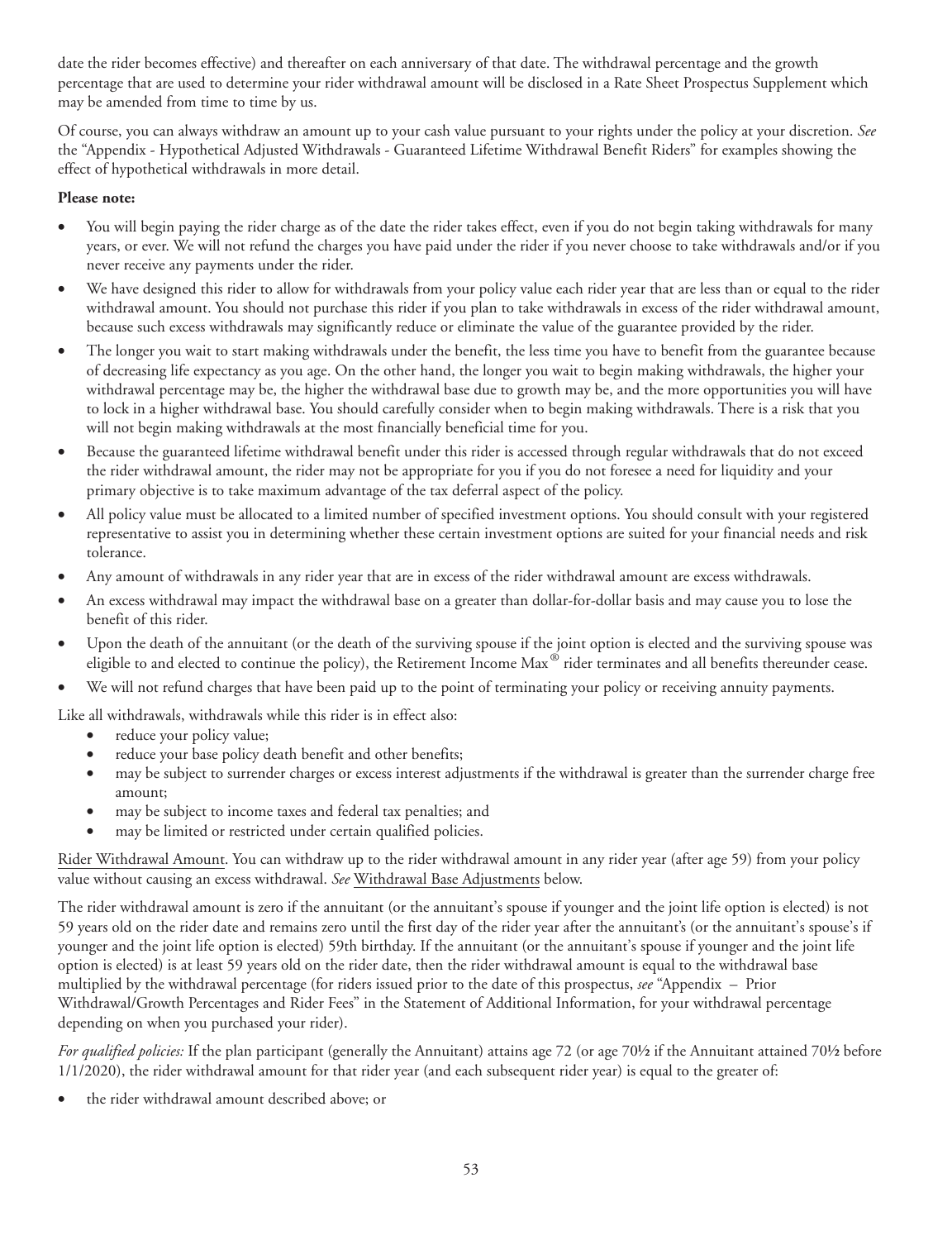• an amount equal to any minimum required distribution amount *(for the tax year on that rider anniversary)* calculated using only: (1) the living annuitant's age, (2) the IRS Uniform Lifetime table or, if applicable, the Joint Life and Survivor Expectancy table, (3) the policy value of the base policy, (prior to the first rider anniversary we use the policy value on the rider date and thereafter we use the policy value on the date prescribed by the IRS) and (4) amounts from the current calendar year (no carry-over from past years).

Only amounts calculated as set forth above can be used as the rider withdrawal amount. If the minimum required distribution amount (determined as set forth above) exceeds the rider withdrawal amount, the excess will not be treated as an excess withdrawal under the rider.

If your policy value reaches zero:

- *by means other than an excess withdrawal*, then you cannot make premium payments and all other policy features, benefits, and guarantees (except those provided by this rider) are terminated. If your policy value reaches zero by other than an excess withdrawal, we will, unless instructed otherwise, disburse any remaining minimum required distribution amount for the current rider year and set up monthly payments beginning in the next rider year according to your guarantees.
- due to an excess withdrawal, then this rider terminates (as does the policy).

#### **Please note:**

- If the rider is added prior to the annuitant's (or the annuitant's spouse if younger and the joint life option is elected) 59th birthday, the rider withdrawal amount will be zero until the beginning of the rider year after the annuitant's (or the annuitant's spouse if younger and the joint life option is elected) 59th birthday, however, you will still be charged a rider fee prior to this time.
- The rider year begins on the rider date and thereafter on each rider anniversary. Withdrawals requested for the upcoming rider year must be taken the day after each rider anniversary or later within the rider year. Any withdrawal taken on the rider anniversary date will count towards the previous rider year withdrawals.
- You cannot carry over any portion of your rider withdrawal amount that is not withdrawn during a rider year for withdrawal in a future rider year. This means that if you do not take the entire rider withdrawal amount during a rider year, you cannot take more than the rider withdrawal amount in the next rider year and maintain the rider's guarantees.
- Excess withdrawals may cause you to lose the benefit of the rider.
- All policy value must be allocated to a limited number of specified investment options. (*See* Designated Investment Options below.)

### **Rate Sheet Prospectus Supplement**

The withdrawal, growth and fee percentages are disclosed in Rate Sheet Prospectus Supplements. We periodically issue new Rate Sheet Prospectus Supplements that may reflect different withdrawal, growth and fee percentages than the previous Rate Sheet Prospectus Supplements. All Rate Sheet Prospectus Supplements are also available on the EDGAR system at www.sec.gov (File Numbers 333-185573 for TLIC and 333-185574 for TFLIC). In order to receive the applicable withdrawal, growth and fee percentages: (1) your application must be signed and received within the stated time period set forth in the applicable Rate Sheet Prospectus Supplement and (2) your application must be received and your policy must be funded within the stated time periods set forth in the applicable Rate Sheet Prospectus Supplement. Withdrawal percentages reflected in a Rate Sheet Prospectus Supplement with an effective period that does not include the date you signed your application will not apply to your policy. You should not purchase this rider without first obtaining the applicable Rate Sheet Prospectus Supplement. You can contact us at www.transamerica.com to receive a Rate Sheet Prospectus Supplement applicable to you.

Withdrawal Percentage. We use the withdrawal percentage to calculate the rider withdrawal amount. The withdrawal percentage is determined by the annuitant's age (or the annuitant's spouse's age if younger and the joint life option is elected) at the time of the first withdrawal taken on or after the rider anniversary immediately following the annuitant's (or the annuitant's spouse's if younger and the joint life option is elected) 59th birthday.

Please note, once established, the withdrawal percentage will not change except in certain instances involving automatic step-ups. Withdrawal percentages will change when an automatic step-up occurs and you had crossed into another age band prior to the automatic step-up, *see* Automatic Step-Up section in the prospectus.

Withdrawal Base. We use the withdrawal base to calculate the rider withdrawal amount and the rider fee. The withdrawal base on the rider date is the policy value (if X-Share is elected, less any premium enhancements if the rider is added in the first policy year). During any rider year, the withdrawal base is equal to the withdrawal base on the rider date or most recent rider anniversary, plus subsequent premium payments, less subsequent withdrawal base adjustments due to excess withdrawals.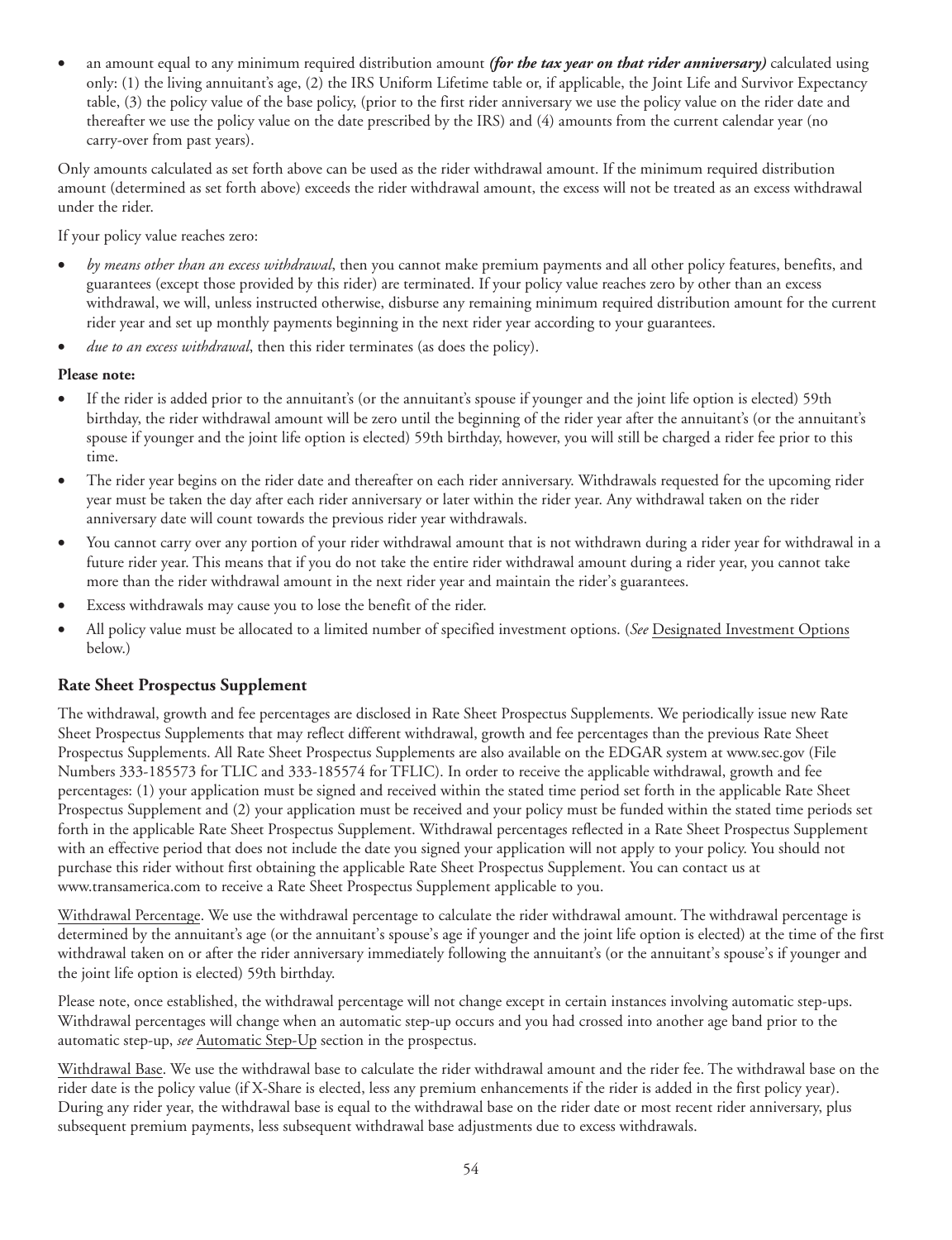#### **Please note:**

- We determine the withdrawal base solely to calculate the rider withdrawal amount and rider fee.
- Your withdrawal base is not a cash value, a surrender value, or a death benefit. It is not available for withdrawal, it is not a minimum return for any subaccount, and it is not a guarantee of policy value.
- Because the withdrawal base is generally equal to the policy value on the rider date, the rider withdrawal amount may be lower if you delay electing the rider and the policy value decreases before you elect the rider.

On each rider anniversary, the withdrawal base will equal the greatest of:

- the current withdrawal base;
- the withdrawal base immediately before the rider anniversary, increased by the growth credit, if any (*see* Growth below);
- the policy value on any monthiversary<sup>SM</sup> (the same day of the month as the rider date, or the next business day if our Administrative Office or the New York Stock Exchange are closed) within the current rider year, including the current rider anniversary (*see* Automatic Step-Up below).

*See* "Appendix - Hypothetical Example of the Withdrawal Base Calculation - Retirement Income Max® Rider" which illustrates the hypothetical example of the withdrawal base calculation.

Growth. On each of the first ten rider anniversaries, we will add a growth credit to your withdrawal base if no withdrawal occurred during the preceding rider year. The annual growth credit is equal to the growth percentage multiplied by the withdrawal base immediately before the rider anniversary.

**Please note:** Because a withdrawal will eliminate the potential application of the growth credit for that rider year, you should consider your need or possible need to take withdrawals within the first 10 rider years in deciding whether to purchase the rider.

Automatic Step-Up. On each rider anniversary, we will automatically step-up the withdrawal base to an amount equal to the greater of (1) the highest policy value on any monthiversary<sup>SM</sup> during the preceding rider year, if no excess withdrawal occurred, or (2) the policy value on the rider anniversary. If neither value is greater than the current withdrawal base, or the withdrawal base is increased by any growth percentage, no automatic step-up will occur. The withdrawal percentage (as indicated in the Rate Sheet Prospectus Supplement) will also increase if you have crossed into another age band prior to the automatic step-up. Please note, the increase is part of the automatic step-up and if no automatic step-up occurs then there will be no withdrawal percentage increase.

On each rider anniversary the rider fee percentage may increase (or decrease) at the time of any automatic step-up. The rider fee percentage will not exceed 0.75% from the current rider fee percentage in effect when you purchased the rider.

Automatic Step-Up Opt Out. Each time an automatic step-up results in a rider fee percentage increase, you have the option to reject the automatic step-up and reinstate the withdrawal base, withdrawal percentage, and rider fee percentage to their respective amounts immediately before the automatic step-up, provided that you do so within 30 days after the rider anniversary on which the automatic step-up occurred. We must receive your rejection (each time you elect to opt out), in good order, at our Administrative Office within the same 30 day period after the rider anniversary on which the automatic step-up occurred. You are not subject to fee increases for any Automatic Step-Up that you have opted out of. **Opting out of one step-up does not operate as an opt-out of any future step-ups**.

Withdrawal Base Adjustments. Cumulative gross partial withdrawals up to the rider withdrawal amount in any rider year will not reduce the withdrawal base. Any amount of gross partial withdrawals in excess of the rider withdrawal amount in any rider year ("excess withdrawals") will reduce the withdrawal base, however, by the greater of the dollar amount of the excess withdrawal (if the policy value is greater than the withdrawal base) or a pro rata amount (in proportion to the reduction in the policy value when the policy value is less than the withdrawal base), *possibly to zero*. If an excess withdrawal reduces the policy value to zero, this rider will terminate. Withdrawal base adjustments occur immediately following excess withdrawals. *See* "Appendix - Hypothetical Adjusted Withdrawals - Guaranteed Lifetime Withdrawal Benefit Riders" for examples showing the effect of hypothetical withdrawals in more detail, including an excess withdrawal that reduces the withdrawal base by a pro rata amount. The effect of an excess withdrawal is amplified if the policy value is less than the withdrawal base.

**Please Note**: You retain all responsibility for monitoring excess withdrawals. If you take regular or scheduled withdrawals please pay particular attention to any excess withdrawal because your otherwise regular or scheduled non-excess withdrawals may thereafter all be excess withdrawals that reduce or eliminate your benefit on an accelerated basis.

*Example. Assume you are the owner and annuitant and you make a single premium payment of \$100,000 when you are 66 years old. Further assume that you do not make any withdrawals or additional premium payments, no automatic step-ups occurred, but that after five years your policy value has declined to \$90,000 solely because of negative investment performance. With an assumed annual growth rate percentage of 5.0%, after 5 years the withdrawal base is equal to \$127,628 (\$100,000 x 1.055 ). You could receive up to \$6,381 which is*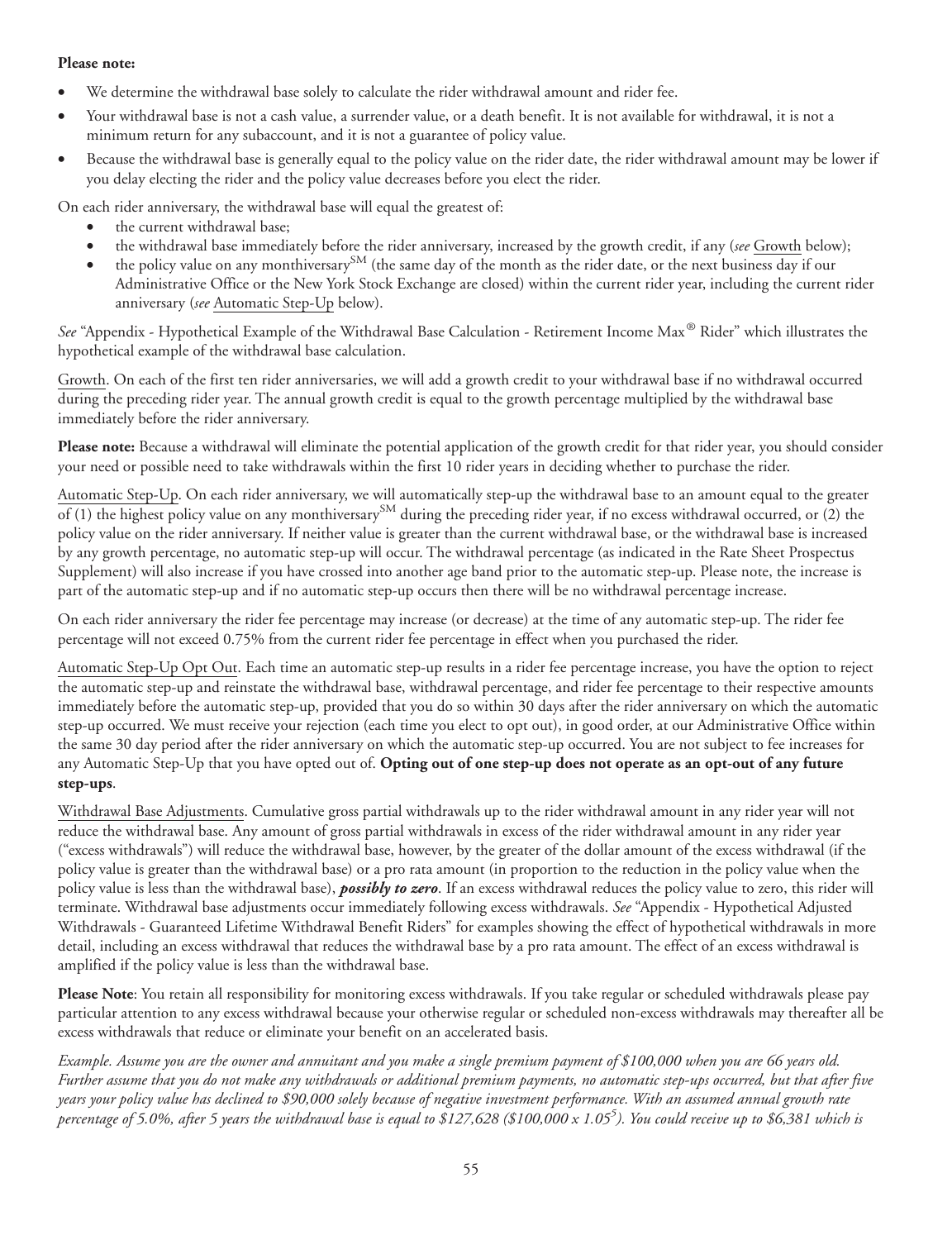*the assumed withdrawal percentage of 5.0% for the single life option multiplied by the withdrawal base of \$127,628, each rider year for the rest of your life (assuming that you take your first withdrawal when you are age 71, that you do not withdraw more than the rider withdrawal amount in any one year and there are no future automatic step-ups.)*

*Example continued. Assume the same facts as above, but you withdraw \$10,000 when you are 71 years old. That excess withdrawal decreases your future rider withdrawal amount to \$6,105.*

*See* the "Appendix - Hypothetical Adjusted Withdrawals - Guaranteed Lifetime Withdrawal Benefit Riders" for examples showing the effect of hypothetical withdrawals in more detail.

Designated Investment Options. If you elect this rider, you must designate 100% of your policy value into one or more of the designated investment options approved for the Retirement Income Max® rider. See "Appendix - Designated Investment Options" for a complete listing of available subaccounts. Requiring that you designate 100% of your policy value to the designated investment options, some of which employ strategies that are intended to reduce the risk of loss and/or manage volatility, may reduce investment returns and may reduce the likelihood that we will be required to use our own assets to pay amounts due under this benefit.

Transfers between the designated investment options are allowed as permitted under the policy; however, you cannot transfer any amount (or allocate premium payments) to any non-designated investment option. Within 30 days following the fifth rider anniversary (and each successive fifth rider anniversary), you can terminate this rider. Starting the next business day after you terminate your rider, you may transfer (or allocate premium payments) to a non-designated investment option. Terminating the rider will result in losing all your benefits under the rider.

#### **Please note:**

- The earliest you can transfer (or allocate premium payments) to a non-designated investment option is the first business day after the fifth rider anniversary. You will be required to terminate the rider first. If you terminate the rider you will lose all of its benefits.
- We can eliminate a designated investment option at any time. If this occurs, then an owner will be required to reallocate values in the affected designated investment options to other designated investment options that meet the allocation requirements.

# **Retirement Income Max® - Joint Life Option**

If you elect this rider, then you can also elect to postpone termination of the rider until the later of the annuitant or annuitant's spouse's death (only if the annuitant's spouse is eligible to and elects to continue the policy, *see* TAX INFORMATION - Tax Status of a Nonqualified Policy - Distribution Requirements). If you elect the Joint Life option, then the withdrawal percentage (used to calculate the rider withdrawal amount) is lower.

#### **Please note:**

- The withdrawal percentage for each "age at the time of the first withdrawal" is lower if you elect this option.
- The rider fee may be greater if this option is elected.
- The annuitant's spouse (or in certain instances a non-natural entity acting for the benefit of the annuitant's spouse) must be either a joint owner along with the annuitant or the sole primary beneficiary (and there is no joint owner), if you elect this option. (Please *see* Spousal Continuation section for more detail regarding annuitant's spouse).
- A former spouse of the annuitant cannot continue to keep the policy in force if no longer married to the annuitant at the time of the annuitant's death. In that event, the rider will terminate and no additional withdrawals under the rider will be permitted.
- The annuitant's spouse for purposes of this rider cannot be changed to a new spouse.
- The rider withdrawal percentage is based on the age of the younger of the annuitant and annuitant's spouse, if you elect this option.
- This option may not be permitted in the case of certain non-natural owners.
- The rider's issue ages may vary if you elect this option.

# **Retirement Income Max® Rider Fees**

Retirement Income Max® Rider Fee. The rider fee is calculated on the rider date and at the beginning of each rider quarter. The rider fee will be adjusted for any premium additions and excess withdrawals. It will be deducted automatically from your policy value at the end of each rider quarter. Your rider fee may increase (or decrease) at the time of any automatic step-up. *See* Automatic Step-Up section. Your rider fee will not exceed 0.75% from the current rider fee percentage in effect when you purchased the rider. The current rider fee will be disclosed in a Rate Sheet Prospectus Supplement. All Rate Sheet Prospectus Supplements are also available on the EDGAR system at www.sec.gov (File Numbers 333-185573 for TLIC and 333-185574 for TFLIC).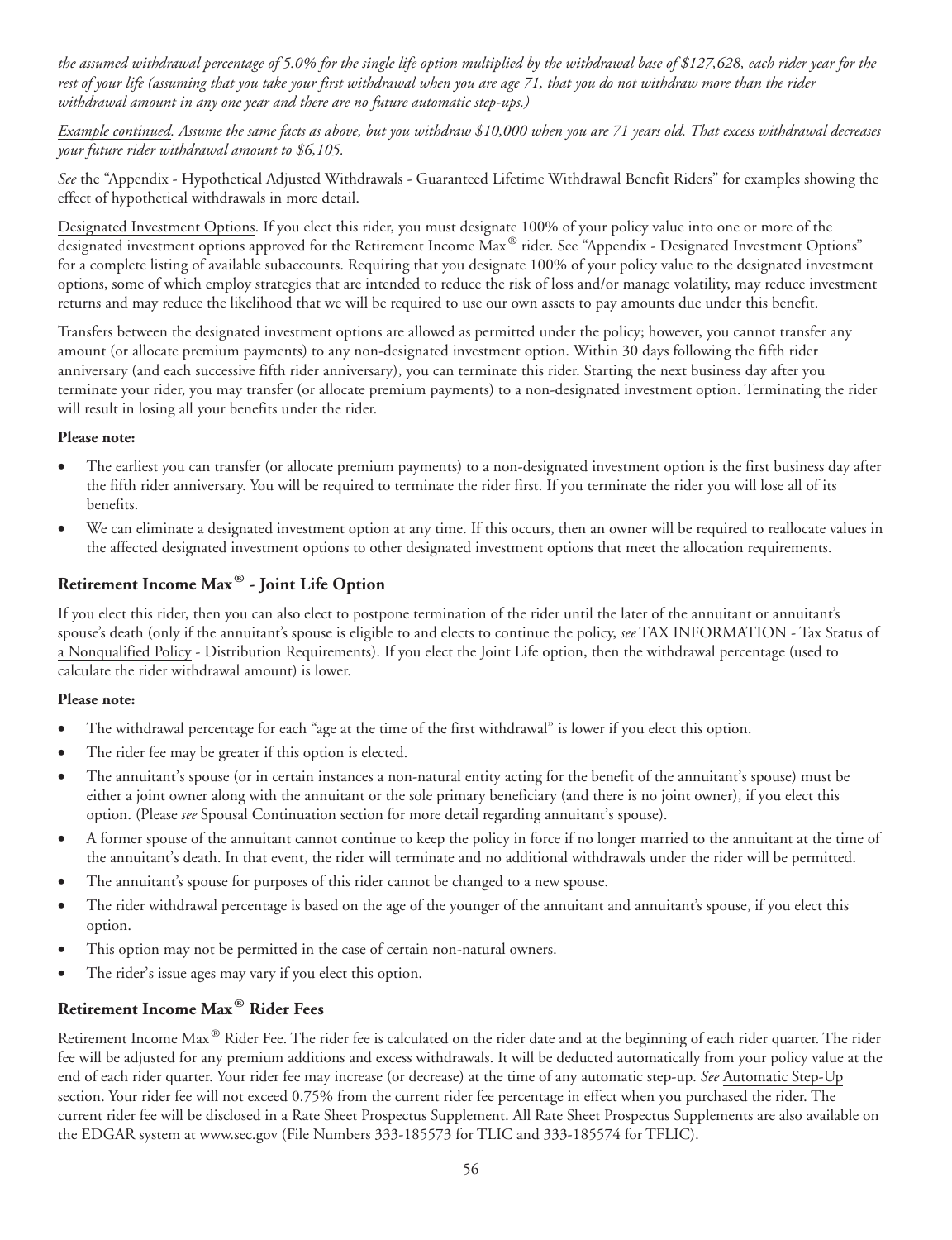In order for the fee disclosed on the applicable Rate Sheet Prospectus Supplement to apply: (1) your application must be signed within the stated time period set forth in the applicable Rate Sheet Prospectus Supplement and (2) your application must be received and your policy must be funded within the stated time periods set forth in the applicable Rate Sheet Prospectus Supplement. Rider fees reflected in a Rate Sheet Prospectus Supplement with an effective period that does not include the date you signed your application will not apply to your policy. You should not purchase this rider without first obtaining the applicable Rate Sheet Prospectus Supplement. You can contact us at www.transamerica.com to receive a Rate Sheet Prospectus Supplement applicable to you.

On an annual basis, in general terms, the rider fee is the rider fee percentage times the withdrawal base. Specifically, the quarterly fee is calculated by multiplying (A) by (B) multiplied by (C), where:

- (A) is the withdrawal base;
- (B) is the rider fee percentage; and
- (C) is the number of (remaining) days in the rider quarter divided by the total number of days in the applicable rider year.

The following example uses these assumed values: Initial Premium =  $$100,000$ ; Withdrawal Base =  $$100,000$ ; Rider Fee percentage = 1.25%; and 91 total days in the rider quarter.

**Example 1**: Calculation at rider issue for first quarter rider fee. The rider fee is:

 $= 100,000*0.0125*(91/365)$ 

- $= 1,250*(91/365)$
- $= $311.64$

A portion of the rider fee will be assessed upon full surrender of the policy or other termination of the rider. The quarterly fee will be adjusted based on the number of days remaining until the end of the most recent rider quarter and ending on the date of termination.

On each rider anniversary the rider fee percentage may increase (or decrease) at the time of an automatic step-up. See Automatic Step-Up section. The rider fee percentage will not exceed 0.75% from the current rider fee percentage in effect when you purchased the rider. The current rider fee will be disclosed in a Rate Sheet Prospectus Supplement which may be amended from time to time by us. Please contact your financial intermediary or call our Administrative Office to determine whether the Rate Sheet Prospectus Supplement has been amended. Each time an automatic step-up results in a rider fee percentage increase, you will have the option to reject the automatic step-up and reinstate the withdrawal base and rider fee percentage to their respective amounts immediately before the automatic step-up (adjusted for any subsequent premium payments or withdrawals), provided that you do so within 30 calendar days after the rider anniversary on which the automatic step-up occurred. We must receive your rejection, in good order, at our Administrative Office within the 30 day period after the rider anniversary on which the automatic step-up occurred.

#### **Please note regarding the rider fee:**

- Because the rider fee is a percentage of the withdrawal base, it could be a much higher percentage of your policy value, particularly in the event that your policy value decreases significantly.
- Because the rider fee is a percentage of the withdrawal base, the amount of the rider fee we deduct will increase if the withdrawal base increases (although the percentage(s) may remain the same).

Rider Fee Adjustment for Premium Payments and Excess Withdrawals. A rider fee adjustment will be calculated for subsequent premium payments and excess withdrawals because these events will change the withdrawal base. The rider fee adjustment may be positive or negative and will be added to or subtracted from the rider fee to be collected.

The following example uses these assumed values: All initial values as in Example 1; Subsequent Premium = \$10,000; and 30 remaining days in the rider quarter.

**Example 2**: Calculation for first quarter rider fee adjustment for a subsequent premium. The fee adjustment is:

 $= 10,000*0.0125*(30/365)$ 

- $= 125*(30/365)$
- $=$  \$10.27

Total fee assessed at the end of the first rider quarter (assuming no further rider fee adjustments):

 $= 311.64 + 10.27$ 

 $= $321.91$ 

#### **Retirement Income Max® Rider Issue Requirements**

We will not issue the Retirement Income Max<sup>®</sup> rider unless:

- the annuitant is not yet age 86 (lower if required by state law);
- the annuitant is also an owner (except in the case of non-natural owners);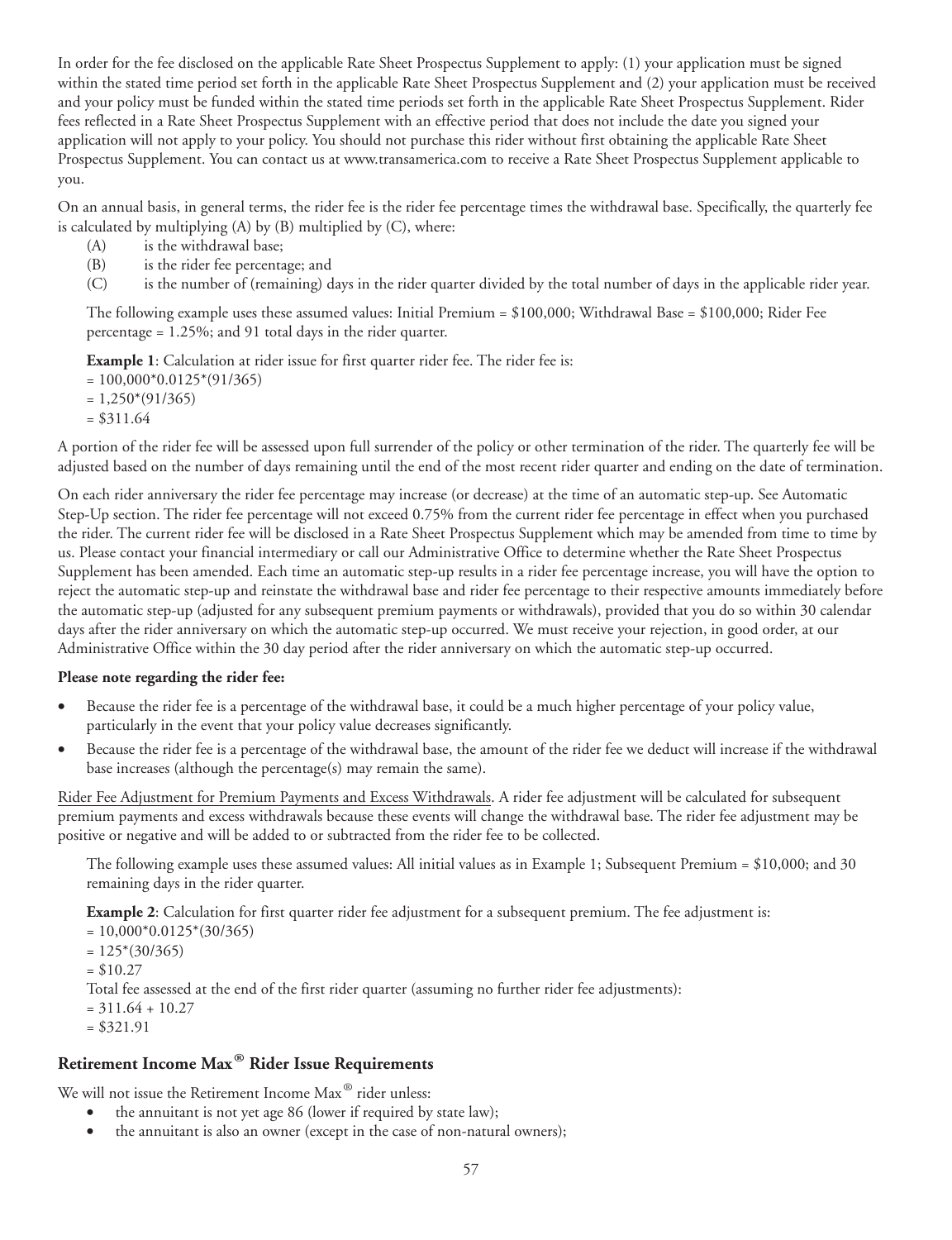- there are no more than two owners; and
- if the joint life option is elected, the annuitant's spouse is also not yet 86 (lower if required by state law) and (1) is a joint owner along with the annuitant or (2) is the sole primary beneficiary (and there is no joint owner).

The use of joint life option may not be permitted in the case of certain non-natural owners.

### **Termination**

The Retirement Income Max® rider will terminate upon the earliest of the following:

- the date we receive written notice from you requesting termination of the rider if such notice is received before midnight of the 30<sup>th</sup> calendar day after you receive the rider;
- the date we receive written notice from you requesting termination of the rider if such notice is received by us during the 30 days following the fifth rider anniversary or every fifth rider anniversary thereafter;
- the death of the annuitant (or if the joint life option was elected, the death of the annuitant's spouse if that spouse was eligible to and elected to continue the policy as the surviving spouse);
- annuitization (however, if you have reached your maximum annuity commencement date you may choose an annuitization option which guarantees you lifetime payments in an amount equal to your rider withdrawal amount);
- the date the policy to which this rider is attached is assigned or if the owner is changed without our approval;
- the date an excess withdrawal reduces your policy value to zero; or
- termination of your policy.

**Please note:** This rider terminates upon annuitization and there is a maximum annuity commencement date at which time your policy will be annuitized according to its terms. However, if you have reached your maximum annuity commencement date, we will allow you to annuitize your policy and elect to receive lifetime annuity payments which are at least equal to your rider withdrawal amount. Please contact us for more information concerning your options.

# **Retirement Income Choice® 1.6 Rider**

If you elect the Retirement Income Choice® 1.6 rider identified below, which provides certain guaranteed benefits, the Company requires your policy value to be allocated into designated investment options. One or more of the designated investment options may include a volatility control strategy. **Volatility control strategies, in periods of high market volatility, could limit your participation in market gains; this may conflict with your investment objectives by limiting your ability to maximize potential growth of your policy value and, in turn, the value of any guaranteed benefit that is tied to investment performance.** Volatility control strategies are intended to help limit overall volatility and reduce the effects of significant market downturns during periods of high market volatility, providing policy owners with the opportunity for smoother performance and better risk adjusted returns. Volatility control (and similar terms) can encompass a variety of investment strategies of different types and degrees; therefore, you should read the applicable annuity and underlying fund portfolio prospectuses carefully to understand how these investment strategies may affect your policy value and rider benefits. The Company's requirement to invest in accordance with designated investment options, which may include volatility control, may reduce our costs and risks associated with this rider. **You pay an additional fee for the rider benefits which, in part, pay for protecting the rider benefit base from investment losses. Since the rider benefit base does not decrease as a result of investment losses, volatility control strategies might not provide meaningful additional benefit to you.** You should carefully evaluate with your financial professional whether to invest in funds with volatility control strategies, taking into consideration the potential positive or negative impact that such strategy may have on your investment objectives, your policy value and the benefits under the Retirement Income Choice  $\degree$  1.6 rider. If you determine that funds with volatility control strategies are not consistent with your investment objectives, there continues to be other designated investment options available under the Retirement Income Choice® 1.6 rider that do not invest in funds that utilize volatility control strategies.

You may elect to purchase the optional Retirement Income Choice® 1.6 rider, which provides you with: (1) a guaranteed lifetime withdrawal benefit; and (2) an opportunity for increases in the rider withdrawal amount. This rider is available during the accumulation phase, and requires that you allocate 100% of your policy value in certain designated investment options which are designed to help manage our risk and support the guarantees under the rider. If you elect the Retirement Income Choice® 1.6 rider you cannot elect the Guaranteed Principal Solution<sup>SM</sup>, Retirement Income Max<sup>®</sup> or Transamerica Income Edge<sup>SM</sup> riders. The tax rules for qualified policies may limit the value of this rider. Please consult a qualified tax adviser before electing the Retirement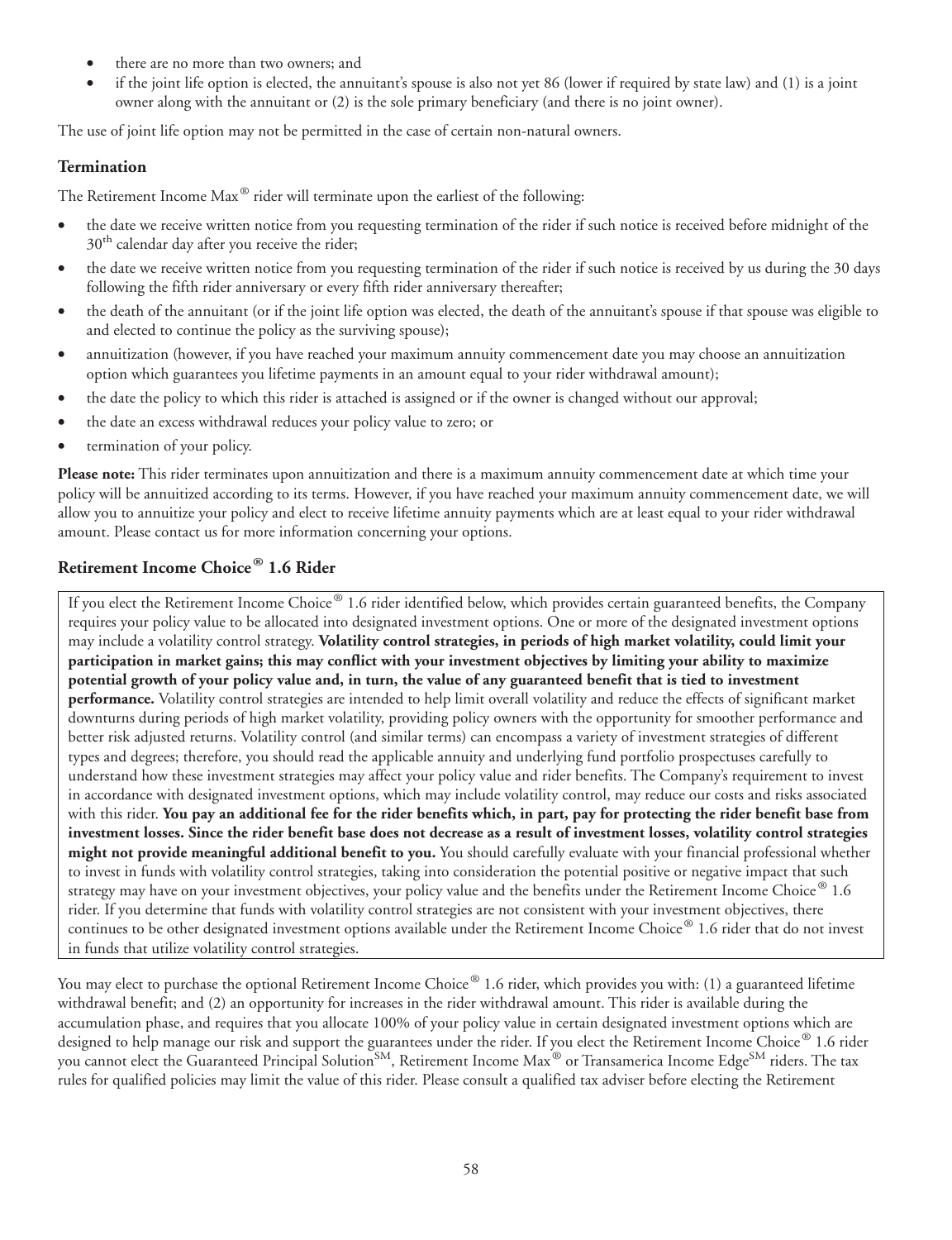Income Choice® 1.6 rider for a qualified policy. **Please Note:** This rider may not be issued or added to Inherited IRAs (whether a qualified stretch or a 10-year delay) or a nonqualified annuity under which death benefits are being distributed under a nonqualified stretch withdrawal option. The guaranteed lifetime withdrawal benefit is based on our claims-paying ability.

*The Retirement Income Choice ® 1.6 rider and additional options may vary for certain policies and may not be available for all policies, in all states, at all times or through all financial intermediaries. We may discontinue offering this benefit at any time for new sales, which includes new sales to existing policyowners. In some cases, a benefit not available through a financial intermediary may be obtained by contacting us directly. For more information on the options for electing a benefit, please contact your financial intermediary or our Administrative Office.*

# **Retirement Income Choice® 1.6 – Base Benefit**

Under this benefit, you can receive up to the rider withdrawal amount each rider year (first as withdrawals from your policy value and, if necessary because your policy value goes to zero by other than an excess withdrawal, as payments from us), starting with the rider year immediately following the annuitant's (or the annuitant's spouse if younger and the joint life option is elected) 59th birthday and lasting until the annuitant's (or the annuitant's spouse if younger and the joint life option is elected) death (unless your withdrawal base is reduced to zero because of an "excess withdrawal"; *see* Withdrawal Base Adjustments and Rider Death Benefit Adjustments, sections in the prospectus). A rider year begins on the rider date (the date the rider becomes effective) and thereafter on each anniversary of that date. The withdrawal percentage and growth percentage will be disclosed in a Rate Sheet Prospectus Supplement included with your prospectus.

Of course you can always withdraw an amount up to your cash value pursuant to your rights under the policy at your discretion. *See* Appendix – Hypothetical Adjusted Withdrawals – Guaranteed Lifetime Withdrawal Benefit Riders" for examples showing the effect of hypothetical withdrawals in more detail.

### **Please note:**

- You will begin paying the rider charge as of the date the rider takes effect, even if you do not begin taking withdrawals for many years, or ever. We will not refund the charges you have paid under the rider if you never choose to take withdrawals and/or if you never receive any payments under the rider.
- We have designed this rider to allow for withdrawals from your policy value each rider year that are less than or equal to the rider withdrawal amount. You should not purchase this rider if you plan to take withdrawals in excess of the rider withdrawal amount, because such excess withdrawals may significantly reduce or eliminate the value of the guarantees provided by the rider.
- The longer you wait to start making withdrawals under the benefit, the less time you have to benefit from the guarantee because of decreasing life expectancy as you age. On the other hand, the longer you wait to begin making withdrawals, the higher your withdrawal percentage may be, the higher the withdrawal base due to growth may be, and the more opportunities you will have to lock in a higher withdrawal base. You should carefully consider when to begin making withdrawals. There is a risk that you will not begin making withdrawals at the most financially beneficial time for you.
- Because the guaranteed lifetime withdrawal benefit under this rider is accessed through regular withdrawals that do not exceed the rider withdrawal amount, the rider may not be appropriate for you if you do not foresee a need for liquidity and your primary objective is to take maximum advantage of the tax deferral aspect of the policy.
- All policy value must be allocated to a limited number of specified investment options. The investment options are categorized within designated investment groups, each of which has a different price point. You should consult with your registered representative to assist you in determining whether these investment options are suited for your financial needs and risk tolerance.
- Any amount of withdrawals in any rider year that are in excess of the rider withdrawal amount are excess withdrawals.
- An excess withdrawal may impact the withdrawal base, and rider death benefit (if applicable) on a greater than dollar-for-dollar basis and may eliminate the benefit.
- Any withdrawal will reduce your rider death benefit (if applicable).
- Upon the death of the annuitant (or the death of the surviving spouse if the joint option is elected and the surviving spouse was eligible to and elected to continue the policy), the Retirement Income Choice<sup>®</sup> 1.6 rider terminates and all benefits thereunder cease.
- We will not refund charges that have been paid up to the point of terminating your policy or receiving annuity payments.
- Like all withdrawals, withdrawals while this rider is in effect also:
	- reduce your policy value;
	- reduce your base policy death benefit and other benefits;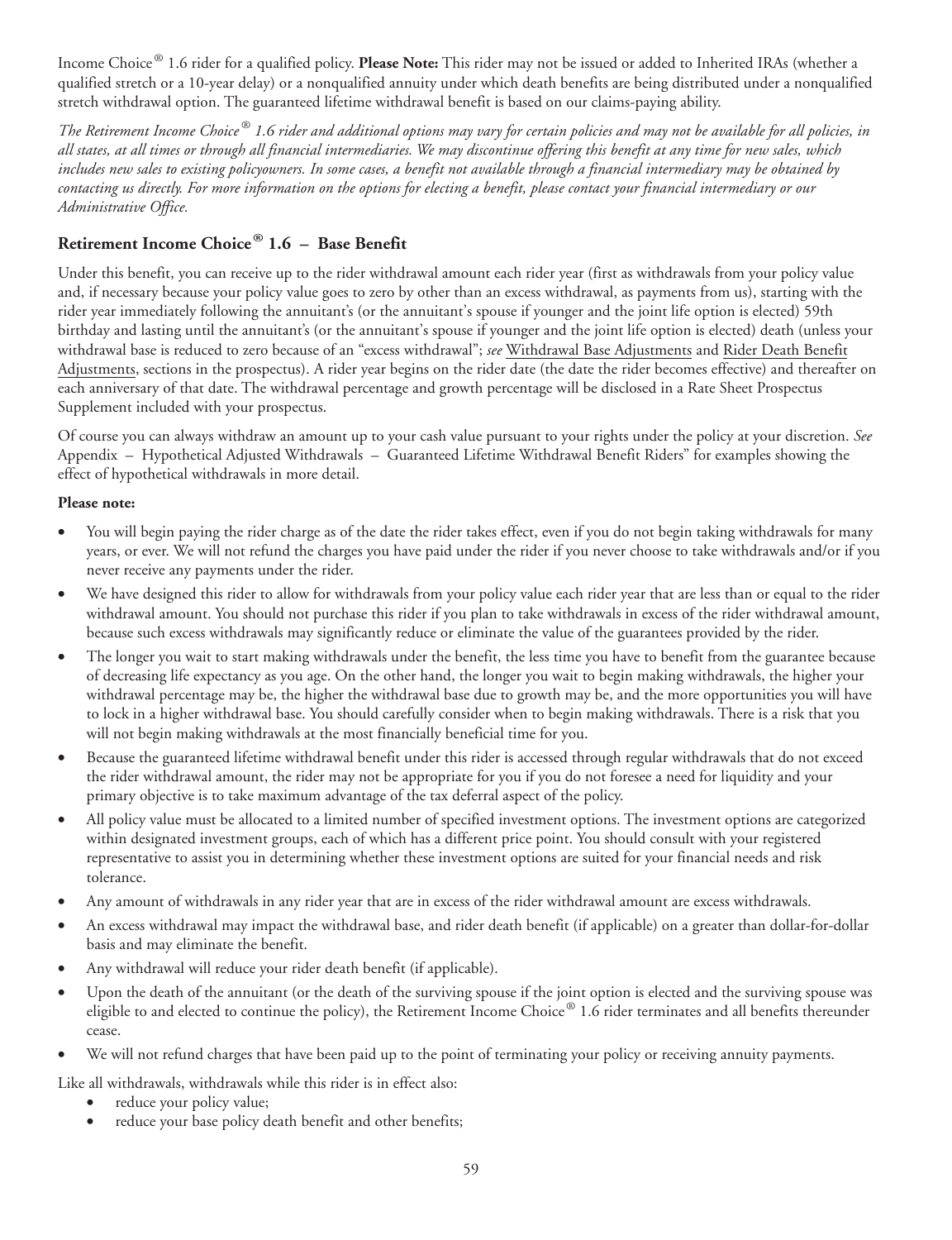- may be subject to surrender charges or excess interest adjustments if the withdrawal is greater than the surrender charge free amount;
- may be subject to income taxes and federal tax penalties; and
- may be limited or restricted under certain qualified policies.

Rider Withdrawal Amount. You can withdraw up to the rider withdrawal amount in any rider year (after age 59) from your policy value without causing an excess withdrawal. *See* Withdrawal Base Adjustments and Rider Death Benefit Adjustments below.

The rider withdrawal amount is zero if the annuitant (or the annuitant's spouse if younger and the joint life option is elected) is not 59 years old on the rider date and remains zero until the first day of the rider year after the annuitant's (or the annuitant's spouse if younger and the joint life option is elected) 59th birthday. If the annuitant (or the annuitant's spouse if younger and the joint life option is elected) is at least 59 years old on the rider date, then the rider withdrawal amount is equal to the withdrawal base multiplied by the withdrawal percentage (for riders issued prior to the date of this prospectus, *see* "Appendix – Prior Withdrawal/Growth Percentages and Rider Fees" in the Statement of Additional Information, for your withdrawal percentage depending on when you purchased your rider).

*For qualified policies:* If the plan participant (generally the annuitant) attains age 72 (or age 70½ if the Annuitant attained 70½ before 1/1/2020), the rider withdrawal amount for that rider year (and each subsequent rider year) is equal to the greater of:

- the rider withdrawal amount described above; or
- an amount equal to any minimum required distribution amount *(for the tax year on that rider anniversary)* calculated using only: (1) the living annuitant's age, (2) the IRS Uniform Lifetime table or, if applicable, the Joint Life and Survivor Expectancy table, (3) the policy value of the base policy, (prior to the first rider anniversary we use the policy value on the rider date and thereafter we use the policy value on the date prescribed by the IRS) and (4) amounts from the current calendar year (no carry-over from past years).

Only amounts calculated as set forth above can be used as the rider withdrawal amount. If the minimum required distribution amount (determined as set forth above) exceeds the rider withdrawal amount, the excess will not be treated as an excess withdrawal under the rider.

If your policy value reaches zero:

- by means other than an excess withdrawal, then you cannot make further premium payments and all policy features, benefits, and guarantees other than the base guaranteed lifetime withdrawal benefits and the rider death benefit (if applicable), provided by this rider terminate. If your policy value reaches zero by other than an excess withdrawal, we will, unless instructed otherwise, disburse any remaining minimum required distribution amount for the current rider year and set up monthly payments beginning in the next rider year according to your guarantees.
- *due to an excess withdrawal*, then the rider terminates (as does the policy).

#### **Please note:**

- If the rider is added prior to the annuitant's (or the annuitant's spouse if younger and the joint life option is elected) 59th birthday, the rider withdrawal amount will be zero until the beginning of the rider year after the annuitant's (or the annuitant's spouse if younger and the joint life option is elected) 59th birthday, however, you will still be charged a rider fee prior to this time.
- The rider year begins on the rider date and thereafter on each rider anniversary. Withdrawals requested for the upcoming rider year must be taken the day after each rider anniversary or later within the rider year. Any withdrawal taken on the rider anniversary date will count towards the previous rider year withdrawals.
- You cannot carry over any portion of your rider withdrawal amount that is not withdrawn during a rider year for withdrawal in a future rider year. This means that if you do not take the entire rider withdrawal amount during a rider year, you cannot take more than the rider withdrawal amount in the next rider year and maintain the rider's guarantees.
- Excess withdrawals may cause you to lose the benefit of the rider.
- All policy value must be allocated to a limited number of specified funds. (*See* Designated Investment Options below.)

### **Rate Sheet Prospectus Supplement**

The withdrawal, growth and fee percentages are disclosed in a Rate Sheet Prospectus Supplements. We periodically issue new Rate Sheet Prospectus Supplements that may reflect different withdrawal, growth and fee percentages than the previous Rate Sheet Prospectus Supplements. All Rate Sheet Prospectus Supplements are also available on the EDGAR system at www.sec.gov (File Numbers 333-185573 for TLIC and 333-185574 for TFLIC). In order to receive the applicable withdrawal, growth and fee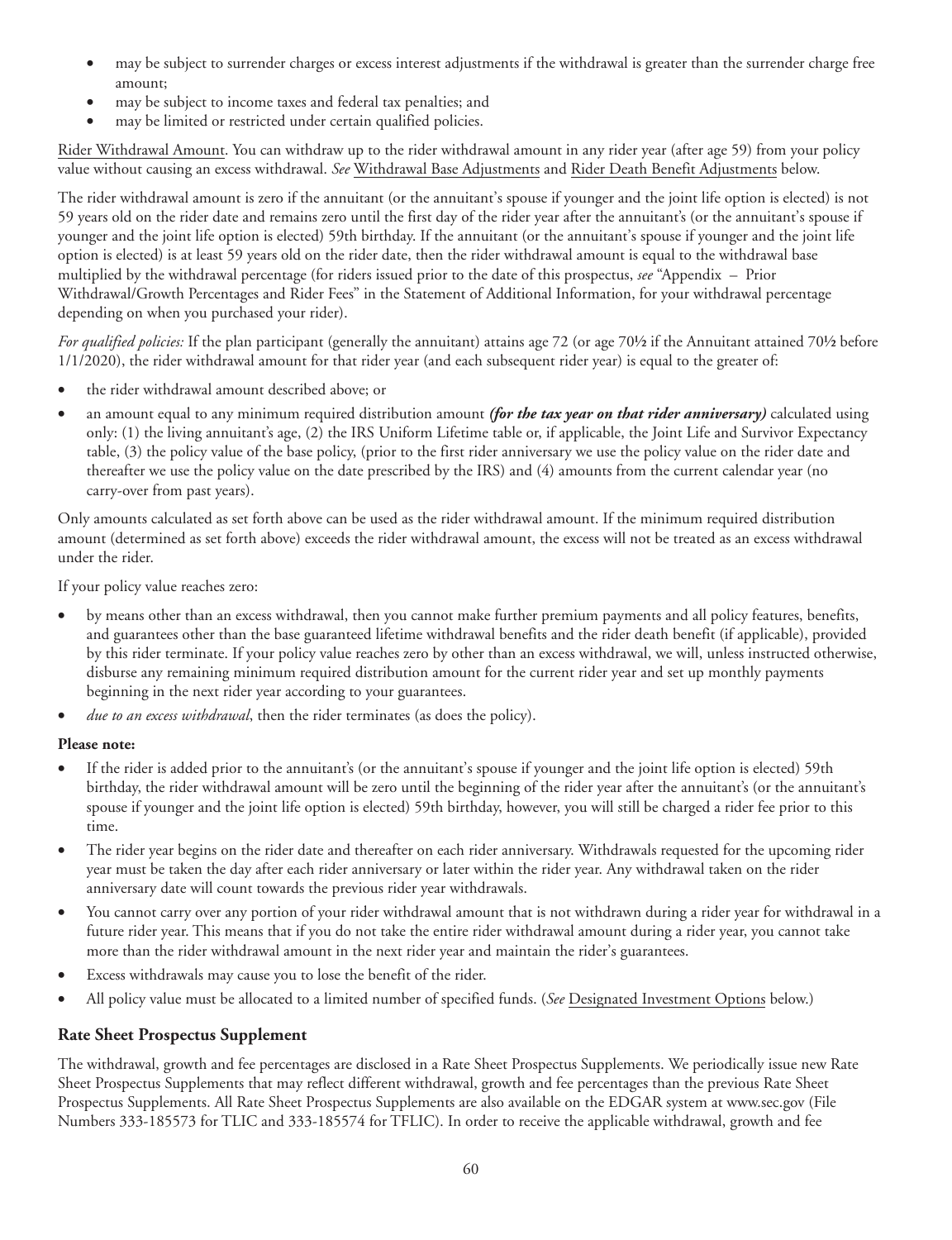percentages: (1) your application must be signed and received within the stated time period set forth in the applicable Rate Sheet Prospectus Supplement and (2)your application must be received and your policy funded within the stated time period set forth in the applicable Rate Sheet Prospectus Supplement. Withdrawal percentages reflected in a Rate Sheet Prospectus Supplement with an effective period that does not include the date you signed your application will not apply to your policy. You should not purchase this rider without first obtaining the applicable Rate Sheet Prospectus Supplement. You can contact us at www.transamerica.com to receive a Rate Sheet Prospectus Supplement applicable to you.

# **Retirement Income Choice® 1.6 – Base Benefit – Withdrawal Percentage**

Withdrawal Percentage. We use the withdrawal percentage to calculate the rider withdrawal amount. The withdrawal percentage is determined by the annuitant's age (or the annuitant's spouse's age if younger and the joint life option is elected) at the time of the first withdrawal taken on or after the rider anniversary immediately following the annuitant's (or the annuitant's spouse's if younger and the joint life option is elected) 59th birthday.

Please note, once established, the withdrawal percentage will not change except in certain instances involving automatic step-ups, *see* Automatic Step-Up section in the prospectus.

Withdrawal Base. We use the withdrawal base to calculate the rider withdrawal amount. The withdrawal base on the rider date is the policy value (if X-Share is elected, less any premium enhancements if the rider is added in the first policy year). During any rider year, the withdrawal base is equal to the withdrawal base on the rider date or most recent rider anniversary, plus subsequent premium payments, less subsequent withdrawal base adjustments due to excess withdrawals.

#### **Please note:**

- We determine the withdrawal base solely to calculate the rider withdrawal amount and rider fee.
- Your withdrawal base is not a cash value, a surrender value, or a death benefit. It is not available for withdrawal, it is not a minimum return for any subaccount, and it is not a guarantee of policy value.
- Because the withdrawal base is generally equal to the policy value on the rider date, the rider withdrawal amount may be lower if you delay electing the rider and the policy value decreases before you elect the rider.

On each rider anniversary, the withdrawal base will equal the greatest of:

- current withdrawal base;
- the withdrawal base immediately before the rider anniversary, increased by the growth credit, if any (*see* Growth below);
- the policy value on any monthiversary<sup>SM</sup> (the same day of the month as of the rider date, or the next business day if our Administrative Office or the New York Stock Exchange are closed) within the current rider year, including the current rider anniversary (*see* Automatic Step-Up below).

# **Retirement Income Choice® 1.6 – Base Benefit – Growth**

Growth. On each of the first ten rider anniversaries, we will add a growth credit to your withdrawal base if no withdrawal occurred during the preceding rider year. The annual growth credit is equal to the growth percentage multiplied by the withdrawal base immediately before the rider anniversary.

**Please note:** Because a withdrawal will eliminate the potential application of the growth credit for that rider year, you should consider your need or possible need to take withdrawals within the first 10 rider years in deciding whether to purchase the rider.

Automatic Step-Up. On each rider anniversary, we will automatically step-up the withdrawal base to an amount equal to the greater  $\overline{f(1)}$  the highest policy value on any monthiversary<sup>SM</sup> during the preceding rider year, if no excess withdrawal occurred, or (2) the policy value on the rider anniversary. If neither value is greater than the current withdrawal base or the withdrawal base increased by any growth credit, no automatic step-up will occur. The withdrawal percentage (as indicated in the Rate Sheet Prospectus Supplement) will also increase if you have crossed into another age band prior to the automatic step-up. Please note, the increase is part of the automatic step-up and if no automatic step-up occurs then there will be no withdrawal percentage increase.

Beginning on the fifth rider anniversary, the rider fee percentage may increase (or decrease) at the time of any automatic step-up. The rider fee percentage will not exceed 0.75% from the current rider fee percentage in effect when you purchased the rider.

Automatic Step-Up Opt Out. Each time an automatic step-up results in a rider fee percentage increase, you have the option to reject the automatic step-up and reinstate the withdrawal base, withdrawal percentage, and rider fee percentage to their respective amounts immediately before the automatic step-up, provided that you do so within 30 days after the rider anniversary on which the automatic step-up occurred. Changes as a result of the automatic step-up feature will be reversed. We must receive your rejection (each time you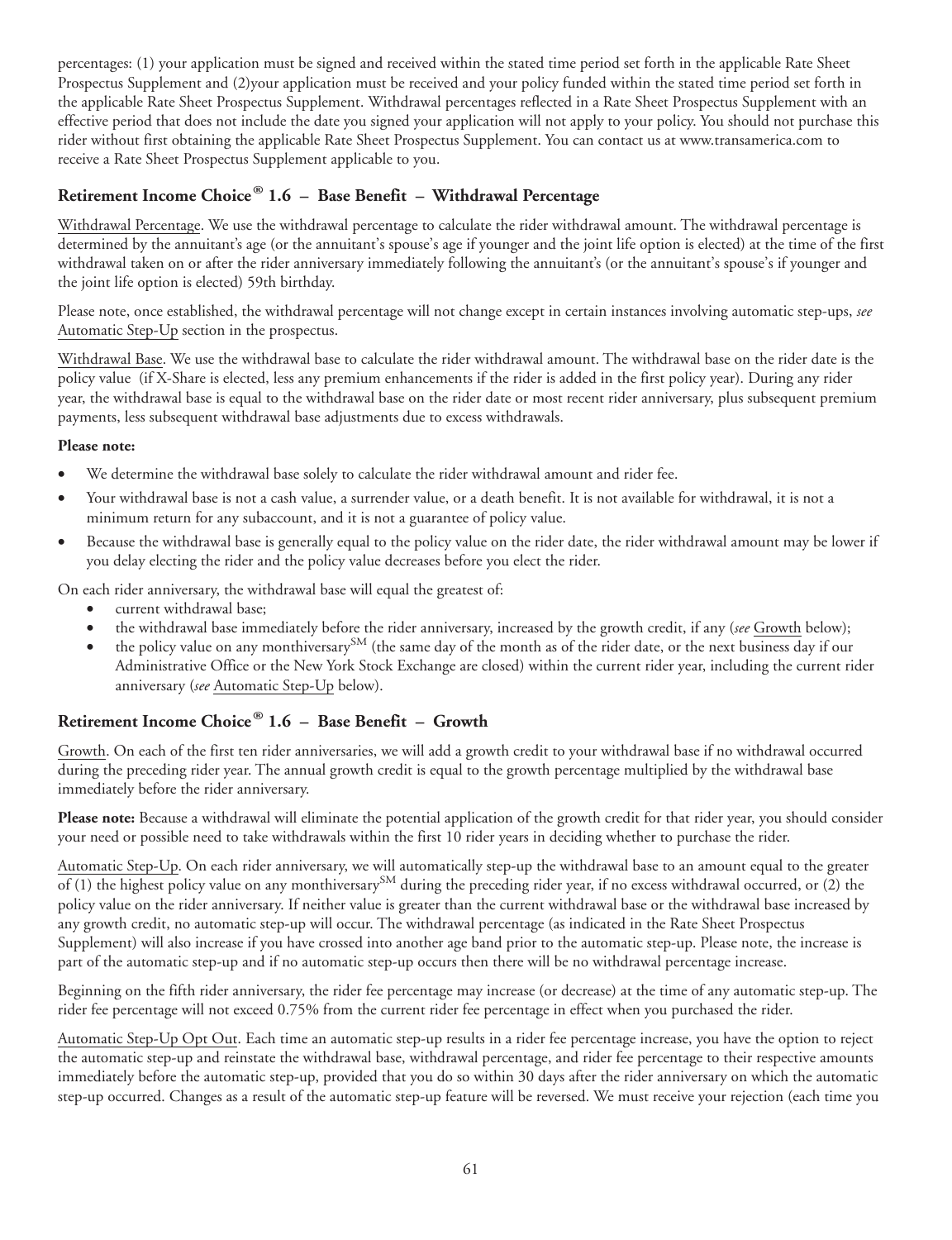elect to opt out), in good order, at our Administrative Office within the same 30 day period after the rider anniversary on which the automatic step-up occurred. You are not subject to fee increases for any Automatic Step-Up that you have opted out of. **Opting out of one step-up does not operate as an opt-out of any future step-ups**.

Withdrawal Base Adjustments. Cumulative gross partial withdrawals up to the rider withdrawal amount in any rider year will not reduce the withdrawal base. Any amount of gross partial withdrawals in excess of the rider withdrawal amount in any rider year ("excess withdrawals") will reduce the withdrawal base, however, by the greater of the dollar amount of the excess withdrawal (if the policy value is greater than the withdrawal base) or a pro rata amount (in proportion to the reduction in the policy value when the policy value is less than the withdrawal base), *possibly to zero*. If an excess withdrawal reduces the policy value to zero, this rider will terminate. Withdrawal base adjustments occur immediately following excess withdrawals. *See* "Appendix - Hypothetical Adjusted Withdrawals - Guaranteed Lifetime Withdrawal Benefit Riders" for examples showing the effect of hypothetical withdrawals in more detail, including an excess withdrawal that reduces the withdrawal base by a pro rata amount. The effect of an excess withdrawal is magnified if the policy value is less than the withdrawal base. *See* the "Appendix - Hypothetical Adjusted Withdrawals - Guaranteed Lifetime Withdrawal Benefit Riders" for examples showing the effect of hypothetical excess withdrawals in more detail.

**Please Note**: You retain all responsibility for monitoring excess withdrawals. If you take regular or scheduled withdrawals please pay particular attention to any excess withdrawal because your otherwise regular or scheduled non-excess withdrawals may thereafter all be excess withdrawals that reduce or eliminate your benefit on an accelerated basis.

*Example. Assume you are the owner and annuitant and you make a single premium payment of \$100,000 when you are 66 years old. Further assume that you do not make any withdrawals or subsequent premium payments, no automatic step-ups occurred, but that after five years your policy value has declined to \$90,000 solely because of negative investment performance. With an assumed annual growth rate percentage of 5.0%, after 5 years the withdrawal base is equal to \$127,628 (\$100,000 x 1.055 ). You could receive up to \$6,381 which is the assumed withdrawal percentage of 5.0% for the single life option multiplied by the withdrawal base of \$127,628, each rider year for the rest of your life (assuming that you take your first withdrawal when you are age 71, that you do not withdraw more than the rider withdrawal amount in any one year and there are no future automatic step-ups.)*

*Example continued. Assume the same facts as above, but you withdraw \$10,000 when you are 71 years old. That excess withdrawal decreases your future rider withdrawal amount to \$6,105.*

*See* the "Appendix - Hypothetical Adjusted Withdrawals - Guaranteed Lifetime Withdrawal Benefit Riders" for examples showing the effect of hypothetical withdrawals in more detail.

Designated Investment Options. If you elect this rider, you must designate 100% of your policy value into one or more of the designated investment options available under the respective designated allocation groups that have been approved for the Retirement Income Choice® 1.6 rider. *See* "Appendix - Designated Investment Options" for a complete listing of available investment options. Requiring that you designate 100% of your policy value to the designated investment options, some of which employ strategies that are intended to reduce the risk of loss and/or manage volatility, may reduce investment returns and may reduce the likelihood that we will be required to use our own assets to pay amounts due under this benefit.

Transfers between the designated investment options are allowed as permitted under the policy; however, you cannot transfer any amount (or allocate premium payments) to any non-designated investment option. Within 30 days following the fifth rider anniversary (and each successive fifth rider anniversary) you can terminate this rider. Starting the next business day, you may transfer (or allocate premium payments) to a non-designated investment option. Terminating the rider will result in losing all your benefits under the rider.

#### **Please note:**

- The earliest you can transfer (or allocate premium payments) to a non-designated investment option is the first business day after the fifth rider anniversary. You will be required to terminate the rider first. If you terminate the rider you will lose all of its benefits.
- We can change a designated allocation group or eliminate a designated investment option at any time. If this occurs, then an owner will be required to reallocate values in the affected designated investment options to other designated investment options that meet the allocation requirements.

Manual Resets. You can effectively "reset" the withdrawal base to the policy value using a manual process under which your current rider is terminated and a new rider is issued. You can only elect a reset during the 30 day periods following each successive fifth rider anniversary and if all other rider issue requirements are met. When the new rider is issued, the rider withdrawal amount and, if applicable, the rider death benefit will be recalculated. Your new rider will have a new rider date, new rider fee percentage (which may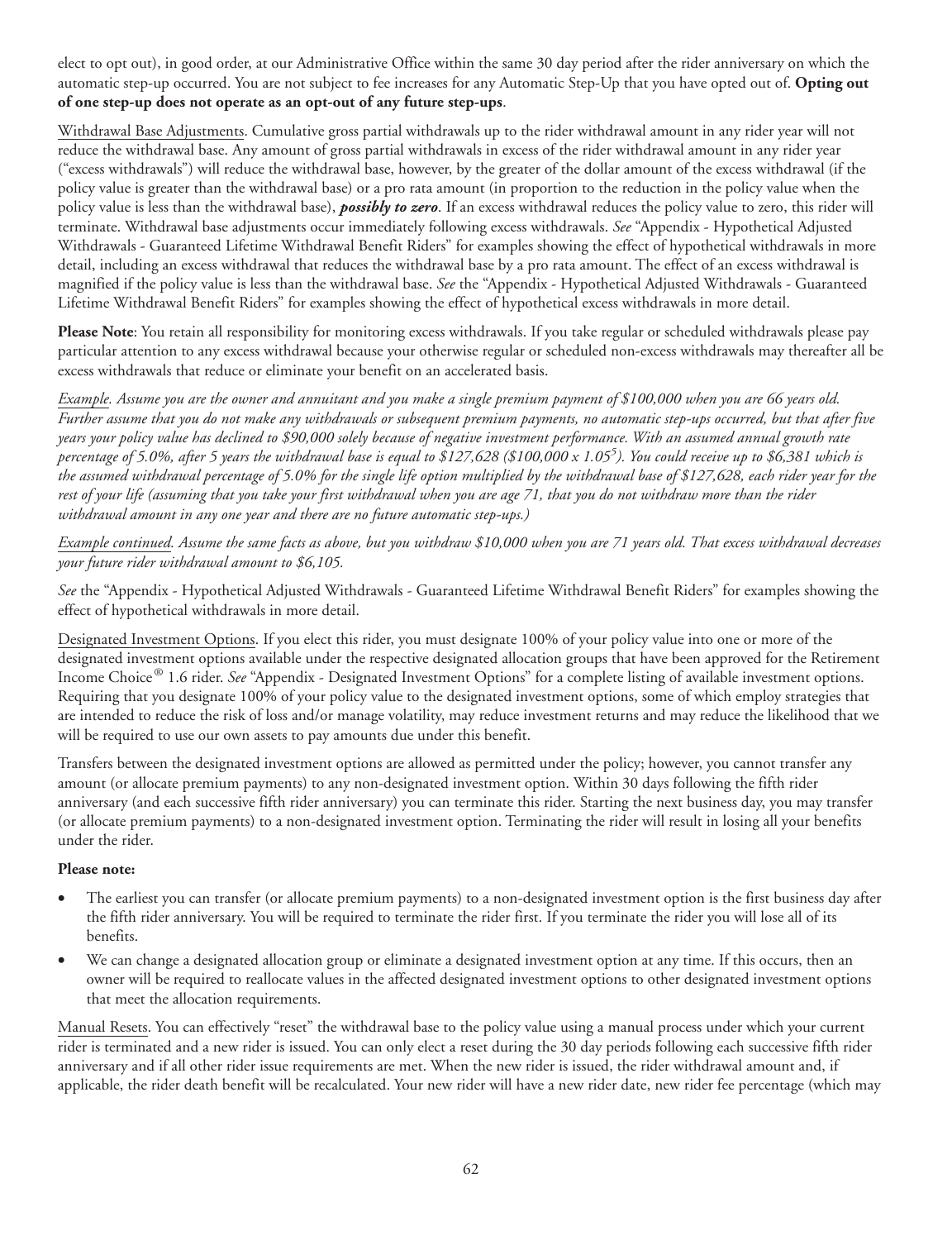be higher than your current rider fee percentage), and its own terms and benefits (which may not be as advantageous as the current rider). The new rider date will be the date we receive all necessary information in good order. Please note that this "reset" procedure may be referred to as a "manual upgrade" in your policy rider and other materials.

#### **Please note:**

- Manual resets, unlike automatic step-ups, occur only if you so elect during the 30 day window following each successive fifth rider anniversary.
- Manual resets result in the purchase of a new rider whose terms may be more or less favorable than the current rider whereas automatic step-ups do not require termination of the existing rider and repurchase of a new rider (although fees may increase at the time of an automatic step-up).
- Owners may decide to terminate an existing rider if it no longer meets their needs and then elect a new available rider that does.

# **Retirement Income Choice® 1.6 – Additional Options**

You may elect the following options with this rider (the options are not mutually exclusive):

- Death Benefit;
- Joint Life; and
- Income Enhancement<sup>SM</sup>.

There is an additional fee if you elect the Death Benefit and/or the Income Enhancement<sup>SM</sup> Benefit option(s) under the rider. If you elect the Joint Life option, then the withdrawal percentage (used to calculate the rider withdrawal amount) is lower. Furthermore, if you elect the Joint Life option in combination with the Death Benefit and/or the Income Enhancement<sup>SM</sup> Benefit option(s), then the .<br>fee for each of those additional options will be different than under the Single Life option. See Retirement Income Choice  $\degree$  1.6 Rider Fees. There may be different issue ages depending upon which options you elect. The rider fee will be disclosed in a Rate Sheet Prospectus Supplement.

*Death Benefit.* If you elect this rider, you can also elect to add an additional amount to the death benefit payable under the base policy, upon the death of the annuitant (or if the joint life option is selected, the death of the annuitant's spouse if later). The additional amount will be equal to the excess, if any, of the rider death benefit over the greater of any optional guaranteed minimum death benefit or the base policy death benefit. The additional amount can be zero. *See* DEATH BENEFIT.

Rider Death Benefit. The rider death benefit on the rider date is the policy value (if X-Share is elected, less any premium enhancements if the rider is added in the first policy year). After the rider date, the rider death benefit is equal to:

- the rider death benefit on the rider date; plus
- subsequent premium payments; less
- adjustments for withdrawals (as described under Rider Death Benefit Adjustments, below).

Rider Death Benefit Adjustments. Gross partial withdrawals up to the rider withdrawal amount in a rider year will reduce the rider death benefit on a dollar-for-dollar basis. Gross partial withdrawals in excess of the rider withdrawal amount in a rider year will reduce the rider death benefit by the greater of the dollar amount of the excess withdrawal or a pro rata amount (in proportion to the reduction in policy value), and *possibly to zero*. *See* "Appendix - Hypothetical Adjusted Withdrawals - Guaranteed Lifetime Withdrawal Benefit Riders" for examples showing the effect of hypothetical withdrawals in more detail, including an excess withdrawal that results in pro rata adjustments. Rider death benefit adjustments occur immediately following all withdrawals.

#### **Please note:**

- No additional death benefit is payable if the base policy death benefit (including the guaranteed minimum death benefit) exceeds the rider death benefit. The greater the death benefit payable under the guaranteed minimum death benefit selected, the more likely it is that an additional amount will not be payable under the rider death benefit option.
- Excess withdrawals may eliminate the additional death benefit available with this rider. You will continue to pay the fee for this option, even if the additional death benefit available under the rider is \$0.
- Manual resets to the withdrawal base will result in a recalculation of the rider death benefit. However, automatic step-ups will not reset the rider death benefit.
- If an owner who is not the annuitant dies and the surviving spouse is eligible to and elects to continue the policy, then no additional amount is payable. If the policy is not continued, then the surviving owner (who is also the sole beneficiary) may elect to receive lifetime annuity payments equal to the rider withdrawal amount divided by the number of payments each year instead of receiving the policy's cash value. *See* TAX INFORMATION - Tax Status of a Nonqualified Policy - Distribution Requirements. (The payment of a death benefit under the policy is triggered by the death of the annuitant.)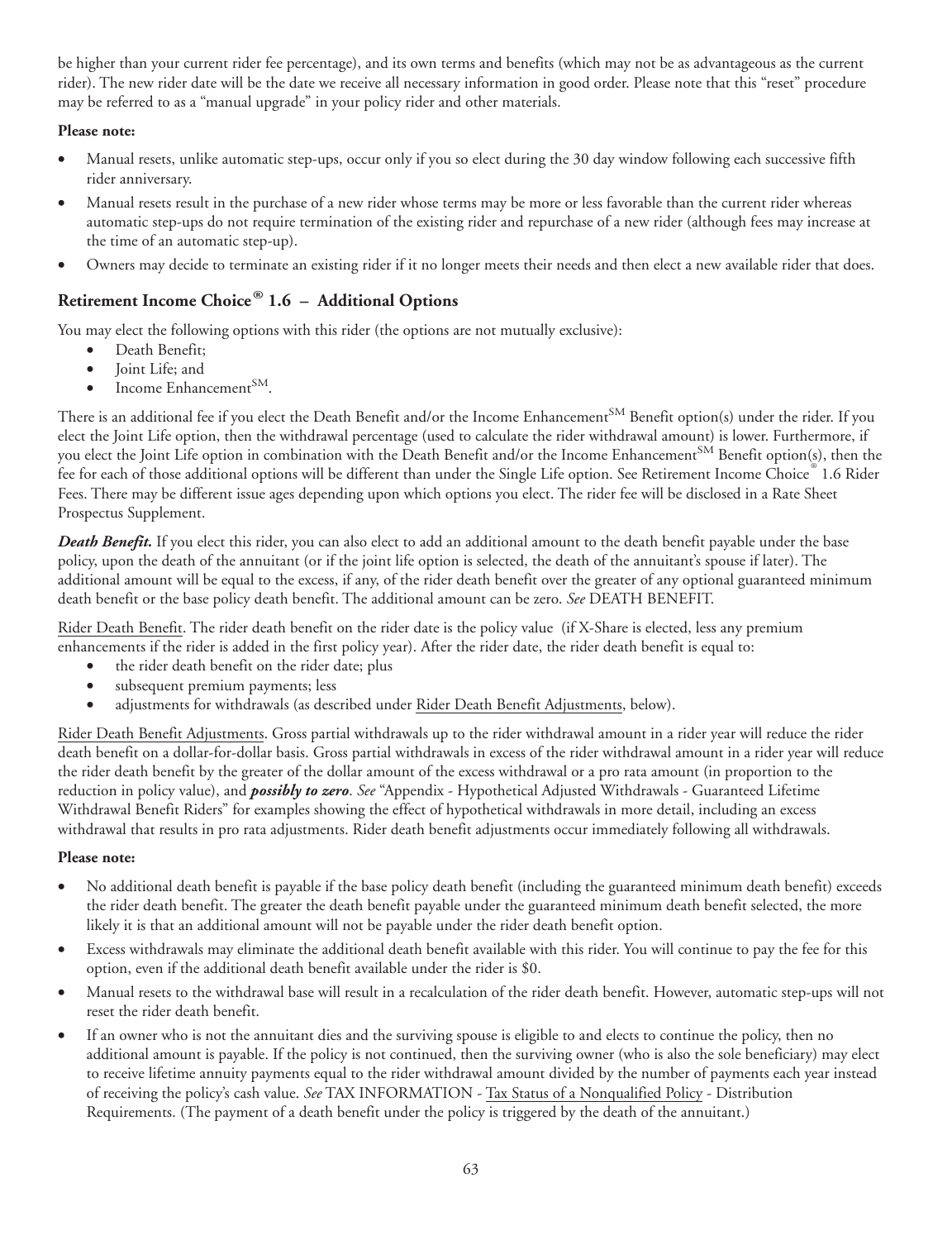• The additional death benefit adjustment differs from the adjusted partial withdrawal amount for the Guaranteed Minimum Death Benefits described in DEATH BENEFIT - Guaranteed Minimum Death Benefits. Accordingly, withdrawals may effect the additional death benefit differently than the Guaranteed Minimum Death Benefits.

The additional death benefit payment option may be referred to as "rider death benefit" on your policy statement and other documents.

*Joint Life Benefit.* If you elect this rider, then you can also elect to postpone termination of the rider until the later of the annuitant or annuitant's spouse's death (only if the annuitant's spouse is eligible to and elects to continue the policy, *see* TAX INFORMATION – Tax Status of a Nonqualified Policy – Distribution Requirements). If you elect the Joint Life option, then the withdrawal percentage (used to calculate the rider withdrawal amount) is lower.

#### **Please note:**

- The withdrawal percentage for each "age at the time of first withdrawal" is lower if you elect this option.
- The rider fee may be greater if this option is elected.
- The annuitant's spouse (or in certain instances a non-natural entity acting for the benefit of the annuitant's spouse) must be either a joint owner along with the annuitant or the sole primary beneficiary (and there is no joint owner), if you elect this option. (Please *see* Spousal Continuation section for more detail regarding annuitant's spouse).
- A former spouse of the annuitant cannot continue to keep the policy in force if no longer married to the annuitant at the time of the annuitant's death. In that event, the rider will terminate and no additional withdrawals under the rider will be permitted.
- The annuitant's spouse for purposes of this rider cannot be changed to a new spouse.
- The rider withdrawal percentage is based on the age of the younger of the annuitant and annuitant's spouse, if you elect this option.
- The rider death benefit is not payable until the death of the surviving spouse, if you elect this option.
- You cannot elect a manual reset if the annuitant or annuitant's spouse is 86 or older (lower if required by state law).
- This option may not be permitted in the case of certain non-natural owners.

*Income EnhancementSM Option.* If you elect this rider, you can also elect to have your withdrawal percentage increase to 150% of the non-income enhanced withdrawal percentage if either the annuitant (or the annuitant's spouse if the joint life option is elected) is confined, due to a medical necessity in a hospital or nursing facility. Benefits from this option are not available unless the rider has been in effect for 12 months (the "waiting period") **and** confinement must meet the elimination period of 180 days within the last 365 days. The elimination period and waiting period can, but do not need to, run concurrently.

#### **Please note:**

- You cannot elect the Income Enhancement<sup>SM</sup> Option if the qualifying person or persons is/are already admitted to a hospital or already reside in a nursing facility.
- Confinement must be prescribed by a physician based on the individual's inability to sustain themselves outside of a hospital or nursing facility due to physical or cognitive ailments.
- The increase to the withdrawal percentage stops when the qualifying person or persons is/are no longer confined as described above.
- The hospital and/or nursing facility must meet the criteria listed below to qualify for the benefit.

#### **A Qualifying Hospital must meet the following criteria:**

- It is operated pursuant to the laws of the jurisdiction in which it is located;
- It is operated primarily for the care and treatment of sick and injured persons on an inpatient basis;
- It provides 24-hour Nursing Service by or under the supervision of Nurses;
- It is supervised by a staff of one or more licensed Physicians; and
- It has medical, surgical and diagnostic facilities or access to such facilities.

#### **A Qualifying Nursing Facility must meet the following criteria:**

- It is operated pursuant to the laws and regulations of the state in which it is located as a skilled nursing facility or Alzheimer's disease/Memory Care facility;
- It provides room and board accommodations;
- Will provide 24-hour nursing services, 7 days a week by on-site Nurses on a continuing inpatient basis;
- It has a planned program of policies and procedures developed with the advice of, and periodically reviewed by, at least one licensed Physician; and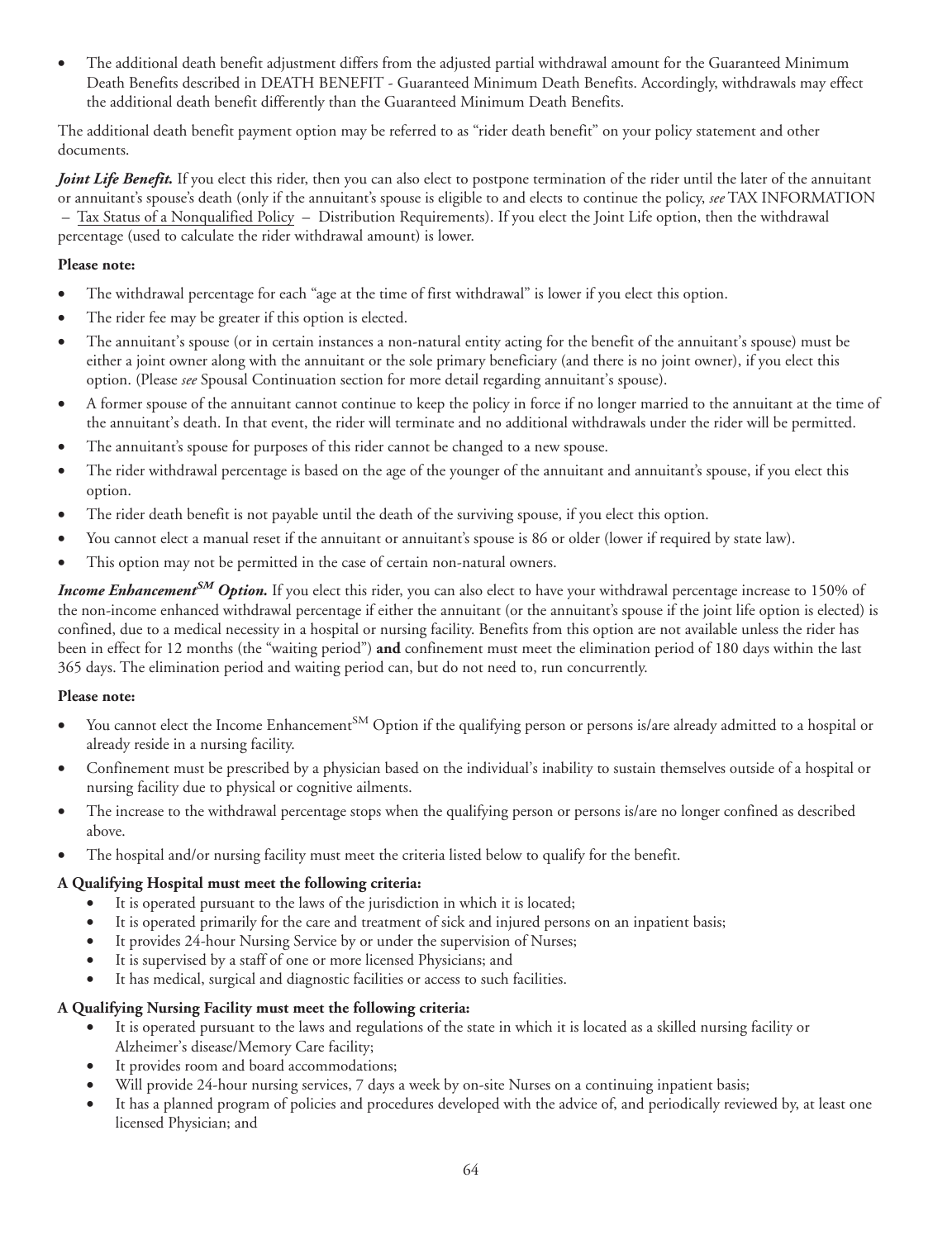- It has a licensed Physician available to supervise; and
- It performs and maintains a clinical assessments based on uniform minimum data sets as set forth in Section 1819(b)(c)(A) of the Social Security Act, as amended.

### **A Qualifying Nursing Facility does not include:**

- Assisted living facilities or residential care facilities;
- A place primarily for treatment of mental or nervous disorders, drug addiction or alcoholism;
- A home for the aged, a rest home, community living center or a place that provides domestic, residential, retirement or educational care;
- Personal care homes, personal care boarding homes, or residential care facilities;
- A rehabilitation hospital or basic care facilities;
- Adult foster care facilities, congregate care facilities, family and group living assisted living facilities, domiciliary care homes, independent living apartments, hotels or motels; or
- Other facilities similar to those described above.

We will require confirmation of confinement in a qualifying hospital or a qualifying nursing facility while benefit payouts are being received. Confirmation of that confinement will be attained and approved by completing our "Income Enhancement<sup>SM</sup> Election and Proof of Confinement Questionnaire" form. This form requires additional proof of confinement which may be a physician's statement, a statement from a hospital or nursing facility administrator, or any other information satisfactory to us which may include information from third party or company interviews and/or visits of the facility. If it is determined that the qualifying individual was not confined in an eligible facility as defined above and has received payments under the Income Enhancement<sup>SM</sup> Option, those payments could be considered an excess withdrawal and have a negative effect on the rider values. If confinement ceases, you may re-qualify by satisfying another 180-day elimination period requirement.

## **Retirement Income Choice® 1.6 Fees**

Retirement Income Choice® 1.6 Base Rider Fee. The base rider fee is calculated on the rider date and at the beginning of each rider quarter. The base rider fee will be adjusted for any premium additions, excess withdrawals, or transfers between designated investment groups. It will be deducted automatically from your policy value at the end of each rider quarter.

Your rider fee may increase (or decrease) at the time of any automatic step-up. *See* Automatic Step-Up section. The current rider fee percentage will not exceed 0.75% from the current rider fee percentage in effect when you purchased the rider. The current rider fee will be disclosed in a Rate Sheet Prospectus Supplement. All Rate Sheet Prospectus Supplements are also available on the EDGAR system at www.sec.gov (File Numbers 333-185573 for TLIC and 333-185574 for TFLIC).

In order for the fee disclosed on the applicable Rate Sheet Prospectus Supplement to apply: (1) your application must be signed within the stated time period set forth in the applicable Rate Sheet Prospectus Supplement and (2) your application must be received and your policy must be funded within the stated time periods set forth in the applicable Rate Sheet Prospectus Supplement. Rider fees reflected in a Rate Sheet Prospectus Supplement with an effective period that does not include the date you signed your application will not apply to your policy. You should not purchase this rider without first obtaining the applicable Rate Sheet Prospectus Supplement. You can contact us at www.transamerica.com to receive a Rate Sheet Prospectus Supplement applicable to you.

On an annual basis, in general terms, the base rider fee is the applicable rider fee percentage multiplied by the withdrawal base.

The base quarterly fee is calculated by multiplying (A) by (B) divided by (C) multiplied by (D), where:

- (A) is the withdrawal base;
- (B) is the sum of each designated investment group's rider fee percentage multiplied by the applicable designated investment group's value;
- (C) is the total policy value; and
- (D) is the number of (remaining) days in the rider quarter divided by the total number of days in the applicable rider year.

The following example uses these assumed values: Initial Premium =  $$100,000$ ; Fund Allocations such that Group A =  $$50,000$ , Group  $B = $30,000$ , and Group  $C = $20,000$ ; Withdrawal Base = \$100,000; Policy Value = \$100,000; Investment Group fee percentages of Group A = 1.45%, Group B = 1.10% and Group C = 0.70%; and 91 total days in the rider quarter.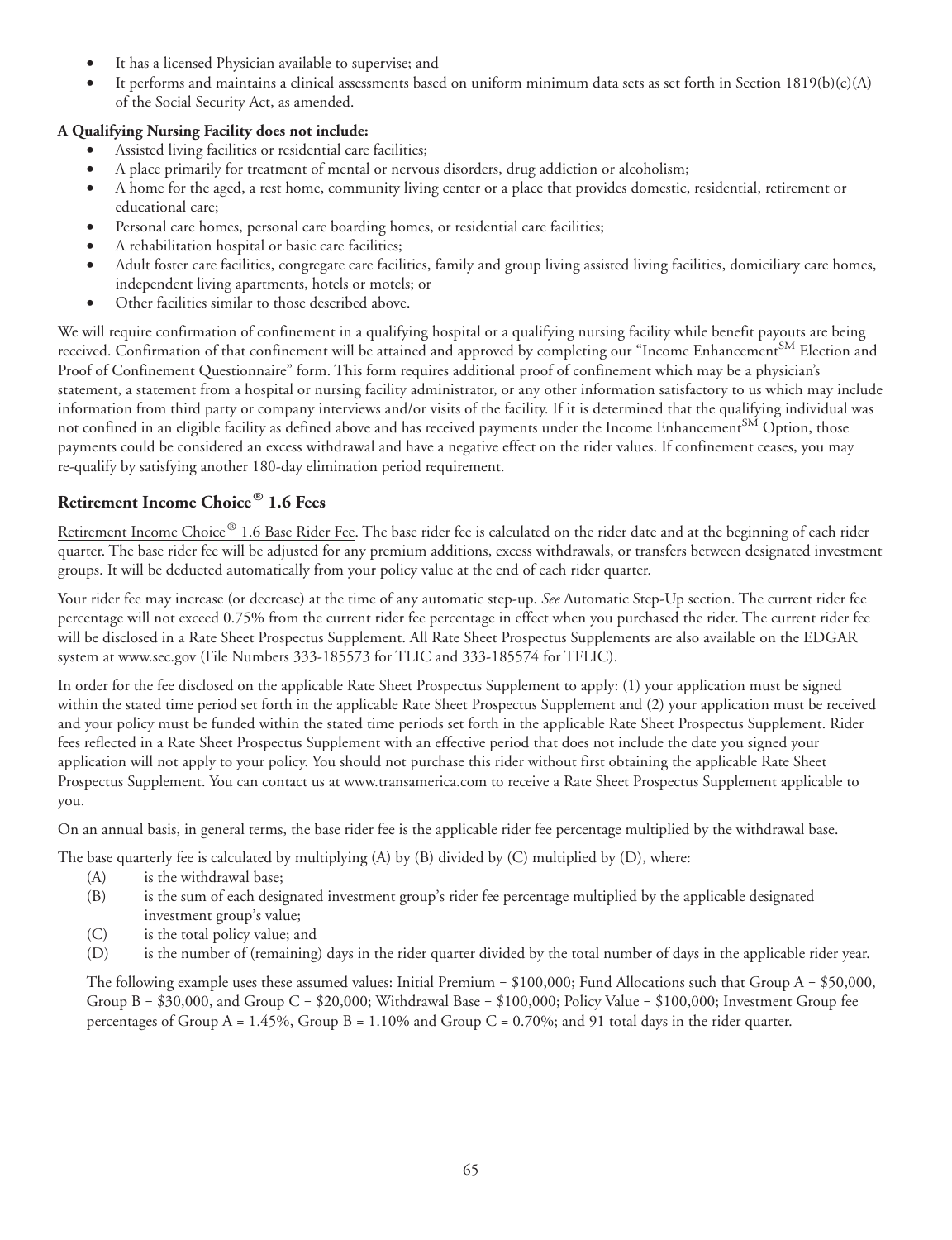**Example 1**: Calculation at rider issue for the first quarter fee. The rider fee is:

- $= 100,000 * [(50,000 * 0.0145) + (30,000 * 0.0110) + (20,000 * 0.0070)] / 100,000 * (91/365)$
- $= 100,000 * (725 + 330 + 140) / 100,000 * (91/365)$
- $= 100,000 * 1,195/100,000 * (91/365)$
- $= 1,195 * (91/365)$
- $= $297.93$

A portion of the rider fee will also be assessed upon full surrender of the policy or other termination of the rider. The quarterly fee will be adjusted based on the number of days remaining until the end of the most recent rider quarter and ending on the date of termination.

The fee adjustment at rider termination is calculated by multiplying (A) by (B) divided by (C) multiplied by (D), where:

- (A) is the withdrawal base;
- (B) is the sum of each designated investment group's rider fee percentage multiplied by the applicable designated investment group's value;
- (C) is the total policy value; and
- (D) is the number of (remaining) days in the rider quarter divided by the total number of days in the applicable rider year.

Beginning on the fifth rider anniversary, the rider fee percentages may increase (or decrease) at the time of an automatic step-up. *See* Automatic Step-Up section. The rider fee percentages will not exceed 0.75% from the current rider fee percentages in effect when you purchased the rider. The current rider fee will be disclosed in a Rate Sheet Prospectus Supplement which may be amended from time to time by us. Please contact your financial intermediary or call our Administrative Office to determine whether the Rate Sheet Prospectus Supplement has been amended. Each time an automatic step-up will result in a rider fee percentage increase, you will have the option to reject the automatic step-up and reinstate the withdrawal base and rider fee percentages to their respective amounts immediately before the automatic step-up (adjusted for any subsequent premium payments or withdrawals), provided that you do so within 30 calendar days after the rider anniversary on which the automatic step-up occurred. We must receive your rejection, in good order, at our Administrative Office within the 30 day period after the rider anniversary on which the automatic step-up occurred.

#### **Please note regarding the base rider fee:**

- Because the base rider fee is a percentage of the withdrawal base, it could be a much higher percentage of your policy value, particularly in the event that your policy value decreases significantly.
- Because the base rider fee is a percentage of the withdrawal base, the amount of the base rider fee we deduct will increase if the withdrawal base increases (although the percentage(s) may remain the same).
- If you make a transfer from one designated allocation group to another designated allocation group that has a higher rider fee percentage, then the resulting rider fee will be higher.

Base Rider Fee Adjustment for Premium Payments and Excess Withdrawals. A rider fee adjustment will be calculated for subsequent premium payments and excess withdrawals because these events will change the withdrawal base. The rider fee adjustment may be positive or negative and will be added to or subtracted from the rider fee to be collected.

The following example uses these assumed values: All initial values as in Example 1; Subsequent Premium = \$10,000, allocated such that Group  $A = $5,000$ , Group  $B = $3,000$ , and Group  $C = $2,000$ ; and 30 remaining days in the rider quarter.

**Example 2**: Calculation of the first quarter rider fee adjustment for a subsequent premium. The fee adjustment is:

 $= 10,000 * [(5,000 * 0.0145) + (3,000 * 0.0110) + (2,000 * 0.0070)] / 10,000 * (30/365)$ 

 $= 10,000 * (72.50 + 33 + 14) / 10,000 * (30/365)$ 

 $= 10,000 * 119.50/10,000 * (30/365)$ 

```
= 119.50 * (30/365)
```

```
= $9.82
```
Total fee assessed at end of first rider quarter (assuming no further fee adjustments):

```
= 297.93 + 9.82
```

```
= $307.75
```
A portion of the rider fee will also be assessed upon full surrender of the policy or other termination of the rider. The quarterly fee will be adjusted based on the number of days remaining until the end of the most recent rider quarter and ending on the date of termination.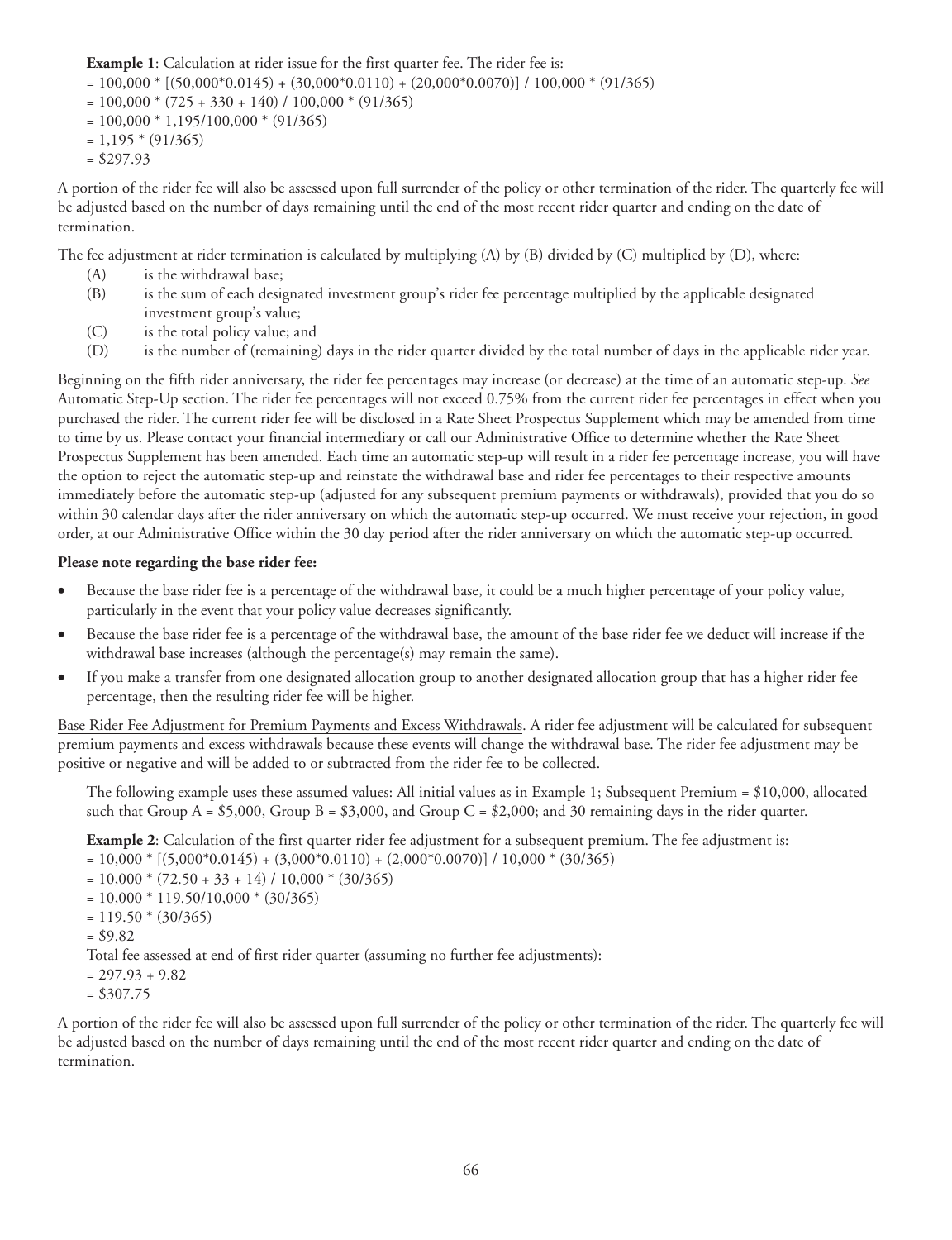Base Rider Fee Adjustment for Transfers. For transfers that you make between different designated investment options in different designated allocation groups on other than the first business day of a rider quarter, a rider fee adjustment will be applied. This adjustment is necessary because of differences in the rider fee percentages. The adjustment in the rider fee percentage will ensure that you are charged the correct overall rider fee for that quarter. The rider fee adjustment may be positive or negative and will be added to or subtracted from the rider fee to be collected.

The following example uses these assumed values: All initial values as in Example 1, as well as a subsequent premium payment as in Example 2; Withdrawal Base =  $$110,000$ ; Policy Value =  $$90,000$ ; Fund Transfer from Group A =  $$5,000$ , into Group B = \$3,000, and into Group  $C = $2,000$ ; and 15 remaining days in the rider quarter.

**Example 3**: Calculation of the first quarter rider fee adjustment for a fund transfer. The fee adjustment is:

 $= 110,000 * [(5,000 * 0.0145) + (3,000 * 0.0110) + (2,000 * 0.0070)] / 90,000 * (15/365)$ 

 $= 110,000 * (-72.50 + 33 + 14) / 90,000 * (15/365)$ 

 $= 110,000 * -25.50/90,000 * (15/365)$ 

 $= -31.17 * (15/365)$ 

$$
= $-1.28
$$

Total fee assessed at end of the first rider quarter (assuming no further rider fee adjustments):

 $= 307.75 - 1.28$ 

 $=$  \$306.47

Additional Option Fees. If you elect options with this rider, then you will be charged a fee for each option you elect that is in addition to the rider fee for the base benefit. Each additional fee is charged quarterly before annuitization and is a percentage of the withdrawal base on each rider anniversary.

We will also deduct a portion of all rider fees, including additional option fees, pro rata upon surrender of the policy or other termination of the rider.

## **Retirement Income Choice® 1.6 Rider Issue Requirements**

We will not issue the Retirement Income Choice® 1.6 rider if:

- the annuitant is 86 or older (lower if required by state law);
- the annuitant is not an owner (except in the case of non-natural owners);
- there are more than two owners; and
- the joint life option is elected, and the annuitant's spouse is 86 or older (lower if required by state law) and (1) is not a joint owner along with the annuitant or (2) is not the sole primary beneficiary (and there is no joint owner).

The use of joint life option may not be permitted in the case of certain non-natural owners.

#### **Termination**

The Retirement Income Choice® 1.6 rider and any additional options will terminate upon the earliest of the following:

- the date we receive written notice from you requesting termination of the rider if such notice is received before midnight of the 30<sup>th</sup> calendar day after you receive the rider;
- the date we receive written notice from you requesting termination or manual reset of the rider if such notice is received by us during the 30 days following the fifth rider anniversary or every fifth rider anniversary thereafter;
- the death of the annuitant (or if the joint life option was elected, the death of the annuitant's spouse if that spouse was eligible to and elected to continue the policy as the surviving spouse);
- annuitization (however, if you have reached your maximum annuity commencement date you may choose an annuitization option which guarantees you lifetime payments in an amount equal to your rider withdrawal amount);
- the date the policy to which this rider is attached is assigned or if the owner is changed without our approval;
- the date an excess withdrawal reduces your policy value to zero; or
- termination of your policy.

**Please note:** This rider terminates upon annuitization and there is a maximum annuity commencement date at which time your policy will be annuitized according to its terms. However, if you have reached your maximum annuity commencement date, we will allow you to annuitize your policy and elect to receive lifetime annuity payments which are at least equal to your rider withdrawal amount (this option also guarantees that if the annuitant dies before the sum of all annuity payments equals the policy value, and rider benefit if elected, on the maximum annuity commencement date, the annuitant's beneficiary will receive a final payment equal to the difference). Please contact us for more information concerning your options.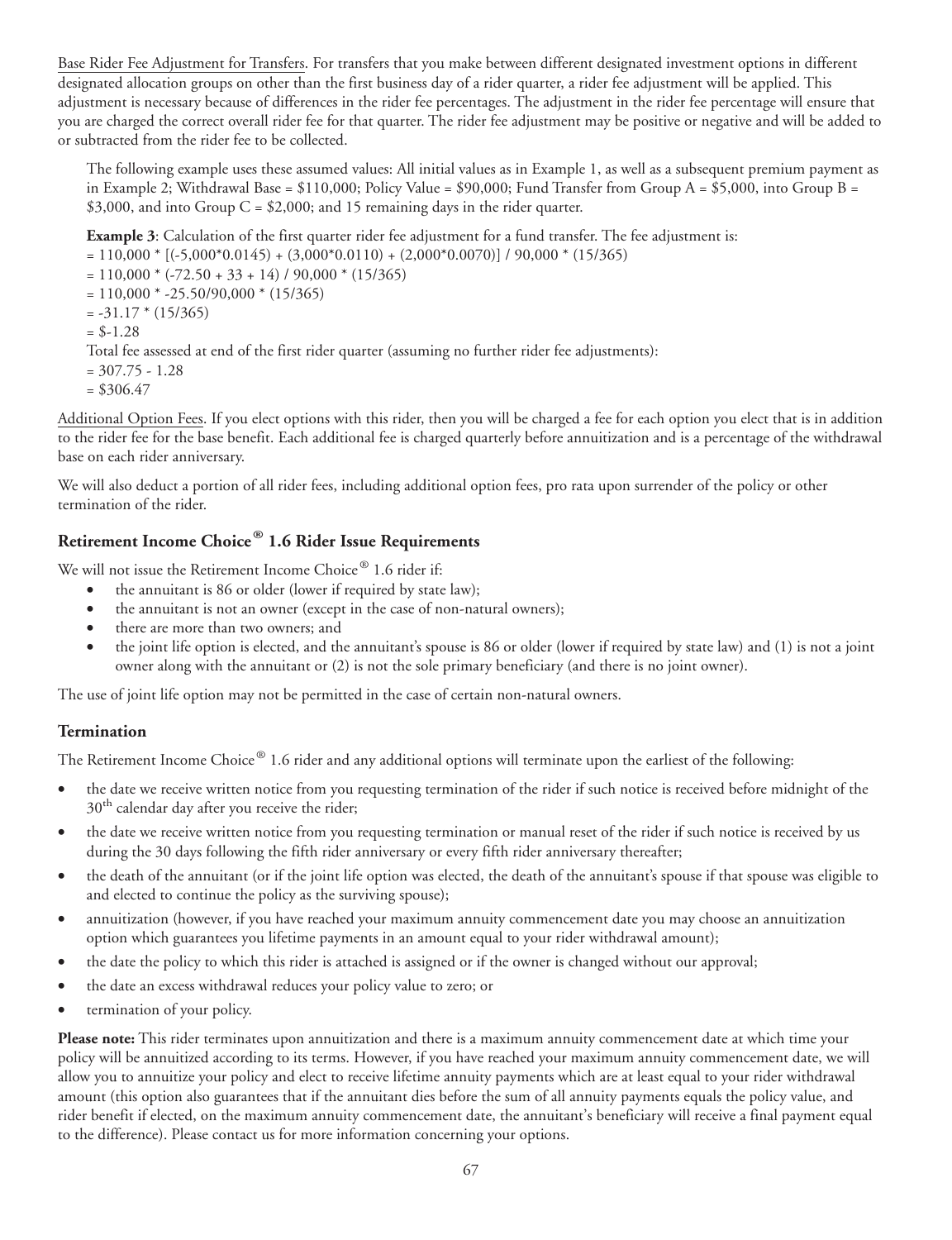### **Transamerica Income EdgeSM Rider**

If you elect the Transamerica Income Edge<sup>SM</sup> rider identified below, which provides certain guaranteed benefits, the Company requires a certain percentage of your policy value to be allocated to the stable account and to select investment options, with the remainder to be allocated to the select investment options and flexible investment options. One or more of the select investment options and flexible investment options may include a volatility control strategy. **Volatility control strategies, in periods of high market volatility, could limit your participation in market gains; this may conflict with your investment objectives by limiting your ability to maximize potential growth of your policy value and, in turn, the value of any guaranteed benefit that is tied to investment performance.** Volatility control strategies are intended to help limit overall volatility and reduce the effects of significant market downturns during periods of high market volatility, providing policy owners with the opportunity for smoother performance and better risk adjusted returns. Volatility control (and similar terms) can encompass a variety of investment strategies of different types and degrees; therefore, you should read the applicable annuity and underlying fund portfolio prospectuses carefully to understand how these investment strategies may affect your policy value and rider benefits. The Company's requirement to invest in accordance with the required allocations, which may include volatility control strategies, may reduce our costs and risks associated with this rider. **You pay an additional fee for the rider benefits which, in part, pay for protecting the rider benefit base from investment losses. Since the rider benefit base does not decrease as a result of investment losses, volatility control strategies might not provide meaningful additional benefit to you.** You should carefully evaluate with your financial professional whether to allocate to subaccounts that invest in underlying funds with volatility control strategies, taking into consideration the potential positive or negative impact that such strategy may have on your investment objectives, your policy value and the benefits under the Transamerica Income Edge<sup>SM</sup> rider. If you determine that underlying funds with volatility control strategies are not consistent with your investment objectives, there continues to be other investment options available under the Transamerica Income Edge<sup>SM</sup> rider that do not invest in underlying funds that utilize volatility control strategies.

## **Transamerica Income EdgeSM - Summary**

You may elect to purchase the optional Transamerica Income Edge<sup>SM</sup> rider, which provides you with: (1) a GLWB; and (2) an opportunity for increases in the rider withdrawal amount. This rider is available during the accumulation phase, and requires that you allocate a certain percentage of your policy value to the stable account and to select investment options and flexible investment options some of which are designed to help manage our risk and support the guarantees under the rider. If you elect the Transamerica Income Edge<sup>SM</sup> rider you cannot elect the Guaranteed Principal Solution<sup>SM</sup>, Retirement Income Choice® 1.6 or Retirement Income Max $^\circledast$  riders. The tax rules for qualified policies may limit the value of this rider. Please consult a qualified tax adviser before electing the Transamerica Income Edge<sup>SM</sup> rider for a qualified policy. **Please Note:** This rider may not be issued or added to Inherited IRAs (whether a qualified or 10-year delay) or a nonqualified annuity under which death benefits are being distributed under a nonqualified stretch withdrawal option. The benefits under the Transamerica Income Edge<sup>SM</sup> rider are based on our claims-paying ability.

*The Transamerica Income EdgeSM rider and additional options may vary for certain policies and may not be available for all policies, in all states, at all times or through all financial intermediaries. We may discontinue offering this benefit at any time for new sales, which includes new sales to existing policyowners. In some cases, a benefit not available through a financial intermediary may be obtained by contacting us directly. For more information on the options available for electing a benefit, please contact your financial intermediary or our Administrative Office.*

Under the Transamerica Income Edge<sup>SM</sup> rider, you can receive up to the rider withdrawal amount each rider year (first as withdrawals from your policy value (excluding the stable account until other investment options are depleted of value), and, if necessary because your policy value goes to zero by other than an excess withdrawal, as payments from us), starting with the rider year immediately following the annuitant's (or the annuitant's spouse if younger and the joint life option is elected) attainment of the minimum benefit age (as provided in your rider) and lasting until the annuitant's (or annuitant's spouse if younger and the joint life option is elected) death unless your withdrawal base is reduced to zero because of an "excess withdrawal"; *see* Withdrawal Base Adjustments section below. A rider year begins on the rider date (the date the rider becomes effective) and thereafter on each anniversary of that date. The withdrawal percentage that is used to determine your rider withdrawal amount and required allocations will be disclosed in a Rate Sheet Prospectus Supplement included with your prospectus. All Rate Sheet Prospectus Supplements are also available on the EDGAR system at www.sec.gov (File Numbers 333-185573 for TLIC and 333-185574 for TFLIC).

Of course, you can always withdraw an amount up to your cash value pursuant to your rights under the policy although withdrawals that are excess withdrawals will reduce your withdrawal base and future GLWBs. *See* "Appendix - Hypothetical Adjusted Withdrawals - Guaranteed Lifetime Withdrawal Benefit Riders" for examples showing the effect of hypothetical withdrawals in more detail.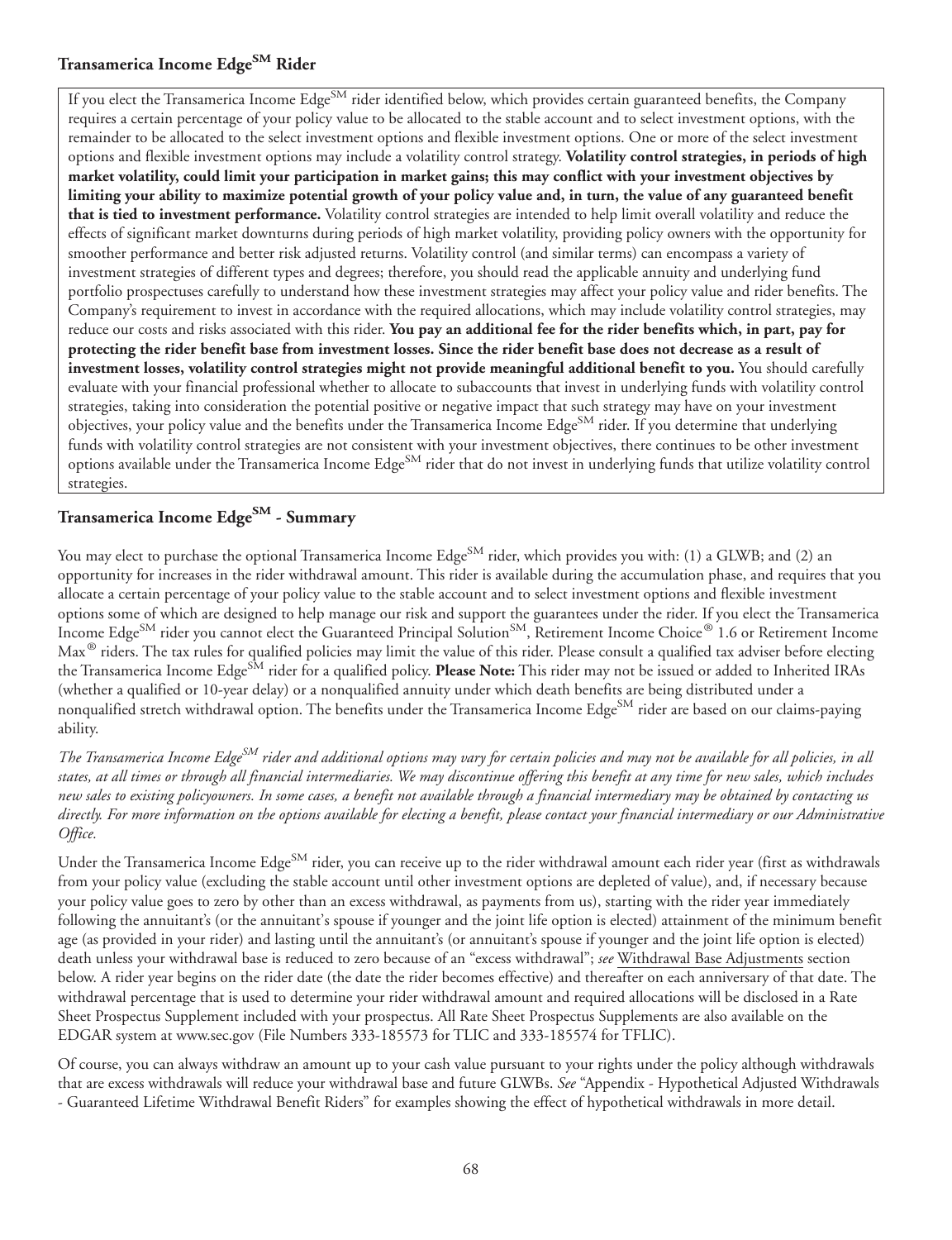If you elect the Transamerica Income Edge<sup>SM</sup> rider, a certain percentage of your policy value on the rider date must be allocated to the stable account, the select investment options and the flexible investment options, as specified in the applicable Rate Sheet Prospectus Supplement. Transfers to and from the stable account are not permitted. Withdrawals from the stable account are not permitted until all other investment options are depleted of value. Withdrawals from the flexible investment options and select investment options will be deducted on a pro-rata basis from each investment option you have allocated to. If you do not wish to maintain the required allocation percentages for the investment options, the rider must be terminated, subject to the termination restrictions and requirements of the rider, prior to making any transfer. Additional detail regarding the required allocations is provided in the Required Allocations section, below.

#### **Please note:**

- You will begin paying the rider charge as of the rider date, even if you do not begin taking withdrawals for many years. We will not refund the charges you have paid under the rider if you never choose to take withdrawals and/or if you never receive any payments under the rider.
- We have designed this rider to allow for withdrawals from your policy value each rider year that are less than or equal to the rider withdrawal amount. You should not purchase this rider if you plan to take withdrawals in excess of the rider withdrawal amount, because such excess withdrawals may significantly reduce or eliminate the value of the guarantee provided by the rider.
- The longer you wait to start making withdrawals under the benefit, the less time you have to benefit from the guarantee because of decreasing life expectancy as you age. On the other hand, the longer you wait to begin making withdrawals, the higher your withdrawal percentage may be, and the more opportunities you will have to lock in a higher withdrawal base. You should carefully consider when to begin making withdrawals. There is a risk that you will not begin making withdrawals at the most financially beneficial time for you.
- Because the GLWB under this rider is accessed through regular withdrawals that do not exceed the rider withdrawal amount, the rider may not be appropriate for you if you do not foresee a need for liquidity and your primary objective is to take maximum advantage of the tax deferral aspect of the policy.
- All policy value must be allocated to the select and flexible investment options and the stable account, subject to specified allocation percentages as provided in the Rate Sheet Prospectus Supplement. You should consult with your financial professional to assist you in determining whether these investment options and required allocations are suited for your financial needs and risk tolerance.
- Any amount of withdrawals in any rider year that are in excess of the rider withdrawal amount are excess withdrawals.
- An excess withdrawal may impact the withdrawal base on a greater than dollar-for-dollar basis and may eliminate the benefit. *See* "Appendix – Hypothetical Adjusted Withdrawals – Guaranteed Lifetime Withdrawal Benefit Riders".
- Upon receiving due proof of death of the annuitant (or the death of the surviving spouse if the joint option is elected), the Transamerica Income Edge<sup>SM</sup> rider terminates and all benefits thereunder cease.
- You may terminate the rider by providing written notice to us requesting termination during the 30 days following the fifth rider anniversary or every fifth rider anniversary thereafter. *See* Termination section, below.
- If your policy value reaches zero, the Company may require satisfactory evidence a person is alive if a payment is based on that person being alive. A notarized letter may be provided as satisfactory evidence a person is living.
- We will not refund charges that have been paid up to the point of terminating the policy or receiving annuity payments.

Like all withdrawals, withdrawals up to the rider withdrawal amount, while this rider is in effect also:

- reduce your policy value by the amount of the withdrawal;
- reduce your base policy death benefit and other benefits by the adjusted withdrawal amount;
- may be subject to surrender charges if the withdrawal is greater than the surrender charge free amount;
- may be subject to income taxes and federal tax penalties (*see* TAX INFORMATION); and
- may be limited or restricted under certain qualified policies. (*see* TAX INFORMATION Qualified Policies and TAX INFORMATION – Optional Living Benefits)

Rider Withdrawal Amount. You can withdraw up to the rider withdrawal amount in any rider year (after attainment of the minimum benefit age) from your policy value without causing an excess withdrawal. *See* Withdrawal Base Adjustments below.

The rider withdrawal amount is zero if the annuitant (or the annuitant's spouse if younger and the joint life option is elected) has not attained the minimum benefit age of 59 on the rider date and remains zero until the first day of the rider year after the annuitant (or the annuitant's spouse if younger and the joint life option is elected) has attained the minimum benefit age. On the first day of the rider year after the annuitant (or the annuitant's spouse if younger and the joint life option is elected) has attained the minimum benefit age the rider withdrawal amount is equal to the withdrawal base multiplied by the withdrawal percentage. See applicable Rate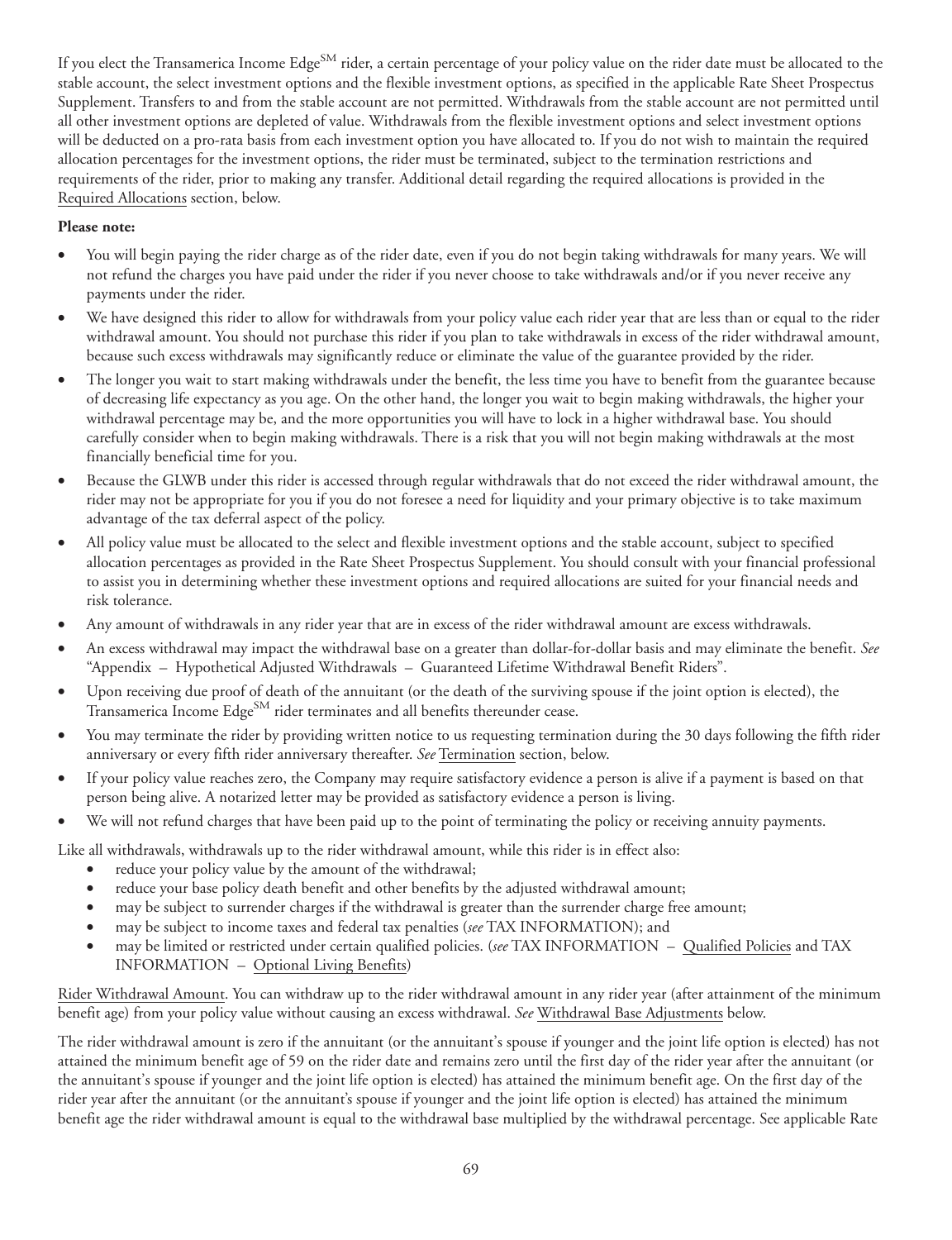Sheet Prospectus Supplement for additional information. Surrender charges may apply if your rider withdrawal amount exceeds your surrender charge free amount. (For riders issued prior to the date of this prospectus, see "Appendix – Prior Allocation and Withdrawal Percentages" in the Statement of Additional Information, for your withdrawal percentage depending on when you purchased your rider.)

*For qualified policies:* If the plan participant (generally the annuitant) attains age 72 (or age 70½ if the Annuitant attained 70½ before 1/1/2020), the rider withdrawal amount for that rider year (and each subsequent rider year) is equal to the greater of:

- the rider withdrawal amount described above; or
- an amount equal to any minimum required distribution amount, if any. The minimum require distribution is calculated based on the rules established by the IRS. The minimum required distribution may only be used if all of the following are true:
	- a. the policy to which this rider is attached is a tax-qualified policy for which the IRS minimum required distributions are required,
	- b. the minimum required distributions do not start prior to the annuitant's attained age of 72 (or age 70  $\frac{1}{2}$  if the Annuitant attained 70½ before 1/1/2020),
	- c. the minimum required distributions are based on either the Uniform Lifetime table or the Joint Life and Last Survivor Expectancy table,
	- d. the minimum required distributions are based on age of the living annuitant. The minimum required distributions cannot be based on the age of someone who is deceased,
	- e. the minimum required distributions are based only on the policy to which this rider is attached,
	- f. the minimum required distributions are only for the current rider year. Amounts carried over from past rider years are not considered, and
	- g. If any of the above are not true, then the minimum required distribution is equal to zero and it is not available as a rider withdrawal amount.
- Only amounts calculated as set forth above can be used as the rider withdrawal amount. If the minimum required distribution amount (determined as set forth above) exceeds the rider withdrawal amount, the excess will not be treated as an excess withdrawal under the rider.

If your policy value reaches zero:

- *by means other than an excess withdrawal*, then you cannot make premium payments and all other policy features, benefits and guarantees (except those provided by this rider) are terminated. In addition, we will, unless instructed otherwise, make payments using the current payment instructions on file with us equal to the rider withdrawal amount divided by the frequency of payments. If the younger of the annuitant or annuitant's spouse has attained the minimum benefit age and a systematic payout option is not active at the time the policy value equals zero, a monthly payment will begin. If the minimum benefit age has not been attained, the monthly payment will begin on the rider anniversary following the attainment of the minimum benefit age. Once the payment amount and frequency are established, they cannot be changed and no additional withdrawals will be allowed. Furthermore, any remaining minimum required cash value will be paid on the later of the annuitant's or annuitant's spouse's death.
- *due to an excess withdrawal*, then your policy will terminate resulting in the termination of this rider. An excess withdrawal that does not cause your policy value to equal zero will not terminate the rider.

#### **Please note:**

- If the rider is added prior to the annuitant (or the annuitant's spouse if younger and the joint life option is elected) having attained the minimum benefit age, the rider withdrawal amount will be zero until the beginning of the rider year after the annuitant (or the annuitant's spouse if younger and the joint life option is elected) has attained the minimum benefit age birthday, however, you will still be charged a rider fee prior to this time.
- The rider year begins on the rider date and thereafter on each rider anniversary. Withdrawals requested for the upcoming rider year must be taken the day after each rider anniversary or later within the rider year. Any withdrawal taken on the rider anniversary date will count towards the previous rider year withdrawals.
- You cannot carry over any portion of your rider withdrawal amount that is not withdrawn during a rider year for withdrawal in a future rider year. This means that if you do not take the entire rider withdrawal amount during a rider year, you cannot take more than the rider withdrawal amount in the next rider year and maintain the rider's guarantees.
- Excess withdrawals may cause you to lose the benefit of the rider.
- The select and flexible investment options may be changed by us in the future. Any changes to investment allocation requirements will not affect existing policy owners with an active rider.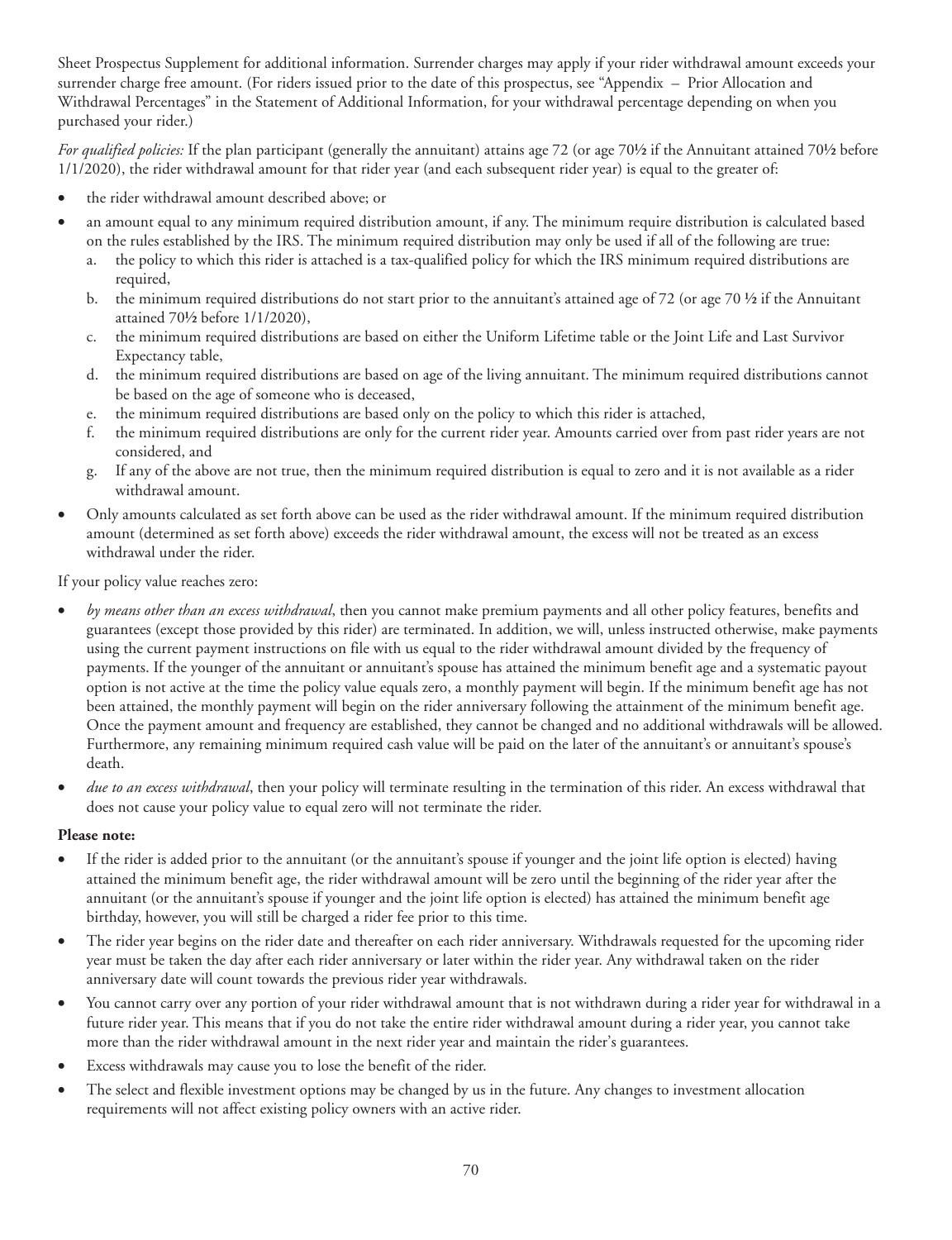#### **Rate Sheet Prospectus Supplement**

The withdrawal and fee percentages, as well as the required allocations are disclosed in Rate Sheet Prospectus Supplement. We periodically issue new Rate Sheet Prospectus Supplements that may reflect different withdrawal and fee percentages than the previous Rate Sheet Prospectus Supplements. All Rate Sheet Prospectus Supplements are also available on the EDGAR system at www.sec.gov (File Numbers 333-185573 for TLIC and 333-185574 for TFLIC). In order to receive the applicable withdrawal and fee percentages: (1) your application must be signed and received within the stated time period set forth in the applicable Rate Sheet Prospectus Supplement and (2) your application must be received and your policy must be funded within the stated time periods set forth in the applicable Rate Sheet Prospectus Supplement. Withdrawal and fee percentages, as well as required allocations reflected in a Rate Sheet Prospectus Supplement with an effective period that does not include the date you signed your application will not apply to your policy. You should not purchase this rider without first obtaining the applicable Rate Sheet Prospectus Supplement. You can contact us at www.transamerica.com to receive a Rate Sheet Prospectus Supplement applicable to you.

# **Transamerica Income EdgeSM – Withdrawal Percentage**

Withdrawal Percentage. We use the withdrawal percentage to calculate the rider withdrawal amount and the rider fee. The withdrawal percentage is determined by the annuitant's age (or the annuitants spouse's age if younger and the joint life option is elected) and rider duration at the time of the first withdrawal taken on or after the rider anniversary immediately following the annuitant (or the annuitant's spouse if younger and the joint life option is elected) having attained the minimum benefit age.

The withdrawal percentage is disclosed in Rate Sheet Prospectus Supplement. All Rate Sheet Prospectus Supplements are also available on the EDGAR system at www.sec.gov (File Numbers 333-185573 for TLIC and 333-185574 for TFLIC). Unless the applicable Rate Sheet Prospectus Supplement provides otherwise, in order to receive the withdrawal percentage reflected in a Rate Sheet Prospectus Supplement:

- your application must be signed within the time period disclosed in the Rate Sheet Prospectus Supplement;
- we must receive your completed application within 7 calendar days from the date that the Rate Sheet Prospectus Supplement is no longer effective; and
- the policy value must be funded within 60 calendar days from the date that the Rate Sheet Prospectus Supplement is no longer effective.

If any of these conditions are not met, your application will be considered not in good order for the current Rate Sheet Prospectus Supplement. If you decide to proceed with the purchase of the policy, additional paperwork may be required to issue the policy with the applicable rates in effect at that time. Withdrawal percentages reflected in a Rate Sheet Prospectus Supplement with an effective period that does not include the date you signed your application will not apply to your policy. You should not purchase this rider without first obtaining the applicable Rate Sheet Prospectus Supplement. You can contact us at www.transamerica.com to receive a Rate Sheet Prospectus Supplement applicable to you.

Please note, once established, the withdrawal percentage will not generally increase even though the annuitant's age increases except in certain instances involving automatic step-ups. *See* Automatic Step – Up section below and the applicable Rate Sheet Prospectus Supplement.

## **Transamerica Income EdgeSM – Withdrawal Base**

Withdrawal Base. We use the withdrawal base to calculate the rider withdrawal amount and the rider fee. The withdrawal base on the rider date is the policy value (if X-Share is elected, less any premium enhancements if the rider is added in the first policy year). During any rider year, the withdrawal base is equal to the withdrawal base on the rider date or most recent rider anniversary, plus subsequent premium payments, not including premium enhancement if the X-Share is elected, less subsequent withdrawal base adjustments due to excess withdrawals.

#### **Please note:**

- We determine the withdrawal base solely to calculate the rider withdrawal amount and rider fee.
- Your withdrawal base is not a cash value, a surrender value, or a death benefit. It is not available for withdrawal, it is not a minimum return for any subaccount, and it is not a guarantee of policy value.
- Because the withdrawal base is generally equal to the policy value on the rider date, the rider withdrawal amount may be lower if you delay electing the rider and the policy value decreases before you elect the rider.

On each rider anniversary, the withdrawal base will equal the greatest of:

- the current withdrawal base; and
- the policy value on the current rider anniversary (*see* Automatic Step-Up below).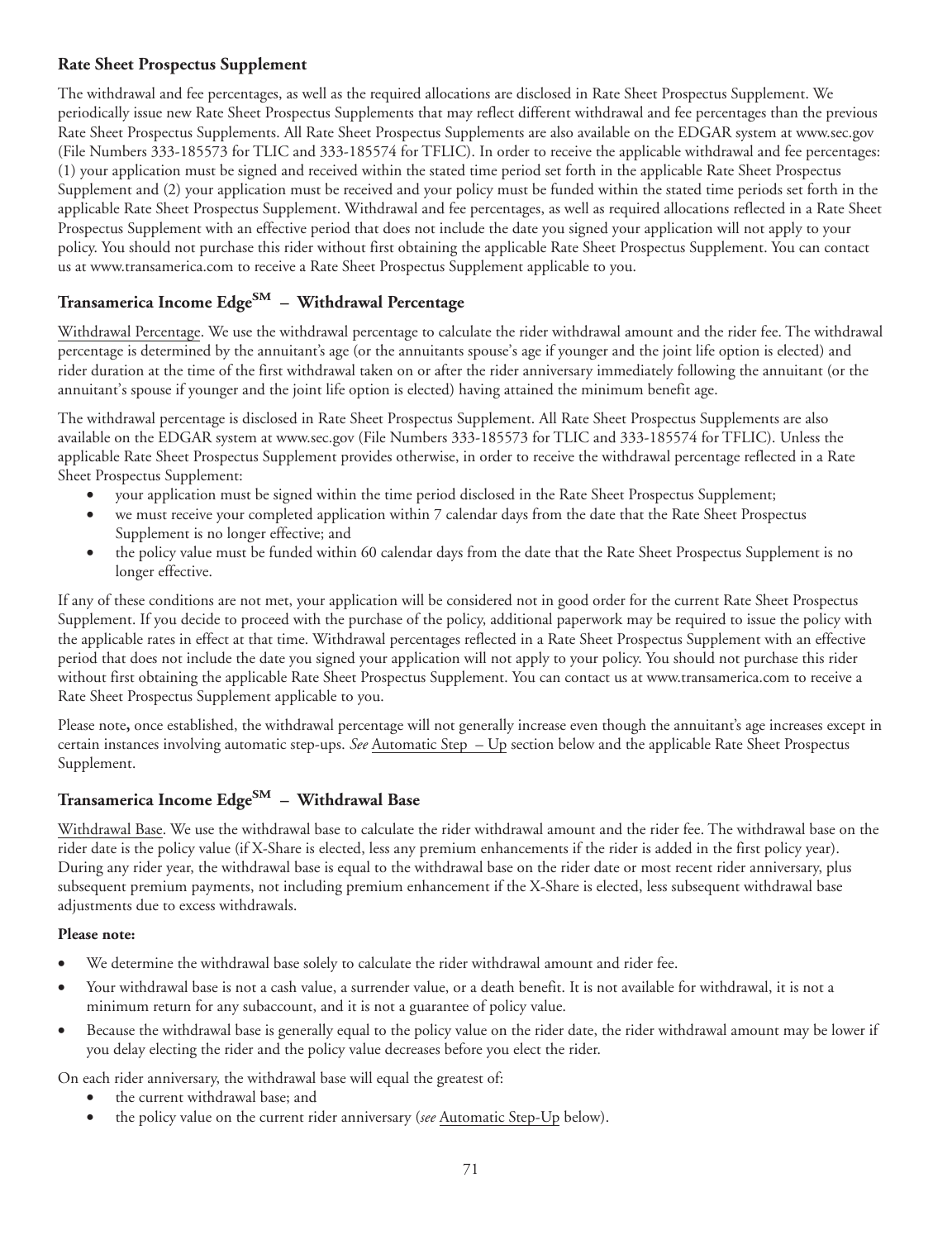See "Appendix – Hypothetical Example of Withdrawal Base Calculation – Transamerica Income Edge<sup>SM</sup> Rider" which illustrates the hypothetical example of the withdrawal base calculation.

# **Transamerica Income EdgeSM – Automatic Step-Up**

Automatic Step-Up. On each rider anniversary, the rider will receive an automatic step-up if the withdrawal base is equal to the policy value on the rider anniversary immediately after the withdrawal base reset on the rider anniversary. If the policy value is not greater than the current withdrawal base, then no automatic step-up will occur. The withdrawal percentage (as indicated in the Rate Sheet Prospectus Supplement) will also increase if you have crossed into another age band or rider year duration prior to the automatic step-up. Please note, the increase is part of the automatic step-up and if no automatic step-up occurs then there will be no withdrawal percentage increase.

On each rider anniversary, the rider fee percentage may increase (or decrease) at the time of any automatic step-up. The rider fee percentage will not exceed 0.75% from the current rider fee percentage in effect when you purchased the rider.

Automatic Step-Up Opt Out. Each time an automatic step-up results in a rider fee percentage increase, you have the option to reject the automatic step-up and reinstate the withdrawal base, withdrawal percentage, and rider fee percentage to their respective amounts immediately before the automatic step-up, provided that you do so within 30 days after the rider anniversary on which the automatic step-up occurred. Changes as a result of the automatic step-up feature will be reversed. We must receive your rejection (each time you elect to opt out), in good order, at our Administrative Office within the same 30 day period after the rider anniversary on which the automatic step-up occurred. You are not subject to fee increases for any Automatic Step-Up that you have opted out of. **Opting out of one step-up does not operate as an opt-out of any future step-ups**.

## **Transamerica Income EdgeSM – Withdrawal Base Adjustments**

Withdrawal Base Adjustments. Cumulative gross partial withdrawals up to the rider withdrawal amount in any rider year will not reduce the withdrawal base. Any amount of gross partial withdrawals in excess of the rider withdrawal amount in any rider year ("excess withdrawals") will reduce the withdrawal base, however, by the greater of the dollar amount of the excess withdrawal (if the policy value is greater than the withdrawal base) or a pro rata amount (in proportion to the reduction in the policy value when the policy value is less than the withdrawal base), *possibly to zero*. If an excess withdrawal reduces the policy value to zero, this rider will terminate. Withdrawal base adjustments occur immediately following excess withdrawals. *See* "Appendix - Hypothetical Adjusted Withdrawals - Guaranteed Lifetime Withdrawal Benefit Riders" for examples showing the effect of hypothetical withdrawals in more detail, including an excess withdrawal that reduces the withdrawal base by a pro rata amount. The effect of an excess withdrawal is magnified if the policy value is less than the withdrawal base.

Please Note: You retain all responsibility for monitoring excess withdrawals. If you take regular or scheduled withdrawals please pay particular attention to any excess withdrawal because your regular or scheduled non-excess withdrawals may thereafter become excess withdrawals that reduce or eliminate your benefit on an accelerated basis.

*Example. Assume you are the owner and annuitant and you make a single premium payment of \$100,000 when you are 66 years old. Further assume that you do not make any withdrawals or additional premium payments, and no automatic step-ups occurred, but that after six years your policy value has declined to \$90,000 solely because of negative investment performance. You could receive up to \$6,000 each rider year for the rest of your life based on an assumed withdrawal percentage of 6.0% for the single life option multiplied by an assumed withdrawal base of \$100,000 and assuming that:*

- *you take your first withdrawal when you are age 72*
- *you do not withdraw more than the rider withdrawal amount in any one year, and*
- *there are no future automatic step-ups.*

*Example continued. Assume the same facts as above, but you withdraw \$10,000 when you are 72 years old. That excess withdrawal decreases your future rider withdrawal amount to \$5,714.*

Because the withdrawal (\$10,000) is in excess of the rider withdrawal amount (\$6,000) it impacts the withdrawal base on a greater than dollar-for-dollar basis.

Adjusted Partial Withdrawal = Excess Withdrawal Amount \* Withdrawal Base prior to the withdrawal / Policy Value after the Rider Withdrawal Amount but prior to the Excess Withdrawal Amount.

Excess withdrawal amount \$10,000 - \$6,000 = \$4,000

Withdrawal base = \$100,000

Policy value after the rider withdrawal amount but prior to the excess withdrawal amount \$90,000 - \$6,000 = \$84,000 Adjusted partial withdrawal = \$4,000 \* \$100,000 / \$84,000 = \$4,761.90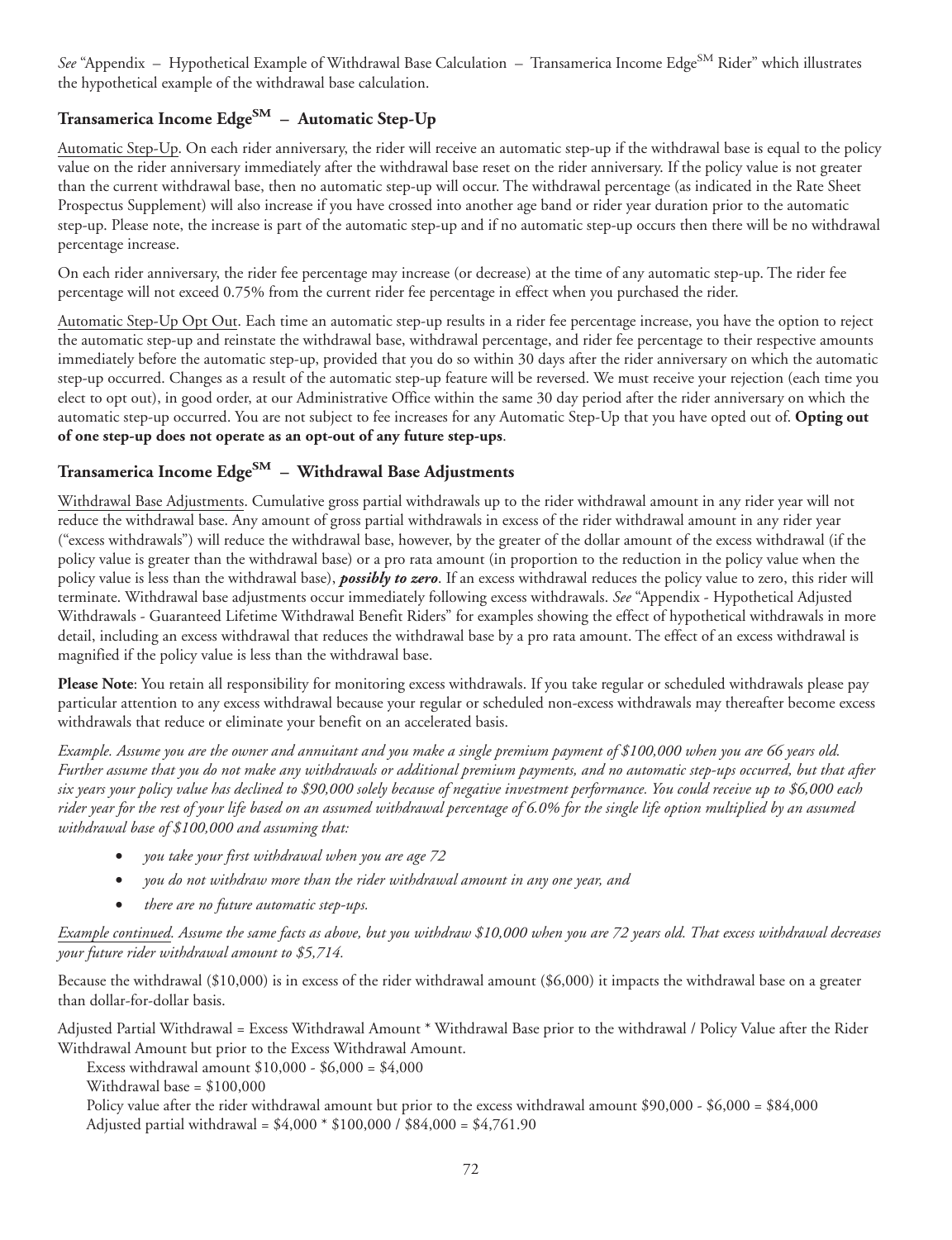New withdrawal base \$100,000 - \$4,761.90 = \$95,238.10 New rider withdrawal amount \$95,238.10 \* 6% = \$5,714.29

*See* the "Appendix - Hypothetical Adjusted Withdrawals - Guaranteed Lifetime Withdrawal Benefit Riders" for examples showing the effect of hypothetical withdrawals in more detail.

# **Transamerica Income EdgeSM – Required Allocations**

If you elect this rider, a certain percentage of your policy value on the rider date must be allocated to the stable account, the select investment options and the flexible investment options, in accordance with the percentages specified in the Required Allocations for Premium Payments table contained in the Rate Sheet Prospectus Supplement. All Rate Sheet Prospectus Supplements are also available on the EDGAR system at www.sec.gov (File Numbers 333-185573 for TLIC and 333-185574 for TFLIC). After the rider date, the allocation of all subsequent premium payments made must also comply with the required allocations for premiums so long as this rider is effective.

In addition, if you elect this rider, any transfers to and from the select investment options and the flexible investment options must comply with the percentages specified in the Rate Sheet Prospectus Supplement in effect at the time you elect this rider. Any transfers to and from the select investment options and flexible investment options will be validated using the prior day's policy values to ensure compliance with the required allocations for rebalancing at the time of the request. Transfer requests that do not comply with the required allocations for rebalancing will be deemed not in good order. Changes in policy values due to market movements on other dates will not be treated as a violation of the required allocations.

Transfers to and from the stable account (described below) are not permitted. Withdrawals from the stable account are not permitted until all other investment options are depleted of value. Withdrawals from the flexible investment options and select investment options will be deducted on a pro-rata basis. If you do not wish to maintain the applicable required allocation percentages, the rider must be terminated, subject to the rider termination restrictions and requirements, prior to making any transfer. The rider will terminate on the date we receive written notice from you requesting termination if such notice is received by us during the 30 days following the fifth rider anniversary or any fifth rider anniversary thereafter.

Enrollment in dollar cost averaging is not available while this rider is in effect.

The Stable Account. The stable account is a fixed account option under your policy. Premium payments allocated and amounts transferred to the stable account become part of our general account. Interests in the general account have not been registered under the Securities Act of 1933 (the "1933 Act"), nor is the general account registered as an investment company under the 1940 Act. Accordingly, neither the general account nor any interests therein are generally subject to the provisions of the 1933 or 1940 Acts. Disclosures relating to interests in the general account are, however, subject to certain generally applicable provisions of the federal securities laws relating to the accuracy of statements made in a registration statement.

Allocations applied to the stable account will be credited interest based on a fixed rate. The interest rates will be applied in increments of at least one year measured from each premium payment date and will automatically renew and remain in the stable account. The interest credited to the stable account will not be less than the guaranteed minimum effective annual interest rate shown on your policy (the "guaranteed minimum"). We determine credited rates, which are guaranteed for at least one year, in our sole discretion. You bear the risk that we will not credit interest greater than the guaranteed minimum.

Withdrawals, surrenders, or transfers (upon termination) from the stable account will not be subject to an excess interest adjustment.

Upon termination of the rider, all amounts in the stable account will be transferred to the money market subaccount available under your policy and no additional premium payments will be allowed into the stable account. Owners are permitted to provide instructions as to the allocation of the stable account proceeds contained in the money market subaccount to one or more subaccounts, but such instructions will not be effective prior to the business day after rider termination.

We guarantee that upon full surrender your cash value attributable to the fixed account will not be less than the amount required by the applicable state nonforfeiture law at the time the policy is issued.

Select and Flexible Investment Options. As described above, if you elect this rider, you must allocate a certain percentage of your premium payments and policy value to the available flexible investment options and select investment options. A complete listing of subaccounts designated as flexible investment options and select investment options appears in the "Appendix – Transamerica Income Edge<sup>SM</sup> - Investment Options". You will be notified if there are changes made to the investment options within the designated group. Requiring that you allocate a certain percentage of your premium payments and policy value to the designated investment options, some of which invest in underlying funds that employ strategies that are intended to reduce the risk of loss and/or manage volatility, may reduce investment returns and may reduce the likelihood that we will be required to use our own assets to pay amounts due under this benefit.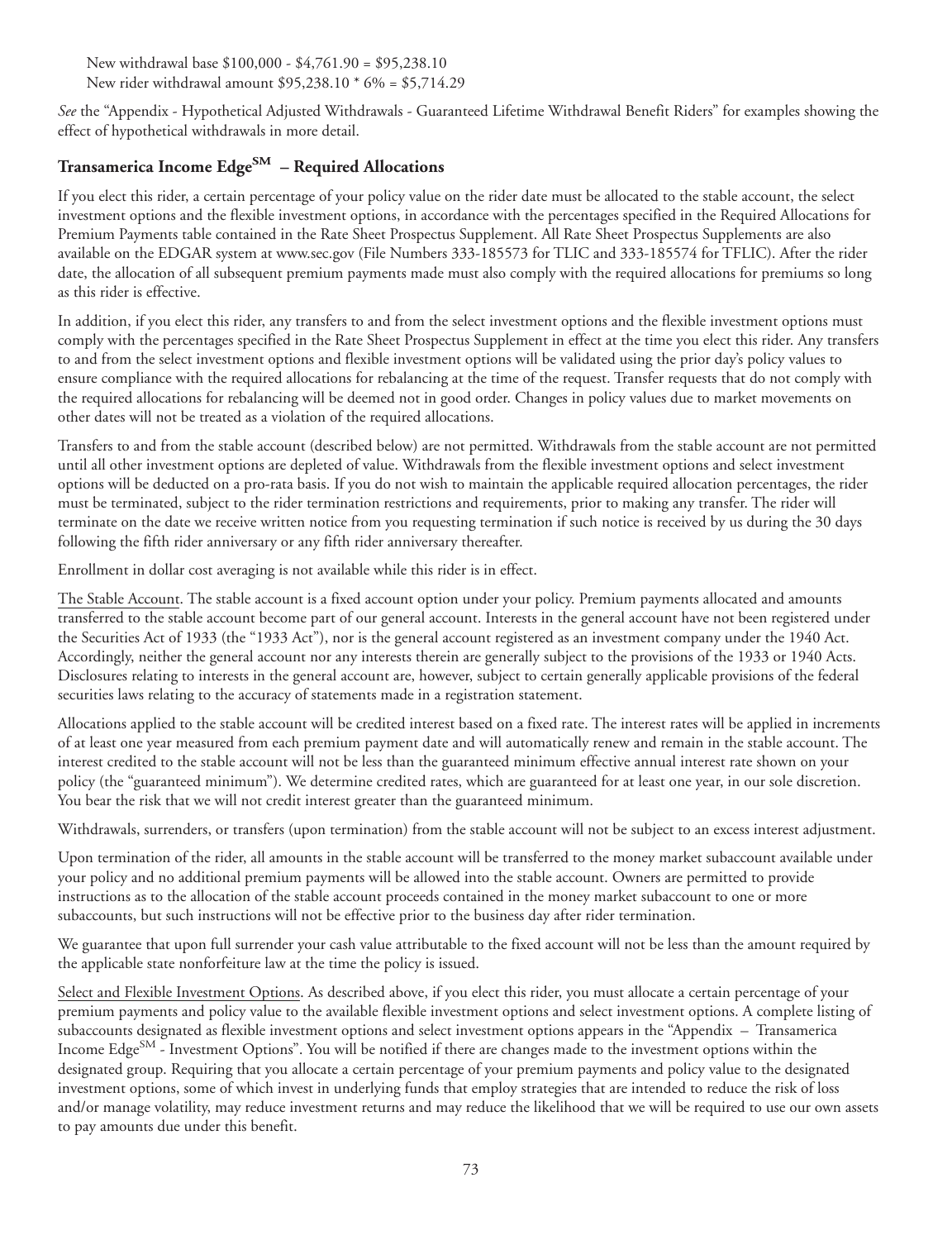Rebalancing. While this rider is effective, quarterly rebalancing is required and will take place at the end of each rider quarter on the same date your rider fee is deducted. If the day rebalancing takes place is not a business day, the value of the accumulation units redeemed or purchased due to rebalancing will be determined as of the next business day. We will automatically transfer amounts among subaccounts according to the most recent rebalancing allocation instructions on file that comply with the required allocations for rebalancing. On the rider date, your rebalancing allocation instructions will be established using a ratio of your current investment allocation instructions for new premium payments. Because the stable account is not included in the quarterly rebalancing process and whole percentages are required, it may be necessary for the Company to make adjustments (positive or negative) to the calculated rebalance allocation percentages to accommodate for rounding to the nearest whole percent. Adjustments needed will be applied to the select investment options and flexible investment options individually to ensure the requirements for each designated group are met. Any adjustments will first be made to the select or flexible investment option with the greatest allocation.

If more than one select or flexible investment option has the greatest percentage allocation, the adjustment will be divided equally among those select and/or flexible investment options with the greatest allocation. If the adjustment cannot be divided equally, we will make adjustments in alphabetical order to the select or flexible investment option(s) with the greatest percentage allocation. You will be notified in writing of the calculated rebalance allocation percentages prior to the first quarter rebalancing. You will be notified in writing, at rider issue, that the required rebalance has been set up. You may request changes to your rebalancing allocation instructions before the prior instructions are implemented while this rider remains effective as long as they comply with the required allocations for rebalancing and we receive notice of your request in good order prior to close of the NYSE on the day the rebalancing is processed. Rebalancing will not cease upon the request of any transfer.

*See* "Appendix – Transamerica Income Edge<sup>SM</sup> – Rebalancing Examples" which illustrates the initial calculation of rebalancing allocation percentages as well as the rebalancing process.

#### **Please note:**

- If you do not wish to maintain the required allocations, the rider must be terminated, subject to the rider termination restrictions and requirements, prior to making any transfer. (*See*, Transamerica Income Edge<sup>SM</sup> Rider – Termination, below.)
- We can change the list of designated flexible and select investment groups at any time. Any changes to investment allocation requirements will not affect policy owners with an active the rider.
- If an underlying fund portfolio informs us that a portfolio will be liquidated or reorganized, we can eliminate the corresponding select or flexible investment option. If this occurs, you will be required to reallocate values in the affected investment option to other flexible and select investment options in order to meet the allocation requirements. We will provide notice to you if a select or flexible investment option will be eliminated and reallocation is required. If you do not provide us with new instructions in the time specified in our notice, we will move your money in the affected option to the TA Aegon Government Money Market to the extent permitted by applicable law.

# **Transamerica Income EdgeSM - Joint Life Option**

If you elect the Transamerica Income Edge<sup>SM</sup> rider, then you can also elect to postpone termination of the rider until the later of the annuitant's or annuitant's spouse's death (only if the annuitant's spouse is eligible to and elects to continue the policy, *see* TAX INFORMATION - Tax Status of a Nonqualified Policy - Distribution Requirements). If you elect the Joint Life option, then the withdrawal percentage used to calculate the rider withdrawal amount is lower under the single life option. This option may not be permitted in the case of certain non-natural owners.

#### **Please note: If you elect this option:**

- The withdrawal percentage for each "age at the time of the first withdrawal" is lower if you elect the single life option.
- The rider fee may be greater if this option is elected.
- The annuitant's spouse (or in certain instances a non-natural entity acting for the benefit of the annuitant's spouse) must be either a joint owner along with the annuitant or the sole primary beneficiary (and there is no joint owner). (Please *see* Spousal Continuation section for more detail regarding annuitant's spouse).
- A former spouse of the annuitant cannot continue to keep the policy in force if no longer married to the annuitant at the time of the annuitant's death. In that event, the rider will terminate and no additional withdrawals under the rider will be permitted.
- The annuitant's spouse for purposes of this rider cannot be changed to a new spouse.
- The rider withdrawal percentage is based on the age of the younger of the annuitant and annuitant's spouse.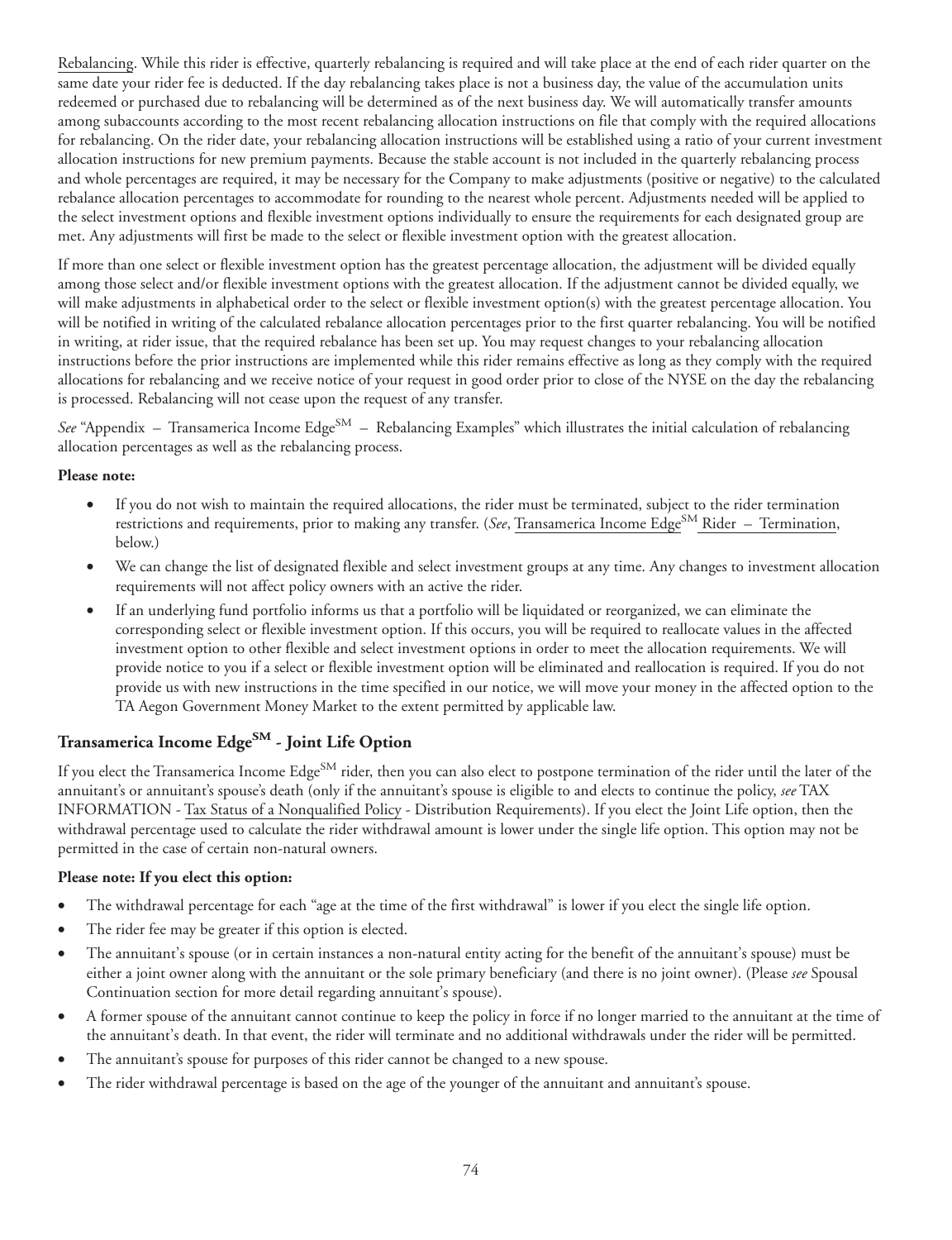## **Transamerica Income EdgeSM Rider Fees**

Transamerica Income Edge<sup>SM</sup> Rider Fee. The rider fee is deducted at the end of each successive rider quarter, on the same day of the month as the rider date. If a day does not exist in a given month, the first day of the following month will be used. If a rider fee is deducted from a subaccount on a day which is not a business day, the value of accumulation units redeemed will be determined as of the next business day. The rider fee is calculated and stored at issue and at each subsequent rider quarter for the upcoming quarter. The rider fee will be adjusted for any premium additions and excess withdrawals. It will be deducted automatically from the flexible investment options and the select investment options on a pro rata basis at the end of each rider quarter. After those investment options are depleted of value, the rider fee will be deducted from the stable account.

Your rider fee may increase (or decrease) at the time of any automatic step-up. *See* Automatic Step-Up section. The rider fee percentage will not exceed 0.75% from the current rider fee percentage in effect when you purchased the rider. The current rider fee will be disclosed in a Rate Sheet Prospectus Supplement. All Rate Sheet Prospectus Supplements are also available on the EDGAR system at www.sec.gov (File Numbers 333-185573 for TLIC and 333-185574 for TFLIC).

In order for the fee disclosed on the applicable Rate Sheet Prospectus Supplement to apply: (1) your application must be signed within the stated time period set forth in the applicable Rate Sheet Prospectus Supplement and (2) your application must be received and your policy must be funded within the stated time periods set forth in the applicable Rate Sheet Prospectus Supplement. Rider fees reflected in a Rate Sheet Prospectus Supplement with an effective period that does not include the date you signed your application will not apply to your policy. You should not purchase this rider without first obtaining the applicable Rate Sheet Prospectus Supplement. You can contact us at www.transamerica.com to receive a Rate Sheet Prospectus Supplement applicable to you.

On an annual basis, in general terms, the rider fee is the rider fee percentage times the withdrawal base. Specifically, the quarterly fee is calculated by multiplying  $(A)$  by  $(B)$  by  $(C)$ , where:

- (A) is the withdrawal base;
- (B) is the rider fee percentage; and
- (C) is the number of days in the rider quarter divided by the total number of days in the applicable rider year.

The following example uses these assumed values: Initial Premium =  $$100,000$ ; Withdrawal Base =  $$100,000$ ; Rider Fee percentage = 1.40%; and 91 total days in the rider quarter.

**Example 1**: Calculation at rider issue for first quarter rider fee. The rider fee is:

 $= 100,000*0.0140*(91/365)$ 

 $= 1,400*(91/365)$ 

 $= $349.04$ 

A portion of the rider fee will also be assessed upon full surrender of the policy or other termination of the rider by adjusting the quarterly fee based on the number of days remaining until the end of the next rider quarter and ending on the date of termination.

On each rider anniversary the rider fee percentage may increase at the time of an automatic step-up. *See* Automatic Step-Up section. The rider fee percentage will not exceed 0.75% from the current rider fee percentage in effect when you purchased the rider. The current rider fee will be disclosed in a Rate Sheet Prospectus Supplement. All Rate Sheet Prospectus Supplements are also available on the EDGAR system at www.sec.gov (File Numbers 333-185573 for TLIC and 333-185574 for TFLIC). Please contact your financial intermediary or call our Administrative Office to determine whether the Rate Sheet Prospectus Supplement has been amended. Each time an automatic step-up results in a rider fee percentage increase, you will have the option to reject the automatic step-up and reinstate the withdrawal base and rider fee percentage to their respective amounts immediately before the automatic step-up (adjusted for any subsequent premium payments or withdrawals), provided that you do so within 30 calendar days after the rider anniversary on which the automatic step-up occurred. We must receive your rejection, in good order, at our Administrative Office within the 30 day period after the rider anniversary on which the automatic step-up occurred.

#### **Please note regarding the rider fee:**

- Because the rider fee is a percentage of the withdrawal base, it could be a much higher percentage of your policy value, particularly in the event that your policy value decreases significantly.
- Because the rider fee is a percentage of the withdrawal base, the amount of the rider fee we deduct will increase if the withdrawal base increases (although the percentage(s) may remain the same).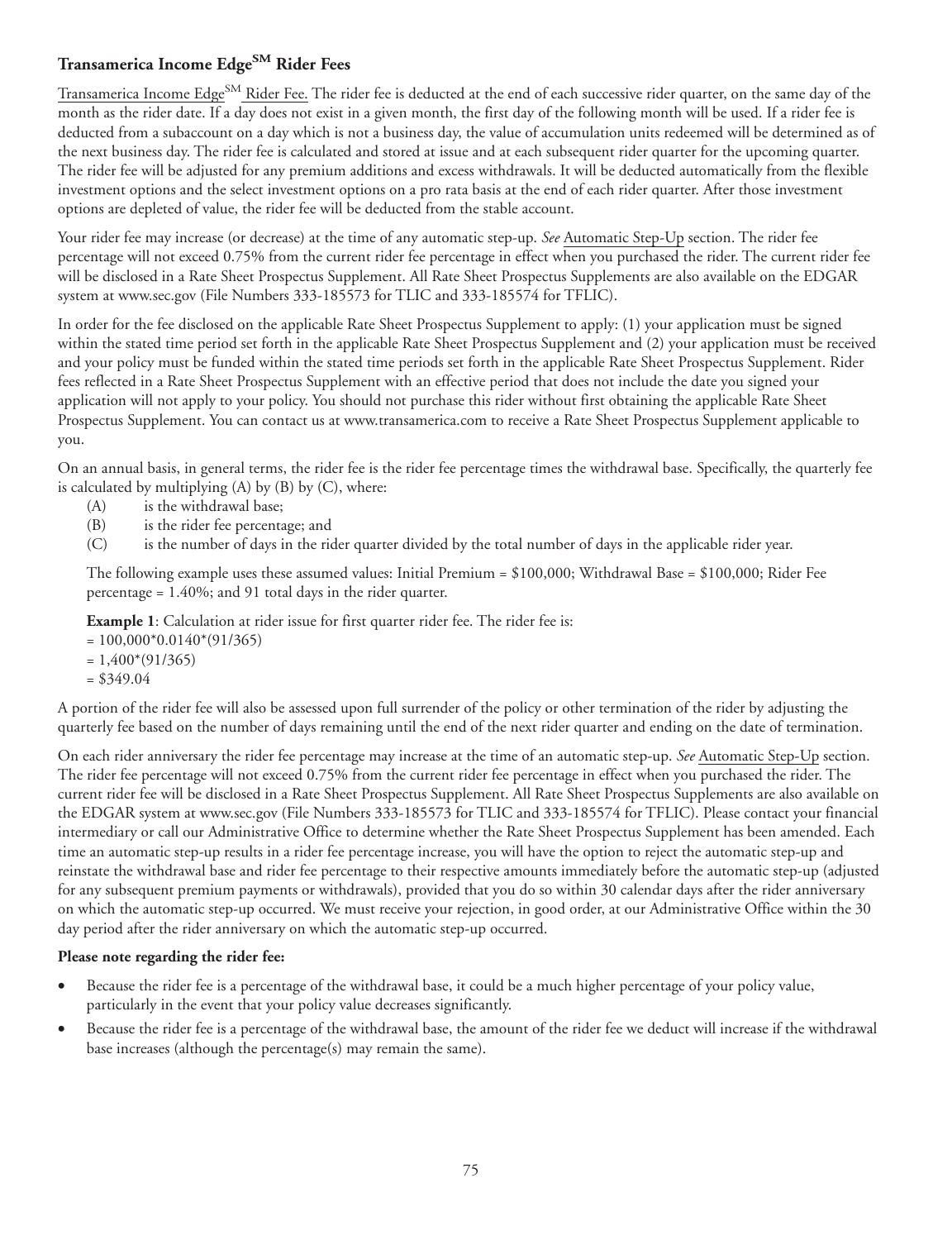Rider Fee Adjustment for Premium Payments and Excess Withdrawals. A rider fee adjustment will be calculated for subsequent premium payments and excess withdrawals because these events will change the withdrawal base. The rider fee adjustment may be positive or negative and will be added to or subtracted from the rider fee to be collected.

The following example uses these assumed values: All initial values as in Example 1; Subsequent Premium = \$10,000; and 20 remaining days in the rider quarter.

**Example 2**: Calculation for first quarter rider fee adjustment for a subsequent premium. The fee adjustment is:

 $= 10,000*0.0140*(20/365)$ 

 $= 140*(20/365)$ 

 $= $7.67$ 

Total fee assessed at the end of the first rider quarter (assuming no further rider fee adjustments):

 $= $7.67 + $349.04$ 

 $= $356.71$ 

The following two examples use assumed fees and values. The assumed rider year is not a leap year.

**Example 3**: Calculation for second quarter fee at beginning of second rider quarter assuming withdrawal base of \$110,000 and a fee percentage of 1.40%.

 $= 110,000*0.0140*(91/365)$ 

 $= 1,540*(91/365)$ 

= \$383.95

**Example 4**: Calculation for second quarter fee and an excess withdrawal that results in a pro-rata reduction in the withdrawal base. Assuming beginning values as in example 3, plus adjustment for gross partial withdrawal of \$10,000 taken with 40 days remaining in the second rider quarter. Assumes withdrawal percentage of 5% of policy value of \$93,500 prior to the transaction and change in withdrawal base as follows:

Rider Withdrawal Amount (RWA) = Withdrawal Base \* Withdrawal Percentage = \$110,000 \* .05 = \$5,500 Excess Withdrawal = Difference between assumed withdrawal amount and RWA = \$10,000 - \$5,500 = \$4,500 Withdrawal Base Adjustment = Maximum of Excess Withdrawal and Pro-Rata Withdrawal Amount (Excess Withdrawal \* Withdrawal Base prior to withdrawal/Policy Value after RWA has been withdrawn but before excess withdrawal) = Maximum of  $$4,500 * $110,000 / ($93,500 - $5,500)$  = Maximum of \$4,500 and \$5,625 = \$5,625

Fee adjustment as follows:  $= $-5,625 * 0.0140 * (40/365)$  $=$  \$-78.75  $*$  (40/365)  $= $-8.63$ The total fee assessed at the end of the second rider quarter (assuming no further rider fee adjustments):  $= $383.95 - $8.63$  $= $375.32$ The new withdrawal base =  $$110,000 - $5,625 = $104,375$ 

# **Transamerica Income EdgeSM Rider - Issue Requirements**

We will not issue the Transamerica Income  $\text{Edge}^{\text{SM}}$  rider if:

- the annuitant is age 86 or older (lower if required by state law);
- the annuitant is not an owner (except in the case of non-natural owners);
- there are more than two owners; and
- the joint life option is elected, the annuitant's spouse is 86 or older (lower if required by state law)
- the annuitant's spouse is not a joint owner along with the annuitant; or the annuitant's spouse is not the sole primary beneficiary (and there is no joint owner).
- The use of joint life option may not be permitted in the case of certain non-natural owners.

# **Transamerica Income EdgeSM Rider - Termination**

The Transamerica Income Edge<sup>SM</sup> rider will terminate upon the earliest of the following:

- the date the policy to which this rider is attached terminates;
- the date of a change in ownership or assignment which violates the owner and annuitant relationship requirements as contained in the rider;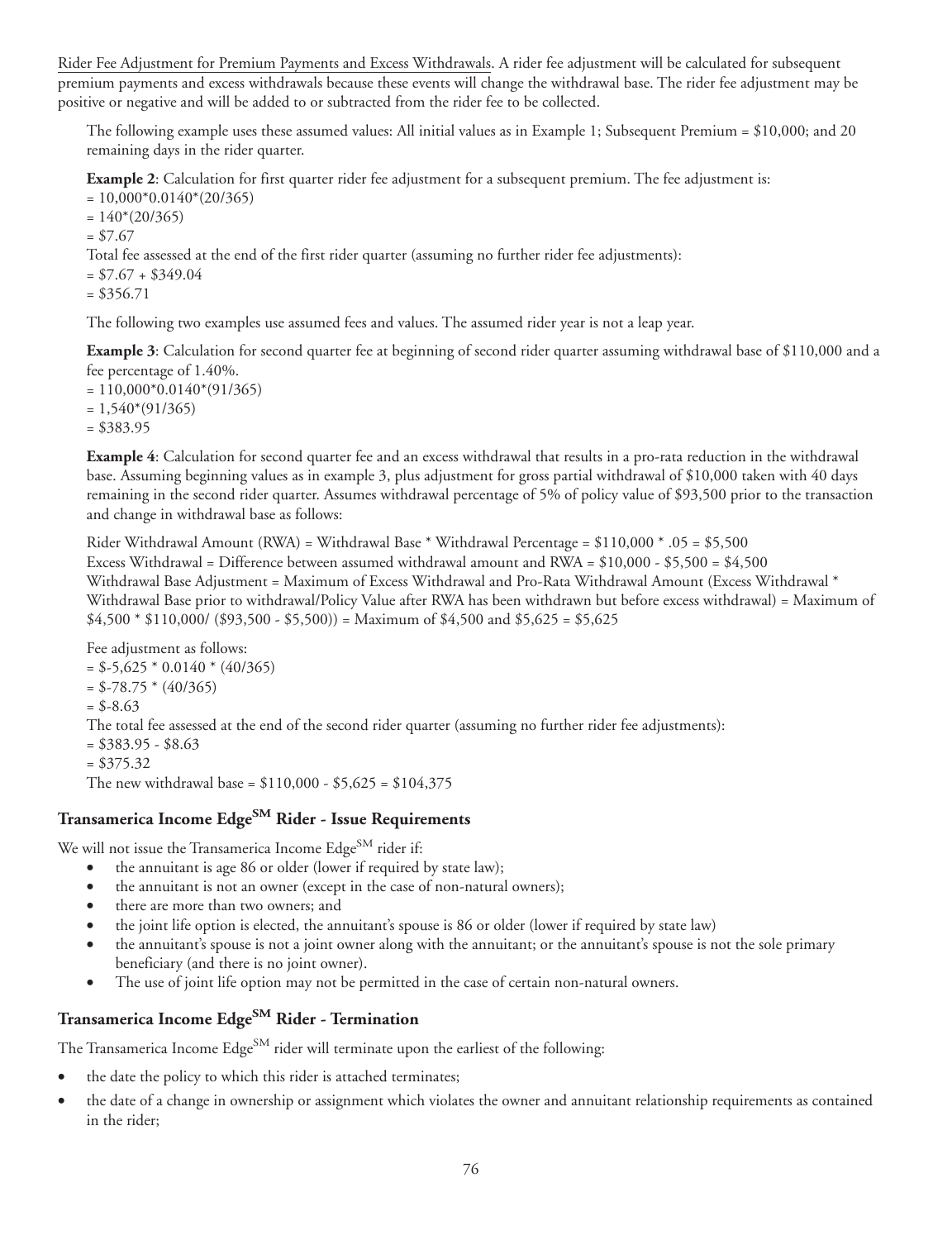- prior to your policy value reaching zero, the date on which we receive in good order, required information to process a death claim for the annuitant (or if the joint life option is elected, the later of the annuitant's or annuitant's spouse'
- on or after your policy value equals zero, upon annuitant's death (or if the joint life option is elected, the later of the annuitant's or annuitant's spouse's death);
- the date of annuitization (however, if you have reached your maximum annuity commencement date you may choose an annuitization option which guarantees you lifetime payments in an amount equal to your rider withdrawal amount);
- the date an excess withdrawal reduces your policy value to zero; or
- the date we receive written notice from you requesting termination if such notice is received by us during the 30 days following the fifth rider anniversary or any fifth rider anniversary thereafter.

**Please note:** This rider terminates upon annuitization and there is a maximum annuity commencement date at which time your policy will be annuitized according to its terms. However, if you have reached your maximum annuity commencement date, we will allow you to annuitize your policy and elect to receive lifetime annuity payments which are at least equal to your rider withdrawal amount.

## **OTHER INFORMATION**

#### **State Variations**

The following section describes modifications to this prospectus required by one or more state insurance departments as of the date of this prospectus. Unless otherwise noted, variations apply to all forms of policies we issue. References to certain state's variations do not imply that we actually offer policies in each such state. These variations are subject to change without notice and additional variations may be imposed as specific states approve new riders.

Arizona. Owners age 65 and above have a 30 day right to cancel. If canceled, the amount returned will include any fees and charges.

California. The policy may be canceled by returning the policy. A refund will be paid within 30 days from the date notice of cancellation was received and refund will include any fees or charges. Owners age 60 or above have the option to elect immediate investment in investment options of their choice, and receive policy value if they cancel; or, they may allocate the initial premium payment to the money market portfolio for 35 calendar days at the end of which the policy value is moved to the investment options of their choice, and they would receive return of premium if they cancel. Owners of the Transamerica Income Edge<sup>SM</sup> rider, age 60 or above have the option to elect immediate investment consistent with the allocations permitted in the applicable Rate Sheet Prospectus Supplement, or, they may allocate the initial premium payment to the stable account as permitted in the applicable Rate Sheet Prospectus Supplement and the remaining premium to the money market portfolio for 35 calendar days (unless the owner specifies that initial premium should be allocated to the underlying Subaccount(s)) at the end of which the policy value is moved to the investment options of their choice consistent with the allocations permitted in the applicable Rate Sheet Prospectus Supplement. The Nursing Care and Terminal Condition and the Unemployment Waivers are not available. The Income Enhancement<sup>SM</sup> is not available under the Retirement Income Choice® 1.6 rider. Restrictions on ownership change and assignments are not permitted. The fixed account is not available.

Connecticut. During the right to cancel period, prior to delivery of the policy, the owner will receive return of premium. The Unemployment Waiver is not available. There is no excess interest adjustment upon annuitization. Premium enhancement recapture only allowed under right to cancel period. The Nursing Care and Terminal Condition Waiver is not available with X-Share. Service charge cannot be assessed at time of surrender. Transfer restrictions apply if more than one transfer is made in a 30 day period. The Income Enhancement<sup>SM</sup> is not available under the Retirement Income Choice® 1.6 rider. The Retirement Income Max®, Retirement Income Choice® 1.6 and Transamerica Income Edge<sup>SM</sup> riders will not terminate for unapproved ownership changes and assignments, however, we have the right to reject certain ownership changes and assignments involving institutional investors, settlement companies or other similar organizations.

Florida. Owners have a 21 day right to cancel period and will receive return of premium. The Unemployment Waiver is not available. Excess interest adjustment is not applied upon annuitization or death. The annuity commencement date is not allowed until after the first policy year. The Retirement Income Max® rider will terminate if the policy to which this rider is attached has an ownership change or the policy is assigned. The Transamerica Income Edge<sup>SM</sup> rider will not terminate due to a misstatement of age.

Montana. The unemployment waiver is not available. Premium enhancement recapture does not include unemployment. The death benefit must be paid within 60 days and any interest due after 30 days.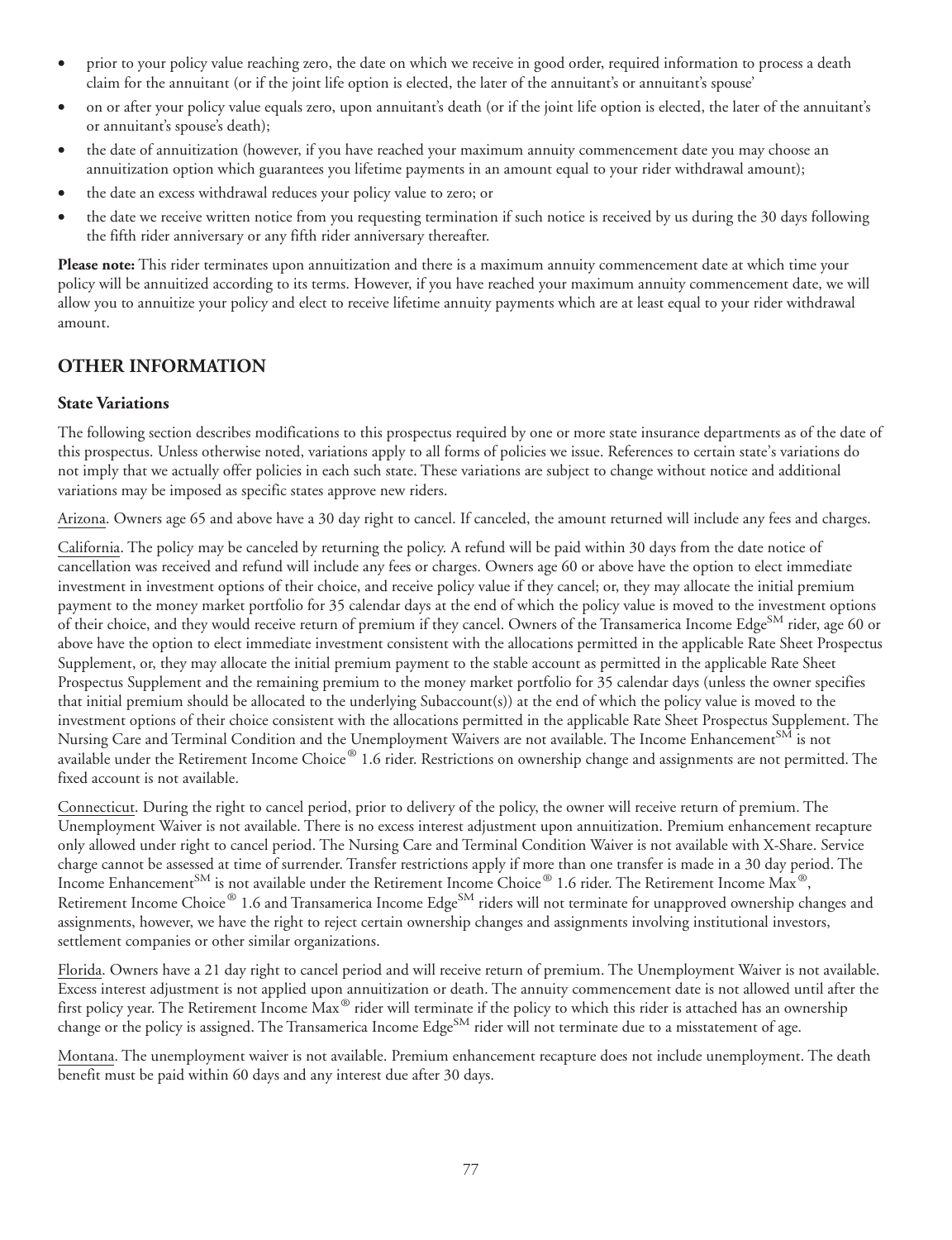New York. Under the right to cancel provision the premium payment allocated to the fixed account, if any, plus the policy value in the separate account, if any, including any fees and charges is returned. If the policy is a replacement, the right to cancel period is extended to 60 days. Additional Death Distribution<sup>SM</sup> rider, Additional Death Distribution+<sup>SM</sup> rider and the Income Enhancement<sup>SM</sup> under the Retirement Income Choice® 1.6 rider, the Unemployment Waiver and telephone transactions are not available. There is no excess interest adjustment. Premium enhancement recapture is not available with death or annuitization. The death benefit payable during the accumulation phase is the greater of policy value or guaranteed minimum death benefit, if any. The policy value is used upon annuitization. The annuity commencement date cannot be earlier than the first policy anniversary. Guaranteed Principal Solution<sup>SM</sup>, Retirement Income Max<sup>®</sup> and Retirement Income Choice® 1.6 rider fees cannot be deducted from the fixed account if available. Restrictions on ownership change and assignments are not permitted. Transamerica Income Edge<sup>SM</sup> rider fees cannot be deducted from the stable account.

#### North Dakota. Right to cancel period is 20 days.

Oregon. The Retirement Income Choice® 1.6 rider will not terminate upon assignment or ownership changes.

Washington. Retirement Income Choice® 1.6 designated funds excludes fixed account and does not allow funds to be allocated to the Dollar Cost Averaging fixed account. The Guaranteed Principal Solution<sup>SM</sup> rider fee cannot be deducted from the fixed account.

#### **Ownership**

You, as owner of the policy, exercise all rights under the policy. You can generally change the owner at any time by notifying us in writing at our Administrative Office. If we do not have an originating signature or guaranteed signature on file or if the Company suspects fraud, we may require a notarized signature. There may be limitations on your ability to change the ownership of a qualified policy. An ownership change may be a taxable event.

### **Beneficiary**

The beneficiary designation will remain in effect until changed. The owner may change the designated beneficiary by sending us written notice. The beneficiary's consent to such change is not required unless the beneficiary was irrevocably designated or law requires consent. (If an irrevocable beneficiary dies, the owner may then designate a new beneficiary.) We will not be liable for any payment made before the written notice is received in our Administrative Office. If more than one beneficiary is designated, and the owner fails to specify their interests, they will share equally. If, upon the death of the annuitant, there is a surviving owner(s), then the surviving owner(s) automatically takes the place of any beneficiary designation.

## **Right to Cancel Period**

You may return your policy for a refund, but only if you return it within a prescribed period, which is generally 10 days after you receive the policy (for replacements the right to cancel period is generally 30 days), or whatever longer time may be required by state law. The amount of the refund will generally be the premiums paid plus or minus accumulated gains or losses in the separate account. You bear the risk of any decline in policy value during the right to cancel period. However, if state law requires, we will refund your original premium payment(s), or surrender value, if greater. We will pay the refund within seven days after we receive in good order within the applicable period at our Administrative Office, written notice of cancellation and the returned policy. The policy will then be deemed void. If you selected the X-Share, the amount of the premium enhancement may be recaptured.

#### **Assignment**

You can also generally assign the policy any time during your lifetime. We will not be bound by the assignment until we receive written notice of the assignment in good order at our Administrative Office and approve it. We reserve the right, except to the extent prohibited by applicable laws, regulations, or actions of the State insurance commissioner, to require that an assignment will be effective only upon acceptance by us, and to refuse assignments or transfers at any time on a non-discriminatory basis. We will not be liable for any payment or other action we take in accordance with the policy before we approve the assignment. There may be limitations on your ability to assign a qualified policy. An assignment may have tax consequences.

#### **Termination for Low Value**

If a withdrawal or fee (including an optional rider fee, administrative fee, or owner transaction fee) reduces your cash value below the minimum specified in your policy, we reserve the right to terminate your policy and send you a full distribution of your remaining cash value. All benefits associated with your annuity policy will be terminated. Federal law may impose restrictions on our right to terminate certain qualified policies. We do not currently anticipate exercising this right if you have certain optional benefits, however, we reserve the right to do so.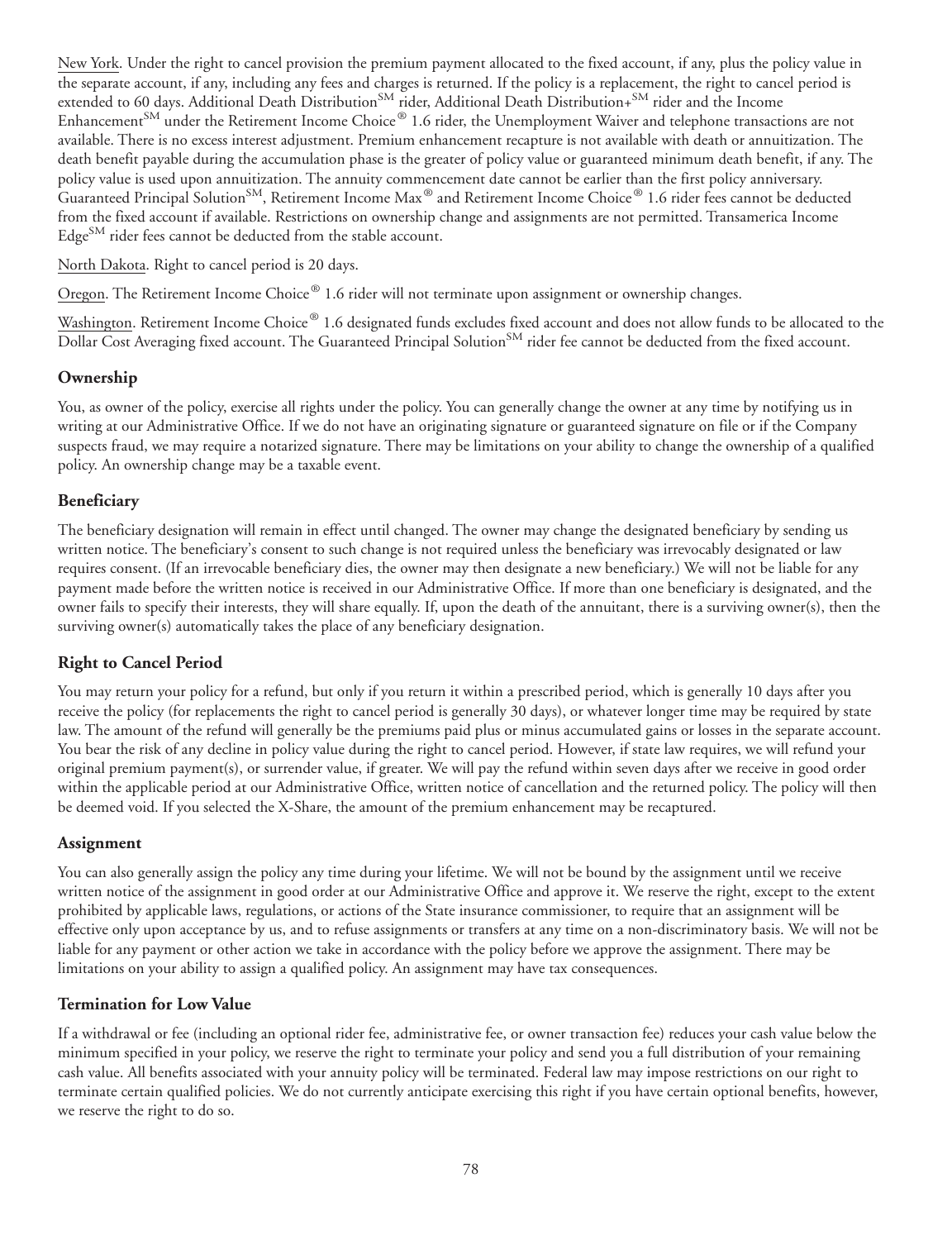#### **Sending Forms and Transaction Requests in Good Order**

We cannot process your requests for transactions relating to the policy until they are received in good order. "Good order" means the actual receipt of the instructions relating to the requested transaction in writing (or, when appropriate, by telephone or electronically), along with all forms, information and supporting legal documentation necessary to effect the transaction. This information and documentation generally includes, to the extent applicable to the transaction: your completed application; the policy number; the transaction amount (in dollars or percentage terms); the names and allocations to and/or from the subaccounts affected by the requested transaction; the dated signatures of all owners (exactly as registered on the Policy) if necessary; Social Security Number or Taxpayer I.D.; and any other information or supporting documentation that we may require, including any spousal or joint owner's consents. With respect to purchase requests, "good order" also generally includes receipt of sufficient funds to effect the purchase. We may, in our sole discretion, determine whether any particular transaction request is in good order, and we reserve the right to change or waive any good order requirements at any time.

"Received" or receipt in good order generally means that everything necessary must be received *by us*, at our Administrative Office specified in the Glossary of Terms. We reserve the right to reject electronic transactions that do not meet our requirements.

## **Regulatory Modifications to Policy**

We reserve the right to amend the policy or any riders attached thereto as necessary to comply with specific direction provided by state or federal regulators, through change of law, rule, regulation, bulletin, regulatory directives or agreements.

### **Certain Offers**

From time to time, we have (and we may again) offered you some form of payment or incentive in return for terminating or modifying certain guaranteed benefits.

When we make an offer, we may vary the offer amount, up or down, among the same group of policy owners based on certain criteria such as account value, the difference between account value and any applicable benefit base, investment allocations and the amount and type of withdrawals taken. For example, for guaranteed benefits that have benefit bases that can be reduced on either a pro rata or dollar-for-dollar basis depending on the amount of withdrawals taken, we may consider whether you have taken any withdrawal that has caused a pro rata reduction in your benefit base, as opposed to a dollar-for-dollar reduction. Also, we may increase or decrease offer amounts from offer to offer. In other words, we may make an offer to a group of policy owners based on an offer amount, and, in the future, make another offer based on a higher or lower offer amount to the remaining policy owners in the same group.

If you accept an offer that requires you to terminate a guaranteed benefit and you retain your policy, we will no longer charge you for the benefit, and you will not be eligible for any future offers related to that type of guaranteed benefit, even if such future offer would have included a greater offer amount or different payment or incentive.

We may also make an offer to you to exchange an existing rider for a different rider.

## **Mixed and Shared Funding**

The underlying fund portfolios may serve as investment vehicles for variable life insurance policies, variable annuity policies and retirement plans ("mixed funding") and shares of the underlying fund portfolios also may be sold to separate accounts of other insurance companies ("shared funding"). While we currently do not foresee any disadvantages to owners and participants arising from either mixed or shared funding, it is possible that the interests of owners of various policies and/or participants in various plans for which the underlying fund portfolios serve as investments might at some time be in conflict. We and each underlying fund portfolio's Board of Directors intend to monitor events in order to identify any material conflicts and to determine what action, if any, to take. Such action could include the sale of underlying fund portfolio shares by one or more of the separate accounts, which could have adverse consequences. Such action could also include a decision that separate funds should be established for variable life and variable annuity separate accounts. In such an event, we would bear the attendant expenses, but owners and plan participants would no longer have the economies of scale resulting from a larger combined fund. Please read the prospectuses for the underlying fund portfolios, which discuss the underlying fund portfolios' risks regarding mixed and shared funding, as applicable. Please *see* Voting Rights section below for how shares held by the Company would be voted.

#### **Exchanges and/or Reinstatements**

You can generally exchange a nonqualified annuity policy for another in a "tax-free exchange" under Section 1035 of the Internal Revenue Code or transfer qualified policies directly to another life insurance company as a "trustee-to-trustee transfer". Before making an exchange or transfer, you should compare both annuities carefully. Remember that if you exchange or transfer another annuity for the one described in this prospectus, then you may pay a surrender charge on the other annuity, and there may be a new surrender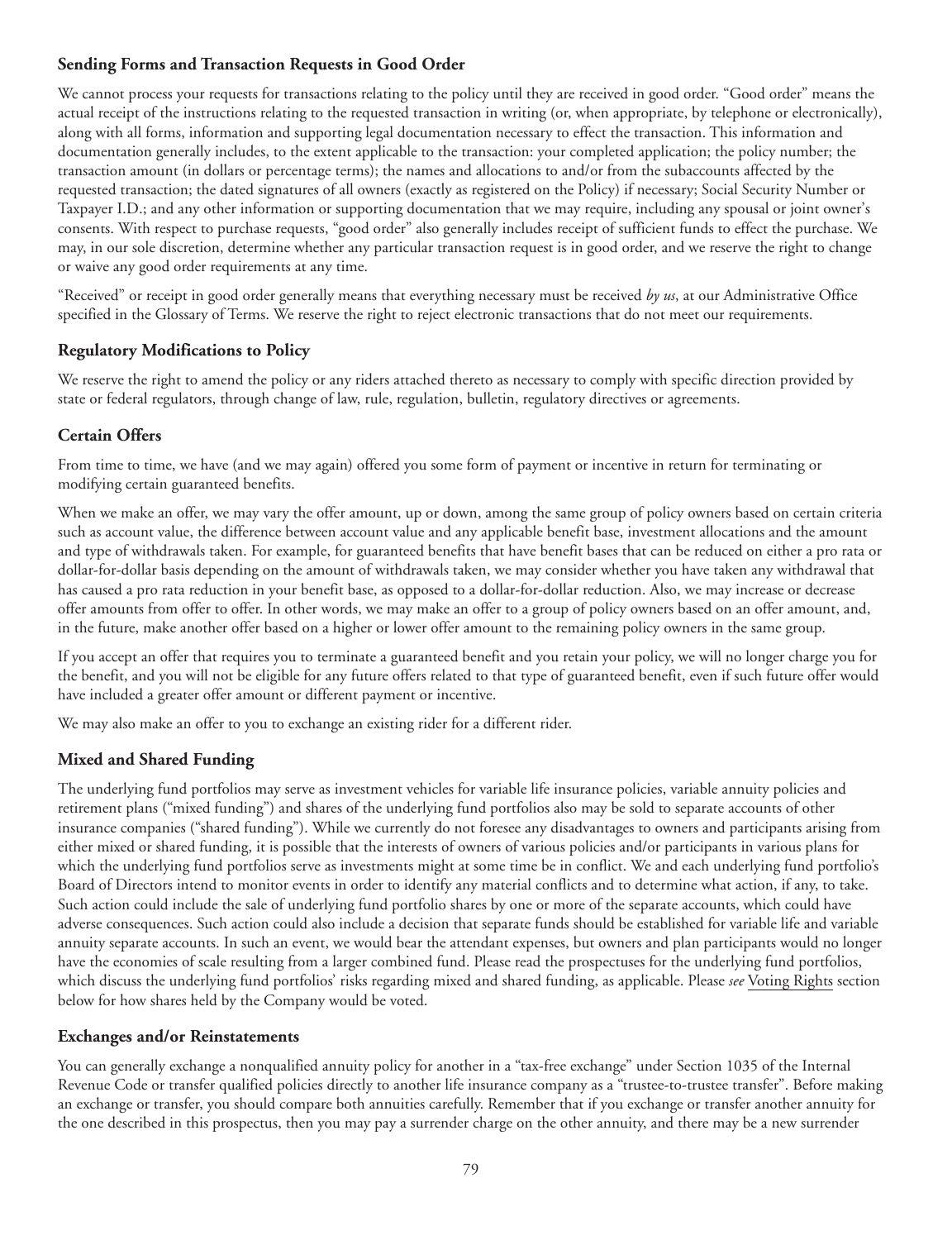charge period under this annuity and other charges may be higher (or lower) and the benefits under this annuity may be different. You should not exchange or transfer another annuity for this one unless you determine, after knowing all the facts, that the exchange or transfer is in your best interest and not just better for the person trying to sell you this policy (that person will generally earn a commission if you buy this policy through an exchange, transfer or otherwise).

You may ask us to reinstate your policy after such an exchange, transfer, withdrawal or surrender and in certain limited circumstances we will allow you to do so by returning the same total dollar amount of funds distributed to the applicable investment options. The dollar amount will be used to purchase new accumulation units at the then current price. In the event any subaccount previously invested in is closed and we don't receive additional instructions, funds will be reallocated to the remaining available investment options according to the investment allocation instructions you previously provided. Because of changes in market value, your new accumulation units may be worth more or less than the units you previously owned. Generally for non-qualified annuity reinstatements, unless you return the original company check, if a portion of the prior withdrawal was taxable, we are required to report the taxable amount from the distribution even though the funds have been reinstated. The cost basis will be adjusted accordingly. The taxable amount will be reported on Form 1099-R which you will receive in January of the year following the distribution. Qualified annuity reinstatements may be subject to the same tax reporting requirements. We recommend that you consult a tax professional to explain the possible tax consequences of reinstatements.

# **Voting Rights**

To the extent required by law, we will vote all shares of the underlying fund portfolios held in the separate account in accordance with instructions we receive from you and/or other individuals that have voting interests in the portfolios. We will send you and/or other individuals requests for instructions on how to vote those shares. When we receive those instructions, we will vote all of the shares in proportion to those instructions. Accordingly, it is possible for a small number of owners (assuming there is a quorum) to determine the outcome of a vote, especially if they have large policy values. If, however, we determine that we are permitted to vote the shares in our own right, we may do so. Shares owned by the insurance company and its affiliates will also be proportionately voted.

Each person having a voting interest will receive proxy material, reports, and other materials relating to the appropriate portfolio.

### **Abandoned or Unclaimed Property**

Every state has unclaimed property laws that generally provide for escheatment to the state of unclaimed property (including proceeds of annuity, life and other insurance policies) under various circumstances. In addition to the state unclaimed property laws, we may be required to escheat property pursuant to regulatory demand, finding, agreement or settlement. To help prevent such escheatment, it is important that you keep your contact and other information on file with us up to date, including the names, contact information and identifying information for owners, insureds, annuitants, beneficiaries and other payees. Such updates should be communicated in a form and manner satisfactory to us.

## **Legal Proceedings**

We, like other life insurance companies, are subject to regulatory and legal proceedings, in the ordinary course of our business. Such legal and regulatory matters include proceedings specific to us and other proceedings generally applicable to business practices in the industry in which we operate. In some lawsuits and regulatory proceedings involving insurers, substantial damages have been sought and/or material settlement payments have been made. Although the outcome of any litigation or regulatory proceeding cannot be predicted with certainty, at the present time, we believe that there are no pending or threatened proceedings or lawsuits that are likely to have a material adverse impact on the separate account, on TCI's ability to perform under its principal underwriting agreement, or on our ability to meet our obligations under the policy.

#### **Business Continuity**

Our business operations maybe adversely affected by volatile natural and man-made disasters, including (but not limited to) hurricanes, earthquakes, terrorism, civil unrest, military action, fires and explosions, pandemic diseases, and other catastrophes ("Catastrophic Events"). Over the past several years, changing weather patterns and climatic conditions have added to the unpredictability and frequency of natural disasters in certain parts of the world. Such uncertainty as to future trends and exposure may lead to financial losses to our businesses. Furthermore, Catastrophic Events may disrupt our operations and result in the loss of, or restricted access to, property and information about Transamerica and its clients. Such events may also impact the availability and capacity of our key personnel. If our business continuity plans have not included effective contingencies for Catastrophic Events, we may experience business disruption, damage to corporate reputation, and damage to financial condition for a prolonged period of time.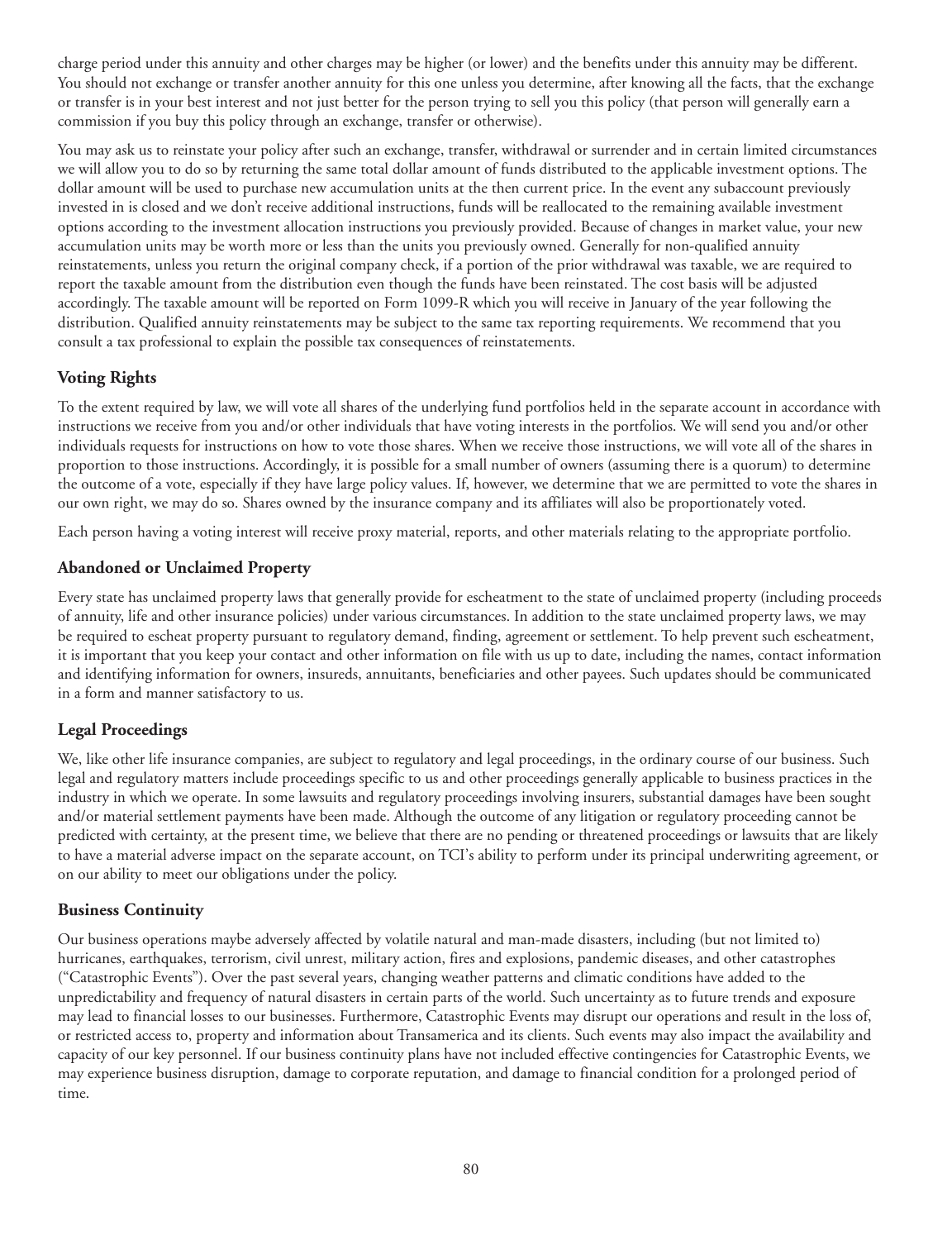## **Cyber Security**

Our operations support complex transactions and are highly dependent on the proper functioning of information technology and communication systems. Any failure of our information technology or communications systems may result in a material adverse effect on our results of operations and corporate reputation.

Any failure of or gap in the systems and processes necessary to support complex transactions and avoid systems failure, fraud, information security failures, processing errors, cyber intrusion, loss of data and breaches of regulation may lead to a materially adverse effect on our results of operations and corporate reputation. In addition, we must commit significant resources to maintain and enhance its existing systems in order to keep pace with applicable regulatory requirements, industry standards and customer preferences. If we fail to maintain secure and well-functioning information systems, we may not be able to rely on information for product pricing, compliance obligations, risk management and underwriting decisions. In addition, we cannot assure investors or consumers that interruptions, failures or breaches in security of these processes and systems will not occur, or if they do occur, that they can be timely detected and remediated. The occurrence of any of these events may have a materially adverse effect on our businesses, results of operations and financial condition.

#### **A computer system failure or security breach may disrupt our business, damage our reputation and adversely affect our results of operations, financial condition and cash flows.**

We rely heavily on computer and information systems and internet and network connectivity to conduct a large portion of our business operations. This includes the need to securely store, process, transmit and dispose of confidential information, including personal information, through a number of complex systems. In many cases this also includes transmission and processing to or through commercial customers, business partners and third-party service providers. The introduction of new technologies, computer system failures, cyber-crime attacks or security or data privacy breaches may materially disrupt our business operations, damage our reputation, result in regulatory and litigation exposure, investigation and remediation costs, and materially and adversely affect our results of operations, financial condition and cash flows.

The information security risk that we face includes the risk of malicious outside forces using public networks and other methods, including social engineering and the exploitation of targeted offline processes, to attack our systems and information. It also includes inside threats, both malicious and accidental. For example, human error, unauthorized user activity and lack of sufficiently automated processing can result in improper information exposure or use. We also face risk in this area due to its reliance in many cases on third-party systems, all of which may face cyber and information security risks of their own. Third-party administrators or distribution partners used by us or our affiliates may not adequately secure their own information systems and networks, or may not adequately keep pace with the dynamic changes in this area. Potential bad actors that target us and our applicable third parties may include, but are not limited to, criminal organizations, foreign government bodies, political factions, and others.

In recent years information security risk has increased sharply due to a number of developments in how information systems are used by companies such as us, but also by society in general. Threats have increased as criminals and other bad actors become more organized and employ more sophisticated techniques. At the same time companies increasingly make information systems and data available through the internet, mobile devices or other network connections to customers, employees and business partners, thereby expanding the attack surface that bad actors can exploit.

Large, global financial institutions such as us have been, and will continue to be subject to information security attacks for the foreseeable future. The nature of these attacks will also continue to be unpredictable, and in many cases may arise from circumstances that are beyond our control. If we fail to adequately invest in defensive infrastructure, timely response capabilities, technology and processes or to effectively execute against its information security strategy, it may suffer material adverse consequences.

To date the highest impact information security incidents that we have experienced are believed to have been the result of e-mail phishing attacks targeted at our business partners and commercial customers. This in turn led to unauthorized use of valid our website credentials to engage in fraudulent transactions and improper data exfiltration. Additionally, we have also faced other types of attacks, including but not limited to other types of phishing attacks and distributed denial of service (DDoS) attacks, as well as certain limited cases of unauthorized internal user activity, including activity between other units of Aegon. Although to our knowledge these events have thus far not been material in nature, our management recognizes the need to establish and maintain adequate information security systems that are capable of addressing the possibility of these types of attacks, as well as for the possibility of more significant and sophisticated information security attacks, in the future. There is no guarantee that the measures that we take will be sufficient to stop all types of attacks or mitigate all types of information security or data privacy risks.

We maintain cyber liability insurance to help decrease the impact of cyber-attacks and information security events, subject to the terms and conditions of the policy, however such insurance may not be sufficient to cover all applicable losses that we may suffer.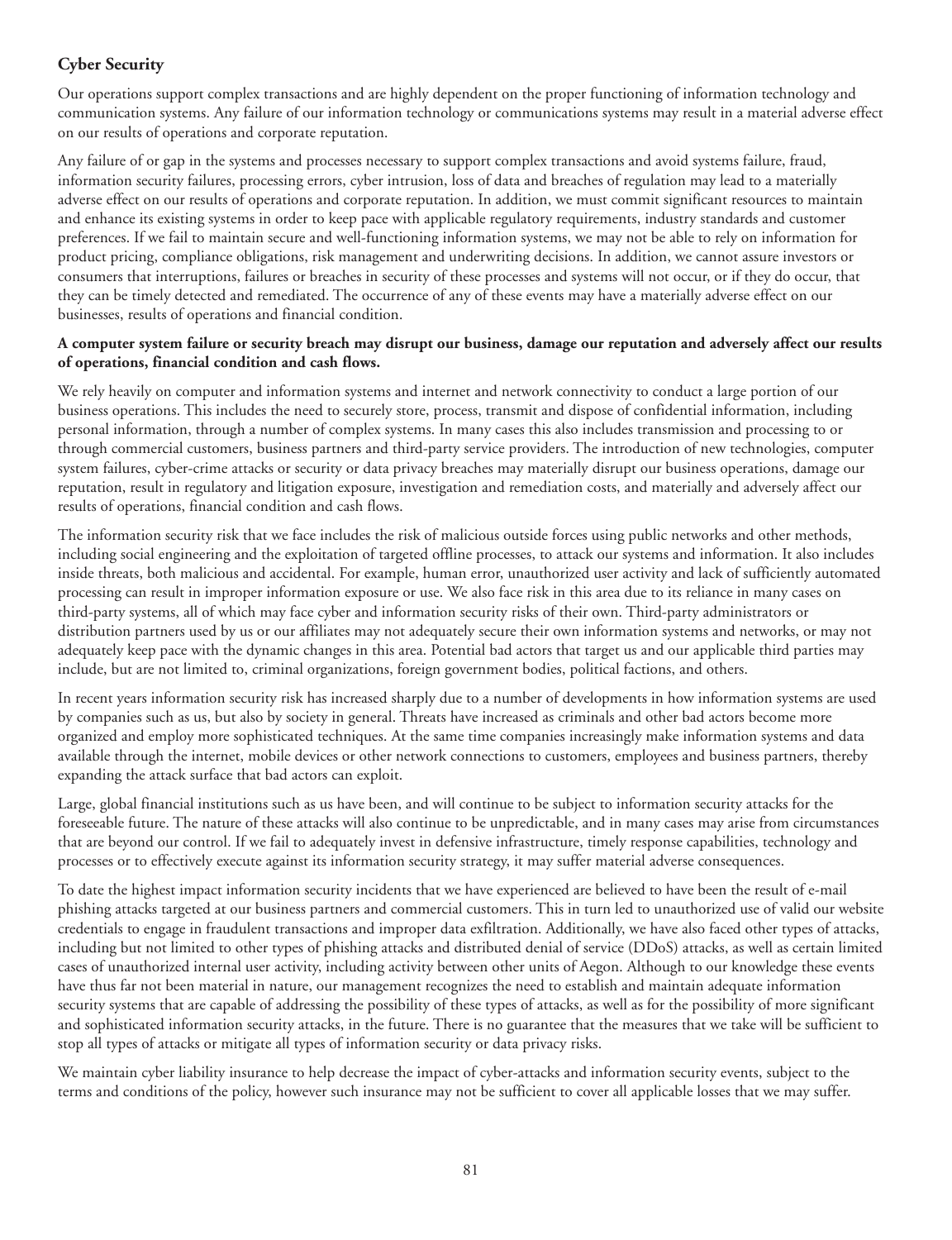#### **A breach of data privacy or security obligations may disrupt our business, damage our reputation and adversely affect financial conditions and results of operations.**

Pursuant to applicable laws, various government agencies and independent administrative bodies have established numerous rules protecting the privacy and security of personal information and other confidential information held by us. For example, our businesses are subject to laws and regulations enacted by U.S. federal and state governments, including various regulatory organizations relating to the privacy and/or security of the information of customers, employees or others. These laws, among other things, increased compliance obligations, impacted our businesses' collection, processing and retention of personal data, reporting of data breaches, and provide for penalties for non-compliance. As an examples the New York Department of Finance Services (NYDFS), pursuant to its cybersecurity regulation, requires financial institutions regulated by the NYDFS, including certain of our entities, to, among other things, satisfy an extensive set of minimum cyber security requirements, including but not limited to governance, management, reporting, policy, technology and control requirements. Numerous other U.S. laws also impose various information security and privacy related obligations with respect to various Company affiliates operating in the U.S., including but not limited to the Gramm-Leach-Bliley Act and related state laws (GLBA), the California Consumer Privacy Act (CCPA) and the Health Insurance Portability and Accountability Act (HIPAA), among many others. Other legislators and regulators with jurisdiction over our businesses are considering, or have already enacted, enhanced information security risk management and privacy rules and regulations. A number of our entities and affiliates are also subject to contractual restrictions with respect to the information of our clients and business partners. The Company, and numerous of its, employees and business partners have access to, and routinely process, the personal information of consumers and employees. We rely on various processes and controls to protect the confidentiality, integrity and availability of personal information and other confidential information that is accessible to, or in the possession of, us, our systems, employees and business partners. It is possible that an employee, business partner or system could, intentionally or unintentionally, inappropriately disclose or misuse personal or confidential information. Our data or data in our possession could also be the subject of an unauthorized information security attack. If we fail to maintain adequate processes and controls or if we or our business partners fail to comply with relevant laws and regulations, policies and procedures, misappropriation or intentional or unintentional inappropriate disclosure or misuse of personal information or other confidential information could occur. Such control inadequacies or non-compliance could cause disrupted operations and misstated or unreliable financial data, materially damage our reputation or lead to increased regulatory scrutiny or civil or criminal penalties or litigation, which, in turn, could have a material adverse effect on our business, financial condition and results of operations. In addition, we analyze personal information and customer data to better manage our business, subject to applicable laws and regulations and other restrictions. It is possible that additional regulatory or other restrictions regarding the use of such techniques may be imposed. Additional privacy and information security obligations have been imposed by various governments with jurisdiction over the Company or its affiliates in recent years, and more such obligations are likely to be imposed in the near future across our operations. Such restrictions and obligations could have material impacts on our business, financial conditions and/or results of operations.

For a complete description regarding Transamerica's policies for its websites, including the Privacy Policy and Terms of Use for such websites, please visit: www.transamerica.com/individual/privacy-policy and www.transamerica.com/individual/terms-of-use.

## **Information About Us**

We are engaged in the sale of life and health insurance and annuity policies. Transamerica Life Insurance Company was incorporated under the laws of the State of Iowa on April 19, 1961 as NN Investors Life Insurance Company Inc., and is licensed in all states except New York and the District of Columbia, Guam, Puerto Rico, and the U.S. Virgin Islands. Transamerica Financial Life Insurance Company was incorporated under the laws of the State of New York on October 3, 1947 and is licensed in all states and the District of Columbia. We are a wholly-owned indirect subsidiary of Transamerica Corporation which conducts most of its operations through subsidiary companies engaged in the insurance business or in providing non-insurance financial services. All of the stock of Transamerica Corporation is indirectly owned by Aegon N.V. of The Netherlands, the securities of which are publicly traded. Aegon N.V., a holding company, conducts its business through subsidiary companies engaged primarily in the insurance business.

All obligations arising under the policies, including the promise to make annuity payments, are general corporate obligations of ours and subject to our claims paying ability. Accordingly, no financial institution, brokerage firm or insurance agency is responsible for our financial obligations arising under the policies.

## **Financial Condition**

We pay benefits under Your policy from our general account assets and/or from Your Policy Value held in the Separate Account. It is important that You understand that payments of the benefits are not assured and depend upon certain factors discussed below.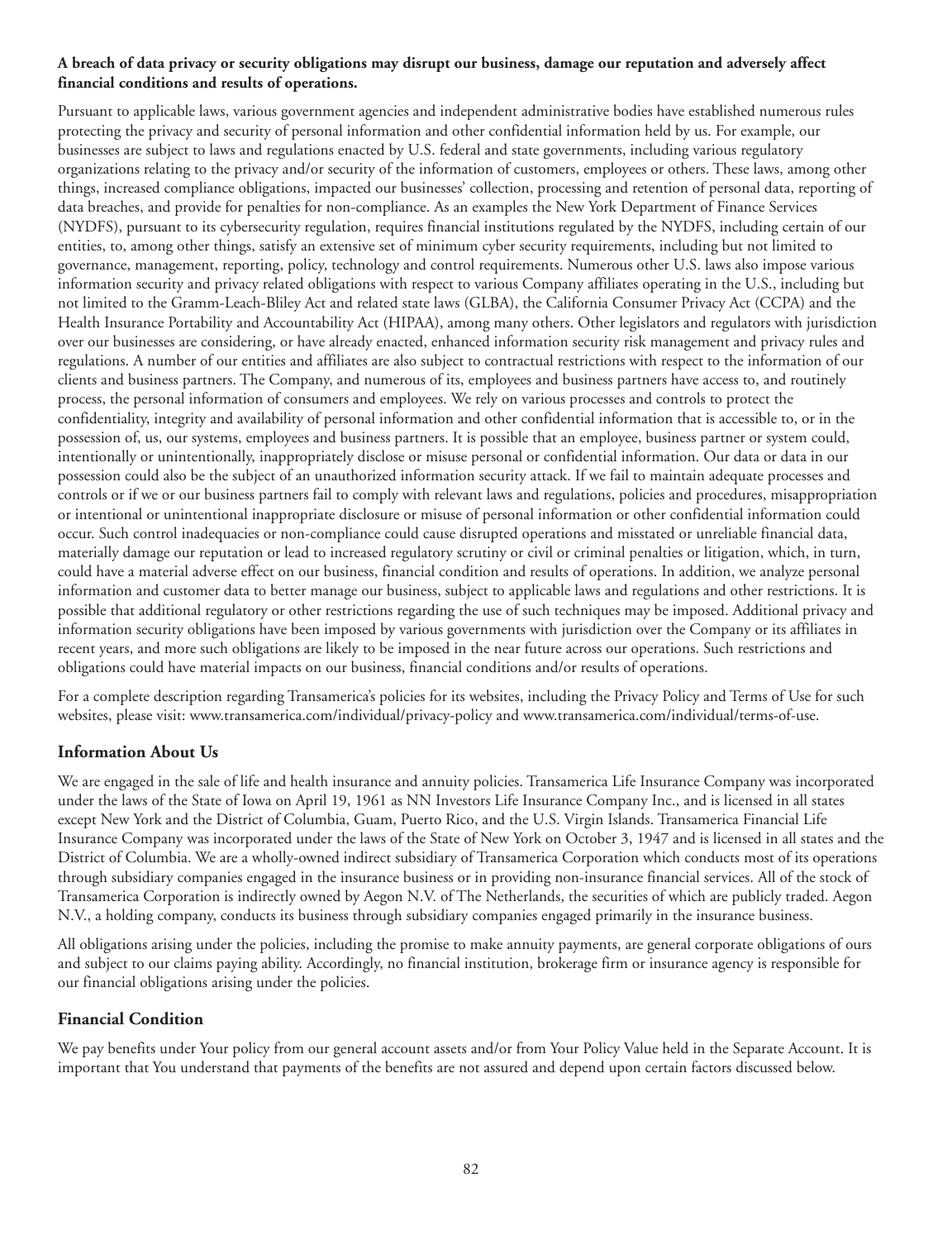*Assets in the Separate Account.* You assume all of the investment risk for Your Policy Value that is allocated to the Subaccounts of the Separate Account. Your Policy Value in those Subaccounts constitutes a portion of the assets of the Separate Account. These assets are segregated and insulated from our general account, and may not be charged with liabilities arising from any other business that we may conduct.

*Assets in the General Account.* You also may be permitted to make allocations to guaranteed period options of the fixed account, which are supported by the assets in our general account. Any guarantees under a policy that exceed policy value, such as those associated with any lifetime withdrawal benefit riders and any optional death benefits, are paid from our general account (and not the separate account). Therefore, any amounts that we may be obligated to pay under the policy in excess of Policy Value are subject to our financial strength and claims-paying ability and our long-term ability to make such payments. The assets of the Separate Account, however, are also available to cover the liabilities of our general account, but only to the extent that the Separate Account assets exceed the Separate Account liabilities arising under the policies supported by it.

We issue other types of insurance policies and financial products as well, and we also pay our obligations under these products from our assets in the general account.

As an insurance company, we are required by state insurance regulation to hold a specified amount of reserves in order to meet all the contractual obligations of our general account. In order to meet our claims-paying obligation we monitor our reserves so that we hold sufficient amounts to cover actual or expected policy and claims payments. In addition, we hedge our investments in our general account, and may require purchasers of certain of the variable insurance products that we offer to allocate premium payments and Policy Value in accordance with specified investment requirements. However, it is important to note that there is no guarantee that we will always be able to meet our claims-paying obligations, and that there are risks to purchasing any insurance product.

State insurance regulators also require insurance companies to maintain a minimum amount of capital, which acts as a cushion in the event that the insurer suffers a financial impairment, based on the inherent risks in the insurer's operations. These risks include those associated with losses that we may incur as the result of defaults on the payment of interest or principal on our general account assets, which include bonds, mortgages, general real estate investments, and stocks, as well as the loss in market value of these investments. We may also experience liquidity risk if our general account assets cannot be readily converted into cash to meet obligations to our policy Owners or to provide the collateral necessary to finance our business operations.

*How to Obtain More Information.* We encourage both existing and prospective policy Owners to read and understand our financial statements. We prepare our financial statements on a statutory basis. Our financial statements, which are presented in conformity with accounting practices prescribed or permitted by the Iowa Department of Insurance as well as the financial statements of the Separate Account are located in the Statement of Additional Information (SAI). For a free copy of the SAI, simply call or write us at the phone number or address of our Administrative Office referenced in this prospectus. In addition, the SAI is available on the SEC's website at www.sec.gov. Our financial strength ratings which reflect the opinions of leading independent rating agencies of our ability to meet our obligations to our policy Owners, are available on our website

(www.transamerica.com/individual/what-we-do/about-us/financial-strength/), and the websites of these nationally recognized statistical ratings organizations – A.M. Best Company (www.ambest.com), Moody's Investors Service (www.moodys.com), Standard & Poor's Rating Services (www.standardandpoors.com) and Fitch, Inc. (www.fitchratings.com).

## **The Separate Account**

Each Separate Account receives and invests the premium payments that are allocated to it for investment in shares of the underlying fund portfolios. Each Separate Account is registered with the SEC as a unit investment trust under the 1940 Act. However, the SEC does not supervise the management, the investment practices, or the policies of the Separate Account or us. Income, gains and losses (whether or not realized), from assets allocated to the Separate Account are, in accordance with the policies, credited to or charged against the Separate Account without regard to our other income, gains or losses.

The assets of each Separate Account are held in our name on behalf of the Separate Account and belong to us. However, those assets that underlie the policies are not chargeable with liabilities arising out of any other business we may conduct. The Separate Account may include other Subaccounts that are not available under these policies. We do not guarantee the investment results of the Separate Account.

#### **The Underlying Fund Portfolios**

At the time You purchase Your policy, You may allocate Your premium payment to Subaccounts. These are subdivisions of our Separate Account, an account that keeps Your policy assets separate from our company assets. The Subaccounts then purchase shares of underlying fund portfolios set up exclusively for variable annuity or variable life insurance products. These are not the same mutual funds that You buy through Your investment professional even though they may have similar investment strategies and the same portfolio managers. Each underlying fund portfolio has varying degrees of investment risk. Underlying fund portfolios are also subject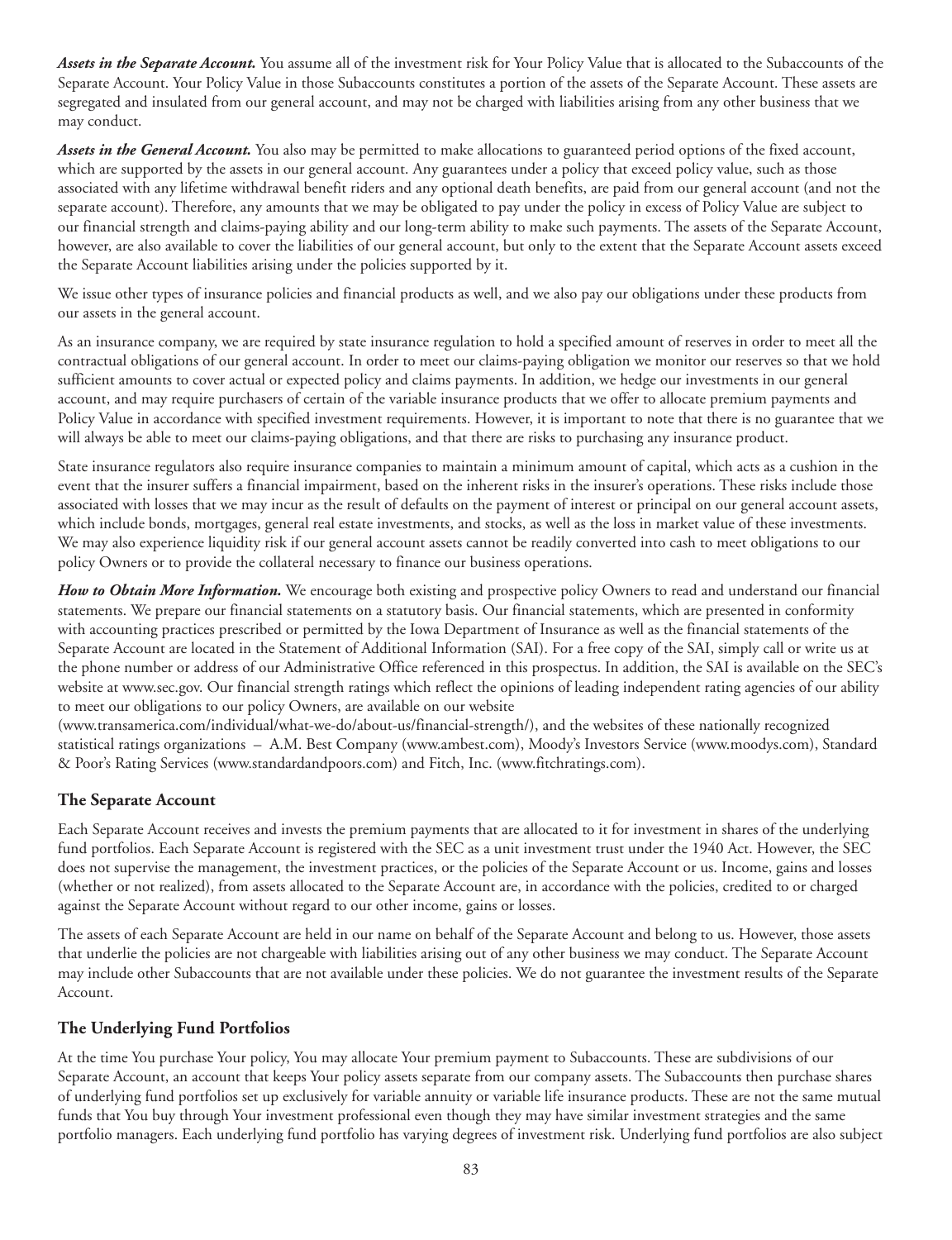to separate fees and expenses such as management fees and operating expenses. "Master-feeder" or "fund of funds" invest substantially all of their assets in other mutual funds and will therefore bear a pro-rata share of fees and expenses incurred by both funds. This will reduce Your investment return. Read the underlying fund portfolio prospectuses carefully before investing. We do not guarantee the investment results of any underlying fund portfolio. Certain underlying fund portfolios may not be available in all states and in all share classes. Please *see* "Appendix - Underlying Fund Portfolios Associated with the Subaccounts" for additional information.

### **Other Transamerica Policies**

We offer a variety of fixed and variable annuity policies. They may offer features, including investment options, and have fees and charges, that are different from those in the policy offered by this prospectus. Not every policy we issue is offered through every financial intermediary. Some financial intermediaries may not offer and/or limit the offering of certain features or options, as well as limit the availability of the policies, based on issue age, or other criteria established by the financial intermediary. Upon request, Your financial professional can show You information regarding other Transamerica annuity policies that he or she distributes. You can also contact us to find out more about the availability of any of the Transamerica annuity policies.

You should work with Your financial professional to decide whether this policy is appropriate for You based on a thorough analysis of Your particular insurance needs, financial objectives, investment goals, time horizons and risk tolerance.

### **Distribution of the Policies**

Distribution and Principal Underwriting Agreement. We have entered into a principal underwriting agreement with our affiliate, Transamerica Capital, Inc. (TCI), for the distribution and sale of the policies. We pay commissions to TCI which are passed through to selling firms. (*See below*). We also pay TCI an "override" that is a percentage of total commissions paid on sales of our policies which is not passed through to the selling firms and we may reimburse TCI for certain expenses it incurs in order to pay for the distribution of the policies. TCI may market the policies through bank affiliated firms, national brokerage firms, regional and independent broker-dealers and independent financial planners.

Compensation to Broker-Dealers Selling the Policies. The policies are offered to the public through broker-dealers ("selling firms") that are licensed under the federal securities laws; the selling firm and/or its affiliates are also licensed under state insurance laws. The selling firms have entered into written selling agreements with us and with TCI as principal underwriter for the policies. We pay commissions through TCI to the selling firms for their sales of the policies.

The selling firms are paid commissions for the promotion and sale of the policies according to one or more schedules. The amount and timing of commissions may vary depending on the selling agreement, and the share purchased, but the commission range is from 1.25% up to 7.2% of premium payments (additional amounts may be paid as overrides to wholesalers).

To the extent permitted by Financial Industry Regulatory Authority (FINRA) rules, the Company and TCI may pay (or allow other broker-dealers to provide) promotional incentives or payments in the form of cash or non-cash compensation or reimbursement to some, but not all, selling firms and their sales representatives. These arrangements are described further below.

The sales representative who sells You the policy typically receives a portion of the compensation we (and our affiliates) pay to the selling firms, depending on the agreement between the selling firm and its representative and the firm's internal compensation program. These programs may include other types of cash and non-cash compensation and other benefits. Ask Your sales representative for further information about the compensation Your sales representative, and the selling firm that employs Your sales representative, may receive in connection with Your purchase of a policy. Also inquire about any compensation arrangements that we and our affiliates may have with the selling firm, including the conflicts of interests that such arrangements may create.

You should be aware that a selling firm or its sales representatives may receive different compensation or incentives for selling one product over another. In some cases, these differences may create an incentive for the selling firm or its sales representatives to recommend or sell the policy to You. You may wish to take such incentives into account when considering and evaluating any recommendation relating to the policies.

Special Compensation Paid to Affiliated Firms. We and/or our affiliates provide paid-in capital to TCI and we or our affiliates may pay all or a portion of the cost of TCI's operating and other expenses, including costs for facilities, legal and accounting services, and other internal administrative functions. We and/or our affiliates also provide TCI with a percentage of total commissions paid on sales of our policies and provide TCI with capital payments that are not contingent on sales.

TCI's registered representatives and supervisors may receive non-cash compensation, such as attendance at conferences, seminars and trips (such as travel, lodging and meals in connection therewith), entertainment, merchandise and other similar items, payments, loans, loan forgiveness or loan guarantees.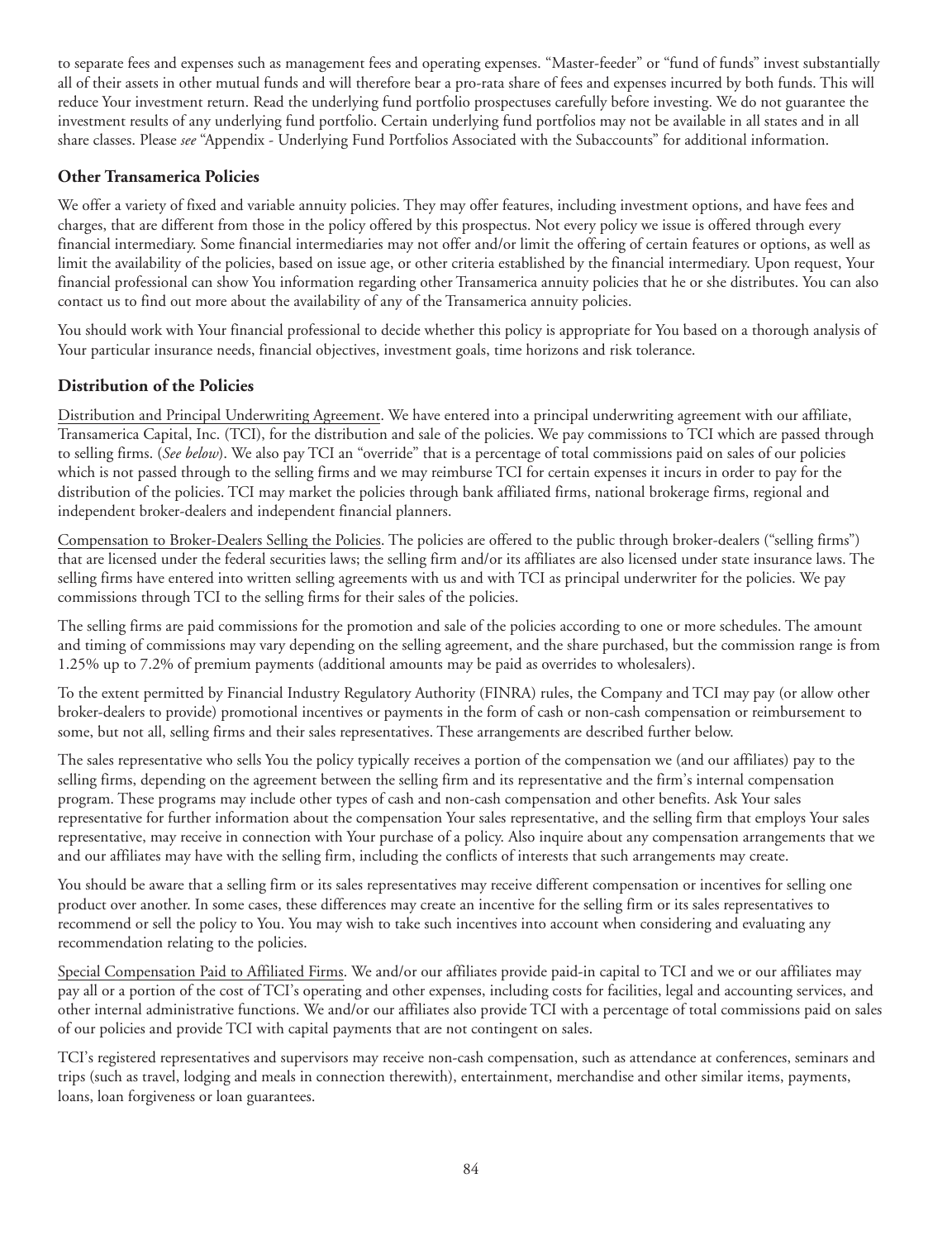Additional Compensation That We, TCI and/or Our Affiliates Pay to Selected Selling Firms. TCI, in connection with the sales of the policies, may pay certain selling firms additional cash amounts in order to receive enhanced marketing services and increased access to their sales representatives. In exchange for providing TCI with access to their distribution network, such selling firms may receive additional compensation or reimbursement for, among other things, the hiring and training of sales personnel, marketing, sponsoring of conferences, meetings, seminars, events, and/or other services they provide to us and our affiliates. To the extent permitted by applicable law, We, TCI and other parties may provide the selling firms with occasional gifts, meals, tickets or other non-cash compensation as an incentive to sell the policies. These special compensation arrangements are not offered to all selling firms and the terms of such arrangements may differ among selling firms.

As of 2019, TCI had revenue sharing agreements with more than 70 brokers and other financial intermediaries including, without limitation:

1st Global Capital• Advisor Group, Inc.• Ameriprise Financial Services, Inc. • Avantax Investment Services Inc.• AXA Advisors LLC • BBVA Compass Investment Solutions, Inc. • BOSC, Inc.• Bruderman Brothers• Cadaret, Grant & Co. • Cambridge Investment Research, Inc. • Centarus Financial, Inc. • Cetera Advisor Networks LLC • Cetera Advisors LLC• Cetera Financial Group, Inc. • Cetera Financial Specialists LLC• Cetera Investment Services LLC• CFD Investments, Inc. • Charles Schwab • Citigroup Global Markets, Inc. • Citizens/CCO Investments • Edward D. Jones & Co., L.P.• Envestnet Asset Management • Financial Data Services, Inc. Citizens/CCO Investments • First Allied Securities Inc. • FSC Securities Corporation • Geneos Wealth Management, Inc. • GW Sherwold Associates, Inc.• Hantz Financial Services, Inc. • Huntington Investment Company • Independent Financial Group, LLC • IInvestacorp, Inc. • J.P. Morgan Securities LLC • James T. Borello & Co, • Janney Montgomery Scott, LLC • Kestra Investment Services • Key Investment Services, Inc. • KMS Financial Services Inc. • LPL Financial Corp. • M&T Securities, Inc. • Merrill Lynch, Pierce, Fenner & Smith Inc. • MML Investors Services • Morgan Stanley Smith Barney LLC J.P. Morgan Securities LLC • Mutual of Omaha Investor Services, Inc. • Oppenhaiemer & Co. • Park Avenue Securities• Parkland Securities, LLC • Pershing LLC • Raymond James and Associates, Inc. • Raymond James Financial Services, Inc. • RBC Wealth Management • Royal Alliance Associates, Inc. • SagePoint Financial, Inc. • Securian Financial Services, Inc. • Securities America, Inc.

• Securities Service Network, Inc. • Sigma Financial Corporation• SunTrust Investment Services Inc.• TD Ameritrade

• The Investment Center, Inc. • Transamerica Financial Advisors, Inc. • Triad Advisors, Inc. • UBS Financial Services Inc.• United Planners Financial Services of America • US Bancorp Investments, Inc. • VOYA Financial Advisors, Inc. • Wells Fargo

Advisors, LLC • Woodbury Financial Services

For the calendar year ended December 31, 2019 TCI paid approximately \$34,000,000 to these brokers and other financial intermediaries in connection with revenue sharing arrangements. TCI expects to have revenue sharing arrangements with a number of brokers and other financial intermediaries in 2020, including some or all of the foregoing brokers and financial intermediaries, among others, on terms similar to those discussed above.

No specific charge is assessed directly to Owners or the Separate Account to cover commissions, non-cash compensation, and other incentives or payments described above. We do intend to recoup commissions and other sales expenses and incentives we pay, however, through fees and charges deducted under the policy and other corporate revenue.

## **TABLE OF CONTENTS OF THE STATEMENT OF ADDITIONAL INFORMATION**

Glossary of Terms The Policy - General Provisions Investment Experience Performance Historical Performance Data Published Ratings State Regulation of Us Administration Records and Reports Distribution of the Policies Voting Rights Other Products Custody of Assets Independent Registered Public Accounting Firm Other Information Financial Statements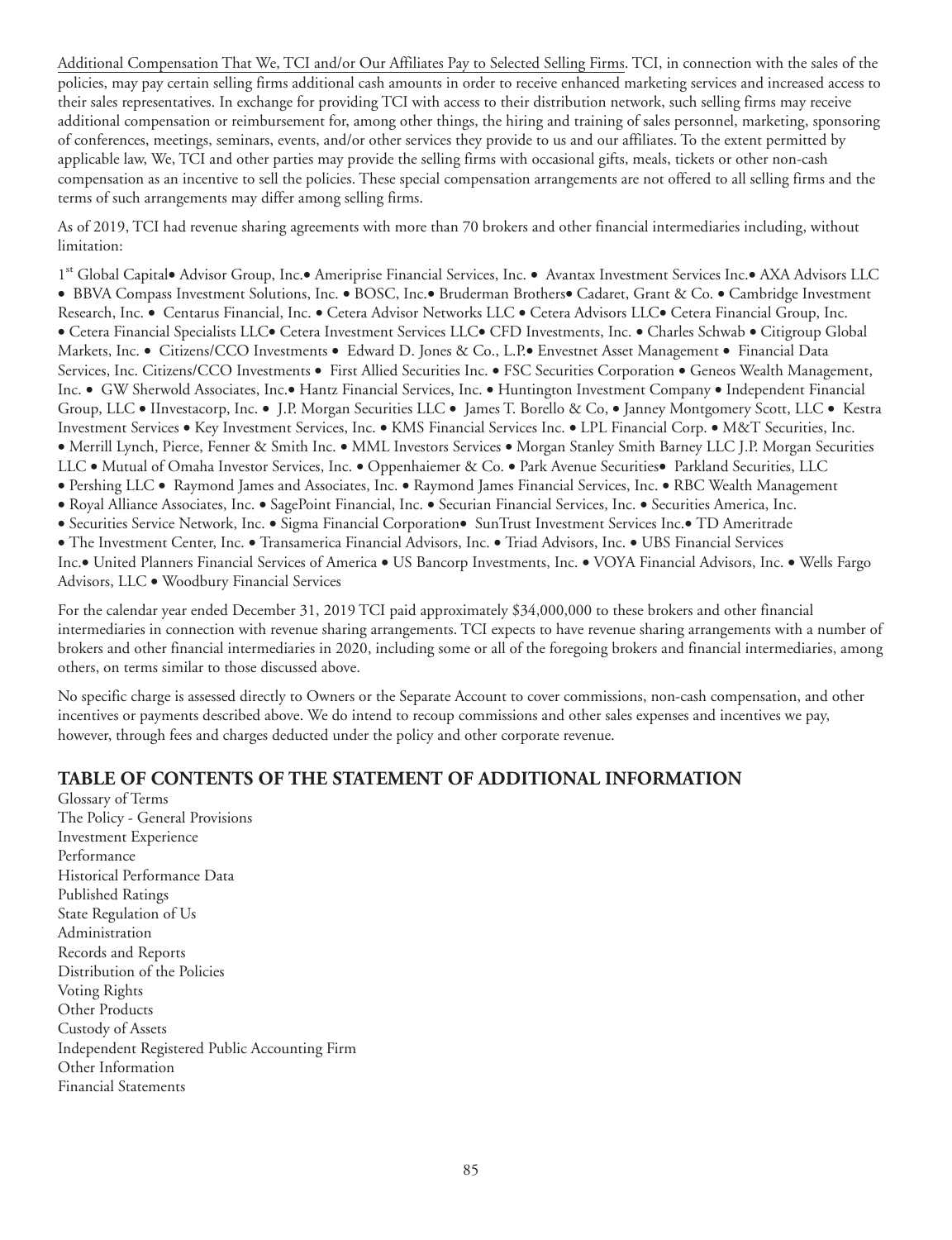# *APPENDIX*

# **UNDERLYING FUND PORTFOLIOS ASSOCIATED WITH THE SUBACCOUNTS**

The following is a list of current underlying fund portfolios available under the policy, which are subject to change as discussed in this prospectus. Please Note: We reserve the right to change investment choices for any optional riders subject to investment restrictions, except as otherwise provided in this prospectus. With regard to the Guaranteed Principal Solution $^{\text{SM}}$  rider, this includes changing the PAM investment option as we deem necessary to support the guarantees under these riders. We will not change the PAM investment option for any existing policyholders with a Guaranteed Principal Solution<sup>SM</sup> rider.

| $\mathbf{SUBACCOUNT}^{(1)}$                                                                            | UNDERLYING FUND PORTFOLIO                                                                                                                                            | <b>ADVISOR/SUB-ADVISER</b>                            |
|--------------------------------------------------------------------------------------------------------|----------------------------------------------------------------------------------------------------------------------------------------------------------------------|-------------------------------------------------------|
| AB VARIABLE PRODUCTS SERIES FUND, INC.                                                                 |                                                                                                                                                                      |                                                       |
| AB Balanced Wealth Strategy Portfolio - Class B                                                        | AB Balanced Wealth Strategy Portfolio - Class B                                                                                                                      | AllianceBernstein L.P.                                |
|                                                                                                        | Investment Objective: To maximize total return consistent with the Adviser's determination of reasonable risk.                                                       |                                                       |
| AB Growth and Income Portfolio - Class B                                                               | AB Growth and Income Portfolio - Class B                                                                                                                             | AllianceBernstein L.P.                                |
| Investment Objective: Long-term growth of capital.                                                     |                                                                                                                                                                      |                                                       |
| AMERICAN FUNDS INSURANCE SERIES® TRUST                                                                 |                                                                                                                                                                      |                                                       |
| American Funds - Asset Allocation Fund <sup>SM</sup> - Class 2                                         | American Funds - Asset Allocation FundSM - Class 2                                                                                                                   | Capital Research and Management Company <sup>SM</sup> |
|                                                                                                        | Investment Objective: To provide high total return (including income and capital gains) consistent with preservation of capital over the long term.                  |                                                       |
| American Funds - Bond Fund <sup>SM</sup> - Class 2                                                     | American Funds - Bond Fund <sup>SM</sup> - Class 2                                                                                                                   | Capital Research and Management Company <sup>SM</sup> |
|                                                                                                        | Investment Objective: To provide as high a level of current income as is consistent with the preservation of capital.                                                |                                                       |
| American Funds - Growth Fund <sup>SM</sup> - Class 2                                                   | American Funds - Growth Fund <sup>SM</sup> - Class 2                                                                                                                 | Capital Research and Management Company <sup>SM</sup> |
| Investment Objective: To provide growth of capital.                                                    |                                                                                                                                                                      |                                                       |
| American Funds - Growth-Income Fund <sup>SM</sup> - Class 2                                            | American Funds - Growth-Income Fund <sup>SM</sup> - Class 2                                                                                                          | Capital Research and Management Company <sup>SM</sup> |
| Investment Objective: To achieve long-term growth of capital and income.                               |                                                                                                                                                                      |                                                       |
| American Funds - International Fund <sup>SM</sup> - Class 2                                            | American Funds - International Fund <sup>SM</sup> - Class 2                                                                                                          | Capital Research and Management Company <sup>SM</sup> |
| Investment Objective: To achieve long-term growth of capital.                                          |                                                                                                                                                                      |                                                       |
| FIDELITY® VARIABLE INSURANCE PRODUCTS FUND                                                             |                                                                                                                                                                      |                                                       |
| Fidelity <sup>®</sup> VIP Balanced Portfolio - Service Class 2                                         | Fidelity <sup>®</sup> VIP Balanced Portfolio - Service Class 2                                                                                                       | Fidelity Management & Research Company                |
| Investment Objective: Seeks income and capital growth consistent with reasonable risk.                 |                                                                                                                                                                      |                                                       |
| Fidelity <sup>®</sup> VIP Contrafund <sup>®</sup> Portfolio - Service Class                            | Fidelity <sup>®</sup> VIP Contrafund <sup>®</sup> Portfolio - Service Class                                                                                          | Fidelity Management & Research Company                |
| Investment Objective: Seeks long-term capital appreciation.                                            |                                                                                                                                                                      |                                                       |
| Fidelity <sup>®</sup> VIP Mid Cap Portfolio - Service Class 2                                          | Fidelity <sup>®</sup> VIP Mid Cap Portfolio - Service Class 2                                                                                                        | Fidelity Management & Research Company                |
| Investment Objective: Seeks long-term growth of capital.                                               |                                                                                                                                                                      |                                                       |
| Fidelity <sup>®</sup> VIP Value Strategies Portfolio - Service<br>Class 2                              | Fidelity <sup>"</sup> VIP Value Strategies Portfolio - Service<br>Class 2                                                                                            | Fidelity Management & Research Company                |
| Investment Objective: Seeks capital appreciation                                                       |                                                                                                                                                                      |                                                       |
| STATE STREET VARIABLE INSURANCE SERIES FUNDS, INC.                                                     |                                                                                                                                                                      |                                                       |
| State Street Total Return V.I.S. Fund - Class 3                                                        | State Street Total Return V.I.S. Fund - Class 3                                                                                                                      | SSGA Funds Management, Inc.                           |
|                                                                                                        | Investment Objective: The highest total return, composed of current income and capital appreciation, as is consistent with prudent investment risk.                  |                                                       |
| TRANSAMERICA SERIES TRUST*                                                                             |                                                                                                                                                                      |                                                       |
| TA 60/40 Allocation - Service Class                                                                    | Transamerica 60/40 Allocation VP - Service Class                                                                                                                     | Transamerica Asset Management, Inc.                   |
| Investment Objective: Seeks long-term capital appreciation and current income.                         |                                                                                                                                                                      |                                                       |
| TA Aegon High Yield Bond - Service Class                                                               | Transamerica Aegon High Yield Bond VP - Service<br>Class                                                                                                             | Aegon USA Investment Management, LLC                  |
| Investment Objective: Seeks a high level of current income by investing in high-yield debt securities. |                                                                                                                                                                      |                                                       |
| TA Aegon U.S. Government Securities - Service<br>Class                                                 | Transamerica Aegon U.S. Government Securities VP<br>- Service Class                                                                                                  | Aegon USA Investment Management, LLC                  |
|                                                                                                        | Investment Objective: Seeks to provide as high a level of total return as is consistent with prudent investment strategies.                                          |                                                       |
| TA American Funds Managed Risk - Balanced -<br>Service Class                                           | Transamerica American Funds Managed Risk VP -<br>Service Class                                                                                                       | Milliman Financial Risk Management LLC                |
| manage volatility and provide downside protection.                                                     | Investment Objective: Seeks to provide total return (including income and capital gains) consistent with preservation of capital over the long term while seeking to |                                                       |
| TA Barrow Hanley Dividend Focused - Service Class                                                      | Transamerica Barrow Hanley Dividend Focused VP<br>- Service Class                                                                                                    | Barrow, Hanley, Mewhinney, & Strauss, LLC             |
|                                                                                                        | Investment Objective: Seeks total return gained from the combination of dividend yield, growth of dividends and capital appreciation                                 |                                                       |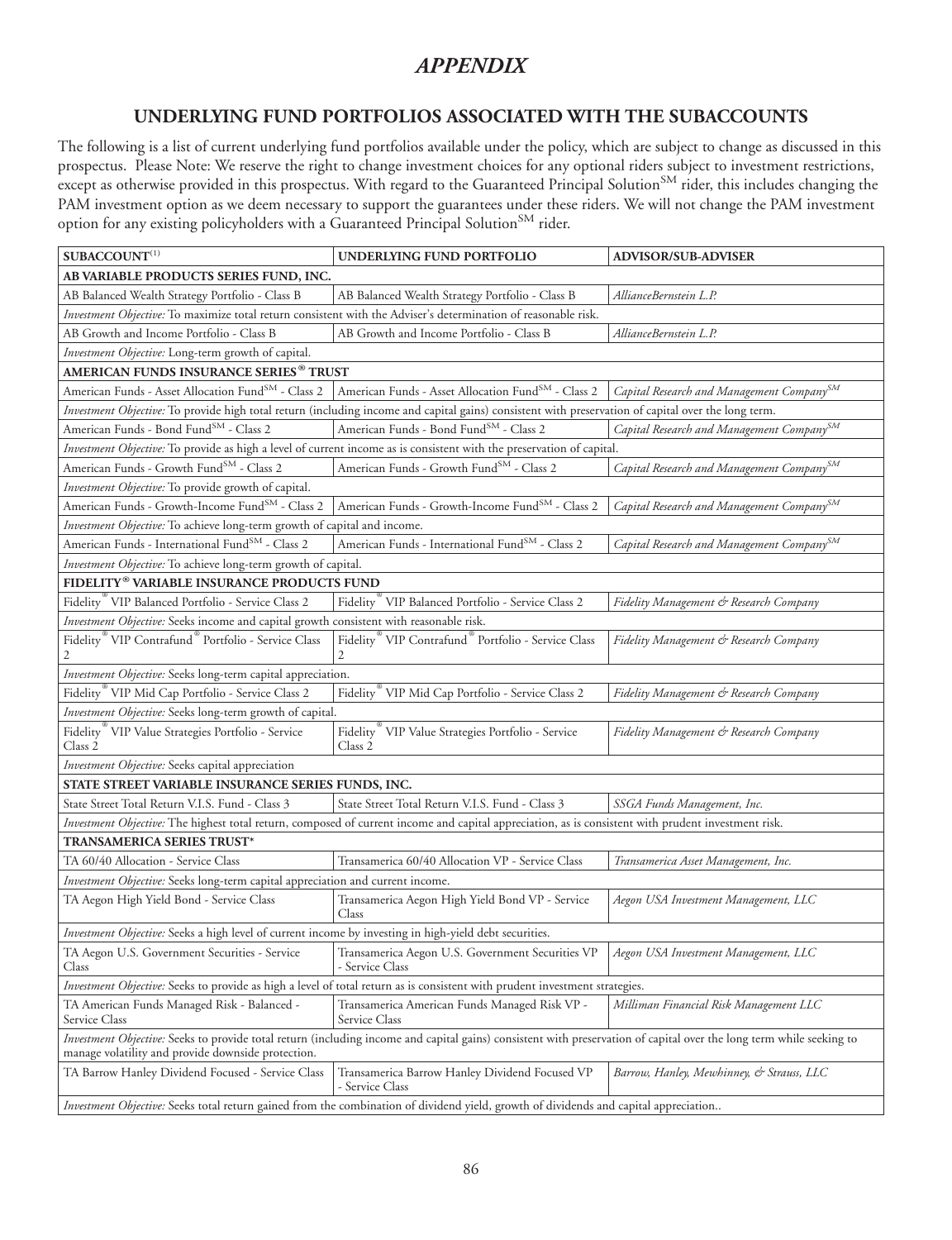# **UNDERLYING FUND PORTFOLIOS ASSOCIATED WITH THE SUBACCOUNTS — (Continued)**

| $SUBACCOUNT^{(1)}$                                                                                            | UNDERLYING FUND PORTFOLIO                                                                                                                                                         | <b>ADVISOR/SUB-ADVISER</b>              |
|---------------------------------------------------------------------------------------------------------------|-----------------------------------------------------------------------------------------------------------------------------------------------------------------------------------|-----------------------------------------|
| TA BlackRock Global Real Estate Securities - Service<br>Class                                                 | Transamerica BlackRock Global Real Estate Securities<br>VP - Service Class                                                                                                        | BlackRock Investment Management, LLC    |
| unrealized capital gains and losses plus income.                                                              | Investment Objective: Seeks long-term total return from investments primarily in equity securities of real estate companies. Total return consists of realized and                |                                         |
| TA BlackRock Government Money Market - Service<br>Class <sup>(2)</sup>                                        | Transamerica BlackRock Government Money Market  <br>VP - Service Class <sup>(2)</sup>                                                                                             | BlackRock Investment Management, LLC    |
|                                                                                                               | Investment Objective: Seeks as high a level of current income as is consistent with preservation of capital and liquidity.                                                        |                                         |
| TA BlackRock iShares Edge 40- Service Class                                                                   | Transamerica BlackRock iShares Edge 40 VP -<br>Service Class                                                                                                                      | BlackRock Investment Management, LLC    |
| Investment Objective: Seeks capital appreciation and current income.                                          |                                                                                                                                                                                   |                                         |
| TA BlackRock iShares Edge 50 - Service Class                                                                  | Transamerica BlackRock iShares Edge 50 VP -<br>Service Class                                                                                                                      | BlackRock Investment Management, LLC    |
| Investment Objective: Seeks long-term capital appreciation and capital preservation.                          |                                                                                                                                                                                   |                                         |
| TA BlackRock iShares Edge 75 - Service Class                                                                  | Transamerica BlackRock iShares Edge 75 VP -<br>Service Class                                                                                                                      | BlackRock Investment Management, LLC    |
| Investment Objective: Seeks long-term capital appreciation and capital preservation as a secondary objective. |                                                                                                                                                                                   |                                         |
| TA BlackRock iShares Edge 100 - Service Class                                                                 | Transamerica BlackRock iShares Edge 100 VP -<br>Service Class                                                                                                                     | BlackRock Investment Management, LLC    |
| Investment Objective: Seeks long-term capital appreciation.                                                   |                                                                                                                                                                                   |                                         |
| TA BlackRock Tactical Allocation - Service Class                                                              | Transamerica BlackRock Tactical Allocation VP -<br>Service Class                                                                                                                  | BlackRock Investment Management, LLC(3) |
| Investment Objective: Seeks capital appreciation with current income as secondary objective.                  |                                                                                                                                                                                   |                                         |
| TA International Growth - Service Class                                                                       | Transamerica International Growth VP - Service<br>Class                                                                                                                           | TDAM USA Inc. <sup>(4)</sup>            |
| Investment Objective: Seeks capital growth.                                                                   |                                                                                                                                                                                   |                                         |
| TA Janus Balanced - Service Class                                                                             | Transamerica Janus Balanced VP - Service Class                                                                                                                                    | Janus Capital Management LLC            |
|                                                                                                               | Investment Objective: Seeks long-term capital growth, consistent with preservation of capital and balanced by current income.                                                     |                                         |
| TA Janus Mid-Cap Growth - Service Class                                                                       | Transamerica Janus Mid-Cap Growth VP - Service<br>Class                                                                                                                           | Janus Capital Management LLC            |
| Investment Objective: Seeks long-term capital appreciation.                                                   |                                                                                                                                                                                   |                                         |
| TA JPMorgan Asset Allocation - Conservative -<br>Service Class                                                | Transamerica JPMorgan Asset Allocation -<br>Conservative VP - Service Class                                                                                                       | J.P. Morgan Investment Management Inc.  |
| Investment Objective: Seeks current income and preservation of capital.                                       |                                                                                                                                                                                   |                                         |
| TA JPMorgan Asset Allocation - Growth - Service<br>Class                                                      | Transamerica JPMorgan Asset Allocation - Growth<br>VP - Service Class                                                                                                             | J.P. Morgan Investment Management Inc.  |
| Investment Objective: Seeks long-term capital appreciation.                                                   |                                                                                                                                                                                   |                                         |
| TA JPMorgan Asset Allocation - Moderate - Service<br>Class                                                    | Transamerica JPMorgan Asset Allocation - Moderate<br>VP - Service Class                                                                                                           | J.P. Morgan Investment Management Inc.  |
| Investment Objective: Seeks capital appreciation and current income.                                          |                                                                                                                                                                                   |                                         |
| Service Class                                                                                                 | TA JPMorgan Asset Allocation - Moderate Growth - Transamerica JPMorgan Asset Allocation - Moderate J.P. Morgan Investment Management Inc.<br>Growth VP - Service Class            |                                         |
| <i>Investment Objective:</i> Seeks capital appreciation with current income as a secondary objective.         |                                                                                                                                                                                   |                                         |
| TA JPMorgan Core Bond - Service Class                                                                         | Transamerica JPMorgan Core Bond VP - Service<br>Class                                                                                                                             | J.P. Morgan Investment Management Inc.  |
| Investment Objective: Seeks total return, consisting of current income and capital appreciation.              |                                                                                                                                                                                   |                                         |
| TA JPMorgan Enhanced Index - Service Class                                                                    | Transamerica JPMorgan Enhanced Index VP -<br>Service Class                                                                                                                        | J.P. Morgan Investment Management Inc.  |
| maintaining a volatility of return similar to the S&P 500.                                                    | Investment Objective: Seeks to earn a total return modestly in excess of the total return performance of the S&P 500 <sup>®</sup> (including the reinvestment of dividends) while |                                         |
| TA JPMorgan International Moderate Growth -<br>Service Class                                                  | Transamerica JPMorgan International Moderate<br>Growth VP - Service Class                                                                                                         | J.P. Morgan Investment Management Inc.  |
| Investment Objective: Seeks capital appreciation with current income as a secondary objective.                |                                                                                                                                                                                   |                                         |
| TA JPMorgan Mid Cap Value - Service Class                                                                     | Transamerica JPMorgan Mid Cap Value VP - Service<br>Class                                                                                                                         | J.P. Morgan Investment Management Inc.  |
| Investment Objective: Seeks growth from capital appreciation.                                                 |                                                                                                                                                                                   |                                         |
| TA JPMorgan Tactical Allocation - Service Class                                                               | Transamerica JPMorgan Tactical Allocation VP -<br>Service Class                                                                                                                   | J.P. Morgan Investment Management Inc.  |
| <i>Investment Objective:</i> Seeks current income and preservation of capital.                                |                                                                                                                                                                                   |                                         |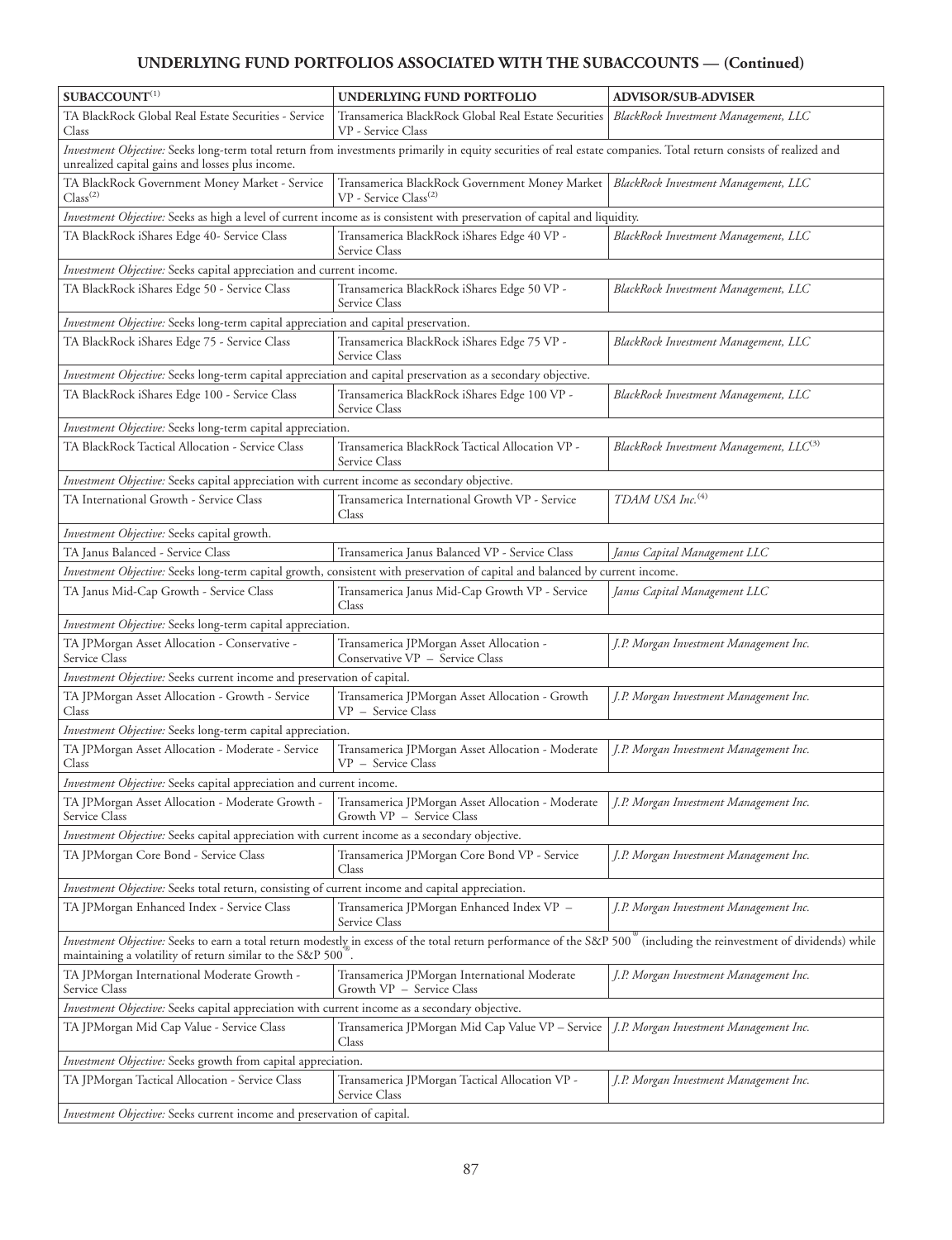# **UNDERLYING FUND PORTFOLIOS ASSOCIATED WITH THE SUBACCOUNTS — (Continued)**

| $\mathbf{SUBACCOUNT}^{(1)}$                                                                                  | UNDERLYING FUND PORTFOLIO                                                                                                                                           | <b>ADVISOR/SUB-ADVISER</b>                                                         |
|--------------------------------------------------------------------------------------------------------------|---------------------------------------------------------------------------------------------------------------------------------------------------------------------|------------------------------------------------------------------------------------|
| TA Legg Mason Dynamic Allocation - Balanced -<br>Service Class                                               | Transamerica Legg Mason Dynamic Allocation -<br><b>Balanced VP - Service Class</b>                                                                                  | QS Investors, LLC                                                                  |
| Investment Objective: Seeks capital appreciation and income.                                                 |                                                                                                                                                                     |                                                                                    |
| TA Legg Mason Dynamic Allocation - Growth -<br>Service Class                                                 | Transamerica Legg Mason Dynamic Allocation -<br>Growth VP - Service Class                                                                                           | QS Investors, LLC                                                                  |
| Investment Objective: Seeks capital appreciation and income.                                                 |                                                                                                                                                                     |                                                                                    |
| TA Levin Large Cap Value - Service Class                                                                     | Transamerica Levin Large Cap Value VP - Service<br>Class                                                                                                            | Transamerica Asset Management, Inc. & Levin Capital<br>Strategies, L.P.            |
| Investment Objective: Seeks long-term capital appreciation.                                                  |                                                                                                                                                                     |                                                                                    |
| TA Madison Diversified Income - Service Class                                                                | Transamerica Madison Diversified Income VP -<br>Service Class                                                                                                       | Madison Asset Management. LLC                                                      |
| Investment Objective: Seeks high total return through the combination of income and capital appreciation.    |                                                                                                                                                                     |                                                                                    |
| TA Managed Risk - Balanced ETF - Service Class                                                               | Transamerica Managed Risk - Balanced ETF VP -<br>Service Class                                                                                                      | Milliman Financial Risk Management LLC                                             |
| Investment Objective: Seeks to balance capital appreciation and income.                                      |                                                                                                                                                                     |                                                                                    |
| TA Managed Risk - Conservative ETF - Service Class                                                           | Transamerica Managed Risk - Conservative ETF VP<br>Service Class                                                                                                    | Milliman Financial Risk Management LLC                                             |
| Investment Objective: Seeks current income and preservation of capital.                                      |                                                                                                                                                                     |                                                                                    |
| TA Managed Risk - Growth ETF - Service Class                                                                 | Transamerica Managed Risk - Growth ETF VP -<br>Service Class                                                                                                        | Milliman Financial Risk Management LLC                                             |
| Investment Objective: Seeks capital appreciation as a primary objective and income as a secondary objective. |                                                                                                                                                                     |                                                                                    |
| TA Market Participation Strategy - Service Class                                                             | Transamerica Market Participation Strategy VP -<br>Service Class                                                                                                    | Quantitative Management Associates LLC                                             |
| Investment Objective: Seeks capital appreciation.                                                            |                                                                                                                                                                     |                                                                                    |
| TA Morgan Stanley Capital Growth - Service Class                                                             | Transamerica Morgan Stanley Capital Growth VP -<br>Service Class                                                                                                    | Morgan Stanley Investment Management Inc.                                          |
| Investment Objective: Seeks to maximize long-term growth.                                                    |                                                                                                                                                                     |                                                                                    |
| TA Morgan Stanley Global Allocation - Service<br>Class <sup>(5)</sup>                                        | Transamerica Morgan Stanley Global Allocation VP -<br>Service Class <sup>(5)</sup>                                                                                  | Morgan Stanley Investment Management Inc. <sup>(5)</sup>                           |
|                                                                                                              | Investment Objective: Seeks high total investment return. Total investment return is the combination of capital appreciation and investment income.                 |                                                                                    |
| TA Morgan Stanley Global Allocation Managed Risk<br>- Balanced - Service Class <sup>(6)</sup>                | Transamerica Morgan Stanley Global Allocation<br>Managed Risk - Balanced VP - Service Class <sup>(6)</sup>                                                          | Milliman Financial Risk Management LLC <sup>(6)</sup>                              |
| Investment Objective: Seeks to provide capital appreciation and income while seeking to manage volatility.   |                                                                                                                                                                     |                                                                                    |
| TA MSCI EAFE Index - Service Class <sup>(7)</sup>                                                            | Transamerica MSCI EAFE Index VP - Service<br>$Class^{(7)}$                                                                                                          | SSGA Funds Management, Inc.                                                        |
| Canada.                                                                                                      | Investment Objective: Seeks to track the investment results of an index composed of large- and mid-capitalization developed market equities, excluding the U.S. and |                                                                                    |
| TA Multi-Managed Balanced - Service Class                                                                    | Transamerica Multi-Managed Balanced VP -<br>Service Class                                                                                                           | J.P. Morgan Investment Management Inc. and Aegon<br>USA Investment Management, LLC |
| instruments.                                                                                                 | Investment Objective: Seeks to provide a high total investment return through investments in a broadly diversified portfolio of stock, bonds and money market       |                                                                                    |
| TA PIMCO Tactical - Balanced - Service Class                                                                 | Transamerica PIMCO Tactical - Balanced<br>VP - Service Class                                                                                                        | Pacific Investment Management Company LLC                                          |
| Investment Objective: Seeks a combination of capital appreciation and income.                                |                                                                                                                                                                     |                                                                                    |
| TA PIMCO Tactical - Conservative - Service Class                                                             | Transamerica PIMCO<br>Tactical - Conservative VP - Service Class                                                                                                    | Pacific Investment Management Company LLC                                          |
| Investment Objective: Seeks a combination of capital appreciation and income.                                |                                                                                                                                                                     |                                                                                    |
| TA PIMCO Tactical - Growth - Service Class                                                                   | Transamerica PIMCO Tactical - Growth<br>VP - Service Class                                                                                                          | Pacific Investment Management Company LLC                                          |
| Investment Objective: Seeks a combination of capital appreciation and income.                                |                                                                                                                                                                     |                                                                                    |
| TA PIMCO Total Return - Service Class                                                                        | Transamerica PIMCO Total Return VP - Service<br>Class                                                                                                               | Pacific Investment Management Company LLC                                          |
|                                                                                                              | Investment Objective: Seeks maximum total return consistent with preservation of capital and prudent investment management.                                         |                                                                                    |
| TA PineBridge Inflation Opportunities - Service<br>Class                                                     | Transamerica PineBridge Inflation Opportunities VP<br>- Service Class                                                                                               | PineBridge Investments LLC                                                         |
| Investment Objective: Seeks maximum real return, consistent with appreciation of capital.                    |                                                                                                                                                                     |                                                                                    |
| TA QS Investors Active Asset Allocation -<br>Conservative - Service Class                                    | Transamerica QS Investors Active Asset Allocation -<br>Conservative VP - Service Class                                                                              | QS Investors, LLC                                                                  |
| Investment Objective: Seeks current income and preservation of capital.                                      |                                                                                                                                                                     |                                                                                    |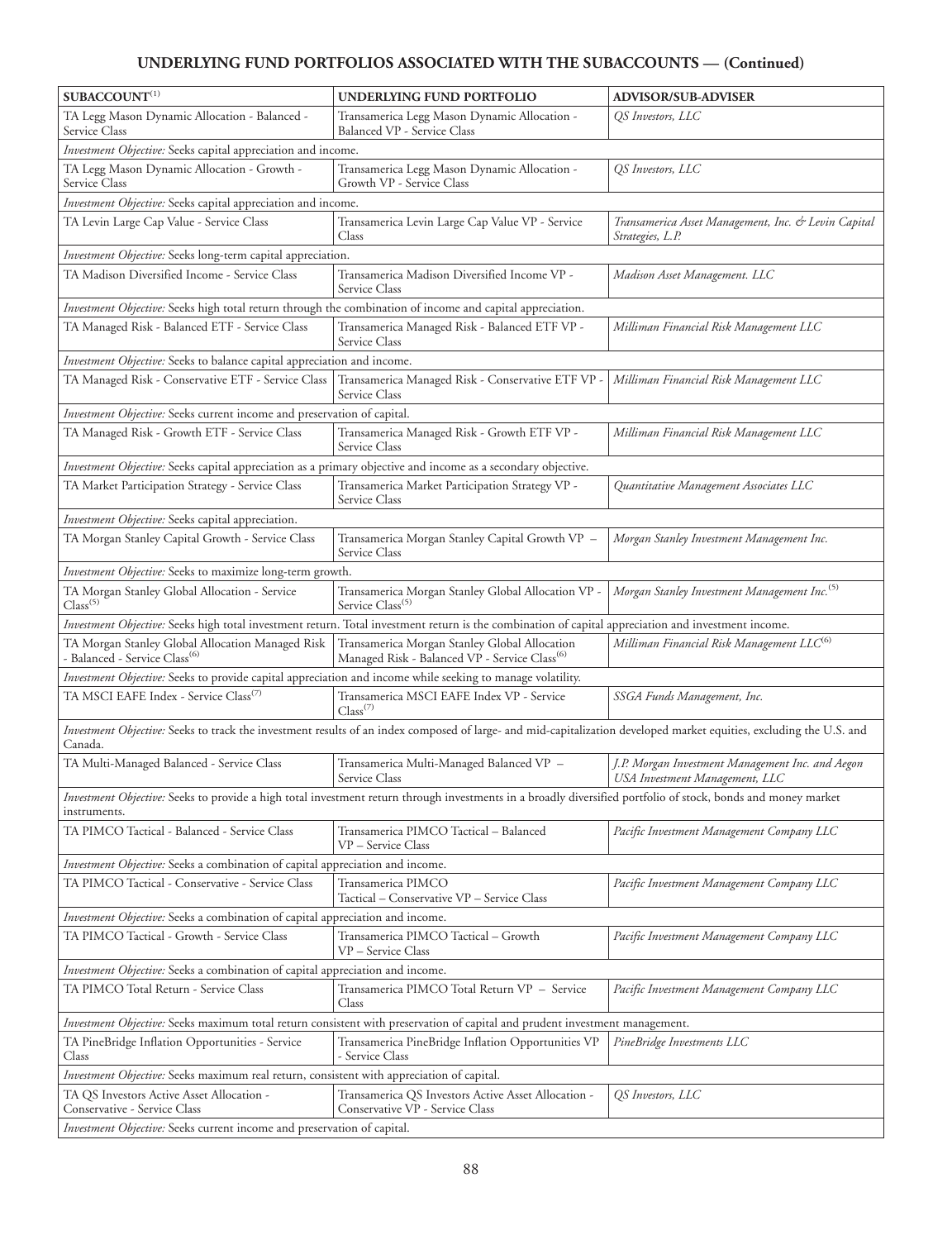#### **UNDERLYING FUND PORTFOLIOS ASSOCIATED WITH THE SUBACCOUNTS — (Continued)**

| $SUBACCOUNT^{(1)}$                                                                           | <b>UNDERLYING FUND PORTFOLIO</b>                                                                                                                                      | <b>ADVISOR/SUB-ADVISER</b>                                                |
|----------------------------------------------------------------------------------------------|-----------------------------------------------------------------------------------------------------------------------------------------------------------------------|---------------------------------------------------------------------------|
| TA QS Investors Active Asset Allocation - Moderate -<br>Service Class                        | Transamerica QS Investors Active Asset Allocation -<br>Moderate VP - Service Class                                                                                    | QS Investors, LLC                                                         |
| Investment Objective: Seeks capital appreciation and current income.                         |                                                                                                                                                                       |                                                                           |
| TA QS Investors Active Asset Allocation - Moderate<br>Growth - Service Class                 | Transamerica QS Investors Active Asset Allocation -<br>Moderate Growth VP - Service Class                                                                             | QS Investors, LLC                                                         |
| Investment Objective: Seeks capital appreciation with current income as secondary objective. |                                                                                                                                                                       |                                                                           |
| TA S&P 500 Index - Service Class <sup>(8)</sup>                                              | Transamerica S&P 500 Index VP - Service Class <sup>(8)</sup>                                                                                                          | SSGA Funds Management, Inc.                                               |
|                                                                                              | Investment Objective: Seeks to provide investment results that, before expenses, correspond generally to the price and yield performance of the S&P 500® Index        |                                                                           |
| TA Small Mid Cap Value - Service Class                                                       | Transamerica Small/Mid Cap Value VP - Service<br>Class                                                                                                                | Systematic Financial Management L.P. & Thompson,<br>Siegel & Walmsley LLC |
| Investment Objective: Seeks to maximize total return.                                        |                                                                                                                                                                       |                                                                           |
| TA T. Rowe Price Small Cap - Service Class                                                   | Transamerica T. Rowe Price Small Cap VP - Service<br>Class                                                                                                            | T. Rowe Price Associates, Inc.                                            |
|                                                                                              | Investment Objective: Seeks long-term growth of capital by investing primarily in common stocks of small growth companies.                                            |                                                                           |
| TA TS&W International Equity - Service Class                                                 | Transamerica TS&W International Equity VP -<br>Service Class                                                                                                          | Thompson, Siegel & Walmsley LLC                                           |
| primarily non-U.S. issuers                                                                   | Investment Objective: Seeks maximum long-term total return, consistent with reasonable risk to principal, by investing in a diversified portfolio of common stocks of |                                                                           |
| TA WMC US Growth - Service Class                                                             | Transamerica WMC US Growth VP - Service Class                                                                                                                         | Wellington Management Company, LLP                                        |
| Investment Objective: Seeks to maximize long-term growth.                                    |                                                                                                                                                                       |                                                                           |

- (1) Some subaccounts may be available for certain policies and may not be available for all policies. You should work with your registered representative to decide which subaccount(s) may be appropriate for you based on a thorough analysis of your particular insurance needs, financial objective, investment goals, time horizons, and risk tolerance.
- <sup>(2)</sup> There can be no assurance that any money market portfolio offered under this policy will be able to maintain a stable net asset value per share during extended periods of low interest rates, and partly as a result of policy charges, the yield on the money market Subaccount may become extremely low and possibly negative.
- (3) Effective July 1, 2019, Transamerica BlackRock Tactical Allocation VP changed its advisor from BlackRock Financial Management, Inc. to BlackRock Investment Management, LLC.
- (4) Effective May 1, 2020, Transamerica Greystone International Growth VP was renamed Transamerica International Growth VP. On July 1, 2019, this fund changed its advisor from Greystone Managed Investments Inc. to TDAM USA Inc.
- <sup>(5)</sup> Effective May 1, 2020, Transamerica BlackRock Global Allocation VP managed by BlackRock Investment Management, LLC changed its name to Transamerica Morgan Stanley Global Allocation VP and is managed by Morgan Stanley Investment Management Inc.
- <sup>(6)</sup> Effective May 1, 2020, Transamerica BlackRock Global Allocation Managed Risk Balanced VP managed by Milliman Financial Risk Management LLC changed its name to Transamerica Morgan Stanley Global Allocation Managed Risk – Balanced VP and is managed by Milliman Financial Risk Management LLC.
- (7) Effective May 1, 2020, Transamerica International Equity Index VP was renamed Transamerica MSCI EAFE Index VP.
- (8) Effective May 1, 2020, U.S. Equity Index VP was renamed Transamerica S&P 500 Index VP.

\* All underlying fund portfolios in the Transamerica Series Trust are advised by Transamerica Asset Management. The entities listed are the sub-advisers unless otherwise indicated.

Certain subaccounts may not be available in all states, at all times or through all financial intermediaries. We may discontinue offering any subaccount at any time. In some cases, a subaccount not available through a financial intermediary may be obtained by contacting us directly. For more information on the options available for electing a subaccount, please contact your financial intermediary or our Administrative Office.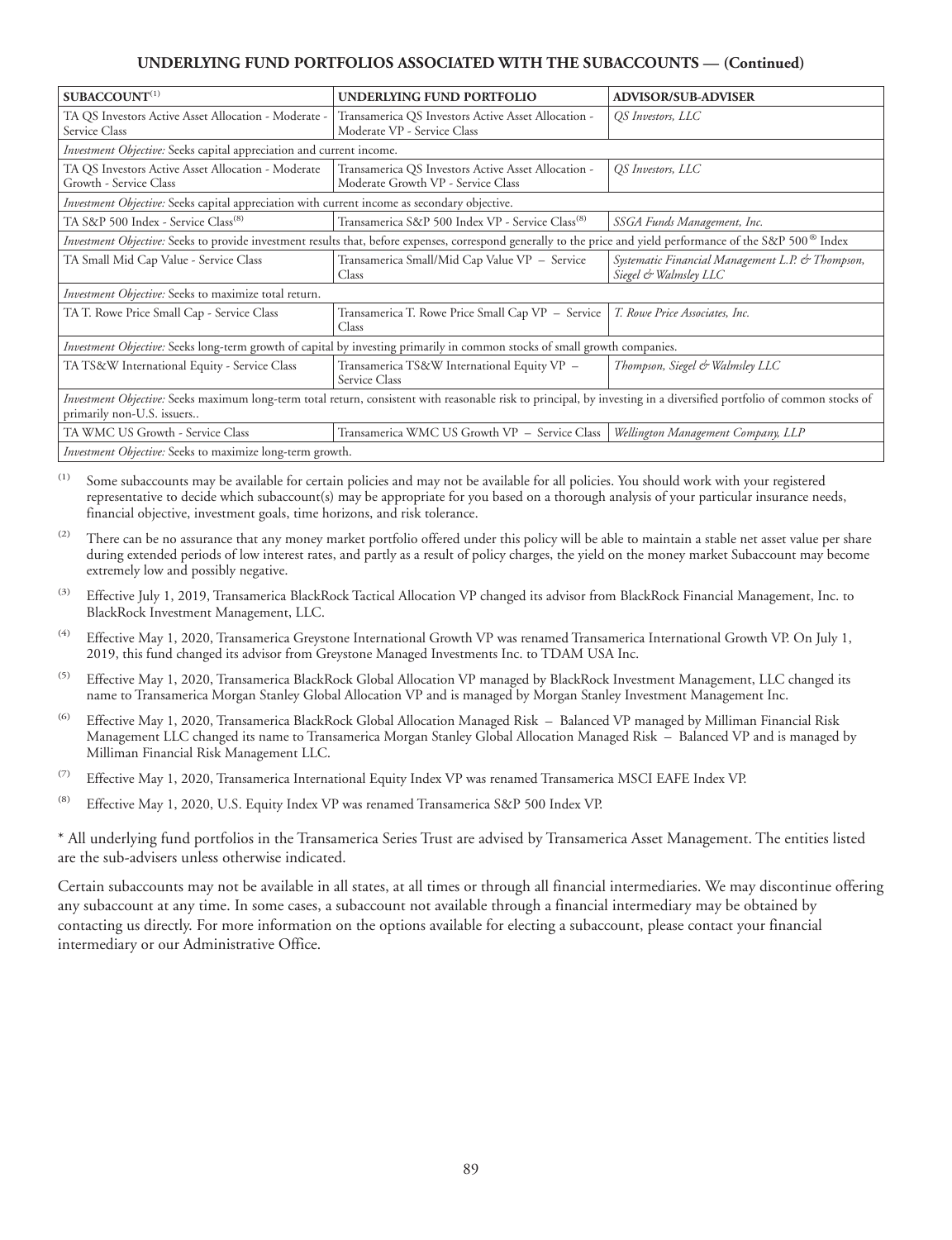# *APPENDIX*

# **DESIGNATED INVESTMENT OPTIONS**

The table below identifies the Designated Investment Options available for use with the Guaranteed Minimum Death Benefits and our Guaranteed Lifetime Withdrawal Benefits except for the Transamerica Income Edge<sup>SM</sup> rider. *See* Appendix - Transamerica Income Edge<sup>SM</sup> Investment Options.

|                                                                                          | Return of<br>Premium<br>Death<br>Benefit | Annual<br>Step-Up<br>Death<br>Benefit | Retirement<br>Income<br>Max <sup>®</sup><br>Rider | Retirement<br>Income<br>Max <sup>®</sup><br>Rider | Retirement<br>Income<br>$Max^{\circledR}$<br>Rider | Retirement<br>Income<br>$Max^{\circledR}$<br>Rider | Retirement<br>Income<br>Max <sup>®</sup><br>Rider | Retirement<br>Income<br>$Choice^{\circledR}$<br>1.6 Rider | Retirement<br>Income<br>$Choice^{\circledR}$<br>1.6 Rider | Retirement<br>Income<br>Choice®<br>1.6 Rider |
|------------------------------------------------------------------------------------------|------------------------------------------|---------------------------------------|---------------------------------------------------|---------------------------------------------------|----------------------------------------------------|----------------------------------------------------|---------------------------------------------------|-----------------------------------------------------------|-----------------------------------------------------------|----------------------------------------------|
| Subaccounts                                                                              |                                          |                                       | <b>Before</b><br>11/10/14                         | 11/10/14 to<br>1/31/18                            | $2/1/18$ to<br>1/30/20                             | $2/1/20$ to<br>4/30/20                             | Post<br>5/1/20                                    | <b>Before</b><br>2/28/19                                  | $3/1/19$ to<br>1/30/20                                    | Post<br>1/31/20                              |
| AB Balanced Wealth Strategy<br>Portfolio - Class B                                       | $\sqrt{ }$                               | $\sqrt{}$                             |                                                   |                                                   |                                                    |                                                    |                                                   | А                                                         | A                                                         | A                                            |
| AB Growth and Income<br>Portfolio - Class B                                              | $\sqrt{}$                                | $\sqrt{}$                             |                                                   |                                                   |                                                    |                                                    |                                                   |                                                           | A                                                         | A                                            |
| American Funds - Asset<br>Allocation Fund <sup>SM</sup> - Class 2                        | $\sqrt{}$                                | $\sqrt{}$                             |                                                   |                                                   |                                                    |                                                    |                                                   |                                                           | А                                                         | A                                            |
| American Funds - Bond<br>Fund <sup>SM</sup> - Class 2                                    | $\sqrt{}$                                | $\sqrt{}$                             | $\sqrt{}$                                         | $\sqrt{}$                                         | $\sqrt{}$                                          | $\sqrt{}$                                          | $\sqrt{}$                                         | $\mathsf C$                                               | A                                                         | A                                            |
| American Funds - Growth<br>$\mathrm{Fund}^\mathrm{SM}$ - Class $2$                       | $\sqrt{}$                                | $\sqrt{}$                             |                                                   |                                                   |                                                    |                                                    |                                                   |                                                           | A                                                         | A                                            |
| American Funds -<br>Growth-Income $\operatorname{Fund}^{\operatorname{SM}}$ -<br>Class 2 | $\sqrt{}$                                | $\sqrt{}$                             |                                                   |                                                   |                                                    |                                                    |                                                   |                                                           | $\boldsymbol{A}$                                          | $\boldsymbol{A}$                             |
| American Funds - International<br>$\rm Fund^{SM}$ - Class $2$                            | $\sqrt{}$                                | $\sqrt{}$                             |                                                   |                                                   |                                                    |                                                    |                                                   |                                                           | А                                                         | А                                            |
| Fidelity <sup>®</sup> VIP Balanced<br>Portfolio - Service Class 2                        | $\sqrt{}$                                | $\sqrt{}$                             |                                                   |                                                   |                                                    |                                                    |                                                   |                                                           | $\boldsymbol{A}$                                          | $\boldsymbol{A}$                             |
| Fidelity <sup>®</sup> VIP Contrafund <sup>®</sup><br>Portfolio - Service Class 2         | $\sqrt{}$                                | $\sqrt{}$                             |                                                   |                                                   |                                                    |                                                    |                                                   |                                                           | $\boldsymbol{A}$                                          | A                                            |
| Fidelity <sup>®</sup> VIP Mid Cap<br>Portfolio - Service Class 2                         | $\sqrt{}$                                | $\sqrt{}$                             |                                                   |                                                   |                                                    |                                                    |                                                   |                                                           | A                                                         | A                                            |
| Fidelity <sup>®</sup> VIP Value Strategies<br>Portfolio - Service Class 2                | $\sqrt{}$                                | $\sqrt{}$                             |                                                   |                                                   |                                                    |                                                    |                                                   |                                                           | A                                                         | A                                            |
| State Street Total Return V.I.S.<br>Fund - Class 3                                       | $\sqrt{}$                                | $\sqrt{}$                             |                                                   |                                                   |                                                    |                                                    |                                                   | А                                                         | А                                                         | A                                            |
| TA 60/40 Allocation - Service<br>Class                                                   | $\sqrt{}$                                | $\sqrt{}$                             |                                                   |                                                   |                                                    |                                                    |                                                   | А                                                         | A                                                         | A                                            |
| TA Aegon High Yield Bond -<br>Service Class                                              | $\sqrt{}$                                | $\sqrt{}$                             |                                                   |                                                   |                                                    |                                                    |                                                   |                                                           | А                                                         | A                                            |
| TA Aegon U.S. Government<br>Securities - Service Class                                   | $\sqrt{ }$                               | $\sqrt{}$                             | $\sqrt{}$                                         | $\sqrt{}$                                         | $\sqrt{}$                                          | $\sqrt{}$                                          | $\sqrt{ }$                                        | $\mathsf{C}$                                              | A                                                         | А                                            |
| TA American Funds Managed<br>Risk - Balanced - Service<br>Class <sup>(1)</sup>           | $\sqrt{}$                                | $\sqrt{}$                             | $\sqrt{}$                                         |                                                   | $\sqrt{}$                                          | $\sqrt{}$                                          |                                                   | B                                                         | А                                                         | A                                            |
| TA Barrow Hanley Dividend<br>Focused - Service Class                                     | $\sqrt{}$                                | $\sqrt{}$                             |                                                   |                                                   |                                                    |                                                    |                                                   |                                                           | А                                                         | A                                            |
| TA BlackRock Global Real<br>Estate Securities - Service Class                            | $\sqrt{}$                                | $\sqrt{}$                             |                                                   |                                                   |                                                    |                                                    |                                                   |                                                           | A                                                         | $\mathbf{A}$                                 |
| TA BlackRock<br>Government Money Market -<br>Service Class                               | $\sqrt{}$                                | $\sqrt{}$                             | $\sqrt{}$                                         | $\sqrt{}$                                         | $\sqrt{}$                                          | $\sqrt{ }$                                         | $\sqrt{}$                                         | ${\bf C}$                                                 | $\boldsymbol{A}$                                          | $\boldsymbol{A}$                             |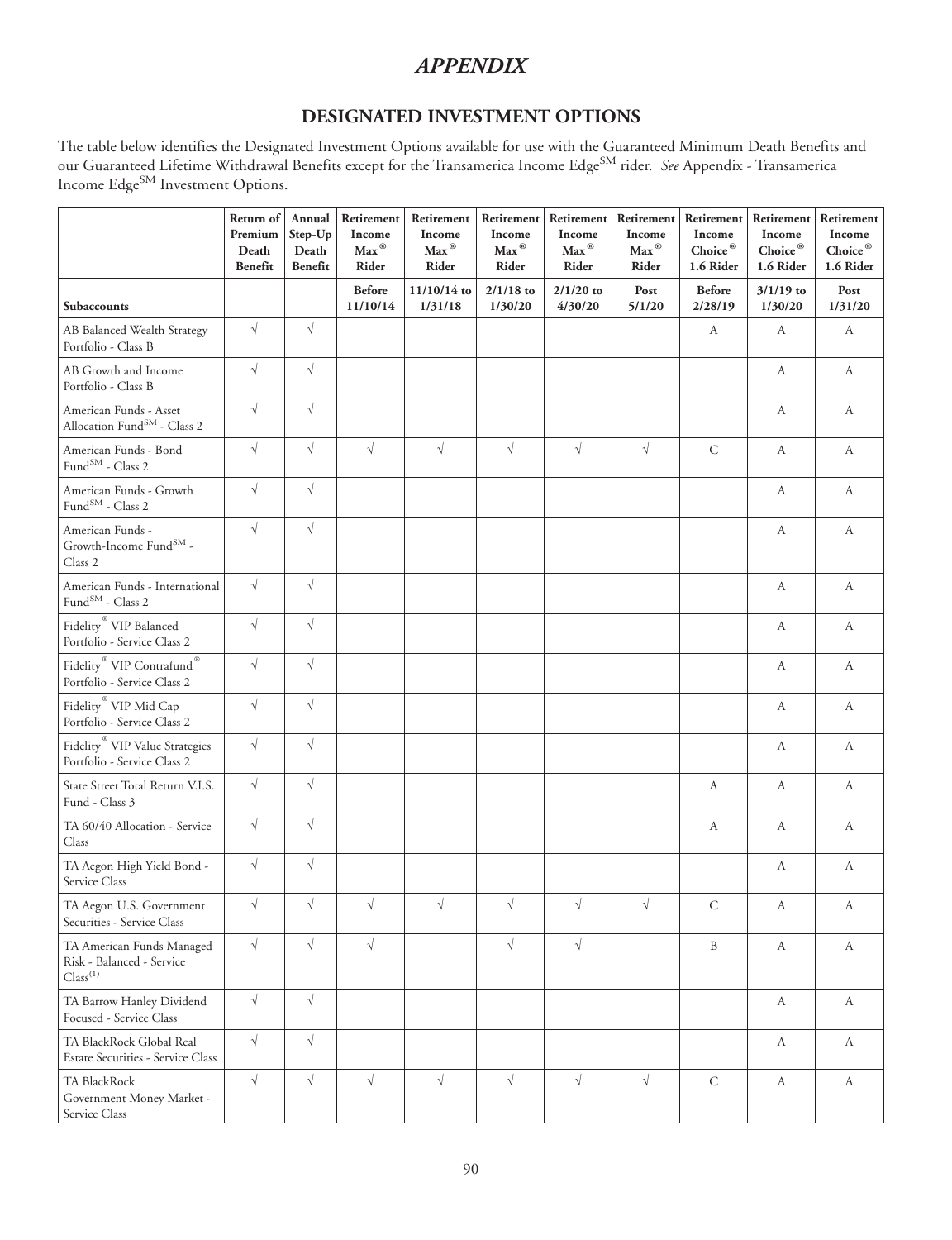# **DESIGNATED INVESTMENT OPTIONS — (Continued)**

|                                                                                     | Return of<br>Premium<br>Death<br>Benefit | Annual<br>Step-Up<br>Death<br>Benefit | Retirement<br>Income<br>Max <sup>®</sup><br>Rider | Retirement<br>Income<br>$\mathbf{Max}^\circledR$<br>Rider | Retirement<br>Income<br>Max <sup>®</sup><br>Rider | Retirement<br>Income<br>$Max^{\circledR}$<br>Rider | Retirement<br>Income<br>Max <sup>®</sup><br>Rider | Retirement<br>Income<br>Choice®<br>1.6 Rider | Retirement<br>Income<br>$Choice^{\circledR}$<br>1.6 Rider | Retirement<br>Income<br>$Choice^{@}$<br>1.6 Rider |
|-------------------------------------------------------------------------------------|------------------------------------------|---------------------------------------|---------------------------------------------------|-----------------------------------------------------------|---------------------------------------------------|----------------------------------------------------|---------------------------------------------------|----------------------------------------------|-----------------------------------------------------------|---------------------------------------------------|
| Subaccounts                                                                         |                                          |                                       | <b>Before</b><br>11/10/14                         | 11/10/14 to<br>1/31/18                                    | $2/1/18$ to<br>1/30/20                            | $2/1/20$ to<br>4/30/20                             | Post<br>5/1/20                                    | <b>Before</b><br>2/28/19                     | $3/1/19$ to<br>1/30/20                                    | Post<br>1/31/20                                   |
| TA BlackRock iShares Edge<br>40- Service Class                                      | $\sqrt{}$                                | $\sqrt{}$                             | $\sqrt{ }$                                        |                                                           | $\sqrt{}$                                         | $\sqrt{}$                                          | $\sqrt{}$                                         | $\mathsf C$                                  | A                                                         | A                                                 |
| TA BlackRock iShares Edge 50<br>- Service Class                                     | $\sqrt{}$                                | $\sqrt{}$                             | $\sqrt{}$                                         |                                                           | $\sqrt{}$                                         | $\sqrt{}$                                          | $\sqrt{}$                                         | $\, {\bf B}$                                 | A                                                         | A                                                 |
| TA BlackRock iShares Edge 75<br>- Service Class                                     | $\sqrt{}$                                | $\sqrt{}$                             |                                                   |                                                           |                                                   |                                                    |                                                   | A                                            | A                                                         | А                                                 |
| TA BlackRock iShares Edge<br>100 - Service Class                                    | $\sqrt{}$                                | $\sqrt{}$                             |                                                   |                                                           |                                                   |                                                    |                                                   |                                              | A                                                         | А                                                 |
| TA BlackRock Tactical<br>Allocation - Service Class <sup>(1)</sup>                  | $\sqrt{}$                                | $\sqrt{}$                             |                                                   |                                                           |                                                   |                                                    |                                                   | $\, {\bf B}$                                 | A                                                         | A                                                 |
| TA International Growth -<br>Service Class                                          | $\sqrt{ }$                               | $\sqrt{}$                             |                                                   |                                                           |                                                   |                                                    |                                                   |                                              | A                                                         | A                                                 |
| TA Janus Balanced - Service<br>Class                                                | $\sqrt{}$                                | $\sqrt{}$                             |                                                   |                                                           |                                                   |                                                    |                                                   | A                                            | A                                                         | A                                                 |
| TA Janus Mid-Cap Growth -<br>Service Class                                          | $\sqrt{}$                                | $\sqrt{}$                             |                                                   |                                                           |                                                   |                                                    |                                                   |                                              | A                                                         | А                                                 |
| TA JPMorgan Asset Allocation<br>- Conservative - Service Class <sup>(1)</sup>       | $\sqrt{ }$                               | $\sqrt{}$                             | $\sqrt{}$                                         | $\sqrt{}$                                                 | $\sqrt{}$                                         | $\sqrt{}$                                          | $\sqrt{}$                                         | $\mathsf C$                                  | A                                                         | А                                                 |
| TA JPMorgan Asset Allocation<br>- Growth - Service Class                            | $\sqrt{ }$                               | $\sqrt{}$                             |                                                   |                                                           |                                                   |                                                    |                                                   |                                              | А                                                         | А                                                 |
| TA JPMorgan Asset Allocation<br>- Moderate - Service Class <sup>(1)</sup>           | $\sqrt{}$                                | $\sqrt{}$                             | $\sqrt{}$                                         |                                                           | $\sqrt{}$                                         | $\sqrt{}$                                          | $\sqrt{}$                                         | $\, {\bf B}$                                 | A                                                         | А                                                 |
| TA JPMorgan Asset Allocation<br>- Moderate Growth - Service<br>Class <sup>(1)</sup> | $\sqrt{ }$                               | $\sqrt{}$                             |                                                   |                                                           |                                                   |                                                    |                                                   | $\boldsymbol{A}$                             | $\boldsymbol{A}$                                          | А                                                 |
| TA JPMorgan Core Bond -<br>Service Class                                            | $\sqrt{ }$                               | $\sqrt{}$                             | $\sqrt{}$                                         | $\sqrt{}$                                                 | $\sqrt{ }$                                        | $\sqrt{}$                                          | $\sqrt{}$                                         | $\mathsf C$                                  | А                                                         | А                                                 |
| TA JPMorgan Enhanced Index<br>- Service Class                                       | $\sqrt{}$                                | $\sqrt{}$                             |                                                   |                                                           |                                                   |                                                    |                                                   |                                              | $\boldsymbol{A}$                                          | А                                                 |
| TA JPMorgan International<br>Moderate Growth - Service<br>Class <sup>(1)</sup>      | $\sqrt{}$                                | $\sqrt{}$                             |                                                   |                                                           |                                                   |                                                    |                                                   | А                                            | A                                                         | A                                                 |
| TA JPMorgan Mid Cap Value -<br>Service Class                                        | $\sqrt{ }$                               | $\sqrt{}$                             |                                                   |                                                           |                                                   |                                                    |                                                   |                                              | A                                                         | A                                                 |
| TA JPMorgan Tactical<br>Allocation - Service Class                                  | $\sqrt{}$                                | $\sqrt{}$                             | $\sqrt{ }$                                        | $\sqrt{}$                                                 | $\sqrt{}$                                         | $\sqrt{ }$                                         | $\sqrt{}$                                         | $\mathsf{C}$                                 | A                                                         | А                                                 |
| TA Legg Mason Dynamic<br>Allocation - Balanced - Service<br>Class <sup>(1)</sup>    | $\sqrt{ }$                               | $\sqrt{}$                             | $\sqrt{}$                                         | $\sqrt{}$                                                 | $\sqrt{}$                                         | $\sqrt{}$                                          | $\sqrt{}$                                         | $\, {\bf B}$                                 | $\boldsymbol{A}$                                          | А                                                 |
| TA Legg Mason Dynamic<br>Allocation - Growth - Service<br>Class <sup>(1)</sup>      | $\sqrt{}$                                | $\sqrt{}$                             |                                                   |                                                           |                                                   |                                                    |                                                   | A                                            | A                                                         | А                                                 |
| TA Levin Large Cap Value -<br>Service Class                                         | $\sqrt{}$                                | $\sqrt{}$                             |                                                   |                                                           |                                                   |                                                    |                                                   |                                              | $\mathbf{A}$                                              | A                                                 |
| TA Madison Diversified<br>Income - Service Class                                    | $\sqrt{}$                                | $\sqrt{}$                             | $\sqrt{}$                                         | $\sqrt{}$                                                 | $\sqrt{}$                                         | $\sqrt{ }$                                         | $\sqrt{}$                                         | $\, {\bf B}$                                 | $\mathbf{A}$                                              | A                                                 |
| TA Managed Risk - Balanced<br>ETF - Service Class <sup>(1)</sup>                    | $\sqrt{}$                                | $\sqrt{}$                             | $\sqrt{}$                                         | $\sqrt{}$                                                 | $\sqrt{}$                                         | $\sqrt{}$                                          | $\sqrt{}$                                         | $\, {\bf B}$                                 | $\mathbf{A}$                                              | A                                                 |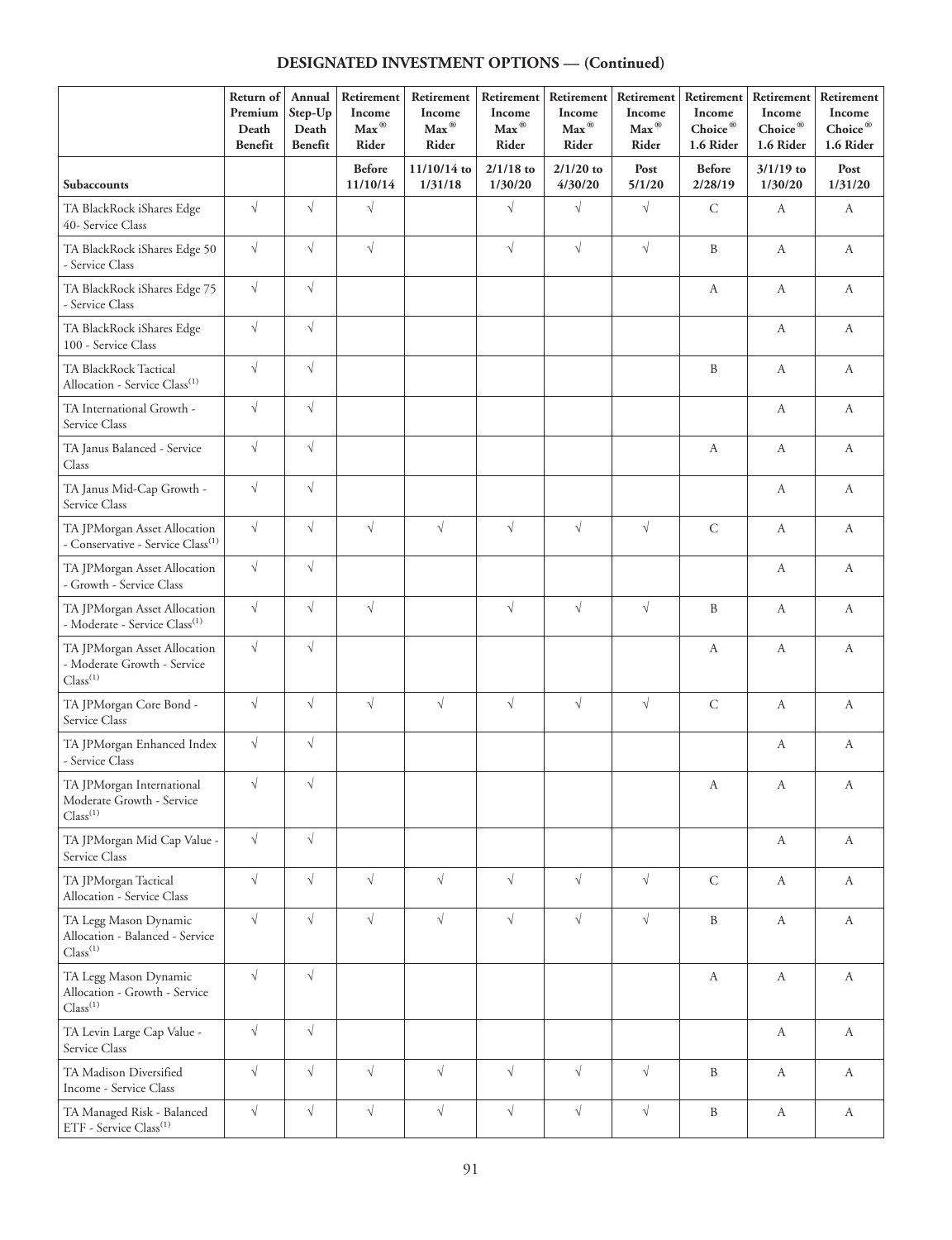# **DESIGNATED INVESTMENT OPTIONS — (Continued)**

|                                                                                                  | Return of<br>Premium<br>Death<br>Benefit | Annual<br>Step-Up<br>Death<br>Benefit | Retirement<br>Income<br>$Max^{\circledR}$<br>Rider | Retirement<br>Income<br>Max <sup>®</sup><br>Rider | Retirement<br>Income<br>Max <sup>®</sup><br>Rider | Retirement<br>Income<br>Max <sup>®</sup><br>Rider | Retirement<br>Income<br>Max <sup>®</sup><br>Rider | Retirement<br>Income<br>Choice®<br>1.6 Rider | Retirement<br>Income<br>$Choice^{\circledR}$<br>1.6 Rider | Retirement<br>Income<br>Choice®<br>1.6 Rider |
|--------------------------------------------------------------------------------------------------|------------------------------------------|---------------------------------------|----------------------------------------------------|---------------------------------------------------|---------------------------------------------------|---------------------------------------------------|---------------------------------------------------|----------------------------------------------|-----------------------------------------------------------|----------------------------------------------|
| <b>Subaccounts</b>                                                                               |                                          |                                       | <b>Before</b><br>11/10/14                          | 11/10/14 to<br>1/31/18                            | $2/1/18$ to<br>1/30/20                            | $2/1/20$ to<br>4/30/20                            | Post<br>5/1/20                                    | <b>Before</b><br>2/28/19                     | $3/1/19$ to<br>1/30/20                                    | Post<br>1/31/20                              |
| TA Managed Risk -<br>Conservative ETF - Service<br>Class <sup>(1)</sup>                          | $\sqrt{ }$                               | $\sqrt{}$                             | $\sqrt{}$                                          | $\sqrt{}$                                         | $\sqrt{}$                                         | $\sqrt{}$                                         | $\sqrt{}$                                         | $\mathsf C$                                  | A                                                         | A                                            |
| TA Managed Risk - Growth<br>ETF - Service Class <sup>(1)</sup>                                   | $\sqrt{}$                                | $\sqrt{}$                             |                                                    |                                                   |                                                   |                                                   |                                                   | A                                            | A                                                         | A                                            |
| TA Market Participation<br>Strategy - Service Class <sup>(1)</sup>                               | $\sqrt{ }$                               | $\sqrt{ }$                            | $\sqrt{}$                                          |                                                   |                                                   |                                                   |                                                   | B                                            | A                                                         | A                                            |
| TA Morgan Stanley Capital<br>Growth - Service Class                                              | $\sqrt{ }$                               | $\sqrt{}$                             |                                                    |                                                   |                                                   |                                                   |                                                   |                                              | A                                                         | A                                            |
| TA Morgan Stanley Global<br>Allocation - Service Class                                           | $\sqrt{ }$                               | $\sqrt{}$                             |                                                    |                                                   |                                                   |                                                   |                                                   | A                                            | A                                                         | А                                            |
| TA Morgan Stanley Global<br>Allocation Managed Risk -<br>Balanced - Service Class <sup>(1)</sup> | $\sqrt{ }$                               | $\sqrt{}$                             | $\sqrt{}$                                          |                                                   | $\sqrt{}$                                         | $\sqrt{}$                                         |                                                   | $\, {\bf B}$                                 | A                                                         | A                                            |
| TA MSCI EAFE Index -<br>Service Class                                                            | $\sqrt{ }$                               | $\sqrt{}$                             |                                                    |                                                   |                                                   |                                                   |                                                   |                                              | A                                                         | А                                            |
| TA Multi-Managed Balanced -<br>Service Class                                                     | $\sqrt{ }$                               | $\sqrt{}$                             |                                                    |                                                   |                                                   |                                                   |                                                   | A                                            | A                                                         | A                                            |
| TA PIMCO Tactical - Balanced<br>- Service Class <sup>(1)</sup>                                   | $\sqrt{ }$                               | $\sqrt{}$                             | $\sqrt{}$                                          |                                                   |                                                   |                                                   |                                                   | B                                            | A                                                         | A                                            |
| TA PIMCO Tactical<br>- Conservative - Service Class <sup>(1)</sup>                               | $\sqrt{ }$                               | $\sqrt{}$                             | $\sqrt{}$                                          | $\sqrt{}$                                         | $\sqrt{}$                                         | $\sqrt{}$                                         |                                                   | $\mathsf C$                                  | A                                                         | A                                            |
| TA PIMCO Tactical - Growth<br>- Service Class <sup>(1)</sup>                                     | $\sqrt{}$                                | $\sqrt{}$                             |                                                    |                                                   |                                                   |                                                   |                                                   | $\boldsymbol{A}$                             | $\boldsymbol{A}$                                          | A                                            |
| TA PIMCO Total Return -<br>Service Class                                                         | $\sqrt{\phantom{a}}$                     | $\sqrt{}$                             | $\sqrt{}$                                          | $\sqrt{}$                                         | $\sqrt{}$                                         | $\sqrt{}$                                         | $\sqrt{}$                                         | $\mathsf C$                                  | $\boldsymbol{A}$                                          | A                                            |
| TA PineBridge Inflation<br>Opportunities - Service Class                                         | $\sqrt{}$                                | $\sqrt{}$                             | $\sqrt{}$                                          | $\sqrt{}$                                         | $\sqrt{}$                                         | $\sqrt{}$                                         | $\sqrt{}$                                         | $\mathsf C$                                  | A                                                         | A                                            |
| TA QS Investors Active Asset<br>Allocation - Conservative -<br>Service Class <sup>(1)</sup>      | $\sqrt{ }$                               | $\sqrt{}$                             | $\sqrt{}$                                          | $\sqrt{}$                                         | $\sqrt{}$                                         | $\sqrt{}$                                         | $\sqrt{}$                                         | $\mathsf C$                                  | A                                                         | A                                            |
| TA QS Investors Active Asset<br>Allocation - Moderate - Service<br>Class <sup>(1)</sup>          | $\sqrt{}$                                | $\sqrt{}$                             | $\sqrt{}$                                          | $\sqrt{}$                                         | $\sqrt{}$                                         | $\sqrt{}$                                         | $\sqrt{}$                                         | B                                            | А                                                         | А                                            |
| TA QS Investors Active Asset<br>Allocation - Moderate Growth<br>- Service Class <sup>(1)</sup>   | $\sqrt{ }$                               | $\sqrt{}$                             |                                                    |                                                   |                                                   |                                                   |                                                   | $\boldsymbol{A}$                             | $\boldsymbol{A}$                                          | A                                            |
| TA S&P 500 Index - Service<br>Class                                                              | $\sqrt{ }$                               | $\sqrt{ }$                            |                                                    |                                                   |                                                   |                                                   |                                                   |                                              | $\boldsymbol{A}$                                          | A                                            |
| TA Small Mid Cap Value -<br>Service Class                                                        | $\sqrt{}$                                | $\sqrt{}$                             |                                                    |                                                   |                                                   |                                                   |                                                   |                                              | $\boldsymbol{A}$                                          | A                                            |
| TA T. Rowe Price Small Cap -<br>Service Class                                                    | $\sqrt{ }$                               | $\sqrt{}$                             |                                                    |                                                   |                                                   |                                                   |                                                   |                                              | А                                                         | A                                            |
| TATS&W<br>International Equity - Service<br>Class                                                | $\sqrt{ }$                               | $\sqrt{}$                             |                                                    |                                                   |                                                   |                                                   |                                                   |                                              | А                                                         | A                                            |
| TA WMC US Growth -<br>Service Class                                                              | $\sqrt{ }$                               | $\sqrt{}$                             |                                                    |                                                   |                                                   |                                                   |                                                   |                                              | $\boldsymbol{A}$                                          | A                                            |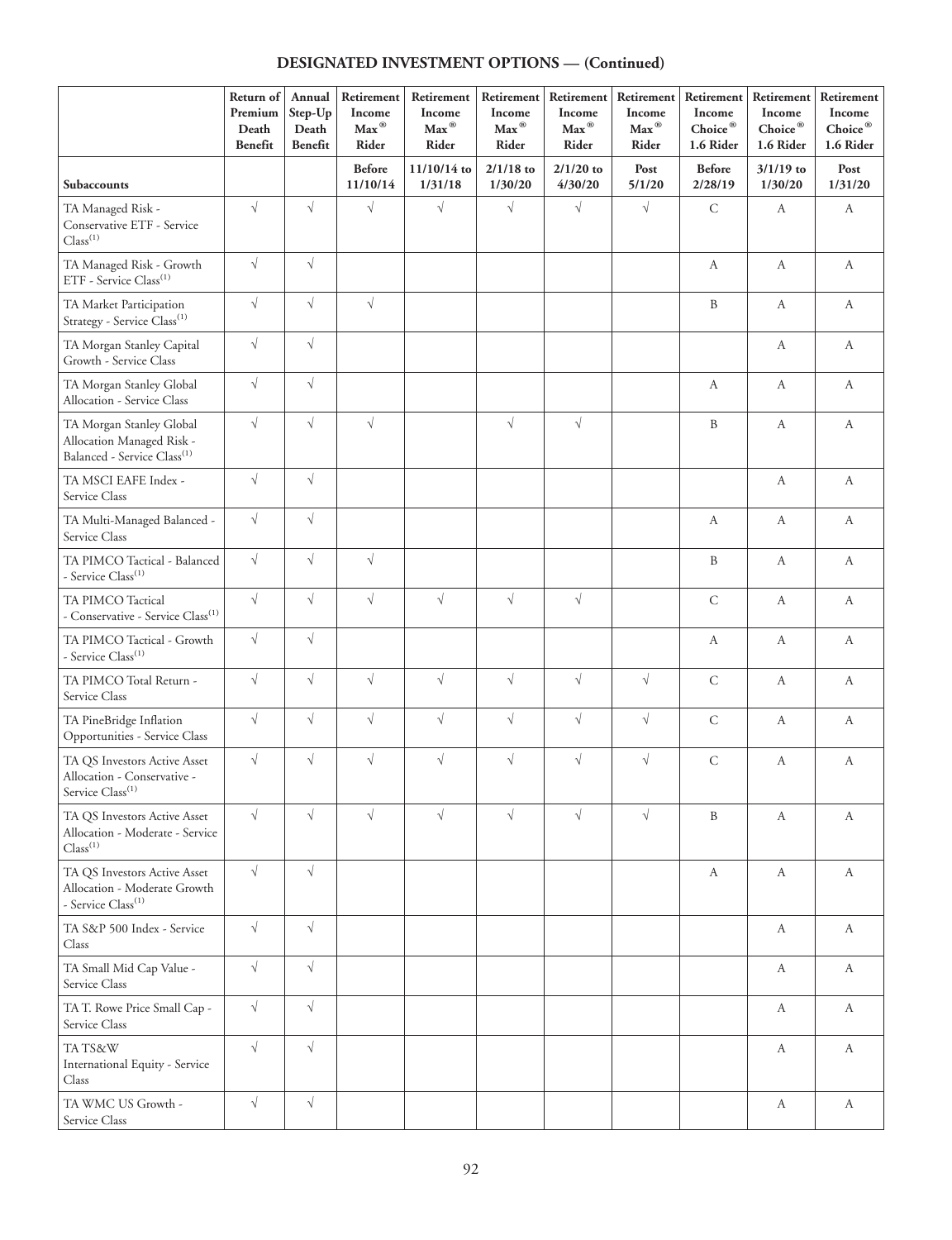#### **DESIGNATED INVESTMENT OPTIONS — (Continued)**

|                      | $P$ remium   Step-Up |                  | Return of   Annual   Retirement<br>Income | Retirement   Retirement   Retirement   Retirement  <br>Income | Income                     | Income                     | Income                     | Income                           | Income                           | Retirement   Retirement   Retirement  <br>Income |
|----------------------|----------------------|------------------|-------------------------------------------|---------------------------------------------------------------|----------------------------|----------------------------|----------------------------|----------------------------------|----------------------------------|--------------------------------------------------|
|                      | Death<br>Benefit     | Death<br>Benefit | $Max^{\circledR}$<br>Rider                | $Max^{\circledR}$<br>Rider                                    | $Max^{\circledR}$<br>Rider | $Max^{\circledR}$<br>Rider | $Max^{\circledR}$<br>Rider | Choice <sup>®</sup><br>1.6 Rider | Choice <sup>®</sup><br>1.6 Rider | Choice $^\circledR$<br>1.6 Rider                 |
| <b>Subaccounts</b>   |                      |                  | <b>Before</b><br>11/10/14                 | $11/10/14$ to<br>1/31/18                                      | $2/1/18$ to<br>1/30/20     | $2/1/20$ to<br>4/30/20     | Post<br>5/1/20             | <b>Before</b><br>2/28/19         | $3/1/19$ to<br>1/30/20           | Post<br>1/31/20                                  |
| <b>Fixed Account</b> |                      |                  |                                           |                                                               |                            |                            |                            |                                  | А                                |                                                  |

(1)This subaccount invests in an underlying fund that utilized a volatility management strategy as part of its investment objective and/or principal investment strategy. See "Investment Restrictions" earlier in the prospectus for information on how volatility management strategies may impact your policy value in certain optional riders.

Certain designated investment options may not be available in all states, at all times or through all financial intermediaries. We may discontinue offering any designated investment option at any time. In some cases, a designated investment option not available through a financial intermediary may be obtained by contacting us directly. For more information on the options available for electing a designated investment option, please contact your financial intermediary or our Administrative Office.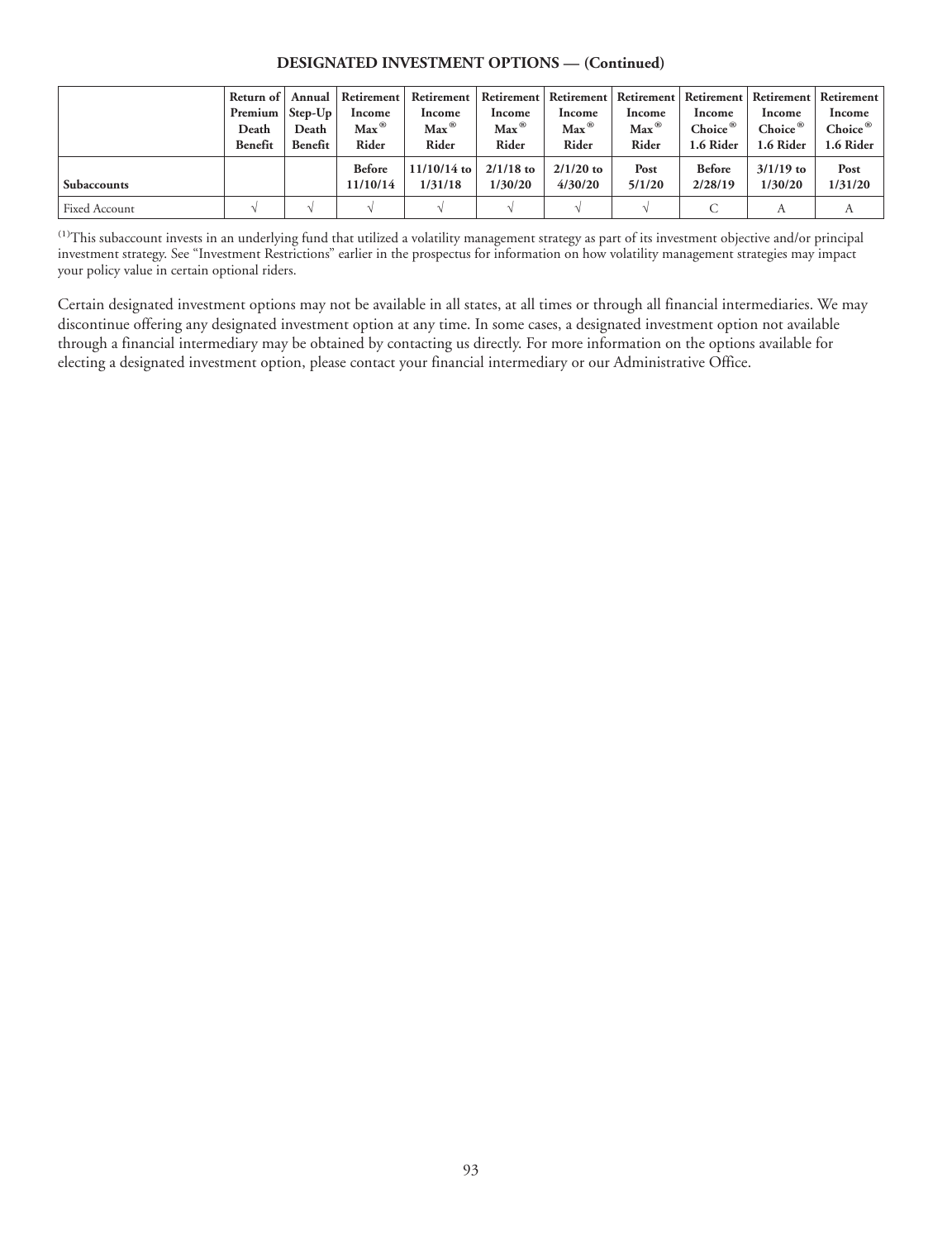# *APPENDIX*

# **TRANSAMERICA INCOME EDGESM INVESTMENT OPTIONS**

The table below identifies the Select Investment Options and Flexible Investment Options available for use with the Transamerica Income Edge<sup>SM</sup> rider.

|                                                                               | Select<br>Investment<br>Options | Select<br>Investment<br>Options | Flexible<br>Investment<br>Options | Flexible<br>Investment<br>Options |
|-------------------------------------------------------------------------------|---------------------------------|---------------------------------|-----------------------------------|-----------------------------------|
| <b>Subaccounts</b>                                                            | <b>Before</b><br>1/31/20        | Post<br>1/31/20                 | <b>Before</b><br>1/31/20          | Post<br>1/31/20                   |
| AB Balanced Wealth Strategy Portfolio - Class B                               |                                 |                                 | $\sqrt{}$                         | $\sqrt{}$                         |
| AB Growth and Income Portfolio - Class B                                      |                                 |                                 | $\sqrt{}$                         | $\sqrt{}$                         |
| American Funds - Asset Allocation Fund <sup>SM</sup> - Class 2                |                                 |                                 | $\sqrt{}$                         | $\sqrt{}$                         |
| American Funds - Bond Fund <sup>SM</sup> - Class 2                            | $\sqrt{}$                       | $\sqrt{}$                       |                                   |                                   |
| American Funds - Growth Fund <sup>SM</sup> - Class 2                          |                                 |                                 | $\sqrt{}$                         | $\sqrt{}$                         |
| American Funds - Growth-Income Fund <sup>SM</sup> - Class 2                   |                                 |                                 | $\sqrt{}$                         | $\sqrt{}$                         |
| American Funds - International Fund <sup>SM</sup> - Class 2                   |                                 |                                 | $\sqrt{}$                         | $\sqrt{}$                         |
| Fidelity <sup>®</sup> VIP Balanced Portfolio - Service Class 2                |                                 |                                 | $\sqrt{}$                         | $\sqrt{ }$                        |
| Fidelity <sup>®</sup> VIP Contrafund <sup>®</sup> Portfolio - Service Class 2 |                                 |                                 | $\sqrt{}$                         | $\sqrt{}$                         |
| Fidelity <sup>®</sup> VIP Mid Cap Portfolio - Service Class 2                 |                                 |                                 | $\sqrt{}$                         | $\sqrt{}$                         |
| Fidelity <sup>®</sup> VIP Value Strategies Portfolio - Service Class 2        |                                 |                                 | $\sqrt{}$                         | $\sqrt{}$                         |
| State Street Total Return V.I.S. Fund - Class 3                               |                                 |                                 | $\sqrt{}$                         | $\sqrt{}$                         |
| TA 60/40 Allocation - Service Class                                           |                                 |                                 | $\sqrt{}$                         | $\sqrt{}$                         |
| TA Aegon High Yield Bond - Service Class                                      |                                 |                                 | $\sqrt{}$                         | $\sqrt{}$                         |
| TA Aegon U.S. Government Securities - Service Class                           | $\sqrt{}$                       | $\sqrt{}$                       |                                   |                                   |
| TA American Funds Managed Risk - Balanced - Service Class <sup>(1)</sup>      |                                 |                                 | $\sqrt{}$                         | $\sqrt{}$                         |
| TA Barrow Hanley Dividend Focused - Service Class                             |                                 |                                 | $\sqrt{}$                         | $\sqrt{}$                         |
| TA BlackRock Global Real Estate Securities - Service Class                    |                                 |                                 | $\sqrt{}$                         | $\sqrt{}$                         |
| TA BlackRock Government Money Market - Service Class                          | $\sqrt{}$                       | $\sqrt{}$                       |                                   |                                   |
| TA BlackRock iShares Edge 40- Service Class                                   |                                 |                                 | $\sqrt{}$                         | $\sqrt{}$                         |
| TA BlackRock iShares Edge 50 - Service Class                                  |                                 |                                 | $\sqrt{}$                         | $\sqrt{}$                         |
| TA BlackRock iShares Edge 75 - Service Class                                  |                                 |                                 | $\sqrt{}$                         | $\sqrt{}$                         |
| TA BlackRock iShares Edge 100 - Service Class                                 |                                 |                                 | $\sqrt{}$                         | $\sqrt{}$                         |
| TA BlackRock Tactical Allocation - Service Class <sup>(1)</sup>               |                                 |                                 | $\sqrt{}$                         | $\sqrt{}$                         |
| TA International Growth - Service Class                                       |                                 |                                 | $\sqrt{}$                         | $\sqrt{}$                         |
| TA Janus Balanced - Service Class                                             |                                 |                                 | $\sqrt{}$                         | $\sqrt{}$                         |
| TA Janus Mid-Cap Growth - Service Class                                       |                                 |                                 | $\sqrt{}$                         | $\sqrt{}$                         |
| TA JPMorgan Asset Allocation - Conservative - Service Class <sup>(1)</sup>    |                                 |                                 | $\sqrt{}$                         | $\sqrt{}$                         |
| TA JPMorgan Asset Allocation - Growth - Service Class                         |                                 |                                 | $\sqrt{}$                         | $\sqrt{ }$                        |
| TA JPMorgan Asset Allocation - Moderate - Service Class <sup>(1)</sup>        |                                 |                                 | $\sqrt{}$                         | $\sqrt{}$                         |
| TA JPMorgan Asset Allocation - Moderate Growth - Service Class <sup>(1)</sup> |                                 |                                 | $\sqrt{}$                         | $\sqrt{ }$                        |
| TA JPMorgan Core Bond - Service Class                                         | $\sqrt{}$                       | $\sqrt{ }$                      |                                   |                                   |
| TA JPMorgan Enhanced Index - Service Class                                    |                                 |                                 | $\sqrt{}$                         | $\sqrt{}$                         |
| TA JPMorgan International Moderate Growth - Service Class <sup>(1)</sup>      |                                 |                                 | $\sqrt{}$                         | $\sqrt{}$                         |
| TA JPMorgan Mid Cap Value - Service Class                                     |                                 |                                 | $\sqrt{}$                         | $\sqrt{}$                         |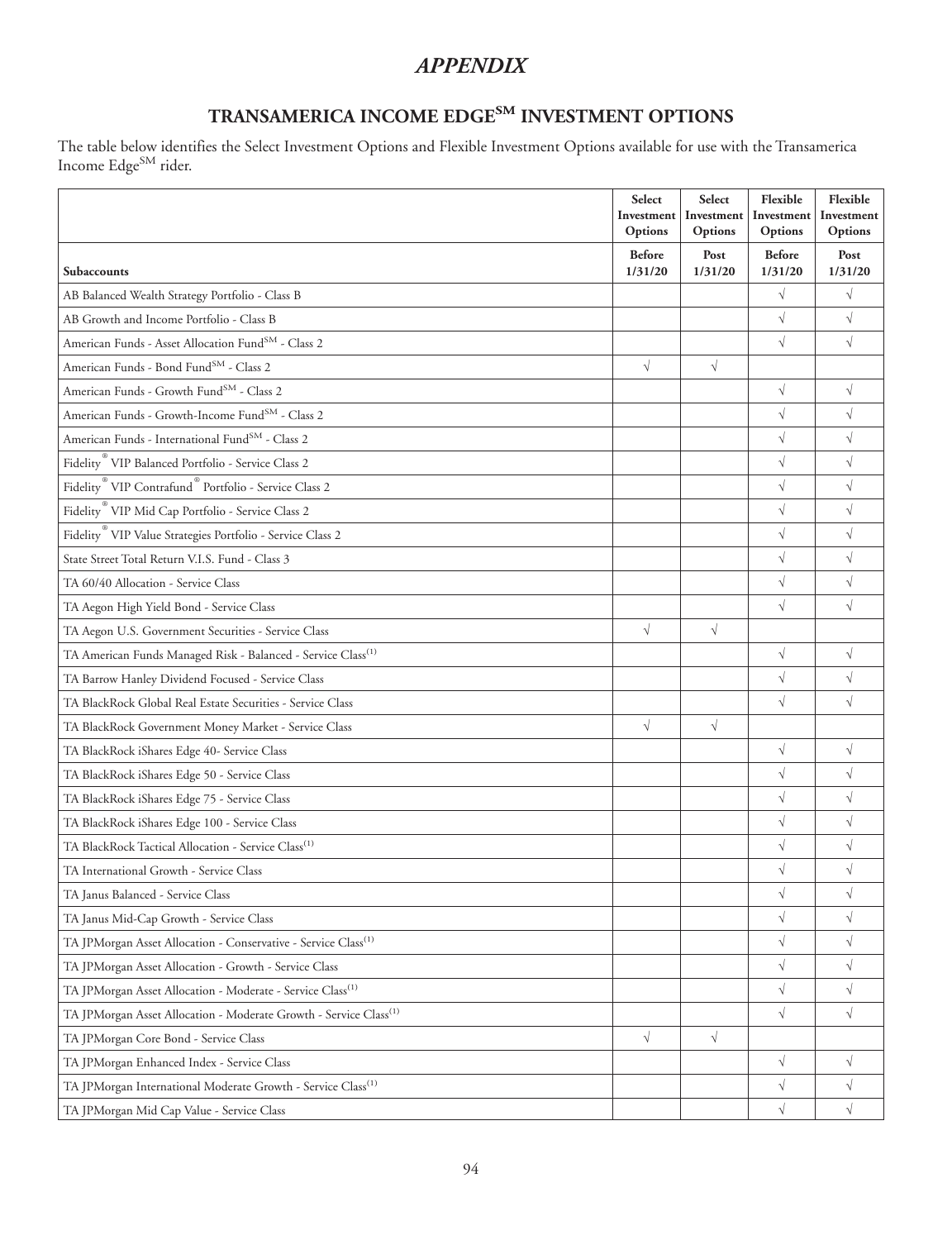| <b>TRANSAMERICA INCOME EDGESM INVESTMENT OPTIONS — (Continued)</b> |  |  |  |
|--------------------------------------------------------------------|--|--|--|
|--------------------------------------------------------------------|--|--|--|

|                                                                                            | Select<br>Investment<br>Options | Select<br>Investment<br>Options | Flexible<br>Investment<br>Options | Flexible<br>Investment<br>Options |
|--------------------------------------------------------------------------------------------|---------------------------------|---------------------------------|-----------------------------------|-----------------------------------|
| Subaccounts                                                                                | <b>Before</b><br>1/31/20        | Post<br>1/31/20                 | <b>Before</b><br>1/31/20          | Post<br>1/31/20                   |
| TA JPMorgan Tactical Allocation - Service Class                                            |                                 |                                 | $\sqrt{}$                         | $\sqrt{}$                         |
| TA Legg Mason Dynamic Allocation - Balanced - Service Class <sup>(1)</sup>                 |                                 |                                 | $\sqrt{}$                         | $\sqrt{}$                         |
| TA Legg Mason Dynamic Allocation - Growth - Service Class <sup>(1)</sup>                   |                                 |                                 | $\sqrt{}$                         | $\sqrt{}$                         |
| TA Levin Large Cap Value - Service Class                                                   |                                 |                                 | $\sqrt{}$                         | $\sqrt{2}$                        |
| TA Madison Diversified Income - Service Class                                              |                                 |                                 | $\sqrt{}$                         | $\sqrt{}$                         |
| TA Managed Risk - Balanced ETF - Service Class <sup>(1)</sup>                              |                                 |                                 | $\sqrt{}$                         | $\sqrt{}$                         |
| TA Managed Risk - Conservative ETF - Service Class <sup>(1)</sup>                          |                                 |                                 | $\sqrt{}$                         | $\sqrt{}$                         |
| TA Managed Risk - Growth ETF - Service Class <sup>(1)</sup>                                |                                 |                                 | $\sqrt{}$                         | $\sqrt{}$                         |
| TA Market Participation Strategy - Service Class <sup>(1)</sup>                            |                                 |                                 | $\sqrt{}$                         | $\sqrt{}$                         |
| TA Morgan Stanley Capital Growth - Service Class                                           |                                 |                                 | $\sqrt{}$                         | $\sqrt{}$                         |
| TA Morgan Stanley Global Allocation - Service Class                                        |                                 |                                 | $\sqrt{}$                         | $\sqrt{}$                         |
| TA Morgan Stanley Global Allocation Managed Risk - Balanced - Service Class <sup>(1)</sup> |                                 |                                 | $\sqrt{}$                         | $\sqrt{}$                         |
| TA MSCI EAFE Index - Service Class                                                         |                                 |                                 | $\sqrt{}$                         | $\sqrt{}$                         |
| TA Multi-Managed Balanced - Service Class                                                  |                                 |                                 | $\sqrt{}$                         | $\sqrt{}$                         |
| TA PIMCO Tactical - Balanced - Service Class <sup>(1)</sup>                                |                                 |                                 | $\sqrt{}$                         | $\sqrt{}$                         |
| TA PIMCO Tactical - Conservative - Service Class <sup>(1)</sup>                            |                                 |                                 | $\sqrt{}$                         | $\sqrt{}$                         |
| TA PIMCO Tactical - Growth - Service Class <sup>(1)</sup>                                  |                                 |                                 | $\sqrt{}$                         | $\sqrt{}$                         |
| TA PIMCO Total Return - Service Class                                                      | $\sqrt{}$                       | $\sqrt{}$                       |                                   |                                   |
| TA PineBridge Inflation Opportunities - Service Class                                      | $\sqrt{}$                       | $\sqrt{}$                       |                                   |                                   |
| TA QS Investors Active Asset Allocation - Conservative - Service Class <sup>(1)</sup>      |                                 |                                 | $\sqrt{}$                         | $\sqrt{}$                         |
| TA QS Investors Active Asset Allocation - Moderate - Service Class <sup>(1)</sup>          |                                 |                                 | $\sqrt{}$                         | $\sqrt{}$                         |
| TA QS Investors Active Asset Allocation - Moderate Growth - Service Class <sup>(1)</sup>   |                                 |                                 | $\sqrt{}$                         | $\sqrt{}$                         |
| TA S&P 500 Index - Service Class                                                           |                                 |                                 | $\sqrt{}$                         | $\sqrt{}$                         |
| TA Small Mid Cap Value - Service Class                                                     |                                 |                                 | $\sqrt{}$                         | $\sqrt{}$                         |
| TA T. Rowe Price Small Cap - Service Class                                                 |                                 |                                 | $\sqrt{}$                         | $\sqrt{}$                         |
| TA TS&W International Equity - Service Class                                               |                                 |                                 | $\sqrt{}$                         | $\sqrt{}$                         |
| TA WMC US Growth - Service Class                                                           |                                 |                                 | $\sqrt{}$                         | $\sqrt{}$                         |

(1) This subaccount invests in an underlying fund that utilized a volatility management strategy as part of its investment objective and/or principal investment strategy. See "Investment Restrictions" earlier in the prospectus for information on how volatility management strategies may impact your policy value in certain optional riders.

Certain subaccounts may not be available in all states, at all times or through all financial intermediaries. We may discontinue offering any subaccount at any time. In some cases, a subaccount not available through a financial intermediary may be obtained by contacting us directly. For more information on the options available for electing a subaccount, please contact your financial intermediary or our Administrative Office.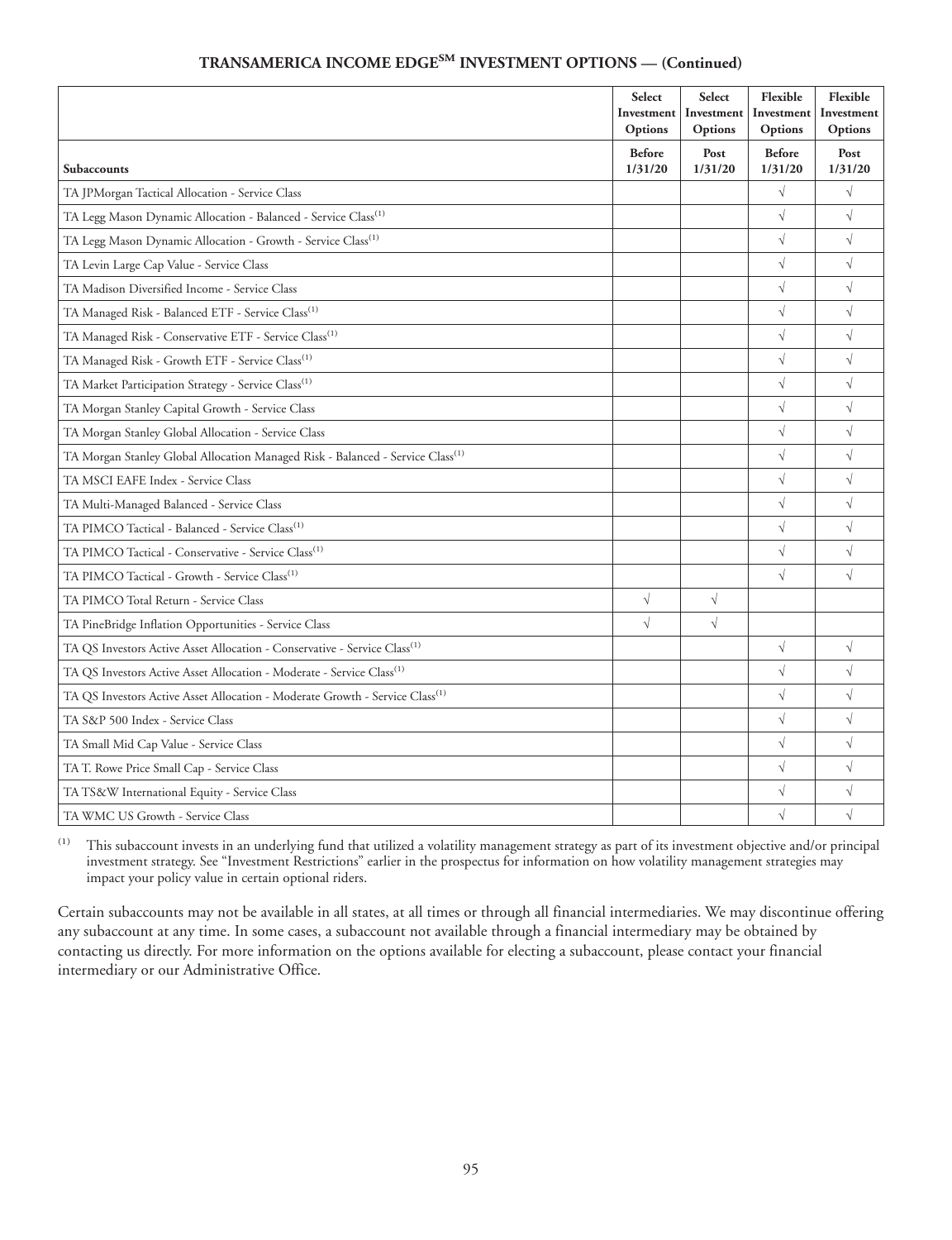# *APPENDIX*

### **CONDENSED FINANCIAL INFORMATION**

The following tables list the accumulation unit value information for accumulation units outstanding for policies with the highest total separate account expenses and policies with the lowest total separate account expenses (including any applicable fund facilitation fees) available on December 31, 2019. Should the total separate account expense applicable to your policy fall between the highest and lowest charges, **AND** you wish to see a copy of the Condensed Financial Information applicable to your policy, such information is contained in the SAI. You can obtain a copy of the SAI **FREE OF CHARGE** by contacting us at:

*Calling:* (800) 525-6205 *Writing:* Transamerica Life Insurance Company Transamerica Financial Life Insurance Company 4333 Edgewood Road NE Cedar Rapids, IA 52499

## **B-SHARE**

|                                                                               |      | Separate Account Expense 2.00% |                   |                    |              |  |  |
|-------------------------------------------------------------------------------|------|--------------------------------|-------------------|--------------------|--------------|--|--|
| Subaccount                                                                    | Year | <b>Beginning AUV</b>           | <b>Ending AUV</b> | # Units (National) | # Units (NY) |  |  |
| AB Balanced Wealth Strategy Portfolio - Class B <sup>(2)</sup>                | 2019 | \$11.754084                    | \$13.591350       | 867.517            | 0.000        |  |  |
| Subaccount inception date May 1, 2013                                         | 2018 | \$12.840085                    | \$11.754084       | 867.634            | 0.000        |  |  |
|                                                                               | 2017 | \$11.351436                    | \$12.840085       | 867.744            | 0.000        |  |  |
|                                                                               | 2016 | \$11.109585                    | \$11.351436       | 0.000              | 0.000        |  |  |
|                                                                               | 2015 | \$11.211641                    | \$11.109585       | 0.000              | 0.000        |  |  |
|                                                                               | 2014 | \$10.700276                    | \$11.211641       | 0.000              | 0.000        |  |  |
|                                                                               | 2013 | \$10.000000                    | \$10.700276       | 0.000              | 0.000        |  |  |
| AB Growth and Income Portfolio - Class B                                      | 2019 | \$14.879218                    | \$18.028259       | 1,209.997          | 0.000        |  |  |
| Subaccount inception date May 1, 2013                                         | 2018 | \$16.123955                    | \$14.879218       | 5,611.267          | 0.000        |  |  |
|                                                                               | 2017 | \$13.869339                    | \$16.123955       | 5,690.067          | 0.000        |  |  |
|                                                                               | 2016 | \$12.738505                    | \$13.869339       | 6,866.873          | 0.000        |  |  |
|                                                                               | 2015 | \$12.813021                    | \$12.738505       | 6,424.944          | 0.000        |  |  |
|                                                                               | 2014 | \$11.960652                    | \$12.813021       | 0.000              | 0.000        |  |  |
|                                                                               | 2013 | \$10.000000                    | \$11.960652       | 0.000              | 0.000        |  |  |
| American Funds - Asset Allocation Fund <sup>SM</sup> - Class 2 <sup>(1)</sup> | 2019 | \$12.880175                    | \$15.259873       | 6,540.686          | 0.000        |  |  |
| Subaccount inception date May 1, 2013                                         | 2018 | \$13.817845                    | \$12.880175       | 3,515.987          | 0.000        |  |  |
|                                                                               | 2017 | \$12.164015                    | \$13.817845       | 16,060.536         | 0.000        |  |  |
|                                                                               | 2016 | \$11.375752                    | \$12.164015       | 6,577.298          | 0.000        |  |  |
|                                                                               | 2015 | \$11.479805                    | \$11.375752       | 5,663.634          | 0.000        |  |  |
|                                                                               | 2014 | \$11.145519                    | \$11.479805       | 11,907.910         | 0.000        |  |  |
|                                                                               | 2013 | \$10.000000                    | \$11.145519       | 0.000              | 0.000        |  |  |
| American Funds - Bond Fund <sup>SM</sup> - Class 2 <sup>(1)</sup>             | 2019 | \$9.512625                     | \$10.166309       | 892.667            | 0.000        |  |  |
| Subaccount inception date May 1, 2013                                         | 2018 | \$9.805075                     | \$9.512625        | 1,968.460          | 0.000        |  |  |
|                                                                               | 2017 | \$9.677889                     | \$9.805075        | 2,315.813          | 0.000        |  |  |
|                                                                               | 2016 | \$9.619219                     | \$9.677889        | 2,753.438          | 0.000        |  |  |
|                                                                               | 2015 | \$9.816105                     | \$9.619219        | 75.330             | 0.000        |  |  |
|                                                                               | 2014 | \$9.540899                     | \$9.816105        | 0.000              | 0.000        |  |  |
|                                                                               | 2013 | \$10.000000                    | \$9.540899        | 0.000              | 0.000        |  |  |
| American Funds - Growth Fund <sup>SM</sup> - Class 2 <sup>(1)</sup>           | 2019 | \$17.053148                    | \$21.794085       | 7,199.374          | 296.669      |  |  |
| Subaccount inception date May 1, 2013                                         | 2018 | \$17.495471                    | \$17.053148       | 2,703.956          | 377.405      |  |  |
|                                                                               | 2017 | \$13.953462                    | \$17.495471       | 4,991.421          | 511.962      |  |  |
|                                                                               | 2016 | \$13.039953                    | \$13.953462       | 3,818.213          | 578.696      |  |  |
|                                                                               | 2015 | \$12.486969                    | \$13.039953       | 1,730.216          | 0.000        |  |  |
|                                                                               | 2014 | \$11.775513                    | \$12.486969       | 1,587.796          | 0.000        |  |  |
|                                                                               | 2013 | \$10.000000                    | \$11.775513       | 363.553            | 0.000        |  |  |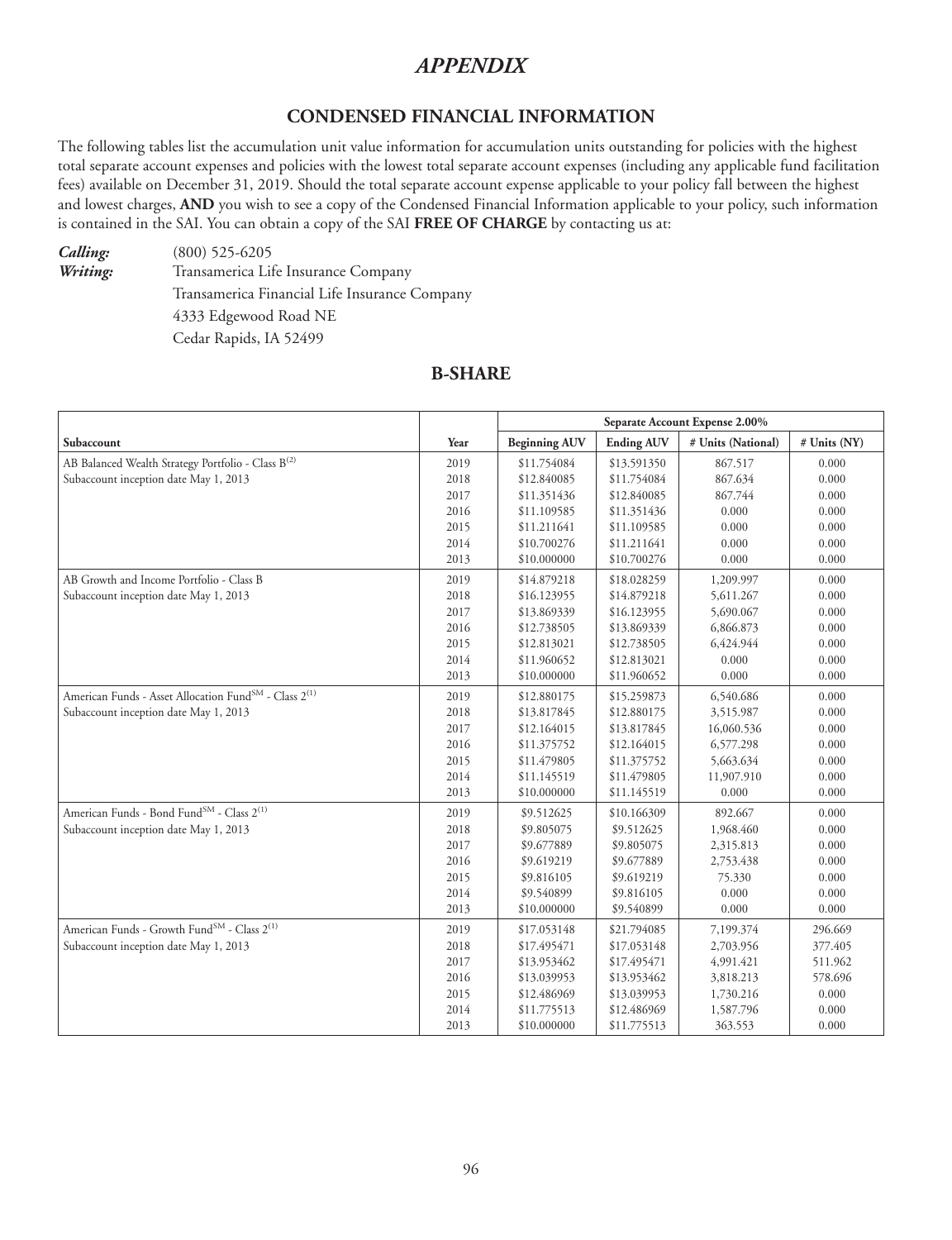#### **B-SHARE — (Continued)**

|                                                                               |              | Separate Account Expense 2.00% |                            |                        |                    |
|-------------------------------------------------------------------------------|--------------|--------------------------------|----------------------------|------------------------|--------------------|
| Subaccount                                                                    | Year         | <b>Beginning AUV</b>           | <b>Ending AUV</b>          | # Units (National)     | # Units (NY)       |
| American Funds - Growth-Income Fund <sup>SM</sup> - Class 2 <sup>(1)</sup>    | 2019         | \$15.927492                    | \$19.633693                | 1,371.111              | 299.581            |
| Subaccount inception date May 1, 2013                                         | 2018         | \$16.596783                    | \$15.927492                | 4,151.241              | 381.109            |
|                                                                               | 2017         | \$13.875894                    | \$16.596783                | 6,342.683              | 516.986            |
|                                                                               | 2016         | \$12.731033                    | \$13.875894                | 4,736.624              | 584.374            |
|                                                                               | 2015         | \$12.840468                    | \$12.731033                | 4,029.143              | 0.000              |
|                                                                               | 2014<br>2013 | \$11.876212<br>\$10.000000     | \$12.840468<br>\$11.876212 | 1,202.372<br>220.186   | 0.000<br>0.000     |
| American Funds - International Fund $^{\rm SM}$ - Class $2^{(1)}$             |              |                                |                            |                        |                    |
| Subaccount inception date May 1, 2013                                         | 2019<br>2018 | \$11.035263<br>\$13.001045     | \$13.252104<br>\$11.035263 | 3,359.975<br>0.000     | 0.000<br>0.000     |
|                                                                               | 2017         | \$10.066536                    | \$13.001045                | 1,356.263              | 0.000              |
|                                                                               | 2016         | \$9.948674                     | \$10.066536                | 226.348                | 0.000              |
|                                                                               | 2015         | \$10.662829                    | \$9.948674                 | 227.409                | 0.000              |
|                                                                               | 2014         | \$11.208331                    | \$10.662829                | 303.330                | 0.000              |
|                                                                               | 2013         | \$10.000000                    | \$11.208331                | 304.826                | 0.000              |
| Fidelity <sup>®</sup> VIP Balanced Portfolio - Service Class 2                | 2019         | \$13.111441                    | \$15.951121                | 8,766.326              | 0.000              |
| Subaccount inception date May 1, 2013                                         | 2018         | \$13.999539                    | \$13.111441                | 5,873.064              | 0.000              |
|                                                                               | 2017         | \$12.299288                    | \$13.999539                | 10,369.927             | 0.000              |
|                                                                               | 2016         | \$11.728514                    | \$12.299288                | 0.000                  | 0.000              |
|                                                                               | 2015         | \$11.922483                    | \$11.728514                | 0.000                  | 0.000              |
|                                                                               | 2014<br>2013 | \$11.055665<br>\$10.000000     | \$11.922483<br>\$11.055665 | 0.000<br>0.000         | 0.000<br>0.000     |
| Fidelity <sup>®</sup> VIP Contrafund <sup>®</sup> Portfolio - Service Class 2 |              |                                |                            |                        |                    |
| Subaccount inception date May 1, 2013                                         | 2019<br>2018 | \$14.764239<br>\$16.135679     | \$18.998031<br>\$14.764239 | 5,525.021<br>4,393.219 | 151.424<br>192.632 |
|                                                                               | 2017         | \$13.538075                    | \$16.135679                | 6,506.031              | 261.312            |
|                                                                               | 2016         | \$12.819798                    | \$13.538075                | 7,424.491              | 295.374            |
|                                                                               | 2015         | \$13.024664                    | \$12.819798                | 7,971.615              | 0.000              |
|                                                                               | 2014         | \$11.900768                    | \$13.024664                | 4,747.222              | 0.000              |
|                                                                               | 2013         | \$10.000000                    | \$11.900768                | 592.324                | 0.000              |
| Fidelity <sup>®</sup> VIP Mid Cap Portfolio - Service Class 2                 | 2019         | \$13.367312                    | \$16.138836                | 5,426.942              | 0.000              |
| Subaccount inception date May 1, 2013                                         | 2018         | \$16.003053                    | \$13.367312                | 1,243.470              | 0.000              |
|                                                                               | 2017         | \$13.543837                    | \$16.003053                | 2,803.855              | 0.000              |
|                                                                               | 2016         | \$12.344767                    | \$13.543837                | 3,826.817              | 0.000              |
|                                                                               | 2015         | \$12.802693                    | \$12.344767                | 4,022.973              | 0.000              |
|                                                                               | 2014<br>2013 | \$12.318322<br>\$10.000000     | \$12.802693<br>\$12.318322 | 4,025.953<br>436.161   | 0.000<br>0.000     |
| Fidelity <sup>®</sup> VIP Value Strategies Portfolio - Service Class 2        | 2019         | \$11.714373                    | \$15.397866                | 0.000                  | 0.000              |
| Subaccount inception date May 1, 2013                                         | 2018         | \$14.487533                    | \$11.714373                | 0.000                  | 0.000              |
|                                                                               | 2017         | \$12.410653                    | \$14.487533                | 927.525                | 0.000              |
|                                                                               | 2016         | \$11.586377                    | \$12.410653                | 924.075                | 0.000              |
|                                                                               | 2015         | \$12.210010                    | \$11.586377                | 0.000                  | 0.000              |
|                                                                               | 2014         | \$11.694967                    | \$12.210010                | 0.000                  | 0.000              |
|                                                                               | 2013         | \$10.000000                    | \$11.694967                | 0.000                  | 0.000              |
| State Street Total Return V.I.S. Fund - Class 3 <sup>(2)</sup>                | 2019         | \$11.281950                    | \$12.754668                | 0.000                  | 0.000              |
| Subaccount inception date May 1, 2013                                         | 2018         | \$12.350480                    | \$11.281950                | 0.000                  | 0.000              |
|                                                                               | 2017         | \$10.952466                    | \$12.350480                | 0.000                  | 0.000              |
|                                                                               | 2016<br>2015 | \$10.553741<br>\$10.935350     | \$10.952466<br>\$10.553741 | 0.000<br>0.000         | 0.000<br>0.000     |
|                                                                               | 2014         | \$10.638836                    | \$10.935350                | 0.000                  | 0.000              |
|                                                                               | 2013         | \$10.000000                    | \$10.638836                | 0.000                  | 0.000              |
| TA 60/40 Allocation - Service Class                                           | 2019         | \$9.519685                     | \$11.209732                | 0.000                  | 0.000              |
| Subaccount inception date May 1, 2018                                         | 2018         | \$9.989111                     | \$9.519685                 | 0.000                  | 0.000              |
| TA Aegon High Yield Bond - Service Class                                      | 2019         | \$10.734187                    | \$11.991839                | 2,019.965              | 0.000              |
| Subaccount inception date May 1, 2013                                         | 2018         | \$11.257156                    | \$10.734187                | 2,205.044              | 0.000              |
|                                                                               | 2017         | \$10.711362                    | \$11.257156                | 6,818.989              | 0.000              |
|                                                                               | 2016         | \$9.501685                     | \$10.711362                | 4,130.259              | 0.000              |
|                                                                               | 2015         | \$10.129161                    | \$9.501685                 | 2,682.018              | 0.000              |
|                                                                               | 2014         | \$9.974176                     | \$10.129161                | 6,672.856              | 0.000              |
|                                                                               | 2013         | \$10.000000                    | \$9.974176                 | 81.067                 | 0.000              |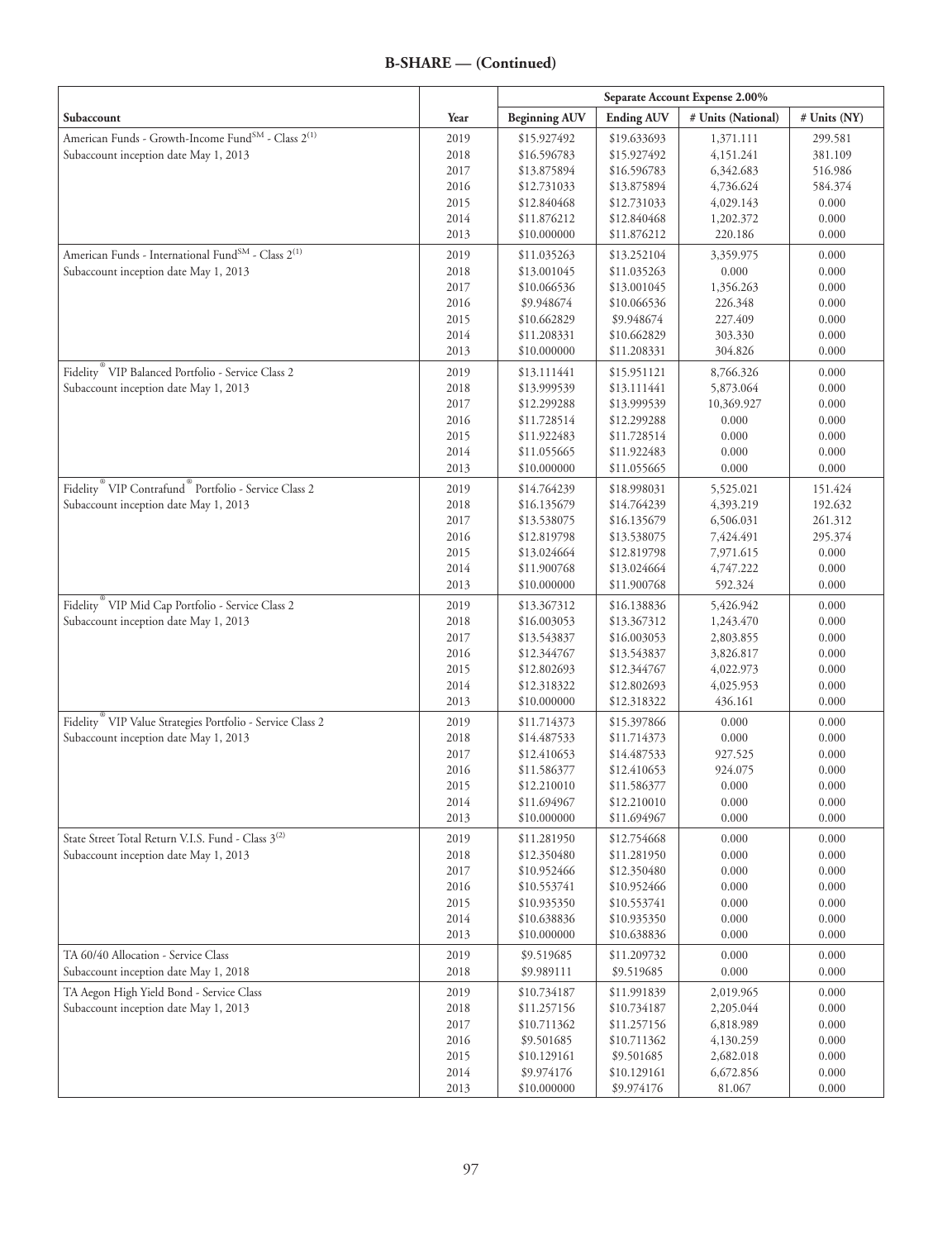# **B-SHARE — (Continued)**

|                                                                                                    |              | Separate Account Expense 2.00% |                            |                          |                |
|----------------------------------------------------------------------------------------------------|--------------|--------------------------------|----------------------------|--------------------------|----------------|
| Subaccount                                                                                         | Year         | <b>Beginning AUV</b>           | <b>Ending AUV</b>          | # Units (National)       | # Units (NY)   |
| TA Aegon U.S. Government Securities - Service Class                                                | 2019         | \$9.201212                     | \$9.591629                 | 397.833                  | 0.000          |
| Subaccount inception date May 1, 2013                                                              | 2018         | \$9.386834                     | \$9.201212                 | 843.307                  | 0.000          |
|                                                                                                    | 2017         | \$9.355146                     | \$9.386834                 | 2,664.402                | 0.000          |
|                                                                                                    | 2016         | \$9.530260                     | \$9.355146                 | 3,714.895                | 0.000          |
|                                                                                                    | 2015         | \$9.739847                     | \$9.530260                 | 2,599.578                | 0.000          |
|                                                                                                    | 2014         | \$9.515832                     | \$9.739847                 | 2,624.120                | 0.000          |
|                                                                                                    | 2013         | \$10.000000                    | \$9.515832                 | 0.000                    | 0.000          |
| PAM TA Aegon U.S. Government Securities - Service Class                                            | 2019         | \$9.201212                     | \$9.591629                 | 0.000                    | 0.000          |
| Subaccount inception date May 1, 2013                                                              | 2018         | \$9.386834                     | \$9.201212                 | 0.000                    | 0.000          |
|                                                                                                    | 2017         | \$9.355146                     | \$9.386834                 | 0.000                    | 0.000          |
|                                                                                                    | 2016<br>2015 | \$9.530260<br>\$9.739847       | \$9.355146                 | 7,418.147<br>0.000       | 0.000<br>0.000 |
|                                                                                                    | 2014         | \$9.515832                     | \$9.530260<br>\$9.739847   | 0.000                    | 0.000          |
|                                                                                                    | 2013         | \$10.000000                    | \$9.515832                 | 0.000                    | 0.000          |
|                                                                                                    |              |                                |                            |                          |                |
| TA American Funds Managed Risk - Balanced - Service Class<br>Subaccount inception date May 1, 2015 | 2019<br>2018 | \$10.268296<br>\$11.124577     | \$11.857272<br>\$10.268296 | 20,460.215<br>28,520.235 | 0.000<br>0.000 |
|                                                                                                    | 2017         | \$9.900717                     | \$11.124577                | 11,930.135               | 0.000          |
|                                                                                                    | 2016         | \$9.491668                     | \$9.900717                 | 11,705.767               | 0.000          |
|                                                                                                    | 2015         | \$9.999452                     | \$9.491668                 | 3,644.894                | 0.000          |
| TA Barrow Hanley Dividend Focused - Service Class                                                  | 2019         | \$13.238319                    | \$16.035186                | 1,032.069                | 0.000          |
| Subaccount inception date May 1, 2013                                                              | 2018         | \$15.294716                    | \$13.238319                | 1,358.952                | 0.000          |
|                                                                                                    | 2017         | \$13.435746                    | \$15.294716                | 1,483.883                | 0.000          |
|                                                                                                    | 2016         | \$11.961213                    | \$13.435746                | 1,757.274                | 0.000          |
|                                                                                                    | 2015         | \$12.689079                    | \$11.961213                | 0.000                    | 0.000          |
|                                                                                                    | 2014         | \$11.564972                    | \$12.689079                | 0.000                    | 0.000          |
|                                                                                                    | 2013         | \$10.000000                    | \$11.564972                | 0.000                    | 0.000          |
| TA BlackRock Global Real Estate Securities - Service Class                                         | 2019         | \$9.292825                     | \$11.375636                | 0.000                    | 0.000          |
| Subaccount inception date May 1, 2013                                                              | 2018         | \$10.573491                    | \$9.292825                 | 0.000                    | 0.000          |
|                                                                                                    | 2017         | \$9.716300                     | \$10.573491                | 0.000                    | 0.000          |
|                                                                                                    | 2016         | \$9.870653                     | \$9.716300                 | 0.000                    | 0.000          |
|                                                                                                    | 2015         | \$10.158628                    | \$9.870653                 | 0.000                    | 0.000          |
|                                                                                                    | 2014         | \$9.147694                     | \$10.158628                | 0.000                    | 0.000          |
|                                                                                                    | 2013         | \$10.000000                    | \$9.147694                 | 0.000                    | 0.000          |
| TA BlackRock Government Money Market - Service Class                                               | 2019         | \$9.005322                     | \$8.978662                 | 199.941                  | 0.000          |
| Subaccount inception date May 1, 2013                                                              | 2018         | \$9.111758                     | \$9.005322                 | 423.827                  | 0.000          |
|                                                                                                    | 2017         | \$9.294840                     | \$9.111758                 | 508.421                  | 0.000          |
|                                                                                                    | 2016         | \$9.481595                     | \$9.294840                 | 534.563                  | 0.000          |
|                                                                                                    | 2015         | \$9.672635                     | \$9.481595                 | 0.000                    | 0.000<br>0.000 |
|                                                                                                    | 2014<br>2013 | \$9.867524<br>\$10.000000      | \$9.672635<br>\$9.867524   | 0.000<br>0.000           | 0.000          |
| TA BlackRock iShares Edge 40- Service Class <sup>(4)</sup>                                         |              |                                |                            |                          |                |
| Subaccount inception date May 1, 2013                                                              | 2019<br>2018 | \$10.245966<br>\$10.938439     | \$11.559847<br>\$10.245966 | 0.000<br>0.000           | 0.000<br>0.000 |
|                                                                                                    | 2017         | \$10.188799                    | \$10.938439                | 0.000                    | 0.000          |
|                                                                                                    | 2016         | \$10.191264                    | \$10.188799                | 741.614                  | 0.000          |
|                                                                                                    | 2015         | \$10.440900                    | \$10.191264                | 1,903.728                | 0.000          |
|                                                                                                    | 2014         | \$10.110268                    | \$10.440900                | 819.169                  | 0.000          |
|                                                                                                    | 2013         | \$10.000000                    | \$10.110268                | 826.866                  | 0.000          |
| TA BlackRock iShares Edge 50 - Service Class <sup>(5)</sup>                                        | 2019         | \$10.673613                    | \$12.140004                | 1,788.512                | 217.594        |
| Subaccount inception date March 21, 2016                                                           | 2018         | \$11.183885                    | \$10.673613                | 1,815.948                | 223.483        |
|                                                                                                    | 2017         | \$10.110246                    | \$11.183885                | 1,842.428                | 229.333        |
|                                                                                                    | 2016         | \$9.998361                     | \$10.110246                | 0.000                    | 540.487        |
| TA BlackRock iShares Edge 75 - Service Class <sup>(6)</sup>                                        | 2019         | \$11.085326                    | \$13.069221                | 969.976                  | 0.000          |
| Subaccount inception date March 21, 2016                                                           | 2018         | \$11.770769                    | \$11.085326                | 970,107                  | 0.000          |
|                                                                                                    | 2017         | \$10.179177                    | \$11.770769                | 970.229                  | 0.000          |
|                                                                                                    | 2016         | \$9.998361                     | \$10.179177                | 0.000                    | 0.000          |
| TA BlackRock iShares Edge 100 - Service Class <sup>(7)</sup>                                       | 2019         | \$11.685225                    | \$14.269099                | 0.000                    | 0.000          |
| Subaccount inception date March 21, 2016                                                           | 2018         | \$12.593255                    | \$11.685225                | 0.000                    | 0.000          |
|                                                                                                    | 2017         | \$10.425324                    | \$12.593255                | 1,055.169                | 0.000          |
|                                                                                                    | 2016         | \$9.998361                     | \$10.425324                | 0.000                    | 0.000          |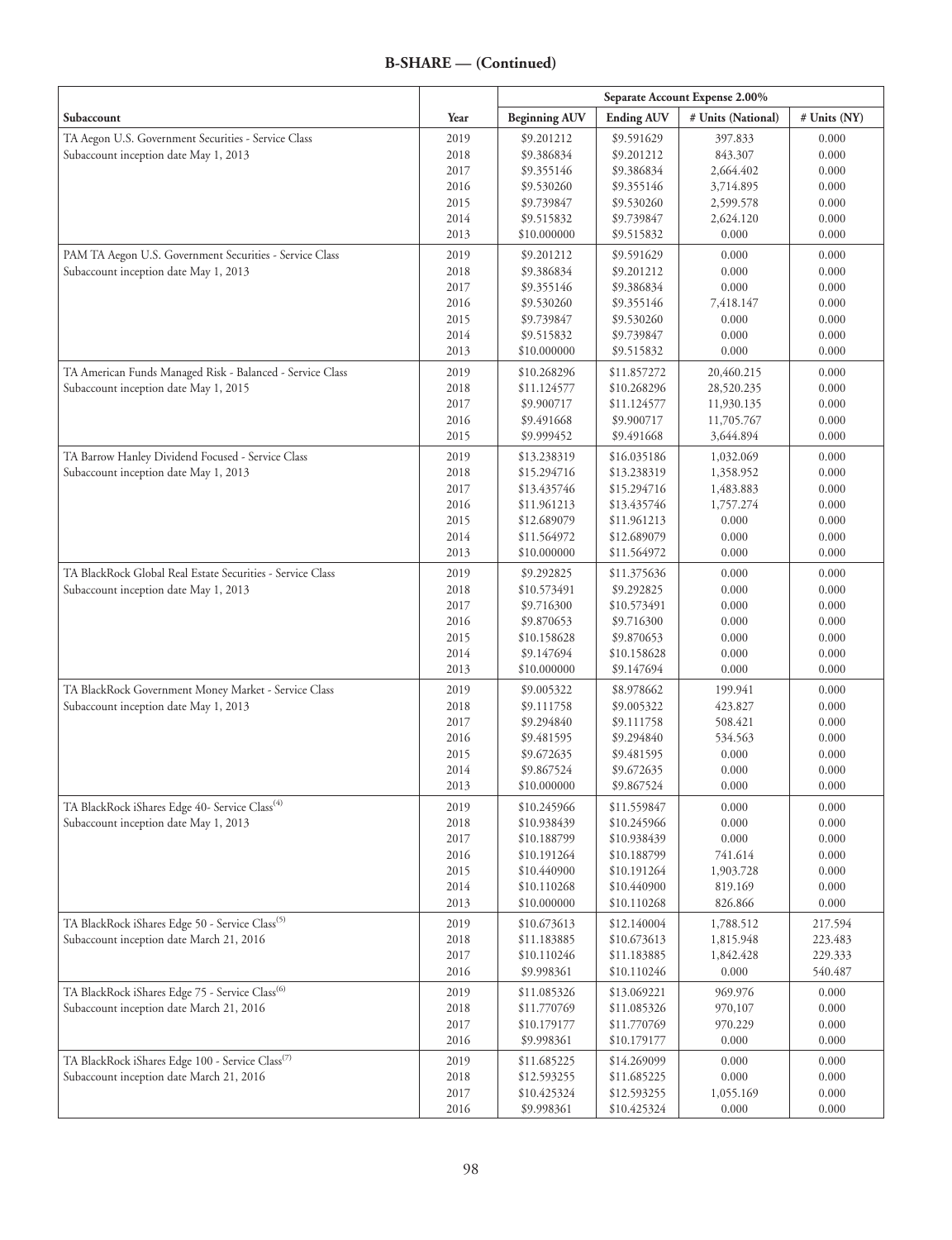| Subaccount                                                                       | Year         | <b>Beginning AUV</b>       | <b>Ending AUV</b>          | # Units (National)      | # Units (NY)     |
|----------------------------------------------------------------------------------|--------------|----------------------------|----------------------------|-------------------------|------------------|
| TA BlackRock Tactical Allocation - Service Class                                 | 2019         | \$11.194843                | \$12.844177                | 1,812.919               | 0.000            |
| Subaccount inception date May 1, 2013                                            | 2018         | \$11.949711                | \$11.194843                | 6,940.640               | 0.000            |
|                                                                                  | 2017         | \$10.915298                | \$11.949711                | 14,364.159              | 0.000            |
|                                                                                  | 2016         | \$10.614233                | \$10.915298                | 22,060.698              | 0.000            |
|                                                                                  | 2015         | \$10.842138                | \$10.614233                | 22,426.368              | 0.000            |
|                                                                                  | 2014         | \$10.527416                | \$10.842138                | 13,741.737              | 0.000            |
|                                                                                  | 2013         | \$10.000000                | \$10.527416                | 8,216.815               | 0.000            |
| TA International Growth - Service Class <sup>(8)</sup>                           | 2019         | \$9.830054                 | \$12.275826                | 1,184.494               | 0.000            |
| Subaccount inception date May 1, 2013                                            | 2018         | \$12.224169                | \$9.830054                 | 1,650.493               | 0.000            |
|                                                                                  | 2017         | \$9.820312                 | \$12.224169                | 2,801.671               | 0.000            |
|                                                                                  | 2016         | \$10.031546                | \$9.820312                 | 1,251.438               | 0.000            |
|                                                                                  | 2015         | \$10.259096                | \$10.031546                | 0.000                   | 0.000            |
|                                                                                  | 2014         | \$11.065013                | \$10.259096                | 0.000                   | 0.000            |
|                                                                                  | 2013         | \$10.000000                | \$11.065013                | 0.000                   | 0.000            |
| TA Janus Balanced - Service Class                                                | 2019         | \$12.969905                | \$15.481255                | 2,485.368               | 177.423          |
| Subaccount inception date May 1, 2013                                            | 2018         | \$13.242014                | \$12.969905                | 7,097.284               | 225.706          |
|                                                                                  | 2017         | \$11.572264                | \$13.242014                | 3,913.745               | 306.178          |
|                                                                                  | 2016         | \$11.338348                | \$11.572264                | 4,446.074               | 346.088          |
|                                                                                  | 2015         | \$11.553260                | \$11.338348                | 4,920.351               | 0.000            |
|                                                                                  | 2014<br>2013 | \$10.930754<br>\$10.000000 | \$11.553260<br>\$10.930754 | 343.980<br>137.441      | 0.000<br>0.000   |
|                                                                                  |              |                            |                            |                         |                  |
| TA Janus Mid-Cap Growth - Service Class<br>Subaccount inception date May 1, 2013 | 2019         | \$13.002189                | \$17.374776<br>\$13.002189 | 911.407                 | 0.000<br>0.000   |
|                                                                                  | 2018<br>2017 | \$13.462572<br>\$10.667907 | \$13.462572                | 911.530<br>1,896.459    | 0.000            |
|                                                                                  | 2016         | \$11.139420                | \$10.667907                | 870.881                 | 0.000            |
|                                                                                  | 2015         | \$11.995798                | \$11.139420                | 819.530                 | 0.000            |
|                                                                                  | 2014         | \$12.270186                | \$11.995798                | 0.000                   | 0.000            |
|                                                                                  | 2013         | \$10.000000                | \$12.270186                | 0.000                   | 0.000            |
| TA JPMorgan Asset Allocation - Conservative - Service Class                      | 2019         | \$10.590178                | \$11.786999                | 5,873.926               | 0.000            |
| Subaccount inception date May 1, 2013                                            | 2018         | \$11.288558                | \$10.590178                | 5,936.380               | 0.000            |
|                                                                                  | 2017         | \$10.230430                | \$11.288558                | 3,727.012               | 0.000            |
|                                                                                  | 2016         | \$10.005840                | \$10.230430                | 3,882.503               | 0.000            |
|                                                                                  | 2015         | \$10.431669                | \$10.005840                | 0.000                   | 0.000            |
|                                                                                  | 2014         | \$10.438955                | \$10.431669                | 0.000                   | 0.000            |
|                                                                                  | 2013         | \$10.000000                | \$10.438955                | 0.000                   | 10,323.211       |
| TA JPMorgan Asset Allocation - Growth - Service Class                            | 2019         | \$12.245108                | \$15.106830                | 0.000                   | 0.000            |
| Subaccount inception date May 1, 2013                                            | 2018         | \$13.991627                | \$12.245108                | 0.000                   | 0.000            |
|                                                                                  | 2017         | \$11.476354                | \$13.991627                | 0.000                   | 0.000            |
|                                                                                  | 2016         | \$11.063534                | \$11.476354                | 0.000                   | 0.000            |
|                                                                                  | 2015         | \$11.531143                | \$11.063534                | 0.000                   | 0.000            |
|                                                                                  | 2014         | \$11.484188                | \$11.531143                | 0.000                   | 0.000            |
|                                                                                  | 2013         | \$10.000000                | \$11.484188                | 0.000                   | 0.000            |
| TA JPMorgan Asset Allocation - Moderate Growth - Service Class                   | 2019         | \$11.720903                | \$13.762314                | 1,992.186               | 195.236          |
| Subaccount inception date May 1, 2013                                            | 2018         | \$12.903682                | \$11.720903                | 3,550.179               | 200.233          |
|                                                                                  | 2017         | \$11.016039                | \$12.903682                | 5,181.593               | 201.289          |
|                                                                                  | 2016<br>2015 | \$10.576565<br>\$11.069107 | \$11.016039<br>\$10.576565 | 1,578.649               | 497.726<br>0.000 |
|                                                                                  | 2014         | \$11.022930                | \$11.069107                | 1,986.965<br>18,439.491 | 0.000            |
|                                                                                  | 2013         | \$10.000000                | \$11.022930                | 204.597                 | 0.000            |
| TA JPMorgan Asset Allocation - Moderate - Service Class                          | 2019         | \$11.147101                | \$12.694084                | 65,797.517              | 0.000            |
| Subaccount inception date May 1, 2013                                            | 2018         | \$12.016376                | \$11.147101                | 69,391.671              | 0.000            |
|                                                                                  | 2017         | \$10.556675                | \$12.016376                | 47,909.403              | 0.000            |
|                                                                                  | 2016         | \$10.231557                | \$10.556675                | 41,113.673              | 0.000            |
|                                                                                  | 2015         | \$10.703314                | \$10.231557                | 42,229.651              | 0.000            |
|                                                                                  | 2014         | \$10.641818                | \$10.703314                | 56,461.426              | 0.000            |
|                                                                                  | 2013         | \$10.000000                | \$10.641818                | 16,686.054              | 10,180.865       |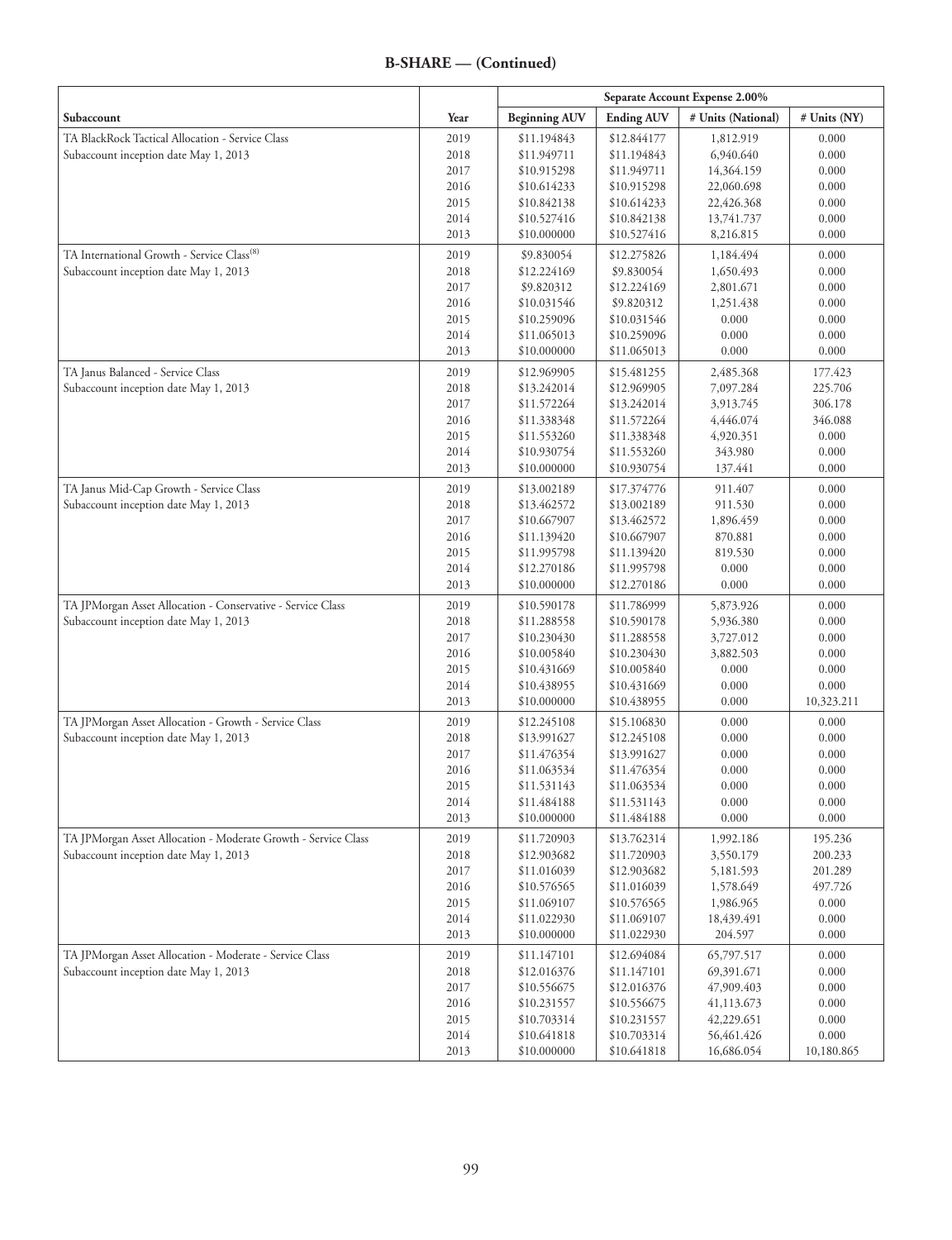|                                                             |      | Separate Account Expense 2.00% |                   |                    |              |
|-------------------------------------------------------------|------|--------------------------------|-------------------|--------------------|--------------|
| Subaccount                                                  | Year | <b>Beginning AUV</b>           | <b>Ending AUV</b> | # Units (National) | # Units (NY) |
| TA JPMorgan Core Bond - Service Class                       | 2019 | \$9.628532                     | \$10.216952       | 3,724.663          | 127.949      |
| Subaccount inception date May 1, 2013                       | 2018 | \$9.833110                     | \$9.628532        | 4,612.199          | 1,034.852    |
|                                                             | 2017 | \$9.699460                     | \$9.833110        | 4,927.948          | 1,047.722    |
|                                                             | 2016 | \$9.695105                     | \$9.699460        | 5,130.765          | 1,138.779    |
|                                                             | 2015 | \$9.857938                     | \$9.695105        | 0.000              | 901.853      |
|                                                             | 2014 | \$9.568838                     | \$9.857938        | 0.000              | 0.000        |
|                                                             | 2013 | \$10.000000                    | \$9.568838        | 0.000              | 0.000        |
| TA JPMorgan Enhanced Index - Service Class                  | 2019 | \$15.143496                    | \$19.398999       | 867.846            | 0.000        |
| Subaccount inception date May 1, 2013                       | 2018 | \$16.480659                    | \$15.143496       | 0.000              | 0.000        |
|                                                             | 2017 | \$13.915519                    | \$16.480659       | 0.000              | 0.000        |
|                                                             | 2016 | \$12.775071                    | \$13.915519       | 822.822            | 0.000        |
|                                                             | 2015 | \$13.079512                    | \$12.775071       | 0.000              | 0.000        |
|                                                             | 2014 | \$11.708139                    | \$13.079512       | 0.000              | 0.000        |
|                                                             | 2013 | \$10.000000                    | \$11.708139       | 0.000              | 0.000        |
| TA JPMorgan International Moderate Growth - Service Class   | 2019 | \$10.024106                    | \$11.555802       | 0.000              | 0.000        |
| Subaccount inception date May 1, 2013                       | 2018 | \$11.610713                    | \$10.024106       | 1,332.193          | 0.000        |
|                                                             | 2017 | \$9.750970                     | \$11.610713       | 1,505.648          | 0.000        |
|                                                             | 2016 | \$9.841456                     | \$9.750970        | 1,965.908          | 0.000        |
|                                                             | 2015 | \$10.233246                    | \$9.841456        | 7,138.794          | 0.000        |
|                                                             | 2014 | \$10.522939                    | \$10.233246       | 4,240.944          | 0.000        |
|                                                             | 2013 | \$10.000000                    | \$10.522939       | 725.569            | 0.000        |
| TA JPMorgan Mid Cap Value - Service Class                   | 2019 | \$13.317436                    | \$16.447107       | 289.342            | 149.603      |
| Subaccount inception date May 1, 2013                       | 2018 | \$15.457693                    | \$13.317436       | 3,776.648          | 190.315      |
|                                                             | 2017 | \$13.931721                    | \$15.457693       | 3,762.436          | 258.168      |
|                                                             | 2016 | \$12.436753                    | \$13.931721       | 5,455.894          | 291.820      |
|                                                             | 2015 | \$13.072133                    | \$12.436753       | 4,648.338          | 0.000        |
|                                                             | 2014 | \$11.597940                    | \$13.072133       | 3,386.022          | 0.000        |
|                                                             | 2013 | \$10.000000                    | \$11.597940       | 0.000              | 0.000        |
| TA JPMorgan Tactical Allocation - Service Class             | 2019 | \$10.536234                    | \$11.558025       | 3,695.790          | 4,001.259    |
| Subaccount inception date May 1, 2013                       | 2018 | \$11.104101                    | \$10.536234       | 3,745.217          | 3,820.699    |
|                                                             | 2017 | \$10.439813                    | \$11.104101       | 9,631.801          | 2,840.653    |
|                                                             | 2016 | \$10.221678                    | \$10.439813       | 14,541.061         | 815.912      |
|                                                             | 2015 | \$10.470186                    | \$10.221678       | 4,518.188          | 851.118      |
|                                                             | 2014 | \$10.050472                    | \$10.470186       | 9,717.412          | 0.000        |
|                                                             | 2013 | \$10.000000                    | \$10.050472       | 4,731.853          | 10,620.005   |
| TA Legg Mason Dynamic Allocation - Balanced - Service Class | 2019 | \$10.461207                    | \$11.901111       | 3,600.966          | 221.908      |
| Subaccount inception date May 1, 2013                       | 2018 | \$11.039653                    | \$10.461207       | 4,521.953          | 1,448.535    |
|                                                             | 2017 | \$10.194933                    | \$11.039653       | 19,972.175         | 1,482.317    |
|                                                             | 2016 | \$10.470428                    | \$10.194933       | 21,584.546         | 1,778.196    |
|                                                             | 2015 | \$10.908462                    | \$10.470428       | 11,306.601         | 1,239.049    |
|                                                             | 2014 | \$10.258624                    | \$10.908462       | 7,219.733          | 0.000        |
|                                                             | 2013 | \$10.000000                    | \$10.258624       | 869.397            | 10,458.079   |
| TA Legg Mason Dynamic Allocation - Growth - Service Class   | 2019 | \$10.834658                    | \$12.407284       | 2,770.695          | 0.000        |
| Subaccount inception date May 1, 2013                       | 2018 | \$11.603851                    | \$10.834658       | 4,835.354          | 1,156.550    |
|                                                             | 2017 | \$10.456470                    | \$11.603851       | 6,402.510          | 1,196.964    |
|                                                             | 2016 | \$10.773620                    | \$10.456470       | 7,209.680          | 1,230.940    |
|                                                             | 2015 | \$11.325279                    | \$10.773620       | 3,921.751          | 1,199.251    |
|                                                             | 2014 | \$10.680532                    | \$11.325279       | 1,918.768          | 0.000        |
|                                                             | 2013 | \$10.000000                    | \$10.680532       | 140.573            | 0.000        |
| TA Levin Large Cap Value - Service Class                    | 2019 | \$8.925723                     | \$10.236136       | 0.000              | 0.000        |
| Subaccount inception date May 1, 2018                       | 2018 | \$9.969631                     | \$8.925723        | 0.000              | 0.000        |
| TA Madison Diversified Income - Service Class               | 2019 | \$11.384399                    | \$12.826388       | 0.000              | 0.000        |
| Subaccount inception date June 1, 2017                      | 2018 | \$11.703863                    | \$11.384399       | $0.000\,$          | 0.000        |
|                                                             | 2017 | \$11.227737                    | \$11.703863       | 0.000              | 0.000        |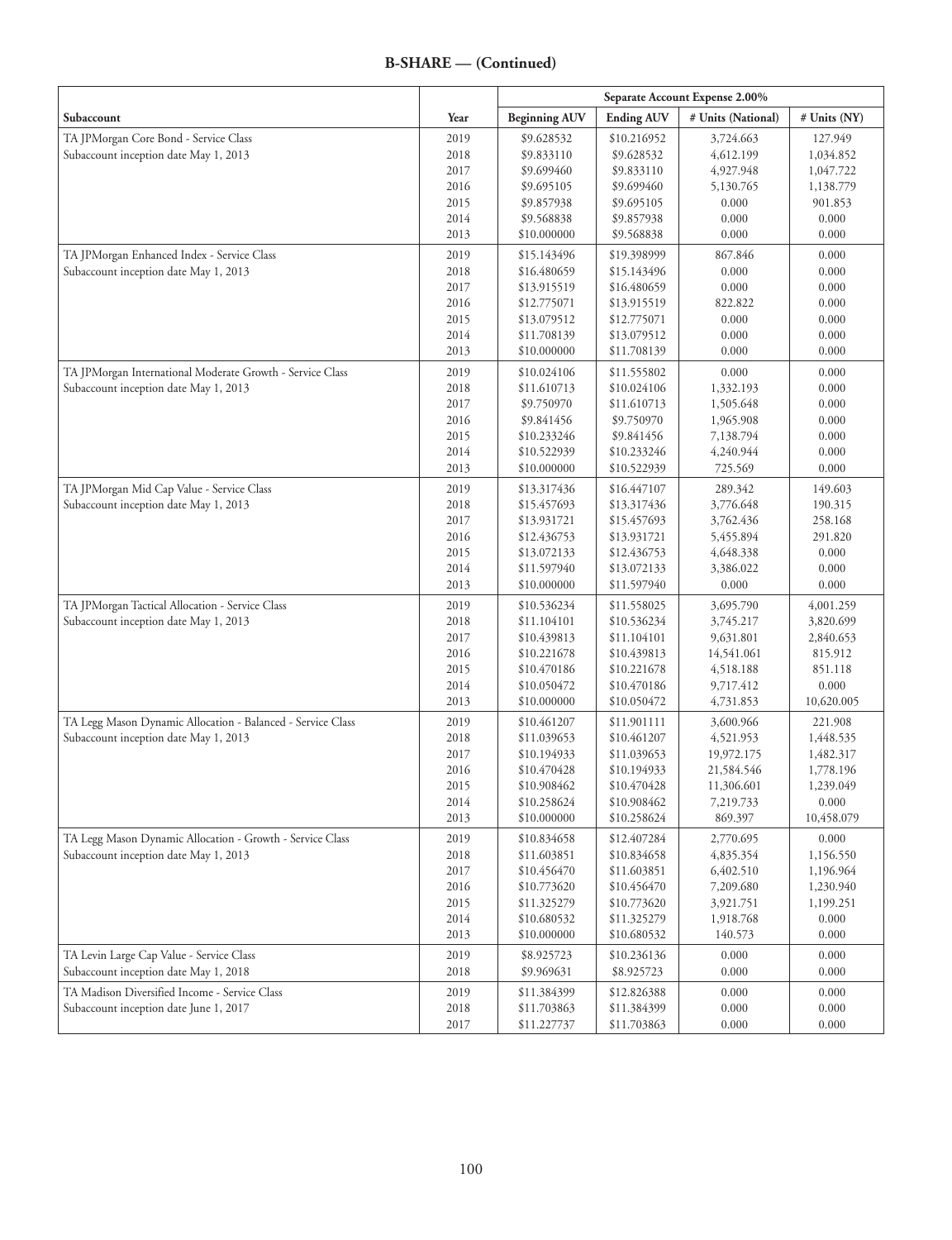|                                                                                                              |              | Separate Account Expense 2.00% |                            |                        |                    |
|--------------------------------------------------------------------------------------------------------------|--------------|--------------------------------|----------------------------|------------------------|--------------------|
| Subaccount                                                                                                   | Year         | <b>Beginning AUV</b>           | <b>Ending AUV</b>          | # Units (National)     | # Units (NY)       |
| TA Managed Risk - Balanced ETF - Service Class                                                               | 2019         | \$10.901814                    | \$12.357968                | 30,064.953             | 4,081.137          |
| Subaccount inception date May 1, 2013                                                                        | 2018         | \$11.653073                    | \$10.901814                | 70,702.793             | 2,961.668          |
|                                                                                                              | 2017         | \$10.449462                    | \$11.653073                | 56,440.183             | 2,118.936          |
|                                                                                                              | 2016         | \$10.303895                    | \$10.479462                | 60,117.537             | 260.331            |
|                                                                                                              | 2015         | \$10.701436                    | \$10.303895                | 55,187.371             | 0.000              |
|                                                                                                              | 2014         | \$10.442550                    | \$10.701436                | 15,615.370             | 0.000              |
|                                                                                                              | 2013         | \$10.000000                    | \$10.442550                | 7,279.588              | 0.000              |
| TA Managed Risk - Conservative ETF - Service Class                                                           | 2019         | \$10.740303                    | \$11.811071                | 2,320.153              | 0.000              |
| Subaccount inception date May 1, 2013                                                                        | 2018         | \$11.367219                    | \$10.740303                | 17,501.826             | 0.000              |
|                                                                                                              | 2017         | \$10.443991                    | \$11.367219                | 22,098.596             | 0.000              |
|                                                                                                              | 2016         | \$10.237170                    | \$10.443991                | 23,238.058             | 0.000              |
|                                                                                                              | 2015         | \$10.516279                    | \$10.237170                | 11,492.366             | 0.000              |
|                                                                                                              | 2014         | \$10.194356                    | \$10.516279                | 815.618                | 0.000              |
|                                                                                                              | 2013         | \$10.000000                    | \$10.194356                | 823.282                | 0.000              |
| TA Managed Risk - Growth ETF - Service Class                                                                 | 2019         | \$11.413962                    | \$13.359553                | 5,142.149              | 0.000              |
| Subaccount inception date May 1, 2013                                                                        | 2018         | \$12.543781                    | \$11.413962                | 7,326.369              | 0.000              |
|                                                                                                              | 2017         | \$10.801234                    | \$12.543781                | 16,513.897             | 21,458.457         |
|                                                                                                              | 2016         | \$10.527299                    | \$10.801234                | 15,471.686             | 21,831.589         |
|                                                                                                              | 2015         | \$11.131179                    | \$10.527299                | 13,691.621             | 22,230.640         |
|                                                                                                              | 2014         | \$10.922306                    | \$11.131179                | 8,488.078              | 22,601.082         |
|                                                                                                              | 2013         | \$10.000000                    | \$10.922306                | 3,027.932              | 0.000              |
| TA Market Participation Strategy - Service Class                                                             | 2019         | \$11.512131                    | \$13.380871                | 987.275                | 0.000              |
| Subaccount inception date May 1, 2013                                                                        | 2018         | \$12.075550                    | \$11.512131                | 1,597.306              | 0.000              |
|                                                                                                              | 2017         | \$11.118740                    | \$12.075550                | 2,101.879              | 0.000              |
|                                                                                                              | 2016         | \$10.889571                    | \$11.118740                | 1,319.852              | 0.000              |
|                                                                                                              | 2015         | \$11.481729                    | \$10.889571                | 2,408.214              | 0.000              |
|                                                                                                              | 2014         | \$10.841461                    | \$11.481729                | 530.539                | 0.000              |
|                                                                                                              | 2013         | \$10.000000                    | \$10.841461                | 0.000                  | 0.000              |
| TA Morgan Stanley Capital Growth - Service Class <sup>(9)</sup>                                              | 2019         | \$21.545095                    | \$26.075264                | 4,375.545              | 0.000              |
| Subaccount inception date May 1, 2013                                                                        | 2018         | \$20.653699                    | \$21.545095                | 4,217.840              | 0.000              |
|                                                                                                              | 2017         | \$14.706446                    | \$20.653699                | 5,983.458              | 0.000              |
|                                                                                                              | 2016         | \$15.387895                    | \$14.706446                | 6,318.014              | 0.000              |
|                                                                                                              | 2015         | \$14.085816                    | \$15.387895                | 6,609.861              | 0.000              |
|                                                                                                              | 2014<br>2013 | \$13.584149<br>\$10.000000     | \$14.085816<br>\$13.584149 | 2,054.257<br>0.000     | 0.000<br>0.000     |
|                                                                                                              |              |                                |                            |                        |                    |
| TA Morgan Stanley Global Allocation - Service Class <sup>(10)</sup><br>Subaccount inception date May 1, 2013 | 2019         | \$10.610471                    | \$12.256620                | 16,007.793             | 287.090            |
|                                                                                                              | 2018<br>2017 | \$11.719020<br>\$10.533775     | \$10.610471<br>\$11.719020 | 9,897.337<br>1,952.247 | 365.221<br>495.434 |
|                                                                                                              | 2016         | \$10.277358                    | \$10.533775                | 1,513.068              | 560.012            |
|                                                                                                              | 2015         | \$10.615269                    | \$10.277358                | 1,037.640              | 0.000              |
|                                                                                                              | 2014         | \$10.653324                    | \$10.615269                | 853.851                | 0.000              |
|                                                                                                              | 2013         | \$10.000000                    | \$10.653324                | 154.086                | 0.000              |
| TA Morgan Stanley Global Allocation Managed Risk - Balanced - Service                                        | 2019         | \$9.193437                     | \$10.336924                | 1,267.665              |                    |
| Class <sup>(11)</sup>                                                                                        | 2018         | \$10.169694                    | \$9.193437                 | 1,324.111              |                    |
| Subaccount inception date November 10, 2014                                                                  | 2017         | \$9.221302                     | \$10.169694                | 1,320.229              |                    |
|                                                                                                              | 2016         | \$9.372257                     | \$9.221302                 | 1,292.287              |                    |
|                                                                                                              | 2015         | \$9.900643                     | \$9.372257                 | 1,289.919              |                    |
|                                                                                                              | 2014         | \$9.998356                     | \$9.900643                 | 0.000                  | N/A                |
| TA Morgan Stanley Global Allocation Managed Risk - Balanced - Service                                        | 2019         | \$9.193437                     | \$10.336924                |                        | 0.000              |
| Class <sup>(11)</sup>                                                                                        | 2018         | \$10.169694                    | \$9.193437                 |                        | 0.000              |
| Subaccount inception date May 1, 2015                                                                        | 2017         | \$9.221302                     | \$10.169694                |                        | 0.000              |
|                                                                                                              | 2016         | \$9.372257                     | \$9.221302                 |                        | 0.000              |
|                                                                                                              | 2015         | \$10.221534                    | \$9.372257                 | N/A                    | 0.000              |
| TA MSCI EAFE Index - Service Class <sup>(3)(12)</sup>                                                        | 2019         | \$9.224462                     | \$10.933311                | 0.000                  | 0.000              |
| Subaccount inception date May 1, 2017                                                                        | 2018         | \$10.990334                    | \$9.224462                 | 0.000                  | 0.000              |
|                                                                                                              | 2017         | \$9.998233                     | \$10.990334                | 0.000                  | 0.000              |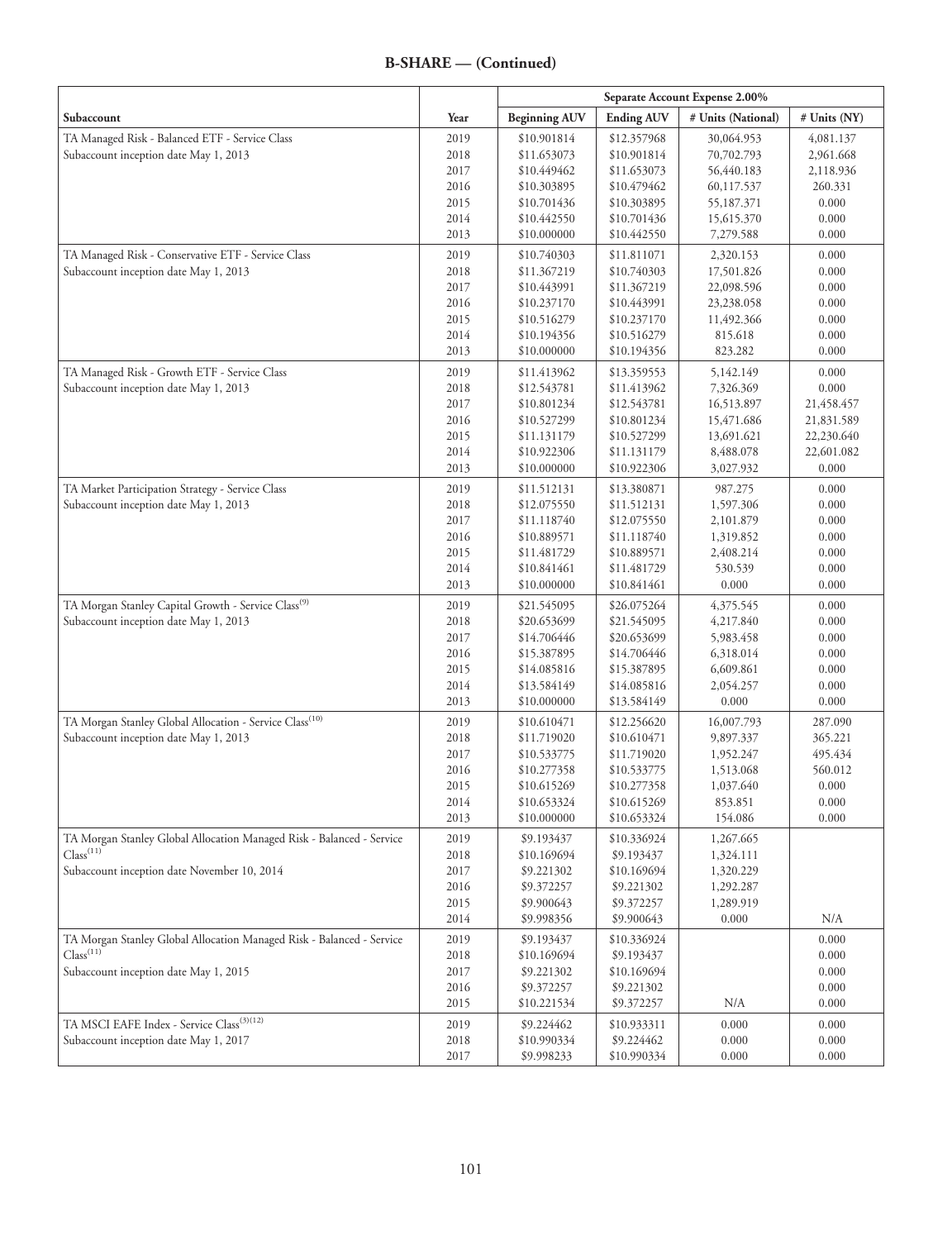|                                                                        |              | Separate Account Expense 2.00% |                          |                        |                |
|------------------------------------------------------------------------|--------------|--------------------------------|--------------------------|------------------------|----------------|
| Subaccount                                                             | Year         | <b>Beginning AUV</b>           | <b>Ending AUV</b>        | # Units (National)     | # Units (NY)   |
| TA Multi-Managed Balanced - Service Class                              | 2019         | \$12.729843                    | \$15.160039              | 171,437.309            | 3,802.547      |
| Subaccount inception date May 1, 2013                                  | 2018         | \$13.516019                    | \$12.729843              | 200,767.557            | 3,861.354      |
|                                                                        | 2017         | \$12.114347                    | \$13.516019              | 207,607.674            | 3,918.912      |
|                                                                        | 2016         | \$11.481522                    | \$12.114347              | 223,316.603            | 0.000          |
|                                                                        | 2015         | \$11.720834                    | \$11.481522              | 65,415.663             | 0.000          |
|                                                                        | 2014         | \$10.821553                    | \$11.720834              | 13,119.061             | 0.000          |
|                                                                        | 2013         | \$10.000000                    | \$10.821553              | 0.000                  | 0.000          |
| TA PIMCO Tactical - Balanced - Service Class                           | 2019         | \$10.868527                    | \$12.749440              | 1,184.032              | 0.000          |
| Subaccount inception date May 1, 2013                                  | 2018         | \$11.915993                    | \$10.868527              | 8,396.544              | 0.000          |
|                                                                        | 2017         | \$10.849909                    | \$11.915993              | 16,544.904             | 0.000          |
|                                                                        | 2016         | \$10.503387                    | \$10.849909              | 19,246.318             | 0.000          |
|                                                                        | 2015         | \$10.995509                    | \$10.503387              | 19,165.359             | 0.000          |
|                                                                        | 2014         | \$10.402930                    | \$10.995509              | 9,886.033              | 0.000          |
|                                                                        | 2013         | \$10.000000                    | \$10.402930              | 2,467.270              | 0.000          |
| TA PIMCO Tactical - Conservative - Service Class                       | 2019         | \$10.729662                    | \$12.364677              | 528.035                | 3,793.303      |
| Subaccount inception date May 1, 2013                                  | 2018         | \$11.541701                    | \$10.729662              | 605.974                | 3,620.588      |
|                                                                        | 2017         | \$10.665534                    | \$11.541701              | 607.012                | 2,750.014      |
|                                                                        | 2016         | \$10.364472                    | \$10.665534              | 66.454                 | 802.522        |
|                                                                        | 2015         | \$10.798112                    | \$10.364472              | 67.904                 | 833.462        |
|                                                                        | 2014         | \$10.132325                    | \$10.798112              | 0.000                  | 0.000          |
|                                                                        | 2013         | \$10.000000                    | \$10.132325              | 0.000                  | 0.000          |
| TA PIMCO Tactical - Growth - Service Class                             | 2019         | \$11.115395                    | \$13.243878              | 13,983.244             | 0.000          |
| Subaccount inception date May 1, 2013                                  | 2018         | \$12.284934                    | \$11.115395              | 11,761.571             | 1,111.927      |
|                                                                        | 2017         | \$10.914140                    | \$12.284934              | 5,840.877              | 1,131.771      |
|                                                                        | 2016         | \$10.616795                    | \$10.914140              | 4,418.622              | 1,198.515      |
|                                                                        | 2015         | \$11.219019                    | \$10.616795              | 3,528.776              | 1,211.521      |
|                                                                        | 2014         | \$10.757765                    | \$11.219019              | 503.364                | 0.000          |
|                                                                        | 2013         | \$10.000000                    | \$10.757765              | 292.601                | 0.000          |
| TA PIMCO Total Return - Service Class                                  | 2019         | \$9.529206                     | \$10.108141              | 5,403.188              | 438.190        |
| Subaccount inception date May 1, 2013                                  | 2018         | \$9.822886                     | \$9.529206               | 8,305.985              | 521.506        |
|                                                                        | 2017         | \$9.575956                     | \$9.822886               | 16,306.599             | 662.540        |
|                                                                        | 2016<br>2015 | \$9.532978                     | \$9.575956               | 17,082.277             | 886.871        |
|                                                                        | 2014         | \$9.675483<br>\$9.460432       | \$9.532978<br>\$9.675483 | 2,848.335<br>1,520.942 | 0.000<br>0.000 |
|                                                                        | 2013         | \$10.000000                    | \$9.460432               | 0.000                  | 0.000          |
| TA PineBridge Inflation Opportunities - Service Class                  | 2019         | \$8.486505                     | \$9.000732               | 2,377.630              | 145.656        |
| Subaccount inception date May 1, 2013                                  | 2018         | \$8.794863                     | \$8.486505               | 83.880                 | 1,152.612      |
|                                                                        | 2017         | \$8.699662                     | \$8.794863               | 881,973.               | 1,176.759      |
|                                                                        | 2016         | \$8.549785                     | \$8.699662               | 853.240                | 1,277.199      |
|                                                                        | 2015         | \$8.979971                     | \$8.549785               | 993.203                | 1,017.579      |
|                                                                        | 2014         | \$8.862005                     | \$8.979971               | 802.137                | 0.000          |
|                                                                        | 2013         | \$10.000000                    | \$8.862005               | 0.000                  | 0.000          |
| TA QS Investors Active Asset Allocation - Conservative - Service Class | 2019         | \$10.333466                    | \$11.266755              | 0.000                  | 0.000          |
| Subaccount inception date May 1, 2013                                  | 2018         | \$10.857075                    | \$10.333466              | $0.000\,$              | 0.000          |
|                                                                        | 2017         | \$9.915835                     | \$10.857075              | 0.000                  | 0.000          |
|                                                                        | 2016         | \$9.854655                     | \$9.915835               | 740.248                | 0.000          |
|                                                                        | 2015         | \$10.296821                    | \$9.854655               | 777.955                | 0.000          |
|                                                                        | 2014         | \$10.139188                    | \$10.296821              | 817.661                | 0.000          |
|                                                                        | 2013         | \$10.000000                    | \$10.139188              | 825.344                | 0.000          |
| TA QS Investors Active Asset Allocation - Moderate Growth - Service    | 2019         | \$10.807865                    | \$11.796836              | 716.299                | 0.000          |
| Class                                                                  | 2018         | \$11.725266                    | \$10.807865              | 2,000.621              | 0.000          |
| Subaccount inception date May 1, 2013                                  | 2017         | \$9.942588                     | \$11.725266              | 1,452.977              | 0.000          |
|                                                                        | 2016         | \$9.947237                     | \$9.942588               | 2,339.147              | 0.000          |
|                                                                        | 2015         | \$10.857726                    | \$9.947237               | 1,229.597              | 0.000          |
|                                                                        | 2014         | \$10.730995                    | \$10.857726              | 695.512                | 0.000          |
|                                                                        | 2013         | \$10.000000                    | \$10.730995              | 0.000                  | 0.000          |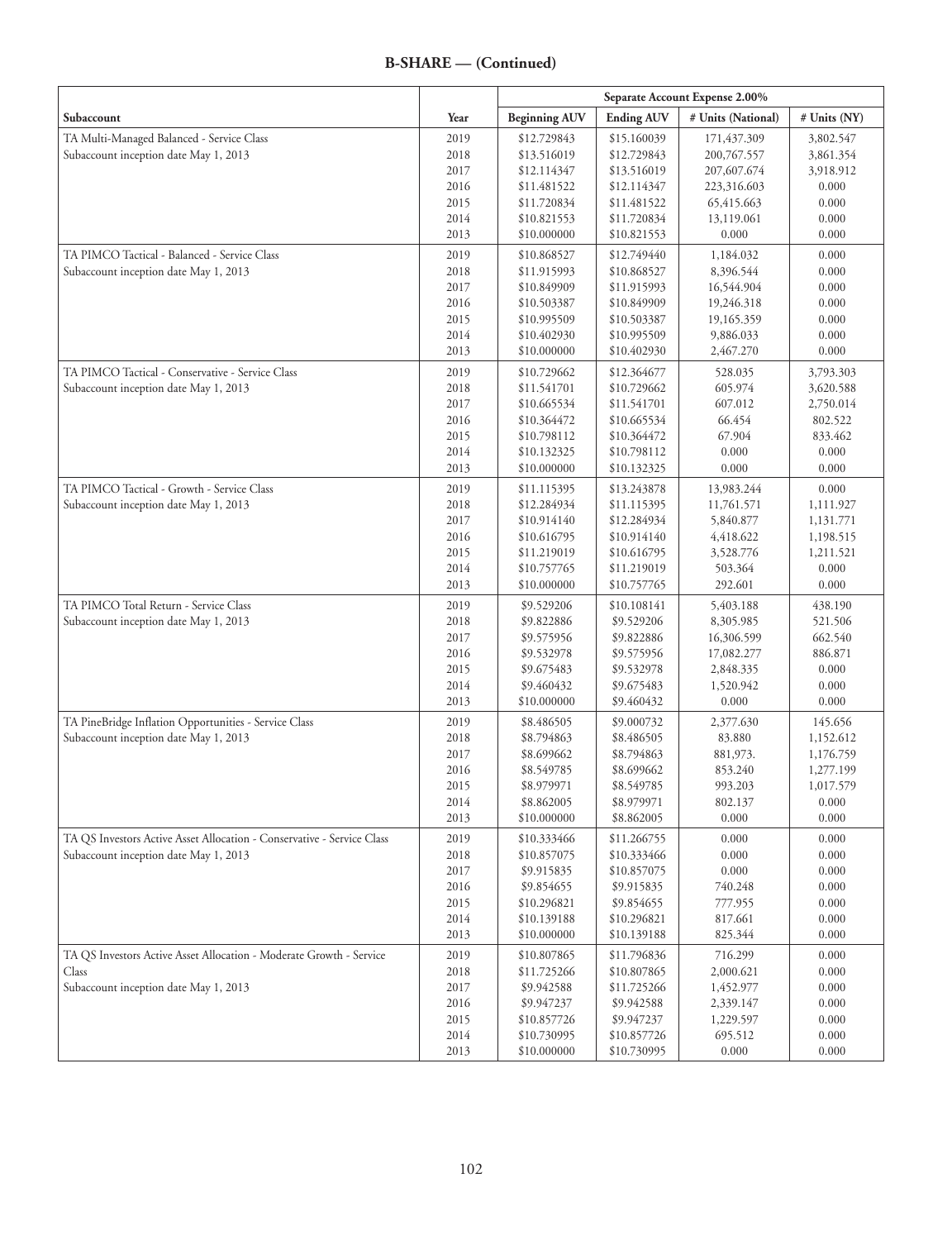|                                                                    |      | Separate Account Expense 2.00% |                   |                    |              |
|--------------------------------------------------------------------|------|--------------------------------|-------------------|--------------------|--------------|
| Subaccount                                                         | Year | <b>Beginning AUV</b>           | <b>Ending AUV</b> | # Units (National) | # Units (NY) |
| TA QS Investors Active Asset Allocation - Moderate - Service Class | 2019 | \$10.540281                    | \$11.481375       | 0.000              | 0.000        |
| Subaccount inception date May 1, 2013                              | 2018 | \$11.222243                    | \$10.540281       | 2,555.197          | 0.000        |
|                                                                    | 2017 | \$9.916596                     | \$11.222243       | 27,658.957         | 0.000        |
|                                                                    | 2016 | \$9.900223                     | \$9.916596        | 35,228.770         | 0.000        |
|                                                                    | 2015 | \$10.551556                    | \$9.900223        | 34,628.474         | 0.000        |
|                                                                    | 2014 | \$10.389003                    | \$10.551556       | 29,956.423         | 0.000        |
|                                                                    | 2013 | \$10.000000                    | \$10.389003       | 8,800.497          | 0.000        |
| TA S&P 500 Index - Service Class <sup>(3)(13)</sup>                | 2019 | \$10.374435                    | \$13.291228       | 26,621.748         | 16,071.278   |
| Subaccount inception date May 1, 2017                              | 2018 | \$11.157940                    | \$10.374435       | 0.000              | 0.000        |
|                                                                    | 2017 | \$9.998233                     | \$11.157940       | 0.000              | 0.000        |
| TA Small Mid Cap Value - Service Class                             | 2019 | \$13.758017                    | \$16.849041       | 555.753            | 0.000        |
| Subaccount inception date May 1, 2013                              | 2018 | \$15.886441                    | \$13.758017       | 3,594.973          | 0.000        |
|                                                                    | 2017 | \$14.060907                    | \$15.886441       | 8,387.507          | 0.000        |
|                                                                    | 2016 | \$11.873751                    | \$14.060907       | 5,833.609          | 0.000        |
|                                                                    | 2015 | \$12.454065                    | \$11.873751       | 5,106.327          | 0.000        |
|                                                                    | 2014 | \$12.108297                    | \$12.454065       | 3,424.076          | 0.000        |
|                                                                    | 2013 | \$10.000000                    | \$12.108297       | 0.000              | 0.000        |
| TA T. Rowe Price Small Cap - Service Class                         | 2019 | \$15.815777                    | \$20.523941       | 1,837.663          | 0.000        |
| Subaccount inception date May 1, 2013                              | 2018 | \$17.404338                    | \$15.815777       | 3,548.243          | 0.000        |
|                                                                    | 2017 | \$14.550591                    | \$17.404338       | 8,611.188          | 0.000        |
|                                                                    | 2016 | \$13.372482                    | \$14.550591       | 9,276.945          | 0.000        |
|                                                                    | 2015 | \$13.354847                    | \$13.372482       | 8,411.848          | 0.000        |
|                                                                    | 2014 | \$12.823910                    | \$13.354847       | 4,065.451          | 0.000        |
|                                                                    | 2013 | \$10.000000                    | \$12.823910       | 212.280            | 0.000        |
| TA TS&W International Equity - Service Class                       | 2019 | \$10.097624                    | \$11.950154       | 3,703.334          | 0.000        |
| Subaccount inception date May 1, 2013                              | 2018 | \$12.221146                    | \$10.097624       | 0.000              | 0.000        |
|                                                                    | 2017 | \$10.164157                    | \$12.221146       | 0.000              | 0.000        |
|                                                                    | 2016 | \$10.290106                    | \$10.164157       | 0.000              | 0.000        |
|                                                                    | 2015 | \$10.389993                    | \$10.290106       | 0.000              | 0.000        |
|                                                                    | 2014 | \$11.202665                    | \$10.389993       | 0.000              | 0.000        |
|                                                                    | 2013 | \$10.000000                    | \$11.202665       | 0.000              | 0.000        |
| TA WMC US Growth - Service Class <sup>(14)</sup>                   | 2019 | \$16.827719                    | \$23.039512       | 4,250.797          | 0.000        |
| Subaccount inception date May 1, 2013                              | 2018 | \$17.175435                    | \$16.827719       | 715.093            | 0.000        |
|                                                                    | 2017 | \$13.596977                    | \$17.175435       | 715.183            | 0.000        |
|                                                                    | 2016 | \$13.527175                    | \$13.596977       | 0.000              | 0.000        |
|                                                                    | 2015 | \$12.944696                    | \$13.527175       | 3,493.100          | 0.000        |
|                                                                    | 2014 | \$11.915368                    | \$12.944696       | 3,536.420          | 0.000        |
|                                                                    | 2013 | \$10.000000                    | \$11.915368       | 450.670            | 0.000        |

|                                                                |      | Separate Account Expense 1.15% |                   |                    |              |
|----------------------------------------------------------------|------|--------------------------------|-------------------|--------------------|--------------|
| Subaccount                                                     | Year | <b>Beginning AUV</b>           | <b>Ending AUV</b> | # Units (National) | # Units (NY) |
| AB Balanced Wealth Strategy Portfolio - Class B <sup>(2)</sup> | 2019 | \$12.334112                    | \$14,383748       | 328,505.108        | 28,193.872   |
| Subaccount inception date May 1, 2013                          | 2018 | \$13,359003                    | \$12,334112       | 175,683.275        | 28,657.453   |
|                                                                | 2017 | \$11.710586                    | \$13,359003       | 103,142.056        | 6,380.607    |
|                                                                | 2016 | \$11.364376                    | \$11,710586       | 64,510.196         | 0.000        |
|                                                                | 2015 | \$11.371714                    | \$11,364376       | 64,263.104         | 0.000        |
|                                                                | 2014 | \$10.761224                    | \$11,371714       | 37,128.764         | 2,670.490    |
|                                                                | 2013 | \$10,000000                    | \$10.761224       | 14,995.732         | 0.000        |
| AB Growth and Income Portfolio - Class B                       | 2019 | \$15.613345                    | \$19,079164       | 265,159.874        | 52,547.069   |
| Subaccount inception date May 1, 2013                          | 2018 | \$16,775458                    | \$15.613345       | 149,009.605        | 36,996.025   |
|                                                                | 2017 | \$14,308066                    | \$16,775458       | 164,611.425        | 32,453.369   |
|                                                                | 2016 | \$13,030577                    | \$14,308066       | 138,862.092        | 31,632.581   |
|                                                                | 2015 | \$12.995901                    | \$13,030577       | 123,470.356        | 27,453.233   |
|                                                                | 2014 | \$12.028720                    | \$12.995901       | 92,791.945         | 24,093.739   |
|                                                                | 2013 | \$10,000000                    | \$12,028720       | 35,314.073         | 3,498.424    |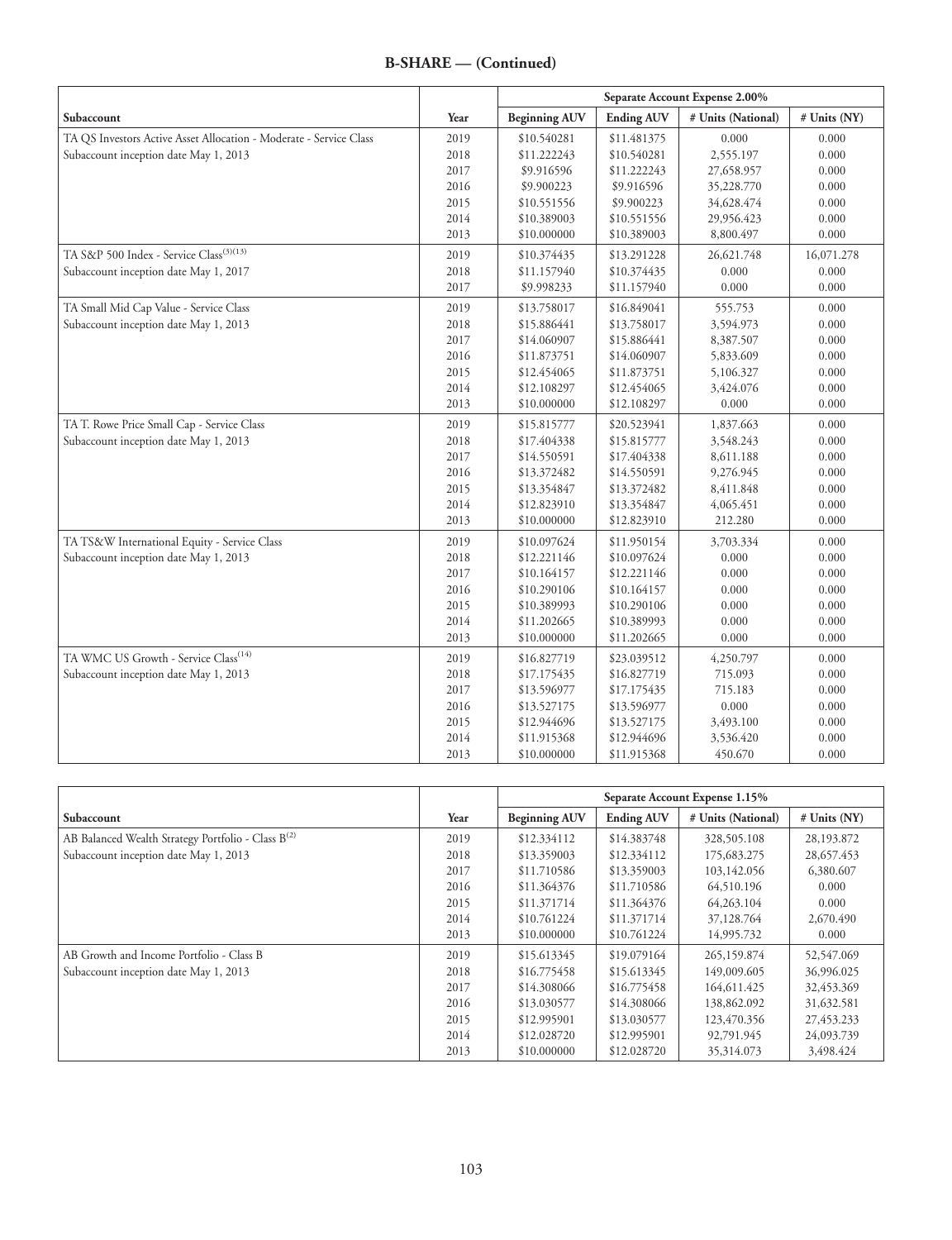|                                                                               |              | Separate Account Expense 1.15% |                            |                            |                          |
|-------------------------------------------------------------------------------|--------------|--------------------------------|----------------------------|----------------------------|--------------------------|
| Subaccount                                                                    | Year         | <b>Beginning AUV</b>           | <b>Ending AUV</b>          | # Units (National)         | # Units (NY)             |
| American Funds - Asset Allocation Fund <sup>SM</sup> - Class 2 <sup>(1)</sup> | 2019         | \$13.515767                    | \$16.149529                | 1,555,165.027              | 89,763.562               |
| Subaccount inception date May 1, 2013                                         | 2018         | \$14.376273                    | \$13.515767                | 981,904.031                | 64,067.036               |
|                                                                               | 2017         | \$12.548874                    | \$14.376273                | 590,650.159                | 35,117.407               |
|                                                                               | 2016         | \$11.636649                    | \$12.548874                | 525,236.696                | 11,607.906               |
|                                                                               | 2015         | \$11.643706                    | \$11.636649                | 368,263.063                | 7,769.297                |
|                                                                               | 2014         | \$11.208984                    | \$11.643706                | 293,609.932                | 4.304                    |
|                                                                               | 2013         | \$10.000000                    | \$11.208984                | 138,211.893                | 0.000                    |
| American Funds - Bond Fund <sup>SM</sup> - Class 2 <sup>(1)</sup>             | 2019         | \$9.982121                     | \$10.759093                | 1,799,297.017              | 253,074.294              |
| Subaccount inception date May 1, 2013                                         | 2018         | \$10.201452                    | \$9.982121                 | 1,548,811.031              | 227,727.906              |
|                                                                               | 2017         | \$9.984156                     | \$10.201452                | 1,475,335.846              | 215,679.081              |
|                                                                               | 2016         | \$9.839875                     | \$9.984156                 | 1,337,423.821              | 197,584.875              |
|                                                                               | 2015         | \$9.956305                     | \$9.839875                 | 957,268.026                | 116,806.127              |
|                                                                               | 2014         | \$9.595288                     | \$9.956305                 | 552,968.936                | 74,055.305               |
|                                                                               | 2013         | \$10.000000                    | \$9.595288                 | 146,080.294                | 30,156.996               |
| American Funds - Growth Fund <sup>SM</sup> - Class 2 <sup>(1)</sup>           | 2019         | \$17.894539                    | \$23.064503                | 1,782,356.261              | 377,994.953              |
| Subaccount inception date May 1, 2013                                         | 2018         | \$18.202405                    | \$17.894539                | 815,897.274                | 41,881.437               |
|                                                                               | 2017         | \$14.394875                    | \$18.202405                | 600,904.597                | 37,703.650               |
|                                                                               | 2016         | \$13.338973                    | \$14.394875                | 392,092.064                | 20,793.088               |
|                                                                               | 2015         | \$12.665223                    | \$13.338973                | 294,898.100                | 14,283.324               |
|                                                                               | 2014         | \$11.842546                    | \$12.665223                | 186,803.477                | 21,557.734               |
|                                                                               | 2013         | \$10.000000                    | \$11.842546                | 71,129.439                 | 13,719.092               |
| American Funds - Growth-Income Fund <sup>SM</sup> - Class 2 <sup>(1)</sup>    | 2019         | \$16.713401                    | \$20.778277                | 1,202,120.109              | 228,709.533              |
| Subaccount inception date May 1, 2013                                         | 2018         | \$17.267455                    | \$16.713401                | 562,526.045                | 29,846.367               |
|                                                                               | 2017<br>2016 | \$14.314879<br>\$13.022990     | \$17.267455<br>\$14.314879 | 495,401.093<br>420,329.522 | 21,060.948<br>11,397.795 |
|                                                                               | 2015         | \$13.023761                    | \$13.022990                | 357,581.284                |                          |
|                                                                               | 2014         | \$11.943820                    | \$13.023761                | 170,921.732                | 20,740.198<br>19,939.072 |
|                                                                               | 2013         | \$10.000000                    | \$11.943820                | 52,765.149                 | 17,557.157               |
| American Funds - International Fund <sup>SM</sup> - Class 2 <sup>(1)</sup>    | 2019         | \$11.579867                    | \$14.024778                | 892,424.088                | 267,397.197              |
| Subaccount inception date May 1, 2013                                         | 2018         | \$13.526456                    | \$11.579867                | 430,086.104                | 39,896.198               |
|                                                                               | 2017         | \$10.385062                    | \$13.526456                | 282,731.238                | 26,881.339               |
|                                                                               | 2016         | \$10.176872                    | \$10.385062                | 208,072.831                | 15,365.966               |
|                                                                               | 2015         | \$10.815068                    | \$10.176872                | 163,772.248                | 10,557.027               |
|                                                                               | 2014         | \$11.272124                    | \$10.815068                | 114,327.791                | 10,509.620               |
|                                                                               | 2013         | \$10.000000                    | \$11.272124                | 16,463.971                 | 8,788.363                |
| Fidelity <sup>®</sup> VIP Balanced Portfolio - Service Class 2                | 2019         | \$13.758420                    | \$16.881019                | 980, 445. 451              | 165,429.480              |
| Subaccount inception date May 1, 2013                                         | 2018         | \$14.565303                    | \$13.758420                | 558,452.638                | 102,017.276              |
|                                                                               | 2017         | \$12.688411                    | \$14.565303                | 296,969.520                | 54,568.256               |
|                                                                               | 2016         | \$11.997477                    | \$12.688411                | 255,057.177                | 31,955.280               |
|                                                                               | 2015         | \$12.092692                    | \$11.997477                | 211,502.968                | 24,303.503               |
|                                                                               | 2014         | \$11.118629                    | \$12.092692                | 101,808.240                | 5,420.067                |
|                                                                               | 2013         | \$10.000000                    | \$11.118629                | 18,532.916                 | 1,571.840                |
| Fidelity <sup>®</sup> VIP Contrafund <sup>®</sup> Portfolio - Service Class 2 | 2019         | \$15.492781                    | \$20.105592                | 1,232,211.740              | 155,002.599              |
| Subaccount inception date May 1, 2013                                         | 2018         | \$16.787722                    | \$15.492781                | 628,942.932                | 73,167.056               |
|                                                                               | 2017         | \$13.966380                    | \$16.787722                | 529,654.783                | 67,017.902               |
|                                                                               | 2016<br>2015 | \$13.113758<br>\$13.210576     | \$13.966380                | 492,381.196<br>426,751.229 | 56,078.329               |
|                                                                               | 2014         | \$11.968514                    | \$13.113758<br>\$13.210576 | 311,539.859                | 41,522.119<br>28,934.053 |
|                                                                               | 2013         | \$10.000000                    | \$11.968514                | 100,871.307                | 12,693.008               |
| Fidelity <sup>®</sup> VIP Mid Cap Portfolio - Service Class 2                 | 2019         | \$14.027014                    | \$17.079828                | 621,565.142                | 154,070.877              |
| Subaccount inception date May 1, 2013                                         | 2018         | \$16.649803                    | \$14.027014                | 349,384.947                | 31,662.363               |
|                                                                               | 2017         | \$13.972369                    | \$16.649803                | 275,430.553                | 27,955.072               |
|                                                                               | 2016         | \$12.627883                    | \$13.972369                | 177,601.004                | 24,973.518               |
|                                                                               | 2015         | \$12.985456                    | \$12.627883                | 163,561.017                | 25,288.670               |
|                                                                               | 2014         | \$12.388426                    | \$12.985456                | 105,849.851                | 9,551.853                |
|                                                                               | 2013         | \$10.000000                    | \$12.388426                | 32,322.823                 | 4,479.211                |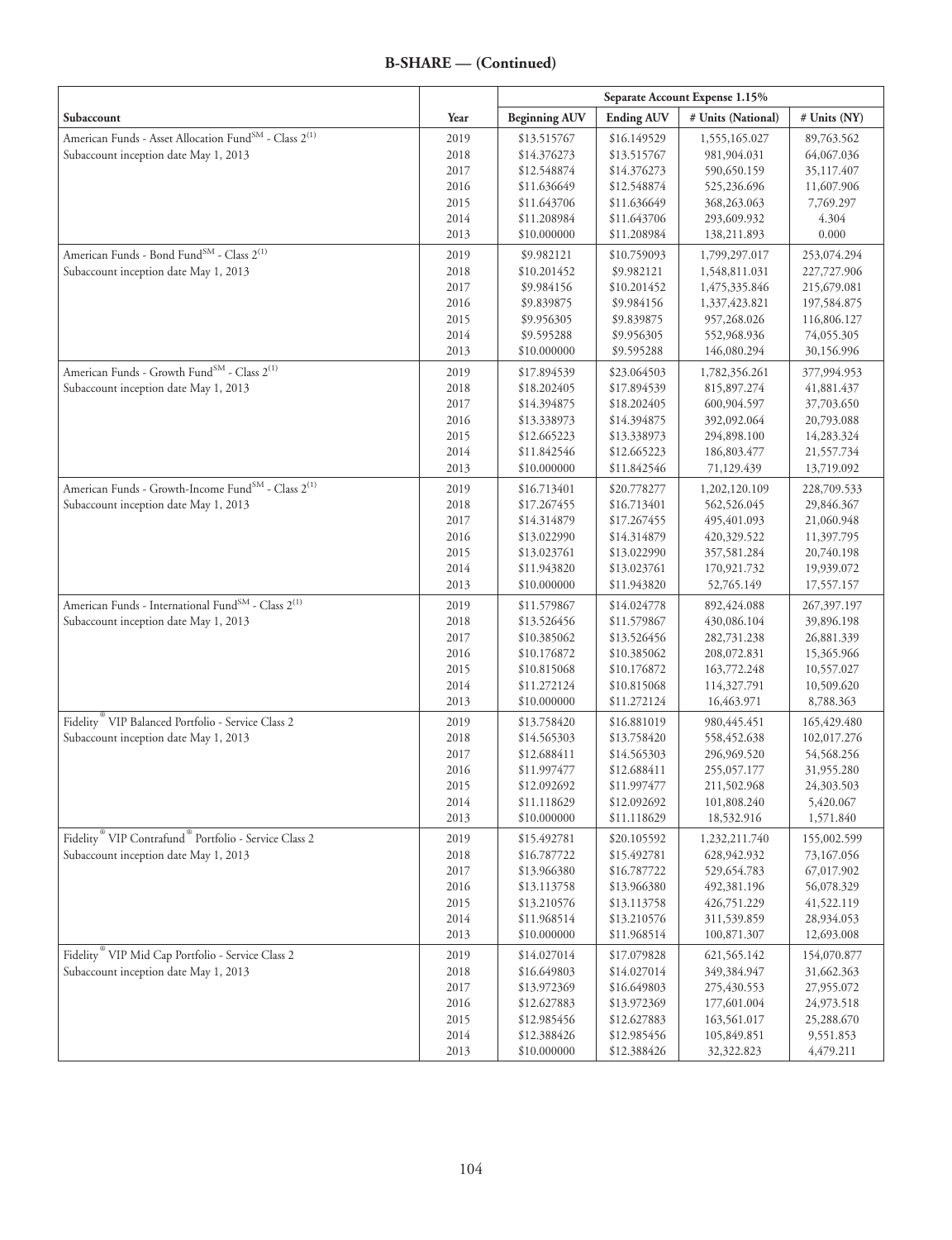|                                                                        |      | Separate Account Expense 1.15% |                   |                    |               |
|------------------------------------------------------------------------|------|--------------------------------|-------------------|--------------------|---------------|
| Subaccount                                                             | Year | <b>Beginning AUV</b>           | <b>Ending AUV</b> | # Units (National) | # Units (NY)  |
| Fidelity <sup>®</sup> VIP Value Strategies Portfolio - Service Class 2 | 2019 | \$12.292496                    | \$16.295605       | 340,248.503        | 109,506.769   |
| Subaccount inception date May 1, 2013                                  | 2018 | \$15.073041                    | \$12.292496       | 173,883.158        | 10,844.551    |
|                                                                        | 2017 | \$12.803346                    | \$15.073041       | 137,962.027        | 7,722.919     |
|                                                                        | 2016 | \$11.852103                    | \$12.803346       | 124,980.079        | 5,749.821     |
|                                                                        | 2015 | \$12.384321                    | \$11.852103       | 112,986.456        | 11,039.005    |
|                                                                        | 2014 | \$11.761540                    | \$12.384321       | 71,885.942         | 4,860.226     |
|                                                                        | 2013 | \$10.000000                    | \$11.761540       | 35,644.269         | 7,281.608     |
| State Street Total Return V.I.S. Fund - Class 3 <sup>(2)</sup>         | 2019 | \$11.838689                    | \$13.498300       | 212,852.969        | 15,746.061    |
| Subaccount inception date May 1, 2013                                  | 2018 | \$12.849623                    | \$11.838689       | 143,364.540        | 8,909.178     |
|                                                                        | 2017 | \$11.299003                    | \$12.849623       | 69,980.599         | 8,018.112     |
|                                                                        | 2016 | \$10.795776                    | \$11.299003       | 50,166.062         | 2,431.667     |
|                                                                        | 2015 | \$11.091476                    | \$10.795776       | 28,308.074         | 2,379.108     |
|                                                                        | 2014 | \$10.699427                    | \$11.091476       | 9,930.760          | 778.524       |
|                                                                        | 2013 | \$10.000000                    | \$10.699427       | 6,653.874          | 0.000         |
| TA 60/40 Allocation - Service Class                                    | 2019 | \$9.574171                     | \$11.370069       | 137,028.173        | 0.000         |
| Subaccount inception date May 1, 2018                                  | 2018 | \$9.989344                     | \$9.574171        | 36,469.916         | 0.000         |
| TA Aegon High Yield Bond - Service Class                               | 2019 | \$11.263880                    | \$12.690948       | 503,178.509        | 48,577.796    |
| Subaccount inception date May 1, 2013                                  | 2018 | \$11.712137                    | \$11.263880       | 320,302.705        | 43,207.303    |
|                                                                        | 2017 | \$11.050257                    | \$11.712137       | 362,641.644        | 34,852.611    |
|                                                                        | 2016 | \$9.719621                     | \$11.050257       | 365,057.050        | 25,867.811    |
|                                                                        | 2015 | \$10.273798                    | \$9.719621        | 264,491.006        | 15,260.354    |
|                                                                        | 2014 | \$10.031013                    | \$10.273798       | 130,725.778        | 10,356.867    |
|                                                                        | 2013 | \$10.000000                    | \$10.031013       | 46, 472.543        | 7,044.338     |
| TA Aegon U.S. Government Securities - Service Class                    | 2019 | \$9.655323                     | \$10.150892       | 1,299,155.801      | 156,602.109   |
| Subaccount inception date May 1, 2013                                  | 2018 | \$9.766290                     | \$9.655323        | 1,211,600.768      | 119,025.882   |
|                                                                        | 2017 | \$9.651190                     | \$9.766290        | 1,079,446.787      | 131,213.501   |
|                                                                        | 2016 | \$9.748859                     | \$9.651190        | 1,335,371.499      | 192,665.510   |
|                                                                        | 2015 | \$9.878951                     | \$9.748859        | 697,521.847        | 120,251.079   |
|                                                                        | 2014 | \$9.570072                     | \$9.878951        | 609,174.753        | 117,700.348   |
|                                                                        | 2013 | \$10.000000                    | \$9.570072        | 520, 275. 110      | 60,584.706    |
| PAM TA Aegon U.S. Government Securities - Service Class                | 2019 | \$9.655323                     | \$10.150892       | 5,251.510          | 0.000         |
| Subaccount inception date May 1, 2013                                  | 2018 | \$9.766290                     | \$9.655323        | 60,770.568         | 3,833.130     |
|                                                                        | 2017 | \$9.651190                     | \$9.766290        | 0.000              | 0.000         |
|                                                                        | 2016 | \$9.748859                     | \$9.651190        | 0.000              | 0.000         |
|                                                                        | 2015 | \$9.878951                     | \$9.748859        | 0.000              | 0.000         |
|                                                                        | 2014 | \$9.570072                     | \$9.878951        | 0.000              | 0.000         |
|                                                                        | 2013 | \$10.000000                    | \$9.570072        | 0.000              | 0.000         |
| TA American Funds Managed Risk - Balanced - Service Class              | 2019 | \$10.593713                    | \$12.337420       | 11,996,467.842     | 1,097,412.547 |
| Subaccount inception date May 1, 2015                                  | 2018 | \$11.379435                    | \$10.593713       | 10,196,930.874     | 908,918.444   |
|                                                                        | 2017 | \$10.042113                    | \$11.379435       | 8,110,661.826      | 739,979.650   |
|                                                                        | 2016 | \$9.545989                     | \$10.042113       | 4,928,074.845      | 473,940.331   |
|                                                                        | 2015 | \$9.999685                     | \$9.545989        | 1,413,126.571      | 96,829.920    |
| TA Barrow Hanley Dividend Focused - Service Class                      | 2019 | \$13.891600                    | \$16.970064       | 309,908.692        | 41,879.122    |
| Subaccount inception date May 1, 2013                                  | 2018 | \$15.912793                    | \$13.891600       | 163,764.171        | 37,113.265    |
|                                                                        | 2017 | \$13.860798                    | \$15.912793       | 159,609.528        | 32,486.106    |
|                                                                        | 2016 | \$12.235510                    | \$13.860798       | 138,897.838        | 31,173.160    |
|                                                                        | 2015 | \$12.870208                    | \$12.235510       | 61,960.156         | 22,459.264    |
|                                                                        | 2014 | \$11.630812                    | \$12.870208       | 25,626.680         | 15,934.879    |
|                                                                        | 2013 | \$10.000000                    | \$11.630812       | 7,256.513          | 4,780.753     |
| TA BlackRock Global Real Estate Securities - Service Class             | 2019 | \$9.751413                     | \$12.038833       | 414,183.546        | 33,651.254    |
| Subaccount inception date May 1, 2013                                  | 2018 | \$11.000800                    | \$9.751413        | 143,768.639        | 27,620.095    |
|                                                                        | 2017 | \$10.023696                    | \$11.000800       | 132,155.329        | 29,886.976    |
|                                                                        | 2016 | \$10.097049                    | \$10.023696       | 112,403.836        | 23,432.152    |
|                                                                        | 2015 | \$10.303687                    | \$10.097049       | 89,543.938         | 22,376.797    |
|                                                                        | 2014 | \$9.199845                     | \$10.303687       | 41,164.836         | 21,172.153    |
|                                                                        | 2013 | \$10.000000                    | \$9.199845        | 12,860.930         | 2,560.342     |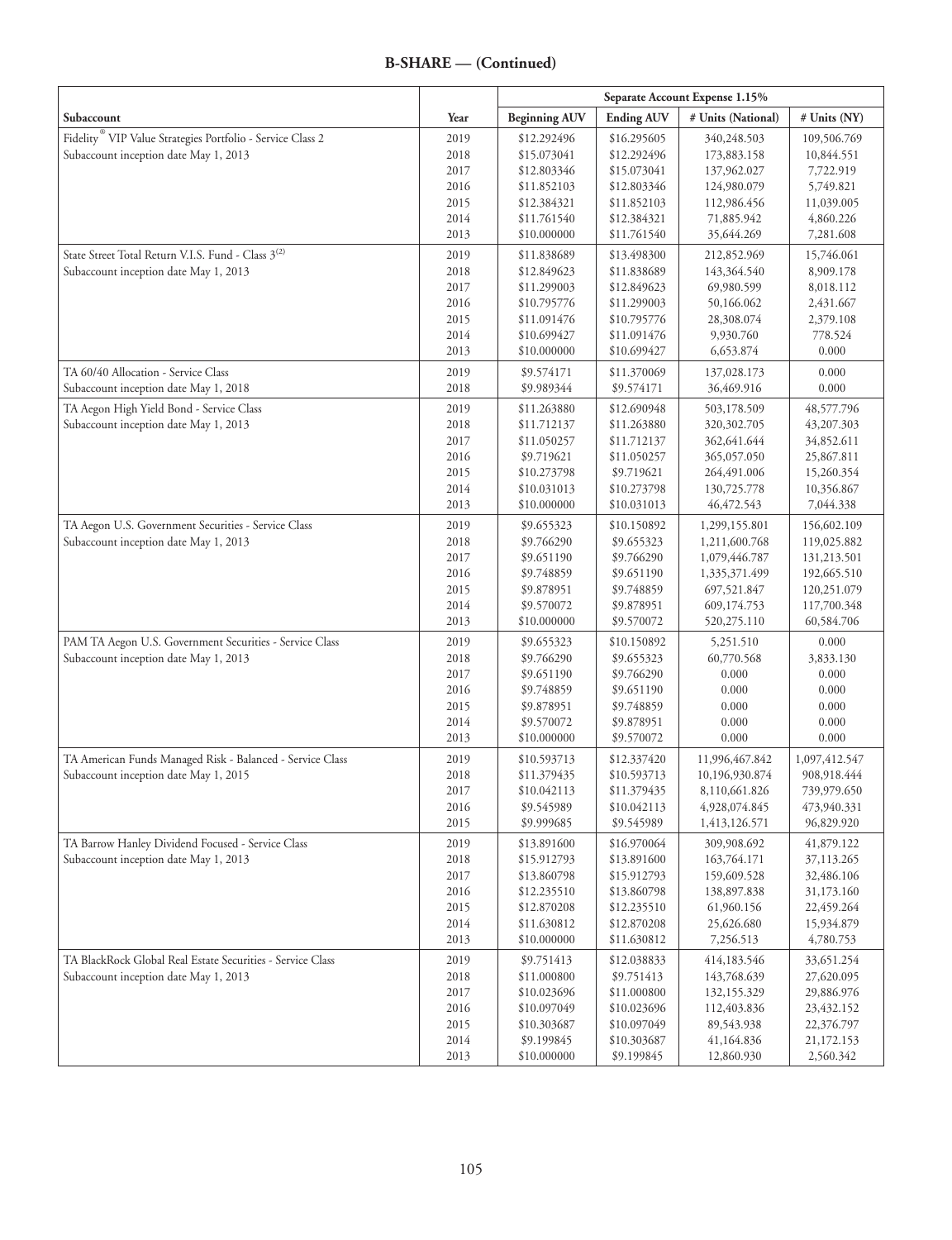|                                                              |              | Separate Account Expense 1.15% |                            |                                |                            |
|--------------------------------------------------------------|--------------|--------------------------------|----------------------------|--------------------------------|----------------------------|
| Subaccount                                                   | Year         | <b>Beginning AUV</b>           | <b>Ending AUV</b>          | # Units (National)             | # Units (NY)               |
| TA BlackRock Government Money Market - Service Class         | 2019         | \$9.449768                     | \$9.502196                 | 2,816,175.654                  | 196,717.887                |
| Subaccount inception date May 1, 2013                        | 2018         | \$9.480095                     | \$9.449768                 | 2,826,627.459                  | 214,373.622                |
|                                                              | 2017         | \$9.588969                     | \$9.480095                 | 2,437,218.640                  | 93,020.599                 |
|                                                              | 2016         | \$9.699074                     | \$9.588969                 | 2,456,952.601                  | 515,389.143                |
|                                                              | 2015         | \$9.810770                     | \$9.699074                 | 2,010,638.975                  | 1,727,056.057              |
|                                                              | 2014         | \$9.923751                     | \$9.810770                 | 1,443,548.814                  | 2,879,830.881              |
|                                                              | 2013         | \$10.000000                    | \$9.923751                 | 899,801.995                    | 145,828.155                |
| TA BlackRock iShares Edge 40- Service Class <sup>(4)</sup>   | 2019         | \$10.751618                    | \$12.233853                | 1,413,916.799                  | 121,492.005                |
| Subaccount inception date May 1, 2013                        | 2018         | \$11.380554                    | \$10.751618                | 1,313,794.770                  | 128,775.408                |
|                                                              | 2017         | \$10.511182                    | \$11.380554                | 1,159,911.467                  | 116,439.464                |
|                                                              | 2016         | \$10.425007                    | \$10.511182                | 1,296,566.839<br>1,080,862.218 | 100,139.594                |
|                                                              | 2015<br>2014 | \$10.589984<br>\$10.167870     | \$10.425007<br>\$10.589984 | 623,127.531                    | 70,004.737<br>32,762.921   |
|                                                              | 2013         | \$10.000000                    | \$10.167870                | 268,509.728                    | 14,090.541                 |
|                                                              |              |                                |                            |                                |                            |
| TA BlackRock iShares Edge 50 - Service Class <sup>(5)</sup>  | 2019         | \$10.929402                    | \$12.537012                | 3,042,700.590                  | 256,000.652                |
| Subaccount inception date March 21, 2016                     | 2018<br>2017 | \$11.354430<br>\$10.177835     | \$10.929402<br>\$11.354430 | 1,493,863.665<br>542,728.859   | 83,880.203<br>22,016.079   |
|                                                              | 2016         | \$9.999057                     | \$10.177835                | 388,732.490                    | 3,180.765                  |
|                                                              |              |                                |                            |                                |                            |
| TA BlackRock iShares Edge 75 - Service Class <sup>(6)</sup>  | 2019         | \$11.350954                    | \$13.496584                | 877,127.320<br>547,226.258     | 123,358.042                |
| Subaccount inception date March 21, 2016                     | 2018<br>2017 | \$11.950233<br>\$10.247219     | \$11.350954<br>\$11.950233 | 203,066.232                    | 50,061.605<br>0.000        |
|                                                              | 2016         | \$9.999057                     | \$10.247219                | 180,001.729                    | 0.000                      |
|                                                              |              |                                |                            |                                |                            |
| TA BlackRock iShares Edge 100 - Service Class <sup>(7)</sup> | 2019         | \$11.965214                    | \$14.735682                | 386,990.307                    | 11,893.611                 |
| Subaccount inception date March 21, 2016                     | 2018<br>2017 | \$12.785227<br>\$10.494991     | \$11.965214<br>\$12.785227 | 78,698.880<br>64,953.339       | 1,403.735<br>0.000         |
|                                                              | 2016         | \$9.999057                     | \$10.494991                | 43,869.130                     | 0.000                      |
| TA BlackRock Tactical Allocation - Service Class             |              | \$11.747274                    | \$13.592987                |                                |                            |
| Subaccount inception date May 1, 2013                        | 2019<br>2018 | \$12.432659                    | \$11.747274                | 6,856,182.751<br>7,294,458.661 | 903,163.185<br>954,468.899 |
|                                                              | 2017         | \$11.260647                    | \$12.432659                | 7,713,214.208                  | 984,218.848                |
|                                                              | 2016         | \$10.857672                    | \$11.260647                | 7,742,824.084                  | 850,758.710                |
|                                                              | 2015         | \$10.996952                    | \$10.857672                | 6,200,833.238                  | 640,436.437                |
|                                                              | 2014         | \$10.587385                    | \$10.996952                | 4,320,865.703                  | 431,236.557                |
|                                                              | 2013         | \$10.000000                    | \$10.587385                | 1,969,138.867                  | 150,960.379                |
| TA International Growth - Service Class <sup>(8)</sup>       | 2019         | \$10.315212                    | \$12.991573                | 333,545.294                    | 40,987.823                 |
| Subaccount inception date May 1, 2013                        | 2018         | \$12.718194                    | \$10.315212                | 235,143.369                    | 42,726.160                 |
|                                                              | 2017         | \$10.131037                    | \$12.718194                | 184,789.893                    | 34,642.124                 |
|                                                              | 2016         | \$10.261621                    | \$10.131037                | 155,959.303                    | 27,841.382                 |
|                                                              | 2015         | \$10.405556                    | \$10.261621                | 140,136.619                    | 11,797.477                 |
|                                                              | 2014         | \$11.127981                    | \$10.405556                | 66,623.112                     | 10,139.958                 |
|                                                              | 2013         | \$10.000000                    | \$11.127981                | 22,301.612                     | 0.000                      |
| TA Janus Balanced - Service Class                            | 2019         | \$13.609925                    | \$16.383815                | 7,514,073.631                  | 826,574.561                |
| Subaccount inception date May 1, 2013                        | 2018         | \$13.777202                    | \$13.609925                | 7,090,272.105                  | 745,422.044                |
|                                                              | 2017         | \$11.938410                    | \$13.777202                | 6,453,570.890                  | 700,842.517                |
|                                                              | 2016         | \$11.598380                    | \$11.938410                | 5,627,498.505                  | 529,204.466                |
|                                                              | 2015         | \$11.718211                    | \$11.598380                | 4,122,918.223                  | 293,953.434                |
|                                                              | 2014         | \$10.993018                    | \$11.718211                | 2,168,929.879                  | 166,631.869                |
|                                                              | 2013         | \$10.000000                    | \$10.993018                | 605,286.567                    | 62,095.414                 |
| TA Janus Mid-Cap Growth - Service Class                      | 2019         | \$13.643858                    | \$18.387774                | 744,039.015                    | 32,906.922                 |
| Subaccount inception date May 1, 2013                        | 2018         | \$14.006693                    | \$13.643858                | 286,748.597                    | 12,952.125                 |
|                                                              | 2017         | \$11.005500                    | \$14.006693                | 204,649.186                    | 12,057.605                 |
|                                                              | 2016         | \$11.394925                    | \$11.005500                | 121,166.295                    | 8,956.409                  |
|                                                              | 2015         | \$12.167048                    | \$11.394925                | 98,052.610                     | 9,836.012                  |
|                                                              | 2014<br>2013 | \$12.340009<br>\$10.000000     | \$12.167048<br>\$12.340009 | 64,211.374                     | 7,724.044<br>0.000         |
|                                                              |              |                                |                            | 28,463.664                     |                            |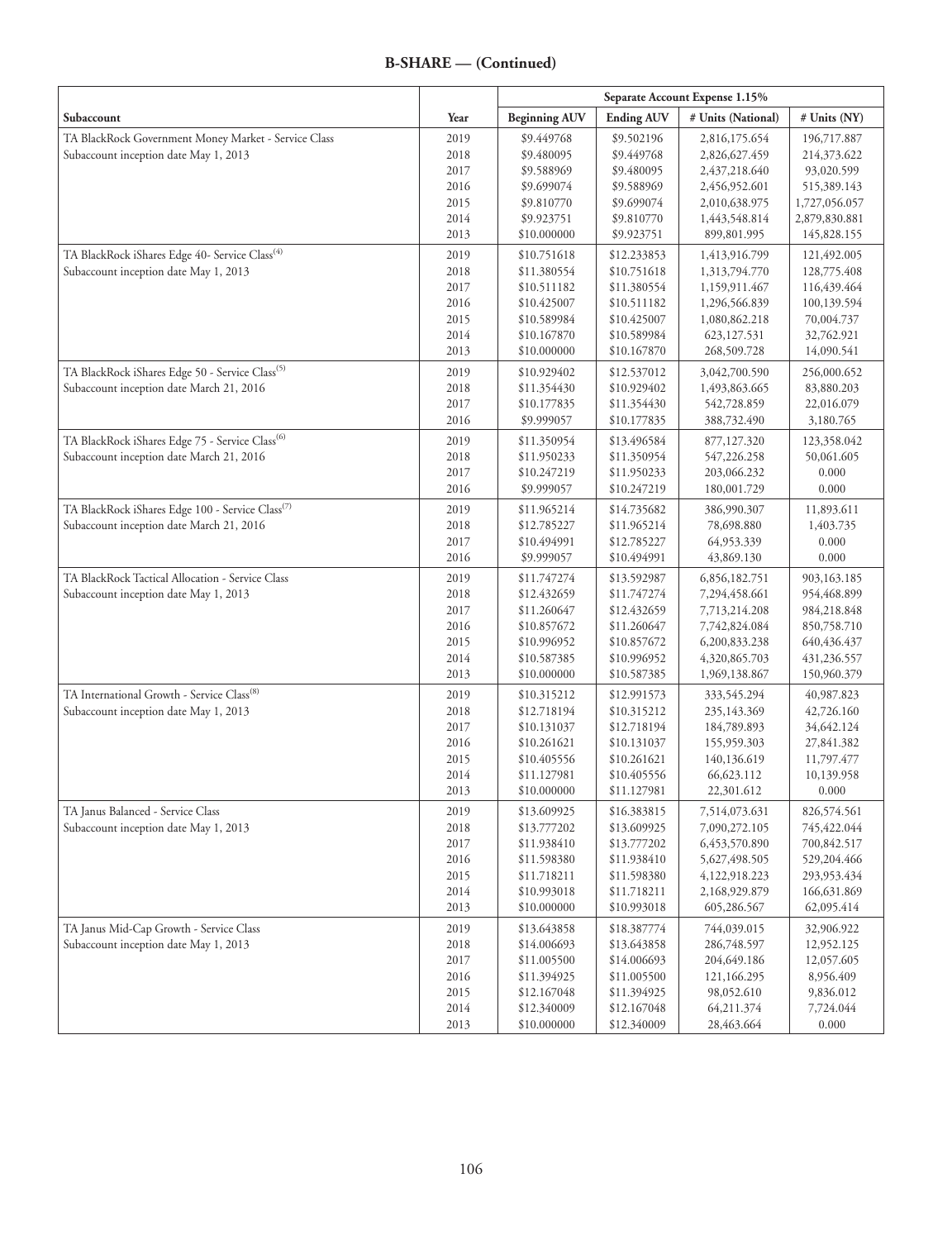| Subaccount                                                     | Year         | <b>Beginning AUV</b>       | <b>Ending AUV</b>          | # Units (National)               | # Units (NY)                   |
|----------------------------------------------------------------|--------------|----------------------------|----------------------------|----------------------------------|--------------------------------|
| TA JPMorgan Asset Allocation - Conservative - Service Class    | 2019         | \$11.112818                | \$12.474237                | 3,587,795.830                    | 266,832.616                    |
| Subaccount inception date May 1, 2013                          | 2018         | \$11.744831                | \$11.112818                | 3,420,681.390                    | 243,501.115                    |
|                                                                | 2017         | \$10.554151                | \$11.744831                | 3,509,521.322                    | 245,002.589                    |
|                                                                | 2016         | \$10.235360                | \$10.554151                | 3,349,856.936                    | 248,346.991                    |
|                                                                | 2015         | \$10.580640                | \$10.235360                | 2,984,921.195                    | 177, 112. 121                  |
|                                                                | 2014         | \$10.498423                | \$10.580640                | 1,928,571.581                    | 107,274.427                    |
|                                                                | 2013         | \$10.000000                | \$10.498423                | 785,477.811                      | 13,158.362                     |
| TA JPMorgan Asset Allocation - Growth - Service Class          | 2019         | \$12.849411                | \$15.987614                | 361,993.527                      | 35,106.144                     |
| Subaccount inception date May 1, 2013                          | 2018         | \$14.557080                | \$12.849411                | 194,361.304                      | 23,846.406                     |
|                                                                | 2017         | \$11.839475                | \$14.557080                | 163,435.525                      | 16,953.812                     |
|                                                                | 2016         | \$11.317279                | \$11.839475                | 81,192.541                       | 10,602.006                     |
|                                                                | 2015         | \$11.695770                | \$11.317279                | 94,099.758                       | 7,185.573                      |
|                                                                | 2014         | \$11.549567                | \$11.695770                | 36,543.476                       | 1,571.040                      |
|                                                                | 2013         | \$10.000000                | \$11.549567                | 2,468.009                        | 5,258.281                      |
| TA JPMorgan Asset Allocation - Moderate Growth - Service Class | 2019         | \$12.299314                | \$14.564673                | 11,264,970.544                   | 662,174.561                    |
| Subaccount inception date May 1, 2013                          | 2018         | \$13.425178                | \$12.299314                | 11,595,711.062                   | 676,758.853                    |
|                                                                | 2017         | \$11.364591                | \$13.425178                | 10,944,980.751                   | 655,497.757                    |
|                                                                | 2016         | \$10.819148                | \$11.364591                | 9,047,990.197                    | 572,781.176                    |
|                                                                | 2015         | \$11.227145                | \$10.819148                | 7,018,551.500                    | 477,975.276                    |
|                                                                | 2014         | \$11.085692                | \$11.227145                | 4,197,855.111                    | 365,069.978                    |
|                                                                | 2013         | \$10.000000                | \$11.085692                | 1,507,985.665                    | 85,215.629                     |
| TA JPMorgan Asset Allocation - Moderate - Service Class        | 2019         | \$11.697206                | \$13.434181                | 28,013,568.643                   | 1,454,617.622                  |
| Subaccount inception date May 1, 2013                          | 2018         | \$12.502039                | \$11.697206                | 25,011,917.348                   | 1,372,648.352                  |
|                                                                | 2017         | \$10.890701                | \$12.502039                | 21,275,906.716                   | 1,287,145.736                  |
|                                                                | 2016         | \$10.466234                | \$10.890701                | 20,600,851.837                   | 1,314,864.912                  |
|                                                                | 2015<br>2014 | \$10.856149<br>\$10.702435 | \$10.466234<br>\$10.856149 | 19,562,323.435<br>16,886.380.920 | 1,229,185.209<br>1,106,523.523 |
|                                                                | 2013         | \$10.000000                | \$10.702435                | 5,462,160.802                    | 400,013.153                    |
| TA JPMorgan Core Bond - Service Class                          | 2019         | \$10.103708                | \$10.812645                | 2,021,328.395                    | 766,842.226                    |
| Subaccount inception date May 1, 2013                          | 2018         | \$10.230589                | \$10.103708                | 1,791,305.006                    | 246,180.294                    |
|                                                                | 2017         | \$10.006379                | \$10.230589                | 1,731,131.639                    | 212,450.655                    |
|                                                                | 2016         | \$9.917483                 | \$10.006379                | 1,712,205.303                    | 186,538.031                    |
|                                                                | 2015         | \$9.998717                 | \$9.917483                 | 1,210,251.369                    | 115,642.878                    |
|                                                                | 2014         | \$9.623381                 | \$9.998717                 | 655,763.289                      | 78,068.408                     |
|                                                                | 2013         | \$10.000000                | \$9.623381                 | 199,980.549                      | 5,642.241                      |
| TA JPMorgan Enhanced Index - Service Class                     | 2019         | \$15.890715                | \$20.529881                | 299,506.853                      | 16,504.634                     |
| Subaccount inception date May 1, 2013                          | 2018         | \$17.146612                | \$15.890715                | 158,243.703                      | 8,524.337                      |
|                                                                | 2017         | \$14.355718                | \$17.146612                | 133,747.154                      | 5,752.607                      |
|                                                                | 2016         | \$13.067996                | \$14.355718                | 105,740.003                      | 4,432.723                      |
|                                                                | 2015         | \$13.266196                | \$13.067996                | 70,126.307                       | 2,807.748                      |
|                                                                | 2014         | \$11.774789                | \$13.266196                | 40,675.593                       | 663.236                        |
|                                                                | 2013         | \$10.000000                | \$11.774789                | 20,179.528                       | 0.000                          |
| TA JPMorgan International Moderate Growth - Service Class      | 2019         | \$10.518792                | \$12.229536                | 3, 201, 271. 583                 | 232,352.399                    |
| Subaccount inception date May 1, 2013                          | 2018         | \$12.079938                | \$10.518792                | 3,491,680.387                    | 275,515.743                    |
|                                                                | 2017         | \$10.059488                | \$12.079938                | 3,254,401.548                    | 265,916.412                    |
|                                                                | 2016<br>2015 | \$10.067158<br>\$10.379348 | \$10.059488<br>\$10.067158 | 2,765,579.377                    | 246,354.672<br>218,118.771     |
|                                                                | 2014         | \$10.582852                | \$10.379348                | 2,481,388.175<br>1,482,653.871   | 166,273.306                    |
|                                                                | 2013         | \$10.000000                | \$10.582852                | 545,902.099                      | 46,261.476                     |
| TA JPMorgan Mid Cap Value - Service Class                      | 2019         | \$13.974585                | \$17.405954                | 475,520.154                      | 111,636.915                    |
| Subaccount inception date May 1, 2013                          | 2018         | \$16.082330                | \$13.974585                | 255,590.631                      | 20,946.852                     |
|                                                                | 2017         | \$14.372441                | \$16.082330                | 193,800.939                      | 21,878.819                     |
|                                                                | 2016         | \$12.721939                | \$14.372441                | 145,199.336                      | 22,528.118                     |
|                                                                | 2015         | \$13.258726                | \$12.721939                | 88,619.657                       | 14,411.224                     |
|                                                                | 2014         | \$11.663974                | \$13.258726                | 60,493.765                       | 6,344.237                      |
|                                                                | 2013         | \$10.000000                | \$11.663974                | 31,965.230                       | 6,129.223                      |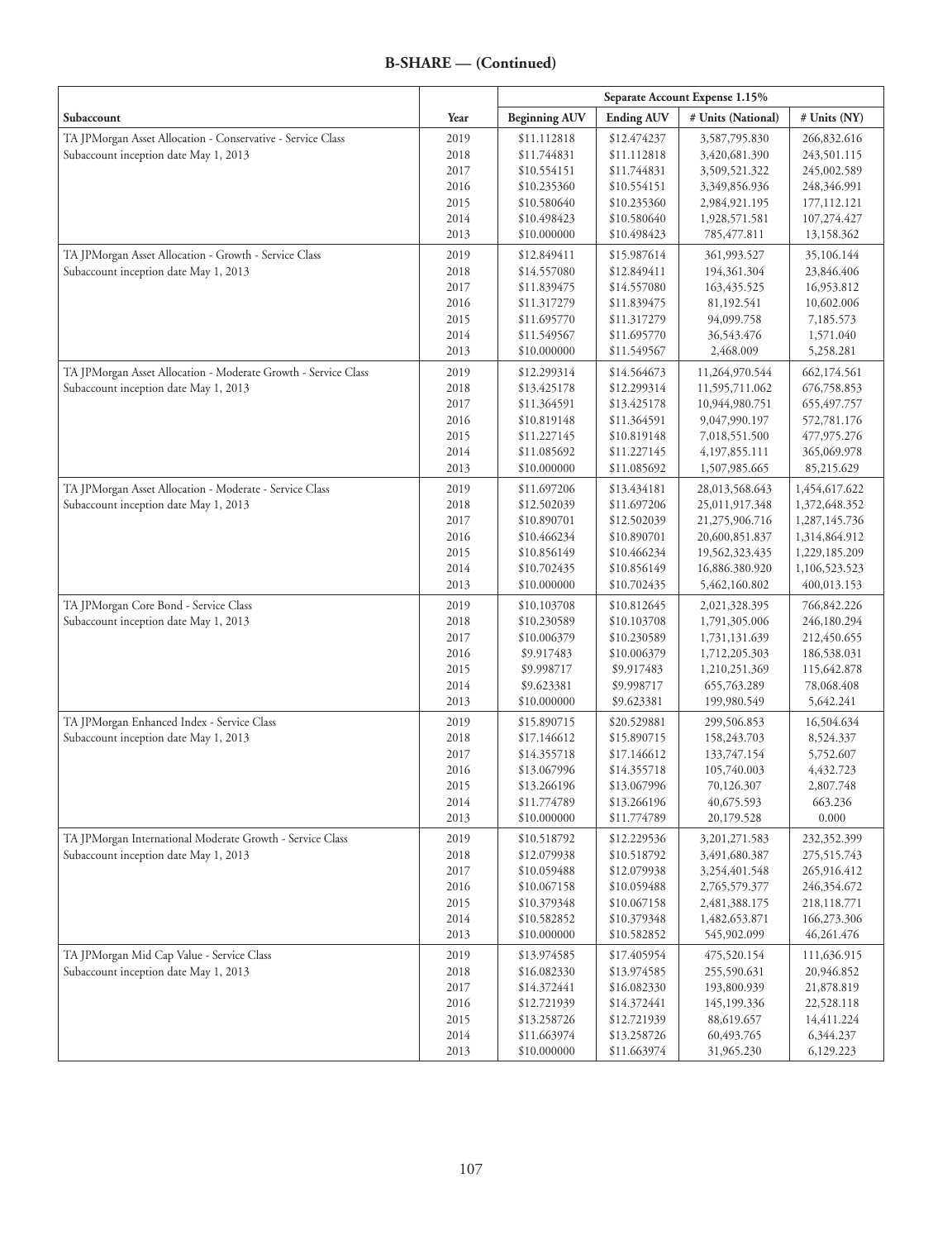|                                                             |      | Separate Account Expense 1.15% |                   |                    |                  |
|-------------------------------------------------------------|------|--------------------------------|-------------------|--------------------|------------------|
| Subaccount                                                  | Year | <b>Beginning AUV</b>           | <b>Ending AUV</b> | # Units (National) | # Units (NY)     |
| TA JPMorgan Tactical Allocation - Service Class             | 2019 | \$11.056189                    | \$12.231902       | 8,812,306.614      | 641,350.400      |
| Subaccount inception date May 1, 2013                       | 2018 | \$11.552910                    | \$11.056189       | 8,820,040.201      | 632,793.511      |
|                                                             | 2017 | \$10.770135                    | \$11.552910       | 8,984,307.211      | 662, 491. 745    |
|                                                             | 2016 | \$10.456119                    | \$10.770135       | 9,385,638.157      | 643,280.579      |
|                                                             | 2015 | \$10.619703                    | \$10.456119       | 7,927,091.042      | 522,078.436      |
|                                                             | 2014 | \$10.107747                    | \$10.619703       | 4,822,103.114      | 357,122.600      |
|                                                             | 2013 | \$10.000000                    | \$10.107747       | 1,755,876.651      | 83,305.130       |
| TA Legg Mason Dynamic Allocation - Balanced - Service Class | 2019 | \$10.977505                    | \$12.595045       | 11,211,183.384     | 601,760.108      |
| Subaccount inception date May 1, 2013                       | 2018 | \$11.485905                    | \$10.977505       | 11,525,574.113     | 655,532.980      |
|                                                             | 2017 | \$10.517546                    | \$11.485905       | 11,950,678.423     | 695,820.301      |
|                                                             | 2016 | \$10.710585                    | \$10.517546       | 12,807,077.887     | 746,852.539      |
|                                                             | 2015 | \$11.064219                    | \$10.710585       | 11,210,930.239     | 757,872.315      |
|                                                             | 2014 | \$10.317071                    | \$11.064219       | 5,553,032.401      | 428,082.204      |
|                                                             | 2013 | \$10.000000                    | \$10.317071       | 1,731,470.954      | 170,898.767      |
| TA Legg Mason Dynamic Allocation - Growth - Service Class   | 2019 | \$11.369350                    | \$13.130692       | 4,040,190.096      | 453, 483. 503    |
| Subaccount inception date May 1, 2013                       | 2018 | \$12.072850                    | \$11.369350       | 4,292,261.477      | 464,720.673      |
|                                                             | 2017 | \$10.787335                    | \$12.072850       | 4,562,478.889      | 495,914.557      |
|                                                             | 2016 | \$11.020711                    | \$10.787335       | 4,902,835.025      | 553,370.880      |
|                                                             | 2015 | \$11.486977                    | \$11.020711       | 4,432,074.260      | 453,444.882      |
|                                                             | 2014 | \$10.741367                    | \$11.486977       | 1,630,313.399      | 222,144.139      |
|                                                             | 2013 | \$10.000000                    | \$10.741367       | 534,123.874        | 68,654.884       |
| TA Levin Large Cap Value - Service Class                    | 2019 | \$8.976821                     | \$10.382588       | 160,588.420        | 7,693.775        |
| Subaccount inception date May 1, 2018                       | 2018 | \$9.969864                     | \$8.976821        | 5,555.452          | 17.261           |
| TA Madison Diversified Income - Service Class               | 2019 | \$11.897505                    | \$13.518879       | 2,322,600.061      | 59,413.424       |
| Subaccount inception date June 1, 2017                      | 2018 | \$12,127279                    | \$11.897505       | 1,845,229.531      | 18,748.593       |
|                                                             | 2017 | \$11.576938                    | \$12.127279       | 1,340,325.844      | 10,933.462       |
| TA Managed Risk - Balanced ETF - Service Class              | 2019 | \$11.439829                    | \$13.078504       | 40,186,352.774     | 3,073,834.515    |
| Subaccount inception date May 1, 2013                       | 2018 | \$12.124074                    | \$11.439829       | 41,973,076.451     | 3,217,683.031    |
|                                                             | 2017 | \$10.811064                    | \$12.124074       | 43,320,969.175     | 3,262,583.334    |
|                                                             | 2016 | \$10.540233                    | \$10.811064       | 44,299,421.242     | 3,206,106.038    |
|                                                             | 2015 | \$10.854242                    | \$10.540233       | 42,570,168.409     | 2,953,601.177    |
|                                                             | 2014 | \$10.502044                    | \$10.854242       | 29,511,848.402     | 1,824,512.810    |
|                                                             | 2013 | \$10.000000                    | \$10.502044       | 8,825,054.935      | 372,941.020      |
| TA Managed Risk - Conservative ETF - Service Class          | 2019 | \$11.270342                    | \$12.499710       | 4,082,948.339      | 432,105.682      |
| Subaccount inception date May 1, 2013                       | 2018 | \$11.826673                    | \$11.270342       | 4,300,812.920      | 434,666.576      |
|                                                             | 2017 | \$10.774463                    | \$11.826673       | 4,408,579.201      | 498,804.300      |
|                                                             | 2016 | \$10.471975                    | \$10.774463       | 4,450,403.887      | 491,911.299      |
|                                                             | 2015 | \$10.666439                    | \$10.471975       | 3,706,354.630      | 379,923.921      |
|                                                             | 2014 | \$10.252434                    | \$10.666439       | 2,724,971.946      | 181,285.657      |
|                                                             | 2013 | \$10.000000                    | \$10.252434       | 875,220.175        | 29,954.334       |
| TA Managed Risk - Growth ETF - Service Class                | 2019 | \$11.977216                    | \$14.138433       | 14,241,488.007     | 4,383,031.913    |
| Subaccount inception date May 1, 2013                       | 2018 | \$13.050725                    | \$11.977216       | 14,963,453.526     | 4, 431, 073. 877 |
|                                                             | 2017 | \$11.142987                    | \$13.050725       | 15,551,526.338     | 4,455,479.793    |
|                                                             | 2016 | \$10.768739                    | \$11.142987       | 15,255,311.801     | 4,405,868.528    |
|                                                             | 2015 | \$11.290100                    | \$10.768739       | 14,979,142.999     | 3,221,577.455    |
|                                                             | 2014 | \$10.984499                    | \$11.290100       | 10,727,843.524     | 1,422,137.997    |
|                                                             | 2013 | \$10.000000                    | \$10.984499       | 3,424,842.904      | 312,077.531      |
| TA Market Participation Strategy - Service Class            | 2019 | \$12.080245                    | \$14.161002       | 3,449,252.684      | 200,891.827      |
| Subaccount inception date May 1, 2013                       | 2018 | \$12.563616                    | \$12.080245       | 3,807,675.652      | 211,873.643      |
|                                                             | 2017 | \$11.470549                    | \$12.563616       | 4,041,185.565      | 245,326.716      |
|                                                             | 2016 | \$11.139325                    | \$11.470549       | 4,542,652.112      | 248,371.369      |
|                                                             | 2015 | \$11.645646                    | \$11.139325       | 4,503,750.020      | 234,967.166      |
|                                                             | 2014 | \$10.903208                    | \$11.645646       | 3,695,013.317      | 212,258.917      |
|                                                             | 2013 | \$10.000000                    | \$10.903208       | 992,195.452        | 106,705.872      |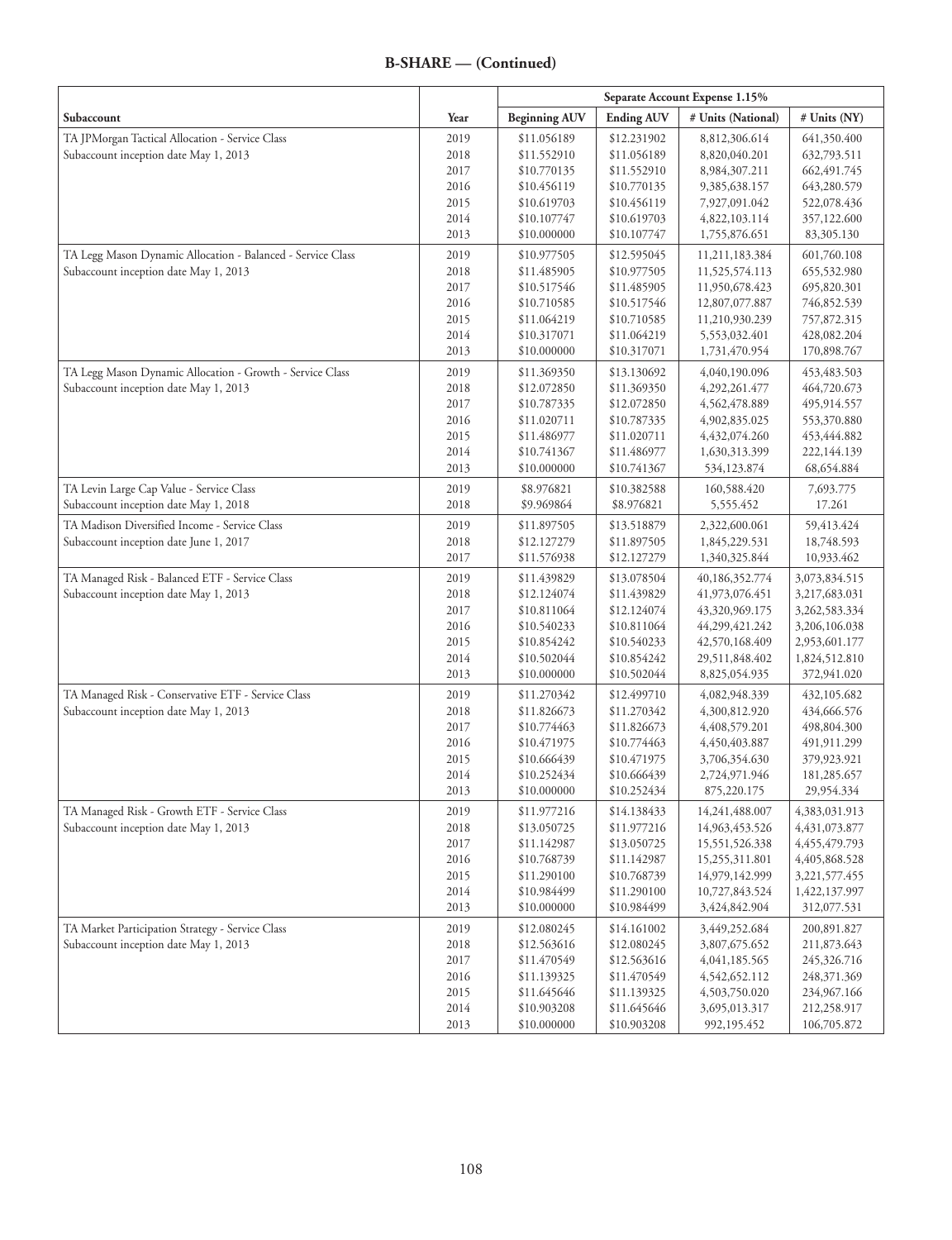| <b>Ending AUV</b><br># Units (National)<br>Subaccount<br>Year<br><b>Beginning AUV</b><br># Units (NY)<br>TA Morgan Stanley Capital Growth - Service Class <sup>(9)</sup><br>2019<br>67,179.673<br>\$22.607969<br>\$27.595173<br>1,124,766.473<br>Subaccount inception date May 1, 2013<br>2018<br>\$21.488070<br>\$22.607969<br>197,068.404<br>7,902.653<br>2017<br>\$15.171617<br>\$21.488070<br>124,873.614<br>8,516.485<br>2016<br>\$15.740648<br>\$15.171617<br>100,597.238<br>8,250.140<br>2015<br>\$15.740648<br>5,912.973<br>\$14.286806<br>52,384.127<br>2014<br>\$13.661415<br>\$14.286806<br>3,776.684<br>37,151.629<br>2013<br>\$10.000000<br>\$13.661415<br>17,726.290<br>1,728.342<br>TA Morgan Stanley Global Allocation - Service Class <sup>(10)</sup><br>2019<br>\$12.971275<br>405,936.264<br>\$11.134129<br>4,139,585.691<br>Subaccount inception date May 1, 2013<br>382,499.7432<br>2018<br>\$12.192691<br>\$11.134129<br>4,427,923.003<br>2017<br>\$10.867088<br>\$12.192691<br>4,482,156.633<br>344,653.731<br>2016<br>\$10.513098<br>\$10.867088<br>249, 427.097<br>3,129,968.395<br>2015<br>\$10.766844<br>\$10.513098<br>61,131.146<br>810,460.597<br>2014<br>\$10.714003<br>\$10.766844<br>108,638.151<br>19,450.547<br>2013<br>\$10.000000<br>\$10.714003<br>13,264.757<br>32,497.068<br>TA Morgan Stanley Global Allocation Managed Risk - Balanced - Service<br>2019<br>\$9.523349<br>\$10.799251<br>4,589,132.057<br>Class <sup>(11)</sup><br>2018<br>\$10.444947<br>\$9.523349<br>3,861,812.717<br>Subaccount inception date November 10, 2014<br>2017<br>\$9.390991<br>\$10.444947<br>2,866,590.117<br>2016<br>\$9.464171<br>\$9.390991<br>2,448,449.410<br>2015<br>\$9.913106<br>\$9.464171<br>1,453,971.420<br>N/A<br>2014<br>\$9.999055<br>\$9.913106<br>76,379.514<br>TA Morgan Stanley Global Allocation Managed Risk - Balanced - Service<br>342,982.857<br>2019<br>\$9.523349<br>\$10.799251<br>Class <sup>(11)</sup><br>2018<br>\$10.444947<br>\$9.523349<br>261,317.666<br>Subaccount inception date May 1, 2015<br>138,707.744<br>2017<br>\$9.390991<br>\$10.444947<br>2016<br>\$9.464171<br>\$9.390991<br>115,675.498<br>2015<br>\$9.464171<br>N/A<br>82,475.437<br>\$10.263258<br>TA MSCI EAFE Index - Service Class <sup>(3)(12)</sup><br>2019<br>\$9.356901<br>\$11.184900<br>317,533.500<br>13,298.036<br>Subaccount inception date May 1, 2017<br>2018<br>\$11.053172<br>\$9.356901<br>83,922.555<br>867.438<br>2017<br>\$9.998932<br>\$11.053172<br>67,036.481<br>336.353<br>TA Multi-Managed Balanced - Service Class<br>\$16.043864<br>2019<br>\$13.358009<br>1,907,647.288<br>1,942,455.859<br>Subaccount inception date May 1, 2013<br>2018<br>\$14.062241<br>\$13.358009<br>8,082,557.605<br>1,942,455.859<br>2017<br>\$12.497609<br>\$14.062241<br>8,266,653.980<br>1,892,914.028<br>2016<br>\$11.744808<br>\$12.497609<br>1,600,191.410<br>6,011,438.332<br>2015<br>\$11.888160<br>\$11.744808<br>25,697.618<br>613,810.316<br>2014<br>\$10.883184<br>\$11.888160<br>31,679.289<br>3,915.953<br>2013<br>\$10.000000<br>\$10.883184<br>12,212.154<br>0.000<br>TA PIMCO Tactical - Balanced - Service Class<br>2019<br>\$11.404905<br>\$13.492802<br>375,142.944<br>5,482,331.743<br>Subaccount inception date May 1, 2013<br>2018<br>\$12.397603<br>\$11.404905<br>372,310.528<br>5,828,468.015<br>2017<br>\$11.193211<br>\$12.397603<br>344,966.940<br>6, 193, 648. 375<br>2016<br>\$10.744289<br>362,355.290<br>\$11.193211<br>6,240,137.037<br>2015<br>\$10.744289<br>5,660,737.074<br>312,740.979<br>\$11.152500<br>2014<br>\$10.462191<br>\$11.152500<br>4,624,225.559<br>217,229.054<br>2013<br>\$10.000000<br>\$10.462191<br>1,463,697.677<br>85,934.688<br>TA PIMCO Tactical - Conservative - Service Class<br>2019<br>\$11.259193<br>\$13.085606<br>203,657.074<br>2,752,545.349<br>Subaccount inception date May 1, 2013<br>2018<br>\$12.008215<br>\$11.259193<br>2,789,616.154<br>174,813.748<br>2017<br>197,295.594<br>\$11.003018<br>\$12.008215<br>3,026,916.356<br>2016<br>\$10.602192<br>\$11.003018<br>3,000,803.860<br>163,296.900<br>2015<br>\$10.952289<br>\$10.602192<br>2,187,278.834<br>107,219.573<br>2014<br>\$10.190054<br>\$10.952289<br>828,513.026<br>55,915.691<br>2013<br>\$10.000000<br>\$10.190054<br>32,849.994<br>318,136.507<br>TA PIMCO Tactical - Growth - Service Class<br>2019<br>\$11.663948<br>\$14.016058<br>2,971,823.472<br>396,721.969<br>Subaccount inception date May 1, 2013<br>2018<br>\$12.781448<br>\$11.663948<br>406,367.949<br>3,036,080.606<br>\$12.781448<br>2017<br>\$11.259471<br>3,193,268.190<br>412,626.456<br>2016<br>\$10.860289<br>\$11.259471<br>369,246.132<br>2,958,312.185<br>2015<br>\$11.379196<br>\$10.860289<br>299,063.857<br>2,104,820.788<br>2014<br>\$10.819034<br>\$11.379196<br>150,111.168<br>1,025,743.646<br>2013<br>\$10.000000<br>\$10.819034<br>52,959.279<br>399,652.809 |  | Separate Account Expense 1.15% |  |  |  |
|------------------------------------------------------------------------------------------------------------------------------------------------------------------------------------------------------------------------------------------------------------------------------------------------------------------------------------------------------------------------------------------------------------------------------------------------------------------------------------------------------------------------------------------------------------------------------------------------------------------------------------------------------------------------------------------------------------------------------------------------------------------------------------------------------------------------------------------------------------------------------------------------------------------------------------------------------------------------------------------------------------------------------------------------------------------------------------------------------------------------------------------------------------------------------------------------------------------------------------------------------------------------------------------------------------------------------------------------------------------------------------------------------------------------------------------------------------------------------------------------------------------------------------------------------------------------------------------------------------------------------------------------------------------------------------------------------------------------------------------------------------------------------------------------------------------------------------------------------------------------------------------------------------------------------------------------------------------------------------------------------------------------------------------------------------------------------------------------------------------------------------------------------------------------------------------------------------------------------------------------------------------------------------------------------------------------------------------------------------------------------------------------------------------------------------------------------------------------------------------------------------------------------------------------------------------------------------------------------------------------------------------------------------------------------------------------------------------------------------------------------------------------------------------------------------------------------------------------------------------------------------------------------------------------------------------------------------------------------------------------------------------------------------------------------------------------------------------------------------------------------------------------------------------------------------------------------------------------------------------------------------------------------------------------------------------------------------------------------------------------------------------------------------------------------------------------------------------------------------------------------------------------------------------------------------------------------------------------------------------------------------------------------------------------------------------------------------------------------------------------------------------------------------------------------------------------------------------------------------------------------------------------------------------------------------------------------------------------------------------------------------------------------------------------------------------------------------------------------------------------------------------------------------------------------------------------------------------------------------------------------------------------------------------------------------------------------------------------------------------------------------------------------------------------------------------------------------------------------------------------------------------------------------------------------------------------------------------------------------------------------------------------------------------------------------------------------------------------------------------------------------------------------------------------------------------------------------------------------------------------------------------------------------------------|--|--------------------------------|--|--|--|
|                                                                                                                                                                                                                                                                                                                                                                                                                                                                                                                                                                                                                                                                                                                                                                                                                                                                                                                                                                                                                                                                                                                                                                                                                                                                                                                                                                                                                                                                                                                                                                                                                                                                                                                                                                                                                                                                                                                                                                                                                                                                                                                                                                                                                                                                                                                                                                                                                                                                                                                                                                                                                                                                                                                                                                                                                                                                                                                                                                                                                                                                                                                                                                                                                                                                                                                                                                                                                                                                                                                                                                                                                                                                                                                                                                                                                                                                                                                                                                                                                                                                                                                                                                                                                                                                                                                                                                                                                                                                                                                                                                                                                                                                                                                                                                                                                                                                                                                        |  |                                |  |  |  |
|                                                                                                                                                                                                                                                                                                                                                                                                                                                                                                                                                                                                                                                                                                                                                                                                                                                                                                                                                                                                                                                                                                                                                                                                                                                                                                                                                                                                                                                                                                                                                                                                                                                                                                                                                                                                                                                                                                                                                                                                                                                                                                                                                                                                                                                                                                                                                                                                                                                                                                                                                                                                                                                                                                                                                                                                                                                                                                                                                                                                                                                                                                                                                                                                                                                                                                                                                                                                                                                                                                                                                                                                                                                                                                                                                                                                                                                                                                                                                                                                                                                                                                                                                                                                                                                                                                                                                                                                                                                                                                                                                                                                                                                                                                                                                                                                                                                                                                                        |  |                                |  |  |  |
|                                                                                                                                                                                                                                                                                                                                                                                                                                                                                                                                                                                                                                                                                                                                                                                                                                                                                                                                                                                                                                                                                                                                                                                                                                                                                                                                                                                                                                                                                                                                                                                                                                                                                                                                                                                                                                                                                                                                                                                                                                                                                                                                                                                                                                                                                                                                                                                                                                                                                                                                                                                                                                                                                                                                                                                                                                                                                                                                                                                                                                                                                                                                                                                                                                                                                                                                                                                                                                                                                                                                                                                                                                                                                                                                                                                                                                                                                                                                                                                                                                                                                                                                                                                                                                                                                                                                                                                                                                                                                                                                                                                                                                                                                                                                                                                                                                                                                                                        |  |                                |  |  |  |
|                                                                                                                                                                                                                                                                                                                                                                                                                                                                                                                                                                                                                                                                                                                                                                                                                                                                                                                                                                                                                                                                                                                                                                                                                                                                                                                                                                                                                                                                                                                                                                                                                                                                                                                                                                                                                                                                                                                                                                                                                                                                                                                                                                                                                                                                                                                                                                                                                                                                                                                                                                                                                                                                                                                                                                                                                                                                                                                                                                                                                                                                                                                                                                                                                                                                                                                                                                                                                                                                                                                                                                                                                                                                                                                                                                                                                                                                                                                                                                                                                                                                                                                                                                                                                                                                                                                                                                                                                                                                                                                                                                                                                                                                                                                                                                                                                                                                                                                        |  |                                |  |  |  |
|                                                                                                                                                                                                                                                                                                                                                                                                                                                                                                                                                                                                                                                                                                                                                                                                                                                                                                                                                                                                                                                                                                                                                                                                                                                                                                                                                                                                                                                                                                                                                                                                                                                                                                                                                                                                                                                                                                                                                                                                                                                                                                                                                                                                                                                                                                                                                                                                                                                                                                                                                                                                                                                                                                                                                                                                                                                                                                                                                                                                                                                                                                                                                                                                                                                                                                                                                                                                                                                                                                                                                                                                                                                                                                                                                                                                                                                                                                                                                                                                                                                                                                                                                                                                                                                                                                                                                                                                                                                                                                                                                                                                                                                                                                                                                                                                                                                                                                                        |  |                                |  |  |  |
|                                                                                                                                                                                                                                                                                                                                                                                                                                                                                                                                                                                                                                                                                                                                                                                                                                                                                                                                                                                                                                                                                                                                                                                                                                                                                                                                                                                                                                                                                                                                                                                                                                                                                                                                                                                                                                                                                                                                                                                                                                                                                                                                                                                                                                                                                                                                                                                                                                                                                                                                                                                                                                                                                                                                                                                                                                                                                                                                                                                                                                                                                                                                                                                                                                                                                                                                                                                                                                                                                                                                                                                                                                                                                                                                                                                                                                                                                                                                                                                                                                                                                                                                                                                                                                                                                                                                                                                                                                                                                                                                                                                                                                                                                                                                                                                                                                                                                                                        |  |                                |  |  |  |
|                                                                                                                                                                                                                                                                                                                                                                                                                                                                                                                                                                                                                                                                                                                                                                                                                                                                                                                                                                                                                                                                                                                                                                                                                                                                                                                                                                                                                                                                                                                                                                                                                                                                                                                                                                                                                                                                                                                                                                                                                                                                                                                                                                                                                                                                                                                                                                                                                                                                                                                                                                                                                                                                                                                                                                                                                                                                                                                                                                                                                                                                                                                                                                                                                                                                                                                                                                                                                                                                                                                                                                                                                                                                                                                                                                                                                                                                                                                                                                                                                                                                                                                                                                                                                                                                                                                                                                                                                                                                                                                                                                                                                                                                                                                                                                                                                                                                                                                        |  |                                |  |  |  |
|                                                                                                                                                                                                                                                                                                                                                                                                                                                                                                                                                                                                                                                                                                                                                                                                                                                                                                                                                                                                                                                                                                                                                                                                                                                                                                                                                                                                                                                                                                                                                                                                                                                                                                                                                                                                                                                                                                                                                                                                                                                                                                                                                                                                                                                                                                                                                                                                                                                                                                                                                                                                                                                                                                                                                                                                                                                                                                                                                                                                                                                                                                                                                                                                                                                                                                                                                                                                                                                                                                                                                                                                                                                                                                                                                                                                                                                                                                                                                                                                                                                                                                                                                                                                                                                                                                                                                                                                                                                                                                                                                                                                                                                                                                                                                                                                                                                                                                                        |  |                                |  |  |  |
|                                                                                                                                                                                                                                                                                                                                                                                                                                                                                                                                                                                                                                                                                                                                                                                                                                                                                                                                                                                                                                                                                                                                                                                                                                                                                                                                                                                                                                                                                                                                                                                                                                                                                                                                                                                                                                                                                                                                                                                                                                                                                                                                                                                                                                                                                                                                                                                                                                                                                                                                                                                                                                                                                                                                                                                                                                                                                                                                                                                                                                                                                                                                                                                                                                                                                                                                                                                                                                                                                                                                                                                                                                                                                                                                                                                                                                                                                                                                                                                                                                                                                                                                                                                                                                                                                                                                                                                                                                                                                                                                                                                                                                                                                                                                                                                                                                                                                                                        |  |                                |  |  |  |
|                                                                                                                                                                                                                                                                                                                                                                                                                                                                                                                                                                                                                                                                                                                                                                                                                                                                                                                                                                                                                                                                                                                                                                                                                                                                                                                                                                                                                                                                                                                                                                                                                                                                                                                                                                                                                                                                                                                                                                                                                                                                                                                                                                                                                                                                                                                                                                                                                                                                                                                                                                                                                                                                                                                                                                                                                                                                                                                                                                                                                                                                                                                                                                                                                                                                                                                                                                                                                                                                                                                                                                                                                                                                                                                                                                                                                                                                                                                                                                                                                                                                                                                                                                                                                                                                                                                                                                                                                                                                                                                                                                                                                                                                                                                                                                                                                                                                                                                        |  |                                |  |  |  |
|                                                                                                                                                                                                                                                                                                                                                                                                                                                                                                                                                                                                                                                                                                                                                                                                                                                                                                                                                                                                                                                                                                                                                                                                                                                                                                                                                                                                                                                                                                                                                                                                                                                                                                                                                                                                                                                                                                                                                                                                                                                                                                                                                                                                                                                                                                                                                                                                                                                                                                                                                                                                                                                                                                                                                                                                                                                                                                                                                                                                                                                                                                                                                                                                                                                                                                                                                                                                                                                                                                                                                                                                                                                                                                                                                                                                                                                                                                                                                                                                                                                                                                                                                                                                                                                                                                                                                                                                                                                                                                                                                                                                                                                                                                                                                                                                                                                                                                                        |  |                                |  |  |  |
|                                                                                                                                                                                                                                                                                                                                                                                                                                                                                                                                                                                                                                                                                                                                                                                                                                                                                                                                                                                                                                                                                                                                                                                                                                                                                                                                                                                                                                                                                                                                                                                                                                                                                                                                                                                                                                                                                                                                                                                                                                                                                                                                                                                                                                                                                                                                                                                                                                                                                                                                                                                                                                                                                                                                                                                                                                                                                                                                                                                                                                                                                                                                                                                                                                                                                                                                                                                                                                                                                                                                                                                                                                                                                                                                                                                                                                                                                                                                                                                                                                                                                                                                                                                                                                                                                                                                                                                                                                                                                                                                                                                                                                                                                                                                                                                                                                                                                                                        |  |                                |  |  |  |
|                                                                                                                                                                                                                                                                                                                                                                                                                                                                                                                                                                                                                                                                                                                                                                                                                                                                                                                                                                                                                                                                                                                                                                                                                                                                                                                                                                                                                                                                                                                                                                                                                                                                                                                                                                                                                                                                                                                                                                                                                                                                                                                                                                                                                                                                                                                                                                                                                                                                                                                                                                                                                                                                                                                                                                                                                                                                                                                                                                                                                                                                                                                                                                                                                                                                                                                                                                                                                                                                                                                                                                                                                                                                                                                                                                                                                                                                                                                                                                                                                                                                                                                                                                                                                                                                                                                                                                                                                                                                                                                                                                                                                                                                                                                                                                                                                                                                                                                        |  |                                |  |  |  |
|                                                                                                                                                                                                                                                                                                                                                                                                                                                                                                                                                                                                                                                                                                                                                                                                                                                                                                                                                                                                                                                                                                                                                                                                                                                                                                                                                                                                                                                                                                                                                                                                                                                                                                                                                                                                                                                                                                                                                                                                                                                                                                                                                                                                                                                                                                                                                                                                                                                                                                                                                                                                                                                                                                                                                                                                                                                                                                                                                                                                                                                                                                                                                                                                                                                                                                                                                                                                                                                                                                                                                                                                                                                                                                                                                                                                                                                                                                                                                                                                                                                                                                                                                                                                                                                                                                                                                                                                                                                                                                                                                                                                                                                                                                                                                                                                                                                                                                                        |  |                                |  |  |  |
|                                                                                                                                                                                                                                                                                                                                                                                                                                                                                                                                                                                                                                                                                                                                                                                                                                                                                                                                                                                                                                                                                                                                                                                                                                                                                                                                                                                                                                                                                                                                                                                                                                                                                                                                                                                                                                                                                                                                                                                                                                                                                                                                                                                                                                                                                                                                                                                                                                                                                                                                                                                                                                                                                                                                                                                                                                                                                                                                                                                                                                                                                                                                                                                                                                                                                                                                                                                                                                                                                                                                                                                                                                                                                                                                                                                                                                                                                                                                                                                                                                                                                                                                                                                                                                                                                                                                                                                                                                                                                                                                                                                                                                                                                                                                                                                                                                                                                                                        |  |                                |  |  |  |
|                                                                                                                                                                                                                                                                                                                                                                                                                                                                                                                                                                                                                                                                                                                                                                                                                                                                                                                                                                                                                                                                                                                                                                                                                                                                                                                                                                                                                                                                                                                                                                                                                                                                                                                                                                                                                                                                                                                                                                                                                                                                                                                                                                                                                                                                                                                                                                                                                                                                                                                                                                                                                                                                                                                                                                                                                                                                                                                                                                                                                                                                                                                                                                                                                                                                                                                                                                                                                                                                                                                                                                                                                                                                                                                                                                                                                                                                                                                                                                                                                                                                                                                                                                                                                                                                                                                                                                                                                                                                                                                                                                                                                                                                                                                                                                                                                                                                                                                        |  |                                |  |  |  |
|                                                                                                                                                                                                                                                                                                                                                                                                                                                                                                                                                                                                                                                                                                                                                                                                                                                                                                                                                                                                                                                                                                                                                                                                                                                                                                                                                                                                                                                                                                                                                                                                                                                                                                                                                                                                                                                                                                                                                                                                                                                                                                                                                                                                                                                                                                                                                                                                                                                                                                                                                                                                                                                                                                                                                                                                                                                                                                                                                                                                                                                                                                                                                                                                                                                                                                                                                                                                                                                                                                                                                                                                                                                                                                                                                                                                                                                                                                                                                                                                                                                                                                                                                                                                                                                                                                                                                                                                                                                                                                                                                                                                                                                                                                                                                                                                                                                                                                                        |  |                                |  |  |  |
|                                                                                                                                                                                                                                                                                                                                                                                                                                                                                                                                                                                                                                                                                                                                                                                                                                                                                                                                                                                                                                                                                                                                                                                                                                                                                                                                                                                                                                                                                                                                                                                                                                                                                                                                                                                                                                                                                                                                                                                                                                                                                                                                                                                                                                                                                                                                                                                                                                                                                                                                                                                                                                                                                                                                                                                                                                                                                                                                                                                                                                                                                                                                                                                                                                                                                                                                                                                                                                                                                                                                                                                                                                                                                                                                                                                                                                                                                                                                                                                                                                                                                                                                                                                                                                                                                                                                                                                                                                                                                                                                                                                                                                                                                                                                                                                                                                                                                                                        |  |                                |  |  |  |
|                                                                                                                                                                                                                                                                                                                                                                                                                                                                                                                                                                                                                                                                                                                                                                                                                                                                                                                                                                                                                                                                                                                                                                                                                                                                                                                                                                                                                                                                                                                                                                                                                                                                                                                                                                                                                                                                                                                                                                                                                                                                                                                                                                                                                                                                                                                                                                                                                                                                                                                                                                                                                                                                                                                                                                                                                                                                                                                                                                                                                                                                                                                                                                                                                                                                                                                                                                                                                                                                                                                                                                                                                                                                                                                                                                                                                                                                                                                                                                                                                                                                                                                                                                                                                                                                                                                                                                                                                                                                                                                                                                                                                                                                                                                                                                                                                                                                                                                        |  |                                |  |  |  |
|                                                                                                                                                                                                                                                                                                                                                                                                                                                                                                                                                                                                                                                                                                                                                                                                                                                                                                                                                                                                                                                                                                                                                                                                                                                                                                                                                                                                                                                                                                                                                                                                                                                                                                                                                                                                                                                                                                                                                                                                                                                                                                                                                                                                                                                                                                                                                                                                                                                                                                                                                                                                                                                                                                                                                                                                                                                                                                                                                                                                                                                                                                                                                                                                                                                                                                                                                                                                                                                                                                                                                                                                                                                                                                                                                                                                                                                                                                                                                                                                                                                                                                                                                                                                                                                                                                                                                                                                                                                                                                                                                                                                                                                                                                                                                                                                                                                                                                                        |  |                                |  |  |  |
|                                                                                                                                                                                                                                                                                                                                                                                                                                                                                                                                                                                                                                                                                                                                                                                                                                                                                                                                                                                                                                                                                                                                                                                                                                                                                                                                                                                                                                                                                                                                                                                                                                                                                                                                                                                                                                                                                                                                                                                                                                                                                                                                                                                                                                                                                                                                                                                                                                                                                                                                                                                                                                                                                                                                                                                                                                                                                                                                                                                                                                                                                                                                                                                                                                                                                                                                                                                                                                                                                                                                                                                                                                                                                                                                                                                                                                                                                                                                                                                                                                                                                                                                                                                                                                                                                                                                                                                                                                                                                                                                                                                                                                                                                                                                                                                                                                                                                                                        |  |                                |  |  |  |
|                                                                                                                                                                                                                                                                                                                                                                                                                                                                                                                                                                                                                                                                                                                                                                                                                                                                                                                                                                                                                                                                                                                                                                                                                                                                                                                                                                                                                                                                                                                                                                                                                                                                                                                                                                                                                                                                                                                                                                                                                                                                                                                                                                                                                                                                                                                                                                                                                                                                                                                                                                                                                                                                                                                                                                                                                                                                                                                                                                                                                                                                                                                                                                                                                                                                                                                                                                                                                                                                                                                                                                                                                                                                                                                                                                                                                                                                                                                                                                                                                                                                                                                                                                                                                                                                                                                                                                                                                                                                                                                                                                                                                                                                                                                                                                                                                                                                                                                        |  |                                |  |  |  |
|                                                                                                                                                                                                                                                                                                                                                                                                                                                                                                                                                                                                                                                                                                                                                                                                                                                                                                                                                                                                                                                                                                                                                                                                                                                                                                                                                                                                                                                                                                                                                                                                                                                                                                                                                                                                                                                                                                                                                                                                                                                                                                                                                                                                                                                                                                                                                                                                                                                                                                                                                                                                                                                                                                                                                                                                                                                                                                                                                                                                                                                                                                                                                                                                                                                                                                                                                                                                                                                                                                                                                                                                                                                                                                                                                                                                                                                                                                                                                                                                                                                                                                                                                                                                                                                                                                                                                                                                                                                                                                                                                                                                                                                                                                                                                                                                                                                                                                                        |  |                                |  |  |  |
|                                                                                                                                                                                                                                                                                                                                                                                                                                                                                                                                                                                                                                                                                                                                                                                                                                                                                                                                                                                                                                                                                                                                                                                                                                                                                                                                                                                                                                                                                                                                                                                                                                                                                                                                                                                                                                                                                                                                                                                                                                                                                                                                                                                                                                                                                                                                                                                                                                                                                                                                                                                                                                                                                                                                                                                                                                                                                                                                                                                                                                                                                                                                                                                                                                                                                                                                                                                                                                                                                                                                                                                                                                                                                                                                                                                                                                                                                                                                                                                                                                                                                                                                                                                                                                                                                                                                                                                                                                                                                                                                                                                                                                                                                                                                                                                                                                                                                                                        |  |                                |  |  |  |
|                                                                                                                                                                                                                                                                                                                                                                                                                                                                                                                                                                                                                                                                                                                                                                                                                                                                                                                                                                                                                                                                                                                                                                                                                                                                                                                                                                                                                                                                                                                                                                                                                                                                                                                                                                                                                                                                                                                                                                                                                                                                                                                                                                                                                                                                                                                                                                                                                                                                                                                                                                                                                                                                                                                                                                                                                                                                                                                                                                                                                                                                                                                                                                                                                                                                                                                                                                                                                                                                                                                                                                                                                                                                                                                                                                                                                                                                                                                                                                                                                                                                                                                                                                                                                                                                                                                                                                                                                                                                                                                                                                                                                                                                                                                                                                                                                                                                                                                        |  |                                |  |  |  |
|                                                                                                                                                                                                                                                                                                                                                                                                                                                                                                                                                                                                                                                                                                                                                                                                                                                                                                                                                                                                                                                                                                                                                                                                                                                                                                                                                                                                                                                                                                                                                                                                                                                                                                                                                                                                                                                                                                                                                                                                                                                                                                                                                                                                                                                                                                                                                                                                                                                                                                                                                                                                                                                                                                                                                                                                                                                                                                                                                                                                                                                                                                                                                                                                                                                                                                                                                                                                                                                                                                                                                                                                                                                                                                                                                                                                                                                                                                                                                                                                                                                                                                                                                                                                                                                                                                                                                                                                                                                                                                                                                                                                                                                                                                                                                                                                                                                                                                                        |  |                                |  |  |  |
|                                                                                                                                                                                                                                                                                                                                                                                                                                                                                                                                                                                                                                                                                                                                                                                                                                                                                                                                                                                                                                                                                                                                                                                                                                                                                                                                                                                                                                                                                                                                                                                                                                                                                                                                                                                                                                                                                                                                                                                                                                                                                                                                                                                                                                                                                                                                                                                                                                                                                                                                                                                                                                                                                                                                                                                                                                                                                                                                                                                                                                                                                                                                                                                                                                                                                                                                                                                                                                                                                                                                                                                                                                                                                                                                                                                                                                                                                                                                                                                                                                                                                                                                                                                                                                                                                                                                                                                                                                                                                                                                                                                                                                                                                                                                                                                                                                                                                                                        |  |                                |  |  |  |
|                                                                                                                                                                                                                                                                                                                                                                                                                                                                                                                                                                                                                                                                                                                                                                                                                                                                                                                                                                                                                                                                                                                                                                                                                                                                                                                                                                                                                                                                                                                                                                                                                                                                                                                                                                                                                                                                                                                                                                                                                                                                                                                                                                                                                                                                                                                                                                                                                                                                                                                                                                                                                                                                                                                                                                                                                                                                                                                                                                                                                                                                                                                                                                                                                                                                                                                                                                                                                                                                                                                                                                                                                                                                                                                                                                                                                                                                                                                                                                                                                                                                                                                                                                                                                                                                                                                                                                                                                                                                                                                                                                                                                                                                                                                                                                                                                                                                                                                        |  |                                |  |  |  |
|                                                                                                                                                                                                                                                                                                                                                                                                                                                                                                                                                                                                                                                                                                                                                                                                                                                                                                                                                                                                                                                                                                                                                                                                                                                                                                                                                                                                                                                                                                                                                                                                                                                                                                                                                                                                                                                                                                                                                                                                                                                                                                                                                                                                                                                                                                                                                                                                                                                                                                                                                                                                                                                                                                                                                                                                                                                                                                                                                                                                                                                                                                                                                                                                                                                                                                                                                                                                                                                                                                                                                                                                                                                                                                                                                                                                                                                                                                                                                                                                                                                                                                                                                                                                                                                                                                                                                                                                                                                                                                                                                                                                                                                                                                                                                                                                                                                                                                                        |  |                                |  |  |  |
|                                                                                                                                                                                                                                                                                                                                                                                                                                                                                                                                                                                                                                                                                                                                                                                                                                                                                                                                                                                                                                                                                                                                                                                                                                                                                                                                                                                                                                                                                                                                                                                                                                                                                                                                                                                                                                                                                                                                                                                                                                                                                                                                                                                                                                                                                                                                                                                                                                                                                                                                                                                                                                                                                                                                                                                                                                                                                                                                                                                                                                                                                                                                                                                                                                                                                                                                                                                                                                                                                                                                                                                                                                                                                                                                                                                                                                                                                                                                                                                                                                                                                                                                                                                                                                                                                                                                                                                                                                                                                                                                                                                                                                                                                                                                                                                                                                                                                                                        |  |                                |  |  |  |
|                                                                                                                                                                                                                                                                                                                                                                                                                                                                                                                                                                                                                                                                                                                                                                                                                                                                                                                                                                                                                                                                                                                                                                                                                                                                                                                                                                                                                                                                                                                                                                                                                                                                                                                                                                                                                                                                                                                                                                                                                                                                                                                                                                                                                                                                                                                                                                                                                                                                                                                                                                                                                                                                                                                                                                                                                                                                                                                                                                                                                                                                                                                                                                                                                                                                                                                                                                                                                                                                                                                                                                                                                                                                                                                                                                                                                                                                                                                                                                                                                                                                                                                                                                                                                                                                                                                                                                                                                                                                                                                                                                                                                                                                                                                                                                                                                                                                                                                        |  |                                |  |  |  |
|                                                                                                                                                                                                                                                                                                                                                                                                                                                                                                                                                                                                                                                                                                                                                                                                                                                                                                                                                                                                                                                                                                                                                                                                                                                                                                                                                                                                                                                                                                                                                                                                                                                                                                                                                                                                                                                                                                                                                                                                                                                                                                                                                                                                                                                                                                                                                                                                                                                                                                                                                                                                                                                                                                                                                                                                                                                                                                                                                                                                                                                                                                                                                                                                                                                                                                                                                                                                                                                                                                                                                                                                                                                                                                                                                                                                                                                                                                                                                                                                                                                                                                                                                                                                                                                                                                                                                                                                                                                                                                                                                                                                                                                                                                                                                                                                                                                                                                                        |  |                                |  |  |  |
|                                                                                                                                                                                                                                                                                                                                                                                                                                                                                                                                                                                                                                                                                                                                                                                                                                                                                                                                                                                                                                                                                                                                                                                                                                                                                                                                                                                                                                                                                                                                                                                                                                                                                                                                                                                                                                                                                                                                                                                                                                                                                                                                                                                                                                                                                                                                                                                                                                                                                                                                                                                                                                                                                                                                                                                                                                                                                                                                                                                                                                                                                                                                                                                                                                                                                                                                                                                                                                                                                                                                                                                                                                                                                                                                                                                                                                                                                                                                                                                                                                                                                                                                                                                                                                                                                                                                                                                                                                                                                                                                                                                                                                                                                                                                                                                                                                                                                                                        |  |                                |  |  |  |
|                                                                                                                                                                                                                                                                                                                                                                                                                                                                                                                                                                                                                                                                                                                                                                                                                                                                                                                                                                                                                                                                                                                                                                                                                                                                                                                                                                                                                                                                                                                                                                                                                                                                                                                                                                                                                                                                                                                                                                                                                                                                                                                                                                                                                                                                                                                                                                                                                                                                                                                                                                                                                                                                                                                                                                                                                                                                                                                                                                                                                                                                                                                                                                                                                                                                                                                                                                                                                                                                                                                                                                                                                                                                                                                                                                                                                                                                                                                                                                                                                                                                                                                                                                                                                                                                                                                                                                                                                                                                                                                                                                                                                                                                                                                                                                                                                                                                                                                        |  |                                |  |  |  |
|                                                                                                                                                                                                                                                                                                                                                                                                                                                                                                                                                                                                                                                                                                                                                                                                                                                                                                                                                                                                                                                                                                                                                                                                                                                                                                                                                                                                                                                                                                                                                                                                                                                                                                                                                                                                                                                                                                                                                                                                                                                                                                                                                                                                                                                                                                                                                                                                                                                                                                                                                                                                                                                                                                                                                                                                                                                                                                                                                                                                                                                                                                                                                                                                                                                                                                                                                                                                                                                                                                                                                                                                                                                                                                                                                                                                                                                                                                                                                                                                                                                                                                                                                                                                                                                                                                                                                                                                                                                                                                                                                                                                                                                                                                                                                                                                                                                                                                                        |  |                                |  |  |  |
|                                                                                                                                                                                                                                                                                                                                                                                                                                                                                                                                                                                                                                                                                                                                                                                                                                                                                                                                                                                                                                                                                                                                                                                                                                                                                                                                                                                                                                                                                                                                                                                                                                                                                                                                                                                                                                                                                                                                                                                                                                                                                                                                                                                                                                                                                                                                                                                                                                                                                                                                                                                                                                                                                                                                                                                                                                                                                                                                                                                                                                                                                                                                                                                                                                                                                                                                                                                                                                                                                                                                                                                                                                                                                                                                                                                                                                                                                                                                                                                                                                                                                                                                                                                                                                                                                                                                                                                                                                                                                                                                                                                                                                                                                                                                                                                                                                                                                                                        |  |                                |  |  |  |
|                                                                                                                                                                                                                                                                                                                                                                                                                                                                                                                                                                                                                                                                                                                                                                                                                                                                                                                                                                                                                                                                                                                                                                                                                                                                                                                                                                                                                                                                                                                                                                                                                                                                                                                                                                                                                                                                                                                                                                                                                                                                                                                                                                                                                                                                                                                                                                                                                                                                                                                                                                                                                                                                                                                                                                                                                                                                                                                                                                                                                                                                                                                                                                                                                                                                                                                                                                                                                                                                                                                                                                                                                                                                                                                                                                                                                                                                                                                                                                                                                                                                                                                                                                                                                                                                                                                                                                                                                                                                                                                                                                                                                                                                                                                                                                                                                                                                                                                        |  |                                |  |  |  |
|                                                                                                                                                                                                                                                                                                                                                                                                                                                                                                                                                                                                                                                                                                                                                                                                                                                                                                                                                                                                                                                                                                                                                                                                                                                                                                                                                                                                                                                                                                                                                                                                                                                                                                                                                                                                                                                                                                                                                                                                                                                                                                                                                                                                                                                                                                                                                                                                                                                                                                                                                                                                                                                                                                                                                                                                                                                                                                                                                                                                                                                                                                                                                                                                                                                                                                                                                                                                                                                                                                                                                                                                                                                                                                                                                                                                                                                                                                                                                                                                                                                                                                                                                                                                                                                                                                                                                                                                                                                                                                                                                                                                                                                                                                                                                                                                                                                                                                                        |  |                                |  |  |  |
|                                                                                                                                                                                                                                                                                                                                                                                                                                                                                                                                                                                                                                                                                                                                                                                                                                                                                                                                                                                                                                                                                                                                                                                                                                                                                                                                                                                                                                                                                                                                                                                                                                                                                                                                                                                                                                                                                                                                                                                                                                                                                                                                                                                                                                                                                                                                                                                                                                                                                                                                                                                                                                                                                                                                                                                                                                                                                                                                                                                                                                                                                                                                                                                                                                                                                                                                                                                                                                                                                                                                                                                                                                                                                                                                                                                                                                                                                                                                                                                                                                                                                                                                                                                                                                                                                                                                                                                                                                                                                                                                                                                                                                                                                                                                                                                                                                                                                                                        |  |                                |  |  |  |
|                                                                                                                                                                                                                                                                                                                                                                                                                                                                                                                                                                                                                                                                                                                                                                                                                                                                                                                                                                                                                                                                                                                                                                                                                                                                                                                                                                                                                                                                                                                                                                                                                                                                                                                                                                                                                                                                                                                                                                                                                                                                                                                                                                                                                                                                                                                                                                                                                                                                                                                                                                                                                                                                                                                                                                                                                                                                                                                                                                                                                                                                                                                                                                                                                                                                                                                                                                                                                                                                                                                                                                                                                                                                                                                                                                                                                                                                                                                                                                                                                                                                                                                                                                                                                                                                                                                                                                                                                                                                                                                                                                                                                                                                                                                                                                                                                                                                                                                        |  |                                |  |  |  |
|                                                                                                                                                                                                                                                                                                                                                                                                                                                                                                                                                                                                                                                                                                                                                                                                                                                                                                                                                                                                                                                                                                                                                                                                                                                                                                                                                                                                                                                                                                                                                                                                                                                                                                                                                                                                                                                                                                                                                                                                                                                                                                                                                                                                                                                                                                                                                                                                                                                                                                                                                                                                                                                                                                                                                                                                                                                                                                                                                                                                                                                                                                                                                                                                                                                                                                                                                                                                                                                                                                                                                                                                                                                                                                                                                                                                                                                                                                                                                                                                                                                                                                                                                                                                                                                                                                                                                                                                                                                                                                                                                                                                                                                                                                                                                                                                                                                                                                                        |  |                                |  |  |  |
|                                                                                                                                                                                                                                                                                                                                                                                                                                                                                                                                                                                                                                                                                                                                                                                                                                                                                                                                                                                                                                                                                                                                                                                                                                                                                                                                                                                                                                                                                                                                                                                                                                                                                                                                                                                                                                                                                                                                                                                                                                                                                                                                                                                                                                                                                                                                                                                                                                                                                                                                                                                                                                                                                                                                                                                                                                                                                                                                                                                                                                                                                                                                                                                                                                                                                                                                                                                                                                                                                                                                                                                                                                                                                                                                                                                                                                                                                                                                                                                                                                                                                                                                                                                                                                                                                                                                                                                                                                                                                                                                                                                                                                                                                                                                                                                                                                                                                                                        |  |                                |  |  |  |
|                                                                                                                                                                                                                                                                                                                                                                                                                                                                                                                                                                                                                                                                                                                                                                                                                                                                                                                                                                                                                                                                                                                                                                                                                                                                                                                                                                                                                                                                                                                                                                                                                                                                                                                                                                                                                                                                                                                                                                                                                                                                                                                                                                                                                                                                                                                                                                                                                                                                                                                                                                                                                                                                                                                                                                                                                                                                                                                                                                                                                                                                                                                                                                                                                                                                                                                                                                                                                                                                                                                                                                                                                                                                                                                                                                                                                                                                                                                                                                                                                                                                                                                                                                                                                                                                                                                                                                                                                                                                                                                                                                                                                                                                                                                                                                                                                                                                                                                        |  |                                |  |  |  |
|                                                                                                                                                                                                                                                                                                                                                                                                                                                                                                                                                                                                                                                                                                                                                                                                                                                                                                                                                                                                                                                                                                                                                                                                                                                                                                                                                                                                                                                                                                                                                                                                                                                                                                                                                                                                                                                                                                                                                                                                                                                                                                                                                                                                                                                                                                                                                                                                                                                                                                                                                                                                                                                                                                                                                                                                                                                                                                                                                                                                                                                                                                                                                                                                                                                                                                                                                                                                                                                                                                                                                                                                                                                                                                                                                                                                                                                                                                                                                                                                                                                                                                                                                                                                                                                                                                                                                                                                                                                                                                                                                                                                                                                                                                                                                                                                                                                                                                                        |  |                                |  |  |  |
|                                                                                                                                                                                                                                                                                                                                                                                                                                                                                                                                                                                                                                                                                                                                                                                                                                                                                                                                                                                                                                                                                                                                                                                                                                                                                                                                                                                                                                                                                                                                                                                                                                                                                                                                                                                                                                                                                                                                                                                                                                                                                                                                                                                                                                                                                                                                                                                                                                                                                                                                                                                                                                                                                                                                                                                                                                                                                                                                                                                                                                                                                                                                                                                                                                                                                                                                                                                                                                                                                                                                                                                                                                                                                                                                                                                                                                                                                                                                                                                                                                                                                                                                                                                                                                                                                                                                                                                                                                                                                                                                                                                                                                                                                                                                                                                                                                                                                                                        |  |                                |  |  |  |
|                                                                                                                                                                                                                                                                                                                                                                                                                                                                                                                                                                                                                                                                                                                                                                                                                                                                                                                                                                                                                                                                                                                                                                                                                                                                                                                                                                                                                                                                                                                                                                                                                                                                                                                                                                                                                                                                                                                                                                                                                                                                                                                                                                                                                                                                                                                                                                                                                                                                                                                                                                                                                                                                                                                                                                                                                                                                                                                                                                                                                                                                                                                                                                                                                                                                                                                                                                                                                                                                                                                                                                                                                                                                                                                                                                                                                                                                                                                                                                                                                                                                                                                                                                                                                                                                                                                                                                                                                                                                                                                                                                                                                                                                                                                                                                                                                                                                                                                        |  |                                |  |  |  |
|                                                                                                                                                                                                                                                                                                                                                                                                                                                                                                                                                                                                                                                                                                                                                                                                                                                                                                                                                                                                                                                                                                                                                                                                                                                                                                                                                                                                                                                                                                                                                                                                                                                                                                                                                                                                                                                                                                                                                                                                                                                                                                                                                                                                                                                                                                                                                                                                                                                                                                                                                                                                                                                                                                                                                                                                                                                                                                                                                                                                                                                                                                                                                                                                                                                                                                                                                                                                                                                                                                                                                                                                                                                                                                                                                                                                                                                                                                                                                                                                                                                                                                                                                                                                                                                                                                                                                                                                                                                                                                                                                                                                                                                                                                                                                                                                                                                                                                                        |  |                                |  |  |  |
|                                                                                                                                                                                                                                                                                                                                                                                                                                                                                                                                                                                                                                                                                                                                                                                                                                                                                                                                                                                                                                                                                                                                                                                                                                                                                                                                                                                                                                                                                                                                                                                                                                                                                                                                                                                                                                                                                                                                                                                                                                                                                                                                                                                                                                                                                                                                                                                                                                                                                                                                                                                                                                                                                                                                                                                                                                                                                                                                                                                                                                                                                                                                                                                                                                                                                                                                                                                                                                                                                                                                                                                                                                                                                                                                                                                                                                                                                                                                                                                                                                                                                                                                                                                                                                                                                                                                                                                                                                                                                                                                                                                                                                                                                                                                                                                                                                                                                                                        |  |                                |  |  |  |
|                                                                                                                                                                                                                                                                                                                                                                                                                                                                                                                                                                                                                                                                                                                                                                                                                                                                                                                                                                                                                                                                                                                                                                                                                                                                                                                                                                                                                                                                                                                                                                                                                                                                                                                                                                                                                                                                                                                                                                                                                                                                                                                                                                                                                                                                                                                                                                                                                                                                                                                                                                                                                                                                                                                                                                                                                                                                                                                                                                                                                                                                                                                                                                                                                                                                                                                                                                                                                                                                                                                                                                                                                                                                                                                                                                                                                                                                                                                                                                                                                                                                                                                                                                                                                                                                                                                                                                                                                                                                                                                                                                                                                                                                                                                                                                                                                                                                                                                        |  |                                |  |  |  |
|                                                                                                                                                                                                                                                                                                                                                                                                                                                                                                                                                                                                                                                                                                                                                                                                                                                                                                                                                                                                                                                                                                                                                                                                                                                                                                                                                                                                                                                                                                                                                                                                                                                                                                                                                                                                                                                                                                                                                                                                                                                                                                                                                                                                                                                                                                                                                                                                                                                                                                                                                                                                                                                                                                                                                                                                                                                                                                                                                                                                                                                                                                                                                                                                                                                                                                                                                                                                                                                                                                                                                                                                                                                                                                                                                                                                                                                                                                                                                                                                                                                                                                                                                                                                                                                                                                                                                                                                                                                                                                                                                                                                                                                                                                                                                                                                                                                                                                                        |  |                                |  |  |  |
|                                                                                                                                                                                                                                                                                                                                                                                                                                                                                                                                                                                                                                                                                                                                                                                                                                                                                                                                                                                                                                                                                                                                                                                                                                                                                                                                                                                                                                                                                                                                                                                                                                                                                                                                                                                                                                                                                                                                                                                                                                                                                                                                                                                                                                                                                                                                                                                                                                                                                                                                                                                                                                                                                                                                                                                                                                                                                                                                                                                                                                                                                                                                                                                                                                                                                                                                                                                                                                                                                                                                                                                                                                                                                                                                                                                                                                                                                                                                                                                                                                                                                                                                                                                                                                                                                                                                                                                                                                                                                                                                                                                                                                                                                                                                                                                                                                                                                                                        |  |                                |  |  |  |
|                                                                                                                                                                                                                                                                                                                                                                                                                                                                                                                                                                                                                                                                                                                                                                                                                                                                                                                                                                                                                                                                                                                                                                                                                                                                                                                                                                                                                                                                                                                                                                                                                                                                                                                                                                                                                                                                                                                                                                                                                                                                                                                                                                                                                                                                                                                                                                                                                                                                                                                                                                                                                                                                                                                                                                                                                                                                                                                                                                                                                                                                                                                                                                                                                                                                                                                                                                                                                                                                                                                                                                                                                                                                                                                                                                                                                                                                                                                                                                                                                                                                                                                                                                                                                                                                                                                                                                                                                                                                                                                                                                                                                                                                                                                                                                                                                                                                                                                        |  |                                |  |  |  |
|                                                                                                                                                                                                                                                                                                                                                                                                                                                                                                                                                                                                                                                                                                                                                                                                                                                                                                                                                                                                                                                                                                                                                                                                                                                                                                                                                                                                                                                                                                                                                                                                                                                                                                                                                                                                                                                                                                                                                                                                                                                                                                                                                                                                                                                                                                                                                                                                                                                                                                                                                                                                                                                                                                                                                                                                                                                                                                                                                                                                                                                                                                                                                                                                                                                                                                                                                                                                                                                                                                                                                                                                                                                                                                                                                                                                                                                                                                                                                                                                                                                                                                                                                                                                                                                                                                                                                                                                                                                                                                                                                                                                                                                                                                                                                                                                                                                                                                                        |  |                                |  |  |  |
|                                                                                                                                                                                                                                                                                                                                                                                                                                                                                                                                                                                                                                                                                                                                                                                                                                                                                                                                                                                                                                                                                                                                                                                                                                                                                                                                                                                                                                                                                                                                                                                                                                                                                                                                                                                                                                                                                                                                                                                                                                                                                                                                                                                                                                                                                                                                                                                                                                                                                                                                                                                                                                                                                                                                                                                                                                                                                                                                                                                                                                                                                                                                                                                                                                                                                                                                                                                                                                                                                                                                                                                                                                                                                                                                                                                                                                                                                                                                                                                                                                                                                                                                                                                                                                                                                                                                                                                                                                                                                                                                                                                                                                                                                                                                                                                                                                                                                                                        |  |                                |  |  |  |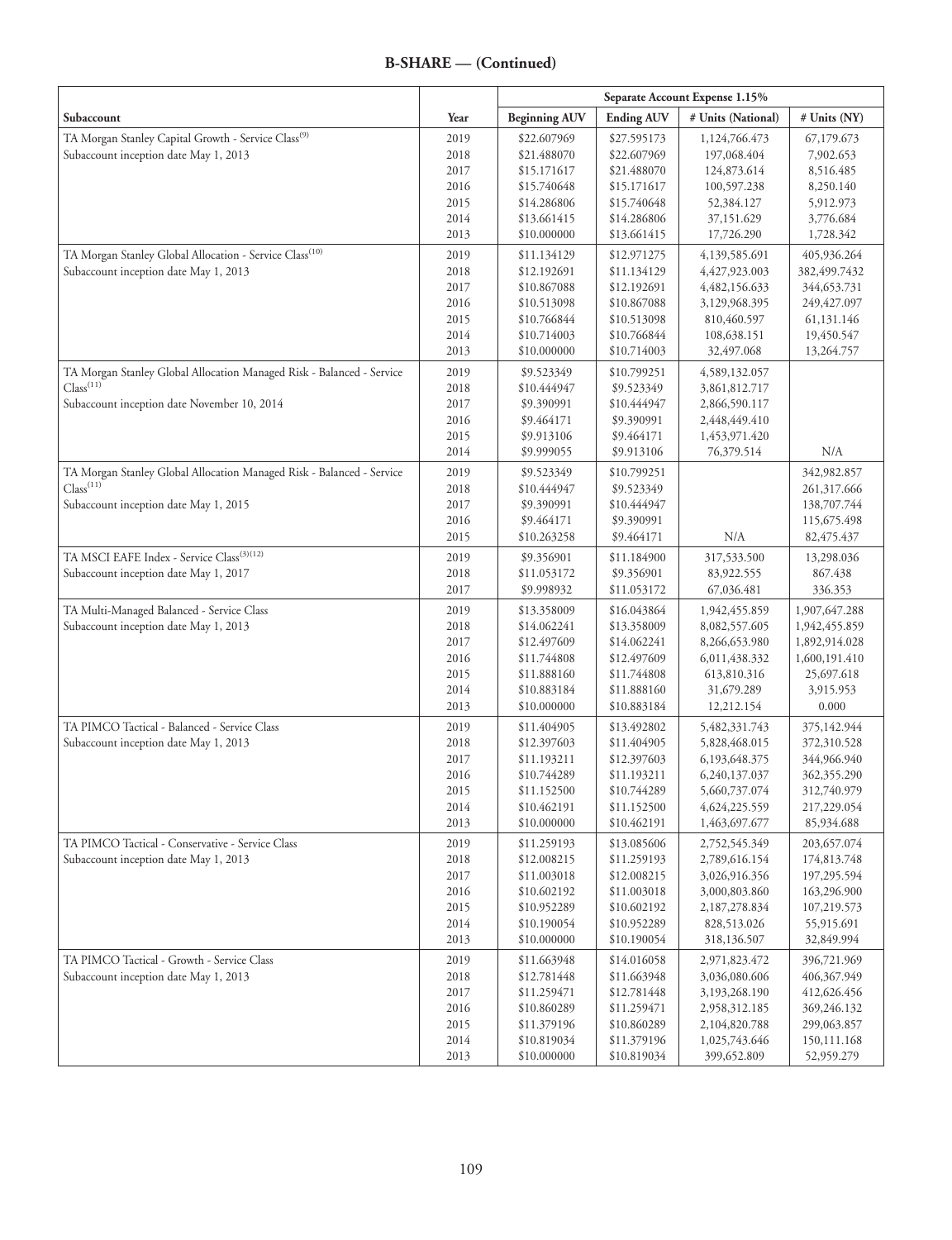|                                                                        |              | Separate Account Expense 1.15% |                            |                                |                            |
|------------------------------------------------------------------------|--------------|--------------------------------|----------------------------|--------------------------------|----------------------------|
| Subaccount                                                             | Year         | <b>Beginning AUV</b>           | <b>Ending AUV</b>          | # Units (National)             | # Units (NY)               |
| TA PIMCO Total Return - Service Class                                  | 2019         | \$9.999486                     | \$10.697495                | 4,507,023.086                  | 436,870.549                |
| Subaccount inception date May 1, 2013                                  | 2018         | \$10.219953                    | \$9.999486                 | 4,078,328.756                  | 408,032.862                |
|                                                                        | 2017         | \$9.878967                     | \$10.219953                | 3,837,609.038                  | 385,040.793                |
|                                                                        | 2016         | \$9.751636                     | \$9.878967                 | 3,603,596.701                  | 345,262.575                |
|                                                                        | 2015         | \$9.813662                     | \$9.751636                 | 2,789,151.344                  | 219,903.010                |
|                                                                        | 2014         | \$9.514350                     | \$9.813662                 | 2,057,386.825                  | 161,712.401                |
|                                                                        | 2013         | \$10.000000                    | \$9.514350                 | 999,005.652                    | 71,077.327                 |
| TA PineBridge Inflation Opportunities - Service Class                  | 2019         | \$8.905382                     | \$9.525587                 | 1,431,548.617                  | 129,910.223                |
| Subaccount inception date May 1, 2013                                  | 2018         | \$9.150423                     | \$8.905382                 | 1,349,067.925                  | 125,339.375                |
|                                                                        | 2017         | \$8.974997                     | \$9.150423                 | 1,313,308.475                  | 109,482.854                |
|                                                                        | 2016<br>2015 | \$8.745946<br>\$9.108264       | \$8.974997<br>\$8.745946   | 1,197,959.560<br>992,524.423   | 93,302.852<br>69,326.131   |
|                                                                        | 2014         | \$8.912553                     | \$9.108264                 | 634,739.686                    | 45,705.119                 |
|                                                                        | 2013         | \$10.000000                    | \$8.912553                 | 245,406.237                    | 11,790.081                 |
| TA QS Investors Active Asset Allocation - Conservative - Service Class |              |                                |                            |                                |                            |
| Subaccount inception date May 1, 2013                                  | 2019<br>2018 | \$10.843452<br>\$11.295935     | \$11.923694<br>\$10.843452 | 1,973,129.061<br>2,128,820.189 | 144,750.429<br>148,787.888 |
|                                                                        | 2017         | \$10.229619                    | \$11.295935                | 2,275,464.773                  | 168,217.273                |
|                                                                        | 2016         | \$10.080716                    | \$10.229619                | 2,529,250.172                  | 180,744.514                |
|                                                                        | 2015         | \$10.443870                    | \$10.080716                | 2,516,500.446                  | 164,805.083                |
|                                                                        | 2014         | \$10.196963                    | \$10.443870                | 1,956,366.926                  | 100,636.795                |
|                                                                        | 2013         | \$10.000000                    | \$10.196963                | 986, 485. 934                  | 34,113.523                 |
| TA QS Investors Active Asset Allocation - Moderate Growth - Service    | 2019         | \$11.341271                    | \$12.484705                | 3,286,013.490                  | 299,902.639                |
| Class                                                                  | 2018         | \$12.199194                    | \$11.341271                | 3,620,948.512                  | 315,999.003                |
| Subaccount inception date May 1, 2013                                  | 2017         | \$10.257227                    | \$12.199194                | 3,694,135.980                  | 355,541.841                |
|                                                                        | 2016         | \$10.175414                    | \$10.257227                | 3,886,785.438                  | 366,213.855                |
|                                                                        | 2015         | \$11.012768                    | \$10.175414                | 3,963,221.152                  | 396,706.155                |
|                                                                        | 2014         | \$10.792110                    | \$11.012768                | 2,772,568.093                  | 277,093.187                |
|                                                                        | 2013         | \$10.000000                    | \$10.792110                | 1,068,568.547                  | 111,560.626                |
| TA QS Investors Active Asset Allocation - Moderate - Service Class     | 2019         | \$11.060460                    | \$12.150822                | 10,054,346.988                 | 658, 616. 755              |
| Subaccount inception date May 1, 2013                                  | 2018         | \$11.675842                    | \$11.060460                | 10,217,809.754                 | 690,762.959                |
|                                                                        | 2017         | \$10.230394                    | \$11.675842                | 9,690,670.529                  | 713,159.092                |
|                                                                        | 2016         | \$10.127307                    | \$10.230394                | 9,953,491.562                  | 679,650.913                |
|                                                                        | 2015         | \$10.702212                    | \$10.127307                | 10,469,253.134                 | 688,579.617                |
|                                                                        | 2014         | \$10.448174                    | \$10.702212                | 9,739,945.304                  | 551,094.701                |
|                                                                        | 2013         | \$10.000000                    | \$10.448174                | 3,730,758.901                  | 253,611.218                |
| TA S&P 500 Index - Service Class <sup>(3)(13)</sup>                    | 2019         | \$10.523344                    | \$13.597027                | 1,490,013.574                  | 384,465.642                |
| Subaccount inception date May 1, 2017                                  | 2018<br>2017 | \$11.221729<br>\$9.998932      | \$10.523344<br>\$11.221729 | 200,223.280<br>87,853.517      | 65,287.850<br>997.476      |
| TA Small Mid Cap Value - Service Class                                 | 2019         | \$14.436960                    | \$17.831369                | 464,174.794                    | 44,543.146                 |
| Subaccount inception date May 1, 2013                                  | 2018         | \$16.528450                    | \$14.436960                | 182,603.274                    | 27, 247. 225               |
|                                                                        | 2017         | \$14.505763                    | \$16.528450                | 140,464.752                    | 26,697.259                 |
|                                                                        | 2016         | \$12.146057                    | \$14.505763                | 106,399.063                    | 24,655.707                 |
|                                                                        | 2015         | \$12.631853                    | \$12.146057                | 76,068.916                     | 8,217.433                  |
|                                                                        | 2014         | \$12.177203                    | \$12.631853                | 54,971.042                     | 8,084.113                  |
|                                                                        | 2013         | \$10.000000                    | \$12.177203                | 18,193.980                     | 539.774                    |
| TA T. Rowe Price Small Cap - Service Class                             | 2019         | \$16.596211                    | \$21.720454                | 913,606.830                    | 110,143.292                |
| Subaccount inception date May 1, 2013                                  | 2018         | \$18.107637                    | \$16.596211                | 386,389.978                    | 36,872.771                 |
|                                                                        | 2017         | \$15.010885                    | \$18.107637                | 298,003.710                    | 29,643.857                 |
|                                                                        | 2016         | \$13.679092                    | \$15.010885                | 222,570.486                    | 29,151.814                 |
|                                                                        | 2015         | \$13.545434                    | \$13.679092                | 152,938.437                    | 16,964.161                 |
|                                                                        | 2014         | \$12.896853                    | \$13.545434                | 89,796.826                     | 12,915.262                 |
|                                                                        | 2013         | \$10.000000                    | \$12.896853                | 36, 367. 237                   | 7,173.521                  |
| TA TS&W International Equity - Service Class                           | 2019         | \$10.595984                    | \$12.646942                | 284,588.434                    | 20,333.810                 |
| Subaccount inception date May 1, 2013                                  | 2018         | \$12.715061                    | \$10.595984                | 142, 677. 276                  | 12,867.822                 |
|                                                                        | 2017         | \$10.485763                    | \$12.715061                | 103,272.399                    | 14,583.898                 |
|                                                                        | 2016         | \$10.526120                    | \$10.485763                | 100,459.052                    | 10,284.983                 |
|                                                                        | 2015         | \$10.538329                    | \$10.526120                | 84,451.892                     | 9,422.672                  |
|                                                                        | 2014         | \$11.266414                    | \$10.538329                | 68, 345. 199                   | 7,872.892                  |
|                                                                        | 2013         | \$10.000000                    | \$11.266414                | 20,897.827                     | 0.000                      |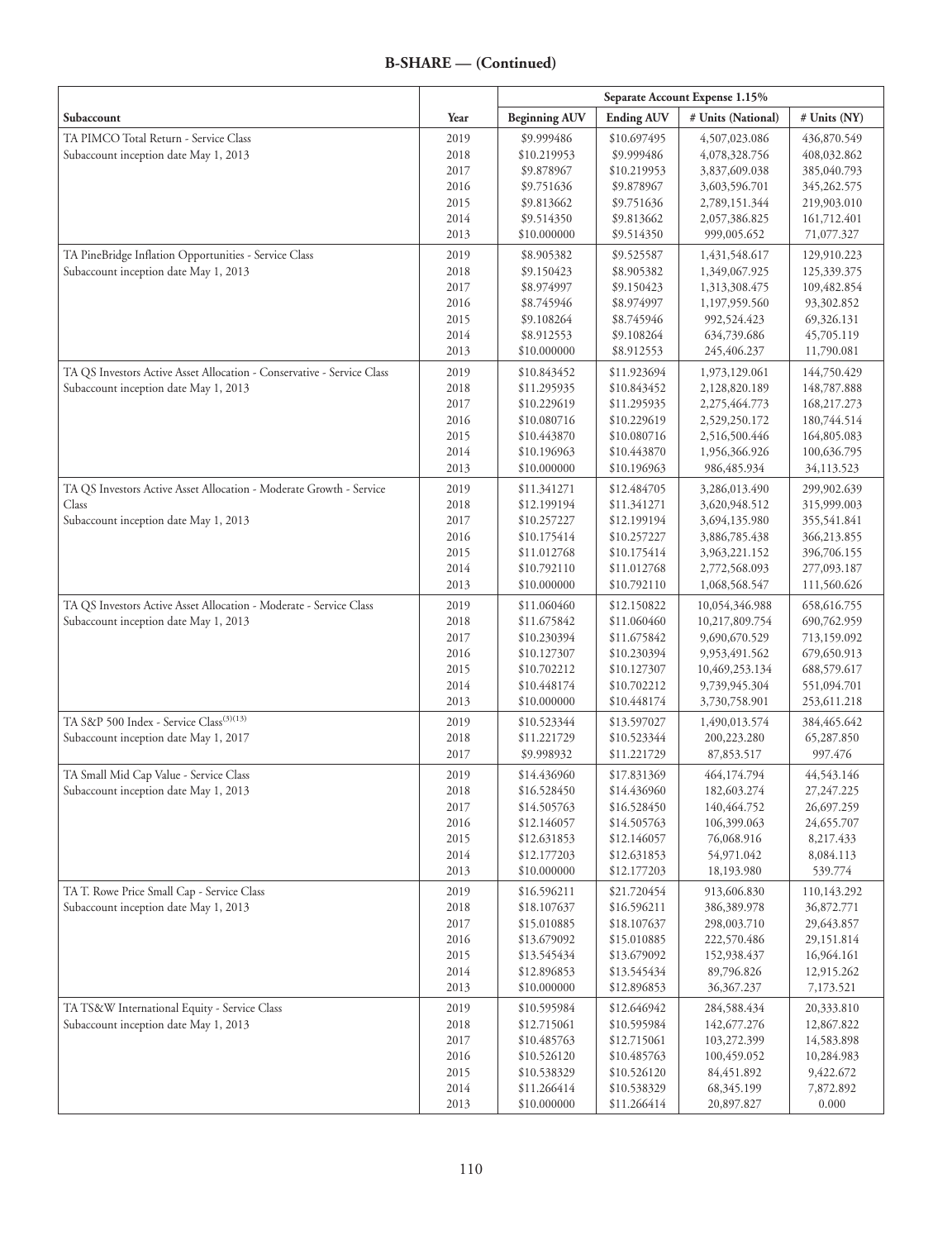|                                                  |      | Separate Account Expense 1.15% |                   |                    |                |
|--------------------------------------------------|------|--------------------------------|-------------------|--------------------|----------------|
| Subaccount                                       | Year | <b>Beginning AUV</b>           | <b>Ending AUV</b> | # Units (National) | $#$ Units (NY) |
| TA WMC US Growth - Service Class <sup>(14)</sup> | 2019 | \$17.658014                    | \$24.382552       | 601,084.202        | 34,721,646     |
| Subaccount inception date May 1, 2013            | 2018 | \$17.869453                    | \$17.658014       | 196,087.946        | 17,332.848     |
|                                                  | 2017 | \$14,027132                    | \$17.869453       | 131,660.198        | 9,876.924      |
|                                                  | 2016 | \$13,837347                    | \$14,027132       | 99,262.203         | 12,491.758     |
|                                                  | 2015 | \$13.129488                    | \$13.837347       | 37,981.151         | 5,988.011      |
|                                                  | 2014 | \$11.983201                    | \$13.129488       | 21,928.432         | 2,404.406      |
|                                                  | 2013 | \$10,000000                    | \$11.983201       | 2,268.861          | 704.213        |

# **C-SHARE – NO LONGER BEING SOLD**

|                                                                               |      | Separate Account Expense 1.90% |                   |                    |              |
|-------------------------------------------------------------------------------|------|--------------------------------|-------------------|--------------------|--------------|
| Subaccount                                                                    | Year | <b>Beginning AUV</b>           | <b>Ending AUV</b> | # Units (National) | # Units (NY) |
| AB Balanced Wealth Strategy Portfolio - Class B <sup>(2)</sup>                | 2019 | \$11.820889                    | \$13.682267       | 66.792             | 0.000        |
| Subaccount inception date May 1, 2013                                         | 2018 | \$12.900074                    | \$11.820889       | 66.136             | 0.000        |
|                                                                               | 2017 | \$11.393112                    | \$12.900074       | 64.970             | 0.000        |
|                                                                               | 2016 | \$11.139271                    | \$11.393112       | 65.214             | 0.000        |
|                                                                               | 2015 | \$11.230363                    | \$11.139271       | 64.277             | 0.000        |
|                                                                               | 2014 | \$10.707426                    | \$11.230363       | 811.084            | 0.000        |
|                                                                               | 2013 | \$10.000000                    | \$10.707426       | 0.000              | 0.000        |
| AB Growth and Income Portfolio - Class B                                      | 2019 | \$14.963781                    | \$18.148851       | 55,789.357         | 0.000        |
| Subaccount inception date May 1, 2013                                         | 2018 | \$16.199291                    | \$14.963781       | 60,554.714         | 0.000        |
|                                                                               | 2017 | \$13.920262                    | \$16.199291       | 24,376.214         | 0.000        |
|                                                                               | 2016 | \$12.772544                    | \$13.920262       | 22,176.585         | 0.000        |
|                                                                               | 2015 | \$12.834412                    | \$12.772544       | 13,887.680         | 0.000        |
|                                                                               | 2014 | \$11.968644                    | \$12.834412       | 14,624.499         | 0.000        |
|                                                                               | 2013 | \$10.000000                    | \$11.968644       | 2,369.962          | 0.000        |
| American Funds - Asset Allocation Fund <sup>SM</sup> - Class 2 <sup>(1)</sup> | 2019 | \$12.953391                    | \$15.361961       | 30,926.190         | 0.000        |
| Subaccount inception date May 1, 2013                                         | 2018 | \$13.882413                    | \$12.953391       | 30,785.532         | 0.000        |
|                                                                               | 2017 | \$12.208686                    | \$13.882413       | 30,634.601         | 0.000        |
|                                                                               | 2016 | \$11.406154                    | \$12.208686       | 31,869.565         | 0.000        |
|                                                                               | 2015 | \$11.498985                    | \$11.406154       | 13,110.016         | 0.000        |
|                                                                               | 2014 | \$11.152965                    | \$11.498985       | 8,375.065          | 0.000        |
|                                                                               | 2013 | \$10.000000                    | \$11.152965       | 1,466.780          | 0.000        |
| American Funds - Bond Fund<br>$^{\mbox{\scriptsize{SM}}}$ - Class $2^{(1)}$   | 2019 | \$9.566717                     | \$10.234341       | 13,481.248         | 0.000        |
| Subaccount inception date May 1, 2013                                         | 2018 | \$9.850921                     | \$9.566717        | 12,804.503         | 0.000        |
|                                                                               | 2017 | \$9.713438                     | \$9.850921        | 14,690.140         | 0.000        |
|                                                                               | 2016 | \$9.644934                     | \$9.713438        | 16,226.527         | 0.000        |
|                                                                               | 2015 | \$9.832499                     | \$9.644934        | 13,550.909         | 0.000        |
|                                                                               | 2014 | \$9.547280                     | \$9.832499        | 11,256.709         | 0.000        |
|                                                                               | 2013 | \$10.000000                    | \$9.547280        | 1,815.406          | 0.000        |
| American Funds - Growth Fund <sup>SM</sup> - Class 2 <sup>(1)</sup>           | 2019 | \$17.150058                    | \$21.939850       | 29,915.721         | 0.000        |
| Subaccount inception date May 1, 2013                                         | 2018 | \$17.577203                    | \$17.150058       | 31,216.218         | 0.000        |
|                                                                               | 2017 | \$14.004679                    | \$17.577203       | 34,838.539         | 0.000        |
|                                                                               | 2016 | \$13.074793                    | \$14.004679       | 23,099.573         | 0.000        |
|                                                                               | 2015 | \$12.507820                    | \$13.074793       | 22,991.594         | 0.000        |
|                                                                               | 2014 | \$11.783374                    | \$12.507820       | 12,226.155         | 0.000        |
|                                                                               | 2013 | \$10.000000                    | \$11.783374       | 4,230.107          | 0.000        |
| American Funds - Growth-Income Fund <sup>SM</sup> - Class 2 <sup>(1)</sup>    | 2019 | \$16.018036                    | \$19.765057       | 22,840.591         | 0.000        |
| Subaccount inception date May 1, 2013                                         | 2018 | \$16.674335                    | \$16.018036       | 25,393.271         | 0.000        |
|                                                                               | 2017 | \$13.926839                    | \$16.674335       | 27,866.391         | 0.000        |
|                                                                               | 2016 | \$12.765060                    | \$13.926839       | 24,888.227         | 0.000        |
|                                                                               | 2015 | \$12.861910                    | \$12.765060       | 54,230.459         | 0.000        |
|                                                                               | 2014 | \$11.884149                    | \$12.861910       | 11,316.328         | 0.000        |
|                                                                               | 2013 | \$10.000000                    | \$11.884149       | 4,909.629          | 0.000        |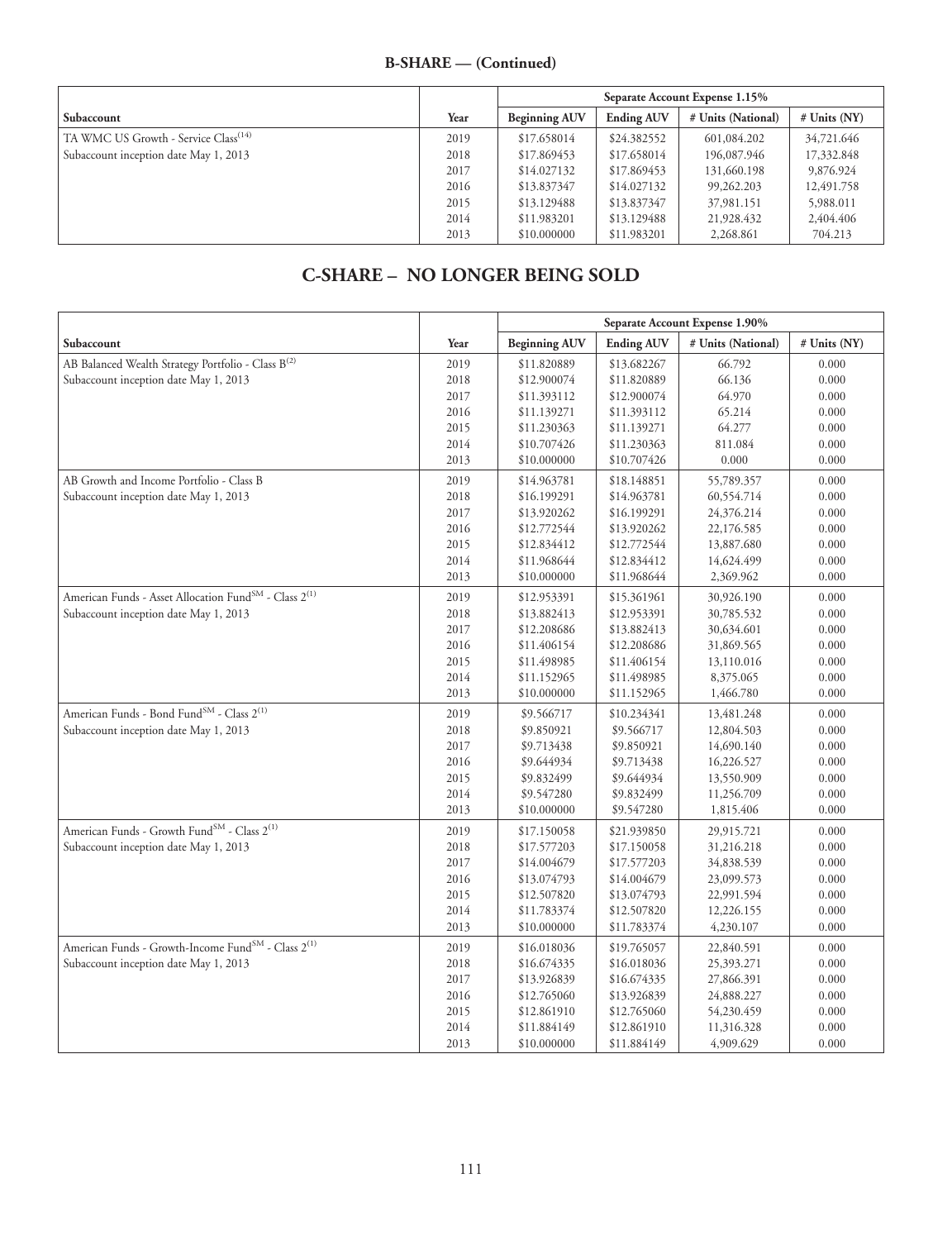|                                                                               |              | Separate Account Expense 1.90% |                            |                          |                |
|-------------------------------------------------------------------------------|--------------|--------------------------------|----------------------------|--------------------------|----------------|
| Subaccount                                                                    | Year         | <b>Beginning AUV</b>           | <b>Ending AUV</b>          | # Units (National)       | # Units (NY)   |
| American Funds - International Fund <sup>SM</sup> - Class 2 <sup>(1)</sup>    | 2019         | \$11.097987                    | \$13.340754                | 90,283.883               | 0.000          |
| Subaccount inception date May 1, 2013                                         | 2018         | \$13.061780                    | \$11.097987                | 85,308.579               | 0.000          |
|                                                                               | 2017         | \$10.103487                    | \$13.061780                | 72,016.486               | 0.000          |
|                                                                               | 2016         | \$9.975250                     | \$10.103487                | 61,724.332               | 0.000          |
|                                                                               | 2015         | \$10.680630                    | \$9.975250                 | 56,199.076               | 0.000          |
|                                                                               | 2014         | \$11.215808                    | \$10.680630                | 51,256.929               | 0.000          |
|                                                                               | 2013         | \$10.000000                    | \$11.215808                | 1,229.873                | 0.000          |
| Fidelity <sup>®</sup> VIP Balanced Portfolio - Service Class 2                | 2019         | \$13.185956                    | \$16.057820                | 53,464.120               | 0.000          |
| Subaccount inception date May 1, 2013                                         | 2018         | \$14.064950                    | \$13.185956                | 53,008.520               | 0.000          |
|                                                                               | 2017         | \$12.344444                    | \$14.064950                | 57,000.839               | 0.000          |
|                                                                               | 2016<br>2015 | \$11.759851<br>\$11.942380     | \$12.344444<br>\$11.759851 | 48,464.130<br>36,914.394 | 0.000<br>0.000 |
|                                                                               | 2014         | \$11.063047                    | \$11.942380                | 14,364.577               | 0.000          |
|                                                                               | 2013         | \$10.000000                    | \$11.063047                | 1,997.869                | 0.000          |
| Fidelity <sup>®</sup> VIP Contrafund <sup>®</sup> Portfolio - Service Class 2 | 2019         | \$14.848151                    | \$19.125115                | 17,273.295               | 0.000          |
| Subaccount inception date May 1, 2013                                         | 2018         | \$16.211056                    | \$14.848151                | 17,739.753               | 0.000          |
|                                                                               | 2017         | \$13.587771                    | \$16.211056                | 18,826.183               | 0.000          |
|                                                                               | 2016         | \$12.854041                    | \$13.587771                | 20,147.049               | 0.000          |
|                                                                               | 2015         | \$13.046409                    | \$12.854041                | 20,848.664               | 0.000          |
|                                                                               | 2014         | \$11.908722                    | \$13.046409                | 14,462.604               | 0.000          |
|                                                                               | 2013         | \$10.000000                    | \$11.908722                | 1,992.978                | 0.000          |
| Fidelity <sup>®</sup> VIP Mid Cap Portfolio - Service Class 2                 | 2019         | \$13.443301                    | \$16.246818                | 23,454.665               | 0.000          |
| Subaccount inception date May 1, 2013                                         | 2018         | \$16.077840                    | \$13.443301                | 24,072.052               | 0.000          |
|                                                                               | 2017         | \$13.593573                    | \$16.077840                | 25,002.520               | 0.000          |
|                                                                               | 2016         | \$12.377761                    | \$13.593573                | 21,374.080               | 0.000          |
|                                                                               | 2015         | \$12.824063                    | \$12.377761                | 3,557.511                | 0.000          |
|                                                                               | 2014         | \$12.326543                    | \$12.824063                | 5,679.638                | 0.000          |
|                                                                               | 2013         | \$10.000000                    | \$12.326543                | 2,736.118                | 0.000          |
| Fidelity VIP Value Strategies Portfolio - Service Class 2                     | 2019         | \$11.780953                    | \$15.500861                | 13,983.821               | 0.000          |
| Subaccount inception date May 1, 2013                                         | 2018         | \$14.555222                    | \$11.780953                | 14,871.276               | 0.000          |
|                                                                               | 2017         | \$12.456220                    | \$14.555222                | 15,322.407               | 0.000          |
|                                                                               | 2016         | \$11.617339                    | \$12.456220                | 15,789.843               | 0.000          |
|                                                                               | 2015         | \$12.230390                    | \$11.617339                | 16,984.649               | 0.000          |
|                                                                               | 2014         | \$11.702776                    | \$12.230390                | 9,025.567                | 0.000          |
|                                                                               | 2013         | \$10.000000                    | \$11.702776                | 886.819                  | 0.000          |
| State Street Total Return V.I.S. Fund - Class 3 <sup>(2)</sup>                | 2019         | \$11.346071                    | \$12.839992                | 5,325.253                | 0.000          |
| Subaccount inception date May 1, 2013                                         | 2018         | \$12.408182                    | \$11.346071                | 5,840.129                | 0.000          |
|                                                                               | 2017         | \$10.992667                    | \$12.408182                | 6,886.700                | 0.000          |
|                                                                               | 2016<br>2015 | \$10.581922<br>\$10.953594     | \$10.992667<br>\$10.581922 | 7,588.397<br>2,958.721   | 0.000<br>0.000 |
|                                                                               | 2014         | \$10.645948                    | \$10.953594                | 4,200.287                | 0.000          |
|                                                                               | 2013         | \$10.000000                    | \$10.645948                | 550.217                  | 0.000          |
| TA 60/40 Allocation - Service Class                                           | 2019         | \$9.526088                     | \$11.228485                | 0.000                    | 0.000          |
| Subaccount inception date May 1, 2018                                         | 2018         | \$9.989138                     | \$9.526088                 | 0.000                    | 0.000          |
| TA Aegon High Yield Bond - Service Class                                      | 2019         | \$10.795179                    | \$12.072034                | 5,546.000                | 1,761.367      |
| Subaccount inception date May 1, 2013                                         | 2018         | \$11.309743                    | \$10.795179                | 8,706.002                | 1,761.553      |
|                                                                               | 2017         | \$10.750689                    | \$11.309743                | 16,435.752               | 1,761.745      |
|                                                                               | 2016         | \$9.527080                     | \$10.750689                | 13,683.032               | 1,761.943      |
|                                                                               | 2015         | \$10.146079                    | \$9.527080                 | 12,482.790               | 1,762.157      |
|                                                                               | 2014         | \$9.980853                     | \$10.146079                | 7,902.719                | 1,762.369      |
|                                                                               | 2013         | \$10.000000                    | \$9.980853                 | 287.883                  | 1,762.588      |
| TA Aegon U.S. Government Securities - Service Class                           | 2019         | \$9.253514                     | \$9.655796                 | 27,377.392               | 0.000          |
| Subaccount inception date May 1, 2013                                         | 2018         | \$9.430704                     | \$9.253514                 | 19,069.474               | 0.000          |
|                                                                               | 2017         | \$9.389497                     | \$9.430704                 | 28,359.465               | 0.000          |
|                                                                               | 2016         | \$9.555726                     | \$9.389497                 | 29,344.458               | 0.000          |
|                                                                               | 2015         | \$9.756112                     | \$9.555726                 | 9,279.552                | 0.000          |
|                                                                               | 2014         | \$9.522193                     | \$9.756112                 | 6,050.282                | 0.000          |
|                                                                               | 2013         | \$10.000000                    | \$9.522193                 | 2,022.228                | 0.000          |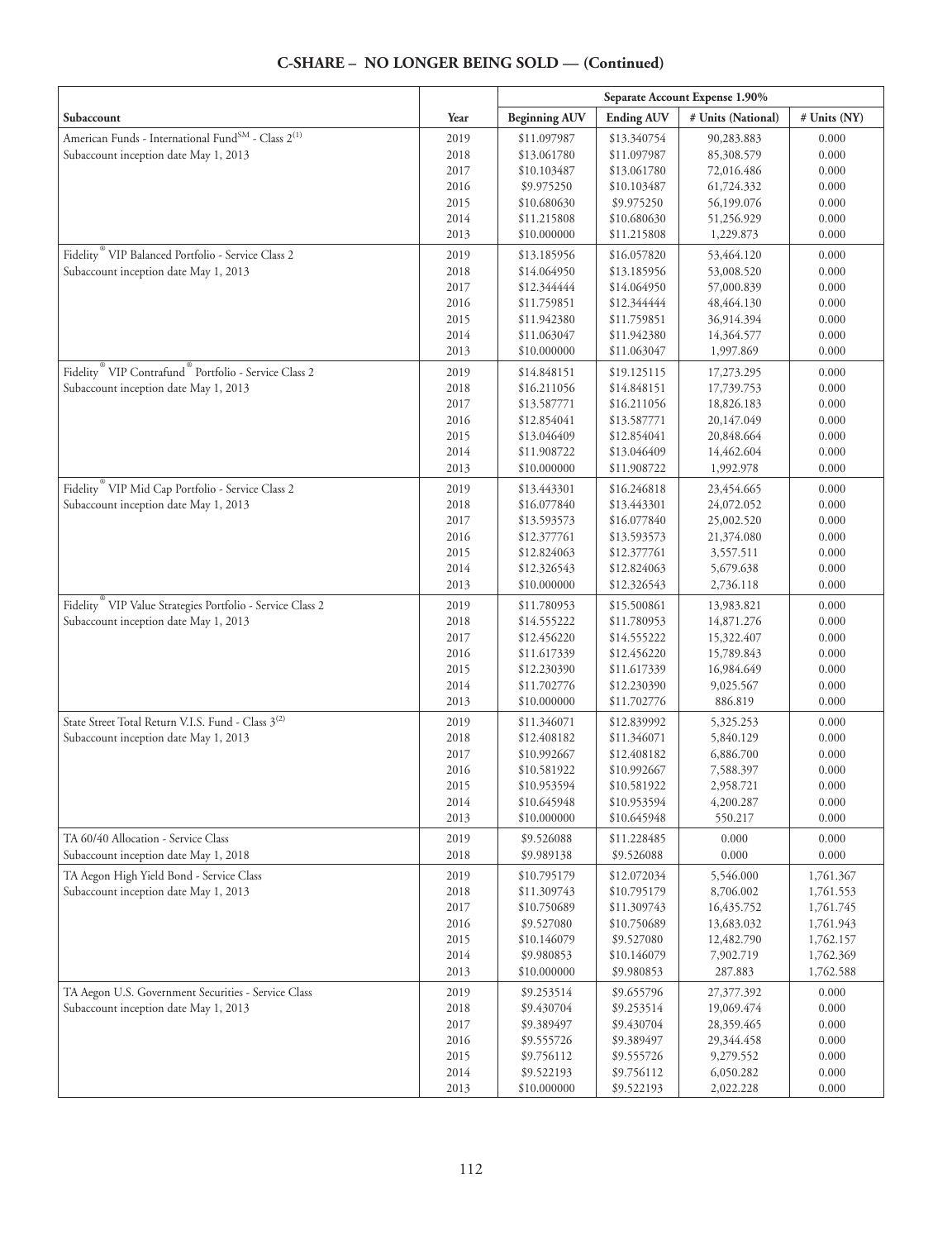|                                                              |              | Separate Account Expense 1.90% |                            |                          |                |
|--------------------------------------------------------------|--------------|--------------------------------|----------------------------|--------------------------|----------------|
| Subaccount                                                   | Year         | <b>Beginning AUV</b>           | <b>Ending AUV</b>          | # Units (National)       | # Units (NY)   |
| PAM TA Aegon U.S. Government Securities - Service Class      | 2019         | \$9.253514                     | \$9.655796                 | 0.000                    | 0.000          |
| Subaccount inception date May 1, 2013                        | 2018         | \$9.430704                     | \$9.253514                 | 6,168.349                | 0.000          |
|                                                              | 2017         | \$9.389497                     | \$9.430704                 | 0.000                    | 0.000          |
|                                                              | 2016         | \$9.555726                     | \$9.389497                 | 7,342.455                | 0.000          |
|                                                              | 2015         | \$9.756112                     | \$9.555726                 | 21,495.267               | 0.000          |
|                                                              | 2014         | \$9.522193                     | \$9.756112                 | 0.000                    | 0.000          |
|                                                              | 2013         | \$10.000000                    | \$9.522193                 | 0.000                    | 0.000          |
| TA American Funds Managed Risk - Balanced - Service Class    | 2019         | \$10.306079                    | \$11.912802                | 72,616.531               | 0.000          |
| Subaccount inception date May 1, 2015                        | 2018         | \$11.154275                    | \$10.306079                | 80,612.847               | 0.000          |
|                                                              | 2017         | \$9.917245                     | \$11.154275                | 94,126.878               | 0.000          |
|                                                              | 2016         | \$9.498051<br>\$9.999480       | \$9.917245                 | 59,336.296               | 0.000          |
|                                                              | 2015         |                                | \$9.498051                 | 4,255.608                | 0.000          |
| TA Barrow Hanley Dividend Focused - Service Class            | 2019         | \$13.313581                    | \$16.142485                | 51,434.175               | 0.000          |
| Subaccount inception date May 1, 2013                        | 2018         | \$15.366192                    | \$13.313581                | 52,935.788               | 0.000          |
|                                                              | 2017         | \$13.485080                    | \$15.366192                | 55,254.902               | 0.000          |
|                                                              | 2016<br>2015 | \$11.993179                    | \$13.485080<br>\$11.993179 | 49,913.703               | 0.000<br>0.000 |
|                                                              | 2014         | \$12.710268<br>\$11.572700     | \$12.710268                | 77,072.382<br>60,730.462 | 0.000          |
|                                                              | 2013         | \$10.000000                    | \$11.572700                | 2,624.079                | 0.000          |
| TA BlackRock Global Real Estate Securities - Service Class   | 2019         | \$9.345635                     | \$11.451711                | 2,785.687                | 627.845        |
| Subaccount inception date May 1, 2013                        | 2018         | \$10.622887                    | \$9.345635                 | 3,200.726                | 627.911        |
|                                                              | 2017         | \$9.751973                     | \$10.622887                | 3,379.952                | 627.979        |
|                                                              | 2016         | \$9.897032                     | \$9.751973                 | 7,248.894                | 628.050        |
|                                                              | 2015         | \$10.175588                    | \$9.897032                 | 7,355.846                | 628.126        |
|                                                              | 2014         | \$9.153815                     | \$10.175588                | 3,859.222                | 628.202        |
|                                                              | 2013         | \$10.000000                    | \$9.153815                 | 204.168                  | 628.281        |
| TA BlackRock Government Money Market - Service Class         | 2019         | \$9.056499                     | \$9.038716                 | 14,846.830               | 0.000          |
| Subaccount inception date May 1, 2013                        | 2018         | \$9.154333                     | \$9.056499                 | 4,178.624                | 0.000          |
|                                                              | 2017         | \$9.328962                     | \$9.154333                 | 25,770.812               | 0.000          |
|                                                              | 2016         | \$9.506929                     | \$9.328962                 | 16,225.984               | 0.000          |
|                                                              | 2015         | \$9.688788                     | \$9.506929                 | 144,783.598              | 0.000          |
|                                                              | 2014         | \$9.874119                     | \$9.688788                 | 15,380.422               | 0.000          |
|                                                              | 2013         | \$10.000000                    | \$9.874119                 | 5,573.634                | 0.000          |
| TA BlackRock iShares Edge 40- Service Class <sup>(4)</sup>   | 2019         | \$10.304186                    | \$11.637167                | 11,388.818               | 0.000          |
| Subaccount inception date May 1, 2013                        | 2018         | \$10.989536                    | \$10.304186                | 11,849.520               | 0.000          |
|                                                              | 2017         | \$10.226195                    | \$10.989536                | 12,323.552               | 0.000          |
|                                                              | 2016         | \$10.218494                    | \$10.226195                | 15,478.177               | 0.000          |
|                                                              | 2015         | \$10.458333                    | \$10.218494                | 15,634.474               | 0.000          |
|                                                              | 2014<br>2013 | \$10.117028<br>\$10.000000     | \$10.458333<br>\$10.117028 | 16,357.190<br>3,239.238  | 0.000<br>0.000 |
| TA BlackRock iShares Edge 50 - Service Class <sup>(5)</sup>  |              | \$10.703400                    | \$12.186062                | 168.530                  | 0.000          |
| Subaccount inception date March 21, 2016                     | 2019<br>2018 | \$11.203821                    | \$10.703400                | 171.793                  | 0.000          |
|                                                              | 2017         | \$10.118180                    | \$11.203821                | 2.390                    | 0.000          |
|                                                              | 2016         | \$9.998443                     | \$10.118180                | 2,915.905                | 0.000          |
| TA BlackRock iShares Edge 75 - Service Class <sup>(6)</sup>  | 2019         | \$11.116236                    | \$13.118764                | 6,676.999                | 0.000          |
| Subaccount inception date March 21, 2016                     | 2018         | \$11.791738                    | \$11.116236                | 4,206.444                | 0.000          |
|                                                              | 2017         | \$10.187153                    | \$11.791738                | 4,652.082                | 0.000          |
|                                                              | 2016         | \$9.998443                     | \$10.187153                | 5,135.445                | 0.000          |
| TA BlackRock iShares Edge 100 - Service Class <sup>(7)</sup> | 2019         | \$11.717810                    | \$14.323202                | 1,852.186                | 0.000          |
| Subaccount inception date March 21, 2016                     | 2018         | \$12.615676                    | \$11.717810                | 2,048.908                | 0.000          |
|                                                              | 2017         | \$10.433489                    | \$12.615676                | 1,292.819                | 0.000          |
|                                                              | 2016         | \$9.998443                     | \$10.433489                | 1,293.016                | 0.000          |
| TA BlackRock Tactical Allocation - Service Class             | 2019         | \$11.258433                    | \$12.930053                | 37,259.535               | 8,229.899      |
| Subaccount inception date May 1, 2013                        | 2018         | \$12.005517                    | \$11.258433                | 40,341.229               | 8,451.443      |
|                                                              | 2017         | \$10.955354                    | \$12.005517                | 69,219.580               | 8,660.937      |
|                                                              | 2016         | \$10.642594                    | \$10.955354                | 78,983.422               | 8,862.451      |
|                                                              | 2015         | \$10.860255                    | \$10.642594                | 60,781.056               | 9,076.293      |
|                                                              | 2014         | \$10.534462                    | \$10.860255                | 43,907.891               | 9,284.186      |
|                                                              | 2013         | \$10.000000                    | \$10.534462                | 9,529.686                | 0.000          |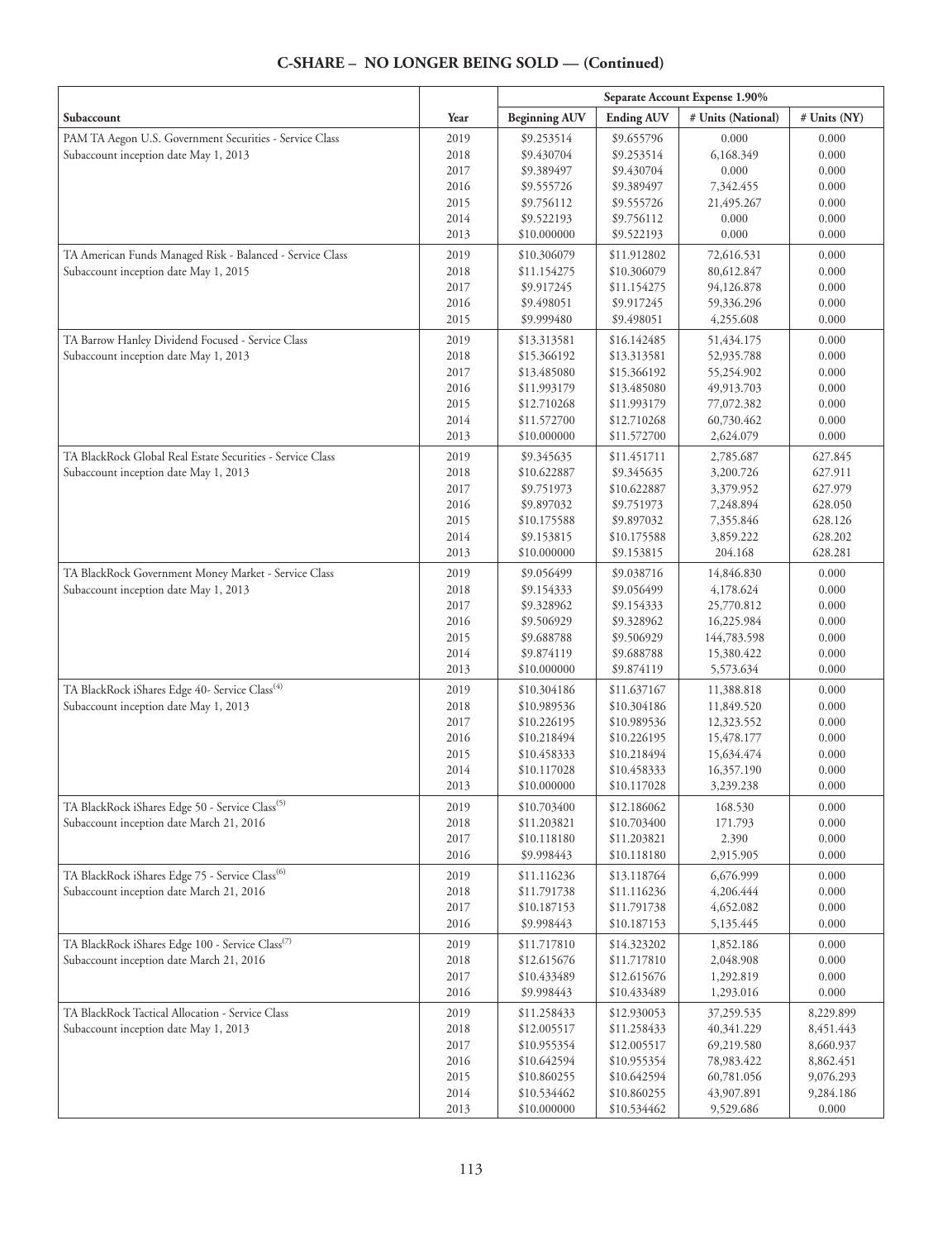#### **Separate Account Expense 1.90% Subaccount**  $\begin{array}{|c|c|c|c|c|}\hline \textbf{Year} & \textbf{Beginning AUV} & \textbf{Ending AUV} & \textbf{\# Units (National)} & \textbf{\# Units (NY)}\hline \end{array}$ TA International Growth - Service Class<sup>(8)</sup> Subaccount inception date May 1, 2013 2019 2018 2017 2016 2015 2014 2013 \$9.885942 \$12.281281 \$9.856364 \$10.058348 \$10.276225 \$11.072399 \$10.000000 \$12.357963 \$9.885942 \$12.281281 \$9.856364 \$10.058348 \$10.276225 \$11.072399 59,337.621 59,608.467 60,111.643 59,282.425 76,411.278 53,613.106 2,797.604 2,213.693 2,213.927 2,214.167 2,214.417 2,214.685 2,214.953 2,215.228 TA Janus Balanced - Service Class Subaccount inception date May 1, 2013 2019 2018 2017 2016 2015 2014 2013 \$13.043639 \$13.303907 \$11.614754 \$11.368647 \$11.572559 \$10.938069 \$10.000000 \$15.584836 \$13.043639 \$13.303907 \$11.614754 \$11.368647 \$11.572559 \$10.938069 71,156.859 73,133.653 74,486.167 59,166.221 49,816.031 32,783.435 6,600.572 0.000 0.000 0.000 0.000 0.000 0.000 0.000 TA Janus Mid-Cap Growth - Service Class Subaccount inception date May 1, 2013 2019 2018 2017 2016 2015 2014 2013 \$13.076114 \$13.525502 \$10.707096 \$11.169203 \$12.015839 \$12.278394 \$10.000000 \$17.491032 \$13.076114 \$13.525502 \$10.707096 \$11.169203 \$12.015839 \$12.278394 2,066.993 1,977.674 3,522.790 2,036.373 10,483.945 9,494.094 3,585.144 0.000 0.000 0.000 0.000 0.000 0.000 0.000 TA JPMorgan Asset Allocation - Conservative - Service Class Subaccount inception date May 1, 2013 2019 2018 2017 2016 2015 2014 2013 \$10.650387 \$11.341307 \$10.267999 \$10.032590 \$10.449099 \$10.445939 \$10.000000 \$11.865864 \$10.650387 \$11.341307 \$10.267999 \$10.032590 \$10.449099 \$10.445939 16,237.490 16,581.212 18,686.618 18,591.073 17,918.589 10,973.040 1,519.090 0.000 0.000 0.000 0.000 0.000 0.000 0.000 TA JPMorgan Asset Allocation - Growth - Service Class Subaccount inception date May 1, 2013 2019 2018 2017 2016 2015 2014 2013 \$12.314720 \$14.057013 \$11.518496 \$11.093105 \$11.550401 \$11.491860 \$10.000000 \$15.207915 \$12.314720 \$14.057013 \$11.518496 \$11.093105 \$11.550401 \$11.491860 57,452.505 43,694.427 43,680.340 44,233.208 44,956.410 31,917.221 2,392.175 0.000 0.000 0.000 0.000 0.000 0.000 0.000 TA JPMorgan Asset Allocation - Moderate Growth - Service Class Subaccount inception date May 1, 2013 2019 2018 2017 2016 2015 2014 2013 \$11.787536 \$12.963982 \$11.056483 \$10.604829 \$11.087576 \$10.648942 \$10.000000 \$13.854389 \$11.787536 \$12.963982 \$11.056483 \$10.604829 \$10.721200 \$10.648942 338,870.002 368,996.918 420,324.581 415,923.412 328,686.896 251,113.564 173,290.957 7,988.119 8,203.429 8,594.813 9,250.590 10,482.944 10,710.281 13,241.008 TA JPMorgan Asset Allocation - Moderate - Service Class Subaccount inception date May 1, 2013 2019 2018 2017 2016 2015 2014 2013 \$11.210462 \$12.072521 \$10.595439 \$10.258913 \$10.721200 \$11.030283 \$10.000000 \$12.779011 \$11.210462 \$12.072521 \$10.595439 \$10.258913 \$11.087576 \$11.030283 199,710.287 211,376.146 217,145.565 237,748.293 221,914.899 235,001.326 85,646.318 0.000 0.000 193.986 669.141 1,727.549 10,044.063 0.000 TA JPMorgan Core Bond - Service Class Subaccount inception date May 1, 2013 2019 2018 2017 2016 2015 2014 2013 \$9.683256 \$9.879065 \$9.735073 \$9.721015 \$9.874394 \$9.575240 \$10.000000 \$10.285302 \$9.683256 \$9.879065 \$9.735073 \$9.721015 \$9.874394 \$9.575240 19,796.230 12,029.853 15,981.116 14,549.395 5,104.349 5,252.076 1,005.136 2,364.814 2,365.064 2,365.322 2,365.589 2,365.876 2,366.161 2,366.456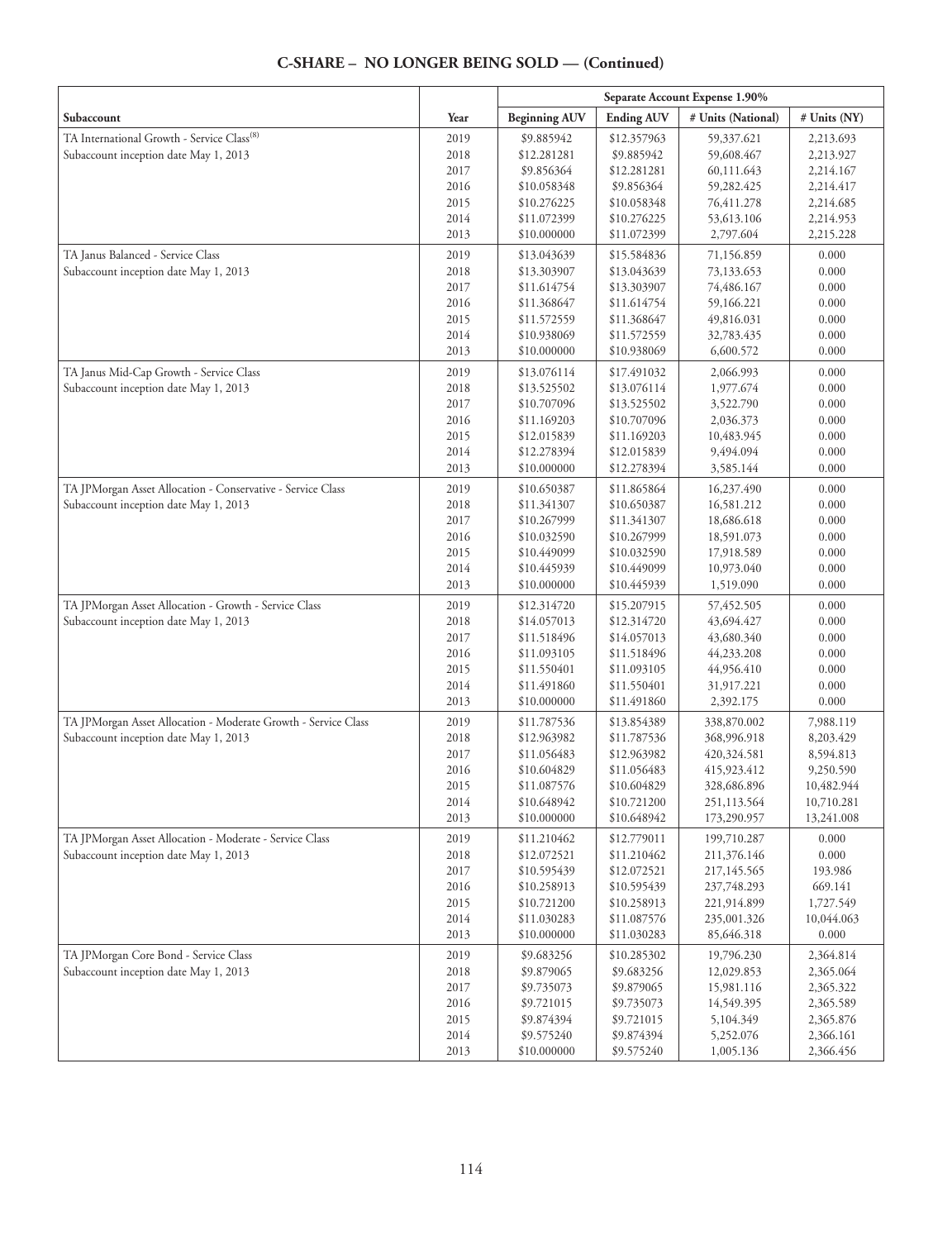|                                                             |      | Separate Account Expense 1.90% |                   |                    |              |
|-------------------------------------------------------------|------|--------------------------------|-------------------|--------------------|--------------|
| Subaccount                                                  | Year | <b>Beginning AUV</b>           | <b>Ending AUV</b> | # Units (National) | # Units (NY) |
| TA JPMorgan Enhanced Index - Service Class                  | 2019 | \$15.229549                    | \$19.528758       | 70,830.101         | 0.000        |
| Subaccount inception date May 1, 2013                       | 2018 | \$16.557648                    | \$15.229549       | 70,782.370         | 0.000        |
|                                                             | 2017 | \$13.966599                    | \$16.557648       | 70,782.370         | 0.000        |
|                                                             | 2016 | \$12.809199                    | \$13.966599       | 72,049.553         | 0.000        |
|                                                             | 2015 | \$13.101339                    | \$12.809199       | 2,150.606          | 0.000        |
|                                                             | 2014 | \$11.715964                    | \$13.101339       | 7,061.914          | 0.000        |
|                                                             | 2013 | \$10.000000                    | \$11.715964       | 0.000              | 0.000        |
| TA JPMorgan International Moderate Growth - Service Class   | 2019 | \$10.081072                    | \$11.633101       | 19,369.520         | 8,321.758    |
| Subaccount inception date May 1, 2013                       | 2018 | \$11.664949                    | \$10.081072       | 20,067.242         | 8,545.438    |
|                                                             | 2017 | \$9.786759                     | \$11.664949       | 20,184.517         | 8,756.945    |
|                                                             | 2016 | \$9.867739                     | \$9.786759        | 20,261.118         | 8,960.425    |
|                                                             | 2015 | \$10.250325                    | \$9.867739        | 19,199.829         | 12,568.084   |
|                                                             | 2014 | \$10.529969                    | \$10.250325       | 5,371.619          | 9,386.223    |
|                                                             | 2013 | \$10.000000                    | \$10.529969       | 3,903.920          | 0.000        |
| TA JPMorgan Mid Cap Value - Service Class                   | 2019 | \$13.393136                    | \$16.557149       | 20,991.740         | 525.271      |
| Subaccount inception date May 1, 2013                       | 2018 | \$15.529922                    | \$13.393136       | 23,378.338         | 525.326      |
|                                                             | 2017 | \$13.982875                    | \$15.529922       | 27,094.248         | 525.383      |
|                                                             | 2016 | \$12.469993                    | \$13.982875       | 17,391.410         | 525.443      |
|                                                             | 2015 | \$13.093960                    | \$12.469993       | 28,333.408         | 525.507      |
|                                                             | 2014 | \$11.605686                    | \$13.093960       | 15,708.208         | 525.570      |
|                                                             | 2013 | \$10.000000                    | \$11.605686       | 3,547.942          | 525.635      |
| TA JPMorgan Tactical Allocation - Service Class             | 2019 | \$10.596110                    | \$11.635337       | 26,923.404         | 0.000        |
| Subaccount inception date May 1, 2013                       | 2018 | \$11.155971                    | \$10.596110       | 34,059.811         | 0.000        |
|                                                             | 2017 | \$10.478119                    | \$11.155971       | 30,643.796         | 0.000        |
|                                                             | 2016 | \$10.248971                    | \$10.478119       | 43,842.958         | 0.000        |
|                                                             | 2015 | \$10.487665                    | \$10.248971       | 40,711.532         | 0.000        |
|                                                             | 2014 | \$10.057197                    | \$10.487665       | 32,100.578         | 0.000        |
|                                                             | 2013 | \$10.000000                    | \$10.057197       | 35,485.172         | 0.000        |
| TA Legg Mason Dynamic Allocation - Balanced - Service Class | 2019 | \$10.520686                    | \$11.980763       | 34,924.016         | 0.000        |
| Subaccount inception date May 1, 2013                       | 2018 | \$11.091262                    | \$10.520686       | 54,630.222         | 0.000        |
|                                                             | 2017 | \$10.232375                    | \$11.091262       | 125,798.857        | 0.000        |
|                                                             | 2016 | \$10.498420                    | \$10.232375       | 136,166.917        | 0.000        |
|                                                             | 2015 | \$10.926676                    | \$10.498420       | 115,317.084        | 0.000        |
|                                                             | 2014 | \$10.265484                    | \$10.926676       | 59,980.890         | 0.000        |
|                                                             | 2013 | \$10.000000                    | \$10.265484       | 25,530.491         | 0.000        |
| TA Legg Mason Dynamic Allocation - Growth - Service Class   | 2019 | \$10.896223                    | \$12.490284       | 1,952.456          | 0.000        |
| Subaccount inception date May 1, 2013                       | 2018 | \$11.658071                    | \$10.896223       | 2,369.728          | 0.000        |
|                                                             | 2017 | \$10.494866                    | \$11.658071       | 2,522.115          | 0.000        |
|                                                             | 2016 | \$10.802412                    | \$10.494866       | 9,680.316          | 0.000        |
|                                                             | 2015 | \$11.344192                    | \$10.802412       | 6,960.974          | 1,602.369    |
|                                                             | 2014 | \$10.687674                    | \$11.344192       | 3,479.643          | 0.000        |
|                                                             | 2013 | \$10.000000                    | \$10.687674       | 1,438.175          | 0.000        |
| TA Levin Large Cap Value - Service Class                    | 2019 | \$8.931714                     | \$10.253245       | 64,905.970         | 0.000        |
| Subaccount inception date May 1, 2018                       | 2018 | \$9.969658                     | \$8.931714        | 65,184.792         | 0.000        |
| TA Madison Diversified Income - Service Class               | 2019 | \$11.402478                    | \$12.859602       | 15,834.484         | 0.000        |
| Subaccount inception date June 1, 2017                      | 2018 | \$11.710661                    | \$11.402478       | 13,701.961         | 0.000        |
|                                                             | 2017 | \$11.227768                    | \$11.710661       | 2,569.559          | 0.000        |
| TA Managed Risk - Balanced ETF - Service Class              | 2019 | \$10.963781                    | \$12.440648       | 80,719.899         | 752.784      |
| Subaccount inception date May 1, 2013                       | 2018 | \$11.707526                    | \$10.963781       | 88,361.677         | 756.968      |
|                                                             | 2017 | \$10.517948                    | \$11.707526       | 100,837.129        | 761.287      |
|                                                             | 2016 | \$10.331440                    | \$10.517948       | 115,510.004        | 765.794      |
|                                                             | 2015 | \$10.719311                    | \$10.331440       | 132,776.958        | 770.594      |
|                                                             | 2014 | \$10.449534                    | \$10.719311       | 134,939.596        | 775.283      |
|                                                             | 2013 | \$10.000000                    | \$10.449534       | 66,841.118         | 779.908      |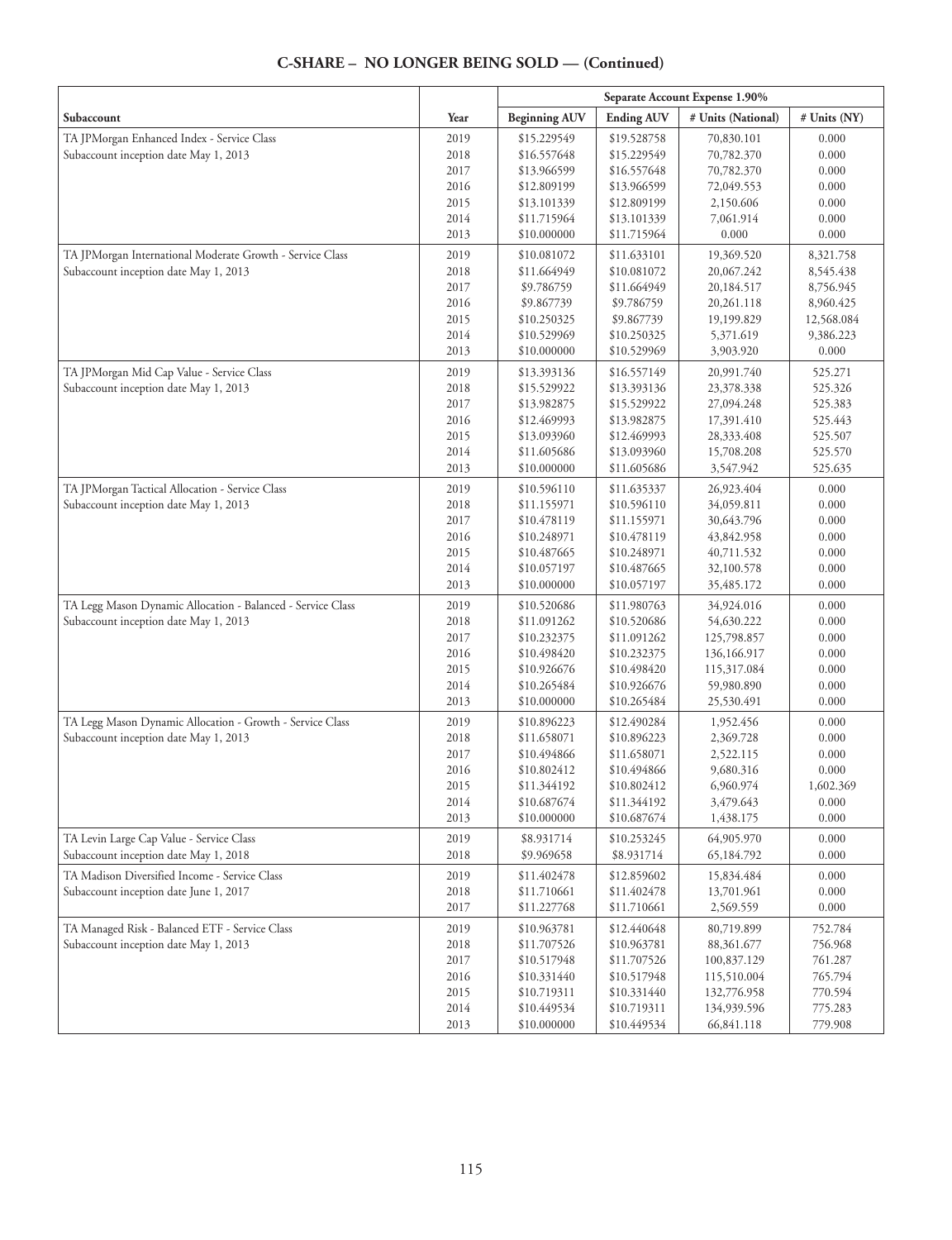|                                                                                                |              | Separate Account Expense 1.90% |                            |                            |                |
|------------------------------------------------------------------------------------------------|--------------|--------------------------------|----------------------------|----------------------------|----------------|
| Subaccount                                                                                     | Year         | <b>Beginning AUV</b>           | <b>Ending AUV</b>          | # Units (National)         | # Units (NY)   |
| TA Managed Risk - Conservative ETF - Service Class                                             | 2019         | \$10.801363                    | \$11.890101                | 9,869.094                  | 0.000          |
| Subaccount inception date May 1, 2013                                                          | 2018         | \$11.420359                    | \$10.801363                | 9,960.446                  | 0.000          |
|                                                                                                | 2017         | \$10.482347                    | \$11.420359                | 10,705.339                 | 0.000          |
|                                                                                                | 2016         | \$10.264536                    | \$10.482347                | 10,782.479                 | 0.000          |
|                                                                                                | 2015         | \$10.533842                    | \$10.264536                | 12,276.695                 | 0.000          |
|                                                                                                | 2014         | \$10.201181                    | \$10.533842                | 11,369.144                 | 0.000          |
|                                                                                                | 2013         | \$10.000000                    | \$10.201181                | 3,755.106                  | 0.000          |
| TA Managed Risk - Growth ETF - Service Class                                                   | 2019         | \$11.478833                    | \$13.448923                | 44,140.756                 | 0.000          |
| Subaccount inception date May 1, 2013                                                          | 2018         | \$12.602378                    | \$11.478833                | 46,442.075                 | 0.000          |
|                                                                                                | 2017         | \$10.840879                    | \$12.602378                | 32,600.866                 | 0.000          |
|                                                                                                | 2016         | \$10.555422                    | \$10.840879                | 54,429.895                 | 0.000          |
|                                                                                                | 2015         | \$11.149760                    | \$10.555422                | 154,862.404                | 1,621.142      |
|                                                                                                | 2014<br>2013 | \$10.929605<br>\$10.000000     | \$11.149760<br>\$10.929605 | 322,858.268<br>282,854.970 | 0.000<br>0.000 |
|                                                                                                |              |                                |                            |                            |                |
| TA Market Participation Strategy - Service Class                                               | 2019         | \$11.577568                    | \$13.470393                | 72,106.765                 | 0.000          |
| Subaccount inception date May 1, 2013                                                          | 2018<br>2017 | \$12.131985<br>\$11.159568     | \$11.577568<br>\$12.131985 | 75,955.179<br>85,467.252   | 0.000<br>0.000 |
|                                                                                                | 2016         | \$10.918676                    | \$11.159568                | 99,337.135                 | 0.000          |
|                                                                                                | 2015         | \$11.500897                    | \$10.918676                | 104,387.475                | 0.000          |
|                                                                                                | 2014         | \$10.848708                    | \$11.500897                | 123,894.119                | 0.000          |
|                                                                                                | 2013         | \$10.000000                    | \$10.848708                | 31,497.804                 | 0.000          |
| TA Morgan Stanley Capital Growth - Service Class <sup>(9)</sup>                                | 2019         | \$21.667535                    | \$26.249687                | 45,127.699                 | 1,134.241      |
| Subaccount inception date May 1, 2013                                                          | 2018         | \$20.750186                    | \$21.667535                | 38,445.320                 | 500.378        |
|                                                                                                | 2017         | \$14.760433                    | \$20.750186                | 16,083.991                 | 500.092        |
|                                                                                                | 2016         | \$15.429000                    | \$14.760433                | 11,395.656                 | 500.149        |
|                                                                                                | 2015         | \$14.109322                    | \$15.429000                | 10,874.295                 | 500.209        |
|                                                                                                | 2014         | \$13.593218                    | \$14.109322                | 9,517.292                  | 500.269        |
|                                                                                                | 2013         | \$10.000000                    | \$13.593218                | 1,952.504                  | 500.331        |
| TA Morgan Stanley Global Allocation - Service Class <sup>(10)</sup>                            | 2019         | \$10.670793                    | \$12.338633                | 49,677.814                 | 0.000          |
| Subaccount inception date May 1, 2013                                                          | 2018         | \$11.773806                    | \$10.670793                | 27,139.287                 | 0.000          |
|                                                                                                | 2017         | \$10.572469                    | \$11.773806                | 30,061.488                 | 0.000          |
|                                                                                                | 2016         | \$10.304844                    | \$10.572469                | 29,862.884                 | 0.000          |
|                                                                                                | 2015         | \$10.633000                    | \$10.304844                | 19,659.610                 | 0.000          |
|                                                                                                | 2014         | \$10.660455                    | \$10.633000                | 21,409.004                 | 0.000          |
|                                                                                                | 2013         | \$10.000000                    | \$10.660455                | 11,363.560                 | 0.000          |
| TA Morgan Stanley Global Allocation Managed Risk - Balanced - Service<br>Class <sup>(11)</sup> | 2019         | \$9.231656                     | \$10.390283                | 8,428.812                  |                |
|                                                                                                | 2018         | \$10.201699                    | \$9.231656                 | 18,522.841                 |                |
| Subaccount inception date November 10, 2014                                                    | 2017         | \$9.241117                     | \$10.201699                | 42,620.600                 |                |
|                                                                                                | 2016<br>2015 | \$9.383040<br>\$9.902116       | \$9.241117<br>\$9.383040   | 44,543.920<br>43,359.222   |                |
|                                                                                                | 2014         | \$9.998439                     | \$9.902116                 | 0.000                      | N/A            |
| TA Morgan Stanley Global Allocation Managed Risk - Balanced - Service                          | 2019         | \$9.231656                     | \$10.390283                |                            | 0.000          |
| Class <sup>(11)</sup>                                                                          | 2018         | \$10.201699                    | \$9.231656                 |                            | 0.000          |
| Subaccount inception date May 1, 2015                                                          | 2017         | \$9.241117                     | \$10.201699                |                            | 0.000          |
|                                                                                                | 2016         | \$9.383040                     | \$9.241117                 |                            | 0.000          |
|                                                                                                | 2015         | \$10.226444                    | \$9.383040                 | N/A                        | 0.000          |
| TA MSCI EAFE Index - Service Class <sup>(3)(12)</sup>                                          | 2019         | \$9.239950                     | \$10.962616                | 2,040.949                  | 0.000          |
| Subaccount inception date May 1, 2017                                                          | 2018         | \$10.997715                    | \$9.239950                 | 966.422                    | 0.000          |
|                                                                                                | 2017         | \$9.998315                     | \$10.997715                | 658.294                    | 0.000          |
| TA Multi-Managed Balanced - Service Class                                                      | 2019         | \$12.802190                    | \$15.261441                | 25,249.890                 | 1,109.197      |
| Subaccount inception date May 1, 2013                                                          | 2018         | \$13.579168                    | \$12.802190                | 25,648.047                 | 1,109.314      |
|                                                                                                | 2017         | \$12.158821                    | \$13.579168                | 226,081.157                | 1,109.435      |
|                                                                                                | 2016         | \$11.512194                    | \$12.158821                | 223,355.809                | 1,109.560      |
|                                                                                                | 2015         | \$11.740407                    | \$11.512194                | 1,333.858                  | 1,109.694      |
|                                                                                                | 2014         | \$10.828798                    | \$11.740407                | 1,378.199                  | 1,109.828      |
|                                                                                                | 2013         | \$10.000000                    | \$10.828798                | 1,040.155                  | 1,109.966      |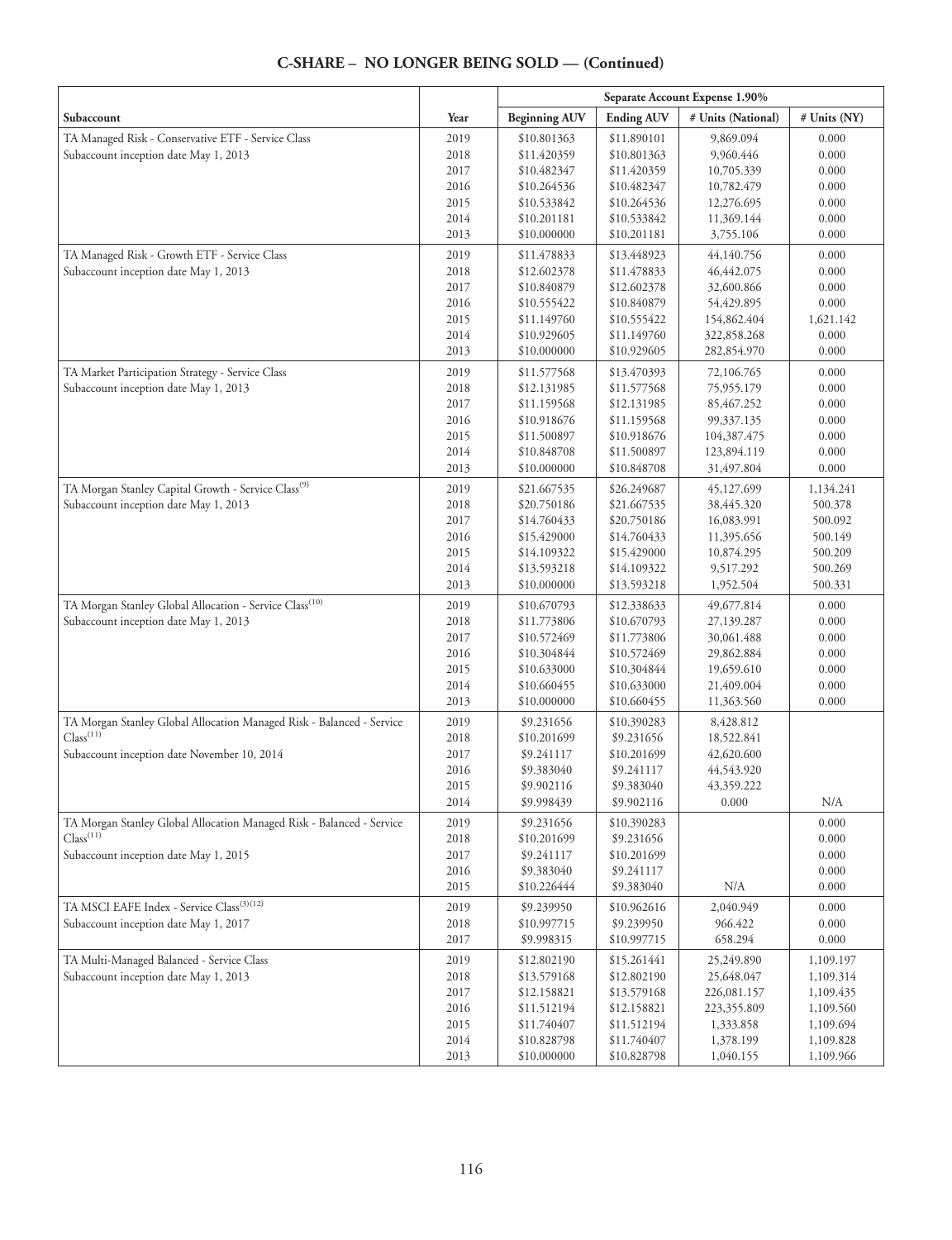|                                                                                                                 |              | Separate Account Expense 1.90% |                            |                             |                        |
|-----------------------------------------------------------------------------------------------------------------|--------------|--------------------------------|----------------------------|-----------------------------|------------------------|
| Subaccount                                                                                                      | Year         | <b>Beginning AUV</b>           | <b>Ending AUV</b>          | # Units (National)          | # Units (NY)           |
| TA PIMCO Tactical - Balanced - Service Class                                                                    | 2019         | \$10.930335                    | \$12.834774                | 48, 479. 141                | 0.000                  |
| Subaccount inception date May 1, 2013                                                                           | 2018         | \$11.971697                    | \$10.930335                | 58,325.943                  | 0.000                  |
|                                                                                                                 | 2017         | \$10.889772                    | \$11.971697                | 94,971.948                  | 0.000                  |
|                                                                                                                 | 2016         | \$10.531472                    | \$10.889772                | 102,519.460                 | 0.000                  |
|                                                                                                                 | 2015         | \$11.013876                    | \$10.531472                | 90,093.825                  | 0.000                  |
|                                                                                                                 | 2014         | \$10.409893                    | \$11.013876                | 81,603.570                  | 0.000                  |
|                                                                                                                 | 2013         | \$10.000000                    | \$10.409893                | 43,359.072                  | 0.000                  |
| TA PIMCO Tactical - Conservative - Service Class                                                                | 2019         | \$10.790673                    | \$12.447433                | 17,671.748                  | 0.000                  |
| Subaccount inception date May 1, 2013                                                                           | 2018         | \$11.595653                    | \$10.790673                | 18,024.553                  | 0.000                  |
|                                                                                                                 | 2017         | \$10.704716                    | \$11.595653                | 18,016.761                  | 0.000                  |
|                                                                                                                 | 2016         | \$10.392183                    | \$10.704716                | 15,688.425                  | 0.000                  |
|                                                                                                                 | 2015         | \$10.816153                    | \$10.392183                | 16,990.580                  | 0.000                  |
|                                                                                                                 | 2014<br>2013 | \$10.139103<br>\$10.000000     | \$10.816153<br>\$10.139103 | 11,043.253                  | 0.000<br>0.000         |
|                                                                                                                 |              |                                |                            | 2,180.229                   |                        |
| TA PIMCO Tactical - Growth - Service Class                                                                      | 2019         | \$11.178592                    | \$13.332506                | 45,361.284                  | 0.000                  |
| Subaccount inception date May 1, 2013                                                                           | 2018<br>2017 | \$12.342364<br>\$10.954225     | \$11.178592                | 42,443.460                  | 0.000                  |
|                                                                                                                 | 2016         | \$10.645176                    | \$12.342364<br>\$10.954225 | 43,188.008<br>45,913.541    | 0.000<br>0.000         |
|                                                                                                                 | 2015         | \$11.237755                    | \$10.645176                | 282,128.339                 | 0.000                  |
|                                                                                                                 | 2014         | \$10.764954                    | \$11.237755                | 14,290.073                  | 0.000                  |
|                                                                                                                 | 2013         | \$10.000000                    | \$10.764954                | 556.157                     | 0.000                  |
|                                                                                                                 |              |                                |                            |                             |                        |
| TA PIMCO Total Return - Service Class                                                                           | 2019         | \$9.583376                     | \$10.175767                | 133,949.352                 | 1,200.668              |
| Subaccount inception date May 1, 2013                                                                           | 2018         | \$9.868801                     | \$9.583376                 | 145, 472.624                | 1,200.795              |
|                                                                                                                 | 2017<br>2016 | \$9.611129                     | \$9.868801                 | 138,431.109                 | 1,200.925              |
|                                                                                                                 | 2015         | \$9.558465<br>\$9.691647       | \$9.611129<br>\$9.558465   | 139,061.994<br>185, 477.046 | 1,201.061<br>1,201.207 |
|                                                                                                                 | 2014         | \$9.466752                     | \$9.691647                 | 194,889.381                 |                        |
|                                                                                                                 | 2013         | \$10.000000                    | \$9.466752                 | 32,790.324                  | 1,201.352<br>1,201.501 |
|                                                                                                                 |              |                                |                            |                             |                        |
| TA PineBridge Inflation Opportunities - Service Class                                                           | 2019         | \$8.534727                     | 9.060938                   | 4,857.458                   | 620.253                |
| Subaccount inception date May 1, 2013                                                                           | 2018<br>2017 | \$8.835947                     | \$8.534727                 | 5,176.240                   | 620.319                |
|                                                                                                                 | 2016         | \$8.731587                     | \$8.835947                 | 5,455.889                   | 620.387                |
|                                                                                                                 | 2015         | \$8.572621<br>\$8.994968       | \$8.731587<br>\$8.572621   | 8,848.154<br>9,352.760      | 620.458<br>620.533     |
|                                                                                                                 | 2014         | \$8.867938                     | \$8.994968                 | 11,661.024                  | 620.608                |
|                                                                                                                 | 2013         | \$10.000000                    | \$8.867938                 | 8,649.772                   | 620.685                |
|                                                                                                                 |              |                                |                            | 13,849.761                  | 0.000                  |
| TA QS Investors Active Asset Allocation - Conservative - Service Class<br>Subaccount inception date May 1, 2013 | 2019<br>2018 | \$10.392222<br>\$10.907839     | \$11.342160<br>\$10.392222 | 13,396.053                  | 0.000                  |
|                                                                                                                 | 2017         | \$9.952261                     | \$10.907839                | 13,651.489                  | 0.000                  |
|                                                                                                                 | 2016         | \$9.881016                     | \$9.952261                 | 15,437.709                  | 0.000                  |
|                                                                                                                 | 2015         | \$10.314031                    | \$9.881016                 | 18,840.103                  | 0.000                  |
|                                                                                                                 | 2014         | \$10.145981                    | \$10.314031                | 3,811.316                   | 0.000                  |
|                                                                                                                 | 2013         | \$10.000000                    | \$10.145981                | 2,514.838                   | 0.000                  |
| TA QS Investors Active Asset Allocation - Moderate Growth - Service                                             | 2019         | \$10.869310                    | \$11.875781                | 20,342.656                  | 8,054.699              |
| Class                                                                                                           | 2018         | \$11.780071                    | \$10.869310                | 21,710.492                  | 8,271.962              |
| Subaccount inception date May 1, 2013                                                                           | 2017         | \$9.979113                     | \$11.780071                | 18,368.564                  | 8,477.418              |
|                                                                                                                 | 2016         | \$9.973829                     | \$9.979113                 | 30,835.310                  | 8,675.011              |
|                                                                                                                 | 2015         | \$10.875866                    | \$9.973829                 | 34,509.771                  | 8,884.706              |
|                                                                                                                 | 2014         | \$10.738168                    | \$10.875866                | 223,746.841                 | 9,088.615              |
|                                                                                                                 | 2013         | \$10.000000                    | \$10.738168                | 9,775.439                   | 0.000                  |
| TA QS Investors Active Asset Allocation - Moderate - Service Class                                              | 2019         | \$10.600172                    | \$11.558162                | 24,230.779                  | 0.000                  |
| Subaccount inception date May 1, 2013                                                                           | 2018         | \$11.274671                    | \$10.600172                | 25,943.742                  | 0.000                  |
|                                                                                                                 | 2017         | \$9.952995                     | \$11.274671                | 33,278.685                  | 0.000                  |
|                                                                                                                 | 2016         | \$9.926665                     | \$9.952995                 | 35,735.642                  | 0.000                  |
|                                                                                                                 | 2015         | \$10.569164                    | \$9.926665                 | 37,220.373                  | 0.000                  |
|                                                                                                                 | 2014         | \$10.395937                    | \$10.569164                | 51,906.971                  | 0.000                  |
|                                                                                                                 | 2013         | \$10.000000                    | \$10.395937                | 38,791.540                  | 0.000                  |
| TA S&P 500 Index - Service Class <sup>(3)(13)</sup>                                                             | 2019         | \$10.391861                    | \$13.326869                | 903.132                     | 0.000                  |
| Subaccount inception date May 1, 2017                                                                           | 2018         | \$11.165434                    | \$10.391861                | 833.176                     | 0.000                  |
|                                                                                                                 | 2017         | \$9.998315                     | \$11.165434                | 1,308.035                   | 0.000                  |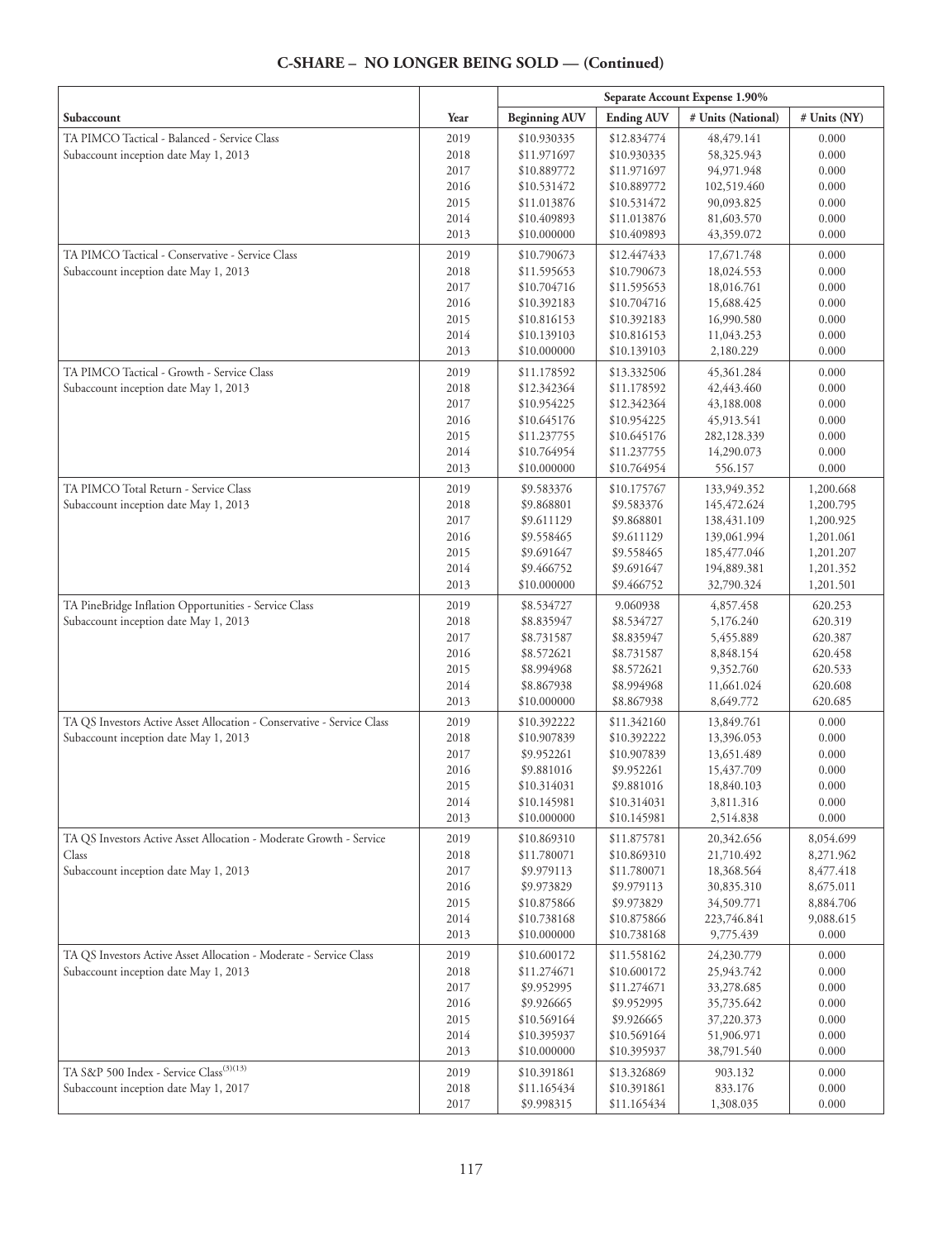|                                                  |      | Separate Account Expense 1.90% |                   |                    |              |
|--------------------------------------------------|------|--------------------------------|-------------------|--------------------|--------------|
| Subaccount                                       | Year | <b>Beginning AUV</b>           | <b>Ending AUV</b> | # Units (National) | # Units (NY) |
| TA Small Mid Cap Value - Service Class           | 2019 | \$13.836208                    | \$16.961751       | 39,784.909         | 0.000        |
| Subaccount inception date May 1, 2013            | 2018 | \$15.960659                    | \$13.836208       | 28,423.710         | 0.000        |
|                                                  | 2017 | \$14.112515                    | \$15.960659       | 3,648.079          | 0.000        |
|                                                  | 2016 | \$11.905464                    | \$14.112515       | 4,517.108          | 0.000        |
|                                                  | 2015 | \$12.474849                    | \$11.905464       | 5,021.213          | 0.000        |
|                                                  | 2014 | \$12.116373                    | \$12.474849       | 8,091.209          | 0.000        |
|                                                  | 2013 | \$10.000000                    | \$12.116373       | 2,146.864          | 0.000        |
| TA T. Rowe Price Small Cap - Service Class       | 2019 | \$15.905652                    | \$20.661217       | 28,543.212         | 1,102.461    |
| Subaccount inception date May 1, 2013            | 2018 | \$17.485633                    | \$15.905652       | 28,919.967         | 501.090      |
|                                                  | 2017 | \$14.603993                    | \$17.485633       | 29,971.042         | 501.145      |
|                                                  | 2016 | \$13.408199                    | \$14.603993       | 22,327.009         | 501.201      |
|                                                  | 2015 | \$13.377124                    | \$13.408199       | 17,139.038         | 501.262      |
|                                                  | 2014 | \$12.832468                    | \$13.377124       | 12,381.004         | 501.323      |
|                                                  | 2013 | \$10,000000                    | \$12.832468       | 2,921.469          | 501.385      |
| TA TS&W International Equity - Service Class     | 2019 | \$10.155017                    | \$12.030099       | 1,021.141          | 0.000        |
| Subaccount inception date May 1, 2013            | 2018 | \$12.278240                    | \$10.155017       | 993.707            | 0.000        |
|                                                  | 2017 | \$10.201465                    | \$12,278240       | 918.238            | 0.000        |
|                                                  | 2016 | \$10.317588                    | \$10.201465       | 965.898            | 0.000        |
|                                                  | 2015 | \$10.407336                    | \$10.317588       | 51,701.581         | 0.000        |
|                                                  | 2014 | \$11.210143                    | \$10.407336       | 50,593.389         | 0.000        |
|                                                  | 2013 | \$10.000000                    | \$11.210143       | 935.393            | 0.000        |
| TA WMC US Growth - Service Class <sup>(14)</sup> | 2019 | \$16.923363                    | \$23.193639       | 29,291.128         | 538.404      |
| Subaccount inception date May 1, 2013            | 2018 | \$17.255687                    | \$16.923363       | 1,650.069          | 0.000        |
|                                                  | 2017 | \$13.646902                    | \$17.255687       | 1,919.858          | 0.000        |
|                                                  | 2016 | \$13.563320                    | \$13.646902       | 1,940.648          | 0.000        |
|                                                  | 2015 | \$12.966311                    | \$13.563320       | 44,400.705         | 0.000        |
|                                                  | 2014 | \$11.923333                    | \$12.966311       | 48,163.289         | 0.000        |
|                                                  | 2013 | \$10.000000                    | \$11.923333       | 0.000              | 0.000        |

|  |  | C-SHARE – NO LONGER BEING SOLD — (Continued) |  |
|--|--|----------------------------------------------|--|
|--|--|----------------------------------------------|--|

|                                                                               |      | Separate Account Expense 1.55% |                   |                    |              |
|-------------------------------------------------------------------------------|------|--------------------------------|-------------------|--------------------|--------------|
| Subaccount                                                                    | Year | <b>Beginning AUV</b>           | <b>Ending AUV</b> | # Units (National) | # Units (NY) |
| AB Balanced Wealth Strategy Portfolio - Class B <sup>(2)</sup>                | 2019 | \$12.057638                    | \$14.005197       | 11,788.948         | 0.000        |
| Subaccount inception date May 1, 2013                                         | 2018 | \$13.112215                    | \$12.057638       | 3,507.577          | 0.000        |
|                                                                               | 2017 | \$11.540175                    | \$13.112215       | 3,183.525          | 0.000        |
|                                                                               | 2016 | \$11.243720                    | \$11.540175       | 2,741.431          | 0.000        |
|                                                                               | 2015 | \$11.296085                    | \$11.243720       | 12,807.200         | 0.000        |
|                                                                               | 2014 | \$10.732499                    | \$11.296085       | 5,553.633          | 0.000        |
|                                                                               | 2013 | \$10.000000                    | \$10.732499       | 2,156.303          | 0.000        |
| AB Growth and Income Portfolio - Class B                                      | 2019 | \$15.263364                    | \$18.577048       | 12,249.395         | 0.000        |
| Subaccount inception date May 1, 2013                                         | 2018 | \$16.465566                    | \$15.263364       | 9,589.693          | 0.000        |
|                                                                               | 2017 | \$14.099849                    | \$16,465566       | 10,509.948         | 0.000        |
|                                                                               | 2016 | \$12.892265                    | \$14.099849       | 22,548.836         | 0.000        |
|                                                                               | 2015 | \$12.909499                    | \$12.892265       | 14,252.584         | 0.000        |
|                                                                               | 2014 | \$11.996639                    | \$12.909499       | 7,935.036          | 0.000        |
|                                                                               | 2013 | \$10.000000                    | \$11.996639       | 4,707.190          | 0.000        |
| American Funds - Asset Allocation Fund <sup>SM</sup> - Class 2 <sup>(1)</sup> | 2019 | \$13.212941                    | \$15.724717       | 138,004.482        | 0.000        |
| Subaccount inception date May 1, 2013                                         | 2018 | \$14.110803                    | \$13.212941       | 122,052.838        | 0.000        |
|                                                                               | 2017 | \$12.366315                    | \$14.110803       | 190,890.681        | 0.000        |
|                                                                               | 2016 | \$11.513188                    | \$12.366315       | 168,926.868        | 0.000        |
|                                                                               | 2015 | \$11.566317                    | \$11.513188       | 137,520.798        | 0.000        |
|                                                                               | 2014 | \$11.179081                    | \$11.566317       | 89,492.556         | 0.000        |
|                                                                               | 2013 | \$10.000000                    | \$11.179081       | 52,330.532         | 0.000        |
| American Funds - Bond Fund <sup>SM</sup> - Class 2 <sup>(1)</sup>             | 2019 | \$9.758420                     | \$10.476018       | 71,389.745         | 5,689.339    |
| Subaccount inception date May 1, 2013                                         | 2018 | \$10.013014                    | \$9.758420        | 65,326.467         | 8,907.549    |
|                                                                               | 2017 | \$9.838869                     | \$10.013014       | 70,946.518         | 9,628.437    |
|                                                                               | 2016 | \$9.735457                     | \$9.838869        | 89,728.456         | 12,396.673   |
|                                                                               | 2015 | \$9.890107                     | \$9.735457        | 87,723.434         | 10,468.592   |
|                                                                               | 2014 | \$9.569654                     | \$9.890107        | 32,949.609         | 5,395.728    |
|                                                                               | 2013 | \$10,000000                    | \$9.569654        | 5,569.473          | 0.000        |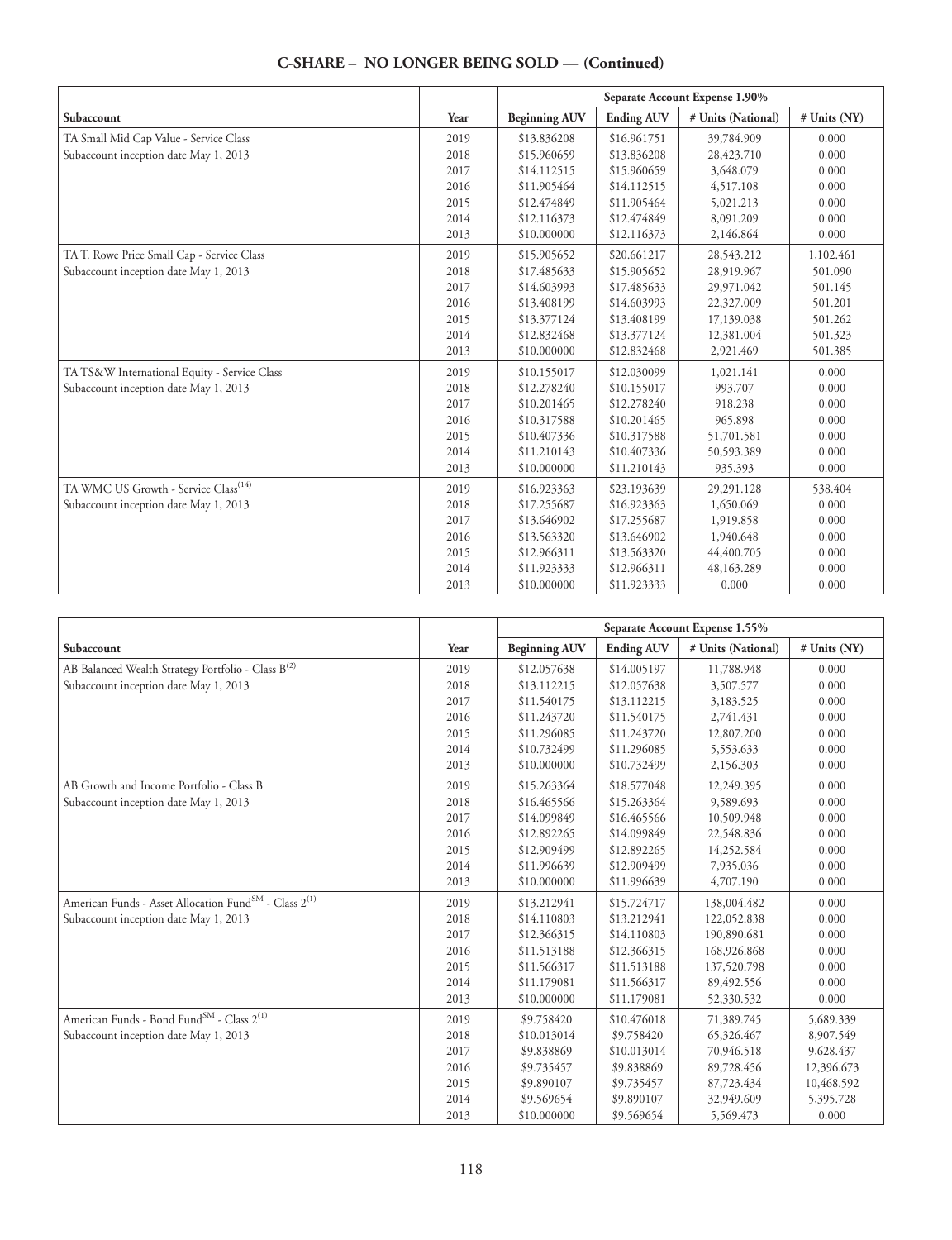|                                                                               |      | Separate Account Expense 1.55% |                   |                    |              |
|-------------------------------------------------------------------------------|------|--------------------------------|-------------------|--------------------|--------------|
| Subaccount                                                                    | Year | <b>Beginning AUV</b>           | <b>Ending AUV</b> | # Units (National) | # Units (NY) |
| American Funds - Growth Fund <sup>SM</sup> - Class 2 <sup>(1)</sup>           | 2019 | \$17.493634                    | \$22.457830       | 59,404.623         | 2,307.793    |
| Subaccount inception date May 1, 2013                                         | 2018 | \$17.866322                    | \$17.493634       | 46,026.946         | 2,405.748    |
|                                                                               | 2017 | \$14.185476                    | \$17.866322       | 57.331.008         | 1.297.517    |
|                                                                               | 2016 | \$13.197463                    | \$14.185476       | 51,111.871         | 289.216      |
|                                                                               | 2015 | \$12.581044                    | \$13.197463       | 63,421.328         | 294.182      |
|                                                                               | 2014 | \$11.810950                    | \$12.581044       | 29,999.823         | 0.000        |
|                                                                               | 2013 | \$10.000000                    | \$11.810950       | 9,822.023          | 0.000        |
| American Funds - Growth-Income Fund <sup>SM</sup> - Class 2 <sup>(1)</sup>    | 2019 | \$16.338955                    | \$20.231733       | 49,929.104         | 282.737      |
| Subaccount inception date May 1, 2013                                         | 2018 | \$16.948617                    | \$16.338955       | 50,864.480         | 284.220      |
|                                                                               | 2017 | \$14.106650                    | \$16.948617       | 73,174.466         | 285.725      |
|                                                                               | 2016 | \$12.884838                    | \$14.106650       | 75,598.188         | 287.440      |
|                                                                               | 2015 | \$12.937215                    | \$12.884838       | 56,946.575         | 289.454      |
|                                                                               | 2014 | \$11.911959                    | \$12.937215       | 43,576.593         | 291.339      |
|                                                                               | 2013 | \$10.000000                    | \$11.911959       | 17,099.440         | 0.000        |
| American Funds - International Fund <sup>SM</sup> - Class 2 <sup>(1)</sup>    | 2019 | \$11.320400                    | \$13.655831       | 34,688.259         | 0.000        |
| Subaccount inception date May 1, 2013                                         | 2018 | \$13.276682                    | \$11.320400       | 34,356.489         | 0.000        |
|                                                                               | 2017 | \$10.233969                    | \$13.276682       | 55,489.906         | 2,069.400    |
|                                                                               | 2016 | \$10.068886                    | \$10.233969       | 49,936.372         | 0.000        |
|                                                                               | 2015 | \$10.743192                    | \$10.068886       | 51,991.508         | 0.000        |
|                                                                               | 2014 | \$11.242065                    | \$10.743192       | 17,623.802         | 0.000        |
|                                                                               | 2013 | \$10.000000                    | \$11.242065       | 6,137.813          | 0.000        |
| Fidelity <sup>®</sup> VIP Balanced Portfolio - Service Class 2                | 2019 | \$13.449974                    | \$16.436709       | 107,250.621        | 303.485      |
| Subaccount inception date May 1, 2013                                         | 2018 | \$14.296179                    | \$13.449974       | 97,922.569         | 305.077      |
|                                                                               | 2017 | \$12.503722                    | \$14.296179       | 93,843.219         | 306.691      |
|                                                                               | 2016 | \$11.870091                    | \$12.503722       | 87,329.922         | 308.532      |
|                                                                               | 2015 | \$12.012257                    | \$11.870091       | 97,150.074         | 310.695      |
|                                                                               | 2014 | \$11.088942                    | \$12.012257       | 45,266.437         | 312.718      |
|                                                                               | 2013 | \$10.000000                    | \$11.088942       | 6,173.877          | 0.000        |
| Fidelity <sup>®</sup> VIP Contrafund <sup>®</sup> Portfolio - Service Class 2 | 2019 | \$15.145458                    | \$19.576405       | 66,030.234         | 131.119      |
| Subaccount inception date May 1, 2013                                         | 2018 | \$16.477563                    | \$15.145458       | 65,705.845         | 133.418      |
|                                                                               | 2017 | \$13.763096                    | \$16.477563       | 69,618.156         | 455.278      |
|                                                                               | 2016 | \$12.974545                    | \$13.763096       | 73,112.039         | 1,011.318    |
|                                                                               | 2015 | \$13.122735                    | \$12.974545       | 52,470.617         | 1,132.759    |
|                                                                               | 2014 | \$11.936588                    | \$13.122735       | 15,545.543         | 758.999      |
|                                                                               | 2013 | \$10.000000                    | \$11.936588       | 4,030.545          | 0.000        |
| Fidelity <sup>®</sup> VIP Mid Cap Portfolio - Service Class 2                 | 2019 | \$13.712522                    | \$16.630237       | 16,350.025         | 0.000        |
| Subaccount inception date May 1, 2013                                         | 2018 | \$16.342178                    | \$13.712522       | 17,239.636         | 0.000        |
|                                                                               | 2017 | \$13.768988                    | \$16.342178       | 17,056.492         | 161.915      |
|                                                                               | 2016 | \$12.493814                    | \$13.768988       | 16,577.710         | 325.610      |
|                                                                               | 2015 | \$12.899104                    | \$12.493814       | 21,509.127         | 385.102      |
|                                                                               | 2014 | \$12.355386                    | \$12.899104       | 7,244.043          | 385.162      |
|                                                                               | 2013 | \$10.000000                    | \$12.355386       | 3,171.412          | 0.000        |
| Fidelity <sup>®</sup> VIP Value Strategies Portfolio - Service Class 2        | 2019 | \$12.016878                    | \$15.866658       | 11,613.055         | 0.000        |
| Subaccount inception date May 1, 2013                                         | 2018 | \$14.794522                    | \$12.016878       | 7,835.335          | 0.000        |
|                                                                               | 2017 | \$12.616969                    | \$14.794522       | 11,084.547         | 0.000        |
|                                                                               | 2016 | \$11.726267                    | \$12.616969       | 23,909.182         | 0.000        |
|                                                                               | 2015 | \$12.301966                    | \$11.726267       | 10,415.388         | 0.000        |
|                                                                               | 2014 | \$11.730167                    | \$12.301966       | 4,087.661          | 0.000        |
|                                                                               | 2013 | \$10.000000                    | \$11.730167       | 1,989.725          | 0.000        |
| State Street Total Return V.I.S. Fund - Class 3 <sup>(2)</sup>                | 2019 | \$11.573301                    | \$13.143026       | 10,074.308         | 0.000        |
| Subaccount inception date May 1, 2013                                         | 2018 | \$12.612224                    | \$11.573301       | 7,055.780          | 0.000        |
|                                                                               | 2017 | \$11.134549                    | \$12.612224       | 7,649.037          | 0.000        |
|                                                                               | 2016 | \$10.681140                    | \$11.134549       | 2,020.197          | 0.000        |
|                                                                               | 2015 | \$11.017704                    | \$10.681140       | 2,414.591          | 0.000        |
|                                                                               | 2014 | \$10.670871                    | \$11.017704       | 0.000              | 0.000        |
|                                                                               | 2013 | \$10.000000                    | \$10.670871       | 0.000              | 0.000        |
| TA 60/40 Allocation - Service Class                                           | 2019 | \$9.548482                     | \$11.294303       | 4,487.729          | 0.000        |
| Subaccount inception date May 1, 2018                                         | 2018 | \$9.989234                     | \$9.548482        | 324.478            | 0.000        |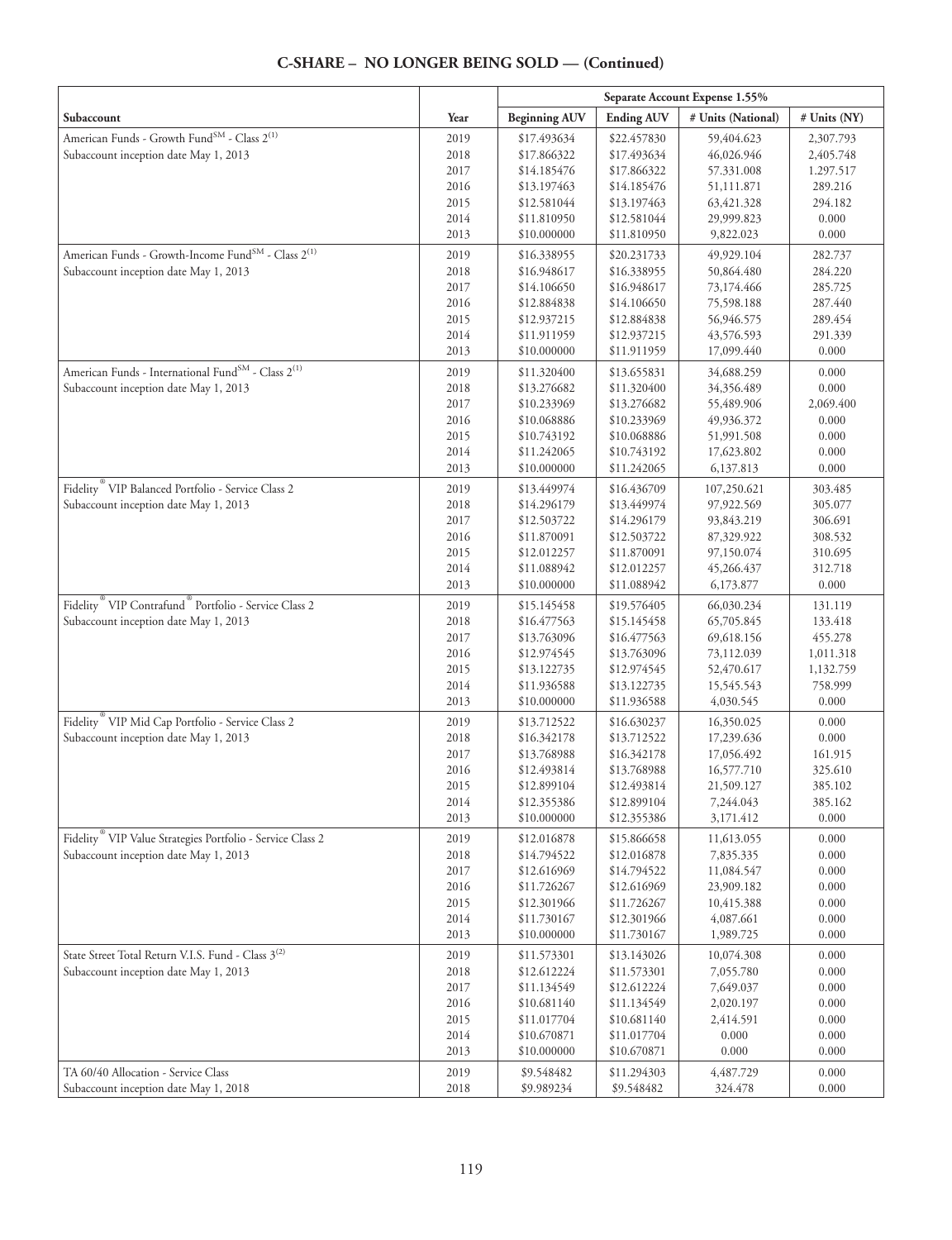|                                                             |      | Separate Account Expense 1.55% |                   |                    |              |
|-------------------------------------------------------------|------|--------------------------------|-------------------|--------------------|--------------|
| Subaccount                                                  | Year | <b>Beginning AUV</b>           | <b>Ending AUV</b> | # Units (National) | # Units (NY) |
| TA Aegon High Yield Bond - Service Class                    | 2019 | \$11.011347                    | \$12.356903       | 83,541.480         | 291.750      |
| Subaccount inception date May 1, 2013                       | 2018 | \$11.495713                    | \$11.011347       | 73,266.857         | 658.645      |
|                                                             | 2017 | \$10.889413                    | \$11.495713       | 77,634.740         | 1,661.794    |
|                                                             | 2016 | \$9.616416                     | \$10.889413       | 156,238.618        | 2,222.810    |
|                                                             | 2015 | \$10.205471                    | \$9.616416        | 29,729.935         | 2,780.558    |
|                                                             | 2014 | \$10.004232                    | \$10.205471       | 16,132.074         | 3,183.280    |
|                                                             | 2013 | \$10.000000                    | \$10.004232       | 84,301.392         | 0.000        |
| TA Aegon U.S. Government Securities - Service Class         | 2019 | \$9.438827                     | \$9.883673        | 30,161.999         | 471.427      |
| Subaccount inception date May 1, 2013                       | 2018 | \$9.585793                     | \$9.438827        | 26,856.913         | 526.065      |
|                                                             | 2017 | \$9.510672                     | \$9.585793        | 15,423.625         | 552.428      |
|                                                             | 2016 | \$9.645334                     | \$9.510672        | 56,371.016         | 585.419      |
|                                                             | 2015 | \$9.813221                     | \$9.645334        | 54,507.681         | 660.101      |
|                                                             | 2014 | \$9.544504                     | \$9.813221        | 21,000.087         | 1,799.027    |
|                                                             | 2013 | \$10.000000                    | \$9.544504        | 4,015.540          | 0.000        |
| PAM TA Aegon U.S. Government Securities - Service Class     | 2019 | \$9.438827                     | \$9.883673        | 0.000              | 0.000        |
| Subaccount inception date May 1, 2013                       | 2018 | \$9.585793                     | \$9.438827        | 21,613.499         | 0.000        |
|                                                             | 2017 | \$9.510672                     | \$9.585793        | 0.000              | 0.000        |
|                                                             | 2016 | \$9.645334                     | \$9.510672        | 0.000              | 0.000        |
|                                                             | 2015 | \$9.813221                     | \$9.645334        | 0.000              | 0.000        |
|                                                             | 2014 | \$9.544504                     | \$9.813221        | 0.000              | 0.000        |
|                                                             | 2013 | \$10.000000                    | \$9.544504        | 0.000              | 0.000        |
| TA American Funds Managed Risk - Balanced - Service Class   | 2019 | \$10.439269                    | \$12.109031       | 117,332.879        | 0.000        |
| Subaccount inception date May 1, 2015                       | 2018 | \$11.258741                    | \$10.439269       | 115,192.694        | 0.000        |
|                                                             | 2017 | \$9.975299                     | \$11.258741       | 139,238.271        | 0.000        |
|                                                             | 2016 | \$9.520377                     | \$9.975299        | 64,295.601         | 0.000        |
|                                                             | 2015 | \$9.999575                     | \$9.520377        | 13,296.823         | 0.000        |
| TA Barrow Hanley Dividend Focused - Service Class           | 2019 | \$13.580165                    | \$16.523401       | 21,730.487         | 0.000        |
| Subaccount inception date May 1, 2013                       | 2018 | \$15.618804                    | \$13.580165       | 18,317.548         | 0.000        |
|                                                             | 2017 | \$13.659064                    | \$15.618804       | 18,595.503         | 332.152      |
|                                                             | 2016 | \$12.105616                    | \$13.659064       | 15,159.692         | 669.243      |
|                                                             | 2015 | \$12.784634                    | \$12.105616       | 50,522.740         | 777.331      |
|                                                             | 2014 | \$11.599780                    | \$12.784634       | 9,753.405          | 777.453      |
|                                                             | 2013 | \$10.000000                    | \$11.599780       | 1,392.000          | 0.000        |
| TA BlackRock Global Real Estate Securities - Service Class  | 2019 | \$9.532793                     | \$11.721961       | 16,408.637         | 259.920      |
| Subaccount inception date May 1, 2013                       | 2018 | \$10.797554                    | \$9.532793        | 14,237.265         | 471.080      |
|                                                             | 2017 | \$9.877808                     | \$10.797554       | 15,981.336         | 672.229      |
|                                                             | 2016 | \$9.989838                     | \$9.877808        | 15,595.888         | 979.249      |
|                                                             | 2015 | \$10.235148                    | \$9.989838        | 20,495.349         | 1,193.880    |
|                                                             | 2014 | \$9.175268                     | \$10.235148       | 16,043.348         | 1,216.213    |
|                                                             | 2013 | \$10.000000                    | \$9.175268        | 2,015.854          | 0.000        |
| TA BlackRock Government Money Market - Service Class        | 2019 | \$9.237888                     | \$9.252056        | 231,753.619        | 1,490.330    |
| Subaccount inception date May 1, 2013                       | 2018 | \$9.304887                     | \$9.237888        | 283, 637. 216      | 1,518.712    |
|                                                             | 2017 | \$9.449371                     | \$9.304887        | 145,599.780        | 25,681.235   |
|                                                             | 2016 | \$9.596085                     | \$9.449371        | 179,750.093        | 70,911.698   |
|                                                             | 2015 | \$9.745501                     | \$9.596085        | 267,977.491        | 0.000        |
|                                                             | 2014 | \$9.897251                     | \$9.745501        | 177,829.583        | 0.000        |
|                                                             | 2013 | \$10.000000                    | \$9.897251        | 57,870.277         | 0.000        |
| TA BlackRock iShares Edge 40- Service Class <sup>(4)</sup>  | 2019 | \$10.510576                    | \$11.911841       | 16,495.991         | 517.793      |
| Subaccount inception date May 1, 2013                       | 2018 | \$11.170257                    | \$10.510576       | 18,336.730         | 529.072      |
|                                                             | 2017 | \$10.358183                    | \$11.170257       | 12,280.891         | 1,211.870    |
|                                                             | 2016 | \$10.314323                    | \$10.358183       | 13,208.582         | 1,235.062    |
|                                                             | 2015 | \$10.519547                    | \$10.314323       | 9,903.208          | 1,222.035    |
|                                                             | 2014 | \$10.140718                    | \$10.519547       | 14,852.396         | 0.000        |
|                                                             | 2013 | \$10.000000                    | \$10.140718       | 9,430.201          | 0.000        |
| TA BlackRock iShares Edge 50 - Service Class <sup>(5)</sup> | 2019 | \$10.808244                    | \$12.348538       | 76,743.018         | 0.000        |
| Subaccount inception date March 21, 2016                    | 2018 | \$11.273830                    | \$10.808244       | 69,764.143         | 0.000        |
|                                                             | 2017 | \$10.145964                    | \$11.273830       | 71,159.022         | 0.000        |
|                                                             | 2016 | \$9.998730                     | \$10.145964       | 67,475.295         | 0.000        |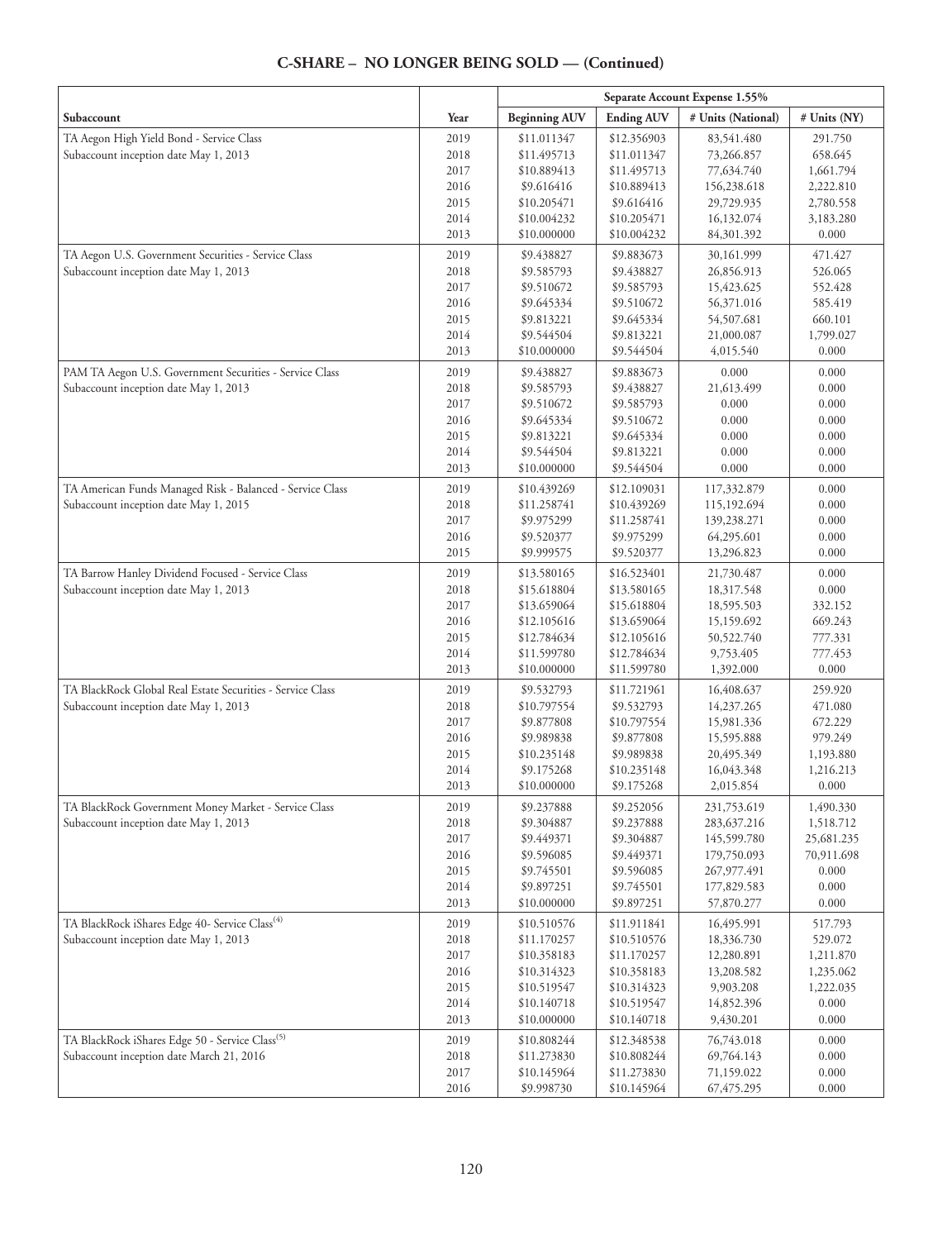|                                                                |              |                            |                            | Separate Account Expense 1.55% |                |
|----------------------------------------------------------------|--------------|----------------------------|----------------------------|--------------------------------|----------------|
| Subaccount                                                     | Year         | <b>Beginning AUV</b>       | <b>Ending AUV</b>          | # Units (National)             | # Units (NY)   |
| TA BlackRock iShares Edge 75 - Service Class <sup>(6)</sup>    | 2019         | \$11.225125                | \$13.293697                | 54,314.107                     | 0.000          |
| Subaccount inception date March 21, 2016                       | 2018         | \$11.865409                | \$11.225125                | 23,662.189                     | 0.000          |
|                                                                | 2017         | \$10.215127                | \$11.865409                | 0.000                          | 0.000          |
|                                                                | 2016         | \$9.998730                 | \$10.215127                | 0.000                          | 0.000          |
| TA BlackRock iShares Edge 100 - Service Class <sup>(7)</sup>   | 2019         | \$11.832590                | \$14.514173                | 3,326.395                      | 0.000          |
| Subaccount inception date March 21, 2016                       | 2018         | \$12.694494                | \$11.832590                | 2,444.114                      | 0.000          |
|                                                                | 2017         | \$10.462139                | \$12.694494                | 0.000                          | 0.000          |
|                                                                | 2016         | \$9.997730                 | \$10.462139                | 0.000                          | 0.000          |
| TA BlackRock Tactical Allocation - Service Class               | 2019         | \$11.483909                | \$13.235211                | 100,499.324                    | 5,947.561      |
| Subaccount inception date May 1, 2013                          | 2018         | \$12.202933                | \$11.483909                | 111,539.048                    | 6,221.913      |
|                                                                | 2017         | \$11.096738                | \$12.202933                | 131,995.097                    | 6,246.445      |
|                                                                | 2016         | \$10.742386                | \$11.096738                | 170,766.879                    | 7,984.069      |
|                                                                | 2015         | \$10.923812                | \$10.742386                | 145,456.744                    | 8,445.328      |
|                                                                | 2014         | \$10.559125                | \$10.923812                | 109,425.734                    | 6,677.203      |
|                                                                | 2013         | \$10.000000                | \$10.559125                | 30,702.750                     | 0.000          |
| TA International Growth - Service Class <sup>(8)</sup>         | 2019         | \$10.083912                | \$12.649584                | 14,566.841                     | 0.000          |
| Subaccount inception date May 1, 2013                          | 2018         | \$12.483192                | \$10.083912                | 14,632.484                     | 0.000          |
|                                                                | 2017         | \$9.983555                 | \$12.483192                | 26,169.366                     | 0.000          |
|                                                                | 2016         | \$10.152656                | \$9.983555                 | 18,297.854                     | 0.000          |
|                                                                | 2015         | \$10.336362                | \$10.152656                | 23,280.131                     | 0.000          |
|                                                                | 2014         | \$11.098302                | \$10.336362                | 6,939.289                      | 0.000          |
|                                                                | 2013         | \$10.000000                | \$11.098302                | 903.481                        | 0.000          |
| TA Janus Balanced - Service Class                              | 2019         | \$13.304814                | \$15.952589                | 128,249.185                    | 7,931.824      |
| Subaccount inception date May 1, 2013                          | 2018         | \$13.522633                | \$13.304814                | 103,710.927                    | 9,111.047      |
|                                                                | 2017         | \$11.764634                | \$13.522633                | 135,254.524                    | 10,333.539     |
|                                                                | 2016         | \$11.475244                | \$11.764634                | 136,626.769                    | 12,330.354     |
|                                                                | 2015         | \$11.640283                | \$11.475244                | 92,080.294                     | 7,372.080      |
|                                                                | 2014         | \$10.963675                | \$11.640283                | 120,296.791                    | 3,414.034      |
|                                                                | 2013         | \$10.000000                | \$10.963675                | 19,062.820                     | 0.000          |
| TA Janus Mid-Cap Growth - Service Class                        | 2019         | \$13.337951                | \$17.903769                | 7,059.300                      | 0.000          |
| Subaccount inception date May 1, 2013                          | 2018         | \$13.747865                | \$13.337951                | 7,422.378                      | 0.000          |
|                                                                | 2017         | \$10.845268                | \$13.747865                | 6,736.324                      | 0.000          |
|                                                                | 2016         | \$11.273923                | \$10.845268                | 6,109.114                      | 189.288        |
|                                                                | 2015         | \$12.086135                | \$11.273923                | 5,627.325                      | 178.016        |
|                                                                | 2014         | \$12.307103                | \$12.086135                | 3,678.608                      | 0.000          |
|                                                                | 2013         | \$10.000000                | \$12.307103                | 329.927                        | 0.000          |
| TA JPMorgan Asset Allocation - Conservative - Service Class    | 2019         | \$10.863668                | \$12.145890                | 153,718.536                    | 948.220        |
| Subaccount inception date May 1, 2013                          | 2018         | \$11.527802                | \$10.863668                | 139,350.672                    | 990.945        |
|                                                                | 2017         | \$10.400509                | \$11.527802                | 156,551.470                    | 2,023.132      |
|                                                                | 2016         | \$10.126669                | \$10.400509                | 176,370.578                    | 1,129.945      |
|                                                                | 2015         | \$10.510264                | \$10.126669                | 169,174.858                    | 3,139.988      |
|                                                                | 2014<br>2013 | \$10.470392<br>\$10.000000 | \$10.510264<br>\$10.470392 | 88,596.478<br>22,048.721       | 0.000<br>0.000 |
| TA JPMorgan Asset Allocation - Growth - Service Class          | 2019         | \$12.561307                | \$15.566759                | 29,598.812                     | 0.000          |
| Subaccount inception date May 1, 2013                          | 2018         | \$14.288100                | \$12.561307                | 21,494.508                     | 0.000          |
|                                                                | 2017         | \$11.667122                | \$14.288100                | 22,051.280                     | 0.000          |
|                                                                | 2016         | \$11.197108                | \$11.667122                | 18,886.927                     | 0.000          |
|                                                                | 2015         | \$11.617978                | \$11.197108                | 15,933.930                     | 0.000          |
|                                                                | 2014         | \$11.518746                | \$11.617978                | 483.900                        | 0.000          |
|                                                                | 2013         | \$10.000000                | \$11.518746                | 146.083                        | 0.000          |
| TA JPMorgan Asset Allocation - Moderate Growth - Service Class | 2019         | \$12.023569                | \$14.181323                | 166,572.045                    | 33,479.575     |
| Subaccount inception date May 1, 2013                          | 2018         | \$13.177113                | \$12.023569                | 174,517.556                    | 34,067.959     |
|                                                                | 2017         | \$11.199156                | \$13.177113                | 193,487.306                    | 34,631.359     |
|                                                                | 2016         | \$10.704255                | \$11.199156                | 158,958.680                    | 35,210.815     |
|                                                                | 2015         | \$11.152466                | \$10.704255                | 131,727.992                    | 35,832.760     |
|                                                                | 2014         | \$11.056109                | \$11.152466                | 127,852.270                    | 36,394.358     |
|                                                                | 2013         | \$10.000000                | \$11.056109                | 77,657.082                     | 0.000          |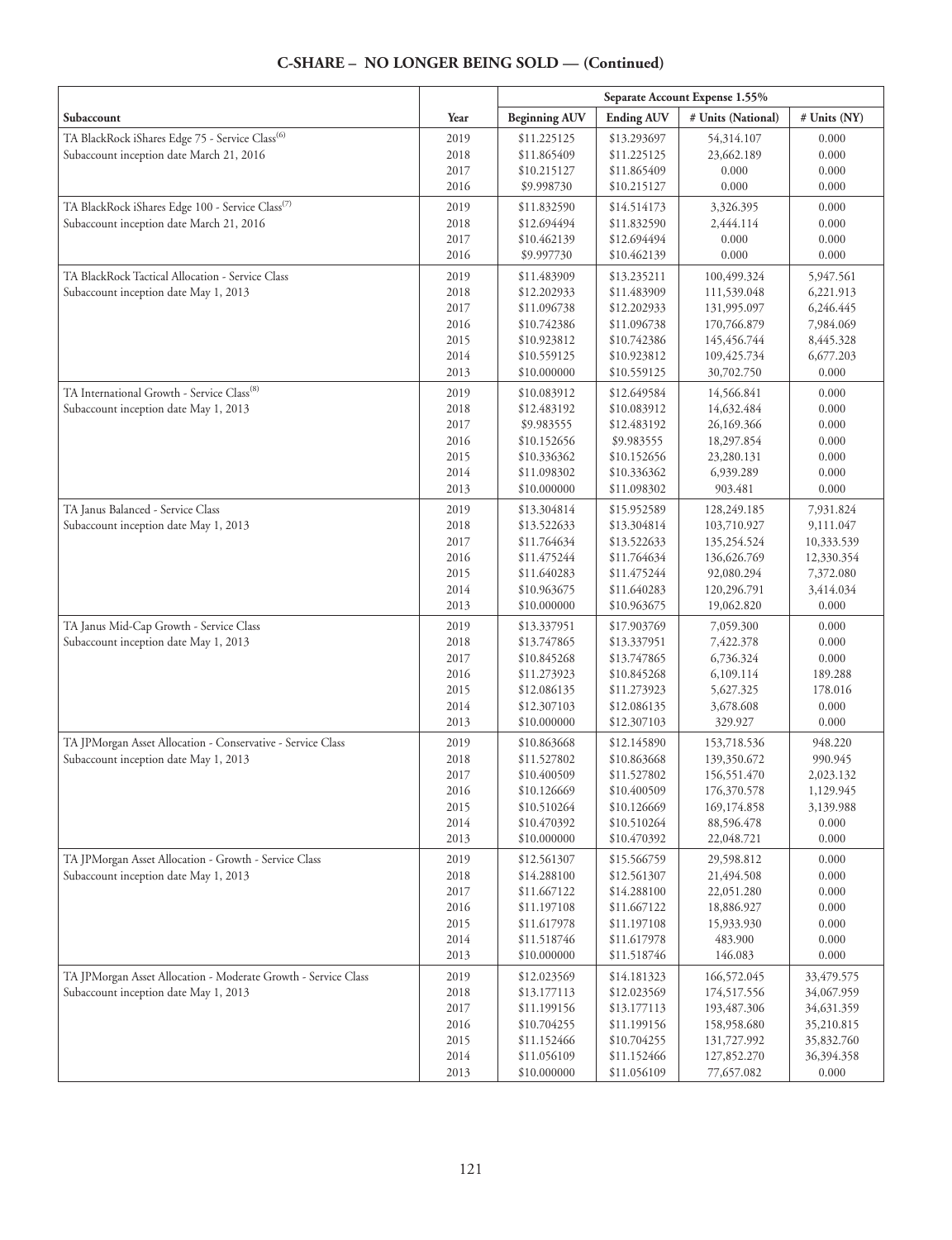#### **Separate Account Expense 1.55% Subaccount**  $\begin{array}{|c|c|c|c|c|}\hline \textbf{Year} & \textbf{Beginning AUV} & \textbf{Ending AUV} & \textbf{\# Units (National)} & \textbf{\# Units (NY)}\hline \end{array}$ TA JPMorgan Asset Allocation - Moderate - Service Class Subaccount inception date May 1, 2013 2019 2018 2017 2016 2015 2014 2013 \$11.434941 \$12.271008 \$10.732155 \$10.355097 \$10.783940 \$10.673869 \$10.000000 \$13.080556 \$11.434941 \$12.271008 \$10.732155 \$10.355097 \$10.783940 \$10.673869 332,464.029 398,765.607 400,580.073 433,109.054 457,959.874 410,630.463 132,252.082 959.374 962.144 3,510.996 3,569.883 4,088.988 1,022.259 0.000 TA JPMorgan Core Bond - Service Class Subaccount inception date May 1, 2013 2019 2018 2017 2016 2015 2014 2013 \$9.877173 \$10.041517 \$9.860706 \$9.812179 \$9.932205 \$9.597673 \$10.000000 \$10.528027 \$9.877173 \$10.041517 \$9.860706 \$9.812179 \$9.932205 \$9.597673 78,181.024 67,571.585 100,734.395 100,490.665 106,918.268 38,124.746 5,378.683 1,306.598 2,129.025 5,430.559 8,694.268 10,410.415 9,610.275 0.000 TA JPMorgan Enhanced Index - Service Class Subaccount inception date May 1, 2013 2019 2018 2017 2016 2015 2014 2013 \$15.534494 \$16.829837 \$14.146793 \$12.929273 \$13.177987 \$11.743375 \$10.000000 \$19.989551 \$15.534494 \$16.829837 \$14.146793 \$12.929273 \$13.177987 \$11.743375 6,543.204 8,513.052 16,530.104 9,342.680 10,064.606 9,530.887 0.000 0.000 0.000 0.000 0.000 0.000 0.000 0.000 TA JPMorgan International Moderate Growth - Service Class Subaccount inception date May 1, 2013 2019 2018 2017 2016 2015 2014 2013 \$10.282953 \$11.856737 \$9.913060 \$9.960266 \$10.310315 \$10.554614 \$10.000000 \$11.907626 \$10.282953 \$11.856737 \$9.913060 \$9.960266 \$10.310315 \$10.554614 80,694.395 75,883.863 101,045.031 60,360.153 73,111.496 53,256.851 31,673.43 0.000 0.000 0.000 574.131 556.287 242.067 0.000 TA JPMorgan Mid Cap Value - Service Class Subaccount inception date May 1, 2013 2019 2018 2017 2016 2015 2014 2013 \$13.661292 \$15.785200 \$14.163268 \$12.586881 \$13.170557 \$11.632849 \$10.000000 \$16.947813 \$13.661292 \$15.785200 \$14.163268 \$12.586881 \$13.170557 \$11.632849 31,471.664 30,196.946 33,745.233 43,903.665 23,323.909 7,403.883 156.987 0.000 0.000 0.000 0.000 0.000 0.000 0.000 TA JPMorgan Tactical Allocation - Service Class Subaccount inception date May 1, 2013 2019 2018 2017 2016 2015 2014 2013 \$10.808289 \$11.339399 \$10.613339 \$10.345073 \$10.549045 \$10.080743 \$10.000000 \$11.909916 \$10.808289 \$11.339399 \$10.613339 \$10.345073 \$10.549045 \$10.080743 139,642.870 161,510.290 177,557.857 186,613.713 183,539.037 104,355.949 66,087.751 5,487.640 8,464.506 9,585.193 11,644.093 9,888.293 3,829.471 0.000 TA Legg Mason Dynamic Allocation - Balanced - Service Class Subaccount inception date May 1, 2013 2019 2018 2017 2016 2015 2014 2013 \$10.731364 \$11.273637 \$10.364433 \$10.596853 \$10.990632 \$10.289523 \$10.000000 \$12.263485 \$10.731364 \$11.273637 \$10.364433 \$10.596853 \$10.990632 \$10.289523 105,952.621 116,178.636 124,786.754 214,027.261 218,299.567 149,717.012 27,869.605 3,574.138 3,882.455 6,179.439 6,530.695 4,858.697 0.000 0.000 TA Legg Mason Dynamic Allocation - Growth - Service Class Subaccount inception date May 1, 2013 2019 2018 2017 2016 2015 2014 2013 \$11.114455 \$11.849778 \$10.630326 \$10.903712 \$11.410590 \$10.712700 \$10.000000 \$12.785073 \$11.114455 \$11.849778 \$10.630326 \$10.903712 \$11.410590 \$10.712700 63,997.642 71,522.634 84,387.190 89,877.823 76,613.626 100,166.539 39,877.094 136.639 308.473 2,440.394 2,653.203 858.953 1,047.496 0.000 TA Levin Large Cap Value - Service Class Subaccount inception date May 1, 2018 2019 2018 \$8.952729 \$9.969754 \$10.313389 \$8.952729 4,333.121 931.348 0.000 0.000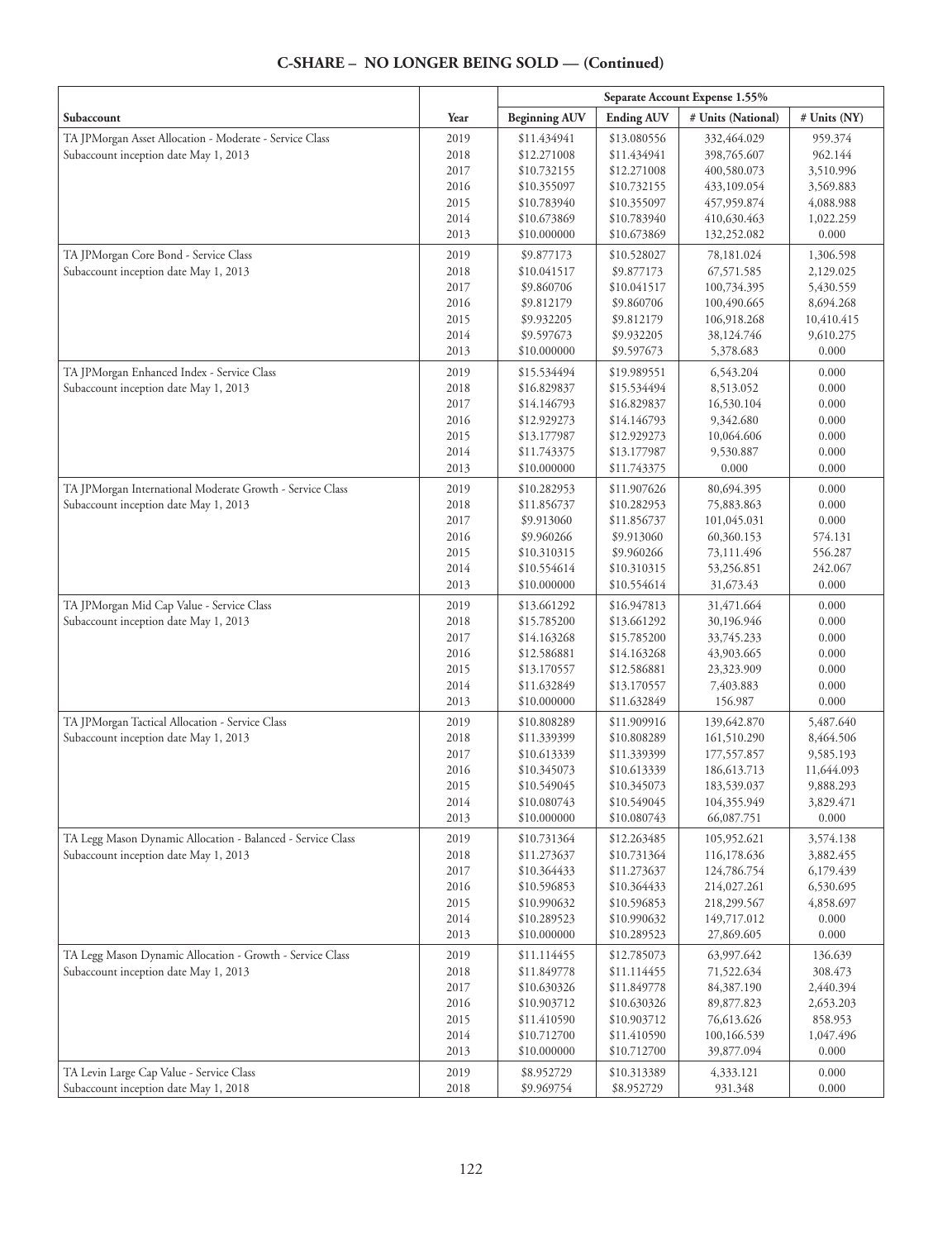|                                                                                                |              |                            |                            | Separate Account Expense 1.55% |                    |
|------------------------------------------------------------------------------------------------|--------------|----------------------------|----------------------------|--------------------------------|--------------------|
| Subaccount                                                                                     | Year         | <b>Beginning AUV</b>       | <b>Ending AUV</b>          | # Units (National)             | # Units (NY)       |
| TA Madison Diversified Income - Service Class                                                  | 2019         | \$11.630821                | \$13.163092                | 57,309.126                     | 0.000              |
| Subaccount inception date June 1, 2017                                                         | 2018         | \$11.903233                | \$11.630821                | 45,752.009                     | 0.000              |
|                                                                                                | 2017         | \$11.389342                | \$11.903233                | 30,596.215                     | 0.000              |
| TA Managed Risk - Balanced ETF - Service Class                                                 | 2019         | \$11.183335                | \$12.734230                | 623,058.515                    | 13,920.650         |
| Subaccount inception date May 1, 2013                                                          | 2018         | \$11.900022                | \$11.183335                | 689,894.567                    | 14,832.122         |
|                                                                                                | 2017         | \$10.653678                | \$11.900022                | 762,126.331                    | 15,673.726         |
|                                                                                                | 2016         | \$10.428317                | \$10.653678                | 910,891.536                    | 18,240.221         |
|                                                                                                | 2015         | \$10.782050                | \$10.428317                | 949,981.197                    | 14,994.955         |
|                                                                                                | 2014         | \$10.474011                | \$10.782050                | 756,398.166                    | 6,004.898          |
|                                                                                                | 2013         | \$10.000000                | \$10.474011                | 324,141.525                    | 967.149            |
| TA Managed Risk - Conservative ETF - Service Class                                             | 2019         | \$11.017659                | \$12.170700                | 185,120.421                    | 1,052.571          |
| Subaccount inception date May 1, 2013                                                          | 2018         | \$11.608135                | \$11.017659                | 189,122.908                    | 1,054.578          |
|                                                                                                | 2017         | \$10.617622                | \$11.608135                | 216,691.807                    | 1,727.511          |
|                                                                                                | 2016         | \$10.360784                | \$10.617622                | 229,174.584<br>205,998.456     | 1,752.968          |
|                                                                                                | 2015<br>2014 | \$10.595495<br>\$10.225070 | \$10.360784<br>\$10.595495 | 161,988.229                    | 3,746.987<br>0.000 |
|                                                                                                | 2013         | \$10.000000                | \$10.225070                | 37,130.072                     | 0.000              |
| TA Managed Risk - Growth ETF - Service Class                                                   | 2019         | \$11.708698                |                            |                                | 4,823.645          |
| Subaccount inception date May 1, 2013                                                          | 2018         | \$12.809591                | \$13.766302<br>\$11.708698 | 441,091.232<br>489, 459. 768   | 5,267.638          |
|                                                                                                | 2017         | \$10.980787                | \$12.809591                | 637,891.401                    | 5,762.733          |
|                                                                                                | 2016         | \$10.654401                | \$10.980787                | 623,328.688                    | 7,048.273          |
|                                                                                                | 2015         | \$11.215008                | \$10.654401                | 584,338.294                    | 799.486            |
|                                                                                                | 2014         | \$10.955190                | \$11.215008                | 355,693.450                    | 149,063.309        |
|                                                                                                | 2013         | \$10.000000                | \$10.955190                | 110,614.547                    | 0.000              |
| TA Market Participation Strategy - Service Class                                               | 2019         | \$11.809388                | \$13.788242                | 73,362.642                     | 0.000              |
| Subaccount inception date May 1, 2013                                                          | 2018         | \$12.331439                | \$11.809388                | 84,692.181                     | 0.000              |
|                                                                                                | 2017         | \$11.303557                | \$12.331439                | 110,339.846                    | 0.000              |
|                                                                                                | 2016         | \$11.021035                | \$11.303557                | 117, 475.359                   | 0.000              |
|                                                                                                | 2015         | \$11.568193                | \$11.021035                | 108,779.796                    | 0.000              |
|                                                                                                | 2014         | \$10.874107                | \$11.568193                | 124,778.925                    | 0.000              |
|                                                                                                | 2013         | \$10.000000                | \$10.874107                | 37,368.919                     | 0.000              |
| TA Morgan Stanley Capital Growth - Service Class <sup>(9)</sup>                                | 2019         | \$22.101250                | \$26.868963                | 25,121.360                     | 0.000              |
| Subaccount inception date May 1, 2013                                                          | 2018         | \$21.091176                | \$22.101250                | 10,445.290                     | 0.000              |
|                                                                                                | 2017<br>2016 | \$14.950833<br>\$15.573594 | \$21.091176<br>\$14.950833 | 9,825.624<br>10,211.334        | 0.000<br>0.000     |
|                                                                                                | 2015         | \$14.191846                | \$15.573594                | 5,984.069                      | 0.000              |
|                                                                                                | 2014         | \$13.625003                | \$14.191846                | 393.752                        | 0.000              |
|                                                                                                | 2013         | \$10.000000                | \$13.625003                | 0.000                          | 0.000              |
| TA Morgan Stanley Global Allocation - Service Class <sup>(10)</sup>                            | 2019         | \$10.884493                | \$12.629822                | 91,699.470                     | 0.000              |
| Subaccount inception date May 1, 2013                                                          | 2018         | \$11.967403                | \$10.884493                | 103,879.953                    | 0.000              |
|                                                                                                | 2017         | \$10.708906                | \$11.967403                | 134,900.978                    | 1,956.829          |
|                                                                                                | 2016         | \$10.401473                | \$10.708906                | 134,567.914                    | 1,987.534          |
|                                                                                                | 2015         | \$10.695234                | \$10.401473                | 76,694.189                     | 0.000              |
|                                                                                                | 2014         | \$10.685410                | \$10.695234                | 43,812.597                     | 0.000              |
|                                                                                                | 2013         | \$10.000000                | \$10.685410                | 5,265.608                      | 0.000              |
| TA Morgan Stanley Global Allocation Managed Risk - Balanced - Service                          | 2019         | \$9.366603                 | \$10.579107                | 64,923.530                     |                    |
| Class <sup>(11)</sup>                                                                          | 2018         | \$10.314462                | \$9.366603                 | 53,478.178                     |                    |
| Subaccount inception date November 10, 2014                                                    | 2017         | \$9.310733                 | \$10.314462                | 63,937.464                     |                    |
|                                                                                                | 2016<br>2015 | \$9.420789<br>\$9.907237   | \$9.310733<br>\$9.420789   | 49,166.076<br>22,238.265       |                    |
|                                                                                                | 2014         | \$9.998726                 | \$9.907237                 | 3,635.599                      | N/A                |
|                                                                                                |              |                            |                            |                                |                    |
| TA Morgan Stanley Global Allocation Managed Risk - Balanced - Service<br>Class <sup>(11)</sup> | 2019<br>2018 | \$9.366603<br>\$10.314462  | \$10.579107<br>\$9.366603  |                                | 0.000<br>0.000     |
| Subaccount inception date May 1, 2015                                                          | 2017         | \$9.310733                 | \$10.314462                |                                | 0.000              |
|                                                                                                | 2016         | \$9.420789                 | \$9.310733                 |                                | 0.000              |
|                                                                                                | 2015         | \$10.243593                | \$9.420789                 | N/A                            | 0.000              |
| TA MSCI EAFE Index - Service Class <sup>(3)(12)</sup>                                          | 2019         | \$9.294321                 | \$11.065765                | 7,304.894                      | 0.000              |
| Subaccount inception date May 1, 2017                                                          | 2018         | \$11.023551                | \$9.294321                 | 2,458.336                      | 0.000              |
|                                                                                                | 2017         | \$9.998603                 | \$11.023551                | 0.000                          | 0.000              |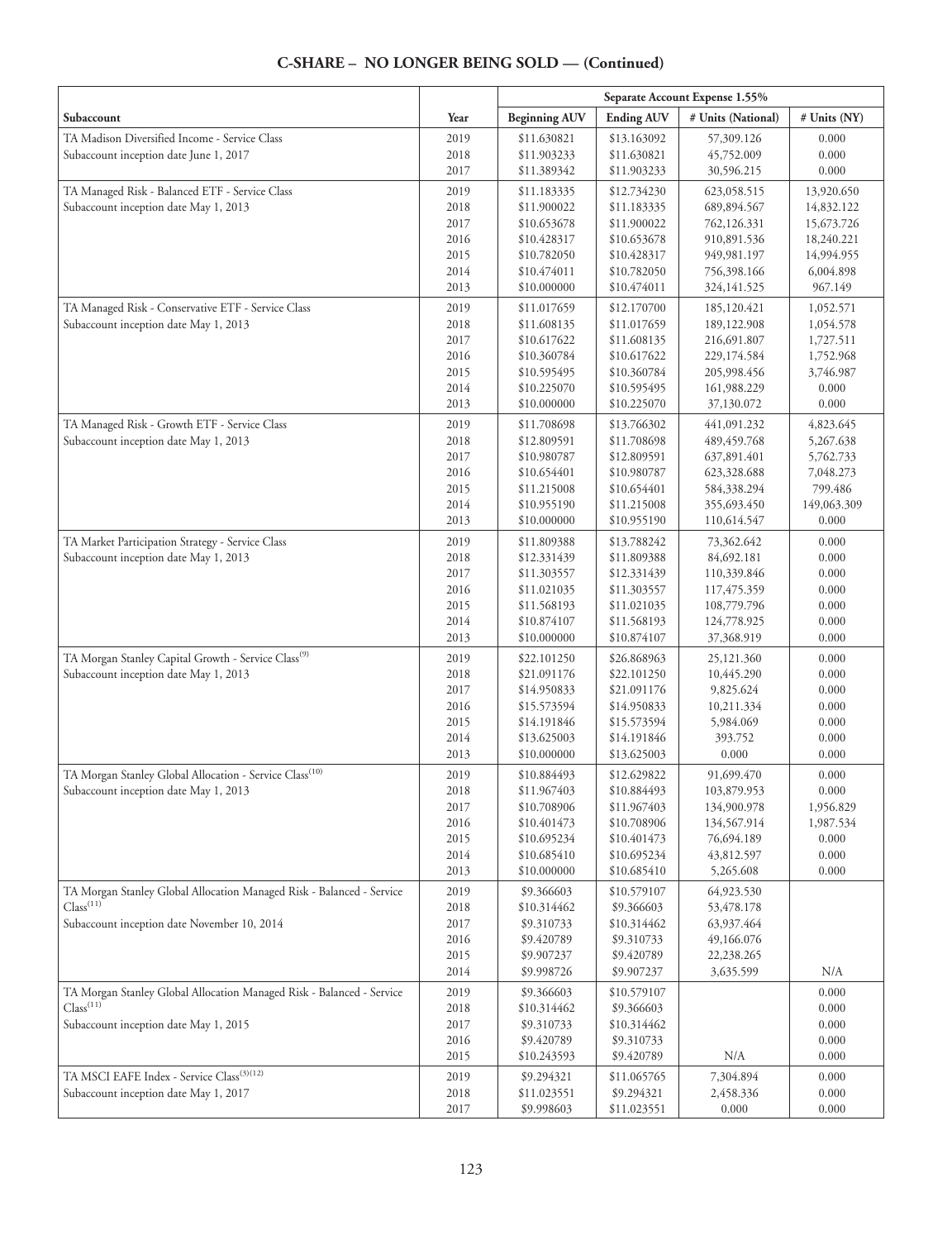|                                                                        |              |                            |                            | Separate Account Expense 1.55% |                        |
|------------------------------------------------------------------------|--------------|----------------------------|----------------------------|--------------------------------|------------------------|
| Subaccount                                                             | Year         | <b>Beginning AUV</b>       | <b>Ending AUV</b>          | # Units (National)             | # Units (NY)           |
| TA Multi-Managed Balanced - Service Class                              | 2019         | \$13.058541                | \$15.621570                | 123,897.839                    | 4,468.822              |
| Subaccount inception date May 1, 2013                                  | 2018         | \$13.802416                | \$13.058541                | 115,694.834                    | 8,390.618              |
|                                                                        | 2017         | \$12.315698                | \$13.802416                | 150,992.538                    | 8,516.511              |
|                                                                        | 2016         | \$11.620118                | \$12.315698                | 147,317.771                    | 0.000                  |
|                                                                        | 2015         | \$11.809098                | \$11.620118                | 29,516.202                     | 0.000                  |
|                                                                        | 2014         | \$10.854138                | \$11.809098                | 5,327.031                      | 0.000                  |
|                                                                        | 2013         | \$10.000000                | \$10.854138                | 2,974.733                      | 0.000                  |
| TA PIMCO Tactical - Balanced - Service Class                           | 2019         | \$11.149214                | \$13.137657                | 95,222.233                     | 0.000                  |
| Subaccount inception date May 1, 2013                                  | 2018         | \$12.168537                | \$11.149214                | 118,336.243                    | 0.000                  |
|                                                                        | 2017         | \$11.030293                | \$12.168537                | 129,951.949                    | 0.000                  |
|                                                                        | 2016         | \$10.630220                | \$11.030293                | 166,131.972                    | 0.000                  |
|                                                                        | 2015         | \$11.078331                | \$10.630220                | 146,988.935                    | 0.000                  |
|                                                                        | 2014         | \$10.434264                | \$11.078331                | 116,215.786                    | 0.000                  |
|                                                                        | 2013         | \$10.000000                | \$10.434264                | 41,882.250                     | 0.000                  |
| TA PIMCO Tactical - Conservative - Service Class                       | 2019         | \$11.006761                | \$12.741160                | 92,694.407                     | 5,326.318              |
| Subaccount inception date May 1, 2013                                  | 2018         | \$11.786309                | \$11.006761                | 100,475.037                    | 5,831.258              |
|                                                                        | 2017         | \$10.842840                | \$11.786309                | 111,333.210                    | 6,389.236              |
|                                                                        | 2016         | \$10.489611<br>\$10.879444 | \$10.842840                | 93,465.257                     | 6,955.768<br>589.586   |
|                                                                        | 2015<br>2014 | \$10.162845                | \$10.489611<br>\$10.879444 | 75,831.021<br>43,398.269       | 0.000                  |
|                                                                        | 2013         | \$10.000000                | \$10.162845                | 13,289.079                     | 0.000                  |
| TA PIMCO Tactical - Growth - Service Class                             | 2019         | \$11.402435                | \$13.647114                | 77,777.371                     | 0.000                  |
| Subaccount inception date May 1, 2013                                  | 2018         | \$12.545269                | \$11.402435                | 75,448.972                     | 0.000                  |
|                                                                        | 2017         | \$11.095568                | \$12.545269                | 90,644.045                     | 0.000                  |
|                                                                        | 2016         | \$10.744969                | \$11.095568                | 121,192.585                    | 0.000                  |
|                                                                        | 2015         | \$11.303506                | \$10.744969                | 65,287.162                     | 0.000                  |
|                                                                        | 2014         | \$10.790157                | \$11.303506                | 64,301.331                     | 0.000                  |
|                                                                        | 2013         | \$10.000000                | \$10.790157                | 12,497.564                     | 0.000                  |
| TA PIMCO Total Return - Service Class                                  | 2019         | \$9.775281                 | \$10.415895                | 239,643.582                    | 24,829.594             |
| Subaccount inception date May 1, 2013                                  | 2018         | \$10.031074                | \$9.775281                 | 321,029.399                    | 25,892.114             |
|                                                                        | 2017         | \$9.735160                 | \$10.031074                | 135,869.381                    | 28,433.657             |
|                                                                        | 2016         | \$9.648092                 | \$9.735160                 | 179,133.609                    | 12,598.937             |
|                                                                        | 2015         | \$9.748372                 | \$9.648092                 | 334,930.695                    | 13,904.078             |
|                                                                        | 2014         | \$9.488936                 | \$9.748372                 | 78,988.610                     | 6,251.694              |
|                                                                        | 2013         | \$10.000000                | \$9.488936                 | 40,575.761                     | 0.000                  |
| TA PineBridge Inflation Opportunities - Service Class                  | 2019         | \$8.705671                 | \$9.274800                 | 15,683.461                     | 1,384.977              |
| Subaccount inception date May 1, 2013                                  | 2018         | \$8.981274                 | \$8.705671                 | 26,151.021                     | 1,481.897              |
|                                                                        | 2017         | \$8.844304                 | \$8.981274                 | 32,758.485                     | 1,601.573              |
|                                                                        | 2016<br>2015 | \$8.653038<br>\$9.047631   | \$8.844304<br>\$8.653038   | 34,229.119<br>30,022.819       | 1,612.076<br>1,727.072 |
|                                                                        | 2014         | \$8.888722                 | \$9.047631                 | 29,546.822                     | 0.000                  |
|                                                                        | 2013         | \$10.000000                | \$8.888722                 | 3,909.024                      | 0.000                  |
| TA QS Investors Active Asset Allocation - Conservative - Service Class | 2019         | \$10.600349                | \$11.609846                | 73,370.737                     | 9,452.056              |
| Subaccount inception date May 1, 2013                                  | 2018         | \$11.087205                | \$10.600349                | 85,812.499                     | 11,535.197             |
|                                                                        | 2017         | \$10.080708                | \$11.087205                | 145,078.068                    | 14,457.013             |
|                                                                        | 2016         | \$9.973675                 | \$10.080708                | 139,727.715                    | 16,076.958             |
|                                                                        | 2015         | \$10.374400                | \$9.973675                 | 187,854.028                    | 18,655.091             |
|                                                                        | 2014         | \$10.169739                | \$10.374400                | 113,636.988                    | 18,585.263             |
|                                                                        | 2013         | \$10.000000                | \$10.169739                | 21,828.140                     | 0.000                  |
| TA QS Investors Active Asset Allocation - Moderate Growth - Service    | 2019         | \$11.086977                | \$12.156045                | 67,516.518                     | 3,213.289              |
| Class                                                                  | 2018         | \$11.973757                | \$11.086977                | 83,198.104                     | 3,472.508              |
| Subaccount inception date May 1, 2013                                  | 2017         | \$10.107891                | \$11.973757                | 101,808.968                    | 3,740.579              |
|                                                                        | 2016         | \$10.067354                | \$10.107891                | 98,205.322                     | 4,020.407              |
|                                                                        | 2015         | \$10.939516                | \$10.067354                | 120,935.491                    | 4,315.964              |
|                                                                        | 2014         | \$10.763305                | \$10.939516                | 181,838.536                    | 0.000                  |
|                                                                        | 2013         | \$10.000000                | \$10.763305                | 109,908.889                    | 0.000                  |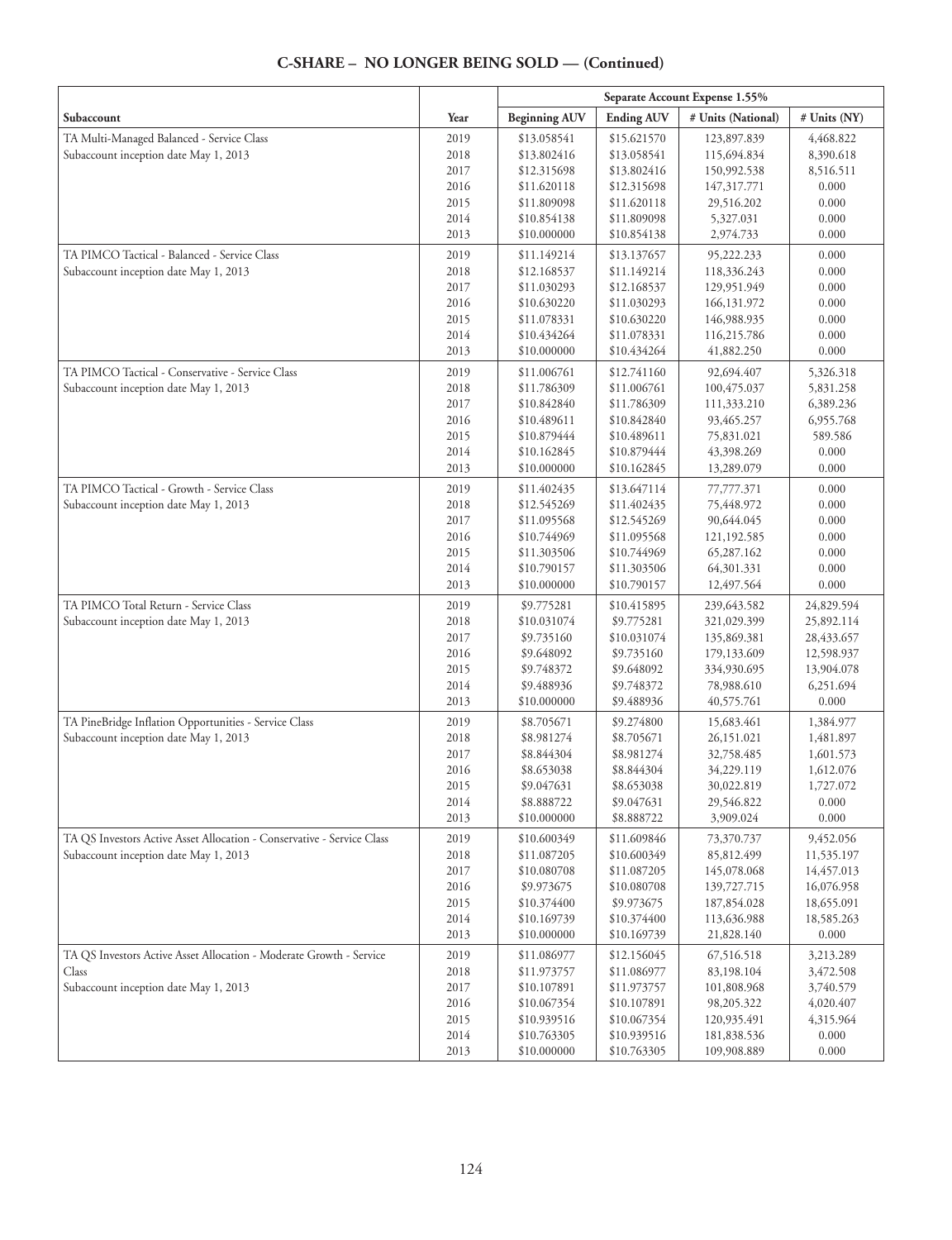|                                                                    |      | Separate Account Expense 1.55% |                   |                    |              |
|--------------------------------------------------------------------|------|--------------------------------|-------------------|--------------------|--------------|
| Subaccount                                                         | Year | <b>Beginning AUV</b>           | <b>Ending AUV</b> | # Units (National) | # Units (NY) |
| TA QS Investors Active Asset Allocation - Moderate - Service Class | 2019 | \$10.812468                    | \$11.830960       | 79,353.759         | 0.000        |
| Subaccount inception date May 1, 2013                              | 2018 | \$11.460075                    | \$10.812468       | 112,819.723        | 0.000        |
|                                                                    | 2017 | \$10.081462                    | \$11.460075       | 153,106.246        | 0.000        |
|                                                                    | 2016 | \$10.019770                    | \$10.081462       | 181,160.733        | 949.986      |
|                                                                    | 2015 | \$10.631028                    | \$10.019770       | 203,350.620        | 958.015      |
|                                                                    | 2014 | \$10.420282                    | \$10.631028       | 448,470.986        | 962.450      |
|                                                                    | 2013 | \$10.000000                    | \$10.420282       | 260,344.268        | 971.503      |
| TA S&P 500 Index - Service Class <sup>(3)(13)</sup>                | 2019 | \$10.452981                    | \$13.452209       | 2,353.927          | 0.000        |
| Subaccount inception date May 1, 2017                              | 2018 | \$11.191651                    | \$10.452981       | 968.172            | 0.000        |
|                                                                    | 2017 | \$9.998603                     | \$11.191651       | 5,181.442          | 0.000        |
| TA Small Mid Cap Value - Service Class                             | 2019 | \$14.113306                    | \$17.362046       | 11,888.985         | 144.232      |
| Subaccount inception date May 1, 2013                              | 2018 | \$16.223083                    | \$14.113306       | 14,051.684         | 140.341      |
|                                                                    | 2017 | \$14.294641                    | \$16.223083       | 24,109.833         | 144.330      |
|                                                                    | 2016 | \$12.017108                    | \$14.294641       | 23,135.367         | 0.000        |
|                                                                    | 2015 | \$12.547857                    | \$12.017108       | 8,966.611          | 0.000        |
|                                                                    | 2014 | \$12.144720                    | \$12.547857       | 4,027.812          | 0.000        |
|                                                                    | 2013 | \$10.000000                    | \$12.144720       | 2,464.500          | 0.000        |
| TA T. Rowe Price Small Cap - Service Class                         | 2019 | \$16.224158                    | \$21.148787       | 19,170.587         | 0.000        |
| Subaccount inception date May 1, 2013                              | 2018 | \$17.773103                    | \$16.224158       | 16,996.360         | 0.000        |
|                                                                    | 2017 | \$14.792423                    | \$17.773103       | 27,840.261         | 0.000        |
|                                                                    | 2016 | \$13.533883                    | \$14.792423       | 33,204.216         | 0.000        |
|                                                                    | 2015 | \$13.455383                    | \$13.533883       | 34,626.149         | 0.000        |
|                                                                    | 2014 | \$12.862470                    | \$13.455383       | 4,739.599          | 0.000        |
|                                                                    | 2013 | \$10.000000                    | \$12.862470       | 2,044.119          | 0.000        |
| TA TS&W International Equity - Service Class                       | 2019 | \$10.358416                    | \$12.314053       | 9,544.704          | 509.735      |
| Subaccount inception date May 1, 2013                              | 2018 | \$12.480149                    | \$10.358416       | 9,059.118          | 492.457      |
|                                                                    | 2017 | \$10.333137                    | \$12.480149       | 6,493.002          | 461.357      |
|                                                                    | 2016 | \$10.414353                    | \$10.333137       | 4,974.538          | 0.000        |
|                                                                    | 2015 | \$10.468245                    | \$10.414353       | 4,396.490          | 0.000        |
|                                                                    | 2014 | \$11.236370                    | \$10.468245       | 4,225.344          | 0.000        |
|                                                                    | 2013 | \$10.000000                    | \$11.236370       | 417.455            | 0.000        |
| TA WMC US Growth - Service Class <sup>(14)</sup>                   | 2019 | \$17.262222                    | \$23.740911       | 15,139.914         | 0.000        |
| Subaccount inception date May 1, 2013                              | 2018 | \$17.539365                    | \$17.262222       | 10,616.644         | 0.000        |
|                                                                    | 2017 | \$13.822992                    | \$17.539365       | 11,631.165         | 0.000        |
|                                                                    | 2016 | \$13.690475                    | \$13.822992       | 9,902.225          | 0.000        |
|                                                                    | 2015 | \$13.042186                    | \$13.690475       | 18,278.127         | 0.000        |
|                                                                    | 2014 | \$11.951240                    | \$13.042186       | 813.825            | 0.000        |
|                                                                    | 2013 | \$10.000000                    | \$11.951240       | 814.652            | 0.000        |

# **L-SHARE – NO LONGER BEING SOLD**

|                                                         |      | Separate Account Expense 1.85% |                   |                    |                |
|---------------------------------------------------------|------|--------------------------------|-------------------|--------------------|----------------|
| Subaccount                                              | Year | <b>Beginning AUV</b>           | <b>Ending AUV</b> | # Units (National) | $#$ Units (NY) |
| AB Balanced Wealth Strategy Portfolio - Class $B^{(2)}$ | 2019 | \$11.854460                    | 13.727991         | 38,711.493         | 3,482.511      |
| Subaccount inception date May 1, 2013                   | 2018 | \$12,930208                    | \$11.854460       | 39,962.690         | 2,673.112      |
|                                                         | 2017 | \$11,414028                    | \$12,930208       | 37,947.056         | 3,207.557      |
|                                                         | 2016 | \$11.154150                    | \$11.414028       | 36,296.988         | 2,681.622      |
|                                                         | 2015 | \$11.239736                    | \$11.154150       | 38,774.667         | 4,668.903      |
|                                                         | 2014 | \$10,711007                    | \$11.239736       | 32,982.190         | 8,285.275      |
|                                                         | 2013 | \$10,000000                    | \$10.711007       | 23,950.748         | 3,283.869      |
| AB Growth and Income Portfolio - Class B                | 2019 | \$15,006198                    | \$18,209404       | 72,551,631         | 35,240.727     |
| Subaccount inception date May 1, 2013                   | 2018 | \$16.237043                    | \$15,006198       | 108,425.653        | 36,288,050     |
|                                                         | 2017 | \$13.945752                    | \$16.237043       | 136,402.241        | 48, 439. 423   |
|                                                         | 2016 | \$12,789581                    | \$13,945752       | 152,267.824        | 48,460,093     |
|                                                         | 2015 | \$12.845122                    | \$12.789581       | 160,443.699        | 45,730.028     |
|                                                         | 2014 | \$11.972638                    | \$12.845122       | 151,531.231        | 48,509.167     |
|                                                         | 2013 | \$10,000000                    | \$11.972638       | 30,535.530         | 19,817.027     |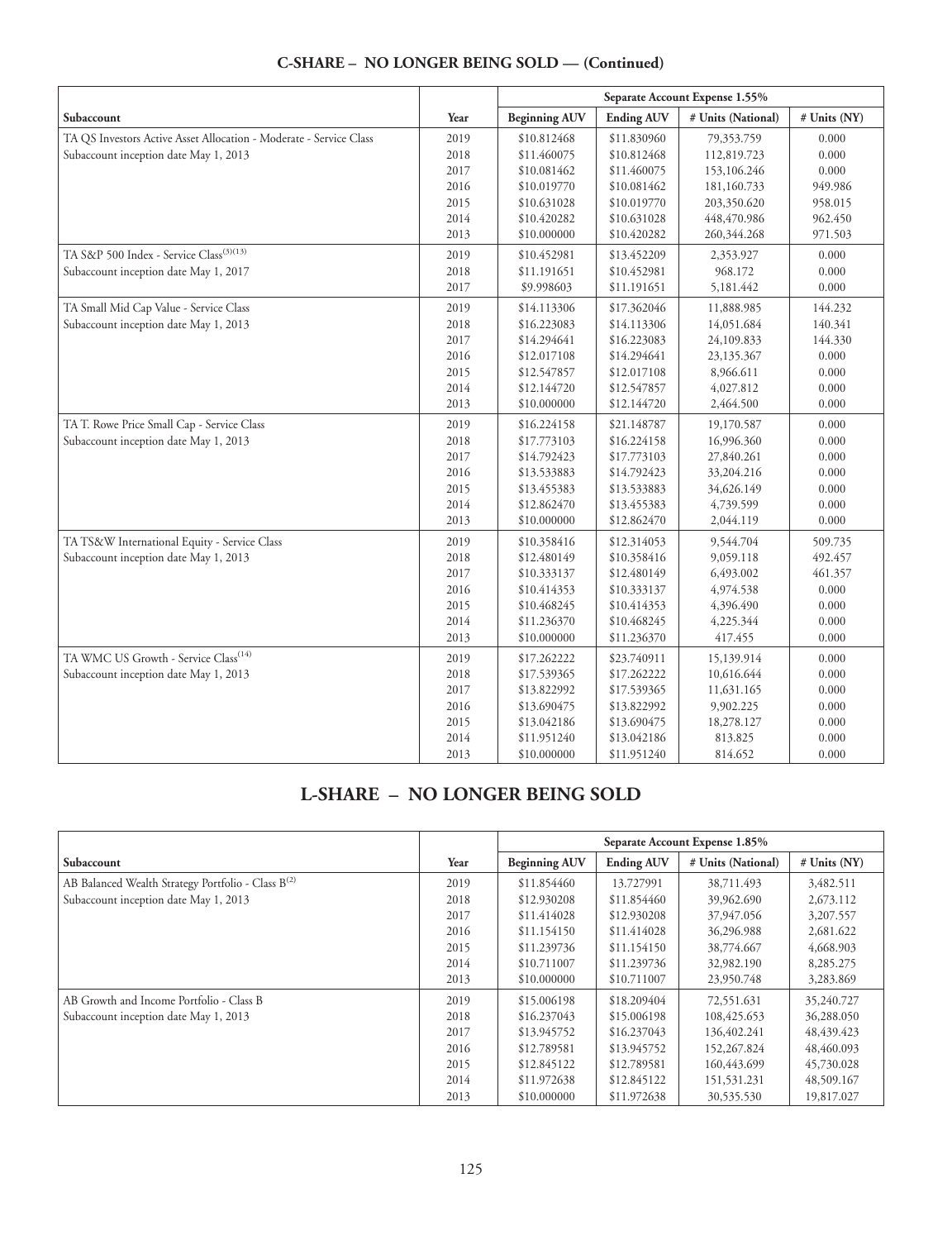| L-SHARE - NO LONGER BEING SOLD - (Continued) |  |
|----------------------------------------------|--|
|----------------------------------------------|--|

|                                                                               |              | Separate Account Expense 1.85% |                            |                            |                          |
|-------------------------------------------------------------------------------|--------------|--------------------------------|----------------------------|----------------------------|--------------------------|
| Subaccount                                                                    | Year         | <b>Beginning AUV</b>           | <b>Ending AUV</b>          | # Units (National)         | # Units (NY)             |
| American Funds - Asset Allocation Fund <sup>SM</sup> - Class 2 <sup>(1)</sup> | 2019         | \$12.990178                    | \$15.413293                | 548,671.368                | 9,120.205                |
| Subaccount inception date May 1, 2013                                         | 2018         | \$13.914842                    | \$12.990178                | 599,237.750                | 9,291.348                |
|                                                                               | 2017         | \$12.231100                    | \$13.914842                | 627,045.422                | 11,252.919               |
|                                                                               | 2016         | \$11.421386                    | \$12.231100                | 590,660.929                | 5,975.301                |
|                                                                               | 2015         | \$11.508571                    | \$11.421386                | 557,101.706                | 9,451.664                |
|                                                                               | 2014         | \$11.156691                    | \$11.508571                | 467, 645. 277              | 5,922.102                |
|                                                                               | 2013         | \$10.000000                    | \$11.156691                | 124,246.861                | 4,991.738                |
| American Funds - Bond Fund <sup>SM</sup> - Class 2 <sup>(1)</sup>             | 2019         | \$9.593856                     | \$10.268514                | 224,312.157                | 27,534.561               |
| Subaccount inception date May 1, 2013                                         | 2018         | \$9.873891                     | \$9.593856                 | 246,619.038                | 29,767.201               |
|                                                                               | 2017         | \$9.731249                     | \$9.873891                 | 307,183.701                | 33,042.428               |
|                                                                               | 2016         | \$9.657794                     | \$9.731249                 | 328,182.100                | 39,686.120               |
|                                                                               | 2015         | \$9.840701                     | \$9.657794                 | 336,145.838                | 44,083.958               |
|                                                                               | 2014         | \$9.550465                     | \$9.840701                 | 273,898.421                | 38,552.809               |
|                                                                               | 2013         | \$10.000000                    | \$9.550465                 | 68,273.201                 | 14,989.456               |
| American Funds - Growth FundSM - Class 2 <sup>(1)</sup>                       | 2019         | \$17.198752                    | \$22.013148                | 433, 4, 82. 495            | 83,470.412               |
| Subaccount inception date May 1, 2013                                         | 2018         | \$17.618245                    | \$17.198752                | 509,737.646                | 76,825.890               |
|                                                                               | 2017         | \$14.030392                    | \$17.618245                | 573,888.425                | 85,558.362               |
|                                                                               | 2016         | \$13.092247                    | \$14.030392                | 444,935.154                | 75,560.671               |
|                                                                               | 2015         | \$12.518255                    | \$13.092247                | 368,233.744                | 69,057.530               |
|                                                                               | 2014<br>2013 | \$11.787317<br>\$10.000000     | \$12.518255<br>\$11.787317 | 199,745.633                | 59,927.705<br>14,467.469 |
| American Funds - Growth-Income Fund <sup>SM</sup> - Class 2 <sup>(1)</sup>    |              |                                |                            | 61,268.689                 |                          |
|                                                                               | 2019         | \$16.063520                    | \$19.831101                | 561,777.002                | 60,838.885               |
| Subaccount inception date May 1, 2013                                         | 2018         | \$16.713284                    | \$16.063520<br>\$16.713284 | 638,238.476                | 59,684.279               |
|                                                                               | 2017<br>2016 | \$13.952421<br>\$12.782103     | \$13.952421                | 713,713.786<br>693,870.342 | 34,134.732<br>23,405.783 |
|                                                                               | 2015         | \$12.872635                    | \$12.782103                | 646,618.326                | 19,840.651               |
|                                                                               | 2014         | \$11.888121                    | \$12.872635                | 456,920.276                | 14,488.554               |
|                                                                               | 2013         | \$10.000000                    | \$11.888121                | 130,249.623                | 8,566.638                |
| American Funds - International Fund $^{\text{SM}}$ - Class $2^{(1)}$          | 2019         | \$11.129495                    | \$13.385319                | 257,463.239                | 86,827.735               |
| Subaccount inception date May 1, 2013                                         | 2018         | \$13.092270                    | \$11.129495                | 311,504.094                | 81,162.945               |
|                                                                               | 2017         | \$10.122025                    | \$13.092270                | 348, 477. 787              | 107,209.361              |
|                                                                               | 2016         | \$9.988567                     | \$10.122025                | 296,832.160                | 80,498.891               |
|                                                                               | 2015         | \$10.689533                    | \$9.988567                 | 280,693.682                | 79,056.314               |
|                                                                               | 2014         | \$11.219555                    | \$10.689533                | 169,039.393                | 75,437.299               |
|                                                                               | 2013         | \$10.000000                    | \$11.219555                | 32,094.277                 | 8,491.946                |
| Fidelity <sup>®</sup> VIP Balanced Portfolio - Service Class 2                | 2019         | \$13.223353                    | \$16.111407                | 165,835.571                | 66,682.002               |
| Subaccount inception date May 1, 2013                                         | 2018         | \$14.097741                    | \$13.223353                | 217,983.042                | 57,498.257               |
|                                                                               | 2017         | \$12.367062                    | \$14.097741                | 216,558.114                | 15,215.500               |
|                                                                               | 2016         | \$11.775555                    | \$12.367062                | 206,713.838                | 9,318.948                |
|                                                                               | 2015         | \$11.952351                    | \$11.775555                | 191,456.929                | 10,357.981               |
|                                                                               | 2014<br>2013 | \$11.066747<br>\$10.000000     | \$11.952351<br>\$11.066747 | 147,271.196<br>25,153.215  | 13,453.705<br>1,847.105  |
| Fidelity <sup>®</sup> VIP Contrafund <sup>®</sup> Portfolio - Service Class 2 | 2019         | \$14.890270                    | \$19.188967                | 386,114.679                | 111,978.336              |
| Subaccount inception date May 1, 2013                                         | 2018         | \$16.248869                    | \$14.890270                | 477,395.585                | 113,304.784              |
|                                                                               | 2017         | \$13.612683                    | \$16.248869                | 552,957.936                | 96,115.796               |
|                                                                               | 2016         | \$12.871210                    | \$13.612683                | 537,849.388                | 93,387.443               |
|                                                                               | 2015         | \$13.057295                    | \$12.871210                | 523,199.437                | 94,588.123               |
|                                                                               | 2014         | \$11.912701                    | \$13.057295                | 304,049.444                | 87,394.017               |
|                                                                               | 2013         | \$10.000000                    | \$11.912701                | 81,347.031                 | 25,699.180               |
| Fidelity <sup>®</sup> VIP Mid Cap Portfolio - Service Class 2                 | 2019         | \$13.481454                    | \$16.301082                | 182,355.150                | 32,679.321               |
| Subaccount inception date May 1, 2013                                         | 2018         | \$16.115351                    | \$13.481454                | 222,929.359                | 31,052.488               |
|                                                                               | 2017         | \$13.618496                    | \$16.115351                | 253,390.072                | 54,830.245               |
|                                                                               | 2016         | \$12.394293                    | \$13.618496                | 257,223.618                | 49,173.722               |
|                                                                               | 2015         | \$12.834781                    | \$12.394293                | 219,097.441                | 44,531.236               |
|                                                                               | 2014         | \$12.330676                    | \$12.834781                | 206, 195. 744              | 34,411.038               |
|                                                                               | 2013         | \$10.000000                    | \$12.330676                | 83,753.785                 | 13,532.459               |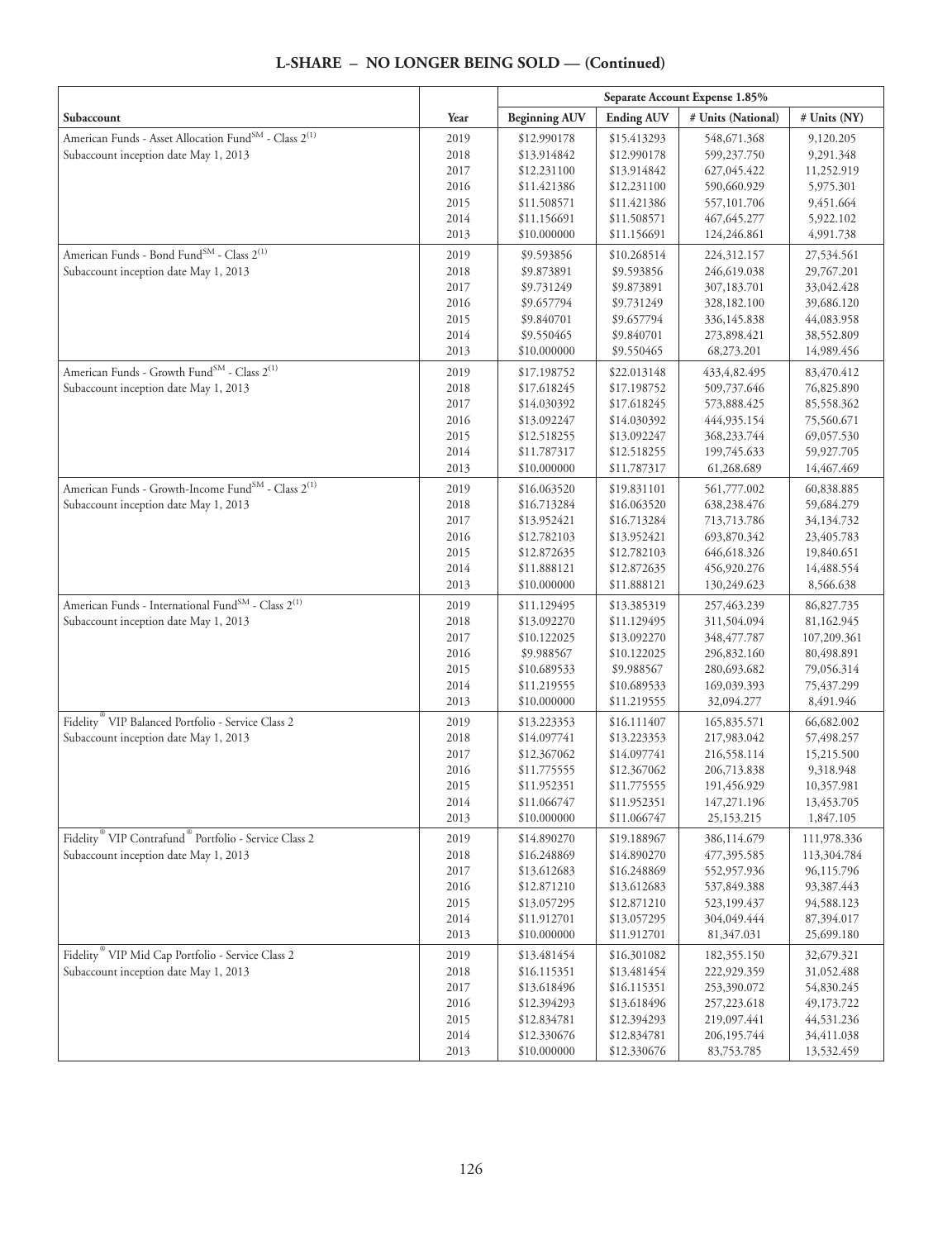|                                                                        |              | Separate Account Expense 1.85% |                            |                              |                            |
|------------------------------------------------------------------------|--------------|--------------------------------|----------------------------|------------------------------|----------------------------|
| Subaccount                                                             | Year         | <b>Beginning AUV</b>           | <b>Ending AUV</b>          | # Units (National)           | # Units (NY)               |
| Fidelity <sup>®</sup> VIP Value Strategies Portfolio - Service Class 2 | 2019         | \$11.814369                    | \$15.552603                | 123,225.380                  | 5,171.145                  |
| Subaccount inception date May 1, 2013                                  | 2018         | \$14.589162                    | \$11.814369                | 142,699.728                  | 9,208.804                  |
|                                                                        | 2017         | \$12.479053                    | \$14.589162                | 175, 191. 426                | 18,645.113                 |
|                                                                        | 2016         | \$11.632854                    | \$12.479053                | 180,780.575                  | 18,914.206                 |
|                                                                        | 2015<br>2014 | \$12.240598                    | \$11.632854                | 178,766.989                  | 13,016.198                 |
|                                                                        | 2013         | \$11.706687<br>\$10.000000     | \$12.240598<br>\$11.706687 | 123,245.933<br>49,713.463    | 8,908.250<br>5,504.695     |
| State Street Total Return V.I.S. Fund - Class 3 <sup>(2)</sup>         |              |                                |                            |                              |                            |
| Subaccount inception date May 1, 2013                                  | 2019<br>2018 | \$11.378280<br>\$12.437147     | \$12.882885<br>\$11.378280 | 26,897.234<br>31,260.155     | 886.153<br>893.370         |
|                                                                        | 2017         | \$11.012849                    | \$12.437147                | 34,966.989                   | 900.769                    |
|                                                                        | 2016         | \$10.596048                    | \$11.012849                | 33,736.458                   | 908.425                    |
|                                                                        | 2015         | \$10.962738                    | \$10.596048                | 39,974.074                   | 952.221                    |
|                                                                        | 2014         | \$10.649503                    | \$10.962738                | 37,745.862                   | 960.284                    |
|                                                                        | 2013         | \$10.000000                    | \$10.649503                | 9,092.358                    | 732.635                    |
| TA 60/40 Allocation - Service Class                                    | 2019         | \$9.529288                     | \$11.237863                | 5,938.402                    | 0.000                      |
| Subaccount inception date May 1, 2018                                  | 2018         | \$9.989152                     | \$9.529288                 | 0.000                        | 0.000                      |
| TA Aegon High Yield Bond - Service Class                               | 2019         | \$10.825804                    | \$12.112340                | 277,453.395                  | 8,444.783                  |
| Subaccount inception date May 1, 2013                                  | 2018         | \$11.336122                    | \$10.825804                | 300,681.858                  | 8,684.399                  |
|                                                                        | 2017         | \$10.770381                    | \$11.336122                | 391,439.183                  | 14,494.201                 |
|                                                                        | 2016         | \$9.539785                     | \$10.770381                | 372,498.550                  | 16,268.541                 |
|                                                                        | 2015         | \$10.154538                    | \$9.539785                 | 307,625.670                  | 20,226.528                 |
|                                                                        | 2014<br>2013 | \$9.984180<br>\$10.000000      | \$10.154538<br>\$9.984180  | 294,977.180<br>195,118.293   | 2,053.186<br>15,287.601    |
| TA Aegon U.S. Government Securities - Service Class                    |              |                                |                            |                              |                            |
| Subaccount inception date May 1, 2013                                  | 2019<br>2018 | \$9.279774<br>\$9.452712       | \$9.688039<br>\$9.279774   | 162,118.115<br>173,591.777   | 33,522.061<br>6,072.329    |
|                                                                        | 2017         | \$9.406713                     | \$9.452712                 | 228,672.007                  | 7,954.264                  |
|                                                                        | 2016         | \$9.568485                     | \$9.406713                 | 411,332.623                  | 16,149.363                 |
|                                                                        | 2015         | \$9.764256                     | \$9.568485                 | 351,939.959                  | 12,871.488                 |
|                                                                        | 2014         | \$9.525381                     | \$9.764256                 | 416,100.039                  | 50,655.335                 |
|                                                                        | 2013         | \$10.000000                    | \$9.525381                 | 152,068.066                  | 51,066.420                 |
| PAM TA Aegon U.S. Government Securities - Service Class                | 2019         | \$9.279774                     | \$9.688039                 | 24,912.075                   | 79,451.964                 |
| Subaccount inception date May 1, 2013                                  | 2018         | \$9.452712                     | \$9.279774                 | 266,990.699                  | 439,524.742                |
|                                                                        | 2017         | \$9.406713                     | \$9.452712                 | 113,828.162                  | 122,915.972                |
|                                                                        | 2016         | \$9.568485                     | \$9.406713                 | 337,464.720                  | 478, 652. 537              |
|                                                                        | 2015         | \$9.764256                     | \$9.568485                 | 323,564.669                  | 375,370.469                |
|                                                                        | 2014<br>2013 | \$9.525381<br>\$10.000000      | \$9.764256<br>\$9.525381   | 45,378.206<br>0.000          | 56,762.344<br>0.000        |
| TA American Funds Managed Risk - Balanced - Service Class              |              |                                |                            |                              |                            |
| Subaccount inception date May 1, 2015                                  | 2019<br>2018 | \$10.325004<br>\$11.169138     | \$11.940648<br>\$10.325004 | 815, 427. 678<br>971,387.182 | 118,222.890<br>128,757.125 |
|                                                                        | 2017         | \$9.925511                     | \$11.169138                | 776,849.430                  | 170,124.661                |
|                                                                        | 2016         | \$9.501238                     | \$9.925511                 | 438,505.663                  | 76,511.841                 |
|                                                                        | 2015         | \$9.999493                     | \$9.501238                 | 103,968.948                  | 43,301.801                 |
| TA Barrow Hanley Dividend Focused - Service Class                      | 2019         | \$13.351346                    | \$16.196364                | 98,862.929                   | 23,362.364                 |
| Subaccount inception date May 1, 2013                                  | 2018         | \$15.402032                    | \$13.351346                | 116,584.778                  | 20,880.047                 |
|                                                                        | 2017         | \$13.509790                    | \$15.402032                | 149,064.511                  | 26,332.144                 |
|                                                                        | 2016         | \$12.009190                    | \$13.509790                | 158,113.687                  | 21,766.591                 |
|                                                                        | 2015         | \$12.720876                    | \$12.009190                | 173,919.348                  | 23,186.239                 |
|                                                                        | 2014         | \$11.576563                    | \$12.720876                | 100,807.294                  | 23,603.245                 |
|                                                                        | 2013         | \$10.000000                    | \$11.576563                | 34,318.997                   | 6,453.372                  |
| TA BlackRock Global Allocation Managed Risk - Growth - Service Class   | 2019         | \$9.190755                     | \$10.639644                | 302,462.327                  |                            |
| Subaccount inception date November 10, 2014                            | 2018<br>2017 | \$10.422856<br>\$9.007495      | \$9.190755<br>\$10.422856  | 349,037.697<br>369,982.865   |                            |
|                                                                        | 2016         | \$9.192601                     | \$9.007495                 | 368,540.425                  |                            |
|                                                                        | 2015         | \$9.862946                     | \$9.192601                 | 392,075.205                  |                            |
|                                                                        | 2014         | \$9.998480                     | \$9.862946                 | 17,663.371                   | N/A                        |
| TA BlackRock Global Allocation Managed Risk - Growth - Service Class   | 2019         | \$9.190755                     | \$10.639644                |                              | 14,343.493                 |
| Subaccount inception date May 1, 2015                                  | 2018         | \$10.422856                    | \$9.190755                 |                              | 37,341.041                 |
|                                                                        | 2017         | \$9.007495                     | \$10.422856                |                              | 16,184.362                 |
|                                                                        | 2016         | \$9.192601                     | \$9.007495                 |                              | 16,619.908                 |
|                                                                        | 2015         | \$10.218976                    | \$9.192601                 | N/A                          | 30,672.289                 |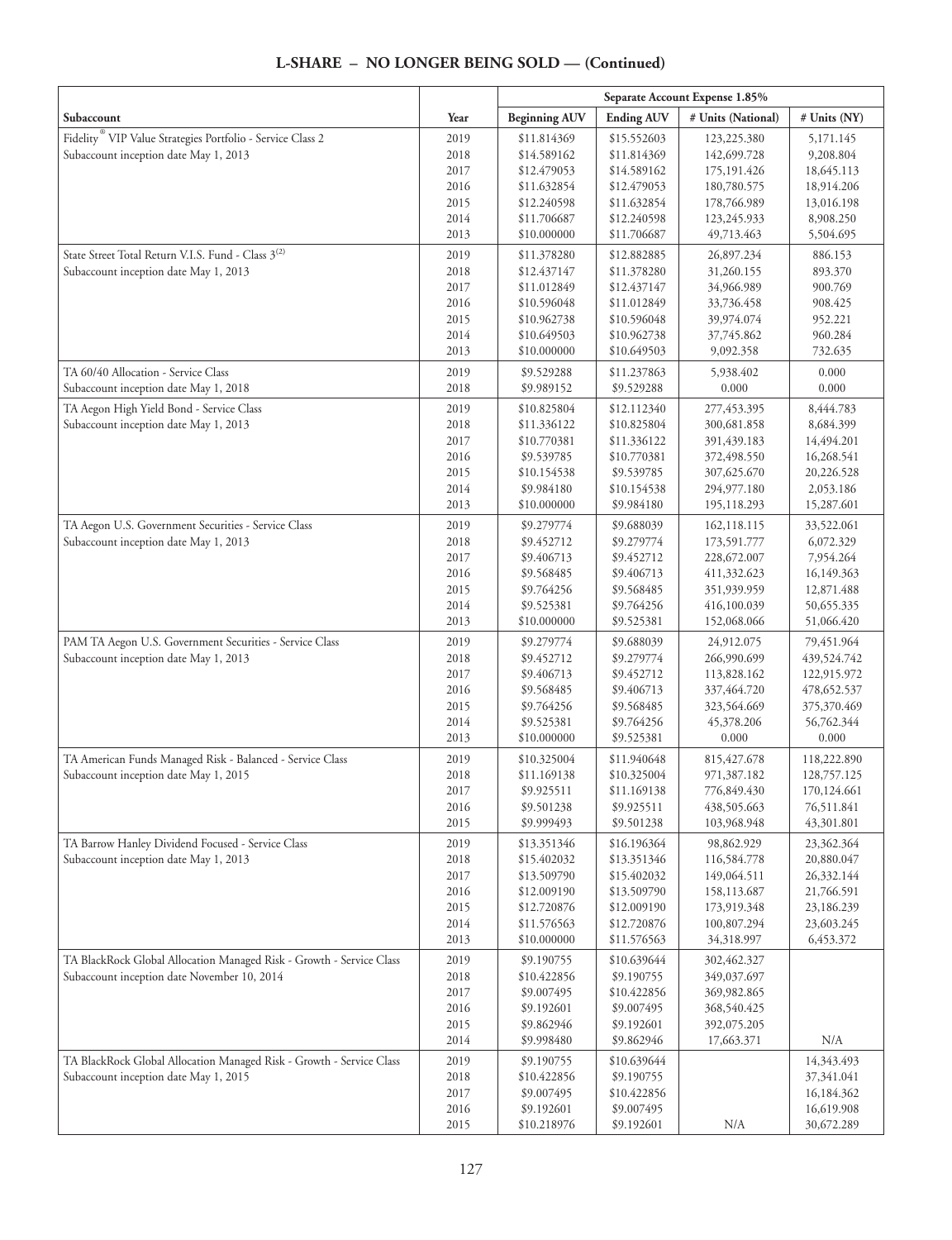|                                                              |              | Separate Account Expense 1.85% |                            |                            |                          |
|--------------------------------------------------------------|--------------|--------------------------------|----------------------------|----------------------------|--------------------------|
| Subaccount                                                   | Year         | <b>Beginning AUV</b>           | <b>Ending AUV</b>          | # Units (National)         | # Units (NY)             |
| TA BlackRock Global Real Estate Securities - Service Class   | 2019         | \$9.372127                     | \$11.489912                | 116,535.197                | 83,895.511               |
| Subaccount inception date May 1, 2013                        | 2018         | \$10.647638                    | \$9.372127                 | 140,577.383                | 82,267.538               |
|                                                              | 2017         | \$9.769816                     | \$10.647638                | 163,625.965                | 90,236.181               |
|                                                              | 2016         | \$9.910229                     | \$9.769816                 | 172,181.624                | 86,212.350               |
|                                                              | 2015         | \$10.184071                    | \$9.910229                 | 180,201.055                | 89,396.367               |
|                                                              | 2014         | \$9.156876                     | \$10.184071                | 131,337.396                | 88,911.436               |
|                                                              | 2013         | \$10.000000                    | \$9.156876                 | 41,240.898                 | 16,648.378               |
| TA BlackRock Government Money Market - Service Class         | 2019         | \$9.082200                     | \$9.068905                 | 600,654.608                | 36,930.399               |
| Subaccount inception date May 1, 2013                        | 2018         | \$9.175691                     | \$9.082200                 | 796,414.870                | 46,332.335               |
|                                                              | 2017         | \$9.346067                     | \$9.175691                 | 329,883.026                | 30,922.832               |
|                                                              | 2016         | \$9.519630                     | \$9.346067                 | 518,229.971                | 115,811.529              |
|                                                              | 2015<br>2014 | \$9.696876<br>\$9.877422       | \$9.519630<br>\$9.696876   | 333,425.732<br>479,584.358 | 29,952.964<br>24,837.700 |
|                                                              | 2013         | \$10.000000                    | \$9.877422                 | 398,611.180                | 95,562.423               |
|                                                              |              |                                |                            |                            |                          |
| TA BlackRock iShares Edge 40- Service Class <sup>(4)</sup>   | 2019         | \$10.333435                    | \$11.676033                | 145,558.944                | 68,219.685               |
| Subaccount inception date May 1, 2013                        | 2018<br>2017 | \$11.015175<br>\$10.244944     | \$10.333435<br>\$11.015175 | 172,330.291<br>207,710.521 | 72,754.605<br>80,442.769 |
|                                                              | 2016         | \$10.232148                    | \$10.244944                | 306,650.679                | 85,655.987               |
|                                                              | 2015         | \$10.467068                    | \$10.232148                | 336,477.596                | 113,440.933              |
|                                                              | 2014         | \$10.120413                    | \$10.467068                | 149,814.109                | 105,763.039              |
|                                                              | 2013         | \$10.000000                    | \$10.120413                | 87,419.820                 | 29,544.161               |
| TA BlackRock iShares Edge 50 - Service Class <sup>(5)</sup>  | 2019         | \$10.718300                    | \$12.209133                | 45, 447. 791               | 8,169.061                |
| Subaccount inception date March 21, 2016                     | 2018         | \$11.213769                    | \$10.718300                | 46,230.394                 | 5,648.635                |
|                                                              | 2017         | \$10.122115                    | \$11.213769                | 34,585.059                 | 3,767.933                |
|                                                              | 2016         | \$9.998484                     | \$10.122115                | 29,792.686                 | 16,935.535               |
| TA BlackRock iShares Edge 75 - Service Class <sup>(6)</sup>  | 2019         | \$11.131714                    | \$13.143623                | 71,801.914                 | 22,160.184               |
| Subaccount inception date March 21, 2016                     | 2018         | \$11.802212                    | \$11.131714                | 37,467.809                 | 37,277.252               |
|                                                              | 2017         | \$10.191125                    | \$11.802212                | 0.000                      | 0.000                    |
|                                                              | 2016         | \$9.998484                     | \$10.191125                | 0.000                      | 0.000                    |
| TA BlackRock iShares Edge 100 - Service Class <sup>(7)</sup> | 2019         | \$11.734128                    | \$14.350328                | 17,639.106                 | 0.000                    |
| Subaccount inception date March 21, 2016                     | 2018         | \$12.626893                    | \$11.734128                | 17,691.584                 | 0.000                    |
|                                                              | 2017         | \$10.437566                    | \$12.626893                | 30,008.073                 | 0.000                    |
|                                                              | 2016         | \$9.998484                     | \$10.437566                | 13,790.532                 | 0.000                    |
| TA BlackRock Tactical Allocation - Service Class             | 2019         | \$11.290391                    | \$12.973240                | 983,684.286                | 141,483.810              |
| Subaccount inception date May 1, 2013                        | 2018         | \$12.033520                    | \$11.290391                | 1,223,190.327              | 127,550.018              |
|                                                              | 2017         | \$10.975426                    | \$12.033520                | 1,446,389.325              | 166,193.097              |
|                                                              | 2016         | \$10.656801                    | \$10.975426                | 1,610,649.691              | 165,703.256              |
|                                                              | 2015         | \$10.869310                    | \$10.656801                | 1,644,846.465              | 177,324.025              |
|                                                              | 2014         | \$10.537980                    | \$10.869310                | 1,484,483.311              | 132,269.972              |
|                                                              | 2013         | \$10.000000                    | \$10.537980                | 622,413.183                | 67,683.110               |
| TA International Growth - Service Class <sup>(8)</sup>       | 2019         | \$9.913976                     | \$12.399204                | 158,887.199                | 19,497.095               |
| Subaccount inception date May 1, 2013                        | 2018         | \$12.309925                    | \$9.913976                 | 197,070.867                | 16,936.237               |
|                                                              | 2017         | \$9.874429                     | \$12.309925                | 216,192.727                | 22,542.693               |
|                                                              | 2016         | \$10.071777                    | \$9.874429                 | 201,358.961                | 20,589.681               |
|                                                              | 2015<br>2014 | \$10.284791<br>\$11.076094     | \$10.071777<br>\$10.284791 | 225,639.976<br>133,864.494 | 21,136.268               |
|                                                              | 2013         | \$10.000000                    | \$11.076094                | 55,617.989                 | 17,333.970<br>6,627.012  |
| TA Janus Balanced - Service Class                            | 2019         | \$13.080646                    | \$15.636874                | 1,074,654.268              | 176,729.082              |
| Subaccount inception date May 1, 2013                        | 2018         | \$13.334948                    | \$13.080646                | 1,207,429.944              | 181,784.865              |
|                                                              | 2017         | \$11.636059                    | \$13.334948                | 1,501,652.972              | 193,236.162              |
|                                                              | 2016         | \$11.383838                    | \$11.636059                | 1,479,847.465              | 183,503.267              |
|                                                              | 2015         | \$11.582224                    | \$11.383838                | 1,336,940.830              | 150,647.483              |
|                                                              | 2014         | \$10.941727                    | \$11.582224                | 730,541.910                | 103,780.502              |
|                                                              | 2013         | \$10.000000                    | \$10.941727                | 283,387.831                | 55,481.023               |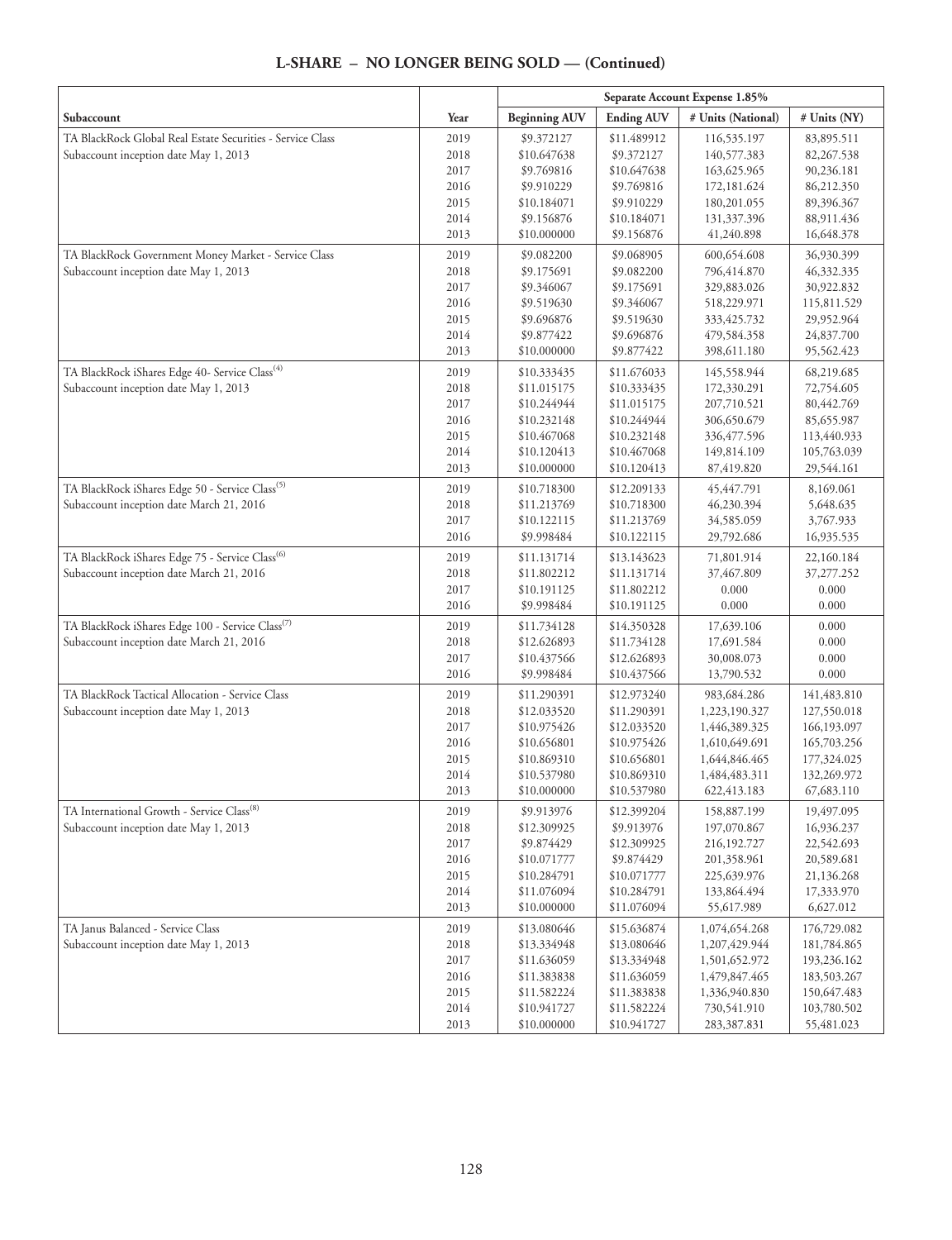|                                                                |              | Separate Account Expense 1.85% |                            |                            |                          |
|----------------------------------------------------------------|--------------|--------------------------------|----------------------------|----------------------------|--------------------------|
| Subaccount                                                     | Year         | <b>Beginning AUV</b>           | <b>Ending AUV</b>          | # Units (National)         | # Units (NY)             |
| TA Janus Mid-Cap Growth - Service Class                        | 2019         | \$13.113197                    | \$17.549404                | 66,613.825                 | 21,133.229               |
| Subaccount inception date May 1, 2013                          | 2018         | \$13.557031                    | \$13.113197                | 66,041.144                 | 24,557.532               |
|                                                                | 2017         | \$10.726709                    | \$13.557031                | 63,212.178                 | 33,683.117               |
|                                                                | 2016         | \$11.184105                    | \$10.726709                | 60,150.171                 | 33,033.523               |
|                                                                | 2015         | \$12.025854                    | \$11.184105                | 71,423.580                 | 34,653.585               |
|                                                                | 2014         | \$12.282490                    | \$12.025854                | 50,751.746                 | 34,595.793               |
|                                                                | 2013         | \$10.000000                    | \$12.282490                | 25,495.762                 | 10,760.839               |
| TA JPMorgan Asset Allocation - Conservative - Service Class    | 2019         | \$10.680627                    | \$11.905511                | 400,918.199                | 42,194.225               |
| Subaccount inception date May 1, 2013                          | 2018         | \$11.367789                    | \$10.680627                | 507,892.887                | 47,490.304               |
|                                                                | 2017         | \$10.286836                    | \$11.367789                | 579,176.948                | 51,244.660               |
|                                                                | 2016         | \$10.045997                    | \$10.286836                | 556,190.158                | 61,821.830               |
|                                                                | 2015         | \$10.457830                    | \$10.045997                | 539,950.936                | 63,812.675               |
|                                                                | 2014         | \$10.449437                    | \$10.457830                | 489,159.798                | 58,005.134               |
|                                                                | 2013         | \$10.000000                    | \$10.449437                | 112,218.837                | 31,598.773               |
| TA JPMorgan Asset Allocation - Growth - Service Class          | 2019         | \$12.349621                    | \$15.258630                | 127,199.252                | 39,987.550               |
| Subaccount inception date May 1, 2013                          | 2018         | \$14.089764                    | \$12.349621                | 125,757.742                | 30,314.762               |
|                                                                | 2017         | \$11.539582                    | \$14.089764                | 141,928.181                | 38,547.562               |
|                                                                | 2016         | \$11.107903                    | \$11.539582                | 145,138.043                | 27,791.560               |
|                                                                | 2015         | \$11.560026                    | \$11.107903                | 147,706.178                | 4,182.492                |
|                                                                | 2014         | \$11.495701                    | \$11.560026                | 117,552.744                | 214.319                  |
|                                                                | 2013         | \$10.000000                    | \$11.495701                | 19,084.184                 | 0.000                    |
| TA JPMorgan Asset Allocation - Moderate Growth - Service Class | 2019         | \$11.820934                    | \$13.900601                | 2,445,329.604              | 415,409.316              |
| Subaccount inception date May 1, 2013                          | 2018         | \$12.994188                    | \$11.820934                | 2,843,454.087              | 423,335.952              |
|                                                                | 2017         | \$11.076736                    | \$12.994188                | 2,965,459.502              | 524,123.651              |
|                                                                | 2016         | \$10.618972                    | \$11.076736                | 2,824,898.682              | 370,632.160              |
|                                                                | 2015         | \$11.096827                    | \$10.618972                | 2,978,798.721              | 395,239.177              |
|                                                                | 2014         | \$11.033969                    | \$11.096827                | 2,336,345.737              | 333,872.109              |
|                                                                | 2013         | \$10.000000                    | \$11.033969                | 885,183.766                | 218,920.095              |
| TA JPMorgan Asset Allocation - Moderate - Service Class        | 2019         | \$11.242256                    | \$12.821655                | 3,459,288.639              | 421,307.419              |
| Subaccount inception date May 1, 2013                          | 2018         | \$12.100668                    | \$11.242256                | 4,035,766.293              | 448,294.965              |
|                                                                | 2017         | \$10.614849                    | \$12.100668                | 4,642,446.338              | 466,062.021              |
|                                                                | 2016         | \$10.272607                    | \$10.614849                | 4,212,692.245              | 414,106.794              |
|                                                                | 2015         | \$10.730141                    | \$10.272607                | 4,537,222.835              | 414,447.113              |
|                                                                | 2014         | \$10.652493                    | \$10.730141                | 4,547,958.554              | 428,534.264              |
|                                                                | 2013         | \$10.000000                    | \$10.652493                | 1,812,160.186              | 157,873.589              |
| TA JPMorgan Core Bond - Service Class                          | 2019         | \$9.710708                     | \$10.319609                | 306,189.309                | 22,676.867               |
| Subaccount inception date May 1, 2013                          | 2018         | \$9.902089                     | \$9.710708                 | 337,681.005                | 23,563.675               |
|                                                                | 2017         | \$9.752899                     | \$9.902089                 | 391,575.285                | 58,639.017               |
|                                                                | 2016         | \$9.733985                     | \$9.752899                 | 404,410.283                | 56,679.803               |
|                                                                | 2015         | \$9.882637                     | \$9.733985                 | 356,338.164                | 43,044.476               |
|                                                                | 2014         | \$9.578442                     | \$9.882637                 | 249,919.458                | 34,878.879               |
|                                                                | 2013         | \$10.000000                    | \$9.578442                 | 75,650.356                 | 8,737.666                |
| TA JPMorgan Enhanced Index - Service Class                     | 2019         | \$15.272721                    | \$19.593906                | 107,876.929                | 14,822.637               |
| Subaccount inception date May 1, 2013                          | 2018<br>2017 | \$16.596237<br>\$13.992167     | \$15.272721<br>\$16.596237 | 120,209.923<br>131,017.369 | 12,947.439<br>26,912.459 |
|                                                                |              |                                |                            |                            |                          |
|                                                                | 2016         | \$12.826282                    | \$13.992167                | 133,310.241                | 45,278.170               |
|                                                                | 2015<br>2014 | \$13.112257                    | \$12.826282                | 122,790.919                | 62,335.484               |
|                                                                | 2013         | \$11.719868<br>\$10.000000     | \$13.112257<br>\$11.719868 | 119,833.474<br>106,018.564 | 80,513.540<br>1,005.911  |
| TA JPMorgan International Moderate Growth - Service Class      | 2019         | \$10.109647                    | \$11.671903                | 610,392.672                | 276,956.663              |
| Subaccount inception date May 1, 2013                          | 2018         | \$11.692134                    | \$10.109647                | 628,479.898                | 274,044.111              |
|                                                                | 2017         | \$9.804695                     | \$11.692134                | 719,371.572                | 327,672.972              |
|                                                                | 2016         | \$9.880917                     | \$9.804695                 | 784,382.375                | 293,289.895              |
|                                                                | 2015         | \$10.258883                    | \$9.880917                 | 891,155.155                | 298,712.997              |
|                                                                | 2014         | \$10.533491                    | \$10.258883                | 611,357.354                | 175,770.666              |
|                                                                | 2013         | \$10.000000                    | \$10.533491                | 265,879.539                | 55,898.626               |
|                                                                |              |                                |                            |                            |                          |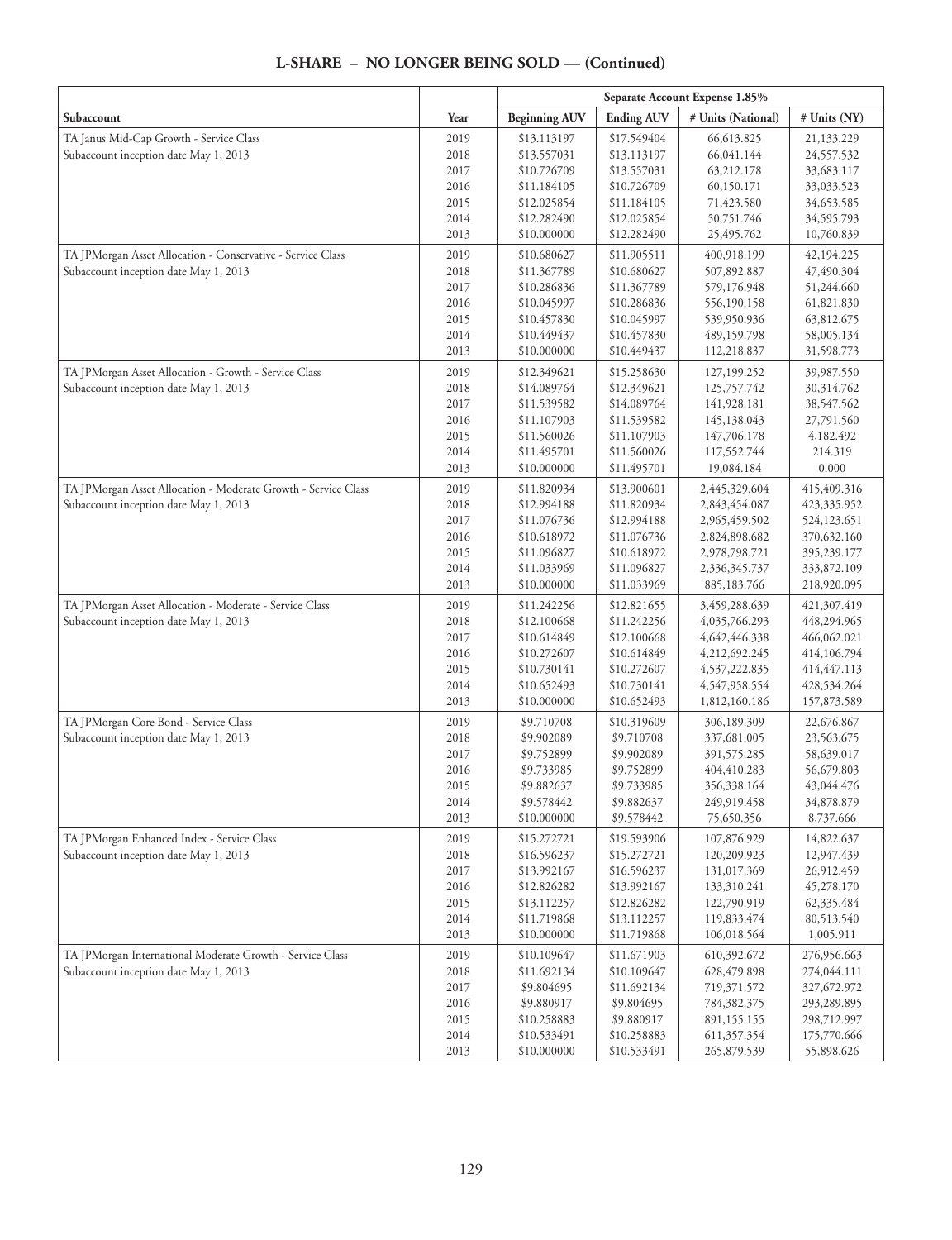|                                                             |      | Separate Account Expense 1.85% |                   |                    |              |
|-------------------------------------------------------------|------|--------------------------------|-------------------|--------------------|--------------|
| Subaccount                                                  | Year | <b>Beginning AUV</b>           | <b>Ending AUV</b> | # Units (National) | # Units (NY) |
| TA JPMorgan Mid Cap Value - Service Class                   | 2019 | \$13.431097                    | \$16.612368       | 222,319.017        | 58,103.054   |
| Subaccount inception date May 1, 2013                       | 2018 | \$15.566106                    | \$13.431097       | 254,446.651        | 61,994.676   |
|                                                             | 2017 | \$14.008471                    | \$15.566106       | 310,684.672        | 90,647.308   |
|                                                             | 2016 | \$12.486620                    | \$14.008471       | 299,110.256        | 84,952.190   |
|                                                             | 2015 | \$13.104874                    | \$12.486620       | 273,711.033        | 66,706.739   |
|                                                             | 2014 | \$11.609569                    | \$13.104874       | 191,132.350        | 69,780.272   |
|                                                             | 2013 | \$10.000000                    | \$11.609569       | 64,552.937         | 10,257.532   |
| TA JPMorgan Tactical Allocation - Service Class             | 2019 | \$10.626160                    | \$11.674180       | 950,987.935        | 80,336.256   |
| Subaccount inception date May 1, 2013                       | 2018 | \$11.181991                    | \$10.626160       | 1,086,965.099      | 97,255.566   |
|                                                             | 2017 | \$10.497339                    | \$11.181991       | 1,236,009.143      | 116,971.056  |
|                                                             | 2016 | \$10.262666                    | \$10.497339       | 1,611,550.399      | 128,715.629  |
|                                                             | 2015 | \$10.496420                    | \$10.262666       | 1,536,007.541      | 130,866.803  |
|                                                             | 2014 | \$10.060561                    | \$10.496420       | 1,100,174.502      | 124,206.970  |
|                                                             | 2013 | \$10.000000                    | \$10.060561       | 591,414.118        | 49,622.847   |
| TA Legg Mason Dynamic Allocation - Balanced - Service Class | 2019 | \$10.550532                    | \$12.020759       | 1,035,808.908      | 99,928.807   |
| Subaccount inception date May 1, 2013                       | 2018 | \$11.117130                    | \$10.550532       | 1,222,419.589      | 114,349.805  |
|                                                             | 2017 | \$10.251137                    | \$11.117130       | 1,385,326.054      | 145,973.920  |
|                                                             | 2016 | \$10.512445                    | \$10.251137       | 1,907,085.697      | 159,838.955  |
|                                                             | 2015 | \$10.935810                    | \$10.512445       | 1,734,729.547      | 203,611.401  |
|                                                             | 2014 | \$10.268922                    | \$10.935810       | 1,171,194.793      | 203,465.624  |
|                                                             | 2013 | \$10.000000                    | \$10.268922       | 505,160.442        | 82,637.648   |
| TA Legg Mason Dynamic Allocation - Growth - Service Class   | 2019 | \$10.927153                    | \$12.531992       | 794,902.386        | 258,618.309  |
| Subaccount inception date May 1, 2013                       | 2018 | \$11.685266                    | \$10.927153       | 951,575.498        | 287,427.541  |
|                                                             | 2017 | \$10.514106                    | \$11.685266       | 1,199,157.180      | 263,594.449  |
|                                                             | 2016 | \$10.816840                    | \$10.514106       | 1,539,685.735      | 444,880.675  |
|                                                             | 2015 | \$11.353665                    | \$10.816840       | 1,725,348.621      | 413,289.245  |
|                                                             | 2014 | \$10.691252                    | \$11.353665       | 1,048,124.518      | 210,760.230  |
|                                                             | 2013 | \$10.000000                    | \$10.691252       | 464,201.951        | 30,827.475   |
| TA Levin Large Cap Value - Service Class                    | 2019 | \$8.934715                     | \$10.261817       | 3,116.687          | 0.000        |
| Subaccount inception date May 1, 2018                       | 2018 | \$9.969672                     | \$8.934715        | 0.000              | 0.000        |
| TA Madison Diversified Income - Service Class               | 2019 | \$11.434824                    | \$12.902530       | 159,512.573        | 14,830.715   |
| Subaccount inception date June 1, 2017                      | 2018 | \$11.737982                    | \$11.434824       | 195,522.004        | 1,269.368    |
|                                                             | 2017 | \$11.250710                    | \$11.737982       | 224,356.967        | 514.997      |
| TA Managed Risk - Balanced ETF - Service Class              | 2019 | \$10.994877                    | \$12.482176       | 3,827,773.036      | 500,665.384  |
| Subaccount inception date May 1, 2013                       | 2018 | \$11.734829                    | \$10.994877       | 4,469,236.154      | 561,111.864  |
|                                                             | 2017 | \$10.537220                    | \$11.734829       | 4,979,300.511      | 665,574.688  |
|                                                             | 2016 | \$10.345237                    | \$10.537220       | 5,471,740.892      | 648,392.356  |
|                                                             | 2015 | \$10.728264                    | \$10.345237       | 6,100,894.487      | 736,419.904  |
|                                                             | 2014 | \$10.453037                    | \$10.728264       | 4,951,402.067      | 590,875.459  |
|                                                             | 2013 | \$10.000000                    | \$10.453037       | 1,811,998.711      | 167,323.199  |
| TA Managed Risk - Conservative ETF - Service Class          | 2019 | \$10.831987                    | \$11.929769       | 221,926.628        | 76,938.987   |
| Subaccount inception date May 1, 2013                       | 2018 | \$11.446976                    | \$10.831987       | 341,877.509        | 79,358.242   |
|                                                             | 2017 | \$10.501545                    | \$11.446976       | 440,266.010        | 83,100.913   |
|                                                             | 2016 | \$10.278238                    | \$10.501545       | 573,813.629        | 70,424.600   |
|                                                             | 2015 | \$10.542635                    | \$10.278238       | 595,022.369        | 73,851.263   |
|                                                             | 2014 | \$10.204584                    | \$10.542635       | 456,655.384        | 50,359.526   |
|                                                             | 2013 | \$10.000000                    | \$10.204584       | 140,874.387        | 20,431.164   |
| TA Managed Risk - Growth ETF - Service Class                | 2019 | \$11.511388                    | \$13.493807       | 2,615,142.201      | 629,891.008  |
| Subaccount inception date May 1, 2013                       | 2018 | \$12.631775                    | \$11.511388       | 3,070,132.315      | 726,263.222  |
|                                                             | 2017 | \$10.860752                    | \$12.631775       | 3,423,705.544      | 823,270.713  |
|                                                             | 2016 | \$10.569519                    | \$10.860752       | 3,637,698.554      | 765,687.520  |
|                                                             | 2015 | \$11.159064                    | \$10.569519       | 4,107,576.222      | 796,806.671  |
|                                                             | 2014 | \$10.933258                    | \$11.159064       | 3,985,463.190      | 951,079.397  |
|                                                             | 2013 | \$10.000000                    | \$10.933258       | 1,629,355.721      | 450,363.944  |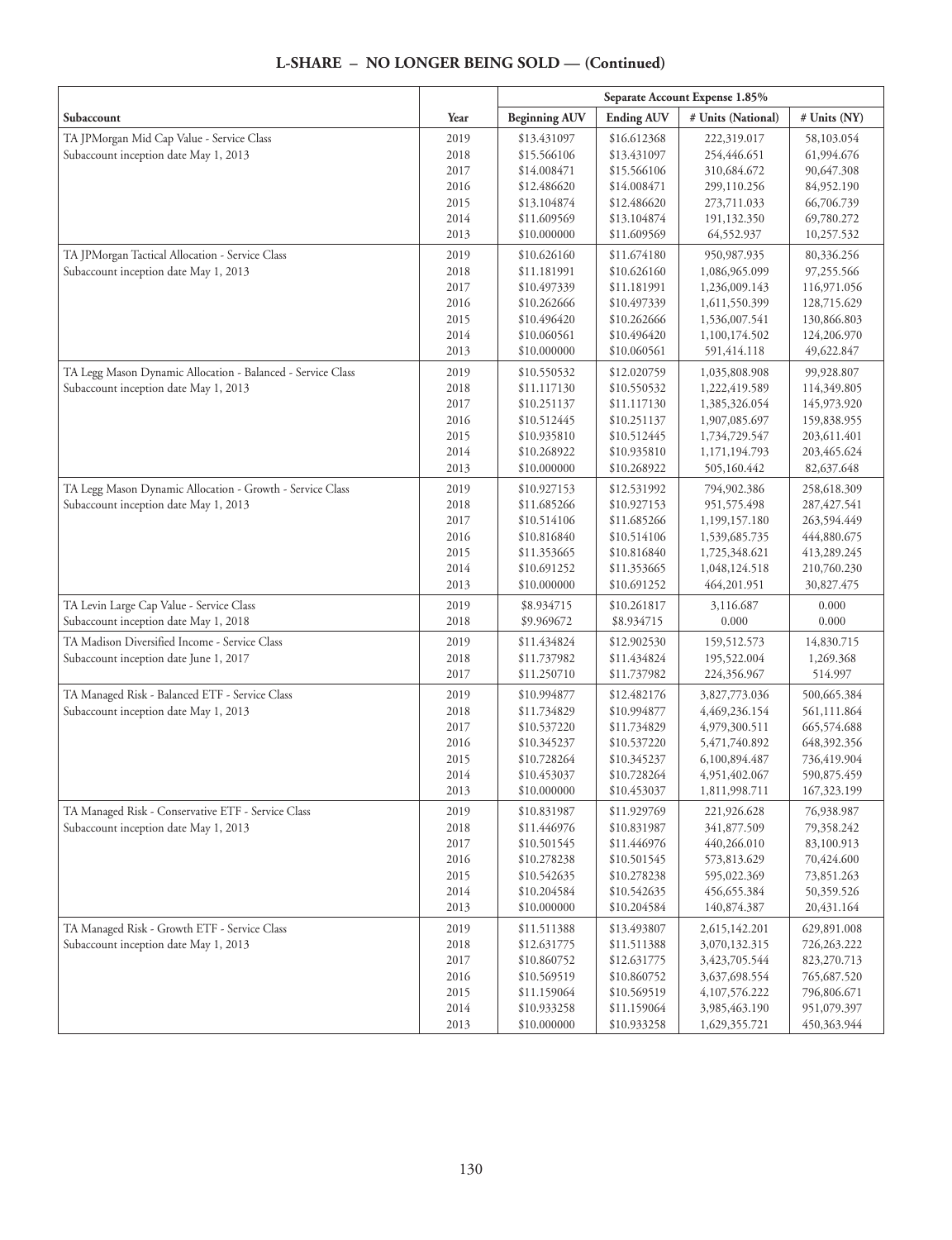|                                                                       |              | Separate Account Expense 1.85% |                            |                              |                          |
|-----------------------------------------------------------------------|--------------|--------------------------------|----------------------------|------------------------------|--------------------------|
| Subaccount                                                            | Year         | <b>Beginning AUV</b>           | <b>Ending AUV</b>          | # Units (National)           | # Units (NY)             |
| TA Market Participation Strategy - Service Class                      | 2019         | \$11.610398                    | \$13.515343                | 747,920.799                  | 113,071.557              |
| Subaccount inception date May 1, 2013                                 | 2018         | \$12.160266                    | \$11.610398                | 855,638.057                  | 93,004.416               |
|                                                                       | 2017         | \$11.180007                    | \$12.160266                | 891,025.265                  | 99,467.353               |
|                                                                       | 2016         | \$10.933243                    | \$11.180007                | 998,721.027                  | 109,702.192              |
|                                                                       | 2015         | \$11.510485                    | \$10.933243                | 1,042,284.137                | 115,882.560              |
|                                                                       | 2014         | \$10.852328                    | \$11.510485                | 969,212.473                  | 125,950.825              |
|                                                                       | 2013         | \$10.000000                    | \$10.852328                | 339,896.373                  | 16,136.459               |
| TA Morgan Stanley Capital Growth - Service Class <sup>(9)</sup>       | 2019         | \$21.728946                    | \$26.337251                | 203,507.263                  | 23,155.993               |
| Subaccount inception date May 1, 2013                                 | 2018         | \$20.798532                    | \$21.728946                | 77,819.306                   | 15,311.028               |
|                                                                       | 2017         | \$14.787467                    | \$20.798532                | 83,780.407                   | 9,200.535                |
|                                                                       | 2016         | \$15.449590                    | \$14.787467                | 43,795.921                   | 7,264.446<br>7,749.636   |
|                                                                       | 2015         | \$14.121087                    | \$15.449590                | 53,733.185                   | 6,489.707                |
|                                                                       | 2014<br>2013 | \$13.597759<br>\$10.000000     | \$14.121087<br>\$13.597759 | 32,194.273<br>9,347.744      | 0.000                    |
| TA Morgan Stanley Global Allocation - Service Class <sup>(10)</sup>   | 2019         | \$10.701051                    | \$12.379822                | 550,270.079                  | 181,165.157              |
| Subaccount inception date May 1, 2013                                 | 2018         | \$11.801246                    | \$10.701051                | 717,416.378                  | 161,039.260              |
|                                                                       | 2017         | \$10.591830                    | \$11.801246                | 931,999.468                  | 206,340.766              |
|                                                                       | 2016         | \$10.318589                    | \$10.591830                | 893,420.819                  | 181,332.847              |
|                                                                       | 2015         | \$10.641864                    | \$10.318589                | 641,333.221                  | 161,307.416              |
|                                                                       | 2014         | \$10.664010                    | \$10.641864                | 414,574.278                  | 173,629.067              |
|                                                                       | 2013         | \$10.000000                    | \$10.664010                | 152,124.030                  | 27,743.504               |
| TA Morgan Stanley Global Allocation Managed Risk - Balanced - Service | 2019         | \$9.250812                     | \$10.417064                | 166,696.227                  |                          |
| Class <sup>(11)</sup>                                                 | 2018         | \$10.217721                    | \$9.250812                 | 222,338.210                  |                          |
| Subaccount inception date November 10, 2014                           | 2017         | \$9.251011                     | \$10.217721                | 243,866.514                  |                          |
|                                                                       | 2016         | \$9.388423                     | \$9.251011                 | 213,634.578                  |                          |
|                                                                       | 2015         | \$9.902841                     | \$9.388423                 | 158,136.200                  |                          |
|                                                                       | 2014         | \$9.998480                     | \$9.902841                 | 4,250.019                    | N/A                      |
| TA Morgan Stanley Global Allocation Managed Risk - Balanced - Service | 2019         | \$9.250812                     | \$10.417064                |                              | 2,125.131                |
| Class <sup>(11)</sup>                                                 | 2018         | \$10.217721                    | \$9.250812                 |                              | 4,184.196                |
| Subaccount inception date May 1, 2015                                 | 2017         | \$9.251011                     | \$10.217721                |                              | 3,220.760                |
|                                                                       | 2016         | \$9.388423                     | \$9.251011                 |                              | 10,954.437               |
|                                                                       | 2015         | \$10.228890                    | \$9.388423                 | N/A                          | 1,351.212                |
| TA MSCI EAFE Index - Service Class <sup>(3)(12)</sup>                 | 2019         | \$9.247703                     | \$10.977308                | 3,990.648                    | 0.000                    |
| Subaccount inception date May 1, 2017                                 | 2018         | \$11.001403                    | \$9.247703                 | 1,913.650                    | 0.000                    |
|                                                                       | 2017         | \$9.998356                     | \$11.001403                | 1,913.650                    | 0.000                    |
| TA Multi-Managed Balanced - Service Class                             | 2019         | \$12.838510                    | \$15.312401                | 714,695.626                  | 114,242.379              |
| Subaccount inception date May 1, 2013                                 | 2018         | \$13.610835                    | \$12.838510                | 749,972.940                  | 144,385.752              |
|                                                                       | 2017         | \$12.181103                    | \$13.610835                | 1,053,466.360                | 161,089.808              |
|                                                                       | 2016<br>2015 | \$11.527559<br>\$11.750201     | \$12.181103<br>\$11.527559 | 1,222,006.379<br>214,416.312 | 210,712.390<br>2,942.118 |
|                                                                       | 2014         | \$10.832406                    | \$11.750201                | 35,764.905                   | 2,533.218                |
|                                                                       | 2013         | \$10.000000                    | \$10.832406                | 2,925.072                    | 7.170                    |
| TA PIMCO Tactical - Balanced - Service Class                          | 2019         | \$10.961331                    | \$12.877603                | 789,705.767                  | 29,237.496               |
| Subaccount inception date May 1, 2013                                 | 2018         | \$11.999615                    | \$10.961331                | 872,542.928                  | 49,470.285               |
|                                                                       | 2017         | \$10.909723                    | \$11.999615                | 1,018,110.321                | 67,490.073               |
|                                                                       | 2016         | \$10.545529                    | \$10.909723                | 1,212,579.781                | 125,724.529              |
|                                                                       | 2015         | \$11.023068                    | \$10.545529                | 1,104,503.163                | 72,926.658               |
|                                                                       | 2014         | \$10.413369                    | \$11.023068                | 1,111,493.247                | 65,345.774               |
|                                                                       | 2013         | \$10.000000                    | \$10.413369                | 447,863.188                  | 46,547.547               |
| TA PIMCO Tactical - Conservative - Service Class                      | 2019         | \$10.821292                    | \$12.488979                | 242,636.171                  | 18,925.860               |
| Subaccount inception date May 1, 2013                                 | 2018         | \$11.622702                    | \$10.821292                | 233,262.905                  | 24,404.330               |
|                                                                       | 2017         | \$10.724327                    | \$11.622702                | 248,863.193                  | 26,388.192               |
|                                                                       | 2016         | \$10.406055                    | \$10.724327                | 268,052.240                  | 34,896.609               |
|                                                                       | 2015         | \$10.825170                    | \$10.406055                | 216,520.881                  | 14,784.489               |
|                                                                       | 2014         | \$10.142494                    | \$10.825170                | 197,003.768                  | 14,755.873               |
|                                                                       | 2013         | \$10.000000                    | \$10.142494                | 63,851.665                   | 5,853.786                |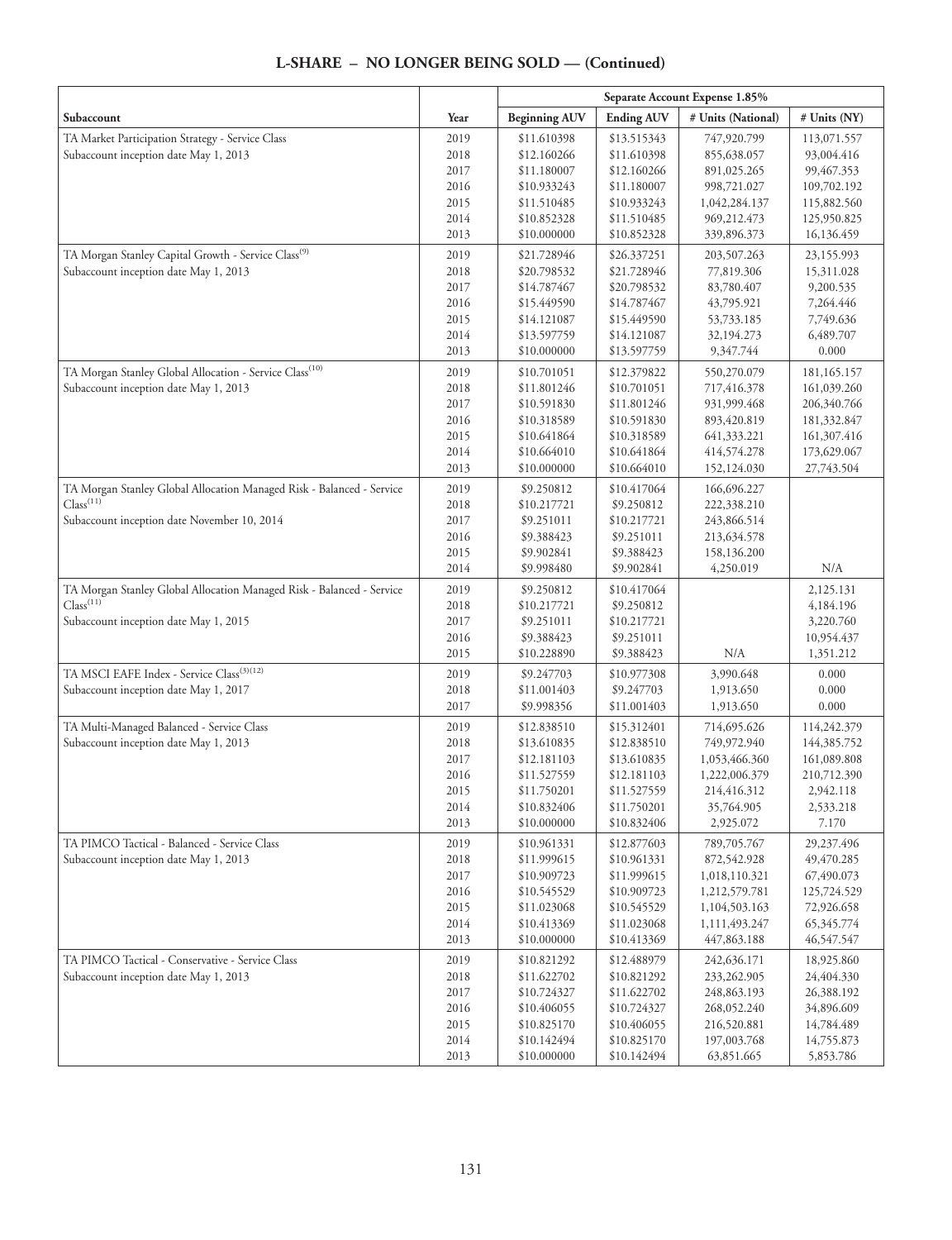#### **Separate Account Expense 1.85% Subaccount**  $\begin{array}{|c|c|c|c|c|}\hline \textbf{Year} & \textbf{Beginning AUV} & \textbf{Ending AUV} & \textbf{\# Units (National)} & \textbf{\# Units (NY)}\hline \end{array}$ TA PIMCO Tactical - Growth - Service Class Subaccount inception date May 1, 2013 2019 2018 2017 2016 2015 2014 2013 \$11.210279 \$12.371124 \$10.974285 \$10.659382 \$11.247124 \$10.768556 \$10.000000 \$13.376985 \$11.210279 \$12.371124 \$10.974285 \$10.659382 \$11.247124 \$10.768556 527,207.217 601,498.847 732,488.486 701,685.294 939,184.275 361,640.186 126,163.176 70,453.483 74,849.507 77,803.609 104,238.197 281,353.122 61,063.250 27,524.767 TA PIMCO Total Return - Service Class Subaccount inception date May 1, 2013 2019 2018 2017 2016 2015 2014 2013 \$9.610570 \$9.891823 \$9.628744 \$9.571222 \$9.699736 \$9.469916 \$10.000000 \$10.209749 \$9.610570 \$9.891823 \$9.628744 \$9.571222 \$9.699736 \$9.469916 658,247.811 733,433.743 855,823.078 877,052.902 855,911.939 695,135.185 406,244.058 119,835.293 123,739.007 158,547.688 179,600.327 150,519.160 137,904.954 44,220.768 TA PineBridge Inflation Opportunities - Service Class Subaccount inception date May 1, 2013 2019 2018 2017 2016 2015 2014 2013 \$8.558965 \$8.856581 \$8.747617 \$8.584091 \$9.002487 \$8.870906 \$10.000000 \$9.091215 \$8.558965 \$8.856581 \$8.747617 \$8.584091 \$9.002487 \$8.870906 155,083.721 178,918.085 212,569.619 315,828.949 300,321.392 262,887.081 94,596.042 24,425.795 25,301.529 26,817.586 27,792.018 28,559.207 31,462.937 16,760.130 TA QS Investors Active Asset Allocation - Conservative - Service Class Subaccount inception date May 1, 2013 2019 2018 2017 2016 2015 2014 2013 \$10.421685 \$10.933258 \$9.970486 \$9.894194 \$10.322630 \$10.149364 \$10.000000 \$11.379996 \$10.421685 \$10.933258 \$9.970486 \$9.894194 \$10.322630 \$10.149364 139,940.112 212,576.531 242,898.786 253,863.733 270,923.798 220,958.529 145,292.804 29,777.183 30,346.122 31,099.507 36,209.741 41,751.028 45,720.281 19,152.741 TA QS Investors Active Asset Allocation - Moderate Growth - Service Class Subaccount inception date May 1, 2013 2019 2018 2017 2016 2015 2014 2013 \$10.900128 \$11.807517 \$9.997379 \$9.987134 \$10.884932 \$10.741760 \$10.000000 \$11.915406 \$10.900128 \$11.807517 \$9.997379 \$9.987134 \$10.884932 \$10.741760 949,451.399 1,102,426.020 1,228,909.166 1,349,737.774 1,471,942.755 1,624,608.196 556,119.893 438,745.569 449,977.832 523,256.404 516,905.159 575,410.723 483,253.655 201,574.461 TA QS Investors Active Asset Allocation - Moderate - Service Class Subaccount inception date May 1, 2013 2019 2018 2017 2016 2015 2014 2013 \$10.630273 \$11.300987 \$9.971254 \$9.939946 \$10.577994 \$10.399412 \$10.000000 \$11.596785 \$10.630273 \$11.300987 \$9.971254 \$9.939946 \$10.577994 \$10.399412 1,136,610.457 1,272,686.188 1,664,123.461 1,822,392.721 1,928,301.761 1,810,558.628 969,298.909 131,132.951 143,025.426 183,173.540 225,645.497 230,832.097 249,831.161 193,081.112 TA S&P 500 Index - Service Class<sup>(3)(13)</sup> Subaccount inception date May 1, 2017 2019 2018 2017 \$10.400580 \$11.169170 \$9.998356 \$13.344716 \$10.400580 \$11.169170 190,864.674 832.626 4,642.269 9,305.936 6,541.819 0.000 TA Small Mid Cap Value - Service Class Subaccount inception date May 1, 2013 2019 2018 2017 2016 2015 2014 2013 \$13.875451 \$15.997875 \$14.138380 \$11.921370 \$12.485262 \$12.120421 \$10.000000 \$17.018355 \$13.875451 \$15.997875 \$14.138380 \$11.921370 \$12.485262 \$12.120421 109,039.704 138,285.074 152,386.254 174,257.031 133,590.169 93,338.730 36,267.066 33,601.065 26,649.954 40,335.301 37,363.813 34,433.216 39,416.693 7,309.629 TA T. Rowe Price Small Cap - Service Class Subaccount inception date May 1, 2013 2019 2018 2017 2016 2015 2014 2013 \$15.950761 \$17.526410 \$14.630748 \$13.426091 \$13.388277 \$12.836738 \$10.000000 \$20.730180 \$15.950761 \$17.526410 \$14.630748 \$13.426091 \$13.388277 \$12.836738 183,001.322 213,557.484 253,216.462 251,818.788 244,212.580 209,993.651 76,374.754 45,370.074 43,838.392 66,936.667 63,848.804 57,911.681 57,207.837 15,633.649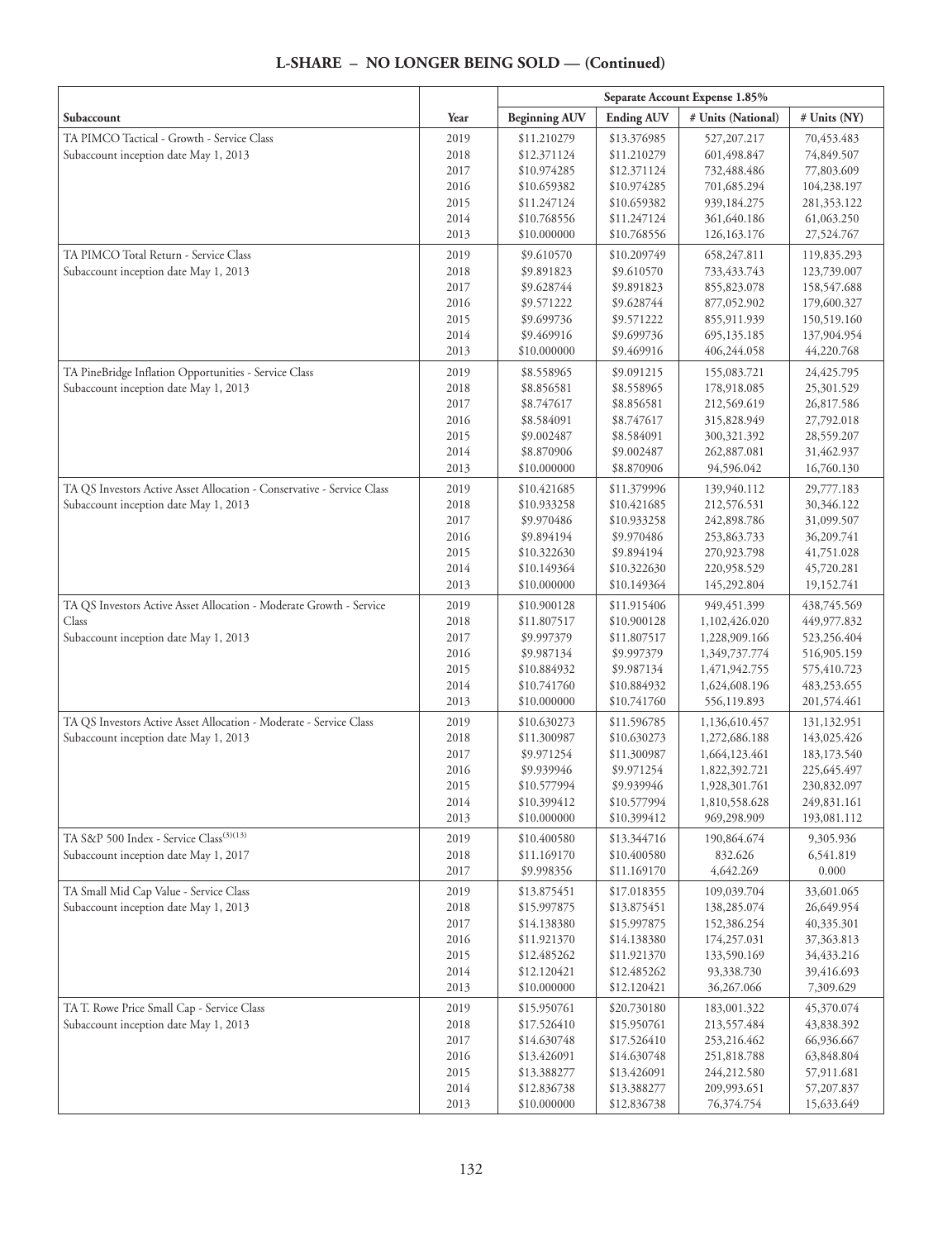| L-SHARE – NO LONGER BEING SOLD — (Continued) |  |
|----------------------------------------------|--|
|----------------------------------------------|--|

|                                                  |      | Separate Account Expense 1.85% |                   |                    |                |
|--------------------------------------------------|------|--------------------------------|-------------------|--------------------|----------------|
| Subaccount                                       | Year | <b>Beginning AUV</b>           | <b>Ending AUV</b> | # Units (National) | $#$ Units (NY) |
| TA TS&W International Equity - Service Class     | 2019 | \$10.183813                    | \$12.070258       | 61,806.745         | 21,706.418     |
| Subaccount inception date May 1, 2013            | 2018 | \$12.306871                    | \$10.183813       | 64,672.637         | 21,034.069     |
|                                                  | 2017 | \$10.220167                    | \$12.306871       | 64,981.151         | 27,689.222     |
|                                                  | 2016 | \$10.331375                    | \$10.220167       | 76,417.141         | 23,633.717     |
|                                                  | 2015 | \$10.416026                    | \$10.331375       | 71,351.315         | 24,793.661     |
|                                                  | 2014 | \$11.213892                    | \$10.416026       | 56,231.083         | 27,907.096     |
|                                                  | 2013 | \$10.000000                    | \$11.213892       | 10,364.029         | 10,715.341     |
| TA WMC US Growth - Service Class <sup>(14)</sup> | 2019 | \$16.971369                    | \$23.271065       | 89,669.083         | 43,205.426     |
| Subaccount inception date May 1, 2013            | 2018 | \$17.295930                    | \$16.971369       | 76,003.035         | 28, 247.828    |
|                                                  | 2017 | \$13.671914                    | \$17.295930       | 85,194.874         | 17,770.182     |
|                                                  | 2016 | \$13,581429                    | \$13.671914       | 97,923.113         | 19,004.724     |
|                                                  | 2015 | \$12,977138                    | \$13.581429       | 108,455.891        | 17,288.377     |
|                                                  | 2014 | \$11.927318                    | \$12,977138       | 71,042.619         | 18,539.715     |
|                                                  | 2013 | \$10,000000                    | \$11.927318       | 35,679.078         | 8,665.049      |

|                                                                               |      | Separate Account Expense 1.50% |                   |                    |              |
|-------------------------------------------------------------------------------|------|--------------------------------|-------------------|--------------------|--------------|
| Subaccount                                                                    | Year | <b>Beginning AUV</b>           | <b>Ending AUV</b> | # Units (National) | # Units (NY) |
| AB Balanced Wealth Strategy Portfolio - Class B <sup>(2)</sup>                | 2019 | \$12.091836                    | \$14.051949       | 35,282.823         | 916.869      |
| Subaccount inception date May 1, 2013                                         | 2018 | \$13.142791                    | \$12.091836       | 26,129.229         | 916.869      |
|                                                                               | 2017 | \$11.561320                    | \$13.142791       | 28,193.673         | 916.869      |
|                                                                               | 2016 | \$11.258732                    | \$11.561320       | 30,280.470         | 916.926      |
|                                                                               | 2015 | \$11.305513                    | \$11.258732       | 35,106.933         | 916.991      |
|                                                                               | 2014 | \$10.736082                    | \$11.305513       | 9,290.371          | 917.060      |
|                                                                               | 2013 | \$10.000000                    | \$10.736082       | 3,341.657          | 316.419      |
| AB Growth and Income Portfolio - Class B                                      | 2019 | \$15.306681                    | \$18.639081       | 43,335.341         | 0.000        |
| Subaccount inception date May 1, 2013                                         | 2018 | \$16.503992                    | \$15.306681       | 49,261.573         | 0.000        |
|                                                                               | 2017 | \$14.125713                    | \$16.503992       | 50,670.148         | 0.000        |
|                                                                               | 2016 | \$12.909472                    | \$14.125713       | 50,654.867         | 0.000        |
|                                                                               | 2015 | \$12.920273                    | \$12.909472       | 55,108.672         | 0.000        |
|                                                                               | 2014 | \$12.000655                    | \$12.920273       | 42,593.715         | 0.000        |
|                                                                               | 2013 | \$10.000000                    | \$12.000655       | 21,856.165         | 0.000        |
| American Funds - Asset Allocation Fund <sup>SM</sup> - Class 2 <sup>(1)</sup> | 2019 | \$13.250286                    | \$15.777009       | 179,296.704        | 891.402      |
| Subaccount inception date May 1, 2013                                         | 2018 | \$14.143600                    | \$13.250286       | 280,316.814        | 2,470.814    |
|                                                                               | 2017 | \$12.388916                    | \$14.143600       | 201,184.946        | 2,414.569    |
|                                                                               | 2016 | \$11.528463                    | \$12.388916       | 256,528.386        | 2,412.170    |
|                                                                               | 2015 | \$11.575911                    | \$11.528463       | 129,429.028        | 891.519      |
|                                                                               | 2014 | \$11.182807                    | \$11.575911       | 95,272.296         | 891.586      |
|                                                                               | 2013 | \$10.000000                    | \$11.182807       | 40,691.480         | 306.167      |
| American Funds - Bond Fund <sup>SM</sup> - Class 2 <sup>(1)</sup>             | 2019 | \$9.786010                     | \$10.510874       | 309,824.086        | 3,866.544    |
| Subaccount inception date May 1, 2013                                         | 2018 | \$10.036296                    | \$9.786010        | 351,444.969        | 6,697.614    |
|                                                                               | 2017 | \$9.856862                     | \$10.036296       | 442,789.966        | 3,311.385    |
|                                                                               | 2016 | \$9.748383                     | \$9.856862        | 512,677.522        | 3,869.977    |
|                                                                               | 2015 | \$9.898318                     | \$9.748383        | 404,826.804        | 3,894.901    |
|                                                                               | 2014 | \$9.572853                     | \$9.898318        | 267, 683.874       | 2,074.498    |
|                                                                               | 2013 | \$10.000000                    | \$9.572853        | 48,244.062         | 1,747.509    |
| American Funds - Growth Fund <sup>SM</sup> - Class 2 <sup>(1)</sup>           | 2019 | \$17.543097                    | \$22.532546       | 92,740.996         | 4,294.119    |
| Subaccount inception date May 1, 2013                                         | 2018 | \$17.907870                    | \$17.543097       | 116,019.204        | 3,936.519    |
|                                                                               | 2017 | \$14.211415                    | \$17.907870       | 111,092.321        | 843.864      |
|                                                                               | 2016 | \$13.214983                    | \$14.211415       | 111,703.967        | 843.916      |
|                                                                               | 2015 | \$12.591497                    | \$13.214983       | 102,363.806        | 843.975      |
|                                                                               | 2014 | \$11.814889                    | \$12.591497       | 59,543.877         | 844.039      |
|                                                                               | 2013 | \$10.000000                    | \$11.814889       | 28,219.573         | 292.644      |
| American Funds - Growth-Income Fund <sup>SM</sup> - Class 2 <sup>(1)</sup>    | 2019 | \$16.385114                    | \$20.298990       | 100,288.634        | 3,753.762    |
| Subaccount inception date May 1, 2013                                         | 2018 | \$16.988003                    | \$16.385114       | 152,881.724        | 3,749.742    |
|                                                                               | 2017 | \$14.132425                    | \$16.988003       | 156,732.620        | 3,961.019    |
|                                                                               | 2016 | \$12.901927                    | \$14.132425       | 167,258.437        | 3,396.859    |
|                                                                               | 2015 | \$12.947953                    | \$12.901927       | 180,983.619        | 1,996.615    |
|                                                                               | 2014 | \$11.915942                    | \$12.947953       | 140,755.081        | 831.541      |
|                                                                               | 2013 | \$10.000000                    | \$11.915942       | 79,993.089         | 292.596      |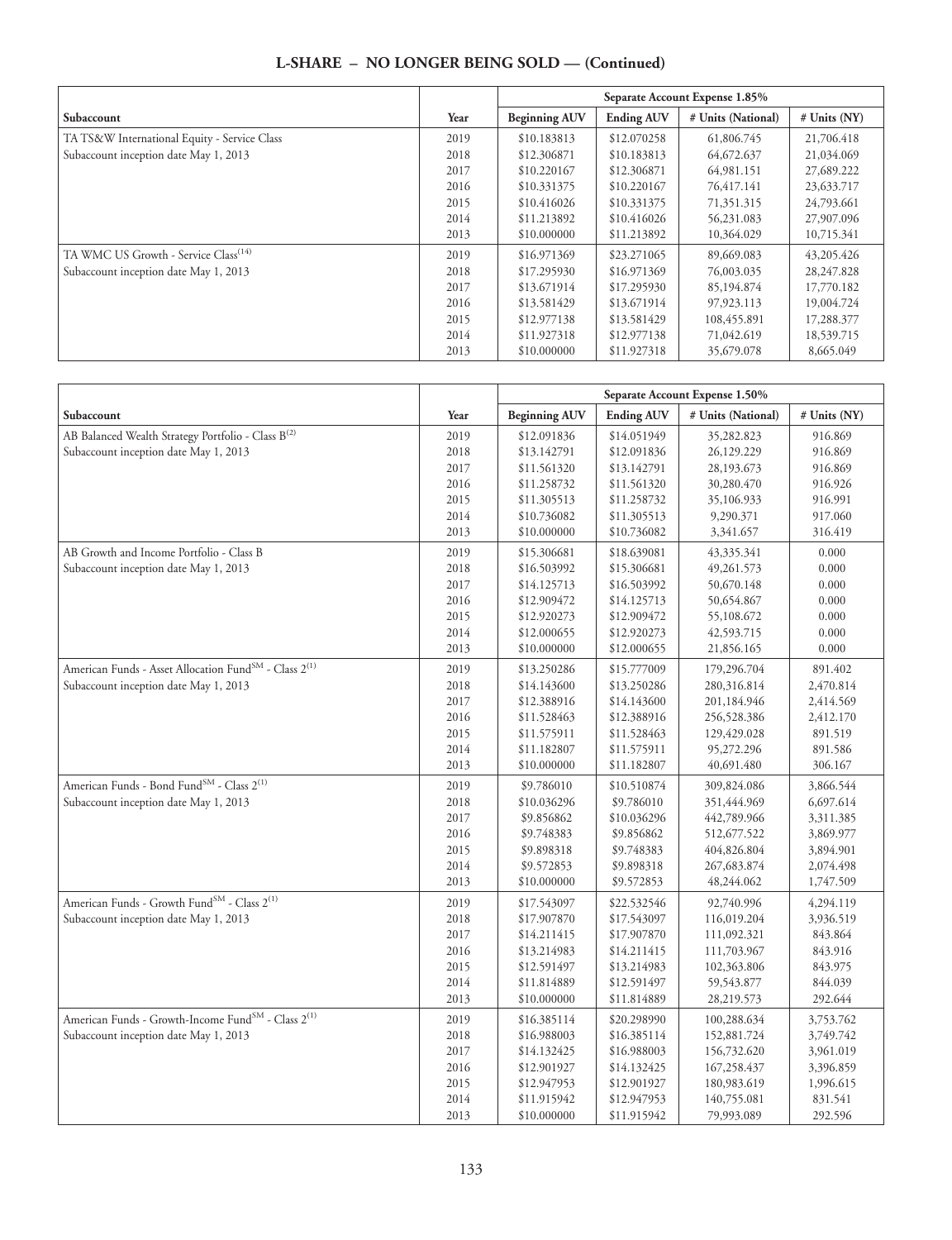|                                                                               |              | Separate Account Expense 1.50% |                            |                            |                          |
|-------------------------------------------------------------------------------|--------------|--------------------------------|----------------------------|----------------------------|--------------------------|
| Subaccount                                                                    | Year         | <b>Beginning AUV</b>           | <b>Ending AUV</b>          | # Units (National)         | # Units (NY)             |
| American Funds - International Fund $^{\text{SM}}$ - Class $2^{(1)}$          | 2019         | \$11.352381                    | \$13.701222                | 84,575.945                 | 4,839.722                |
| Subaccount inception date May 1, 2013                                         | 2018         | \$13.307525                    | \$11.352381                | 102,386.055                | 4,626.506                |
|                                                                               | 2017         | \$10.252663                    | \$13.307525                | 97,859.100                 | 893.399                  |
|                                                                               | 2016         | \$10.082239                    | \$10.252663                | 93,863.642                 | 893.454                  |
|                                                                               | 2015         | \$10.752102                    | \$10.082239                | 62,230.205                 | 893.517                  |
|                                                                               | 2014<br>2013 | \$11.245813<br>\$10.000000     | \$10.752102<br>\$11.245813 | 43,496.061<br>24,943.959   | 893.584<br>306.855       |
| Fidelity VIP Balanced Portfolio - Service Class 2                             | 2019         | \$13.488186                    | \$16.491649                | 64,932.380                 | 0.000                    |
| Subaccount inception date May 1, 2013                                         | 2018         | \$14.329580                    | \$13.488186                | 100,805.655                | 0.000                    |
|                                                                               | 2017         | \$12.526690                    | \$14.329580                | 102,626.825                | 0.000                    |
|                                                                               | 2016         | \$11.885961                    | \$12.526690                | 111,343.243                | 51.506                   |
|                                                                               | 2015         | \$12.022287                    | \$11.885961                | 106,706.324                | 1,332.808                |
|                                                                               | 2014         | \$11.092651                    | \$12.022287                | 126,709.755                | 43.027                   |
|                                                                               | 2013         | \$10.000000                    | \$11.092651                | 98,079.100                 | 0.000                    |
| Fidelity <sup>®</sup> VIP Contrafund <sup>®</sup> Portfolio - Service Class 2 | 2019         | \$15.188466                    | \$19.641824                | 71,407.946                 | 5,214.251                |
| Subaccount inception date May 1, 2013                                         | 2018         | \$16.516035                    | \$15.188466                | 83,774.828                 | 5,349.670                |
|                                                                               | 2017         | \$13.788364                    | \$16.516035                | 89,803.595                 | 4,793.119                |
|                                                                               | 2016         | \$12.991871                    | \$13.788364                | 76,826.234                 | 4,554.938                |
|                                                                               | 2015<br>2014 | \$13.133689                    | \$12.991871                | 73,398.074                 | 8,405.314                |
|                                                                               | 2013         | \$11.940572<br>\$10.000000     | \$13.133689<br>\$11.940572 | 33, 327. 644<br>10,840.127 | 3,996.322<br>874,845     |
| Fidelity <sup>®</sup> VIP Mid Cap Portfolio - Service Class 2                 | 2019         | \$13.751449                    | \$16.685794                | 58,311.227                 | 4,242.998                |
| Subaccount inception date May 1, 2013                                         | 2018         | \$16.380325                    | \$13.751449                | 70,046.645                 | 4,183.510                |
|                                                                               | 2017         | \$13.794257                    | \$16.380325                | 68,086.405                 | 4,219.069                |
|                                                                               | 2016         | \$12.510483                    | \$13.794257                | 72,320.811                 | 4,364.502                |
|                                                                               | 2015         | \$12.909862                    | \$12.510483                | 79,593.785                 | 6,303.126                |
|                                                                               | 2014         | \$12.359513                    | \$12.909862                | 58,450.028                 | 2,230.758                |
|                                                                               | 2013         | \$10.000000                    | \$12.359513                | 35,108.203                 | 565.913                  |
| Fidelity <sup>®</sup> VIP Value Strategies Portfolio - Service Class 2        | 2019         | \$12.051028                    | \$15.919693                | 22,297.676                 | 2,684.115                |
| Subaccount inception date May 1, 2013                                         | 2018         | \$14.829096                    | \$12.051028                | 25,131.627                 | 2,671.809                |
|                                                                               | 2017         | \$12.640148                    | \$14.829096                | 23,659.703                 | 2,643.024                |
|                                                                               | 2016<br>2015 | \$11.741933<br>\$12.312232     | \$12.640148<br>\$11.741933 | 15,256.906<br>16,383.539   | 2,678.119<br>2,641.685   |
|                                                                               | 2014         | \$11.734088                    | \$12.312232                | 7,080.418                  | 2,184.583                |
|                                                                               | 2013         | \$10.000000                    | \$11.734088                | 2,394.411                  | 592.605                  |
| State Street Total Return V.I.S. Fund - Class 3 <sup>(2)</sup>                | 2019         | \$11.606128                    | \$13.186905                | 7,729.667                  | 0.000                    |
| Subaccount inception date May 1, 2013                                         | 2018         | \$12.641636                    | \$11.606128                | 9,257.148                  | 0.000                    |
|                                                                               | 2017         | \$11.154969                    | \$12.641636                | 8,851.425                  | 0.000                    |
|                                                                               | 2016         | \$10.695419                    | \$11.154969                | 4,921.799                  | 0.000                    |
|                                                                               | 2015         | \$11.026900                    | \$10.695419                | 3,420.804                  | 0.000                    |
|                                                                               | 2014         | \$10.674440<br>\$10.000000     | \$11.026900<br>\$10.674440 | 2,728.542<br>14.971        | 0.000<br>0.000           |
|                                                                               | 2013         |                                |                            |                            |                          |
| TA 60/40 Allocation - Service Class<br>Subaccount inception date May 1, 2018  | 2019<br>2018 | \$9.551691<br>\$9.989248       | \$11.303756<br>\$9.551691  | 28,126.964<br>1,006.955    | 0.000<br>0.000           |
| TA Aegon High Yield Bond - Service Class                                      | 2019         | \$11.042623                    | \$12.398207                | 67,806.744                 | 0.000                    |
| Subaccount inception date May 1, 2013                                         | 2018         | \$11.522555                    | \$11.042623                | 68,359.205                 | 0.000                    |
|                                                                               | 2017         | \$10.909402                    | \$11.522555                | 116,953.712                | 0.000                    |
|                                                                               | 2016         | \$9.629248                     | \$10.909402                | 171,246.263                | 0.000                    |
|                                                                               | 2015         | \$10.213968                    | \$9.629248                 | 149,640.900                | 2,544.566                |
|                                                                               | 2014         | \$10.007569                    | \$10.213968                | 99,577.778                 | 1,743.794                |
|                                                                               | 2013         | \$10.000000                    | \$10.007569                | 454, 433. 033              | 0.000                    |
| TA Aegon U.S. Government Securities - Service Class                           | 2019         | \$9.465640                     | \$9.916710                 | 212,792.211                | 6,130.098                |
| Subaccount inception date May 1, 2013                                         | 2018         | \$9.608183                     | \$9.465640                 | 200,833.830                | 4,792.771                |
|                                                                               | 2017         | \$9.528141                     | \$9.608183                 | 213,791.465                | 4,255.891                |
|                                                                               | 2016<br>2015 | \$9.658209<br>\$9.821416       | \$9.528141<br>\$9.658209   | 301,656.634<br>267,110.460 | 8,061.509<br>222,803.237 |
|                                                                               | 2014         | \$9.547700                     | \$9.821416                 | 229,240.493                | 3,810.112                |
|                                                                               | 2013         | \$10.000000                    | \$9.547700                 | 118,019.127                | 12,938.796               |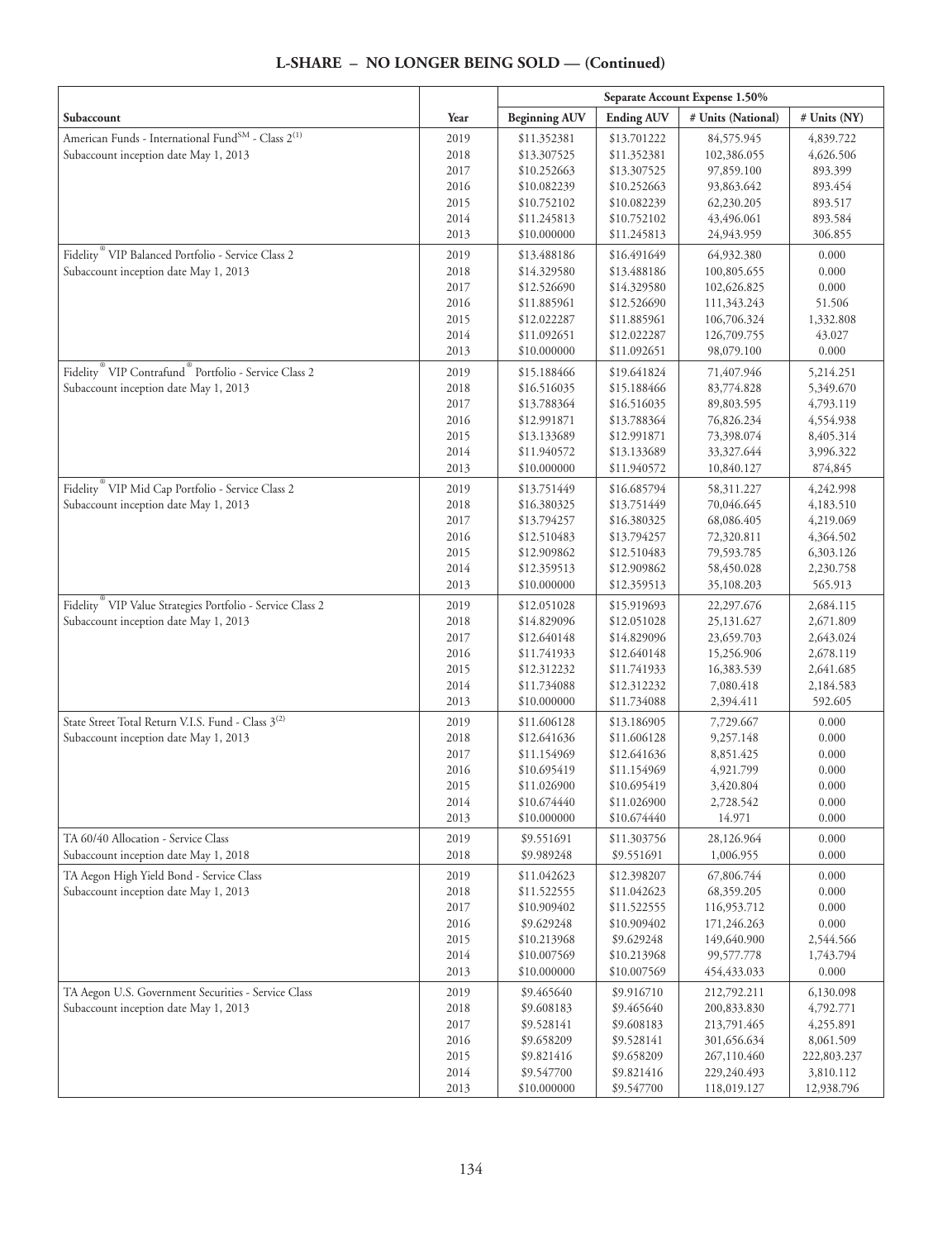|                                                                                                   |              | Separate Account Expense 1.50% |                            |                                |                            |
|---------------------------------------------------------------------------------------------------|--------------|--------------------------------|----------------------------|--------------------------------|----------------------------|
| Subaccount                                                                                        | Year         | <b>Beginning AUV</b>           | <b>Ending AUV</b>          | # Units (National)             | # Units (NY)               |
| PAM TA Aegon U.S. Government Securities - Service Class                                           | 2019         | \$9.465640                     | \$9.916710                 | 0.000                          | 0.000                      |
| Subaccount inception date May 1, 2013                                                             | 2018         | \$9.608183                     | \$9.465640                 | 0.000                          | 0.000                      |
|                                                                                                   | 2017         | \$9.528141                     | \$9.608183                 | 0.000                          | 0.000                      |
|                                                                                                   | 2016         | \$9.658209                     | \$9.528141                 | 0.000                          | 0.000                      |
|                                                                                                   | 2015         | \$9.821416                     | \$9.658209                 | 0.000                          | 0.000                      |
|                                                                                                   | 2014<br>2013 | \$9.547700<br>\$10.000000      | \$9.821416<br>\$9.547700   | 0.000<br>0.000                 | 0.000<br>0.000             |
|                                                                                                   |              |                                |                            | 2,008,094.635                  |                            |
| TA American Funds Managed Risk - Balanced - Service Class<br>Subaccount inception date May 1, 205 | 2019<br>2018 | \$10.458472<br>\$11.273779     | \$12.137363<br>\$10.458472 | 2,553,830.900                  | 62,809.156<br>74,232.764   |
|                                                                                                   | 2017         | \$9.983636                     | \$11.273779                | 2,531,134.973                  | 79,506.979                 |
|                                                                                                   | 2016         | \$9.523565                     | \$9.983636                 | 1,538,083.138                  | 41,719.140                 |
|                                                                                                   | 2015         | \$9.999589                     | \$9.523565                 | 312,767.949                    | 29,954.489                 |
| TA Barrow Hanley Dividend Focused - Service Class                                                 | 2019         | \$13.618732                    | \$16.578603                | 19,200.635                     | 6,309.646                  |
| Subaccount inception date May 1, 2013                                                             | 2018         | \$15.655273                    | \$13.618732                | 25,105.825                     | 6,465.922                  |
|                                                                                                   | 2017         | \$13.684145                    | \$15.655273                | 98,819.687                     | 6,867.381                  |
|                                                                                                   | 2016         | \$12.121779                    | \$13.684145                | 100,809.586                    | 2,091.537                  |
|                                                                                                   | 2015         | \$12.795301                    | \$12.121779                | 102,379.804                    | 4,816.818                  |
|                                                                                                   | 2014         | \$11.603659                    | \$12.795301                | 24,158.172                     | 4,238.242                  |
|                                                                                                   | 2013         | \$10.000000                    | \$11.603659                | 3,449.318                      | 1,452.199                  |
| TA BlackRock Global Real Estate Securities - Service Class                                        | 2019         | \$9.559871                     | \$11.761133                | 23,743.211                     | 4,637.689                  |
| Subaccount inception date May 1, 2013                                                             | 2018         | \$10.822763                    | \$9.559871                 | 29,312.790                     | 5,069.525                  |
|                                                                                                   | 2017<br>2016 | \$9.895937<br>\$10.003181      | \$10.822763<br>\$9.895937  | 37,379.601<br>41,809.349       | 4,974.289<br>13,702.573    |
|                                                                                                   | 2015         | \$10.243698                    | \$10.003181                | 40,772.499                     | 13,181.159                 |
|                                                                                                   | 2014         | \$9.178335                     | \$10.243698                | 28,645.858                     | 3,004.891                  |
|                                                                                                   | 2013         | \$10.000000                    | \$9.178335                 | 15,048.486                     | 0.000                      |
| TA BlackRock Government Money Market - Service Class                                              | 2019         | \$9.264106                     | \$9.282960                 | 267,208.427                    | 25,714.215                 |
| Subaccount inception date May 1, 2013                                                             | 2018         | \$9.326616                     | \$9.264106                 | 318,364.979                    | 35,822.637                 |
|                                                                                                   | 2017         | \$9.466711                     | \$9.326616                 | 359,338.090                    | 40,697.435                 |
|                                                                                                   | 2016         | \$9.608897                     | \$9.466711                 | 626,376.121                    | 37,098.281                 |
|                                                                                                   | 2015         | \$9.753638                     | \$9.608897                 | 707,102.360                    | 69,487.436                 |
|                                                                                                   | 2014         | \$9.900559                     | \$9.753638                 | 484,704.900                    | 177,092.938                |
|                                                                                                   | 2013         | \$10.000000                    | \$9.900559                 | 384,089.323                    | 20,842.924                 |
| TA BlackRock iShares Edge 40- Service Class <sup>(4)</sup>                                        | 2019         | \$10.540398                    | \$11.951619                | 243,283.879                    | 13,792.616                 |
| Subaccount inception date May 1, 2013                                                             | 2018         | \$11.196336                    | \$10.540398                | 269,964.785                    | 15,194.777                 |
|                                                                                                   | 2017         | \$10.377187                    | \$11.196336                | 300,292.530                    | 19,442.929                 |
|                                                                                                   | 2016<br>2015 | \$10.328089<br>\$10.528328     | \$10.377187<br>\$10.328089 | 333,998.457<br>316,221.857     | 34,620.010<br>49,708.571   |
|                                                                                                   | 2014         | \$10.144110                    | \$10.528328                | 233,040.756                    | 38,716.121                 |
|                                                                                                   | 2013         | \$10.000000                    | \$10.144110                | 105,114.053                    | 2,202.988                  |
| TA BlackRock iShares Edge 50 - Service Class <sup>(5)</sup>                                       | 2019         | \$10.823311                    | \$12.371941                | 155,714.899                    | 0.000                      |
| Subaccount inception date March 21, 2016                                                          | 2018         | \$11.283871                    | \$10.823311                | 160,758.914                    | 0.000                      |
|                                                                                                   | 2017         | \$10.149951                    | \$11.283871                | 109,724.215                    | 0.000                      |
|                                                                                                   | 2016         | \$9.998771                     | \$10.149951                | 121,401.258                    | 0.000                      |
| TA BlackRock iShares Edge 75 - Service Class <sup>(6)</sup>                                       | 2019         | \$11.240798                    | \$13.318919                | 84,137.567                     | 0.000                      |
| Subaccount inception date March 21, 2016                                                          | 2018         | \$11.875999                    | \$11.240798                | 40,984.215                     | 0.000                      |
|                                                                                                   | 2017         | \$10.219150                    | \$11.875999                | 110.217                        | 0.000                      |
|                                                                                                   | 2016         | \$9.998771                     | \$10.219150                | 0.000                          | 0.000                      |
| TA BlackRock iShares Edge 100 - Service Class <sup>(7)</sup>                                      | 2019         | \$11.849103                    | \$14.541701                | 1,296.484                      | 0.000                      |
| Subaccount inception date March 21, 2016                                                          | 2018         | \$12.705812                    | \$11.849103                | 180.586                        | 0.000                      |
|                                                                                                   | 2017         | \$10.466249                    | \$12.705812                | 2,386.749                      | 0.000                      |
|                                                                                                   | 2016         | \$9.998771                     | \$10.466249                | 2,206.028                      | 0.000                      |
| TA BlackRock Tactical Allocation - Service Class<br>Subaccount inception date May 1, 2013         | 2019<br>2018 | \$11.516527                    | \$13.279432                | 1,656,597.845                  | 88,960.727                 |
|                                                                                                   | 2017         | \$12.231430<br>\$11.117111     | \$11.516527<br>\$12.231430 | 1,896,925.208<br>2,285,447.085 | 107,137.958<br>126,243.853 |
|                                                                                                   | 2016         | \$10.756731                    | \$11.117111                | 2,625,133.628                  | 146,573.925                |
|                                                                                                   | 2015         | \$10.932929                    | \$10.756731                | 2,567,035.293                  | 140,032.535                |
|                                                                                                   | 2014         | \$10.562653                    | \$10.932929                | 2,300,269.186                  | 86,264.053                 |
|                                                                                                   | 2013         | \$10.000000                    | \$10.562653                | 968,809.271                    | 24,968.725                 |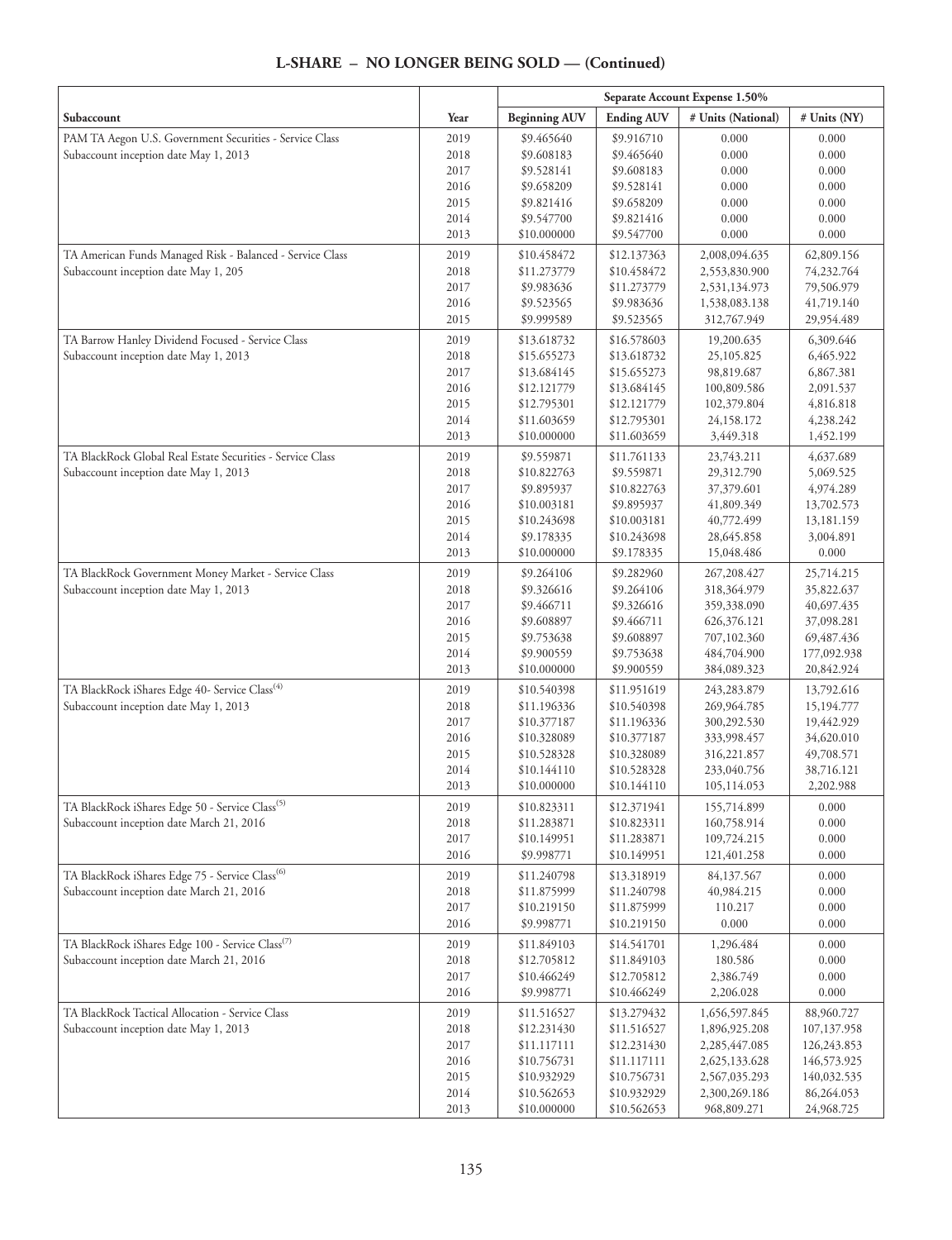#### **Separate Account Expense 1.50% Subaccount**  $\begin{array}{|c|c|c|c|c|}\hline \textbf{Year} & \textbf{Beginning AUV} & \textbf{Ending AUV} & \textbf{\# Units (National)} & \textbf{\# Units (NY)}\hline \end{array}$ TA International Growth - Service Class<sup>(8)</sup> Subaccount inception date May 1, 2013 2019 2018 2017 2016 2015 2014 2013 \$10.112556 \$12.512353 \$10.001895 \$10.166224 \$10.344990 \$11.102015 \$10.000000 \$12.691851 \$10.112556 \$12.512353 \$10.001895 \$10.166224 \$10.344990 \$11.102015 31,980.690 33,812.493 73,100.238 67,721.082 74,501.988 22,115.469 6,050.885 3,753.413 5,117.161 4,583.938 4,405.566 4,113.192 1,140.702 854.495 TA Janus Balanced - Service Class Subaccount inception date May 1, 2013 2019 2018 2017 2016 2015 2014 2013 \$13.342590 \$13.554207 \$11.786229 \$11.490564 \$11.650000 \$10.967341 \$10.000000 \$16.005890 \$13.342590 \$13.554207 \$11.786229 \$11.490564 \$11.650000 \$10.967341 1,494,273.462 1,828,724.343 2,096,588.668 2,044,531.267 1,739,313.614 922,108.414 278,846.205 51,117.698 43,483.576 48,108.956 38,232.629 32,193.046 30,327.463 13,008.480 TA Janus Mid-Cap Growth - Service Class Subaccount inception date May 1, 2013 2019 2018 2017 2016 2015 2014 2013 \$13.375818 \$13.779967 \$10.865180 \$11.288974 \$12.096220 \$12.311215 \$10.000000 \$17.963577 \$13.375818 \$13.779967 \$10.865180 \$11.288974 \$12.096220 \$12.311215 18,533.647 25,125.749 26,741.852 26,356.163 23,615.654 16,288.672 3,643.075 2,439.878 2,304.017 2,479.574 2,245.743 1,273.012 1,181.460 1,176.849 TA JPMorgan Asset Allocation - Conservative - Service Class Subaccount inception date May 1, 2013 2019 2018 2017 2016 2015 2014 2013 \$10.894537 \$11.554742 \$10.419628 \$10.140218 \$10.519054 \$10.473903 \$10.000000 \$12.186495 \$10.894537 \$11.554742 \$10.419628 \$10.140218 \$10.519054 \$10.473903 716,259.470 805,611.611 1,013,614.984 1,094,806.862 1,159,925.012 621,632.024 285,473.261 17,465.823 21,278.166 25,718.681 25,948.682 77,128.335 28,961.841 36,537.062 TA JPMorgan Asset Allocation - Growth - Service Class Subaccount inception date May 1, 2013 2019 2018 2017 2016 2015 2014 2013 \$12.596995 \$14.321488 \$11.688562 \$11.212077 \$11.627700 \$11.522602 \$10.000000 \$15.618803 \$12.596995 \$14.321488 \$11.688562 \$11.212077 \$11.627700 \$11.522602 141,665.271 126,496.303 128,928.642 68,597.209 49,792.778 29,903.644 18,915.919 0.000 541.360 507.291 536.502 545.879 542.513 0.000 TA JPMorgan Asset Allocation - Moderate Growth - Service Class Subaccount inception date May 1, 2013 2019 2018 2017 2016 2015 2014 2013 \$12.057698 \$13.207882 \$11.219717 \$10.718558 \$11.161786 \$11.059804 \$10.000000 \$14.228679 \$12.057698 \$13.207882 \$11.219717 \$10.718558 \$11.161786 \$11.059804 3,537,477.024 3,997,645.220 4,489,919.334 4,335,761.945 4,571,391.860 3,683,756.801 1,764,489.987 173,465.076 202,401.343 218,576.150 226,066.033 228,939.774 198,981.466 129,102.681 TA JPMorgan Asset Allocation - Moderate - Service Class Subaccount inception date May 1, 2013 2019 2018 2017 2016 2015 2014 2013 \$11.467421 \$12.299669 \$10.751867 \$10.368927 \$10.792938 \$10.677437 \$10.000000 \$13.124268 \$11.467421 \$12.299669 \$10.751867 \$10.368927 \$10.792938 \$10.677437 5,477,932.721 6,395,913.668 7,315,679.463 7,579,996.726 7,996,618.555 7,757,462.638 3,258,183.934 277,972.669 331,813.805 365,123.639 440,299.391 390,159.713 327,030.171 113,366.040 TA JPMorgan Core Bond - Service Class Subaccount inception date May 1, 2013 2019 2018 2017 2016 2015 2014 2013 \$9.905232 \$10.064979 \$9.878813 \$9.825274 \$9.940491 \$9.600889 \$10.000000 \$10.563219 \$9.905232 \$10.064979 \$9.878813 \$9.825274 \$9.940491 \$9.600889 229,038.561 256,544.674 323,509.562 388,303.437 377,916.004 132,289.095 58,277.786 13,281.917 19,374.499 15,378.952 15,079.019 12,284.602 9,244.612 11,182.491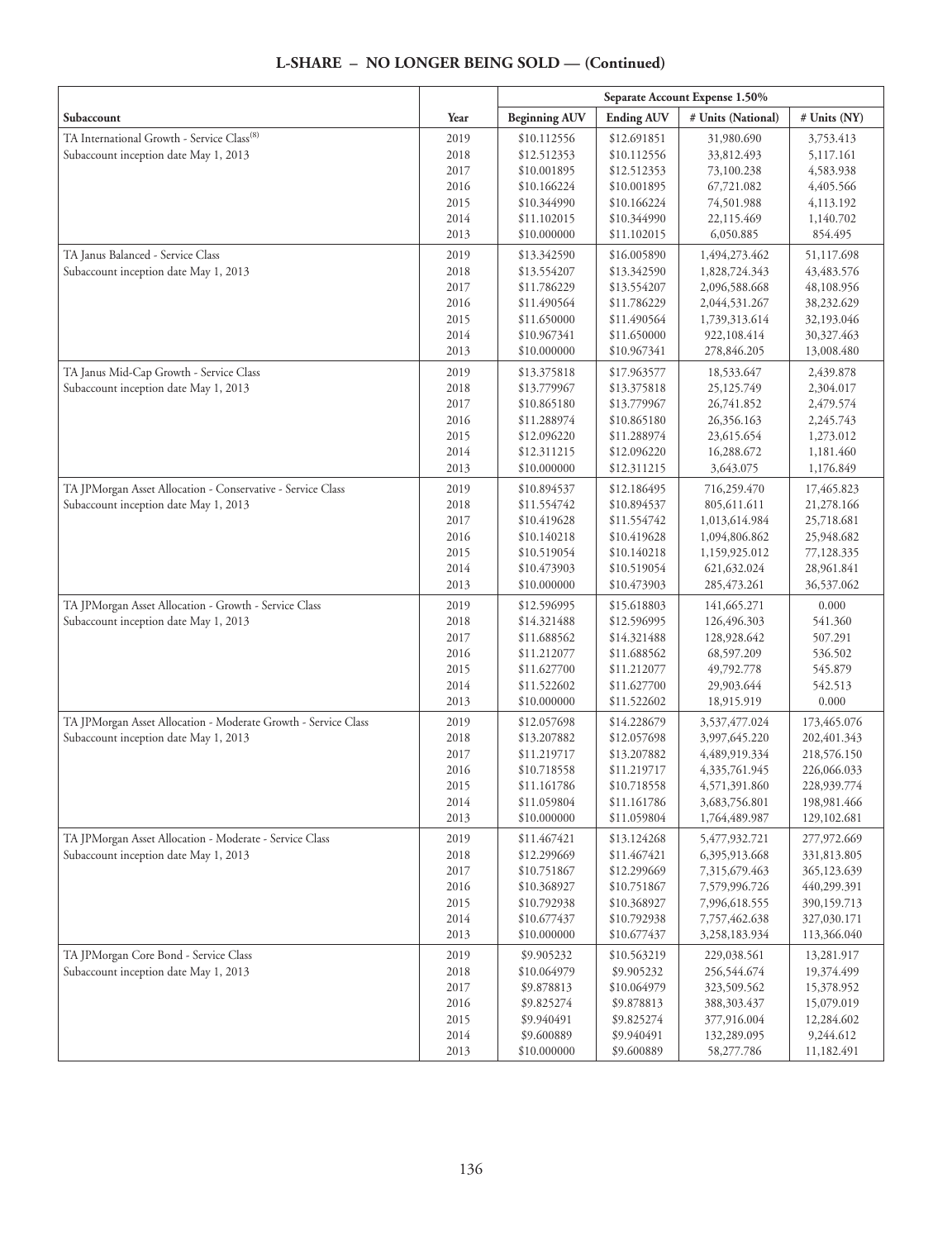|                                                             |      | Separate Account Expense 1.50% |                   |                    |               |
|-------------------------------------------------------------|------|--------------------------------|-------------------|--------------------|---------------|
| Subaccount                                                  | Year | <b>Beginning AUV</b>           | <b>Ending AUV</b> | # Units (National) | # Units (NY)  |
| TA JPMorgan Enhanced Index - Service Class                  | 2019 | \$15.578583                    | \$20.056322       | 11,087.664         | 2,500.105     |
| Subaccount inception date May 1, 2013                       | 2018 | \$16.869122                    | \$15.578583       | 11,634.411         | 5,570.039     |
|                                                             | 2017 | \$14.172754                    | \$16.869122       | 20,067.413         | 5,869.064     |
|                                                             | 2016 | \$12.946539                    | \$14.172754       | 20,762.439         | 2,873.329     |
|                                                             | 2015 | \$13.188990                    | \$12.946539       | 18,990.152         | 205.933       |
|                                                             | 2014 | \$11.747303                    | \$13.188990       | 14,794.869         | 218.572       |
|                                                             | 2013 | \$10.000000                    | \$11.747303       | 9,473.375          | 0.000         |
| TA JPMorgan International Moderate Growth - Service Class   | 2019 | \$10.312182                    | \$11.947448       | 624,850.519        | 62,789.154    |
| Subaccount inception date May 1, 2013                       | 2018 | \$11.884454                    | \$10.312182       | 813,042.940        | 73,576.312    |
|                                                             | 2017 | \$9.931274                     | \$11.884454       | 891,281.480        | 83,990.667    |
|                                                             | 2016 | \$9.973576                     | \$9.931274        | 986,976.222        | 81,981.965    |
|                                                             | 2015 | \$10.318920                    | \$9.973576        | 1,050,457.986      | 75,913.435    |
|                                                             | 2014 | \$10.558141                    | \$10.318920       | 761,558.633        | 55,046.121    |
|                                                             | 2013 | \$10.000000                    | \$10.558141       | 253,806.662        | 18,175.270    |
| TA JPMorgan Mid Cap Value - Service Class                   | 2019 | \$13.700078                    | \$17.004433       | 46,728.101         | 0.000         |
| Subaccount inception date May 1, 2013                       | 2018 | \$15.822051                    | \$13.700078       | 45,455.516         | 1,381.396     |
|                                                             | 2017 | \$14.189258                    | \$15.822051       | 59,210.833         | 1,328.954     |
|                                                             | 2016 | \$12.603680                    | \$14.189258       | 47,384.756         | 1,318.761     |
|                                                             | 2015 | \$13.181537                    | \$12.603680       | 48,363.104         | 549.767       |
|                                                             | 2014 | \$11.636728                    | \$13.181537       | 13,718.975         | 41.054        |
|                                                             | 2013 | \$10.000000                    | \$11.636728       | 8,222.901          | 0.000         |
| TA JPMorgan Tactical Allocation - Service Class             | 2019 | \$10.839008                    | \$11.949729       | 1,864,198.715      | 175,285.298   |
| Subaccount inception date May 1, 2013                       | 2018 | \$11.365915                    | \$10.839008       | 2,058,599.384      | 201,703.047   |
|                                                             | 2017 | \$10.632847                    | \$11.365915       | 2,505,750.433      | 210,969.689   |
|                                                             | 2016 | \$10.358900                    | \$10.632847       | 2,772,824.326      | 227,977.717   |
|                                                             | 2015 | \$10.557858                    | \$10.358900       | 2,408,546.059      | 217,695.101   |
|                                                             | 2014 | \$10.084125                    | \$10.557858       | 1,901,607.683      | 86,383.576    |
|                                                             | 2013 | \$10.000000                    | \$10.084125       | 902,505.293        | 21,333.911    |
| TA Legg Mason Dynamic Allocation - Balanced - Service Class | 2019 | \$10.761862                    | \$12.304477       | 2,269,332.860      | 164,599.018   |
| Subaccount inception date May 1, 2013                       | 2018 | \$11.299974                    | \$10.761862       | 2,530,483.016      | 186,436.660   |
|                                                             | 2017 | \$10.383466                    | \$11.299974       | 3,047,871.157      | 203,262.711   |
|                                                             | 2016 | \$10.611010                    | \$10.383466       | 3,482,149.355      | 211,333.233   |
|                                                             | 2015 | \$10.999811                    | \$10.611010       | 3,721,268.972      | 197,075.933   |
|                                                             | 2014 | \$10.292971                    | \$10.999811       | 2,858,440.096      | 85,117.563    |
|                                                             | 2013 | \$10.000000                    | \$10.292971       | 1,039,380.138      | 28,730.840    |
| TA Legg Mason Dynamic Allocation - Growth - Service Class   | 2019 | \$11.145997                    | \$12.827766       | 982,047.806        | 84,702.120    |
| Subaccount inception date May 1, 2013                       | 2018 | \$11.877428                    | \$11.145997       | 1,149,886.955      | 91,404.550    |
|                                                             | 2017 | \$10.649820                    | \$11.877428       | 1,326,079.203      | 105,357.617   |
|                                                             | 2016 | \$10.918254                    | \$10.649820       | 1,540,714.791      | 108,036.703   |
|                                                             | 2015 | \$11.420103                    | \$10.918254       | 1,704,301.320      | 541,698.274   |
|                                                             | 2014 | \$10.716280                    | \$11.420103       | 932,814.082        | 193,592.776   |
|                                                             | 2013 | \$10.000000                    | \$10.716280       | 287, 278. 458      | 35,401.322    |
| TA Levin Large Cap Value - Service Class                    | 2019 | \$8.955738                     | \$10.322009       | 941.952            | 0.000         |
| Subaccount inception date May 1, 2018                       | 2018 | \$9.969768                     | \$8.955738        | 0.000              | 0.000         |
| TA Madison Diversified Income - Service Class               | 2019 | \$11.663820                    | \$13.207033       | 394,165.978        | 0.000         |
| Subaccount inception date June 1, 2017                      | 2018 | \$11.930999                    | \$11.663820       | 400,379.216        | 0.000         |
|                                                             | 2017 | \$11.412629                    | \$11.930999       | 351,484.283        | 0.000         |
| TA Managed Risk - Balanced ETF - Service Class              | 2019 | \$11.215103                    | \$12.776792       | 9,866,860.113      | 1,125,035.993 |
| Subaccount inception date May 1, 2013                       | 2018 | \$11.927824                    | \$11.215103       | 11,478,018.517     | 1,325,471.373 |
|                                                             | 2017 | \$10.673248                    | \$11.927824       | 13,036,082.049     | 1,473,997.422 |
|                                                             | 2016 | \$10.442242                    | \$10.673248       | 14,581,221.436     | 1,679,383.988 |
|                                                             | 2015 | \$10.791045                    | \$10.442242       | 15,477,858.340     | 1,620,361.477 |
|                                                             | 2014 | \$10.477507                    | \$10.791045       | 12,187,086.846     | 927,625.831   |
|                                                             | 2013 | \$10.000000                    | \$10.477507       | 4,153,049.354      | 87,085.678    |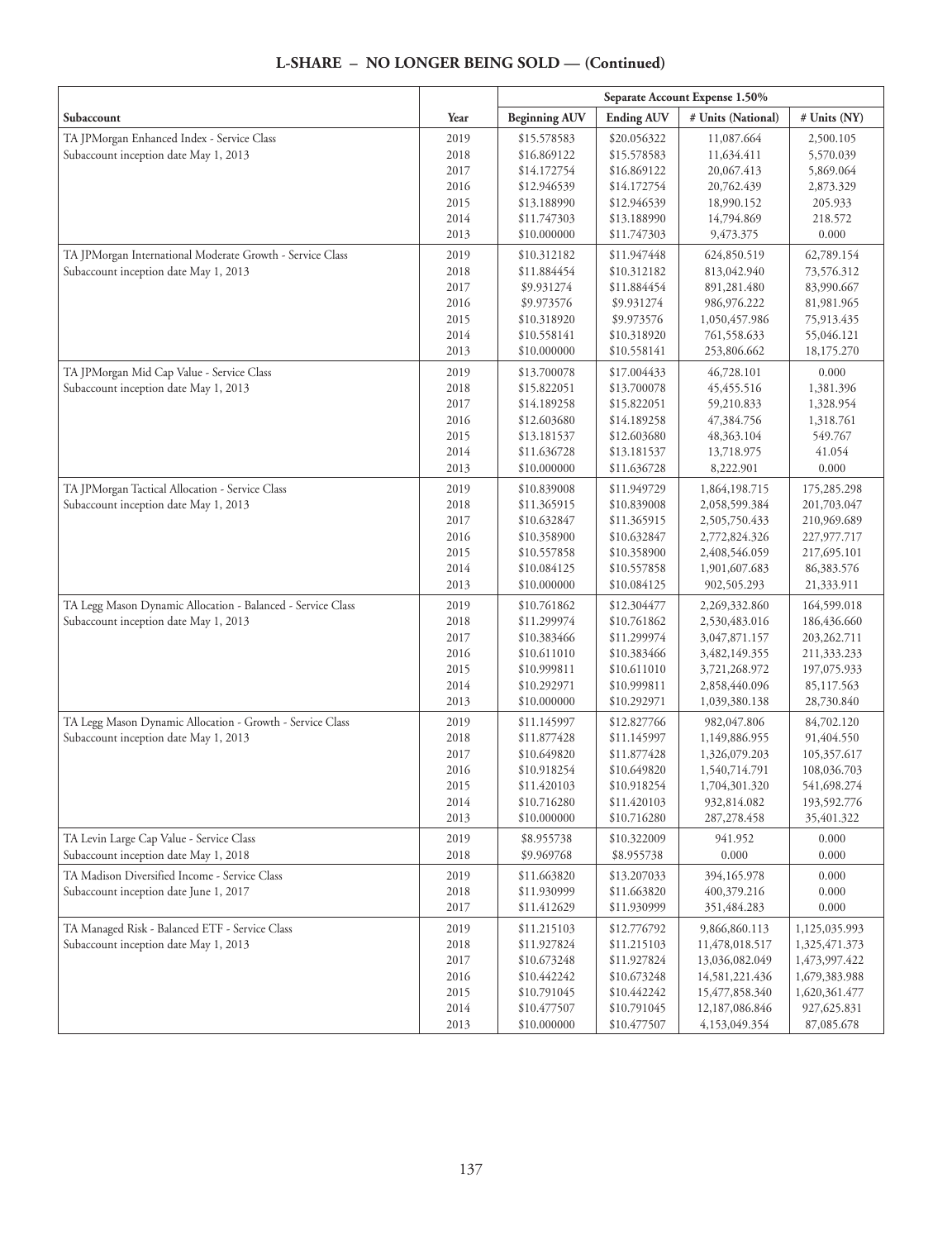|                                                                                                          |              | Separate Account Expense 1.50% |                            |                              |                         |
|----------------------------------------------------------------------------------------------------------|--------------|--------------------------------|----------------------------|------------------------------|-------------------------|
| Subaccount                                                                                               | Year         | <b>Beginning AUV</b>           | <b>Ending AUV</b>          | # Units (National)           | # Units (NY)            |
| TA Managed Risk - Conservative ETF - Service Class                                                       | 2019         | \$11.048951                    | \$12.211357                | 849,440.662                  | 124,863.788             |
| Subaccount inception date May 1, 2013                                                                    | 2018         | \$11.635253                    | \$11.048951                | 1,157,459.629                | 134,106.217             |
|                                                                                                          | 2017         | \$10.637121                    | \$11.635253                | 1,321,262.863                | 143,940.095             |
|                                                                                                          | 2016         | \$10.374622                    | \$10.637121                | 1,387,815.352                | 141,875.895             |
|                                                                                                          | 2015         | \$10.604339                    | \$10.374622                | 1,360,515.031                | 53,722.993              |
|                                                                                                          | 2014         | \$10.228484                    | \$10.604339                | 1,051,554.155                | 45,757.874              |
|                                                                                                          | 2013         | \$10.000000                    | \$10.228484                | 472,504.182                  | 2,335.180               |
| TA Managed Risk - Growth ETF - Service Class                                                             | 2019         | \$11.741949                    | \$13.812289                | 4,807,337.715                | 786,161.545             |
| Subaccount inception date May 1, 2013                                                                    | 2018         | \$12.839508                    | \$11.741949                | 5,401,420.359                | 921,293.299             |
|                                                                                                          | 2017         | \$11.000943                    | \$12.839508                | 6,339,714.697                | 1,001,722.850           |
|                                                                                                          | 2016         | \$10.668632                    | \$11.000943                | 6,925,239.245                | 1,043,001.393           |
|                                                                                                          | 2015         | \$11.224368                    | \$10.668632                | 7,503,400.105                | 447,757.940             |
|                                                                                                          | 2014         | \$10.958846                    | \$11.224368                | 6,394,792.700                | 324,414.451             |
|                                                                                                          | 2013         | \$10.000000                    | \$10.958846                | 2,385,027.830                | 167,039.670             |
| TA Market Participation Strategy - Service Class                                                         | 2019         | \$11.842928                    | \$13.834310                | 1,171,508.141                | 20,185.465              |
| Subaccount inception date May 1, 2013                                                                    | 2018         | \$12.360245                    | \$11.842928                | 1,404,139.125                | 22,086.174              |
|                                                                                                          | 2017         | \$11.324315                    | \$12.360245                | 1,701,737.957                | 23,393.780              |
|                                                                                                          | 2016         | \$11.035764                    | \$11.324315                | 1,864,708.854                | 23,922.336              |
|                                                                                                          | 2015         | \$11.577846                    | \$11.035764                | 1,929,846.523                | 25,021.088              |
|                                                                                                          | 2014<br>2013 | \$10.877738<br>\$10.000000     | \$11.577846<br>\$10.877738 | 1,665,112.584<br>554,239.451 | 20,412.190<br>5,877.135 |
|                                                                                                          |              |                                |                            |                              |                         |
| TA Morgan Stanley Capital Growth - Service Class <sup>(9)</sup><br>Subaccount inception date May 1, 2013 | 2019         | \$22.164045                    | \$26.958784                | 48,960.126                   | 4,033.704               |
|                                                                                                          | 2018         | \$21.140457                    | \$22.164045                | 32,427.388                   | 1,989.043               |
|                                                                                                          | 2017<br>2016 | \$14.978293<br>\$15.594387     | \$21.140457<br>\$14.978293 | 59,172.248<br>52,228.770     | 0.000<br>0.000          |
|                                                                                                          | 2015         | \$14.203680                    | \$15.594387                | 40,030.272                   | 0.000                   |
|                                                                                                          | 2014         | \$13.629550                    | \$14.203680                | 11,736.698                   | 0.000                   |
|                                                                                                          | 2013         | \$10.000000                    | \$13.629550                | 4,582.366                    | 0.000                   |
| TA Morgan Stanley Global Allocation - Service Class <sup>(10)</sup>                                      | 2019         | \$10.915400                    | \$12.672017                | 480,076.934                  | 23,956.961              |
| Subaccount inception date May 1, 2013                                                                    | 2018         | \$11.995337                    | \$10.915400                | 700,803.492                  | 24,140.813              |
|                                                                                                          | 2017         | \$10.728561                    | \$11.995337                | 795,805.807                  | 25,597.739              |
|                                                                                                          | 2016         | \$10.415362                    | \$10.728561                | 642, 459.808                 | 16,879.171              |
|                                                                                                          | 2015         | \$10.704160                    | \$10.415362                | 271,892.069                  | 9,834.841               |
|                                                                                                          | 2014         | \$10.688977                    | \$10.704160                | 107,725.203                  | 5,868.073               |
|                                                                                                          | 2013         | \$10.000000                    | \$10.688977                | 83,325.946                   | 4,642.464               |
| TA Morgan Stanley Global Allocation Managed Risk - Balanced - Service                                    | 2019         | \$9.386058                     | \$10.606383                | 238,847.279                  |                         |
| Class <sup>(11)</sup>                                                                                    | 2018         | \$10.330687                    | \$9.386058                 | 308,344.143                  |                         |
| Subaccount inception date November 10, 2014                                                              | 2017         | \$9.320727                     | \$10.330687                | 366,616.609                  |                         |
|                                                                                                          | 2016         | \$9.426201                     | \$9.320727                 | 407,788.914                  |                         |
|                                                                                                          | 2015         | \$9.907970                     | \$9.426201                 | 550, 476. 747                |                         |
|                                                                                                          | 2014         | \$9.998767                     | \$9.907970                 | 26,175.188                   | N/A                     |
| TA Morgan Stanley Global Allocation Managed Risk - Balanced - Service                                    | 2019         | \$9.386058                     | \$10.606383                |                              | 17,872.138              |
| Class <sup>(11)</sup>                                                                                    | 2018         | \$10.330687                    | \$9.386058                 |                              | 18,841.679              |
| Subaccount inception date May 1, 2015                                                                    | 2017         | \$9.320727                     | \$10.330687                |                              | 19,975.662              |
|                                                                                                          | 2016         | \$9.426201                     | \$9.320727                 |                              | 25,819.971              |
|                                                                                                          | 2015         | \$10.246046                    | \$9.426201                 | N/A                          | 1,697.702               |
| TA MSCI EAFE Index - Service Class <sup>(3)(12)</sup>                                                    | 2019         | \$9.302137                     | \$11.080598                | 916.265                      | 0.000                   |
| Subaccount inception date May 1, 2017                                                                    | 2018         | \$11.027259                    | \$9.302137                 | 916.445                      | 0.000                   |
|                                                                                                          | 2017         | \$9.998644                     | \$11.027259                | 0.000                        | $0.000\,$               |
| TA Multi-Managed Balanced - Service Class                                                                | 2019         | \$13.095629                    | \$15.673777                | 1,293,633.920                | 14,410.469              |
| Subaccount inception date May 1, 2013                                                                    | 2018         | \$13.834654                    | \$13.095629                | 1,330,013.296                | 15,426.306              |
|                                                                                                          | 2017         | \$12.338317                    | \$13.834654                | 1,512,184.558                | 30,403.040              |
|                                                                                                          | 2016         | \$11.635637                    | \$12.338317                | 1,159,220.190                | 21,801.894              |
|                                                                                                          | 2015         | \$11.818958                    | \$11.635637                | 398,952.963                  | 0.000                   |
|                                                                                                          | 2014         | \$10.857766                    | \$11.818958                | 8,754.652                    | 0.000                   |
|                                                                                                          | 2013         | \$10.000000                    | \$10.857766                | 4,677.660                    | 0.000                   |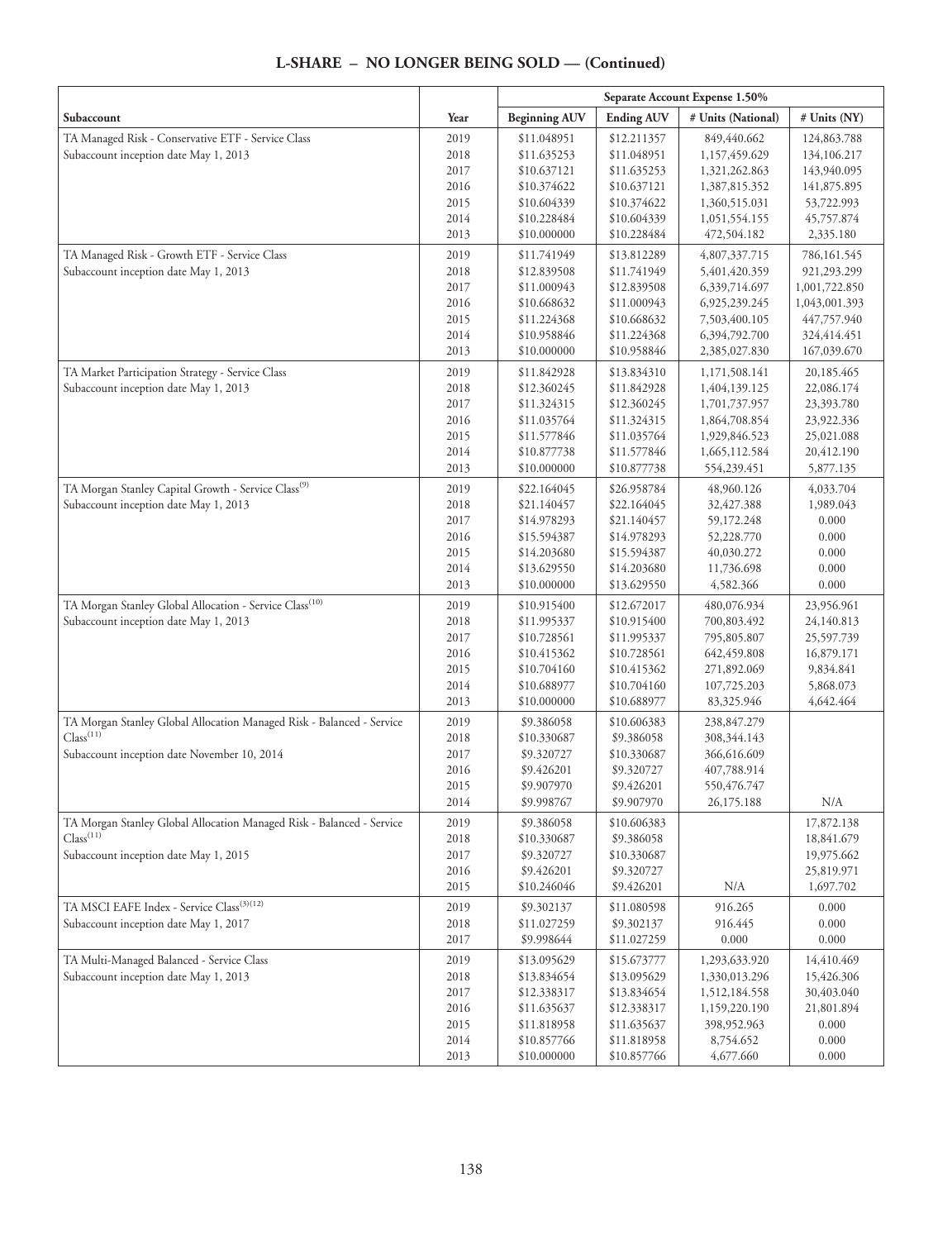|                                                                                                                 |              | Separate Account Expense 1.50% |                            |                            |                          |
|-----------------------------------------------------------------------------------------------------------------|--------------|--------------------------------|----------------------------|----------------------------|--------------------------|
| Subaccount                                                                                                      | Year         | <b>Beginning AUV</b>           | <b>Ending AUV</b>          | # Units (National)         | # Units (NY)             |
| TA PIMCO Tactical - Balanced - Service Class                                                                    | 2019         | \$11.180869                    | \$13.181539                | 1,401,138.890              | 50,531.625               |
| Subaccount inception date May 1, 2013                                                                           | 2018         | \$12.196943                    | \$11.180869                | 1,695,134.753              | 55,788.871               |
|                                                                                                                 | 2017         | \$11.050530                    | \$12.196943                | 1,984,257.667              | 61,830.637               |
|                                                                                                                 | 2016         | \$10.644395                    | \$11.050530                | 2,115,462.311              | 84,050.103               |
|                                                                                                                 | 2015         | \$11.087561                    | \$10.644395                | 2,102,701.415              | 67,099.524               |
|                                                                                                                 | 2014         | \$10.437749                    | \$11.087561                | 1,940,470.405              | 61,722.504               |
|                                                                                                                 | 2013         | \$10.000000                    | \$10.437749                | 663,747.387                | 24,930.676               |
| TA PIMCO Tactical - Conservative - Service Class                                                                | 2019         | \$11.037980                    | \$12.783697                | 395,540.090                | 24,644.217               |
| Subaccount inception date May 1, 2013                                                                           | 2018         | \$11.813805                    | \$11.037980                | 487,515.008                | 24,803.548               |
|                                                                                                                 | 2017         | \$10.862731                    | \$11.813805                | 561,535.170                | 25,290.866               |
|                                                                                                                 | 2016         | \$10.503608                    | \$10.862731                | 705,263.163                | 31,372.066               |
|                                                                                                                 | 2015         | \$10.888512                    | \$10.503608                | 618,552.961                | 69,155.878               |
|                                                                                                                 | 2014         | \$10.166237                    | \$10.888512                | 338,376.125                | 63,489.171               |
|                                                                                                                 | 2013         | \$10.000000                    | \$10.166237                | 154,285.485                | 12,625.256               |
| TA PIMCO Tactical - Growth - Service Class                                                                      | 2019         | \$11.434809                    | \$13.692713                | 617,065.495                | 17,496.778               |
| Subaccount inception date May 1, 2013                                                                           | 2018         | \$12.574568                    | \$11.434809                | 661,461.588                | 18,197.784               |
|                                                                                                                 | 2017         | \$11.115939                    | \$12.574568                | 743,700.247                | 27,208.609               |
|                                                                                                                 | 2016         | \$10.759327                    | \$11.115939                | 830,044.729                | 27,553.848               |
|                                                                                                                 | 2015         | \$11.312946                    | \$10.759327                | 843,911.685                | 44,310.096               |
|                                                                                                                 | 2014         | \$10.793759                    | \$11.312946                | 519,383.356                | 27,410.601               |
|                                                                                                                 | 2013         | \$10.000000                    | \$10.793759                | 187, 171.655               | 16,589.157               |
| TA PIMCO Total Return - Service Class                                                                           | 2019         | \$9.803056                     | \$10.450712                | 583,500.065                | 54,270.098               |
| Subaccount inception date May 1, 2013                                                                           | 2018         | \$10.054518                    | \$9.803056                 | 678,170.620                | 69,792.988               |
|                                                                                                                 | 2017         | \$9.753044                     | \$10.054518                | 800,507.068                | 69,517.575               |
|                                                                                                                 | 2016         | \$9.660981                     | \$9.753044                 | 852,612.512                | 68,890.316               |
|                                                                                                                 | 2015         | \$9.756515                     | \$9.660981                 | 867, 471. 453              | 68,790.581               |
|                                                                                                                 | 2014         | \$9.492111                     | \$9.756515                 | 638,582.276                | 39,757.580               |
|                                                                                                                 | 2013         | \$10.000000                    | \$9.492111                 | 256,632.708                | 25,569.173               |
| TA PineBridge Inflation Opportunities - Service Class                                                           | 2019         | \$8.730406                     | \$9.305793                 | 179,927.803                | 28,136.735               |
| Subaccount inception date May 1, 2013                                                                           | 2018         | \$9.002267                     | \$8.730406                 | 232,347.804                | 35,062.395               |
|                                                                                                                 | 2017         | \$8.860548                     | \$9.002267                 | 422,886.209                | 36,360.578               |
|                                                                                                                 | 2016<br>2015 | \$8.664600<br>\$9.055195       | \$8.860548<br>\$8.664600   | 303,566.230<br>650,343.983 | 26,921.862<br>26,524.004 |
|                                                                                                                 | 2014         | \$8.891705                     | \$9.055195                 | 657,388.039                | 15,586.804               |
|                                                                                                                 | 2013         | \$10.000000                    | \$8.891705                 | 83,161.041                 | 1,280.881                |
|                                                                                                                 |              | \$10.630440                    |                            |                            |                          |
| TA QS Investors Active Asset Allocation - Conservative - Service Class<br>Subaccount inception date May 1, 2013 | 2019<br>2018 | \$11.113103                    | \$11.648630<br>\$10.630440 | 455,952.604<br>537,383.939 | 46,810.131<br>50,077.743 |
|                                                                                                                 | 2017         | \$10.099222                    | \$11.113103                | 744,553.302                | 52,654.222               |
|                                                                                                                 | 2016         | \$9.987000                     | \$10.099222                | 827,658.493                | 61,917.221               |
|                                                                                                                 | 2015         | \$10.383067                    | \$9.987000                 | 910,953.463                | 72,630.512               |
|                                                                                                                 | 2014         | \$10.173136                    | \$10.383067                | 756,495.092                | 52,964.041               |
|                                                                                                                 | 2013         | \$10.000000                    | \$10.173136                | 288,617.052                | 32,302.207               |
| TA QS Investors Active Asset Allocation - Moderate Growth - Service                                             | 2019         | \$11.118449                    | \$12.196651                | 1,088,527.458              | 65,347.642               |
| Class                                                                                                           | 2018         | \$12.001712                    | \$11.118449                | 1,322,151.003              | 86,637.950               |
| Subaccount inception date May 1, 2013                                                                           | 2017         | \$10.126448                    | \$12.001712                | 1,553,704.525              | 125,210.682              |
|                                                                                                                 | 2016         | \$10.080796                    | \$10.126448                | 1,756,415.677              | 128,927.876              |
|                                                                                                                 | 2015         | \$10.948638                    | \$10.080796                | 2,027,413.251              | 132,069.528              |
|                                                                                                                 | 2014         | \$10.766901                    | \$10.948638                | 1,738,537.855              | 91,965.309               |
|                                                                                                                 | 2013         | \$10.000000                    | \$10.766901                | 757,546.998                | 24,812.146               |
| TA QS Investors Active Asset Allocation - Moderate - Service Class                                              | 2019         | \$10.843172                    | \$11.870494                | 2,555,278.517              | 83,870.836               |
| Subaccount inception date May 1, 2013                                                                           | 2018         | \$11.486840                    | \$10.843172                | 2,897,075.143              | 100,807.738              |
|                                                                                                                 | 2017         | \$10.099967                    | \$11.486840                | 3,304,178.811              | 107,816.586              |
|                                                                                                                 | 2016         | \$10.033147                    | \$10.099967                | 3,554,789.443              | 120,679.287              |
|                                                                                                                 | 2015         | \$10.639903                    | \$10.033147                | 3,801,333.872              | 163,912.016              |
|                                                                                                                 | 2014         | \$10.423761                    | \$10.639903                | 3,743,686.079              | 152,397.945              |
|                                                                                                                 | 2013         | \$10.000000                    | \$10.423761                | 1,640,171.897              | 33,291.767               |
| TA S&P 500 Index - Service Class <sup>(3)(13)</sup>                                                             | 2019         | \$10.461768                    | \$13.470249                | 0.000                      | 585.628                  |
| Subaccount inception date May 1, 2017                                                                           | 2018         | \$11.195411                    | \$10.461768                | 0.000                      | 0.000                    |
|                                                                                                                 | 2017         | \$9.998644                     | \$11.195411                | 0.000                      | 0.000                    |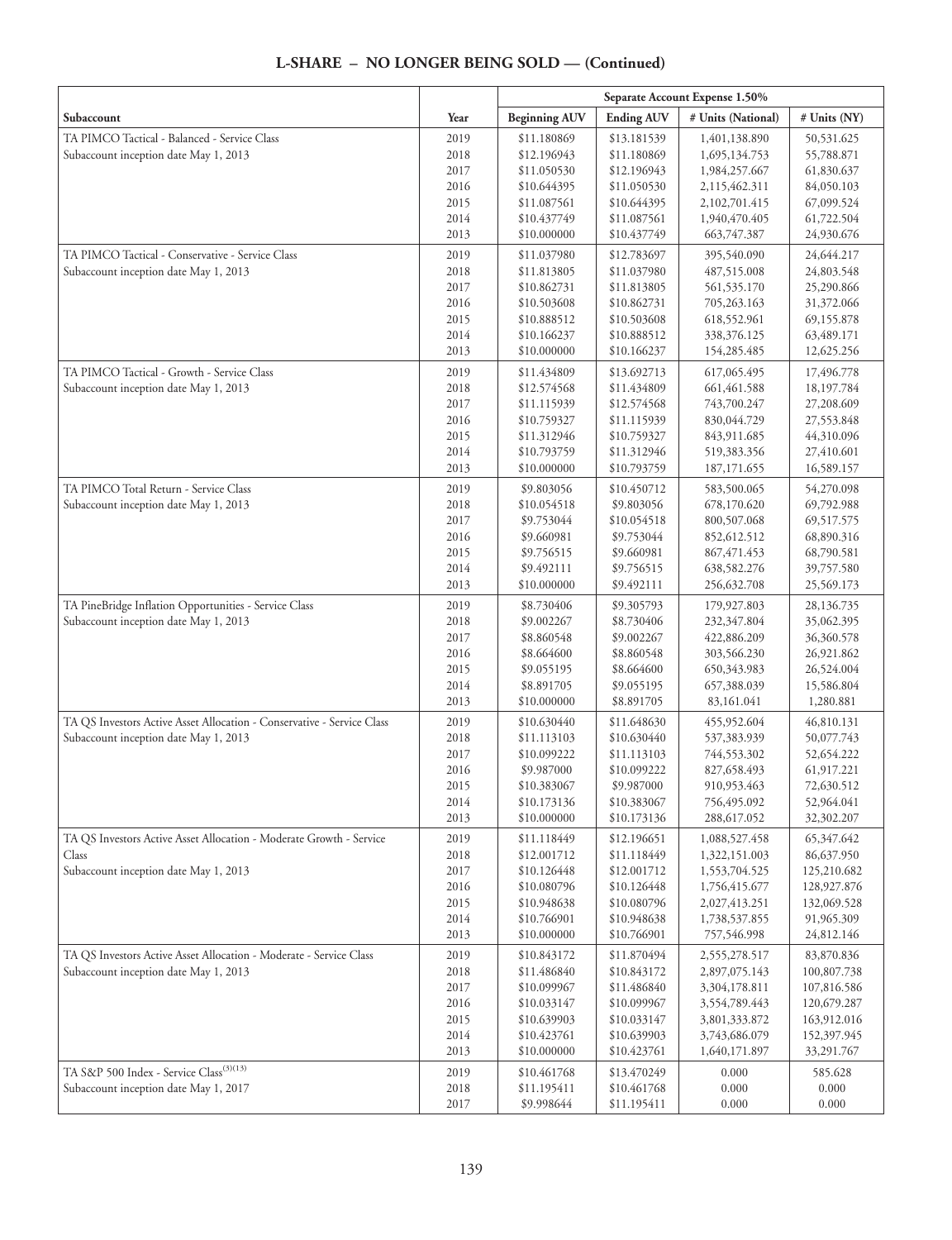|                                                  |      | Separate Account Expense 1.50% |                   |                    |              |
|--------------------------------------------------|------|--------------------------------|-------------------|--------------------|--------------|
| Subaccount                                       | Year | <b>Beginning AUV</b>           | <b>Ending AUV</b> | # Units (National) | # Units (NY) |
| TA Small Mid Cap Value - Service Class           | 2019 | \$14.153381                    | \$17.420053       | 30,475.711         | 585.114      |
| Subaccount inception date May 1, 2013            | 2018 | \$16,260968                    | \$14.153381       | 28,776.120         | 566,061      |
|                                                  | 2017 | \$14.320881                    | \$16.260968       | 49,553.376         | 576.297      |
|                                                  | 2016 | \$12.033157                    | \$14.320881       | 45,179.348         | 603.184      |
|                                                  | 2015 | \$12.558326                    | \$12.033157       | 50,676.286         | 1,389.976    |
|                                                  | 2014 | \$12.148774                    | \$12,558326       | 22,176.975         | 1,161.765    |
|                                                  | 2013 | \$10.000000                    | \$12.148774       | 13,338.672         | 559.975      |
| TA T. Rowe Price Small Cap - Service Class       | 2019 | \$16.270236                    | \$21.219453       | 36,091.984         | 6,510.658    |
| Subaccount inception date May 1, 2013            | 2018 | \$17.814617                    | \$16.270236       | 51,294.914         | 7,272.029    |
|                                                  | 2017 | \$14.819586                    | \$17.814617       | 82,663.665         | 7,531.318    |
|                                                  | 2016 | \$13.551960                    | \$14.819586       | 77,359.197         | 7,516.759    |
|                                                  | 2015 | \$13.466613                    | \$13.551960       | 74,762.460         | 6,730.362    |
|                                                  | 2014 | \$12.866763                    | \$13.466613       | 33,870.139         | 3,512.824    |
|                                                  | 2013 | \$10.000000                    | \$12.866763       | 17,070.291         | 1,934.378    |
| TA TS&W International Equity - Service Class     | 2019 | \$10.387822                    | \$12.355179       | 6,544.368          | 1,136.940    |
| Subaccount inception date May 1, 2013            | 2018 | \$12.509279                    | \$10.387822       | 8,399.032          | 1,109.699    |
|                                                  | 2017 | \$10.352100                    | \$12.509279       | 52,686.855         | 1,029.649    |
|                                                  | 2016 | \$10.428264                    | \$10.352100       | 51,878.380         | 1,053.376    |
|                                                  | 2015 | \$10.476993                    | \$10.428264       | 48,969.630         | 1,014.790    |
|                                                  | 2014 | \$11.240128                    | \$10.476993       | 1,634.284          | 0.000        |
|                                                  | 2013 | \$10.000000                    | \$11.240128       | 0.000              | 0.000        |
| TA WMC US Growth - Service Class <sup>(14)</sup> | 2019 | \$17.311212                    | \$23.820192       | 22,340.424         | 4,492.166    |
| Subaccount inception date May 1, 2013            | 2018 | \$17.580291                    | \$17.311212       | 31,566.483         | 3,129.696    |
|                                                  | 2017 | \$13.848351                    | \$17.580291       | 32,908.338         | 0.000        |
|                                                  | 2016 | \$13.708735                    | \$13.848351       | 32,649.136         | 3,787.096    |
|                                                  | 2015 | \$13.053061                    | \$13.708735       | 27,846.539         | 3,787.389    |
|                                                  | 2014 | \$11.955227                    | \$13.053061       | 20,269.017         | 3,787.673    |
|                                                  | 2013 | \$10.000000                    | \$11.955227       | 2,683.729          | 3,787.978    |

# **X-SHARE – NO LONGER BEING SOLD**

|                                                                               |      | Separate Account Expense 1.85% |                   |                    |                |
|-------------------------------------------------------------------------------|------|--------------------------------|-------------------|--------------------|----------------|
| Subaccount                                                                    | Year | <b>Beginning AUV</b>           | <b>Ending AUV</b> | # Units (National) | $#$ Units (NY) |
| AB Balanced Wealth Strategy Portfolio - Class B <sup>(2)</sup>                | 2019 | \$11.854460                    | \$13.727991       | 6,462.329          | 0.000          |
| Subaccount inception date May 1, 2013                                         | 2018 | \$12.930208                    | \$11.854460       | 6,556.666          | 0.000          |
|                                                                               | 2017 | \$11.414028                    | \$12.930208       | 6,690.277          | 0.000          |
|                                                                               | 2016 | \$11.154150                    | \$11.414028       | 9,434.104          | 0.000          |
|                                                                               | 2015 | \$11.239736                    | \$11.154150       | 9,840.782          | 0.000          |
|                                                                               | 2014 | \$10.711007                    | \$11.239736       | 9,000.968          | 0.000          |
|                                                                               | 2013 | \$10,000000                    | \$10.711007       | 0.000              | 0.000          |
| AB Growth and Income Portfolio - Class B                                      | 2019 | \$15.006198                    | \$18.209404       | 63,191.835         | 9,307.949      |
| Subaccount inception date May 1, 2013                                         | 2018 | \$16.237043                    | \$15,006198       | 60,074.035         | 11,519.288     |
|                                                                               | 2017 | \$13.945752                    | \$16.237043       | 57,708.609         | 14,619.904     |
|                                                                               | 2016 | \$12.789581                    | \$13.945752       | 48, 425, 764       | 11,935.628     |
|                                                                               | 2015 | \$12.845122                    | \$12.789581       | 43,397.324         | 10,053.941     |
|                                                                               | 2014 | \$11.972638                    | \$12.845122       | 14,836.998         | 6,465.464      |
|                                                                               | 2013 | \$10.000000                    | \$11.972638       | 3,032,105          | 0.000          |
| American Funds - Asset Allocation Fund <sup>SM</sup> - Class 2 <sup>(1)</sup> | 2019 | \$12.990178                    | \$15.413293       | 117,491.130        | 0.000          |
| Subaccount inception date May 1, 2013                                         | 2018 | \$13.914842                    | \$12.990178       | 63,259.670         | 0.000          |
|                                                                               | 2017 | \$12.231100                    | \$13.914842       | 65,995.264         | 0.000          |
|                                                                               | 2016 | \$11.421386                    | \$12.231100       | 125,375.141        | 0.000          |
|                                                                               | 2015 | \$11.508571                    | \$11.421386       | 136,584.843        | 0.000          |
|                                                                               | 2014 | \$11.156691                    | \$11.508571       | 124,625.235        | 0.000          |
|                                                                               | 2013 | \$10,000000                    | \$11.156691       | 75,409.507         | 0.000          |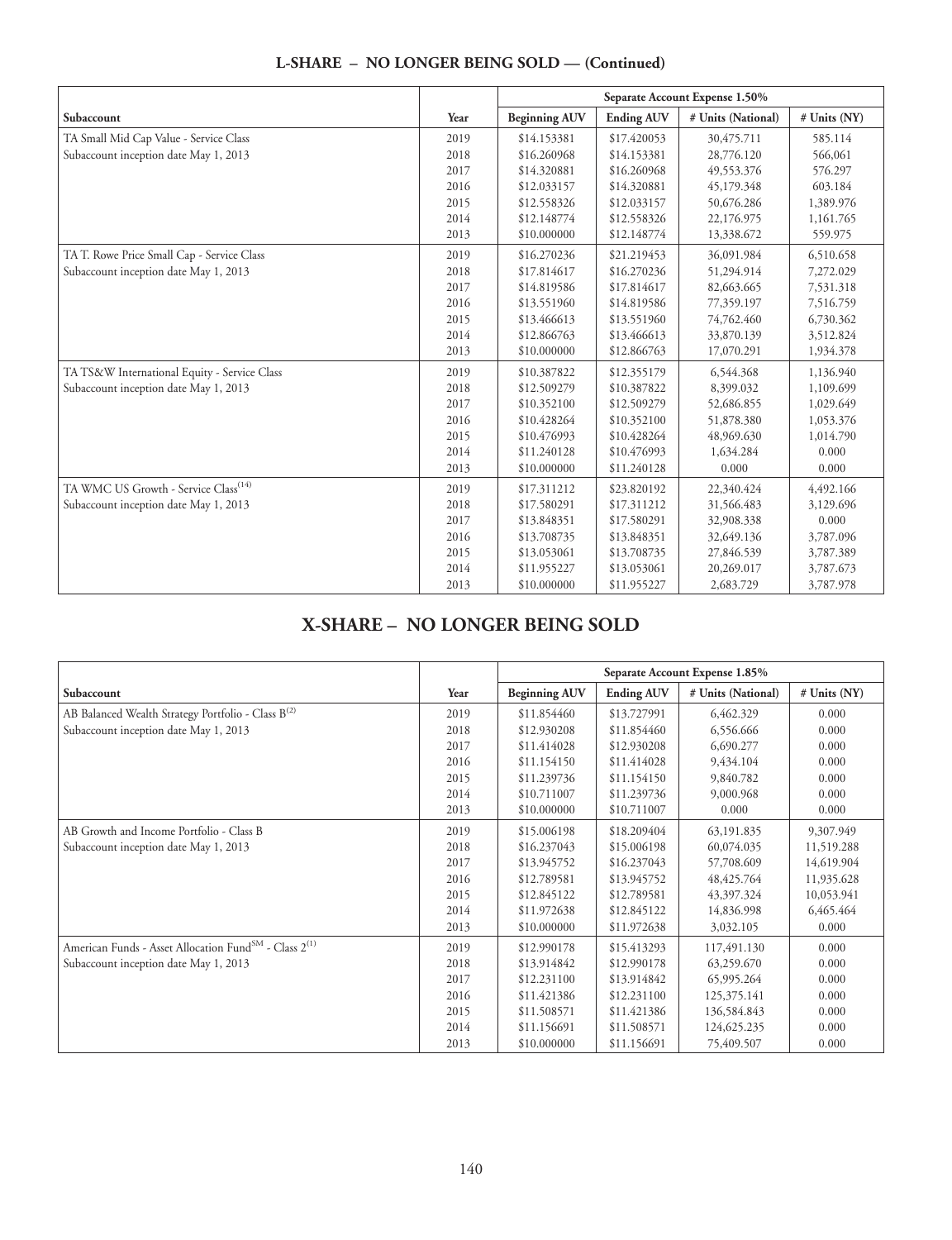#### **Separate Account Expense 1.85% Subaccount**  $\begin{array}{|c|c|c|c|c|}\hline \textbf{Year} & \textbf{Beginning AUV} & \textbf{Ending AUV} & \textbf{\# Units (National)} & \textbf{\# Units (NY)}\hline \end{array}$ American Funds - Bond Fund<br/> $^{\rm SM}$  - Class  $2^{(1)}$ Subaccount inception date May 1, 2013 2019 2018 2017 2016 2015 2014 2013 \$9.593856 \$9.873891 \$9.731249 \$9.657794 \$9.840701 \$9.550465 \$10.000000 \$10.268514 \$9.593856 \$9.873891 \$9.731249 \$9.657794 \$9.840701 \$9.550465 267,820.666 223,444.415 248,712.805 285,189.211 193,074.605 72,895.435 27,207.388 14,645.770 14,922.329 15,209.528 17,468.143 18,732.238 18,830.797 1,231.452 American Funds - Growth Fund<sup>SM</sup> - Class  $2^{(1)}$ Subaccount inception date May 1, 2013 2019 2018 2017 2016 2015 2014 2013 \$17.198752 \$17.618245 \$14.030392 \$13.092247 \$12.518255 \$11.787317 \$10.000000 \$22.013148 \$17.198752 \$17.618245 \$14.030392 \$13.092247 \$12.518255 \$11.787317 145,079.870 129,538.584 138,445.437 139,497.602 117,311.767 73,729.957 7,390.560 15,051.561 7,045.967 7,401.318 3,236.846 1,139.294 1,139.475 0.000 American Funds - Growth-Income Fund<sup>SM</sup> - Class 2<sup>(1)</sup> Subaccount inception date May 1, 2013 2019 2018 2017 2016 2015 2014 2013 \$16.063520 \$16.713284 \$13.952421 \$12.782103 \$12.872635 \$11.888121 \$10.000000 \$19.831101 \$16.063520 \$16.713284 \$13.952421 \$12.782103 \$12.872635 \$11.888121 104,801.138 100,174.305 79,709.958 92,678.715 78,410.554 47,941.594 4,060.769 8,136.693 8,137.618 8,138.614 8,139.617 8,140.468 8,141.349 0.000 American Funds - International Fund<sup>SM</sup> - Class 2<sup>(1)</sup> Subaccount inception date May 1, 2013 2019 2018 2017 2016 2015 2014 2013 \$11.129495 \$13.092270 \$10.122025 \$9.988567 \$10.689533 \$11.219555 \$10.000000 \$13.385319 \$11.129495 \$13.092270 \$10.122025 \$9.988567 \$10.689533 \$11.219555 196,115.808 88,149.211 71,549.198 70,342.309 60,278.897 48,336.863 3,967.271 22,359.573 18,472.371 8,884.655 5,567.923 6,070.271 17,696.639 0.000 Fidelity ® VIP Balanced Portfolio - Service Class 2 Subaccount inception date May 1, 2013 2019 2018 2017 2016 2015 2014 2013 \$13.223353 \$14.097741 \$12.367062 \$11.775555 \$11.952351 \$11.066747 \$10.000000 \$16.111407 \$13.223353 \$14.097741 \$12.367062 \$11.775555 \$11.952351 \$11.066747 93,340.340 39,318.618 38,999.374 31,843.099 26,660.378 18,827.809 8,454.234 9,587.848 8,234.099 8,331.763 8,377.809 8,409.996 1,481.933 0.000 Fidelity ® VIP Contrafund ® Portfolio - Service Class 2 Subaccount inception date May 1, 2013 2019 2018 2017 2016 2015 2014 2013 \$14.890270 \$16.248869 \$13.612683 \$12.871210 \$13.057295 \$11.912701 \$10.000000 \$19.188967 \$14.890270 \$16.248869 \$13.612683 \$12.871210 \$13.057295 \$11.912701 85,285.672 74,277.297 82,747.174 84,361.938 71,779.179 48,597.327 5,426.899 31,135.761 10,753.668 15,896.521 8,726.561 9,406.280 25,555.544 0.000 Fidelity ® VIP Mid Cap Portfolio - Service Class 2 Subaccount inception date May 1, 2013 2019 2018 2017 2016 2015 2014 2013 \$13.481454 \$16.115351 \$13.618496 \$12.394293 \$12.834781 \$12.330676 \$10.000000 \$16.301082 \$13.481454 \$16.115351 \$13.618496 \$12.394293 \$12.834781 \$12.330676 47,293.655 40,358.146 54,085.485 47,695.387 40,626.973 22,654.386 5,679.391 2,617.576 1,692.696 10,266.091 12,728.765 10,152.838 0.000 0.000 Fidelity ® VIP Value Strategies Portfolio - Service Class 2 Subaccount inception date May 1, 2013 2019 2018 2017 2016 2015 2014 2013 \$11.814369 \$14.589162 \$12.479053 \$11.632854 \$12.240598 \$11.706687 \$10.000000 \$15.552603 \$11.814369 \$14.589162 \$12.479053 \$11.632854 \$12.240598 \$11.706687 12,178.859 14,975.965 17,816.527 15,630.870 19,247.083 19,252.996 4,447.118 0.000 0.000 0.000 0.000 0.000 6,583.318 0.000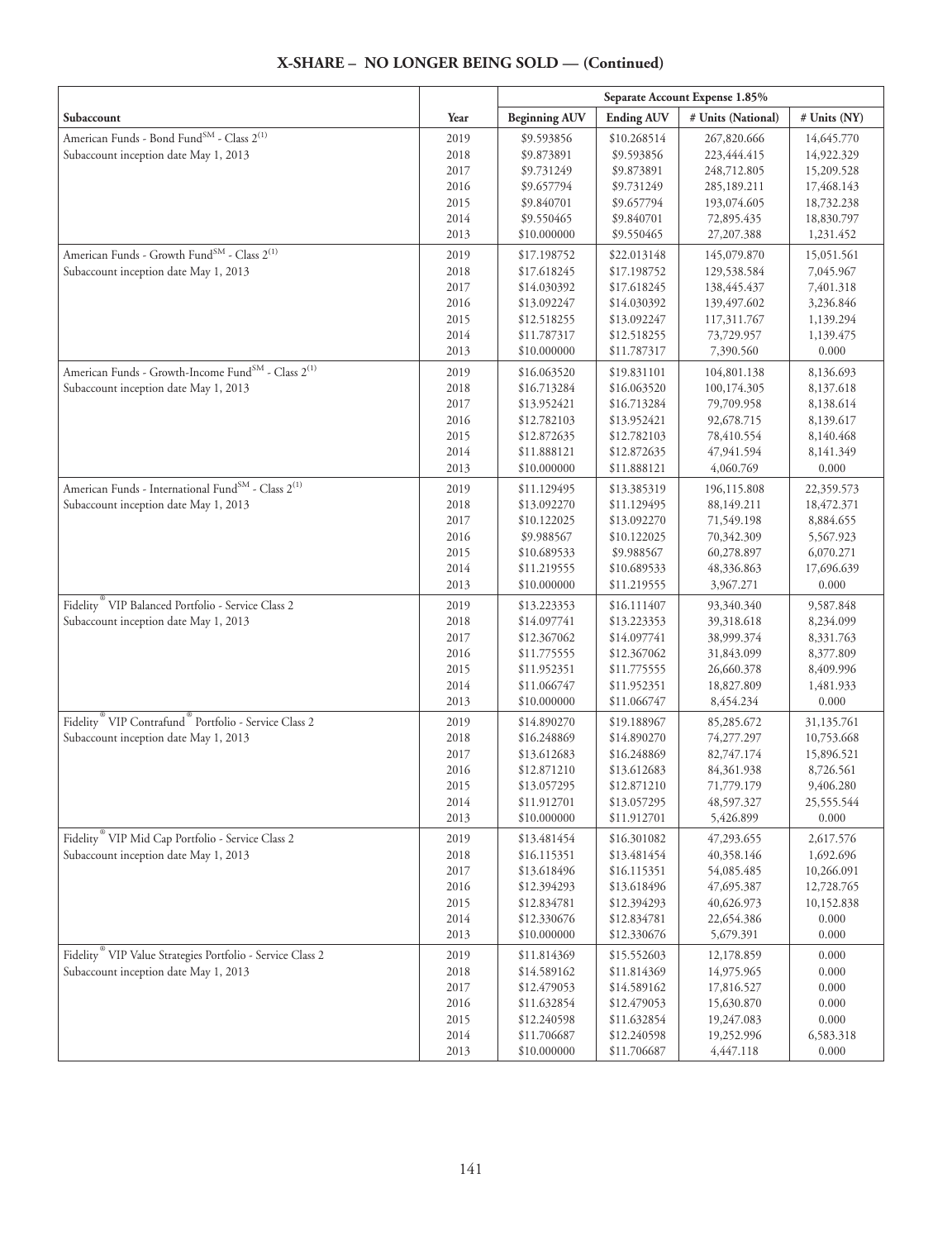|                                                                |              |                            |                            | Separate Account Expense 1.85% |                          |
|----------------------------------------------------------------|--------------|----------------------------|----------------------------|--------------------------------|--------------------------|
| Subaccount                                                     | Year         | <b>Beginning AUV</b>       | <b>Ending AUV</b>          | # Units (National)             | # Units (NY)             |
| State Street Total Return V.I.S. Fund - Class 3 <sup>(2)</sup> | 2019         | \$11.378280                | \$12.882885                | 17,887.014                     | 0.000                    |
| Subaccount inception date May 1, 2013                          | 2018         | \$12.437147                | \$11.378280                | 18,212.682                     | 0.000                    |
|                                                                | 2017         | \$11.012849                | \$12.437147                | 18,425.956                     | 0.000                    |
|                                                                | 2016         | \$10.596048                | \$11.012849                | 19,590.967                     | 0.000                    |
|                                                                | 2015         | \$10.962738                | \$10.596048                | 19,915.633                     | 0.000                    |
|                                                                | 2014         | \$10.649503                | \$10.962738                | 4,503.139                      | 0.000                    |
|                                                                | 2013         | \$10.000000                | \$10.649503                | 1,379.793                      | 0.000                    |
| TA 60/40 Allocation - Service Class                            | 2019         | \$9.529288                 | \$11.237863                | 0.000                          | 0.000                    |
| Subaccount inception date May 1, 2018                          | 2018         | \$9.989152                 | \$9.529288                 | 0.000                          | 0.000                    |
| TA Aegon High Yield Bond - Service Class                       | 2019         | \$10.825804                | \$12.112340                | 92,188.817                     | 0.000                    |
| Subaccount inception date May 1, 2013                          | 2018         | \$11.336122                | \$10.825804                | 97,849.760                     | 0.000                    |
|                                                                | 2017         | \$10.770381                | \$11.336122                | 87,043.978                     | 0.000                    |
|                                                                | 2016         | \$9.539785                 | \$10.770381                | 82,113.651                     | 0.000                    |
|                                                                | 2015         | \$10.154538                | \$9.539785                 | 75,318.584                     | 0.000                    |
|                                                                | 2014         | \$9.984180                 | \$10.154538                | 57,029.035                     | 0.000                    |
|                                                                | 2013         | \$10.000000                | \$9.984180                 | 17,471.857                     | 0.000                    |
| TA Aegon U.S. Government Securities - Service Class            | 2019         | \$9.279774                 | \$9.688039                 | 44,357.706                     | 3,028.085                |
| Subaccount inception date May 1, 2013                          | 2018<br>2017 | \$9.452712                 | \$9.279774                 | 59,318.080                     | 4,487.857                |
|                                                                | 2016         | \$9.406713<br>\$9.568485   | \$9.452712<br>\$9.406713   | 66,403.404<br>46,527.727       | 17,074.924<br>17,411.343 |
|                                                                | 2015         | \$9.764256                 | \$9.568485                 | 89,228.355                     | 93,021.377               |
|                                                                | 2014         | \$9.525381                 | \$9.764256                 | 95,314.411                     | 3,831.224                |
|                                                                | 2013         | \$10.000000                | \$9.525381                 | 210,089.217                    | 12,285.588               |
| PAM TA Aegon U.S. Government Securities - Service Class        | 2019         | \$9.279974                 | \$9.688039                 | 39,235.669                     | 0.000                    |
| Subaccount inception date May 1, 2013                          | 2018         | \$9.452712                 | \$9.279774                 | 76,151.667                     | 30,183.509               |
|                                                                | 2017         | \$9.406713                 | \$9.452712                 | 38,744.328                     | 0.000                    |
|                                                                | 2016         | \$9.568485                 | \$9.406713                 | 111,829.738                    | 27,645.527               |
|                                                                | 2015         | \$9.764256                 | \$9.568485                 | 110,429.233                    | 25,493.778               |
|                                                                | 2014         | \$9.525381                 | \$9.764256                 | 0.000                          | 0.000                    |
|                                                                | 2013         | \$10.000000                | \$9.525381                 | 0.000                          | 0.000                    |
| TA American Funds Managed Risk - Balanced - Service Class      | 2019         | \$10.325004                | \$11.940648                | 280,333.605                    | 1,034.897                |
| Subaccount inception date May 1, 2015                          | 2018         | \$11.169138                | \$10.325004                | 309,623.638                    | 1,197.180                |
|                                                                | 2017         | \$9.925511                 | \$11.169138                | 289,512.071                    | 21,840.789               |
|                                                                | 2016         | \$9.501238                 | \$9.925511                 | 150,444.478                    | 22,323.135               |
|                                                                | 2015         | \$9.999493                 | \$9.501238                 | 57,566.766                     | 0.000                    |
| TA Barrow Hanley Dividend Focused - Service Class              | 2019         | \$13.351346                | \$16.196364                | 49,026.012                     | 12,870.352               |
| Subaccount inception date May 1, 2013                          | 2018         | \$15.402032                | \$13.351346                | 51,964.026                     | 14,475.983               |
|                                                                | 2017         | \$13.509790                | \$15.402032                | 53,273.558                     | 16,892.171               |
|                                                                | 2016         | \$12.009190                | \$13.509790                | 71,574.028                     | 16,423.660               |
|                                                                | 2015<br>2014 | \$12,720876<br>\$11.576563 | \$12.009190<br>\$12.720876 | 65,792.181                     | 12,251.595<br>4,000.694  |
|                                                                | 2013         | \$10.000000                | \$11.576563                | 25,568.190<br>2,148.970        | 0.000                    |
| TA BlackRock Global Real Estate Securities - Service Class     | 2019         | \$9.372127                 | \$11.489912                | 63,149.578                     | 1,273.366                |
| Subaccount inception date May 1, 2013                          | 2018         | \$10.647638                | \$9.372127                 | 68,328.589                     | 1,273.873                |
|                                                                | 2017         | \$9.769816                 | \$10.647638                | 68,602.504                     | 1,274.421                |
|                                                                | 2016         | \$9.910229                 | \$9.769816                 | 72,602.687                     | 1,274.972                |
|                                                                | 2015         | \$10.184071                | \$9.910229                 | 67,593.245                     | 1,275.456                |
|                                                                | 2014         | \$9.156876                 | \$10.184071                | 55,759.507                     | 1,275.957                |
|                                                                | 2013         | \$10.000000                | \$9.156876                 | 11,426.843                     | 0.000                    |
| TA BlackRock Government Money Market - Service Class           | 2019         | \$9.082200                 | \$9.068905                 | 241,307.382                    | 7,525.679                |
| Subaccount inception date May 1, 2013                          | 2018         | \$9.175691                 | \$9.082200                 | 371,753.130                    | 9,289.333                |
|                                                                | 2017         | \$9.346067                 | \$9.175691                 | 138,402.287                    | 9,610.207                |
|                                                                | 2016         | \$9.519630                 | \$9.346067                 | 243,890.953                    | 12,677.178               |
|                                                                | 2015         | \$9.696876                 | \$9.519630                 | 277,759.711                    | 5,687.306                |
|                                                                | 2014         | \$9.877422                 | \$9.696876                 | 396,217.631                    | 41,382.544               |
|                                                                | 2013         | \$10.000000                | \$9.877422                 | 90,198.082                     | 0.000                    |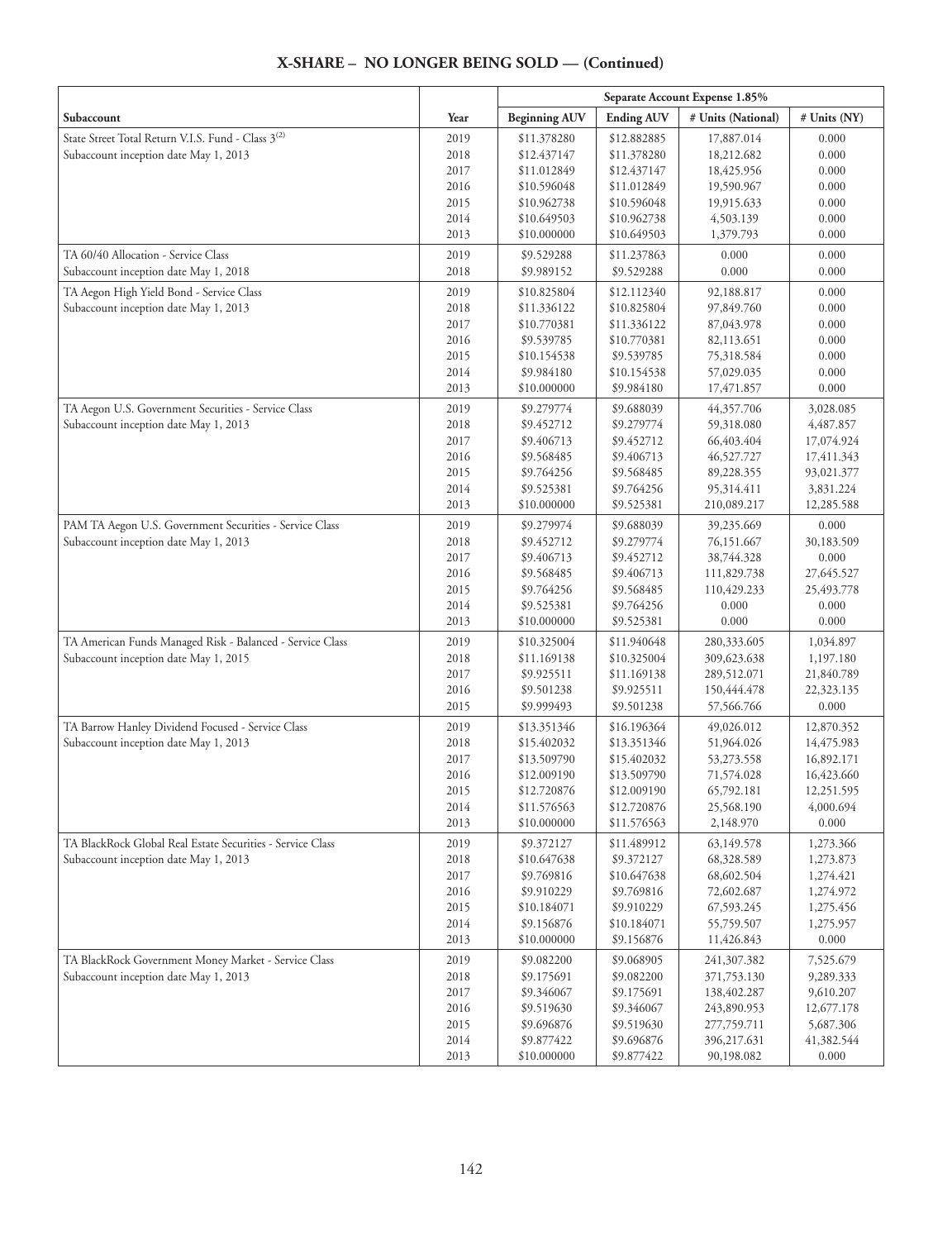| Subaccount                                                                 | Year         | <b>Beginning AUV</b>       | <b>Ending AUV</b>          | # Units (National)         | # Units (NY)             |
|----------------------------------------------------------------------------|--------------|----------------------------|----------------------------|----------------------------|--------------------------|
| TA BlackRock iShares Edge 40- Service Class <sup>(4)</sup>                 | 2019         | \$10.333435                | \$11.676033                | 139,324.450                | 35,601.458               |
| Subaccount inception date May 1, 2013                                      | 2018         | \$11.015175                | \$10.333435                | 177,263.903                | 34,295.643               |
|                                                                            | 2017         | \$10.244944                | \$11.015175                | 190,864.801                | 31,935.192               |
|                                                                            | 2016         | \$10.232148                | \$10.244944                | 203,889.737                | 33,079.269               |
|                                                                            | 2015         | \$10.467068                | \$10.232148                | 205,005.248                | 11,119.765               |
|                                                                            | 2014         | \$10.120413                | \$10.467068                | 133,988.797                | 9,747.559                |
|                                                                            | 2013         | \$10.000000                | \$10.120413                | 61,980.123                 | 0.000                    |
| TA BlackRock iShares Edge 50 - Service Class <sup>(5)</sup>                | 2019         | \$10.718300                | \$12.209133                | 36,582.239                 | 21,389.822               |
| Subaccount inception date March 21, 2016                                   | 2018         | \$11.213769                | \$10.718300                | 26,065.271                 | 5,321.565                |
|                                                                            | 2017         | \$10.122115                | \$11.213769                | 11,785.645                 | 5,399.856                |
|                                                                            | 2016         | \$9.998484                 | \$10.122115                | 16,786.788                 | 0.000                    |
| TA BlackRock iShares Edge 75 - Service Class <sup>(6)</sup>                | 2019         | \$11.131714                | \$13.143623                | 85,780.631                 | 7,756.354                |
| Subaccount inception date March 21, 2016                                   | 2018         | \$11.802212                | \$11.131714                | 57,233.182                 | 0.000                    |
|                                                                            | 2017         | \$10.191125                | \$11.802212                | 780.474                    | 0.000                    |
|                                                                            | 2016         | \$9.998484                 | \$10.191125                | 0.000                      | 0.000                    |
| TA BlackRock iShares Edge 100 - Service Class <sup>(7)</sup>               | 2019         | \$11.734128                | \$14.350328                | 5,289.885                  | 0.000                    |
| Subaccount inception date March 21, 2016                                   | 2018         | \$12.626893                | \$11.734128                | 3,002.573                  | 0.000                    |
|                                                                            | 2017         | \$10.437566                | \$12.626893                | 2,444.320                  | 0.000                    |
|                                                                            | 2016         | \$9.998484                 | \$10.437566                | 0.000                      | 0.000                    |
| TA BlackRock Tactical Allocation - Service Class                           | 2019         | \$11.290391                | \$12.973240                | 647,260.287                | 32,246.913               |
| Subaccount inception date May 1, 2013                                      | 2018         | \$12.033520                | \$11.290391                | 688, 437. 717              | 32,688.101               |
|                                                                            | 2017         | \$10.975426                | \$12.033520                | 726,297.875                | 34,977.546               |
|                                                                            | 2016         | \$10.656801                | \$10.975426                | 817,126.762                | 40,850.734               |
|                                                                            | 2015         | \$10.869310                | \$10.656801                | 742,044.014                | 32,297.872               |
|                                                                            | 2014         | \$10.537980                | \$10.869310                | 646,604.816                | 26,566.895               |
|                                                                            | 2013         | \$10.000000                | \$10.537980                | 214,649.401                | 11,340.714               |
| TA International Growth - Service Class <sup>(8)</sup>                     | 2019         | \$9.913976                 | \$12.399204                | 85,053.668                 | 2,730.060                |
| Subaccount inception date May 1, 2013                                      | 2018         | \$12.309925                | \$9.913976                 | 82,844.833                 | 2,998.780                |
|                                                                            | 2017         | \$9.874429                 | \$12.309925                | 105,458.135                | 20,484.185               |
|                                                                            | 2016         | \$10.071777                | \$9.874429                 | 98,735.657                 | 15,848.513               |
|                                                                            | 2015         | \$10.284791                | \$10.071777                | 96,008.022                 | 14,528.836               |
|                                                                            | 2014<br>2013 | \$11.076094<br>\$10.000000 | \$10.284791<br>\$11.076094 | 71,917.815<br>22,044.900   | 553.167<br>523.863       |
|                                                                            |              |                            |                            |                            |                          |
| TA Janus Balanced - Service Class<br>Subaccount inception date May 1, 2013 | 2019<br>2018 | \$13.080646<br>\$13.334948 | \$15.636874<br>\$13.080646 | 574,395.458<br>550,041.259 | 80,993.622<br>48,836.501 |
|                                                                            | 2017         | \$11.636059                | \$13.334948                | 485,030.516                | 53,473.940               |
|                                                                            | 2016         | \$11.383838                | \$11.636059                | 484, 456. 783              | 42,591.605               |
|                                                                            | 2015         | \$11.582224                | \$11.383838                | 472,225.046                | 13,352.016               |
|                                                                            | 2014         | \$10.941727                | \$11.582224                | 305,553.448                | 13,506.541               |
|                                                                            | 2013         | \$10.000000                | \$10.941727                | 151,816.419                | 0.000                    |
| TA Janus Mid-Cap Growth - Service Class                                    | 2019         | \$13.113197                | \$17.549404                | 35,950.255                 | 16,483.563               |
| Subaccount inception date May 1, 2013                                      | 2018         | \$13.557031                | \$13.113197                | 34,952.114                 | 13,098.830               |
|                                                                            | 2017         | \$10.726709                | \$13.557031                | 26,551.673                 | 10,532.956               |
|                                                                            | 2016         | \$11.184105                | \$10.726709                | 28,807.094                 | 6,597.840                |
|                                                                            | 2015         | \$12.025854                | \$11.184105                | 23, 234. 471               | 7,189.010                |
|                                                                            | 2014         | \$12.282490                | \$12.025854                | 10,292.833                 | 11,873.757               |
|                                                                            | 2013         | \$10.000000                | \$12.282490                | 1,753.473                  | 0.000                    |
| TA JPMorgan Asset Allocation - Conservative - Service Class                | 2019         | \$10.680627                | \$11.905511                | 288,950.886                | 15,792.986               |
| Subaccount inception date May 1, 2013                                      | 2018         | \$11.367789                | \$10.680627                | 317,218.005                | 13,737.539               |
|                                                                            | 2017         | \$10.286836                | \$11.367789                | 330,610.480                | 11,568.420               |
|                                                                            | 2016         | \$10.045997                | \$10.286836                | 215,068.562                | 18,674.231               |
|                                                                            | 2015         | \$10.457830                | \$10.045997                | 204,440.725                | 21,906.547               |
|                                                                            | 2014         | \$10.449437                | \$10.457830                | 100,902.847                | 11,831.855               |
|                                                                            | 2013         | \$10.000000                | \$10.449437                | 54,400.588                 | 1,153.454                |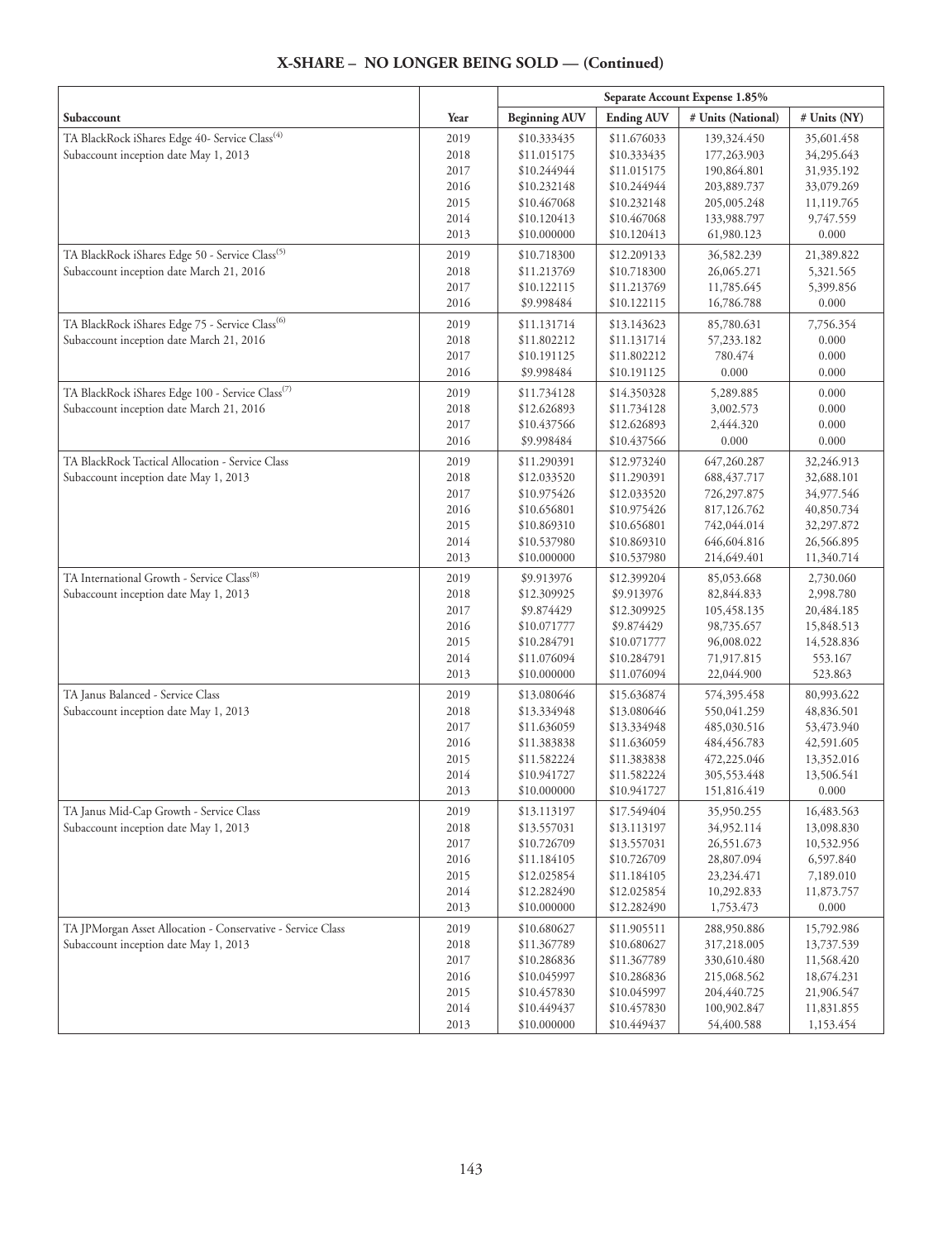|                                                                                                         |              | Separate Account Expense 1.85% |                            |                                |                            |
|---------------------------------------------------------------------------------------------------------|--------------|--------------------------------|----------------------------|--------------------------------|----------------------------|
| Subaccount                                                                                              | Year         | <b>Beginning AUV</b>           | <b>Ending AUV</b>          | # Units (National)             | # Units (NY)               |
| TA JPMorgan Asset Allocation - Growth - Service Class                                                   | 2019         | \$12.349621                    | \$15.258630                | 69,403.585                     | 2,094.390                  |
| Subaccount inception date May 1, 2013                                                                   | 2018         | \$14.089764                    | \$12.349621                | 65,695.769                     | 2,088.010                  |
|                                                                                                         | 2017         | \$11.539582                    | \$14.089764                | 70,546.509                     | 2,052.179                  |
|                                                                                                         | 2016         | \$11.107903                    | \$11.539582                | 69,773.871                     | 2,018.197                  |
|                                                                                                         | 2015         | \$11.560026                    | \$11.107903                | 68,150.375                     | 2,064.966                  |
|                                                                                                         | 2014<br>2013 | \$11.495701<br>\$10.000000     | \$11.560026<br>\$11.495701 | 39,466.046<br>10,332.616       | 2,027.424<br>2,020.947     |
|                                                                                                         |              | \$11.820934                    |                            |                                |                            |
| TA JPMorgan Asset Allocation - Moderate Growth - Service Class<br>Subaccount inception date May 1, 2013 | 2019<br>2018 | \$12.994188                    | \$13.900601<br>\$11.820934 | 1,087,174.359<br>1,254,318.619 | 111,546.503<br>112,789.927 |
|                                                                                                         | 2017         | \$11.076736                    | \$12.994188                | 1,360,098.213                  | 123,435.984                |
|                                                                                                         | 2016         | \$10.618972                    | \$11.076736                | 1,111,646.403                  | 124,429.338                |
|                                                                                                         | 2015         | \$11.096827                    | \$10.618972                | 892,504.923                    | 85,400.703                 |
|                                                                                                         | 2014         | \$11.033969                    | \$11.096827                | 649,493.804                    | 86,361.056                 |
|                                                                                                         | 2013         | \$10.000000                    | \$11.033969                | 322,040.388                    | 25,615.689                 |
| TA JPMorgan Asset Allocation - Moderate - Service Class <sup>(8)</sup>                                  | 2019         | \$11.242256                    | \$12.821655                | 1,292,555.998                  | 234,494.976                |
| Subaccount inception date May 1, 2013                                                                   | 2018         | \$12.100668                    | \$11.242256                | 1,290,253.547                  | 222,135.572                |
|                                                                                                         | 2017         | \$10.614849                    | \$12.100668                | 1,255,207.318                  | 214,636.820                |
|                                                                                                         | 2016         | \$10.272607                    | \$10.614849                | 1,262,054.074                  | 220,057.385                |
|                                                                                                         | 2015         | \$10.730141                    | \$10.272607                | 1,241,819.585                  | 196,587.091                |
|                                                                                                         | 2014<br>2013 | \$10.652493                    | \$10.730141<br>\$10.652493 | 1,191,094.465                  | 187,247.240<br>64,108.488  |
|                                                                                                         |              | \$10.000000                    |                            | 574,590.373                    |                            |
| TA JPMorgan Core Bond - Service Class                                                                   | 2019         | \$9.710708                     | \$10.319609                | 222,907.686                    | 21,868.119                 |
| Subaccount inception date May 1, 2013                                                                   | 2018<br>2017 | \$9.902089<br>\$9.752899       | \$9.710708<br>\$9.902089   | 276,258.178<br>199,467.303     | 20,923.723<br>22,429.833   |
|                                                                                                         | 2016         | \$9.733985                     | \$9.752899                 | 181,510.166                    | 22,248.021                 |
|                                                                                                         | 2015         | \$9.882637                     | \$9.733985                 | 122,096.810                    | 22,838.395                 |
|                                                                                                         | 2014         | \$9.578442                     | \$9.882637                 | 77,361.468                     | 17,669.545                 |
|                                                                                                         | 2013         | \$10.000000                    | \$9.578442                 | 36,806.110                     | 0.000                      |
| TA JPMorgan Enhanced Index - Service Class                                                              | 2019         | \$15.272721                    | \$19.593906                | 66,114.522                     | 0.000                      |
| Subaccount inception date May 1, 2013                                                                   | 2018         | \$16.596237                    | \$15.272721                | 20,278.072                     | 0.000                      |
|                                                                                                         | 2017         | \$13.992167                    | \$16.596237                | 61,146.439                     | 0.000                      |
|                                                                                                         | 2016         | \$12.826282                    | \$13.992167                | 32,282.391                     | 0.000                      |
|                                                                                                         | 2015         | \$13.112257                    | \$12.826282                | 30,166.608                     | 0.000                      |
|                                                                                                         | 2014<br>2013 | \$11.719868<br>\$10.000000     | \$13.112257<br>\$11.719868 | 21,009.886<br>9,743.777        | 0.000<br>0.000             |
| TA JPMorgan International Moderate Growth - Service Class                                               | 2019         | \$10.109647                    | \$11.671903                | 395,750.072                    | 17,570.207                 |
| Subaccount inception date May 1, 2013                                                                   | 2018         | \$11.692134                    | \$10.109647                | 462,641.404                    | 8,819.172                  |
|                                                                                                         | 2017         | \$9.804695                     | \$11.692134                | 514,389.712                    | 8,625.567                  |
|                                                                                                         | 2016         | \$9.880917                     | \$9.804695                 | 540,456.270                    | 11,252.536                 |
|                                                                                                         | 2015         | \$10.258883                    | \$9.880917                 | 532,227.237                    | 11,123.569                 |
|                                                                                                         | 2014         | \$10.533491                    | \$10.258883                | 288,975.249                    | 9,521.307                  |
|                                                                                                         | 2013         | \$10.000000                    | \$10.533491                | 121,399.558                    | 5,713.512                  |
| TA JPMorgan Mid Cap Value - Service Class                                                               | 2019         | \$13.431097                    | \$16.612368                | 50,886.418                     | 7,462.644                  |
| Subaccount inception date May 1, 2013                                                                   | 2018         | \$15.566106                    | \$13.431097                | 47,259.391                     | 5,576.359                  |
|                                                                                                         | 2017         | \$14.008471                    | \$15.566106                | 55,608.726                     | 7,850.628                  |
|                                                                                                         | 2016<br>2015 | \$12.486620<br>\$13.104874     | \$14.008471<br>\$12.486620 | 77,306.783<br>80,374.625       | 15,270.734<br>14,690.235   |
|                                                                                                         | 2014         | \$11.609569                    | \$13.104874                | 26,566.340                     | 12,734.689                 |
|                                                                                                         | 2013         | \$10.000000                    | \$11.609569                | 6,008.446                      | 0.000                      |
| TA JPMorgan Tactical Allocation - Service Class                                                         | 2019         | \$10.626160                    | \$11.674180                | 466,363.730                    | 37,568.371                 |
| Subaccount inception date May 1, 2013                                                                   | 2018         | \$11.181991                    | \$10.626160                | 494,944.299                    | 39,026.442                 |
|                                                                                                         | 2017         | \$10.497339                    | \$11.181991                | 529,573.797                    | 39,501.185                 |
|                                                                                                         | 2016         | \$10.262666                    | \$10.497339                | 611,146.504                    | 43,460.649                 |
|                                                                                                         | 2015         | \$10.496420                    | \$10.262666                | 597,510.595                    | 47,763.893                 |
|                                                                                                         | 2014         | \$10.060561                    | \$10.496420                | 379,177.812                    | 46,725.205                 |
|                                                                                                         | 2013         | \$10.000000                    | \$10.060561                | 205,582.055                    | 18,426.011                 |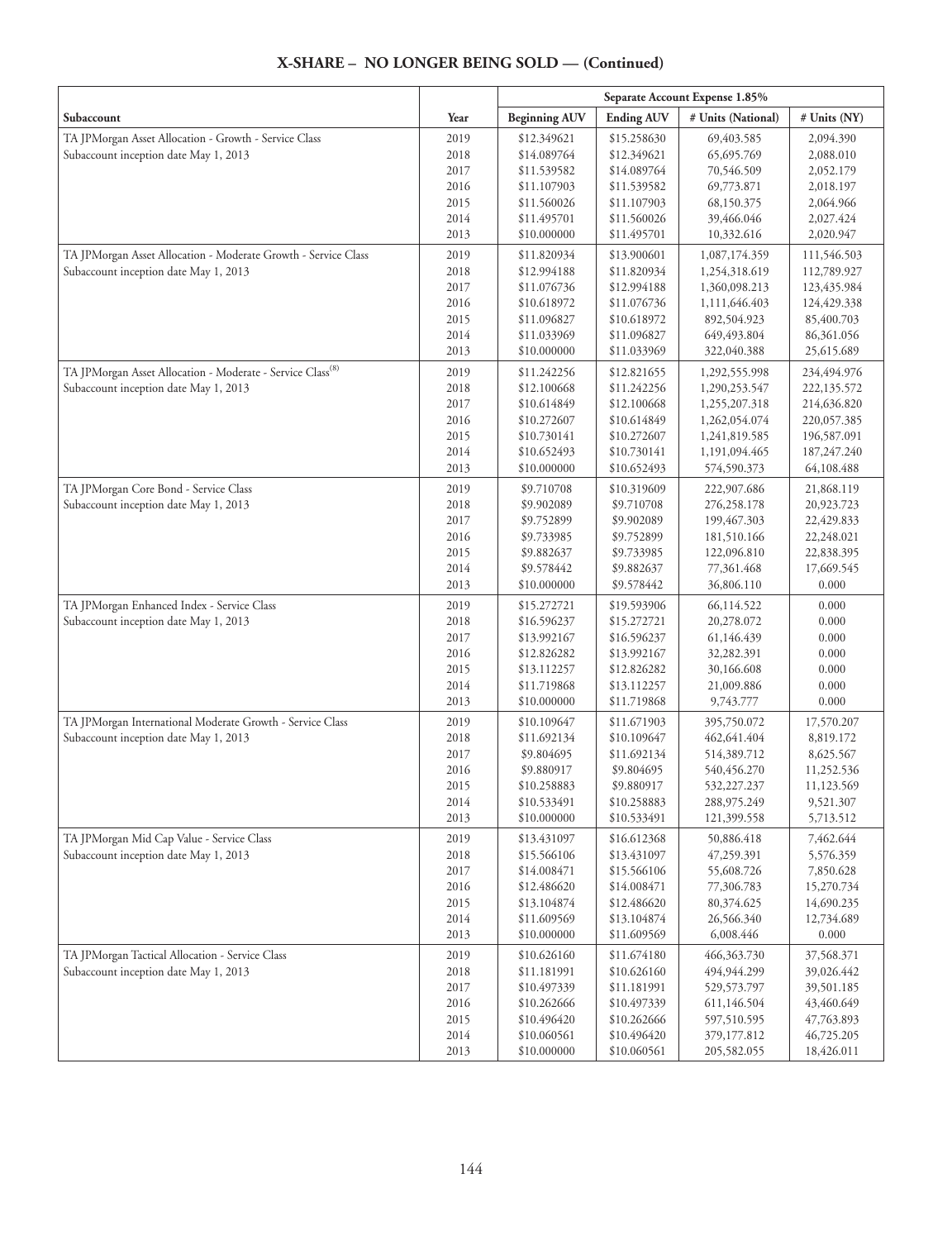|                                                                 |      | Separate Account Expense 1.85% |                   |                    |              |
|-----------------------------------------------------------------|------|--------------------------------|-------------------|--------------------|--------------|
| Subaccount                                                      | Year | <b>Beginning AUV</b>           | <b>Ending AUV</b> | # Units (National) | # Units (NY) |
| TA Legg Mason Dynamic Allocation - Balanced - Service Class     | 2019 | \$10.550532                    | \$12.020759       | 556,203.421        | 7,038.835    |
| Subaccount inception date May 1, 2013                           | 2018 | \$11.117130                    | \$10.550532       | 609,012.485        | 7,299.923    |
|                                                                 | 2017 | \$10.251137                    | \$11.117130       | 660,117.180        | 13,171.242   |
|                                                                 | 2016 | \$10.512445                    | \$10.251137       | 691,282.088        | 12,320.894   |
|                                                                 | 2015 | \$10.935810                    | \$10.512445       | 624,828.066        | 15,246.698   |
|                                                                 | 2014 | \$10.268922                    | \$10.935810       | 426,931.812        | 14,320.404   |
|                                                                 | 2013 | \$10.000000                    | \$10.268922       | 153,557.869        | 6,451.165    |
| TA Legg Mason Dynamic Allocation - Growth - Service Class       | 2019 | \$10.927153                    | \$12.531992       | 434,485.976        | 13,332.057   |
| Subaccount inception date May 1, 2013                           | 2018 | \$11.685266                    | \$10.927153       | 477,793.963        | 13,745.677   |
|                                                                 | 2017 | \$10.514106                    | \$11.685266       | 543,594.986        | 21,682.292   |
|                                                                 | 2016 | \$10.816840                    | \$10.514106       | 670,552.391        | 26,055.595   |
|                                                                 | 2015 | \$11.353665                    | \$10.816840       | 618,824.904        | 26,185.285   |
|                                                                 | 2014 | \$10.691252                    | \$11.353665       | 375,317.508        | 18,833.699   |
|                                                                 | 2013 | \$10.000000                    | \$10.691252       | 152,318.000        | 4,682.708    |
| TA Levin Large Cap Value - Service Class                        | 2019 | \$8.934715                     | \$10.261817       | 6,870.142          | 0.000        |
| Subaccount inception date May 1, 2018                           | 2018 | \$9.969672                     | \$8.934715        | 0.000              | 0.000        |
| TA Madison Diversified Income - Service Class                   | 2019 | \$11.434824                    | \$12.902530       | 8,111.583          | 5,972.835    |
| Subaccount inception date June 1, 2017                          | 2018 | \$11.737982                    | \$11.434824       | 7,878.795          | 0.000        |
|                                                                 | 2017 | \$11.250710                    | \$11.737982       | 0.000              | 0.000        |
| TA Managed Risk - Balanced ETF - Service Class                  | 2019 | \$10.994877                    | \$12.482176       | 1,647,535.479      | 146,818.514  |
| Subaccount inception date May 1, 2013                           | 2018 | \$11.734829                    | \$10.994877       | 1,742,109.278      | 202,062.266  |
|                                                                 | 2017 | \$10.537220                    | \$11.734829       | 1,855,420.354      | 217,907.939  |
|                                                                 | 2016 | \$10.345237                    | \$10.537220       | 1,882,202.749      | 204,974.696  |
|                                                                 | 2015 | \$10.728264                    | \$10.345237       | 1,933,811.807      | 218,155.709  |
|                                                                 | 2014 | \$10.453037                    | \$10.728264       | 1,381,841.447      | 137,249.126  |
|                                                                 | 2013 | \$10.000000                    | \$10.453037       | 493,178.589        | 11,578.948   |
| TA Managed Risk - Conservative ETF - Service Class              | 2019 | \$10.831987                    | \$11.929769       | 263,902.063        | 13,062.178   |
| Subaccount inception date May 1, 2013                           | 2018 | \$11.446976                    | \$10.831987       | 302,848.007        | 13,217.254   |
|                                                                 | 2017 | \$10.501545                    | \$11.446976       | 352,358.794        | 13,368.483   |
|                                                                 | 2016 | \$10.278238                    | \$10.501545       | 435,801.824        | 19,385.552   |
|                                                                 | 2015 | \$10.542635                    | \$10.278238       | 434,904.196        | 21,835.704   |
|                                                                 | 2014 | \$10.204584                    | \$10.542635       | 341,982.745        | 24,707.544   |
|                                                                 | 2013 | \$10.000000                    | \$10.204584       | 149,500.111        | 7,587.017    |
| TA Managed Risk - Growth ETF - Service Class                    | 2019 | \$11.511388                    | \$13.493807       | 892,370.635        | 190,243.779  |
| Subaccount inception date May 1, 2013                           | 2018 | \$12.631775                    | \$11.511388       | 1,012,951.316      | 220,012.470  |
|                                                                 | 2017 | \$10.860752                    | \$12.631775       | 1,156,245.343      | 232,664.851  |
|                                                                 | 2016 | \$10.569519                    | \$10.860752       | 1,263,569.815      | 349,166.994  |
|                                                                 | 2015 | \$11.159064                    | \$10.569519       | 1,282,251.974      | 393,437.249  |
|                                                                 | 2014 | \$0.933258                     | \$11.159064       | 1,124,097.518      | 474,131.875  |
|                                                                 | 2013 | \$10.000000                    | \$10.933258       | 526,666.776        | 309,942.162  |
| TA Market Participation Strategy - Service Class                | 2019 | \$11.610398                    | \$13.515343       | 382,289.754        | 3,501.456    |
| Subaccount inception date May 1, 2013                           | 2018 | \$12.160266                    | \$11.610398       | 405,349.060        | 22,027.218   |
|                                                                 | 2017 | \$11.180007                    | \$12.160266       | 434,165.330        | 12,428.208   |
|                                                                 | 2016 | \$10.933243                    | \$11.180007       | 498,316.360        | 16,820.597   |
|                                                                 | 2015 | \$11.510485                    | \$10.933243       | 483,794.985        | 16,732.627   |
|                                                                 | 2014 | \$10.852328                    | \$11.510485       | 419,353.970        | 17,503.478   |
|                                                                 | 2013 | \$10.000000                    | \$10.852328       | 176,352.356        | 5,103.611    |
| TA Morgan Stanley Capital Growth - Service Class <sup>(9)</sup> | 2019 | \$21.728946                    | \$26.337251       | 120, 181. 238      | 7,072.453    |
| Subaccount inception date May 1, 2013                           | 2018 | \$20.798532                    | \$21.728946       | 22,724.001         | 1,152.282    |
|                                                                 | 2017 | \$14.787467                    | \$20.798532       | 30,630.141         | 1,319.836    |
|                                                                 | 2016 | \$15.449590                    | \$14.787467       | 30,192.931         | 1,471.965    |
|                                                                 | 2015 | \$14.121087                    | \$15.449590       | 22,164.920         | 750.608      |
|                                                                 | 2014 | \$13.597759                    | \$14.121087       | 17,616.386         | 826.178      |
|                                                                 | 2013 | \$10.000000                    | \$13.597759       | 2,073.137          | 879.797      |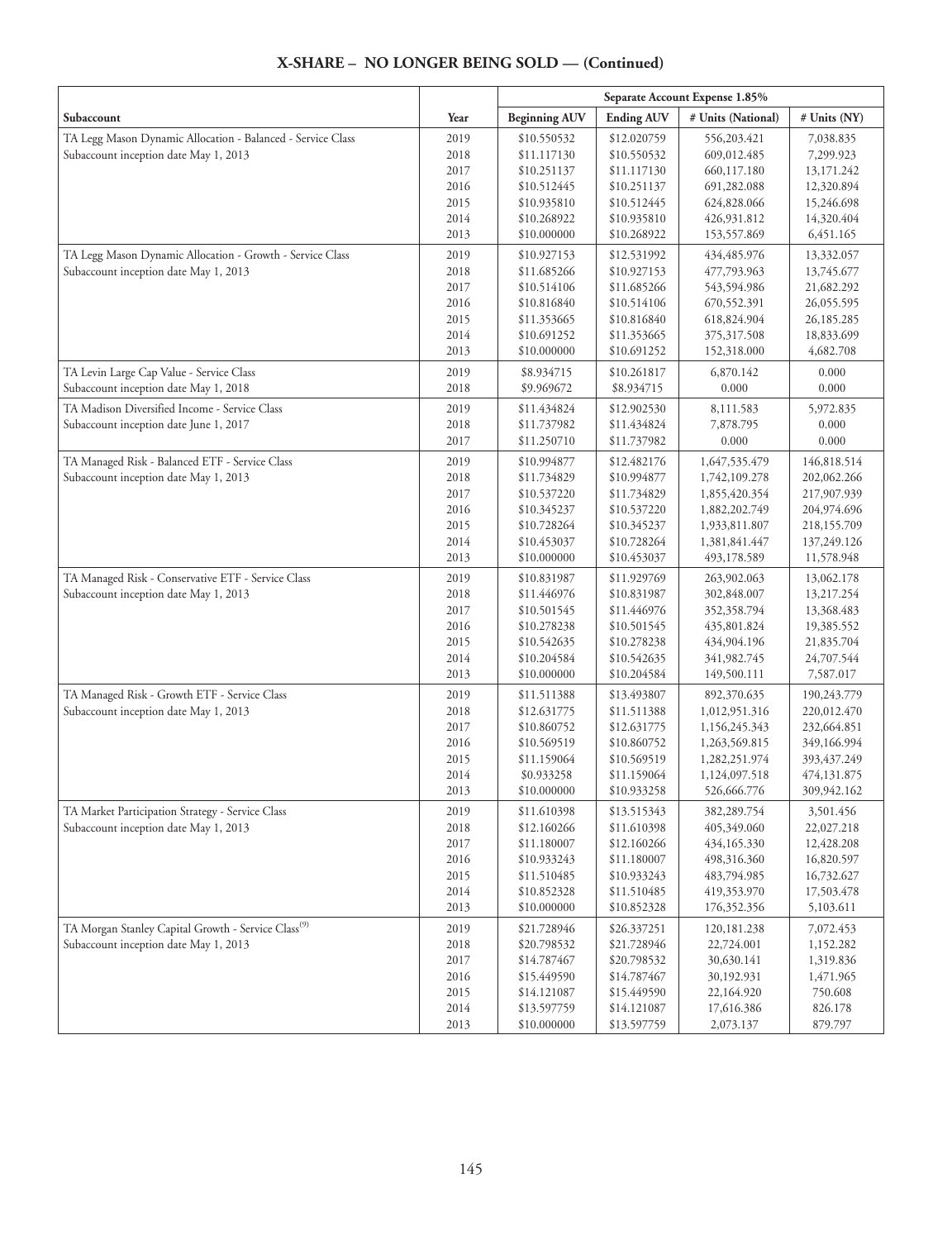|                                                                       |              | Separate Account Expense 1.85% |                            |                          |                     |
|-----------------------------------------------------------------------|--------------|--------------------------------|----------------------------|--------------------------|---------------------|
| Subaccount                                                            | Year         | <b>Beginning AUV</b>           | <b>Ending AUV</b>          | # Units (National)       | # Units (NY)        |
| TA Morgan Stanley Global Allocation - Service Class <sup>(10)</sup>   | 2019         | \$10.701051                    | \$12.379822                | 152,152.519              | 18,658.689          |
| Subaccount inception date May 1, 2013                                 | 2018         | \$11.801246                    | \$10.701051                | 186,040.575              | 15,438.745          |
|                                                                       | 2017         | \$10.591830                    | \$11.801246                | 224,722.383              | 19,417.068          |
|                                                                       | 2016         | \$10.318589                    | \$10.591830                | 186,312.011              | 16,223.661          |
|                                                                       | 2015         | \$10.641864                    | \$10.318589                | 118,330.320              | 15,368.222          |
|                                                                       | 2014         | \$10.664010                    | \$10.641864                | 55,897.666               | 19,367.446          |
|                                                                       | 2013         | \$10.000000                    | \$10.664010                | 7,586.979                | 0.000               |
| TA Morgan Stanley Global Allocation Managed Risk - Balanced - Service | 2019         | \$9.250812                     | \$10.417064                | 265,394.557              |                     |
| Class <sup>(11)</sup>                                                 | 2018         | \$10.217721                    | \$9.250812                 | 285,844.260              |                     |
| Subaccount inception date November 10, 2014                           | 2017         | \$9.251011                     | \$10.217721                | 279,707.770              |                     |
|                                                                       | 2016         | \$9.388423                     | \$9.251011                 | 220,112.383              |                     |
|                                                                       | 2015<br>2014 | \$9.902841<br>\$9.998480       | \$9.388423<br>\$9.902841   | 152,554.505<br>7,071.562 | N/A                 |
| TA Morgan Stanley Global Allocation Managed Risk - Balanced - Service | 2019         | \$9.250812                     | \$10.417064                |                          | 5,129.019           |
| Class <sup>(11)</sup>                                                 | 2018         | \$10.217721                    | \$9.250812                 |                          | 2,582.734           |
| Subaccount inception date May 1, 2015                                 | 2017         | \$9.251011                     | \$10.217721                |                          | 0.000               |
|                                                                       | 2016         | \$9.388423                     | \$9.251011                 |                          | 0.000               |
|                                                                       | 2015         | \$10.228890                    | \$9.388423                 | N/A                      | 0.000               |
| TA MSCI EAFE Index - Service Class <sup>(3)(12)</sup>                 | 2019         | \$9.247703                     | \$10.977308                | 15,310.837               | 0.000               |
| Subaccount inception date May 1, 2017                                 | 2018         | \$11.001403                    | \$9.247703                 | 3,478.298                | 0.000               |
|                                                                       | 2017         | \$9.998356                     | \$11.001403                | 0.000                    | 0.000               |
| TA Multi-Managed Balanced - Service Class                             | 2019         | \$12.838510                    | \$15.312401                | 339,830.745              | 4,332.354           |
| Subaccount inception date May 1, 2013                                 | 2018         | \$13.610835                    | \$12.838510                | 282,333.077              | 4,396.811           |
|                                                                       | 2017         | \$12.181103                    | \$13.610835                | 349,205.675              | 4,461.497           |
|                                                                       | 2016         | \$11.527559                    | \$12.181103                | 210,887.523              | 0.000               |
|                                                                       | 2015         | \$11.750201                    | \$11.527559                | 47,375.614               | 0.000               |
|                                                                       | 2014<br>2013 | \$10.832406<br>\$10.000000     | \$11.750201<br>\$10.832406 | 16,397.468<br>10,051.989 | 0.000<br>0.000      |
| TA PIMCO Tactical - Balanced - Service Class                          | 2019         | \$10.961331                    | \$12.877603                | 355,070.473              | 6,324.916           |
| Subaccount inception date May 1, 2013                                 | 2018         | \$11.999615                    | \$10.961331                | 378,790.062              | 6,415.735           |
|                                                                       | 2017         | \$10.909723                    | \$11.999615                | 402,150.157              | 12,942.362          |
|                                                                       | 2016         | \$10.545529                    | \$10.909723                | 360,410.492              | 13,789.068          |
|                                                                       | 2015         | \$11.023068                    | \$10.545529                | 312,284.902              | 20,353.834          |
|                                                                       | 2014         | \$10.413369                    | \$11.023068                | 277,947.180              | 23,754.796          |
|                                                                       | 2013         | \$10.000000                    | \$10.413369                | 85,136.975               | 10,343.226          |
| TA PIMCO Tactical - Conservative - Service Class                      | 2019         | \$10.821292                    | \$12.488979                | 132,027.231              | 16,486.520          |
| Subaccount inception date May 1, 2013                                 | 2018         | \$11.622702                    | \$10.821292                | 141,876.713              | 16,970.013          |
|                                                                       | 2017         | \$10.724327                    | \$11.622702                | 148,949.678              | 17,298.065          |
|                                                                       | 2016         | \$10.406055                    | \$10.724327                | 166,367.544              | 17,531.828          |
|                                                                       | 2015         | \$10.825170                    | \$10.406055                | 158,176.841              | 12,514.219          |
|                                                                       | 2014<br>2013 | \$10.142494<br>\$10.000000     | \$10.825170<br>\$10.142494 | 77,364.845<br>28,996.096 | 10,995.668<br>0.000 |
| TA PIMCO Tactical - Growth - Service Class                            | 2019         | \$11.210279                    | \$13.376985                | 291,096.083              | 9,539.012           |
| Subaccount inception date May 1, 2013                                 | 2018         | \$12.371124                    | \$11.210279                | 311,037.938              | 13,575.450          |
|                                                                       | 2017         | \$10.974285                    | \$12.371124                | 337,958.073              | 13,684.960          |
|                                                                       | 2016         | \$10.659382                    | \$10.974285                | 385,794.852              | 17,863.044          |
|                                                                       | 2015         | \$11.247124                    | \$10.659382                | 355,011.373              | 9,850.662           |
|                                                                       | 2014         | \$10.768556                    | \$11.247124                | 184,636.573              | 4,362.675           |
|                                                                       | 2013         | \$10.000000                    | \$10.768556                | 81,578.800               | 2,338.169           |
| TA PIMCO Total Return - Service Class                                 | 2019         | \$9.610570                     | \$10.209749                | 249,133.038              | 79,174.246          |
| Subaccount inception date May 1, 2013                                 | 2018         | \$9.891823                     | \$9.610570                 | 257,500.183              | 81,407.327          |
|                                                                       | 2017         | \$9.628744                     | \$9.891823                 | 306,344.622              | 81,506.489          |
|                                                                       | 2016         | \$9.571222                     | \$9.628744                 | 331,994.542              | 90,297.440          |
|                                                                       | 2015         | \$9.699736                     | \$9.571222                 | 256,226.179              | 54,207.755          |
|                                                                       | 2014         | \$9.469916                     | \$9.699736                 | 189,805.930              | 51,072.335          |
|                                                                       | 2013         | \$10.000000                    | \$9.469916                 | 101,190.096              | 9,257.141           |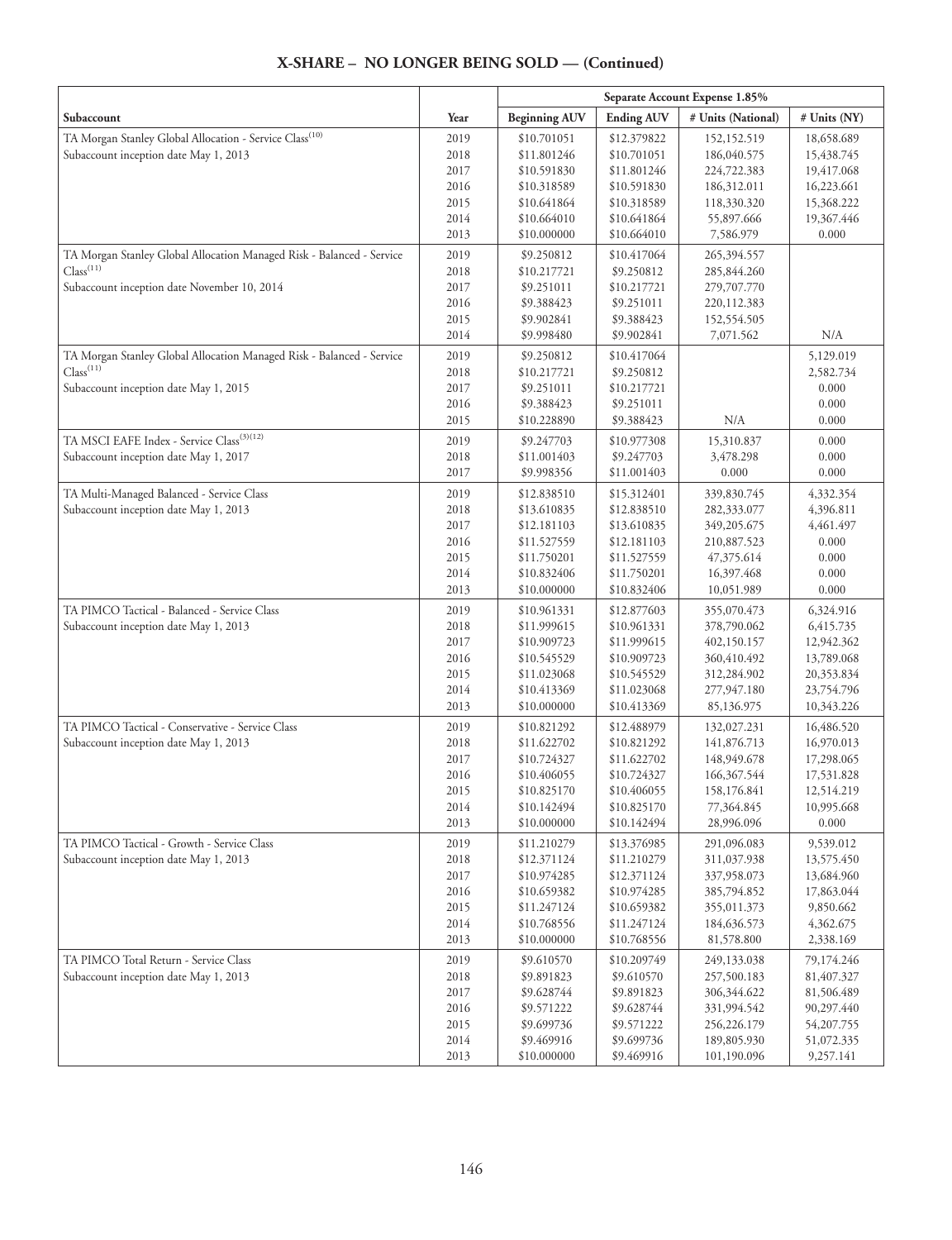|                                                                                     |              | Separate Account Expense 1.85% |                            |                          |                        |
|-------------------------------------------------------------------------------------|--------------|--------------------------------|----------------------------|--------------------------|------------------------|
| Subaccount                                                                          | Year         | <b>Beginning AUV</b>           | <b>Ending AUV</b>          | # Units (National)       | # Units (NY)           |
| TA PineBridge Inflation Opportunities - Service Class                               | 2019         | \$8.558965                     | \$9.091215                 | 112,789.722              | 35,219.211             |
| Subaccount inception date May 1, 2013                                               | 2018         | \$8.856581                     | \$8.558965                 | 120,428.398              | 32,581.053             |
|                                                                                     | 2017         | \$8.747617                     | \$8.856581                 | 123,203.717              | 26,874.834             |
|                                                                                     | 2016         | \$8.584091                     | \$8.747617                 | 113,674.059              | 23,719.117             |
|                                                                                     | 2015         | \$9.002487                     | \$8.584091                 | 107,995.743              | 20,470.668             |
|                                                                                     | 2014         | \$8.870906                     | \$9.002487                 | 86,578.965               | 20,321.950             |
|                                                                                     | 2013         | \$10.000000                    | \$8.870906                 | 112,955.236              | 6,885.940              |
| TA QS Investors Active Asset Allocation - Conservative - Service Class              | 2019         | \$10.421685                    | \$11.379996                | 143,104.509              | 17,619.661             |
| Subaccount inception date May 1, 2013                                               | 2018         | \$10.933258                    | \$10.421685                | 153,373.655              | 17,645.225             |
|                                                                                     | 2017         | \$9.970486                     | \$10.933258                | 164,450.778              | 17,867.282             |
|                                                                                     | 2016         | \$9.894194                     | \$9.970486                 | 186,675.566              | 18,115.055             |
|                                                                                     | 2015         | \$10.322630                    | \$9.894194                 | 163,020.741              | 18,056.313             |
|                                                                                     | 2014         | \$10.149364                    | \$10.322630                | 121,293.408              | 18,089.026             |
|                                                                                     | 2013         | \$10.000000                    | \$10.149364                | 68,183.031               | 0.000                  |
| TA QS Investors Active Asset Allocation - Moderate Growth - Service                 | 2019         | \$10.900128                    | \$11.915406                | 485, 422.390             | 34,710.965             |
| Class                                                                               | 2018         | \$11.807517                    | \$10.900128                | 516,020.850              | 34,338.957             |
| Subaccount inception date May 1, 2013                                               | 2017         | \$9.997379                     | \$11.807517                | 569,422.832              | 28,920.603             |
|                                                                                     | 2016         | \$9.987134                     | \$9.997379                 | 681,736.758              | 35,027.533             |
|                                                                                     | 2015         | \$10.884932                    | \$9.987134                 | 644,693.354              | 37,930.233             |
|                                                                                     | 2014         | \$10.741760                    | \$10.884932                | 438,730.559              | 39,976.124             |
|                                                                                     | 2013         | \$10.000000                    | \$10.741760                | 181,462.867              | 14,012.207             |
| TA QS Investors Active Asset Allocation - Moderate - Service Class                  | 2019         | \$10.630273                    | \$11.596785                | 866,631.845              | 33,628.884             |
| Subaccount inception date May 1, 2013                                               | 2018         | \$11.300987                    | \$10.630273                | 921,331.299              | 35,004.466             |
|                                                                                     | 2017         | \$9.971254                     | \$11.300987                | 955,205.891              | 46,691.849             |
|                                                                                     | 2016         | \$9.939946                     | \$9.971254                 | 953,081.447              | 72,758.748             |
|                                                                                     | 2015         | \$10.577994                    | \$9.939946                 | 980,712.262              | 75,759.598             |
|                                                                                     | 2014         | \$10.399412                    | \$10.577994                | 830, 633. 242            | 70,449.193             |
|                                                                                     | 2013         | \$10.000000                    | \$10.399412                | 261,775.976              | 20,302.256             |
| TA S&P 500 Index - Service Class <sup>(3)(13)</sup>                                 | 2019         | \$10.400580                    | \$13.344716                | 12,562.704               | 0.000                  |
| Subaccount inception date May 1, 2017                                               | 2018         | \$11.169170                    | \$10.400580                | 16.115                   | 0.000                  |
|                                                                                     | 2017         | \$9.998356                     | \$11.169170                | 0.000                    | 0.000                  |
| TA Small Mid Cap Value - Service Class                                              | 2019         | \$13.875451                    | \$17.018355                | 91,182.422               | 11,345.615             |
| Subaccount inception date May 1, 2013                                               | 2018         | \$15.997875                    | \$13.875451                | 33,010.342               | 5,280.195              |
|                                                                                     | 2017         | \$14.138380                    | \$15.997875                | 37,508.160               | 6,465.922              |
|                                                                                     | 2016         | \$11.921370                    | \$14.138380                | 41,587.288               | 6,804.281              |
|                                                                                     | 2015<br>2014 | \$12.485262<br>\$12.120421     | \$11.921370<br>\$12.485262 | 44,061.410               | 6,649.604<br>4,270.387 |
|                                                                                     | 2013         | \$10.000000                    | \$12.120421                | 20,777.098<br>8,039.206  | 0.000                  |
|                                                                                     |              |                                |                            |                          |                        |
| TA T. Rowe Price Small Cap - Service Class<br>Subaccount inception date May 1, 2013 | 2019<br>2018 | \$15.950761<br>\$17.526410     | \$20.730180<br>\$15.950761 | 99,183.641<br>92,527.525 | 8,619.976<br>8,677.372 |
|                                                                                     | 2017         | \$14.630748                    | \$17.526410                | 97,423.969               | 11,252.919             |
|                                                                                     | 2016         | \$13.426091                    | \$14.630748                | 98,804.639               | 11,633.314             |
|                                                                                     | 2015         | \$13.388277                    | \$13.426091                | 87,568.387               | 10,526.726             |
|                                                                                     | 2014         | \$12.836738                    | \$13.388277                | 56,661.441               | 6,878.443              |
|                                                                                     | 2013         | \$10.000000                    | \$12.836738                | 8,070.959                | 0.000                  |
| TA TS&W International Equity - Service Class                                        | 2019         | \$10.183813                    | \$12.070258                | 19,933.892               | 656.392                |
| Subaccount inception date May 1, 2013                                               | 2018         | \$12.306871                    | \$10.183813                | 14,964.422               | 647.598                |
|                                                                                     | 2017         | \$10.220167                    | \$12.306871                | 12,678.073               | 586.342                |
|                                                                                     | 2016         | \$10.331375                    | \$10.220167                | 12,670.888               | 570.623                |
|                                                                                     | 2015         | \$10.416026                    | \$10.331375                | 8,997.585                | 552.408                |
|                                                                                     | 2014         | \$11.213892                    | \$10.416026                | 5,841.191                | 548.753                |
|                                                                                     | 2013         | \$10.000000                    | \$11.213892                | 0.000                    | 514.886                |
| TA WMC US Growth - Service Class <sup>(14)</sup>                                    | 2019         | \$16.971369                    | \$23.271065                | 83,017.909               | 10,317.983             |
| Subaccount inception date May 1, 2013                                               | 2018         | \$17.295930                    | \$16.971369                | 63,603.272               | 9,556.439              |
|                                                                                     | 2017         | \$13.671914                    | \$17.295930                | 72,430.466               | 12,748.571             |
|                                                                                     | 2016         | \$13.581429                    | \$13.671914                | 70,976.762               | 13,370.947             |
|                                                                                     | 2015         | \$12.977138                    | \$13.581429                | 59,368.306               | 13,615.598             |
|                                                                                     | 2014         | \$11.927318                    | \$12.977138                | 40,316.323               | 0.000                  |
|                                                                                     | 2013         | \$10.000000                    | \$11.927318                | 3,649.583                | 0.000                  |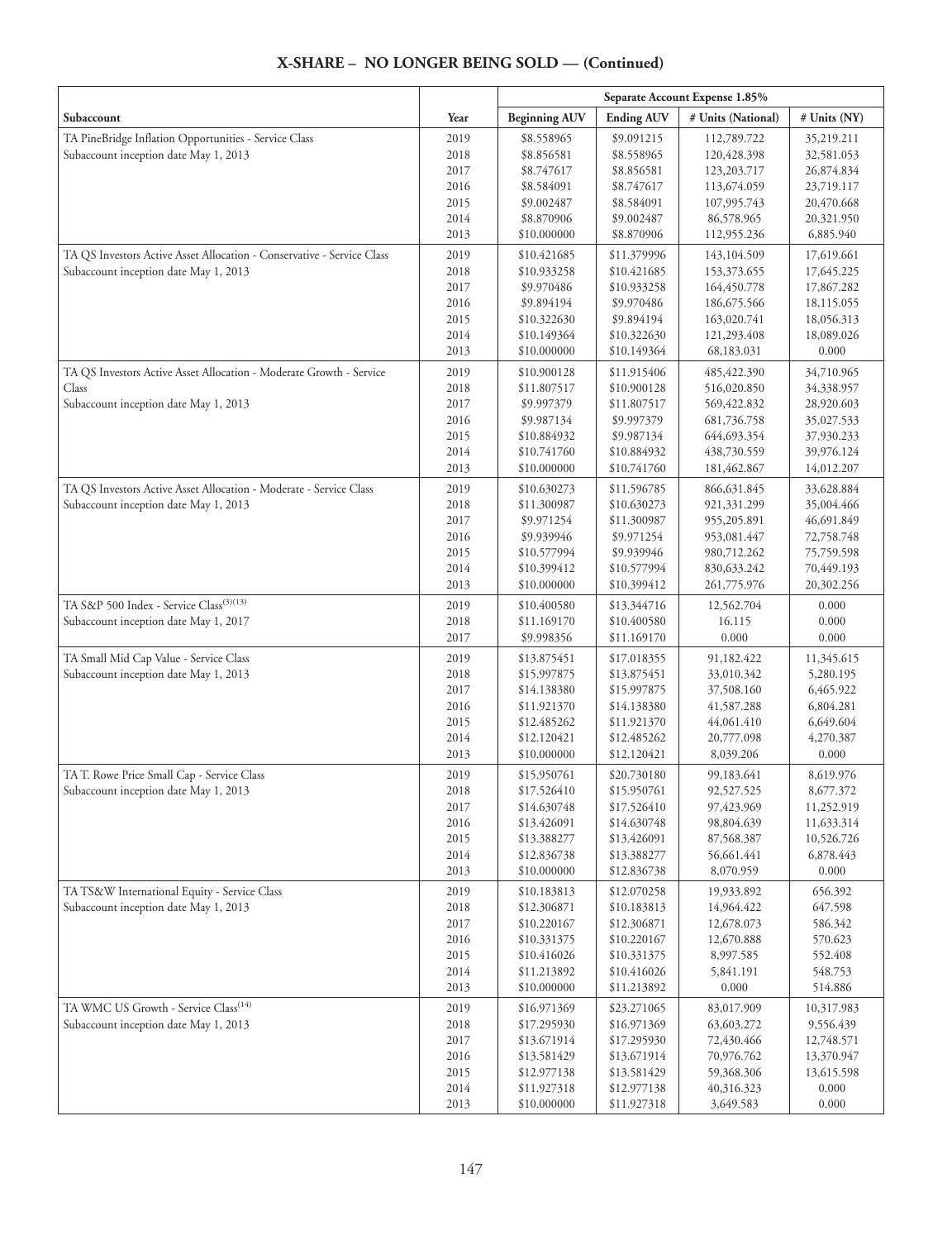|                                                                               |              | Separate Account Expense 1.50% |                            |                         |                        |
|-------------------------------------------------------------------------------|--------------|--------------------------------|----------------------------|-------------------------|------------------------|
| Subaccount                                                                    | Year         | <b>Beginning AUV</b>           | <b>Ending AUV</b>          | # Units (National)      | # Units (NY)           |
| AB Balanced Wealth Strategy Portfolio - Class B <sup>(2)</sup>                | 2019         | \$12.091836                    | \$14.051949                | 25,630.985              | 0.000                  |
| Subaccount inception date May 1, 2013                                         | 2018         | \$13.142791                    | \$12.091836                | 8,661.381               | 521.013                |
|                                                                               | 2017         | \$11.561320                    | \$13.142791                | 3,093.602               | 3,680.711              |
|                                                                               | 2016         | \$11.258732                    | \$11.561320                | 3,173.549               | 0.000                  |
|                                                                               | 2015         | \$11.305513                    | \$11.258732                | 3,854.136               | 0.000                  |
|                                                                               | 2014         | \$10.736082                    | \$11.305513                | 5,712.878               | 0.000                  |
|                                                                               | 2013         | \$10.000000                    | \$10.736082                | 2,961.832               | 0.000                  |
| AB Growth and Income Portfolio - Class B                                      | 2019         | \$15.306681                    | \$18.639081                | 14,228.254              | 0.000                  |
| Subaccount inception date May 1, 2013                                         | 2018         | \$16.503992                    | \$15.306681                | 12,809.853              | 0.000                  |
|                                                                               | 2017         | \$14.125713                    | \$16.503992                | 13,184.772              | 0.000                  |
|                                                                               | 2016         | \$12.909472                    | \$14.125713                | 13,222.252              | 0.000                  |
|                                                                               | 2015         | \$12.920273                    | \$12.909472                | 11,596.999              | 0.000                  |
|                                                                               | 2014         | \$12.000655                    | \$12.920273                | 7,292.741               | 0.000                  |
|                                                                               | 2013         | \$10.000000                    | \$12.000655                | 5,060.065               | 0.000                  |
| American Funds - Asset Allocation Fund <sup>SM</sup> - Class 2 <sup>(1)</sup> | 2019         | \$13.250286                    | \$15.777009                | 37,440.655              | 14,997.727             |
| Subaccount inception date May 1, 2013                                         | 2018         | \$14.143600                    | \$13.250286                | 34,445.996              | 12,229.350             |
|                                                                               | 2017         | \$12.388916                    | \$14.143600                | 34,010.840              | 6,815.823              |
|                                                                               | 2016         | \$11.528463                    | \$12.388916                | 39,097.399              | 0.000                  |
|                                                                               | 2015         | \$11.575911                    | \$11.528463                | 42,887.643              | 0.000                  |
|                                                                               | 2014         | \$11.182807                    | \$11.575911                | 27,674.658              | 0.000                  |
|                                                                               | 2013         | \$10.000000                    | \$11.182807                | 5,460.791               | 0.000                  |
| American Funds - Bond Fund <sup>SM</sup> - Class 2 <sup>(1)</sup>             | 2019         | \$9.786010                     | \$10.510874                | 206,180.801             | 5,416.468              |
| Subaccount inception date May 1, 2013                                         | 2018         | \$10.036296                    | \$9.786010                 | 237,841.097             | 15,342.513             |
|                                                                               | 2017         | \$9.856862                     | \$10.036296                | 238,908.838             | 15,524.294             |
|                                                                               | 2016         | \$9.748383                     | \$9.856862                 | 227,990.382             | 9,326.981              |
|                                                                               | 2015         | \$9.898318                     | \$9.748383                 | 173,890.808             | 9,318.354              |
|                                                                               | 2014         | \$9.572853                     | \$9.898318                 | 144,000.792             | 5,769.458              |
|                                                                               | 2013         | \$10.000000                    | \$9.572853                 | 20,894.979              | 4,937.603              |
| American Funds - Growth Fund <sup>SM</sup> - Class 2 <sup>(1)</sup>           | 2019         | \$17.543097                    | \$22.532546                | 56,848.387              | 14,835.379             |
| Subaccount inception date May 1, 2013                                         | 2018         | \$17.907870                    | \$17.543097                | 60,208.470              | 6,468.324              |
|                                                                               | 2017         | \$14.211415                    | \$17.907870                | 54,336.456              | 6,905.184              |
|                                                                               | 2016         | \$13.214983                    | \$14.211415                | 21,217.469              | 7,052.161              |
|                                                                               | 2015         | \$12.591497                    | \$13.214983                | 19,646.958              | 2,808.820              |
|                                                                               | 2014         | \$11.814889                    | \$12.591497                | 16,705.093              | 2,911.497              |
|                                                                               | 2013         | \$10.000000                    | \$11.814889                | 5,605.280               | 2,109.894              |
| American Funds - Growth-Income Fund <sup>SM</sup> - Class 2 <sup>(1)</sup>    | 2019         | \$16.385114                    | \$20.298990                | 83, 141. 423            | 19,318.673             |
| Subaccount inception date May 1, 2013                                         | 2018         | \$16.988003                    | \$16.385114                | 73,024.892              | 7,301.310              |
|                                                                               | 2017         | \$14.132425                    | \$16.988003                | 64,962.235              | 10,348.269             |
|                                                                               | 2016         | \$12.901927                    | \$14.132425                | 47,054.070              | 10,603.031             |
|                                                                               | 2015         | \$12.947953                    | \$12.901927                | 53,371.657              | 6,533.750              |
|                                                                               | 2014<br>2013 | \$11.915942<br>\$10.000000     | \$12.947953<br>\$11.915942 | 25,761.866<br>2,342.830 | 3,655.888<br>1,063.820 |
| American Funds - International Fund <sup>SM</sup> - Class 2 <sup>(1)</sup>    | 2019         | \$11.352381                    | \$13.701222                | 45,565.122              | 1,324.973              |
| Subaccount inception date May 1, 2013                                         | 2018         | \$13.307525                    | \$11.352381                | 37,807.979              | 2,168.816              |
|                                                                               | 2017         | \$10.252663                    | \$13.307525                | 39,335.395              | 8,385.552              |
|                                                                               | 2016         | \$10.082239                    | \$10.252663                | 28,857.342              | 2,999.251              |
|                                                                               | 2015         | \$10.752102                    | \$10.082239                | 37,311.146              | 2,783.824              |
|                                                                               | 2014         | \$11.245813                    | \$10.752102                | 13,850.687              | 2,593.533              |
|                                                                               | 2013         | \$10.000000                    | \$11.245813                | 4,393.718               | 1,087.418              |
| Fidelity <sup>®</sup> VIP Balanced Portfolio - Service Class 2                | 2019         | \$13.488186                    | \$16.491649                | 41,666.095              | 1,638.392              |
| Subaccount inception date May 1, 2013                                         | 2018         | \$14.329580                    | \$13.488186                | 40,059.287              | 1,432.214              |
|                                                                               | 2017         | \$12.526690                    | \$14.329580                | 38,107.213              | 1,432.321              |
|                                                                               | 2016         | \$11.885961                    | \$12.526690                | 36,287.441              | 1,432.437              |
|                                                                               | 2015         | \$12.022287                    | \$11.885961                | 38,368.522              | 1,432.564              |
|                                                                               | 2014         | \$11.092651                    | \$12.022287                | 27,202.761              | 0.000                  |
|                                                                               | 2013         | \$10.000000                    | \$11.092651                | 787.780                 | 0.000                  |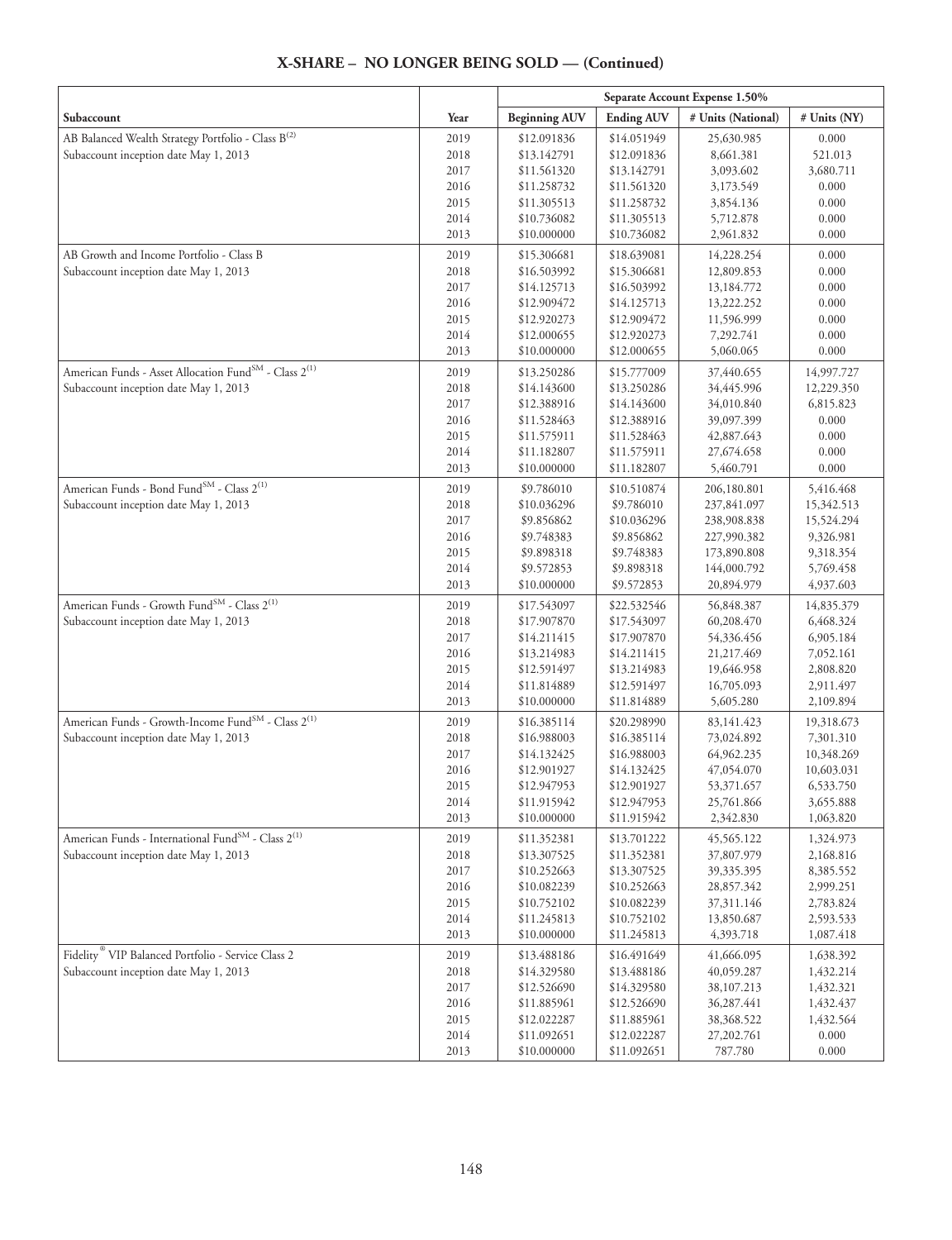|                                                                               |              | Separate Account Expense 1.50% |                            |                      |                |
|-------------------------------------------------------------------------------|--------------|--------------------------------|----------------------------|----------------------|----------------|
| Subaccount                                                                    | Year         | <b>Beginning AUV</b>           | <b>Ending AUV</b>          | # Units (National)   | # Units (NY)   |
| Fidelity <sup>®</sup> VIP Contrafund <sup>®</sup> Portfolio - Service Class 2 | 2019         | \$15.188466                    | \$19.641824                | 137,603.515          | 27,412.331     |
| Subaccount inception date May 1, 2013                                         | 2018         | \$16.516035                    | \$15.188466                | 133,084.497          | 2,881.792      |
|                                                                               | 2017         | \$13.788364                    | \$16.516035                | 93,246.998           | 1,297.925      |
|                                                                               | 2016         | \$12.991871                    | \$13.788364                | 59,810.170           | 1,298.030      |
|                                                                               | 2015         | \$13.133689                    | \$12.991871                | 70,207.323           | 1,298.145      |
|                                                                               | 2014         | \$11.940572                    | \$13.133689                | 40,929.381           | 0.000          |
|                                                                               | 2013         | \$10.000000                    | \$11.940572                | 2,648.529            | 0.000          |
| Fidelity <sup>®</sup> VIP Mid Cap Portfolio - Service Class 2                 | 2019         | \$13.751449                    | \$16.685794                | 43,314.260           | 5,262.524      |
| Subaccount inception date May 1, 2013                                         | 2018         | \$16.380325                    | \$13.751449                | 44,067.918           | 5,369.123      |
|                                                                               | 2017         | \$13.794257                    | \$16.380325                | 46,315.041           | 5,501.256      |
|                                                                               | 2016         | \$12.510483                    | \$13.794257                | 31,514.374           | 5,721.750      |
|                                                                               | 2015         | \$12.909861                    | \$12.510483                | 27,524.821           | 1,297.454      |
|                                                                               | 2014         | \$12.359513                    | \$12.909862                | 17,024.895           | 0.000          |
|                                                                               | 2013         | \$10.000000                    | \$12.359513                | 6,157.133            | 0.000          |
| Fidelity <sup>®</sup> VIP Value Strategies Portfolio - Service Class 2        | 2019         | \$12.051028                    | \$15.919693                | 37,163.543           | 2,730.398      |
| Subaccount inception date May 1, 2013                                         | 2018         | \$14.829096                    | \$12.051028                | 21,570.485           | 2,730.600      |
|                                                                               | 2017         | \$12.640148                    | \$14.829096                | 30,678.264           | 2,730.803      |
|                                                                               | 2016         | \$11.741933                    | \$12.640148                | 20,872.593           | 2,731.025      |
|                                                                               | 2015         | \$12.312232                    | \$11.741933                | 7,672.671            | 2,731.268      |
|                                                                               | 2014<br>2013 | \$11.734088                    | \$12.312232                | 2,322.768<br>329.048 | 0.000          |
|                                                                               |              | \$10.000000                    | \$11.734088                |                      | 0.000          |
| State Street Total Return V.I.S. Fund - Class 3 <sup>(2)</sup>                | 2019         | \$11.606128                    | \$13.186905                | 4,435.545            | 0.000          |
| Subaccount inception date May 1, 2013                                         | 2018         | \$12.641636                    | \$11.606128                | 3,015.191            | 0.000          |
|                                                                               | 2017         | \$11.154969                    | \$12.641636                | 1,730.254            | 0.000          |
|                                                                               | 2016         | \$10.695419                    | \$11.154969                | 1,742.727            | 0.000<br>0.000 |
|                                                                               | 2015<br>2014 | \$11.026900<br>\$10.674440     | \$10.695419<br>\$11.026900 | 8,158.155<br>0.000   | 0.000          |
|                                                                               | 2013         | \$10.000000                    | \$10.674440                | 0.000                | 0.000          |
|                                                                               |              |                                |                            |                      |                |
| TA 60/40 Allocation - Service Class<br>Subaccount inception date May 1, 2018  | 2019<br>2018 | \$9.551691<br>\$9.989248       | \$11.303756<br>\$9.551691  | 0.000<br>0.000       | 0.000<br>0.000 |
| TA Aegon High Yield Bond - Service Class                                      | 2019         | \$11.042623                    | \$12.398207                | 371,815.304          | 3,961.250      |
| Subaccount inception date May 1, 2013                                         | 2018         | \$11.522555                    | \$11.042623                | 389,597.441          | 949.330        |
|                                                                               | 2017         | \$10.909402                    | \$11.522555                | 431,693.686          | 79.698         |
|                                                                               | 2016         | \$9.629248                     | \$10.909402                | 420,200.431          | 232.717        |
|                                                                               | 2015         | \$10.213968                    | \$9.629248                 | 424,777.954          | 0.000          |
|                                                                               | 2014         | \$10.007569                    | \$10.213968                | 359,921.125          | 0.000          |
|                                                                               | 2013         | \$10.000000                    | \$10.007569                | 159,376.034          | 0.000          |
| TA Aegon U.S. Government Securities - Service Class                           | 2019         | \$9.465640                     | \$9.916710                 | 140,123.610          | 3,009.782      |
| Subaccount inception date May 1, 2013                                         | 2018         | \$9.608183                     | \$9.465640                 | 122,609.345          | 6,206.619      |
|                                                                               | 2017         | \$9.528141                     | \$9.608183                 | 117,188.042          | 3,473.520      |
|                                                                               | 2016         | \$9.658209                     | \$9.528141                 | 119,606.397          | 31,106.091     |
|                                                                               | 2015         | \$9.821416                     | \$9.658209                 | 132,788.810          | 175,241.105    |
|                                                                               | 2014         | \$9.547700                     | \$9.821416                 | 97,541.816           | 556.768        |
|                                                                               | 2013         | \$10.000000                    | \$9.547700                 | 64,588.028           | 0.000          |
| PAM TA Aegon U.S. Government Securities - Service Class                       | 2019         | \$9.465640                     | \$9.916710                 | 0.000                | 0.000          |
| Subaccount inception date May 1, 2013                                         | 2018         | \$9.608183                     | \$9.465640                 | 0.000                | 0.000          |
|                                                                               | 2017         | \$9.528141                     | \$9.608183                 | 0.000                | 0.000          |
|                                                                               | 2016         | \$9.658209                     | \$9.528141                 | 0.000                | 0.000          |
|                                                                               | 2015         | \$9.821416                     | \$9.658209                 | 0.000                | 0.000          |
|                                                                               | 2014         | \$9.547700                     | \$9.821416                 | 0.000                | 0.000          |
|                                                                               | 2013         | \$10.000000                    | \$9.547700                 | 0.000                | 0.000          |
| TA American Funds Managed Risk - Balanced - Service Class                     | 2019         | \$10.458472                    | \$12.137363                | 395,874.109          | 50,340.535     |
| Subaccount inception date May 1, 2015                                         | 2018         | \$11.273779                    | \$10.458472                | 407,048.726          | 53,818.759     |
|                                                                               | 2017         | \$9.983636                     | \$11.273779                | 381,265.229          | 57,359.617     |
|                                                                               | 2016         | \$9.523565                     | \$9.983636                 | 294,753.096          | 19,169.112     |
|                                                                               | 2015         | \$9.999589                     | \$9.523565                 | 154,755.213          | 0.000          |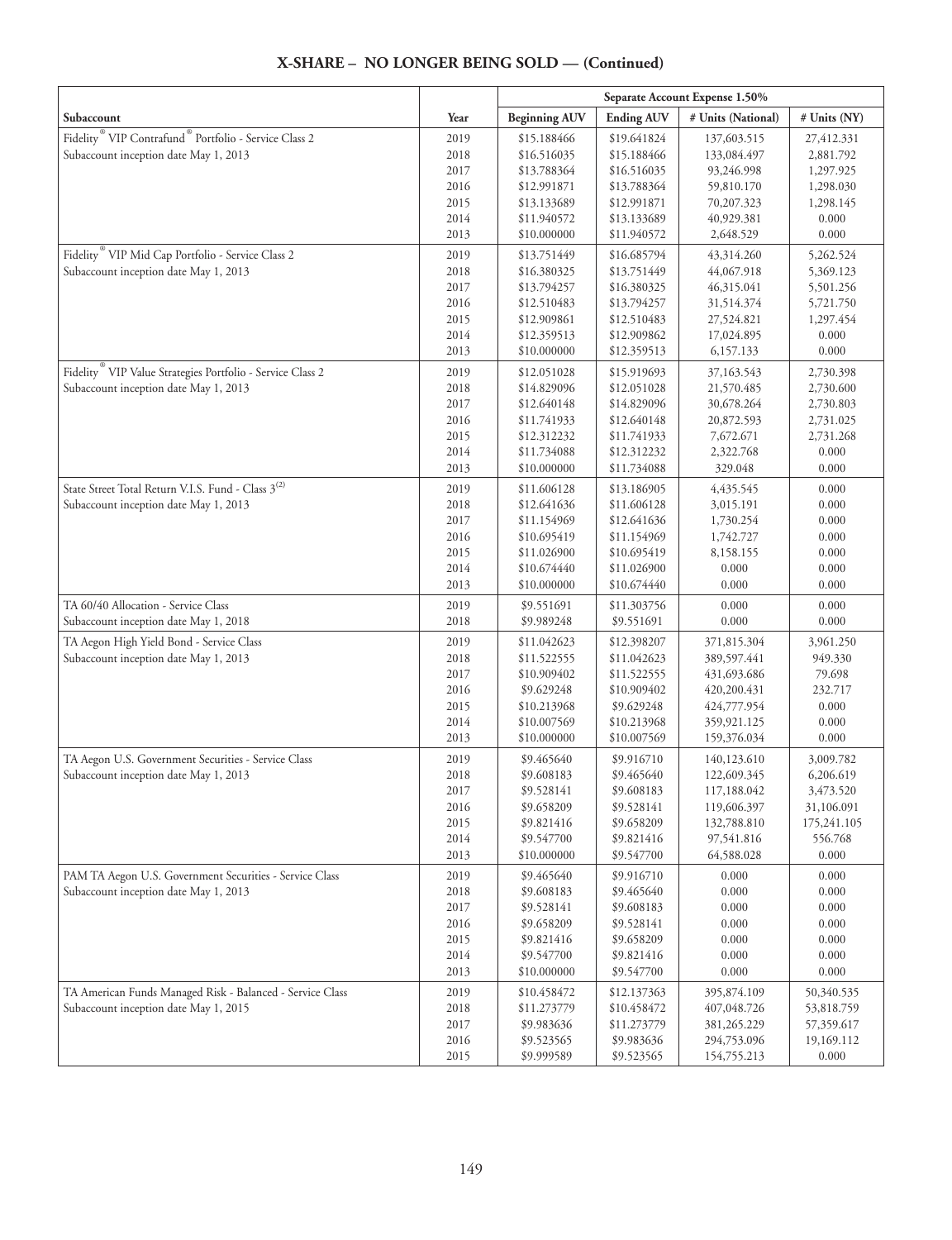|                                                              |              | Separate Account Expense 1.50% |                            |                            |                          |
|--------------------------------------------------------------|--------------|--------------------------------|----------------------------|----------------------------|--------------------------|
| Subaccount                                                   | Year         | <b>Beginning AUV</b>           | <b>Ending AUV</b>          | # Units (National)         | # Units (NY)             |
| TA Barrow Hanley Dividend Focused - Service Class            | 2019         | \$13.618732                    | \$16.578603                | 42,679.453                 | 3,411.390                |
| Subaccount inception date May 1, 2013                        | 2018         | \$15.655273                    | \$13.618732                | 36,898.980                 | 2,990.860                |
|                                                              | 2017         | \$13.684145                    | \$15.655273                | 41,611.943                 | 2,911.231                |
|                                                              | 2016         | \$12,121779                    | \$13.684145                | 28,400.164                 | 2,923.173                |
|                                                              | 2015         | \$12.795301                    | \$12.121779                | 17,505.163                 | 3,037.201                |
|                                                              | 2014         | \$11.603659                    | \$12.795301                | 26,922.556                 | 0.000                    |
|                                                              | 2013         | \$10.000000                    | \$11.603659                | 1,618.992                  | 0.000                    |
| TA BlackRock Global Real Estate Securities - Service Class   | 2019         | \$9.559871                     | \$11.761133                | 28,924.423                 | 3,139.797                |
| Subaccount inception date May 1, 2013                        | 2018         | \$10.822763                    | \$9.559871                 | 21,511.326                 | 2,992.100                |
|                                                              | 2017         | \$9.895937                     | \$10.822763                | 44,072.056                 | 4,956.654                |
|                                                              | 2016         | \$10.003181                    | \$9.895937                 | 45,051.426                 | 4,773.092                |
|                                                              | 2015         | \$10.243698                    | \$10.003181                | 37,615.367                 | 2,628.568                |
|                                                              | 2014         | \$9.178335                     | \$10.243698                | 12,732.147                 | 1,651.335                |
|                                                              | 2013         | \$10.000000                    | \$9.178335                 | 2,807.881                  | 0.000                    |
| TA BlackRock Government Money Market - Service Class         | 2019         | \$9.264106                     | \$9.282960                 | 388,180.208                | 3,554.013                |
| Subaccount inception date May 1, 2013                        | 2018         | \$9.326616                     | \$9.264106                 | 319,762.042                | 47,201.636               |
|                                                              | 2017         | \$9.466711                     | \$9.326616                 | 371,678.899                | 11,458.893               |
|                                                              | 2016         | \$9.608897                     | \$9.466711                 | 439,922.723                | 11,479.840               |
|                                                              | 2015         | \$9.753638                     | \$9.608897                 | 280,150.191                | 14,445.096               |
|                                                              | 2014         | \$9.900559                     | \$9.753638                 | 225,841.736                | 47,232.910               |
|                                                              | 2013         | \$10.000000                    | \$9.900559                 | 165,630.010                | 5,372.471                |
| TA BlackRock iShares Edge 40- Service Class <sup>(4)</sup>   | 2019         | \$10.540398                    | \$11.951619                | 127,889.864                | 1,077.401                |
| Subaccount inception date May 1, 2013                        | 2018         | \$11.196336                    | \$10.540398                | 159,894.351                | 4,932.164                |
|                                                              | 2017         | \$10.377187                    | \$11.196336                | 170,274.903                | 1,103.337                |
|                                                              | 2016         | \$10.328089                    | \$10.377187                | 164,638.220                | 1,699.395                |
|                                                              | 2015         | \$10.528328                    | \$10.328089                | 150,120.668                | 1,713.314                |
|                                                              | 2014         | \$10.144110                    | \$10.528328                | 77,646.183                 | 1,139.108                |
|                                                              | 2013         | \$10.000000                    | \$10.144110                | 43,283.804                 | 0.000                    |
| TA BlackRock iShares Edge 50 - Service Class <sup>(5)</sup>  | 2019         | \$10.823311                    | \$12.371941                | 83,931.233                 | 477.870                  |
| Subaccount inception date March 21, 2016                     | 2018         | \$11.283871                    | \$10.823311                | 62,022.899                 | 0.000                    |
|                                                              | 2017         | \$10.149951                    | \$11.283871                | 32,420.703                 | 0.000                    |
|                                                              | 2016         | \$9.998771                     | \$10.149951                | 21,045.597                 | 0.000                    |
| TA BlackRock iShares Edge 75 - Service Class <sup>(6)</sup>  | 2019         | \$11.240798                    | \$13.318919                | 58,015.512                 | 893.245                  |
| Subaccount inception date March 21, 2016                     | 2018         | \$11.875999                    | \$11.240798                | 18,688.422                 | 0.000                    |
|                                                              | 2017         | \$10.219150                    | \$11.875999                | 1,240.431                  | 0.000                    |
|                                                              | 2016         | \$9.998771                     | \$10.219150                | 789.832                    | 0.000                    |
| TA BlackRock iShares Edge 100 - Service Class <sup>(7)</sup> | 2019         | \$11.849103                    | \$14.541701                | 6,236.814                  | 0.000                    |
| Subaccount inception date March 21, 2016                     | 2018         | \$12.705812                    | \$11.849103                | 2,247.651                  | 0.000                    |
|                                                              | 2017         | \$10.466249                    | \$12.705812                | 2,132.642                  | 0.000                    |
|                                                              | 2016         | \$9.998771                     | \$10.466249                | 0.000                      | 0.000                    |
| TA BlackRock Tactical Allocation - Service Class             | 2019         | \$11.516527                    | \$13.279432                | 703,085.848                | 28,427.401               |
| Subaccount inception date May 1, 2013                        | 2018         | \$12.231430                    | \$11.516527                | 833,298.054                | 28,934.300               |
|                                                              | 2017         | \$11.117111                    | \$12.231430                | 871,291.431                | 29,086.178               |
|                                                              | 2016         | \$10.756731                    | \$11.117111                | 896, 637. 676              | 32,393.126               |
|                                                              | 2015         | \$10.932929                    | \$10.756731                | 791,918.911                | 30,150.214               |
|                                                              | 2014<br>2013 | \$10.562653<br>\$10.000000     | \$10.932929<br>\$10.562653 | 575,485.283<br>182,959.852 | 38,773.744<br>20,631.907 |
|                                                              |              |                                |                            |                            |                          |
| TA International Growth - Service Class <sup>(8)</sup>       | 2019         | \$10.112556                    | \$12.691851                | 32,219.004                 | 2,903.851                |
| Subaccount inception date May 1, 2013                        | 2018         | \$12.512353                    | \$10.112556                | 41,396.599                 | 2,576.352                |
|                                                              | 2017         | \$10.001895                    | \$12.512353                | 35,619.694                 | 2,427.929                |
|                                                              | 2016<br>2015 | \$10.166224<br>\$10.344990     | \$10.001895<br>\$10.166224 | 27,792.406                 | 2,544.300<br>2,289.919   |
|                                                              | 2014         | \$11.102015                    | \$10.344990                | 19,272.819<br>14,411.718   | 0.000                    |
|                                                              | 2013         | \$10.000000                    | \$11.102015                | 902.411                    | 0.000                    |
|                                                              |              |                                |                            |                            |                          |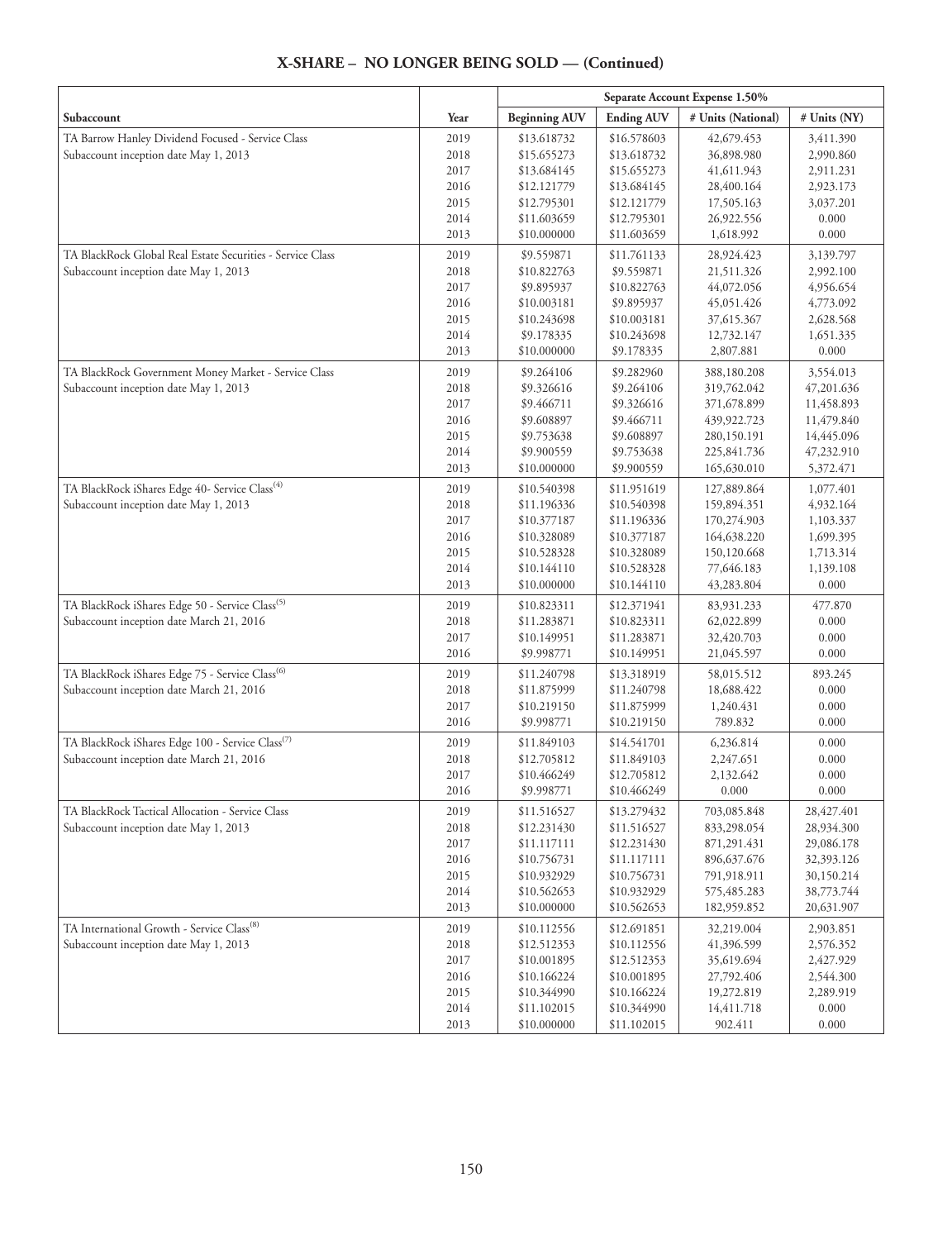|                                                                |              | Separate Account Expense 1.50% |                            |                            |                         |
|----------------------------------------------------------------|--------------|--------------------------------|----------------------------|----------------------------|-------------------------|
| Subaccount                                                     | Year         | <b>Beginning AUV</b>           | <b>Ending AUV</b>          | # Units (National)         | # Units (NY)            |
| TA Janus Balanced - Service Class                              | 2019         | \$13.342590                    | \$16.005890                | 795,115.757                | 138,011.222             |
| Subaccount inception date May 1, 2013                          | 2018         | \$13.554207                    | \$13.342590                | 793,210.215                | 126,868.705             |
|                                                                | 2017         | \$11.786229                    | \$13.554207                | 609,016.808                | 147,879.806             |
|                                                                | 2016         | \$11.490564                    | \$11.786229                | 564,688.514                | 124,834.748             |
|                                                                | 2015         | \$11.650000                    | \$11.490564                | 549,245.018                | 67,018.505              |
|                                                                | 2014         | \$10.967341                    | \$11.650000                | 293,151.516                | 7,893.999               |
|                                                                | 2013         | \$10.000000                    | \$10.967341                | 136,034.029                | 0.000                   |
| TA Janus Mid-Cap Growth - Service Class                        | 2019         | \$13.375818                    | \$17.963577                | 49,142.391                 | 796.664                 |
| Subaccount inception date May 1, 2013                          | 2018         | \$13.779967                    | \$13.375818                | 19,463.535                 | 874,493                 |
|                                                                | 2017         | \$10.865180                    | \$13.779967                | 16,661.669                 | 896.758                 |
|                                                                | 2016         | \$11.288974                    | \$10.865180                | 7,348.457                  | 919.705                 |
|                                                                | 2015         | \$12.096220                    | \$11.288974                | 3,851.557                  | 0.000                   |
|                                                                | 2014         | \$12.311215                    | \$12.096220                | 1,233.186                  | 0.000                   |
|                                                                | 2013         | \$10.000000                    | \$12.311215                | 2,596.771                  | 0.000                   |
| TA JPMorgan Asset Allocation - Conservative - Service Class    | 2019         | \$10.894537                    | \$12.186495                | 554,454.666                | 11,324.373              |
| Subaccount inception date May 1, 2013                          | 2018         | \$11.554742                    | \$10.894537                | 577,365.333                | 14,733.341              |
|                                                                | 2017         | \$10.419628                    | \$11.554742                | 510,701.495                | 10,746.585              |
|                                                                | 2016         | \$10.140218                    | \$10.419628                | 274,089.829                | 6,444.371               |
|                                                                | 2015         | \$10.519054                    | \$10.140218                | 298,760.640                | 6,446.225               |
|                                                                | 2014         | \$10.473903                    | \$10.519054                | 221,121.841                | 0.000                   |
|                                                                | 2013         | \$10.000000                    | \$10.473903                | 114,533.582                | 0.000                   |
| TA JPMorgan Asset Allocation - Growth - Service Class          | 2019         | \$12.596995                    | \$15.618803                | 13,882.080                 | 1,650.515               |
| Subaccount inception date May 1, 2013                          | 2018         | \$14.321488                    | \$12.596995                | 17,711.932                 | 1,784.451               |
|                                                                | 2017<br>2016 | \$11.688562                    | \$14.321488                | 17,580.110                 | 2,045.456               |
|                                                                | 2015         | \$11.212077<br>\$11.627700     | \$11.688562<br>\$11.212077 | 12,850.680<br>13,999.512   | 2,222.094<br>2,354.765  |
|                                                                | 2014         | \$11.522602                    | \$11.627700                | 8,897.914                  | 2,548.395               |
|                                                                | 2013         | \$10.000000                    | \$11.522602                | 5,858.719                  | 0.000                   |
| TA JPMorgan Asset Allocation - Moderate Growth - Service Class | 2019         | \$12.057698                    | \$14.228679                | 750,824.394                | 85,894.947              |
| Subaccount inception date May 1, 2013                          | 2018         | \$13.207882                    | \$12.057698                | 839,321.800                | 89,857.156              |
|                                                                | 2017         | \$11.219717                    | \$13.207882                | 848, 455.881               | 47,629.013              |
|                                                                | 2016         | \$10.718558                    | \$11.219717                | 734,739.428                | 35,200.153              |
|                                                                | 2015         | \$11.161786                    | \$10.718558                | 663, 103. 276              | 47,077.128              |
|                                                                | 2014         | \$11.059804                    | \$11,161786                | 473,947.903                | 21,954.236              |
|                                                                | 2013         | \$10.000000                    | \$11.059804                | 175,051.481                | 3,902.179               |
| TA JPMorgan Asset Allocation - Moderate - Service Class        | 2019         | \$11.467421                    | \$13.124268                | 1,678,116.959              | 24,139.907              |
| Subaccount inception date May 1, 2013                          | 2018         | \$12.299669                    | \$11.467421                | 1,755,365.927              | 25,325.776              |
|                                                                | 2017         | \$10.751867                    | \$12.299669                | 1,738,123.588              | 26,381.264              |
|                                                                | 2016         | \$10.368927                    | \$10.751867                | 1,753,022.352              | 27,975.783              |
|                                                                | 2015         | \$10.792938                    | \$10.368927                | 1,750,782.475              | 28,690.952              |
|                                                                | 2014         | \$10.677437                    | \$10.792938                | 1,553,880.178              | 29,312.407              |
|                                                                | 2013         | \$10.000000                    | \$10.677437                | 580,743.752                | 15,506.739              |
| TA JPMorgan Core Bond - Service Class                          | 2019         | \$9.905232                     | \$10.563219<br>\$9.905232  | 201,287.526                | 8,653.018               |
| Subaccount inception date May 1, 2013                          | 2018<br>2017 | \$10.064979<br>\$9.878813      | \$10.064979                | 190,603.370<br>168,874.265 | 12,638.754<br>8,634.775 |
|                                                                | 2016         | \$9.825274                     | \$9.878813                 | 185,331.545                | 10,658.494              |
|                                                                | 2015         | \$9.940491                     | \$9.825274                 | 107,436.937                | 8,927.230               |
|                                                                | 2014         | \$9.600889                     | \$9.940491                 | 76,749.293                 | 4,244.782               |
|                                                                | 2013         | \$10.000000                    | \$9.600889                 | 27,513.051                 | 262.195                 |
| TA JPMorgan Enhanced Index - Service Class                     | 2019         | \$15.578583                    | \$20.056322                | 25,850.524                 | 2,379.955               |
| Subaccount inception date May 1, 2013                          | 2018         | \$16.869122                    | \$15.578583                | 27,847.775                 | 690.604                 |
|                                                                | 2017         | \$14.172754                    | \$16.869122                | 40,778.028                 | 708.188                 |
|                                                                | 2016         | \$12.946539                    | \$14.172754                | 25,731.864                 | 726.310                 |
|                                                                | 2015         | \$13.188990                    | \$12.946539                | 8,182.746                  | 0.000                   |
|                                                                | 2014         | \$11.747303                    | \$13.188990                | 2,074.721                  | 0.000                   |
|                                                                | 2013         | \$10.000000                    | \$11.747303                | 0.000                      | 0.000                   |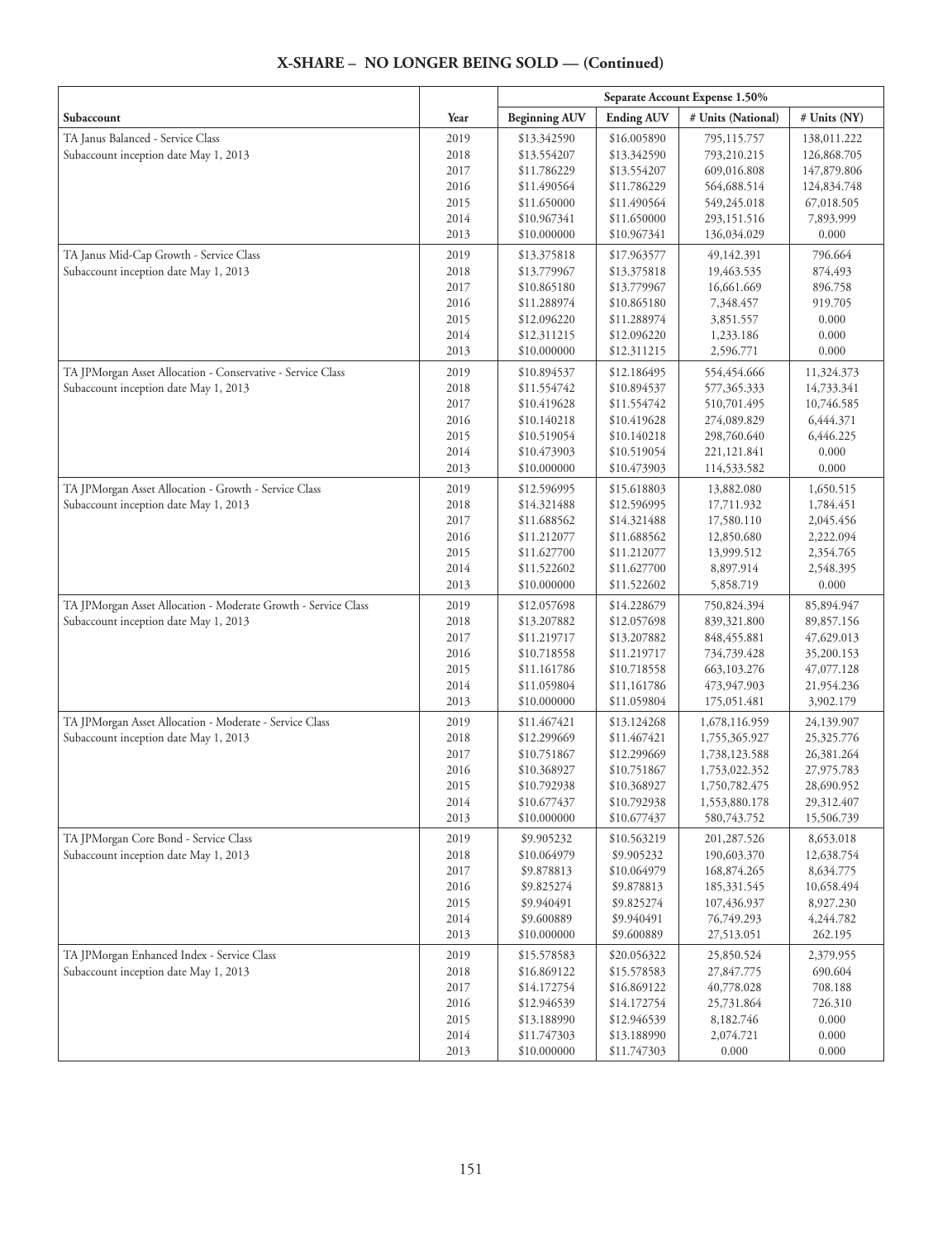|                                                             |              | Separate Account Expense 1.50% |                            |                                |                            |
|-------------------------------------------------------------|--------------|--------------------------------|----------------------------|--------------------------------|----------------------------|
| Subaccount                                                  | Year         | <b>Beginning AUV</b>           | <b>Ending AUV</b>          | # Units (National)             | # Units (NY)               |
| TA JPMorgan International Moderate Growth - Service Class   | 2019         | \$10.312182                    | \$11.947448                | 405,952.607                    | 32,085.768                 |
| Subaccount inception date May 1, 2013                       | 2018         | \$11.884454                    | \$10.312182                | 416, 424. 379                  | 33,581.250                 |
|                                                             | 2017         | \$9.931274                     | \$11.884454                | 389,043.335                    | 34,206.179                 |
|                                                             | 2016         | \$9.973576                     | \$9.931274                 | 381,742.680                    | 31,909.961                 |
|                                                             | 2015         | \$10.318920                    | \$9.973576                 | 381,359.339                    | 36,002.009                 |
|                                                             | 2014         | \$10.558141                    | \$10.318920                | 221,985.373                    | 17,780.847                 |
|                                                             | 2013         | \$10.000000                    | \$10.558141                | 98,470.425                     | 3,107.740                  |
| TA JPMorgan Mid Cap Value - Service Class                   | 2019         | \$13.700078                    | \$17.004433                | 65,072.853                     | 1,050.105                  |
| Subaccount inception date May 1, 2013                       | 2018         | \$15.822051                    | \$13.700078                | 47,760.143                     | 1,036.612                  |
|                                                             | 2017         | \$14.189258                    | \$15.822051                | 52,457.626                     | 2,363.501                  |
|                                                             | 2016         | \$12.603680                    | \$14.189258                | 46,504.640                     | 2,372.616                  |
|                                                             | 2015         | \$13.181537                    | \$12.603680                | 27,815.391                     | 2,318.462                  |
|                                                             | 2014         | \$11.636728                    | \$13.181537                | 20,951.676                     | 2,384.885                  |
|                                                             | 2013         | \$10.000000                    | \$11.636728                | 2,471.024                      | 1,069.548                  |
| TA JPMorgan Tactical Allocation - Service Class             | 2019         | \$10.839008                    | \$11.949729                | 593,992.048                    | 82,802.457                 |
| Subaccount inception date May 1, 2013                       | 2018         | \$11.365915                    | \$10.839008                | 634,847.724                    | 87,776.340                 |
|                                                             | 2017         | \$10.632847                    | \$11.365915                | 715,327.131                    | 83,382.788                 |
|                                                             | 2016         | \$10.358900                    | \$10.632847                | 671,159.966                    | 84,776.266                 |
|                                                             | 2015         | \$10.557858                    | \$10.358900                | 551,226.440                    | 79,092.881                 |
|                                                             | 2014         | \$10.084125<br>\$10.000000     | \$10.557858                | 297,449.461                    | 51,744.671                 |
|                                                             | 2013         |                                | \$10.084125                | 152,872.006                    | 6,663.723                  |
| TA Legg Mason Dynamic Allocation - Balanced - Service Class | 2019         | \$10.761862                    | \$12.304477                | 705,884.188                    | 27,510.248                 |
| Subaccount inception date May 1, 2013                       | 2018         | \$11.299974                    | \$10.761862                | 803,628.509                    | 27,970.489                 |
|                                                             | 2017         | \$10.383466                    | \$11.299974                | 952,440.034                    | 28,509.324                 |
|                                                             | 2016         | \$10.611010                    | \$10.383466                | 945,729.337                    | 68,998.581                 |
|                                                             | 2015         | \$10.999811                    | \$10.611010                | 873,993.923                    | 69,468.896<br>61,442.162   |
|                                                             | 2014<br>2013 | \$10.292971<br>\$10.000000     | \$10.999811<br>\$10.292971 | 533,914.082<br>262,180.810     | 1,312.603                  |
|                                                             |              |                                |                            |                                |                            |
| TA Legg Mason Dynamic Allocation - Growth - Service Class   | 2019         | \$11.145997                    | \$12.827766                | 373,863.638                    | 39,920.090                 |
| Subaccount inception date May 1, 2013                       | 2018         | \$11.877428                    | \$11.145997                | 417,954.468                    | 41,984.283                 |
|                                                             | 2017<br>2016 | \$10.649820<br>\$10.918254     | \$11.877428<br>\$10.649820 | 477,235.037<br>579,628.401     | 43,285.011<br>42, 457.527  |
|                                                             | 2015         | \$11.420103                    | \$10.918254                | 546,489.290                    | 42,866.914                 |
|                                                             | 2014         | \$10.716280                    | \$11.420103                | 251,893.282                    | 15,107.729                 |
|                                                             | 2013         | \$10.000000                    | \$10.716280                | 68,616.863                     | 0.000                      |
| TA Levin Large Cap Value - Service Class                    | 2019         | \$8.955738                     | \$10.322009                | 5,002.252                      | 319.971                    |
| Subaccount inception date May 1, 2018                       | 2018         | \$9.969768                     | \$8.955738                 | 2,846.832                      | 0.000                      |
|                                                             |              |                                |                            |                                |                            |
| TA Madison Diversified Income - Service Class               | 2019         | \$11.663820                    | \$13.207033                | 21,968.099                     | 20,890.484                 |
| Subaccount inception date June 1, 2017                      | 2018<br>2017 | \$11.930999<br>\$11.412629     | \$11.663820<br>\$11.930999 | 7,653.788<br>5,509.966         | 0.000<br>0.000             |
|                                                             |              |                                |                            |                                |                            |
| TA Managed Risk - Balanced ETF - Service Class              | 2019         | \$11.215103                    | \$12.776792                | 1,891,647.720                  | 166,472.609                |
| Subaccount inception date May 1, 2013                       | 2018         | \$11.927824                    | \$11.215103                | 2,070,176.737                  | 173,224.759                |
|                                                             | 2017         | \$10.673248                    | \$11.927824                | 2,240,288.582                  | 176,387.101                |
|                                                             | 2016<br>2015 | \$10.442242<br>\$10.791045     | \$10.673248<br>\$10.442242 | 2,332,844.715<br>2,328,082.359 | 171,863.094<br>167,053.855 |
|                                                             | 2014         | \$10.477507                    | \$10.791045                | 1,646,991.494                  | 78,713.321                 |
|                                                             | 2013         | \$10.000000                    | \$10.477507                | 405,855.260                    | 2,193.374                  |
|                                                             |              |                                |                            |                                |                            |
| TA Managed Risk - Conservative ETF - Service Class          | 2019         | \$11.048951                    | \$12.211357                | 429,639.056                    | 22,515.671                 |
| Subaccount inception date May 1, 2013                       | 2018<br>2017 | \$11.635253<br>\$10.637121     | \$11.048951<br>\$11.635253 | 461,273.498<br>480,979.293     | 27,432.886<br>18,902.420   |
|                                                             | 2016         | \$10.374622                    | \$10.637121                | 526,017.691                    | 21,139.483                 |
|                                                             | 2015         | \$10.604339                    | \$10.374622                | 539,455.465                    | 22,285.762                 |
|                                                             | 2014         | \$10.228484                    | \$10.604339                | 428, 411.367                   | 16,455.516                 |
|                                                             | 2013         | \$10.000000                    | \$10.228484                | 298,286.411                    | 15,489.309                 |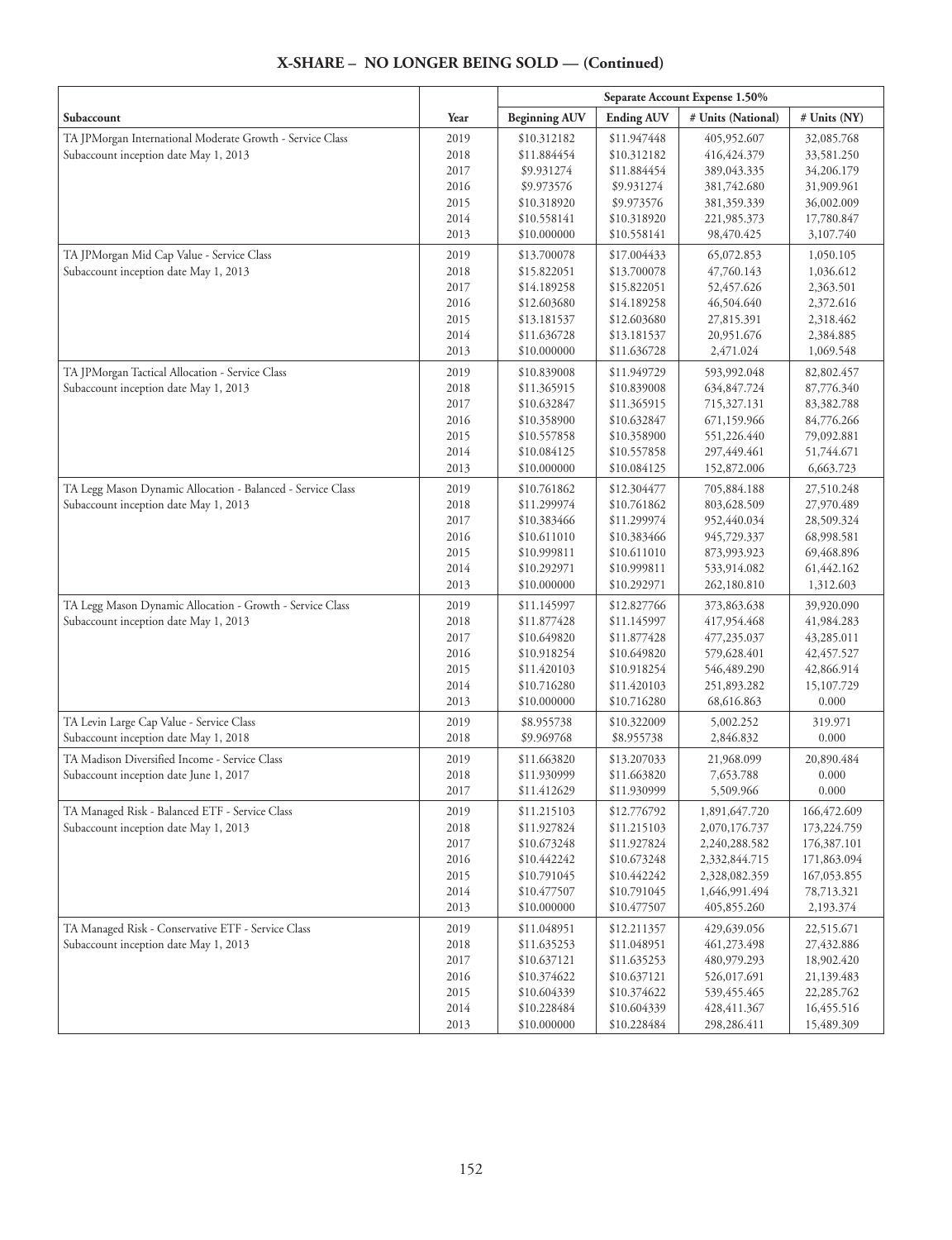#### **Separate Account Expense 1.50% Subaccount**  $\begin{array}{|c|c|c|c|c|}\hline \textbf{Year} & \textbf{Beginning AUV} & \textbf{Ending AUV} & \textbf{\# Units (National)} & \textbf{\# Units (NY)}\hline \end{array}$ TA Managed Risk - Growth ETF - Service Class Subaccount inception date May 1, 2013 2019 2018 2017 2016 2015 2014 2013 \$11.741949 \$12.839508 \$11.000943 \$10.668632 \$11.224368 \$10.958846 \$10.000000 \$13.812289 \$11.741949 \$12.839508 \$11.000943 \$10.668632 \$11.224368 \$10.958846 1,096,510.819 1,194,602.263 1,441,118.080 1,544,060.322 1,570,746.346 1,260,467.572 386,346.006 99,979.970 103,878.553 128,916.055 146,194.092 151,303.992 92,786.203 28,550.047 TA Market Participation Strategy - Service Class Subaccount inception date May 1, 2013 2019 2018 2017 2016 2015 2014 2013 \$11.842928 \$12.360245 \$11.324315 \$11.035764 \$11.577846 \$10.877738 \$10.000000 \$13.834310 \$11.842928 \$12.360245 \$11.324315 \$11.035764 \$11.577846 \$10.877738 258,682.004 311,900.126 356,824.487 405,524.681 359,257.297 290,232.767 89,652.002 786.164 844.828 907.464 1,514.309 14,128.861 2,986.240 260.599 TA Morgan Stanley Capital Growth - Service Class<sup>(9)</sup> Subaccount inception date May 1, 2013 2019 2018 2017 2016 2015 2014 2013 \$22.164045 \$21.140457 \$14.978293 \$15.594387 \$14.203680 \$13.629550 \$10.000000 \$26.958784 \$22.164045 \$21.140457 \$14.978293 \$15.594387 \$14.203680 \$13.629550 113,413.967 45,079.751 43,456.991 24,736.536 32,460.757 15,492.823 13,726.551 567.445 638.995 2,800.420 3,019.165 2,341.804 2,463.820 0.000 TA Morgan Stanley Global Allocation - Service Class<sup>(10)</sup> Subaccount inception date May 1, 2013 2019 2018 2017 2016 2015 2014 2013 \$10.915400 \$11.995337 \$10.728561 \$10.415362 \$10.704160 \$10.688977 \$10.000000 \$12.672017 \$10.915400 \$11.995337 \$10.728561 \$10.415362 \$10.704160 \$10.688977 167,131.319 186,919.169 237,583.134 207,182.216 94,909.792 34,490.769 5,947.822 28,487.932 31,195.938 35,802.583 14,400.859 3,458.811 0.000 0.000 TA Morgan Stanley Global Allocation Managed Risk - Balanced - Service  $Class<sup>(11)</sup>$ Subaccount inception date November 10, 2014 2019 2018 2017 2016 2015 2014 \$9.386058 \$10.330687 \$9.320727 \$9.426201 \$9.907970 \$9.998767 \$10.606383 \$9.386058 \$10.330687 \$9.320727 \$9.426201 \$9.907970 325,616.904 316,319.555 335,378.777 302,019.777 204,704.722 208.956 N/A TA Morgan Stanley Global Allocation Managed Risk - Balanced - Service  $Class<sup>(11)</sup>$ Subaccount inception date May 1, 2015 2019 2018 2017 2016 2015 \$9.386058 \$10.330687 \$9.320727 \$9.426201 \$10.246046 \$10.606383 \$9.386058 \$10.330687 \$9.320727 \$9.426201 N/A 1,790.514 1,952.808 2,048.699 2,976.118 1,100.787 TA MSCI EAFE Index - Service Class<sup>(3)(12)</sup> Subaccount inception date May 1, 2017 2019 2018 2017 \$9.302137 \$11.027259 \$9.998644 \$11.080598 \$9.302137 \$11.027259 31,765.158 2,726.758 2,588.963 302.960 0.000 0.000 TA Multi-Managed Balanced - Service Class Subaccount inception date May 1, 2013 2019 2018 2017 2016 2015 2014 2013 \$13.095629 \$13.834654 \$12.338317 \$11.635637 \$11.818958 \$10.857766 \$10.000000 \$15.673777 \$13.095629 \$13.834654 \$12.338317 \$11.635637 \$11.818958 \$10.857766 429,709.724 434,383.501 497,260.562 216,723.254 42,572.329 8,176.799 624.471 100,358.618 105,469.691 123,487.282 108,821.329 17,644.862 0.000 0.000 TA PIMCO Tactical - Balanced - Service Class Subaccount inception date May 1, 2013 2019 2018 2017 2016 2015 2014 2013 \$11.180869 \$12.196943 \$11.050530 \$10.644395 \$11.087561 \$10.437749 \$10.000000 \$13.181539 \$11.180869 \$12.196943 \$11.050530 \$10.644395 \$11.087561 \$10.437749 345,294.649 372,977.530 431,652.622 462,335.315 431,214.773 321,799.270 82,776.931 38,229.057 40,463.829 41,372.761 41,785.613 35,565.096 33,245.659 4,630.669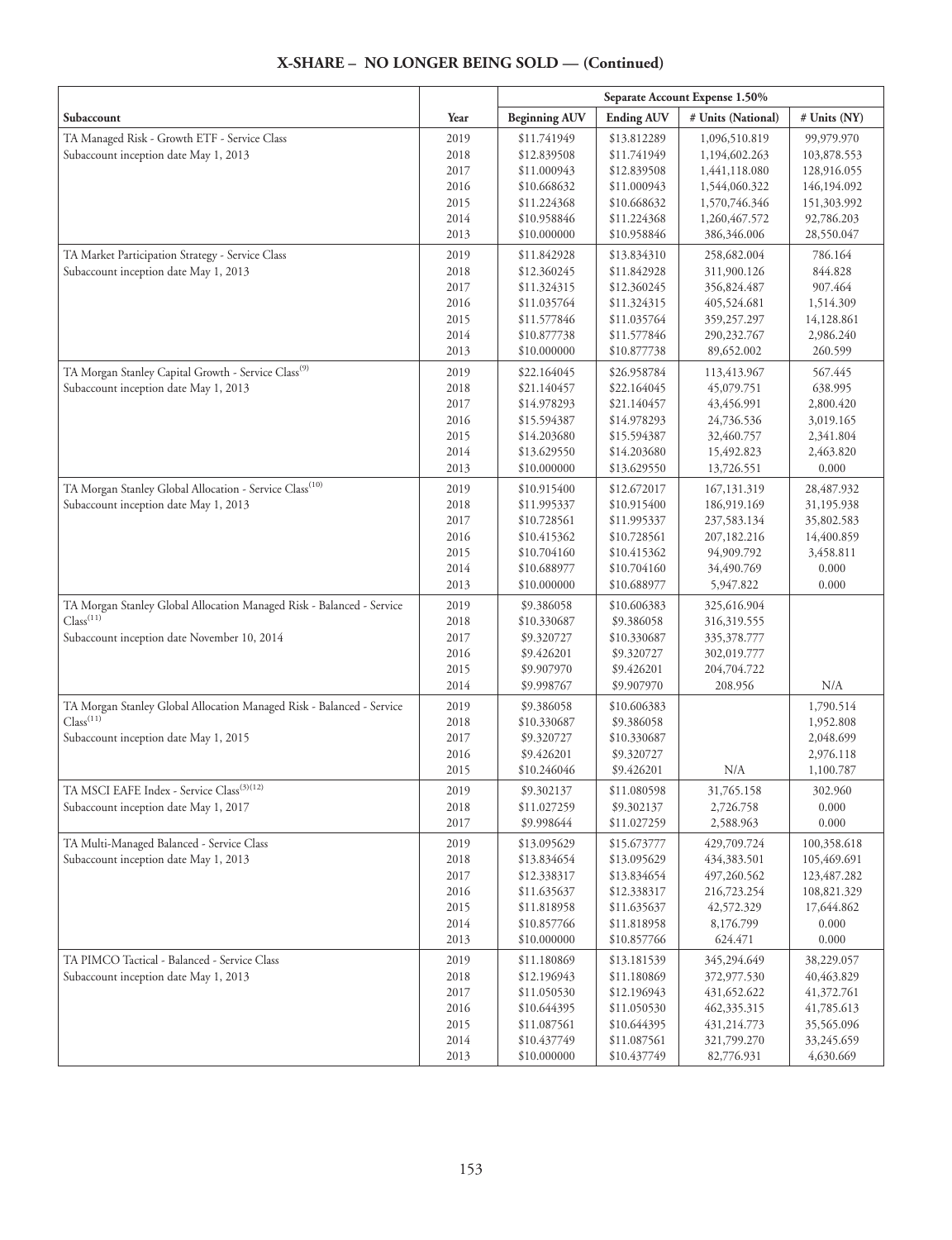#### **Separate Account Expense 1.50% Subaccount**  $\begin{array}{|c|c|c|c|c|}\hline \textbf{Year} & \textbf{Beginning AUV} & \textbf{Ending AUV} & \textbf{\# Units (National)} & \textbf{\# Units (NY)}\hline \end{array}$ TA PIMCO Tactical - Conservative - Service Class Subaccount inception date May 1, 2013 2019 2018 2017 2016 2015 2014 2013 \$11.037980 \$11.813805 \$10.862731 \$10.503608 \$10.888512 \$10.166237 \$10.000000 \$12.783697 \$11.037980 \$11.813805 \$10.862731 \$10.503608 \$10.888512 \$10.166237 216,535.405 260,311.904 299,824.084 360,843.462 336,818.586 106,443.342 28,507.539 45,326.814 11,753.895 12,193.171 19,378.255 6,687.646 5,559.718 5,596.475 TA PIMCO Tactical - Growth - Service Class Subaccount inception date May 1, 2013 2019 2018 2017 2016 2015 2014 2013 \$11.434809 \$12.574568 \$11.115939 \$10.759327 \$11.312946 \$10.793759 \$10.000000 \$13.692713 \$11.434809 \$12.574568 \$11.115939 \$10.759327 \$11.312946 \$10.793759 301,306.405 311,024.304 330,042.143 365,568.926 332,175.236 175,250.569 71,227.478 47,735.756 49,682.245 50,875.500 47,096.518 34,320.763 4,152.226 1,027.060 TA PIMCO Total Return - Service Class Subaccount inception date May 1, 2013 2019 2018 2017 2016 2015 2014 2013 \$9.803056 \$10.054518 \$9.753044 \$9.660981 \$9.756515 \$9.492111 \$10.000000 \$10.450712 \$9.803056 \$10.054518 \$9.753044 \$9.660981 \$9.756515 \$9.492111 399,606.564 387,057.423 419,575.612 400,252.985 343,365.880 199,029.260 51,271.286 11,082.465 11,187.320 11,183.893 15,230.371 13,091.647 1,600.884 265.059 TA PineBridge Inflation Opportunities - Service Class Subaccount inception date May 1, 2013 2019 2018 2017 2016 2015 2014 2013 \$8.730406 \$9.002267 \$8.860548 \$8.664600 \$9.055195 \$8.891705 \$10.000000 \$9.305793 \$8.730406 \$9.002267 \$8.860548 \$8.664600 \$9.055195 \$8.891705 172,790.555 185,603.462 191,373.392 207,140.394 187,472.048 74,383.514 19,115.452 11,483.141 11,674.206 10,121.384 10,504.752 10,660.721 5,109.053 279.969 TA QS Investors Active Asset Allocation - Conservative - Service Class Subaccount inception date May 1, 2013 2019 2018 2017 2016 2015 2014 2013 \$10.630440 \$11.113103 \$10.099222 \$9.987000 \$10.383067 \$10.173136 \$10.000000 \$11.648630 \$10.630440 \$11.113103 \$10.099222 \$9.987000 \$10.383067 \$10.173136 192,356.759 237,908.754 252,997.880 286,824.907 246,177.585 153,383.211 52,488.177 2,455.548 6,296.194 2,530.572 2,585.567 2,649.666 1,859.273 377.148 TA QS Investors Active Asset Allocation - Moderate Growth - Service Class Subaccount inception date May 1, 2013 2019 2018 2017 2016 2015 2014 2013 \$11.118449 \$12.001712 \$10.126448 \$10.080796 \$10.948638 \$10.766901 \$10.000000 \$12.196651 \$11.118449 \$12.001712 \$10.126448 \$10.080796 \$10.948638 \$10.766901 426,360.435 450,983.960 532,905.151 543,987.752 540,104.273 416,605.109 132,560.522 71,468.175 75,951.305 77,397.638 66,037.489 59,036.437 73,431.287 12,321.160 TA QS Investors Active Asset Allocation - Moderate - Service Class Subaccount inception date May 1, 2013 2019 2018 2017 2016 2015 2014 2013 \$10.843172 \$11.486840 \$10.099967 \$10.033147 \$10.639903 \$10.423761 \$10.000000 \$11.870494 \$10.843172 \$11.486840 \$10.099967 \$10.033147 \$10.639903 \$10.423761 703,564.158 804,451.551 846,649.862 891,431.770 889,317.117 792,280.900 380,104.083 49,260.285 52,230.421 53,674.933 41,817.755 42,527.308 39,215.668 4,700.921 TA S&P 500 Index - Service Class<sup>(3)(13)</sup> Subaccount inception date May 1, 2017 2019 2018 2017 \$10.461768 \$11.195411 \$9.998644 \$13.470249 \$10.461768 \$11.195411 58,958.717 2,305.946 0.000 17,945.208 0.000 0.000 TA Small Mid Cap Value - Service Class Subaccount inception date May 1, 2013 2019 2018 2017 2016 2015 2014 2013 \$14.153381 \$16.260968 \$14.320881 \$12.033157 \$12.558326 \$12.148774 \$10.000000 \$17.420053 \$14.153381 \$16.260968 \$14.320881 \$12.033157 \$12.558326 \$12.148774 33,526.284 26,914.912 26,421.836 29,713.242 45,127.295 12,120.022 0.000 18,808.042 3,466.286 3,532.750 3,825.711 2,969.807 0.000 0.000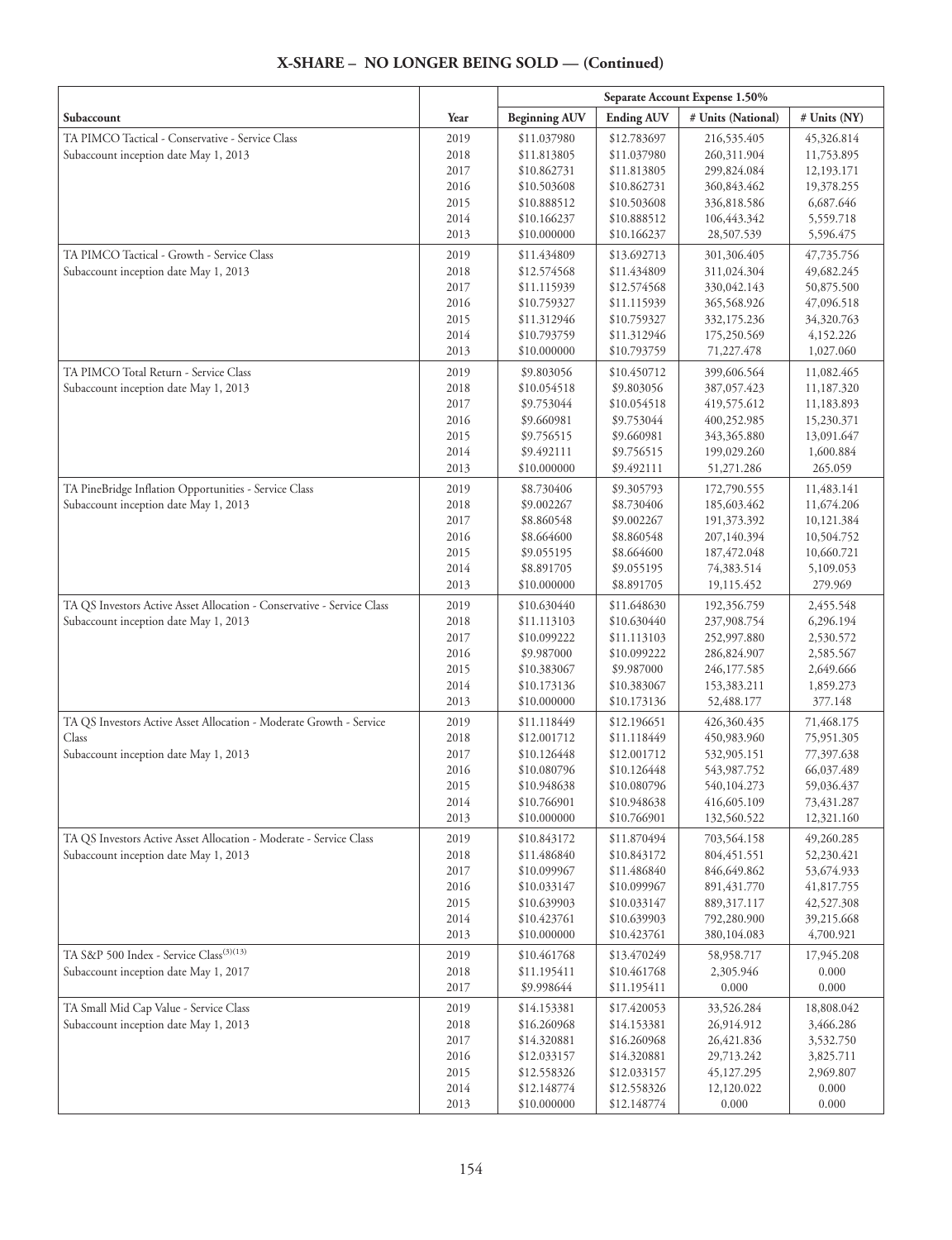|                                                  |      | Separate Account Expense 1.50% |                   |                    |              |
|--------------------------------------------------|------|--------------------------------|-------------------|--------------------|--------------|
| Subaccount                                       | Year | <b>Beginning AUV</b>           | <b>Ending AUV</b> | # Units (National) | # Units (NY) |
| TA T. Rowe Price Small Cap - Service Class       | 2019 | \$16.270236                    | \$21.219453       | 79,573.156         | 1,036.665    |
| Subaccount inception date May 1, 2013            | 2018 | \$17.814617                    | \$16.270236       | 42,137.016         | 909.260      |
|                                                  | 2017 | \$14.819586                    | \$17.814617       | 41,242.313         | 2,198.529    |
|                                                  | 2016 | \$13.551960                    | \$14.819586       | 26,886.634         | 2,196.281    |
|                                                  | 2015 | \$13.466613                    | \$13.551960       | 24,179.915         | 2,158.403    |
|                                                  | 2014 | \$12.866763                    | \$13.466613       | 17,924.395         | 2,306.665    |
|                                                  | 2013 | \$10,000000                    | \$12.866763       | 11,818.614         | 981.351      |
| TA TS&W International Equity - Service Class     | 2019 | \$10.387822                    | \$12.355179       | 16,696.391         | 833.294      |
| Subaccount inception date May 1, 2013            | 2018 | \$12.509279                    | \$10.387822       | 8,983.986          | 921.801      |
|                                                  | 2017 | \$10.352100                    | \$12.509279       | 9,508.325          | 945.270      |
|                                                  | 2016 | \$10.428264                    | \$10.352100       | 8,608.636          | 969.459      |
|                                                  | 2015 | \$10.476993                    | \$10.428264       | 29,318.727         | 0.000        |
|                                                  | 2014 | \$11.240128                    | \$10.476993       | 1,195.579          | 0.000        |
|                                                  | 2013 | \$10,000000                    | \$11.240128       | 0.000              | 0.000        |
| TA WMC US Growth - Service Class <sup>(14)</sup> | 2019 | \$17.311212                    | \$23.820192       | 39,464.180         | 4,498.414    |
| Subaccount inception date May 1, 2013            | 2018 | \$17.580291                    | \$17.311212       | 12,596.840         | 4,678.445    |
|                                                  | 2017 | \$13.848351                    | \$17.580291       | 9,501.141          | 6,115.150    |
|                                                  | 2016 | \$13.708735                    | \$13.848351       | 9,148.504          | 6,318.613    |
|                                                  | 2015 | \$13.053061                    | \$13.708735       | 10,689.182         | 1,306.023    |
|                                                  | 2014 | \$11.955227                    | \$13.053061       | 4,947.493          | 1,361.806    |
|                                                  | 2013 | \$10.000000                    | \$11.955227       | 0.000              | 0.000        |

<sup>(1)</sup> The beginning and ending AUV for this fund also reflects a 0.30% Fund Facilitation Fee which is in addition to the Separate Account Expense percentage listed above.

<sup>(2)</sup> The beginning and ending AUV for this fund also reflects a 0.20% Fund Facilitation Fee which is in addition to the Separate Account Expense percentage listed above.

<sup>(3)</sup> The beginning and ending AUV for this fund also reflects a 0.15% Fund Facilitation Fee which is in addition to the Separate Account Expense percentage listed above.

(4) Effective November 1, 2019, Transamerica BlackRock Smart Beta 40 VP was renamed Transamerica BlackRock iShares Edge 40 VP.

(5) Effective November 1, 2019, Transamerica BlackRock Smart Beta 50 VP was renamed Transamerica BlackRock iShares Edge 50 VP.

(6) Effective November 1, 2019, Transamerica BlackRock Smart Beta 75 VP was renamed Transamerica BlackRock iShares Edge 75 VP.

(7) Effective November 1, 2019, Transamerica BlackRock Equity Smart Beta 100 VP was renamed Transamerica BlackRock iShares Edge 100 VP.

(8) Effective May 1, 2020, Transamerica Greystone International Growth VP was renamed Transamerica International Growth VP.

(9) Effective November 1, 2019, TA Jennison Growth was merged into TA Morgan Stanley Capital Growth.

(10) Effective May 1, 2020, Transamerica BlackRock Global Allocation VP was renamed Transamerica Morgan Stanley Global Allocation VP.

(11) Effective May 1, 2020, Transamerica BlackRock Global Allocation Managed Risk – Balanced VP was renamed Transamerica Morgan Stanley Global Allocation Managed Risk - Balanced VP.

(12) Effective May 1, 2020, Transamerica International Equity Index VP was renamed Transamerica MSCI EAFE Index VP.

(13) Effective May 1, 2020, Transamerica U.S. Equity Index VP was renamed Transamerica S&P 500 Index VP.

(14) Effective November 1, 2019, Transamerica Torray Concentrated Growth VP was merged into Transamerica WMC US Growth VP.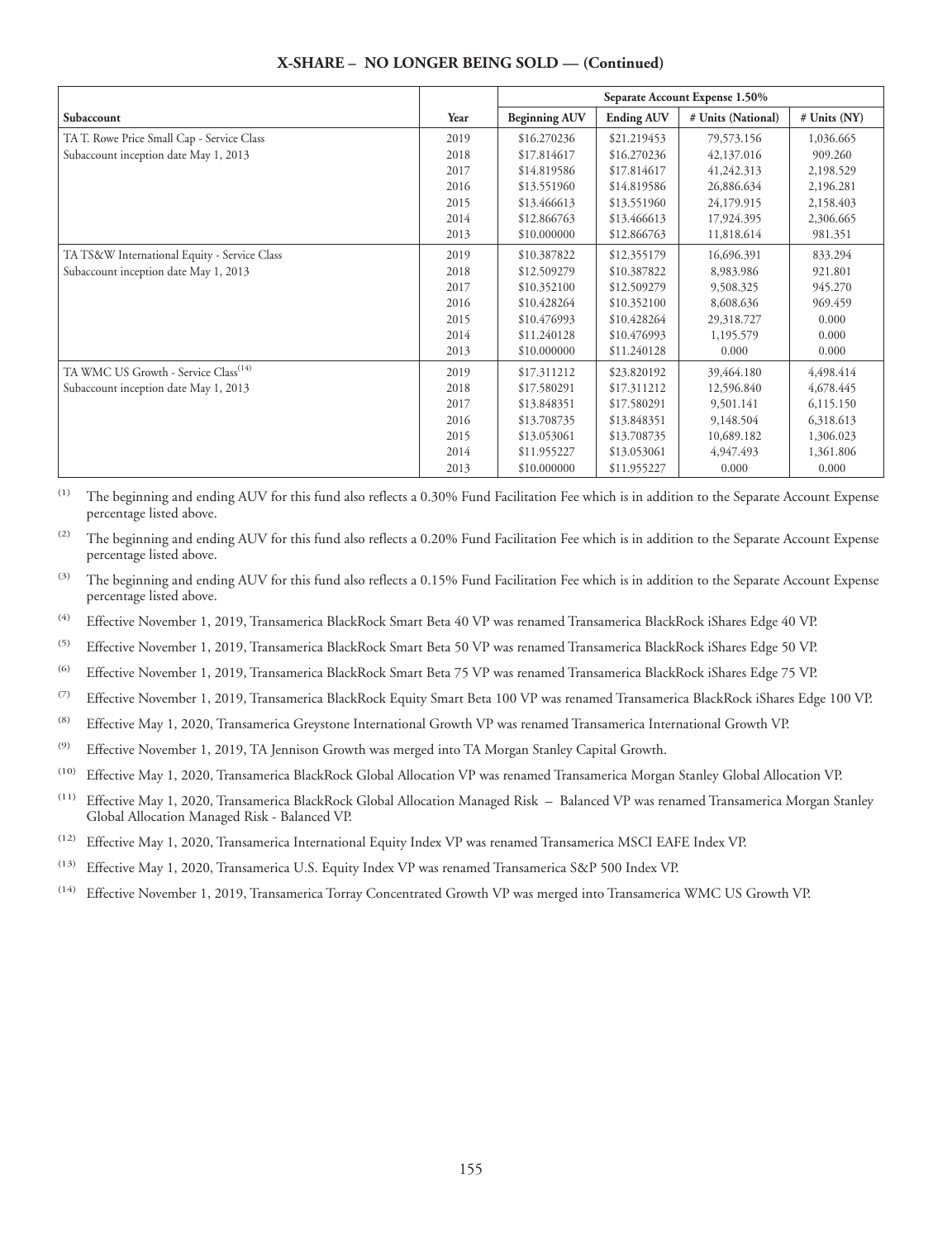# **EXCESS INTEREST ADJUSTMENT EXAMPLES**

Surrenders, withdrawals, transfers, death benefits and amounts applied to an annuity option, from a guaranteed period option of the Fixed Account before the end of its guaranteed period (the number of years You specified the money would remain in the guaranteed period option) may be subject to an Excess Interest Adjustment ("EIA"). If, at the time of such transactions the guaranteed interest rate set by us for the applicable period has risen since the date of the initial guarantee, the Excess Interest Adjustment will result in a lower Cash Value. However, if the guaranteed interest rate set by us for the applicable period has fallen since the date of the initial guarantee, the Excess Interest Adjustment will result in a higher Cash Value.

Excess Interest Adjustments will not reduce the adjusted Policy Value for a guaranteed period option below the premium payments and transfers to that guaranteed period option, less any prior withdrawals and transfers from the guaranteed period option, plus interest at the policy's minimum guaranteed effective annual interest rate. This is referred to as the Excess Interest Adjustment floor.

The formula that will be used to determine the Excess Interest Adjustment is:

### S\* (G-C)\* (M/12)

- S = Is the amount (before surrender charges, premium taxes and the application of any Guaranteed Minimum Death Benefits, if any) being surrendered, withdrawn, transferred, paid upon death, or applied to an income option that is subject to the Excess Interest Adjustment.
- $G =$  Is the guaranteed interest rate for the guaranteed period applicable to "S";
- C = Is the current guaranteed interest rate then being offered on new premium payments for the next longer option period than "M". If this policy form or such an option period is no longer offered, "C" will be the U.S. Treasury rate for the next longer maturity (in whole years) than "M" on the 25th day of the previous calendar month; and
- M = Number of months remaining in the current option period for "S", rounded up to the next higher whole number of months.
- \* = Multiplication

**The following examples are for illustrative purposes only and are calculated using hypothetical values. Your experience will vary based on circumstances at the time of withdrawal. In the following examples ^ denotes exponentiation. Please note the exponentiation represents the compounding of the interest rate.**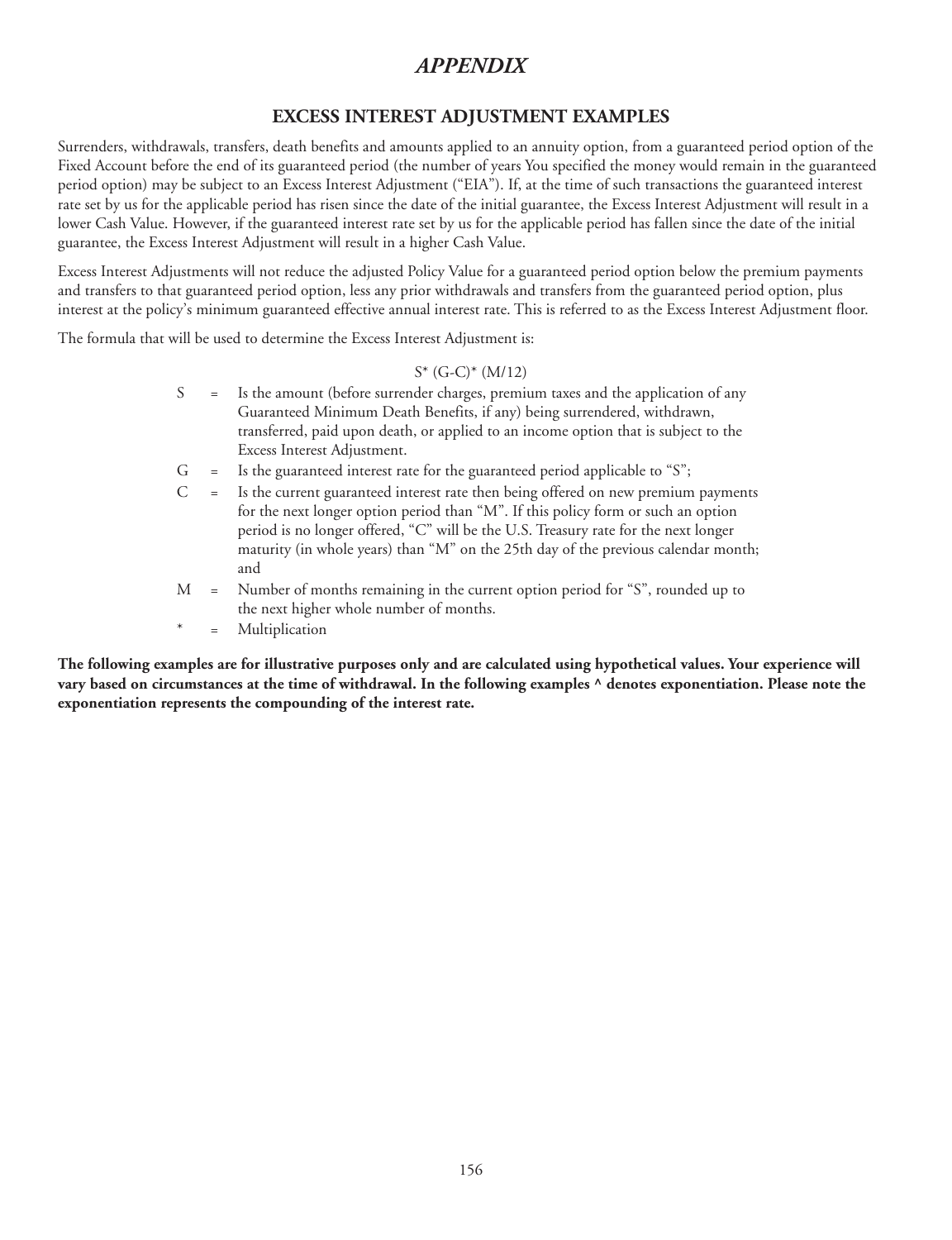## **Example 1 (Full Surrender, rates increase by 3%):**

Assumptions: Single premium payment = \$50,000 Guarantee period = 5 Years Guarantee rate = 5.5% per annum Current Rate = 8.5% per annum Guaranteed minimum interest rate = 1.50% Surrender in the middle of Policy Year 2

### Summary:

| Policy Value at middle of Policy Year 2                              | $= 50,000.00 * (1.055) * 1.5 = 54,181.21$                                                                                                                                    |
|----------------------------------------------------------------------|------------------------------------------------------------------------------------------------------------------------------------------------------------------------------|
| Cumulative earnings                                                  | $= 54,181.21 - 50,000.00 = 4,181.21$                                                                                                                                         |
| Amount free of Excess Interest Adjustment                            | $= 4,181.21$                                                                                                                                                                 |
| Amount subject to Excess Interest Adjustment                         | $= 54,181.21 - 4,181.21 = 50,000.00$                                                                                                                                         |
| Excess Interest Adjustment floor                                     | $= 50,000.00 * (1.015) * 1.5 = 51,129.21$                                                                                                                                    |
| Excess Interest Adjustment S*(G-C)*(M/12) where:                     | $G = .055$                                                                                                                                                                   |
|                                                                      | $C = .085$                                                                                                                                                                   |
|                                                                      | $M = 42$                                                                                                                                                                     |
|                                                                      | $= 50,000.00 * (0.055 * 0.085) * (42/12)$                                                                                                                                    |
|                                                                      | = -5,250.00, but Excess Interest Adjustment cannot cause the<br>adjusted Policy Value to fall below the Excess Interest<br>Adjustment floor, so the adjustment is limited to |
|                                                                      | $51,129.21 - 54,181.21 = -3,052.00$                                                                                                                                          |
| Adjusted Policy Value = Policy Value + Excess Interest<br>Adjustment | $= 54,181.21 + (-3,052.00) = 51,129.21$                                                                                                                                      |

Upon full surrender of the policy, the net surrender value (Adjusted Policy Value less any surrender charge) will never be less than that required by the non-forfeiture laws of your state.

## **Example 2 (Full Surrender, rates decrease by 1%):**

Assumptions: Single premium payment = \$50,000 Guarantee period = 5 Years Guarantee rate = 5.5% per annum Current Rate = 4.5% per annum Guaranteed minimum interest rate = 1.50% Surrender in the middle of Policy Year 2

Summary:

| Policy Value at middle of Policy Year 2               | $= 50,000.00 * (1.055) * 1.5 = 54,181.21$        |
|-------------------------------------------------------|--------------------------------------------------|
| Cumulative earnings                                   | $= 54,181.21 - 50,000.00 = 4,181.21$             |
| Amount free of Excess Interest Adjustment             | $= 4,181.21$                                     |
| Amount subject to Excess Interest Adjustment          | $= 54,181.21 - 4,181.21 = 50,000.00$             |
| Excess Interest Adjustment floor                      | $= 50,000.00 * (1.015) * 1.5 = 51,129.21$        |
| Excess Interest Adjustment $S^*$ (G-C)* (M/12) where: | $G = .055$                                       |
|                                                       | $C = .045$                                       |
|                                                       | $M = 42$                                         |
|                                                       | $= 50,000.00 * (.055-.045) * (42/12) = 1,750.00$ |
| Adjusted Policy Value                                 | $= 54,181.21 + 1,750.00 = 55,931.21$             |

Upon full surrender of the policy, the net surrender value will never by less than that required by the non-forfeiture laws of Your state. For the purpose of these illustrations no surrender charges are assumed.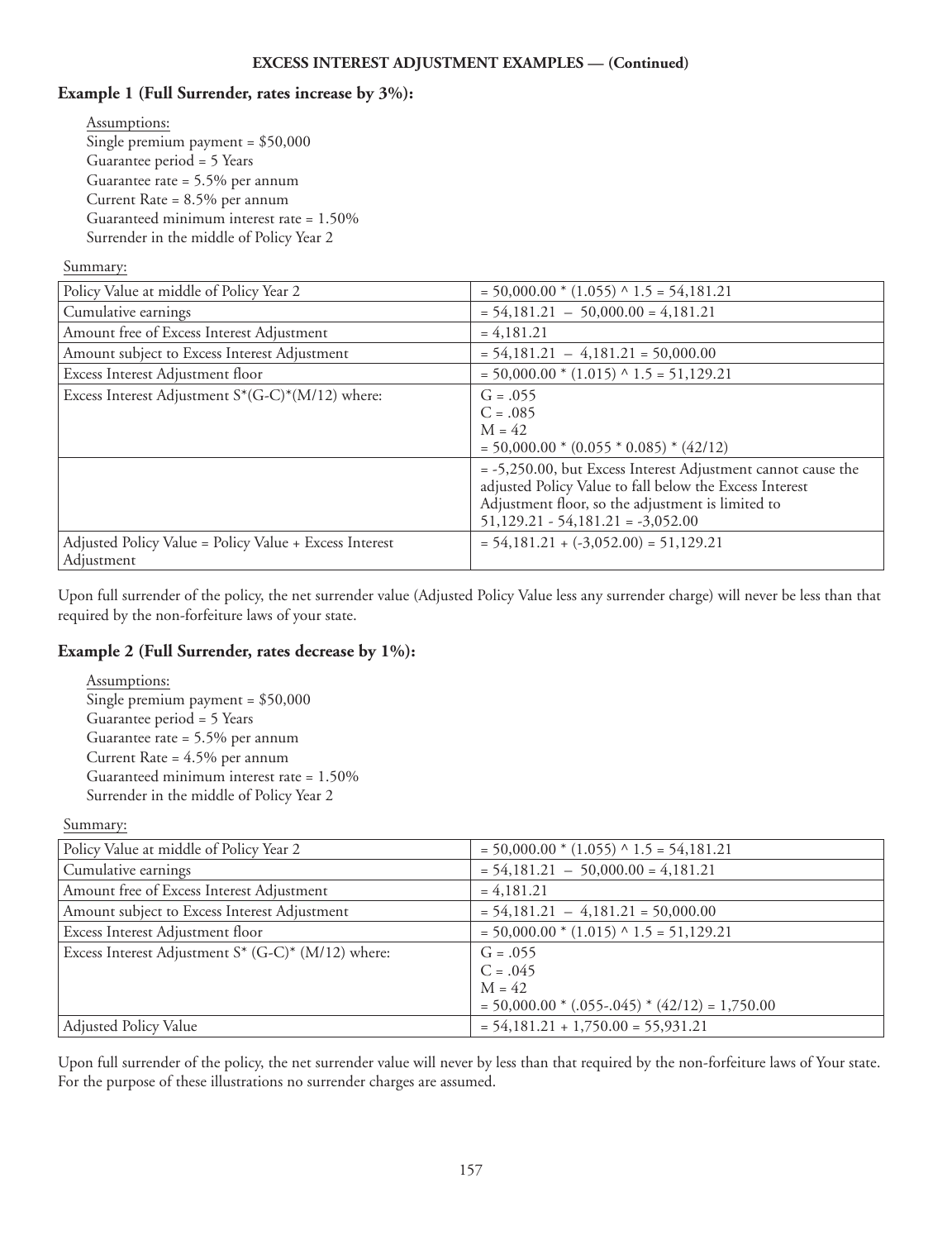### **EXCESS INTEREST ADJUSTMENT EXAMPLES — (Continued)**

On a withdrawal, we will pay the policyholder the full amount of withdrawal requested (as long as the Policy Value is sufficient). Amounts withdrawn will reduce the Policy Value by an amount equal to:

|     |              | $R - E + SC$                              |
|-----|--------------|-------------------------------------------|
| R   | $=$          | the requested withdrawal;                 |
| E   | $=$          | the Excess Interest Adjustment; and       |
| SC  | $=$          | the surrender charges on (EPW - E): where |
| EPW | $\alpha = 1$ | the excess partial withdrawal amount.     |
|     |              |                                           |

### **Example 3 (Withdrawal, rates increase by 1%):**

Assumptions: Single premium payment = \$50,000 Guarantee period = 5 Years Guarantee rate = 5.5% per annum Current rate = 6.5% per annum Withdrawal of \$20,000 in the middle of Policy Year 2

#### Summary:

| Policy Value at middle of Policy Year 2              | $= 50,000.00 * (1.055) * 1.5 = 54,181.21$                  |
|------------------------------------------------------|------------------------------------------------------------|
| Cumulative earnings                                  | $= 54,181.21 - 50,000.00 = 4,181.21$                       |
| Amount free of Excess Interest Adjustment            | $= 4,181.21$                                               |
| Excess Interest Adjustment $S^*(G-C)^*(M/12)$ where: | $S = 20,000 - 4,181.21 = 15,818.79$                        |
|                                                      | $G = .055$                                                 |
|                                                      | $C = .065$                                                 |
|                                                      | $M = 42$                                                   |
|                                                      | $= 15,818.79 * (.055 - .065) * (42/12) = -553.66$          |
| Remaining Policy Value at middle of Policy Year 2    | $= 54,181.21 - (R - E + surrender charge)$                 |
|                                                      | $= 54,181.21 - (20,000.00 - (-553.66) + 0.00) = 33,627.55$ |

### **Example 4 (Partial Withdrawal, rates decrease by 1%):**

Assumptions: Single premium payment = \$50,000 Guarantee period = 5 Years Guarantee rate = 5.5% per annum Current rate = 4.5% per annum Partial Withdrawal of \$20,000 in the middle of Policy Year 2

### Summary:

| Policy Value at middle of Policy Year 2              | $= 50,000.00 * (1.055) \land 1.5 = 54,181.21$           |
|------------------------------------------------------|---------------------------------------------------------|
| Cumulative earnings                                  | $= 54,181.21 - 50,000.00 = 4,181.21$                    |
| Amount free of Excess Interest Adjustment            | $= 4,181.21$                                            |
| Excess Interest Adjustment $S^*(G-C)^*(M/12)$ where: | $S = 20,000 - 4,181.21 = 15,818.79$                     |
|                                                      | $G = .055$                                              |
|                                                      | $C = .045$                                              |
|                                                      | $M = 42$                                                |
|                                                      | $= 15,818.79$ * (.055 - .045) * (42/12) = 553.66        |
| Remaining Policy Value at middle of Policy Year 2    | $= 54,181.21 - (R - E + surrender charge)$              |
|                                                      | $= 54,181.21 - (20,000.00 - 553.66 + 0.00) = 34,734.87$ |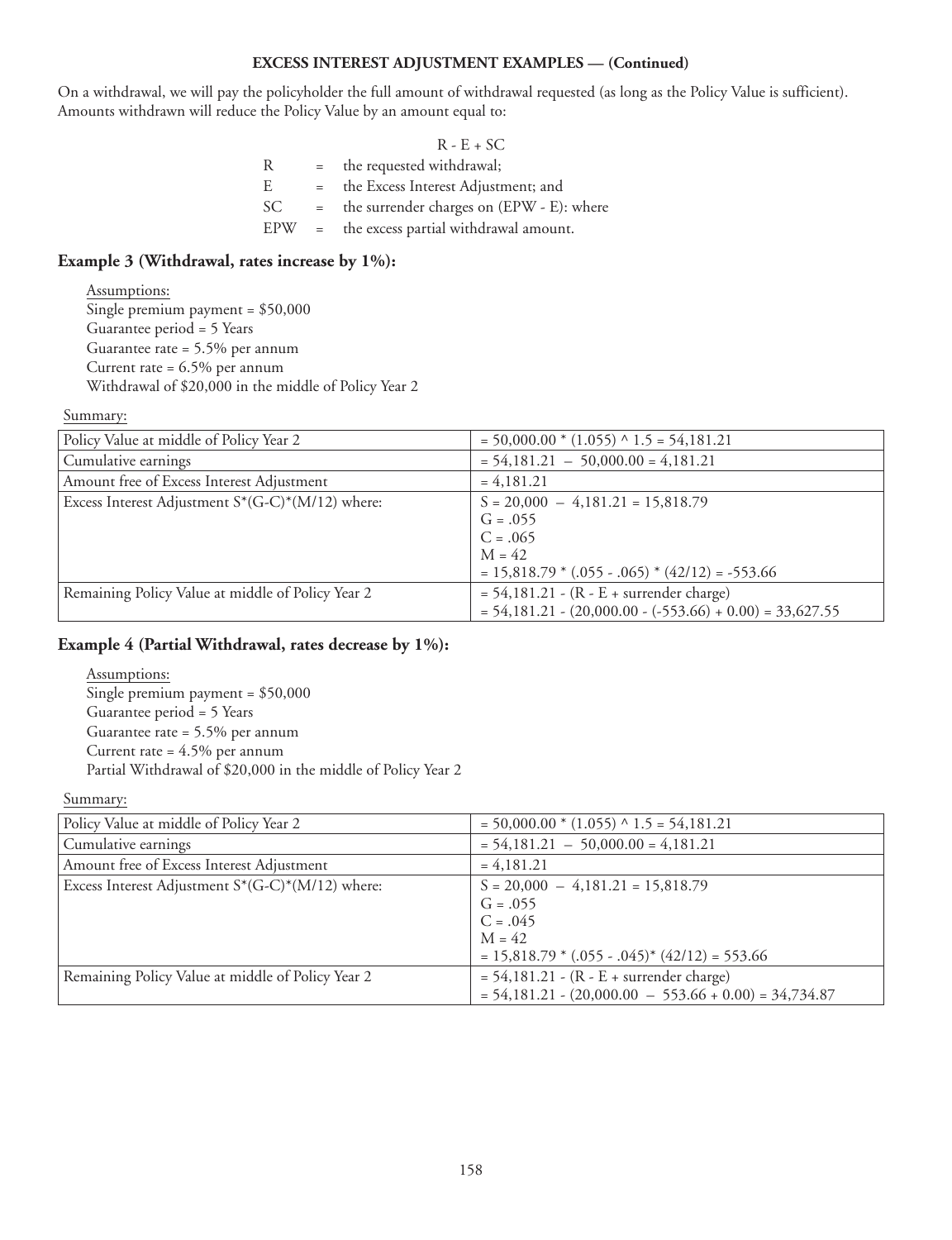### **DEATH BENEFIT**

Adjusted Withdrawals. If You take a withdrawal, then Your guaranteed minimum death benefit is reduced by an amount called the adjusted withdrawal. The amount of the reduction depends on the relationship between Your Death Proceeds and Policy Value. The adjusted withdrawal is equal to the gross withdrawal multiplied by the Death Proceeds immediately prior to the withdrawal divided by the Policy Value immediately prior to the withdrawal. The formula is AW = GW x (DP/PV) where:

AW = adjusted withdrawal GW= gross withdrawal DP = Death Proceeds prior to the withdrawal = greatest of (PV, CV, or GMDB) PV = Policy Value prior to the withdrawal GMDB = guaranteed minimum death benefit prior to the withdrawal CV = Cash Value prior to the withdrawal The following examples describe the effect of a surrender on the guaranteed minimum death benefit and Policy Value.

### **Example 1: Death Proceeds Greater than Policy Value**

Assumptions:  $\overline{GMDB} = $75,000$  $PV = $50,000$  $DP = $75,000$  $GW = $15,494$ AW =  $$15,494 \times ($75,000/\$50,000) = $23,241$ 

#### Summary:

| Reduction in guaranteed minimum death benefit | $ \approx 23,241 $ |
|-----------------------------------------------|--------------------|
| Reduction in Policy Value                     | $ \leq 15,494 $    |
| New guaranteed minimum death benefit amount   | $ \approx 51,759 $ |
| New Policy Value (after withdrawal)           | $\leq$ \$34,506    |

The guaranteed minimum death benefit is reduced more than the Policy Value because the guaranteed minimum death benefit was greater than the Policy Value immediately prior to the withdrawal.

### **Example 2: Death Proceeds Equal to Policy Value**

Assumptions: GMDB = \$50,000 PV = \$75,000  $DP = $75,000$  $GW = $15,494$ AW =  $$15,494 \times ($75,000}{$75,000) = $15,494$ 

Summary:

| Reduction in guaranteed minimum death benefit |                 |
|-----------------------------------------------|-----------------|
| Reduction in Policy Value                     | $\equiv 15,494$ |
| New guaranteed minimum death benefit amount   | $= $34,506$     |
| New Policy Value (after withdrawal)           | $\equiv$ 559,   |

The guaranteed minimum death benefit and Policy Value are reduced by the same amount because the Policy Value was greater than the guaranteed minimum death benefit immediately prior to the withdrawal.

These examples are for illustrative purposes only. The purpose of these illustrations is to demonstrate how this feature is calculated using hypothetical values. Your experience will vary based on circumstances at the time of withdrawal.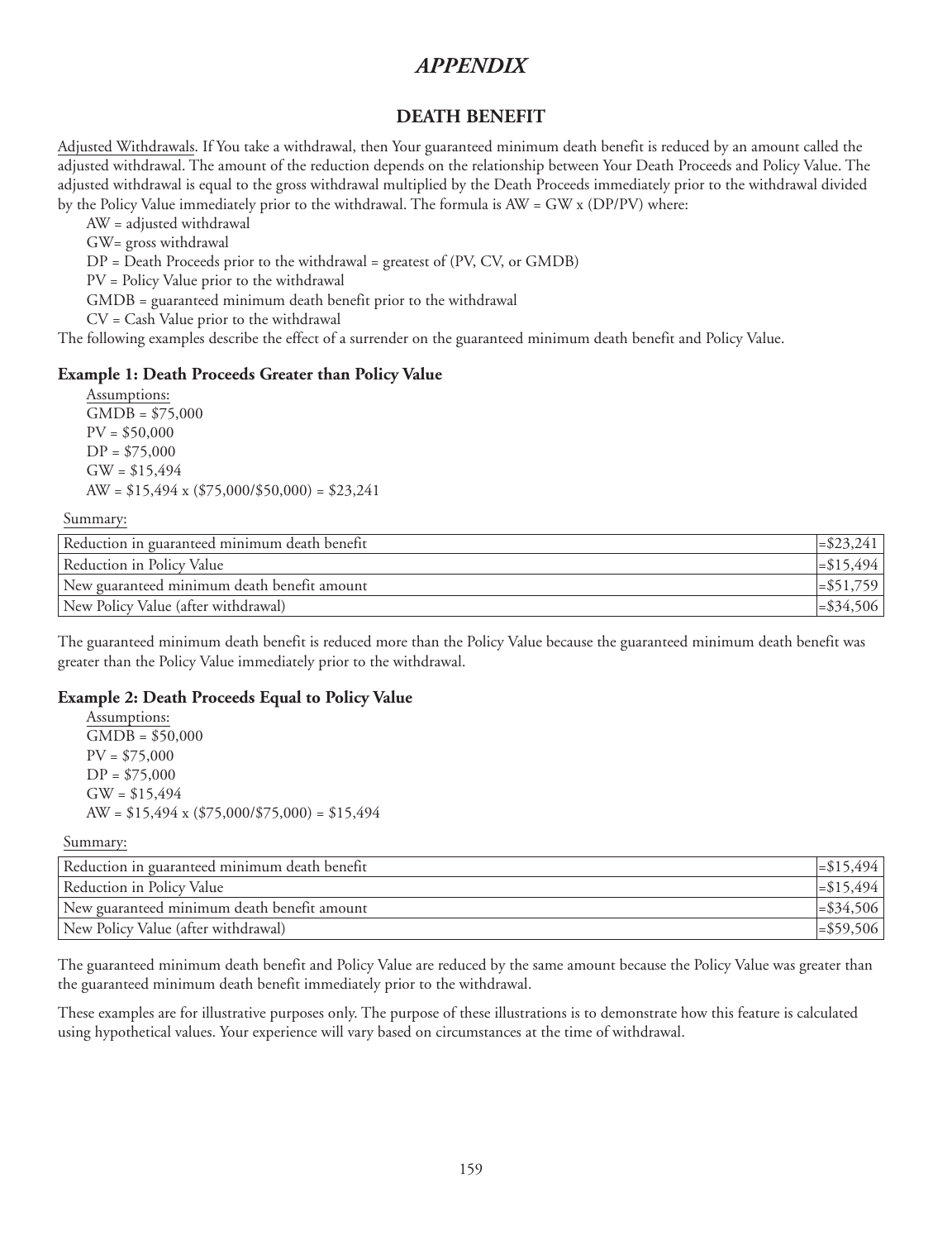# **Hypothetical Example**

In this example, certain death benefit values at various points in time are depicted based on hypothetical assumed rates of performance. This example is for illustrative purposes only and assumes a single \$100,000 premium payment by a sole Owner and Annuitant who is age 50. It further assumes no subsequent premium payments or withdrawals. The difference between the two "Policy Value" columns is the fee for the guaranteed minimum death benefit.

| End of<br><u>Year</u> | Net Rate of<br>Return for Fund* | <b>Policy Value</b><br>(No GMDB<br>Elected) | <b>Policy Value</b><br>(Return of<br><b>Premium GMDB</b><br>Elected) | Return of<br>Premium<br><b>GMDB</b> | <b>Policy Value</b><br>(Annual Step-up<br><b>GMDB</b> Elected) | Annual<br>Step-Up<br><b>GMDB</b> |
|-----------------------|---------------------------------|---------------------------------------------|----------------------------------------------------------------------|-------------------------------------|----------------------------------------------------------------|----------------------------------|
| Issue                 | N/A                             | \$100,000                                   | \$100,000                                                            | \$100,000                           | \$100,000                                                      | \$100,000                        |
| 1                     | -4%                             | \$94,850                                    | \$94,700                                                             | \$100,000                           | \$94,500                                                       | \$100,000                        |
| 2                     | 18%                             | \$110,832                                   | \$110,515                                                            | \$100,000                           | \$110,093                                                      | \$110,093                        |
| 3                     | 15%                             | \$126,182                                   | \$125,655                                                            | \$100,000                           | \$124,955                                                      | \$124,955                        |
| 4                     | $-7\%$                          | \$115,899                                   | \$115,226                                                            | \$100,000                           | \$114,334                                                      | \$124,955                        |
|                       | 2%                              | \$116,884                                   | \$116,033                                                            | \$100,000                           | \$114,905                                                      | \$124,955                        |
| 6                     | 10%                             | \$127,228                                   | \$126,127                                                            | \$100,000                           | \$124,672                                                      | \$124,955                        |
| 7                     | 14%                             | \$143,577                                   | \$142,146                                                            | \$100,000                           | \$140,257                                                      | \$140,257                        |
| 8                     | $-3\%$                          | \$137,618                                   | \$136,033                                                            | \$100,000                           | \$133,945                                                      | \$140,257                        |
| 9                     | 17%                             | \$159,431                                   | \$157,391                                                            | \$100,000                           | \$154,706                                                      | \$154,706                        |
| 10                    | 6%                              | \$167,163                                   | \$164,788                                                            | \$100,000                           | \$161,668                                                      | \$161,668                        |

\* The assumed rate does reflect the deduction of a hypothetical fund fee but does not reflect the deduction of any other fees, charges or taxes. The death benefit values do reflect the deduction of hypothetical base policy fees and hypothetical death benefit fees. For purposes of this example we assumed a Mortality and Expense Risk Fee and Administrative Charge of 1.15% for Policy Value, 1.30% for Return of Premium and 1.50% for Annual Step-Up. Different hypothetical returns and fees would produce different results.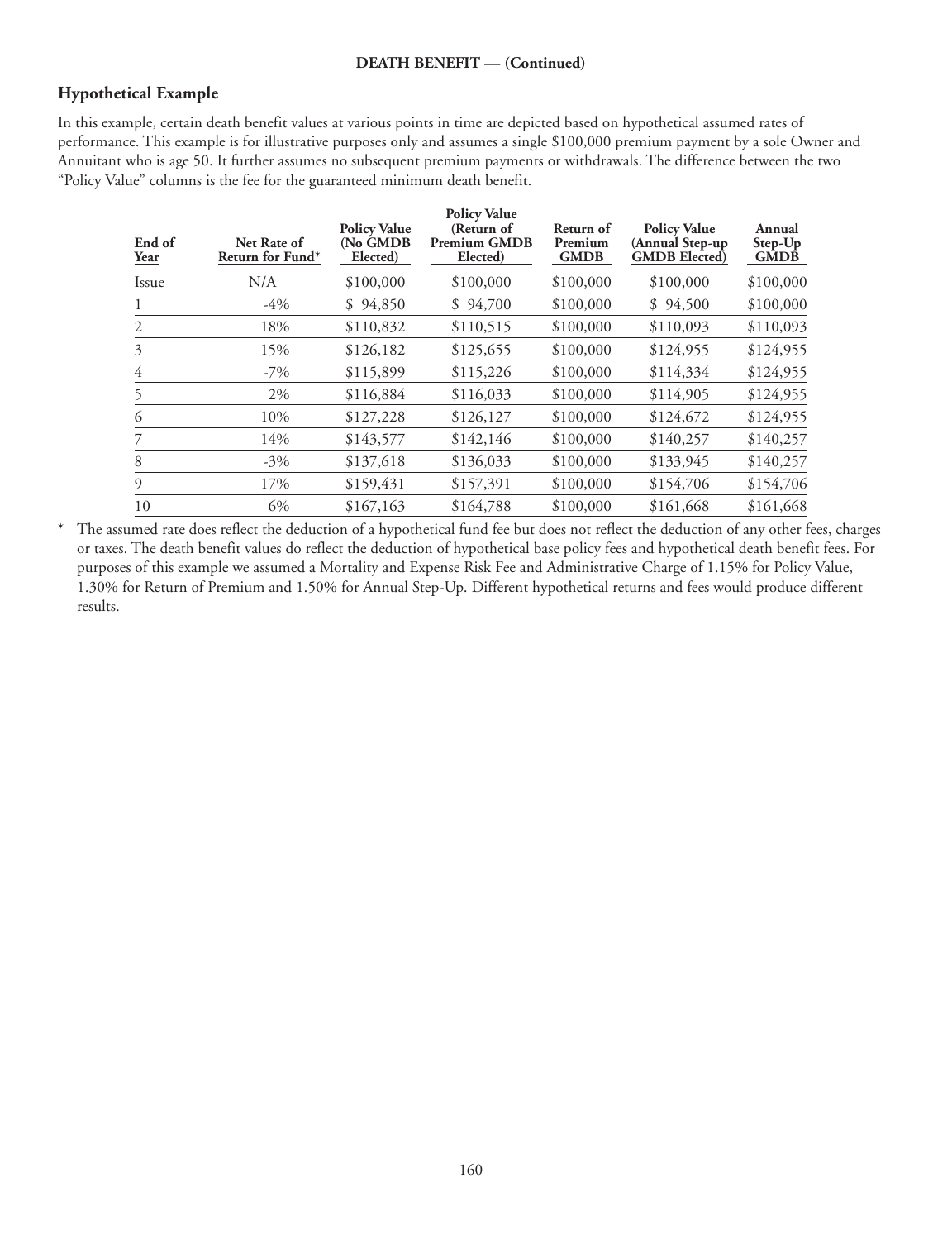# **ADDITIONAL DEATH DISTRIBUTIONSM RIDER**

The following example illustrates the Additional Death Distribution<sup>SM</sup> additional death benefit payable by this rider as well as the effect of a withdrawal on the Additional Death Distribution<sup>SM</sup> benefit amount. The Annuitant is less than age 71 on the Rider Date.

# **Example 1**

Assumptions:

Policy Value on the rider date = \$100,000 Premiums paid after the rider date before surrender = \$25,000 Gross withdrawals after the rider date = \$30,000 Policy Value on date of surrender = \$150,000

### Summary:

| Rider earnings on date of surrender (Policy Value on date of surrender – Policy Value on rider date – premiums paid  |           |  |
|----------------------------------------------------------------------------------------------------------------------|-----------|--|
| after rider date + surrenders since rider date that exceeded rider earnings = \$150,000 - \$100,000 - \$25,000 + 0): |           |  |
| Amount of surrender that exceeds rider earnings (\$30,000 - \$25,000):                                               |           |  |
| Base policy death benefit (assumed) on the date of death benefit calculation:                                        | \$200,000 |  |
| Policy Value on the date of death benefit calculations:                                                              | \$175,000 |  |
| Rider earnings (= Policy Value on date of death benefit calculations – Policy Value on rider date – premiums since   | \$55,000  |  |
| rider date + surrenders since rider date that exceeded rider earnings = \$175,000 - \$100,000 - \$25,000 + \$5,000): |           |  |
| Additional death benefit amount (= additional death benefit factor $*$ rider earnings = 40% $*$ \$55,000):           | \$22,000  |  |
| Total death benefit paid (= base policy death benefit plus additional death benefit amount):                         |           |  |

## **Example 2**

Assumptions:

Policy Value on the rider date = \$100,000

Premiums paid after the rider date before surrender = \$0

Gross withdrawals after the rider date = \$0

Base policy death benefit (assumed) on the date of death benefit calculation = \$100,000

Policy Value on the date of death benefit calculations = \$75,000

### Summary:

| Rider earnings (= Policy Value on date of death benefit calculations – Policy Value on rider date – premiums since<br>rider date + surrenders since rider date that exceeded rider earnings = $$75,000 - $100,000 - $0 + $0$ : |           | 0 <sup>1</sup> |
|--------------------------------------------------------------------------------------------------------------------------------------------------------------------------------------------------------------------------------|-----------|----------------|
| Additional death benefit amount (= additional death benefit factor $*$ rider earnings = 40% $*$ \$0):                                                                                                                          |           |                |
| Total death benefit paid (= base policy death benefit plus additional death benefit amount):                                                                                                                                   | \$100,000 |                |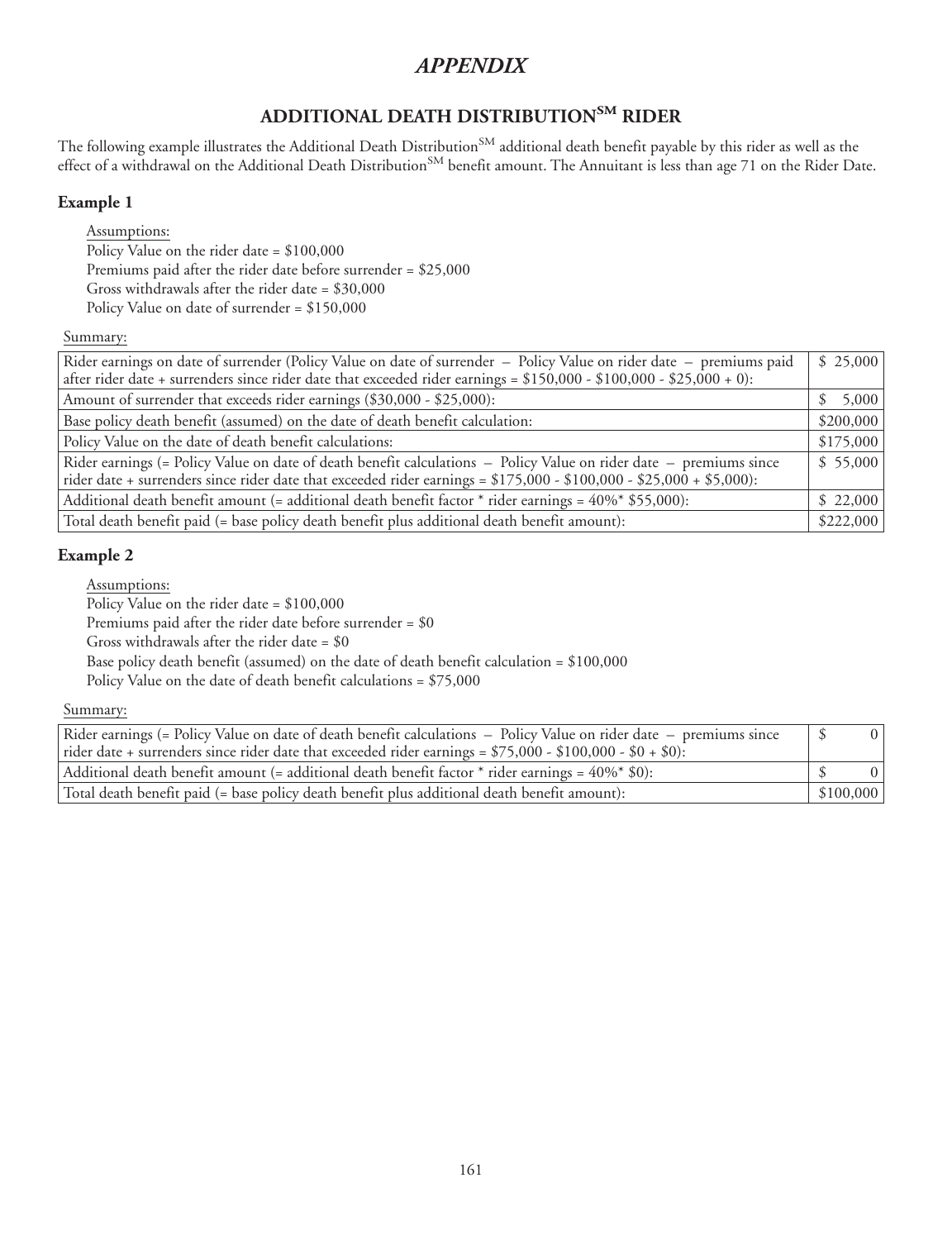# **ADDITIONAL DEATH DISTRIBUTION+SM RIDER**

Assume the Additional Death Distribution+<sup>SM</sup> rider is added to a new policy opened with \$100,000 initial premium payment. The Annuitant is less than age 70 on the rider date. On the first and second rider anniversaries, the Policy Value is \$110,000 and \$95,000 respectively when the rider fees are deducted. The Annuitant adds a \$25,000 premium payment in the 3rd rider year when the Policy Value is equal to \$115,000 and then takes a withdrawal of \$35,000 during the 4th rider year when the Policy Value is equal to \$145,000. After 5 years, the Policy Value is equal to \$130,000 and the Death Proceeds are equal to \$145,000.

### **Example 1**

### Assumptions:

Account value on rider date (equals initial Policy Value since new policy) = \$100,000

Additional death benefit during first rider year = \$0

Rider fee on first rider anniversary (= rider fee \* Policy Value = 0.55% \* \$110,000) = \$605

Additional death benefit during 2nd rider year (= sum of total rider fees paid) = \$605

Summary:

| Rider fee on second rider anniversary (= rider fee * Policy Value = 0.55% * \$95,000)                                                      | 522.50<br>\$. |  |
|--------------------------------------------------------------------------------------------------------------------------------------------|---------------|--|
| Additional death benefit during 3rd rider year (= sum of total rider fees paid = \$605 + \$522.50)                                         |               |  |
| Rider benefit base in 3rd rider year prior to premium addition (= account value less premiums added since rider<br>date = $$115,000 - $0)$ |               |  |
| Rider benefit base in 3rd rider year after premium addition (= \$140,000 - \$25,000)                                                       | \$115,000.00  |  |
| Rider benefit base in 4th rider year prior to withdrawal (= account value less premiums added since rider date =<br>$$145,000 - $25,000$   | \$120,000.00  |  |
| Rider benefit base in 4th rider year after withdrawal = (account value less premiums added since rider date<br>$= $110,000 - $25,000$      | \$85,000.00   |  |
| Rider benefit base in 5th rider year (= \$130,000 - \$25,000)                                                                              | \$105,000.00  |  |
| Additional death benefit = rider benefit percentage * rider benefit base = 30% * \$105,000                                                 | \$31,500.00   |  |
| Total Death Proceeds in 5th rider year (= base policy Death Proceeds + additional death benefit amount = \$145,000<br>$+$ \$31,500)        | \$176,500.00  |  |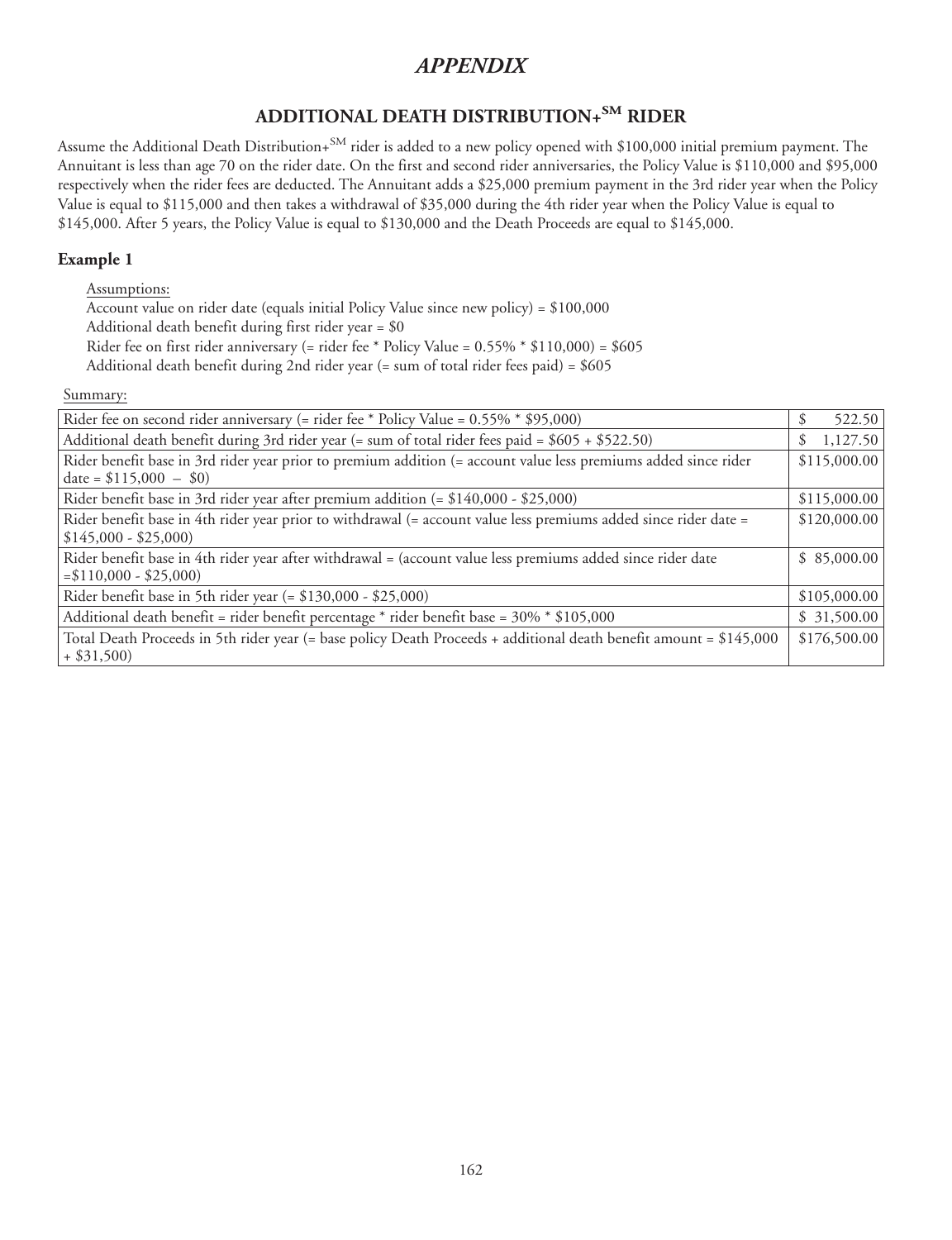# **GUARANTEED PRINCIPAL SOLUTIONSM RIDER ADJUSTED WITHDRAWALS**

The following examples show the effect of withdrawals on the benefits under the Guaranteed Principal Solution<sup>SM</sup> rider.

### **GUARANTEED MINIMUM ACCUMULATION BENEFIT**

Gross withdrawals will reduce the guaranteed future value by an amount equal to the greater of:

- 1) the gross withdrawal amount; and
- 2) a pro rata amount, the result of  $(A / B) * C$ , where:
	- A is the amount of gross withdrawal;
	- B is the policy value immediately prior to the gross withdrawal; and
	- C is the guaranteed future value immediately prior to the gross withdrawal.

The following demonstrates, on a purely hypothetical basis, the effects of withdrawals under the guaranteed minimum accumulation benefit.

### **Example 1:**

### **Assumptions:**

Policy value prior to withdrawal  $(°PV") = $90,000$ Guaranteed future value prior to withdrawal ("GFV") = \$100,000 Gross withdrawal amount ("WD") =  $$10,000$ 

Step One. What is the pro rata value of the amount withdrawn?

- 1. Formula is  $(WD / PV) * GFV = pro rata amount$
- 2.  $($10,000 / $90,000) * $100,000 = $11,111.11$

Step Two. Which is larger, the \$10,000 withdrawal or the \$11,111.11 pro rata amount? \$11,111.11 pro rata amount

Step Three. After the withdrawal is taken, what will be new guaranteed future value?  $$100,000 - $11,111.11 = $88,888.89$ 

**Result**. If no more withdrawals are taken, the guaranteed future value on the 10th rider anniversary is \$88,888.89.

### **Example 2:**

### **Assumptions:**

 $PV = $120,000$ GFV= \$100,000 WD= \$10,000

Step One. What is the pro rata value of the amount withdrawn?

- 1. Formula is  $(WD / PV) * GFV = pro rata amount$
- 2.  $($10,000 / $120,000) * $100,000 = $8,333.33$

Step Two. Which is larger, the \$10,000 withdrawal or the \$8,333.33 pro rata amount? \$10,000 withdrawal

Step Three. After the withdrawal is taken, what will be new guaranteed future value?  $$100,000 - $10,000 = $90,000$ 

**Result**. If no more withdrawals are taken, the guaranteed future value on the 10th Rider Anniversary is \$90,000.

## **GUARANTEED LIFETIME WITHDRAWAL BENEFIT**

Total Withdrawal Base. Gross withdrawals up to the maximum annual withdrawal amount will not reduce the total withdrawal base. Gross withdrawals in excess of the maximum annual withdrawal amount will reduce the total withdrawal base by an amount equal to the greater of:

1) the excess gross withdrawal amount; and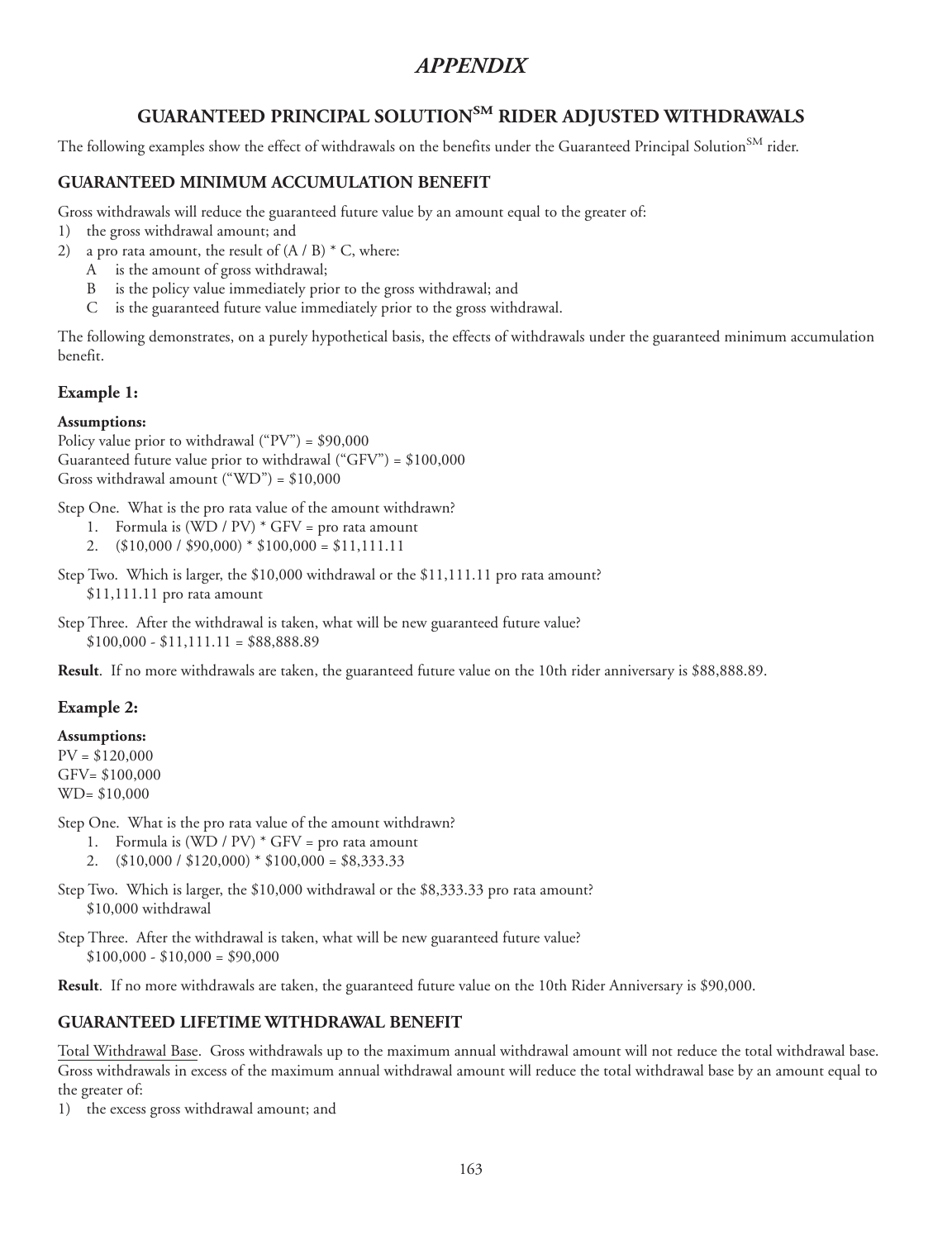- 2) a pro rata amount, the result of  $(A / B) * C$ , where:
	- A is the excess gross withdrawal (the amount in excess of the guaranteed annual withdrawal amount remaining prior to the withdrawal);
	- B is the policy value after the maximum annual withdrawal amount has been withdrawn, but prior to the withdrawal of the excess amount; and
	- C is the total withdrawal base prior to the withdrawal of the excess amount.

Minimum Remaining Withdrawal Amount. Gross withdrawals up to the maximum annual withdrawal amount will reduce the minimum remaining withdrawal amount by the same amount (dollar-for-dollar). Gross withdrawals in excess of the maximum annual withdrawal amount will reduce the minimum remaining withdrawal amount by an amount equal to the greater of:

- 1) the excess gross partial withdrawal amount; and
- 2) a pro rata amount, the result of  $(A / B) * C$ , where:
	- A is the excess withdrawal (the amount in excess of the guaranteed annual withdrawal amount remaining prior to the withdrawal);
	- B is the policy value after the maximum annual withdrawal amount has been withdrawn, but prior to the withdrawal of the excess amount; and
	- C is the minimum remaining withdrawal amount after the maximum annual withdrawal amount has been withdrawn, but prior to the withdrawal of the excess amount.

The following demonstrates, on a purely hypothetical basis, the effects of withdrawals under the guaranteed lifetime withdrawal benefit.

When a withdrawal is taken, three parts of the guaranteed lifetime withdrawal benefit can be affected:

- 1. Minimum remaining withdrawal amount ("MRWA")
- 2. Total withdrawal base ("TWB")
- 3. Maximum annual withdrawal amount ("MAWA")

### **Example 1 (7% "principal back"):**

### **Assumptions:**

TWB = \$100,000 MRWA = \$100,000 7% WD would be \$7,000 (7% of the current \$100,000 total withdrawal base)  $WD = $7,000$ Excess withdrawal ("EWD") = None PV = \$100,000 You = Owner and Annuitant (Age 60)

Step One. Is any portion of the withdrawal greater than the "principal back" maximum annual withdrawal amount? No. There is no excess withdrawal under the "principal back" guarantee if no more than \$7,000 is withdrawn.

Step Two. What is the minimum remaining withdrawal amount after the withdrawal has been taken?

- 1. Total to deduct from the minimum remaining withdrawal amount is \$7,000 (there is no excess to deduct)
- 2.  $$100,000 $7,000 = $93,000$ .

**Result.** In this example, because no portion of the withdrawal was in excess of \$7,000, the "principal back" total withdrawal base does not change and the "principal back" minimum remaining withdrawal amount is \$93,000.00.

### **Example 2 (7% "principal back"):**

### **Assumptions:**

TWB = \$100,000 MRWA = \$100,000 7% WD would be \$7,000 (7% of the current \$100,000 total withdrawal base) WD = \$8,000 EWD = \$1,000 (\$8,000 - \$7,000)  $PV = $90,000$ You = Owner and Annuitant (Age 60)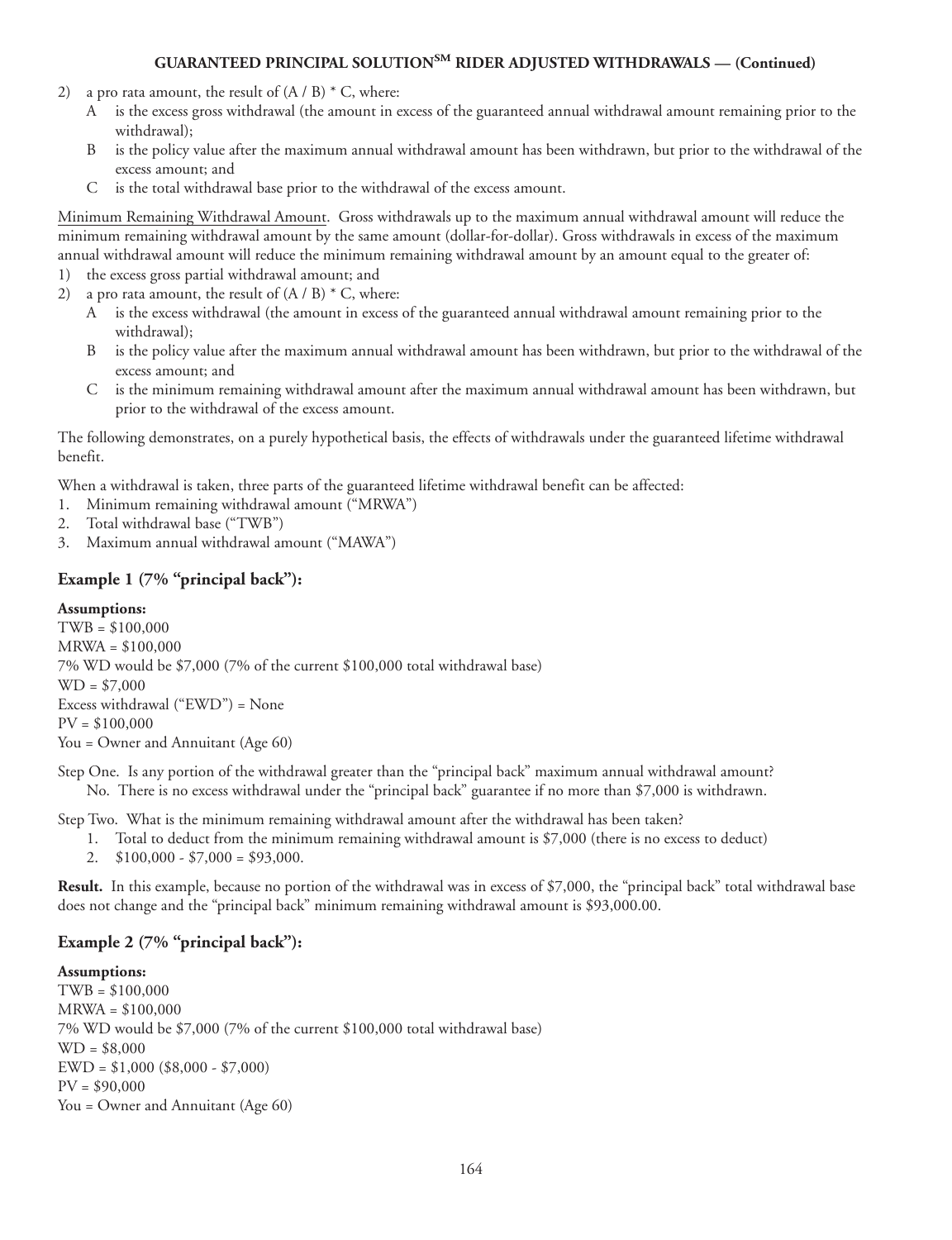Step One. Is any portion of the total withdrawal greater than the maximum annual withdrawal amount? Yes.  $$8,000 - $7,000 = $1,000$  (the excess withdrawal amount)

Step Two. Calculate how much of the "principal back" minimum remaining withdrawal amount is affected by the excess withdrawal.

- 1. Formula for pro rata amount is: (EWD / (PV 7% WD)) \* (MRWA 7% WD)
- 2.  $(\$1,000 / (\$90,000 \$7,000)) * (\$100,000 \$7,000) = \$1,120.48$

Step Three. Which is larger, the actual \$1,000 excess withdrawal amount or the \$1,120.48 pro rata amount? \$1,120.48 pro rata amount

Step Four. What is the "principal back" minimum remaining withdrawal amount after the withdrawal has been taken?

- 1. Total to deduct from the minimum remaining withdrawal amount is \$7,000 + \$1,120.48 (pro rata excess) = \$8,120.48
	- 2. \$100,000 \$8,120.48 = \$91,879.52

**Result.** The "principal back" minimum remaining withdrawal amount is \$91,879.52.

**NOTE.** For the guaranteed lifetime withdrawal benefit, because there was an excess withdrawal amount, the total withdrawal base needs to be adjusted as well as a new lower maximum annual withdrawal amount. Had the withdrawal for this example not been more than \$7,000, the "principal back" total withdrawal base would remain at \$100,000 and the "principal back" maximum annual withdrawal amount would be \$7,000. However, because an excess withdrawal has been taken, the total withdrawal base is also changed (this is the amount the 7% is based on).

#### New "principal back" total withdrawal base:

Step One. The total withdrawal base is only reduced by the excess withdrawal amount or the pro rata amount if greater.

Step Two. Calculate how much the total withdrawal base is affected by the excess withdrawal.

- 1. The formula is (EWD / (PV 7% WD)) \* TWB before any adjustments
- 2.  $(\$1,000 / (\$90,000 \$7,000)) * \$100,000 = \$1,204.82$
- Step Three. Which is larger, the actual \$1,000 excess withdrawal amount or the \$1,204.82 pro rata amount? \$1,204.82 pro rata amount.
- Step Four. What is the new total withdrawal base upon which the maximum annual withdrawal amount is based?  $$100,000 - $1,204.82 = $98,795.18$

**Result.** The new "principal back" total withdrawal base is \$98,795.18

New "principal back" maximum annual withdrawal amount:

Because the "principal back" total withdrawal base was adjusted (due to the excess withdrawal) we have to calculate a new maximum annual withdrawal amount for the 7% "principal back" guarantee that will be available starting on the next rider anniversary. This calculation assumes no more activity prior to the next rider anniversary.

Step One. What is the new "principal back" maximum annual withdrawal amount? \$98,795.18 (the adjusted total withdrawal base)  $*7\% = $6,915.66$ 

**Result.** Going forward, the maximum you can take out in a rider year is \$6,915.66 without causing an excess withdrawal for the "principal back" guarantee and further reduction of the "principal back" total withdrawal base.

### **Example 3 (5% "for life"):**

#### **Assumptions:**

TWB = \$100,000 MRWA = \$100,000 5% WD would be \$5,000 (5% of the current \$100,000 total withdrawal base)  $WD = $5,000$ Excess withdrawal ("EWD") = None  $PV = $100,000$ You = Owner and Annuitant (Age 60)

Step One. Is any portion of the withdrawal greater than the "for life" maximum annual withdrawal amount? No. There is no excess withdrawal under the "for life" guarantee if no more than \$5,000 is withdrawn.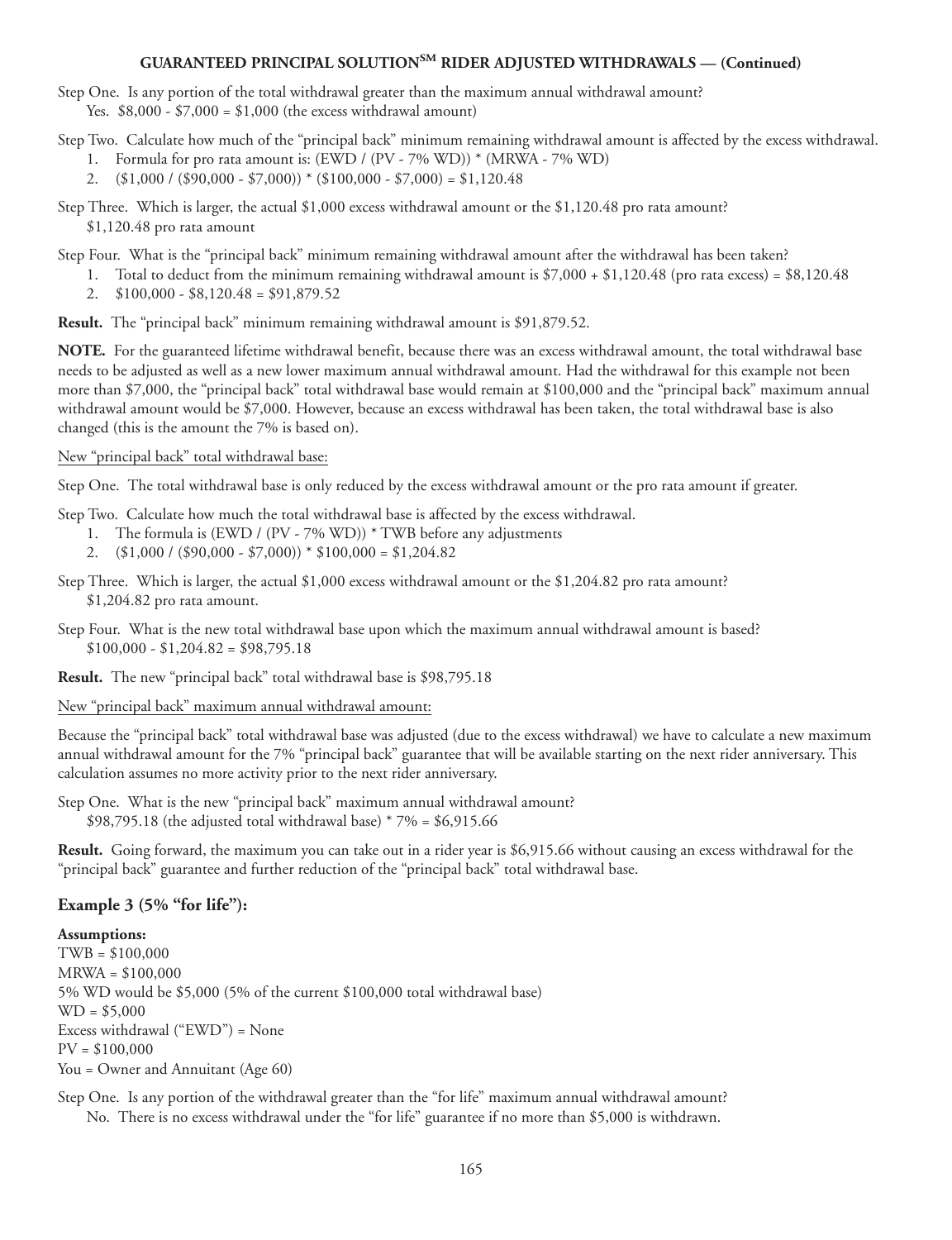Step Two. What is the minimum remaining withdrawal amount after the withdrawal has been taken?

- 1. Total to deduct from the minimum remaining withdrawal amount is \$5,000 (there is no excess to deduct).
- 2.  $$100,000 $5,000 = $95,000$ .

**Result.** In this example, because no portion of the withdrawal was in excess of \$5,000, the "for life" total withdrawal base does not change and the "for life" minimum remaining withdrawal amount is \$95,000.00.

### **Example 4 (5% "for life"):**

### **Assumptions:**

TWB = \$100,000 MRWA = \$100,000 5% WD would be \$5,000 (5% of the current \$100,000 total withdrawal base)  $WD = $7,000$ EWD = \$2,000 (\$7,000 - \$5,000)  $PV = $90,000$ You = Owner and Annuitant (Age 60)

- Step One. Is any portion of the total withdrawal greater than the maximum annual withdrawal amount? Yes. \$7,000 - \$5,000 = \$2,000 (the excess withdrawal amount)
- Step Two. Calculate how much of the "for life" minimum remaining withdrawal amount is affected by the excess withdrawal.
	- 1. Formula for pro rata amount is: (EWD / (PV 5% WD)) \* (MRWA 5% WD)
	- 2.  $(\$2,000 / (\$90,000 \$5,000))*(\$100,000 \$5,000) = \$2,235.29$
- Step Three. Which is larger, the actual \$2,000 excess withdrawal amount or the \$2,235.29 pro rata amount? \$2,235.29 pro rata amount
- Step Four. What is the "for life" minimum remaining withdrawal amount after the withdrawal has been taken?
	- 1. Total to deduct from the minimum remaining withdrawal amount is \$5,000 + \$2,235.29 (pro rata excess) = \$7,235.29
	- 2. \$100,000 \$7,235.29 = \$92,764.71

**Result.** The "for life" minimum remaining withdrawal amount is \$92,764.71.

**NOTE.** For the guaranteed lifetime withdrawal benefit, because there was an excess withdrawal amount, the total withdrawal base needs to be adjusted as well as a new lower maximum annual withdrawal amount. Had the withdrawal for this example not been more than \$5,000, the "for life" total withdrawal base would remain at \$100,000 and the "for life" maximum annual withdrawal amount would be \$5,000. However, because an excess withdrawal has been taken, the total withdrawal base is also changed (this is the amount the 5% is based on).

New "for life" total withdrawal base:

Step One. The total withdrawal base is only reduced by the excess withdrawal amount or the pro rata amount if greater.

Step Two. Calculate how much the total withdrawal base is affected by the excess withdrawal.

- 1. The formula is (EWD / (PV 5% WD)) \* TWB before any adjustments
- 2.  $(\$2,000 / (\$90,000 \$5,000)) * \$100,000 = \$2,352.94$

Step Three. Which is larger, the actual \$2,000 excess withdrawal amount or the \$2,352.94 pro rata amount? \$2,352.94 pro rata amount.

- Step Four. What is the new total withdrawal base upon which the maximum annual withdrawal amount is based?  $$100,000 - $2,352.94 = $97,647.06$
- **Result.** The new "for life" total withdrawal base is \$97,647.06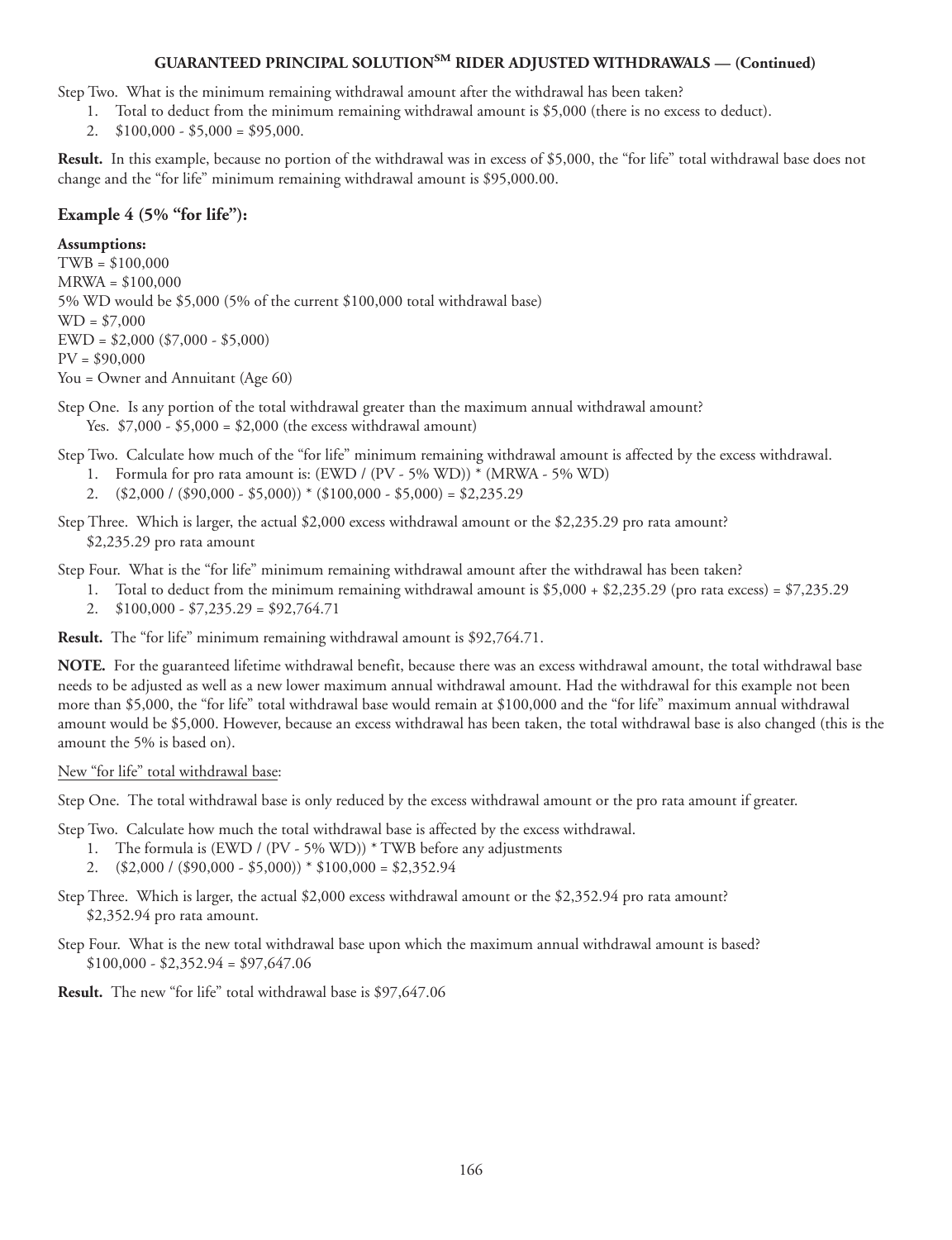New "for life" maximum annual withdrawal amount:

Because the "for life" total withdrawal base was adjusted (due to the excess withdrawal) we have to calculate a new maximum annual withdrawal amount for the 5% "for life" guarantee that will be available starting on the next rider anniversary. This calculation assumes no more activity prior to the next rider anniversary.

Step One. What is the new "for life" maximum annual withdrawal amount? \$97,647.06 (the adjusted total withdrawal base) \* 5% = \$4,882.35

**Result.** Going forward, the maximum you can take out in a rider year is \$4,882.35 without causing an excess withdrawal for the "for life" guarantee and further reduction of the "for life" total withdrawal base.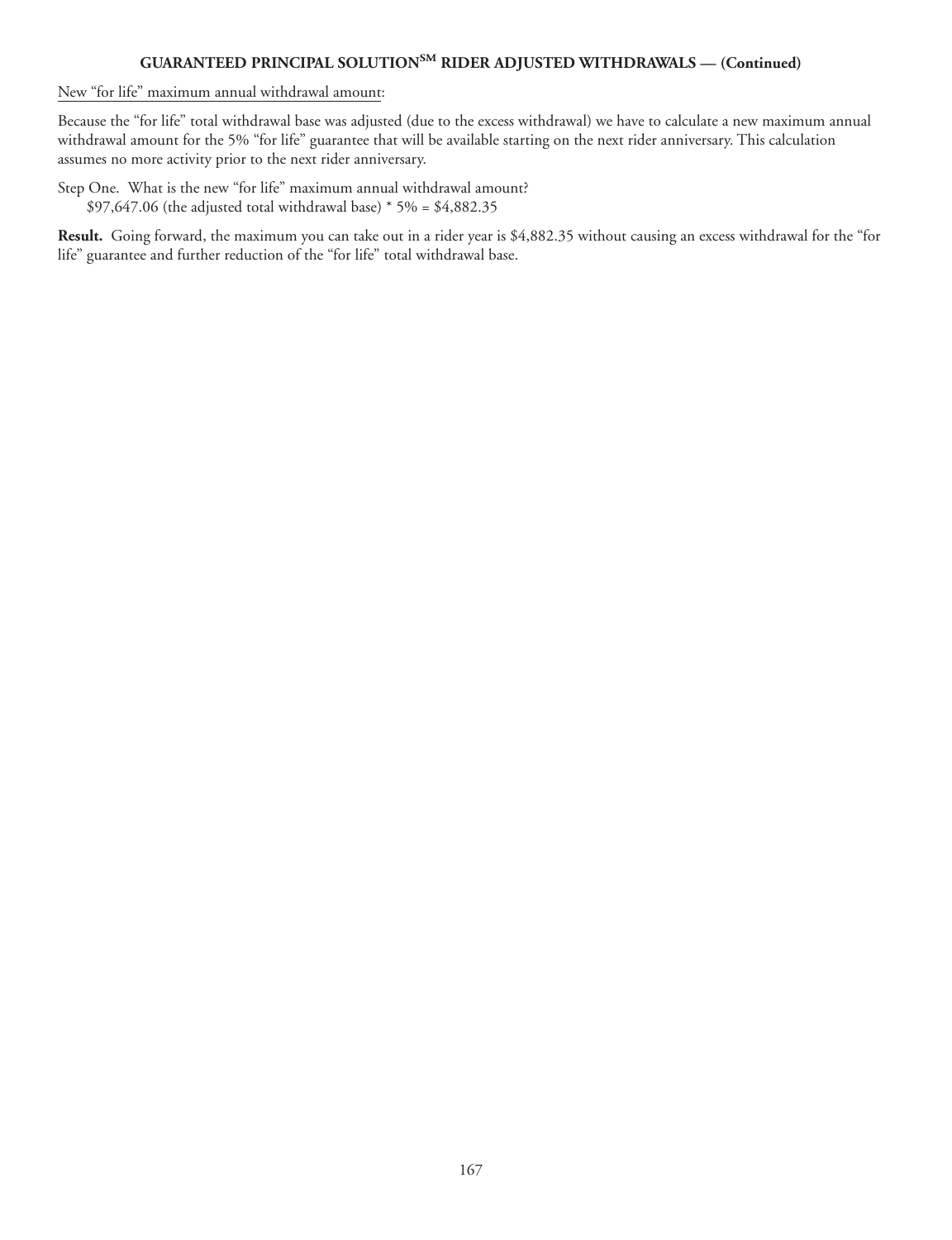# **PAM METHOD TRANSFERS**

To make the Guaranteed Principal Solution<sup>SM</sup> rider available, we monitor your policy value and guarantees under the rider daily and periodically transfer amounts between your selected investment options and the PAM Subaccount. We determine the amount and timing of PAM Method transfers between the investment options and the PAM Subaccount according to a mathematical model. For further clarification on how PAM works, *see* Portfolio Allocation Method in the body of the prospectus.

The mathematical model is designed to calculate how much of your policy value should be allocated to the PAM Subaccount. Based on this calculation and threshold amounts, transfers into or out of the PAM Subaccount may occur. The formula is:

Percent of Policy Value required in PAM Subaccount (or X) =  $e^{-Dividend^*Time}$  \*(1- NormDist(d1))

where:

e = Base of the Natural Logarithm NormDist = Cumulative Standard Normal Distribution  $d1 = \frac{\ln(G) + (R - F + .5^*V \wedge 2)^* T}{|V^*T \wedge .5|}$ 

In order to calculate the percent of policy value required in the PAM Subaccount, we must first calculate d1:  $d1 = [\ln(G) + (R - F + .5^*V \wedge 2)^*T]/[V^*T \wedge .5]$ 

where:

- ln = Natural Logarithm Function
- G = Guarantee Ratio
- $R = Rate$
- $F = Fees$
- V = Volatility
- $T = Time$

After calculating d1, the percent of policy value required in the PAM Subaccount can be calculated. Once calculated, appropriate transfers into or out of the PAM Subaccount may occur based on the transfer threshold amounts.

Following is a brief discussion of the values used in the formula.

- The POLICY VALUE includes the value in both the investment options and in the PAM Subaccount.
- ◆ The GUARANTEE RATIO is the policy value divided by 7% "Principal Back" Minimum Remaining Withdrawal Amount.
- The RATE is the interest rate used for the PAM Method. It is based on a long-term expectation based on historical interest rates and may vary over time.
- The FEES is an approximation of average policy fees and charges associated with policies that have elected the Guaranteed Principal Solution $^{SM}$  rider. This value may change over time.
- The VOLATILITY represents the volatility of the returns of policy value for all in force policies and is based on the long-term expectation of the degree to which the policy values tend to fluctuate. This value may vary over time.
- The TIME is an approximation based on actuarial calculations of historical average number of years (including any fraction) which we anticipate remain until any potential payments are made under the benefit. This value may vary over time.
- The PERCENT OF POLICY VALUE TO BE ALLOCATED TO THE PAM SUBACCOUNT is computed for each policy. Ultimately the allocation for a policy takes into account the guarantees under the rider and the limit on allocations to the PAM Subaccount.
- The CUMULATIVE STANDARD NORMAL DISTRIBUTION function assumes that random events are distributed according to the classic bell curve. For a given value it computes the percentage of such events which can be expected to be less than that value.
- The NATURAL LOGARITHM function for a given value, computes the power to which e must be raised, in order to result in that value. Here, e is the base of the natural logarithms, or approximately 2.718282.
- The FIXED ACCOUNT TRANSFER THRESHOLD (FATT) is the percentage that the Guarantee Ratio must be below before any of the policy value can be transferred to the PAM Subaccount. This threshold is set to a fixed percentage at rider issue and is then recalculated after each PAM Subaccount transfer.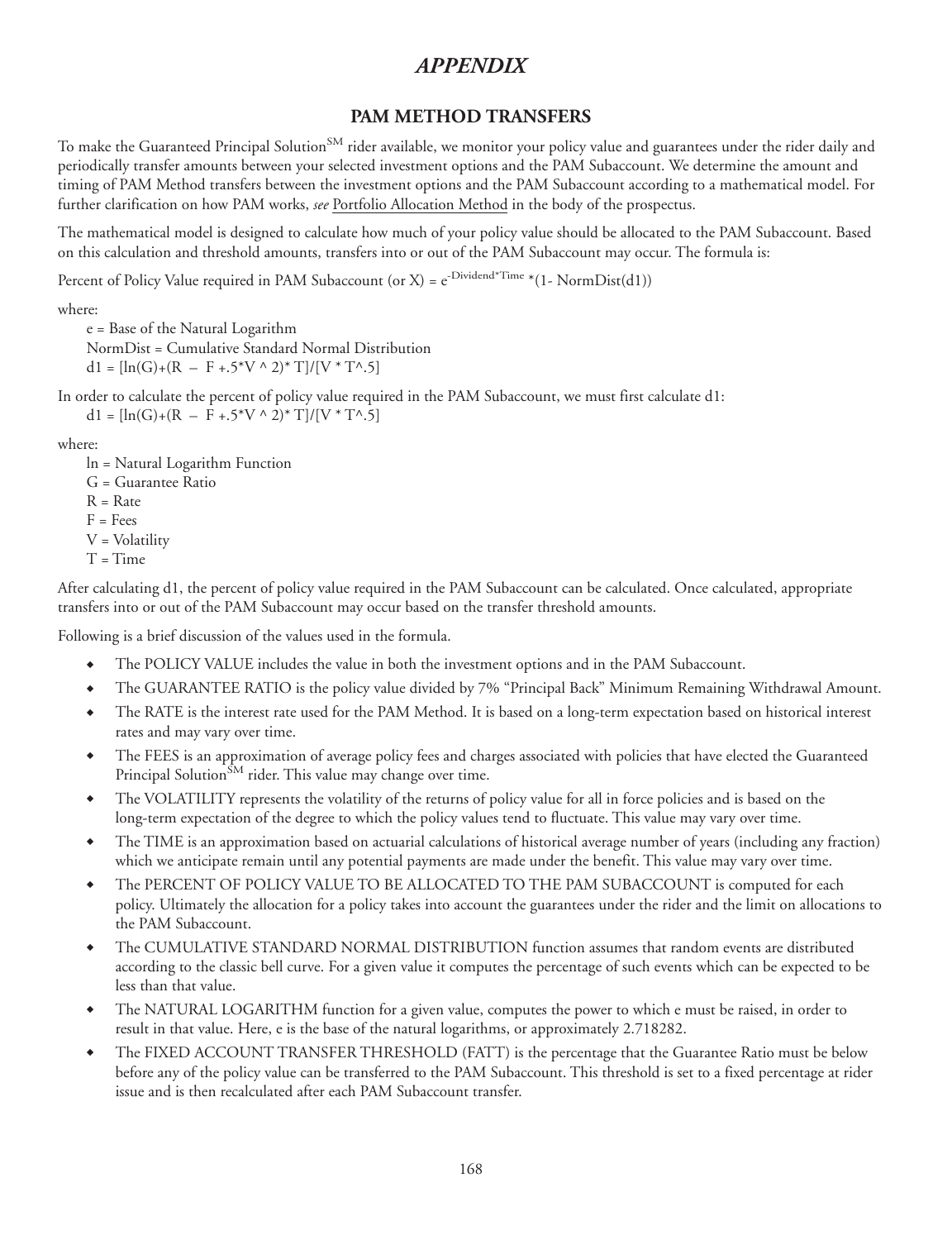### **PAM METHOD TRANSFERS — (Continued)**

◆ The SEPARATE ACCOUNT TRANSFER THRESHOLD (SATT) is the percentage that the Guarantee Ratio must exceed before any of the policy value can be transferred from the PAM Subaccount. This threshold is set to a fixed percentage at rider issue and is then recalculated after each PAM Subaccount transfer.

Example:

Day 1: Policy Value Declines by 10%

For purposes of this example we will assume that the policy value declines by 10% to \$90,000 the day after the rider issue date from the initial premium amount of \$100,000 producing a guarantee ratio of 90% (\$90,000/\$100,000). We will also assume:

Rate =  $3%$ Volatility = 15% Fees =  $3.05%$  $Time = 10$  $FATT = 95%$ SATT =105%

First we calculate d1.

 $dl=[ln(G)+(R - F + .5*V^2/2)*T]/[V * T^2.5]$  $dl=[ln(.90)+(.03 - .0305 + .5*.15 \times 2)*10]/[.15 * 10^{\circ}.5]$  $d1 = 658832$ 

Using the value we just calculated for d1 we can now calculate the percent of policy value required in the PAM Subaccount.

Percent of Policy Value in PAM Subaccount (or X) = e-Dividend\*Time \*(1-*NormDist*(*d*1)) X= (2.718282 ^ -.0305 \* 10) \* (1 – *NormDist*(.004509))  $X = 36.7235\%$ 

Therefore, 36.7235% of the policy value is transferred to the PAM Subaccount since the guarantee ratio (90%) is less than the FATT (95%), resulting in a total transfer of \$33,051.15.

Day 2: Policy Value Recovers to 99% of Initial Value after the 10% Decline

For purposes of this example we will assume that after the policy value declined to \$90,000 it recovered the next day to \$99,000 producing a guarantee ratio of 99% (\$99,000/\$100,000). We will also assume:

 $Rate = 2%$ Volatility = 15%  $Fees = 3.05\%$  $Time = 10$ FATT =  $85.5\%$  (G last transfer  $*$ .95) =  $(.9*.95)$ SATT = 94.5% (G last transfer \*1.05) = (.9\*1.05) PAM Subaccount Value = \$33,051.15 Value in other investment options = \$65,948.85 (\$99,000 - \$33,051.15) PAM Subaccount Value as percent of Policy Value = \$33,051.15 / \$99,000 = 33.3850%

First we calculate d1.

 $d1=[ln(G)+(R - F + .5*V^{\wedge} 2)*T]/[V^*T^{\wedge}.5]$  $dl=[ln(.99)+(.02 - .0305 + .5*.15 \times 2)*10]/[.15 * 10^{\circ}.5]$  $d1 = -.005376$ 

Using the value we just calculated for d1 we can now calculate the percent of policy value required in the PAM Subaccount.

Percent of Policy Value in PAM Subaccount (or X) = e-Dividend\*Time \*(1 - *NormDist*(*d*1)) X= (2.718282 ^ -.0305 \* 10) \* (1 – *NormDist*(-0.005376))  $X = 37.0143%$ 

Although the GR is greater than the SATT, since the percentage required in the PAM Subaccount (37.0143%) is greater than the amount allocated to the PAM Subaccount (33.3850%), none of the policy value will be transferred to the PAM Subaccount. Consequently, the amount in the PAM Subaccount will remain \$33,051.15 and the FATT and SATT will not recalculate.

Day 3: Policy Value Recovers to 105% of Initial Value after the increase to 99% of Initial Value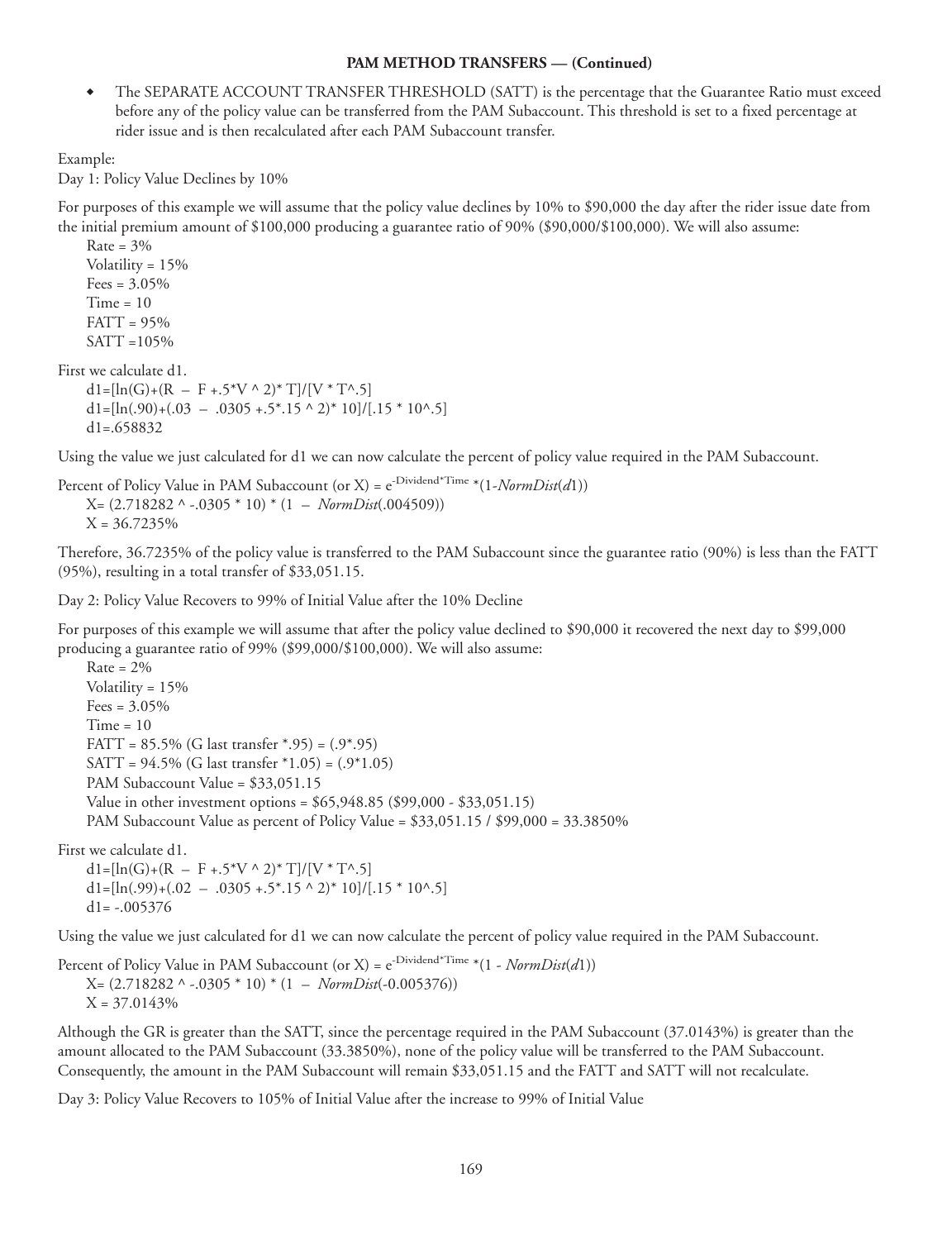#### **PAM METHOD TRANSFERS — (Continued)**

For purposes of this example we will assume that after the policy value recovered further the next to \$105,000 producing a guarantee ratio of 105% (\$105,000/\$100,000). We will also assume:

Rate =  $3%$ Volatility = 15%  $Fees = 3.05\%$  $Time = 10$ FATT = 85.5% SATT = 94.5% PAM Subaccount Value = \$33,051.15 Value in other investment options = \$71,948.85 (\$105,000 - \$33,051.15) PAM Subaccount Value as percent of Policy Value = \$33,051.15 / \$105,000 = 31.4773%

First we calculate d1.

 $d1=[ln(G)+(R - F + .5*V^{\wedge}2)*T]/[V*T^{\wedge}.5]$  $dl=[ln(1.05)+(0.03 - 0.0305 + 0.5^*].15 \times 2]^*10]/[0.15 * 10^*].5]$ d1= .329488

Using the value we just calculated for d1 we can now calculate the percent of policy value required in the PAM Subaccount.

Percent of Policy Value in PAM Subaccount (or X) =  $e^{-Dividend^*Time} * (1 - NormDist(d1))$ X= (2.718282 ^ -.0305 \* 10) \* (1 – *NormDist*(.329488))

 $X = 27.3394\%$ 

While the mathematical model would suggest we transfer only a portion of the policy value in the PAM Subaccount into your investment options (leaving 27.3394% in the PAM Subaccount), all of the policy value in the PAM Subaccount will be transferred into your investment options. If the Guarantee Ratio equals or exceeds 100%. Because the policy value is greater than or equal to the value of the guarantee, and there is no current need for any policy value to be allocated to the PAM Subaccount.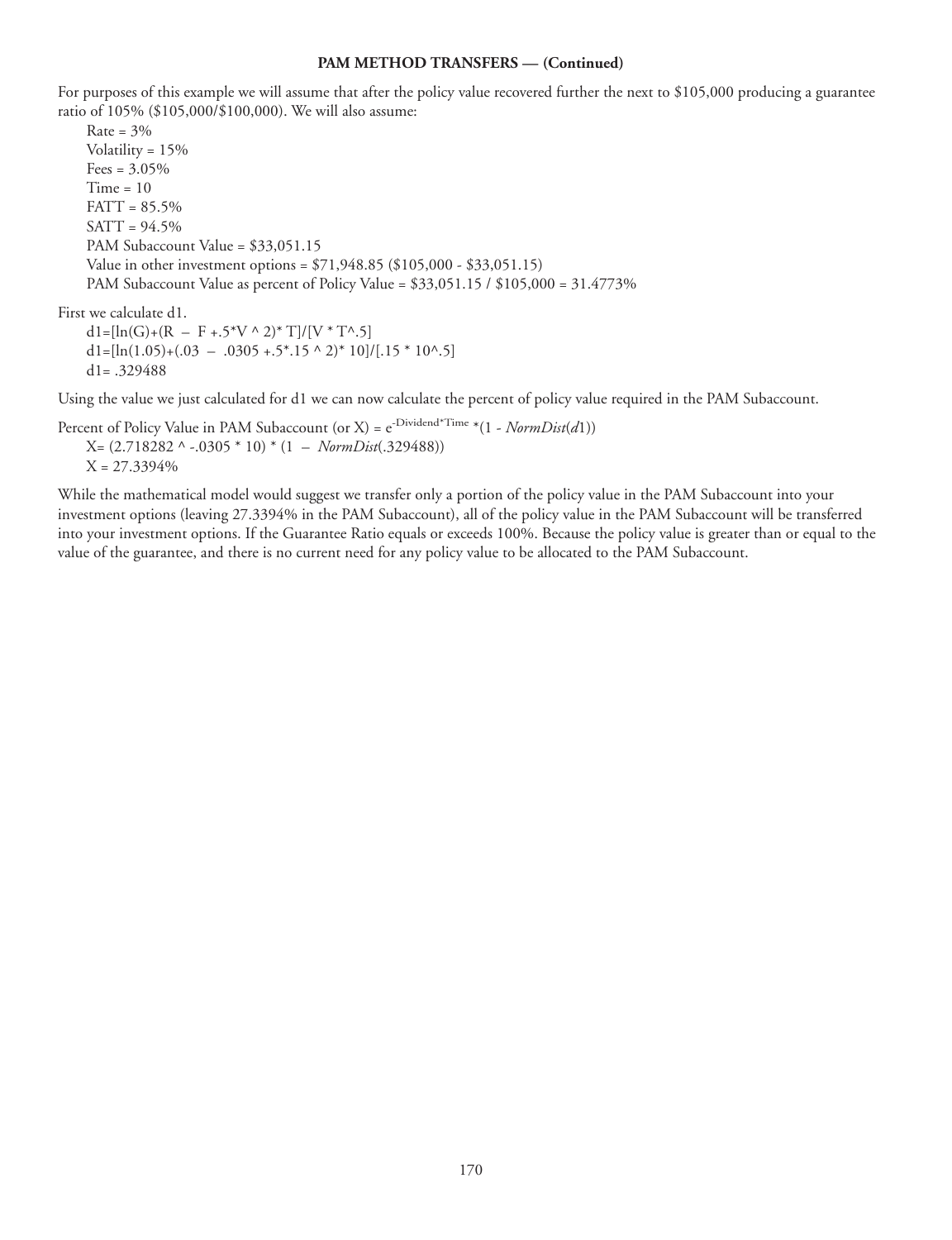## **GUARANTEED LIFETIME WITHDRAWAL BENEFIT - TRANSAMERICA INCOME EDGESM RIDER – REBALANCING EXAMPLES**

The following demonstrates, on a purely hypothetical basis, the rebalancing mechanics of this Guaranteed Lifetime Withdrawal Benefit. The investment restrictions, rider fee percentages and withdrawal percentages for Your rider may vary from the percentages used below.

## **Rebalancing Examples**

The following examples assume the initial premium allocations listed in the table below, which we assume satisfy the premium investment requirements provided in the Rate Sheet Prospectus Supplement.

| <b>Investment Option Allocations:</b>    | <b>Initial Premium</b><br><b>Allocations</b> | <b>Initial Premium</b><br><b>Allocation Percentages</b> |
|------------------------------------------|----------------------------------------------|---------------------------------------------------------|
| <b>Stable Account</b>                    | \$20,000                                     | 20%                                                     |
| Select Investment Option Fund A          | 13,000<br>S                                  | 13%                                                     |
| Select Investment Option Fund B          | 13,000<br>S                                  | 13%                                                     |
| Select Investment Option Fund C          | S<br>4,000                                   | $4\%$                                                   |
| <b>Total Select Investment Options</b>   | \$30,000                                     | 30%                                                     |
| Flexible Investment Option Fund A        | 14,000<br>\$.                                | 14%                                                     |
| Flexible Investment Option Fund B        | 14,000<br>S                                  | 14%                                                     |
| Flexible Investment Option Fund C        | 22,000<br>S                                  | 22\%                                                    |
| <b>Total Flexible Investment Options</b> | \$50,000                                     | 50%                                                     |
| <b>Total Investments</b>                 | \$100,000                                    | 100%                                                    |

### **Example 1: Calculation at rider issue for the rebalance allocations:**

The Stable Account portion of the Policy Value is not included in the quarterly Rebalance, therefore the rebalancing allocation percentages are calculated by multiplying the initial premium allocation percentages for the Select Investment Options and Flexible Investment Options by a ratio. The ratio is calculated by taking 100%, divided by 100% less the Stable Account premium allocation percentage. The ratio for this example would be 100% / (100% - 20%) = 1.25.

| <b>Investment Option Allocations:</b>  | <b>Initial</b><br><b>Allocations</b> | <b>Initial Allocation</b><br>Percentages | Rebalancing<br><b>Allocation</b><br>Percentages |
|----------------------------------------|--------------------------------------|------------------------------------------|-------------------------------------------------|
| <b>Stable Account</b>                  | \$20,000                             | 20%                                      | N/A                                             |
| <b>Total Select Investment Options</b> | \$30,000                             | 30%                                      | 37.5%                                           |
| Total Flexible Investment Options      | \$50,000                             | 50%                                      | 62.5%                                           |
| <b>Total Investments</b>               | \$100,000                            | 100%                                     | 100%                                            |

Whole percentages are required for the rebalancing percentages and must sum up to equal 100%. To satisfy this requirement and ensure the rebalancing allocation requirement is met for each of the investment options, the sum of the Select Investment Options rebalancing percentage is rounded to the nearest whole percent (hereafter referred to as Select Rebalance Total) but no less than the minimum allocation for rebalance. The Select Rebalance Total is deducted from 100% to get the Total Flexible Investment Options rebalancing percentage (hereafter referred to as Flexible Rebalance Total). The Select Rebalance Total and Flexible Rebalance Total percentages are the end result which will be achieved by the quarterly Rebalance.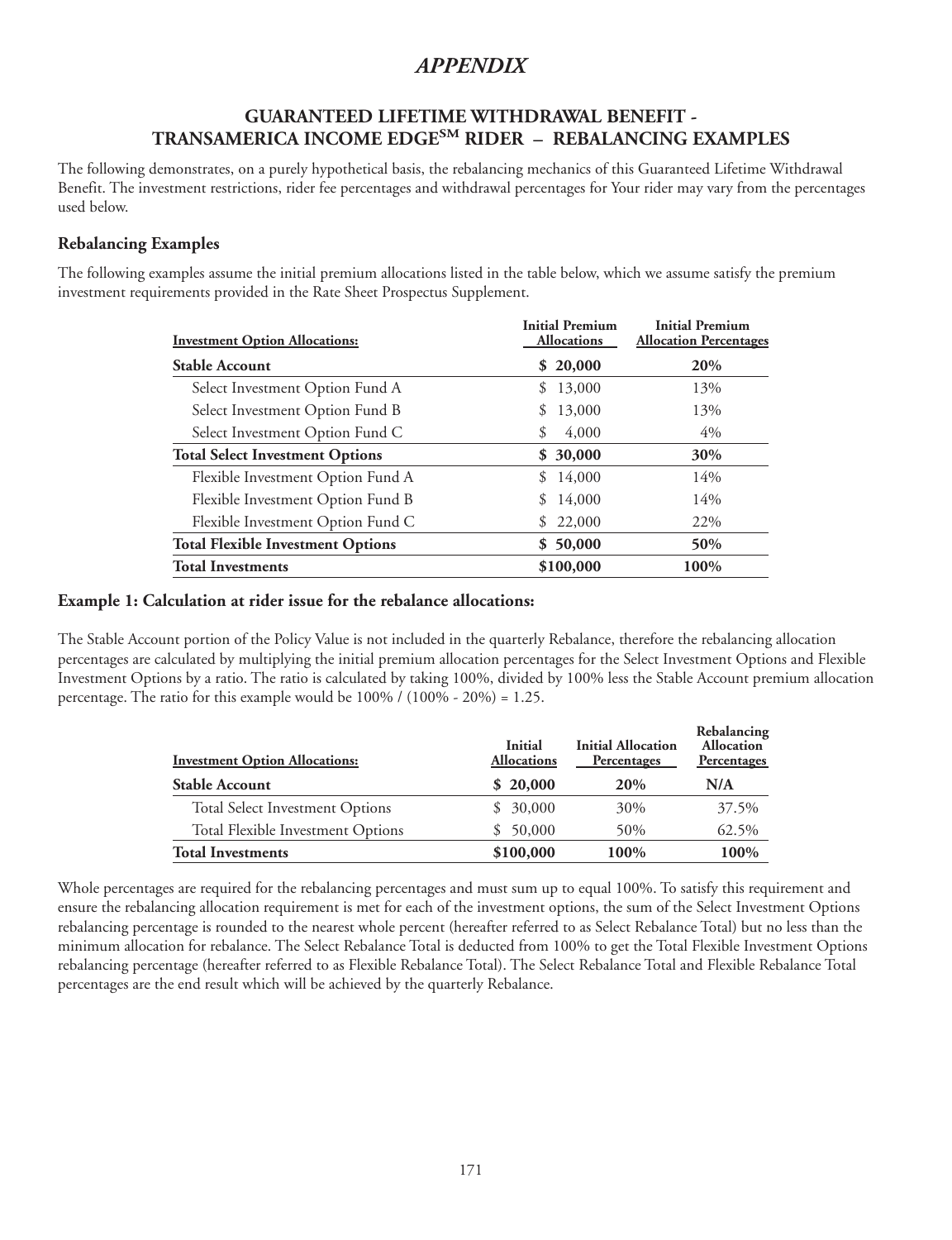### **GUARANTEED LIFETIME WITHDRAWAL BENEFIT - TRANSAMERICA INCOME EDGESM RIDER – REBALANCING EXAMPLES — (Continued)**

#### **Table 1:**

| <b>Investment Option Allocations:</b>  | Unrounded<br>Rebalancing<br>Percentages | Rounded<br>Rebalancing<br>Percentages |
|----------------------------------------|-----------------------------------------|---------------------------------------|
| <b>Stable Account</b>                  | N/A                                     | N/A                                   |
| <b>Total Select Investment Options</b> | 37.5%                                   | $38\%^{(1)}$                          |
| Total Flexible Investment Options      | 62.5%                                   | $62\%^{(2)}$                          |
| <b>Total Investments</b>               | $100\%$                                 | 100%                                  |

<sup>(1)</sup>Select Rebalance Total

(2)Flexible Rebalance Total

We apply the same ratio and rounding to each individual investment option chosen and sum up the total Select and total Flexible Investment Options separately. The totals are compared to Select Rebalance Total and Flexible Rebalance Total to determine where any adjustments need to be made. In the example below, adjustments will need to be made to the Select Investment Options to bring the total percentage up to 38% and the Flexible Investment Options down to 62%, per the result from Table 1.

#### **Table 2:**

| <b>Investment Option Allocations:</b>    | Initial<br><b>Allocations</b> | <b>Initial</b><br>Percentages | Rebalancing<br>Percentages |
|------------------------------------------|-------------------------------|-------------------------------|----------------------------|
| <b>Stable Account</b>                    | \$20,000                      | 20%                           | N/A                        |
| Select Investment Option Fund A          | 13,000<br>S.                  | 13%                           | 16%                        |
| Select Investment Option Fund B          | 13,000<br>\$                  | 13%                           | 16%                        |
| Select Investment Option Fund C          | 4,000<br>\$                   | $4\%$                         | $5\%$                      |
| <b>Total Select Investment Options</b>   | \$30,000                      | 30%                           | 37%                        |
| Flexible Investment Option Fund A        | 14,000<br>\$                  | 14%                           | 18%                        |
| Flexible Investment Option Fund B        | 14,000                        | 14%                           | 18%                        |
| Flexible Investment Option Fund C        | 22,000<br>S.                  | 22%                           | 28%                        |
| <b>Total Flexible Investment Options</b> | \$50,000                      | 50%                           | 64%                        |
| <b>Total Investments</b>                 | \$100,000                     | 100%                          | 101%                       |

To get the total Select Investment Options rebalancing percent to equal 38%, we must add 1% to one of the funds. Any adjustments will first be made equally to the fund(s) with the greatest allocation. If there are multiple funds with the greatest allocation and the adjustments cannot be divided equally, we will adjust in alphabetical order the fund(s) with the greatest allocation. In the example below, we made the adjustment to the Select Investment Option Fund A.

To get the total Flexible Investment Options rebalancing percent to equal 62%, we must subtract 2% from one or more funds. Since there is only one fund with the greatest allocation, we have made the adjustment to the Flexible Investment Option Fund C.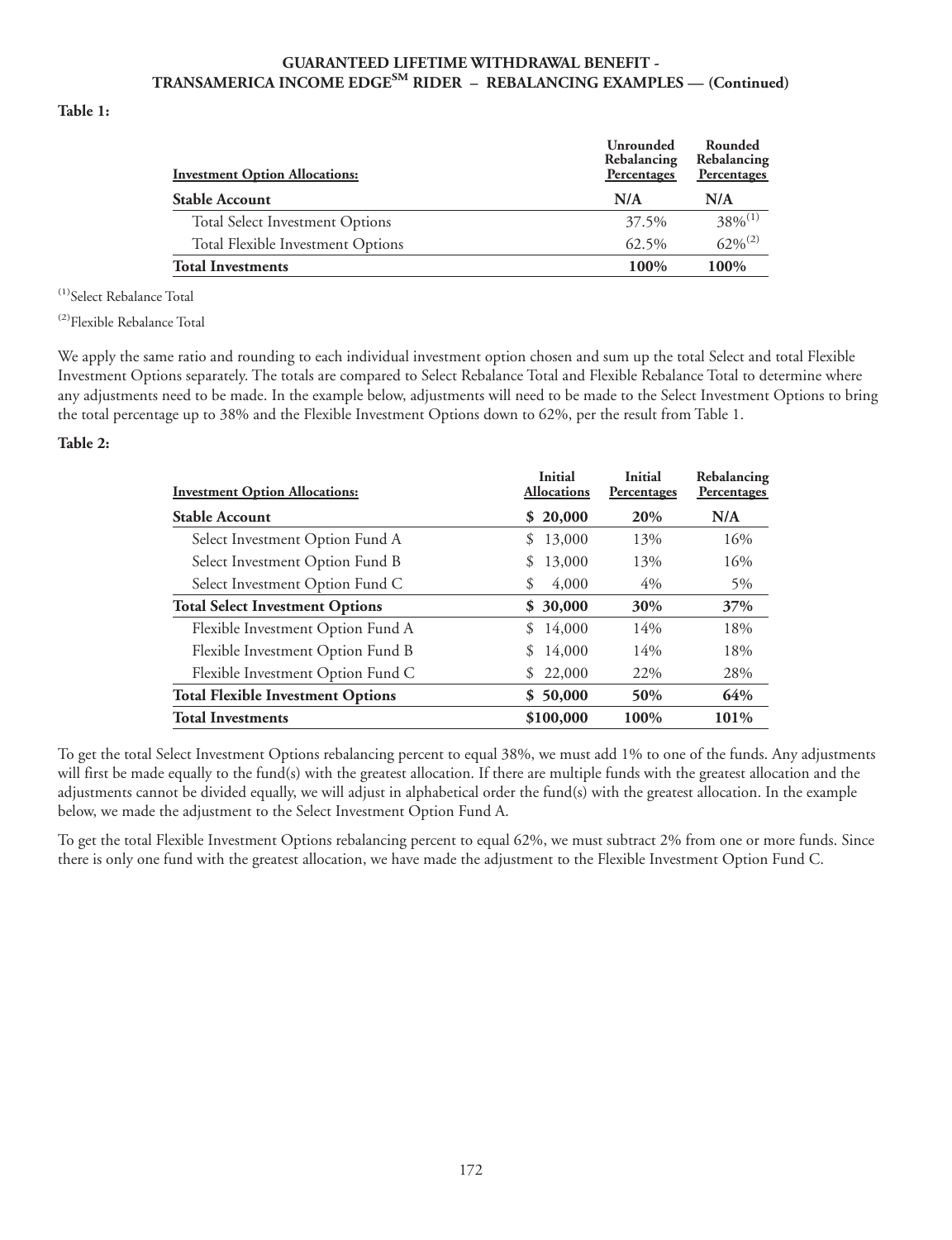#### **GUARANTEED LIFETIME WITHDRAWAL BENEFIT - TRANSAMERICA INCOME EDGESM RIDER – REBALANCING EXAMPLES — (Continued)**

### **Table 3:**

| <b>Investment Option Allocations:</b>    | Initial<br><b>Allocations</b> | <b>Initial</b><br>Percentages | Rebalancing<br>Percentages |
|------------------------------------------|-------------------------------|-------------------------------|----------------------------|
| <b>Stable Account</b>                    | \$20,000                      | 20%                           | N/A                        |
| Select Investment Option Fund A          | 13,000<br>\$                  | 13%                           | 17%                        |
| Select Investment Option Fund B          | 13,000<br>\$                  | 13%                           | 16%                        |
| Select Investment Option Fund C          | 4,000<br>\$                   | $4\%$                         | $5\%$                      |
| <b>Total Select Investment Options</b>   | 30,000<br>S.                  | 30%                           | 38%                        |
| Flexible Investment Option Fund A        | 14,000<br>\$                  | 14%                           | 18%                        |
| Flexible Investment Option Fund B        | 14,000                        | 14%                           | 18%                        |
| Flexible Investment Option Fund C        | 22,000<br>S                   | 22%                           | 26%                        |
| <b>Total Flexible Investment Options</b> | 50,000<br>S.                  | 50%                           | 62%                        |
| <b>Total Investments</b>                 | \$100,000                     | 100%                          | 100%                       |

#### **Example 2: Calculation for first quarter rebalance:**

At the end of the first Rider Quarter, assume that the investment options have the following values: **Table 4:**

| <b>Investment Option Allocations:</b>    | <b>Allocation</b><br><b>Amounts</b> before<br>Rebalance | <b>Allocation Percentage</b><br>of rebalancing funds<br><b>Prior to Rebalance</b> |
|------------------------------------------|---------------------------------------------------------|-----------------------------------------------------------------------------------|
| <b>Stable Account</b>                    | \$20,050                                                | N/A                                                                               |
| Select Investment Option Fund A          | \$13,090                                                | 17%                                                                               |
| Select Investment Option Fund B          | \$11,550                                                | 15%                                                                               |
| Select Investment Option Fund C          | \$3,850                                                 | 5%                                                                                |
| <b>Total Select Investment Options</b>   | \$28,490                                                | 37%                                                                               |
| Flexible Investment Option Fund A        | \$13,090                                                | 17%                                                                               |
| Flexible Investment Option Fund B        | \$14,630                                                | 19%                                                                               |
| Flexible Investment Option Fund C        | \$20,790                                                | 27%                                                                               |
| <b>Total Flexible Investment Options</b> | \$48,510                                                | 63%                                                                               |
| <b>Total Investments</b>                 | \$97,050                                                | 100%                                                                              |

The result of the Rebalance back to the rebalancing percentages from Table 3 is: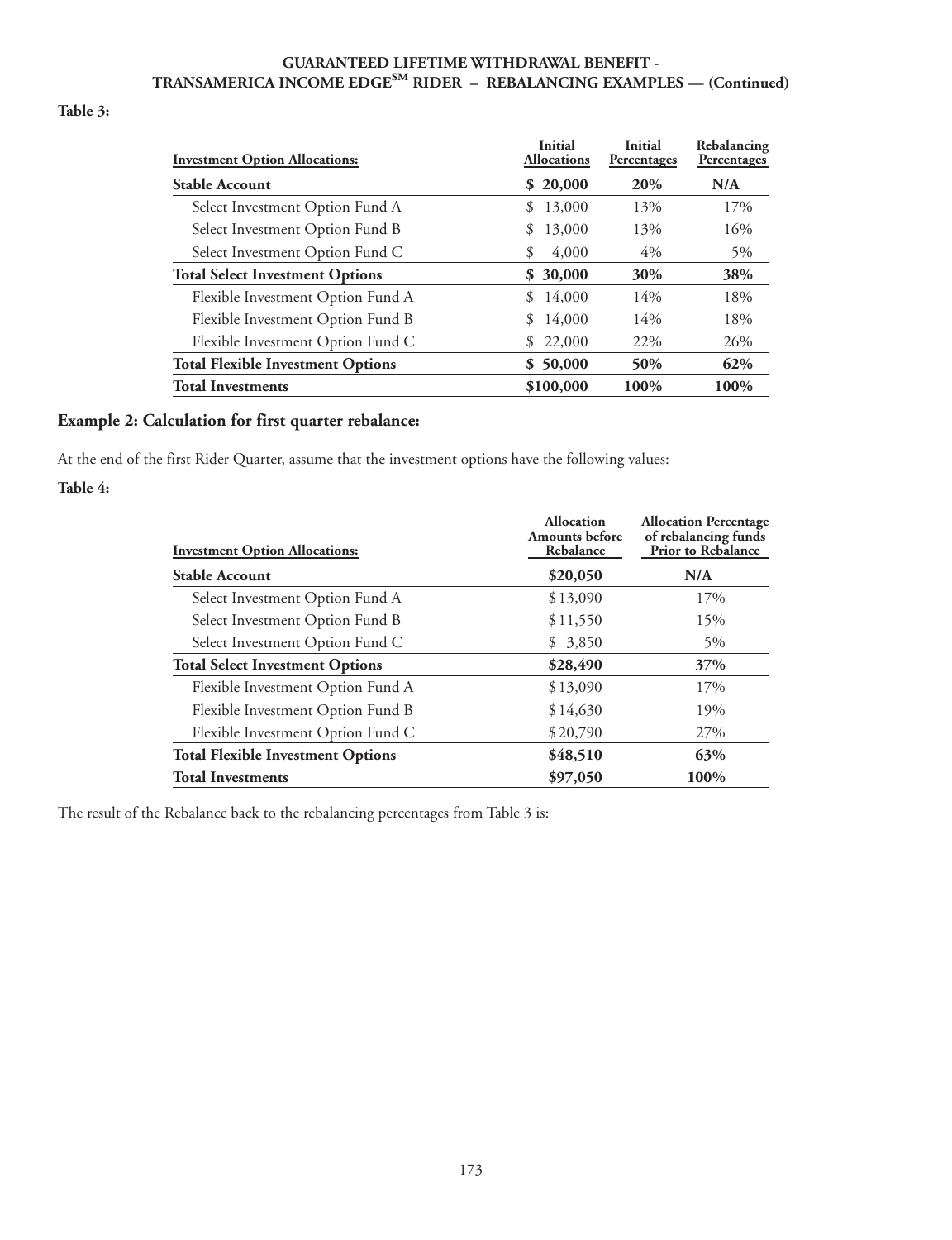#### **GUARANTEED LIFETIME WITHDRAWAL BENEFIT - TRANSAMERICA INCOME EDGESM RIDER – REBALANCING EXAMPLES — (Continued)**

#### **Table 5:**

| <b>Investment Option Allocations:</b>    | <b>Allocation</b><br>amounts after<br>Rebalance | Allocation of<br>Rebalancing<br>after Rebalance | Allocation of<br><b>Policy Value</b><br>Rebalance |
|------------------------------------------|-------------------------------------------------|-------------------------------------------------|---------------------------------------------------|
| <b>Stable Account</b>                    | \$20,050                                        | N/A                                             | 21%                                               |
| Select Investment Option Fund A          | \$13,090                                        | 17%                                             | 13%                                               |
| Select Investment Option Fund B          | \$12,320                                        | 16%                                             | 13%                                               |
| Select Investment Option Fund C          | \$3,850                                         | 5%                                              | 4%                                                |
| <b>Total Select Investment Options</b>   | \$29,260                                        | 38%                                             | 30%                                               |
| Flexible Investment Option Fund A        | \$13,860                                        | 18%                                             | 14%                                               |
| Flexible Investment Option Fund B        | \$13,860                                        | 18%                                             | 14%                                               |
| Flexible Investment Option Fund C        | \$20,020                                        | 26%                                             | 21%                                               |
| <b>Total Flexible Investment Options</b> | \$47,740                                        | 62%                                             | 49%                                               |
| <b>Total Investments</b>                 | \$97,050                                        | 100%                                            | 100%                                              |

This rebalancing process will continue on a quarterly basis while this rider is in force.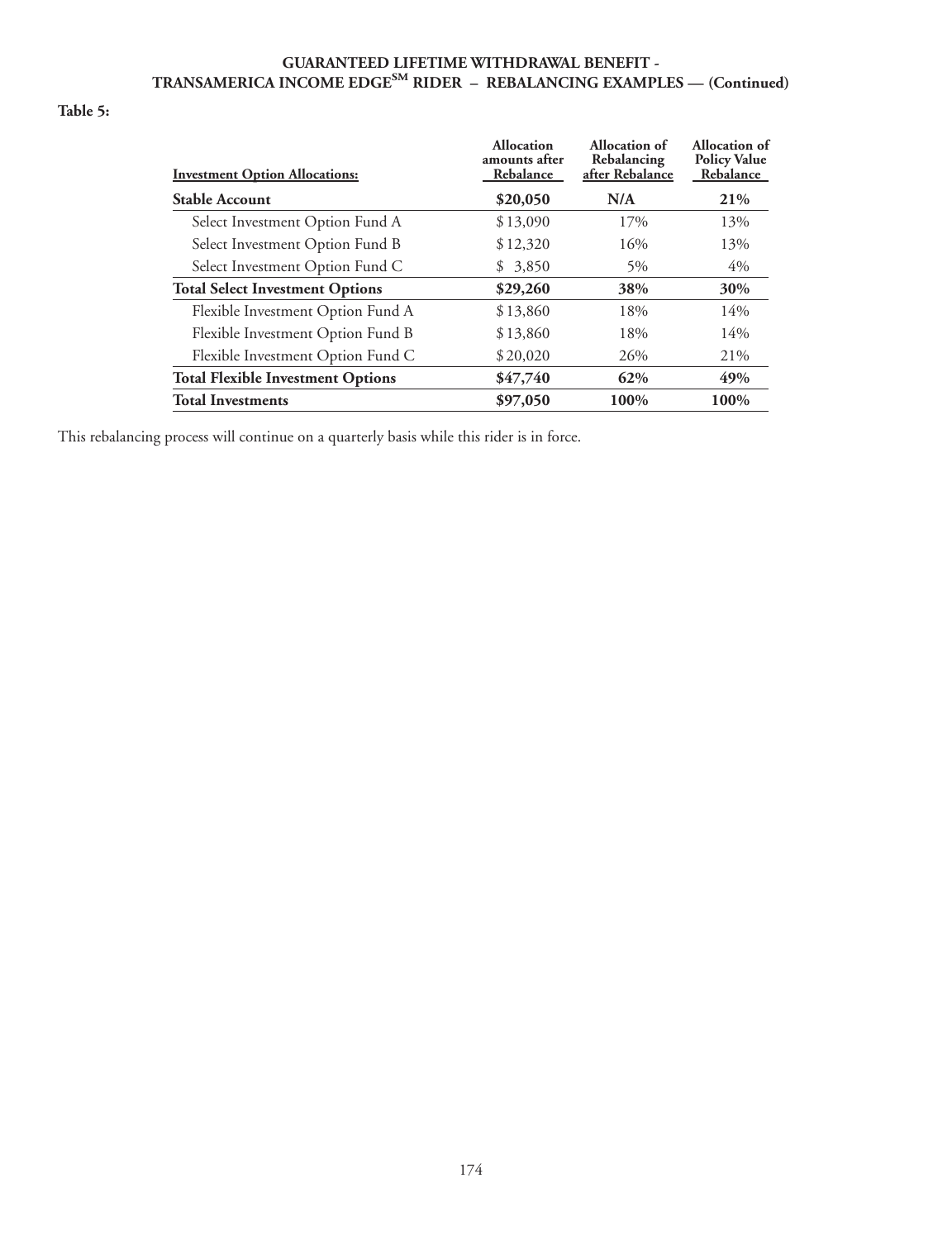## **HYPOTHETICAL ADJUSTED WITHDRAWALS - GUARANTEED LIFETIME WITHDRAWAL BENEFIT RIDERS**

When a withdrawal is taken, three parts of the guaranteed lifetime withdrawal benefit can be affected:

- 1. Withdrawal Base ("WB") (also referred to as Total Withdrawal Base ("TWB") for some riders);
- 2. Rider Withdrawal Amount ("RWA") (also referred to as Maximum Annual Withdrawal Amount ("MAWA") for some riders); and
- 3. Rider Death Benefit ("RDB") (also referred to as Minimum Remaining Withdrawal Amount ("MRWA") for some riders (if applicable)).

Withdrawal Base. Gross withdrawals in a rider year up to the rider withdrawal amount will not reduce the withdrawal base. Gross withdrawals in a rider year in excess of the rider withdrawal amount will reduce the withdrawal base by an amount equal to the greater of:

- 1) the excess gross withdrawal amount; and
- 2) a pro rata amount, the result of  $(A / B) * C$ , where:
	- A is the excess withdrawal (the amount in excess of the rider withdrawal amount remaining prior to the withdrawal);
	- B is the policy value after the rider withdrawal amount has been withdrawn, but prior to the withdrawal of the excess amount; and
	- C is the withdrawal base prior to the withdrawal of the excess amount.

Rider Death Benefit. Gross withdrawals in a rider year up to the rider withdrawal amount will reduce the rider death benefit by the amount withdrawn (dollar-for-dollar). Gross withdrawals in a rider year in excess of the rider withdrawal amount will reduce the rider death benefit by an amount equal to the greater of:

- 1) the excess gross withdrawal amount; and
- 2) a pro rata amount, the result of  $(A / B) * C$ , where:
	- A is the excess gross withdrawal (the amount in excess of the rider withdrawal amount remaining prior to the withdrawal);
	- is the policy value after the rider withdrawal amount has been withdrawn, but prior to the withdrawal of the excess amount; and
	- C is the rider death benefit after the rider withdrawal amount has been withdrawn, but prior to the withdrawal of the excess amount.

The following demonstrates, on a purely hypothetical basis, the effects of withdrawals under a guaranteed lifetime withdrawal benefit. The withdrawal percentages shown may not be available on all riders. Certain features (growth and rider death benefits) may not be available on all riders. For information regarding a specific rider, please refer to that rider section in this prospectus.

## **Example 1 (Base):**

#### **Assumptions:**

WB = \$100,000 Withdrawal Percentage = 5% RWA = 5% withdrawal would be \$5,000 (5% of the current \$100,000 withdrawal base) Gross withdrawal ("GPWD") = \$5,000 Excess withdrawal ("EWD") = None Policy Value ("PV") =  $$100,000$ 

**Question:** Is any portion of the withdrawal greater than the rider withdrawal amount?

No. There is no excess withdrawal under the guarantee since no more than \$5,000 is withdrawn.

**Result.** In this example, because no portion of the withdrawal was in excess of \$5,000, the withdrawal base does not change.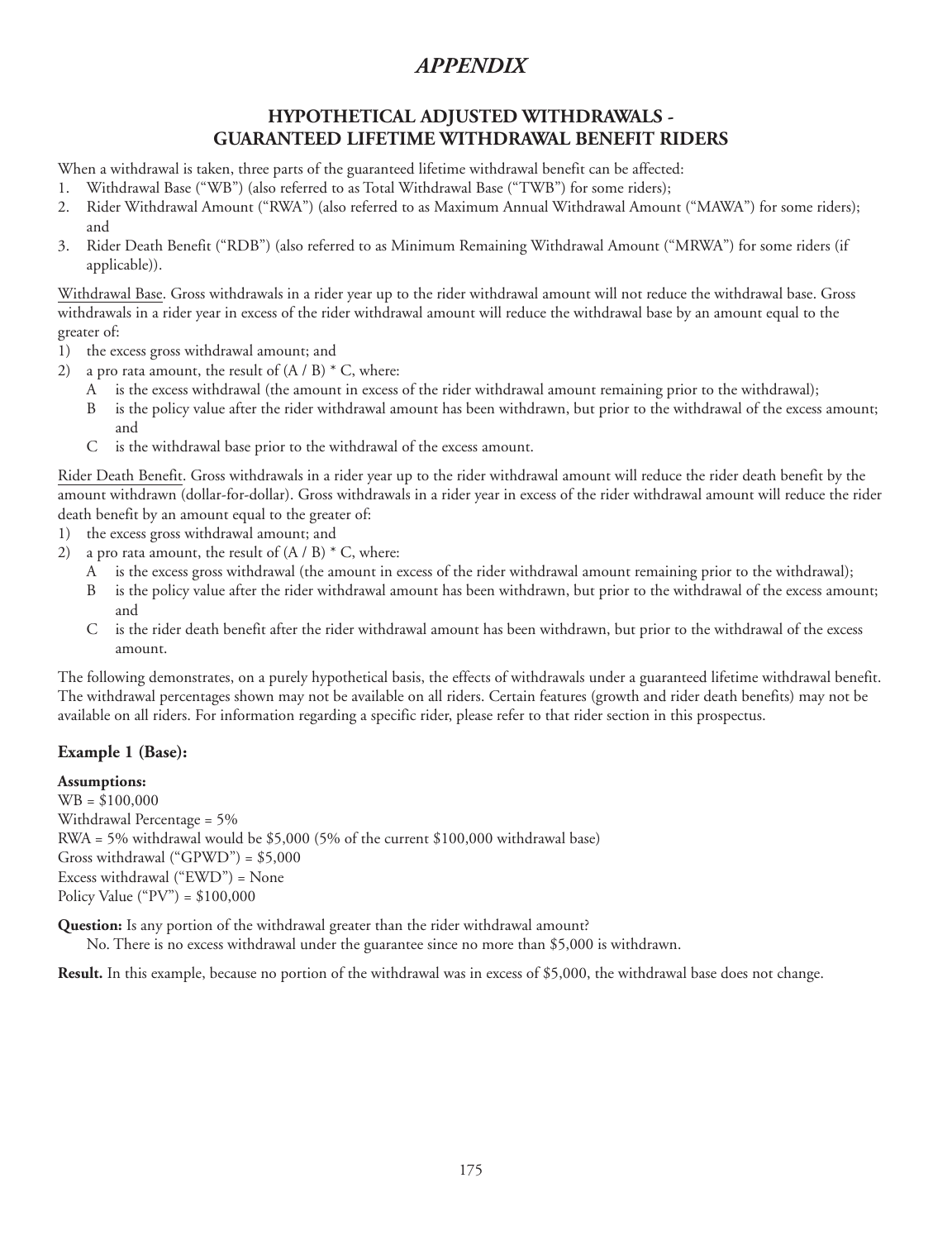#### **HYPOTHETICAL ADJUSTED WITHDRAWALS - GUARANTEED LIFETIME WITHDRAWAL BENEFIT RIDERS — (Continued)**

### **Example 2 (Excess Withdrawal):**

**Assumptions:**

WB = \$100,000 Withdrawal Percentage = 5% RWA = 5% withdrawal would be \$5,000 (5% of the current \$100,000 withdrawal base)  $GPWD = $7,000$ EWD = \$2,000 (\$7,000 - \$5,000)  $PV = $90,000$ 

**NOTE.** For the guaranteed lifetime withdrawal benefit, because there was an excess withdrawal amount, the withdrawal base needs to be adjusted and a new lower rider withdrawal amount calculated. Had the withdrawal for this example not been more than \$5,000, the withdrawal base would remain at \$100,000 and the rider withdrawal amount would be \$5,000. However, because an excess withdrawal has been taken, the withdrawal base is also reduced (this is the amount the 5% is based on).

#### New withdrawal base:

Step One. The withdrawal base is reduced only by the amount of the excess withdrawal or the pro rata amount, if greater.

Step Two. Calculate how much the withdrawal base is affected by the excess withdrawal.

- 1. The formula is (EWD / (PV 5% withdrawal)) \* WB before any adjustments
- 2.  $($2,000 / ($90,000 $5,000))* $100,000 = $2,352.94$
- Step Three. Which is larger, the actual \$2,000 excess withdrawal or the \$2,352.94 pro rata amount? \$2,352.94 pro rata amount.

Step Four. What is the new withdrawal base upon which the rider withdrawal amount is based?  $$100,000 - $2,352.94 = $97,647.06$ 

**Result.** The new withdrawal base is \$97,647.06

New rider withdrawal amount:

Because the withdrawal base was adjusted (due to the excess withdrawal) we have to calculate a new rider withdrawal amount for the 5% guarantee that will be available starting on the next calendar anniversary. This calculation assumes no more activity prior to the next calendar anniversary.

**Question:** What is the new rider withdrawal amount? \$97,647.06 (the adjusted withdrawal base) \* 5% = \$4,882.35

**Result.** Going forward, the maximum you can take out in a year is \$4,882.35 without causing an excess withdrawal for the guarantee and further reduction of the withdrawal base (assuming there are no future automatic step-ups).

## **Example 3 (Base demonstrating growth):**

**Assumptions:** WB = \$100,000 Withdrawal Percentage = 5% WB in 10 years (assuming an annual growth rate percentage of  $5.0\%$ ) = \$100,000  $*(1+.05) \land 10 = $162,889$ RWA = 5% withdrawal beginning 10 years from the rider date would be \$8,144 (5% of the then-current \$162,889 withdrawal base)

**Please Note:** Withdrawals under these riders can begin prior to the 10th rider anniversary, but the WB growth will not occur during the rider years when a withdrawal is taken, and the growth stops on the 10th rider anniversary.  $G PWD = $8,144$ EWD = None PV = \$90,000 in 10 years

**Question:** Is any portion of the withdrawal greater than the rider withdrawal amount?

No. There is no excess withdrawal under the guarantee if no more than \$8,144 is withdrawn.

**Result.** In this example, because no portion of the withdrawal was in excess of \$8,144, the withdrawal base does not change.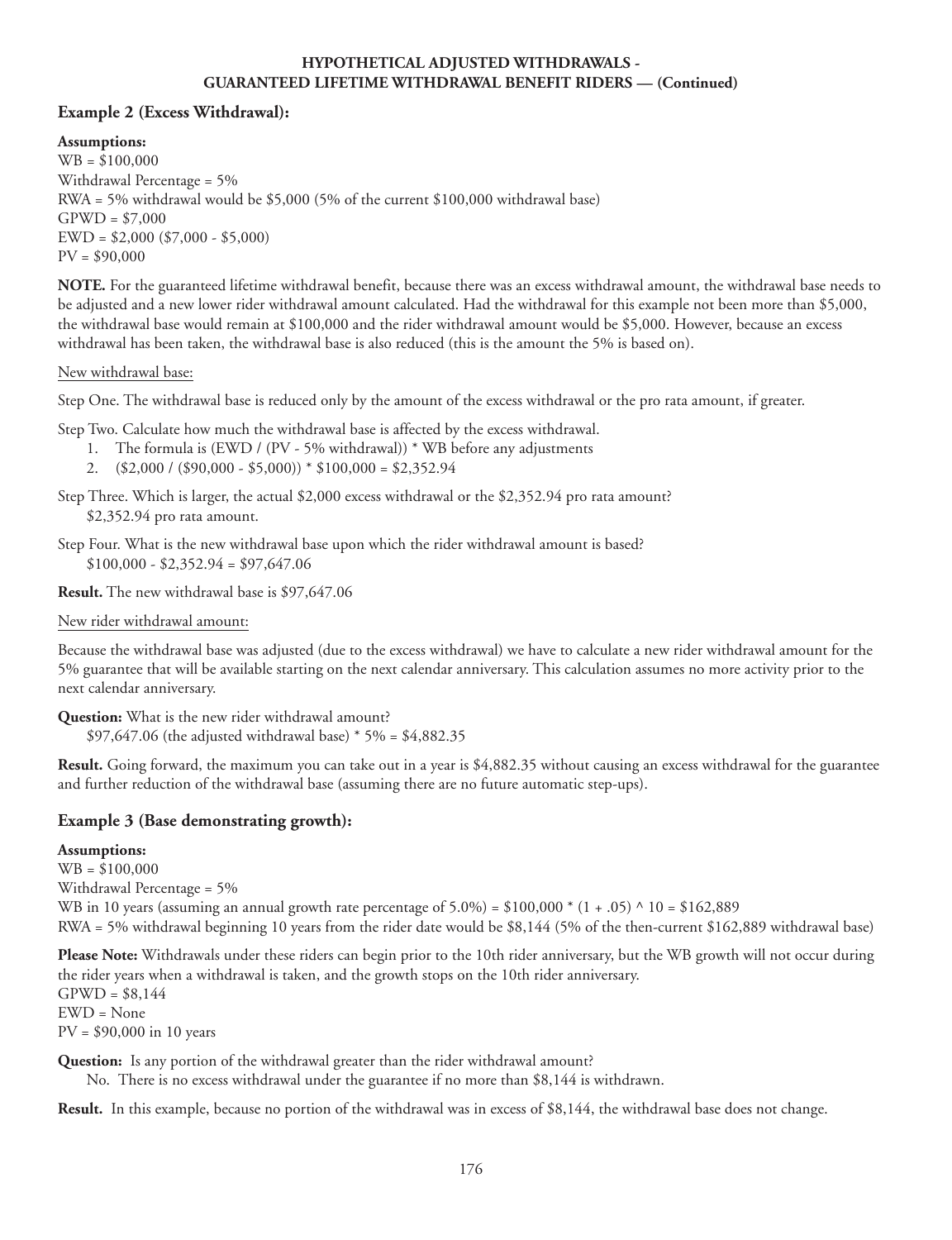#### **HYPOTHETICAL ADJUSTED WITHDRAWALS - GUARANTEED LIFETIME WITHDRAWAL BENEFIT RIDERS — (Continued)**

### **Example 4 (Base demonstrating WB growth with Additional Death Payment Option):**

#### **Assumptions:**

Withdrawal Percentage = 5% WB at rider issue = \$100,000 WB in 10 years (assuming an annual growth rate percentage of  $5\%$ ) = \$100,000  $*(1+.05) \land 10 = $162,889$ RDB (optional additional death benefit for additional cost) = \$100,000 RWA = 5% withdrawal beginning 10 years from the rider date would be \$8,144 (5% of the then-current \$162,889 withdrawal base)

**Please Note:** Withdrawals under these riders can begin prior to the 10th rider anniversary, but the WB growth will not occur during the rider years when a withdrawal is taken, and the growth stops on the 10th rider anniversary.  $GPWD = $8,144$ EWD = None PV = \$90,000 in 10 years

Step One. Is any portion of the withdrawal greater than the rider withdrawal amount?

No. There is no excess withdrawal under the guarantee if no more than \$8,144 is withdrawn.

Step Two. What is the rider death benefit after the withdrawal has been taken?

- 1. Total to deduct from the rider death benefit is \$8,144 (there is no excess to deduct)
- 2.  $$100,000 $8,144 = $91,856.$

**Result.** In this example, because no portion of the withdrawal was in excess of \$8,144, the total withdrawal base does not change and the rider death benefit reduces to \$91,856.

### **Example 5 (Base with WB growth with Additional Death Payment Option illustrating excess withdrawal):**

#### **Assumptions:**

Withdrawal Percentage = 5%. WB at rider issue = \$100,000 Automatic step-up never occurs and no withdrawals are taken in the first 10 rider years. WB in 10 years (assuming an annual growth rate percentage of  $5\%$ ) = \$100,000  $*(1+.05) \wedge 10 = $162,889$ . RDB (optional additional death benefit for additional cost) = \$100,000 RWA = 5% withdrawal beginning 10 years from the rider date would be \$8,144 (5% of the then-current \$162,889 withdrawal base)

**Please Note:** Withdrawals under these riders can begin prior to the 10th rider anniversary, but the WB growth will not occur during the rider years when a withdrawal is taken and the growth stops on the 10th rider anniversary.  $GPWD = $10,000$ 

EWD = \$1,856 (\$10,000 - \$8,144) PV = \$90,000 in 10 years

Step One. Is any portion of the total withdrawal greater than the rider withdrawal amount? Yes. \$10,000 - \$8,144 = \$1,856 (the excess withdrawal amount)

Step Two. Calculate how much of the rider death benefit is affected by the excess withdrawal.

- 1. Formula for pro rata amount is: (EWD / (PV 5% withdrawal)) \* (RDB 5% withdrawal)
- 2.  $(\$1,856 / (\$90,000 \$8,144)) * (\$100,000 \$8,144) = \$2,082.74$

Step Three. Which is larger, the actual \$1,856 excess withdrawal amount or the \$2,082.74 pro rata amount? \$2,082.74 pro rata amount.

Step Four. What is the rider death benefit after the withdrawal has been taken?

- 1. Total to deduct from the rider death benefit is  $$8,144$  (RWA) +  $$2,082.74$  (pro rata excess) =  $$10,226.74$
- 2. \$100,000 \$10,226.74 = \$89,773.26.

**Result.** The rider benefit is \$89,773.26.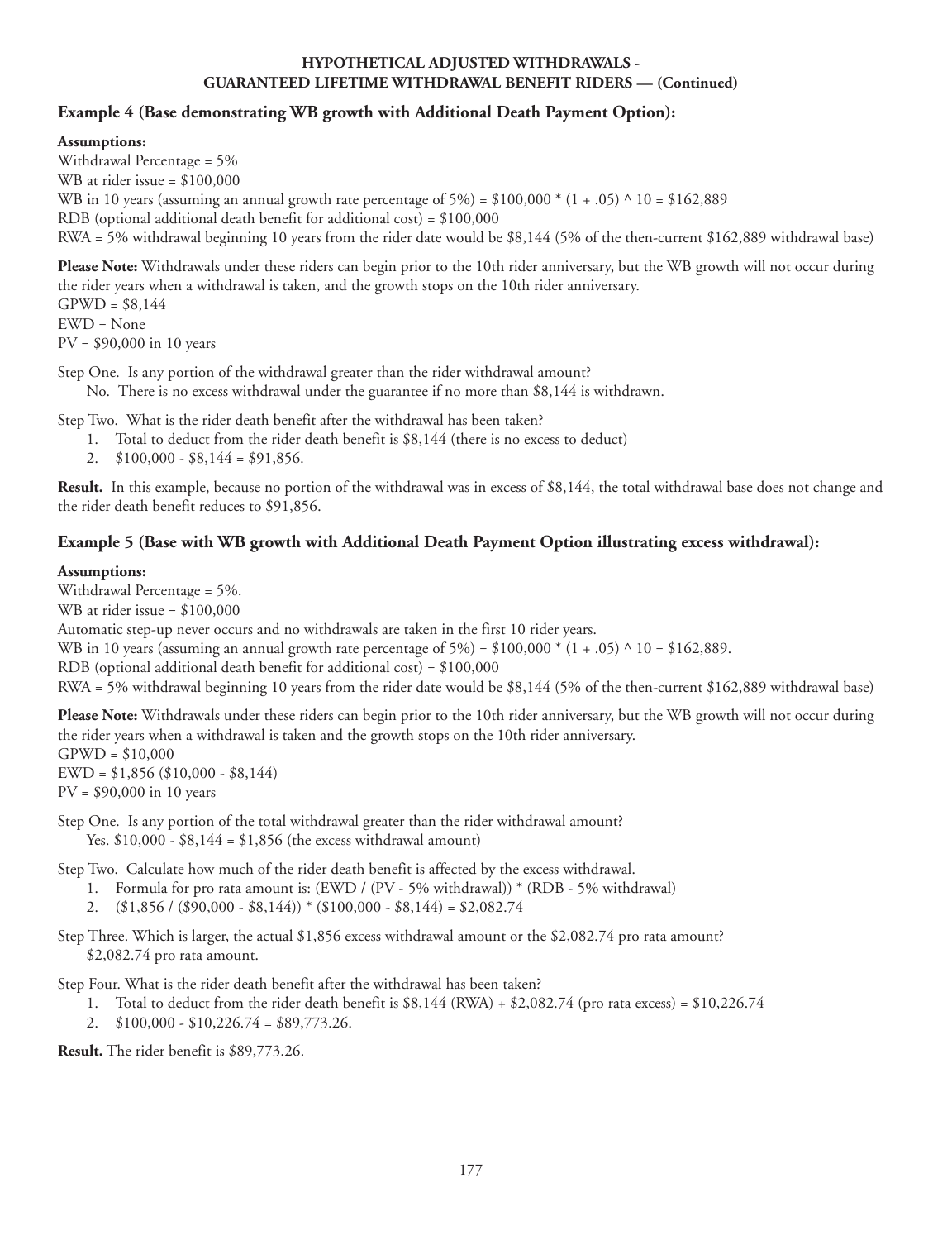#### **HYPOTHETICAL ADJUSTED WITHDRAWALS - GUARANTEED LIFETIME WITHDRAWAL BENEFIT RIDERS — (Continued)**

**Note:** Because there was an excess withdrawal amount in this example, the withdrawal base needs to be adjusted and a new lower rider withdrawal amount calculated. Had the withdrawal for this example not been more than \$8,144, the withdrawal base would remain at \$162,889 and the rider withdrawal amount would be \$8,144. However, because an excess withdrawal has been taken, the withdrawal base is also reduced (this is the amount the 5% is based on).

*The Retirement Income Max ® and Retirement Income Choice ® 1.6 riders and any additional options they offer may vary for certain policies, may not be available for all policies, and may not be available in all states.*

*This disclosure explains the material features of the Retirement Income Max ® and Retirement Income Choice ® 1.6 riders.*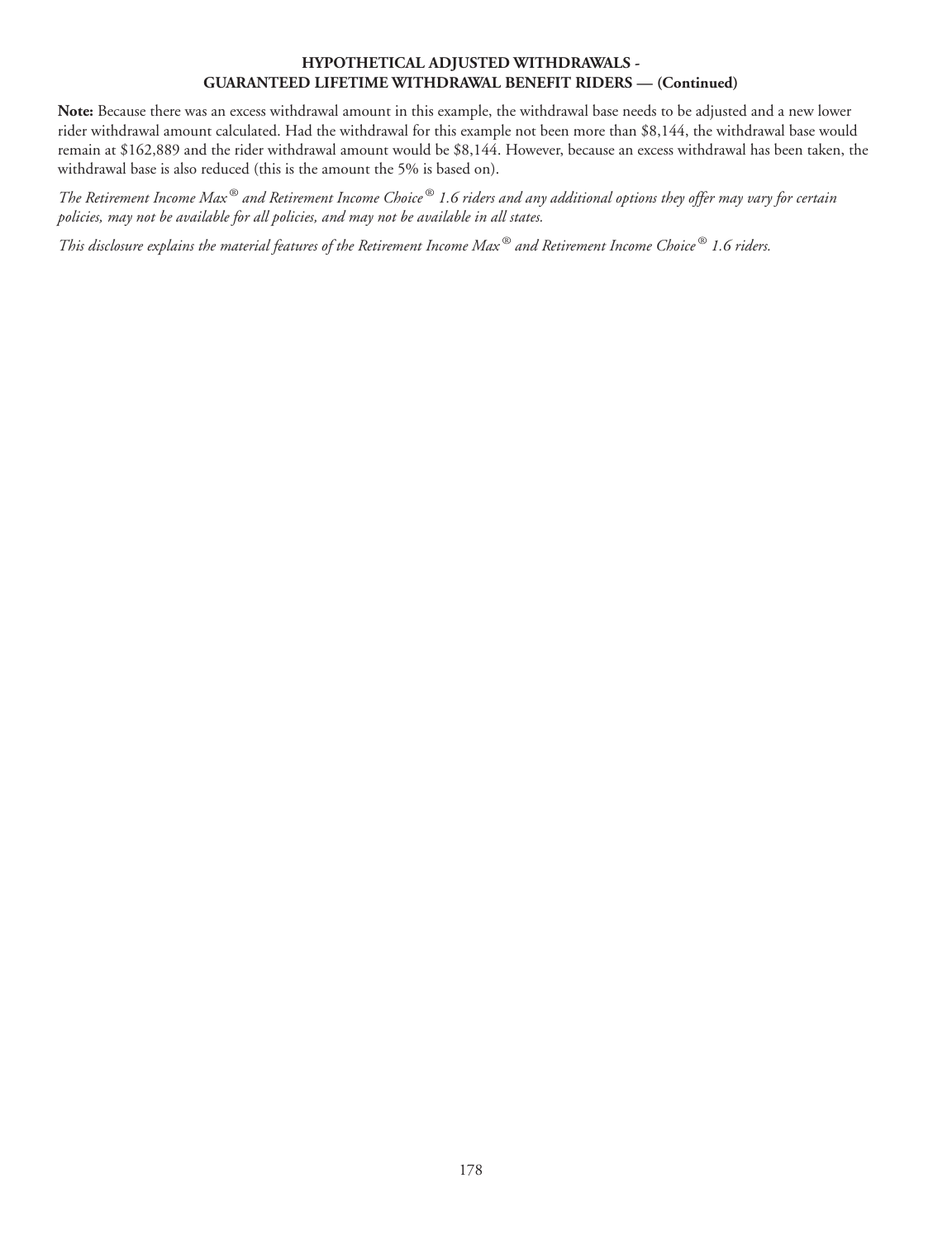# **HYPOTHETICAL EXAMPLE OF THE WITHDRAWAL BASE CALCULATION - RETIREMENT INCOME MAX® RIDER**

The following table demonstrates, on a purely hypothetical basis, the withdrawal base calculation for the Retirement Income Max<sup>®</sup> rider using an initial premium payment of \$100,000 for a Single Life Option rider at an issue age of 80. All values shown are post transaction values. The assumed withdrawal percentage in the example below is 6.30%

| <b>Rider Year</b>         | Hypothetical<br><b>Policy Value</b> | Subsequent<br>Premium<br>Payment | Withdrawal | <b>Excess WB</b><br>Adjustment | Growth<br>Amount* | High<br>Monthiversary $^{\mbox{\scriptsize SM}}$<br>Value | Withdrawal<br><b>Base</b> | Rider<br>Withdrawal<br>Amount |
|---------------------------|-------------------------------------|----------------------------------|------------|--------------------------------|-------------------|-----------------------------------------------------------|---------------------------|-------------------------------|
|                           | \$100,000                           | \$                               | \$         | \$                             | \$                | \$100,000                                                 | \$100,000                 | \$6,300                       |
|                           | \$102,000                           | \$                               | \$         | \$                             | \$                | \$102,000                                                 | \$100,000                 | \$6,300                       |
| 1                         | \$105,060                           | \$                               | \$         | \$                             | \$                | \$105,060                                                 | \$100,000                 | \$6,300                       |
|                           | \$107,161                           | \$                               | \$         | \$                             | \$                | \$107,161                                                 | \$100,000                 | \$6,300                       |
|                           | \$110,376                           | \$                               | \$         | \$                             | \$                | \$110,376                                                 | \$100,000                 | \$6,300                       |
|                           | \$112,584                           | \$                               | \$         | \$                             | \$                | \$112,584                                                 | \$100,000                 | \$6,300                       |
|                           | \$115,961                           | \$                               | \$         | \$                             | \$                | \$115,961                                                 | \$100,000                 | \$6,300                       |
|                           | \$118,280                           | \$                               | \$         | \$                             | \$                | \$118,280                                                 | \$100,000                 | \$6,300                       |
|                           | \$121,829                           | \$                               | \$         | \$                             | \$                | \$121,829                                                 | \$100,000                 | \$6,300                       |
|                           | \$124,265                           | \$                               | \$         | \$                             | \$                | \$124,265                                                 | \$100,000                 | \$6,300                       |
|                           | \$120,537                           | \$                               | \$         | \$                             | \$                | \$124,265                                                 | \$100,000                 | \$6,300                       |
|                           | \$115,716                           | \$                               | \$         | \$                             | \$                | \$124,265                                                 | \$100,000                 | \$6,300                       |
|                           | \$109,930                           | \$                               | \$         | \$                             | \$105,000         | \$124,265                                                 | $$124,265$ <sup>1</sup>   | \$7,829                       |
| 2                         | \$112,129                           | \$                               | \$         | \$                             | \$                | \$112,129                                                 | \$124,265                 | \$7,829                       |
| 2                         | \$115,492                           | \$                               | \$         | \$                             | \$                | \$115,492                                                 | \$124,265                 | \$<br>7,829                   |
| 2                         | \$117,802                           | \$                               | \$         | \$                             | \$                | \$117,802                                                 | \$124,265                 | \$<br>7,829                   |
| $\overline{c}$            | \$121,336                           | \$                               | \$         | \$                             | \$                | \$121,336                                                 | \$124,265                 | \$<br>7,829                   |
| $\overline{2}$            | \$124,976                           | \$                               | \$         | \$                             | \$                | \$124,976                                                 | \$124,265                 | \$7,829                       |
| $\overline{2}$            | \$177,476                           | \$50,000                         | \$         | \$                             | \$                | \$177,476                                                 | \$174,265                 | \$10,979                      |
| $\overline{c}$            | \$175,701                           | \$                               | \$         | \$                             | \$                | \$177,476                                                 | \$174,265                 | \$10,979                      |
| $\overline{c}$            | \$172,187                           | \$                               | \$         | \$                             | \$                | \$177,476                                                 | \$174,265                 | \$10,979                      |
| $\overline{c}$            | \$167,022                           | \$                               | \$         | \$                             | \$                | \$177,476                                                 | \$174,265                 | \$10,979                      |
| $\overline{\mathbf{c}}$   | \$163,681                           | \$                               | \$         | \$                             | \$                | \$177,476                                                 | \$174,265                 | \$10,979                      |
| $\overline{c}$            | \$166,955                           | \$                               | \$         | \$                             | \$                | \$177,476                                                 | \$174,265                 | \$10,979                      |
| $\overline{c}$            | \$170,294                           | \$                               | \$         | \$                             | \$182,979         | \$177,476                                                 | $$182,979^2$              | \$11,528                      |
| 3                         | \$166,888                           | \$                               | \$         | \$                             | \$                | \$166,888                                                 | \$182,979                 | \$11,528                      |
| 3                         | \$171,895                           | \$                               | \$         | \$                             | \$                | \$171,895                                                 | \$182,979                 | \$11,528                      |
| 3                         | \$173,614                           | \$                               | \$         | \$                             | \$                | \$173,614                                                 | \$182,979                 | \$11,528                      |
| 3                         | \$178,822                           | \$                               | \$         | \$                             | \$                | \$178,822                                                 | \$182,979                 | \$11,528                      |
| 3                         | \$175,246                           | \$                               | \$         | \$                             | \$                | \$178,822                                                 | \$182,979                 | \$11,528                      |
| 3                         | \$151,741                           | \$                               | \$20,000   | \$9,676                        | \$                | \$                                                        | \$173,303                 | \$                            |
| 3                         | \$154,775                           | \$                               | \$         | \$                             | \$                | \$                                                        | \$173,303                 | \$                            |
| 3                         | \$159,419                           | \$                               | \$         | \$                             | \$                | \$                                                        | \$173,303                 | \$                            |
| 3                         | \$161,013                           | \$                               | \$         | \$                             | \$                | \$                                                        | \$173,303                 | \$                            |
| 3                         | \$165,843                           | \$                               | \$         | \$                             | \$                | \$                                                        | \$173,303                 | \$                            |
| 3                         | \$174,135                           | \$                               | \$         | \$                             | \$                | \$                                                        | \$173,303                 | \$                            |
| $\overline{\mathfrak{Z}}$ | \$181,101                           | \$                               | \$         | \$                             | \$                | \$                                                        | $$181,101$ <sup>1</sup>   | \$11,409                      |

(1) Automatic Step Up Applied

(2) Growth Applied

Growth Percentage = 5%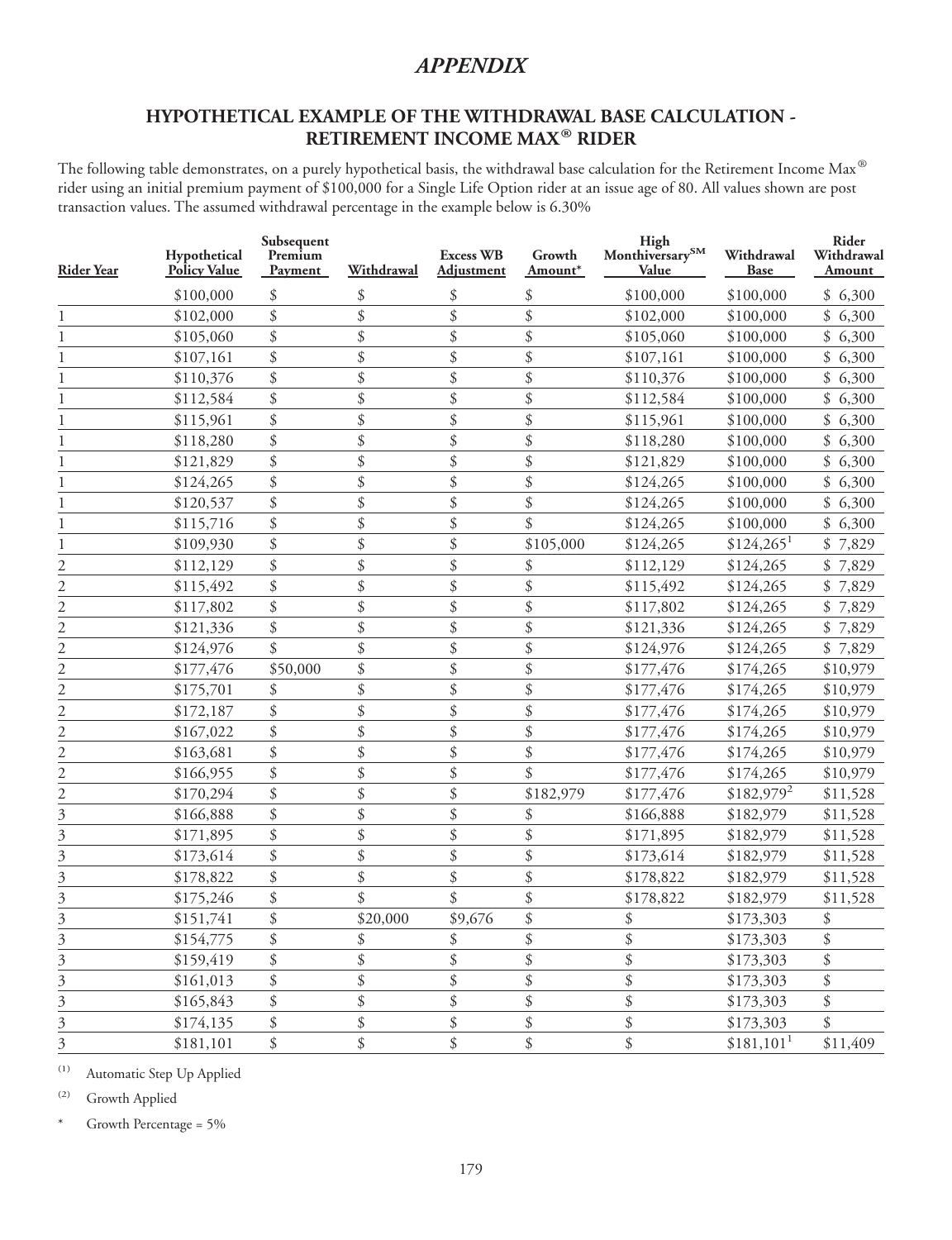# **HYPOTHETICAL EXAMPLE OF THE WITHDRAWAL BASE CALCULATION - TRANSAMERICA INCOME EDGESM RIDER**

The following table demonstrates, on a purely hypothetical basis, the withdrawal base calculation for the Transamerica Income Edge<sup>SM</sup> rider using an initial premium payment of \$100,000 for a Single Life Option rider at an issue age of 80. All values shown are post transaction values. The assumed withdrawal percentage in the example below is 6.30%

| <b>Rider Year</b>         | Hypothetical<br><b>Policy Value</b> | Subsequent<br>Premium<br>Payment | Withdrawal | <b>Excess WB</b><br>Adjustment | Withdrawal<br><b>Base</b> | Rider<br>Withdrawal<br>Amount |
|---------------------------|-------------------------------------|----------------------------------|------------|--------------------------------|---------------------------|-------------------------------|
|                           | \$100,000                           | \$                               | \$         | \$                             | \$100,000                 | \$6,000                       |
| 1                         | \$102,000                           | \$                               | \$         | \$                             | \$100,000                 | \$6,000                       |
| 1                         | \$105,060                           | \$                               | \$         | \$                             | \$100,000                 | \$6,000                       |
| 1                         | \$107,161                           | \$                               | \$         | \$                             | \$100,000                 | \$6,000                       |
| 1                         | \$110,376                           | \$                               | \$         | \$                             | \$100,000                 | \$6,000                       |
| 1                         | \$112,584                           | \$                               | \$         | \$                             | \$100,000                 | \$6,000                       |
|                           | \$115,961                           | \$                               | \$         | \$                             | \$100,000                 | \$6,000                       |
| 1                         | \$118,280                           | \$                               | \$         | \$                             | \$100,000                 | \$6,000                       |
| 1                         | \$121,829                           | \$                               | \$         | \$                             | \$100,000                 | \$<br>6,000                   |
| 1                         | \$124,265                           | \$                               | \$         | \$                             | \$100,000                 | \$6,000                       |
| 1                         | \$120,537                           | \$                               | \$         | \$                             | \$100,000                 | \$6,000                       |
| 1                         | \$115,716                           | \$                               | \$         | \$                             | \$100,000                 | \$<br>6,000                   |
| 1                         | \$109,930                           | \$                               | \$         | \$                             | \$109,930                 | \$6,596                       |
|                           | \$112,129                           | \$                               | \$         | \$                             | \$109,930                 | \$6,596                       |
| $\frac{2}{2}$             | \$115,492                           | \$                               | \$         | \$                             | \$109,930                 | \$6,596                       |
| $\overline{2}$            | \$117,802                           | \$                               | \$         | \$                             | \$109,930                 | \$6,596                       |
| $\overline{c}$            | \$121,336                           | \$                               | \$         | \$                             | \$109,930                 | \$6,596                       |
| $\overline{c}$            | \$124,976                           | \$                               | \$         | \$                             | \$109,930                 | \$6,596                       |
| $\overline{c}$            | \$177,476                           | \$50,000                         | \$         | \$                             | \$159,930                 | \$9,596                       |
| $\overline{2}$            | \$175,701                           | \$                               | \$         | \$                             | \$159,930                 | \$9,596                       |
| $\overline{c}$            | \$172,187                           | \$                               | \$         | \$                             | \$159,930                 | \$9,596                       |
| $\overline{c}$            | \$167,022                           | \$                               | \$         | \$                             | \$159,930                 | \$9,596                       |
| $\frac{2}{2}$             | \$163,681                           | \$                               | \$         | \$                             | \$159,930                 | \$9,596                       |
|                           | \$166,955                           | \$                               | \$         | \$                             | \$159,930                 | \$9,596                       |
| $\frac{1}{2}$             | \$170,294                           | \$                               | \$         | \$                             | $$170,294$ <sup>1</sup>   | \$10,218                      |
| $\overline{\mathfrak{Z}}$ | \$166,888                           | \$                               | \$         | \$                             | \$170,294                 | \$10,218                      |
| $\overline{\mathbf{3}}$   | \$171,895                           | \$                               | \$         | \$                             | \$170,294                 | \$10,218                      |
| $\overline{\mathbf{3}}$   | \$173,614                           | \$                               | \$         | \$                             | \$170,294                 | \$10,218                      |
| 3                         | \$178,822                           | \$                               | \$         | \$                             | \$170,294                 | \$10,218                      |
| 3                         | \$175,246                           | \$                               | \$         | \$                             | \$170,294                 | \$10,218                      |
| 3                         | \$151,741                           | \$                               | \$20,000   | \$10,314                       | \$159,980                 | \$                            |
| $\overline{\mathbf{3}}$   | \$154,775                           | \$                               | \$         | \$                             | \$159,980                 | \$                            |
| $\overline{\mathbf{3}}$   | \$159,419                           | \$                               | \$         | \$                             | \$159,980                 | \$                            |
| $\overline{\overline{3}}$ | \$161,013                           | \$                               | \$         | \$                             | \$159,980                 | \$                            |
| $\frac{1}{3}$             | \$165,843                           | \$                               | \$         | \$                             | \$159,980                 | $\mathcal{S}$                 |
| $\frac{1}{3}$             | \$174,135                           | \$                               | \$         | \$                             | \$159,980                 | \$                            |
| $\overline{3}$            | \$181,101                           | \$                               | \$         | \$                             | $$181,101$ <sup>1</sup>   | \$10,866                      |

<sup>(1)</sup>Automatic Step-Up Applied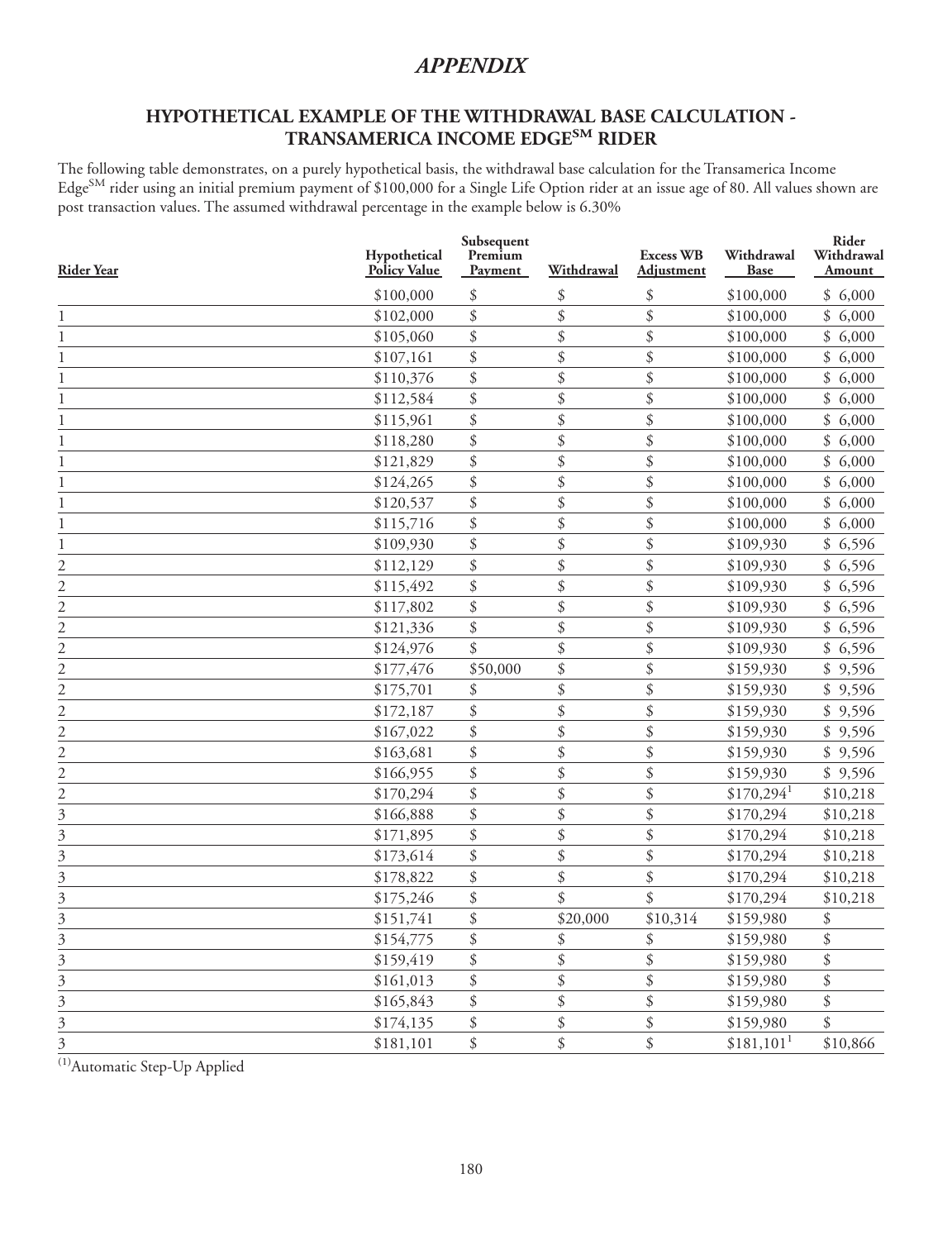## **RIDER GRID VARIATIONS**

The information below is a summary of riders previously available for purchase but are no longer available. This appendix describes the material features of the riders. Please refer to your personal rider pages and any supplemental mailings for your specific coverage and features regarding these riders. Listed below are the abbreviations that will be used in the following grid for your reference.

| <b>Abbreviation</b> | Definition                        | Abbreviation | Definition                        |
|---------------------|-----------------------------------|--------------|-----------------------------------|
| ADB                 | Additional Death Benefit          | <b>ILSW</b>  | Income Link Systematic Withdrawal |
| <b>ADD</b>          | Additional Death Distribution     | <b>ILWY</b>  | Income Link Withdrawal Year       |
| $ADD+$              | Additional Death Distribution+    | N/A          | Not Applicable                    |
| DB                  | Death Benefit                     | <b>RMD</b>   | Required Minimum Distribution     |
| <b>GMIB</b>         | Guaranteed Minimum Income Benefit | <b>RWA</b>   | Rider Withdrawal Amount           |
| <b>GMLB</b>         | Guaranteed Minimum Living Benefit | <b>TWB</b>   | Total Withdrawal Base             |
| IE                  | Income Enhancement <sup>SM</sup>  | WВ           | Withdrawal Base                   |
| ILSD                | Income Link Start Date            | WD.          | Withdrawal                        |

#### **Income LinkSM Rider Specific Withdrawal Benefit Terms:**

Withdrawal Option Election Date - This is the date the withdrawal option is selected by the policy owner. The RWA is zero prior to the establishment of this date. The date and the corresponding withdrawal option can change any time prior to the ILSD. Once ILSD is set, it cannot be changed.

ILSD - This is the date the policy owner elects to begin receiving payments using one of the 4 ILSW options. This date may be changed prior to the establishment of the withdrawal year.

ILWY - Also known as the withdrawal year, is each 12 month period beginning on the ILSD. This is the time period for withdrawing your RWA which is reset at the beginning of each withdrawal year.

ILSW - This rider offers 4 new systematic payment options specific to this rider only. ANY withdrawal that is not an ILSW (including other systematic payment options) will be treated as a 100% excess.

| <b>Rider Name</b>              | Income Link <sup>SM3</sup>                                                                                                                                                                                                                                                                                                                                                                                                                      | <b>Additional Death Distribution 2003</b>                                                                                                      | <b>Additional Death Distribution+</b>                                                                                                          |
|--------------------------------|-------------------------------------------------------------------------------------------------------------------------------------------------------------------------------------------------------------------------------------------------------------------------------------------------------------------------------------------------------------------------------------------------------------------------------------------------|------------------------------------------------------------------------------------------------------------------------------------------------|------------------------------------------------------------------------------------------------------------------------------------------------|
| Rider Form Number <sup>1</sup> | <b>RGMB 39 0110</b><br>RGMB 39 0110 (IS)(NY)<br>RGMB 39 0110 (IJ)(NY)                                                                                                                                                                                                                                                                                                                                                                           | RTP 18 0103<br><b>ICC12 RTP 170513</b>                                                                                                         | RTP 17 0103<br><b>ICC12 RTP 180513</b>                                                                                                         |
| <b>Purpose of Rider</b>        | This is a GLWB rider that guarantees<br>tiered withdrawals for the annuitant's <sup>2</sup><br>lifetime.<br>• The policyholder can withdraw<br>(required to use systematic<br>withdrawals) the RWA each rider<br>year until the death of the<br>annuitant <sup>2</sup> .<br>• This benefit is intended to provide a<br>level of tiered payments regardless of<br>the performance of the designated<br>variable investment option you<br>select. | This is an Additional Death Benefit<br>Rider which can pay an additional<br>benefit at time of death to help alleviate<br>the burden of taxes. | This is an Additional Death Benefit<br>Rider which can pay an additional<br>benefit at time of death to help alleviate<br>the burden of taxes. |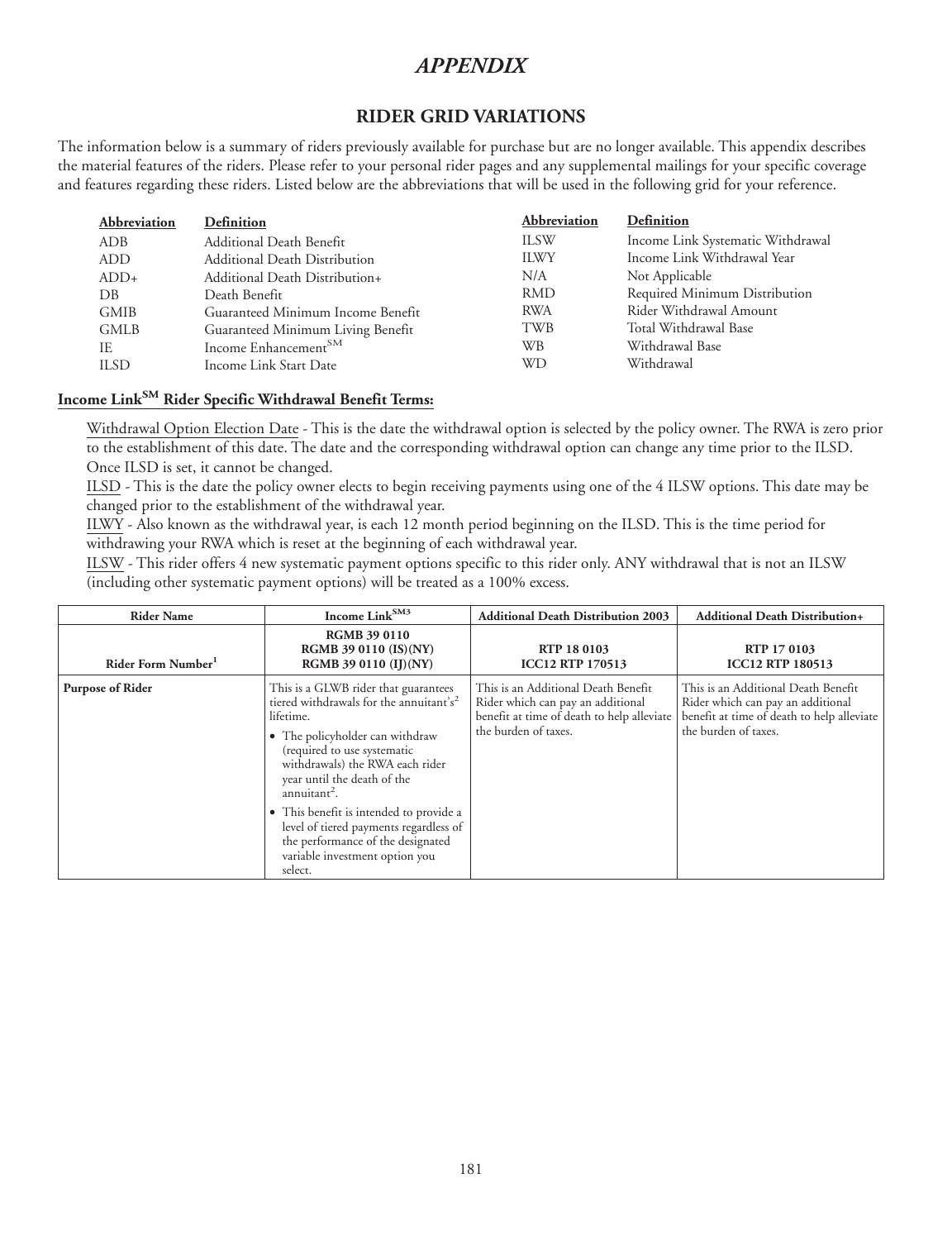| <b>Rider Name</b>                          | Income Link <sup>SM3</sup>                                                                                                                                                                                                                                                                                                                                                                                                                                                                                                                                                                                                                                                | <b>Additional Death Distribution 2003</b>                                                                                                                                                                                                                                                                                                                                                                                                                                                                                                                                                                                                                              | <b>Additional Death Distribution+</b>                                                                                                                                                                                                                                                                                                                                                                                                                                                                                                                                                                                                                                                                                         |
|--------------------------------------------|---------------------------------------------------------------------------------------------------------------------------------------------------------------------------------------------------------------------------------------------------------------------------------------------------------------------------------------------------------------------------------------------------------------------------------------------------------------------------------------------------------------------------------------------------------------------------------------------------------------------------------------------------------------------------|------------------------------------------------------------------------------------------------------------------------------------------------------------------------------------------------------------------------------------------------------------------------------------------------------------------------------------------------------------------------------------------------------------------------------------------------------------------------------------------------------------------------------------------------------------------------------------------------------------------------------------------------------------------------|-------------------------------------------------------------------------------------------------------------------------------------------------------------------------------------------------------------------------------------------------------------------------------------------------------------------------------------------------------------------------------------------------------------------------------------------------------------------------------------------------------------------------------------------------------------------------------------------------------------------------------------------------------------------------------------------------------------------------------|
| Rider Form Number <sup>1</sup>             | <b>RGMB 39 0110</b><br>RGMB 39 0110 (IS)(NY)<br><b>RGMB 39 0110 (IJ)(NY)</b>                                                                                                                                                                                                                                                                                                                                                                                                                                                                                                                                                                                              | RTP 18 0103<br><b>ICC12 RTP 170513</b>                                                                                                                                                                                                                                                                                                                                                                                                                                                                                                                                                                                                                                 | RTP 17 0103<br><b>ICC12 RTP 180513</b>                                                                                                                                                                                                                                                                                                                                                                                                                                                                                                                                                                                                                                                                                        |
| Availability                               | • Issue age 55-80, but not yet 81 years<br>old (unless state law requires a lower<br>maximum issue age).<br>· Single Annuitant ONLY. Annuitant<br>must be an Owner (unless owner is a<br>non-natural person)<br>• Maximum of 2 living Joint Owners<br>(with one being the Annuitant)<br>• Cannot be added to a policy with<br>other active GMLB or GMIB riders.<br>• Cannot be added on policies with<br>Growth or Double Enhanced Death<br>Benefits.<br>· Not available on qualified annuity<br>which has been continued by<br>surviving spouse or beneficiary as a<br>new owner.                                                                                        | • Issue age 0-80 but not yet 81 years<br>old.<br>• Not available in all states<br>• Can be added at any time including<br>post issue.                                                                                                                                                                                                                                                                                                                                                                                                                                                                                                                                  | • Issue age 0-75 but not yet 76 years<br>old.<br>• Not available in all states<br>• Can be added at any time including<br>post issue.                                                                                                                                                                                                                                                                                                                                                                                                                                                                                                                                                                                         |
| Base Benefit and Optional Fees at<br>issue | Percentage of TWB - 0.90% for Single<br>and Joint Life Riders (prior to<br>11/3/2013                                                                                                                                                                                                                                                                                                                                                                                                                                                                                                                                                                                      | Percentage of Policy Value - 0.25%                                                                                                                                                                                                                                                                                                                                                                                                                                                                                                                                                                                                                                     | Percentage of Policy Value - 0.55%                                                                                                                                                                                                                                                                                                                                                                                                                                                                                                                                                                                                                                                                                            |
| <b>Fee Frequency</b>                       | • The fee is calculated at issue and<br>each subsequent calendar rider<br>quarter for the upcoming quarter<br>based on the fund values and WB at<br>that point in time and stored.<br>· Deducted at each rider<br>quarterversary in arrears during the<br>accumulation phase.<br>• The fee is adjusted for new deposits<br>that increase the WB and decreased<br>for withdrawals that are not ILSW or<br>RMD systematic withdrawals.<br>• The rider fee adjustment may be<br>positive or negative and will be<br>added to or subtracted from the rider<br>fee to be allocated.<br>• A pro-rated fee is assessed at the time<br>of rider termination or full<br>surrender. | Assessed each rider anniversary and at<br>rider termination and equal to the<br>policy value multiplied by rider fee<br>percentage.                                                                                                                                                                                                                                                                                                                                                                                                                                                                                                                                    | Assessed each rider anniversary and at<br>rider termination and equal to the<br>policy value multiplied by rider fee<br>percentage.                                                                                                                                                                                                                                                                                                                                                                                                                                                                                                                                                                                           |
| Death Benefit                              | N/A                                                                                                                                                                                                                                                                                                                                                                                                                                                                                                                                                                                                                                                                       | Amount is paid whenever a death<br>benefit is paid and the rider is attached.<br>· Amount paid=ADB Factor x Rider<br>Earnings*<br>• ADB Factor - 40% for issue ages<br>0-70 and 25% for issue ages 71-80.<br>*Rider earnings are defined as:<br>- the policy value on the date the death<br>benefit is determined; minus<br>-policy value on the rider date; minus<br>- premium payments after the rider<br>date; plus<br>- surrenders after the rider date that<br>exceed the rider earnings on the date of<br>the surrender.<br>NOTE: No benefit is payable under<br>the ADD rider if there are no rider<br>earnings on the date the death benefit<br>is calculated. | Amount is paid whenever a death<br>benefit is paid and the rider is attached.<br>• Prior to $5^{\text{th}}$ rider anniversary = Sum<br>of all fees paid for this rider since the<br>rider date<br>• On or after $5^{\text{th}}$ rider anniversary =<br>Rider Benefit Base* x Rider Benefit<br>Percentage** (30% or 20%).<br>*The Rider Benefit Base at any time is<br>equal to the Policy Value less any<br>premiums added after the Rider Date<br>** The Rider Benefit Percentage may<br>vary but is currently equal to 30% for<br>issue ages 0-70 and 20% for issue ages<br>71-75.<br>NOTE: No benefit is payable under<br>the ADD+ rider if there are no rider<br>earnings on the date the death benefit<br>is calculated. |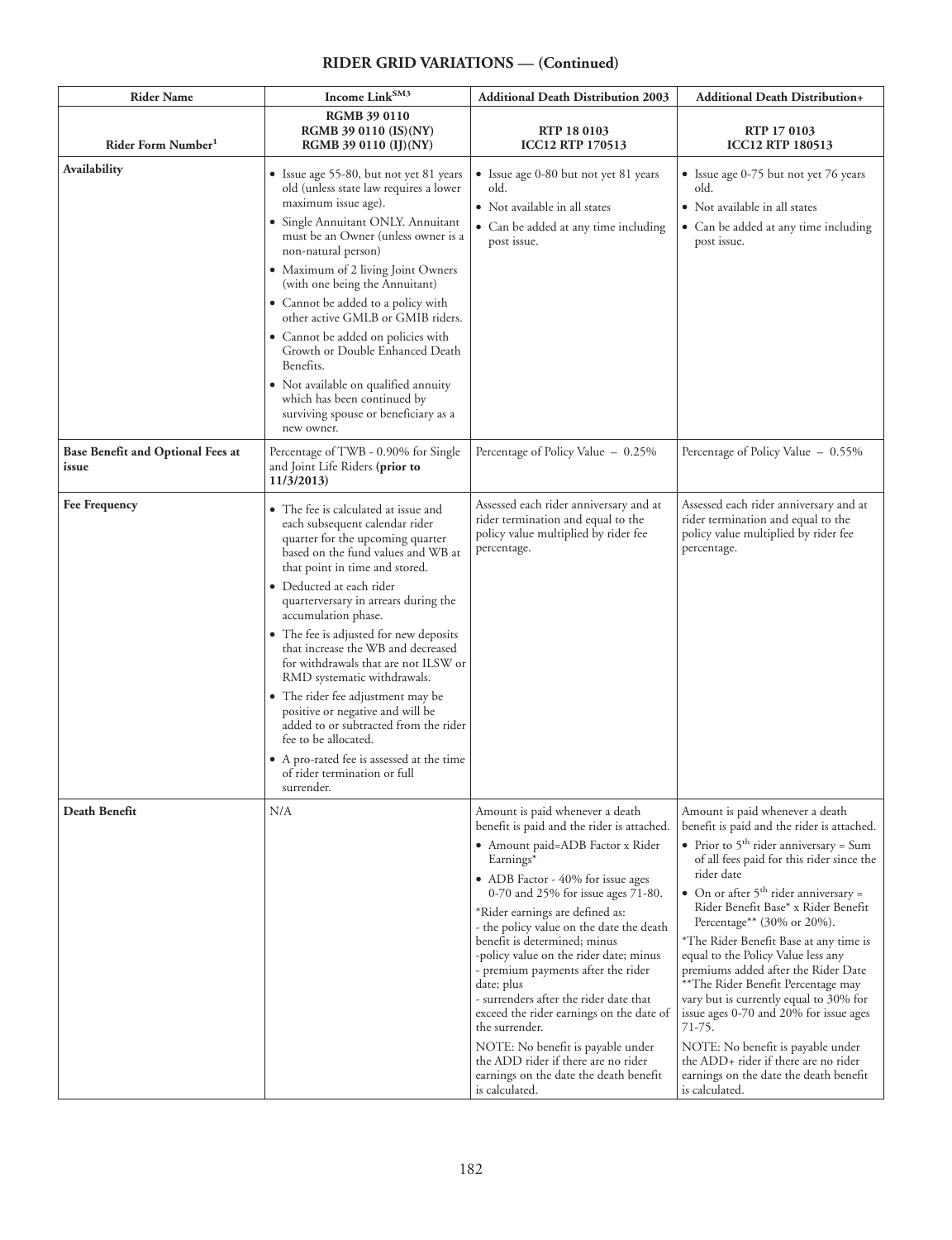| <b>Rider Name</b>                                                                                                                                                                                                                                                                                                                                                                                                                                                                                                                                                                                                                                                                                                                                                                                                                                                                                                      | Income Link <sup>SM3</sup>                                                                                                                                                                                                                                                                                                                                                                                                                                                                  | <b>Additional Death Distribution 2003</b>     | <b>Additional Death Distribution+</b>  |
|------------------------------------------------------------------------------------------------------------------------------------------------------------------------------------------------------------------------------------------------------------------------------------------------------------------------------------------------------------------------------------------------------------------------------------------------------------------------------------------------------------------------------------------------------------------------------------------------------------------------------------------------------------------------------------------------------------------------------------------------------------------------------------------------------------------------------------------------------------------------------------------------------------------------|---------------------------------------------------------------------------------------------------------------------------------------------------------------------------------------------------------------------------------------------------------------------------------------------------------------------------------------------------------------------------------------------------------------------------------------------------------------------------------------------|-----------------------------------------------|----------------------------------------|
| Rider Form Number <sup>1</sup>                                                                                                                                                                                                                                                                                                                                                                                                                                                                                                                                                                                                                                                                                                                                                                                                                                                                                         | <b>RGMB 39 0110</b><br>RGMB 39 0110 (IS)(NY)<br>RGMB 39 0110 (IJ)(NY)                                                                                                                                                                                                                                                                                                                                                                                                                       | <b>RTP 18 0103</b><br><b>ICC12 RTP 170513</b> | RTP 17 0103<br><b>ICC12 RTP 180513</b> |
| Designated Funds Available -<br>Policyholder who add these riders may<br>only invest in the investment options<br>listed.<br>Requiring that you designate 100% of<br>your policy value to the designated<br>investment options, some of which<br>employ strategies that are intended to<br>reduce the risk of loss and/or manage<br>volatility, may reduce investment<br>returns and may reduce the likelihood<br>that we will be required to make<br>payments under this benefit.<br><b>PLEASE NOTE:</b> These investment<br>options may not be available on all<br>products, may vary for certain policies<br>and may not be available for all<br>policies. Please reference "Portfolios<br>Associated With the Subaccount"<br>Appendix in your prospectus for<br>available funds. You cannot transfer any<br>amount to any other non-designated<br>subaccount without losing all your<br>benefits under this rider. | American Funds Bond Fund<br>TA Aegon Government Money Market<br>TA Aegon U.S. Government Securities<br>TA AB Dynamic Allocation<br>TA JP Morgan Asset Allocation -<br>Conservative<br>TA JP Morgan Core Bond<br>TA JP Morgan Tactical Allocation<br>TA Managed Risk - Conservative<br><b>ETF</b><br>TA PineBridge Inflation Opportunities<br>TA PIMCO Tactical - Conservative<br>TA PIMCO Total Return<br>TA QS Investors Active Asset<br>Allocation - Conservative<br><b>Fixed Account</b> | N/A                                           | N/A                                    |
| <b>Allocation Methods</b>                                                                                                                                                                                                                                                                                                                                                                                                                                                                                                                                                                                                                                                                                                                                                                                                                                                                                              | N/A                                                                                                                                                                                                                                                                                                                                                                                                                                                                                         | N/A                                           | N/A                                    |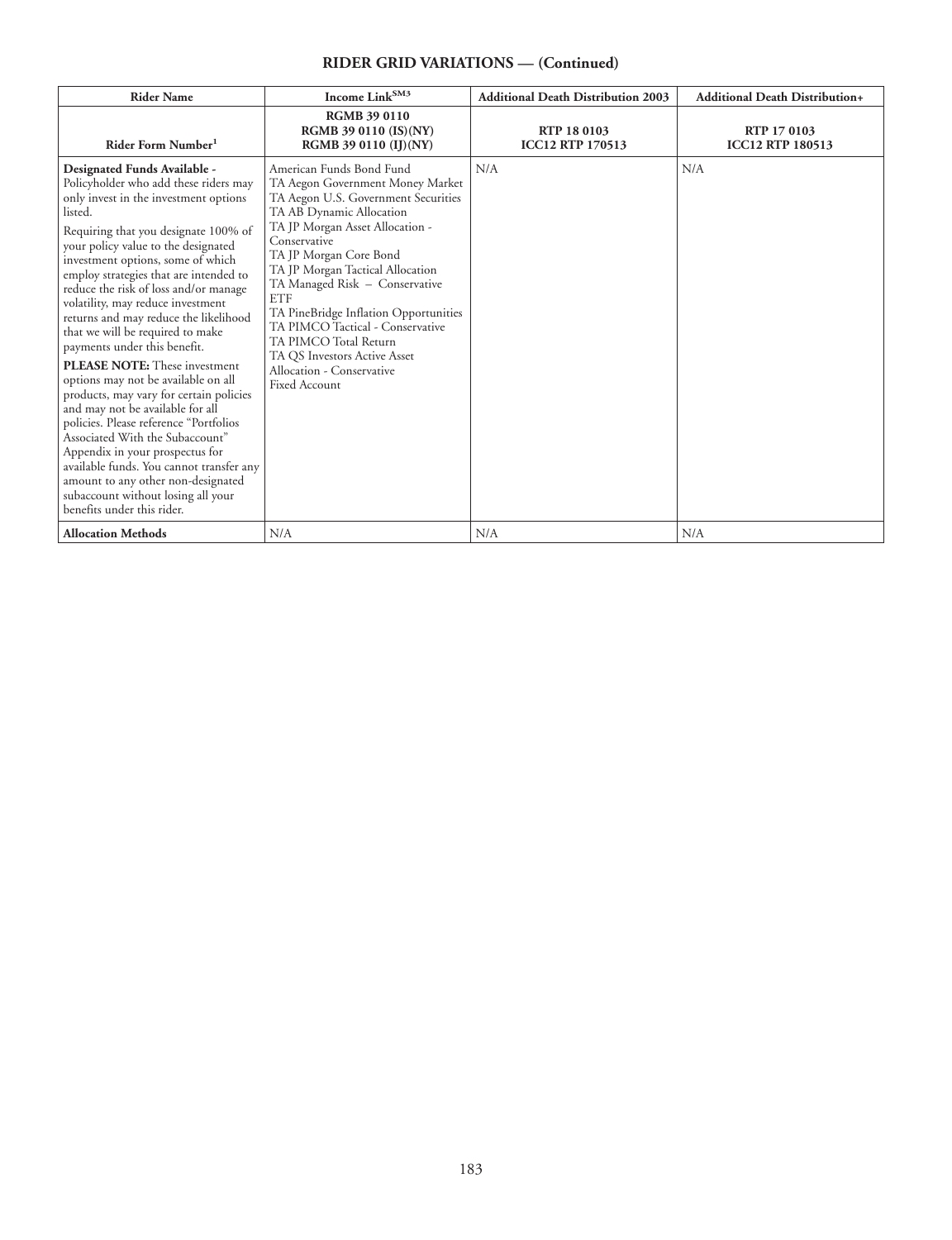| <b>Rider Name</b>                                                                                                                          | Income Link <sup>SM3</sup>                                                                                                                                                                                                                                                                                                                                                                                                                                                                                                                                                                                                                                                                                                                                                                                                                                                                                                                                                                              | <b>Additional Death Distribution 2003</b> | <b>Additional Death Distribution+</b>  |
|--------------------------------------------------------------------------------------------------------------------------------------------|---------------------------------------------------------------------------------------------------------------------------------------------------------------------------------------------------------------------------------------------------------------------------------------------------------------------------------------------------------------------------------------------------------------------------------------------------------------------------------------------------------------------------------------------------------------------------------------------------------------------------------------------------------------------------------------------------------------------------------------------------------------------------------------------------------------------------------------------------------------------------------------------------------------------------------------------------------------------------------------------------------|-------------------------------------------|----------------------------------------|
| Rider Form Number <sup>1</sup>                                                                                                             | <b>RGMB 39 0110</b><br><b>RGMB 39 0110 (IS)(NY)</b><br><b>RGMB 39 0110 (IJ)(NY)</b>                                                                                                                                                                                                                                                                                                                                                                                                                                                                                                                                                                                                                                                                                                                                                                                                                                                                                                                     | RTP 18 0103<br><b>ICC12 RTP 170513</b>    | RTP 17 0103<br><b>ICC12 RTP 180513</b> |
| Withdrawal Benefits - See "Adjusted<br>Withdrawals - Income Link" appendix<br>for examples showing the effect of<br>withdrawals on the WB. | Withdrawal Option Election Date -<br>This is the date the withdrawal option<br>is selected by the policy owner.<br>ILSD - This is the date the policy<br>owner elects to begin receiving<br>payments.<br>ILWY - This is each 12 month period<br>beginning on the ILSD and establishes<br>the time period for withdrawing your<br>RWA and is reset at the beginning of<br>each withdrawal year.<br>ILSW - There are 4 systematic payment<br>options specific to this rider. Any<br>withdrawal that is not an ILSW will be<br>considered an excess withdrawal.<br>The withdrawal percentage is used to<br>calculate the RWA and is determined<br>by electing a withdrawal option, which<br>is not required to elect at the time of<br>issue. Once selected, the ILSWs are not<br>required to begin immediately. Your<br>withdrawal option is not locked in<br>until the ILSD and the percentage is<br>not recalculated at the time of an<br>automatic step-up. Withdrawal options<br>are as listed below: | N/A                                       | N/A                                    |
|                                                                                                                                            | Single Life<br>5% for 7 years and 4% thereafter<br>6% for 6 years and 4% thereafter<br>7% for 5 years and 4% thereafter<br>8% for 4 years and 4% thereafter<br>9% for 3 years and 4% thereafter<br>10% for 2 years and 4% thereafter<br><b>Joint Life</b><br>4.5% for 7 years and 3.5% thereafter<br>5.5% for 6 years and 3.5% thereafter<br>6.5% for 5 years and 3.5% thereafter<br>7.5% for 4 years and 3.5% thereafter<br>8.5% for 3 years and 3.5% thereafter<br>9.5% for 2 years and 3.5% thereafter<br>On each ILSD and the beginning of<br>each ILWY thereafter, the RWA is equal<br>to the withdrawal option percentage<br>multiplied by the withdrawal base.                                                                                                                                                                                                                                                                                                                                   |                                           |                                        |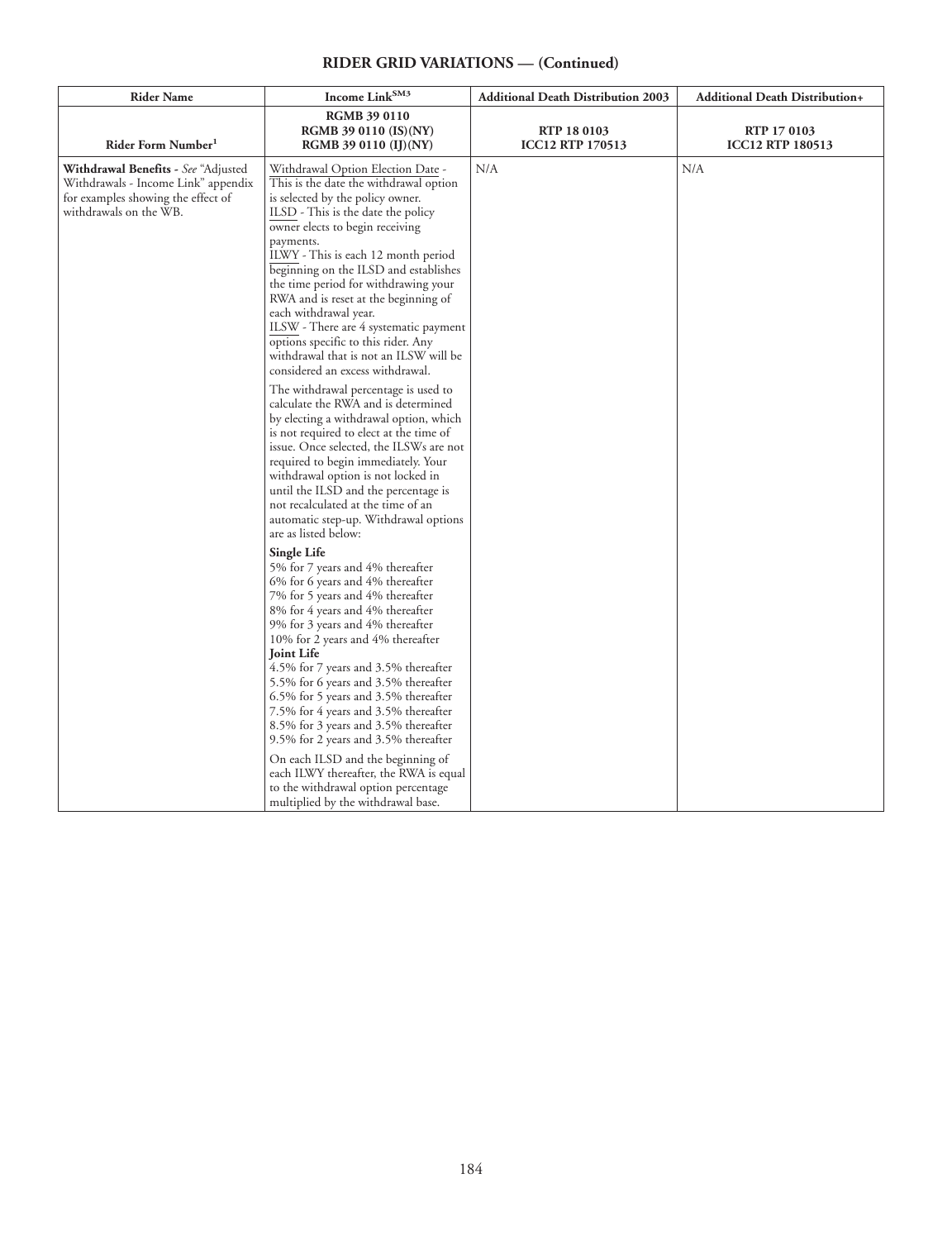| <b>Rider Name</b>                                               | Income $\operatorname{Link}^{\operatorname{SM3}}$                                                                                                                                                                                                                                                                                                                                                                                                                                                                                                                                                                                                                                                                                                                                                                                                                                                                                                                                                                                                                                                                         | <b>Additional Death Distribution 2003</b>            | Additional Death Distribution+                       |
|-----------------------------------------------------------------|---------------------------------------------------------------------------------------------------------------------------------------------------------------------------------------------------------------------------------------------------------------------------------------------------------------------------------------------------------------------------------------------------------------------------------------------------------------------------------------------------------------------------------------------------------------------------------------------------------------------------------------------------------------------------------------------------------------------------------------------------------------------------------------------------------------------------------------------------------------------------------------------------------------------------------------------------------------------------------------------------------------------------------------------------------------------------------------------------------------------------|------------------------------------------------------|------------------------------------------------------|
| Rider Form Number <sup>1</sup>                                  | <b>RGMB 39 0110</b><br><b>RGMB 39 0110 (IS)(NY)</b><br>RGMB 39 0110 (IJ)(NY)                                                                                                                                                                                                                                                                                                                                                                                                                                                                                                                                                                                                                                                                                                                                                                                                                                                                                                                                                                                                                                              | RTP 18 0103<br><b>ICC12 RTP 170513</b>               | RTP 17 0103<br><b>ICC12 RTP 180513</b>               |
| Automatic Step-Up Benefit                                       | On each rider anniversary, the WB will<br>be set to the greatest of:<br>1) The current WB:<br>2) The policy value on the rider<br>anniversary; or<br>3) The highest policy value on a rider<br>monthiversary for the current<br>rider year*<br>* Item 3) is set to zero if there have<br>been any withdrawals that are not<br>ILSW or RMD systematic withdrawals<br>in the current rider year. The highest<br>monthly value is the largest policy value<br>on each rider monthiversary during the<br>rider year.<br>A step-up will occur if the largest value<br>is either 2) or 3) above. A step-up will<br>allow us to change the rider fee<br>percentage.<br>• Owner will have a 30 day window<br>after the rider anniversary to reject<br>an automatic step-up if we increase<br>the rider fee. - Must be in writing.<br>• If an owner rejects an automatic<br>step-up, they retain the right to all<br>future automatic step-ups.                                                                                                                                                                                    | N/A                                                  | N/A                                                  |
| <b>Exercising Rider</b>                                         | <b>Exercising Base Benefit:</b> The<br>policyholder is guaranteed to be able to<br>withdraw up to the RWA each<br>withdrawal year even if the policy value<br>is zero at the time of withdrawal. The<br>rider benefits cease when the<br>annuitant <sup>2</sup> has died.                                                                                                                                                                                                                                                                                                                                                                                                                                                                                                                                                                                                                                                                                                                                                                                                                                                 | No further action required to exercise<br>the rider. | No further action required to exercise<br>the rider. |
| Income Benefit or Other Benefit<br><b>Payout Considerations</b> | <b>Systematic Withdrawal Options:</b><br>1. 72t/72q SPO - This allows fixed<br>level payments that will not change<br>for at least 5 years and payments<br>will not exceed RWA. Only 5, 6 and<br>7 year options available.<br>2. RMD Only SPO - This allows a<br>modal amount equal to the annual<br>RMD requirement for the current<br>calendar year less all withdrawals<br>taken in current calendar year<br>divided by the number of payments<br>remaining in the calendar year. Will<br>not reduce RWA and is only<br>available prior to ILSD.<br>3. RWA SPO no RMD kick out -<br>Allows modal payments of the<br>remaining RWA divided by the<br>number of payments remaining in<br>the current withdrawal year.<br>Payments will be adjusted for any<br>step-ups, premium additions or<br>excess withdrawals and will reduce<br>the RWA with each payment.<br>4. RWA SPO with RMD kick out -<br>This allows for payments equal to<br>#3 above with an additional<br>payment to satisfy the RMD paid<br>on December 27 <sup>th</sup> each calendar<br>year. Modal payments are not<br>affected by this RMD payment. | N/A                                                  | N/A                                                  |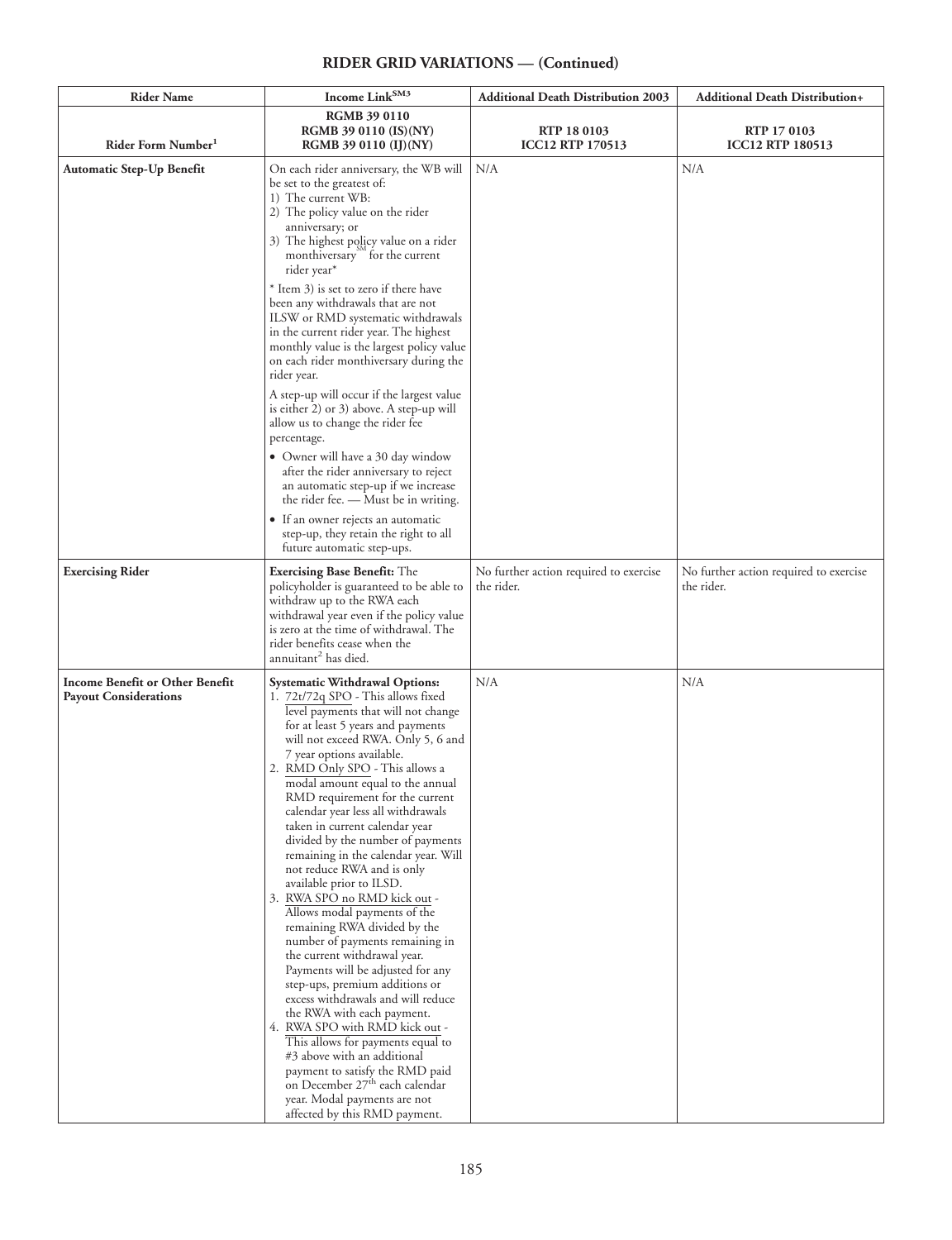| <b>Rider Name</b>              | Income $\operatorname{Link}^{\operatorname{SM3}}$                                                                                                                                                                                                                                                                                                                                                                                                                                                                                                                                                                                                                             | <b>Additional Death Distribution 2003</b>                                                                                                                                                                                                                                                                                                                                                                        | <b>Additional Death Distribution+</b>                                                                                                                                                                                                                                                                                                                       |
|--------------------------------|-------------------------------------------------------------------------------------------------------------------------------------------------------------------------------------------------------------------------------------------------------------------------------------------------------------------------------------------------------------------------------------------------------------------------------------------------------------------------------------------------------------------------------------------------------------------------------------------------------------------------------------------------------------------------------|------------------------------------------------------------------------------------------------------------------------------------------------------------------------------------------------------------------------------------------------------------------------------------------------------------------------------------------------------------------------------------------------------------------|-------------------------------------------------------------------------------------------------------------------------------------------------------------------------------------------------------------------------------------------------------------------------------------------------------------------------------------------------------------|
| Rider Form Number <sup>1</sup> | RGMB 39 0110<br>RGMB 39 0110 (IS)(NY)<br>RGMB 39 0110 (IJ)(NY)                                                                                                                                                                                                                                                                                                                                                                                                                                                                                                                                                                                                                | RTP 18 0103<br><b>ICC12 RTP 170513</b>                                                                                                                                                                                                                                                                                                                                                                           | RTP 17 0103<br><b>ICC12 RTP 180513</b>                                                                                                                                                                                                                                                                                                                      |
| <b>Rider Upgrade</b>           | • No upgrades allowed, however the<br>owner may terminate the existing<br>rider any time after the 5 <sup>th</sup> rider<br>anniversary and add the new rider in<br>place at that time, as long as the<br>covered lives meet the age<br>requirements in effect at that time.<br>• New rider addition will be subject to<br>issue age restrictions of the rider at<br>the time of termination and<br>re-addition. Currently the maximum<br>age is 80 years old.<br>• Rider availability and fees are subject<br>to what applies to the new rider<br>being added.                                                                                                               | N/A                                                                                                                                                                                                                                                                                                                                                                                                              | N/A                                                                                                                                                                                                                                                                                                                                                         |
| <b>Rider Termination</b>       | · The rider can be "free looked"<br>within 30 days of issue. The request<br>must be made in writing.<br>• The rider will be terminated upon<br>policy surrender, annuitization,<br>annuitant <sup>2</sup> death or upgrade.<br>• The date the policy to which this<br>rider is attached is assigned or if the<br>owner is changed without our<br>approval.<br>• Termination allowed at any time<br>after the 5 <sup>th</sup> rider anniversary.<br>• The rider will be terminated the date<br>we receive written notice from you<br>requesting termination.<br>• After termination, there is no wait<br>period to re-add the rider, assuming<br>the rider is still available. | The rider can be added or dropped at<br>any time. If the rider is dropped and<br>re-added, the rider will only cover<br>earnings accumulated since the rider<br>was re-added.<br>The rider will remain in effect until:<br>• you cancel it by notifying our<br>administrative and service office in<br>writing,<br>• the policy is annuitized or<br>surrendered<br>• or the additional death benefit is<br>paid. | The rider can be added or dropped at<br>any time. If the rider is terminated<br>they must wait one year to re-add rider.<br>The rider will remain in effect until:<br>• you cancel it by notifying our<br>administrative and service office in<br>writing,<br>• the policy is annuitized or<br>surrendered<br>• or the additional death benefit is<br>paid. |

(1) Rider form number may be found on the bottom left corner of your rider pages.

<sup>(2)</sup> If the rider's Joint Life option has been elected for an additional fee, the benefits and features available could differ from the Single Life Option based on the age of the annuitant's spouse.

<sup>(3)</sup> This rider and additional options may vary for certain policies and may not be available for all policies. This disclosure explains the material features of the riders. The application and operation of the riders are governed by the terms and conditions of the rider itself.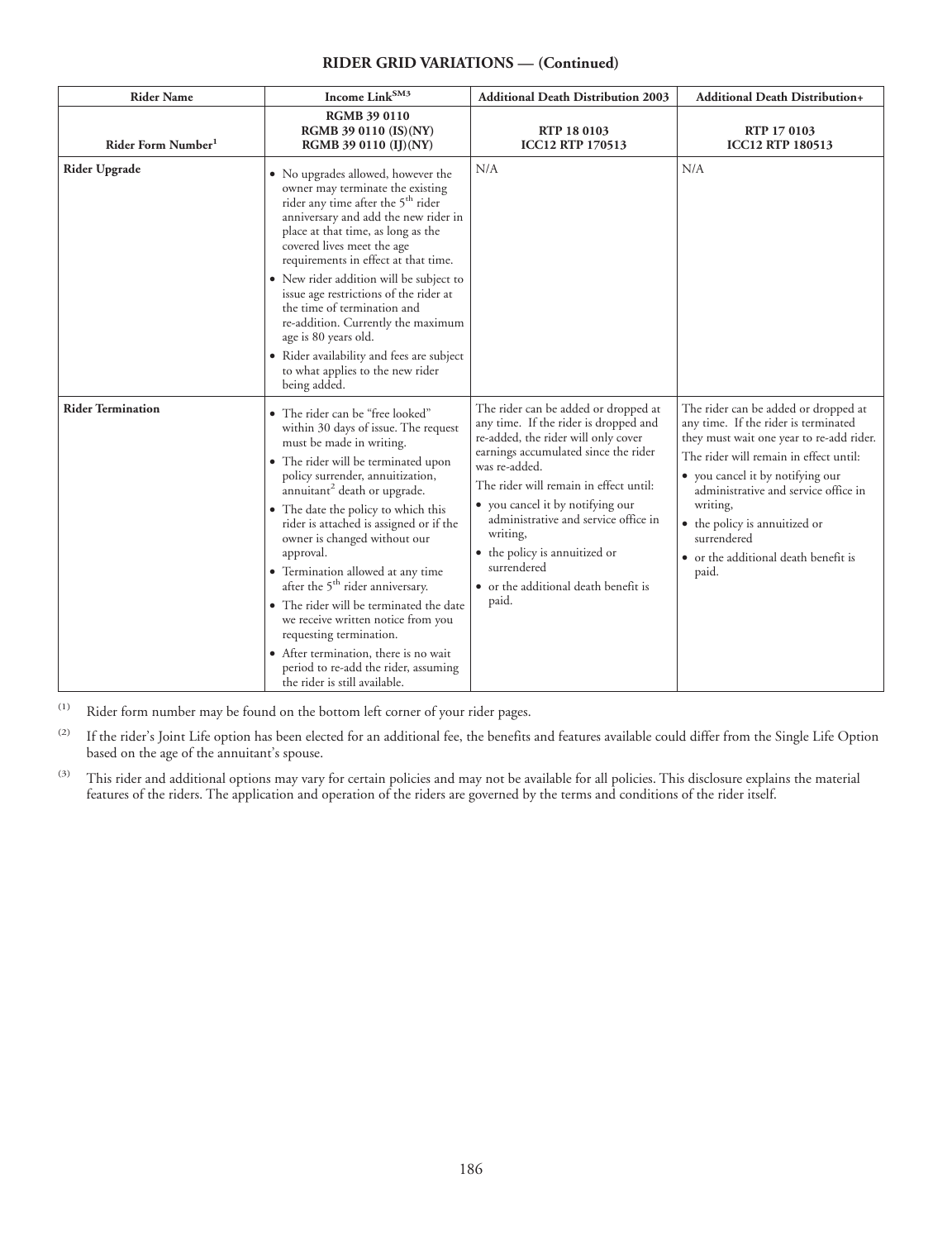## **GUARANTEED LIFETIME WITHDRAWAL BENEFIT ADJUSTED WITHDRAWALS - INCOME LINKSM RIDER (NO LONGER AVAILABLE)**

When a withdrawal is taken, three parts of the guaranteed lifetime withdrawal benefit can be affected:

- 1. Withdrawal Base ("WB")
- 2. Rider Withdrawal Amount ("RWA")
- 3. Income Link<sup>SM</sup> rider Systematic Withdrawals ("ILSW")

Withdrawal Base. Income Link<sup>SM</sup> rider systematic withdrawals (and certain minimum required distributions) will not reduce the withdrawal base. Non-Income Link<sup>SM</sup> rider systematic withdrawals (and minimum required distributions calculated other than as provided for in the rider or not taken via a systematic withdrawal program) will reduce the withdrawal base by an amount equal to the greater of:

- 1) the amount of the non-Income Link<sup>SM</sup> rider systematic withdrawal (or non-qualifying minimum required distribution); and
- 2) a pro rata amount, the result of  $(A / B) * C$ , where:
	- A is the amount in 1 above;
	- B is the policy value prior to the withdrawal; and
	- C is the withdrawal base prior to the withdrawal.

The following demonstrates, on a purely hypothetical basis, the effects of partial withdrawals under this guaranteed lifetime withdrawal benefit.

#### **Assumptions:**

WB = \$100,000

RWA = 6% withdrawal would be \$6,000 (6% of the current \$100,000 withdrawal base)

ILSW = \$500 per month

Non-ILSW =  $\sin 10,000$  (taken after the eighteenth monthly Income Link<sup>SM</sup> rider systematic withdrawal)

 $PV = $90,000$ 

Assumes single life withdrawal option of 6% for 6 years and 4% thereafter has been elected. Non-Income Link<sup>SM</sup> rider systematic withdrawal occurs during the second Income Link<sup>SM</sup> rider withdrawal year (which means the withdrawal percentage is  $6\%$ ).

Result. For the guaranteed lifetime withdrawal benefit, because there was a non-Income Link<sup>SM</sup> rider systematic withdrawal, the withdrawal base needs to be adjusted and a new lower rider withdrawal amount and Income Link<sup>SM</sup> rider systematic withdrawal amount calculated.

#### New withdrawal base:

Step One. The withdrawal base is reduced only by the amount of the non-Income Link<sup>SM</sup> rider systematic withdrawal or the pro rata amount, if greater.

Step Two. Calculate how much the withdrawal base is affected by the non-Income Link<sup>SM</sup> rider systematic withdrawal.

- 1. The formula is (Non-ILSW / (PV before withdrawal)) \* WB before any adjustments
- 2.  $(\$10,000 / (\$90,000)) * \$100,000 = \$11,111$
- Step Three. Which is larger, the actual \$10,000 non-Income Link<sup>SM</sup> rider systematic withdrawal or the \$11,111 pro rata amount? \$11,111 pro rata amount.

Step Four. What is the new withdrawal base upon which the rider withdrawal amount is based?  $$100,000 - $11,111 = $88,889$ 

**Result.** The new withdrawal base is \$88,889. Please note the percentage reduction in the withdrawal base is used in calculating the revised RWA and ILSW.

#### New rider withdrawal amount:

Because the withdrawal base was adjusted (due to the non-Income Link<sup>SM</sup> rider systematic withdrawal) we have to calculate a new (remaining) rider withdrawal amount. This calculation assumes no more non-Income Link<sup>SM</sup> rider systematic withdrawal activity prior to the next Income Link<sup>SM</sup> rider withdrawal year.

Question: What is the new (remaining) rider withdrawal amount for the remainder of the Income Link<sup>SM</sup> rider withdrawal year? \$3,000 (the remaining rider withdrawal amount) -  $(\$3,000*11.11\%) = \$2,667$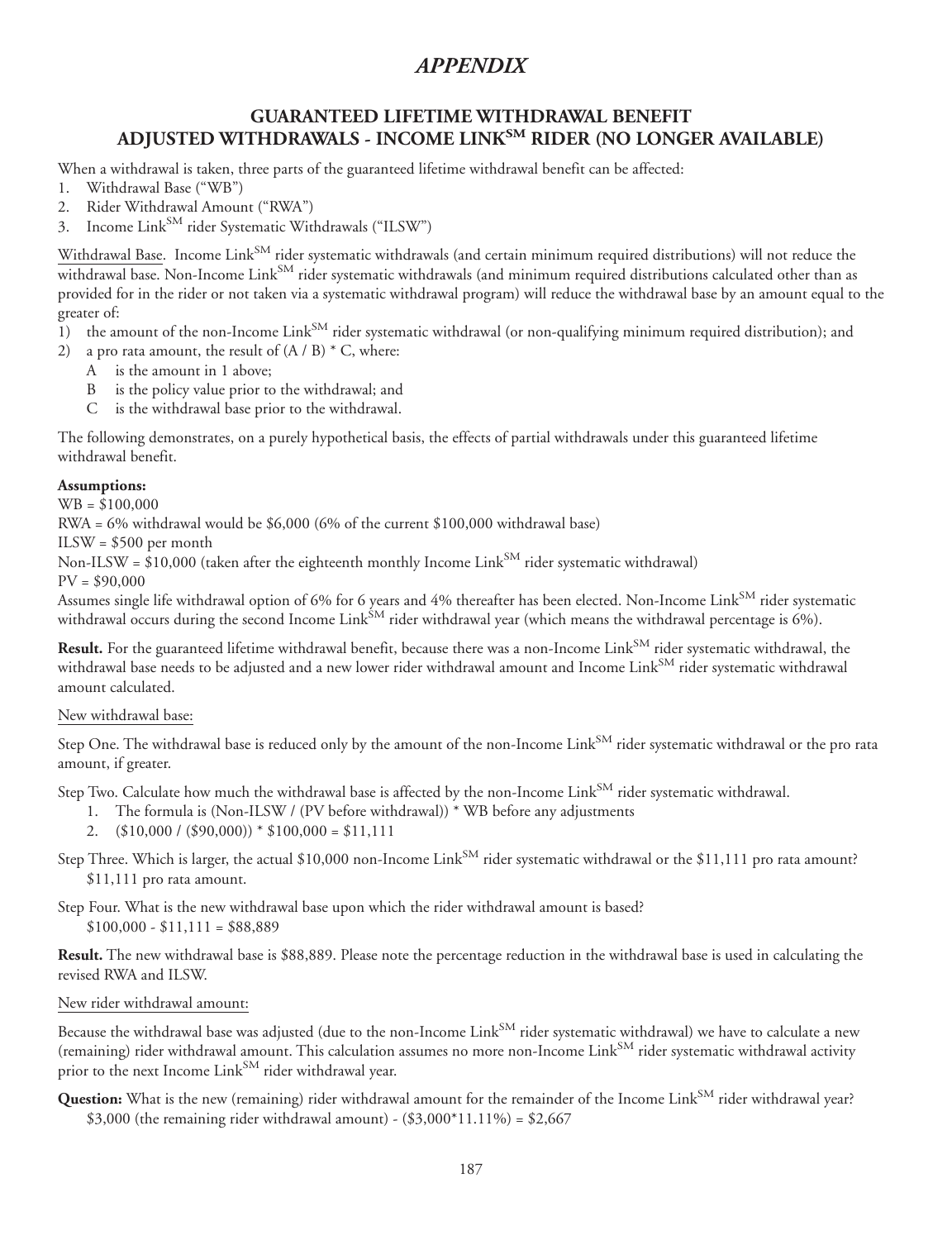#### **GUARANTEED LIFETIME WITHDRAWAL BENEFIT ADJUSTED WITHDRAWALS - INCOME LINKSM RIDER (NO LONGER AVAILABLE) — (Continued)**

**Result.** Going forward, the maximum you can take out in a benefit year without causing a negative withdrawal base adjustment and further reduction of the withdrawal base (assuming there are no future automatic step-ups) is \$5,333.

New Income Link<sup>SM</sup> rider systematic withdrawal amount:

Because the withdrawal base was adjusted (due to the non-Income Link<sup>SM</sup> rider systematic withdrawal) we have to calculate a new Income  ${\rm Link^{SM}}$  rider systematic withdrawal amount. This calculation assumes no more non-Income  ${\rm Link^{SM}}$  rider systematic withdrawal activity prior to the next Income Link<sup>SM</sup> rider withdrawal year.

**Question:** What is the new Income Link<sup>SM</sup> rider systematic withdrawal amount?  $$500$  (the old Income Link $^{\text{SM}}$  rider systematic withdrawal amount) - (\$500\*11.11%) = \$444

Result. Going forward (until the seventh Income Link<sup>SM</sup> rider withdrawal year), the Income Link<sup>SM</sup> rider systematic withdrawal amount (assuming there are no future automatic step-ups) is \$444.